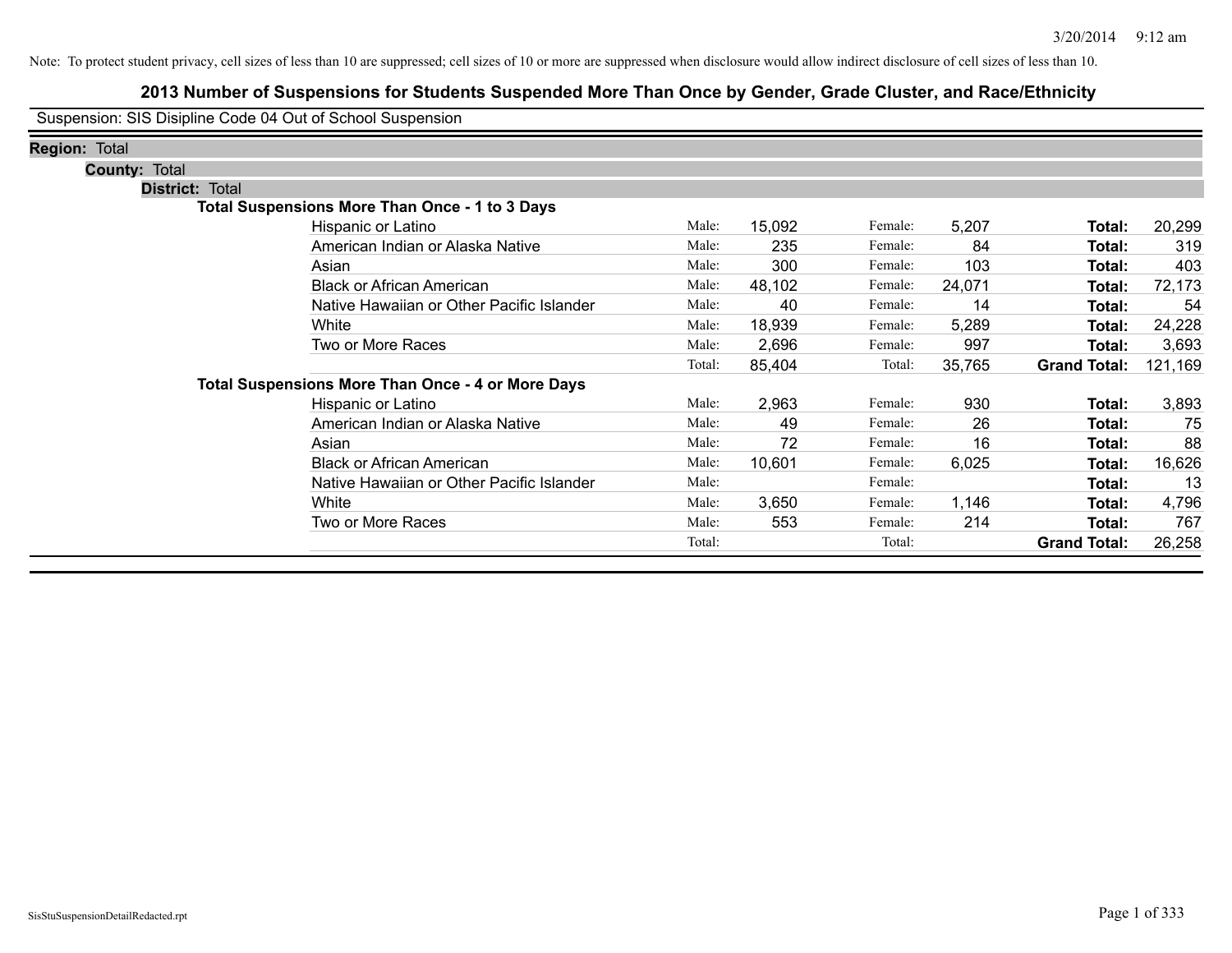| Suspension: SIS Disipline Code 04 Out of School Suspension |                                                    |        |         |                     |    |
|------------------------------------------------------------|----------------------------------------------------|--------|---------|---------------------|----|
| Region: Adams/Pike ROE (01)                                |                                                    |        |         |                     |    |
| County: Adams (001)                                        |                                                    |        |         |                     |    |
|                                                            | District: Central CUSD 3 (003026)                  |        |         |                     |    |
|                                                            | <b>Suspensions More Than Once - 1 to 3 Days</b>    |        |         |                     |    |
|                                                            | Hispanic or Latino                                 | Male:  | Female: | Total:              |    |
|                                                            | American Indian or Alaska Native                   | Male:  | Female: | Total:              |    |
|                                                            | Asian                                              | Male:  | Female: | Total:              |    |
|                                                            | <b>Black or African American</b>                   | Male:  | Female: | Total:              |    |
|                                                            | Native Hawaiian or Other Pacific Islander          | Male:  | Female: | Total:              |    |
|                                                            | White                                              | Male:  | Female: | Total:              | 20 |
|                                                            | Two or More Races                                  | Male:  | Female: | Total:              |    |
|                                                            |                                                    | Total: | Total:  | <b>Grand Total:</b> |    |
|                                                            | <b>Suspensions More Than Once - 4 or More Days</b> |        |         |                     |    |
|                                                            | Hispanic or Latino                                 | Male:  | Female: | Total:              |    |
|                                                            | American Indian or Alaska Native                   | Male:  | Female: | Total:              |    |
|                                                            | Asian                                              | Male:  | Female: | Total:              |    |
|                                                            | <b>Black or African American</b>                   | Male:  | Female: | Total:              |    |
|                                                            | Native Hawaiian or Other Pacific Islander          | Male:  | Female: | Total:              |    |
|                                                            | White                                              | Male:  | Female: | Total:              |    |
|                                                            | Two or More Races                                  | Male:  | Female: | Total:              |    |
|                                                            |                                                    | Total: | Total:  | <b>Grand Total:</b> |    |
|                                                            | District: Liberty CUSD 2 (002026)                  |        |         |                     |    |
|                                                            | <b>Suspensions More Than Once - 1 to 3 Days</b>    |        |         |                     |    |
|                                                            | Hispanic or Latino                                 | Male:  | Female: | Total:              |    |
|                                                            | American Indian or Alaska Native                   | Male:  | Female: | Total:              |    |
|                                                            | Asian                                              | Male:  | Female: | Total:              |    |
|                                                            | <b>Black or African American</b>                   | Male:  | Female: | Total:              |    |
|                                                            | Native Hawaiian or Other Pacific Islander          | Male:  | Female: | Total:              |    |
|                                                            | White                                              | Male:  | Female: | Total:              | 10 |
|                                                            | Two or More Races                                  | Male:  | Female: | Total:              |    |
|                                                            |                                                    | Total: | Total:  | <b>Grand Total:</b> |    |
|                                                            | District: Payson CUSD 1 (001026)                   |        |         |                     |    |
|                                                            | <b>Suspensions More Than Once - 1 to 3 Days</b>    |        |         |                     |    |
|                                                            | Hispanic or Latino                                 | Male:  | Female: | Total:              |    |
|                                                            | American Indian or Alaska Native                   | Male:  | Female: | Total:              |    |
|                                                            | Asian                                              | Male:  | Female: | Total:              |    |
|                                                            | <b>Black or African American</b>                   | Male:  | Female: | Total:              |    |
|                                                            | Native Hawaiian or Other Pacific Islander          | Male:  | Female: | Total:              |    |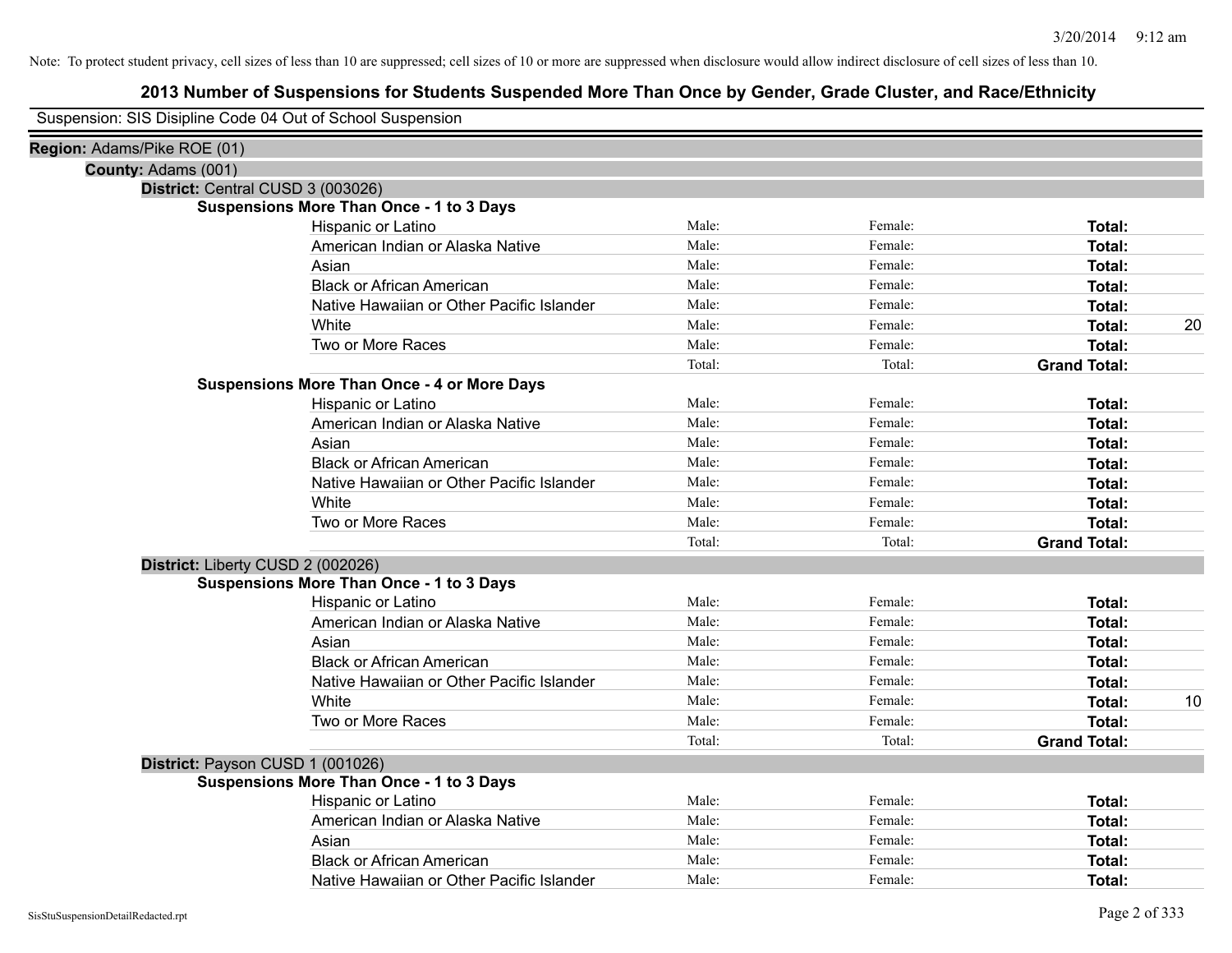|                                    | Suspension: SIS Disipline Code 04 Out of School Suspension |        |     |         |    |                     |     |
|------------------------------------|------------------------------------------------------------|--------|-----|---------|----|---------------------|-----|
|                                    | White                                                      | Male:  |     | Female: |    | Total:              | 11  |
|                                    | Two or More Races                                          | Male:  |     | Female: |    | Total:              |     |
|                                    |                                                            | Total: |     | Total:  |    | <b>Grand Total:</b> |     |
|                                    | <b>Suspensions More Than Once - 4 or More Days</b>         |        |     |         |    |                     |     |
|                                    | Hispanic or Latino                                         | Male:  |     | Female: |    | Total:              |     |
|                                    | American Indian or Alaska Native                           | Male:  |     | Female: |    | Total:              |     |
|                                    | Asian                                                      | Male:  |     | Female: |    | Total:              |     |
|                                    | <b>Black or African American</b>                           | Male:  |     | Female: |    | Total:              |     |
|                                    | Native Hawaiian or Other Pacific Islander                  | Male:  |     | Female: |    | Total:              |     |
|                                    | White                                                      | Male:  |     | Female: |    | Total:              |     |
|                                    | Two or More Races                                          | Male:  |     | Female: |    | Total:              |     |
|                                    |                                                            | Total: |     | Total:  |    | <b>Grand Total:</b> |     |
|                                    | <b>District: Quincy SD 172 (172022)</b>                    |        |     |         |    |                     |     |
|                                    | <b>Suspensions More Than Once - 1 to 3 Days</b>            |        |     |         |    |                     |     |
|                                    | Hispanic or Latino                                         | Male:  |     | Female: |    | Total:              |     |
|                                    | American Indian or Alaska Native                           | Male:  |     | Female: |    | Total:              |     |
|                                    | Asian                                                      | Male:  |     | Female: |    | Total:              |     |
|                                    | <b>Black or African American</b>                           | Male:  | 32  | Female: | 45 | Total:              | 77  |
|                                    | Native Hawaiian or Other Pacific Islander                  | Male:  |     | Female: |    | Total:              |     |
|                                    | White                                                      | Male:  | 189 | Female: | 51 | Total:              | 240 |
|                                    | Two or More Races                                          | Male:  |     | Female: |    | Total:              | 39  |
|                                    |                                                            | Total: |     | Total:  |    | <b>Grand Total:</b> |     |
|                                    | <b>Suspensions More Than Once - 4 or More Days</b>         |        |     |         |    |                     |     |
|                                    | Hispanic or Latino                                         | Male:  |     | Female: |    | Total:              |     |
|                                    | American Indian or Alaska Native                           | Male:  |     | Female: |    | Total:              |     |
|                                    | Asian                                                      | Male:  |     | Female: |    | Total:              |     |
|                                    | <b>Black or African American</b>                           | Male:  |     | Female: |    | Total:              | 16  |
|                                    | Native Hawaiian or Other Pacific Islander                  | Male:  |     | Female: |    | Total:              |     |
|                                    | White                                                      | Male:  | 62  | Female: | 10 | Total:              | 72  |
|                                    | Two or More Races                                          | Male:  |     | Female: |    | Total:              |     |
|                                    |                                                            | Total: |     | Total:  |    | <b>Grand Total:</b> |     |
| County: Non-Public School (000)    |                                                            |        |     |         |    |                     |     |
|                                    | District: Adams/Pike ROE (000000)                          |        |     |         |    |                     |     |
|                                    | <b>Suspensions More Than Once - 1 to 3 Days</b>            |        |     |         |    |                     |     |
|                                    | Hispanic or Latino                                         | Male:  |     | Female: |    | Total:              |     |
|                                    | American Indian or Alaska Native                           | Male:  |     | Female: |    | Total:              |     |
|                                    | Asian                                                      | Male:  |     | Female: |    | Total:              |     |
|                                    | <b>Black or African American</b>                           | Male:  |     | Female: |    | Total:              | 12  |
|                                    | Native Hawaiian or Other Pacific Islander                  | Male:  |     | Female: |    | Total:              |     |
| SisStuSuspensionDetailRedacted.rpt |                                                            |        |     |         |    | Page 3 of 333       |     |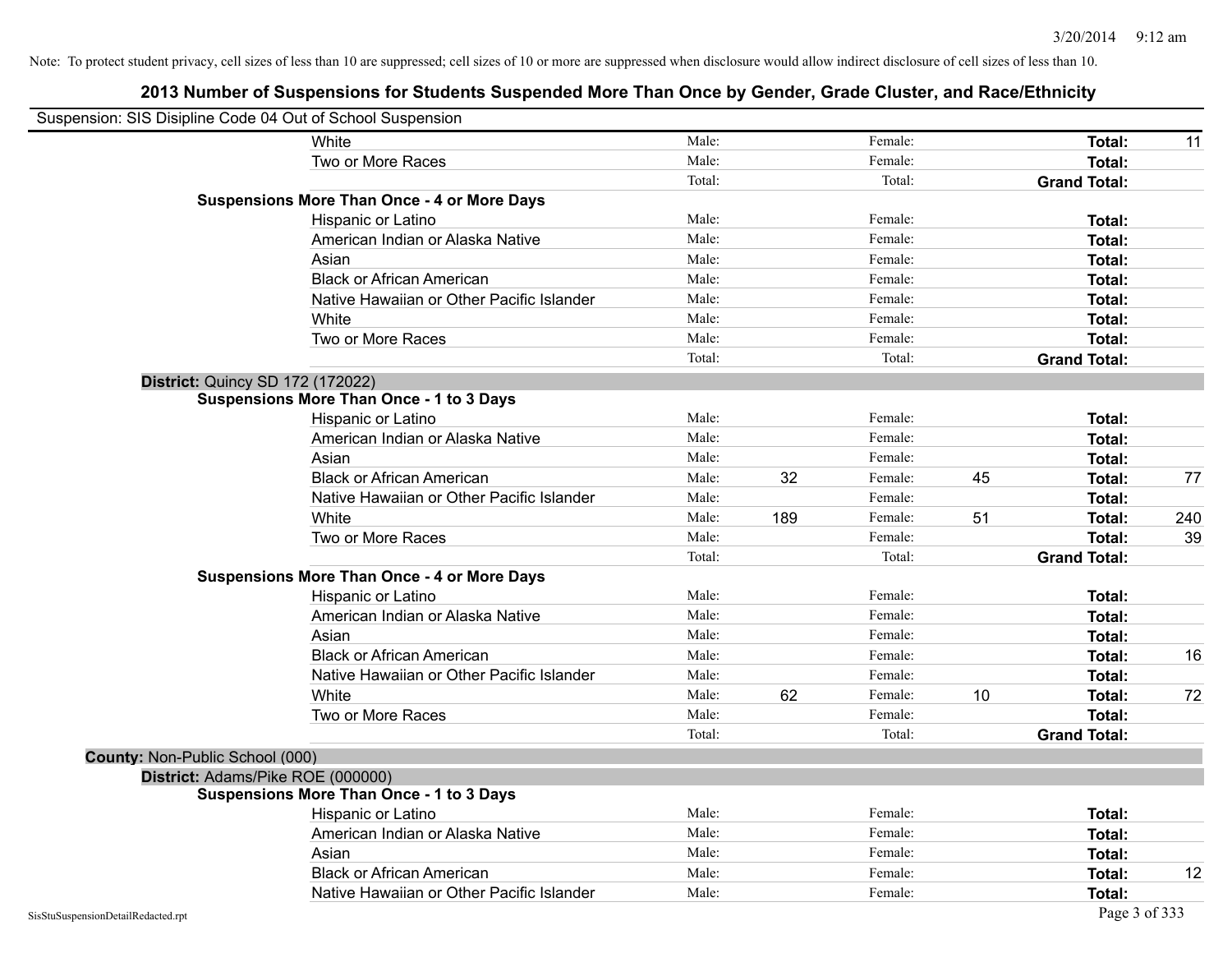|                                    | Suspension: SIS Disipline Code 04 Out of School Suspension |        |         |                     |    |
|------------------------------------|------------------------------------------------------------|--------|---------|---------------------|----|
|                                    | White                                                      | Male:  | Female: | Total:              | 42 |
|                                    | Two or More Races                                          | Male:  | Female: | <b>Total:</b>       |    |
|                                    |                                                            | Total: | Total:  | <b>Grand Total:</b> |    |
|                                    | <b>Suspensions More Than Once - 4 or More Days</b>         |        |         |                     |    |
|                                    | Hispanic or Latino                                         | Male:  | Female: | Total:              |    |
|                                    | American Indian or Alaska Native                           | Male:  | Female: | <b>Total:</b>       |    |
|                                    | Asian                                                      | Male:  | Female: | <b>Total:</b>       |    |
|                                    | <b>Black or African American</b>                           | Male:  | Female: | Total:              |    |
|                                    | Native Hawaiian or Other Pacific Islander                  | Male:  | Female: | <b>Total:</b>       |    |
|                                    | White                                                      | Male:  | Female: | <b>Total:</b>       |    |
|                                    | Two or More Races                                          | Male:  | Female: | <b>Total:</b>       |    |
|                                    |                                                            | Total: | Total:  | <b>Grand Total:</b> | 12 |
| County: Pike (075)                 |                                                            |        |         |                     |    |
|                                    | District: Griggsville-Perry CUSD 4 (004026)                |        |         |                     |    |
|                                    | <b>Suspensions More Than Once - 1 to 3 Days</b>            |        |         |                     |    |
|                                    | Hispanic or Latino                                         | Male:  | Female: | Total:              |    |
|                                    | American Indian or Alaska Native                           | Male:  | Female: | <b>Total:</b>       |    |
|                                    | Asian                                                      | Male:  | Female: | Total:              |    |
|                                    | <b>Black or African American</b>                           | Male:  | Female: | <b>Total:</b>       |    |
|                                    | Native Hawaiian or Other Pacific Islander                  | Male:  | Female: | <b>Total:</b>       |    |
|                                    | White                                                      | Male:  | Female: | <b>Total:</b>       |    |
|                                    | Two or More Races                                          | Male:  | Female: | <b>Total:</b>       |    |
|                                    |                                                            | Total: | Total:  | <b>Grand Total:</b> |    |
|                                    | <b>Suspensions More Than Once - 4 or More Days</b>         |        |         |                     |    |
|                                    | Hispanic or Latino                                         | Male:  | Female: | Total:              |    |
|                                    | American Indian or Alaska Native                           | Male:  | Female: | <b>Total:</b>       |    |
|                                    | Asian                                                      | Male:  | Female: | Total:              |    |
|                                    | <b>Black or African American</b>                           | Male:  | Female: | <b>Total:</b>       |    |
|                                    | Native Hawaiian or Other Pacific Islander                  | Male:  | Female: | <b>Total:</b>       |    |
|                                    | White                                                      | Male:  | Female: | Total:              |    |
|                                    | Two or More Races                                          | Male:  | Female: | <b>Total:</b>       |    |
|                                    |                                                            | Total: | Total:  | <b>Grand Total:</b> |    |
|                                    | District: Pikeland CUSD 10 (010026)                        |        |         |                     |    |
|                                    | <b>Suspensions More Than Once - 1 to 3 Days</b>            |        |         |                     |    |
|                                    | Hispanic or Latino                                         | Male:  | Female: | <b>Total:</b>       |    |
|                                    | American Indian or Alaska Native                           | Male:  | Female: | Total:              |    |
|                                    | Asian                                                      | Male:  | Female: | Total:              |    |
|                                    | <b>Black or African American</b>                           | Male:  | Female: | Total:              |    |
|                                    | Native Hawaiian or Other Pacific Islander                  | Male:  | Female: | Total:              |    |
| SisStuSuspensionDetailRedacted.rpt |                                                            |        |         | Page 4 of 333       |    |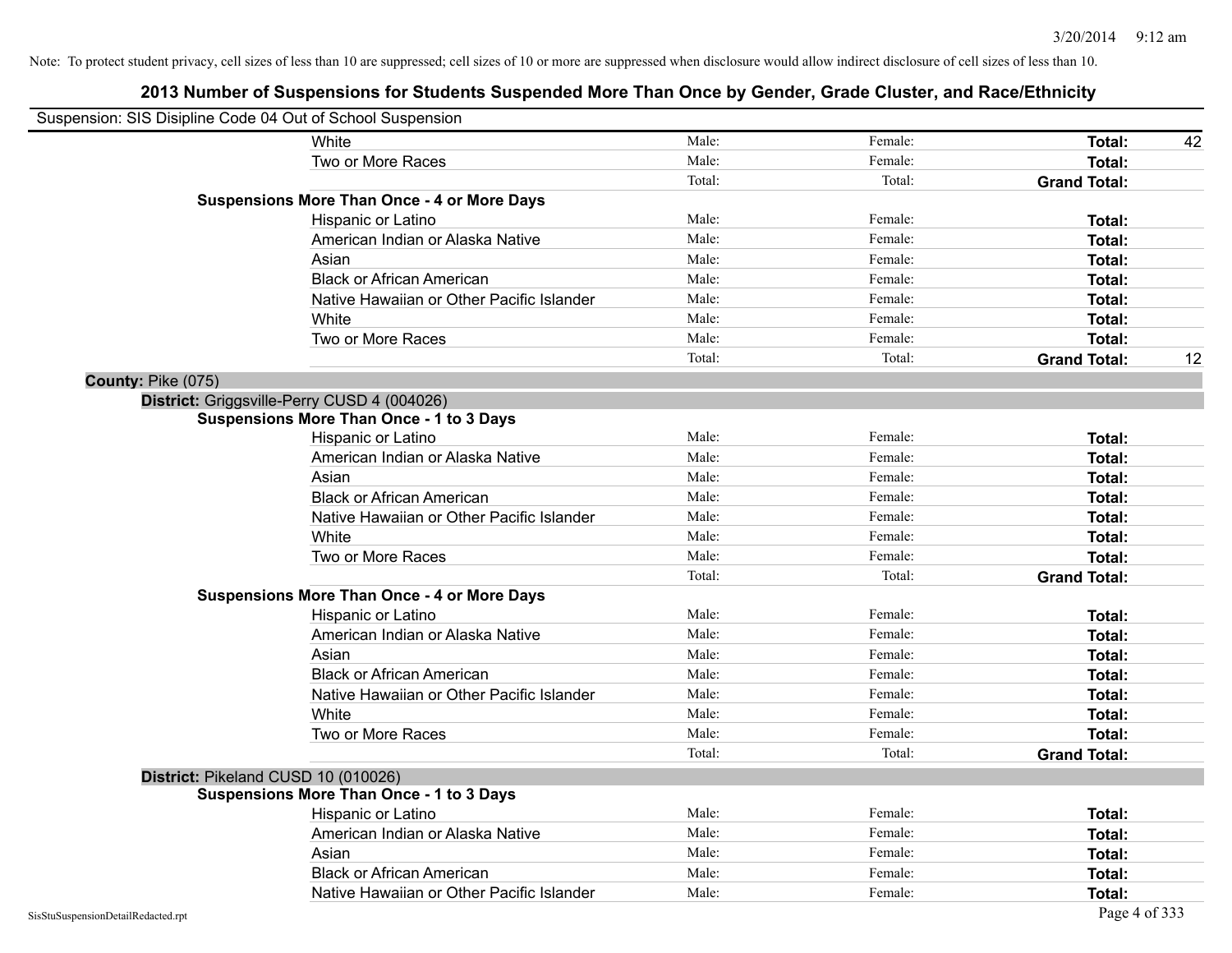| Suspension: SIS Disipline Code 04 Out of School Suspension |                                                    |        |         |                     |    |
|------------------------------------------------------------|----------------------------------------------------|--------|---------|---------------------|----|
|                                                            | White                                              | Male:  | Female: | Total:              | 46 |
|                                                            | Two or More Races                                  | Male:  | Female: | Total:              |    |
|                                                            |                                                    | Total: | Total:  | <b>Grand Total:</b> |    |
|                                                            | <b>Suspensions More Than Once - 4 or More Days</b> |        |         |                     |    |
|                                                            | Hispanic or Latino                                 | Male:  | Female: | Total:              |    |
|                                                            | American Indian or Alaska Native                   | Male:  | Female: | Total:              |    |
|                                                            | Asian                                              | Male:  | Female: | Total:              |    |
|                                                            | <b>Black or African American</b>                   | Male:  | Female: | Total:              |    |
|                                                            | Native Hawaiian or Other Pacific Islander          | Male:  | Female: | Total:              |    |
|                                                            | White                                              | Male:  | Female: | Total:              | 11 |
|                                                            | Two or More Races                                  | Male:  | Female: | Total:              |    |
|                                                            |                                                    | Total: | Total:  | <b>Grand Total:</b> |    |
| District: Western CUSD 12 (012026)                         |                                                    |        |         |                     |    |
|                                                            | <b>Suspensions More Than Once - 1 to 3 Days</b>    |        |         |                     |    |
|                                                            | Hispanic or Latino                                 | Male:  | Female: | Total:              |    |
|                                                            | American Indian or Alaska Native                   | Male:  | Female: | Total:              |    |
|                                                            | Asian                                              | Male:  | Female: | Total:              |    |
|                                                            | <b>Black or African American</b>                   | Male:  | Female: | Total:              |    |
|                                                            | Native Hawaiian or Other Pacific Islander          | Male:  | Female: | Total:              |    |
|                                                            | White                                              | Male:  | Female: | Total:              | 10 |
|                                                            | Two or More Races                                  | Male:  | Female: | Total:              |    |
|                                                            |                                                    | Total: | Total:  | <b>Grand Total:</b> |    |
|                                                            | <b>Suspensions More Than Once - 4 or More Days</b> |        |         |                     |    |
|                                                            | Hispanic or Latino                                 | Male:  | Female: | Total:              |    |
|                                                            | American Indian or Alaska Native                   | Male:  | Female: | Total:              |    |
|                                                            | Asian                                              | Male:  | Female: | Total:              |    |
|                                                            | <b>Black or African American</b>                   | Male:  | Female: | Total:              |    |
|                                                            | Native Hawaiian or Other Pacific Islander          | Male:  | Female: | Total:              |    |
|                                                            | White                                              | Male:  | Female: | Total:              |    |
|                                                            | Two or More Races                                  | Male:  | Female: | Total:              |    |
|                                                            |                                                    | Total: | Total:  | <b>Grand Total:</b> |    |
|                                                            |                                                    |        |         |                     |    |
| Region: Alxndr/John/Masc/Pulski/Unon ROE (02)              |                                                    |        |         |                     |    |
| County: Alexander (002)                                    |                                                    |        |         |                     |    |
| District: Cairo USD 1 (001022)                             |                                                    |        |         |                     |    |
|                                                            | <b>Suspensions More Than Once - 1 to 3 Days</b>    |        |         |                     |    |
|                                                            | Hispanic or Latino                                 | Male:  | Female: | Total:              |    |
|                                                            | American Indian or Alaska Native                   | Male:  | Female: | Total:              |    |
|                                                            |                                                    |        |         |                     |    |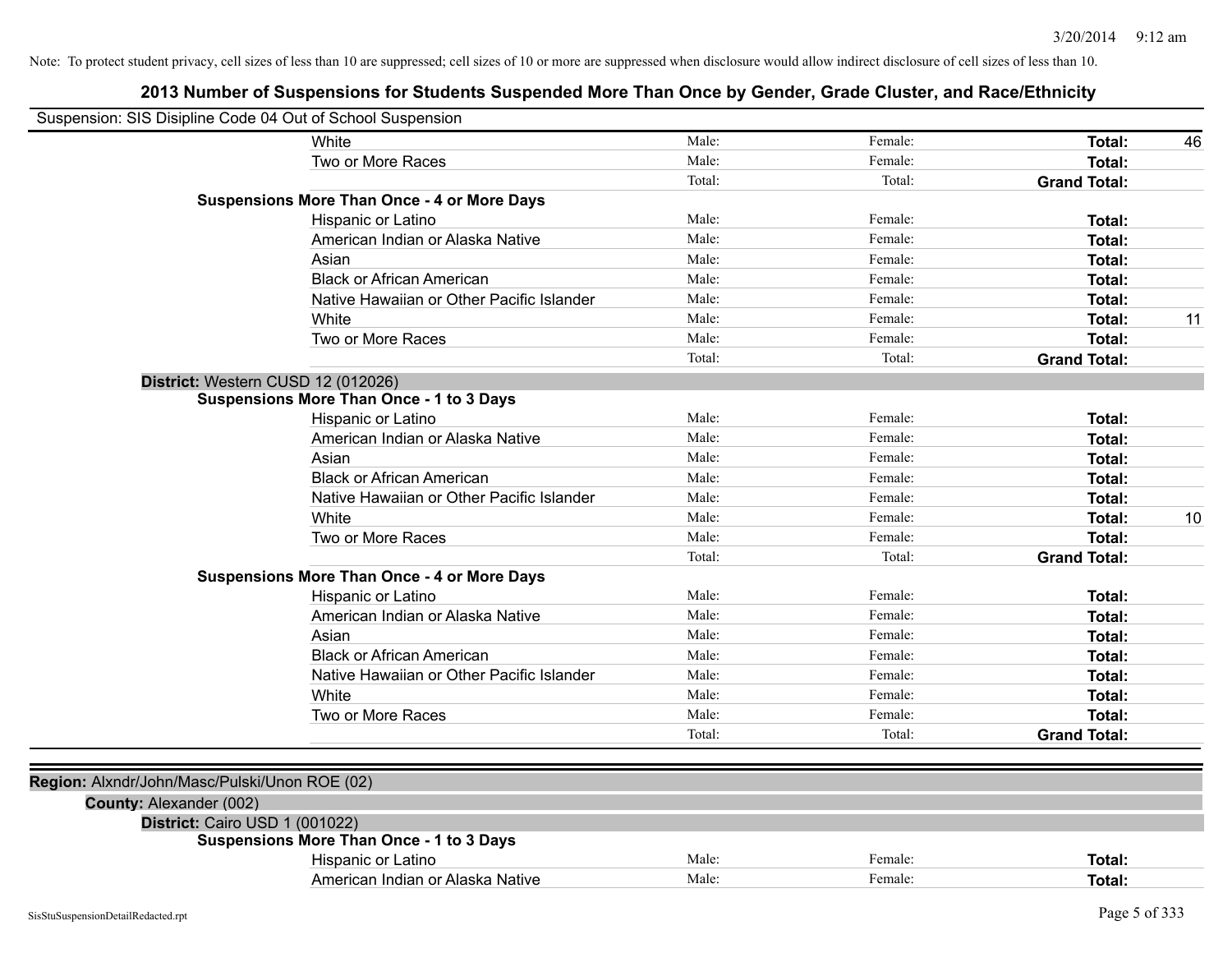| Suspension: SIS Disipline Code 04 Out of School Suspension |                                                    |        |    |         |    |                     |    |
|------------------------------------------------------------|----------------------------------------------------|--------|----|---------|----|---------------------|----|
|                                                            | Asian                                              | Male:  |    | Female: |    | Total:              |    |
|                                                            | <b>Black or African American</b>                   | Male:  | 41 | Female: | 11 | <b>Total:</b>       | 52 |
|                                                            | Native Hawaiian or Other Pacific Islander          | Male:  |    | Female: |    | <b>Total:</b>       |    |
|                                                            | White                                              | Male:  |    | Female: |    | Total:              |    |
|                                                            | Two or More Races                                  | Male:  |    | Female: |    | Total:              |    |
|                                                            |                                                    | Total: |    | Total:  |    | <b>Grand Total:</b> |    |
|                                                            | <b>Suspensions More Than Once - 4 or More Days</b> |        |    |         |    |                     |    |
|                                                            | Hispanic or Latino                                 | Male:  |    | Female: |    | Total:              |    |
|                                                            | American Indian or Alaska Native                   | Male:  |    | Female: |    | <b>Total:</b>       |    |
|                                                            | Asian                                              | Male:  |    | Female: |    | Total:              |    |
|                                                            | <b>Black or African American</b>                   | Male:  |    | Female: |    | Total:              | 20 |
|                                                            | Native Hawaiian or Other Pacific Islander          | Male:  |    | Female: |    | Total:              |    |
|                                                            | White                                              | Male:  |    | Female: |    | Total:              |    |
|                                                            | Two or More Races                                  | Male:  |    | Female: |    | Total:              |    |
|                                                            |                                                    | Total: |    | Total:  |    | <b>Grand Total:</b> |    |
| District: Egyptian CUSD 5 (005026)                         |                                                    |        |    |         |    |                     |    |
|                                                            | <b>Suspensions More Than Once - 1 to 3 Days</b>    |        |    |         |    |                     |    |
|                                                            | Hispanic or Latino                                 | Male:  |    | Female: |    | <b>Total:</b>       |    |
|                                                            | American Indian or Alaska Native                   | Male:  |    | Female: |    | Total:              |    |
|                                                            | Asian                                              | Male:  |    | Female: |    | Total:              |    |
|                                                            | <b>Black or African American</b>                   | Male:  |    | Female: |    | Total:              |    |
|                                                            | Native Hawaiian or Other Pacific Islander          | Male:  |    | Female: |    | Total:              |    |
|                                                            | White                                              | Male:  |    | Female: |    | <b>Total:</b>       |    |
|                                                            | Two or More Races                                  | Male:  |    | Female: |    | Total:              |    |
|                                                            |                                                    | Total: |    | Total:  |    | <b>Grand Total:</b> |    |
|                                                            | <b>Suspensions More Than Once - 4 or More Days</b> |        |    |         |    |                     |    |
|                                                            | Hispanic or Latino                                 | Male:  |    | Female: |    | Total:              |    |
|                                                            | American Indian or Alaska Native                   | Male:  |    | Female: |    | Total:              |    |
|                                                            | Asian                                              | Male:  |    | Female: |    | <b>Total:</b>       |    |
|                                                            | <b>Black or African American</b>                   | Male:  |    | Female: |    | <b>Total:</b>       |    |
|                                                            | Native Hawaiian or Other Pacific Islander          | Male:  |    | Female: |    | Total:              |    |
|                                                            | White                                              | Male:  |    | Female: |    | Total:              |    |
|                                                            | Two or More Races                                  | Male:  |    | Female: |    | Total:              |    |
|                                                            |                                                    | Total: |    | Total:  |    | <b>Grand Total:</b> | 10 |
| County: Johnson (044)                                      |                                                    |        |    |         |    |                     |    |
| District: Goreville CUD 1 (001026)                         |                                                    |        |    |         |    |                     |    |
|                                                            | <b>Suspensions More Than Once - 1 to 3 Days</b>    |        |    |         |    |                     |    |
|                                                            | Hispanic or Latino                                 | Male:  |    | Female: |    | Total:              |    |
|                                                            | American Indian or Alaska Native                   | Male:  |    | Female: |    | Total:              |    |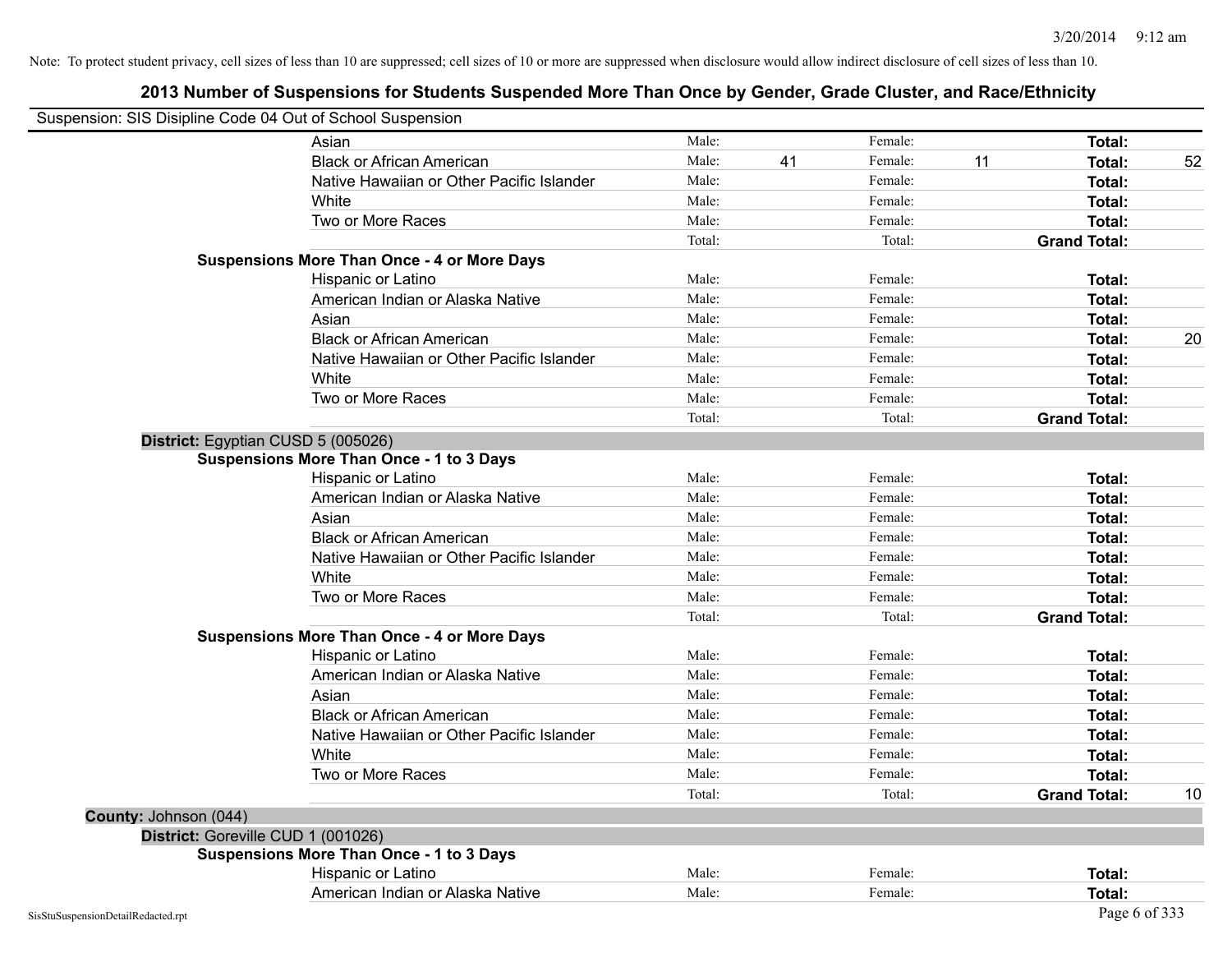| Suspension: SIS Disipline Code 04 Out of School Suspension |                                                    |        |         |                     |    |
|------------------------------------------------------------|----------------------------------------------------|--------|---------|---------------------|----|
|                                                            | Asian                                              | Male:  | Female: | Total:              |    |
|                                                            | <b>Black or African American</b>                   | Male:  | Female: | Total:              |    |
|                                                            | Native Hawaiian or Other Pacific Islander          | Male:  | Female: | Total:              |    |
|                                                            | White                                              | Male:  | Female: | Total:              |    |
|                                                            | Two or More Races                                  | Male:  | Female: | Total:              |    |
|                                                            |                                                    | Total: | Total:  | <b>Grand Total:</b> |    |
| <b>District: Vienna HSD 133 (133017)</b>                   |                                                    |        |         |                     |    |
|                                                            | <b>Suspensions More Than Once - 1 to 3 Days</b>    |        |         |                     |    |
|                                                            | Hispanic or Latino                                 | Male:  | Female: | Total:              |    |
|                                                            | American Indian or Alaska Native                   | Male:  | Female: | Total:              |    |
|                                                            | Asian                                              | Male:  | Female: | Total:              |    |
|                                                            | <b>Black or African American</b>                   | Male:  | Female: | Total:              |    |
|                                                            | Native Hawaiian or Other Pacific Islander          | Male:  | Female: | Total:              |    |
|                                                            | White                                              | Male:  | Female: | Total:              | 31 |
|                                                            | Two or More Races                                  | Male:  | Female: | Total:              |    |
|                                                            |                                                    | Total: | Total:  | <b>Grand Total:</b> |    |
|                                                            | <b>Suspensions More Than Once - 4 or More Days</b> |        |         |                     |    |
|                                                            | Hispanic or Latino                                 | Male:  | Female: | Total:              |    |
|                                                            | American Indian or Alaska Native                   | Male:  | Female: | Total:              |    |
|                                                            | Asian                                              | Male:  | Female: | Total:              |    |
|                                                            | <b>Black or African American</b>                   | Male:  | Female: | Total:              |    |
|                                                            | Native Hawaiian or Other Pacific Islander          | Male:  | Female: | Total:              |    |
|                                                            | White                                              | Male:  | Female: | Total:              |    |
|                                                            | Two or More Races                                  | Male:  | Female: | Total:              |    |
|                                                            |                                                    | Total: | Total:  | <b>Grand Total:</b> |    |
| District: Vienna SD 55 (055002)                            |                                                    |        |         |                     |    |
|                                                            | <b>Suspensions More Than Once - 1 to 3 Days</b>    |        |         |                     |    |
|                                                            | Hispanic or Latino                                 | Male:  | Female: | Total:              |    |
|                                                            | American Indian or Alaska Native                   | Male:  | Female: | Total:              |    |
|                                                            | Asian                                              | Male:  | Female: | Total:              |    |
|                                                            | <b>Black or African American</b>                   | Male:  | Female: | Total:              |    |
|                                                            | Native Hawaiian or Other Pacific Islander          | Male:  | Female: | Total:              |    |
|                                                            | White                                              | Male:  | Female: | Total:              |    |
|                                                            | Two or More Races                                  | Male:  | Female: | Total:              |    |
|                                                            |                                                    | Total: | Total:  | <b>Grand Total:</b> |    |
|                                                            | <b>Suspensions More Than Once - 4 or More Days</b> |        |         |                     |    |
|                                                            | Hispanic or Latino                                 | Male:  | Female: | Total:              |    |
|                                                            | American Indian or Alaska Native                   | Male:  | Female: | Total:              |    |
|                                                            | Asian                                              | Male:  | Female: | Total:              |    |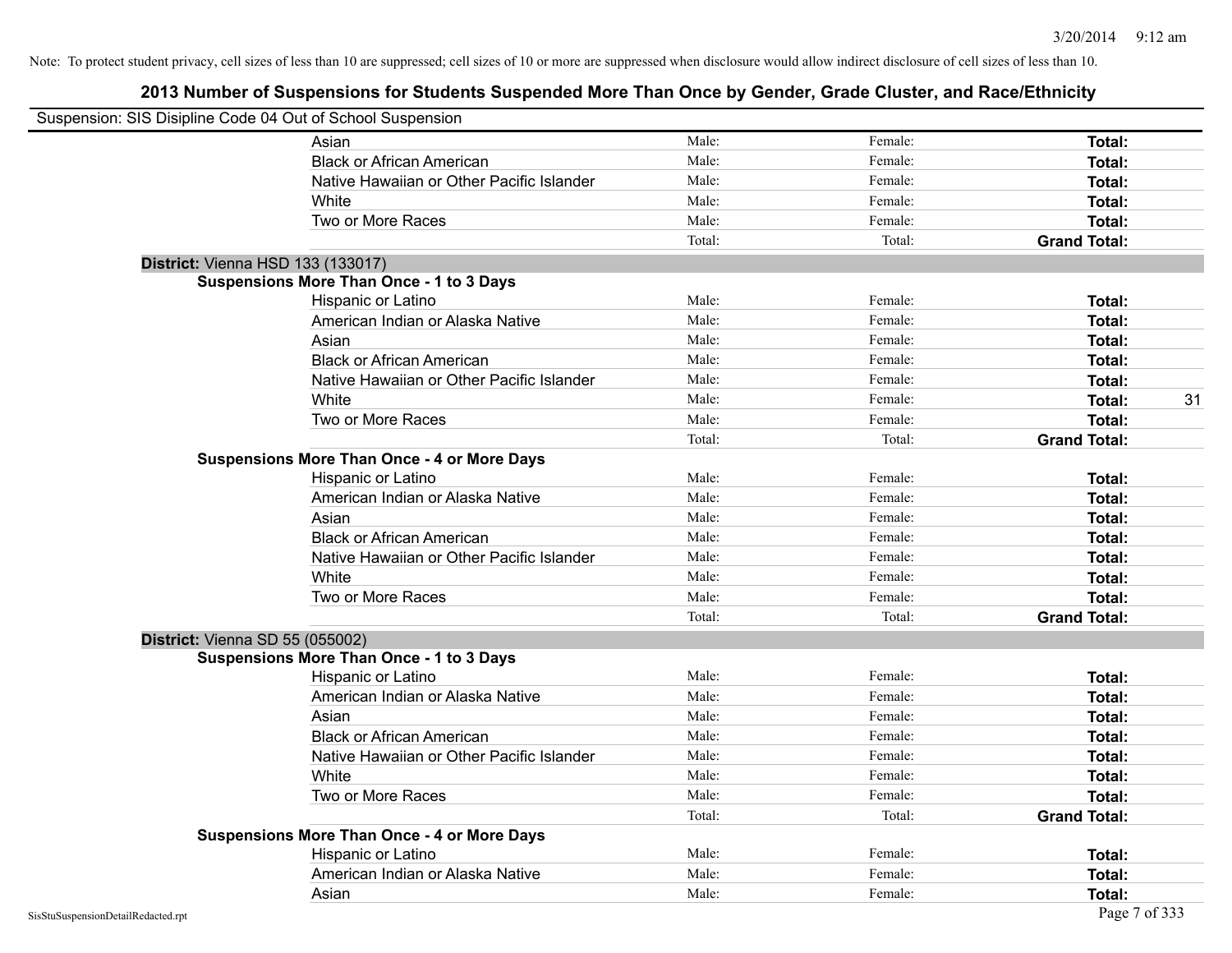|                                | Suspension: SIS Disipline Code 04 Out of School Suspension |        |         |                     |    |
|--------------------------------|------------------------------------------------------------|--------|---------|---------------------|----|
|                                | <b>Black or African American</b>                           | Male:  | Female: | Total:              |    |
|                                | Native Hawaiian or Other Pacific Islander                  | Male:  | Female: | Total:              |    |
|                                | White                                                      | Male:  | Female: | Total:              |    |
|                                | Two or More Races                                          | Male:  | Female: | Total:              |    |
|                                |                                                            | Total: | Total:  | <b>Grand Total:</b> |    |
| County: Massac (061)           |                                                            |        |         |                     |    |
|                                | District: Joppa-Maple Grove UD 38 (038026)                 |        |         |                     |    |
|                                | <b>Suspensions More Than Once - 1 to 3 Days</b>            |        |         |                     |    |
|                                | Hispanic or Latino                                         | Male:  | Female: | Total:              |    |
|                                | American Indian or Alaska Native                           | Male:  | Female: | Total:              |    |
|                                | Asian                                                      | Male:  | Female: | Total:              |    |
|                                | <b>Black or African American</b>                           | Male:  | Female: | Total:              |    |
|                                | Native Hawaiian or Other Pacific Islander                  | Male:  | Female: | Total:              |    |
|                                | White                                                      | Male:  | Female: | Total:              |    |
|                                | Two or More Races                                          | Male:  | Female: | Total:              |    |
|                                |                                                            | Total: | Total:  | <b>Grand Total:</b> | 12 |
|                                | <b>Suspensions More Than Once - 4 or More Days</b>         |        |         |                     |    |
|                                | Hispanic or Latino                                         | Male:  | Female: | Total:              |    |
|                                | American Indian or Alaska Native                           | Male:  | Female: | Total:              |    |
|                                | Asian                                                      | Male:  | Female: | Total:              |    |
|                                | <b>Black or African American</b>                           | Male:  | Female: | Total:              |    |
|                                | Native Hawaiian or Other Pacific Islander                  | Male:  | Female: | Total:              |    |
|                                | White                                                      | Male:  | Female: | Total:              |    |
|                                | Two or More Races                                          | Male:  | Female: | Total:              |    |
|                                |                                                            | Total: | Total:  | <b>Grand Total:</b> |    |
| District: Massac UD 1 (001026) |                                                            |        |         |                     |    |
|                                | <b>Suspensions More Than Once - 1 to 3 Days</b>            |        |         |                     |    |
|                                | Hispanic or Latino                                         | Male:  | Female: | Total:              |    |
|                                | American Indian or Alaska Native                           | Male:  | Female: | Total:              |    |
|                                | Asian                                                      | Male:  | Female: | Total:              |    |
|                                | <b>Black or African American</b>                           | Male:  | Female: | Total:              |    |
|                                | Native Hawaiian or Other Pacific Islander                  | Male:  | Female: | Total:              |    |
|                                | <b>White</b>                                               | Male:  | Female: | Total:              | 38 |
|                                | Two or More Races                                          | Male:  | Female: | Total:              |    |
|                                |                                                            | Total: | Total:  | <b>Grand Total:</b> |    |
|                                | <b>Suspensions More Than Once - 4 or More Days</b>         |        |         |                     |    |
|                                | Hispanic or Latino                                         | Male:  | Female: | Total:              |    |
|                                | American Indian or Alaska Native                           | Male:  | Female: | Total:              |    |
|                                | Asian                                                      | Male:  | Female: | Total:              |    |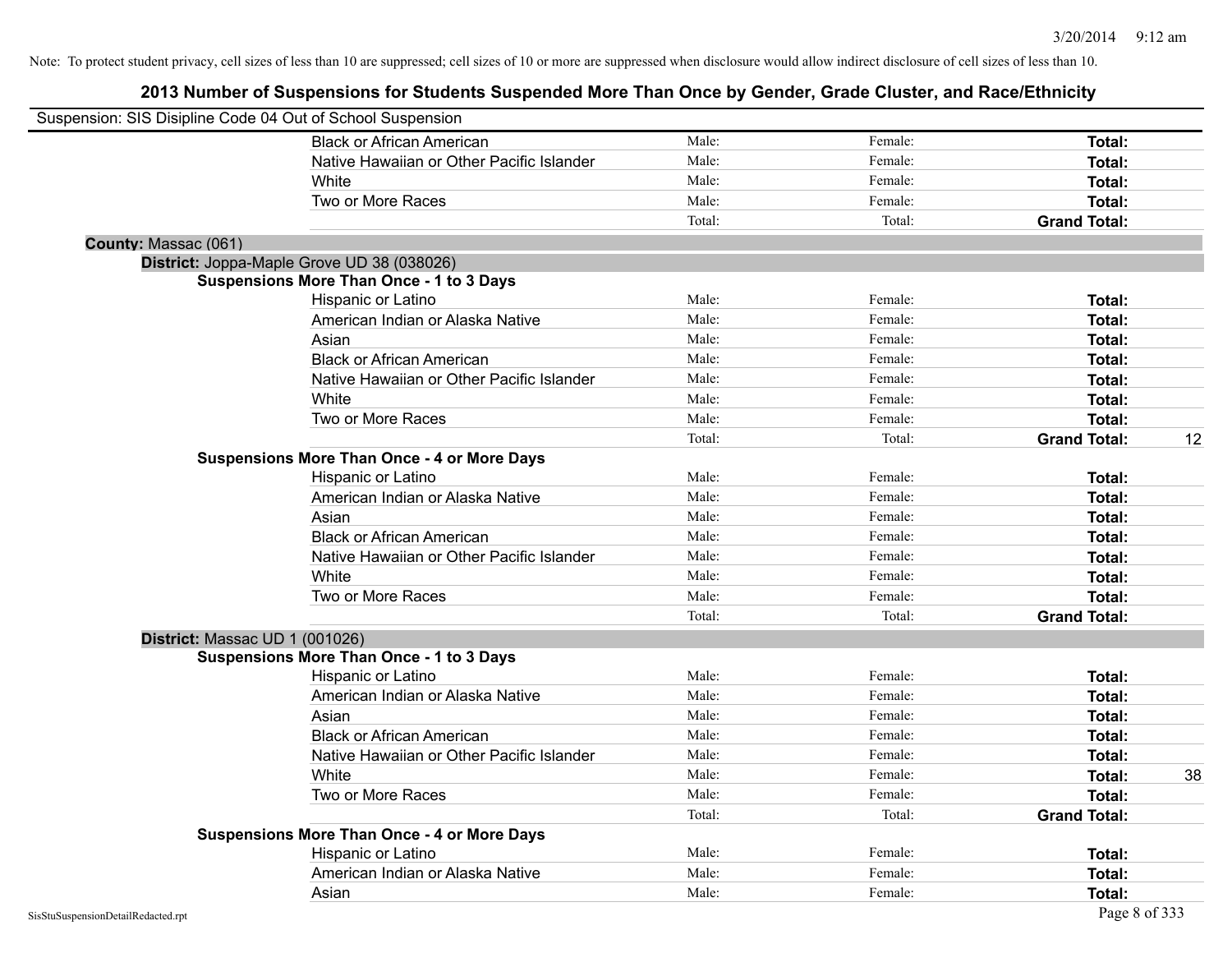| Suspension: SIS Disipline Code 04 Out of School Suspension |                                                                                               |        |         |                     |
|------------------------------------------------------------|-----------------------------------------------------------------------------------------------|--------|---------|---------------------|
|                                                            | <b>Black or African American</b>                                                              | Male:  | Female: | Total:              |
|                                                            | Native Hawaiian or Other Pacific Islander                                                     | Male:  | Female: | Total:              |
|                                                            | White                                                                                         | Male:  | Female: | Total:<br>10        |
|                                                            | Two or More Races                                                                             | Male:  | Female: | Total:              |
|                                                            |                                                                                               | Total: | Total:  | <b>Grand Total:</b> |
| County: Pulaski (077)                                      |                                                                                               |        |         |                     |
| District: Century CUSD 100 (100026)                        |                                                                                               |        |         |                     |
|                                                            | <b>Suspensions More Than Once - 1 to 3 Days</b>                                               |        |         |                     |
|                                                            | Hispanic or Latino                                                                            | Male:  | Female: | Total:              |
|                                                            | American Indian or Alaska Native                                                              | Male:  | Female: | Total:              |
|                                                            | Asian                                                                                         | Male:  | Female: | Total:              |
|                                                            | <b>Black or African American</b>                                                              | Male:  | Female: | Total:              |
|                                                            | Native Hawaiian or Other Pacific Islander                                                     | Male:  | Female: | Total:              |
|                                                            | White                                                                                         | Male:  | Female: | Total:              |
|                                                            | Two or More Races                                                                             | Male:  | Female: | Total:              |
|                                                            |                                                                                               | Total: | Total:  | <b>Grand Total:</b> |
|                                                            | District: Jamp Spec Educ Services (801060)<br><b>Suspensions More Than Once - 1 to 3 Days</b> |        |         |                     |
|                                                            | Hispanic or Latino                                                                            | Male:  | Female: | Total:              |
|                                                            | American Indian or Alaska Native                                                              | Male:  | Female: | Total:              |
|                                                            | Asian                                                                                         | Male:  | Female: | Total:              |
|                                                            | <b>Black or African American</b>                                                              | Male:  | Female: | Total:              |
|                                                            | Native Hawaiian or Other Pacific Islander                                                     | Male:  | Female: | Total:              |
|                                                            | White                                                                                         | Male:  | Female: | Total:              |
|                                                            | Two or More Races                                                                             | Male:  | Female: | Total:              |
|                                                            |                                                                                               | Total: | Total:  | <b>Grand Total:</b> |
|                                                            | <b>Suspensions More Than Once - 4 or More Days</b>                                            |        |         |                     |
|                                                            | Hispanic or Latino                                                                            | Male:  | Female: | Total:              |
|                                                            | American Indian or Alaska Native                                                              | Male:  | Female: | Total:              |
|                                                            | Asian                                                                                         | Male:  | Female: | Total:              |
|                                                            | <b>Black or African American</b>                                                              | Male:  | Female: | Total:              |
|                                                            | Native Hawaiian or Other Pacific Islander                                                     | Male:  | Female: | Total:              |
|                                                            | White                                                                                         | Male:  | Female: | Total:              |
|                                                            | Two or More Races                                                                             | Male:  | Female: | Total:              |
|                                                            |                                                                                               | Total: | Total:  | <b>Grand Total:</b> |
|                                                            | District: Meridian CUSD 101 (101026)                                                          |        |         |                     |
|                                                            | <b>Suspensions More Than Once - 1 to 3 Days</b>                                               |        |         |                     |
|                                                            | Hispanic or Latino                                                                            | Male:  | Female: | Total:              |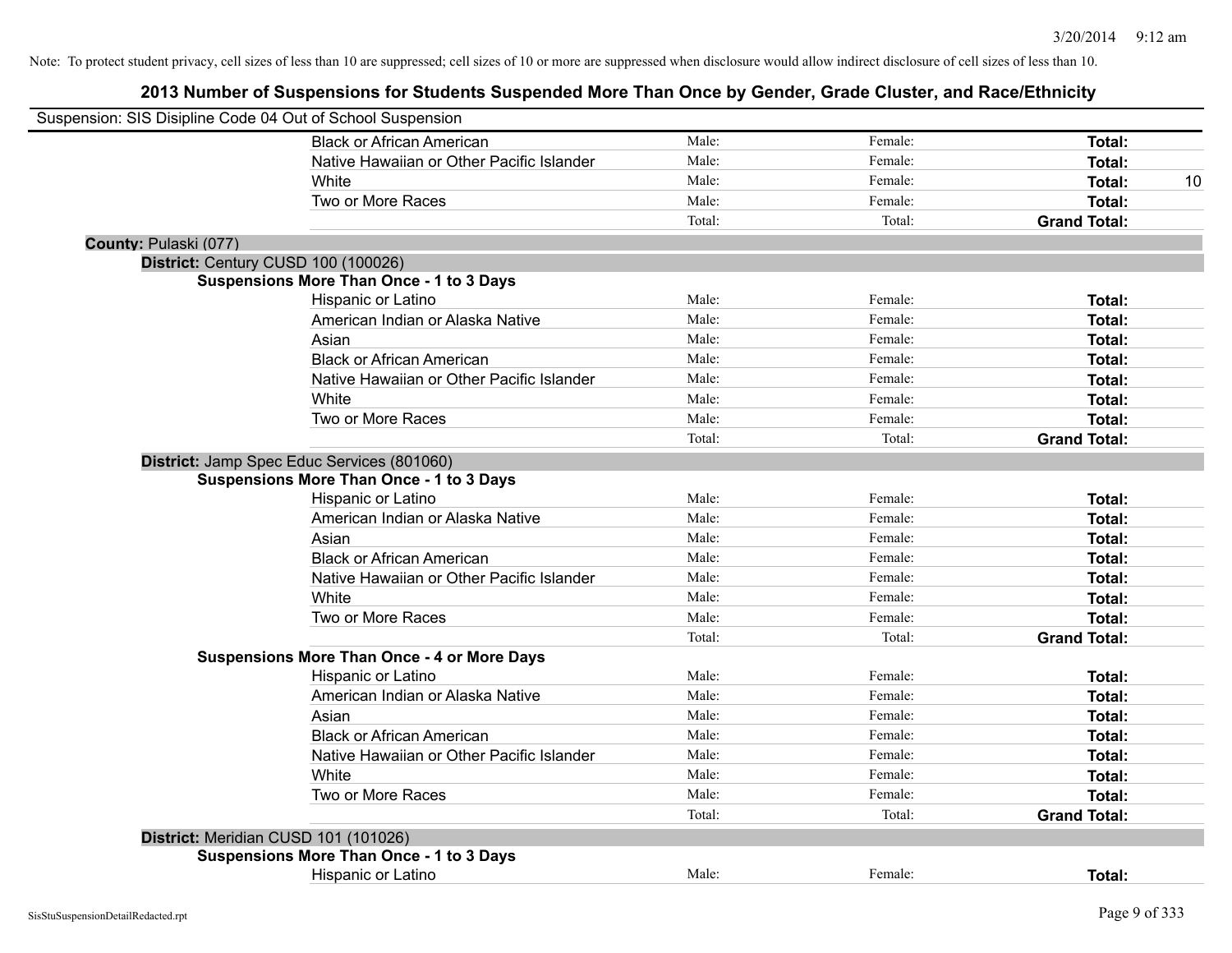| Suspension: SIS Disipline Code 04 Out of School Suspension |                                                    |        |    |         |    |                     |    |
|------------------------------------------------------------|----------------------------------------------------|--------|----|---------|----|---------------------|----|
|                                                            | American Indian or Alaska Native                   | Male:  |    | Female: |    | <b>Total:</b>       |    |
|                                                            | Asian                                              | Male:  |    | Female: |    | Total:              |    |
|                                                            | <b>Black or African American</b>                   | Male:  | 16 | Female: | 10 | Total:              | 26 |
|                                                            | Native Hawaiian or Other Pacific Islander          | Male:  |    | Female: |    | Total:              |    |
|                                                            | White                                              | Male:  |    | Female: |    | Total:              |    |
|                                                            | Two or More Races                                  | Male:  |    | Female: |    | <b>Total:</b>       |    |
|                                                            |                                                    | Total: |    | Total:  |    | <b>Grand Total:</b> |    |
|                                                            | <b>Suspensions More Than Once - 4 or More Days</b> |        |    |         |    |                     |    |
|                                                            | Hispanic or Latino                                 | Male:  |    | Female: |    | Total:              |    |
|                                                            | American Indian or Alaska Native                   | Male:  |    | Female: |    | <b>Total:</b>       |    |
|                                                            | Asian                                              | Male:  |    | Female: |    | Total:              |    |
|                                                            | <b>Black or African American</b>                   | Male:  |    | Female: |    | Total:              | 13 |
|                                                            | Native Hawaiian or Other Pacific Islander          | Male:  |    | Female: |    | Total:              |    |
|                                                            | White                                              | Male:  |    | Female: |    | Total:              |    |
|                                                            | Two or More Races                                  | Male:  |    | Female: |    | <b>Total:</b>       |    |
|                                                            |                                                    | Total: |    | Total:  |    | <b>Grand Total:</b> |    |
| County: Union (091)                                        |                                                    |        |    |         |    |                     |    |
| <b>District: Anna CCSD 37 (037004)</b>                     |                                                    |        |    |         |    |                     |    |
|                                                            | <b>Suspensions More Than Once - 1 to 3 Days</b>    |        |    |         |    |                     |    |
|                                                            | Hispanic or Latino                                 | Male:  |    | Female: |    | Total:              |    |
|                                                            | American Indian or Alaska Native                   | Male:  |    | Female: |    | Total:              |    |
|                                                            | Asian                                              | Male:  |    | Female: |    | Total:              |    |
|                                                            | <b>Black or African American</b>                   | Male:  |    | Female: |    | <b>Total:</b>       |    |
|                                                            | Native Hawaiian or Other Pacific Islander          | Male:  |    | Female: |    | <b>Total:</b>       |    |
|                                                            | White                                              | Male:  |    | Female: |    | Total:              |    |
|                                                            | Two or More Races                                  | Male:  |    | Female: |    | <b>Total:</b>       |    |
|                                                            |                                                    | Total: |    | Total:  |    | <b>Grand Total:</b> | 11 |
|                                                            | <b>Suspensions More Than Once - 4 or More Days</b> |        |    |         |    |                     |    |
|                                                            | Hispanic or Latino                                 | Male:  |    | Female: |    | Total:              |    |
|                                                            | American Indian or Alaska Native                   | Male:  |    | Female: |    | Total:              |    |
|                                                            | Asian                                              | Male:  |    | Female: |    | Total:              |    |
|                                                            | <b>Black or African American</b>                   | Male:  |    | Female: |    | Total:              |    |
|                                                            | Native Hawaiian or Other Pacific Islander          | Male:  |    | Female: |    | Total:              |    |
|                                                            | White                                              | Male:  |    | Female: |    | Total:              |    |
|                                                            | Two or More Races                                  | Male:  |    | Female: |    | <b>Total:</b>       |    |
|                                                            |                                                    | Total: |    | Total:  |    | <b>Grand Total:</b> |    |
|                                                            | District: Cobden SUD 17 (017022)                   |        |    |         |    |                     |    |
|                                                            | <b>Suspensions More Than Once - 1 to 3 Days</b>    |        |    |         |    |                     |    |
|                                                            | Hispanic or Latino                                 | Male:  |    | Female: |    | Total:              |    |
| SisStuSuspensionDetailRedacted.rpt                         |                                                    |        |    |         |    | Page 10 of 333      |    |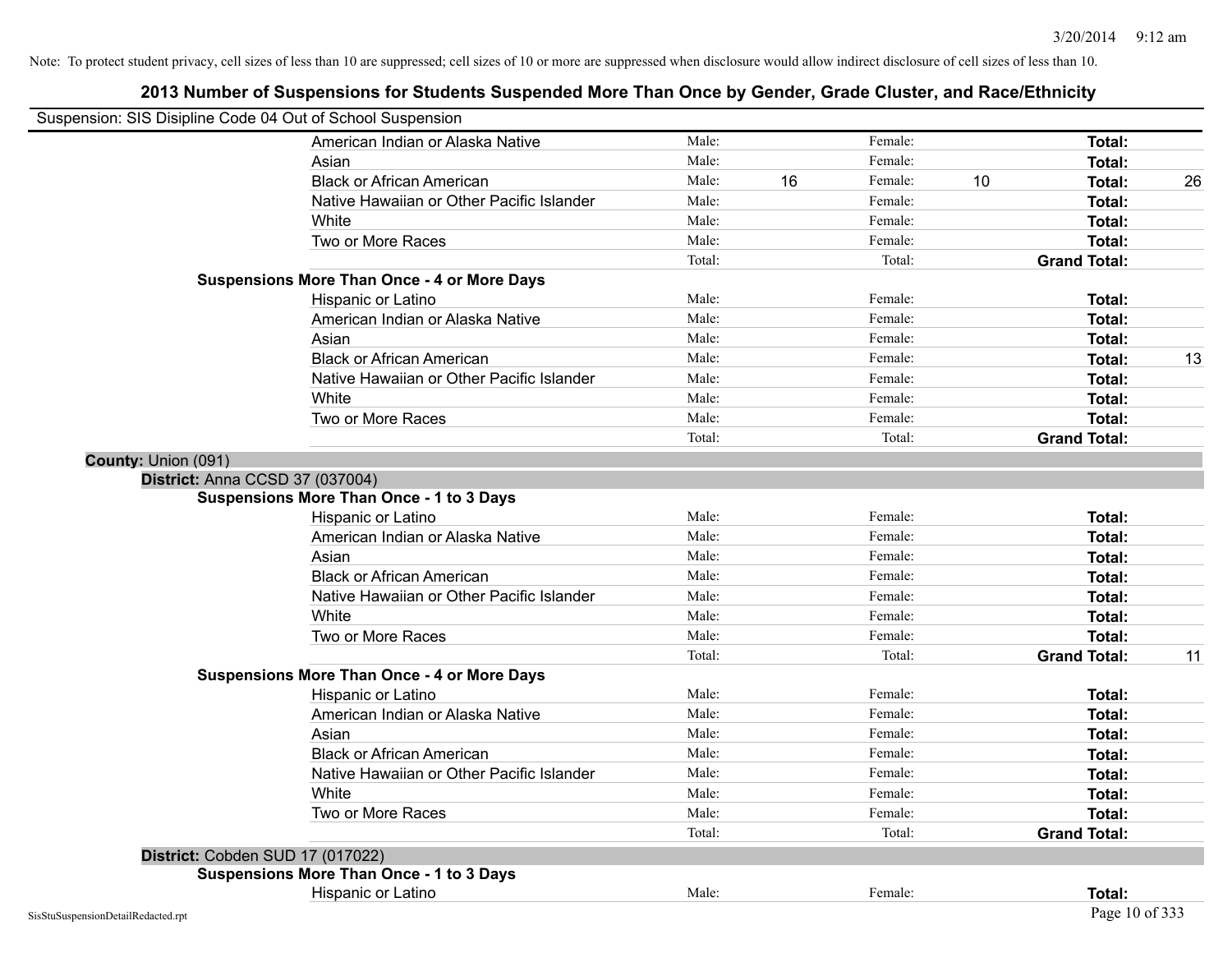| Suspension: SIS Disipline Code 04 Out of School Suspension |                                                    |        |         |                     |
|------------------------------------------------------------|----------------------------------------------------|--------|---------|---------------------|
|                                                            | American Indian or Alaska Native                   | Male:  | Female: | Total:              |
|                                                            | Asian                                              | Male:  | Female: | Total:              |
|                                                            | <b>Black or African American</b>                   | Male:  | Female: | Total:              |
|                                                            | Native Hawaiian or Other Pacific Islander          | Male:  | Female: | Total:              |
|                                                            | White                                              | Male:  | Female: | Total:              |
|                                                            | Two or More Races                                  | Male:  | Female: | Total:              |
|                                                            |                                                    | Total: | Total:  | <b>Grand Total:</b> |
|                                                            | District: County of Union Sch Dist No43 (043004)   |        |         |                     |
|                                                            | <b>Suspensions More Than Once - 1 to 3 Days</b>    |        |         |                     |
|                                                            | Hispanic or Latino                                 | Male:  | Female: | Total:              |
|                                                            | American Indian or Alaska Native                   | Male:  | Female: | Total:              |
|                                                            | Asian                                              | Male:  | Female: | Total:              |
|                                                            | <b>Black or African American</b>                   | Male:  | Female: | Total:              |
|                                                            | Native Hawaiian or Other Pacific Islander          | Male:  | Female: | Total:              |
|                                                            | White                                              | Male:  | Female: | Total:              |
|                                                            | Two or More Races                                  | Male:  | Female: | Total:              |
|                                                            |                                                    | Total: | Total:  | <b>Grand Total:</b> |
|                                                            | <b>Suspensions More Than Once - 4 or More Days</b> |        |         |                     |
|                                                            | Hispanic or Latino                                 | Male:  | Female: | Total:              |
|                                                            | American Indian or Alaska Native                   | Male:  | Female: | Total:              |
|                                                            | Asian                                              | Male:  | Female: | Total:              |
|                                                            | <b>Black or African American</b>                   | Male:  | Female: | Total:              |
|                                                            | Native Hawaiian or Other Pacific Islander          | Male:  | Female: | Total:              |
|                                                            | White                                              | Male:  | Female: | Total:              |
|                                                            | Two or More Races                                  | Male:  | Female: | Total:              |
|                                                            |                                                    | Total: | Total:  | <b>Grand Total:</b> |
|                                                            | District: Dongola USD 66 (066022)                  |        |         |                     |
|                                                            | <b>Suspensions More Than Once - 1 to 3 Days</b>    |        |         |                     |
|                                                            | Hispanic or Latino                                 | Male:  | Female: | Total:              |
|                                                            | American Indian or Alaska Native                   | Male:  | Female: | Total:              |
|                                                            | Asian                                              | Male:  | Female: | Total:              |
|                                                            | <b>Black or African American</b>                   | Male:  | Female: | Total:              |
|                                                            | Native Hawaiian or Other Pacific Islander          | Male:  | Female: | Total:              |
|                                                            | White                                              | Male:  | Female: | 33<br>Total:        |
|                                                            | Two or More Races                                  | Male:  | Female: | Total:              |
|                                                            |                                                    | Total: | Total:  | <b>Grand Total:</b> |
|                                                            | <b>Suspensions More Than Once - 4 or More Days</b> |        |         |                     |
|                                                            | Hispanic or Latino                                 | Male:  | Female: | Total:              |
|                                                            | American Indian or Alaska Native                   | Male:  | Female: | Total:              |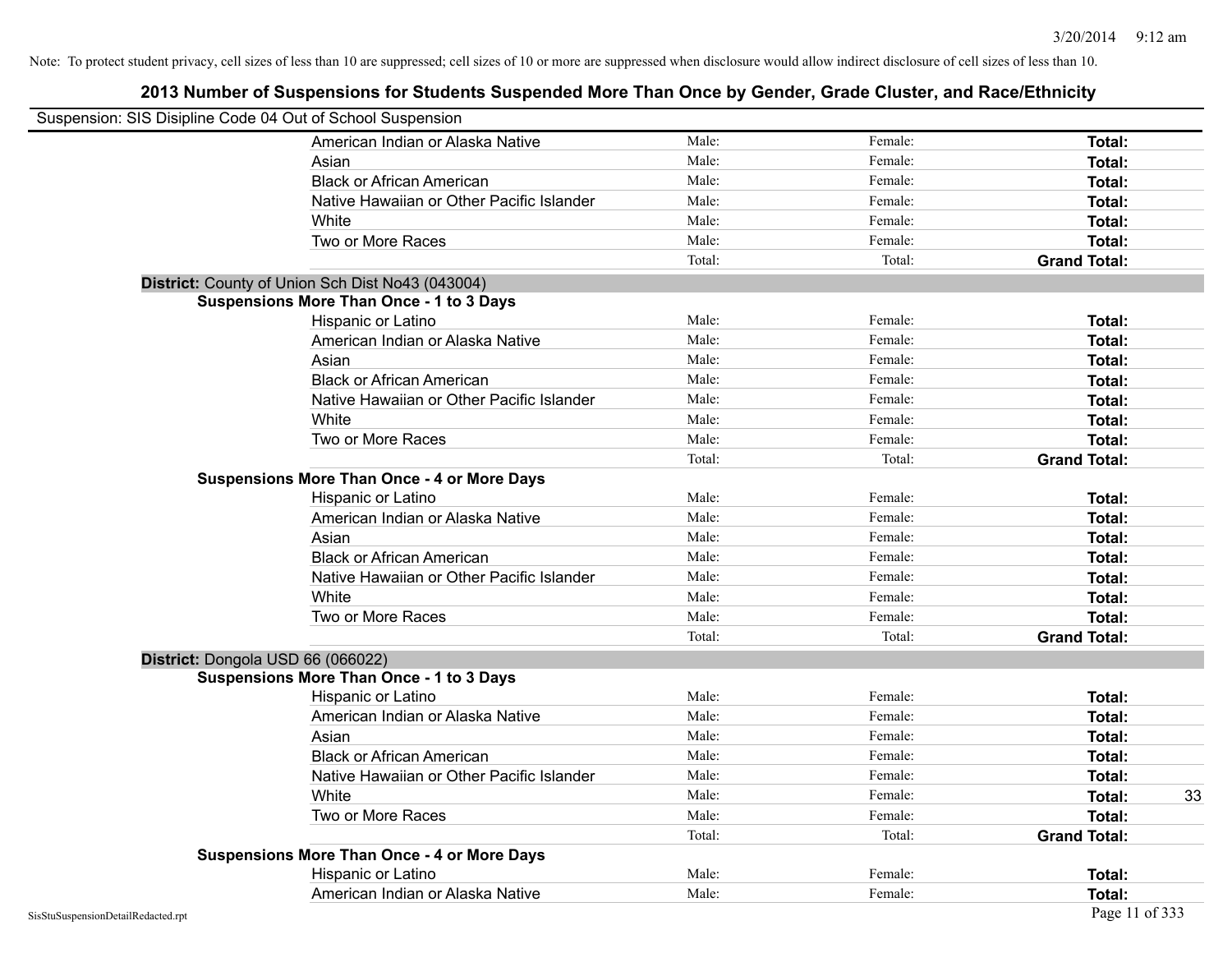| Suspension: SIS Disipline Code 04 Out of School Suspension |                                                 |        |         |                     |
|------------------------------------------------------------|-------------------------------------------------|--------|---------|---------------------|
|                                                            | Asian                                           | Male:  | Female: | Total:              |
|                                                            | <b>Black or African American</b>                | Male:  | Female: | Total:              |
|                                                            | Native Hawaiian or Other Pacific Islander       | Male:  | Female: | <b>Total:</b>       |
|                                                            | White                                           | Male:  | Female: | Total:              |
|                                                            | Two or More Races                               | Male:  | Female: | Total:              |
|                                                            |                                                 | Total: | Total:  | <b>Grand Total:</b> |
|                                                            | District: Lick Creek CCSD 16 (016004)           |        |         |                     |
|                                                            | Suspensions More Than Once - 1 to 3 Days        |        |         |                     |
|                                                            | Hispanic or Latino                              | Male:  | Female: | Total:              |
|                                                            | American Indian or Alaska Native                | Male:  | Female: | Total:              |
|                                                            | Asian                                           | Male:  | Female: | <b>Total:</b>       |
|                                                            | <b>Black or African American</b>                | Male:  | Female: | <b>Total:</b>       |
|                                                            | Native Hawaiian or Other Pacific Islander       | Male:  | Female: | Total:              |
|                                                            | White                                           | Male:  | Female: | Total:              |
|                                                            | Two or More Races                               | Male:  | Female: | Total:              |
|                                                            |                                                 | Total: | Total:  | <b>Grand Total:</b> |
|                                                            | District: Shawnee CUSD 84 (084026)              |        |         |                     |
|                                                            | <b>Suspensions More Than Once - 1 to 3 Days</b> |        |         |                     |
|                                                            | Hispanic or Latino                              | Male:  | Female: | <b>Total:</b>       |
|                                                            | American Indian or Alaska Native                | Male:  | Female: | <b>Total:</b>       |
|                                                            | Asian                                           | Male:  | Female: | Total:              |
|                                                            | <b>Black or African American</b>                | Male:  | Female: | Total:              |
|                                                            | Native Hawaiian or Other Pacific Islander       | Male:  | Female: | Total:              |
|                                                            | White                                           | Male:  | Female: | Total:              |
|                                                            | Two or More Races                               | Male:  | Female: | Total:              |
|                                                            |                                                 | Total: | Total:  | <b>Grand Total:</b> |
|                                                            |                                                 |        |         |                     |
| Region: Bond/Effingham/Fayette ROE (03)                    |                                                 |        |         |                     |
| County: Bond (003)                                         |                                                 |        |         |                     |
|                                                            | District: Bond County CUSD 2 (002026)           |        |         |                     |
|                                                            | <b>Suspensions More Than Once - 1 to 3 Days</b> |        |         |                     |
|                                                            | Hispanic or Latino                              | Male:  | Female: | Total:              |
|                                                            | American Indian or Alaska Native                | Male:  | Female: | Total:              |
|                                                            | Asian                                           | Male:  | Female: | Total:              |
|                                                            | <b>Black or African American</b>                | Male:  | Female: | Total:              |
|                                                            | Native Hawaiian or Other Pacific Islander       | Male:  | Female: | Total:              |
|                                                            | White                                           | Male:  | Female: | 83<br>Total:        |
|                                                            | Two or More Races                               | Male:  | Female: | Total:              |
|                                                            |                                                 |        |         |                     |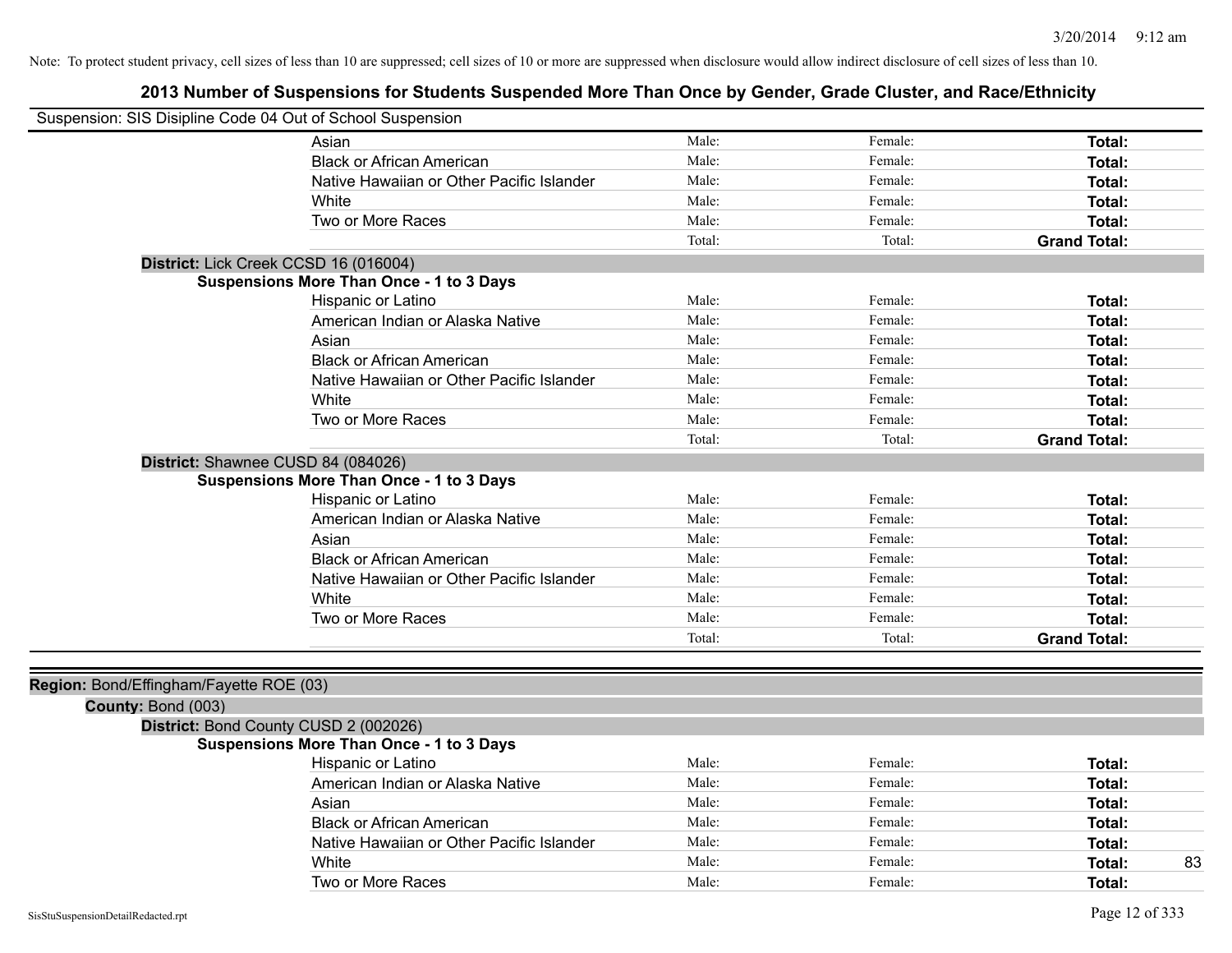| Suspension: SIS Disipline Code 04 Out of School Suspension |                                                    |        |         |                     |
|------------------------------------------------------------|----------------------------------------------------|--------|---------|---------------------|
|                                                            |                                                    | Total: | Total:  | <b>Grand Total:</b> |
|                                                            | <b>Suspensions More Than Once - 4 or More Days</b> |        |         |                     |
|                                                            | Hispanic or Latino                                 | Male:  | Female: | Total:              |
|                                                            | American Indian or Alaska Native                   | Male:  | Female: | Total:              |
|                                                            | Asian                                              | Male:  | Female: | Total:              |
|                                                            | <b>Black or African American</b>                   | Male:  | Female: | Total:              |
|                                                            | Native Hawaiian or Other Pacific Islander          | Male:  | Female: | Total:              |
|                                                            | White                                              | Male:  | Female: | 12<br>Total:        |
|                                                            | Two or More Races                                  | Male:  | Female: | Total:              |
|                                                            |                                                    | Total: | Total:  | <b>Grand Total:</b> |
|                                                            | District: Mulberry Grove CUSD 1 (001026)           |        |         |                     |
|                                                            | <b>Suspensions More Than Once - 1 to 3 Days</b>    |        |         |                     |
|                                                            | Hispanic or Latino                                 | Male:  | Female: | Total:              |
|                                                            | American Indian or Alaska Native                   | Male:  | Female: | Total:              |
|                                                            | Asian                                              | Male:  | Female: | Total:              |
|                                                            | <b>Black or African American</b>                   | Male:  | Female: | Total:              |
|                                                            | Native Hawaiian or Other Pacific Islander          | Male:  | Female: | Total:              |
|                                                            | White                                              | Male:  | Female: | Total:              |
|                                                            | Two or More Races                                  | Male:  | Female: | Total:              |
|                                                            |                                                    | Total: | Total:  | <b>Grand Total:</b> |
|                                                            | <b>Suspensions More Than Once - 4 or More Days</b> |        |         |                     |
|                                                            | Hispanic or Latino                                 | Male:  | Female: | Total:              |
|                                                            | American Indian or Alaska Native                   | Male:  | Female: | Total:              |
|                                                            | Asian                                              | Male:  | Female: | Total:              |
|                                                            | <b>Black or African American</b>                   | Male:  | Female: | Total:              |
|                                                            | Native Hawaiian or Other Pacific Islander          | Male:  | Female: | Total:              |
|                                                            | White                                              | Male:  | Female: | Total:              |
|                                                            | Two or More Races                                  | Male:  | Female: | Total:              |
|                                                            |                                                    | Total: | Total:  | <b>Grand Total:</b> |
| County: Effingham (025)                                    |                                                    |        |         |                     |
|                                                            | District: Altamont CUSD 10 (010026)                |        |         |                     |
|                                                            | <b>Suspensions More Than Once - 1 to 3 Days</b>    |        |         |                     |
|                                                            | Hispanic or Latino                                 | Male:  | Female: | Total:              |
|                                                            | American Indian or Alaska Native                   | Male:  | Female: | Total:              |
|                                                            | Asian                                              | Male:  | Female: | Total:              |
|                                                            | <b>Black or African American</b>                   | Male:  | Female: | Total:              |
|                                                            | Native Hawaiian or Other Pacific Islander          | Male:  | Female: | Total:              |
|                                                            | White                                              | Male:  | Female: | Total:              |
|                                                            | Two or More Races                                  | Male:  | Female: | Total:              |
| SisStuSuspensionDetailRedacted.rpt                         |                                                    |        |         | Page 13 of 333      |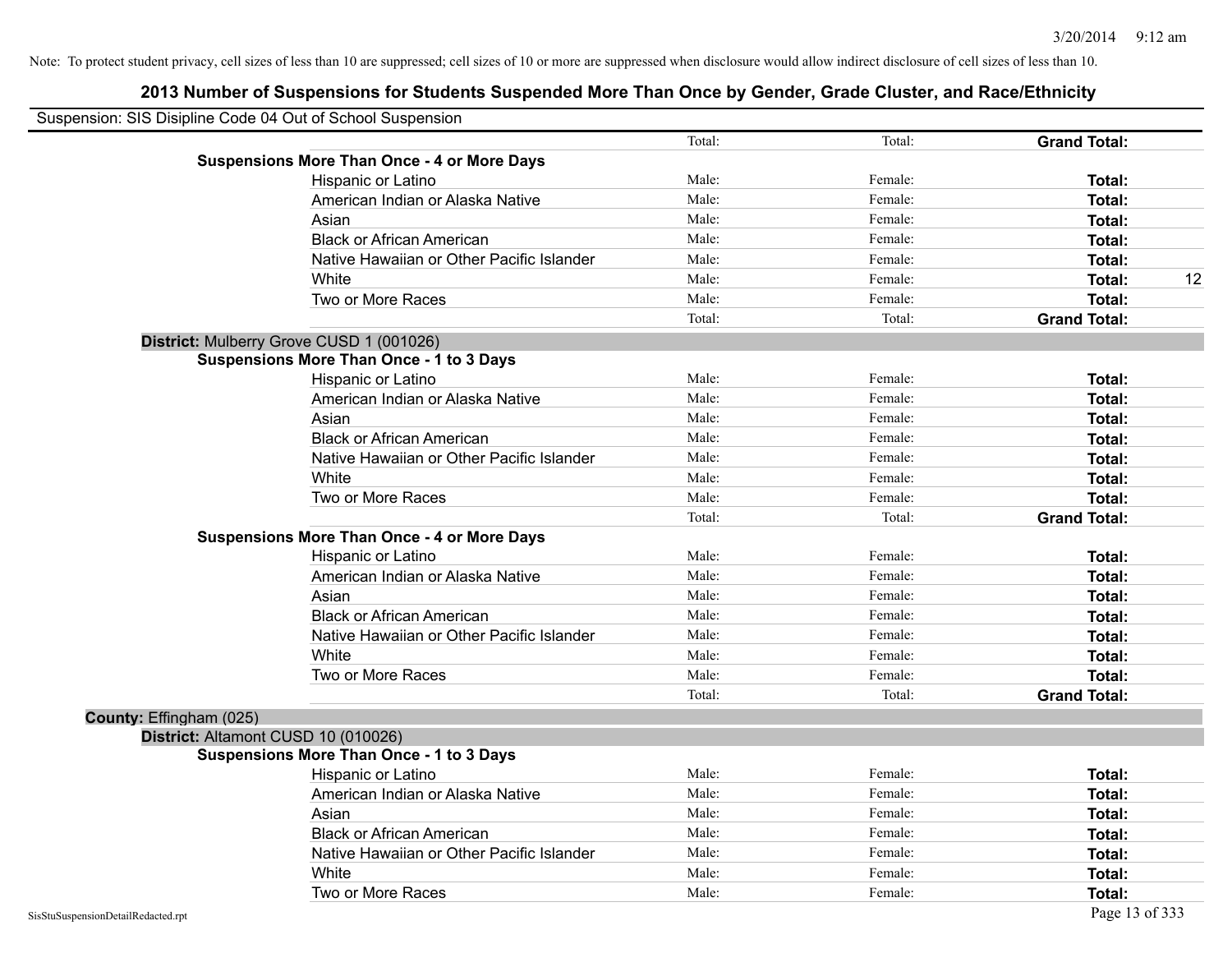| Suspension: SIS Disipline Code 04 Out of School Suspension |        |         |                     |
|------------------------------------------------------------|--------|---------|---------------------|
|                                                            | Total: | Total:  | <b>Grand Total:</b> |
| <b>Suspensions More Than Once - 4 or More Days</b>         |        |         |                     |
| Hispanic or Latino                                         | Male:  | Female: | Total:              |
| American Indian or Alaska Native                           | Male:  | Female: | Total:              |
| Asian                                                      | Male:  | Female: | Total:              |
| <b>Black or African American</b>                           | Male:  | Female: | Total:              |
| Native Hawaiian or Other Pacific Islander                  | Male:  | Female: | Total:              |
| White                                                      | Male:  | Female: | Total:              |
| Two or More Races                                          | Male:  | Female: | Total:              |
|                                                            | Total: | Total:  | <b>Grand Total:</b> |
| District: Beecher City CUSD 20 (020026)                    |        |         |                     |
| <b>Suspensions More Than Once - 1 to 3 Days</b>            |        |         |                     |
| Hispanic or Latino                                         | Male:  | Female: | Total:              |
| American Indian or Alaska Native                           | Male:  | Female: | Total:              |
| Asian                                                      | Male:  | Female: | Total:              |
| <b>Black or African American</b>                           | Male:  | Female: | Total:              |
| Native Hawaiian or Other Pacific Islander                  | Male:  | Female: | Total:              |
| White                                                      | Male:  | Female: | Total:              |
| Two or More Races                                          | Male:  | Female: | Total:              |
|                                                            | Total: | Total:  | <b>Grand Total:</b> |
| <b>Suspensions More Than Once - 4 or More Days</b>         |        |         |                     |
| Hispanic or Latino                                         | Male:  | Female: | Total:              |
| American Indian or Alaska Native                           | Male:  | Female: | Total:              |
| Asian                                                      | Male:  | Female: | Total:              |
| <b>Black or African American</b>                           | Male:  | Female: | Total:              |
| Native Hawaiian or Other Pacific Islander                  | Male:  | Female: | Total:              |
| White                                                      | Male:  | Female: | Total:              |
| Two or More Races                                          | Male:  | Female: | Total:              |
|                                                            | Total: | Total:  | <b>Grand Total:</b> |
| District: Dieterich CUSD 30 (030026)                       |        |         |                     |
| <b>Suspensions More Than Once - 1 to 3 Days</b>            |        |         |                     |
| Hispanic or Latino                                         | Male:  | Female: | Total:              |
| American Indian or Alaska Native                           | Male:  | Female: | Total:              |
| Asian                                                      | Male:  | Female: | Total:              |
| <b>Black or African American</b>                           | Male:  | Female: | Total:              |
| Native Hawaiian or Other Pacific Islander                  | Male:  | Female: | Total:              |
| White                                                      | Male:  | Female: | Total:              |
| Two or More Races                                          | Male:  | Female: | Total:              |
|                                                            | Total: | Total:  | <b>Grand Total:</b> |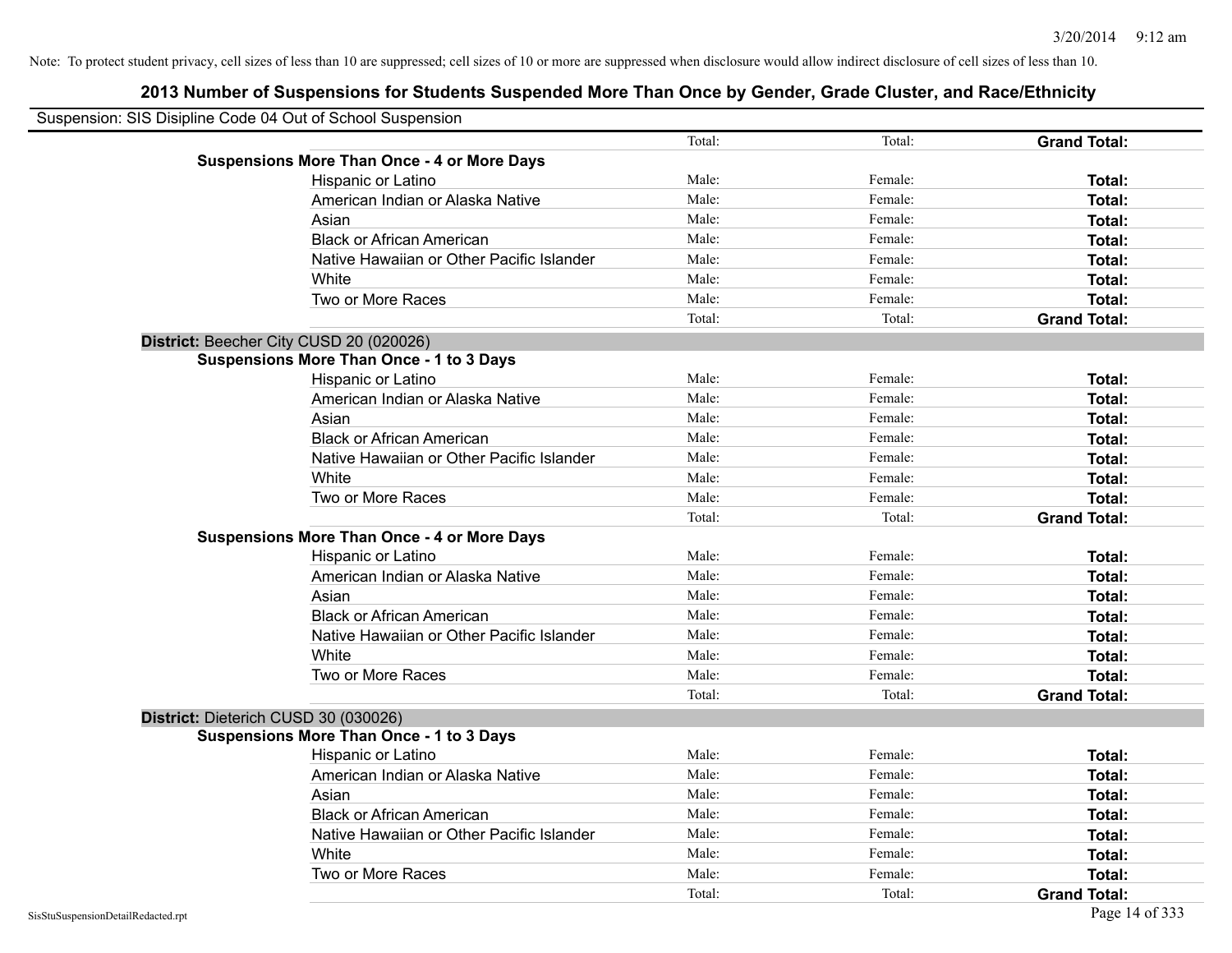| Suspension: SIS Disipline Code 04 Out of School Suspension |                                                    |        |         |                     |    |
|------------------------------------------------------------|----------------------------------------------------|--------|---------|---------------------|----|
|                                                            | <b>Suspensions More Than Once - 4 or More Days</b> |        |         |                     |    |
|                                                            | Hispanic or Latino                                 | Male:  | Female: | Total:              |    |
|                                                            | American Indian or Alaska Native                   | Male:  | Female: | Total:              |    |
|                                                            | Asian                                              | Male:  | Female: | Total:              |    |
|                                                            | <b>Black or African American</b>                   | Male:  | Female: | Total:              |    |
|                                                            | Native Hawaiian or Other Pacific Islander          | Male:  | Female: | Total:              |    |
|                                                            | White                                              | Male:  | Female: | Total:              |    |
|                                                            | Two or More Races                                  | Male:  | Female: | Total:              |    |
|                                                            |                                                    | Total: | Total:  | <b>Grand Total:</b> |    |
| District: Effingham CUSD 40 (040026)                       |                                                    |        |         |                     |    |
|                                                            | <b>Suspensions More Than Once - 1 to 3 Days</b>    |        |         |                     |    |
|                                                            | Hispanic or Latino                                 | Male:  | Female: | Total:              |    |
|                                                            | American Indian or Alaska Native                   | Male:  | Female: | Total:              |    |
|                                                            | Asian                                              | Male:  | Female: | Total:              |    |
|                                                            | <b>Black or African American</b>                   | Male:  | Female: | Total:              |    |
|                                                            | Native Hawaiian or Other Pacific Islander          | Male:  | Female: | Total:              |    |
|                                                            | White                                              | Male:  | Female: | Total:              | 16 |
|                                                            | Two or More Races                                  | Male:  | Female: | Total:              |    |
|                                                            |                                                    | Total: | Total:  | <b>Grand Total:</b> |    |
|                                                            | <b>Suspensions More Than Once - 4 or More Days</b> |        |         |                     |    |
|                                                            | Hispanic or Latino                                 | Male:  | Female: | Total:              |    |
|                                                            | American Indian or Alaska Native                   | Male:  | Female: | Total:              |    |
|                                                            | Asian                                              | Male:  | Female: | Total:              |    |
|                                                            | <b>Black or African American</b>                   | Male:  | Female: | Total:              |    |
|                                                            | Native Hawaiian or Other Pacific Islander          | Male:  | Female: | Total:              |    |
|                                                            | White                                              | Male:  | Female: | <b>Total:</b>       | 21 |
|                                                            | Two or More Races                                  | Male:  | Female: | Total:              |    |
|                                                            |                                                    | Total: | Total:  | <b>Grand Total:</b> |    |
| County: Fayette (026)                                      |                                                    |        |         |                     |    |
|                                                            | District: Brownstown CUSD 201 (201026)             |        |         |                     |    |
|                                                            | <b>Suspensions More Than Once - 1 to 3 Days</b>    |        |         |                     |    |
|                                                            | Hispanic or Latino                                 | Male:  | Female: | Total:              |    |
|                                                            | American Indian or Alaska Native                   | Male:  | Female: | Total:              |    |
|                                                            | Asian                                              | Male:  | Female: | Total:              |    |
|                                                            | <b>Black or African American</b>                   | Male:  | Female: | Total:              |    |
|                                                            | Native Hawaiian or Other Pacific Islander          | Male:  | Female: | Total:              |    |
|                                                            | White                                              | Male:  | Female: | Total:              | 17 |
|                                                            | Two or More Races                                  | Male:  | Female: | <b>Total:</b>       |    |
|                                                            |                                                    | Total: | Total:  | <b>Grand Total:</b> |    |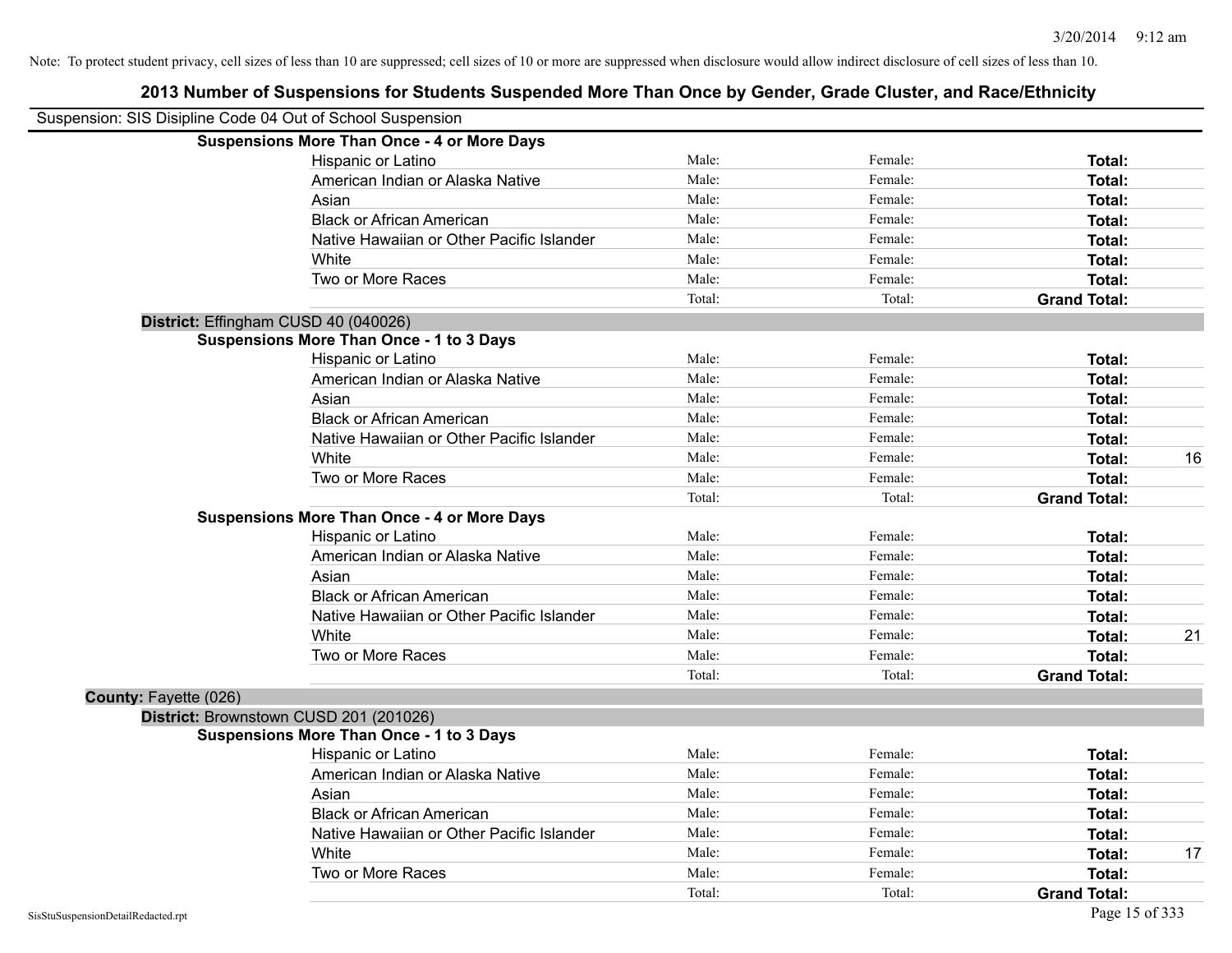| Suspension: SIS Disipline Code 04 Out of School Suspension |                                                    |        |    |         |    |                     |    |
|------------------------------------------------------------|----------------------------------------------------|--------|----|---------|----|---------------------|----|
|                                                            | <b>Suspensions More Than Once - 4 or More Days</b> |        |    |         |    |                     |    |
|                                                            | Hispanic or Latino                                 | Male:  |    | Female: |    | Total:              |    |
|                                                            | American Indian or Alaska Native                   | Male:  |    | Female: |    | Total:              |    |
|                                                            | Asian                                              | Male:  |    | Female: |    | Total:              |    |
|                                                            | <b>Black or African American</b>                   | Male:  |    | Female: |    | Total:              |    |
|                                                            | Native Hawaiian or Other Pacific Islander          | Male:  |    | Female: |    | Total:              |    |
|                                                            | White                                              | Male:  |    | Female: |    | Total:              |    |
|                                                            | Two or More Races                                  | Male:  |    | Female: |    | Total:              |    |
|                                                            |                                                    | Total: |    | Total:  |    | <b>Grand Total:</b> |    |
|                                                            | District: Ramsey CUSD 204 (204026)                 |        |    |         |    |                     |    |
|                                                            | <b>Suspensions More Than Once - 1 to 3 Days</b>    |        |    |         |    |                     |    |
|                                                            | Hispanic or Latino                                 | Male:  |    | Female: |    | Total:              |    |
|                                                            | American Indian or Alaska Native                   | Male:  |    | Female: |    | Total:              |    |
|                                                            | Asian                                              | Male:  |    | Female: |    | Total:              |    |
|                                                            | <b>Black or African American</b>                   | Male:  |    | Female: |    | Total:              |    |
|                                                            | Native Hawaiian or Other Pacific Islander          | Male:  |    | Female: |    | Total:              |    |
|                                                            | White                                              | Male:  |    | Female: |    | Total:              | 39 |
|                                                            | Two or More Races                                  | Male:  |    | Female: |    | Total:              |    |
|                                                            |                                                    | Total: |    | Total:  |    | <b>Grand Total:</b> |    |
|                                                            | <b>Suspensions More Than Once - 4 or More Days</b> |        |    |         |    |                     |    |
|                                                            | Hispanic or Latino                                 | Male:  |    | Female: |    | Total:              |    |
|                                                            | American Indian or Alaska Native                   | Male:  |    | Female: |    | Total:              |    |
|                                                            | Asian                                              | Male:  |    | Female: |    | Total:              |    |
|                                                            | <b>Black or African American</b>                   | Male:  |    | Female: |    | Total:              |    |
|                                                            | Native Hawaiian or Other Pacific Islander          | Male:  |    | Female: |    | Total:              |    |
|                                                            | White                                              | Male:  |    | Female: |    | Total:              |    |
|                                                            | Two or More Races                                  | Male:  |    | Female: |    | Total:              |    |
|                                                            |                                                    | Total: |    | Total:  |    | <b>Grand Total:</b> |    |
|                                                            | District: St Elmo CUSD 202 (202026)                |        |    |         |    |                     |    |
|                                                            | <b>Suspensions More Than Once - 1 to 3 Days</b>    |        |    |         |    |                     |    |
|                                                            | Hispanic or Latino                                 | Male:  |    | Female: |    | Total:              |    |
|                                                            | American Indian or Alaska Native                   | Male:  |    | Female: |    | Total:              |    |
|                                                            | Asian                                              | Male:  |    | Female: |    | Total:              |    |
|                                                            | <b>Black or African American</b>                   | Male:  |    | Female: |    | Total:              |    |
|                                                            | Native Hawaiian or Other Pacific Islander          | Male:  |    | Female: |    | Total:              |    |
|                                                            | White                                              | Male:  | 48 | Female: | 16 | Total:              | 64 |
|                                                            | Two or More Races                                  | Male:  |    | Female: |    | Total:              |    |
|                                                            |                                                    | Total: |    | Total:  |    | <b>Grand Total:</b> |    |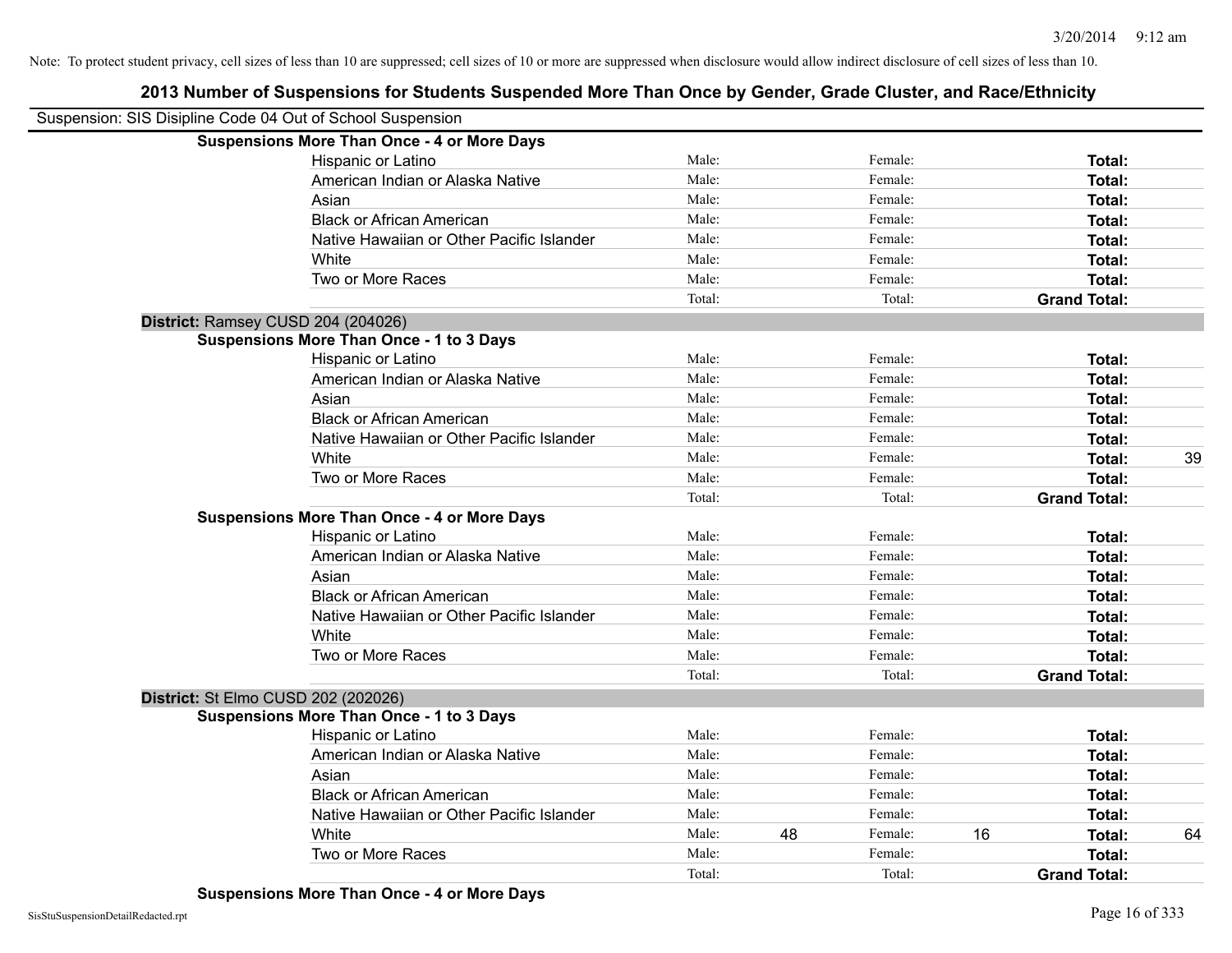| Suspension: SIS Disipline Code 04 Out of School Suspension |                                                    |        |         |                     |    |
|------------------------------------------------------------|----------------------------------------------------|--------|---------|---------------------|----|
|                                                            | Hispanic or Latino                                 | Male:  | Female: | Total:              |    |
|                                                            | American Indian or Alaska Native                   | Male:  | Female: | Total:              |    |
|                                                            | Asian                                              | Male:  | Female: | <b>Total:</b>       |    |
|                                                            | <b>Black or African American</b>                   | Male:  | Female: | <b>Total:</b>       |    |
|                                                            | Native Hawaiian or Other Pacific Islander          | Male:  | Female: | Total:              |    |
|                                                            | White                                              | Male:  | Female: | Total:              |    |
|                                                            | Two or More Races                                  | Male:  | Female: | Total:              |    |
|                                                            |                                                    | Total: | Total:  | <b>Grand Total:</b> |    |
|                                                            | District: Vandalia CUSD 203 (203026)               |        |         |                     |    |
|                                                            | <b>Suspensions More Than Once - 1 to 3 Days</b>    |        |         |                     |    |
|                                                            | Hispanic or Latino                                 | Male:  | Female: | Total:              |    |
|                                                            | American Indian or Alaska Native                   | Male:  | Female: | <b>Total:</b>       |    |
|                                                            | Asian                                              | Male:  | Female: | <b>Total:</b>       |    |
|                                                            | <b>Black or African American</b>                   | Male:  | Female: | Total:              |    |
|                                                            | Native Hawaiian or Other Pacific Islander          | Male:  | Female: | Total:              |    |
|                                                            | White                                              | Male:  | Female: | Total:              | 55 |
|                                                            | Two or More Races                                  | Male:  | Female: | Total:              |    |
|                                                            |                                                    | Total: | Total:  | <b>Grand Total:</b> |    |
|                                                            | <b>Suspensions More Than Once - 4 or More Days</b> |        |         |                     |    |
|                                                            | Hispanic or Latino                                 | Male:  | Female: | Total:              |    |
|                                                            | American Indian or Alaska Native                   | Male:  | Female: | Total:              |    |
|                                                            | Asian                                              | Male:  | Female: | Total:              |    |
|                                                            | <b>Black or African American</b>                   | Male:  | Female: | Total:              |    |
|                                                            | Native Hawaiian or Other Pacific Islander          | Male:  | Female: | Total:              |    |
|                                                            | White                                              | Male:  | Female: | Total:              | 14 |
|                                                            | Two or More Races                                  | Male:  | Female: | Total:              |    |
|                                                            |                                                    | Total: | Total:  | <b>Grand Total:</b> |    |
|                                                            |                                                    |        |         |                     |    |
| Region: Boone/Winnebago ROE (04)                           |                                                    |        |         |                     |    |
| County: Boone (004)                                        |                                                    |        |         |                     |    |
|                                                            | District: Belvidere CUSD 100 (100026)              |        |         |                     |    |
|                                                            | <b>Suspensions More Than Once - 1 to 3 Days</b>    |        |         |                     |    |
|                                                            | Hispanic or Latino                                 | Male:  | Female: | Total:              | 29 |
|                                                            | American Indian or Alaska Native                   | Male:  | Female: | Total:              |    |
|                                                            | Asian                                              | Male:  | Female: | Total:              |    |
|                                                            | <b>Black or African American</b>                   | Male:  | Female: | Total:              |    |
|                                                            | Native Hawaiian or Other Pacific Islander          | Male:  | Female: | Total:              |    |
|                                                            | White                                              | Male:  | Female: | Total:              | 37 |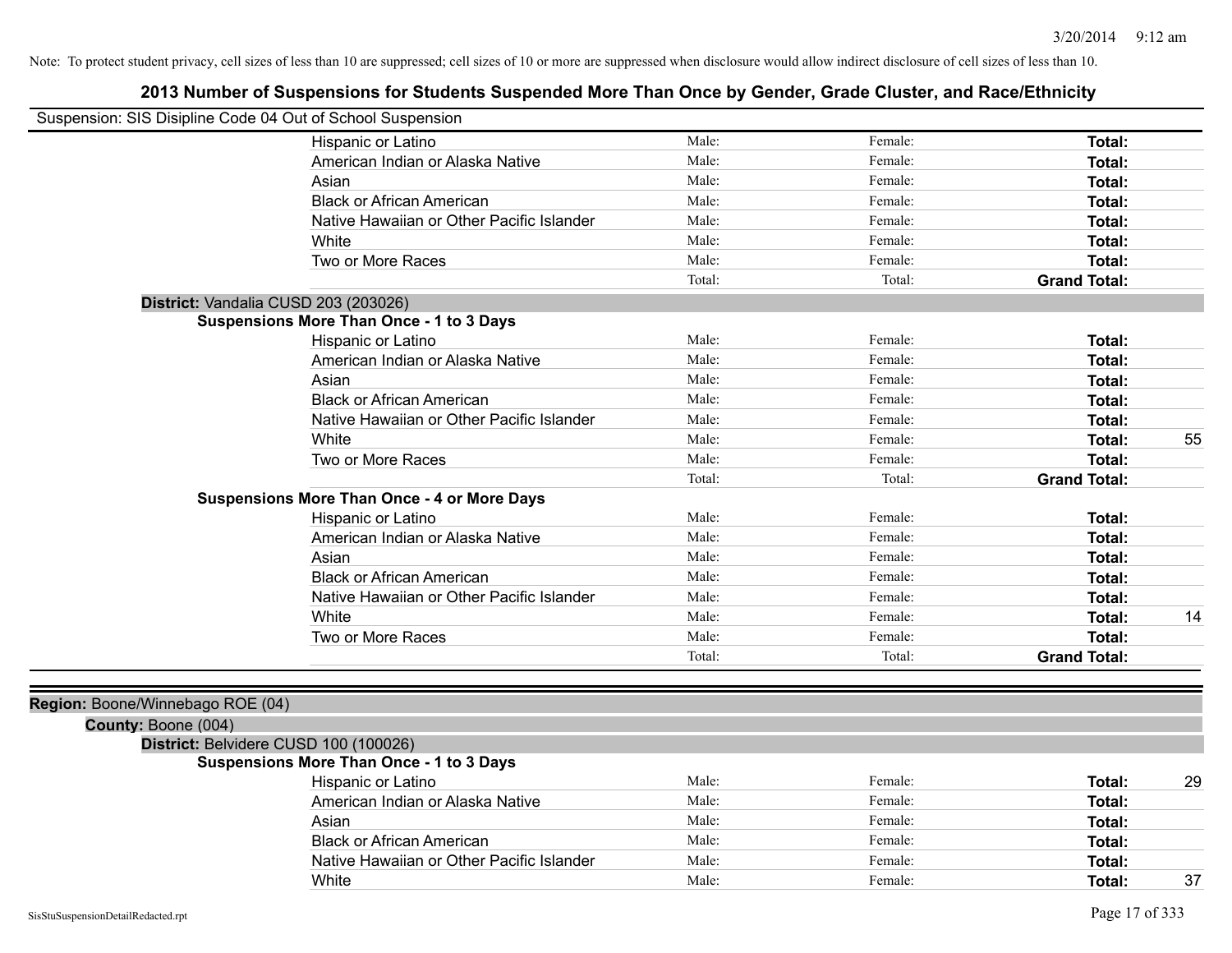|                                 | Suspension: SIS Disipline Code 04 Out of School Suspension |        |         |                     |    |
|---------------------------------|------------------------------------------------------------|--------|---------|---------------------|----|
|                                 | Two or More Races                                          | Male:  | Female: | Total:              |    |
|                                 |                                                            | Total: | Total:  | <b>Grand Total:</b> |    |
|                                 | <b>Suspensions More Than Once - 4 or More Days</b>         |        |         |                     |    |
|                                 | Hispanic or Latino                                         | Male:  | Female: | Total:              | 19 |
|                                 | American Indian or Alaska Native                           | Male:  | Female: | <b>Total:</b>       |    |
|                                 | Asian                                                      | Male:  | Female: | Total:              |    |
|                                 | <b>Black or African American</b>                           | Male:  | Female: | Total:              |    |
|                                 | Native Hawaiian or Other Pacific Islander                  | Male:  | Female: | Total:              |    |
|                                 | White                                                      | Male:  | Female: | Total:              | 32 |
|                                 | Two or More Races                                          | Male:  | Female: | <b>Total:</b>       |    |
|                                 |                                                            | Total: | Total:  | <b>Grand Total:</b> |    |
|                                 | District: North Boone CUSD 200 (200026)                    |        |         |                     |    |
|                                 | <b>Suspensions More Than Once - 1 to 3 Days</b>            |        |         |                     |    |
|                                 | Hispanic or Latino                                         | Male:  | Female: | Total:              |    |
|                                 | American Indian or Alaska Native                           | Male:  | Female: | <b>Total:</b>       |    |
|                                 | Asian                                                      | Male:  | Female: | Total:              |    |
|                                 | <b>Black or African American</b>                           | Male:  | Female: | Total:              |    |
|                                 | Native Hawaiian or Other Pacific Islander                  | Male:  | Female: | Total:              |    |
|                                 | White                                                      | Male:  | Female: | <b>Total:</b>       |    |
|                                 | Two or More Races                                          | Male:  | Female: | Total:              |    |
|                                 |                                                            | Total: | Total:  | <b>Grand Total:</b> |    |
|                                 | <b>Suspensions More Than Once - 4 or More Days</b>         |        |         |                     |    |
|                                 | Hispanic or Latino                                         | Male:  | Female: | Total:              |    |
|                                 | American Indian or Alaska Native                           | Male:  | Female: | Total:              |    |
|                                 | Asian                                                      | Male:  | Female: | Total:              |    |
|                                 | <b>Black or African American</b>                           | Male:  | Female: | <b>Total:</b>       |    |
|                                 | Native Hawaiian or Other Pacific Islander                  | Male:  | Female: | Total:              |    |
|                                 | White                                                      | Male:  | Female: | Total:              |    |
|                                 | Two or More Races                                          | Male:  | Female: | <b>Total:</b>       |    |
|                                 |                                                            | Total: | Total:  | <b>Grand Total:</b> |    |
| County: Non-Public School (000) |                                                            |        |         |                     |    |
|                                 | District: Boone/Winnebago ROE (000000)                     |        |         |                     |    |
|                                 | <b>Suspensions More Than Once - 4 or More Days</b>         |        |         |                     |    |
|                                 | Hispanic or Latino                                         | Male:  | Female: | Total:              |    |
|                                 | American Indian or Alaska Native                           | Male:  | Female: | Total:              |    |
|                                 | Asian                                                      | Male:  | Female: | <b>Total:</b>       |    |
|                                 | <b>Black or African American</b>                           | Male:  | Female: | <b>Total:</b>       |    |
|                                 | Native Hawaiian or Other Pacific Islander                  | Male:  | Female: | <b>Total:</b>       |    |
|                                 | White                                                      | Male:  | Female: | Total:              |    |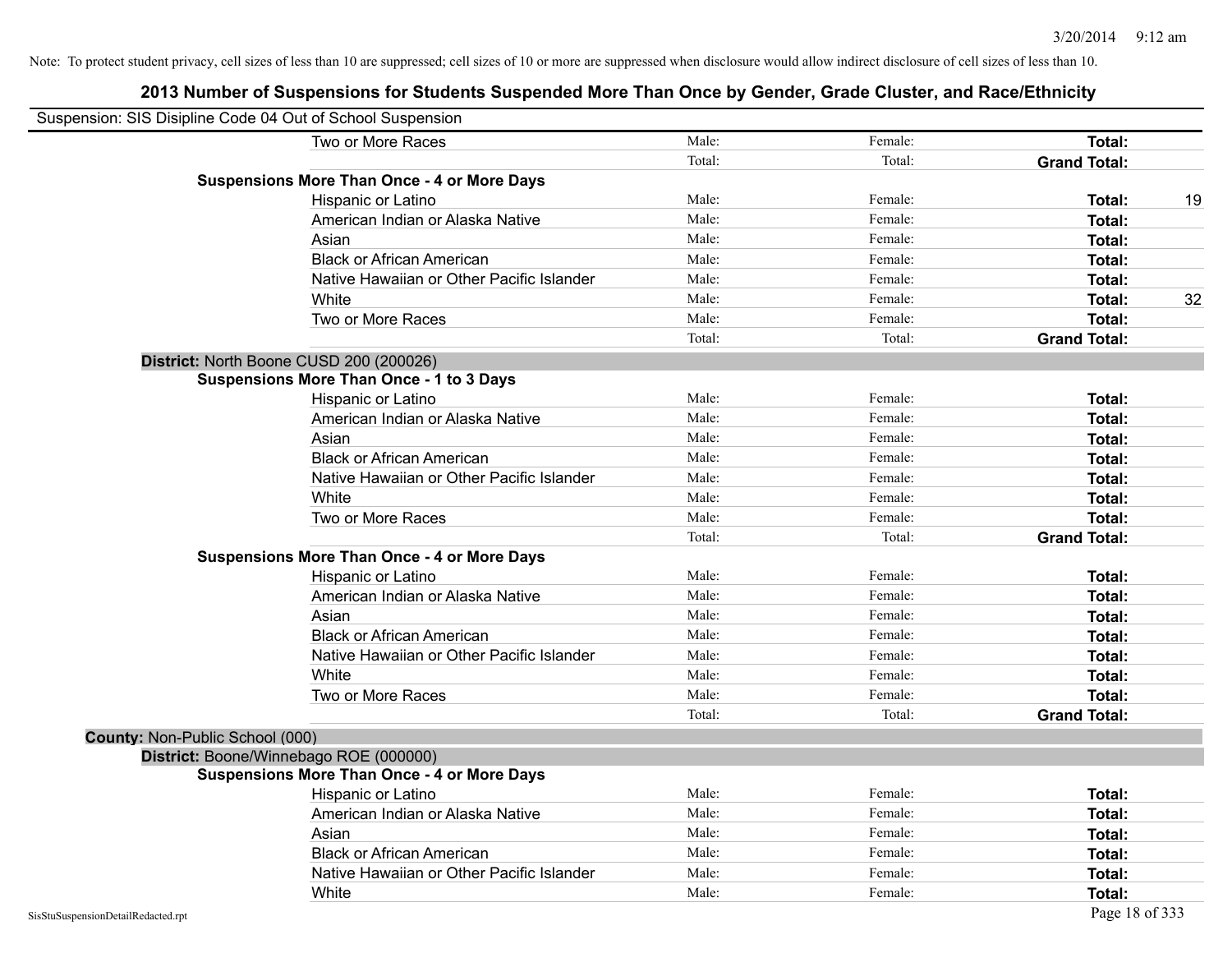| Suspension: SIS Disipline Code 04 Out of School Suspension |                                                    |        |    |         |    |                     |     |
|------------------------------------------------------------|----------------------------------------------------|--------|----|---------|----|---------------------|-----|
|                                                            | Two or More Races                                  | Male:  |    | Female: |    | Total:              |     |
|                                                            |                                                    | Total: |    | Total:  |    | <b>Grand Total:</b> |     |
| County: Winnebago (101)                                    |                                                    |        |    |         |    |                     |     |
|                                                            | District: County of Winnebago SD 320 (320026)      |        |    |         |    |                     |     |
|                                                            | <b>Suspensions More Than Once - 1 to 3 Days</b>    |        |    |         |    |                     |     |
|                                                            | Hispanic or Latino                                 | Male:  |    | Female: |    | Total:              | 38  |
|                                                            | American Indian or Alaska Native                   | Male:  |    | Female: |    | Total:              |     |
|                                                            | Asian                                              | Male:  |    | Female: |    | Total:              |     |
|                                                            | <b>Black or African American</b>                   | Male:  |    | Female: |    | Total:              | 15  |
|                                                            | Native Hawaiian or Other Pacific Islander          | Male:  |    | Female: |    | Total:              |     |
|                                                            | White                                              | Male:  | 90 | Female: | 13 | Total:              | 103 |
|                                                            | Two or More Races                                  | Male:  |    | Female: |    | Total:              | 14  |
|                                                            |                                                    | Total: |    | Total:  |    | <b>Grand Total:</b> |     |
|                                                            | <b>Suspensions More Than Once - 4 or More Days</b> |        |    |         |    |                     |     |
|                                                            | Hispanic or Latino                                 | Male:  |    | Female: |    | Total:              |     |
|                                                            | American Indian or Alaska Native                   | Male:  |    | Female: |    | Total:              |     |
|                                                            | Asian                                              | Male:  |    | Female: |    | Total:              |     |
|                                                            | <b>Black or African American</b>                   | Male:  |    | Female: |    | Total:              |     |
|                                                            | Native Hawaiian or Other Pacific Islander          | Male:  |    | Female: |    | Total:              |     |
|                                                            | White                                              | Male:  |    | Female: |    | Total:              |     |
|                                                            | Two or More Races                                  | Male:  |    | Female: |    | Total:              |     |
|                                                            |                                                    | Total: |    | Total:  |    | <b>Grand Total:</b> | 13  |
| District: Durand CUSD 322 (322026)                         |                                                    |        |    |         |    |                     |     |
|                                                            | <b>Suspensions More Than Once - 1 to 3 Days</b>    |        |    |         |    |                     |     |
|                                                            | Hispanic or Latino                                 | Male:  |    | Female: |    | Total:              |     |
|                                                            | American Indian or Alaska Native                   | Male:  |    | Female: |    | Total:              |     |
|                                                            | Asian                                              | Male:  |    | Female: |    | Total:              |     |
|                                                            | <b>Black or African American</b>                   | Male:  |    | Female: |    | Total:              |     |
|                                                            | Native Hawaiian or Other Pacific Islander          | Male:  |    | Female: |    | Total:              |     |
|                                                            | White                                              | Male:  |    | Female: |    | Total:              |     |
|                                                            | Two or More Races                                  | Male:  |    | Female: |    | Total:              |     |
|                                                            |                                                    | Total: |    | Total:  |    | <b>Grand Total:</b> |     |
|                                                            | <b>Suspensions More Than Once - 4 or More Days</b> |        |    |         |    |                     |     |
|                                                            | Hispanic or Latino                                 | Male:  |    | Female: |    | Total:              |     |
|                                                            | American Indian or Alaska Native                   | Male:  |    | Female: |    | Total:              |     |
|                                                            | Asian                                              | Male:  |    | Female: |    | Total:              |     |
|                                                            | <b>Black or African American</b>                   | Male:  |    | Female: |    | Total:              |     |
|                                                            | Native Hawaiian or Other Pacific Islander          | Male:  |    | Female: |    | Total:              |     |
|                                                            | White                                              | Male:  |    | Female: |    | Total:              |     |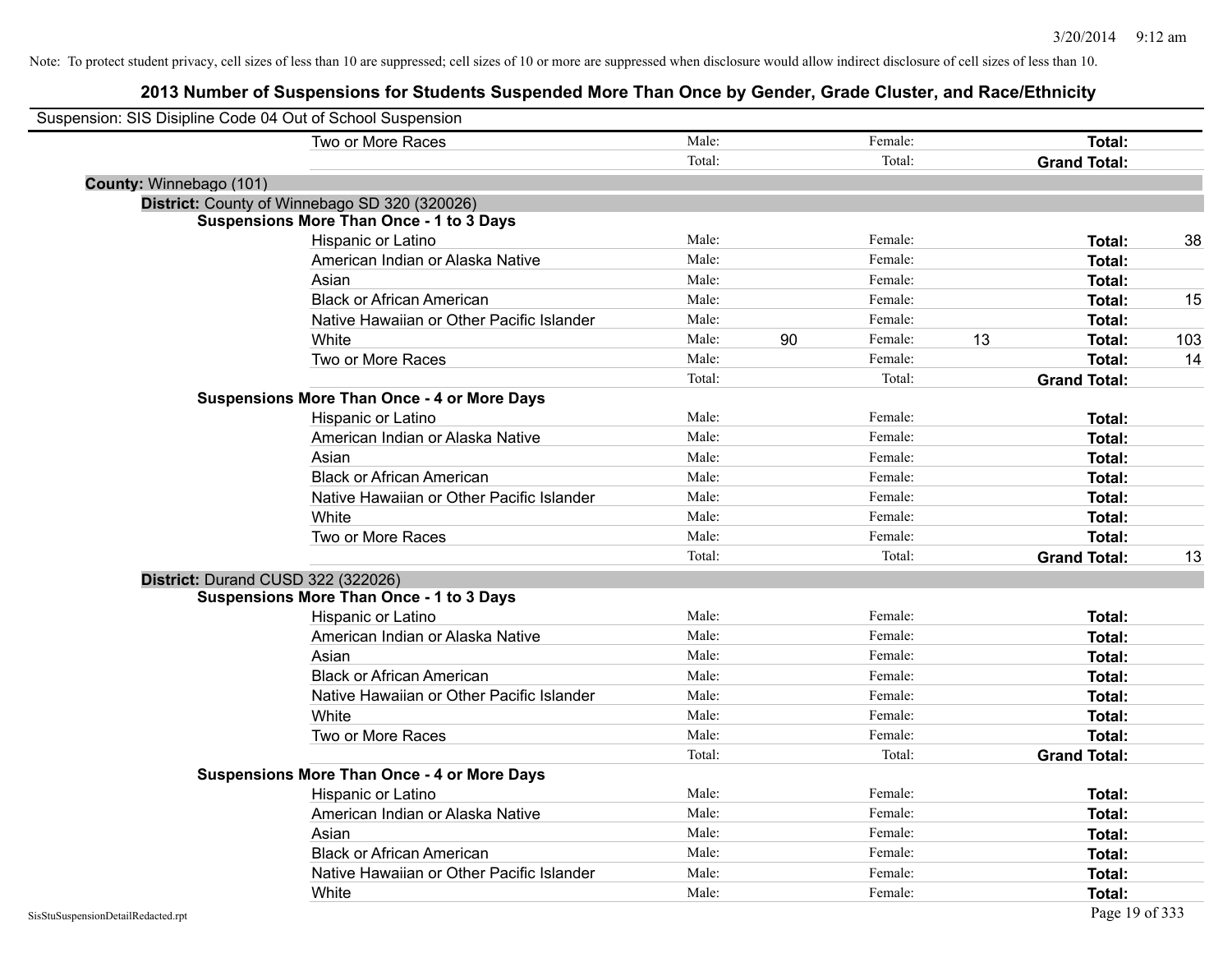| Suspension: SIS Disipline Code 04 Out of School Suspension |        |     |         |     |                     |     |
|------------------------------------------------------------|--------|-----|---------|-----|---------------------|-----|
| Two or More Races                                          | Male:  |     | Female: |     | Total:              |     |
|                                                            | Total: |     | Total:  |     | <b>Grand Total:</b> |     |
| <b>District: Harlem UD 122 (122022)</b>                    |        |     |         |     |                     |     |
| <b>Suspensions More Than Once - 1 to 3 Days</b>            |        |     |         |     |                     |     |
| Hispanic or Latino                                         | Male:  | 50  | Female: | 24  | Total:              | 74  |
| American Indian or Alaska Native                           | Male:  |     | Female: |     | Total:              | 12  |
| Asian                                                      | Male:  |     | Female: |     | Total:              |     |
| <b>Black or African American</b>                           | Male:  |     | Female: |     | Total:              | 45  |
| Native Hawaiian or Other Pacific Islander                  | Male:  |     | Female: |     | Total:              |     |
| White                                                      | Male:  | 352 | Female: | 156 | Total:              | 508 |
| Two or More Races                                          | Male:  |     | Female: |     | Total:              | 16  |
|                                                            | Total: |     | Total:  |     | <b>Grand Total:</b> |     |
| <b>Suspensions More Than Once - 4 or More Days</b>         |        |     |         |     |                     |     |
| Hispanic or Latino                                         | Male:  |     | Female: |     | Total:              |     |
| American Indian or Alaska Native                           | Male:  |     | Female: |     | Total:              |     |
| Asian                                                      | Male:  |     | Female: |     | Total:              |     |
| <b>Black or African American</b>                           | Male:  |     | Female: |     | Total:              |     |
| Native Hawaiian or Other Pacific Islander                  | Male:  |     | Female: |     | Total:              |     |
| White                                                      | Male:  | 49  | Female: | 10  | Total:              | 59  |
| Two or More Races                                          | Male:  |     | Female: |     | Total:              |     |
|                                                            | Total: |     | Total:  |     | <b>Grand Total:</b> | 85  |
| District: Hononegah CHD 207 (207016)                       |        |     |         |     |                     |     |
| <b>Suspensions More Than Once - 1 to 3 Days</b>            |        |     |         |     |                     |     |
| Hispanic or Latino                                         | Male:  |     | Female: |     | Total:              |     |
| American Indian or Alaska Native                           | Male:  |     | Female: |     | Total:              |     |
| Asian                                                      | Male:  |     | Female: |     | Total:              |     |
| <b>Black or African American</b>                           | Male:  |     | Female: |     | Total:              |     |
| Native Hawaiian or Other Pacific Islander                  | Male:  |     | Female: |     | Total:              |     |
| White                                                      | Male:  |     | Female: |     | Total:              |     |
| Two or More Races                                          | Male:  |     | Female: |     | Total:              |     |
|                                                            | Total: |     | Total:  |     | <b>Grand Total:</b> |     |
| <b>Suspensions More Than Once - 4 or More Days</b>         |        |     |         |     |                     |     |
| Hispanic or Latino                                         | Male:  |     | Female: |     | Total:              |     |
| American Indian or Alaska Native                           | Male:  |     | Female: |     | Total:              |     |
| Asian                                                      | Male:  |     | Female: |     | Total:              |     |
| <b>Black or African American</b>                           | Male:  |     | Female: |     | Total:              |     |
| Native Hawaiian or Other Pacific Islander                  | Male:  |     | Female: |     | Total:              |     |
| White                                                      | Male:  |     | Female: |     | Total:              |     |
| Two or More Races                                          | Male:  |     | Female: |     | Total:              |     |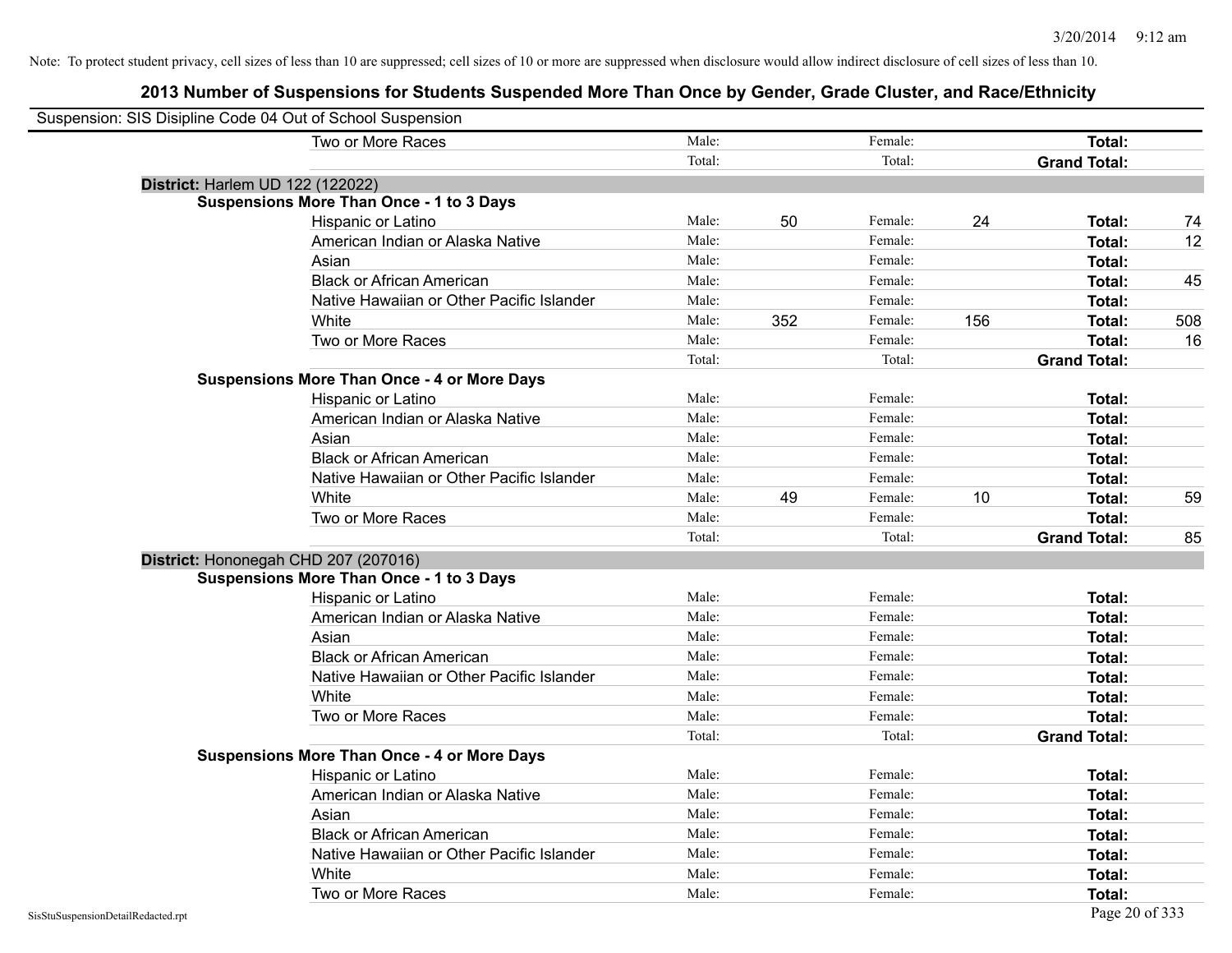| Suspension: SIS Disipline Code 04 Out of School Suspension |                                                    |        |         |                           |
|------------------------------------------------------------|----------------------------------------------------|--------|---------|---------------------------|
|                                                            |                                                    | Total: | Total:  | <b>Grand Total:</b><br>10 |
|                                                            | District: Kinnikinnick CCSD 131 (131004)           |        |         |                           |
|                                                            | <b>Suspensions More Than Once - 1 to 3 Days</b>    |        |         |                           |
|                                                            | Hispanic or Latino                                 | Male:  | Female: | Total:                    |
|                                                            | American Indian or Alaska Native                   | Male:  | Female: | Total:                    |
|                                                            | Asian                                              | Male:  | Female: | Total:                    |
|                                                            | <b>Black or African American</b>                   | Male:  | Female: | Total:                    |
|                                                            | Native Hawaiian or Other Pacific Islander          | Male:  | Female: | <b>Total:</b>             |
|                                                            | White                                              | Male:  | Female: | Total:                    |
|                                                            | Two or More Races                                  | Male:  | Female: | Total:                    |
|                                                            |                                                    | Total: | Total:  | <b>Grand Total:</b>       |
|                                                            | <b>Suspensions More Than Once - 4 or More Days</b> |        |         |                           |
|                                                            | Hispanic or Latino                                 | Male:  | Female: | Total:                    |
|                                                            | American Indian or Alaska Native                   | Male:  | Female: | Total:                    |
|                                                            | Asian                                              | Male:  | Female: | Total:                    |
|                                                            | <b>Black or African American</b>                   | Male:  | Female: | Total:                    |
|                                                            | Native Hawaiian or Other Pacific Islander          | Male:  | Female: | Total:                    |
|                                                            | White                                              | Male:  | Female: | <b>Total:</b>             |
|                                                            | Two or More Races                                  | Male:  | Female: | Total:                    |
|                                                            |                                                    | Total: | Total:  | <b>Grand Total:</b>       |
|                                                            | District: Pecatonica CUSD 321 (321026)             |        |         |                           |
|                                                            | <b>Suspensions More Than Once - 1 to 3 Days</b>    |        |         |                           |
|                                                            | Hispanic or Latino                                 | Male:  | Female: | Total:                    |
|                                                            | American Indian or Alaska Native                   | Male:  | Female: | Total:                    |
|                                                            | Asian                                              | Male:  | Female: | Total:                    |
|                                                            | <b>Black or African American</b>                   | Male:  | Female: | <b>Total:</b>             |
|                                                            | Native Hawaiian or Other Pacific Islander          | Male:  | Female: | <b>Total:</b>             |
|                                                            | White                                              | Male:  | Female: | Total:                    |
|                                                            | Two or More Races                                  | Male:  | Female: | <b>Total:</b>             |
|                                                            |                                                    | Total: | Total:  | <b>Grand Total:</b>       |
|                                                            | <b>Suspensions More Than Once - 4 or More Days</b> |        |         |                           |
|                                                            | Hispanic or Latino                                 | Male:  | Female: | Total:                    |
|                                                            | American Indian or Alaska Native                   | Male:  | Female: | Total:                    |
|                                                            | Asian                                              | Male:  | Female: | Total:                    |
|                                                            | <b>Black or African American</b>                   | Male:  | Female: | Total:                    |
|                                                            | Native Hawaiian or Other Pacific Islander          | Male:  | Female: | Total:                    |
|                                                            | White                                              | Male:  | Female: | <b>Total:</b>             |
|                                                            | Two or More Races                                  | Male:  | Female: | Total:                    |
|                                                            |                                                    | Total: | Total:  | <b>Grand Total:</b>       |
| SisStuSuspensionDetailRedacted.rpt                         |                                                    |        |         | Page 21 of 333            |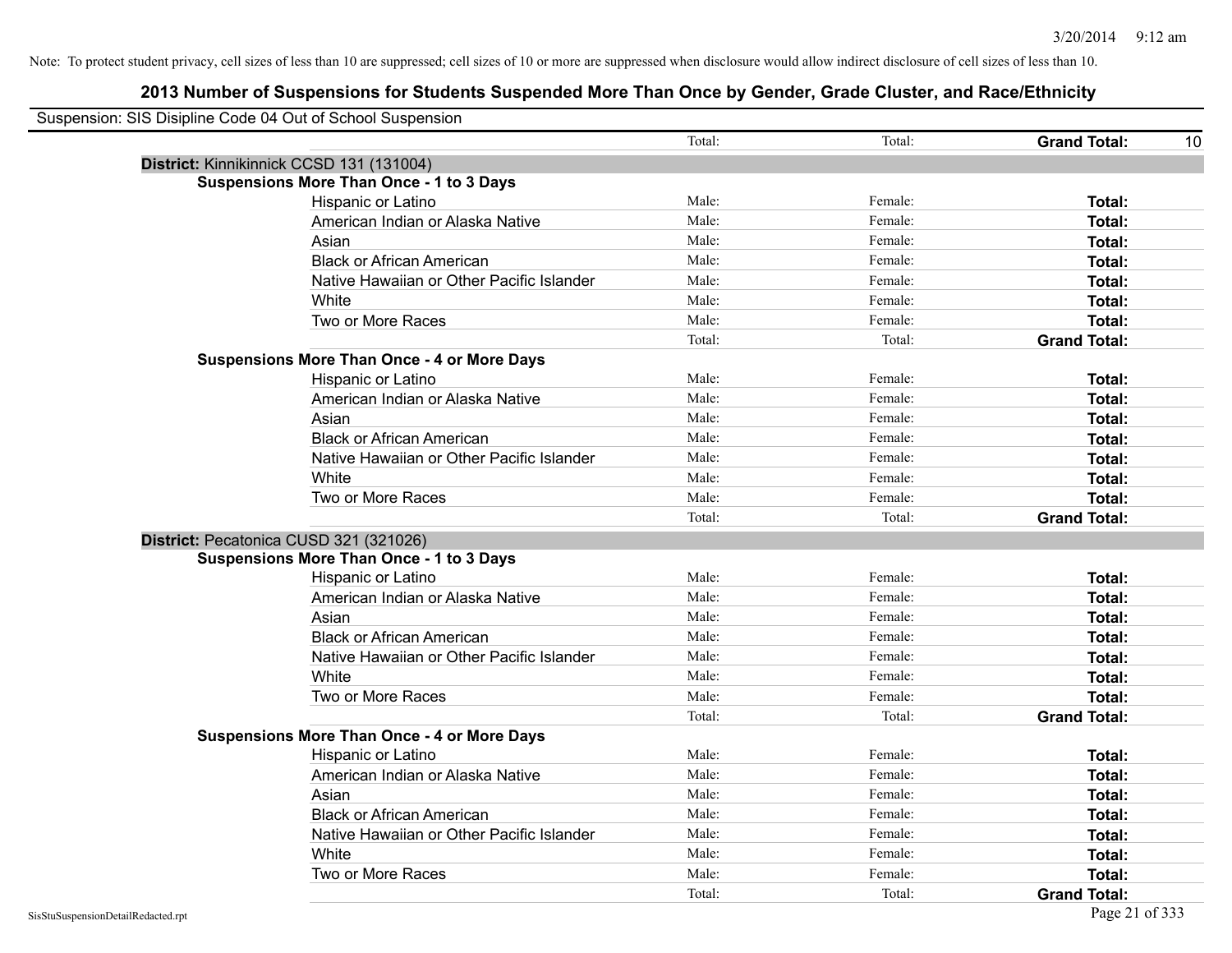| Suspension: SIS Disipline Code 04 Out of School Suspension |                                                    |        |       |         |       |                     |       |
|------------------------------------------------------------|----------------------------------------------------|--------|-------|---------|-------|---------------------|-------|
| District: Rockford SD 205 (205025)                         |                                                    |        |       |         |       |                     |       |
|                                                            | Suspensions More Than Once - 1 to 3 Days           |        |       |         |       |                     |       |
|                                                            | Hispanic or Latino                                 | Male:  | 1,136 | Female: | 689   | Total:              | 1,825 |
|                                                            | American Indian or Alaska Native                   | Male:  | 18    | Female: | 14    | Total:              | 32    |
|                                                            | Asian                                              | Male:  | 26    | Female: | 24    | Total:              | 50    |
|                                                            | <b>Black or African American</b>                   | Male:  | 3,942 | Female: | 2,810 | Total:              | 6,752 |
|                                                            | Native Hawaiian or Other Pacific Islander          | Male:  |       | Female: |       | Total:              |       |
|                                                            | White                                              | Male:  | 1,221 | Female: | 669   | Total:              | 1,890 |
|                                                            | Two or More Races                                  | Male:  | 372   | Female: | 208   | Total:              | 580   |
|                                                            |                                                    | Total: |       | Total:  |       | <b>Grand Total:</b> |       |
|                                                            | <b>Suspensions More Than Once - 4 or More Days</b> |        |       |         |       |                     |       |
|                                                            | Hispanic or Latino                                 | Male:  | 158   | Female: | 61    | Total:              | 219   |
|                                                            | American Indian or Alaska Native                   | Male:  |       | Female: |       | Total:              |       |
|                                                            | Asian                                              | Male:  |       | Female: |       | Total:              |       |
|                                                            | <b>Black or African American</b>                   | Male:  | 915   | Female: | 529   | Total:              | 1,444 |
|                                                            | Native Hawaiian or Other Pacific Islander          | Male:  |       | Female: |       | Total:              |       |
|                                                            | White                                              | Male:  | 218   | Female: | 120   | Total:              | 338   |
|                                                            | Two or More Races                                  | Male:  | 56    | Female: | 27    | Total:              | 83    |
|                                                            |                                                    | Total: |       | Total:  |       | <b>Grand Total:</b> | 2,097 |
| District: Rockton SD 140 (140004)                          |                                                    |        |       |         |       |                     |       |
|                                                            | <b>Suspensions More Than Once - 1 to 3 Days</b>    |        |       |         |       |                     |       |
|                                                            | Hispanic or Latino                                 | Male:  |       | Female: |       | Total:              |       |
|                                                            | American Indian or Alaska Native                   | Male:  |       | Female: |       | Total:              |       |
|                                                            | Asian                                              | Male:  |       | Female: |       | Total:              |       |
|                                                            | <b>Black or African American</b>                   | Male:  |       | Female: |       | <b>Total:</b>       |       |
|                                                            | Native Hawaiian or Other Pacific Islander          | Male:  |       | Female: |       | Total:              |       |
|                                                            | White                                              | Male:  |       | Female: |       | <b>Total:</b>       | 18    |
|                                                            | Two or More Races                                  | Male:  |       | Female: |       | Total:              |       |
|                                                            |                                                    | Total: |       | Total:  |       | <b>Grand Total:</b> |       |
| District: Shirland CCSD 134 (134004)                       |                                                    |        |       |         |       |                     |       |
|                                                            | <b>Suspensions More Than Once - 1 to 3 Days</b>    |        |       |         |       |                     |       |
|                                                            | Hispanic or Latino                                 | Male:  |       | Female: |       | <b>Total:</b>       |       |
|                                                            | American Indian or Alaska Native                   | Male:  |       | Female: |       | Total:              |       |
|                                                            | Asian                                              | Male:  |       | Female: |       | Total:              |       |
|                                                            | <b>Black or African American</b>                   | Male:  |       | Female: |       | Total:              |       |
|                                                            | Native Hawaiian or Other Pacific Islander          | Male:  |       | Female: |       | Total:              |       |
|                                                            | White                                              | Male:  |       | Female: |       | <b>Total:</b>       |       |
|                                                            | Two or More Races                                  | Male:  |       | Female: |       | Total:              |       |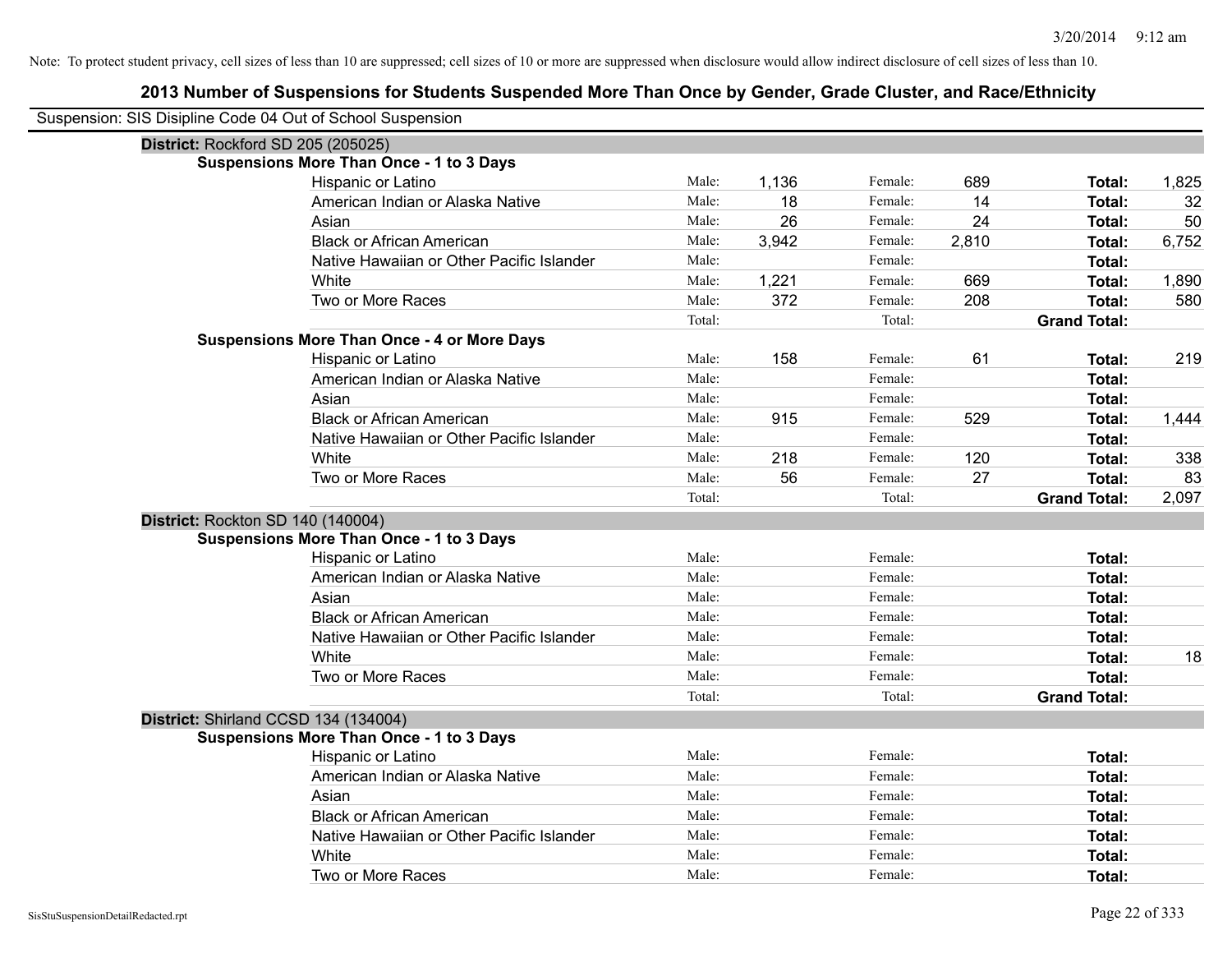| Suspension: SIS Disipline Code 04 Out of School Suspension    |                                                    |        |    |         |    |                     |    |
|---------------------------------------------------------------|----------------------------------------------------|--------|----|---------|----|---------------------|----|
|                                                               |                                                    | Total: |    | Total:  |    | <b>Grand Total:</b> |    |
| District: Winnebago CUSD 323 (323026)                         |                                                    |        |    |         |    |                     |    |
|                                                               | <b>Suspensions More Than Once - 1 to 3 Days</b>    |        |    |         |    |                     |    |
|                                                               | Hispanic or Latino                                 | Male:  |    | Female: |    | Total:              |    |
|                                                               | American Indian or Alaska Native                   | Male:  |    | Female: |    | Total:              |    |
|                                                               | Asian                                              | Male:  |    | Female: |    | <b>Total:</b>       |    |
|                                                               | <b>Black or African American</b>                   | Male:  |    | Female: |    | Total:              | 12 |
|                                                               | Native Hawaiian or Other Pacific Islander          | Male:  |    | Female: |    | Total:              |    |
|                                                               | White                                              | Male:  |    | Female: |    | Total:              | 37 |
|                                                               | Two or More Races                                  | Male:  |    | Female: |    | Total:              |    |
|                                                               |                                                    | Total: | 47 | Total:  | 13 | <b>Grand Total:</b> | 60 |
|                                                               | <b>Suspensions More Than Once - 4 or More Days</b> |        |    |         |    |                     |    |
|                                                               | Hispanic or Latino                                 | Male:  |    | Female: |    | Total:              |    |
|                                                               | American Indian or Alaska Native                   | Male:  |    | Female: |    | <b>Total:</b>       |    |
|                                                               | Asian                                              | Male:  |    | Female: |    | Total:              |    |
|                                                               | <b>Black or African American</b>                   | Male:  |    | Female: |    | Total:              |    |
|                                                               | Native Hawaiian or Other Pacific Islander          | Male:  |    | Female: |    | Total:              |    |
|                                                               | White                                              | Male:  |    | Female: |    | Total:              |    |
|                                                               | Two or More Races                                  | Male:  |    | Female: |    | Total:              |    |
|                                                               |                                                    | Total: |    | Total:  |    | <b>Grand Total:</b> |    |
|                                                               |                                                    |        |    |         |    |                     |    |
| Region: Brown/Cass/Morgan/Scott ROE (46)                      |                                                    |        |    |         |    |                     |    |
| County: Brown (005)<br>District: Brown County CUSD 1 (001026) |                                                    |        |    |         |    |                     |    |
|                                                               | <b>Suspensions More Than Once - 1 to 3 Days</b>    |        |    |         |    |                     |    |
|                                                               | Hispanic or Latino                                 | Male:  |    | Female: |    | Total:              |    |
|                                                               | American Indian or Alaska Native                   | Male:  |    | Female: |    | Total:              |    |
|                                                               | Asian                                              | Male:  |    | Female: |    | <b>Total:</b>       |    |
|                                                               | <b>Black or African American</b>                   | Male:  |    | Female: |    | Total:              |    |
|                                                               | Native Hawaiian or Other Pacific Islander          | Male:  |    | Female: |    | Total:              |    |
|                                                               | White                                              | Male:  |    | Female: |    | Total:              |    |
|                                                               | Two or More Races                                  | Male:  |    | Female: |    | Total:              |    |
|                                                               |                                                    | Total: |    | Total:  |    | <b>Grand Total:</b> |    |
|                                                               | <b>Suspensions More Than Once - 4 or More Days</b> |        |    |         |    |                     |    |
|                                                               | Hispanic or Latino                                 | Male:  |    | Female: |    | Total:              |    |
|                                                               | American Indian or Alaska Native                   | Male:  |    | Female: |    | <b>Total:</b>       |    |
|                                                               | Asian                                              | Male:  |    | Female: |    | Total:              |    |
|                                                               | <b>Black or African American</b>                   | Male:  |    | Female: |    | Total:              |    |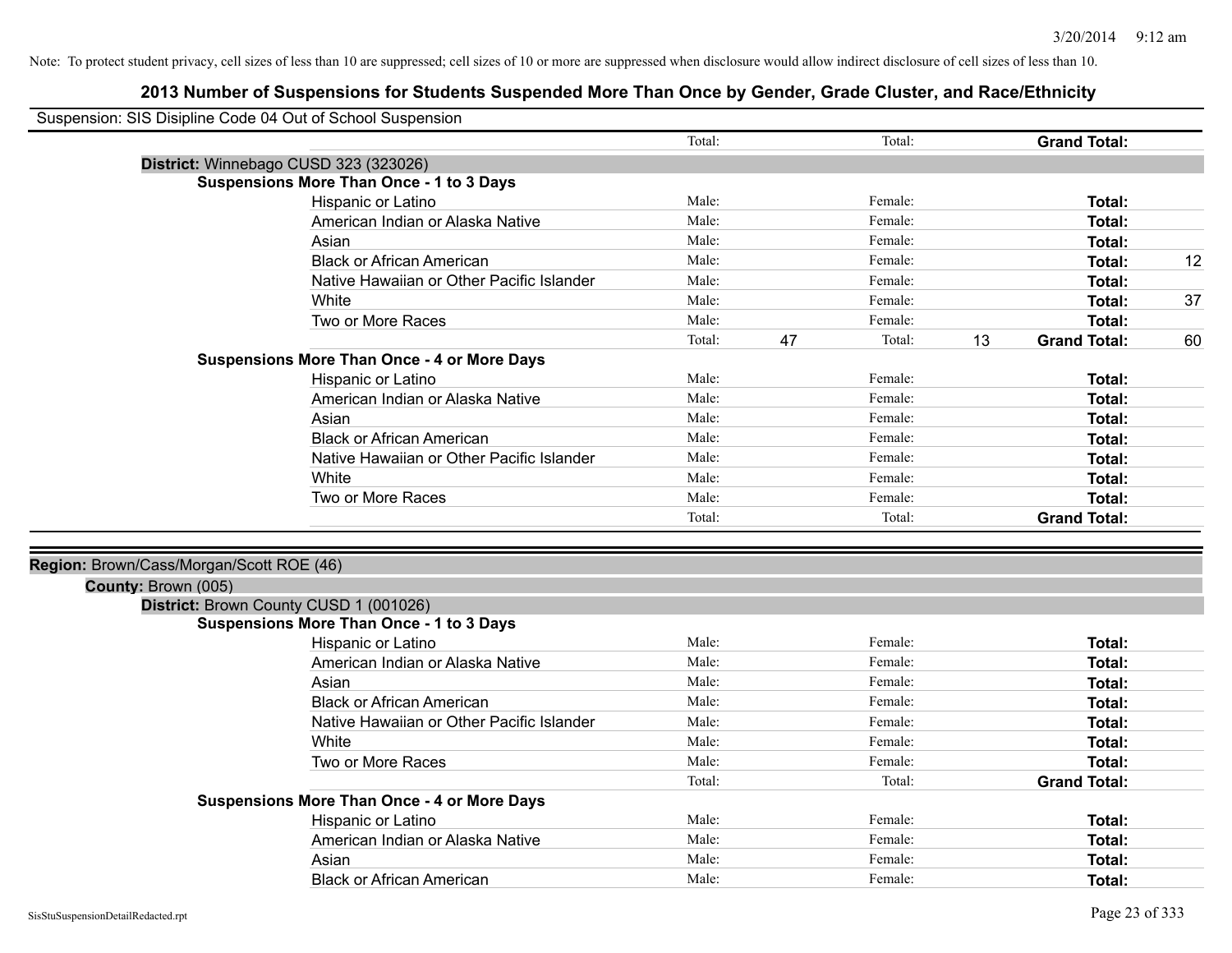|                      | Suspension: SIS Disipline Code 04 Out of School Suspension |        |         |                     |    |
|----------------------|------------------------------------------------------------|--------|---------|---------------------|----|
|                      | Native Hawaiian or Other Pacific Islander                  | Male:  | Female: | Total:              |    |
|                      | White                                                      | Male:  | Female: | <b>Total:</b>       |    |
|                      | Two or More Races                                          | Male:  | Female: | <b>Total:</b>       |    |
|                      |                                                            | Total: | Total:  | <b>Grand Total:</b> |    |
| County: Cass (009)   |                                                            |        |         |                     |    |
|                      | District: Beardstown CUSD 15 (015026)                      |        |         |                     |    |
|                      | <b>Suspensions More Than Once - 1 to 3 Days</b>            |        |         |                     |    |
|                      | Hispanic or Latino                                         | Male:  | Female: | Total:              |    |
|                      | American Indian or Alaska Native                           | Male:  | Female: | <b>Total:</b>       |    |
|                      | Asian                                                      | Male:  | Female: | <b>Total:</b>       |    |
|                      | <b>Black or African American</b>                           | Male:  | Female: | Total:              |    |
|                      | Native Hawaiian or Other Pacific Islander                  | Male:  | Female: | <b>Total:</b>       |    |
|                      | White                                                      | Male:  | Female: | Total:              | 10 |
|                      | Two or More Races                                          | Male:  | Female: | Total:              |    |
|                      |                                                            | Total: | Total:  | <b>Grand Total:</b> |    |
|                      | <b>Suspensions More Than Once - 4 or More Days</b>         |        |         |                     |    |
|                      | Hispanic or Latino                                         | Male:  | Female: | Total:              |    |
|                      | American Indian or Alaska Native                           | Male:  | Female: | Total:              |    |
|                      | Asian                                                      | Male:  | Female: | Total:              |    |
|                      | <b>Black or African American</b>                           | Male:  | Female: | Total:              |    |
|                      | Native Hawaiian or Other Pacific Islander                  | Male:  | Female: | Total:              |    |
|                      | White                                                      | Male:  | Female: | Total:              |    |
|                      | Two or More Races                                          | Male:  | Female: | Total:              |    |
|                      |                                                            | Total: | Total:  | <b>Grand Total:</b> | 10 |
|                      | District: Virginia CUSD 64 (064026)                        |        |         |                     |    |
|                      | <b>Suspensions More Than Once - 1 to 3 Days</b>            |        |         |                     |    |
|                      | Hispanic or Latino                                         | Male:  | Female: | <b>Total:</b>       |    |
|                      | American Indian or Alaska Native                           | Male:  | Female: | Total:              |    |
|                      | Asian                                                      | Male:  | Female: | Total:              |    |
|                      | <b>Black or African American</b>                           | Male:  | Female: | <b>Total:</b>       |    |
|                      | Native Hawaiian or Other Pacific Islander                  | Male:  | Female: | <b>Total:</b>       |    |
|                      | White                                                      | Male:  | Female: | <b>Total:</b>       |    |
|                      | Two or More Races                                          | Male:  | Female: | Total:              |    |
|                      |                                                            | Total: | Total:  | <b>Grand Total:</b> |    |
| County: Morgan (069) |                                                            |        |         |                     |    |
|                      | District: Franklin CUSD 1 (001026)                         |        |         |                     |    |
|                      | <b>Suspensions More Than Once - 1 to 3 Days</b>            |        |         |                     |    |
|                      | Hispanic or Latino                                         | Male:  | Female: | <b>Total:</b>       |    |
|                      | American Indian or Alaska Native                           | Male:  | Female: | Total:              |    |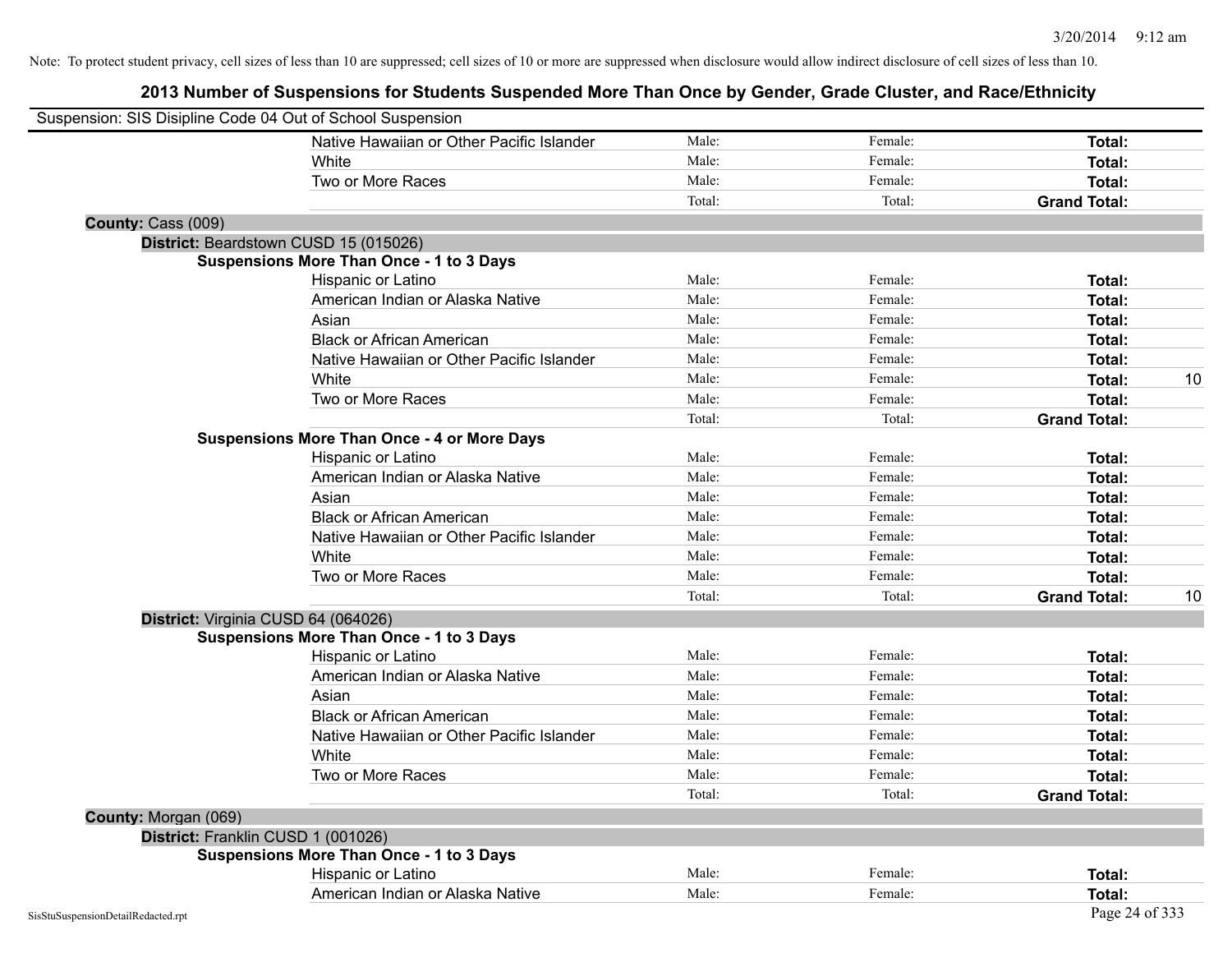| Suspension: SIS Disipline Code 04 Out of School Suspension |                                                    |        |    |         |    |                     |     |
|------------------------------------------------------------|----------------------------------------------------|--------|----|---------|----|---------------------|-----|
|                                                            | Asian                                              | Male:  |    | Female: |    | Total:              |     |
|                                                            | <b>Black or African American</b>                   | Male:  |    | Female: |    | Total:              |     |
|                                                            | Native Hawaiian or Other Pacific Islander          | Male:  |    | Female: |    | Total:              |     |
|                                                            | White                                              | Male:  |    | Female: |    | Total:              | 19  |
|                                                            | Two or More Races                                  | Male:  |    | Female: |    | Total:              |     |
|                                                            |                                                    | Total: |    | Total:  |    | <b>Grand Total:</b> |     |
|                                                            | <b>Suspensions More Than Once - 4 or More Days</b> |        |    |         |    |                     |     |
|                                                            | Hispanic or Latino                                 | Male:  |    | Female: |    | Total:              |     |
|                                                            | American Indian or Alaska Native                   | Male:  |    | Female: |    | Total:              |     |
|                                                            | Asian                                              | Male:  |    | Female: |    | Total:              |     |
|                                                            | <b>Black or African American</b>                   | Male:  |    | Female: |    | Total:              |     |
|                                                            | Native Hawaiian or Other Pacific Islander          | Male:  |    | Female: |    | <b>Total:</b>       |     |
|                                                            | White                                              | Male:  |    | Female: |    | <b>Total:</b>       |     |
|                                                            | Two or More Races                                  | Male:  |    | Female: |    | <b>Total:</b>       |     |
|                                                            |                                                    | Total: |    | Total:  |    | <b>Grand Total:</b> |     |
|                                                            | District: Jacksonville SD 117 (117022)             |        |    |         |    |                     |     |
|                                                            | <b>Suspensions More Than Once - 1 to 3 Days</b>    |        |    |         |    |                     |     |
|                                                            | Hispanic or Latino                                 | Male:  |    | Female: |    | <b>Total:</b>       |     |
|                                                            | American Indian or Alaska Native                   | Male:  |    | Female: |    | <b>Total:</b>       |     |
|                                                            | Asian                                              | Male:  |    | Female: |    | Total:              |     |
|                                                            | <b>Black or African American</b>                   | Male:  |    | Female: |    | Total:              | 35  |
|                                                            | Native Hawaiian or Other Pacific Islander          | Male:  |    | Female: |    | Total:              |     |
|                                                            | White                                              | Male:  | 81 | Female: | 22 | Total:              | 103 |
|                                                            | Two or More Races                                  | Male:  |    | Female: |    | <b>Total:</b>       | 15  |
|                                                            |                                                    | Total: |    | Total:  |    | <b>Grand Total:</b> |     |
|                                                            | <b>Suspensions More Than Once - 4 or More Days</b> |        |    |         |    |                     |     |
|                                                            | Hispanic or Latino                                 | Male:  |    | Female: |    | Total:              |     |
|                                                            | American Indian or Alaska Native                   | Male:  |    | Female: |    | <b>Total:</b>       |     |
|                                                            | Asian                                              | Male:  |    | Female: |    | Total:              |     |
|                                                            | <b>Black or African American</b>                   | Male:  |    | Female: |    | <b>Total:</b>       |     |
|                                                            | Native Hawaiian or Other Pacific Islander          | Male:  |    | Female: |    | Total:              |     |
|                                                            | White                                              | Male:  |    | Female: |    | Total:              | 21  |
|                                                            | Two or More Races                                  | Male:  |    | Female: |    | Total:              |     |
|                                                            |                                                    | Total: |    | Total:  |    | <b>Grand Total:</b> |     |
|                                                            | District: Meredosia-Chambersburg CUSD 11 (011026)  |        |    |         |    |                     |     |
|                                                            | <b>Suspensions More Than Once - 1 to 3 Days</b>    |        |    |         |    |                     |     |
|                                                            | Hispanic or Latino                                 | Male:  |    | Female: |    | Total:              |     |
|                                                            | American Indian or Alaska Native                   | Male:  |    | Female: |    | Total:              |     |
|                                                            | Asian                                              | Male:  |    | Female: |    | <b>Total:</b>       |     |
| SisStuSuspensionDetailRedacted.rpt                         |                                                    |        |    |         |    | Page 25 of 333      |     |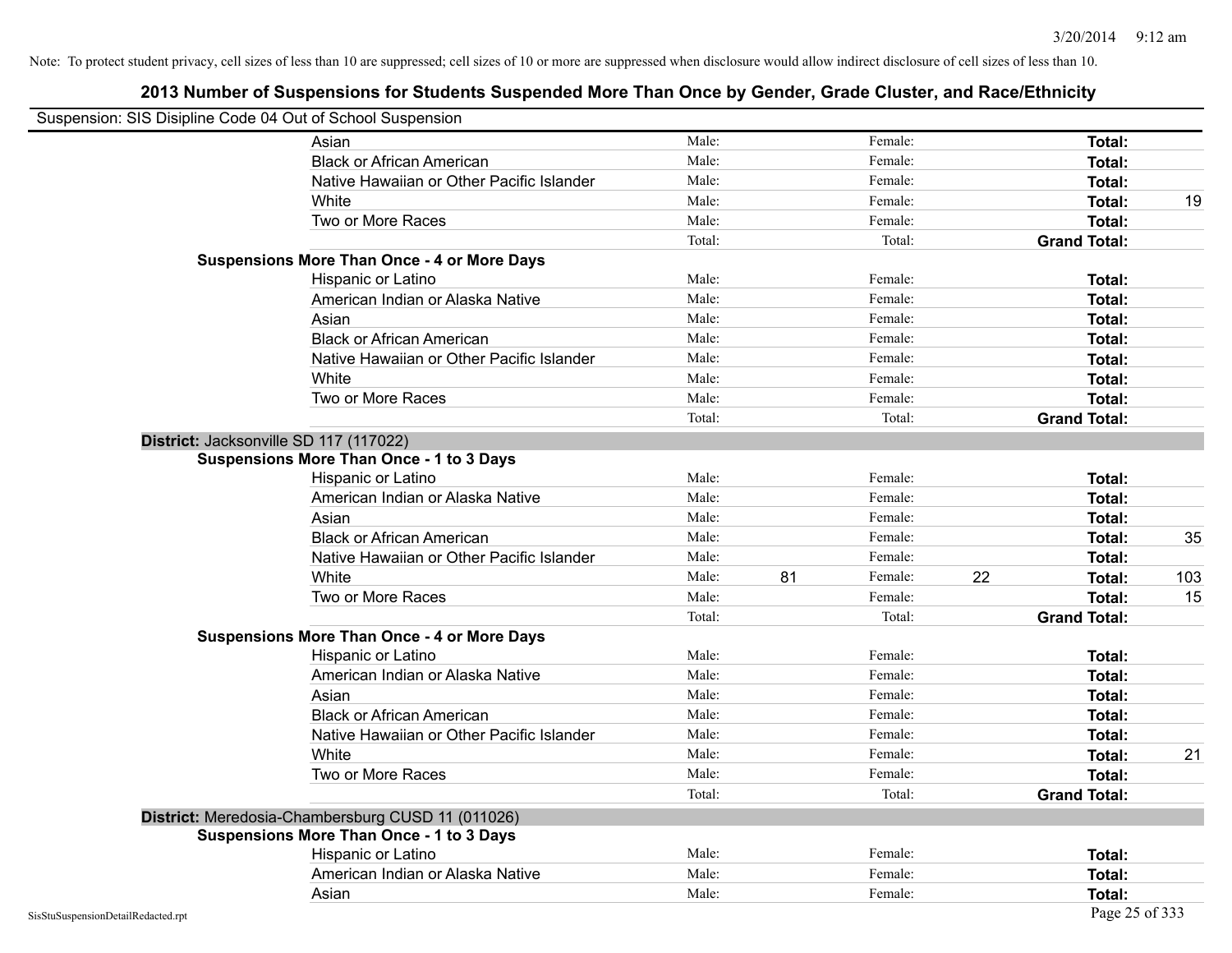| Suspension: SIS Disipline Code 04 Out of School Suspension |                                                    |        |         |                     |
|------------------------------------------------------------|----------------------------------------------------|--------|---------|---------------------|
|                                                            | <b>Black or African American</b>                   | Male:  | Female: | Total:              |
|                                                            | Native Hawaiian or Other Pacific Islander          | Male:  | Female: | Total:              |
|                                                            | White                                              | Male:  | Female: | Total:              |
|                                                            | Two or More Races                                  | Male:  | Female: | Total:              |
|                                                            |                                                    | Total: | Total:  | <b>Grand Total:</b> |
|                                                            | <b>Suspensions More Than Once - 4 or More Days</b> |        |         |                     |
|                                                            | Hispanic or Latino                                 | Male:  | Female: | Total:              |
|                                                            | American Indian or Alaska Native                   | Male:  | Female: | Total:              |
|                                                            | Asian                                              | Male:  | Female: | Total:              |
|                                                            | <b>Black or African American</b>                   | Male:  | Female: | Total:              |
|                                                            | Native Hawaiian or Other Pacific Islander          | Male:  | Female: | Total:              |
|                                                            | White                                              | Male:  | Female: | Total:              |
|                                                            | Two or More Races                                  | Male:  | Female: | <b>Total:</b>       |
|                                                            |                                                    | Total: | Total:  | <b>Grand Total:</b> |
| District: Triopia CUSD 27 (027026)                         |                                                    |        |         |                     |
|                                                            | <b>Suspensions More Than Once - 1 to 3 Days</b>    |        |         |                     |
|                                                            | Hispanic or Latino                                 | Male:  | Female: | Total:              |
|                                                            | American Indian or Alaska Native                   | Male:  | Female: | Total:              |
|                                                            | Asian                                              | Male:  | Female: | Total:              |
|                                                            | <b>Black or African American</b>                   | Male:  | Female: | <b>Total:</b>       |
|                                                            | Native Hawaiian or Other Pacific Islander          | Male:  | Female: | Total:              |
|                                                            | White                                              | Male:  | Female: | Total:              |
|                                                            | Two or More Races                                  | Male:  | Female: | Total:              |
|                                                            |                                                    | Total: | Total:  | <b>Grand Total:</b> |
| District: Waverly CUSD 6 (006026)                          |                                                    |        |         |                     |
|                                                            | <b>Suspensions More Than Once - 1 to 3 Days</b>    |        |         |                     |
|                                                            | Hispanic or Latino                                 | Male:  | Female: | Total:              |
|                                                            | American Indian or Alaska Native                   | Male:  | Female: | Total:              |
|                                                            | Asian                                              | Male:  | Female: | Total:              |
|                                                            | <b>Black or African American</b>                   | Male:  | Female: | Total:              |
|                                                            | Native Hawaiian or Other Pacific Islander          | Male:  | Female: | Total:              |
|                                                            | <b>White</b>                                       | Male:  | Female: | Total:              |
|                                                            | Two or More Races                                  | Male:  | Female: | <b>Total:</b>       |
|                                                            |                                                    | Total: | Total:  | <b>Grand Total:</b> |
|                                                            | <b>Suspensions More Than Once - 4 or More Days</b> |        |         |                     |
|                                                            | Hispanic or Latino                                 | Male:  | Female: | Total:              |
|                                                            | American Indian or Alaska Native                   | Male:  | Female: | Total:              |
|                                                            | Asian                                              | Male:  | Female: | Total:              |
|                                                            | <b>Black or African American</b>                   | Male:  | Female: | Total:              |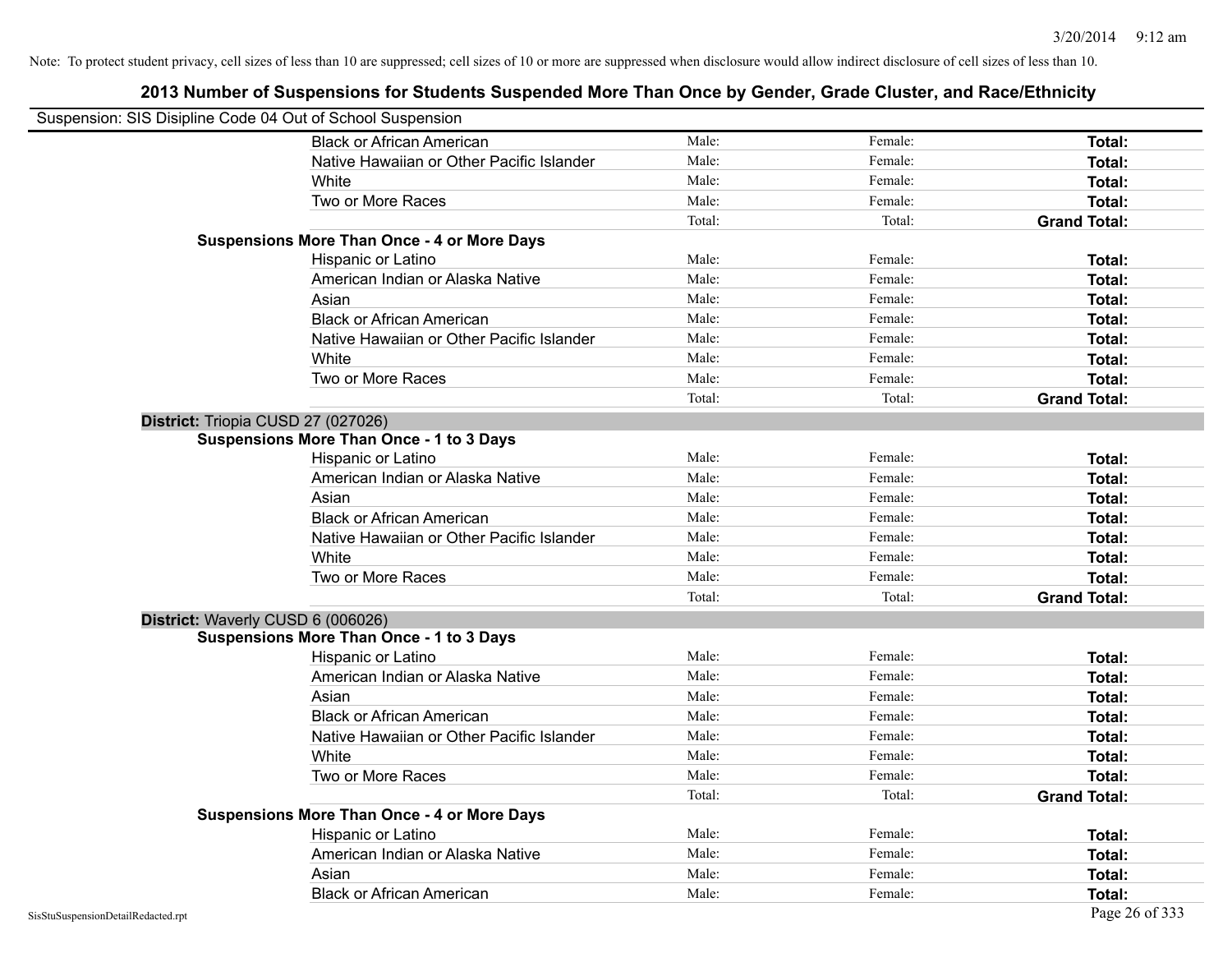## **2013 Number of Suspensions for Students Suspended More Than Once by Gender, Grade Cluster, and Race/Ethnicity**

| Suspension: SIS Disipline Code 04 Out of School Suspension |                                                    |        |         |                     |    |
|------------------------------------------------------------|----------------------------------------------------|--------|---------|---------------------|----|
|                                                            | Native Hawaiian or Other Pacific Islander          | Male:  | Female: | Total:              |    |
|                                                            | White                                              | Male:  | Female: | Total:              |    |
|                                                            | Two or More Races                                  | Male:  | Female: | <b>Total:</b>       |    |
|                                                            |                                                    | Total: | Total:  | <b>Grand Total:</b> |    |
| County: Scott (086)                                        |                                                    |        |         |                     |    |
|                                                            | District: Scott-Morgan CUSD 2 (002026)             |        |         |                     |    |
|                                                            | Suspensions More Than Once - 1 to 3 Days           |        |         |                     |    |
|                                                            | Hispanic or Latino                                 | Male:  | Female: | Total:              |    |
|                                                            | American Indian or Alaska Native                   | Male:  | Female: | Total:              |    |
|                                                            | Asian                                              | Male:  | Female: | Total:              |    |
|                                                            | <b>Black or African American</b>                   | Male:  | Female: | Total:              |    |
|                                                            | Native Hawaiian or Other Pacific Islander          | Male:  | Female: | <b>Total:</b>       |    |
|                                                            | White                                              | Male:  | Female: | Total:              | 28 |
|                                                            | Two or More Races                                  | Male:  | Female: | Total:              |    |
|                                                            |                                                    | Total: | Total:  | <b>Grand Total:</b> |    |
|                                                            | <b>Suspensions More Than Once - 4 or More Days</b> |        |         |                     |    |
|                                                            | Hispanic or Latino                                 | Male:  | Female: | Total:              |    |
|                                                            | American Indian or Alaska Native                   | Male:  | Female: | Total:              |    |
|                                                            | Asian                                              | Male:  | Female: | Total:              |    |
|                                                            | <b>Black or African American</b>                   | Male:  | Female: | <b>Total:</b>       |    |
|                                                            | Native Hawaiian or Other Pacific Islander          | Male:  | Female: | Total:              |    |
|                                                            | White                                              | Male:  | Female: | Total:              |    |
|                                                            | Two or More Races                                  | Male:  | Female: | Total:              |    |
|                                                            |                                                    | Total: | Total:  | <b>Grand Total:</b> |    |
|                                                            | District: Winchester CUSD 1 (001026)               |        |         |                     |    |
|                                                            | <b>Suspensions More Than Once - 1 to 3 Days</b>    |        |         |                     |    |
|                                                            | Hispanic or Latino                                 | Male:  | Female: | Total:              |    |
|                                                            | American Indian or Alaska Native                   | Male:  | Female: | Total:              |    |
|                                                            | Asian                                              | Male:  | Female: | Total:              |    |
|                                                            | <b>Black or African American</b>                   | Male:  | Female: | Total:              |    |
|                                                            | Native Hawaiian or Other Pacific Islander          | Male:  | Female: | Total:              |    |
|                                                            | White                                              | Male:  | Female: | Total:              |    |
|                                                            | Two or More Races                                  | Male:  | Female: | Total:              |    |
|                                                            |                                                    | Total: | Total:  | <b>Grand Total:</b> |    |
|                                                            |                                                    |        |         |                     |    |

**Region:** Bureau/Henry/Stark ROE (28)

**County:** Bureau (006)

**District:** Bureau Valley CUSD 340 (340026)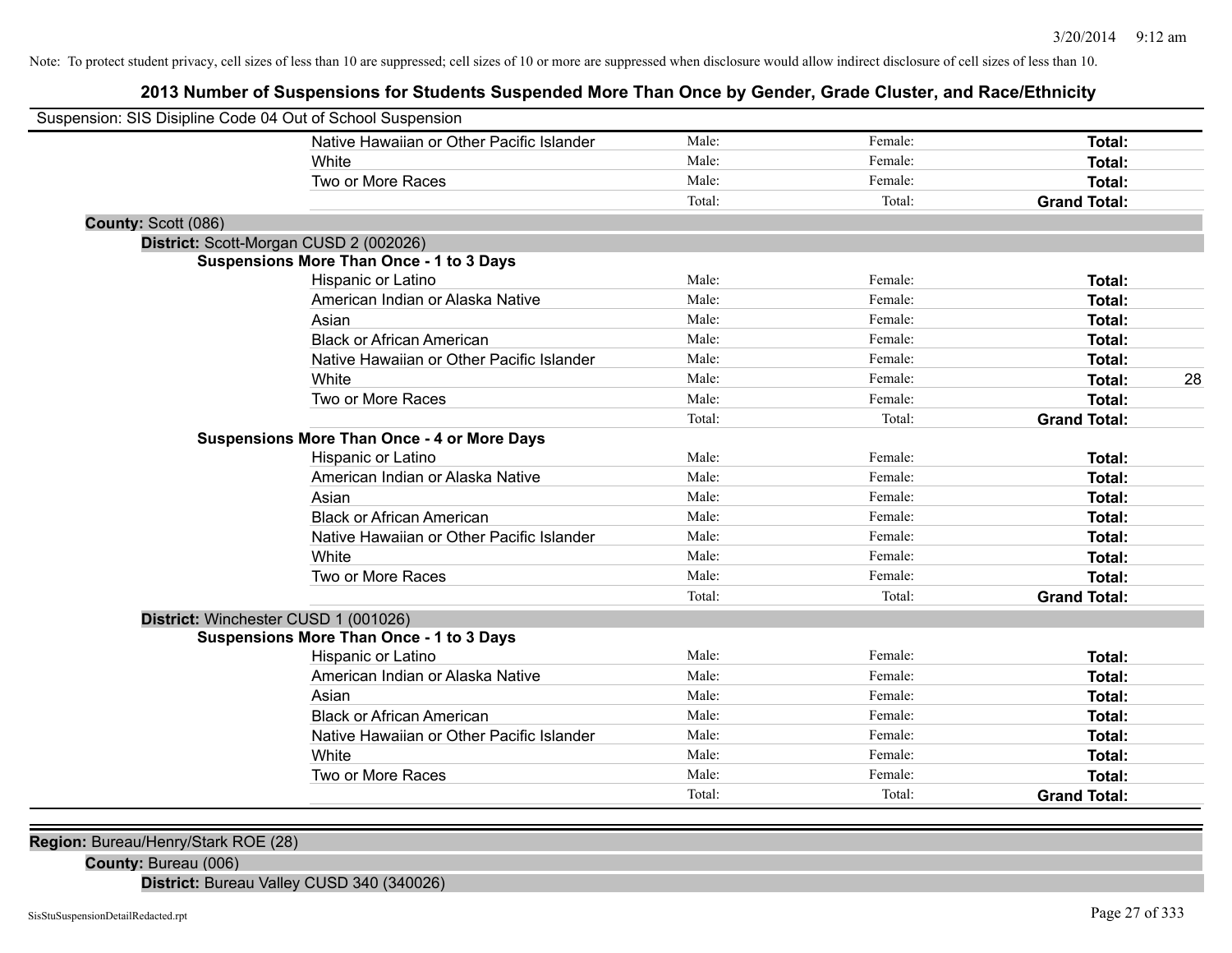| Suspension: SIS Disipline Code 04 Out of School Suspension |                                                    |        |         |                     |    |
|------------------------------------------------------------|----------------------------------------------------|--------|---------|---------------------|----|
|                                                            | <b>Suspensions More Than Once - 1 to 3 Days</b>    |        |         |                     |    |
|                                                            | Hispanic or Latino                                 | Male:  | Female: | Total:              |    |
|                                                            | American Indian or Alaska Native                   | Male:  | Female: | Total:              |    |
|                                                            | Asian                                              | Male:  | Female: | Total:              |    |
|                                                            | <b>Black or African American</b>                   | Male:  | Female: | Total:              |    |
|                                                            | Native Hawaiian or Other Pacific Islander          | Male:  | Female: | Total:              |    |
|                                                            | White                                              | Male:  | Female: | Total:              |    |
|                                                            | Two or More Races                                  | Male:  | Female: | Total:              |    |
|                                                            |                                                    | Total: | Total:  | <b>Grand Total:</b> |    |
|                                                            | District: DePue USD 103 (103022)                   |        |         |                     |    |
|                                                            | <b>Suspensions More Than Once - 1 to 3 Days</b>    |        |         |                     |    |
|                                                            | Hispanic or Latino                                 | Male:  | Female: | Total:              | 49 |
|                                                            | American Indian or Alaska Native                   | Male:  | Female: | Total:              |    |
|                                                            | Asian                                              | Male:  | Female: | Total:              |    |
|                                                            | <b>Black or African American</b>                   | Male:  | Female: | Total:              |    |
|                                                            | Native Hawaiian or Other Pacific Islander          | Male:  | Female: | Total:              |    |
|                                                            | White                                              | Male:  | Female: | Total:              | 14 |
|                                                            | Two or More Races                                  | Male:  | Female: | Total:              |    |
|                                                            |                                                    | Total: | Total:  | <b>Grand Total:</b> |    |
| District: Hall HSD 502 (502017)                            |                                                    |        |         |                     |    |
|                                                            | <b>Suspensions More Than Once - 1 to 3 Days</b>    |        |         |                     |    |
|                                                            | Hispanic or Latino                                 | Male:  | Female: | Total:              |    |
|                                                            | American Indian or Alaska Native                   | Male:  | Female: | Total:              |    |
|                                                            | Asian                                              | Male:  | Female: | Total:              |    |
|                                                            | <b>Black or African American</b>                   | Male:  | Female: | Total:              |    |
|                                                            | Native Hawaiian or Other Pacific Islander          | Male:  | Female: | Total:              |    |
|                                                            | White                                              | Male:  | Female: | Total:              | 18 |
|                                                            | Two or More Races                                  | Male:  | Female: | Total:              |    |
|                                                            |                                                    | Total: | Total:  | <b>Grand Total:</b> |    |
|                                                            | <b>Suspensions More Than Once - 4 or More Days</b> |        |         |                     |    |
|                                                            | Hispanic or Latino                                 | Male:  | Female: | Total:              |    |
|                                                            | American Indian or Alaska Native                   | Male:  | Female: | Total:              |    |
|                                                            | Asian                                              | Male:  | Female: | Total:              |    |
|                                                            | <b>Black or African American</b>                   | Male:  | Female: | Total:              |    |
|                                                            | Native Hawaiian or Other Pacific Islander          | Male:  | Female: | Total:              |    |
|                                                            | White                                              | Male:  | Female: | Total:              |    |
|                                                            | Two or More Races                                  | Male:  | Female: | Total:              |    |
|                                                            |                                                    | Total: | Total:  | <b>Grand Total:</b> |    |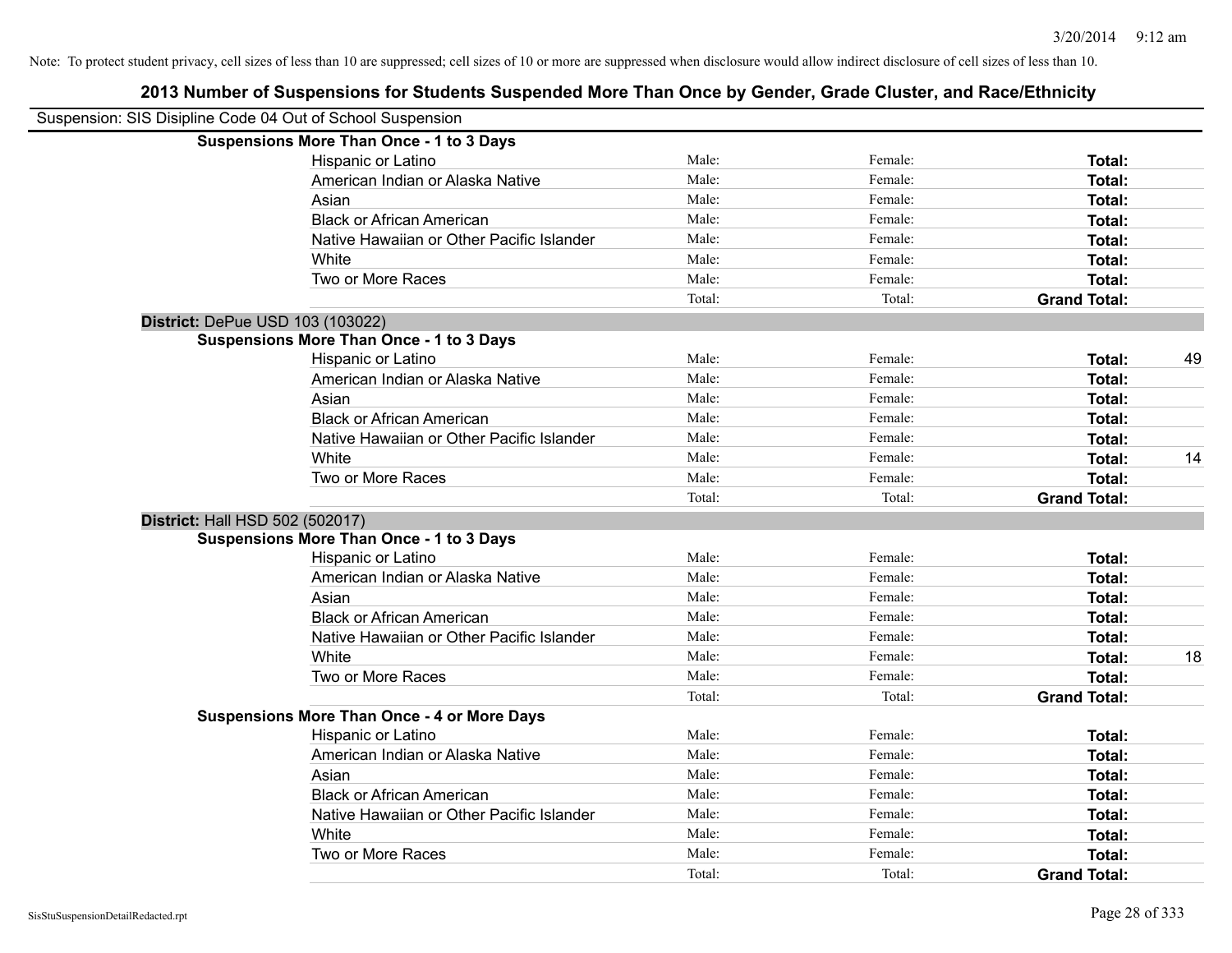| Suspension: SIS Disipline Code 04 Out of School Suspension |                                                    |        |         |                     |
|------------------------------------------------------------|----------------------------------------------------|--------|---------|---------------------|
| District: La Moille CUSD 303 (303026)                      |                                                    |        |         |                     |
|                                                            | <b>Suspensions More Than Once - 1 to 3 Days</b>    |        |         |                     |
|                                                            | Hispanic or Latino                                 | Male:  | Female: | Total:              |
|                                                            | American Indian or Alaska Native                   | Male:  | Female: | <b>Total:</b>       |
|                                                            | Asian                                              | Male:  | Female: | <b>Total:</b>       |
|                                                            | <b>Black or African American</b>                   | Male:  | Female: | <b>Total:</b>       |
|                                                            | Native Hawaiian or Other Pacific Islander          | Male:  | Female: | <b>Total:</b>       |
|                                                            | White                                              | Male:  | Female: | Total:              |
|                                                            | Two or More Races                                  | Male:  | Female: | <b>Total:</b>       |
|                                                            |                                                    | Total: | Total:  | <b>Grand Total:</b> |
|                                                            | <b>Suspensions More Than Once - 4 or More Days</b> |        |         |                     |
|                                                            | Hispanic or Latino                                 | Male:  | Female: | Total:              |
|                                                            | American Indian or Alaska Native                   | Male:  | Female: | <b>Total:</b>       |
|                                                            | Asian                                              | Male:  | Female: | <b>Total:</b>       |
|                                                            | <b>Black or African American</b>                   | Male:  | Female: | <b>Total:</b>       |
|                                                            | Native Hawaiian or Other Pacific Islander          | Male:  | Female: | Total:              |
|                                                            | White                                              | Male:  | Female: | Total:              |
|                                                            | Two or More Races                                  | Male:  | Female: | <b>Total:</b>       |
|                                                            |                                                    | Total: | Total:  | <b>Grand Total:</b> |
| District: Ohio CHSD 505 (505016)                           |                                                    |        |         |                     |
|                                                            | <b>Suspensions More Than Once - 1 to 3 Days</b>    |        |         |                     |
|                                                            | Hispanic or Latino                                 | Male:  | Female: | Total:              |
|                                                            | American Indian or Alaska Native                   | Male:  | Female: | <b>Total:</b>       |
|                                                            | Asian                                              | Male:  | Female: | <b>Total:</b>       |
|                                                            | <b>Black or African American</b>                   | Male:  | Female: | <b>Total:</b>       |
|                                                            | Native Hawaiian or Other Pacific Islander          | Male:  | Female: | <b>Total:</b>       |
|                                                            | White                                              | Male:  | Female: | <b>Total:</b>       |
|                                                            | Two or More Races                                  | Male:  | Female: | <b>Total:</b>       |
|                                                            |                                                    | Total: | Total:  | <b>Grand Total:</b> |
| District: Princeton ESD 115 (115002)                       |                                                    |        |         |                     |
|                                                            | <b>Suspensions More Than Once - 1 to 3 Days</b>    |        |         |                     |
|                                                            | Hispanic or Latino                                 | Male:  | Female: | Total:              |
|                                                            | American Indian or Alaska Native                   | Male:  | Female: | <b>Total:</b>       |
|                                                            | Asian                                              | Male:  | Female: | <b>Total:</b>       |
|                                                            | <b>Black or African American</b>                   | Male:  | Female: | <b>Total:</b>       |
|                                                            | Native Hawaiian or Other Pacific Islander          | Male:  | Female: | <b>Total:</b>       |
|                                                            | White                                              | Male:  | Female: | 11<br><b>Total:</b> |
|                                                            | Two or More Races                                  | Male:  | Female: | Total:              |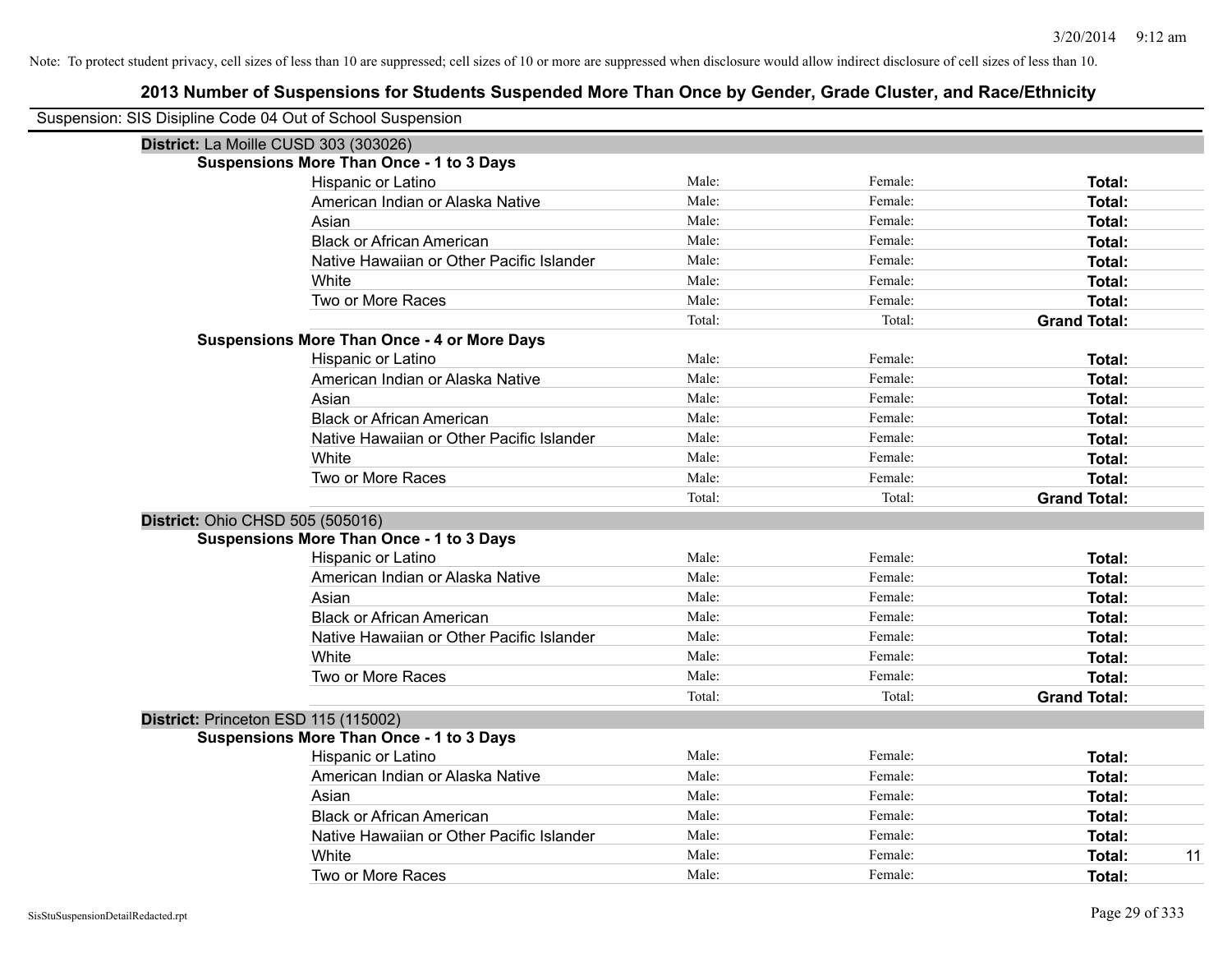| Suspension: SIS Disipline Code 04 Out of School Suspension |        |         |                     |
|------------------------------------------------------------|--------|---------|---------------------|
|                                                            | Total: | Total:  | <b>Grand Total:</b> |
| <b>Suspensions More Than Once - 4 or More Days</b>         |        |         |                     |
| Hispanic or Latino                                         | Male:  | Female: | Total:              |
| American Indian or Alaska Native                           | Male:  | Female: | Total:              |
| Asian                                                      | Male:  | Female: | Total:              |
| <b>Black or African American</b>                           | Male:  | Female: | Total:              |
| Native Hawaiian or Other Pacific Islander                  | Male:  | Female: | Total:              |
| White                                                      | Male:  | Female: | Total:              |
| Two or More Races                                          | Male:  | Female: | Total:              |
|                                                            | Total: | Total:  | <b>Grand Total:</b> |
| District: Princeton HSD 500 (500015)                       |        |         |                     |
| <b>Suspensions More Than Once - 1 to 3 Days</b>            |        |         |                     |
| Hispanic or Latino                                         | Male:  | Female: | Total:              |
| American Indian or Alaska Native                           | Male:  | Female: | Total:              |
| Asian                                                      | Male:  | Female: | Total:              |
| <b>Black or African American</b>                           | Male:  | Female: | Total:              |
| Native Hawaiian or Other Pacific Islander                  | Male:  | Female: | Total:              |
| White                                                      | Male:  | Female: | Total:              |
| Two or More Races                                          | Male:  | Female: | Total:              |
|                                                            | Total: | Total:  | <b>Grand Total:</b> |
| <b>Suspensions More Than Once - 4 or More Days</b>         |        |         |                     |
| <b>Hispanic or Latino</b>                                  | Male:  | Female: | Total:              |
| American Indian or Alaska Native                           | Male:  | Female: | Total:              |
| Asian                                                      | Male:  | Female: | Total:              |
| <b>Black or African American</b>                           | Male:  | Female: | Total:              |
| Native Hawaiian or Other Pacific Islander                  | Male:  | Female: | Total:              |
| White                                                      | Male:  | Female: | Total:              |
| Two or More Races                                          | Male:  | Female: | Total:              |
|                                                            | Total: | Total:  | <b>Grand Total:</b> |
| District: Spring Valley CCSD 99 (099004)                   |        |         |                     |
| <b>Suspensions More Than Once - 1 to 3 Days</b>            |        |         |                     |
| Hispanic or Latino                                         | Male:  | Female: | Total:              |
| American Indian or Alaska Native                           | Male:  | Female: | Total:              |
| Asian                                                      | Male:  | Female: | Total:              |
| <b>Black or African American</b>                           | Male:  | Female: | Total:              |
| Native Hawaiian or Other Pacific Islander                  | Male:  | Female: | Total:              |
| White                                                      | Male:  | Female: | Total:              |
| Two or More Races                                          | Male:  | Female: | Total:              |
|                                                            | Total: | Total:  | <b>Grand Total:</b> |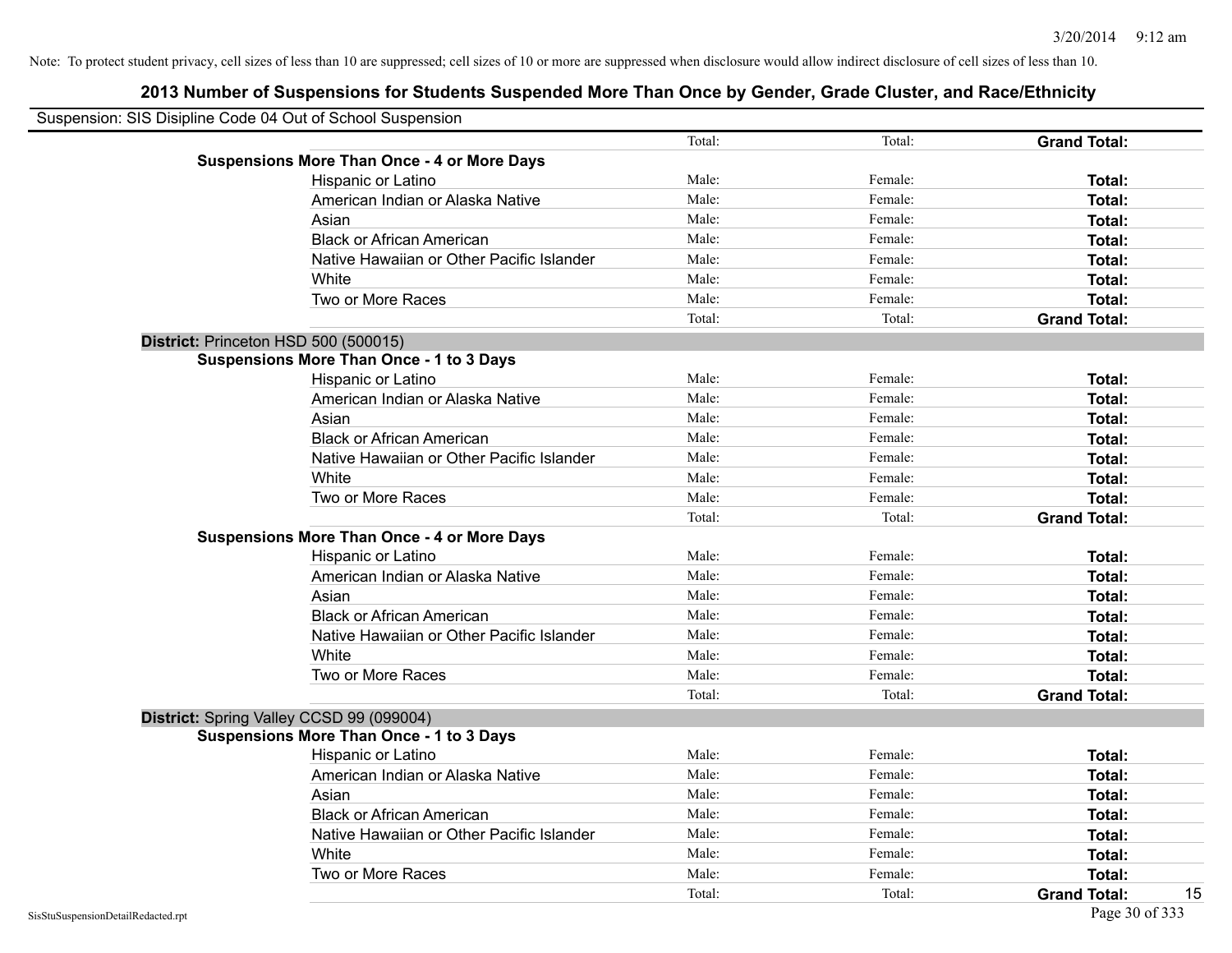| Suspension: SIS Disipline Code 04 Out of School Suspension |                                                    |        |         |                     |    |
|------------------------------------------------------------|----------------------------------------------------|--------|---------|---------------------|----|
|                                                            | <b>Suspensions More Than Once - 4 or More Days</b> |        |         |                     |    |
|                                                            | Hispanic or Latino                                 | Male:  | Female: | Total:              |    |
|                                                            | American Indian or Alaska Native                   | Male:  | Female: | Total:              |    |
|                                                            | Asian                                              | Male:  | Female: | Total:              |    |
|                                                            | <b>Black or African American</b>                   | Male:  | Female: | Total:              |    |
|                                                            | Native Hawaiian or Other Pacific Islander          | Male:  | Female: | Total:              |    |
|                                                            | White                                              | Male:  | Female: | Total:              |    |
|                                                            | Two or More Races                                  | Male:  | Female: | Total:              |    |
|                                                            |                                                    | Total: | Total:  | <b>Grand Total:</b> | 11 |
| County: Henry (037)                                        |                                                    |        |         |                     |    |
|                                                            | District: AlWood CUSD 225 (225026)                 |        |         |                     |    |
|                                                            | <b>Suspensions More Than Once - 1 to 3 Days</b>    |        |         |                     |    |
|                                                            | Hispanic or Latino                                 | Male:  | Female: | Total:              |    |
|                                                            | American Indian or Alaska Native                   | Male:  | Female: | Total:              |    |
|                                                            | Asian                                              | Male:  | Female: | Total:              |    |
|                                                            | <b>Black or African American</b>                   | Male:  | Female: | Total:              |    |
|                                                            | Native Hawaiian or Other Pacific Islander          | Male:  | Female: | Total:              |    |
|                                                            | White                                              | Male:  | Female: | Total:              | 21 |
|                                                            | Two or More Races                                  | Male:  | Female: | Total:              |    |
|                                                            |                                                    | Total: | Total:  | <b>Grand Total:</b> |    |
|                                                            | District: Annawan CUSD 226 (226026)                |        |         |                     |    |
|                                                            | <b>Suspensions More Than Once - 1 to 3 Days</b>    |        |         |                     |    |
|                                                            | Hispanic or Latino                                 | Male:  | Female: | Total:              |    |
|                                                            | American Indian or Alaska Native                   | Male:  | Female: | Total:              |    |
|                                                            | Asian                                              | Male:  | Female: | Total:              |    |
|                                                            | <b>Black or African American</b>                   | Male:  | Female: | Total:              |    |
|                                                            | Native Hawaiian or Other Pacific Islander          | Male:  | Female: | Total:              |    |
|                                                            | <b>White</b>                                       | Male:  | Female: | Total:              | 16 |
|                                                            | Two or More Races                                  | Male:  | Female: | Total:              |    |
|                                                            |                                                    | Total: | Total:  | <b>Grand Total:</b> |    |
|                                                            | District: Cambridge CUSD 227 (227026)              |        |         |                     |    |
|                                                            | <b>Suspensions More Than Once - 1 to 3 Days</b>    |        |         |                     |    |
|                                                            | Hispanic or Latino                                 | Male:  | Female: | Total:              |    |
|                                                            | American Indian or Alaska Native                   | Male:  | Female: | Total:              |    |
|                                                            | Asian                                              | Male:  | Female: | Total:              |    |
|                                                            | <b>Black or African American</b>                   | Male:  | Female: | Total:              |    |
|                                                            | Native Hawaiian or Other Pacific Islander          | Male:  | Female: | Total:              |    |
|                                                            | White                                              | Male:  | Female: | Total:              |    |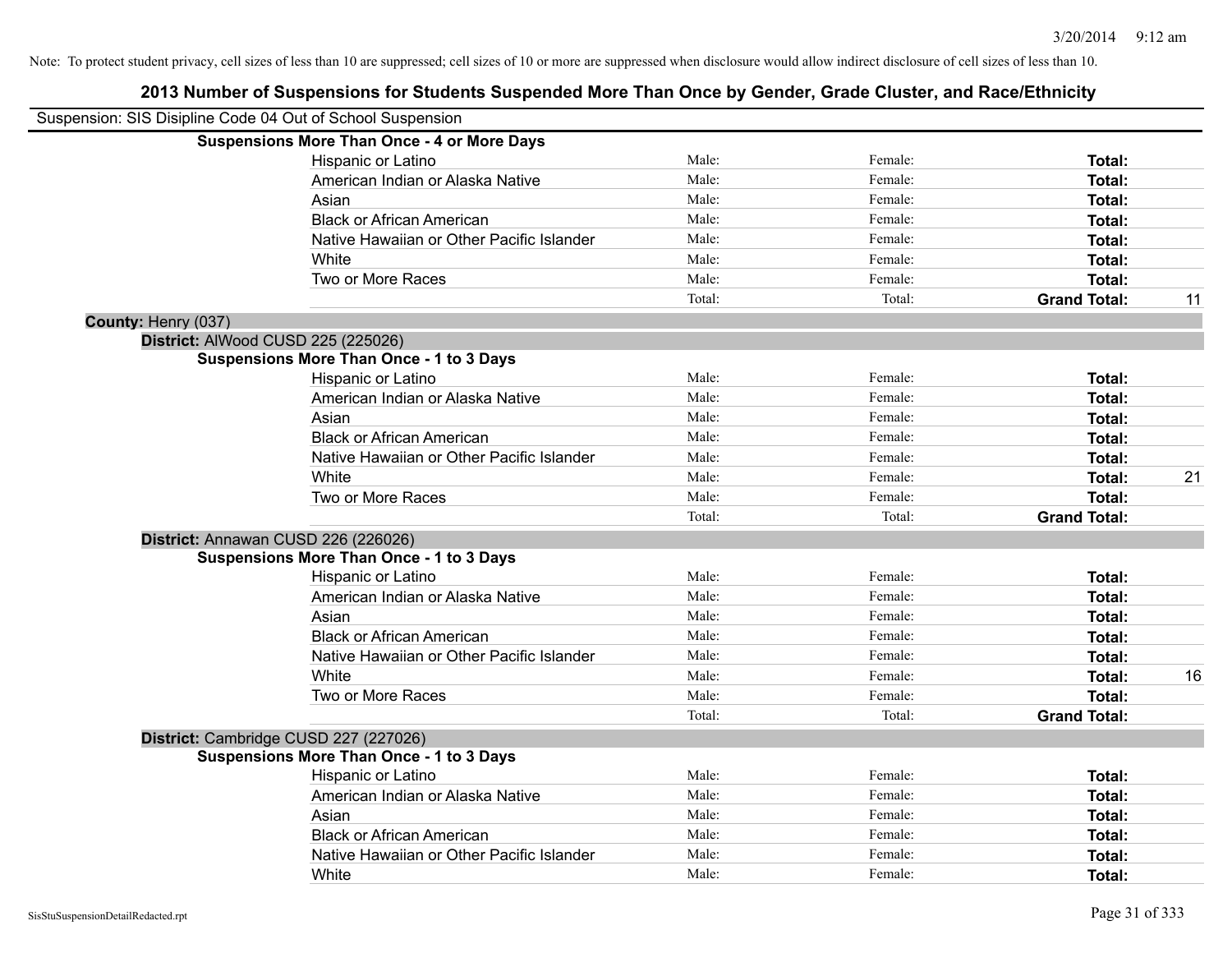| Suspension: SIS Disipline Code 04 Out of School Suspension |                                                    |        |         |                     |
|------------------------------------------------------------|----------------------------------------------------|--------|---------|---------------------|
|                                                            | Two or More Races                                  | Male:  | Female: | <b>Total:</b>       |
|                                                            |                                                    | Total: | Total:  | <b>Grand Total:</b> |
|                                                            | <b>Suspensions More Than Once - 4 or More Days</b> |        |         |                     |
|                                                            | Hispanic or Latino                                 | Male:  | Female: | Total:              |
|                                                            | American Indian or Alaska Native                   | Male:  | Female: | Total:              |
|                                                            | Asian                                              | Male:  | Female: | Total:              |
|                                                            | <b>Black or African American</b>                   | Male:  | Female: | Total:              |
|                                                            | Native Hawaiian or Other Pacific Islander          | Male:  | Female: | Total:              |
|                                                            | White                                              | Male:  | Female: | Total:              |
|                                                            | Two or More Races                                  | Male:  | Female: | Total:              |
|                                                            |                                                    | Total: | Total:  | <b>Grand Total:</b> |
|                                                            | District: Colona SD 190 (190002)                   |        |         |                     |
|                                                            | <b>Suspensions More Than Once - 1 to 3 Days</b>    |        |         |                     |
|                                                            | Hispanic or Latino                                 | Male:  | Female: | Total:              |
|                                                            | American Indian or Alaska Native                   | Male:  | Female: | Total:              |
|                                                            | Asian                                              | Male:  | Female: | Total:              |
|                                                            | <b>Black or African American</b>                   | Male:  | Female: | Total:              |
|                                                            | Native Hawaiian or Other Pacific Islander          | Male:  | Female: | Total:              |
|                                                            | White                                              | Male:  | Female: | Total:              |
|                                                            | Two or More Races                                  | Male:  | Female: | Total:              |
|                                                            |                                                    | Total: | Total:  | <b>Grand Total:</b> |
|                                                            | <b>Suspensions More Than Once - 4 or More Days</b> |        |         |                     |
|                                                            | Hispanic or Latino                                 | Male:  | Female: | Total:              |
|                                                            | American Indian or Alaska Native                   | Male:  | Female: | Total:              |
|                                                            | Asian                                              | Male:  | Female: | Total:              |
|                                                            | <b>Black or African American</b>                   | Male:  | Female: | Total:              |
|                                                            | Native Hawaiian or Other Pacific Islander          | Male:  | Female: | Total:              |
|                                                            | White                                              | Male:  | Female: | Total:              |
|                                                            | Two or More Races                                  | Male:  | Female: | Total:              |
|                                                            |                                                    | Total: | Total:  | <b>Grand Total:</b> |
|                                                            | District: Galva CUSD 224 (224026)                  |        |         |                     |
|                                                            | <b>Suspensions More Than Once - 1 to 3 Days</b>    |        |         |                     |
|                                                            | Hispanic or Latino                                 | Male:  | Female: | Total:              |
|                                                            | American Indian or Alaska Native                   | Male:  | Female: | Total:              |
|                                                            | Asian                                              | Male:  | Female: | Total:              |
|                                                            | <b>Black or African American</b>                   | Male:  | Female: | Total:              |
|                                                            | Native Hawaiian or Other Pacific Islander          | Male:  | Female: | Total:              |
|                                                            | White                                              | Male:  | Female: | Total:<br>26        |
|                                                            | Two or More Races                                  | Male:  | Female: | Total:              |
| SisStuSuspensionDetailRedacted.rpt                         |                                                    |        |         | Page 32 of 333      |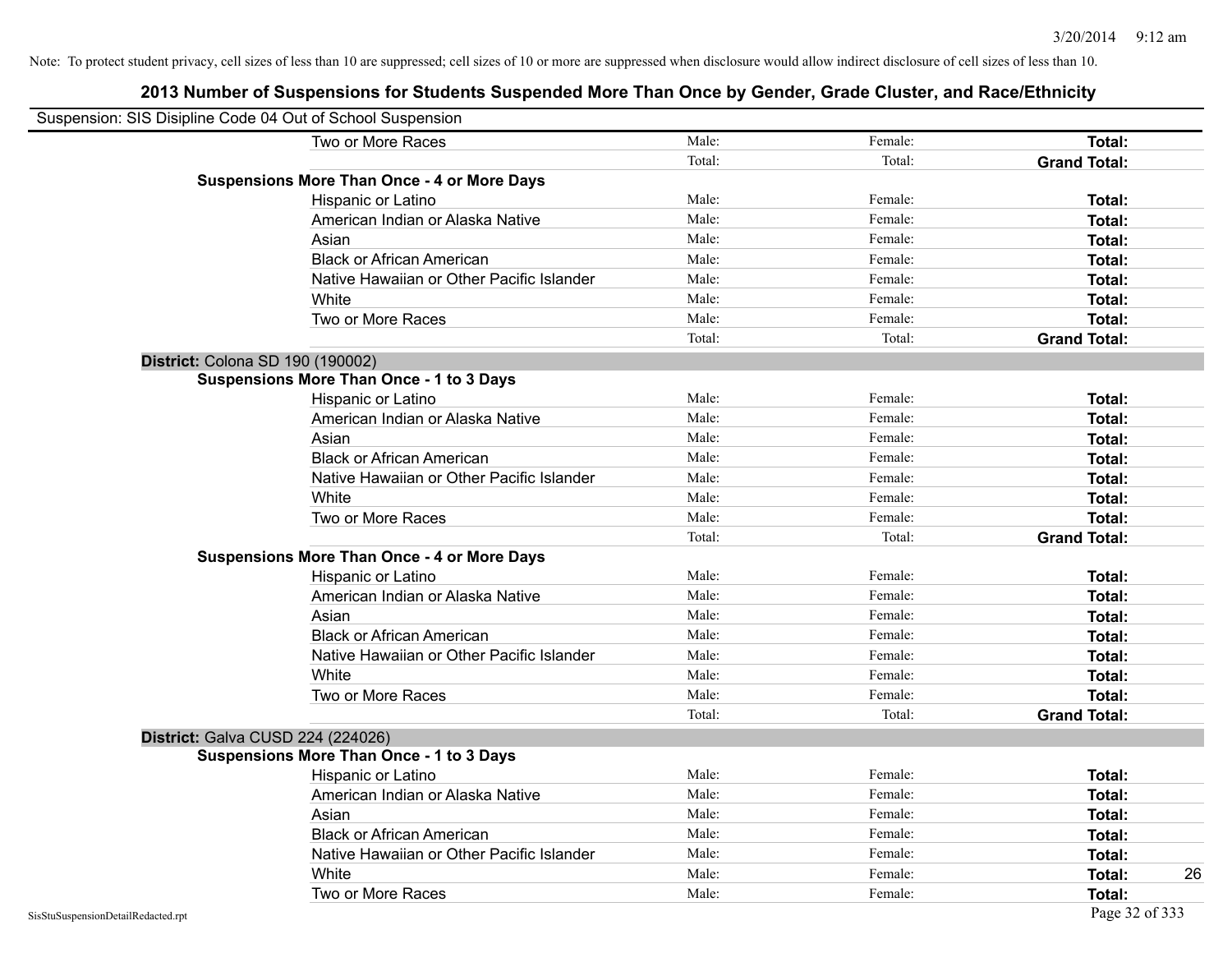| Suspension: SIS Disipline Code 04 Out of School Suspension |        |    |         |    |                     |    |
|------------------------------------------------------------|--------|----|---------|----|---------------------|----|
|                                                            | Total: |    | Total:  |    | <b>Grand Total:</b> |    |
| <b>Suspensions More Than Once - 4 or More Days</b>         |        |    |         |    |                     |    |
| Hispanic or Latino                                         | Male:  |    | Female: |    | Total:              |    |
| American Indian or Alaska Native                           | Male:  |    | Female: |    | Total:              |    |
| Asian                                                      | Male:  |    | Female: |    | Total:              |    |
| <b>Black or African American</b>                           | Male:  |    | Female: |    | Total:              |    |
| Native Hawaiian or Other Pacific Islander                  | Male:  |    | Female: |    | Total:              |    |
| White                                                      | Male:  |    | Female: |    | Total:              |    |
| Two or More Races                                          | Male:  |    | Female: |    | Total:              |    |
|                                                            | Total: |    | Total:  |    | <b>Grand Total:</b> |    |
| District: Geneseo CUSD 228 (228026)                        |        |    |         |    |                     |    |
| <b>Suspensions More Than Once - 1 to 3 Days</b>            |        |    |         |    |                     |    |
| Hispanic or Latino                                         | Male:  |    | Female: |    | Total:              |    |
| American Indian or Alaska Native                           | Male:  |    | Female: |    | Total:              |    |
| Asian                                                      | Male:  |    | Female: |    | Total:              |    |
| <b>Black or African American</b>                           | Male:  |    | Female: |    | Total:              |    |
| Native Hawaiian or Other Pacific Islander                  | Male:  |    | Female: |    | Total:              |    |
| White                                                      | Male:  | 40 | Female: | 25 | Total:              | 65 |
| Two or More Races                                          | Male:  |    | Female: |    | Total:              |    |
|                                                            | Total: |    | Total:  |    | <b>Grand Total:</b> | 78 |
| <b>Suspensions More Than Once - 4 or More Days</b>         |        |    |         |    |                     |    |
| Hispanic or Latino                                         | Male:  |    | Female: |    | Total:              |    |
| American Indian or Alaska Native                           | Male:  |    | Female: |    | Total:              |    |
| Asian                                                      | Male:  |    | Female: |    | Total:              |    |
| <b>Black or African American</b>                           | Male:  |    | Female: |    | Total:              |    |
| Native Hawaiian or Other Pacific Islander                  | Male:  |    | Female: |    | Total:              |    |
| White                                                      | Male:  |    | Female: |    | Total:              |    |
| Two or More Races                                          | Male:  |    | Female: |    | Total:              |    |
|                                                            | Total: |    | Total:  |    | <b>Grand Total:</b> |    |
| District: Henry-Stark County Spec Ed Dist (801060)         |        |    |         |    |                     |    |
| <b>Suspensions More Than Once - 1 to 3 Days</b>            |        |    |         |    |                     |    |
| Hispanic or Latino                                         | Male:  |    | Female: |    | Total:              |    |
| American Indian or Alaska Native                           | Male:  |    | Female: |    | Total:              |    |
| Asian                                                      | Male:  |    | Female: |    | Total:              |    |
| <b>Black or African American</b>                           | Male:  |    | Female: |    | Total:              |    |
| Native Hawaiian or Other Pacific Islander                  | Male:  |    | Female: |    | Total:              |    |
| White                                                      | Male:  |    | Female: |    | Total:              |    |
| Two or More Races                                          | Male:  |    | Female: |    | <b>Total:</b>       |    |
|                                                            | Total: |    | Total:  |    | <b>Grand Total:</b> |    |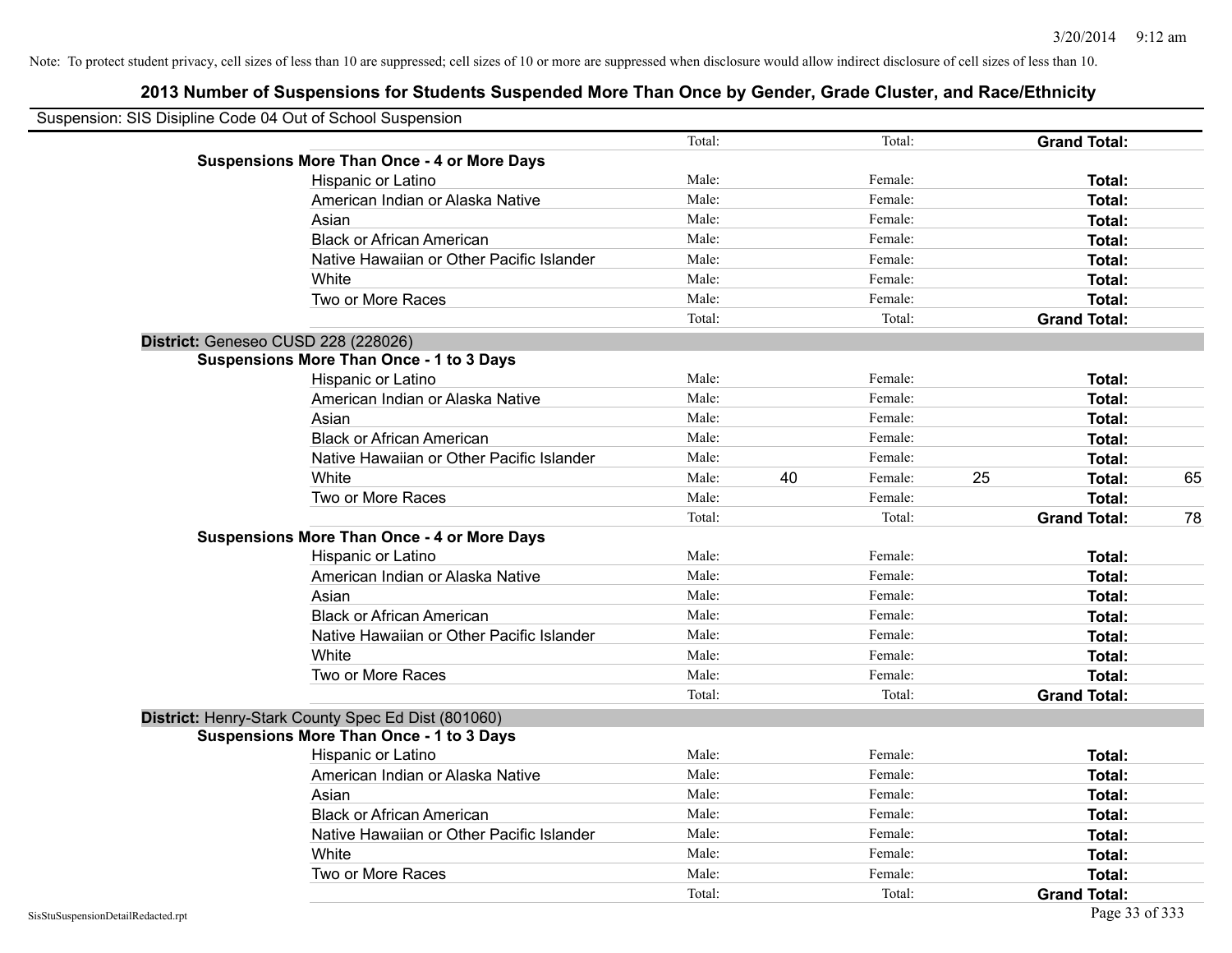| Suspension: SIS Disipline Code 04 Out of School Suspension |                                                    |        |     |         |    |                     |     |
|------------------------------------------------------------|----------------------------------------------------|--------|-----|---------|----|---------------------|-----|
|                                                            | <b>Suspensions More Than Once - 4 or More Days</b> |        |     |         |    |                     |     |
|                                                            | Hispanic or Latino                                 | Male:  |     | Female: |    | Total:              |     |
|                                                            | American Indian or Alaska Native                   | Male:  |     | Female: |    | Total:              |     |
|                                                            | Asian                                              | Male:  |     | Female: |    | Total:              |     |
|                                                            | <b>Black or African American</b>                   | Male:  |     | Female: |    | Total:              |     |
|                                                            | Native Hawaiian or Other Pacific Islander          | Male:  |     | Female: |    | Total:              |     |
|                                                            | White                                              | Male:  |     | Female: |    | Total:              |     |
|                                                            | Two or More Races                                  | Male:  |     | Female: |    | Total:              |     |
|                                                            |                                                    | Total: |     | Total:  |    | <b>Grand Total:</b> |     |
|                                                            | District: Kewanee CUSD 229 (229026)                |        |     |         |    |                     |     |
|                                                            | <b>Suspensions More Than Once - 1 to 3 Days</b>    |        |     |         |    |                     |     |
|                                                            | Hispanic or Latino                                 | Male:  | 60  | Female: | 13 | Total:              | 73  |
|                                                            | American Indian or Alaska Native                   | Male:  |     | Female: |    | Total:              |     |
|                                                            | Asian                                              | Male:  |     | Female: |    | Total:              |     |
|                                                            | <b>Black or African American</b>                   | Male:  | 41  | Female: | 17 | Total:              | 58  |
|                                                            | Native Hawaiian or Other Pacific Islander          | Male:  |     | Female: |    | Total:              |     |
|                                                            | White                                              | Male:  | 144 | Female: | 43 | Total:              | 187 |
|                                                            | Two or More Races                                  | Male:  |     | Female: |    | Total:              |     |
|                                                            |                                                    | Total: |     | Total:  |    | <b>Grand Total:</b> |     |
|                                                            | <b>Suspensions More Than Once - 4 or More Days</b> |        |     |         |    |                     |     |
|                                                            | Hispanic or Latino                                 | Male:  |     | Female: |    | Total:              |     |
|                                                            | American Indian or Alaska Native                   | Male:  |     | Female: |    | Total:              |     |
|                                                            | Asian                                              | Male:  |     | Female: |    | Total:              |     |
|                                                            | <b>Black or African American</b>                   | Male:  |     | Female: |    | Total:              |     |
|                                                            | Native Hawaiian or Other Pacific Islander          | Male:  |     | Female: |    | Total:              |     |
|                                                            | White                                              | Male:  |     | Female: |    | Total:              | 20  |
|                                                            | Two or More Races                                  | Male:  |     | Female: |    | Total:              |     |
|                                                            |                                                    | Total: |     | Total:  |    | <b>Grand Total:</b> | 33  |
|                                                            | District: Orion CUSD 223 (223026)                  |        |     |         |    |                     |     |
|                                                            | <b>Suspensions More Than Once - 1 to 3 Days</b>    |        |     |         |    |                     |     |
|                                                            | Hispanic or Latino                                 | Male:  |     | Female: |    | Total:              |     |
|                                                            | American Indian or Alaska Native                   | Male:  |     | Female: |    | Total:              |     |
|                                                            | Asian                                              | Male:  |     | Female: |    | Total:              |     |
|                                                            | <b>Black or African American</b>                   | Male:  |     | Female: |    | Total:              |     |
|                                                            | Native Hawaiian or Other Pacific Islander          | Male:  |     | Female: |    | Total:              |     |
|                                                            | White                                              | Male:  |     | Female: |    | Total:              |     |
|                                                            | Two or More Races                                  | Male:  |     | Female: |    | Total:              |     |
|                                                            |                                                    | Total: |     | Total:  |    | <b>Grand Total:</b> |     |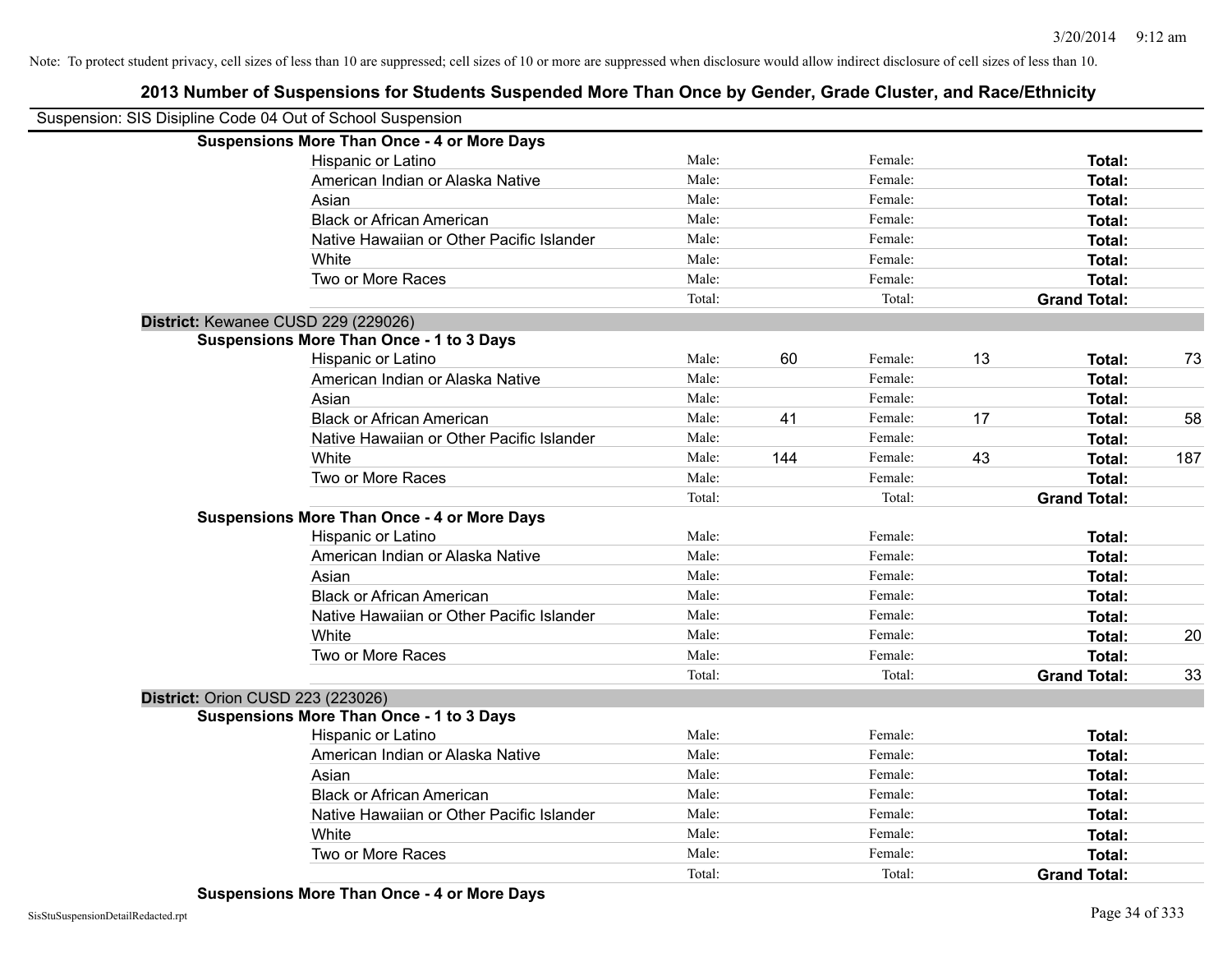|                     | Suspension: SIS Disipline Code 04 Out of School Suspension |        |         |                     |    |
|---------------------|------------------------------------------------------------|--------|---------|---------------------|----|
|                     | Hispanic or Latino                                         | Male:  | Female: | <b>Total:</b>       |    |
|                     | American Indian or Alaska Native                           | Male:  | Female: | Total:              |    |
|                     | Asian                                                      | Male:  | Female: | Total:              |    |
|                     | <b>Black or African American</b>                           | Male:  | Female: | Total:              |    |
|                     | Native Hawaiian or Other Pacific Islander                  | Male:  | Female: | Total:              |    |
|                     | White                                                      | Male:  | Female: | Total:              |    |
|                     | Two or More Races                                          | Male:  | Female: | Total:              |    |
|                     |                                                            | Total: | Total:  | <b>Grand Total:</b> |    |
|                     | District: Wethersfield CUSD 230 (230026)                   |        |         |                     |    |
|                     | <b>Suspensions More Than Once - 1 to 3 Days</b>            |        |         |                     |    |
|                     | Hispanic or Latino                                         | Male:  | Female: | Total:              |    |
|                     | American Indian or Alaska Native                           | Male:  | Female: | Total:              |    |
|                     | Asian                                                      | Male:  | Female: | Total:              |    |
|                     | <b>Black or African American</b>                           | Male:  | Female: | Total:              | 10 |
|                     | Native Hawaiian or Other Pacific Islander                  | Male:  | Female: | Total:              |    |
|                     | White                                                      | Male:  | Female: | Total:              | 14 |
|                     | Two or More Races                                          | Male:  | Female: | Total:              |    |
|                     |                                                            | Total: | Total:  | <b>Grand Total:</b> |    |
| County: Stark (088) |                                                            |        |         |                     |    |
|                     | District: Stark County CUSD 100 (100026)                   |        |         |                     |    |
|                     | <b>Suspensions More Than Once - 1 to 3 Days</b>            |        |         |                     |    |
|                     | Hispanic or Latino                                         | Male:  | Female: | Total:              |    |
|                     | American Indian or Alaska Native                           | Male:  | Female: | Total:              |    |
|                     | Asian                                                      | Male:  | Female: | Total:              |    |
|                     | <b>Black or African American</b>                           | Male:  | Female: | Total:              |    |
|                     | Native Hawaiian or Other Pacific Islander                  | Male:  | Female: | Total:              |    |
|                     | White                                                      | Male:  | Female: | Total:              | 33 |
|                     | Two or More Races                                          | Male:  | Female: | Total:              |    |
|                     |                                                            | Total: | Total:  | <b>Grand Total:</b> |    |
|                     | <b>Suspensions More Than Once - 4 or More Days</b>         |        |         |                     |    |
|                     | Hispanic or Latino                                         | Male:  | Female: | Total:              |    |
|                     | American Indian or Alaska Native                           | Male:  | Female: | Total:              |    |
|                     | Asian                                                      | Male:  | Female: | Total:              |    |
|                     | <b>Black or African American</b>                           | Male:  | Female: | Total:              |    |
|                     | Native Hawaiian or Other Pacific Islander                  | Male:  | Female: | Total:              |    |
|                     | White                                                      | Male:  | Female: | Total:              |    |
|                     | Two or More Races                                          | Male:  | Female: | Total:              |    |
|                     |                                                            | Total: | Total:  | <b>Grand Total:</b> |    |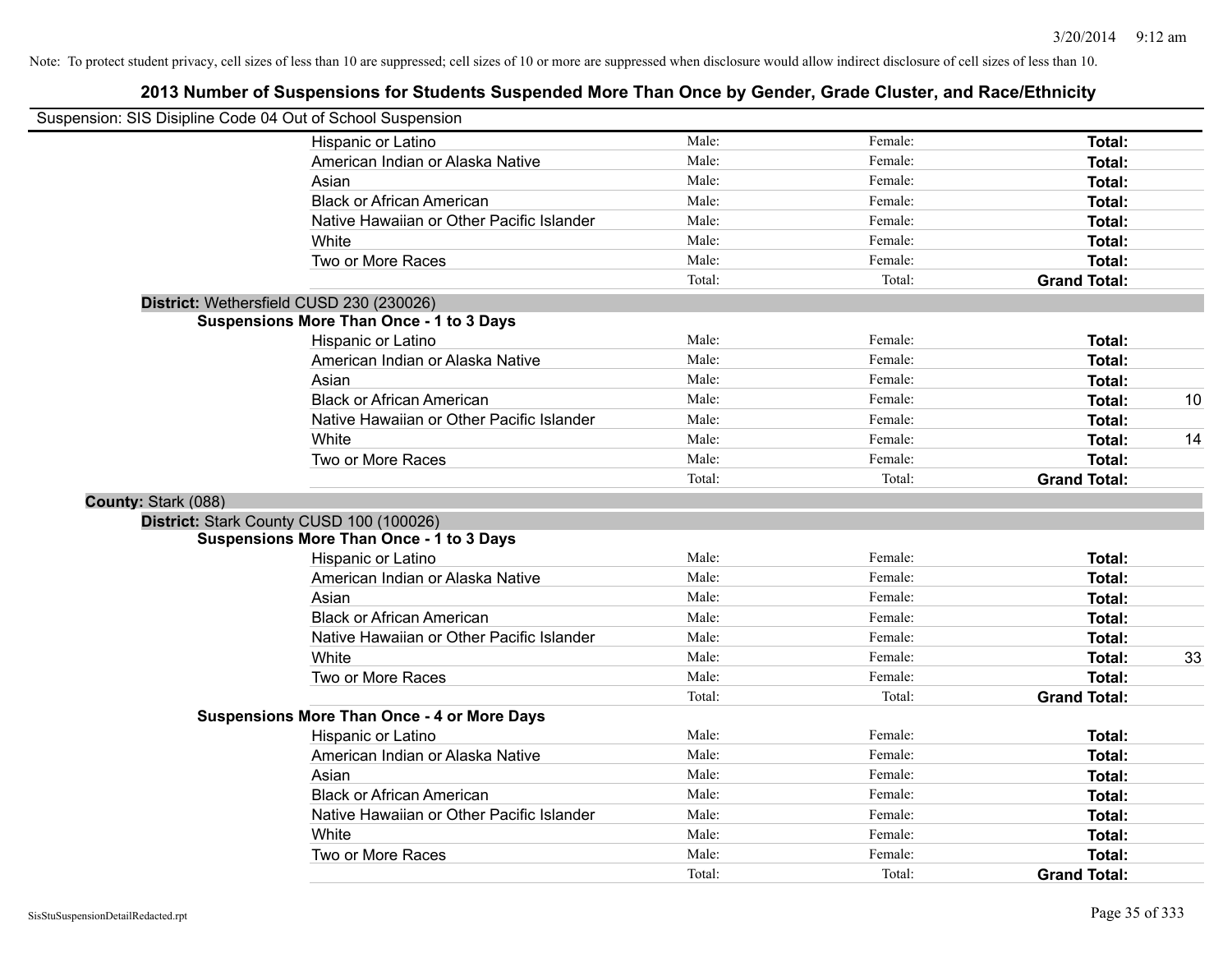## **2013 Number of Suspensions for Students Suspended More Than Once by Gender, Grade Cluster, and Race/Ethnicity**

Suspension: SIS Disipline Code 04 Out of School Suspension

| Region: Calhoun/Greene/Jersy/Macoupin ROE (40) |                                                    |        |         |                     |
|------------------------------------------------|----------------------------------------------------|--------|---------|---------------------|
| County: Calhoun (007)                          |                                                    |        |         |                     |
| District: Calhoun CUSD 40 (040026)             |                                                    |        |         |                     |
|                                                | <b>Suspensions More Than Once - 1 to 3 Days</b>    |        |         |                     |
|                                                | Hispanic or Latino                                 | Male:  | Female: | Total:              |
|                                                | American Indian or Alaska Native                   | Male:  | Female: | Total:              |
|                                                | Asian                                              | Male:  | Female: | Total:              |
|                                                | <b>Black or African American</b>                   | Male:  | Female: | Total:              |
|                                                | Native Hawaiian or Other Pacific Islander          | Male:  | Female: | <b>Total:</b>       |
|                                                | White                                              | Male:  | Female: | <b>Total:</b>       |
|                                                | Two or More Races                                  | Male:  | Female: | Total:              |
|                                                |                                                    | Total: | Total:  | <b>Grand Total:</b> |
|                                                | <b>Suspensions More Than Once - 4 or More Days</b> |        |         |                     |
|                                                | Hispanic or Latino                                 | Male:  | Female: | <b>Total:</b>       |
|                                                | American Indian or Alaska Native                   | Male:  | Female: | Total:              |
|                                                | Asian                                              | Male:  | Female: | <b>Total:</b>       |
|                                                | <b>Black or African American</b>                   | Male:  | Female: | <b>Total:</b>       |
|                                                | Native Hawaiian or Other Pacific Islander          | Male:  | Female: | Total:              |
|                                                | White                                              | Male:  | Female: | Total:              |
|                                                | Two or More Races                                  | Male:  | Female: | Total:              |
|                                                |                                                    | Total: | Total:  | <b>Grand Total:</b> |
| County: Greene (031)                           |                                                    |        |         |                     |
| District: Carrollton CUSD 1 (001026)           |                                                    |        |         |                     |
|                                                | <b>Suspensions More Than Once - 1 to 3 Days</b>    |        |         |                     |
|                                                | Hispanic or Latino                                 | Male:  | Female: | Total:              |
|                                                | American Indian or Alaska Native                   | Male:  | Female: | Total:              |
|                                                | Asian                                              | Male:  | Female: | <b>Total:</b>       |
|                                                | <b>Black or African American</b>                   | Male:  | Female: | <b>Total:</b>       |
|                                                | Native Hawaiian or Other Pacific Islander          | Male:  | Female: | Total:              |
|                                                | White                                              | Male:  | Female: | Total:              |
|                                                | Two or More Races                                  | Male:  | Female: | Total:              |
|                                                |                                                    | Total: | Total:  | <b>Grand Total:</b> |
|                                                | <b>Suspensions More Than Once - 4 or More Days</b> |        |         |                     |
|                                                | Hispanic or Latino                                 | Male:  | Female: | <b>Total:</b>       |
|                                                | American Indian or Alaska Native                   | Male:  | Female: | <b>Total:</b>       |
|                                                | Asian                                              | Male:  | Female: | <b>Total:</b>       |
|                                                | <b>Black or African American</b>                   | Male:  | Female: | Total:              |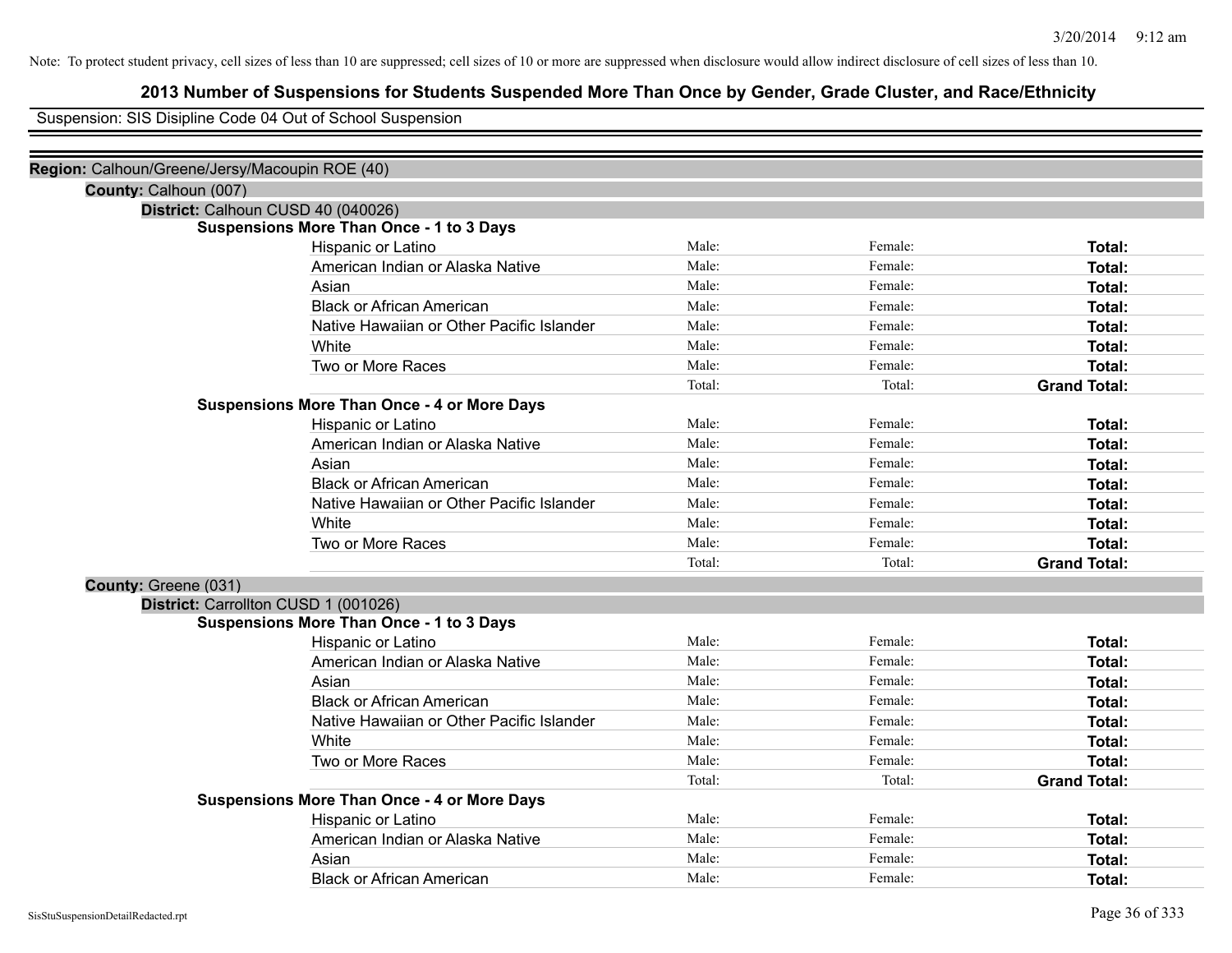| Suspension: SIS Disipline Code 04 Out of School Suspension |                                                    |        |         |                     |
|------------------------------------------------------------|----------------------------------------------------|--------|---------|---------------------|
|                                                            | Native Hawaiian or Other Pacific Islander          | Male:  | Female: | <b>Total:</b>       |
|                                                            | White                                              | Male:  | Female: | Total:              |
|                                                            | Two or More Races                                  | Male:  | Female: | Total:              |
|                                                            |                                                    | Total: | Total:  | <b>Grand Total:</b> |
| District: Greenfield CUSD 10 (010026)                      |                                                    |        |         |                     |
|                                                            | <b>Suspensions More Than Once - 1 to 3 Days</b>    |        |         |                     |
|                                                            | Hispanic or Latino                                 | Male:  | Female: | Total:              |
|                                                            | American Indian or Alaska Native                   | Male:  | Female: | Total:              |
|                                                            | Asian                                              | Male:  | Female: | Total:              |
|                                                            | <b>Black or African American</b>                   | Male:  | Female: | Total:              |
|                                                            | Native Hawaiian or Other Pacific Islander          | Male:  | Female: | Total:              |
|                                                            | White                                              | Male:  | Female: | Total:              |
|                                                            | Two or More Races                                  | Male:  | Female: | Total:              |
|                                                            |                                                    | Total: | Total:  | <b>Grand Total:</b> |
|                                                            | <b>Suspensions More Than Once - 4 or More Days</b> |        |         |                     |
|                                                            | Hispanic or Latino                                 | Male:  | Female: | Total:              |
|                                                            | American Indian or Alaska Native                   | Male:  | Female: | Total:              |
|                                                            | Asian                                              | Male:  | Female: | Total:              |
|                                                            | <b>Black or African American</b>                   | Male:  | Female: | Total:              |
|                                                            | Native Hawaiian or Other Pacific Islander          | Male:  | Female: | Total:              |
|                                                            | White                                              | Male:  | Female: | Total:              |
|                                                            | Two or More Races                                  | Male:  | Female: | Total:              |
|                                                            |                                                    | Total: | Total:  | <b>Grand Total:</b> |
| District: North Greene CUSD 3 (003026)                     |                                                    |        |         |                     |
|                                                            | <b>Suspensions More Than Once - 1 to 3 Days</b>    |        |         |                     |
|                                                            | Hispanic or Latino                                 | Male:  | Female: | Total:              |
|                                                            | American Indian or Alaska Native                   | Male:  | Female: | Total:              |
|                                                            | Asian                                              | Male:  | Female: | Total:              |
|                                                            | <b>Black or African American</b>                   | Male:  | Female: | Total:              |
|                                                            | Native Hawaiian or Other Pacific Islander          | Male:  | Female: | Total:              |
|                                                            | White                                              | Male:  | Female: | Total:<br>18        |
|                                                            | Two or More Races                                  | Male:  | Female: | Total:              |
|                                                            |                                                    | Total: | Total:  | <b>Grand Total:</b> |
|                                                            | <b>Suspensions More Than Once - 4 or More Days</b> |        |         |                     |
|                                                            | Hispanic or Latino                                 | Male:  | Female: | Total:              |
|                                                            | American Indian or Alaska Native                   | Male:  | Female: | Total:              |
|                                                            | Asian                                              | Male:  | Female: | Total:              |
|                                                            | <b>Black or African American</b>                   | Male:  | Female: | Total:              |
|                                                            | Native Hawaiian or Other Pacific Islander          | Male:  | Female: | Total:              |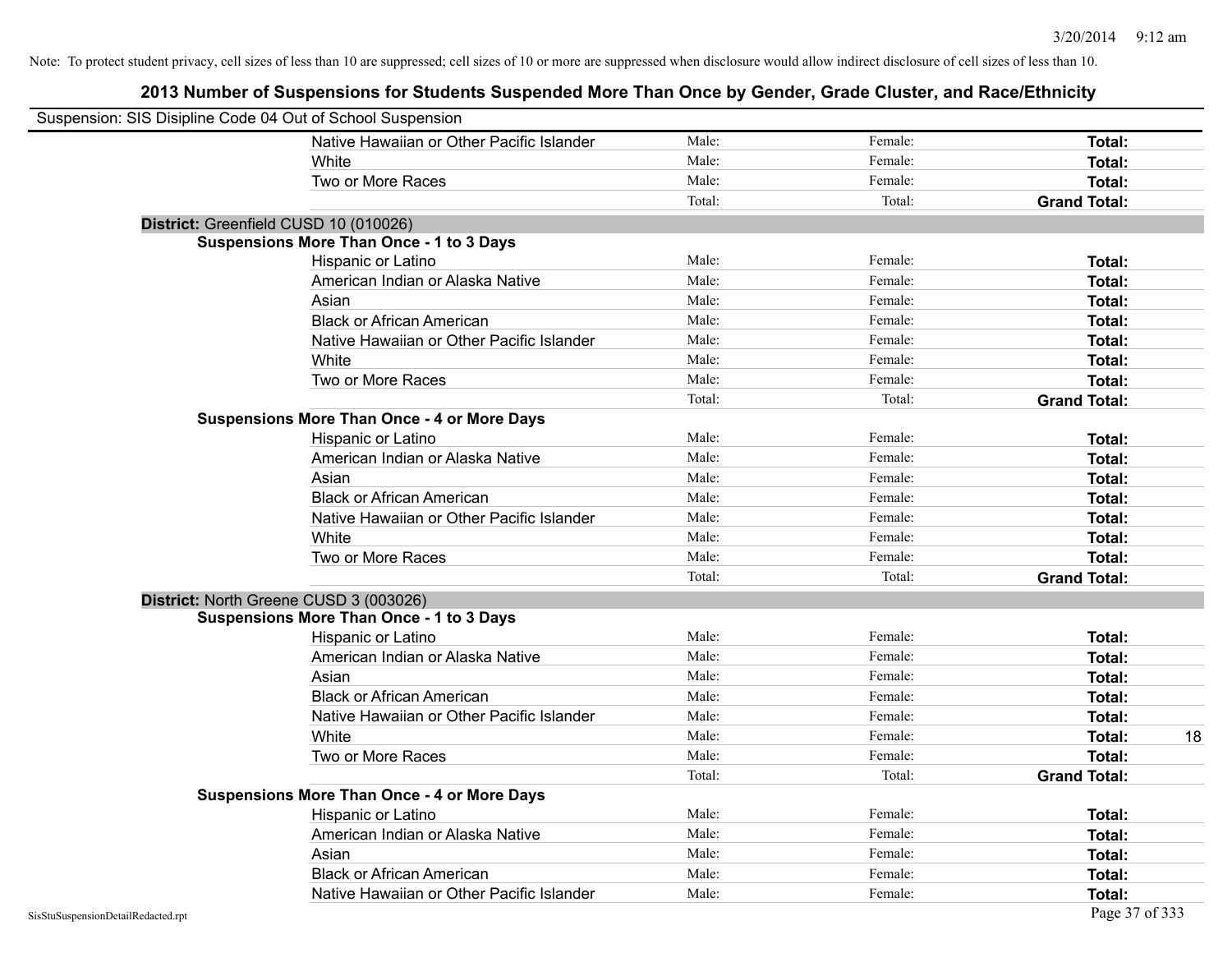| Suspension: SIS Disipline Code 04 Out of School Suspension |                                                    |        |    |         |    |                     |     |
|------------------------------------------------------------|----------------------------------------------------|--------|----|---------|----|---------------------|-----|
|                                                            | White                                              | Male:  |    | Female: |    | Total:              |     |
|                                                            | Two or More Races                                  | Male:  |    | Female: |    | Total:              |     |
|                                                            |                                                    | Total: |    | Total:  |    | <b>Grand Total:</b> |     |
| County: Jersey (042)                                       |                                                    |        |    |         |    |                     |     |
|                                                            | District: Jersey CUSD 100 (100026)                 |        |    |         |    |                     |     |
|                                                            | <b>Suspensions More Than Once - 1 to 3 Days</b>    |        |    |         |    |                     |     |
|                                                            | Hispanic or Latino                                 | Male:  |    | Female: |    | Total:              |     |
|                                                            | American Indian or Alaska Native                   | Male:  |    | Female: |    | Total:              |     |
|                                                            | Asian                                              | Male:  |    | Female: |    | Total:              |     |
|                                                            | <b>Black or African American</b>                   | Male:  |    | Female: |    | Total:              |     |
|                                                            | Native Hawaiian or Other Pacific Islander          | Male:  |    | Female: |    | Total:              |     |
|                                                            | White                                              | Male:  | 83 | Female: | 19 | Total:              | 102 |
|                                                            | Two or More Races                                  | Male:  |    | Female: |    | Total:              |     |
|                                                            |                                                    | Total: |    | Total:  |    | <b>Grand Total:</b> |     |
|                                                            | <b>Suspensions More Than Once - 4 or More Days</b> |        |    |         |    |                     |     |
|                                                            | Hispanic or Latino                                 | Male:  |    | Female: |    | Total:              |     |
|                                                            | American Indian or Alaska Native                   | Male:  |    | Female: |    | Total:              |     |
|                                                            | Asian                                              | Male:  |    | Female: |    | Total:              |     |
|                                                            | <b>Black or African American</b>                   | Male:  |    | Female: |    | Total:              |     |
|                                                            | Native Hawaiian or Other Pacific Islander          | Male:  |    | Female: |    | Total:              |     |
|                                                            | White                                              | Male:  |    | Female: |    | Total:              | 42  |
|                                                            | Two or More Races                                  | Male:  |    | Female: |    | Total:              |     |
|                                                            |                                                    | Total: |    | Total:  |    | <b>Grand Total:</b> |     |
| County: Macoupin (056)                                     |                                                    |        |    |         |    |                     |     |
|                                                            | District: Bunker Hill CUSD 8 (008026)              |        |    |         |    |                     |     |
|                                                            | <b>Suspensions More Than Once - 1 to 3 Days</b>    |        |    |         |    |                     |     |
|                                                            | Hispanic or Latino                                 | Male:  |    | Female: |    | Total:              |     |
|                                                            | American Indian or Alaska Native                   | Male:  |    | Female: |    | Total:              |     |
|                                                            | Asian                                              | Male:  |    | Female: |    | Total:              |     |
|                                                            | <b>Black or African American</b>                   | Male:  |    | Female: |    | Total:              |     |
|                                                            | Native Hawaiian or Other Pacific Islander          | Male:  |    | Female: |    | Total:              |     |
|                                                            | White                                              | Male:  |    | Female: |    | Total:              |     |
|                                                            | Two or More Races                                  | Male:  |    | Female: |    | Total:              |     |
|                                                            |                                                    | Total: |    | Total:  |    | <b>Grand Total:</b> |     |
|                                                            | District: Carlinville CUSD 1 (001026)              |        |    |         |    |                     |     |
|                                                            | <b>Suspensions More Than Once - 1 to 3 Days</b>    |        |    |         |    |                     |     |
|                                                            | Hispanic or Latino                                 | Male:  |    | Female: |    | Total:              |     |
|                                                            | American Indian or Alaska Native                   | Male:  |    | Female: |    | Total:              |     |
|                                                            | Asian                                              | Male:  |    | Female: |    | <b>Total:</b>       |     |
| SisStuSuspensionDetailRedacted.rpt                         |                                                    |        |    |         |    | Page 38 of 333      |     |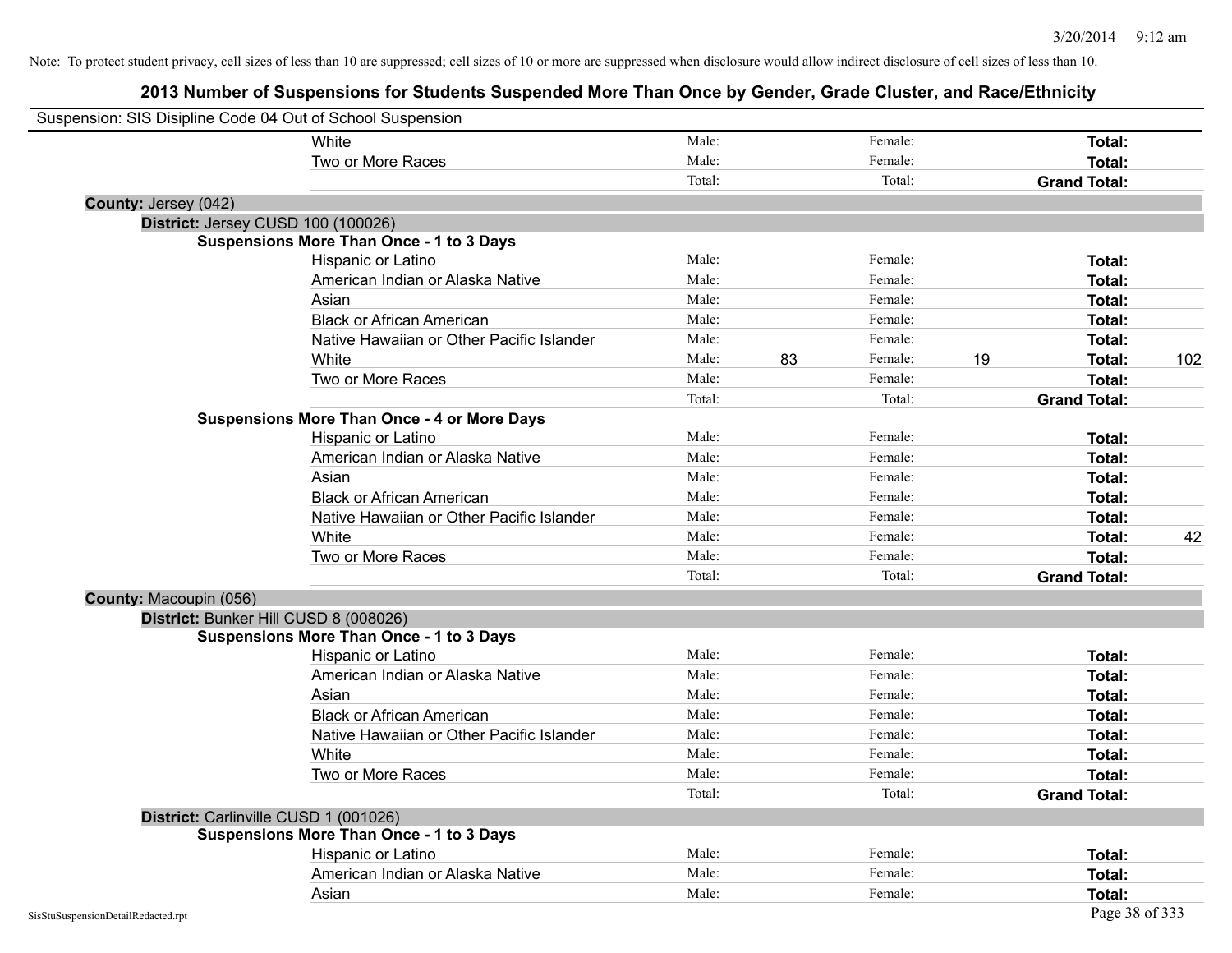| Suspension: SIS Disipline Code 04 Out of School Suspension |                                                    |        |    |         |    |                     |    |
|------------------------------------------------------------|----------------------------------------------------|--------|----|---------|----|---------------------|----|
|                                                            | <b>Black or African American</b>                   | Male:  |    | Female: |    | <b>Total:</b>       |    |
|                                                            | Native Hawaiian or Other Pacific Islander          | Male:  |    | Female: |    | Total:              |    |
|                                                            | White                                              | Male:  |    | Female: |    | Total:              | 12 |
|                                                            | Two or More Races                                  | Male:  |    | Female: |    | Total:              |    |
|                                                            |                                                    | Total: |    | Total:  |    | <b>Grand Total:</b> |    |
|                                                            | <b>Suspensions More Than Once - 4 or More Days</b> |        |    |         |    |                     |    |
|                                                            | Hispanic or Latino                                 | Male:  |    | Female: |    | Total:              |    |
|                                                            | American Indian or Alaska Native                   | Male:  |    | Female: |    | Total:              |    |
|                                                            | Asian                                              | Male:  |    | Female: |    | Total:              |    |
|                                                            | <b>Black or African American</b>                   | Male:  |    | Female: |    | <b>Total:</b>       |    |
|                                                            | Native Hawaiian or Other Pacific Islander          | Male:  |    | Female: |    | Total:              |    |
|                                                            | White                                              | Male:  |    | Female: |    | Total:              |    |
|                                                            | Two or More Races                                  | Male:  |    | Female: |    | Total:              |    |
|                                                            |                                                    | Total: |    | Total:  |    | <b>Grand Total:</b> |    |
|                                                            | District: Gillespie CUSD 7 (007026)                |        |    |         |    |                     |    |
|                                                            | <b>Suspensions More Than Once - 1 to 3 Days</b>    |        |    |         |    |                     |    |
|                                                            | Hispanic or Latino                                 | Male:  |    | Female: |    | Total:              |    |
|                                                            | American Indian or Alaska Native                   | Male:  |    | Female: |    | Total:              |    |
|                                                            | Asian                                              | Male:  |    | Female: |    | Total:              |    |
|                                                            | <b>Black or African American</b>                   | Male:  |    | Female: |    | Total:              |    |
|                                                            | Native Hawaiian or Other Pacific Islander          | Male:  |    | Female: |    | Total:              |    |
|                                                            | White                                              | Male:  | 28 | Female: | 14 | Total:              | 42 |
|                                                            | Two or More Races                                  | Male:  |    | Female: |    | <b>Total:</b>       |    |
|                                                            |                                                    | Total: |    | Total:  |    | <b>Grand Total:</b> |    |
|                                                            | <b>Suspensions More Than Once - 4 or More Days</b> |        |    |         |    |                     |    |
|                                                            | Hispanic or Latino                                 | Male:  |    | Female: |    | Total:              |    |
|                                                            | American Indian or Alaska Native                   | Male:  |    | Female: |    | Total:              |    |
|                                                            | Asian                                              | Male:  |    | Female: |    | Total:              |    |
|                                                            | <b>Black or African American</b>                   | Male:  |    | Female: |    | Total:              |    |
|                                                            | Native Hawaiian or Other Pacific Islander          | Male:  |    | Female: |    | Total:              |    |
|                                                            | White                                              | Male:  |    | Female: |    | Total:              |    |
|                                                            | Two or More Races                                  | Male:  |    | Female: |    | Total:              |    |
|                                                            |                                                    | Total: |    | Total:  |    | <b>Grand Total:</b> |    |
|                                                            | District: Mount Olive CUSD 5 (005026)              |        |    |         |    |                     |    |
|                                                            | <b>Suspensions More Than Once - 1 to 3 Days</b>    |        |    |         |    |                     |    |
|                                                            | Hispanic or Latino                                 | Male:  |    | Female: |    | Total:              |    |
|                                                            | American Indian or Alaska Native                   | Male:  |    | Female: |    | Total:              |    |
|                                                            | Asian                                              | Male:  |    | Female: |    | Total:              |    |
|                                                            | <b>Black or African American</b>                   | Male:  |    | Female: |    | Total:              |    |
| SisStuSuspensionDetailRedacted.rpt                         |                                                    |        |    |         |    | Page 39 of 333      |    |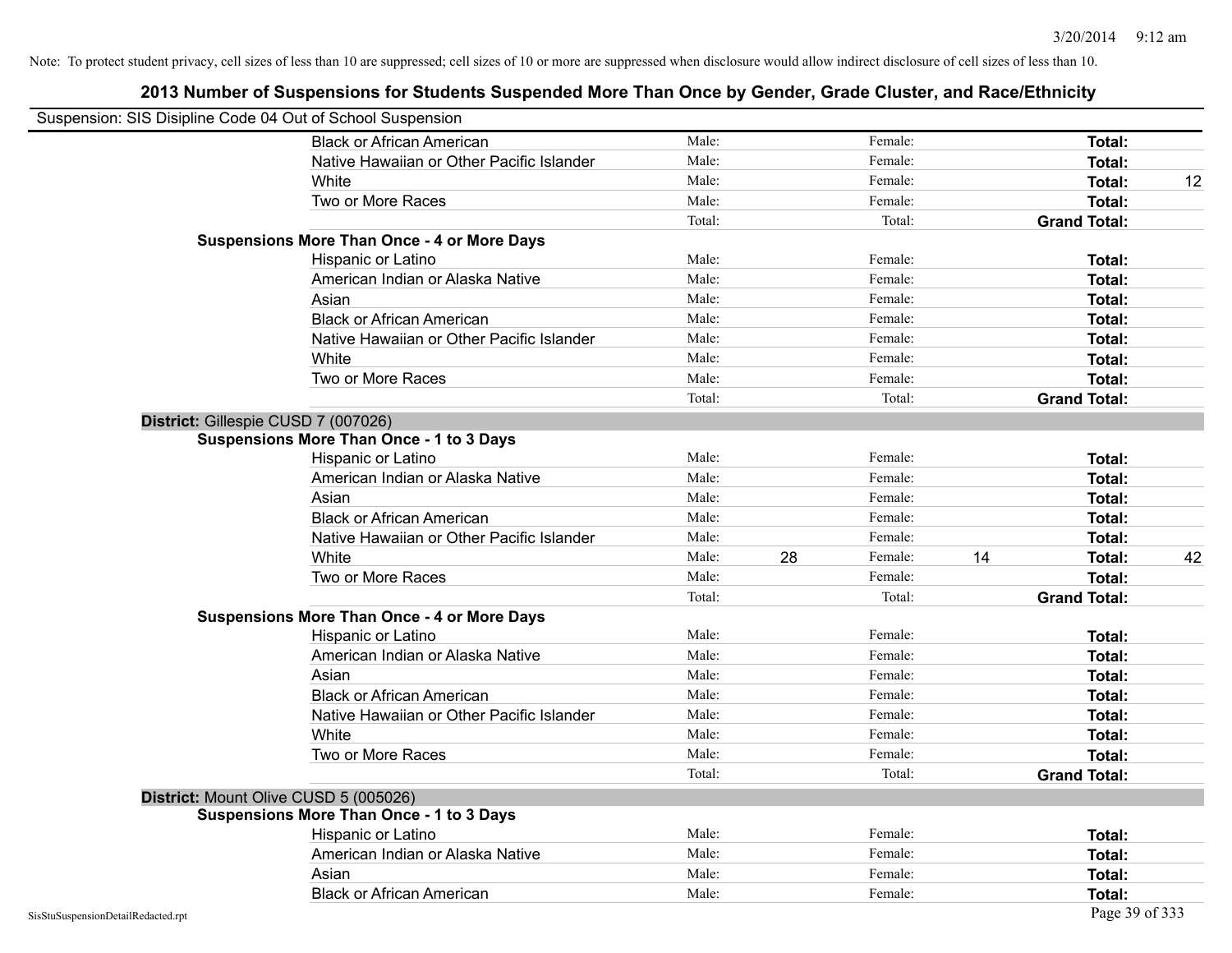|                                    | Suspension: SIS Disipline Code 04 Out of School Suspension |        |    |         |    |                     |    |
|------------------------------------|------------------------------------------------------------|--------|----|---------|----|---------------------|----|
|                                    | Native Hawaiian or Other Pacific Islander                  | Male:  |    | Female: |    | Total:              |    |
|                                    | White                                                      | Male:  | 11 | Female: | 10 | <b>Total:</b>       | 21 |
|                                    | Two or More Races                                          | Male:  |    | Female: |    | <b>Total:</b>       |    |
|                                    |                                                            | Total: |    | Total:  |    | <b>Grand Total:</b> |    |
|                                    | <b>Suspensions More Than Once - 4 or More Days</b>         |        |    |         |    |                     |    |
|                                    | Hispanic or Latino                                         | Male:  |    | Female: |    | Total:              |    |
|                                    | American Indian or Alaska Native                           | Male:  |    | Female: |    | Total:              |    |
|                                    | Asian                                                      | Male:  |    | Female: |    | Total:              |    |
|                                    | <b>Black or African American</b>                           | Male:  |    | Female: |    | <b>Total:</b>       |    |
|                                    | Native Hawaiian or Other Pacific Islander                  | Male:  |    | Female: |    | <b>Total:</b>       |    |
|                                    | White                                                      | Male:  |    | Female: |    | <b>Total:</b>       |    |
|                                    | Two or More Races                                          | Male:  |    | Female: |    | Total:              |    |
|                                    |                                                            | Total: |    | Total:  |    | <b>Grand Total:</b> |    |
|                                    | District: North Mac CUSD 34 (034026)                       |        |    |         |    |                     |    |
|                                    | <b>Suspensions More Than Once - 1 to 3 Days</b>            |        |    |         |    |                     |    |
|                                    | Hispanic or Latino                                         | Male:  |    | Female: |    | <b>Total:</b>       |    |
|                                    | American Indian or Alaska Native                           | Male:  |    | Female: |    | <b>Total:</b>       |    |
|                                    | Asian                                                      | Male:  |    | Female: |    | Total:              |    |
|                                    | <b>Black or African American</b>                           | Male:  |    | Female: |    | <b>Total:</b>       |    |
|                                    | Native Hawaiian or Other Pacific Islander                  | Male:  |    | Female: |    | Total:              |    |
|                                    | White                                                      | Male:  | 35 | Female: | 16 | Total:              | 51 |
|                                    | Two or More Races                                          | Male:  |    | Female: |    | <b>Total:</b>       |    |
|                                    |                                                            | Total: |    | Total:  |    | <b>Grand Total:</b> |    |
|                                    | <b>Suspensions More Than Once - 4 or More Days</b>         |        |    |         |    |                     |    |
|                                    | Hispanic or Latino                                         | Male:  |    | Female: |    | Total:              |    |
|                                    | American Indian or Alaska Native                           | Male:  |    | Female: |    | <b>Total:</b>       |    |
|                                    | Asian                                                      | Male:  |    | Female: |    | Total:              |    |
|                                    | <b>Black or African American</b>                           | Male:  |    | Female: |    | <b>Total:</b>       |    |
|                                    | Native Hawaiian or Other Pacific Islander                  | Male:  |    | Female: |    | <b>Total:</b>       |    |
|                                    | White                                                      | Male:  |    | Female: |    | Total:              |    |
|                                    | Two or More Races                                          | Male:  |    | Female: |    | <b>Total:</b>       |    |
|                                    |                                                            | Total: |    | Total:  |    | <b>Grand Total:</b> |    |
|                                    | District: Northwestern CUSD 2 (002026)                     |        |    |         |    |                     |    |
|                                    | <b>Suspensions More Than Once - 1 to 3 Days</b>            |        |    |         |    |                     |    |
|                                    | Hispanic or Latino                                         | Male:  |    | Female: |    | <b>Total:</b>       |    |
|                                    | American Indian or Alaska Native                           | Male:  |    | Female: |    | <b>Total:</b>       |    |
|                                    | Asian                                                      | Male:  |    | Female: |    | <b>Total:</b>       |    |
|                                    | <b>Black or African American</b>                           | Male:  |    | Female: |    | Total:              |    |
|                                    | Native Hawaiian or Other Pacific Islander                  | Male:  |    | Female: |    | Total:              |    |
| SisStuSuspensionDetailRedacted.rpt |                                                            |        |    |         |    | Page 40 of 333      |    |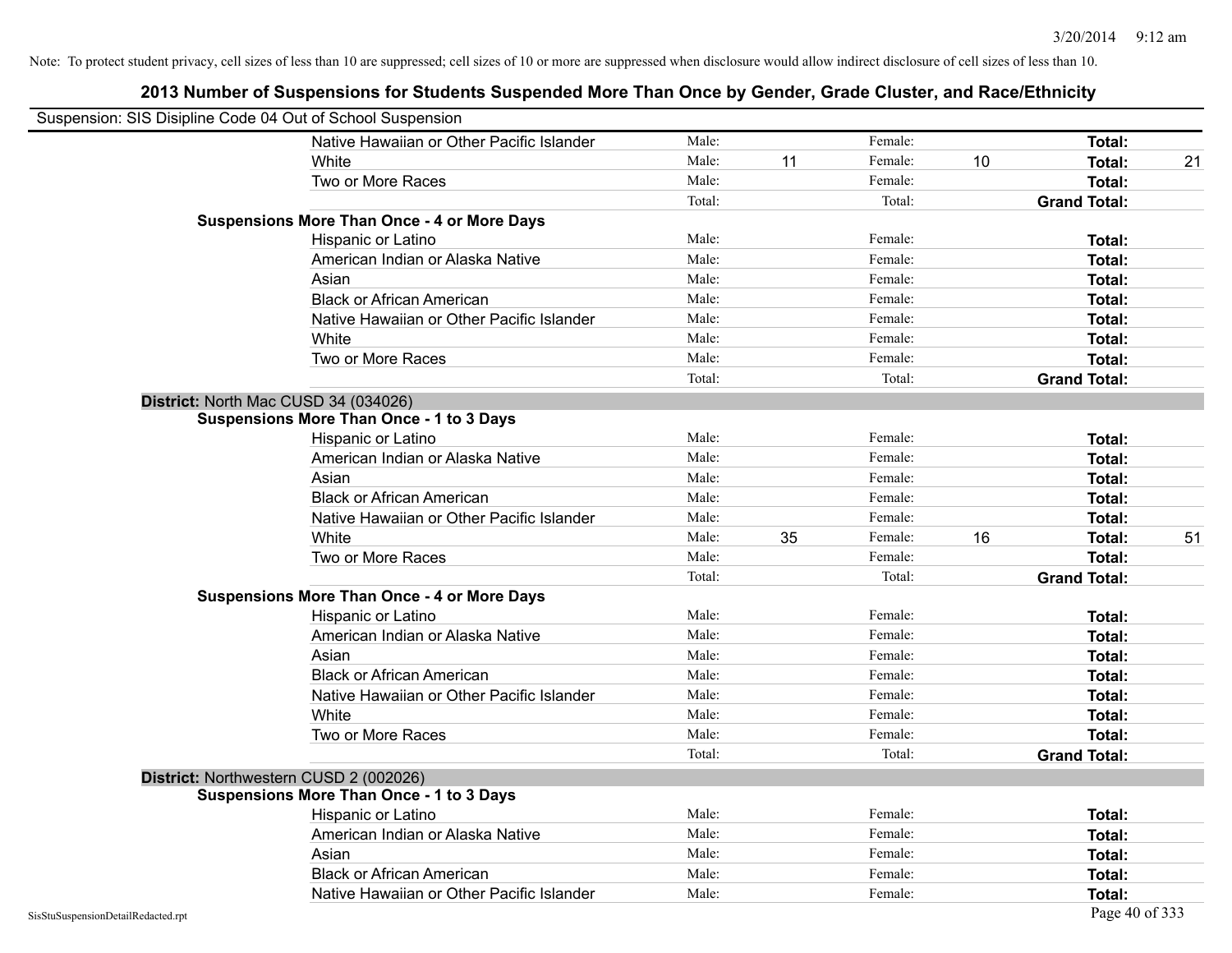| Suspension: SIS Disipline Code 04 Out of School Suspension |                                                    |        |    |         |    |                     |    |
|------------------------------------------------------------|----------------------------------------------------|--------|----|---------|----|---------------------|----|
|                                                            | White                                              | Male:  |    | Female: |    | Total:              |    |
|                                                            | Two or More Races                                  | Male:  |    | Female: |    | Total:              |    |
|                                                            |                                                    | Total: |    | Total:  |    | <b>Grand Total:</b> |    |
|                                                            | <b>Suspensions More Than Once - 4 or More Days</b> |        |    |         |    |                     |    |
|                                                            | Hispanic or Latino                                 | Male:  |    | Female: |    | Total:              |    |
|                                                            | American Indian or Alaska Native                   | Male:  |    | Female: |    | Total:              |    |
|                                                            | Asian                                              | Male:  |    | Female: |    | Total:              |    |
|                                                            | <b>Black or African American</b>                   | Male:  |    | Female: |    | Total:              |    |
|                                                            | Native Hawaiian or Other Pacific Islander          | Male:  |    | Female: |    | Total:              |    |
|                                                            | White                                              | Male:  |    | Female: |    | Total:              |    |
|                                                            | Two or More Races                                  | Male:  |    | Female: |    | Total:              |    |
|                                                            |                                                    | Total: |    | Total:  |    | <b>Grand Total:</b> |    |
|                                                            | District: Southwestern CUSD 9 (009026)             |        |    |         |    |                     |    |
|                                                            | <b>Suspensions More Than Once - 1 to 3 Days</b>    |        |    |         |    |                     |    |
|                                                            | Hispanic or Latino                                 | Male:  |    | Female: |    | Total:              |    |
|                                                            | American Indian or Alaska Native                   | Male:  |    | Female: |    | Total:              |    |
|                                                            | Asian                                              | Male:  |    | Female: |    | Total:              |    |
|                                                            | <b>Black or African American</b>                   | Male:  |    | Female: |    | Total:              |    |
|                                                            | Native Hawaiian or Other Pacific Islander          | Male:  |    | Female: |    | Total:              |    |
|                                                            | White                                              | Male:  | 16 | Female: | 14 | Total:              | 30 |
|                                                            | Two or More Races                                  | Male:  |    | Female: |    | Total:              |    |
|                                                            |                                                    | Total: |    | Total:  |    | <b>Grand Total:</b> |    |
|                                                            | <b>Suspensions More Than Once - 4 or More Days</b> |        |    |         |    |                     |    |
|                                                            | Hispanic or Latino                                 | Male:  |    | Female: |    | Total:              |    |
|                                                            | American Indian or Alaska Native                   | Male:  |    | Female: |    | Total:              |    |
|                                                            | Asian                                              | Male:  |    | Female: |    | Total:              |    |
|                                                            | <b>Black or African American</b>                   | Male:  |    | Female: |    | Total:              |    |
|                                                            | Native Hawaiian or Other Pacific Islander          | Male:  |    | Female: |    | Total:              |    |
|                                                            | White                                              | Male:  |    | Female: |    | Total:              |    |
|                                                            | Two or More Races                                  | Male:  |    | Female: |    | Total:              |    |
|                                                            |                                                    | Total: |    | Total:  |    | <b>Grand Total:</b> |    |
|                                                            | District: Staunton CUSD 6 (006026)                 |        |    |         |    |                     |    |
|                                                            | <b>Suspensions More Than Once - 1 to 3 Days</b>    |        |    |         |    |                     |    |
|                                                            | <b>Hispanic or Latino</b>                          | Male:  |    | Female: |    | Total:              |    |
|                                                            | American Indian or Alaska Native                   | Male:  |    | Female: |    | Total:              |    |
|                                                            | Asian                                              | Male:  |    | Female: |    | Total:              |    |
|                                                            | <b>Black or African American</b>                   | Male:  |    | Female: |    | Total:              |    |
|                                                            | Native Hawaiian or Other Pacific Islander          | Male:  |    | Female: |    | Total:              |    |
|                                                            | White                                              | Male:  |    | Female: |    | Total:              | 38 |
| SisStuSuspensionDetailRedacted.rpt                         |                                                    |        |    |         |    | Page 41 of 333      |    |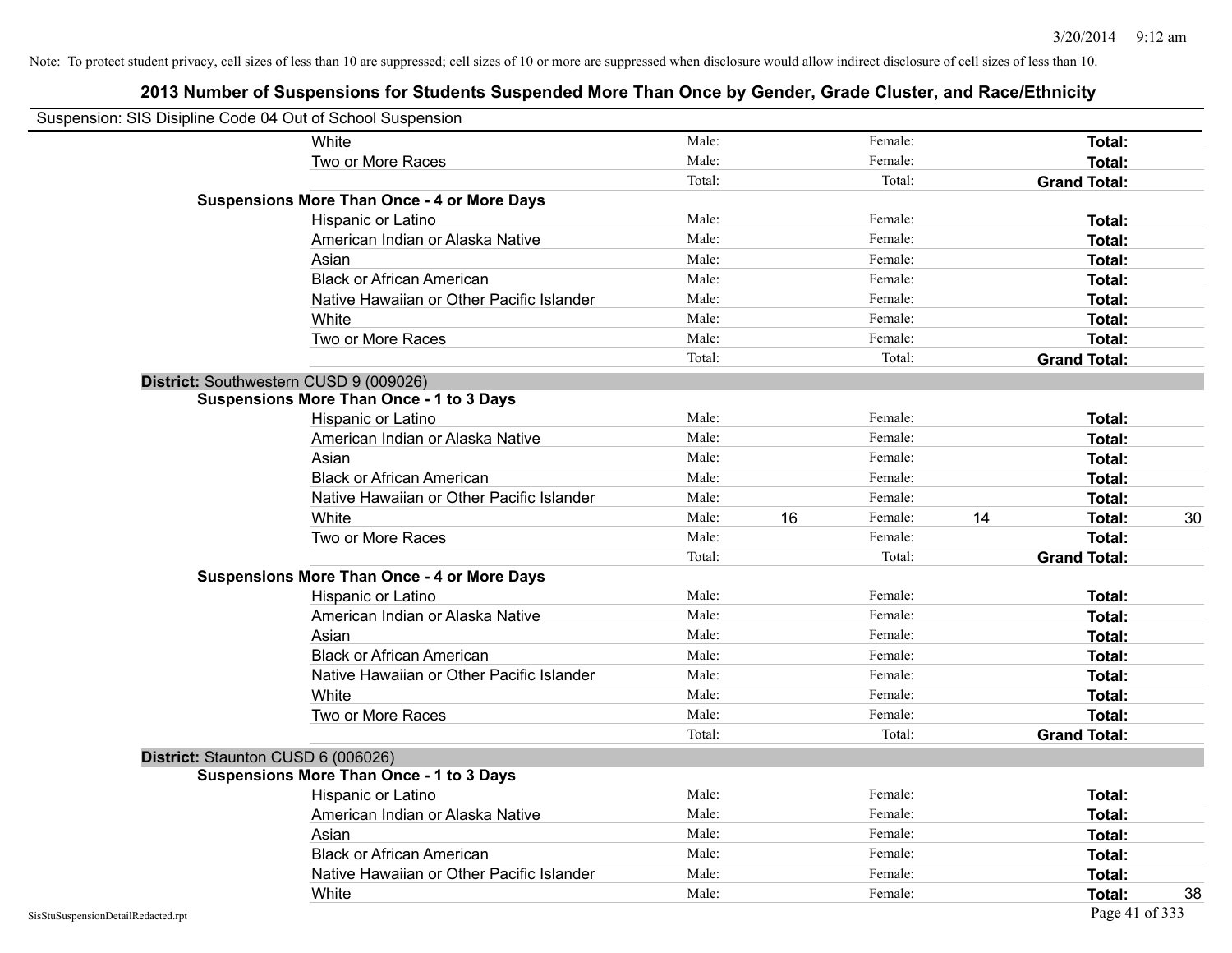| Suspension: SIS Disipline Code 04 Out of School Suspension |                                                    |        |    |         |    |                     |     |
|------------------------------------------------------------|----------------------------------------------------|--------|----|---------|----|---------------------|-----|
|                                                            | Two or More Races                                  | Male:  |    | Female: |    | Total:              |     |
|                                                            |                                                    | Total: |    | Total:  |    | <b>Grand Total:</b> |     |
|                                                            | <b>Suspensions More Than Once - 4 or More Days</b> |        |    |         |    |                     |     |
|                                                            | Hispanic or Latino                                 | Male:  |    | Female: |    | Total:              |     |
|                                                            | American Indian or Alaska Native                   | Male:  |    | Female: |    | Total:              |     |
|                                                            | Asian                                              | Male:  |    | Female: |    | Total:              |     |
|                                                            | <b>Black or African American</b>                   | Male:  |    | Female: |    | Total:              |     |
|                                                            | Native Hawaiian or Other Pacific Islander          | Male:  |    | Female: |    | Total:              |     |
|                                                            | White                                              | Male:  |    | Female: |    | Total:              | 11  |
|                                                            | Two or More Races                                  | Male:  |    | Female: |    | Total:              |     |
|                                                            |                                                    | Total: |    | Total:  |    | <b>Grand Total:</b> |     |
| Region: Carroll/Jo Daviess/Stephenson ROE (08)             |                                                    |        |    |         |    |                     |     |
| County: Carroll (008)                                      |                                                    |        |    |         |    |                     |     |
|                                                            | District: Chadwick-Milledgeville CUSD 399 (399026) |        |    |         |    |                     |     |
|                                                            | <b>Suspensions More Than Once - 1 to 3 Days</b>    |        |    |         |    |                     |     |
|                                                            | Hispanic or Latino                                 | Male:  |    | Female: |    | Total:              |     |
|                                                            | American Indian or Alaska Native                   | Male:  |    | Female: |    | Total:              |     |
|                                                            | Asian                                              | Male:  |    | Female: |    | Total:              |     |
|                                                            | <b>Black or African American</b>                   | Male:  |    | Female: |    | Total:              |     |
|                                                            | Native Hawaiian or Other Pacific Islander          | Male:  |    | Female: |    | Total:              |     |
|                                                            | White                                              | Male:  |    | Female: |    | Total:              |     |
|                                                            | Two or More Races                                  | Male:  |    | Female: |    | Total:              |     |
|                                                            |                                                    | Total: |    | Total:  |    | <b>Grand Total:</b> |     |
|                                                            | District: West Carroll CUSD 314 (314026)           |        |    |         |    |                     |     |
|                                                            | <b>Suspensions More Than Once - 1 to 3 Days</b>    |        |    |         |    |                     |     |
|                                                            | Hispanic or Latino                                 | Male:  |    | Female: |    | Total:              |     |
|                                                            | American Indian or Alaska Native                   | Male:  |    | Female: |    | Total:              |     |
|                                                            | Asian                                              | Male:  |    | Female: |    | Total:              |     |
|                                                            | <b>Black or African American</b>                   | Male:  |    | Female: |    | Total:              |     |
|                                                            | Native Hawaiian or Other Pacific Islander          | Male:  |    | Female: |    | Total:              |     |
|                                                            | White                                              | Male:  | 91 | Female: | 24 | Total:              | 115 |
|                                                            | Two or More Races                                  | Male:  |    | Female: |    | Total:              |     |
|                                                            |                                                    | Total: |    | Total:  |    | <b>Grand Total:</b> | 131 |
|                                                            | <b>Suspensions More Than Once - 4 or More Days</b> |        |    |         |    |                     |     |
|                                                            | Hispanic or Latino                                 | Male:  |    | Female: |    | Total:              |     |
|                                                            | American Indian or Alaska Native                   | Male:  |    | Female: |    | Total:              |     |
|                                                            | Asian                                              | Male:  |    | Female: |    | Total:              |     |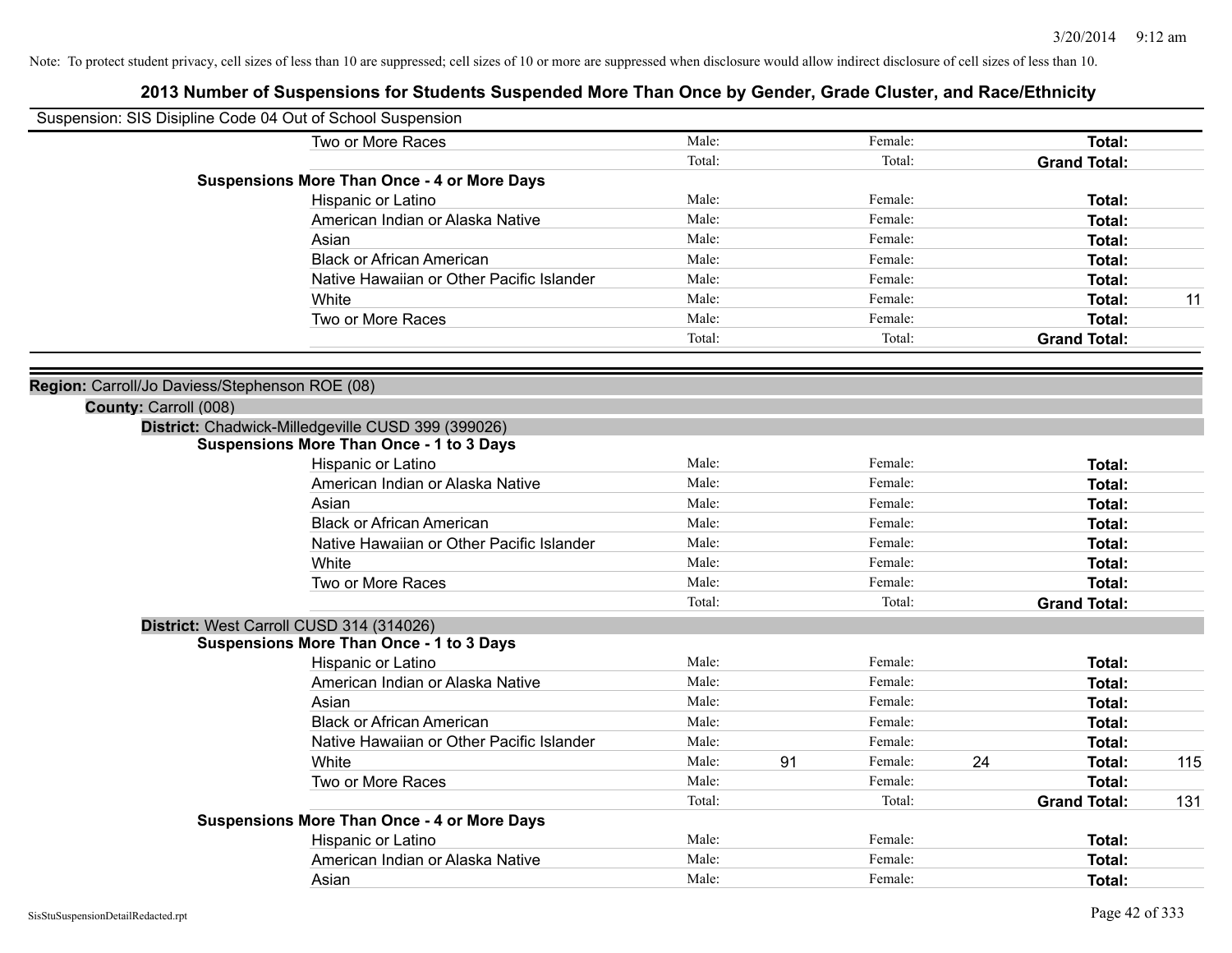# **2013 Number of Suspensions for Students Suspended More Than Once by Gender, Grade Cluster, and Race/Ethnicity**

|                                      | Suspension: SIS Disipline Code 04 Out of School Suspension |        |         |                     |
|--------------------------------------|------------------------------------------------------------|--------|---------|---------------------|
|                                      | <b>Black or African American</b>                           | Male:  | Female: | Total:              |
|                                      | Native Hawaiian or Other Pacific Islander                  | Male:  | Female: | Total:              |
|                                      | White                                                      | Male:  | Female: | Total:              |
|                                      | Two or More Races                                          | Male:  | Female: | Total:              |
|                                      |                                                            | Total: | Total:  | <b>Grand Total:</b> |
| County: Jodaviess (043)              |                                                            |        |         |                     |
|                                      | District: East Dubuque USD 119 (119022)                    |        |         |                     |
|                                      | <b>Suspensions More Than Once - 1 to 3 Days</b>            |        |         |                     |
|                                      | Hispanic or Latino                                         | Male:  | Female: | Total:              |
|                                      | American Indian or Alaska Native                           | Male:  | Female: | Total:              |
|                                      | Asian                                                      | Male:  | Female: | Total:              |
|                                      | <b>Black or African American</b>                           | Male:  | Female: | Total:              |
|                                      | Native Hawaiian or Other Pacific Islander                  | Male:  | Female: | Total:              |
|                                      | White                                                      | Male:  | Female: | Total:              |
|                                      | Two or More Races                                          | Male:  | Female: | Total:              |
|                                      |                                                            | Total: | Total:  | <b>Grand Total:</b> |
|                                      | District: River Ridge CUSD 210 (210026)                    |        |         |                     |
|                                      | <b>Suspensions More Than Once - 1 to 3 Days</b>            |        |         |                     |
|                                      | Hispanic or Latino                                         | Male:  | Female: | Total:              |
|                                      | American Indian or Alaska Native                           | Male:  | Female: | Total:              |
|                                      | Asian                                                      | Male:  | Female: | Total:              |
|                                      | <b>Black or African American</b>                           | Male:  | Female: | Total:              |
|                                      | Native Hawaiian or Other Pacific Islander                  | Male:  | Female: | Total:              |
|                                      | White                                                      | Male:  | Female: | Total:              |
|                                      | Two or More Races                                          | Male:  | Female: | <b>Total:</b>       |
|                                      |                                                            | Total: | Total:  | <b>Grand Total:</b> |
| District: Stockton CUSD 206 (206026) |                                                            |        |         |                     |
|                                      | <b>Suspensions More Than Once - 1 to 3 Days</b>            |        |         |                     |
|                                      | Hispanic or Latino                                         | Male:  | Female: | Total:              |
|                                      | American Indian or Alaska Native                           | Male:  | Female: | Total:              |
|                                      | Asian                                                      | Male:  | Female: | Total:              |
|                                      | <b>Black or African American</b>                           | Male:  | Female: | Total:              |
|                                      | Native Hawaiian or Other Pacific Islander                  | Male:  | Female: | Total:              |
|                                      | White                                                      | Male:  | Female: | Total:              |
|                                      | Two or More Races                                          | Male:  | Female: | Total:              |
|                                      |                                                            | Total: | Total:  | <b>Grand Total:</b> |

**District:** Carroll/Jo Daviess/Stephenson ROE (000000)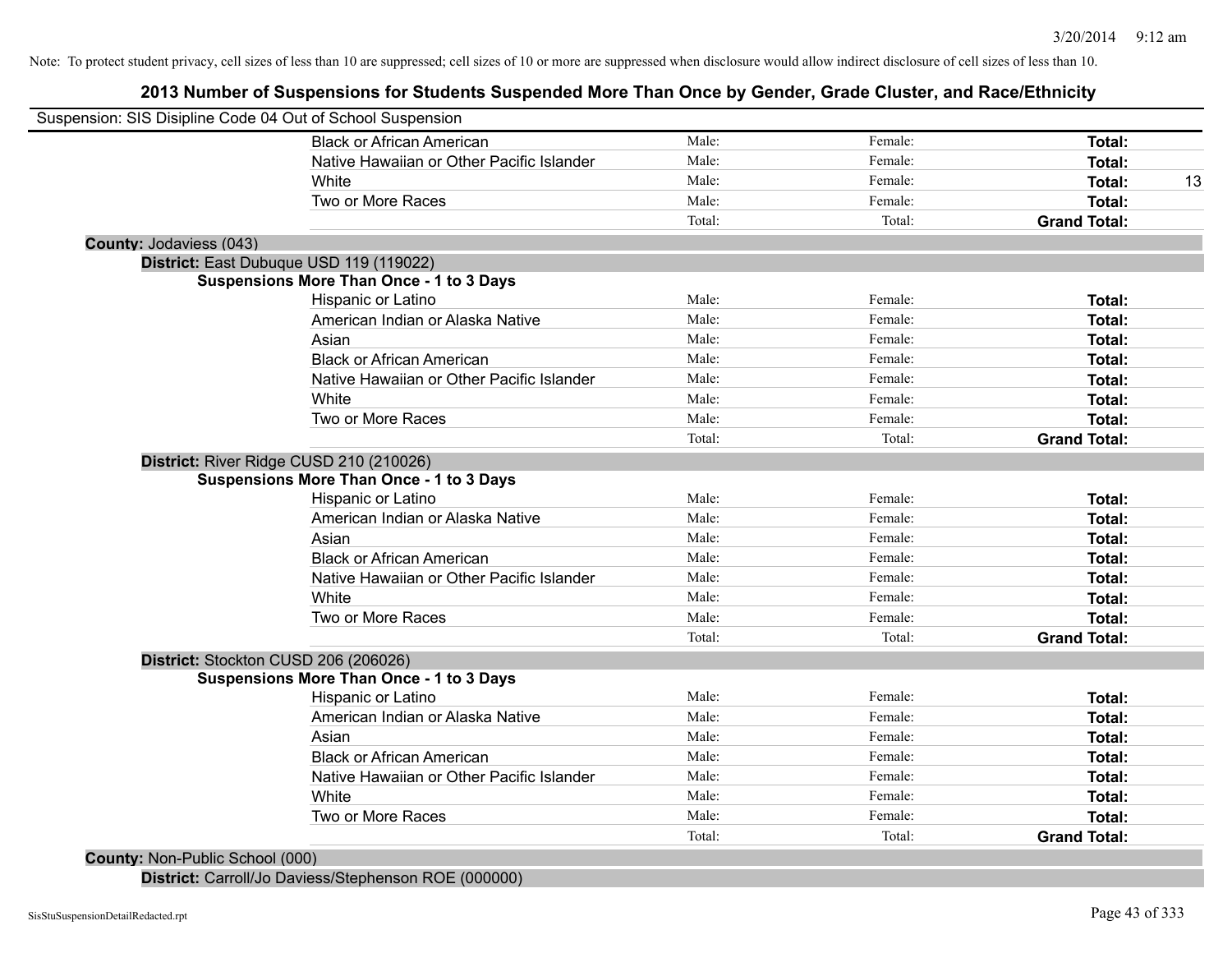|                          | Suspension: SIS Disipline Code 04 Out of School Suspension |        |     |         |    |                     |     |
|--------------------------|------------------------------------------------------------|--------|-----|---------|----|---------------------|-----|
|                          | <b>Suspensions More Than Once - 1 to 3 Days</b>            |        |     |         |    |                     |     |
|                          | Hispanic or Latino                                         | Male:  |     | Female: |    | Total:              |     |
|                          | American Indian or Alaska Native                           | Male:  |     | Female: |    | Total:              |     |
|                          | Asian                                                      | Male:  |     | Female: |    | Total:              |     |
|                          | <b>Black or African American</b>                           | Male:  |     | Female: |    | Total:              |     |
|                          | Native Hawaiian or Other Pacific Islander                  | Male:  |     | Female: |    | Total:              |     |
|                          | White                                                      | Male:  |     | Female: |    | Total:              |     |
|                          | Two or More Races                                          | Male:  |     | Female: |    | Total:              |     |
|                          |                                                            | Total: |     | Total:  |    | <b>Grand Total:</b> |     |
| County: Stephenson (089) |                                                            |        |     |         |    |                     |     |
|                          | District: Dakota CUSD 201 (201026)                         |        |     |         |    |                     |     |
|                          | <b>Suspensions More Than Once - 1 to 3 Days</b>            |        |     |         |    |                     |     |
|                          | Hispanic or Latino                                         | Male:  |     | Female: |    | Total:              |     |
|                          | American Indian or Alaska Native                           | Male:  |     | Female: |    | Total:              |     |
|                          | Asian                                                      | Male:  |     | Female: |    | Total:              |     |
|                          | <b>Black or African American</b>                           | Male:  |     | Female: |    | Total:              |     |
|                          | Native Hawaiian or Other Pacific Islander                  | Male:  |     | Female: |    | Total:              |     |
|                          | White                                                      | Male:  |     | Female: |    | Total:              |     |
|                          | Two or More Races                                          | Male:  |     | Female: |    | Total:              |     |
|                          |                                                            | Total: |     | Total:  |    | <b>Grand Total:</b> | 10  |
|                          | <b>Suspensions More Than Once - 4 or More Days</b>         |        |     |         |    |                     |     |
|                          | Hispanic or Latino                                         | Male:  |     | Female: |    | Total:              |     |
|                          | American Indian or Alaska Native                           | Male:  |     | Female: |    | Total:              |     |
|                          | Asian                                                      | Male:  |     | Female: |    | Total:              |     |
|                          | <b>Black or African American</b>                           | Male:  |     | Female: |    | Total:              |     |
|                          | Native Hawaiian or Other Pacific Islander                  | Male:  |     | Female: |    | Total:              |     |
|                          | White                                                      | Male:  |     | Female: |    | Total:              |     |
|                          | Two or More Races                                          | Male:  |     | Female: |    | Total:              |     |
|                          |                                                            | Total: |     | Total:  |    | <b>Grand Total:</b> |     |
|                          | District: Freeport SD 145 (145022)                         |        |     |         |    |                     |     |
|                          | <b>Suspensions More Than Once - 1 to 3 Days</b>            |        |     |         |    |                     |     |
|                          | Hispanic or Latino                                         | Male:  |     | Female: |    | Total:              | 28  |
|                          | American Indian or Alaska Native                           | Male:  |     | Female: |    | Total:              |     |
|                          | Asian                                                      | Male:  |     | Female: |    | Total:              |     |
|                          | <b>Black or African American</b>                           | Male:  | 162 | Female: | 89 | Total:              | 251 |
|                          | Native Hawaiian or Other Pacific Islander                  | Male:  |     | Female: |    | Total:              |     |
|                          | White                                                      | Male:  | 123 | Female: | 40 | Total:              | 163 |
|                          | Two or More Races                                          | Male:  | 55  | Female: | 15 | Total:              | 70  |
|                          |                                                            | Total: |     | Total:  |    | <b>Grand Total:</b> |     |
|                          |                                                            |        |     |         |    |                     |     |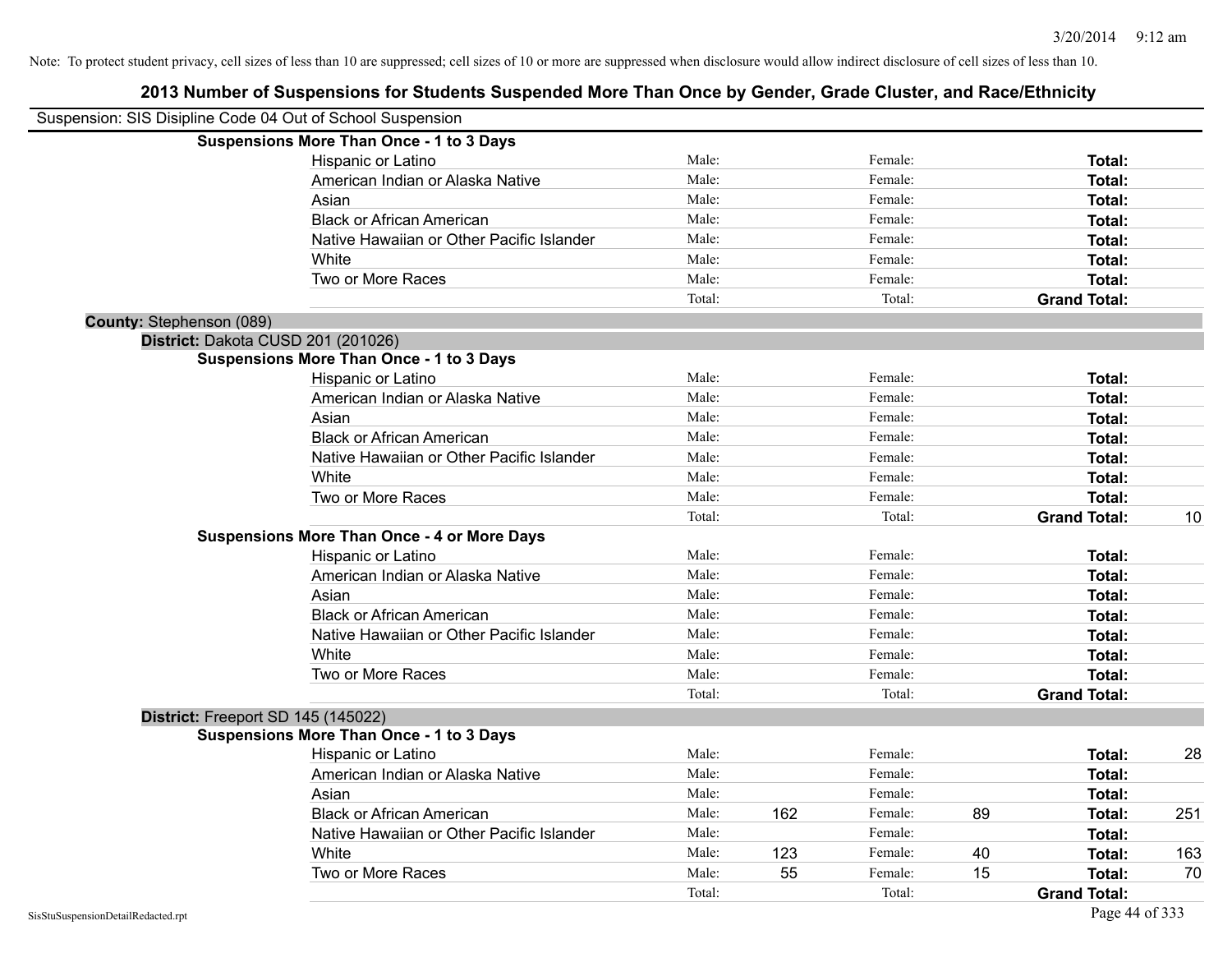| Suspension: SIS Disipline Code 04 Out of School Suspension |                                                    |        |    |         |    |                     |     |
|------------------------------------------------------------|----------------------------------------------------|--------|----|---------|----|---------------------|-----|
|                                                            | <b>Suspensions More Than Once - 4 or More Days</b> |        |    |         |    |                     |     |
|                                                            | Hispanic or Latino                                 | Male:  |    | Female: |    | Total:              | 18  |
|                                                            | American Indian or Alaska Native                   | Male:  |    | Female: |    | <b>Total:</b>       |     |
|                                                            | Asian                                              | Male:  |    | Female: |    | Total:              |     |
|                                                            | <b>Black or African American</b>                   | Male:  | 67 | Female: | 47 | Total:              | 114 |
|                                                            | Native Hawaiian or Other Pacific Islander          | Male:  |    | Female: |    | Total:              |     |
|                                                            | White                                              | Male:  | 40 | Female: | 15 | Total:              | 55  |
|                                                            | Two or More Races                                  | Male:  |    | Female: |    | Total:              | 26  |
|                                                            |                                                    | Total: |    | Total:  |    | <b>Grand Total:</b> |     |
|                                                            | District: Lena Winslow CUSD 202 (202026)           |        |    |         |    |                     |     |
|                                                            | <b>Suspensions More Than Once - 1 to 3 Days</b>    |        |    |         |    |                     |     |
|                                                            | Hispanic or Latino                                 | Male:  |    | Female: |    | Total:              |     |
|                                                            | American Indian or Alaska Native                   | Male:  |    | Female: |    | Total:              |     |
|                                                            | Asian                                              | Male:  |    | Female: |    | Total:              |     |
|                                                            | <b>Black or African American</b>                   | Male:  |    | Female: |    | Total:              |     |
|                                                            | Native Hawaiian or Other Pacific Islander          | Male:  |    | Female: |    | <b>Total:</b>       |     |
|                                                            | White                                              | Male:  |    | Female: |    | Total:              | 15  |
|                                                            | Two or More Races                                  | Male:  |    | Female: |    | <b>Total:</b>       |     |
|                                                            |                                                    | Total: |    | Total:  |    | <b>Grand Total:</b> |     |
|                                                            | <b>Suspensions More Than Once - 4 or More Days</b> |        |    |         |    |                     |     |
|                                                            | Hispanic or Latino                                 | Male:  |    | Female: |    | Total:              |     |
|                                                            | American Indian or Alaska Native                   | Male:  |    | Female: |    | <b>Total:</b>       |     |
|                                                            | Asian                                              | Male:  |    | Female: |    | Total:              |     |
|                                                            | <b>Black or African American</b>                   | Male:  |    | Female: |    | Total:              |     |
|                                                            | Native Hawaiian or Other Pacific Islander          | Male:  |    | Female: |    | Total:              |     |
|                                                            | White                                              | Male:  |    | Female: |    | Total:              |     |
|                                                            | Two or More Races                                  | Male:  |    | Female: |    | Total:              |     |
|                                                            |                                                    | Total: |    | Total:  |    | <b>Grand Total:</b> |     |
|                                                            | District: Northwest Sp Ed Cooperative (145061)     |        |    |         |    |                     |     |
|                                                            | <b>Suspensions More Than Once - 1 to 3 Days</b>    |        |    |         |    |                     |     |
|                                                            | Hispanic or Latino                                 | Male:  |    | Female: |    | <b>Total:</b>       |     |
|                                                            | American Indian or Alaska Native                   | Male:  |    | Female: |    | Total:              |     |
|                                                            | Asian                                              | Male:  |    | Female: |    | Total:              |     |
|                                                            | <b>Black or African American</b>                   | Male:  |    | Female: |    | <b>Total:</b>       |     |
|                                                            | Native Hawaiian or Other Pacific Islander          | Male:  |    | Female: |    | Total:              |     |
|                                                            | White                                              | Male:  |    | Female: |    | Total:              |     |
|                                                            | Two or More Races                                  | Male:  |    | Female: |    | <b>Total:</b>       |     |
|                                                            |                                                    | Total: |    | Total:  |    | <b>Grand Total:</b> |     |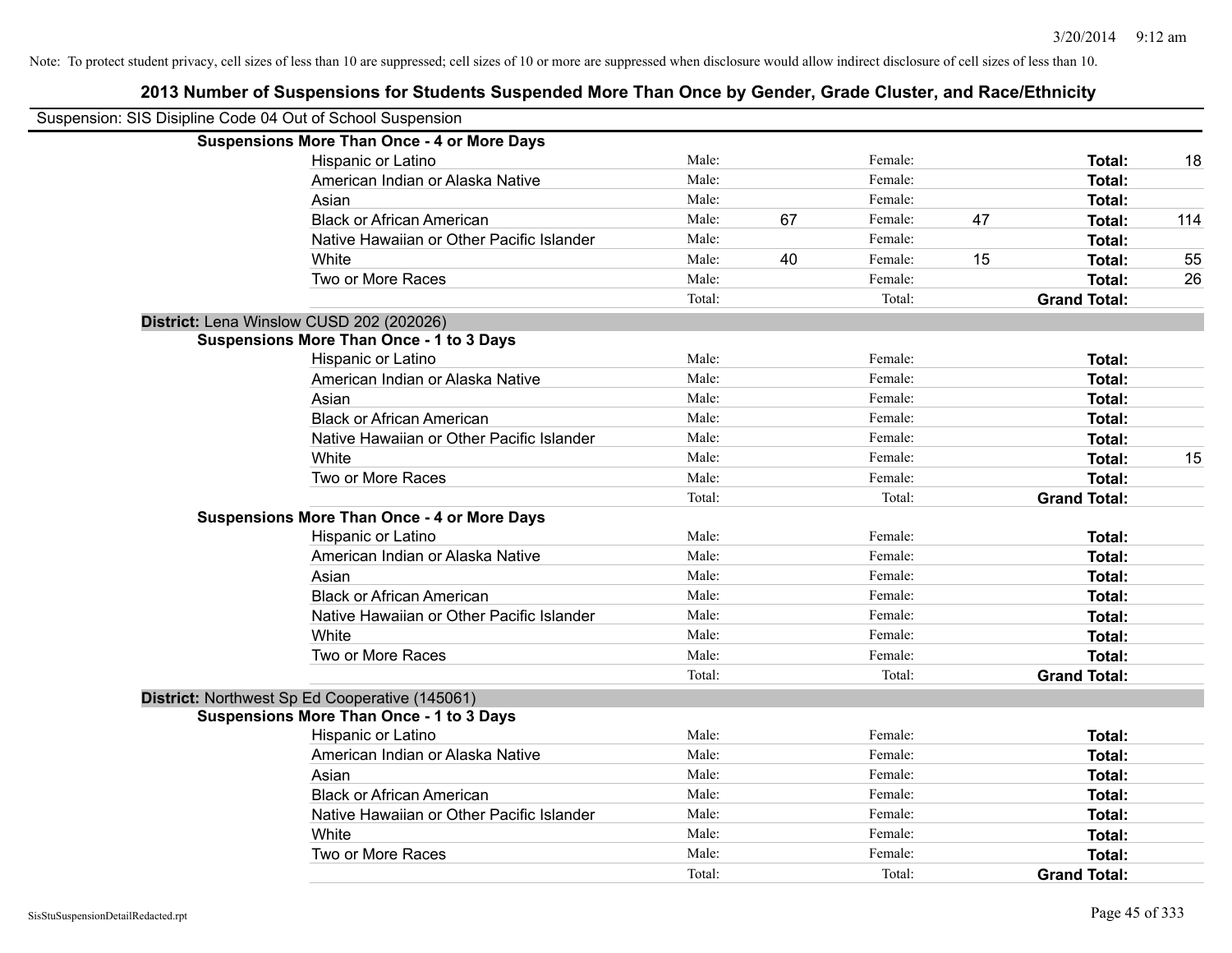| Suspension: SIS Disipline Code 04 Out of School Suspension |                                                    |        |     |         |     |                     |     |
|------------------------------------------------------------|----------------------------------------------------|--------|-----|---------|-----|---------------------|-----|
|                                                            | District: Orangeville CUSD 203 (203026)            |        |     |         |     |                     |     |
|                                                            | <b>Suspensions More Than Once - 1 to 3 Days</b>    |        |     |         |     |                     |     |
|                                                            | Hispanic or Latino                                 | Male:  |     | Female: |     | Total:              |     |
|                                                            | American Indian or Alaska Native                   | Male:  |     | Female: |     | Total:              |     |
|                                                            | Asian                                              | Male:  |     | Female: |     | Total:              |     |
|                                                            | <b>Black or African American</b>                   | Male:  |     | Female: |     | Total:              |     |
|                                                            | Native Hawaiian or Other Pacific Islander          | Male:  |     | Female: |     | <b>Total:</b>       |     |
|                                                            | White                                              | Male:  |     | Female: |     | Total:              | 13  |
|                                                            | Two or More Races                                  | Male:  |     | Female: |     | Total:              |     |
|                                                            |                                                    | Total: |     | Total:  |     | <b>Grand Total:</b> |     |
|                                                            | <b>Suspensions More Than Once - 4 or More Days</b> |        |     |         |     |                     |     |
|                                                            | Hispanic or Latino                                 | Male:  |     | Female: |     | Total:              |     |
|                                                            | American Indian or Alaska Native                   | Male:  |     | Female: |     | <b>Total:</b>       |     |
|                                                            | Asian                                              | Male:  |     | Female: |     | Total:              |     |
|                                                            | <b>Black or African American</b>                   | Male:  |     | Female: |     | Total:              |     |
|                                                            | Native Hawaiian or Other Pacific Islander          | Male:  |     | Female: |     | Total:              |     |
|                                                            | White                                              | Male:  |     | Female: |     | Total:              |     |
|                                                            | Two or More Races                                  | Male:  |     | Female: |     | Total:              |     |
|                                                            |                                                    | Total: |     | Total:  |     | <b>Grand Total:</b> |     |
|                                                            |                                                    |        |     |         |     |                     |     |
| Region: Champaign/Ford ROE (09)                            |                                                    |        |     |         |     |                     |     |
| County: Champaign (010)                                    |                                                    |        |     |         |     |                     |     |
|                                                            | District: Champaign CUSD 4 (004026)                |        |     |         |     |                     |     |
|                                                            | <b>Suspensions More Than Once - 1 to 3 Days</b>    |        |     |         |     |                     |     |
|                                                            | Hispanic or Latino                                 | Male:  | 18  | Female: | 10  | Total:              | 28  |
|                                                            | American Indian or Alaska Native                   | Male:  |     | Female: |     | Total:              |     |
|                                                            | Asian                                              | Male:  |     | Female: |     | Total:              |     |
|                                                            | <b>Black or African American</b>                   | Male:  | 255 | Female: | 122 | Total:              | 377 |
|                                                            | Native Hawaiian or Other Pacific Islander          | Male:  |     | Female: |     | <b>Total:</b>       |     |
|                                                            | White                                              | Male:  |     | Female: |     | Total:              | 61  |
|                                                            | Two or More Races                                  | Male:  | 14  | Female: | 10  | Total:              | 24  |
|                                                            |                                                    | Total: |     | Total:  |     | <b>Grand Total:</b> |     |
|                                                            | <b>Suspensions More Than Once - 4 or More Days</b> |        |     |         |     |                     |     |
|                                                            | <b>Hispanic or Latino</b>                          | Male:  |     | Female: |     | Total:              |     |
|                                                            | American Indian or Alaska Native                   | Male:  |     | Female: |     | Total:              |     |
|                                                            | Asian                                              | Male:  |     | Female: |     | Total:              |     |
|                                                            | <b>Black or African American</b>                   | Male:  | 56  | Female: | 22  | <b>Total:</b>       | 78  |
|                                                            | Native Hawaiian or Other Pacific Islander          | Male:  |     | Female: |     | Total:              |     |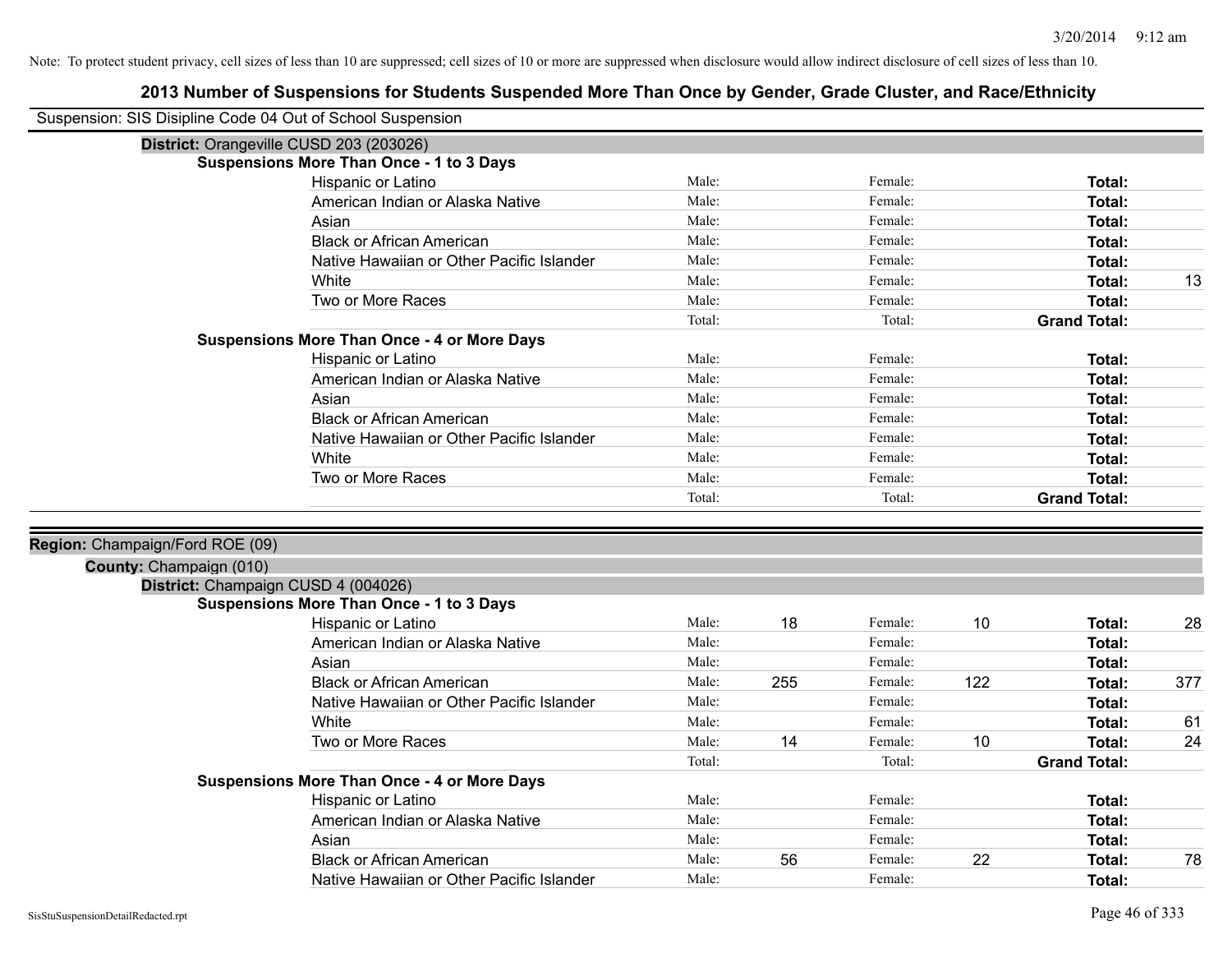| Suspension: SIS Disipline Code 04 Out of School Suspension |                                                    |        |         |                     |     |
|------------------------------------------------------------|----------------------------------------------------|--------|---------|---------------------|-----|
|                                                            | White                                              | Male:  | Female: | Total:              | 17  |
|                                                            | Two or More Races                                  | Male:  | Female: | Total:              |     |
|                                                            |                                                    | Total: | Total:  | <b>Grand Total:</b> | 107 |
| District: Fisher CUSD 1 (001026)                           |                                                    |        |         |                     |     |
|                                                            | <b>Suspensions More Than Once - 1 to 3 Days</b>    |        |         |                     |     |
|                                                            | Hispanic or Latino                                 | Male:  | Female: | Total:              |     |
|                                                            | American Indian or Alaska Native                   | Male:  | Female: | Total:              |     |
|                                                            | Asian                                              | Male:  | Female: | Total:              |     |
|                                                            | <b>Black or African American</b>                   | Male:  | Female: | <b>Total:</b>       |     |
|                                                            | Native Hawaiian or Other Pacific Islander          | Male:  | Female: | Total:              |     |
|                                                            | White                                              | Male:  | Female: | Total:              |     |
|                                                            | Two or More Races                                  | Male:  | Female: | Total:              |     |
|                                                            |                                                    | Total: | Total:  | <b>Grand Total:</b> |     |
|                                                            | <b>Suspensions More Than Once - 4 or More Days</b> |        |         |                     |     |
|                                                            | Hispanic or Latino                                 | Male:  | Female: | Total:              |     |
|                                                            | American Indian or Alaska Native                   | Male:  | Female: | Total:              |     |
|                                                            | Asian                                              | Male:  | Female: | Total:              |     |
|                                                            | <b>Black or African American</b>                   | Male:  | Female: | <b>Total:</b>       |     |
|                                                            | Native Hawaiian or Other Pacific Islander          | Male:  | Female: | Total:              |     |
|                                                            | White                                              | Male:  | Female: | Total:              |     |
|                                                            | Two or More Races                                  | Male:  | Female: | Total:              |     |
|                                                            |                                                    | Total: | Total:  | <b>Grand Total:</b> |     |
|                                                            | District: Heritage CUSD 8 (008026)                 |        |         |                     |     |
|                                                            | <b>Suspensions More Than Once - 1 to 3 Days</b>    |        |         |                     |     |
|                                                            | Hispanic or Latino                                 | Male:  | Female: | Total:              |     |
|                                                            | American Indian or Alaska Native                   | Male:  | Female: | Total:              |     |
|                                                            | Asian                                              | Male:  | Female: | Total:              |     |
|                                                            | <b>Black or African American</b>                   | Male:  | Female: | <b>Total:</b>       |     |
|                                                            | Native Hawaiian or Other Pacific Islander          | Male:  | Female: | Total:              |     |
|                                                            | White                                              | Male:  | Female: | <b>Total:</b>       | 14  |
|                                                            | Two or More Races                                  | Male:  | Female: | <b>Total:</b>       |     |
|                                                            |                                                    | Total: | Total:  | <b>Grand Total:</b> |     |
|                                                            | <b>Suspensions More Than Once - 4 or More Days</b> |        |         |                     |     |
|                                                            | Hispanic or Latino                                 | Male:  | Female: | Total:              |     |
|                                                            | American Indian or Alaska Native                   | Male:  | Female: | Total:              |     |
|                                                            | Asian                                              | Male:  | Female: | Total:              |     |
|                                                            | <b>Black or African American</b>                   | Male:  | Female: | Total:              |     |
|                                                            | Native Hawaiian or Other Pacific Islander          | Male:  | Female: | Total:              |     |
|                                                            | White                                              | Male:  | Female: | <b>Total:</b>       |     |
| SisStuSuspensionDetailRedacted.rpt                         |                                                    |        |         | Page 47 of 333      |     |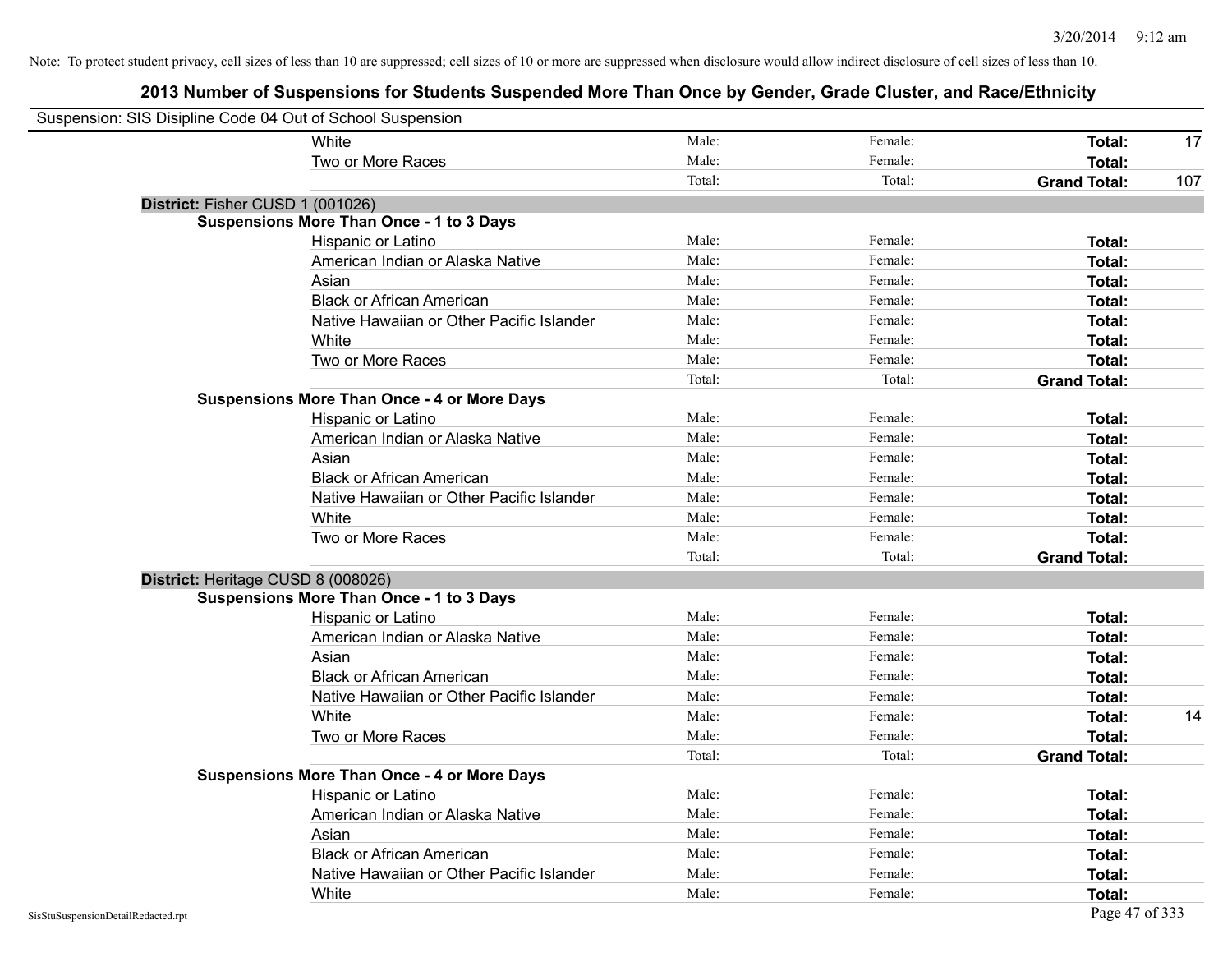| Suspension: SIS Disipline Code 04 Out of School Suspension |        |    |         |    |                     |     |
|------------------------------------------------------------|--------|----|---------|----|---------------------|-----|
| Two or More Races                                          | Male:  |    | Female: |    | Total:              |     |
|                                                            | Total: |    | Total:  |    | <b>Grand Total:</b> |     |
| District: Mahomet-Seymour CUSD 3 (003026)                  |        |    |         |    |                     |     |
| <b>Suspensions More Than Once - 1 to 3 Days</b>            |        |    |         |    |                     |     |
| Hispanic or Latino                                         | Male:  |    | Female: |    | Total:              |     |
| American Indian or Alaska Native                           | Male:  |    | Female: |    | Total:              |     |
| Asian                                                      | Male:  |    | Female: |    | Total:              |     |
| <b>Black or African American</b>                           | Male:  |    | Female: |    | Total:              |     |
| Native Hawaiian or Other Pacific Islander                  | Male:  |    | Female: |    | Total:              |     |
| White                                                      | Male:  |    | Female: |    | Total:              | 27  |
| Two or More Races                                          | Male:  |    | Female: |    | Total:              |     |
|                                                            | Total: |    | Total:  |    | <b>Grand Total:</b> |     |
| <b>Suspensions More Than Once - 4 or More Days</b>         |        |    |         |    |                     |     |
| Hispanic or Latino                                         | Male:  |    | Female: |    | Total:              |     |
| American Indian or Alaska Native                           | Male:  |    | Female: |    | Total:              |     |
| Asian                                                      | Male:  |    | Female: |    | Total:              |     |
| <b>Black or African American</b>                           | Male:  |    | Female: |    | Total:              |     |
| Native Hawaiian or Other Pacific Islander                  | Male:  |    | Female: |    | Total:              |     |
| White                                                      | Male:  |    | Female: |    | Total:              |     |
| Two or More Races                                          | Male:  |    | Female: |    | Total:              |     |
|                                                            | Total: |    | Total:  |    | <b>Grand Total:</b> |     |
| District: Rantoul City SD 137 (137002)                     |        |    |         |    |                     |     |
| <b>Suspensions More Than Once - 1 to 3 Days</b>            |        |    |         |    |                     |     |
| Hispanic or Latino                                         | Male:  |    | Female: |    | Total:              | 18  |
| American Indian or Alaska Native                           | Male:  |    | Female: |    | Total:              |     |
| Asian                                                      | Male:  |    | Female: |    | Total:              |     |
| <b>Black or African American</b>                           | Male:  | 82 | Female: | 28 | Total:              | 110 |
| Native Hawaiian or Other Pacific Islander                  | Male:  |    | Female: |    | Total:              |     |
| White                                                      | Male:  | 34 | Female: | 14 | Total:              | 48  |
| Two or More Races                                          | Male:  |    | Female: |    | Total:              | 17  |
|                                                            | Total: |    | Total:  |    | <b>Grand Total:</b> |     |
| <b>Suspensions More Than Once - 4 or More Days</b>         |        |    |         |    |                     |     |
| Hispanic or Latino                                         | Male:  |    | Female: |    | Total:              |     |
| American Indian or Alaska Native                           | Male:  |    | Female: |    | Total:              |     |
| Asian                                                      | Male:  |    | Female: |    | Total:              |     |
| <b>Black or African American</b>                           | Male:  |    | Female: |    | Total:              | 13  |
| Native Hawaiian or Other Pacific Islander                  | Male:  |    | Female: |    | Total:              |     |
| White                                                      | Male:  |    | Female: |    | Total:              |     |
| Two or More Races                                          | Male:  |    | Female: |    | Total:              |     |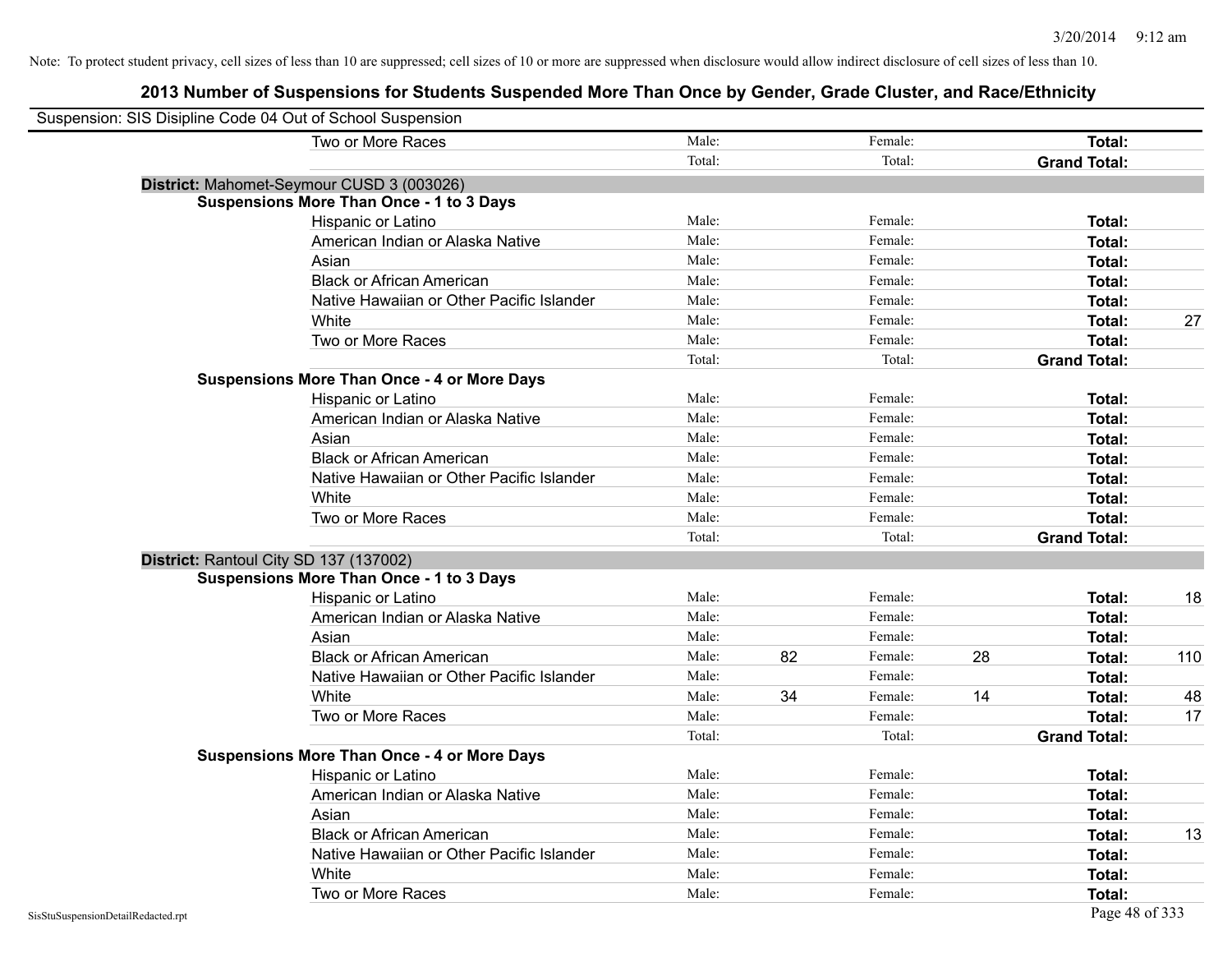|                                    | Suspension: SIS Disipline Code 04 Out of School Suspension |        |    |         |    |                     |    |
|------------------------------------|------------------------------------------------------------|--------|----|---------|----|---------------------|----|
|                                    |                                                            | Total: | 11 | Total:  | 14 | <b>Grand Total:</b> | 25 |
|                                    | District: Rantoul Township HSD 193 (193017)                |        |    |         |    |                     |    |
|                                    | <b>Suspensions More Than Once - 1 to 3 Days</b>            |        |    |         |    |                     |    |
|                                    | Hispanic or Latino                                         | Male:  |    | Female: |    | Total:              |    |
|                                    | American Indian or Alaska Native                           | Male:  |    | Female: |    | Total:              |    |
|                                    | Asian                                                      | Male:  |    | Female: |    | Total:              |    |
|                                    | <b>Black or African American</b>                           | Male:  |    | Female: |    | Total:              | 21 |
|                                    | Native Hawaiian or Other Pacific Islander                  | Male:  |    | Female: |    | Total:              |    |
|                                    | White                                                      | Male:  |    | Female: |    | Total:              |    |
|                                    | Two or More Races                                          | Male:  |    | Female: |    | Total:              |    |
|                                    |                                                            | Total: |    | Total:  |    | <b>Grand Total:</b> | 39 |
|                                    | <b>Suspensions More Than Once - 4 or More Days</b>         |        |    |         |    |                     |    |
|                                    | Hispanic or Latino                                         | Male:  |    | Female: |    | Total:              |    |
|                                    | American Indian or Alaska Native                           | Male:  |    | Female: |    | Total:              |    |
|                                    | Asian                                                      | Male:  |    | Female: |    | Total:              |    |
|                                    | <b>Black or African American</b>                           | Male:  |    | Female: |    | Total:              | 15 |
|                                    | Native Hawaiian or Other Pacific Islander                  | Male:  |    | Female: |    | Total:              |    |
|                                    | White                                                      | Male:  |    | Female: |    | Total:              | 14 |
|                                    | Two or More Races                                          | Male:  |    | Female: |    | Total:              |    |
|                                    |                                                            | Total: |    | Total:  |    | <b>Grand Total:</b> |    |
|                                    | District: St Joseph CCSD 169 (169004)                      |        |    |         |    |                     |    |
|                                    | <b>Suspensions More Than Once - 1 to 3 Days</b>            |        |    |         |    |                     |    |
|                                    | Hispanic or Latino                                         | Male:  |    | Female: |    | Total:              |    |
|                                    | American Indian or Alaska Native                           | Male:  |    | Female: |    | Total:              |    |
|                                    | Asian                                                      | Male:  |    | Female: |    | Total:              |    |
|                                    | <b>Black or African American</b>                           | Male:  |    | Female: |    | Total:              |    |
|                                    | Native Hawaiian or Other Pacific Islander                  | Male:  |    | Female: |    | Total:              |    |
|                                    | White                                                      | Male:  |    | Female: |    | Total:              | 10 |
|                                    | Two or More Races                                          | Male:  |    | Female: |    | Total:              |    |
|                                    |                                                            | Total: |    | Total:  |    | <b>Grand Total:</b> |    |
|                                    | <b>Suspensions More Than Once - 4 or More Days</b>         |        |    |         |    |                     |    |
|                                    | Hispanic or Latino                                         | Male:  |    | Female: |    | Total:              |    |
|                                    | American Indian or Alaska Native                           | Male:  |    | Female: |    | Total:              |    |
|                                    | Asian                                                      | Male:  |    | Female: |    | Total:              |    |
|                                    | <b>Black or African American</b>                           | Male:  |    | Female: |    | Total:              |    |
|                                    | Native Hawaiian or Other Pacific Islander                  | Male:  |    | Female: |    | Total:              |    |
|                                    | White                                                      | Male:  |    | Female: |    | Total:              |    |
|                                    | Two or More Races                                          | Male:  |    | Female: |    | Total:              |    |
|                                    |                                                            | Total: |    | Total:  |    | <b>Grand Total:</b> |    |
| SisStuSuspensionDetailRedacted.rpt |                                                            |        |    |         |    | Page 49 of 333      |    |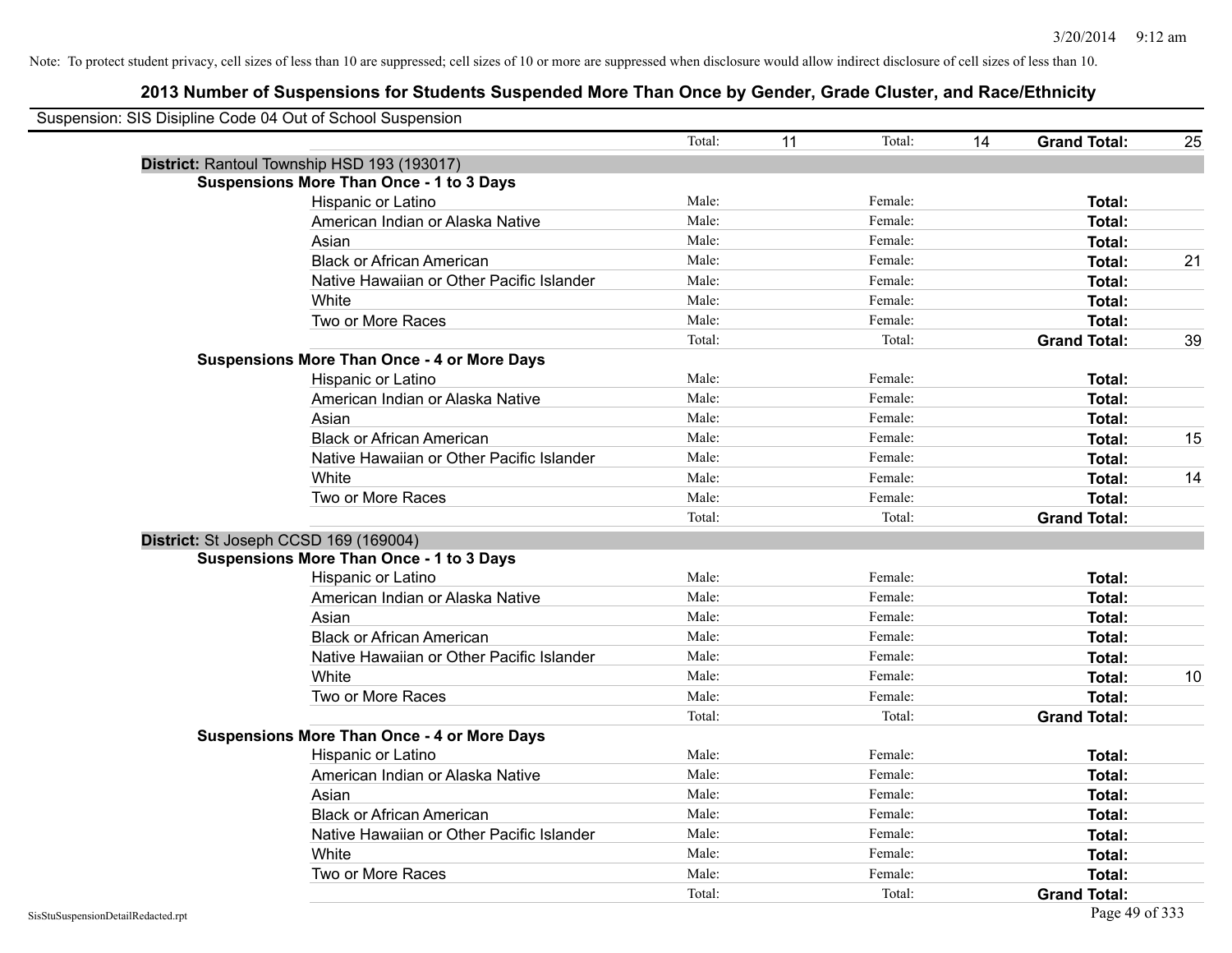| Suspension: SIS Disipline Code 04 Out of School Suspension |        |         |                     |
|------------------------------------------------------------|--------|---------|---------------------|
| District: St Joseph Ogden CHSD 305 (305016)                |        |         |                     |
| <b>Suspensions More Than Once - 1 to 3 Days</b>            |        |         |                     |
| Hispanic or Latino                                         | Male:  | Female: | Total:              |
| American Indian or Alaska Native                           | Male:  | Female: | Total:              |
| Asian                                                      | Male:  | Female: | Total:              |
| <b>Black or African American</b>                           | Male:  | Female: | <b>Total:</b>       |
| Native Hawaiian or Other Pacific Islander                  | Male:  | Female: | <b>Total:</b>       |
| White                                                      | Male:  | Female: | <b>Total:</b>       |
| Two or More Races                                          | Male:  | Female: | <b>Total:</b>       |
|                                                            | Total: | Total:  | <b>Grand Total:</b> |
| <b>Suspensions More Than Once - 4 or More Days</b>         |        |         |                     |
| Hispanic or Latino                                         | Male:  | Female: | Total:              |
| American Indian or Alaska Native                           | Male:  | Female: | Total:              |
| Asian                                                      | Male:  | Female: | <b>Total:</b>       |
| <b>Black or African American</b>                           | Male:  | Female: | <b>Total:</b>       |
| Native Hawaiian or Other Pacific Islander                  | Male:  | Female: | <b>Total:</b>       |
| White                                                      | Male:  | Female: | <b>Total:</b>       |
| Two or More Races                                          | Male:  | Female: | <b>Total:</b>       |
|                                                            | Total: | Total:  | <b>Grand Total:</b> |
| District: Thomasboro CCSD 130 (130004)                     |        |         |                     |
| <b>Suspensions More Than Once - 1 to 3 Days</b>            |        |         |                     |
| Hispanic or Latino                                         | Male:  | Female: | Total:              |
| American Indian or Alaska Native                           | Male:  | Female: | Total:              |
| Asian                                                      | Male:  | Female: | Total:              |
| <b>Black or African American</b>                           | Male:  | Female: | Total:              |
| Native Hawaiian or Other Pacific Islander                  | Male:  | Female: | <b>Total:</b>       |
| White                                                      | Male:  | Female: | <b>Total:</b>       |
| Two or More Races                                          | Male:  | Female: | <b>Total:</b>       |
|                                                            | Total: | Total:  | <b>Grand Total:</b> |
| District: Tolono CUSD 7 (007026)                           |        |         |                     |
| <b>Suspensions More Than Once - 1 to 3 Days</b>            |        |         |                     |
| Hispanic or Latino                                         | Male:  | Female: | Total:              |
| American Indian or Alaska Native                           | Male:  | Female: | Total:              |
| Asian                                                      | Male:  | Female: | Total:              |
| <b>Black or African American</b>                           | Male:  | Female: | <b>Total:</b>       |
| Native Hawaiian or Other Pacific Islander                  | Male:  | Female: | <b>Total:</b>       |
| White                                                      | Male:  | Female: | 17<br><b>Total:</b> |
| Two or More Races                                          | Male:  | Female: | Total:              |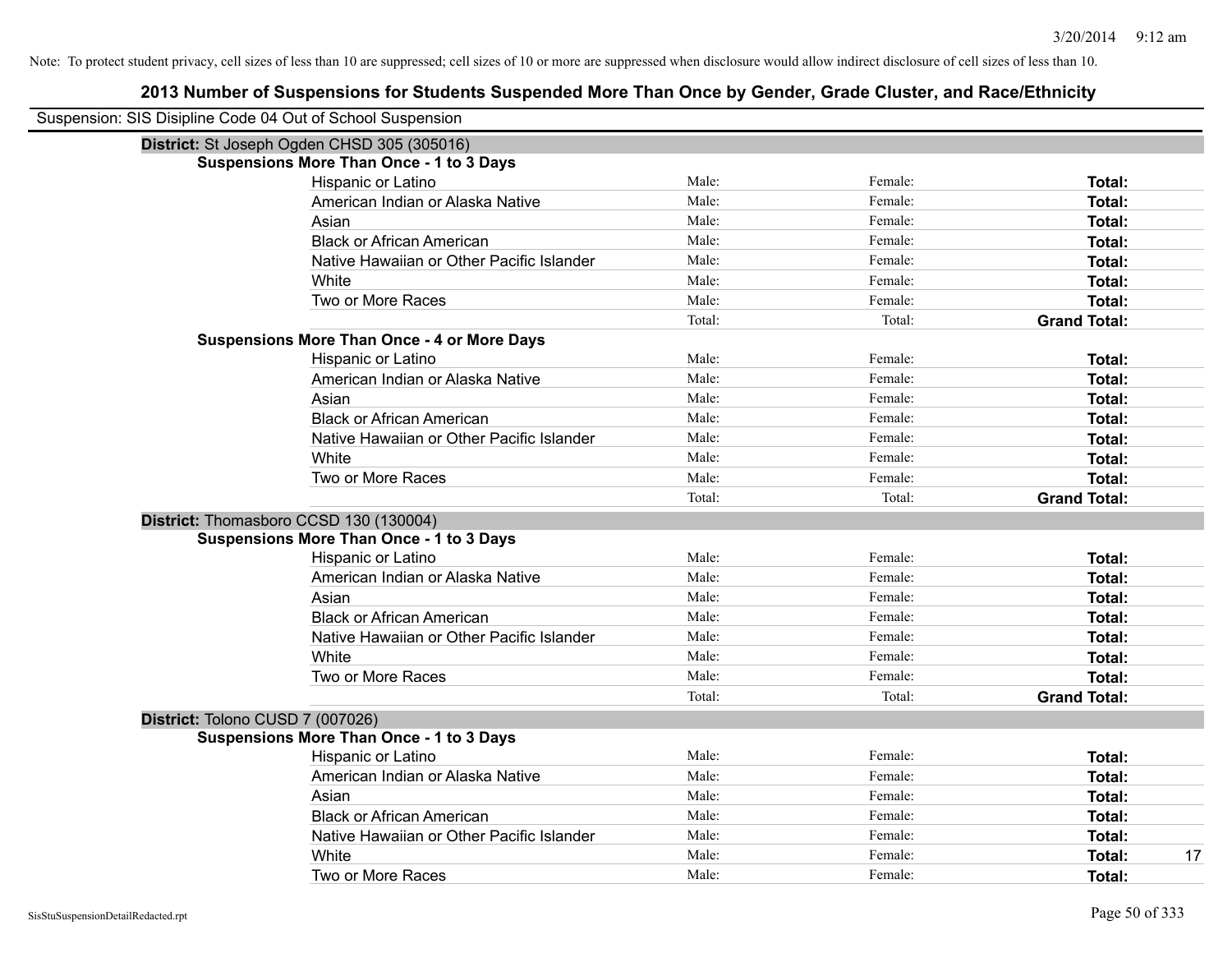| Suspension: SIS Disipline Code 04 Out of School Suspension |                                                     |        |     |         |    |                     |     |
|------------------------------------------------------------|-----------------------------------------------------|--------|-----|---------|----|---------------------|-----|
|                                                            |                                                     | Total: |     | Total:  |    | <b>Grand Total:</b> |     |
|                                                            | <b>Suspensions More Than Once - 4 or More Days</b>  |        |     |         |    |                     |     |
|                                                            | Hispanic or Latino                                  | Male:  |     | Female: |    | Total:              |     |
|                                                            | American Indian or Alaska Native                    | Male:  |     | Female: |    | Total:              |     |
|                                                            | Asian                                               | Male:  |     | Female: |    | Total:              |     |
|                                                            | <b>Black or African American</b>                    | Male:  |     | Female: |    | Total:              |     |
|                                                            | Native Hawaiian or Other Pacific Islander           | Male:  |     | Female: |    | Total:              |     |
|                                                            | White                                               | Male:  |     | Female: |    | Total:              |     |
|                                                            | Two or More Races                                   | Male:  |     | Female: |    | Total:              |     |
|                                                            |                                                     | Total: |     | Total:  |    | <b>Grand Total:</b> |     |
|                                                            | District: Urbana SD 116 (116022)                    |        |     |         |    |                     |     |
|                                                            | <b>Suspensions More Than Once - 1 to 3 Days</b>     |        |     |         |    |                     |     |
|                                                            | Hispanic or Latino                                  | Male:  |     | Female: |    | Total:              | 16  |
|                                                            | American Indian or Alaska Native                    | Male:  |     | Female: |    | Total:              |     |
|                                                            | Asian                                               | Male:  |     | Female: |    | Total:              |     |
|                                                            | <b>Black or African American</b>                    | Male:  | 118 | Female: | 49 | Total:              | 167 |
|                                                            | Native Hawaiian or Other Pacific Islander           | Male:  |     | Female: |    | Total:              |     |
|                                                            | White                                               | Male:  | 33  | Female: | 11 | Total:              | 44  |
|                                                            | Two or More Races                                   | Male:  |     | Female: |    | <b>Total:</b>       | 17  |
|                                                            |                                                     | Total: |     | Total:  |    | <b>Grand Total:</b> |     |
|                                                            | <b>Suspensions More Than Once - 4 or More Days</b>  |        |     |         |    |                     |     |
|                                                            | Hispanic or Latino                                  | Male:  |     | Female: |    | Total:              |     |
|                                                            | American Indian or Alaska Native                    | Male:  |     | Female: |    | Total:              |     |
|                                                            | Asian                                               | Male:  |     | Female: |    | Total:              |     |
|                                                            | <b>Black or African American</b>                    | Male:  | 33  | Female: | 27 | Total:              | 60  |
|                                                            | Native Hawaiian or Other Pacific Islander           | Male:  |     | Female: |    | Total:              |     |
|                                                            | White                                               | Male:  |     | Female: |    | Total:              | 13  |
|                                                            | Two or More Races                                   | Male:  |     | Female: |    | Total:              |     |
|                                                            |                                                     | Total: |     | Total:  |    | <b>Grand Total:</b> | 86  |
| County: Ford (027)                                         |                                                     |        |     |         |    |                     |     |
|                                                            | District: Gibson City-Melvin-Sibley CUSD 5 (005026) |        |     |         |    |                     |     |
|                                                            | <b>Suspensions More Than Once - 1 to 3 Days</b>     |        |     |         |    |                     |     |
|                                                            | Hispanic or Latino                                  | Male:  |     | Female: |    | Total:              |     |
|                                                            | American Indian or Alaska Native                    | Male:  |     | Female: |    | Total:              |     |
|                                                            | Asian                                               | Male:  |     | Female: |    | Total:              |     |
|                                                            | <b>Black or African American</b>                    | Male:  |     | Female: |    | Total:              |     |
|                                                            | Native Hawaiian or Other Pacific Islander           | Male:  |     | Female: |    | Total:              |     |
|                                                            | White                                               | Male:  |     | Female: |    | Total:              | 11  |
|                                                            | Two or More Races                                   | Male:  |     | Female: |    | Total:              |     |
| SisStuSuspensionDetailRedacted.rpt                         |                                                     |        |     |         |    | Page 51 of 333      |     |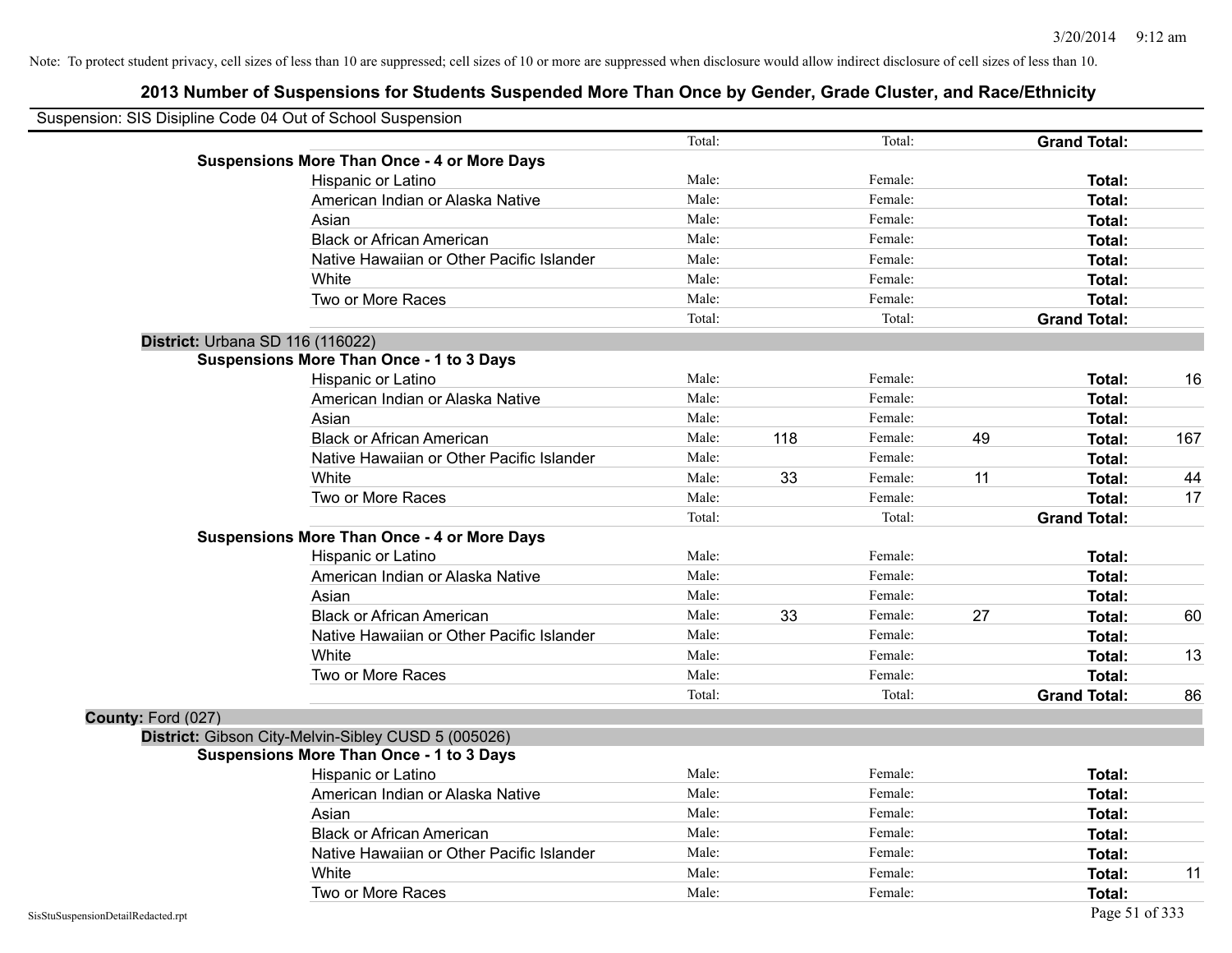| Total:<br><b>Grand Total:</b><br>Total:<br><b>Suspensions More Than Once - 4 or More Days</b><br>Male:<br>Female:<br>Hispanic or Latino<br>Total:<br>Male:<br>Female:<br>American Indian or Alaska Native<br>Total:<br>Male:<br>Female:<br>Asian<br>Total:<br><b>Black or African American</b><br>Male:<br>Female:<br>Total:<br>Male:<br>Female:<br>Native Hawaiian or Other Pacific Islander<br><b>Total:</b><br>White<br>Male:<br>Female:<br>Total:<br>Two or More Races<br>Male:<br>Female:<br>Total:<br>Total:<br>Total:<br><b>Grand Total:</b><br>District: Paxton-Buckley-Loda CUD 10 (010026)<br><b>Suspensions More Than Once - 1 to 3 Days</b><br>Hispanic or Latino<br>Male:<br>Female:<br>Total:<br>Male:<br>American Indian or Alaska Native<br>Female:<br>Total:<br>Asian<br>Male:<br>Female:<br>Total:<br><b>Black or African American</b><br>Male:<br>Female:<br>Total:<br>Native Hawaiian or Other Pacific Islander<br>Male:<br>Female:<br>Total:<br>White<br>Male:<br>Female:<br>Total:<br>Two or More Races<br>Male:<br>Female:<br>Total:<br>Total:<br>Total:<br><b>Grand Total:</b><br>County: Non-Public School (000)<br>District: Champaign/Ford ROE (000000)<br><b>Suspensions More Than Once - 1 to 3 Days</b><br>Hispanic or Latino<br>Male:<br>Female:<br>Total:<br>American Indian or Alaska Native<br>Male:<br>Female:<br><b>Total:</b><br>Asian<br>Male:<br>Female:<br>Total:<br>Male:<br><b>Black or African American</b><br>Female:<br><b>Total:</b><br>Male:<br>Native Hawaiian or Other Pacific Islander<br>Female:<br>Total:<br>White<br>Male:<br>Female:<br><b>Total:</b><br>Two or More Races<br>Male:<br>Female:<br>Total:<br>Total:<br>Total:<br><b>Grand Total:</b><br>Region: Christian/Montgomery ROE (10)<br>County: Christian (011)<br>District: Edinburg CUSD 4 (004026)<br><b>Suspensions More Than Once - 1 to 3 Days</b><br>Hispanic or Latino<br>Male:<br>Female:<br>Total:<br>American Indian or Alaska Native<br>Male:<br>Female:<br>Total: | Suspension: SIS Disipline Code 04 Out of School Suspension |  |    |
|----------------------------------------------------------------------------------------------------------------------------------------------------------------------------------------------------------------------------------------------------------------------------------------------------------------------------------------------------------------------------------------------------------------------------------------------------------------------------------------------------------------------------------------------------------------------------------------------------------------------------------------------------------------------------------------------------------------------------------------------------------------------------------------------------------------------------------------------------------------------------------------------------------------------------------------------------------------------------------------------------------------------------------------------------------------------------------------------------------------------------------------------------------------------------------------------------------------------------------------------------------------------------------------------------------------------------------------------------------------------------------------------------------------------------------------------------------------------------------------------------------------------------------------------------------------------------------------------------------------------------------------------------------------------------------------------------------------------------------------------------------------------------------------------------------------------------------------------------------------------------------------------------------------------------------------------------------------------------------------------|------------------------------------------------------------|--|----|
|                                                                                                                                                                                                                                                                                                                                                                                                                                                                                                                                                                                                                                                                                                                                                                                                                                                                                                                                                                                                                                                                                                                                                                                                                                                                                                                                                                                                                                                                                                                                                                                                                                                                                                                                                                                                                                                                                                                                                                                              |                                                            |  |    |
|                                                                                                                                                                                                                                                                                                                                                                                                                                                                                                                                                                                                                                                                                                                                                                                                                                                                                                                                                                                                                                                                                                                                                                                                                                                                                                                                                                                                                                                                                                                                                                                                                                                                                                                                                                                                                                                                                                                                                                                              |                                                            |  |    |
|                                                                                                                                                                                                                                                                                                                                                                                                                                                                                                                                                                                                                                                                                                                                                                                                                                                                                                                                                                                                                                                                                                                                                                                                                                                                                                                                                                                                                                                                                                                                                                                                                                                                                                                                                                                                                                                                                                                                                                                              |                                                            |  |    |
|                                                                                                                                                                                                                                                                                                                                                                                                                                                                                                                                                                                                                                                                                                                                                                                                                                                                                                                                                                                                                                                                                                                                                                                                                                                                                                                                                                                                                                                                                                                                                                                                                                                                                                                                                                                                                                                                                                                                                                                              |                                                            |  |    |
|                                                                                                                                                                                                                                                                                                                                                                                                                                                                                                                                                                                                                                                                                                                                                                                                                                                                                                                                                                                                                                                                                                                                                                                                                                                                                                                                                                                                                                                                                                                                                                                                                                                                                                                                                                                                                                                                                                                                                                                              |                                                            |  |    |
|                                                                                                                                                                                                                                                                                                                                                                                                                                                                                                                                                                                                                                                                                                                                                                                                                                                                                                                                                                                                                                                                                                                                                                                                                                                                                                                                                                                                                                                                                                                                                                                                                                                                                                                                                                                                                                                                                                                                                                                              |                                                            |  |    |
|                                                                                                                                                                                                                                                                                                                                                                                                                                                                                                                                                                                                                                                                                                                                                                                                                                                                                                                                                                                                                                                                                                                                                                                                                                                                                                                                                                                                                                                                                                                                                                                                                                                                                                                                                                                                                                                                                                                                                                                              |                                                            |  |    |
|                                                                                                                                                                                                                                                                                                                                                                                                                                                                                                                                                                                                                                                                                                                                                                                                                                                                                                                                                                                                                                                                                                                                                                                                                                                                                                                                                                                                                                                                                                                                                                                                                                                                                                                                                                                                                                                                                                                                                                                              |                                                            |  |    |
|                                                                                                                                                                                                                                                                                                                                                                                                                                                                                                                                                                                                                                                                                                                                                                                                                                                                                                                                                                                                                                                                                                                                                                                                                                                                                                                                                                                                                                                                                                                                                                                                                                                                                                                                                                                                                                                                                                                                                                                              |                                                            |  |    |
|                                                                                                                                                                                                                                                                                                                                                                                                                                                                                                                                                                                                                                                                                                                                                                                                                                                                                                                                                                                                                                                                                                                                                                                                                                                                                                                                                                                                                                                                                                                                                                                                                                                                                                                                                                                                                                                                                                                                                                                              |                                                            |  |    |
|                                                                                                                                                                                                                                                                                                                                                                                                                                                                                                                                                                                                                                                                                                                                                                                                                                                                                                                                                                                                                                                                                                                                                                                                                                                                                                                                                                                                                                                                                                                                                                                                                                                                                                                                                                                                                                                                                                                                                                                              |                                                            |  |    |
|                                                                                                                                                                                                                                                                                                                                                                                                                                                                                                                                                                                                                                                                                                                                                                                                                                                                                                                                                                                                                                                                                                                                                                                                                                                                                                                                                                                                                                                                                                                                                                                                                                                                                                                                                                                                                                                                                                                                                                                              |                                                            |  |    |
|                                                                                                                                                                                                                                                                                                                                                                                                                                                                                                                                                                                                                                                                                                                                                                                                                                                                                                                                                                                                                                                                                                                                                                                                                                                                                                                                                                                                                                                                                                                                                                                                                                                                                                                                                                                                                                                                                                                                                                                              |                                                            |  |    |
|                                                                                                                                                                                                                                                                                                                                                                                                                                                                                                                                                                                                                                                                                                                                                                                                                                                                                                                                                                                                                                                                                                                                                                                                                                                                                                                                                                                                                                                                                                                                                                                                                                                                                                                                                                                                                                                                                                                                                                                              |                                                            |  |    |
|                                                                                                                                                                                                                                                                                                                                                                                                                                                                                                                                                                                                                                                                                                                                                                                                                                                                                                                                                                                                                                                                                                                                                                                                                                                                                                                                                                                                                                                                                                                                                                                                                                                                                                                                                                                                                                                                                                                                                                                              |                                                            |  |    |
|                                                                                                                                                                                                                                                                                                                                                                                                                                                                                                                                                                                                                                                                                                                                                                                                                                                                                                                                                                                                                                                                                                                                                                                                                                                                                                                                                                                                                                                                                                                                                                                                                                                                                                                                                                                                                                                                                                                                                                                              |                                                            |  |    |
|                                                                                                                                                                                                                                                                                                                                                                                                                                                                                                                                                                                                                                                                                                                                                                                                                                                                                                                                                                                                                                                                                                                                                                                                                                                                                                                                                                                                                                                                                                                                                                                                                                                                                                                                                                                                                                                                                                                                                                                              |                                                            |  |    |
|                                                                                                                                                                                                                                                                                                                                                                                                                                                                                                                                                                                                                                                                                                                                                                                                                                                                                                                                                                                                                                                                                                                                                                                                                                                                                                                                                                                                                                                                                                                                                                                                                                                                                                                                                                                                                                                                                                                                                                                              |                                                            |  | 16 |
|                                                                                                                                                                                                                                                                                                                                                                                                                                                                                                                                                                                                                                                                                                                                                                                                                                                                                                                                                                                                                                                                                                                                                                                                                                                                                                                                                                                                                                                                                                                                                                                                                                                                                                                                                                                                                                                                                                                                                                                              |                                                            |  |    |
|                                                                                                                                                                                                                                                                                                                                                                                                                                                                                                                                                                                                                                                                                                                                                                                                                                                                                                                                                                                                                                                                                                                                                                                                                                                                                                                                                                                                                                                                                                                                                                                                                                                                                                                                                                                                                                                                                                                                                                                              |                                                            |  |    |
|                                                                                                                                                                                                                                                                                                                                                                                                                                                                                                                                                                                                                                                                                                                                                                                                                                                                                                                                                                                                                                                                                                                                                                                                                                                                                                                                                                                                                                                                                                                                                                                                                                                                                                                                                                                                                                                                                                                                                                                              |                                                            |  |    |
|                                                                                                                                                                                                                                                                                                                                                                                                                                                                                                                                                                                                                                                                                                                                                                                                                                                                                                                                                                                                                                                                                                                                                                                                                                                                                                                                                                                                                                                                                                                                                                                                                                                                                                                                                                                                                                                                                                                                                                                              |                                                            |  |    |
|                                                                                                                                                                                                                                                                                                                                                                                                                                                                                                                                                                                                                                                                                                                                                                                                                                                                                                                                                                                                                                                                                                                                                                                                                                                                                                                                                                                                                                                                                                                                                                                                                                                                                                                                                                                                                                                                                                                                                                                              |                                                            |  |    |
|                                                                                                                                                                                                                                                                                                                                                                                                                                                                                                                                                                                                                                                                                                                                                                                                                                                                                                                                                                                                                                                                                                                                                                                                                                                                                                                                                                                                                                                                                                                                                                                                                                                                                                                                                                                                                                                                                                                                                                                              |                                                            |  |    |
|                                                                                                                                                                                                                                                                                                                                                                                                                                                                                                                                                                                                                                                                                                                                                                                                                                                                                                                                                                                                                                                                                                                                                                                                                                                                                                                                                                                                                                                                                                                                                                                                                                                                                                                                                                                                                                                                                                                                                                                              |                                                            |  |    |
|                                                                                                                                                                                                                                                                                                                                                                                                                                                                                                                                                                                                                                                                                                                                                                                                                                                                                                                                                                                                                                                                                                                                                                                                                                                                                                                                                                                                                                                                                                                                                                                                                                                                                                                                                                                                                                                                                                                                                                                              |                                                            |  |    |
|                                                                                                                                                                                                                                                                                                                                                                                                                                                                                                                                                                                                                                                                                                                                                                                                                                                                                                                                                                                                                                                                                                                                                                                                                                                                                                                                                                                                                                                                                                                                                                                                                                                                                                                                                                                                                                                                                                                                                                                              |                                                            |  |    |
|                                                                                                                                                                                                                                                                                                                                                                                                                                                                                                                                                                                                                                                                                                                                                                                                                                                                                                                                                                                                                                                                                                                                                                                                                                                                                                                                                                                                                                                                                                                                                                                                                                                                                                                                                                                                                                                                                                                                                                                              |                                                            |  |    |
|                                                                                                                                                                                                                                                                                                                                                                                                                                                                                                                                                                                                                                                                                                                                                                                                                                                                                                                                                                                                                                                                                                                                                                                                                                                                                                                                                                                                                                                                                                                                                                                                                                                                                                                                                                                                                                                                                                                                                                                              |                                                            |  |    |
|                                                                                                                                                                                                                                                                                                                                                                                                                                                                                                                                                                                                                                                                                                                                                                                                                                                                                                                                                                                                                                                                                                                                                                                                                                                                                                                                                                                                                                                                                                                                                                                                                                                                                                                                                                                                                                                                                                                                                                                              |                                                            |  |    |
|                                                                                                                                                                                                                                                                                                                                                                                                                                                                                                                                                                                                                                                                                                                                                                                                                                                                                                                                                                                                                                                                                                                                                                                                                                                                                                                                                                                                                                                                                                                                                                                                                                                                                                                                                                                                                                                                                                                                                                                              |                                                            |  |    |
|                                                                                                                                                                                                                                                                                                                                                                                                                                                                                                                                                                                                                                                                                                                                                                                                                                                                                                                                                                                                                                                                                                                                                                                                                                                                                                                                                                                                                                                                                                                                                                                                                                                                                                                                                                                                                                                                                                                                                                                              |                                                            |  |    |
|                                                                                                                                                                                                                                                                                                                                                                                                                                                                                                                                                                                                                                                                                                                                                                                                                                                                                                                                                                                                                                                                                                                                                                                                                                                                                                                                                                                                                                                                                                                                                                                                                                                                                                                                                                                                                                                                                                                                                                                              |                                                            |  |    |
|                                                                                                                                                                                                                                                                                                                                                                                                                                                                                                                                                                                                                                                                                                                                                                                                                                                                                                                                                                                                                                                                                                                                                                                                                                                                                                                                                                                                                                                                                                                                                                                                                                                                                                                                                                                                                                                                                                                                                                                              |                                                            |  |    |
|                                                                                                                                                                                                                                                                                                                                                                                                                                                                                                                                                                                                                                                                                                                                                                                                                                                                                                                                                                                                                                                                                                                                                                                                                                                                                                                                                                                                                                                                                                                                                                                                                                                                                                                                                                                                                                                                                                                                                                                              |                                                            |  |    |
|                                                                                                                                                                                                                                                                                                                                                                                                                                                                                                                                                                                                                                                                                                                                                                                                                                                                                                                                                                                                                                                                                                                                                                                                                                                                                                                                                                                                                                                                                                                                                                                                                                                                                                                                                                                                                                                                                                                                                                                              |                                                            |  |    |
|                                                                                                                                                                                                                                                                                                                                                                                                                                                                                                                                                                                                                                                                                                                                                                                                                                                                                                                                                                                                                                                                                                                                                                                                                                                                                                                                                                                                                                                                                                                                                                                                                                                                                                                                                                                                                                                                                                                                                                                              |                                                            |  |    |
|                                                                                                                                                                                                                                                                                                                                                                                                                                                                                                                                                                                                                                                                                                                                                                                                                                                                                                                                                                                                                                                                                                                                                                                                                                                                                                                                                                                                                                                                                                                                                                                                                                                                                                                                                                                                                                                                                                                                                                                              |                                                            |  |    |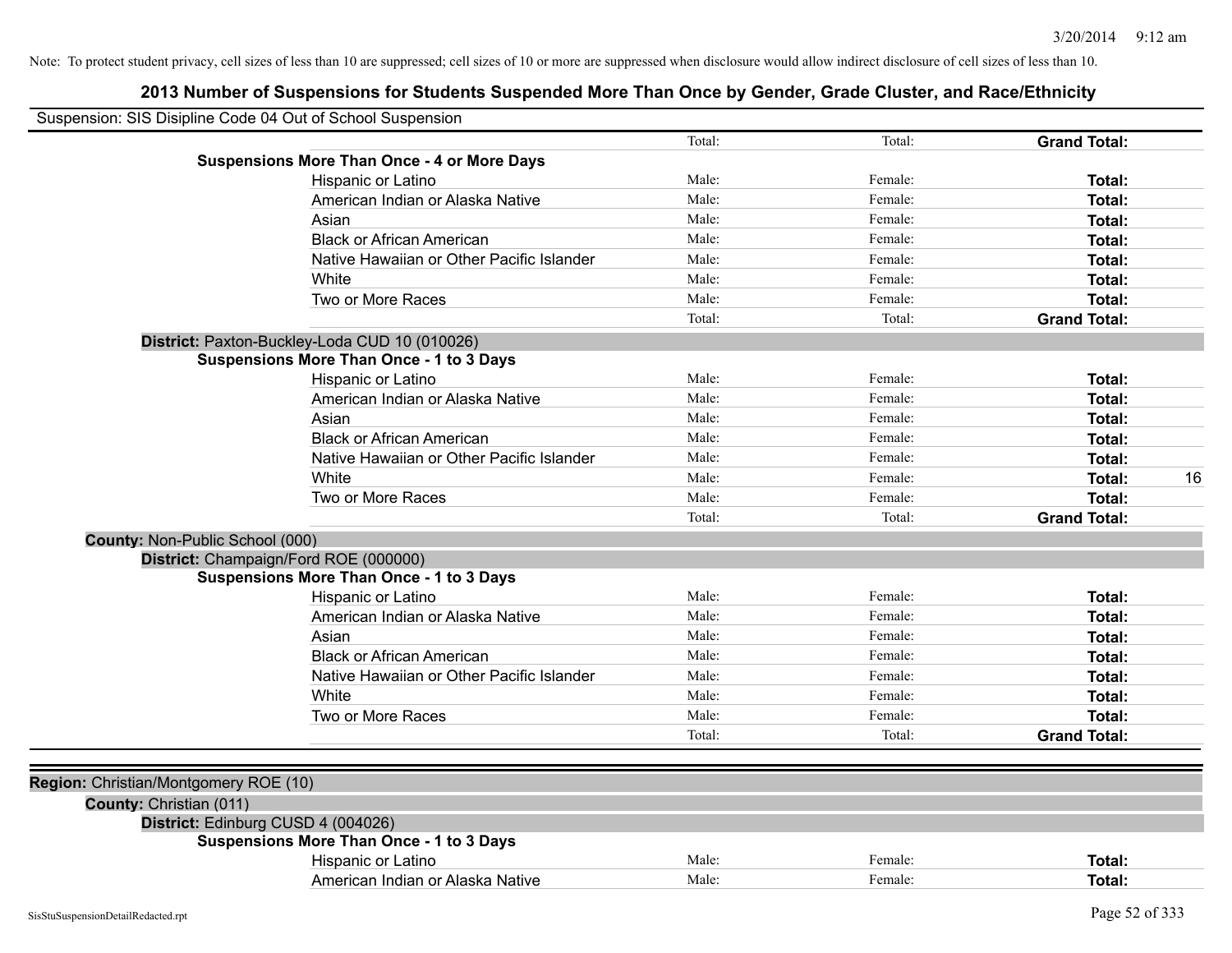| Suspension: SIS Disipline Code 04 Out of School Suspension |                                                    |        |         |                     |    |
|------------------------------------------------------------|----------------------------------------------------|--------|---------|---------------------|----|
|                                                            | Asian                                              | Male:  | Female: | Total:              |    |
|                                                            | <b>Black or African American</b>                   | Male:  | Female: | Total:              |    |
|                                                            | Native Hawaiian or Other Pacific Islander          | Male:  | Female: | Total:              |    |
|                                                            | White                                              | Male:  | Female: | Total:              |    |
|                                                            | Two or More Races                                  | Male:  | Female: | Total:              |    |
|                                                            |                                                    | Total: | Total:  | <b>Grand Total:</b> |    |
|                                                            | <b>Suspensions More Than Once - 4 or More Days</b> |        |         |                     |    |
|                                                            | Hispanic or Latino                                 | Male:  | Female: | Total:              |    |
|                                                            | American Indian or Alaska Native                   | Male:  | Female: | Total:              |    |
|                                                            | Asian                                              | Male:  | Female: | Total:              |    |
|                                                            | <b>Black or African American</b>                   | Male:  | Female: | Total:              |    |
|                                                            | Native Hawaiian or Other Pacific Islander          | Male:  | Female: | Total:              |    |
|                                                            | White                                              | Male:  | Female: | Total:              | 10 |
|                                                            | Two or More Races                                  | Male:  | Female: | Total:              |    |
|                                                            |                                                    | Total: | Total:  | <b>Grand Total:</b> |    |
|                                                            | District: Morrisonville CUSD 1 (001026)            |        |         |                     |    |
|                                                            | <b>Suspensions More Than Once - 1 to 3 Days</b>    |        |         |                     |    |
|                                                            | Hispanic or Latino                                 | Male:  | Female: | Total:              |    |
|                                                            | American Indian or Alaska Native                   | Male:  | Female: | Total:              |    |
|                                                            | Asian                                              | Male:  | Female: | Total:              |    |
|                                                            | <b>Black or African American</b>                   | Male:  | Female: | Total:              |    |
|                                                            | Native Hawaiian or Other Pacific Islander          | Male:  | Female: | Total:              |    |
|                                                            | White                                              | Male:  | Female: | Total:              | 11 |
|                                                            | Two or More Races                                  | Male:  | Female: | Total:              |    |
|                                                            |                                                    | Total: | Total:  | <b>Grand Total:</b> |    |
| District: Pana CUSD 8 (008026)                             |                                                    |        |         |                     |    |
|                                                            | <b>Suspensions More Than Once - 1 to 3 Days</b>    |        |         |                     |    |
|                                                            | Hispanic or Latino                                 | Male:  | Female: | Total:              |    |
|                                                            | American Indian or Alaska Native                   | Male:  | Female: | Total:              |    |
|                                                            | Asian                                              | Male:  | Female: | Total:              |    |
|                                                            | <b>Black or African American</b>                   | Male:  | Female: | Total:              |    |
|                                                            | Native Hawaiian or Other Pacific Islander          | Male:  | Female: | Total:              |    |
|                                                            | White                                              | Male:  | Female: | Total:              | 12 |
|                                                            | Two or More Races                                  | Male:  | Female: | Total:              |    |
|                                                            |                                                    | Total: | Total:  | <b>Grand Total:</b> |    |
|                                                            | <b>Suspensions More Than Once - 4 or More Days</b> |        |         |                     |    |
|                                                            | <b>Hispanic or Latino</b>                          | Male:  | Female: | Total:              |    |
|                                                            | American Indian or Alaska Native                   | Male:  | Female: | Total:              |    |
|                                                            | Asian                                              | Male:  | Female: | Total:              |    |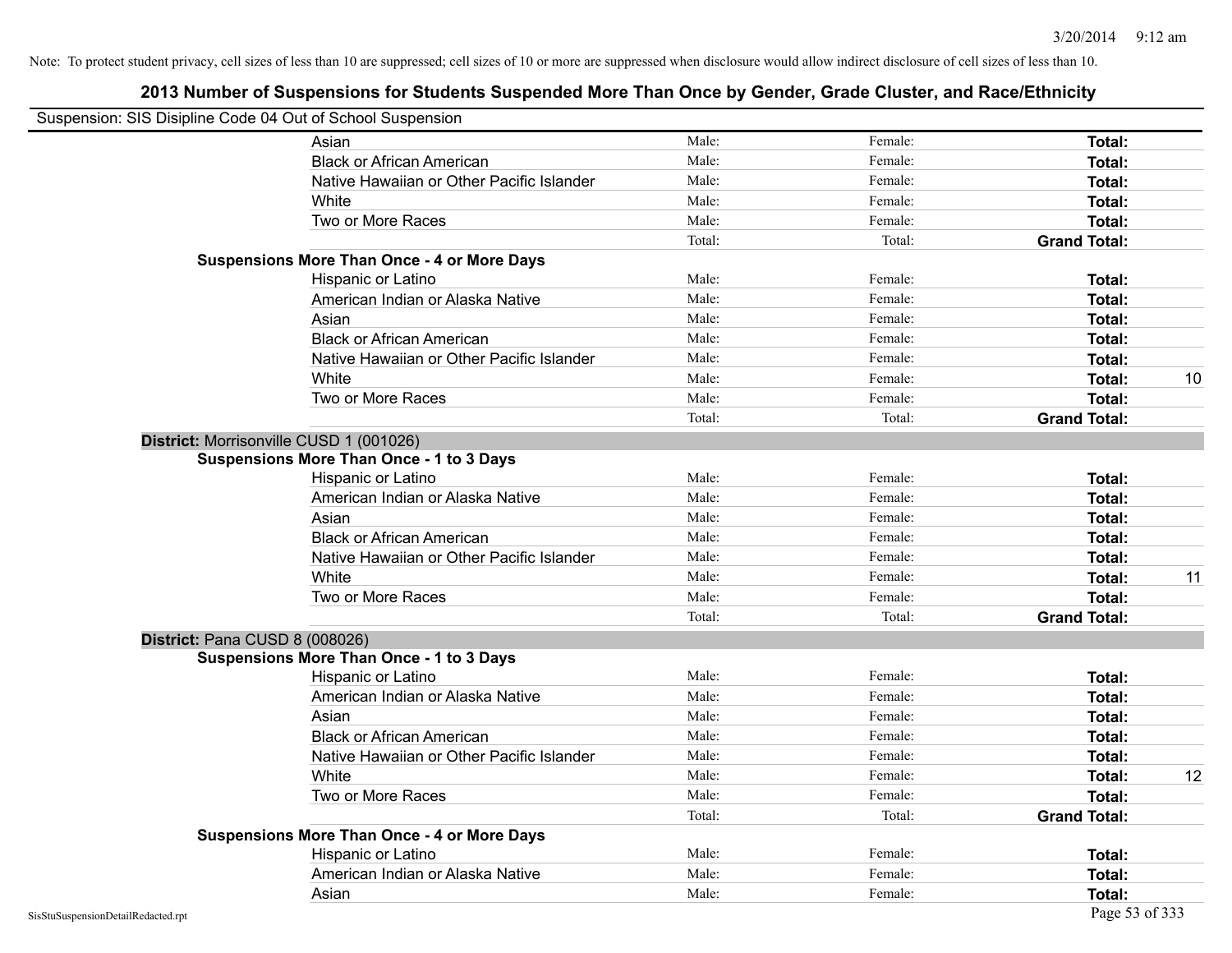| Suspension: SIS Disipline Code 04 Out of School Suspension |                                                    |        |    |         |    |                     |     |
|------------------------------------------------------------|----------------------------------------------------|--------|----|---------|----|---------------------|-----|
|                                                            | <b>Black or African American</b>                   | Male:  |    | Female: |    | Total:              |     |
|                                                            | Native Hawaiian or Other Pacific Islander          | Male:  |    | Female: |    | Total:              |     |
|                                                            | White                                              | Male:  |    | Female: |    | Total:              |     |
|                                                            | Two or More Races                                  | Male:  |    | Female: |    | Total:              |     |
|                                                            |                                                    | Total: |    | Total:  |    | <b>Grand Total:</b> |     |
|                                                            | District: South Fork SD 14 (014024)                |        |    |         |    |                     |     |
|                                                            | <b>Suspensions More Than Once - 1 to 3 Days</b>    |        |    |         |    |                     |     |
|                                                            | Hispanic or Latino                                 | Male:  |    | Female: |    | Total:              |     |
|                                                            | American Indian or Alaska Native                   | Male:  |    | Female: |    | Total:              |     |
|                                                            | Asian                                              | Male:  |    | Female: |    | Total:              |     |
|                                                            | <b>Black or African American</b>                   | Male:  |    | Female: |    | Total:              | 12  |
|                                                            | Native Hawaiian or Other Pacific Islander          | Male:  |    | Female: |    | Total:              |     |
|                                                            | White                                              | Male:  | 18 | Female: | 10 | Total:              | 28  |
|                                                            | Two or More Races                                  | Male:  |    | Female: |    | Total:              |     |
|                                                            |                                                    | Total: |    | Total:  |    | <b>Grand Total:</b> |     |
|                                                            | <b>Suspensions More Than Once - 4 or More Days</b> |        |    |         |    |                     |     |
|                                                            | Hispanic or Latino                                 | Male:  |    | Female: |    | Total:              |     |
|                                                            | American Indian or Alaska Native                   | Male:  |    | Female: |    | Total:              |     |
|                                                            | Asian                                              | Male:  |    | Female: |    | Total:              |     |
|                                                            | <b>Black or African American</b>                   | Male:  |    | Female: |    | Total:              |     |
|                                                            | Native Hawaiian or Other Pacific Islander          | Male:  |    | Female: |    | Total:              |     |
|                                                            | White                                              | Male:  |    | Female: |    | Total:              |     |
|                                                            | Two or More Races                                  | Male:  |    | Female: |    | Total:              |     |
|                                                            |                                                    | Total: |    | Total:  |    | <b>Grand Total:</b> |     |
|                                                            | District: Taylorville CUSD 3 (003026)              |        |    |         |    |                     |     |
|                                                            | <b>Suspensions More Than Once - 1 to 3 Days</b>    |        |    |         |    |                     |     |
|                                                            | Hispanic or Latino                                 | Male:  |    | Female: |    | Total:              |     |
|                                                            | American Indian or Alaska Native                   | Male:  |    | Female: |    | Total:              |     |
|                                                            | Asian                                              | Male:  |    | Female: |    | Total:              |     |
|                                                            | <b>Black or African American</b>                   | Male:  |    | Female: |    | Total:              |     |
|                                                            | Native Hawaiian or Other Pacific Islander          | Male:  |    | Female: |    | Total:              |     |
|                                                            | White                                              | Male:  | 94 | Female: | 17 | Total:              | 111 |
|                                                            | Two or More Races                                  | Male:  |    | Female: |    | Total:              | 20  |
|                                                            |                                                    | Total: |    | Total:  |    | <b>Grand Total:</b> |     |
|                                                            | <b>Suspensions More Than Once - 4 or More Days</b> |        |    |         |    |                     |     |
|                                                            | Hispanic or Latino                                 | Male:  |    | Female: |    | Total:              |     |
|                                                            | American Indian or Alaska Native                   | Male:  |    | Female: |    | Total:              |     |
|                                                            | Asian                                              | Male:  |    | Female: |    | Total:              |     |
|                                                            | <b>Black or African American</b>                   | Male:  |    | Female: |    | Total:              |     |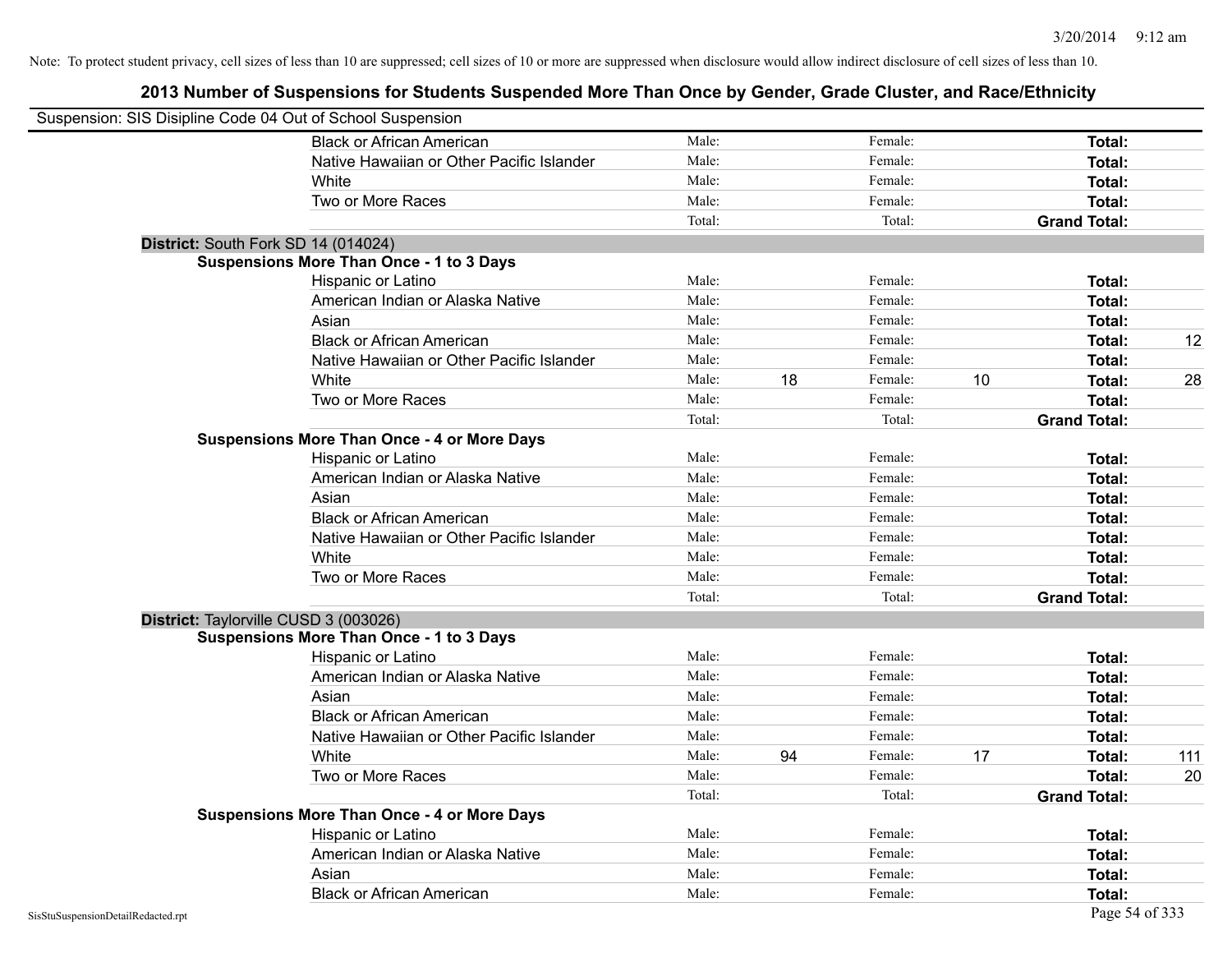| Suspension: SIS Disipline Code 04 Out of School Suspension |                                                    |        |    |         |    |                     |    |
|------------------------------------------------------------|----------------------------------------------------|--------|----|---------|----|---------------------|----|
|                                                            | Native Hawaiian or Other Pacific Islander          | Male:  |    | Female: |    | Total:              |    |
|                                                            | <b>White</b>                                       | Male:  |    | Female: |    | Total:              | 27 |
|                                                            | Two or More Races                                  | Male:  |    | Female: |    | Total:              |    |
|                                                            |                                                    | Total: |    | Total:  |    | <b>Grand Total:</b> |    |
| <b>County: Montgomery (068)</b>                            |                                                    |        |    |         |    |                     |    |
|                                                            | District: Hillsboro CUSD 3 (003026)                |        |    |         |    |                     |    |
|                                                            | <b>Suspensions More Than Once - 1 to 3 Days</b>    |        |    |         |    |                     |    |
|                                                            | Hispanic or Latino                                 | Male:  |    | Female: |    | Total:              |    |
|                                                            | American Indian or Alaska Native                   | Male:  |    | Female: |    | Total:              |    |
|                                                            | Asian                                              | Male:  |    | Female: |    | Total:              |    |
|                                                            | <b>Black or African American</b>                   | Male:  |    | Female: |    | Total:              |    |
|                                                            | Native Hawaiian or Other Pacific Islander          | Male:  |    | Female: |    | Total:              |    |
|                                                            | White                                              | Male:  | 59 | Female: | 12 | <b>Total:</b>       | 71 |
|                                                            | Two or More Races                                  | Male:  |    | Female: |    | Total:              |    |
|                                                            |                                                    | Total: |    | Total:  |    | <b>Grand Total:</b> |    |
|                                                            | <b>Suspensions More Than Once - 4 or More Days</b> |        |    |         |    |                     |    |
|                                                            | Hispanic or Latino                                 | Male:  |    | Female: |    | Total:              |    |
|                                                            | American Indian or Alaska Native                   | Male:  |    | Female: |    | Total:              |    |
|                                                            | Asian                                              | Male:  |    | Female: |    | Total:              |    |
|                                                            | <b>Black or African American</b>                   | Male:  |    | Female: |    | Total:              |    |
|                                                            | Native Hawaiian or Other Pacific Islander          | Male:  |    | Female: |    | Total:              |    |
|                                                            | White                                              | Male:  |    | Female: |    | Total:              | 11 |
|                                                            | Two or More Races                                  | Male:  |    | Female: |    | Total:              |    |
|                                                            |                                                    | Total: |    | Total:  |    | <b>Grand Total:</b> |    |
|                                                            | District: Litchfield CUSD 12 (012026)              |        |    |         |    |                     |    |
|                                                            | <b>Suspensions More Than Once - 4 or More Days</b> |        |    |         |    |                     |    |
|                                                            | Hispanic or Latino                                 | Male:  |    | Female: |    | Total:              |    |
|                                                            | American Indian or Alaska Native                   | Male:  |    | Female: |    | Total:              |    |
|                                                            | Asian                                              | Male:  |    | Female: |    | Total:              |    |
|                                                            | <b>Black or African American</b>                   | Male:  |    | Female: |    | Total:              |    |
|                                                            | Native Hawaiian or Other Pacific Islander          | Male:  |    | Female: |    | Total:              |    |
|                                                            | White                                              | Male:  |    | Female: |    | Total:              |    |
|                                                            | Two or More Races                                  | Male:  |    | Female: |    | Total:              |    |
|                                                            |                                                    | Total: |    | Total:  |    | <b>Grand Total:</b> |    |
|                                                            | District: Nokomis CUSD 22 (022026)                 |        |    |         |    |                     |    |
|                                                            | <b>Suspensions More Than Once - 1 to 3 Days</b>    |        |    |         |    |                     |    |
|                                                            | Hispanic or Latino                                 | Male:  |    | Female: |    | Total:              |    |
|                                                            | American Indian or Alaska Native                   | Male:  |    | Female: |    | Total:              |    |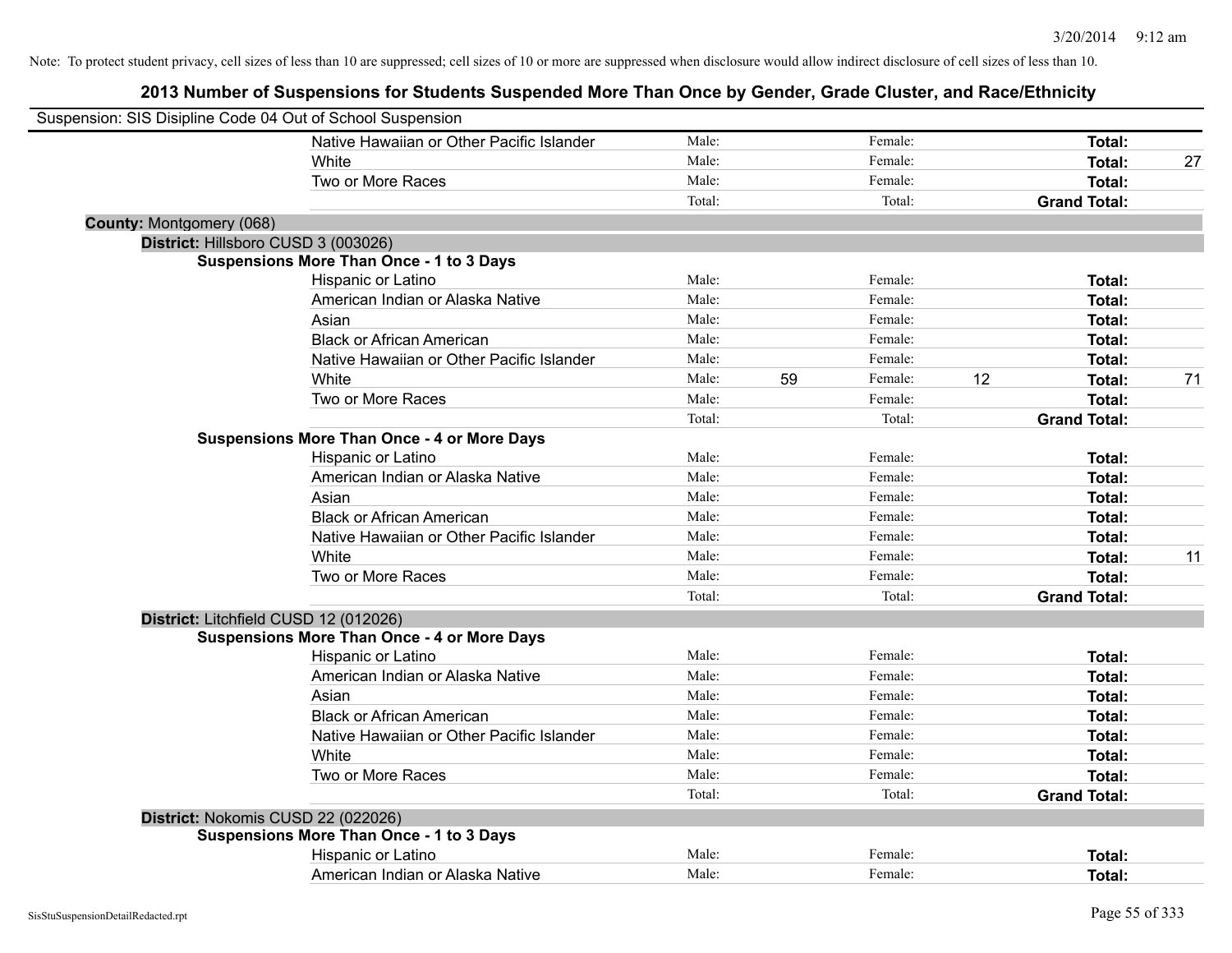| Suspension: SIS Disipline Code 04 Out of School Suspension |                                                    |        |    |         |    |                     |    |
|------------------------------------------------------------|----------------------------------------------------|--------|----|---------|----|---------------------|----|
|                                                            | Asian                                              | Male:  |    | Female: |    | <b>Total:</b>       |    |
|                                                            | <b>Black or African American</b>                   | Male:  |    | Female: |    | Total:              |    |
|                                                            | Native Hawaiian or Other Pacific Islander          | Male:  |    | Female: |    | Total:              |    |
|                                                            | White                                              | Male:  |    | Female: |    | Total:              | 34 |
|                                                            | Two or More Races                                  | Male:  |    | Female: |    | Total:              |    |
|                                                            |                                                    | Total: |    | Total:  |    | <b>Grand Total:</b> |    |
|                                                            | <b>Suspensions More Than Once - 4 or More Days</b> |        |    |         |    |                     |    |
|                                                            | Hispanic or Latino                                 | Male:  |    | Female: |    | Total:              |    |
|                                                            | American Indian or Alaska Native                   | Male:  |    | Female: |    | Total:              |    |
|                                                            | Asian                                              | Male:  |    | Female: |    | Total:              |    |
|                                                            | <b>Black or African American</b>                   | Male:  |    | Female: |    | Total:              |    |
|                                                            | Native Hawaiian or Other Pacific Islander          | Male:  |    | Female: |    | Total:              |    |
|                                                            | White                                              | Male:  |    | Female: |    | Total:              |    |
|                                                            | Two or More Races                                  | Male:  |    | Female: |    | Total:              |    |
|                                                            |                                                    | Total: |    | Total:  |    | <b>Grand Total:</b> |    |
|                                                            | District: Panhandle CUSD 2 (002026)                |        |    |         |    |                     |    |
|                                                            | <b>Suspensions More Than Once - 1 to 3 Days</b>    |        |    |         |    |                     |    |
|                                                            | Hispanic or Latino                                 | Male:  |    | Female: |    | Total:              |    |
|                                                            | American Indian or Alaska Native                   | Male:  |    | Female: |    | Total:              |    |
|                                                            | Asian                                              | Male:  |    | Female: |    | Total:              |    |
|                                                            | <b>Black or African American</b>                   | Male:  |    | Female: |    | Total:              |    |
|                                                            | Native Hawaiian or Other Pacific Islander          | Male:  |    | Female: |    | Total:              |    |
|                                                            | White                                              | Male:  |    | Female: |    | Total:              | 16 |
|                                                            | Two or More Races                                  | Male:  |    | Female: |    | Total:              |    |
|                                                            |                                                    | Total: |    | Total:  |    | <b>Grand Total:</b> |    |
|                                                            |                                                    |        |    |         |    |                     |    |
| Region: Clay/Cwford/Jsper/Lwrnce/Rhland (12)               |                                                    |        |    |         |    |                     |    |
| County: Clay (013)                                         |                                                    |        |    |         |    |                     |    |
| District: Flora CUSD 35 (035026)                           |                                                    |        |    |         |    |                     |    |
|                                                            | <b>Suspensions More Than Once - 1 to 3 Days</b>    |        |    |         |    |                     |    |
|                                                            | Hispanic or Latino                                 | Male:  |    | Female: |    | Total:              |    |
|                                                            | American Indian or Alaska Native                   | Male:  |    | Female: |    | Total:              |    |
|                                                            | Asian                                              | Male:  |    | Female: |    | Total:              |    |
|                                                            | <b>Black or African American</b>                   | Male:  |    | Female: |    | Total:              |    |
|                                                            | Native Hawaiian or Other Pacific Islander          | Male:  |    | Female: |    | Total:              |    |
|                                                            | White                                              | Male:  | 60 | Female: | 10 | Total:              | 70 |
|                                                            | Two or More Races                                  | Male:  |    | Female: |    | Total:              |    |
|                                                            |                                                    | Total: |    | Total:  |    | <b>Grand Total:</b> |    |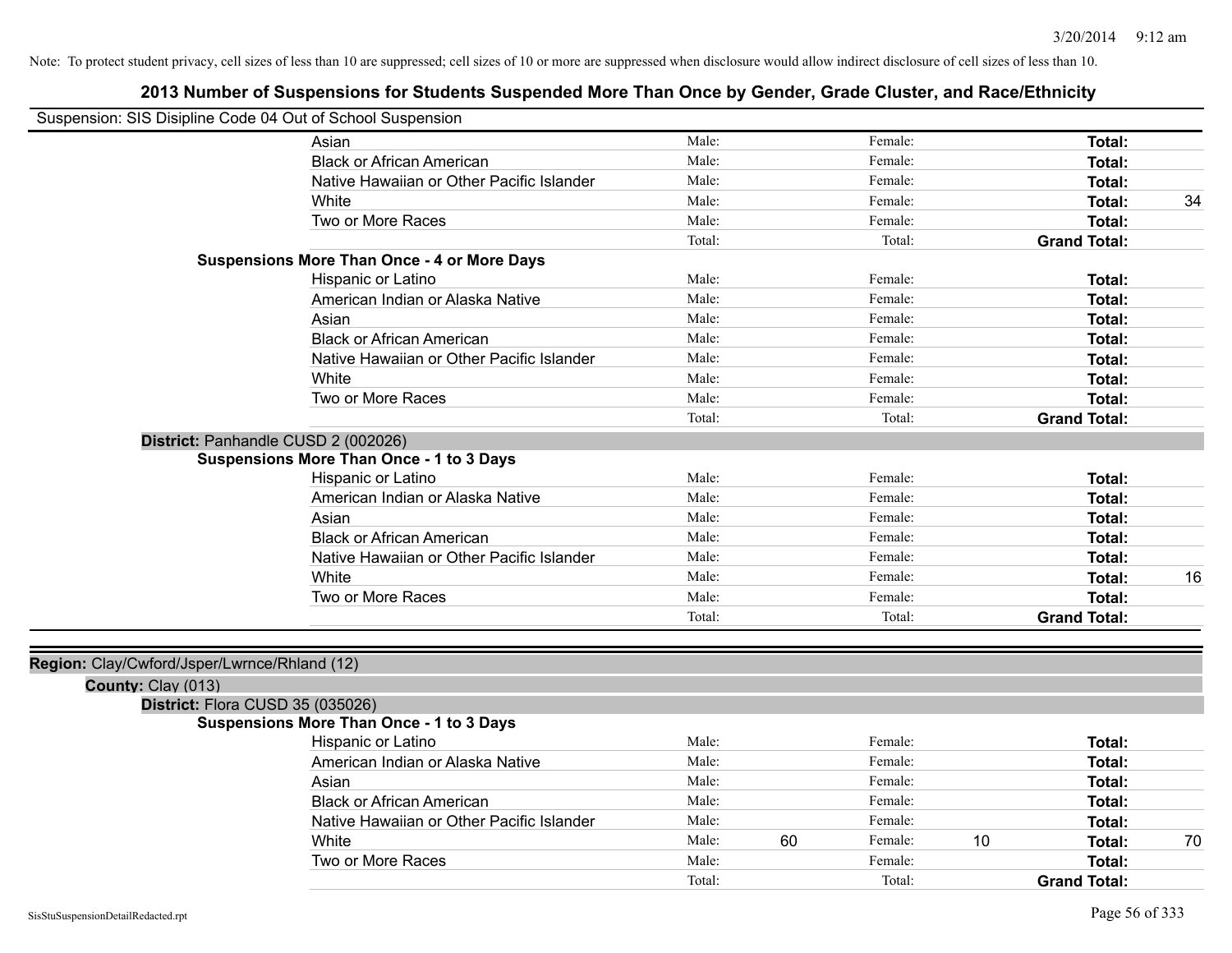|                        | Suspension: SIS Disipline Code 04 Out of School Suspension |        |         |                     |    |
|------------------------|------------------------------------------------------------|--------|---------|---------------------|----|
|                        | <b>Suspensions More Than Once - 4 or More Days</b>         |        |         |                     |    |
|                        | Hispanic or Latino                                         | Male:  | Female: | Total:              |    |
|                        | American Indian or Alaska Native                           | Male:  | Female: | Total:              |    |
|                        | Asian                                                      | Male:  | Female: | Total:              |    |
|                        | <b>Black or African American</b>                           | Male:  | Female: | Total:              |    |
|                        | Native Hawaiian or Other Pacific Islander                  | Male:  | Female: | Total:              |    |
|                        | White                                                      | Male:  | Female: | Total:              | 21 |
|                        | Two or More Races                                          | Male:  | Female: | Total:              |    |
|                        |                                                            | Total: | Total:  | <b>Grand Total:</b> |    |
| County: Crawford (017) |                                                            |        |         |                     |    |
|                        | District: Oblong CUSD 4 (004026)                           |        |         |                     |    |
|                        | <b>Suspensions More Than Once - 1 to 3 Days</b>            |        |         |                     |    |
|                        | Hispanic or Latino                                         | Male:  | Female: | Total:              |    |
|                        | American Indian or Alaska Native                           | Male:  | Female: | Total:              |    |
|                        | Asian                                                      | Male:  | Female: | Total:              |    |
|                        | <b>Black or African American</b>                           | Male:  | Female: | Total:              |    |
|                        | Native Hawaiian or Other Pacific Islander                  | Male:  | Female: | Total:              |    |
|                        | White                                                      | Male:  | Female: | Total:              | 11 |
|                        | Two or More Races                                          | Male:  | Female: | Total:              |    |
|                        |                                                            | Total: | Total:  | <b>Grand Total:</b> |    |
|                        | <b>Suspensions More Than Once - 4 or More Days</b>         |        |         |                     |    |
|                        | <b>Hispanic or Latino</b>                                  | Male:  | Female: | Total:              |    |
|                        | American Indian or Alaska Native                           | Male:  | Female: | Total:              |    |
|                        | Asian                                                      | Male:  | Female: | Total:              |    |
|                        | <b>Black or African American</b>                           | Male:  | Female: | Total:              |    |
|                        | Native Hawaiian or Other Pacific Islander                  | Male:  | Female: | Total:              |    |
|                        | White                                                      | Male:  | Female: | Total:              |    |
|                        | Two or More Races                                          | Male:  | Female: | Total:              |    |
|                        |                                                            | Total: | Total:  | <b>Grand Total:</b> |    |
|                        | District: Robinson CUSD 2 (002026)                         |        |         |                     |    |
|                        | <b>Suspensions More Than Once - 1 to 3 Days</b>            |        |         |                     |    |
|                        | Hispanic or Latino                                         | Male:  | Female: | Total:              |    |
|                        | American Indian or Alaska Native                           | Male:  | Female: | Total:              |    |
|                        | Asian                                                      | Male:  | Female: | Total:              |    |
|                        | <b>Black or African American</b>                           | Male:  | Female: | Total:              |    |
|                        | Native Hawaiian or Other Pacific Islander                  | Male:  | Female: | Total:              |    |
|                        | White                                                      | Male:  | Female: | Total:              | 38 |
|                        | Two or More Races                                          | Male:  | Female: | Total:              |    |
|                        |                                                            | Total: | Total:  | <b>Grand Total:</b> |    |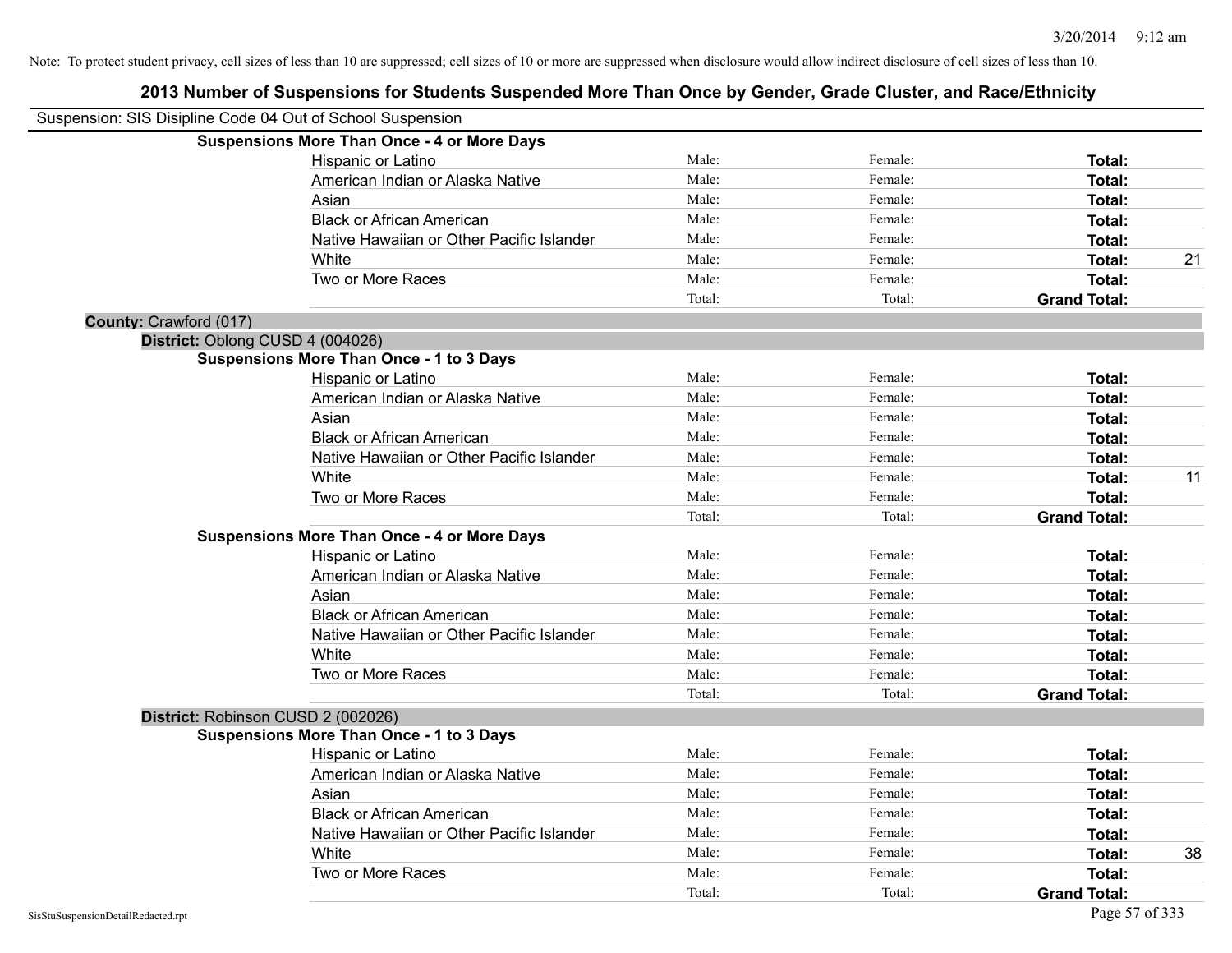| Suspension: SIS Disipline Code 04 Out of School Suspension |                                                    |        |         |                     |
|------------------------------------------------------------|----------------------------------------------------|--------|---------|---------------------|
|                                                            | <b>Suspensions More Than Once - 4 or More Days</b> |        |         |                     |
|                                                            | Hispanic or Latino                                 | Male:  | Female: | Total:              |
|                                                            | American Indian or Alaska Native                   | Male:  | Female: | Total:              |
|                                                            | Asian                                              | Male:  | Female: | Total:              |
|                                                            | <b>Black or African American</b>                   | Male:  | Female: | Total:              |
|                                                            | Native Hawaiian or Other Pacific Islander          | Male:  | Female: | Total:              |
|                                                            | White                                              | Male:  | Female: | Total:              |
|                                                            | Two or More Races                                  | Male:  | Female: | Total:              |
|                                                            |                                                    | Total: | Total:  | <b>Grand Total:</b> |
|                                                            | District: South Eastern Sp Ed Program (801060)     |        |         |                     |
|                                                            | <b>Suspensions More Than Once - 1 to 3 Days</b>    |        |         |                     |
|                                                            | Hispanic or Latino                                 | Male:  | Female: | Total:              |
|                                                            | American Indian or Alaska Native                   | Male:  | Female: | Total:              |
|                                                            | Asian                                              | Male:  | Female: | Total:              |
|                                                            | <b>Black or African American</b>                   | Male:  | Female: | Total:              |
|                                                            | Native Hawaiian or Other Pacific Islander          | Male:  | Female: | Total:              |
|                                                            | White                                              | Male:  | Female: | Total:              |
|                                                            | Two or More Races                                  | Male:  | Female: | Total:              |
|                                                            |                                                    | Total: | Total:  | <b>Grand Total:</b> |
| County: Jasper (040)                                       |                                                    |        |         |                     |
| District: Jasper County CUD 1 (001026)                     |                                                    |        |         |                     |
|                                                            | <b>Suspensions More Than Once - 1 to 3 Days</b>    |        |         |                     |
|                                                            | Hispanic or Latino                                 | Male:  | Female: | Total:              |
|                                                            | American Indian or Alaska Native                   | Male:  | Female: | Total:              |
|                                                            | Asian                                              | Male:  | Female: | Total:              |
|                                                            | <b>Black or African American</b>                   | Male:  | Female: | Total:              |
|                                                            | Native Hawaiian or Other Pacific Islander          | Male:  | Female: | Total:              |
|                                                            | White                                              | Male:  | Female: | Total:              |
|                                                            | Two or More Races                                  | Male:  | Female: | Total:              |
|                                                            |                                                    | Total: | Total:  | <b>Grand Total:</b> |
|                                                            | <b>Suspensions More Than Once - 4 or More Days</b> |        |         |                     |
|                                                            | Hispanic or Latino                                 | Male:  | Female: | Total:              |
|                                                            | American Indian or Alaska Native                   | Male:  | Female: | Total:              |
|                                                            | Asian                                              | Male:  | Female: | Total:              |
|                                                            | <b>Black or African American</b>                   | Male:  | Female: | Total:              |
|                                                            | Native Hawaiian or Other Pacific Islander          | Male:  | Female: | Total:              |
|                                                            | White                                              | Male:  | Female: | Total:              |
|                                                            | Two or More Races                                  | Male:  | Female: | Total:              |
|                                                            |                                                    | Total: | Total:  | <b>Grand Total:</b> |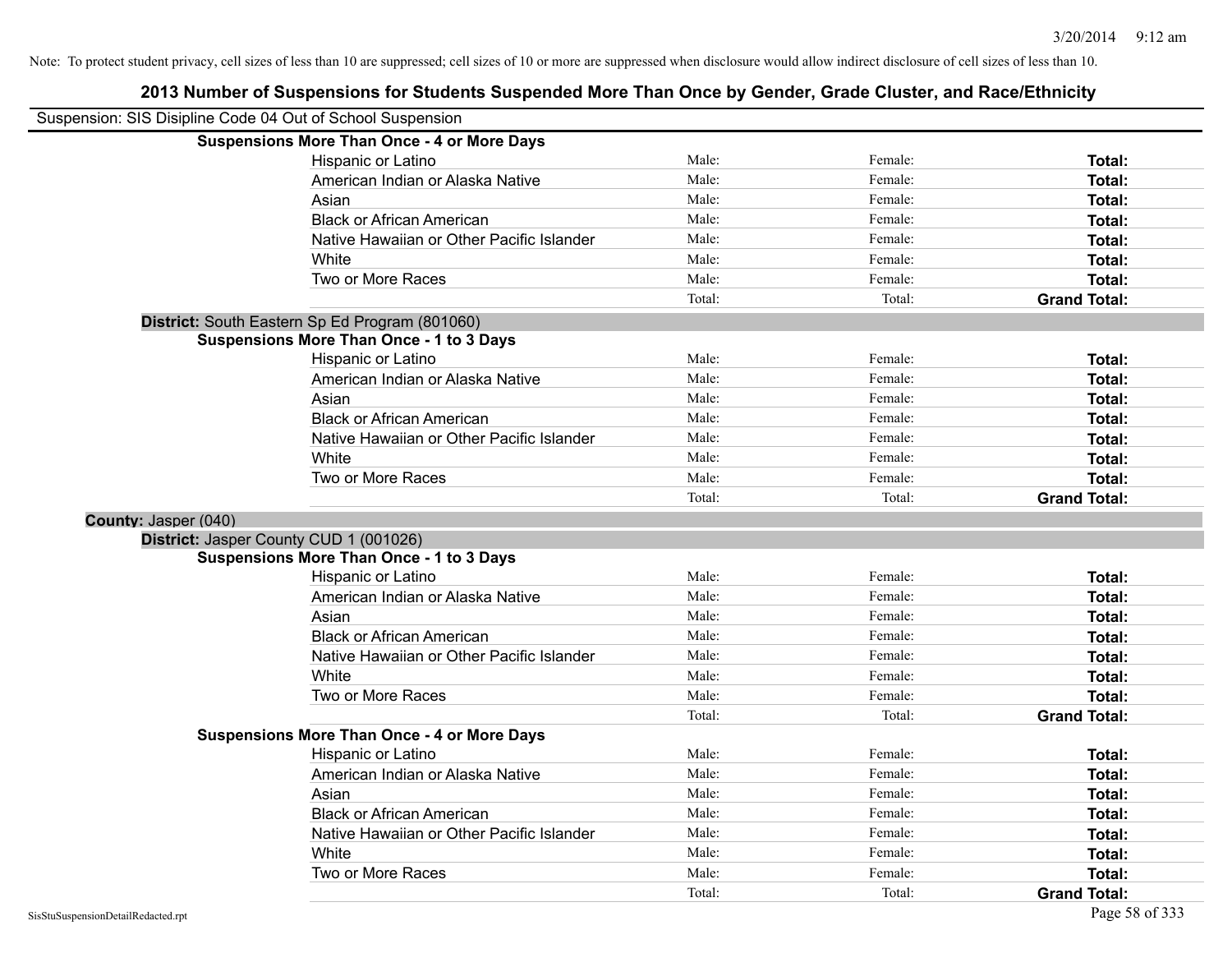| Suspension: SIS Disipline Code 04 Out of School Suspension |                                                    |        |    |         |    |                     |    |
|------------------------------------------------------------|----------------------------------------------------|--------|----|---------|----|---------------------|----|
| County: Lawrence (051)                                     |                                                    |        |    |         |    |                     |    |
|                                                            | District: Lawrence County CUD 20 (020026)          |        |    |         |    |                     |    |
|                                                            | <b>Suspensions More Than Once - 1 to 3 Days</b>    |        |    |         |    |                     |    |
|                                                            | Hispanic or Latino                                 | Male:  |    | Female: |    | Total:              |    |
|                                                            | American Indian or Alaska Native                   | Male:  |    | Female: |    | Total:              |    |
|                                                            | Asian                                              | Male:  |    | Female: |    | <b>Total:</b>       |    |
|                                                            | <b>Black or African American</b>                   | Male:  |    | Female: |    | <b>Total:</b>       |    |
|                                                            | Native Hawaiian or Other Pacific Islander          | Male:  |    | Female: |    | <b>Total:</b>       |    |
|                                                            | White                                              | Male:  |    | Female: |    | Total:              | 14 |
|                                                            | Two or More Races                                  | Male:  |    | Female: |    | Total:              |    |
|                                                            |                                                    | Total: |    | Total:  |    | <b>Grand Total:</b> |    |
|                                                            | District: Red Hill CUSD 10 (010026)                |        |    |         |    |                     |    |
|                                                            | <b>Suspensions More Than Once - 1 to 3 Days</b>    |        |    |         |    |                     |    |
|                                                            | Hispanic or Latino                                 | Male:  |    | Female: |    | Total:              |    |
|                                                            | American Indian or Alaska Native                   | Male:  |    | Female: |    | <b>Total:</b>       |    |
|                                                            | Asian                                              | Male:  |    | Female: |    | Total:              |    |
|                                                            | <b>Black or African American</b>                   | Male:  |    | Female: |    | Total:              |    |
|                                                            | Native Hawaiian or Other Pacific Islander          | Male:  |    | Female: |    | Total:              |    |
|                                                            | White                                              | Male:  | 20 | Female: | 19 | Total:              | 39 |
|                                                            | Two or More Races                                  | Male:  |    | Female: |    | Total:              |    |
|                                                            |                                                    | Total: |    | Total:  |    | <b>Grand Total:</b> |    |
| County: Non-Public School (000)                            |                                                    |        |    |         |    |                     |    |
|                                                            | District: Clay/Cwford/Jsper/Lwrnce/Rhland (000000) |        |    |         |    |                     |    |
|                                                            | <b>Suspensions More Than Once - 1 to 3 Days</b>    |        |    |         |    |                     |    |
|                                                            | Hispanic or Latino                                 | Male:  |    | Female: |    | Total:              |    |
|                                                            | American Indian or Alaska Native                   | Male:  |    | Female: |    | <b>Total:</b>       |    |
|                                                            | Asian                                              | Male:  |    | Female: |    | <b>Total:</b>       |    |
|                                                            | <b>Black or African American</b>                   | Male:  |    | Female: |    | Total:              |    |
|                                                            | Native Hawaiian or Other Pacific Islander          | Male:  |    | Female: |    | Total:              |    |
|                                                            | White                                              | Male:  |    | Female: |    | Total:              |    |
|                                                            | Two or More Races                                  | Male:  |    | Female: |    | Total:              |    |
|                                                            |                                                    | Total: |    | Total:  |    | <b>Grand Total:</b> |    |
| County: Richland (080)                                     |                                                    |        |    |         |    |                     |    |
|                                                            | District: East Richland CUSD 1 (001026)            |        |    |         |    |                     |    |
|                                                            | <b>Suspensions More Than Once - 1 to 3 Days</b>    |        |    |         |    |                     |    |
|                                                            | Hispanic or Latino                                 | Male:  |    | Female: |    | Total:              |    |
|                                                            | American Indian or Alaska Native                   | Male:  |    | Female: |    | <b>Total:</b>       |    |
|                                                            | Asian                                              | Male:  |    | Female: |    | Total:              |    |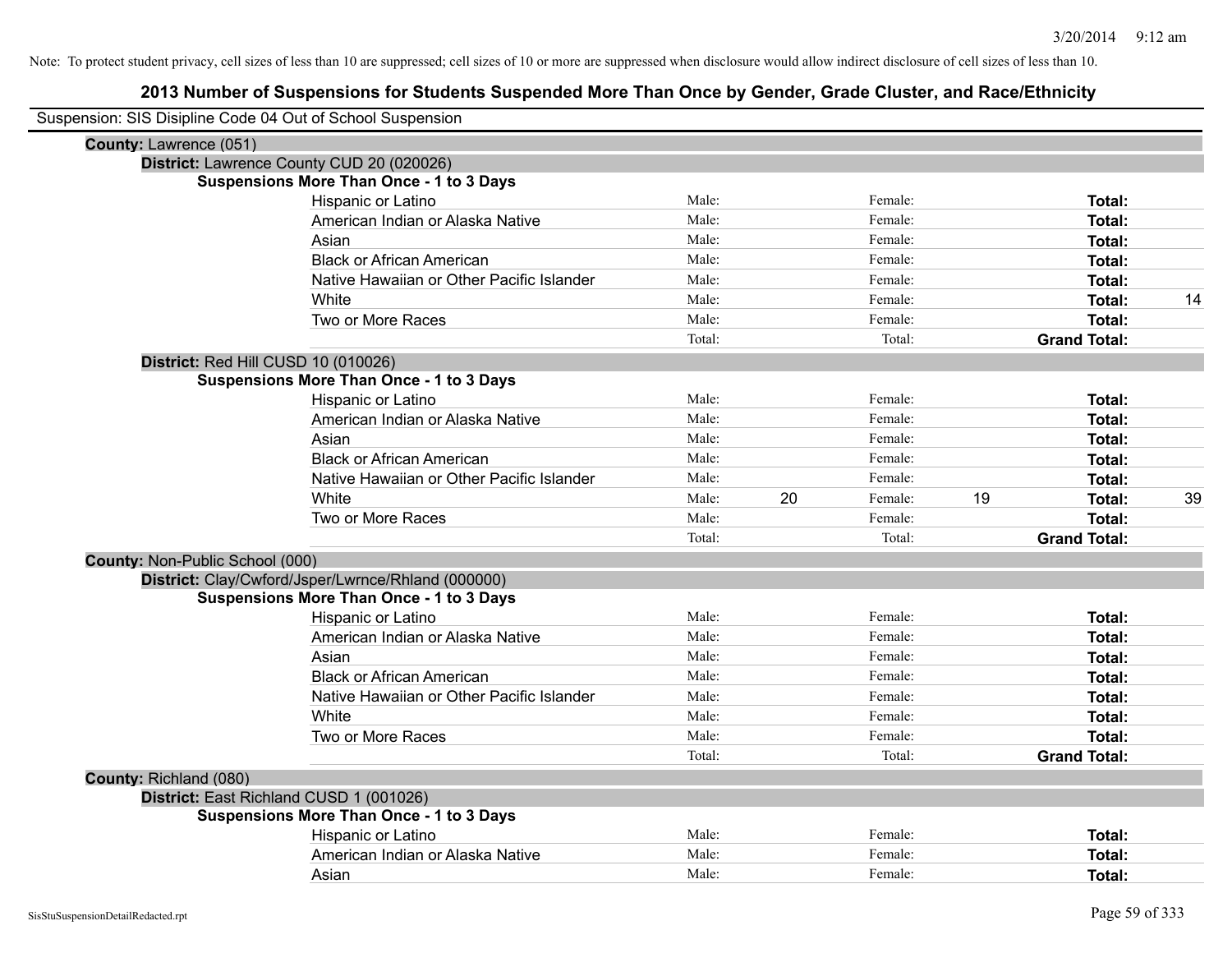# **2013 Number of Suspensions for Students Suspended More Than Once by Gender, Grade Cluster, and Race/Ethnicity**

| Suspension: SIS Disipline Code 04 Out of School Suspension |                                                    |        |         |                     |    |
|------------------------------------------------------------|----------------------------------------------------|--------|---------|---------------------|----|
|                                                            | <b>Black or African American</b>                   | Male:  | Female: | <b>Total:</b>       |    |
|                                                            | Native Hawaiian or Other Pacific Islander          | Male:  | Female: | Total:              |    |
|                                                            | White                                              | Male:  | Female: | <b>Total:</b>       | 33 |
|                                                            | Two or More Races                                  | Male:  | Female: | <b>Total:</b>       |    |
|                                                            |                                                    | Total: | Total:  | <b>Grand Total:</b> |    |
|                                                            | <b>Suspensions More Than Once - 4 or More Days</b> |        |         |                     |    |
|                                                            | Hispanic or Latino                                 | Male:  | Female: | Total:              |    |
|                                                            | American Indian or Alaska Native                   | Male:  | Female: | Total:              |    |
|                                                            | Asian                                              | Male:  | Female: | <b>Total:</b>       |    |
|                                                            | <b>Black or African American</b>                   | Male:  | Female: | <b>Total:</b>       |    |
|                                                            | Native Hawaiian or Other Pacific Islander          | Male:  | Female: | <b>Total:</b>       |    |
|                                                            | White                                              | Male:  | Female: | Total:              | 10 |
|                                                            | Two or More Races                                  | Male:  | Female: | <b>Total:</b>       |    |
|                                                            |                                                    | Total: | Total:  | <b>Grand Total:</b> |    |
| District: West Richland CUSD 2 (002026)                    |                                                    |        |         |                     |    |
|                                                            | <b>Suspensions More Than Once - 1 to 3 Days</b>    |        |         |                     |    |
|                                                            | Hispanic or Latino                                 | Male:  | Female: | Total:              |    |
|                                                            | American Indian or Alaska Native                   | Male:  | Female: | Total:              |    |
|                                                            | Asian                                              | Male:  | Female: | Total:              |    |
|                                                            | <b>Black or African American</b>                   | Male:  | Female: | <b>Total:</b>       |    |
|                                                            | Native Hawaiian or Other Pacific Islander          | Male:  | Female: | Total:              |    |
|                                                            | White                                              | Male:  | Female: | <b>Total:</b>       | 10 |
|                                                            | Two or More Races                                  | Male:  | Female: | Total:              |    |
|                                                            |                                                    | Total: | Total:  | <b>Grand Total:</b> |    |
|                                                            | <b>Suspensions More Than Once - 4 or More Days</b> |        |         |                     |    |
|                                                            | Hispanic or Latino                                 | Male:  | Female: | Total:              |    |
|                                                            | American Indian or Alaska Native                   | Male:  | Female: | <b>Total:</b>       |    |
|                                                            | Asian                                              | Male:  | Female: | <b>Total:</b>       |    |
|                                                            | <b>Black or African American</b>                   | Male:  | Female: | <b>Total:</b>       |    |
|                                                            | Native Hawaiian or Other Pacific Islander          | Male:  | Female: | Total:              |    |
|                                                            | White                                              | Male:  | Female: | <b>Total:</b>       |    |
|                                                            | Two or More Races                                  | Male:  | Female: | <b>Total:</b>       |    |
|                                                            |                                                    | Total: | Total:  | <b>Grand Total:</b> |    |
|                                                            |                                                    |        |         |                     |    |

**Region:** Clinton/Marion/Washington ROE (13)

**County:** Clinton (014)

**District:** Aviston SD 21 (021002)

**Suspensions More Than Once - 1 to 3 Days**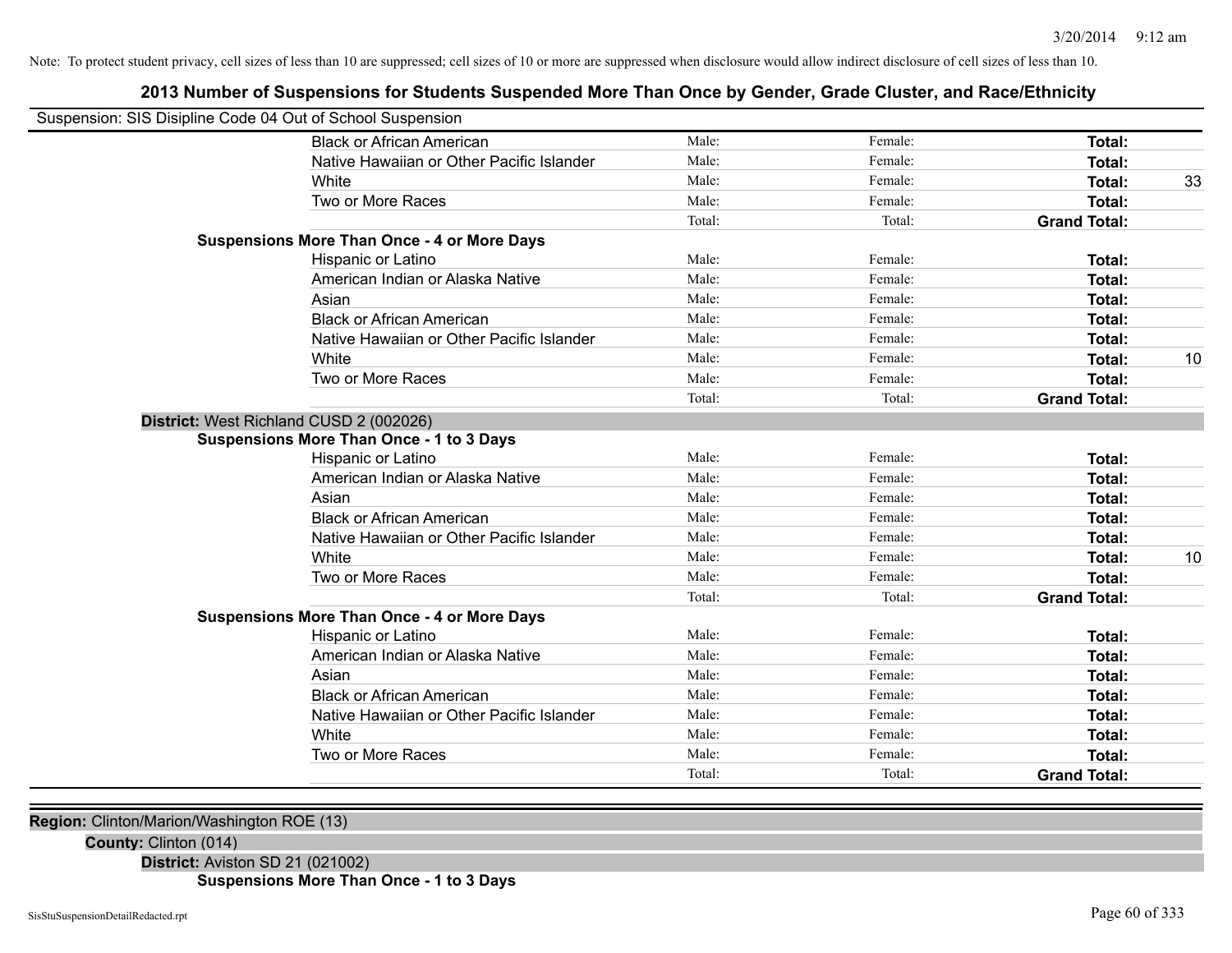| Suspension: SIS Disipline Code 04 Out of School Suspension |                                                    |        |    |         |    |                     |    |
|------------------------------------------------------------|----------------------------------------------------|--------|----|---------|----|---------------------|----|
|                                                            | Hispanic or Latino                                 | Male:  |    | Female: |    | <b>Total:</b>       |    |
|                                                            | American Indian or Alaska Native                   | Male:  |    | Female: |    | Total:              |    |
|                                                            | Asian                                              | Male:  |    | Female: |    | Total:              |    |
|                                                            | <b>Black or African American</b>                   | Male:  |    | Female: |    | Total:              |    |
|                                                            | Native Hawaiian or Other Pacific Islander          | Male:  |    | Female: |    | Total:              |    |
|                                                            | White                                              | Male:  |    | Female: |    | Total:              |    |
|                                                            | Two or More Races                                  | Male:  |    | Female: |    | Total:              |    |
|                                                            |                                                    | Total: |    | Total:  |    | <b>Grand Total:</b> |    |
|                                                            | <b>District: Breese ESD 12 (012004)</b>            |        |    |         |    |                     |    |
|                                                            | <b>Suspensions More Than Once - 1 to 3 Days</b>    |        |    |         |    |                     |    |
|                                                            | Hispanic or Latino                                 | Male:  |    | Female: |    | Total:              |    |
|                                                            | American Indian or Alaska Native                   | Male:  |    | Female: |    | Total:              |    |
|                                                            | Asian                                              | Male:  |    | Female: |    | Total:              |    |
|                                                            | <b>Black or African American</b>                   | Male:  |    | Female: |    | Total:              |    |
|                                                            | Native Hawaiian or Other Pacific Islander          | Male:  |    | Female: |    | Total:              |    |
|                                                            | White                                              | Male:  |    | Female: |    | Total:              |    |
|                                                            | Two or More Races                                  | Male:  |    | Female: |    | Total:              |    |
|                                                            |                                                    | Total: |    | Total:  |    | <b>Grand Total:</b> |    |
|                                                            | <b>Suspensions More Than Once - 4 or More Days</b> |        |    |         |    |                     |    |
|                                                            | Hispanic or Latino                                 | Male:  |    | Female: |    | Total:              |    |
|                                                            | American Indian or Alaska Native                   | Male:  |    | Female: |    | Total:              |    |
|                                                            | Asian                                              | Male:  |    | Female: |    | Total:              |    |
|                                                            | <b>Black or African American</b>                   | Male:  |    | Female: |    | Total:              |    |
|                                                            | Native Hawaiian or Other Pacific Islander          | Male:  |    | Female: |    | Total:              |    |
|                                                            | White                                              | Male:  |    | Female: |    | Total:              |    |
|                                                            | Two or More Races                                  | Male:  |    | Female: |    | Total:              |    |
|                                                            |                                                    | Total: |    | Total:  |    | <b>Grand Total:</b> |    |
|                                                            | District: Carlyle CUSD 1 (001026)                  |        |    |         |    |                     |    |
|                                                            | <b>Suspensions More Than Once - 1 to 3 Days</b>    |        |    |         |    |                     |    |
|                                                            | Hispanic or Latino                                 | Male:  |    | Female: |    | Total:              |    |
|                                                            | American Indian or Alaska Native                   | Male:  |    | Female: |    | Total:              |    |
|                                                            | Asian                                              | Male:  |    | Female: |    | Total:              |    |
|                                                            | <b>Black or African American</b>                   | Male:  |    | Female: |    | Total:              |    |
|                                                            | Native Hawaiian or Other Pacific Islander          | Male:  |    | Female: |    | Total:              |    |
|                                                            | White                                              | Male:  | 18 | Female: | 15 | Total:              | 33 |
|                                                            | Two or More Races                                  | Male:  |    | Female: |    | Total:              |    |
|                                                            |                                                    | Total: |    | Total:  |    | <b>Grand Total:</b> |    |
|                                                            | <b>Suspensions More Than Once - 4 or More Days</b> |        |    |         |    |                     |    |
|                                                            | Hispanic or Latino                                 | Male:  |    | Female: |    | Total:              |    |
| SisStuSuspensionDetailRedacted.rpt                         |                                                    |        |    |         |    | Page 61 of 333      |    |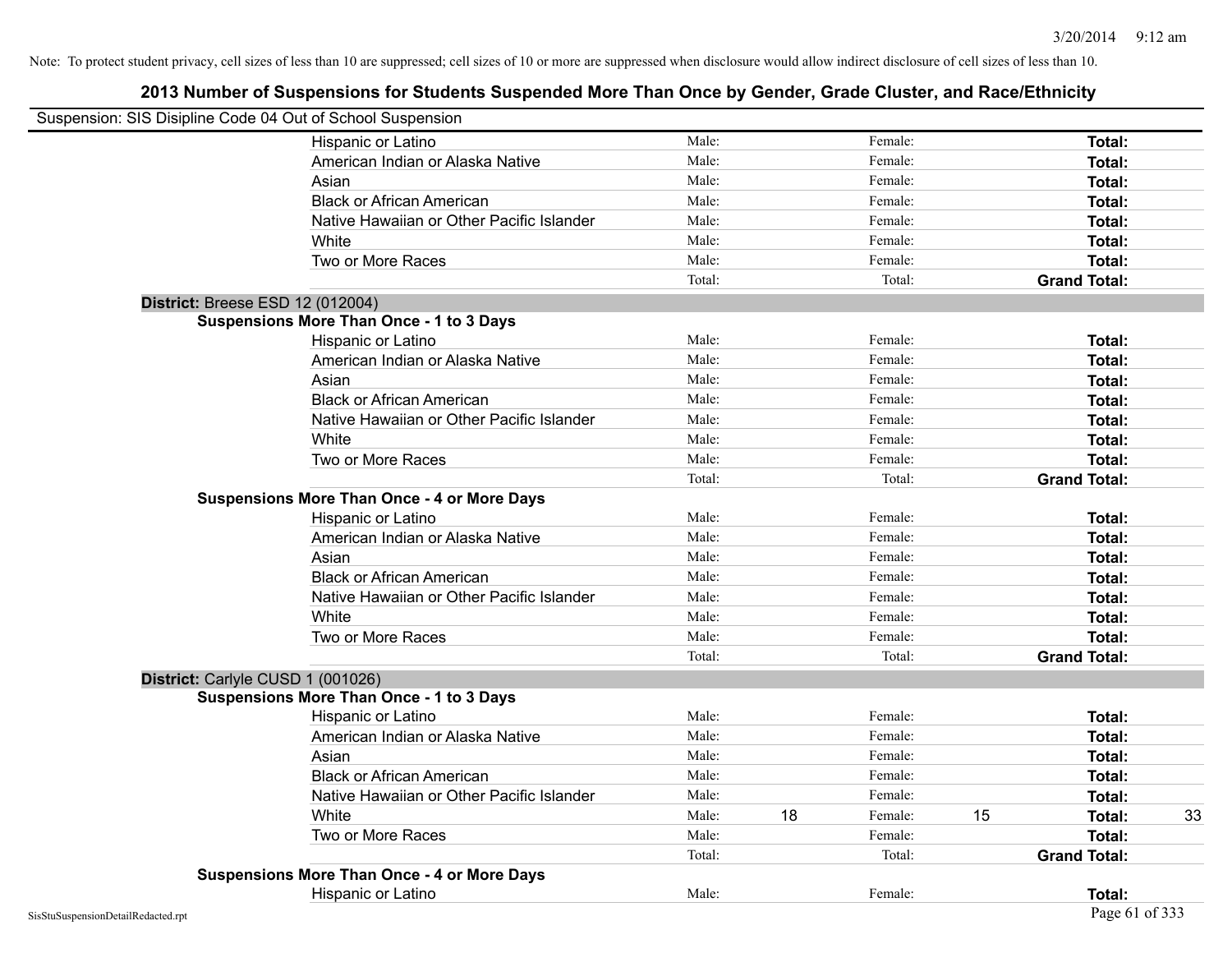# **2013 Number of Suspensions for Students Suspended More Than Once by Gender, Grade Cluster, and Race/Ethnicity**

|                                   | Suspension: SIS Disipline Code 04 Out of School Suspension |        |         |                     |    |
|-----------------------------------|------------------------------------------------------------|--------|---------|---------------------|----|
|                                   | American Indian or Alaska Native                           | Male:  | Female: | <b>Total:</b>       |    |
|                                   | Asian                                                      | Male:  | Female: | <b>Total:</b>       |    |
|                                   | <b>Black or African American</b>                           | Male:  | Female: | <b>Total:</b>       |    |
|                                   | Native Hawaiian or Other Pacific Islander                  | Male:  | Female: | Total:              |    |
|                                   | White                                                      | Male:  | Female: | Total:              |    |
|                                   | Two or More Races                                          | Male:  | Female: | <b>Total:</b>       |    |
|                                   |                                                            | Total: | Total:  | <b>Grand Total:</b> |    |
|                                   | District: St Rose SD 14-15 (141502)                        |        |         |                     |    |
|                                   | <b>Suspensions More Than Once - 1 to 3 Days</b>            |        |         |                     |    |
|                                   | Hispanic or Latino                                         | Male:  | Female: | <b>Total:</b>       |    |
|                                   | American Indian or Alaska Native                           | Male:  | Female: | <b>Total:</b>       |    |
|                                   | Asian                                                      | Male:  | Female: | Total:              |    |
|                                   | <b>Black or African American</b>                           | Male:  | Female: | <b>Total:</b>       |    |
|                                   | Native Hawaiian or Other Pacific Islander                  | Male:  | Female: | <b>Total:</b>       |    |
|                                   | White                                                      | Male:  | Female: | <b>Total:</b>       |    |
|                                   | Two or More Races                                          | Male:  | Female: | <b>Total:</b>       |    |
|                                   |                                                            | Total: | Total:  | <b>Grand Total:</b> |    |
| District: Wesclin CUSD 3 (003026) |                                                            |        |         |                     |    |
|                                   | <b>Suspensions More Than Once - 1 to 3 Days</b>            |        |         |                     |    |
|                                   | Hispanic or Latino                                         | Male:  | Female: | <b>Total:</b>       |    |
|                                   | American Indian or Alaska Native                           | Male:  | Female: | <b>Total:</b>       |    |
|                                   | Asian                                                      | Male:  | Female: | Total:              |    |
|                                   | <b>Black or African American</b>                           | Male:  | Female: | Total:              |    |
|                                   | Native Hawaiian or Other Pacific Islander                  | Male:  | Female: | <b>Total:</b>       |    |
|                                   | White                                                      | Male:  | Female: | <b>Total:</b>       | 12 |
|                                   | Two or More Races                                          | Male:  | Female: | <b>Total:</b>       |    |
|                                   |                                                            | Total: | Total:  | <b>Grand Total:</b> |    |
|                                   | <b>Suspensions More Than Once - 4 or More Days</b>         |        |         |                     |    |
|                                   | Hispanic or Latino                                         | Male:  | Female: | Total:              |    |
|                                   | American Indian or Alaska Native                           | Male:  | Female: | <b>Total:</b>       |    |
|                                   | Asian                                                      | Male:  | Female: | <b>Total:</b>       |    |
|                                   | <b>Black or African American</b>                           | Male:  | Female: | <b>Total:</b>       |    |
|                                   | Native Hawaiian or Other Pacific Islander                  | Male:  | Female: | <b>Total:</b>       |    |
|                                   | White                                                      | Male:  | Female: | <b>Total:</b>       |    |
|                                   | Two or More Races                                          | Male:  | Female: | Total:              |    |
|                                   |                                                            | Total: | Total:  | <b>Grand Total:</b> |    |
| <b>County: Marion (058)</b>       |                                                            |        |         |                     |    |

**District:** Centralia HSD 200 (200017)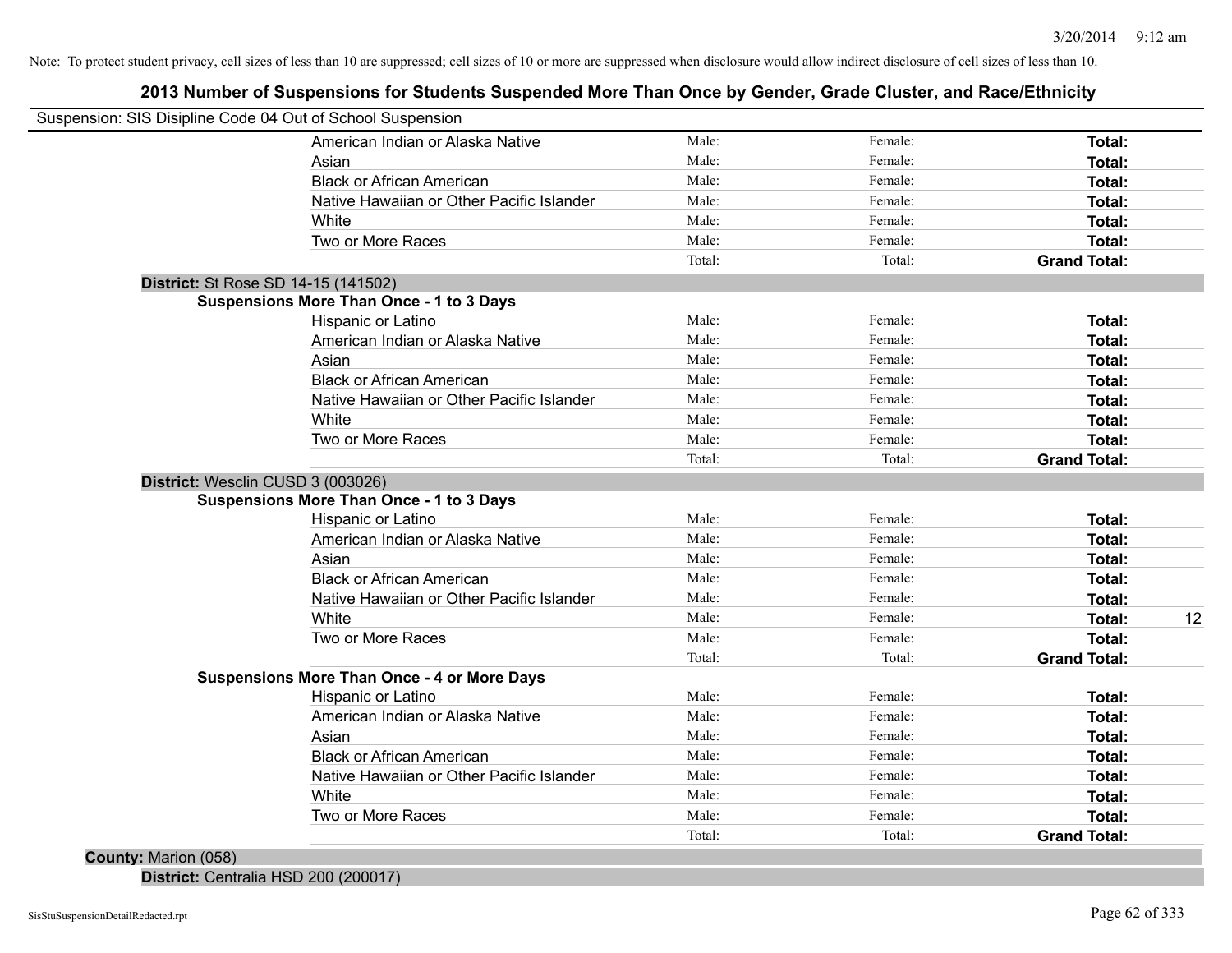|                                                            | 2013 Number of Suspensions for Students Suspended More Than Once by Gender, Grade Cluster, and Race/Ethnicity |        |    |         |    |                     |    |
|------------------------------------------------------------|---------------------------------------------------------------------------------------------------------------|--------|----|---------|----|---------------------|----|
| Suspension: SIS Disipline Code 04 Out of School Suspension |                                                                                                               |        |    |         |    |                     |    |
|                                                            | <b>Suspensions More Than Once - 1 to 3 Days</b>                                                               |        |    |         |    |                     |    |
|                                                            | Hispanic or Latino                                                                                            | Male:  |    | Female: |    | Total:              |    |
|                                                            | American Indian or Alaska Native                                                                              | Male:  |    | Female: |    | Total:              |    |
|                                                            | Asian                                                                                                         | Male:  |    | Female: |    | <b>Total:</b>       |    |
|                                                            | <b>Black or African American</b>                                                                              | Male:  |    | Female: |    | <b>Total:</b>       |    |
|                                                            | Native Hawaiian or Other Pacific Islander                                                                     | Male:  |    | Female: |    | <b>Total:</b>       |    |
|                                                            | White                                                                                                         | Male:  | 22 | Female: | 11 | <b>Total:</b>       | 33 |
|                                                            | Two or More Races                                                                                             | Male:  |    | Female: |    | <b>Total:</b>       | 11 |
|                                                            |                                                                                                               | Total: |    | Total:  |    | <b>Grand Total:</b> |    |
|                                                            | <b>Suspensions More Than Once - 4 or More Days</b>                                                            |        |    |         |    |                     |    |
|                                                            | Hispanic or Latino                                                                                            | Male:  |    | Female: |    | Total:              |    |
|                                                            | American Indian or Alaska Native                                                                              | Male:  |    | Female: |    | <b>Total:</b>       |    |
|                                                            | Asian                                                                                                         | Male:  |    | Female: |    | Total:              |    |
|                                                            | <b>Black or African American</b>                                                                              | Male:  |    | Female: |    | <b>Total:</b>       | 10 |
|                                                            | Native Hawaiian or Other Pacific Islander                                                                     | Male:  |    | Female: |    | Total:              |    |
|                                                            | White                                                                                                         | Male:  | 15 | Female: | 15 | <b>Total:</b>       | 30 |
|                                                            | Two or More Races                                                                                             | Male:  |    | Female: |    | Total:              | 16 |
|                                                            |                                                                                                               | Total: |    | Total:  |    | <b>Grand Total:</b> |    |
| District: Centralia SD 135 (135002)                        |                                                                                                               |        |    |         |    |                     |    |
|                                                            | <b>Suspensions More Than Once - 1 to 3 Days</b>                                                               |        |    |         |    |                     |    |
|                                                            | Hispanic or Latino                                                                                            | Male:  |    | Female: |    | Total:              |    |
|                                                            | American Indian or Alaska Native                                                                              | Male:  |    | Female: |    | <b>Total:</b>       |    |
|                                                            | Asian                                                                                                         | Male:  |    | Female: |    | <b>Total:</b>       |    |
|                                                            | <b>Black or African American</b>                                                                              | Male:  | 11 | Female: | 10 | <b>Total:</b>       | 21 |
|                                                            | Native Hawaiian or Other Pacific Islander                                                                     | Male:  |    | Female: |    | <b>Total:</b>       |    |
|                                                            | White                                                                                                         | Male:  |    | Female: |    | Total:              | 33 |
|                                                            | Two or More Races                                                                                             | Male:  |    | Female: |    | Total:              | 10 |
|                                                            |                                                                                                               | Total: |    | Total:  |    | <b>Grand Total:</b> |    |
|                                                            | <b>Suspensions More Than Once - 4 or More Days</b>                                                            |        |    |         |    |                     |    |
|                                                            | Hispanic or Latino                                                                                            | Male:  |    | Female: |    | Total:              |    |
|                                                            | American Indian or Alaska Native                                                                              | Male:  |    | Female: |    | <b>Total:</b>       |    |
|                                                            | Asian                                                                                                         | Male:  |    | Female: |    | <b>Total:</b>       |    |
|                                                            | <b>Black or African American</b>                                                                              | Male:  |    | Female: |    | Total:              | 10 |
|                                                            | Native Hawaiian or Other Pacific Islander                                                                     | Male:  |    | Female: |    | Total:              |    |
|                                                            | White                                                                                                         | Male:  |    | Female: |    | <b>Total:</b>       | 13 |
|                                                            | Two or More Races                                                                                             | Male:  |    | Female: |    | <b>Total:</b>       |    |
|                                                            |                                                                                                               | Total: |    | Total:  |    | <b>Grand Total:</b> |    |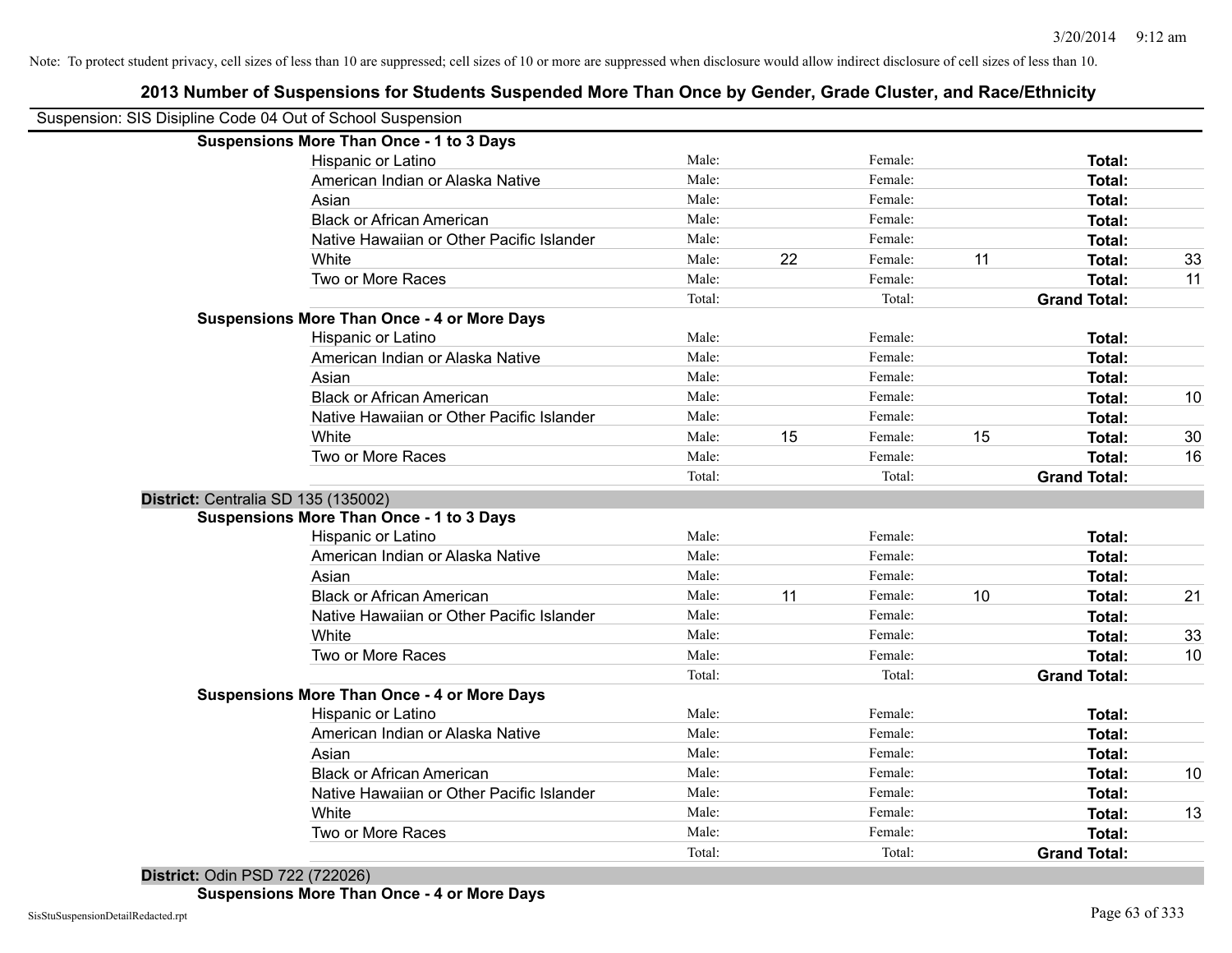| Suspension: SIS Disipline Code 04 Out of School Suspension |                                                    |        |         |                     |    |
|------------------------------------------------------------|----------------------------------------------------|--------|---------|---------------------|----|
|                                                            | Hispanic or Latino                                 | Male:  | Female: | Total:              |    |
|                                                            | American Indian or Alaska Native                   | Male:  | Female: | Total:              |    |
|                                                            | Asian                                              | Male:  | Female: | Total:              |    |
|                                                            | <b>Black or African American</b>                   | Male:  | Female: | Total:              |    |
|                                                            | Native Hawaiian or Other Pacific Islander          | Male:  | Female: | Total:              |    |
|                                                            | White                                              | Male:  | Female: | Total:              |    |
|                                                            | Two or More Races                                  | Male:  | Female: | Total:              |    |
|                                                            |                                                    | Total: | Total:  |                     |    |
|                                                            |                                                    |        |         | <b>Grand Total:</b> |    |
|                                                            | District: Salem CHSD 600 (600016)                  |        |         |                     |    |
|                                                            | <b>Suspensions More Than Once - 1 to 3 Days</b>    |        |         |                     |    |
|                                                            | Hispanic or Latino                                 | Male:  | Female: | Total:              |    |
|                                                            | American Indian or Alaska Native                   | Male:  | Female: | Total:              |    |
|                                                            | Asian                                              | Male:  | Female: | Total:              |    |
|                                                            | <b>Black or African American</b>                   | Male:  | Female: | Total:              |    |
|                                                            | Native Hawaiian or Other Pacific Islander          | Male:  | Female: | Total:              |    |
|                                                            | White                                              | Male:  | Female: | Total:              | 25 |
|                                                            | Two or More Races                                  | Male:  | Female: | Total:              |    |
|                                                            |                                                    | Total: | Total:  | <b>Grand Total:</b> |    |
|                                                            | <b>Suspensions More Than Once - 4 or More Days</b> |        |         |                     |    |
|                                                            | Hispanic or Latino                                 | Male:  | Female: | Total:              |    |
|                                                            | American Indian or Alaska Native                   | Male:  | Female: | Total:              |    |
|                                                            | Asian                                              | Male:  | Female: | Total:              |    |
|                                                            | <b>Black or African American</b>                   | Male:  | Female: | Total:              |    |
|                                                            | Native Hawaiian or Other Pacific Islander          | Male:  | Female: | Total:              |    |
|                                                            | White                                              | Male:  | Female: | Total:              |    |
|                                                            | Two or More Races                                  | Male:  | Female: | Total:              |    |
|                                                            |                                                    | Total: | Total:  | <b>Grand Total:</b> |    |
|                                                            | District: Salem SD 111 (111002)                    |        |         |                     |    |
|                                                            | <b>Suspensions More Than Once - 1 to 3 Days</b>    |        |         |                     |    |
|                                                            | Hispanic or Latino                                 | Male:  | Female: | Total:              |    |
|                                                            | American Indian or Alaska Native                   | Male:  | Female: | Total:              |    |
|                                                            | Asian                                              | Male:  | Female: | Total:              |    |
|                                                            | <b>Black or African American</b>                   | Male:  | Female: | Total:              |    |
|                                                            | Native Hawaiian or Other Pacific Islander          | Male:  | Female: | Total:              |    |
|                                                            | White                                              | Male:  | Female: | Total:              | 37 |
|                                                            | Two or More Races                                  | Male:  | Female: | Total:              |    |
|                                                            |                                                    | Total: | Total:  | <b>Grand Total:</b> |    |
|                                                            | <b>Suspensions More Than Once - 4 or More Days</b> |        |         |                     |    |
|                                                            | Hispanic or Latino                                 | Male:  | Female: | Total:              |    |
| SisStuSuspensionDetailRedacted.rpt                         |                                                    |        |         | Page 64 of 333      |    |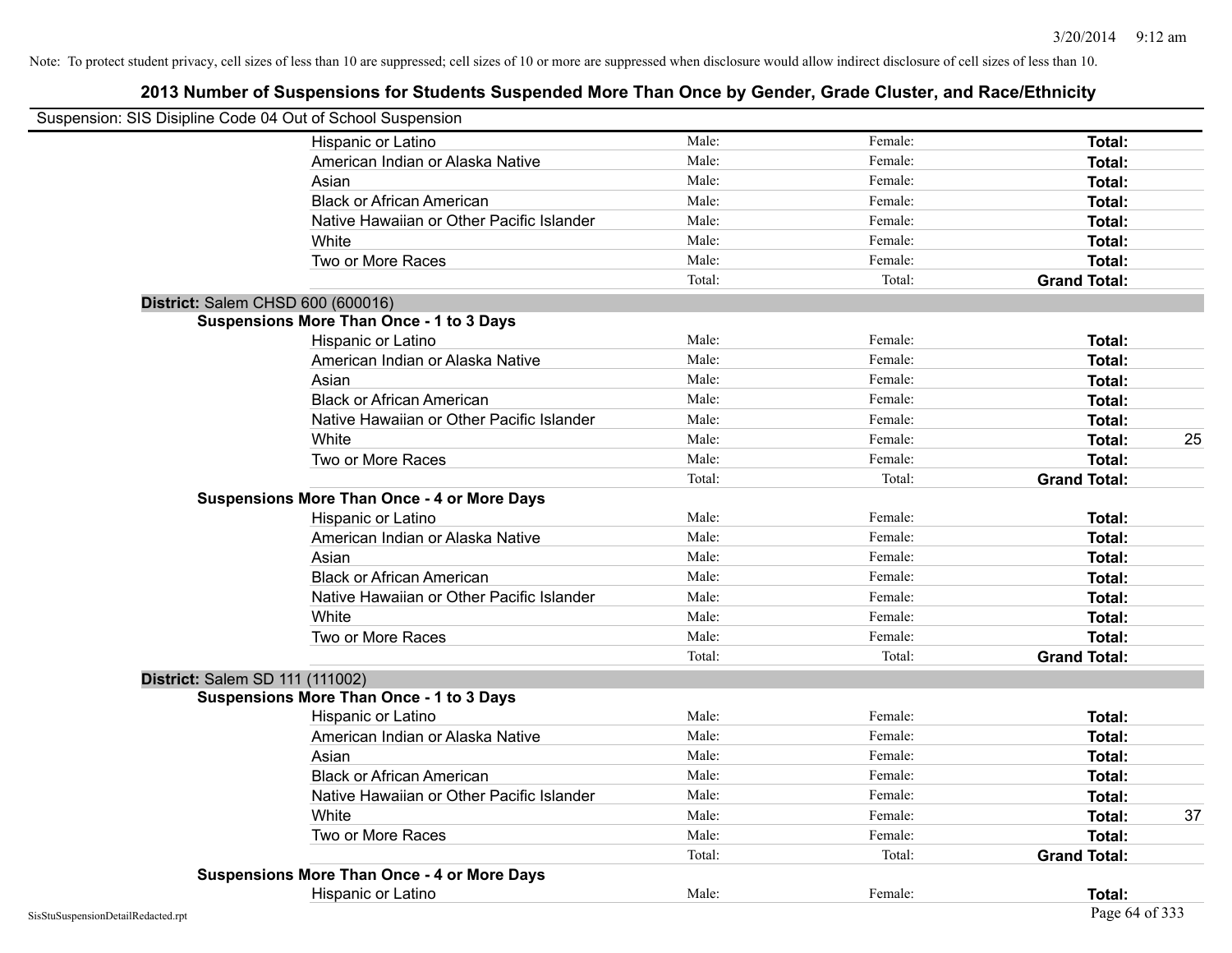# **2013 Number of Suspensions for Students Suspended More Than Once by Gender, Grade Cluster, and Race/Ethnicity**

| Suspension: SIS Disipline Code 04 Out of School Suspension |        |         |                     |    |
|------------------------------------------------------------|--------|---------|---------------------|----|
| American Indian or Alaska Native                           | Male:  | Female: | Total:              |    |
| Asian                                                      | Male:  | Female: | Total:              |    |
| <b>Black or African American</b>                           | Male:  | Female: | Total:              |    |
| Native Hawaiian or Other Pacific Islander                  | Male:  | Female: | Total:              |    |
| White                                                      | Male:  | Female: | Total:              |    |
| Two or More Races                                          | Male:  | Female: | Total:              |    |
|                                                            | Total: | Total:  | <b>Grand Total:</b> |    |
| District: Sandoval CUSD 501 (501026)                       |        |         |                     |    |
| <b>Suspensions More Than Once - 1 to 3 Days</b>            |        |         |                     |    |
| Hispanic or Latino                                         | Male:  | Female: | Total:              |    |
| American Indian or Alaska Native                           | Male:  | Female: | Total:              |    |
| Asian                                                      | Male:  | Female: | Total:              |    |
| <b>Black or African American</b>                           | Male:  | Female: | Total:              |    |
| Native Hawaiian or Other Pacific Islander                  | Male:  | Female: | Total:              |    |
| White                                                      | Male:  | Female: | Total:              | 46 |
| Two or More Races                                          | Male:  | Female: | Total:              |    |
|                                                            | Total: | Total:  | <b>Grand Total:</b> |    |
| <b>Suspensions More Than Once - 4 or More Days</b>         |        |         |                     |    |
| Hispanic or Latino                                         | Male:  | Female: | Total:              |    |
| American Indian or Alaska Native                           | Male:  | Female: | Total:              |    |
| Asian                                                      | Male:  | Female: | Total:              |    |
| <b>Black or African American</b>                           | Male:  | Female: | Total:              |    |
| Native Hawaiian or Other Pacific Islander                  | Male:  | Female: | Total:              |    |
| <b>White</b>                                               | Male:  | Female: | Total:              |    |
| Two or More Races                                          | Male:  | Female: | Total:              |    |
|                                                            | Total: | Total:  | <b>Grand Total:</b> |    |
| District: South Central CUD 401 (401026)                   |        |         |                     |    |
| <b>Suspensions More Than Once - 1 to 3 Days</b>            |        |         |                     |    |
| Hispanic or Latino                                         | Male:  | Female: | Total:              |    |
| American Indian or Alaska Native                           | Male:  | Female: | Total:              |    |
| Asian                                                      | Male:  | Female: | Total:              |    |
| <b>Black or African American</b>                           | Male:  | Female: | Total:              |    |
| Native Hawaiian or Other Pacific Islander                  | Male:  | Female: | Total:              |    |
| White                                                      | Male:  | Female: | Total:              |    |
| Two or More Races                                          | Male:  | Female: | Total:              |    |
|                                                            | Total: | Total:  | <b>Grand Total:</b> |    |
| <b>County: Washington (095)</b>                            |        |         |                     |    |

**District:** Ashley CCSD 15 (015004)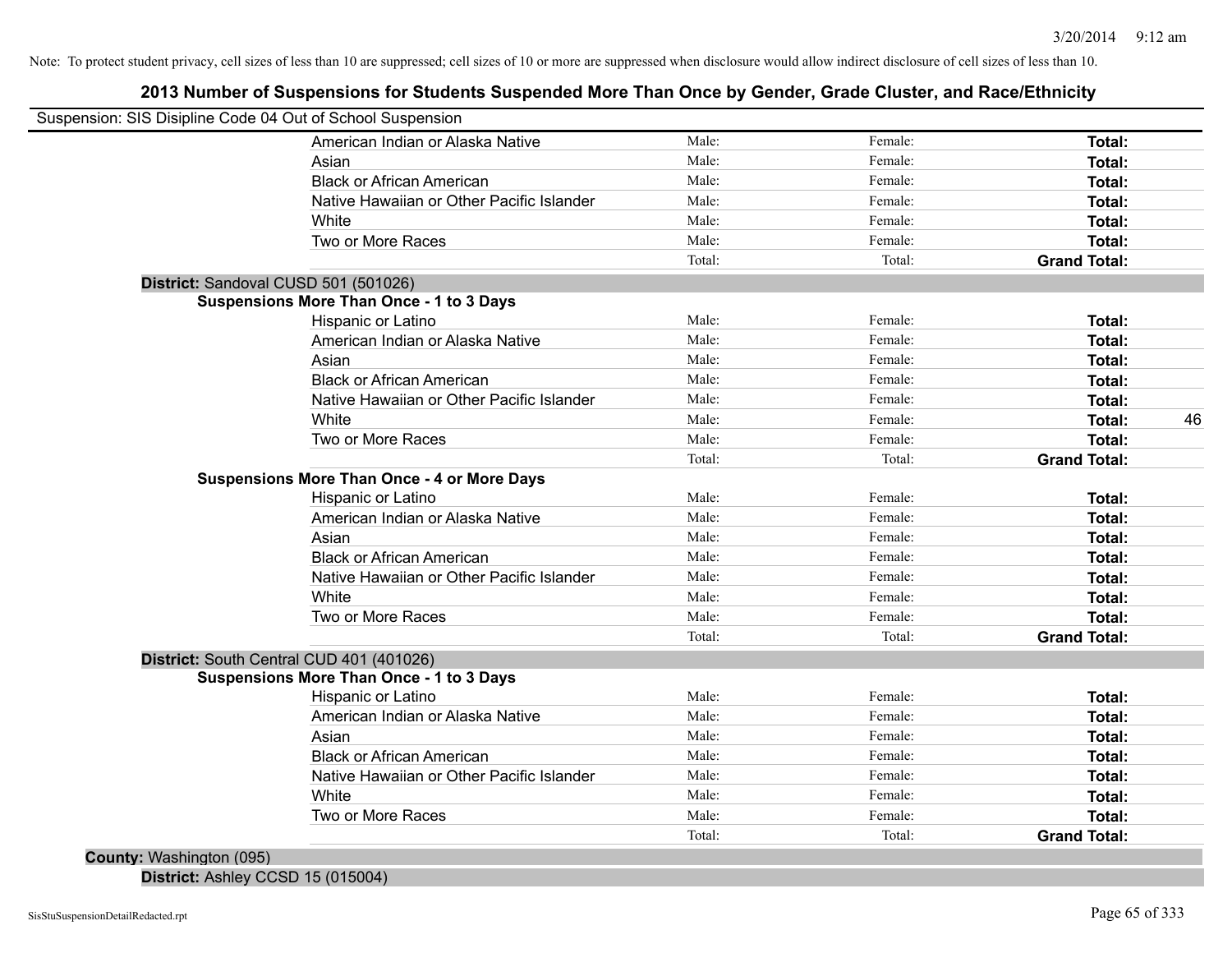| Suspension: SIS Disipline Code 04 Out of School Suspension |        |         |                     |    |
|------------------------------------------------------------|--------|---------|---------------------|----|
|                                                            |        |         |                     |    |
| <b>Suspensions More Than Once - 1 to 3 Days</b>            | Male:  | Female: |                     |    |
| Hispanic or Latino                                         | Male:  | Female: | Total:              |    |
| American Indian or Alaska Native                           | Male:  |         | Total:              |    |
| Asian                                                      |        | Female: | Total:              |    |
| <b>Black or African American</b>                           | Male:  | Female: | Total:              |    |
| Native Hawaiian or Other Pacific Islander                  | Male:  | Female: | Total:              |    |
| White                                                      | Male:  | Female: | Total:              |    |
| Two or More Races                                          | Male:  | Female: | Total:              |    |
|                                                            | Total: | Total:  | <b>Grand Total:</b> |    |
| District: Irvington CCSD 11 (011004)                       |        |         |                     |    |
| <b>Suspensions More Than Once - 1 to 3 Days</b>            |        |         |                     |    |
| Hispanic or Latino                                         | Male:  | Female: | Total:              |    |
| American Indian or Alaska Native                           | Male:  | Female: | Total:              |    |
| Asian                                                      | Male:  | Female: | Total:              |    |
| <b>Black or African American</b>                           | Male:  | Female: | Total:              |    |
| Native Hawaiian or Other Pacific Islander                  | Male:  | Female: | Total:              |    |
| White                                                      | Male:  | Female: | Total:              |    |
| Two or More Races                                          | Male:  | Female: | Total:              |    |
|                                                            | Total: | Total:  | <b>Grand Total:</b> |    |
| District: Nashville CHSD 99 (099016)                       |        |         |                     |    |
| <b>Suspensions More Than Once - 1 to 3 Days</b>            |        |         |                     |    |
| Hispanic or Latino                                         | Male:  | Female: | Total:              |    |
| American Indian or Alaska Native                           | Male:  | Female: | Total:              |    |
| Asian                                                      | Male:  | Female: | Total:              |    |
| <b>Black or African American</b>                           | Male:  | Female: | Total:              |    |
| Native Hawaiian or Other Pacific Islander                  | Male:  | Female: | Total:              |    |
| White                                                      | Male:  | Female: | Total:              |    |
| Two or More Races                                          | Male:  | Female: | Total:              |    |
|                                                            | Total: | Total:  | <b>Grand Total:</b> |    |
| District: West Washington Co CUD 10 (010026)               |        |         |                     |    |
| <b>Suspensions More Than Once - 1 to 3 Days</b>            |        |         |                     |    |
| Hispanic or Latino                                         | Male:  | Female: | Total:              |    |
| American Indian or Alaska Native                           | Male:  | Female: | Total:              |    |
| Asian                                                      | Male:  | Female: | Total:              |    |
| <b>Black or African American</b>                           | Male:  | Female: | Total:              |    |
| Native Hawaiian or Other Pacific Islander                  | Male:  | Female: | Total:              |    |
| White                                                      | Male:  | Female: | Total:              | 22 |
| Two or More Races                                          | Male:  | Female: | Total:              |    |
|                                                            |        |         |                     |    |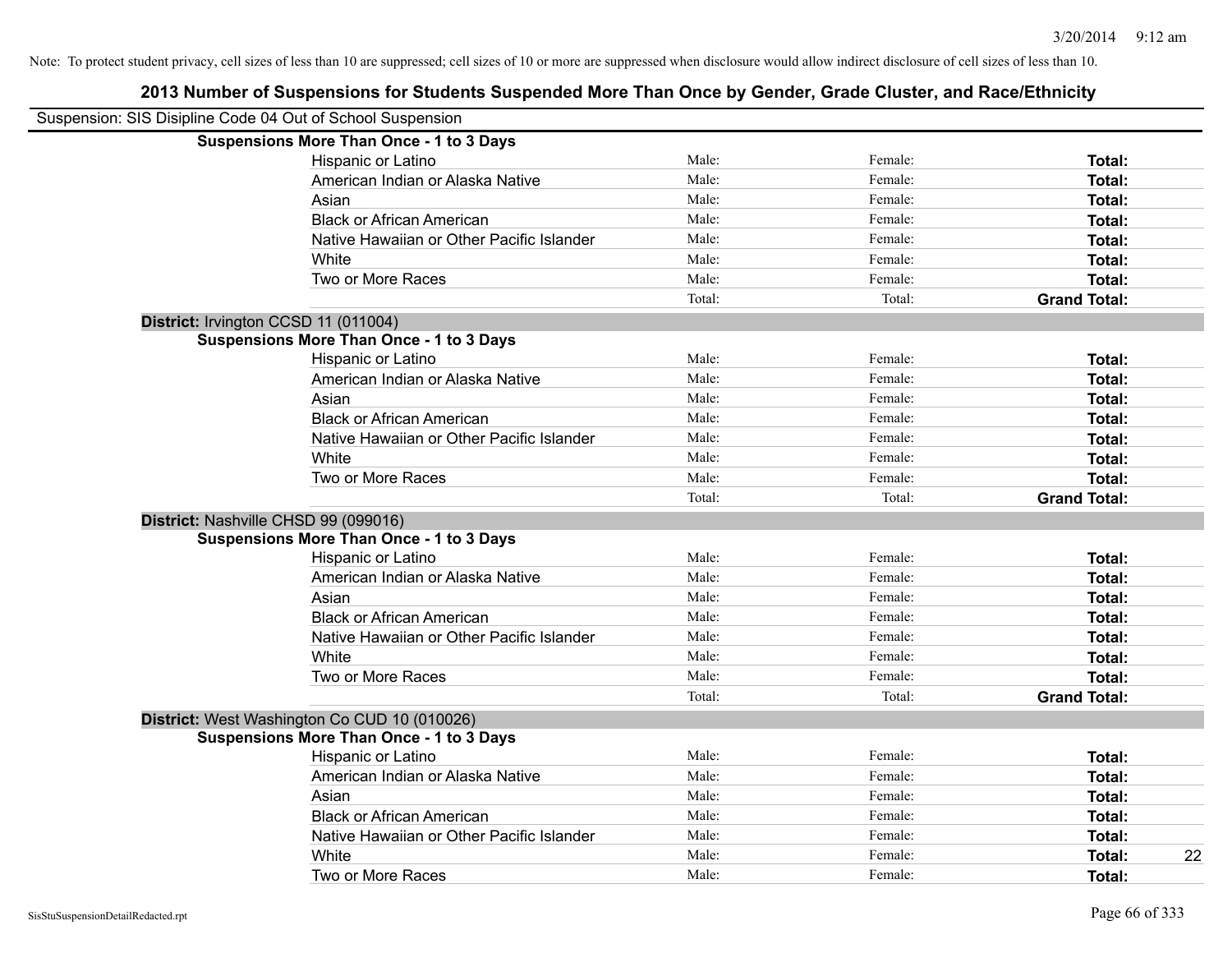| Suspension: SIS Disipline Code 04 Out of School Suspension |                                                    |        |         |                     |    |
|------------------------------------------------------------|----------------------------------------------------|--------|---------|---------------------|----|
|                                                            |                                                    | Total: | Total:  | <b>Grand Total:</b> |    |
|                                                            | <b>Suspensions More Than Once - 4 or More Days</b> |        |         |                     |    |
|                                                            | Hispanic or Latino                                 | Male:  | Female: | Total:              |    |
|                                                            | American Indian or Alaska Native                   | Male:  | Female: | Total:              |    |
|                                                            | Asian                                              | Male:  | Female: | Total:              |    |
|                                                            | <b>Black or African American</b>                   | Male:  | Female: | Total:              |    |
|                                                            | Native Hawaiian or Other Pacific Islander          | Male:  | Female: | Total:              |    |
|                                                            | White                                              | Male:  | Female: | Total:              |    |
|                                                            | Two or More Races                                  | Male:  | Female: | Total:              |    |
|                                                            |                                                    | Total: | Total:  | <b>Grand Total:</b> |    |
| Region: Clk/Cls/Cmbn/Dglas/Edgr/Mltr/Shlb (11)             |                                                    |        |         |                     |    |
| County: Clark (012)                                        |                                                    |        |         |                     |    |
|                                                            | District: Casey-Westfield CUSD 4C (004C26)         |        |         |                     |    |
|                                                            | <b>Suspensions More Than Once - 1 to 3 Days</b>    |        |         |                     |    |
|                                                            | Hispanic or Latino                                 | Male:  | Female: | Total:              |    |
|                                                            | American Indian or Alaska Native                   | Male:  | Female: | Total:              |    |
|                                                            | Asian                                              | Male:  | Female: | Total:              |    |
|                                                            | <b>Black or African American</b>                   | Male:  | Female: | Total:              |    |
|                                                            | Native Hawaiian or Other Pacific Islander          | Male:  | Female: | Total:              |    |
|                                                            | White                                              | Male:  | Female: | <b>Total:</b>       |    |
|                                                            | Two or More Races                                  | Male:  | Female: | <b>Total:</b>       |    |
|                                                            |                                                    | Total: | Total:  | <b>Grand Total:</b> |    |
|                                                            | District: Marshall CUSD 2C (002C26)                |        |         |                     |    |
|                                                            | <b>Suspensions More Than Once - 1 to 3 Days</b>    |        |         |                     |    |
|                                                            | Hispanic or Latino                                 | Male:  | Female: | <b>Total:</b>       |    |
|                                                            | American Indian or Alaska Native                   | Male:  | Female: | Total:              |    |
|                                                            | Asian                                              | Male:  | Female: | Total:              |    |
|                                                            | <b>Black or African American</b>                   | Male:  | Female: | Total:              |    |
|                                                            | Native Hawaiian or Other Pacific Islander          | Male:  | Female: | Total:              |    |
|                                                            | White                                              | Male:  | Female: | Total:              | 33 |
|                                                            | Two or More Races                                  | Male:  | Female: | Total:              |    |
|                                                            |                                                    | Total: | Total:  | <b>Grand Total:</b> |    |
|                                                            | <b>Suspensions More Than Once - 4 or More Days</b> |        |         |                     |    |
|                                                            | Hispanic or Latino                                 | Male:  | Female: | <b>Total:</b>       |    |
|                                                            | American Indian or Alaska Native                   | Male:  | Female: | Total:              |    |
|                                                            | Asian                                              | Male:  | Female: | <b>Total:</b>       |    |
|                                                            | <b>Black or African American</b>                   | Male:  | Female: | Total:              |    |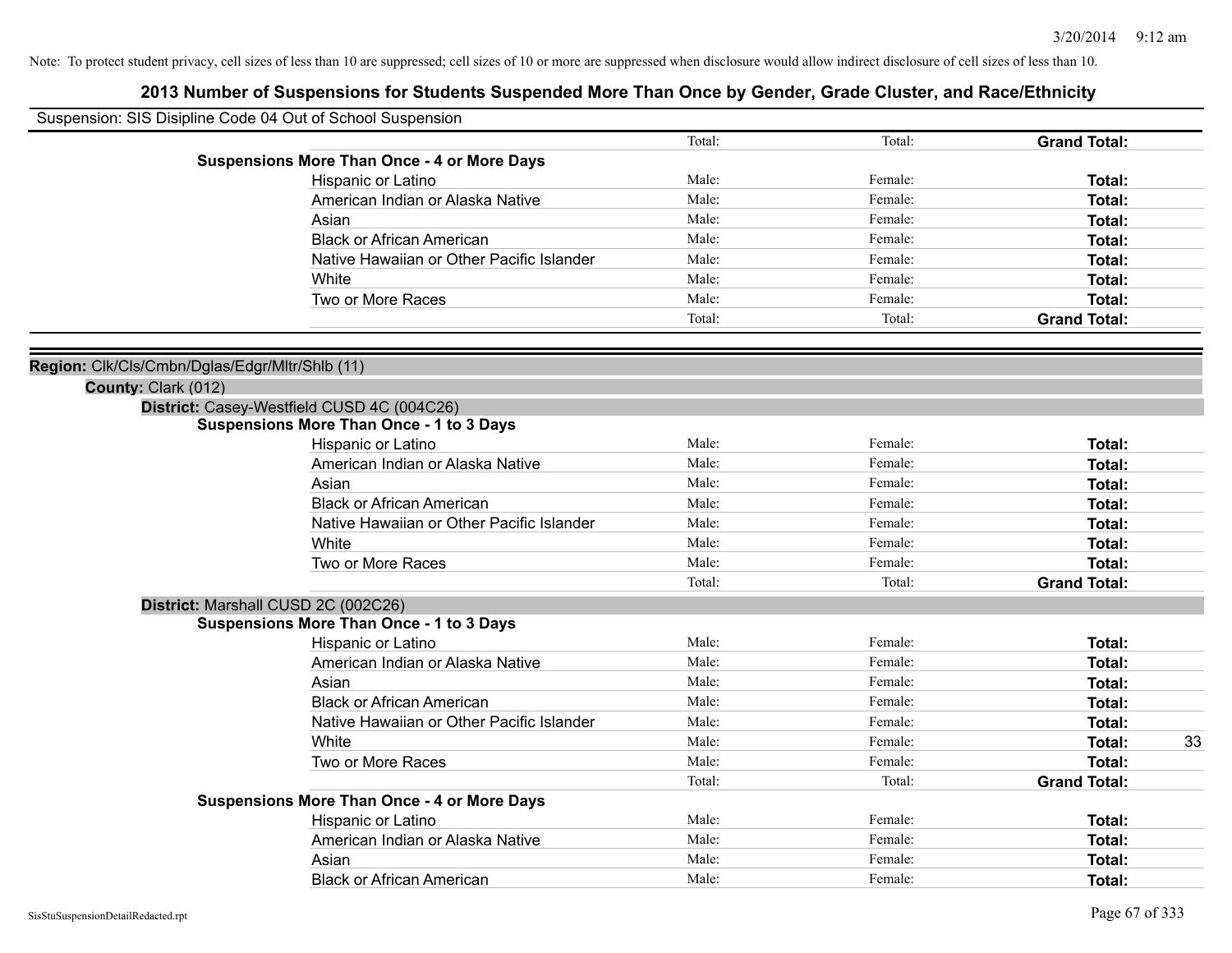| Suspension: SIS Disipline Code 04 Out of School Suspension |                                                    |        |         |                     |    |
|------------------------------------------------------------|----------------------------------------------------|--------|---------|---------------------|----|
|                                                            | Native Hawaiian or Other Pacific Islander          | Male:  | Female: | Total:              |    |
|                                                            | White                                              | Male:  | Female: | Total:              |    |
|                                                            | Two or More Races                                  | Male:  | Female: | Total:              |    |
|                                                            |                                                    | Total: | Total:  | <b>Grand Total:</b> |    |
|                                                            | District: Martinsville CUSD 3C (003C26)            |        |         |                     |    |
|                                                            | <b>Suspensions More Than Once - 1 to 3 Days</b>    |        |         |                     |    |
|                                                            | Hispanic or Latino                                 | Male:  | Female: | Total:              |    |
|                                                            | American Indian or Alaska Native                   | Male:  | Female: | <b>Total:</b>       |    |
|                                                            | Asian                                              | Male:  | Female: | Total:              |    |
|                                                            | <b>Black or African American</b>                   | Male:  | Female: | <b>Total:</b>       |    |
|                                                            | Native Hawaiian or Other Pacific Islander          | Male:  | Female: | <b>Total:</b>       |    |
|                                                            | White                                              | Male:  | Female: | <b>Total:</b>       | 13 |
|                                                            | Two or More Races                                  | Male:  | Female: | <b>Total:</b>       |    |
|                                                            |                                                    | Total: | Total:  | <b>Grand Total:</b> |    |
|                                                            | <b>Suspensions More Than Once - 4 or More Days</b> |        |         |                     |    |
|                                                            | Hispanic or Latino                                 | Male:  | Female: | Total:              |    |
|                                                            | American Indian or Alaska Native                   | Male:  | Female: | <b>Total:</b>       |    |
|                                                            | Asian                                              | Male:  | Female: | <b>Total:</b>       |    |
|                                                            | <b>Black or African American</b>                   | Male:  | Female: | Total:              |    |
|                                                            | Native Hawaiian or Other Pacific Islander          | Male:  | Female: | Total:              |    |
|                                                            | White                                              | Male:  | Female: | Total:              |    |
|                                                            | Two or More Races                                  | Male:  | Female: | Total:              |    |
|                                                            |                                                    | Total: | Total:  | <b>Grand Total:</b> |    |
| County: Coles (015)                                        |                                                    |        |         |                     |    |
|                                                            | District: Charleston CUSD 1 (001026)               |        |         |                     |    |
|                                                            | <b>Suspensions More Than Once - 1 to 3 Days</b>    |        |         |                     |    |
|                                                            | Hispanic or Latino                                 | Male:  | Female: | Total:              |    |
|                                                            | American Indian or Alaska Native                   | Male:  | Female: | <b>Total:</b>       |    |
|                                                            | Asian                                              | Male:  | Female: | <b>Total:</b>       |    |
|                                                            | <b>Black or African American</b>                   | Male:  | Female: | <b>Total:</b>       |    |
|                                                            | Native Hawaiian or Other Pacific Islander          | Male:  | Female: | <b>Total:</b>       |    |
|                                                            | White                                              | Male:  | Female: | <b>Total:</b>       | 55 |
|                                                            | Two or More Races                                  | Male:  | Female: | <b>Total:</b>       |    |
|                                                            |                                                    | Total: | Total:  | <b>Grand Total:</b> |    |
|                                                            | <b>Suspensions More Than Once - 4 or More Days</b> |        |         |                     |    |
|                                                            | Hispanic or Latino                                 | Male:  | Female: | Total:              |    |
|                                                            | American Indian or Alaska Native                   | Male:  | Female: | <b>Total:</b>       |    |
|                                                            | Asian                                              | Male:  | Female: | <b>Total:</b>       |    |
|                                                            | <b>Black or African American</b>                   | Male:  | Female: | Total:              |    |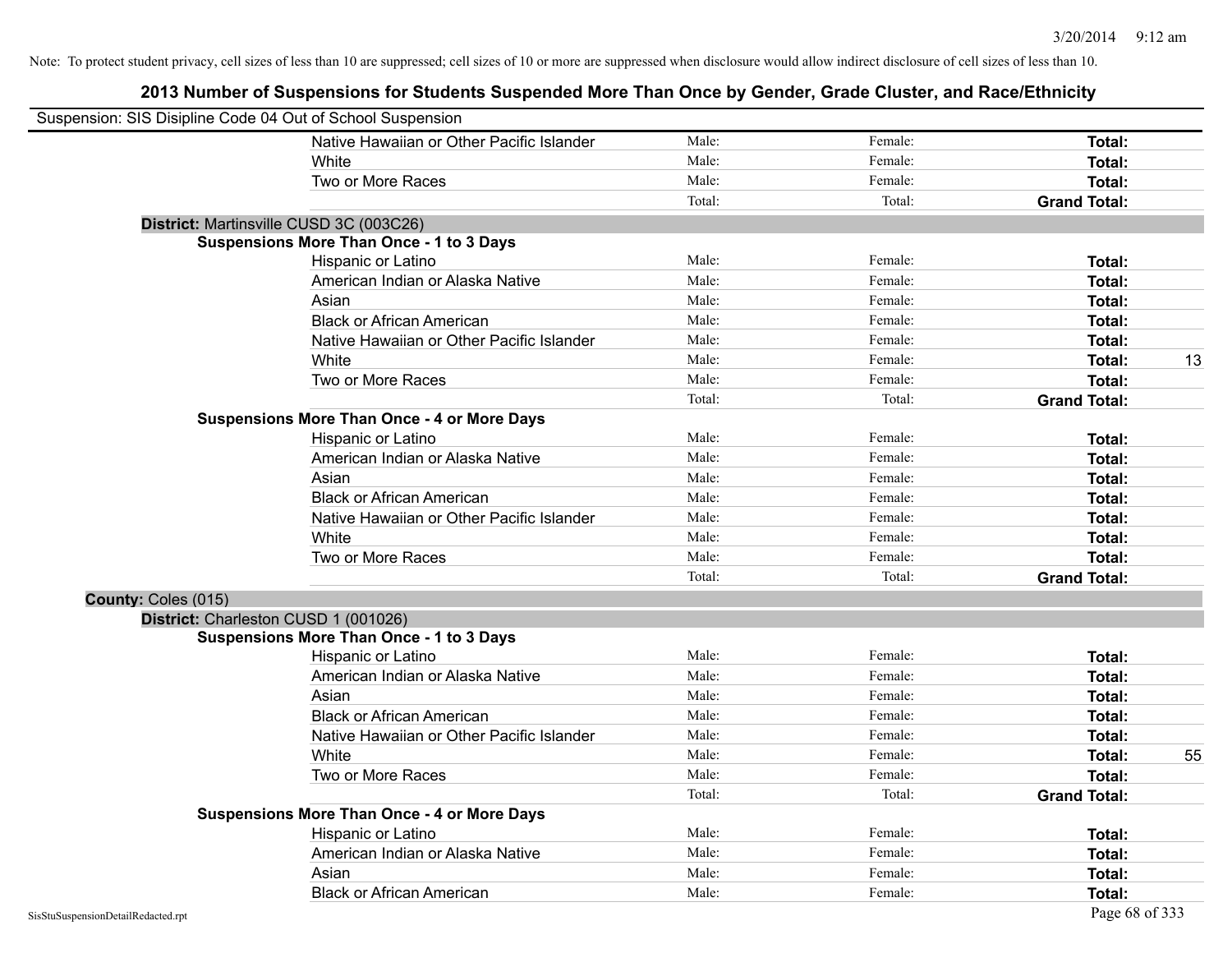| Suspension: SIS Disipline Code 04 Out of School Suspension |                                                    |        |    |         |    |                     |    |
|------------------------------------------------------------|----------------------------------------------------|--------|----|---------|----|---------------------|----|
|                                                            | Native Hawaiian or Other Pacific Islander          | Male:  |    | Female: |    | Total:              |    |
|                                                            | White                                              | Male:  |    | Female: |    | <b>Total:</b>       | 13 |
|                                                            | Two or More Races                                  | Male:  |    | Female: |    | Total:              |    |
|                                                            |                                                    | Total: |    | Total:  |    | <b>Grand Total:</b> |    |
| District: Mattoon CUSD 2 (002026)                          |                                                    |        |    |         |    |                     |    |
|                                                            | <b>Suspensions More Than Once - 1 to 3 Days</b>    |        |    |         |    |                     |    |
|                                                            | Hispanic or Latino                                 | Male:  |    | Female: |    | Total:              |    |
|                                                            | American Indian or Alaska Native                   | Male:  |    | Female: |    | Total:              |    |
|                                                            | Asian                                              | Male:  |    | Female: |    | <b>Total:</b>       |    |
|                                                            | <b>Black or African American</b>                   | Male:  |    | Female: |    | <b>Total:</b>       | 17 |
|                                                            | Native Hawaiian or Other Pacific Islander          | Male:  |    | Female: |    | <b>Total:</b>       |    |
|                                                            | White                                              | Male:  | 74 | Female: | 12 | Total:              | 86 |
|                                                            | Two or More Races                                  | Male:  |    | Female: |    | Total:              | 12 |
|                                                            |                                                    | Total: |    | Total:  |    | <b>Grand Total:</b> |    |
|                                                            | <b>Suspensions More Than Once - 4 or More Days</b> |        |    |         |    |                     |    |
|                                                            | Hispanic or Latino                                 | Male:  |    | Female: |    | Total:              |    |
|                                                            | American Indian or Alaska Native                   | Male:  |    | Female: |    | <b>Total:</b>       |    |
|                                                            | Asian                                              | Male:  |    | Female: |    | Total:              |    |
|                                                            | <b>Black or African American</b>                   | Male:  |    | Female: |    | Total:              |    |
|                                                            | Native Hawaiian or Other Pacific Islander          | Male:  |    | Female: |    | Total:              |    |
|                                                            | White                                              | Male:  |    | Female: |    | Total:              | 24 |
|                                                            | Two or More Races                                  | Male:  |    | Female: |    | <b>Total:</b>       |    |
|                                                            |                                                    | Total: |    | Total:  |    | <b>Grand Total:</b> |    |
| County: Cumberland (018)                                   |                                                    |        |    |         |    |                     |    |
|                                                            | District: Cumberland CUSD 77 (077026)              |        |    |         |    |                     |    |
|                                                            | <b>Suspensions More Than Once - 1 to 3 Days</b>    |        |    |         |    |                     |    |
|                                                            | Hispanic or Latino                                 | Male:  |    | Female: |    | Total:              |    |
|                                                            | American Indian or Alaska Native                   | Male:  |    | Female: |    | Total:              |    |
|                                                            | Asian                                              | Male:  |    | Female: |    | Total:              |    |
|                                                            | <b>Black or African American</b>                   | Male:  |    | Female: |    | Total:              |    |
|                                                            | Native Hawaiian or Other Pacific Islander          | Male:  |    | Female: |    | Total:              |    |
|                                                            | White                                              | Male:  |    | Female: |    | <b>Total:</b>       |    |
|                                                            | Two or More Races                                  | Male:  |    | Female: |    | <b>Total:</b>       |    |
|                                                            |                                                    | Total: |    | Total:  |    | <b>Grand Total:</b> |    |
|                                                            | <b>Suspensions More Than Once - 4 or More Days</b> |        |    |         |    |                     |    |
|                                                            | Hispanic or Latino                                 | Male:  |    | Female: |    | Total:              |    |
|                                                            | American Indian or Alaska Native                   | Male:  |    | Female: |    | <b>Total:</b>       |    |
|                                                            | Asian                                              | Male:  |    | Female: |    | <b>Total:</b>       |    |
|                                                            | <b>Black or African American</b>                   | Male:  |    | Female: |    | Total:              |    |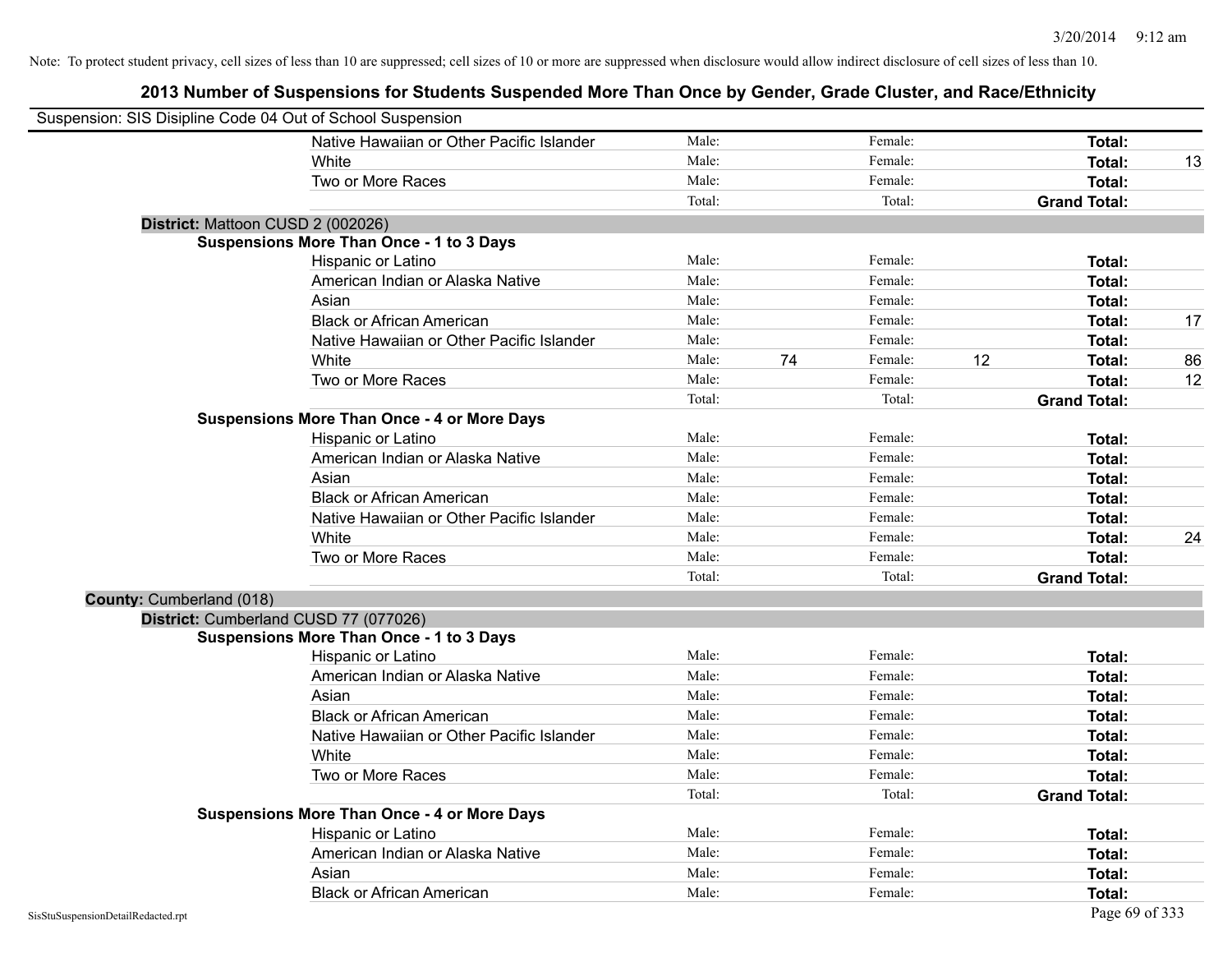| Suspension: SIS Disipline Code 04 Out of School Suspension |                                                    |        |         |                     |    |
|------------------------------------------------------------|----------------------------------------------------|--------|---------|---------------------|----|
|                                                            | Native Hawaiian or Other Pacific Islander          | Male:  | Female: | Total:              |    |
|                                                            | White                                              | Male:  | Female: | Total:              |    |
|                                                            | Two or More Races                                  | Male:  | Female: | Total:              |    |
|                                                            |                                                    | Total: | Total:  | <b>Grand Total:</b> |    |
| District: Neoga CUSD 3 (003026)                            |                                                    |        |         |                     |    |
|                                                            | <b>Suspensions More Than Once - 1 to 3 Days</b>    |        |         |                     |    |
|                                                            | Hispanic or Latino                                 | Male:  | Female: | Total:              |    |
|                                                            | American Indian or Alaska Native                   | Male:  | Female: | Total:              |    |
|                                                            | Asian                                              | Male:  | Female: | Total:              |    |
|                                                            | <b>Black or African American</b>                   | Male:  | Female: | Total:              |    |
|                                                            | Native Hawaiian or Other Pacific Islander          | Male:  | Female: | Total:              |    |
|                                                            | White                                              | Male:  | Female: | Total:              |    |
|                                                            | Two or More Races                                  | Male:  | Female: | Total:              |    |
|                                                            |                                                    | Total: | Total:  | <b>Grand Total:</b> |    |
| <b>County: Douglas (021)</b>                               |                                                    |        |         |                     |    |
| District: Arcola CUSD 306 (306026)                         |                                                    |        |         |                     |    |
|                                                            | <b>Suspensions More Than Once - 1 to 3 Days</b>    |        |         |                     |    |
|                                                            | Hispanic or Latino                                 | Male:  | Female: | Total:              |    |
|                                                            | American Indian or Alaska Native                   | Male:  | Female: | Total:              |    |
|                                                            | Asian                                              | Male:  | Female: | Total:              |    |
|                                                            | <b>Black or African American</b>                   | Male:  | Female: | Total:              |    |
|                                                            | Native Hawaiian or Other Pacific Islander          | Male:  | Female: | Total:              |    |
|                                                            | White                                              | Male:  | Female: | Total:              |    |
|                                                            | Two or More Races                                  | Male:  | Female: | Total:              |    |
|                                                            |                                                    | Total: | Total:  | <b>Grand Total:</b> | 16 |
| District: Arthur CUSD 305 (305026)                         |                                                    |        |         |                     |    |
|                                                            | <b>Suspensions More Than Once - 1 to 3 Days</b>    |        |         |                     |    |
|                                                            | Hispanic or Latino                                 | Male:  | Female: | Total:              |    |
|                                                            | American Indian or Alaska Native                   | Male:  | Female: | Total:              |    |
|                                                            | Asian                                              | Male:  | Female: | Total:              |    |
|                                                            | <b>Black or African American</b>                   | Male:  | Female: | Total:              |    |
|                                                            | Native Hawaiian or Other Pacific Islander          | Male:  | Female: | Total:              |    |
|                                                            | White                                              | Male:  | Female: | Total:              |    |
|                                                            | Two or More Races                                  | Male:  | Female: | Total:              |    |
|                                                            |                                                    | Total: | Total:  | <b>Grand Total:</b> |    |
|                                                            | <b>Suspensions More Than Once - 4 or More Days</b> |        |         |                     |    |
|                                                            | Hispanic or Latino                                 | Male:  | Female: | Total:              |    |
|                                                            | American Indian or Alaska Native                   | Male:  | Female: | Total:              |    |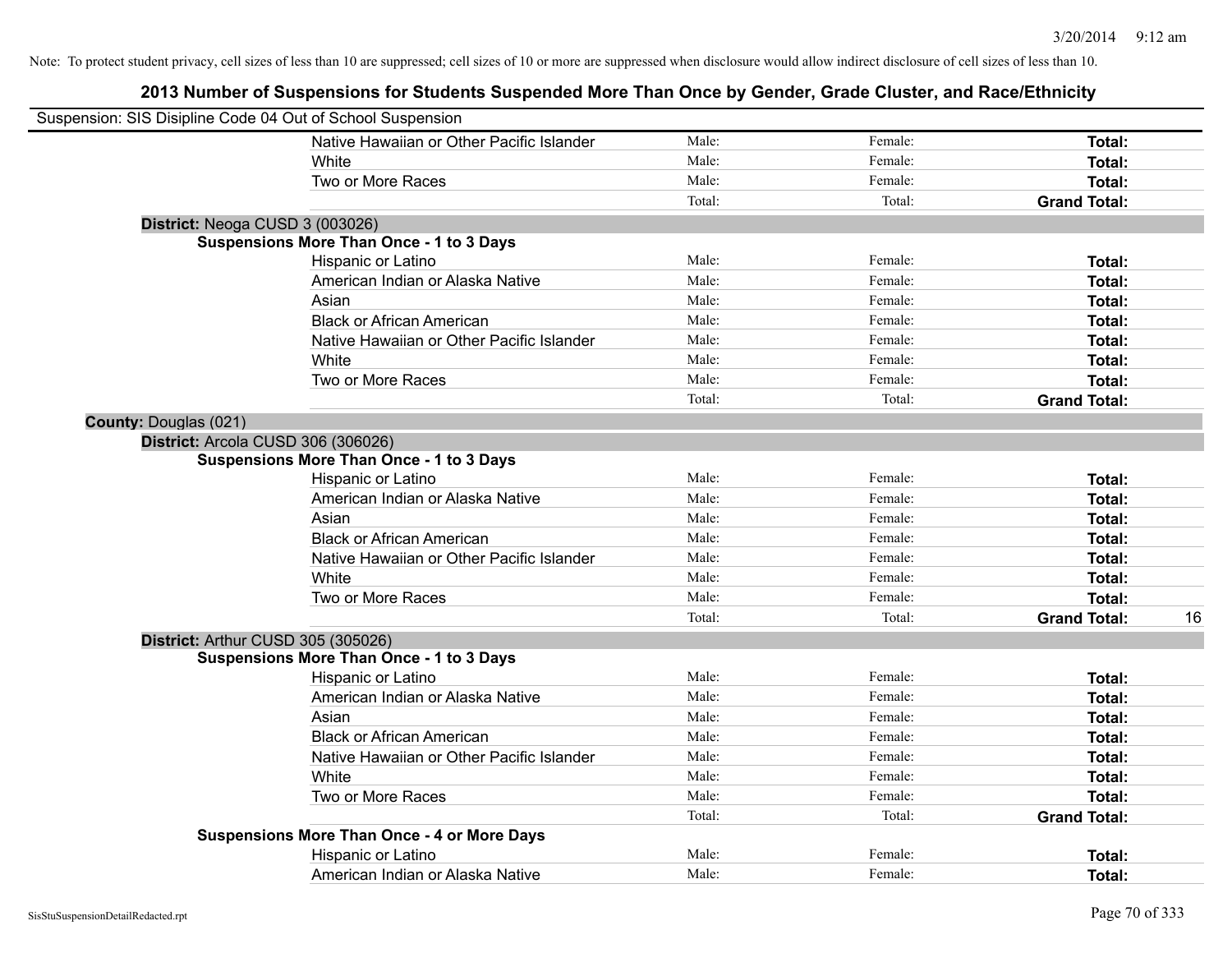| Suspension: SIS Disipline Code 04 Out of School Suspension |                                                    |        |         |                     |    |
|------------------------------------------------------------|----------------------------------------------------|--------|---------|---------------------|----|
|                                                            | Asian                                              | Male:  | Female: | Total:              |    |
|                                                            | <b>Black or African American</b>                   | Male:  | Female: | Total:              |    |
|                                                            | Native Hawaiian or Other Pacific Islander          | Male:  | Female: | Total:              |    |
|                                                            | White                                              | Male:  | Female: | Total:              |    |
|                                                            | Two or More Races                                  | Male:  | Female: | Total:              |    |
|                                                            |                                                    | Total: | Total:  | <b>Grand Total:</b> |    |
|                                                            | District: Tuscola CUSD 301 (301026)                |        |         |                     |    |
|                                                            | <b>Suspensions More Than Once - 1 to 3 Days</b>    |        |         |                     |    |
|                                                            | Hispanic or Latino                                 | Male:  | Female: | Total:              |    |
|                                                            | American Indian or Alaska Native                   | Male:  | Female: | Total:              |    |
|                                                            | Asian                                              | Male:  | Female: | Total:              |    |
|                                                            | <b>Black or African American</b>                   | Male:  | Female: | Total:              |    |
|                                                            | Native Hawaiian or Other Pacific Islander          | Male:  | Female: | Total:              |    |
|                                                            | White                                              | Male:  | Female: | Total:              |    |
|                                                            | Two or More Races                                  | Male:  | Female: | Total:              |    |
|                                                            |                                                    | Total: | Total:  | <b>Grand Total:</b> | 13 |
|                                                            | <b>Suspensions More Than Once - 4 or More Days</b> |        |         |                     |    |
|                                                            | Hispanic or Latino                                 | Male:  | Female: | Total:              |    |
|                                                            | American Indian or Alaska Native                   | Male:  | Female: | Total:              |    |
|                                                            | Asian                                              | Male:  | Female: | Total:              |    |
|                                                            | <b>Black or African American</b>                   | Male:  | Female: | Total:              |    |
|                                                            | Native Hawaiian or Other Pacific Islander          | Male:  | Female: | Total:              |    |
|                                                            | White                                              | Male:  | Female: | Total:              |    |
|                                                            | Two or More Races                                  | Male:  | Female: | Total:              |    |
|                                                            |                                                    | Total: | Total:  | <b>Grand Total:</b> |    |
|                                                            | District: Villa Grove CUSD 302 (302026)            |        |         |                     |    |
|                                                            | <b>Suspensions More Than Once - 1 to 3 Days</b>    |        |         |                     |    |
|                                                            | Hispanic or Latino                                 | Male:  | Female: | Total:              |    |
|                                                            | American Indian or Alaska Native                   | Male:  | Female: | Total:              |    |
|                                                            | Asian                                              | Male:  | Female: | Total:              |    |
|                                                            | <b>Black or African American</b>                   | Male:  | Female: | Total:              |    |
|                                                            | Native Hawaiian or Other Pacific Islander          | Male:  | Female: | Total:              |    |
|                                                            | White                                              | Male:  | Female: | Total:              | 16 |
|                                                            | Two or More Races                                  | Male:  | Female: | Total:              |    |
|                                                            |                                                    | Total: | Total:  | <b>Grand Total:</b> |    |
|                                                            | <b>Suspensions More Than Once - 4 or More Days</b> |        |         |                     |    |
|                                                            | Hispanic or Latino                                 | Male:  | Female: | Total:              |    |
|                                                            | American Indian or Alaska Native                   | Male:  | Female: | Total:              |    |
|                                                            | Asian                                              | Male:  | Female: | Total:              |    |
| SisStuSuspensionDetailRedacted.rpt                         |                                                    |        |         | Page 71 of 333      |    |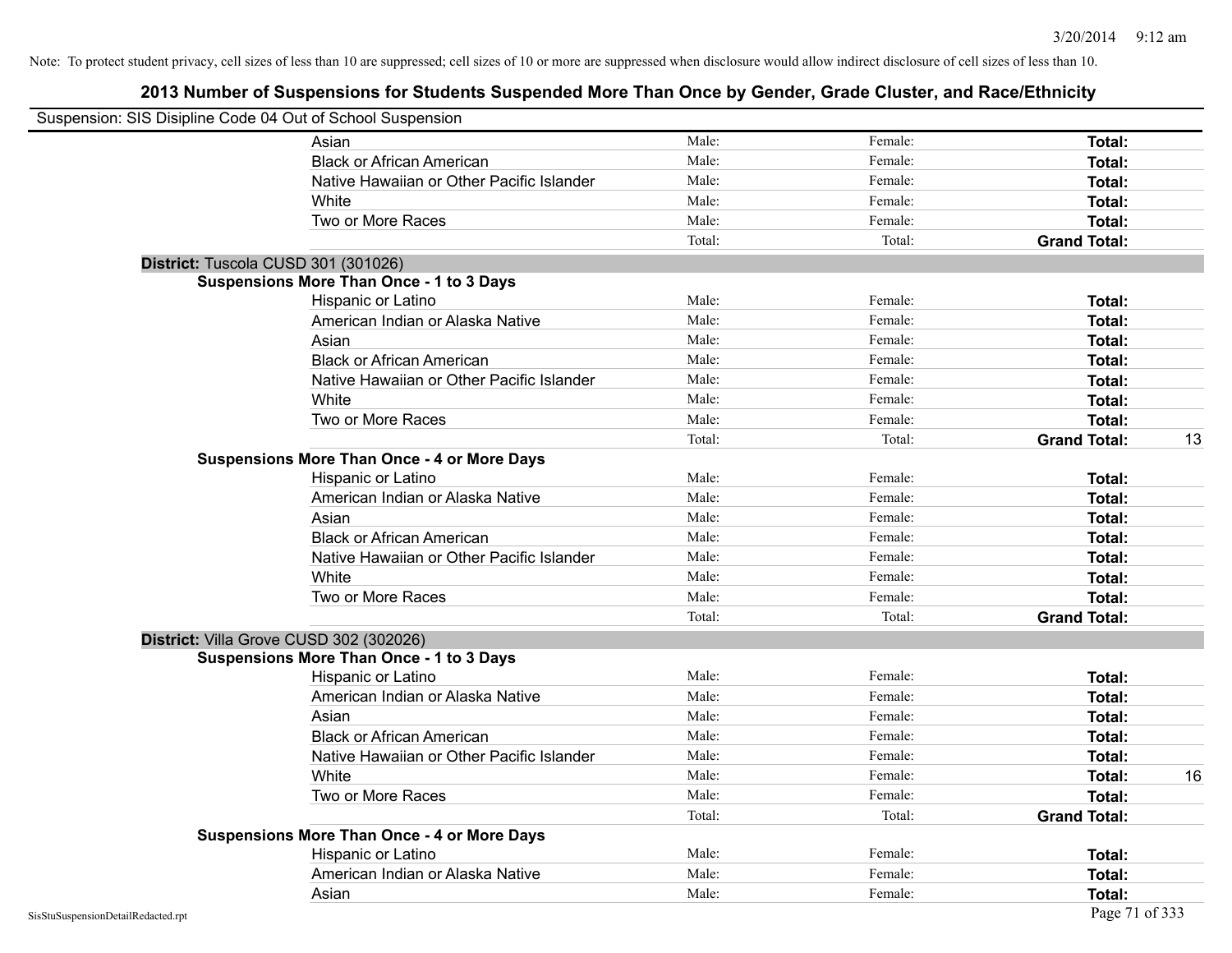| Suspension: SIS Disipline Code 04 Out of School Suspension |                                                    |        |         |                     |
|------------------------------------------------------------|----------------------------------------------------|--------|---------|---------------------|
|                                                            | <b>Black or African American</b>                   | Male:  | Female: | Total:              |
|                                                            | Native Hawaiian or Other Pacific Islander          | Male:  | Female: | Total:              |
|                                                            | White                                              | Male:  | Female: | Total:              |
|                                                            | Two or More Races                                  | Male:  | Female: | Total:              |
|                                                            |                                                    | Total: | Total:  | <b>Grand Total:</b> |
| County: Edgar (023)                                        |                                                    |        |         |                     |
|                                                            | District: Edgar County CUD 6 (006026)              |        |         |                     |
|                                                            | <b>Suspensions More Than Once - 1 to 3 Days</b>    |        |         |                     |
|                                                            | Hispanic or Latino                                 | Male:  | Female: | Total:              |
|                                                            | American Indian or Alaska Native                   | Male:  | Female: | Total:              |
|                                                            | Asian                                              | Male:  | Female: | Total:              |
|                                                            | <b>Black or African American</b>                   | Male:  | Female: | Total:              |
|                                                            | Native Hawaiian or Other Pacific Islander          | Male:  | Female: | Total:              |
|                                                            | White                                              | Male:  | Female: | Total:              |
|                                                            | Two or More Races                                  | Male:  | Female: | Total:              |
|                                                            |                                                    | Total: | Total:  | <b>Grand Total:</b> |
|                                                            | <b>Suspensions More Than Once - 4 or More Days</b> |        |         |                     |
|                                                            | Hispanic or Latino                                 | Male:  | Female: | Total:              |
|                                                            | American Indian or Alaska Native                   | Male:  | Female: | Total:              |
|                                                            | Asian                                              | Male:  | Female: | Total:              |
|                                                            | <b>Black or African American</b>                   | Male:  | Female: | Total:              |
|                                                            | Native Hawaiian or Other Pacific Islander          | Male:  | Female: | Total:              |
|                                                            | White                                              | Male:  | Female: | Total:              |
|                                                            | Two or More Races                                  | Male:  | Female: | Total:              |
|                                                            |                                                    | Total: | Total:  | <b>Grand Total:</b> |
| District: Kansas CUSD 3 (003026)                           |                                                    |        |         |                     |
|                                                            | <b>Suspensions More Than Once - 1 to 3 Days</b>    |        |         |                     |
|                                                            | Hispanic or Latino                                 | Male:  | Female: | Total:              |
|                                                            | American Indian or Alaska Native                   | Male:  | Female: | Total:              |
|                                                            | Asian                                              | Male:  | Female: | Total:              |
|                                                            | <b>Black or African American</b>                   | Male:  | Female: | Total:              |
|                                                            | Native Hawaiian or Other Pacific Islander          | Male:  | Female: | Total:              |
|                                                            | <b>White</b>                                       | Male:  | Female: | Total:              |
|                                                            | Two or More Races                                  | Male:  | Female: | Total:              |
|                                                            |                                                    | Total: | Total:  | <b>Grand Total:</b> |
|                                                            | <b>Suspensions More Than Once - 4 or More Days</b> |        |         |                     |
|                                                            | Hispanic or Latino                                 | Male:  | Female: | Total:              |
|                                                            | American Indian or Alaska Native                   | Male:  | Female: | Total:              |
|                                                            | Asian                                              | Male:  | Female: | Total:              |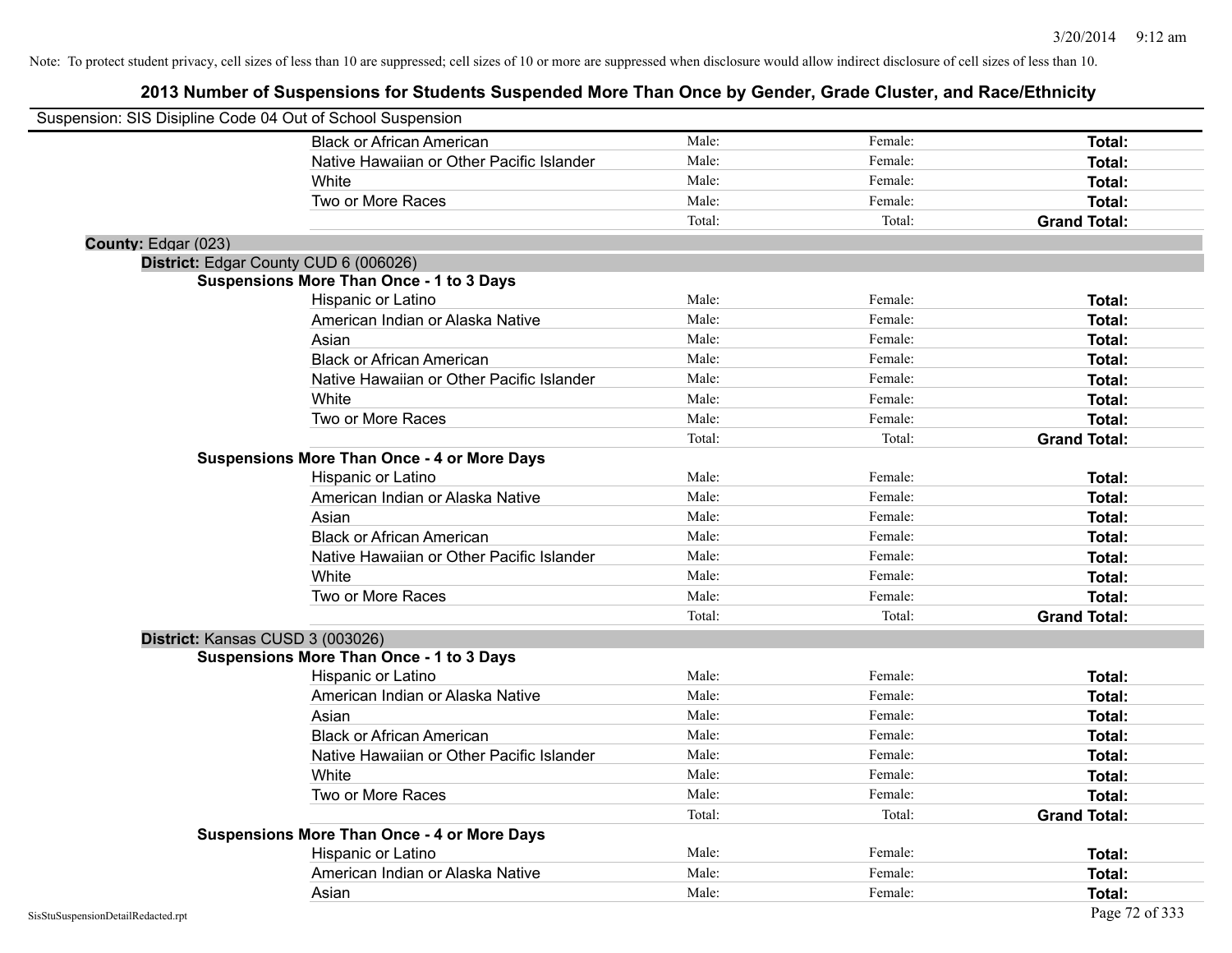|                                  | Suspension: SIS Disipline Code 04 Out of School Suspension |        |         |                     |
|----------------------------------|------------------------------------------------------------|--------|---------|---------------------|
|                                  | <b>Black or African American</b>                           | Male:  | Female: | Total:              |
|                                  | Native Hawaiian or Other Pacific Islander                  | Male:  | Female: | Total:              |
|                                  | White                                                      | Male:  | Female: | <b>Total:</b>       |
|                                  | Two or More Races                                          | Male:  | Female: | Total:              |
|                                  |                                                            | Total: | Total:  | <b>Grand Total:</b> |
|                                  | District: Paris-Union SD 95 (095025)                       |        |         |                     |
|                                  | <b>Suspensions More Than Once - 1 to 3 Days</b>            |        |         |                     |
|                                  | Hispanic or Latino                                         | Male:  | Female: | Total:              |
|                                  | American Indian or Alaska Native                           | Male:  | Female: | Total:              |
|                                  | Asian                                                      | Male:  | Female: | Total:              |
|                                  | <b>Black or African American</b>                           | Male:  | Female: | Total:              |
|                                  | Native Hawaiian or Other Pacific Islander                  | Male:  | Female: | Total:              |
|                                  | White                                                      | Male:  | Female: | Total:              |
|                                  | Two or More Races                                          | Male:  | Female: | Total:              |
|                                  |                                                            | Total: | Total:  | <b>Grand Total:</b> |
| District: Shiloh CUSD 1 (001026) |                                                            |        |         |                     |
|                                  | <b>Suspensions More Than Once - 1 to 3 Days</b>            |        |         |                     |
|                                  | Hispanic or Latino                                         | Male:  | Female: | <b>Total:</b>       |
|                                  | American Indian or Alaska Native                           | Male:  | Female: | Total:              |
|                                  | Asian                                                      | Male:  | Female: | Total:              |
|                                  | <b>Black or African American</b>                           | Male:  | Female: | Total:              |
|                                  | Native Hawaiian or Other Pacific Islander                  | Male:  | Female: | <b>Total:</b>       |
|                                  | White                                                      | Male:  | Female: | <b>Total:</b><br>18 |
|                                  | Two or More Races                                          | Male:  | Female: | Total:              |
|                                  |                                                            | Total: | Total:  | <b>Grand Total:</b> |
|                                  | <b>Suspensions More Than Once - 4 or More Days</b>         |        |         |                     |
|                                  | Hispanic or Latino                                         | Male:  | Female: | Total:              |
|                                  | American Indian or Alaska Native                           | Male:  | Female: | <b>Total:</b>       |
|                                  | Asian                                                      | Male:  | Female: | Total:              |
|                                  | <b>Black or African American</b>                           | Male:  | Female: | Total:              |
|                                  | Native Hawaiian or Other Pacific Islander                  | Male:  | Female: | Total:              |
|                                  | White                                                      | Male:  | Female: | <b>Total:</b>       |
|                                  | Two or More Races                                          | Male:  | Female: | Total:              |
|                                  |                                                            | Total: | Total:  | <b>Grand Total:</b> |
| <b>County: Moultrie (070)</b>    |                                                            |        |         |                     |
|                                  | District: Okaw Valley CUSD 302 (302026)                    |        |         |                     |
|                                  | <b>Suspensions More Than Once - 1 to 3 Days</b>            |        |         |                     |
|                                  | Hispanic or Latino                                         | Male:  | Female: | Total:              |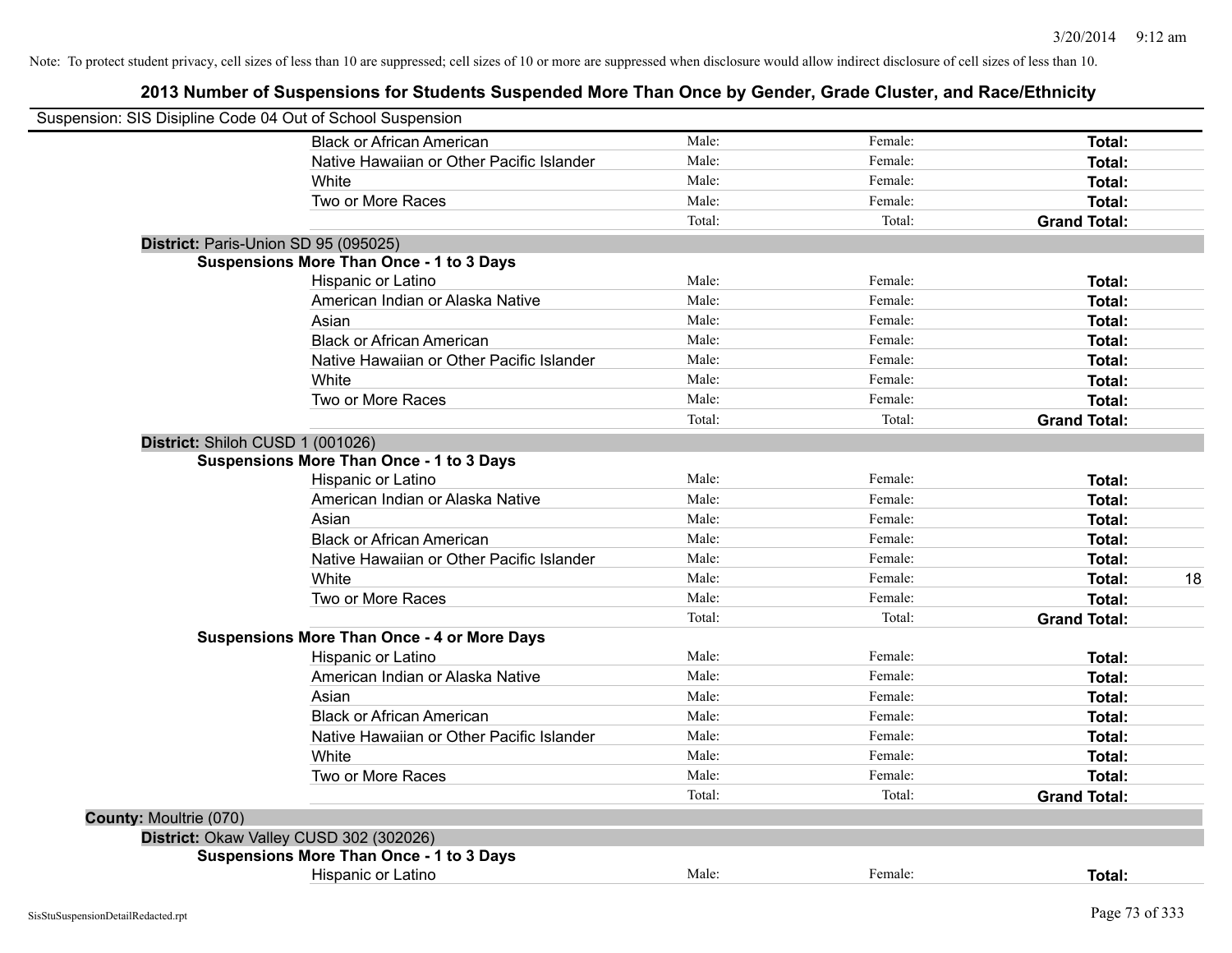| Suspension: SIS Disipline Code 04 Out of School Suspension |                                                                                         |        |         |                     |    |
|------------------------------------------------------------|-----------------------------------------------------------------------------------------|--------|---------|---------------------|----|
|                                                            | American Indian or Alaska Native                                                        | Male:  | Female: | <b>Total:</b>       |    |
|                                                            | Asian                                                                                   | Male:  | Female: | Total:              |    |
|                                                            | <b>Black or African American</b>                                                        | Male:  | Female: | Total:              |    |
|                                                            | Native Hawaiian or Other Pacific Islander                                               | Male:  | Female: | <b>Total:</b>       |    |
|                                                            | White                                                                                   | Male:  | Female: | <b>Total:</b>       |    |
|                                                            | Two or More Races                                                                       | Male:  | Female: | Total:              |    |
|                                                            |                                                                                         | Total: | Total:  | <b>Grand Total:</b> |    |
|                                                            | <b>Suspensions More Than Once - 4 or More Days</b>                                      |        |         |                     |    |
|                                                            | Hispanic or Latino                                                                      | Male:  | Female: | Total:              |    |
|                                                            | American Indian or Alaska Native                                                        | Male:  | Female: | <b>Total:</b>       |    |
|                                                            | Asian                                                                                   | Male:  | Female: | <b>Total:</b>       |    |
|                                                            | <b>Black or African American</b>                                                        | Male:  | Female: | Total:              |    |
|                                                            | Native Hawaiian or Other Pacific Islander                                               | Male:  | Female: | Total:              |    |
|                                                            | White                                                                                   | Male:  | Female: | Total:              |    |
|                                                            | Two or More Races                                                                       | Male:  | Female: | <b>Total:</b>       |    |
|                                                            |                                                                                         | Total: | Total:  | <b>Grand Total:</b> |    |
|                                                            | District: Sullivan CUSD 300 (300026)<br><b>Suspensions More Than Once - 1 to 3 Days</b> |        |         |                     |    |
|                                                            | Hispanic or Latino                                                                      | Male:  | Female: | <b>Total:</b>       |    |
|                                                            | American Indian or Alaska Native                                                        | Male:  | Female: | Total:              |    |
|                                                            | Asian                                                                                   | Male:  | Female: | Total:              |    |
|                                                            | <b>Black or African American</b>                                                        | Male:  | Female: | <b>Total:</b>       |    |
|                                                            | Native Hawaiian or Other Pacific Islander                                               | Male:  | Female: | Total:              |    |
|                                                            | White                                                                                   | Male:  | Female: | Total:              | 27 |
|                                                            | Two or More Races                                                                       | Male:  | Female: | <b>Total:</b>       |    |
|                                                            |                                                                                         | Total: | Total:  | <b>Grand Total:</b> |    |
|                                                            | <b>Suspensions More Than Once - 4 or More Days</b>                                      |        |         |                     |    |
|                                                            | Hispanic or Latino                                                                      | Male:  | Female: | Total:              |    |
|                                                            | American Indian or Alaska Native                                                        | Male:  | Female: | Total:              |    |
|                                                            | Asian                                                                                   | Male:  | Female: | <b>Total:</b>       |    |
|                                                            | <b>Black or African American</b>                                                        | Male:  | Female: | Total:              |    |
|                                                            | Native Hawaiian or Other Pacific Islander                                               | Male:  | Female: | <b>Total:</b>       |    |
|                                                            | White                                                                                   | Male:  | Female: | Total:              | 12 |
|                                                            | Two or More Races                                                                       | Male:  | Female: | <b>Total:</b>       |    |
|                                                            |                                                                                         | Total: | Total:  | <b>Grand Total:</b> |    |
| County: Shelby (087)                                       |                                                                                         |        |         |                     |    |
|                                                            | District: Central A & M CUD 21 (021026)                                                 |        |         |                     |    |
|                                                            | <b>Suspensions More Than Once - 1 to 3 Days</b>                                         |        |         |                     |    |
|                                                            | Hispanic or Latino                                                                      | Male:  | Female: | Total:              |    |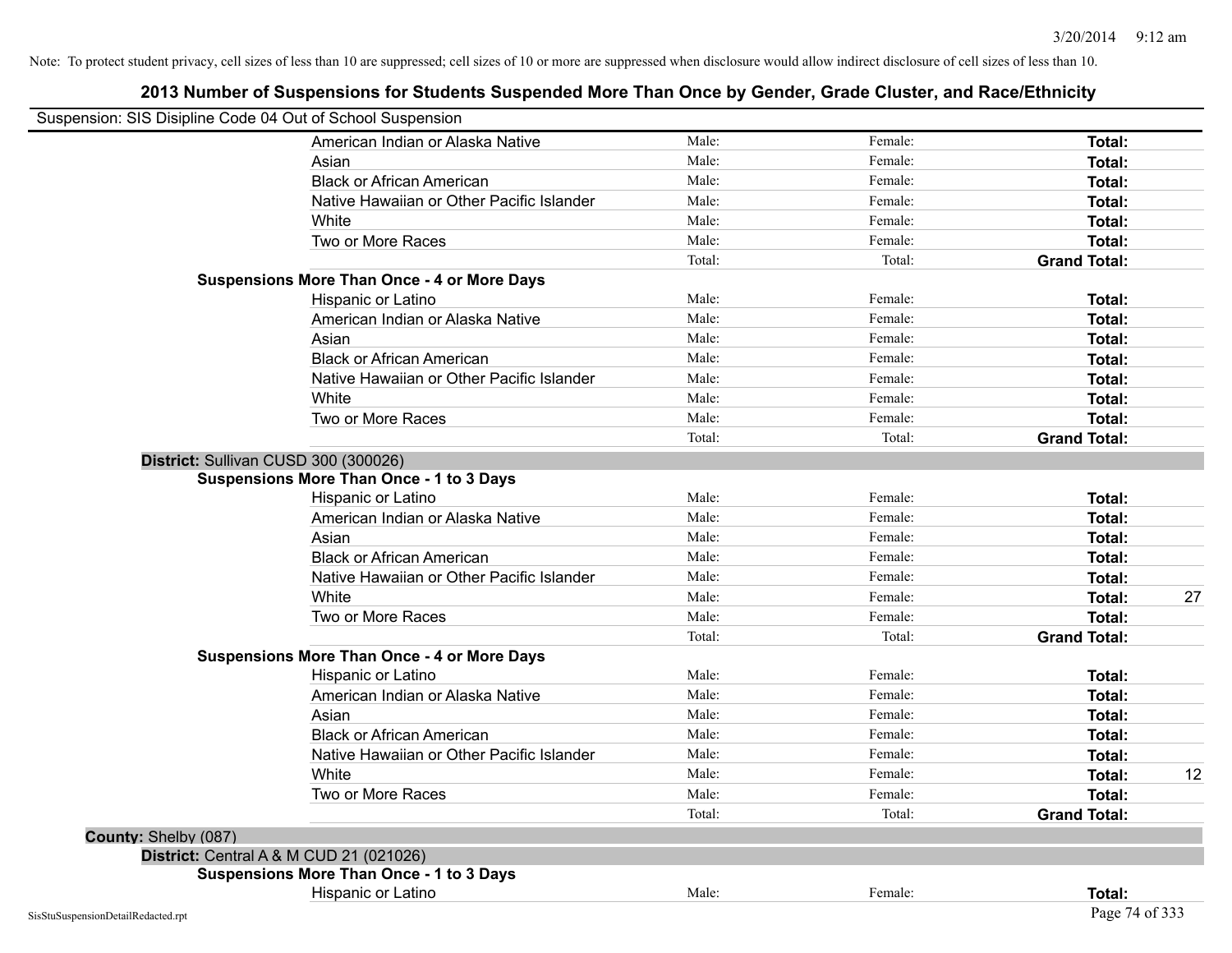| Suspension: SIS Disipline Code 04 Out of School Suspension |                                                    |        |         |                     |
|------------------------------------------------------------|----------------------------------------------------|--------|---------|---------------------|
|                                                            | American Indian or Alaska Native                   | Male:  | Female: | <b>Total:</b>       |
|                                                            | Asian                                              | Male:  | Female: | <b>Total:</b>       |
|                                                            | <b>Black or African American</b>                   | Male:  | Female: | Total:              |
|                                                            | Native Hawaiian or Other Pacific Islander          | Male:  | Female: | Total:              |
|                                                            | White                                              | Male:  | Female: | 24<br>Total:        |
|                                                            | Two or More Races                                  | Male:  | Female: | <b>Total:</b>       |
|                                                            |                                                    | Total: | Total:  | <b>Grand Total:</b> |
|                                                            | <b>Suspensions More Than Once - 4 or More Days</b> |        |         |                     |
|                                                            | Hispanic or Latino                                 | Male:  | Female: | Total:              |
|                                                            | American Indian or Alaska Native                   | Male:  | Female: | <b>Total:</b>       |
|                                                            | Asian                                              | Male:  | Female: | <b>Total:</b>       |
|                                                            | <b>Black or African American</b>                   | Male:  | Female: | <b>Total:</b>       |
|                                                            | Native Hawaiian or Other Pacific Islander          | Male:  | Female: | Total:              |
|                                                            | White                                              | Male:  | Female: | Total:              |
|                                                            | Two or More Races                                  | Male:  | Female: | <b>Total:</b>       |
|                                                            |                                                    | Total: | Total:  | <b>Grand Total:</b> |
|                                                            | District: Cowden-Herrick CUSD 3A (003A26)          |        |         |                     |
|                                                            | <b>Suspensions More Than Once - 1 to 3 Days</b>    |        |         |                     |
|                                                            | Hispanic or Latino                                 | Male:  | Female: | <b>Total:</b>       |
|                                                            | American Indian or Alaska Native                   | Male:  | Female: | <b>Total:</b>       |
|                                                            | Asian                                              | Male:  | Female: | Total:              |
|                                                            | <b>Black or African American</b>                   | Male:  | Female: | Total:              |
|                                                            | Native Hawaiian or Other Pacific Islander          | Male:  | Female: | Total:              |
|                                                            | White                                              | Male:  | Female: | <b>Total:</b>       |
|                                                            | Two or More Races                                  | Male:  | Female: | Total:              |
|                                                            |                                                    | Total: | Total:  | <b>Grand Total:</b> |
|                                                            | <b>Suspensions More Than Once - 4 or More Days</b> |        |         |                     |
|                                                            | Hispanic or Latino                                 | Male:  | Female: | Total:              |
|                                                            | American Indian or Alaska Native                   | Male:  | Female: | <b>Total:</b>       |
|                                                            | Asian                                              | Male:  | Female: | Total:              |
|                                                            | <b>Black or African American</b>                   | Male:  | Female: | Total:              |
|                                                            | Native Hawaiian or Other Pacific Islander          | Male:  | Female: | Total:              |
|                                                            | White                                              | Male:  | Female: | <b>Total:</b>       |
|                                                            | Two or More Races                                  | Male:  | Female: | Total:              |
|                                                            |                                                    | Total: | Total:  | <b>Grand Total:</b> |
|                                                            | District: Shelbyville CUSD 4 (004026)              |        |         |                     |
|                                                            | <b>Suspensions More Than Once - 1 to 3 Days</b>    |        |         |                     |
|                                                            | Hispanic or Latino                                 | Male:  | Female: | Total:              |
|                                                            | American Indian or Alaska Native                   | Male:  | Female: | Total:              |
| SisStuSuspensionDetailRedacted.rpt                         |                                                    |        |         | Page 75 of 333      |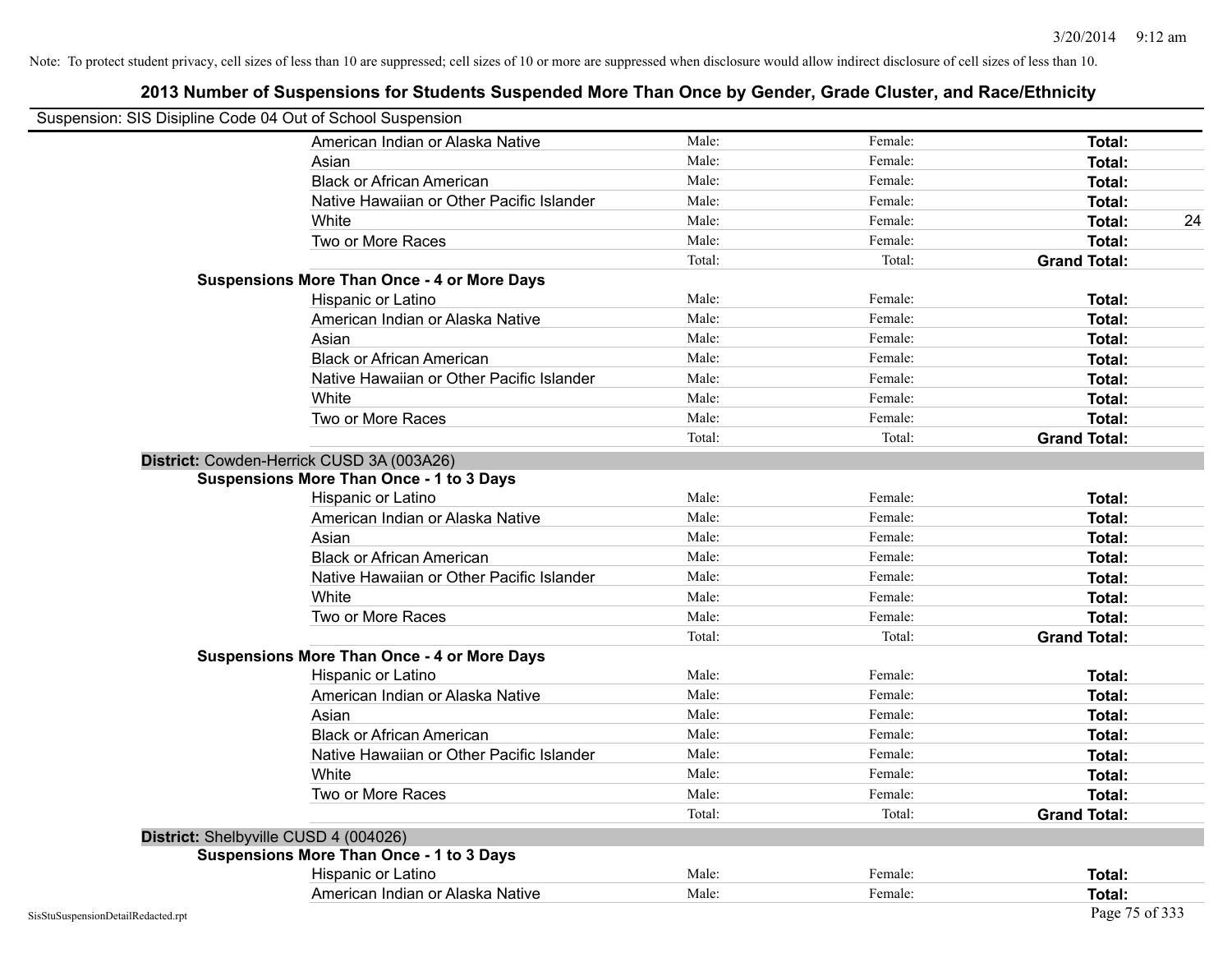| Suspension: SIS Disipline Code 04 Out of School Suspension |                                                    |        |        |         |        |                     |        |
|------------------------------------------------------------|----------------------------------------------------|--------|--------|---------|--------|---------------------|--------|
|                                                            | Asian                                              | Male:  |        | Female: |        | Total:              |        |
|                                                            | <b>Black or African American</b>                   | Male:  |        | Female: |        | Total:              |        |
|                                                            | Native Hawaiian or Other Pacific Islander          | Male:  |        | Female: |        | Total:              |        |
|                                                            | White                                              | Male:  |        | Female: |        | Total:              | 14     |
|                                                            | Two or More Races                                  | Male:  |        | Female: |        | Total:              |        |
|                                                            |                                                    | Total: |        | Total:  |        | <b>Grand Total:</b> |        |
|                                                            | <b>Suspensions More Than Once - 4 or More Days</b> |        |        |         |        |                     |        |
|                                                            | Hispanic or Latino                                 | Male:  |        | Female: |        | Total:              |        |
|                                                            | American Indian or Alaska Native                   | Male:  |        | Female: |        | Total:              |        |
|                                                            | Asian                                              | Male:  |        | Female: |        | Total:              |        |
|                                                            | <b>Black or African American</b>                   | Male:  |        | Female: |        | Total:              |        |
|                                                            | Native Hawaiian or Other Pacific Islander          | Male:  |        | Female: |        | Total:              |        |
|                                                            | White                                              | Male:  |        | Female: |        | Total:              |        |
|                                                            | Two or More Races                                  | Male:  |        | Female: |        | <b>Total:</b>       |        |
|                                                            |                                                    | Total: |        | Total:  |        | <b>Grand Total:</b> |        |
| District: Windsor CUSD 1 (001026)                          |                                                    |        |        |         |        |                     |        |
|                                                            | <b>Suspensions More Than Once - 1 to 3 Days</b>    |        |        |         |        |                     |        |
|                                                            | Hispanic or Latino                                 | Male:  |        | Female: |        | Total:              |        |
|                                                            | American Indian or Alaska Native                   | Male:  |        | Female: |        | Total:              |        |
|                                                            | Asian                                              | Male:  |        | Female: |        | Total:              |        |
|                                                            | <b>Black or African American</b>                   | Male:  |        | Female: |        | Total:              |        |
|                                                            | Native Hawaiian or Other Pacific Islander          | Male:  |        | Female: |        | Total:              |        |
|                                                            | White                                              | Male:  |        | Female: |        | Total:              |        |
|                                                            | Two or More Races                                  | Male:  |        | Female: |        | Total:              |        |
|                                                            |                                                    | Total: |        | Total:  |        | <b>Grand Total:</b> |        |
|                                                            |                                                    |        |        |         |        |                     |        |
| Region: Crawford-Lawrence Educ Serv Reg (15)               |                                                    |        |        |         |        |                     |        |
| County: Cook (016)                                         |                                                    |        |        |         |        |                     |        |
| District: City of Chicago SD 299 (299025)                  |                                                    |        |        |         |        |                     |        |
|                                                            | <b>Suspensions More Than Once - 1 to 3 Days</b>    |        |        |         |        |                     |        |
|                                                            | Hispanic or Latino                                 | Male:  | 5,722  | Female: | 1,898  | Total:              | 7,620  |
|                                                            | American Indian or Alaska Native                   | Male:  | 71     | Female: | 20     | Total:              | 91     |
|                                                            | Asian                                              | Male:  | 61     | Female: | 24     | Total:              | 85     |
|                                                            | <b>Black or African American</b>                   | Male:  | 22,715 | Female: | 11,236 | Total:              | 33,951 |
|                                                            | Native Hawaiian or Other Pacific Islander          | Male:  |        | Female: |        | Total:              | 16     |
|                                                            | White                                              | Male:  | 729    | Female: | 223    | Total:              | 952    |
|                                                            | Two or More Races                                  | Male:  | 198    | Female: | 74     | Total:              | 272    |
|                                                            |                                                    | Total: |        | Total:  |        | <b>Grand Total:</b> | 42,987 |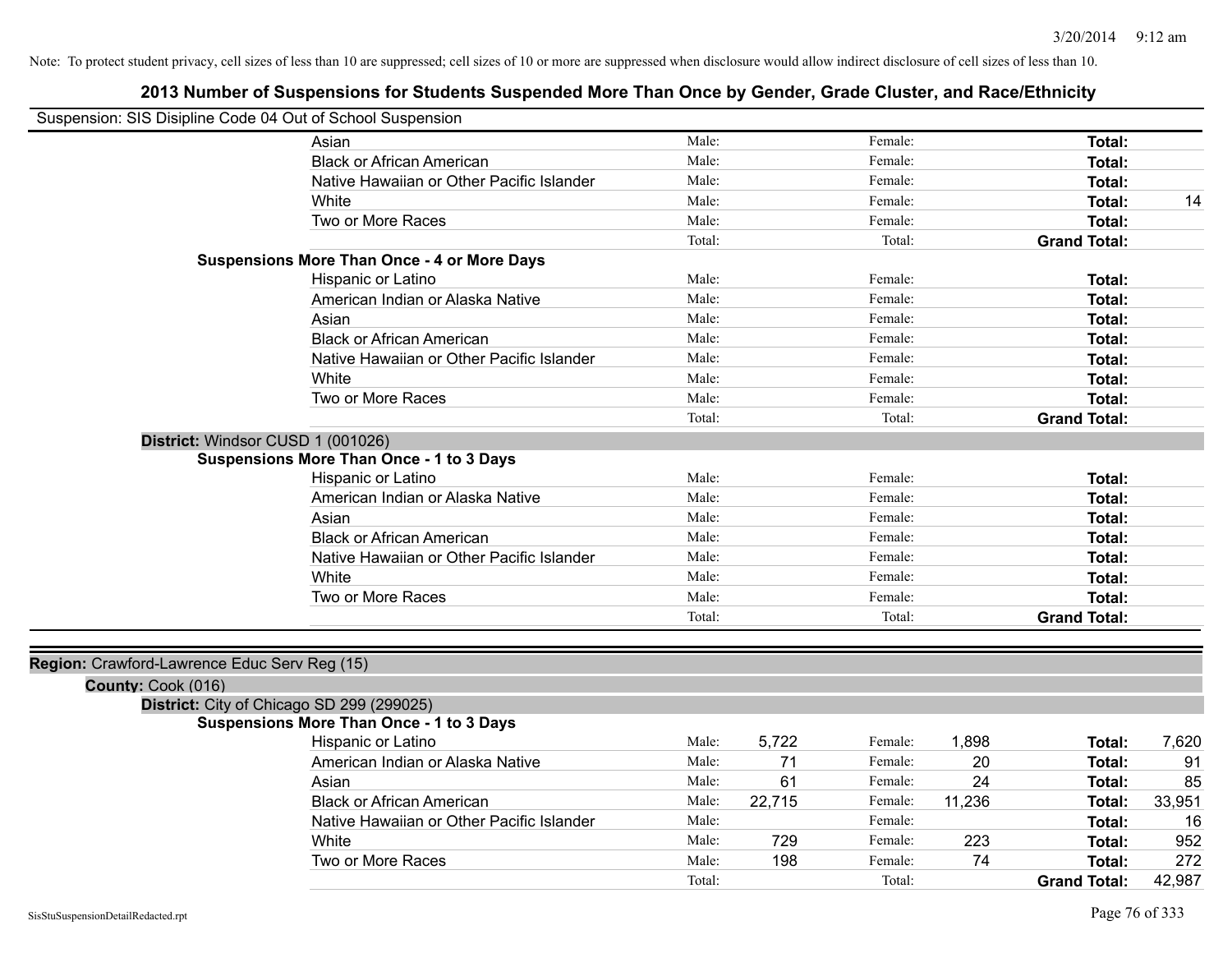| Suspension: SIS Disipline Code 04 Out of School Suspension |                                                    |        |       |         |       |                     |       |
|------------------------------------------------------------|----------------------------------------------------|--------|-------|---------|-------|---------------------|-------|
|                                                            | <b>Suspensions More Than Once - 4 or More Days</b> |        |       |         |       |                     |       |
|                                                            | Hispanic or Latino                                 | Male:  | 1,126 | Female: | 349   | Total:              | 1,475 |
|                                                            | American Indian or Alaska Native                   | Male:  |       | Female: |       | Total:              | 23    |
|                                                            | Asian                                              | Male:  |       | Female: |       | Total:              |       |
|                                                            | <b>Black or African American</b>                   | Male:  | 4,441 | Female: | 2,624 | Total:              | 7,065 |
|                                                            | Native Hawaiian or Other Pacific Islander          | Male:  |       | Female: |       | Total:              |       |
|                                                            | White                                              | Male:  | 94    | Female: | 28    | Total:              | 122   |
|                                                            | Two or More Races                                  | Male:  |       | Female: |       | Total:              | 38    |
|                                                            |                                                    | Total: | 5,712 | Total:  | 3,021 | <b>Grand Total:</b> | 8,733 |
| Region: De Kalb ROE (16)                                   |                                                    |        |       |         |       |                     |       |
| County: Dekalb (019)                                       |                                                    |        |       |         |       |                     |       |
|                                                            | District: DeKalb CUSD 428 (428026)                 |        |       |         |       |                     |       |
|                                                            | <b>Suspensions More Than Once - 1 to 3 Days</b>    |        |       |         |       |                     |       |
|                                                            | Hispanic or Latino                                 | Male:  | 115   | Female: | 35    | Total:              | 150   |
|                                                            | American Indian or Alaska Native                   | Male:  |       | Female: |       | Total:              |       |
|                                                            | Asian                                              | Male:  |       | Female: |       | Total:              |       |
|                                                            | <b>Black or African American</b>                   | Male:  | 188   | Female: | 63    | Total:              | 251   |
|                                                            | Native Hawaiian or Other Pacific Islander          | Male:  |       | Female: |       | Total:              |       |
|                                                            | White                                              | Male:  | 157   | Female: | 42    | Total:              | 199   |
|                                                            | Two or More Races                                  | Male:  |       | Female: |       | Total:              | 28    |
|                                                            |                                                    | Total: | 487   | Total:  | 157   | <b>Grand Total:</b> | 644   |
|                                                            | <b>Suspensions More Than Once - 4 or More Days</b> |        |       |         |       |                     |       |
|                                                            | Hispanic or Latino                                 | Male:  |       | Female: |       | Total:              | 18    |
|                                                            | American Indian or Alaska Native                   | Male:  |       | Female: |       | Total:              |       |
|                                                            | Asian                                              | Male:  |       | Female: |       | Total:              |       |
|                                                            | <b>Black or African American</b>                   | Male:  | 28    | Female: | 16    | Total:              | 44    |
|                                                            | Native Hawaiian or Other Pacific Islander          | Male:  |       | Female: |       | Total:              |       |
|                                                            | White                                              | Male:  |       | Female: |       | Total:              | 27    |
|                                                            | Two or More Races                                  | Male:  |       | Female: |       | Total:              |       |
|                                                            |                                                    | Total: |       | Total:  |       | <b>Grand Total:</b> |       |
|                                                            | District: Genoa Kingston CUSD 424 (424026)         |        |       |         |       |                     |       |
|                                                            | <b>Suspensions More Than Once - 1 to 3 Days</b>    |        |       |         |       |                     |       |
|                                                            | Hispanic or Latino                                 | Male:  |       | Female: |       | Total:              |       |
|                                                            | American Indian or Alaska Native                   | Male:  |       | Female: |       | <b>Total:</b>       |       |
|                                                            | Asian                                              | Male:  |       | Female: |       | Total:              |       |
|                                                            | <b>Black or African American</b>                   | Male:  |       | Female: |       | Total:              |       |
|                                                            | Native Hawaiian or Other Pacific Islander          | Male:  |       | Female: |       | Total:              |       |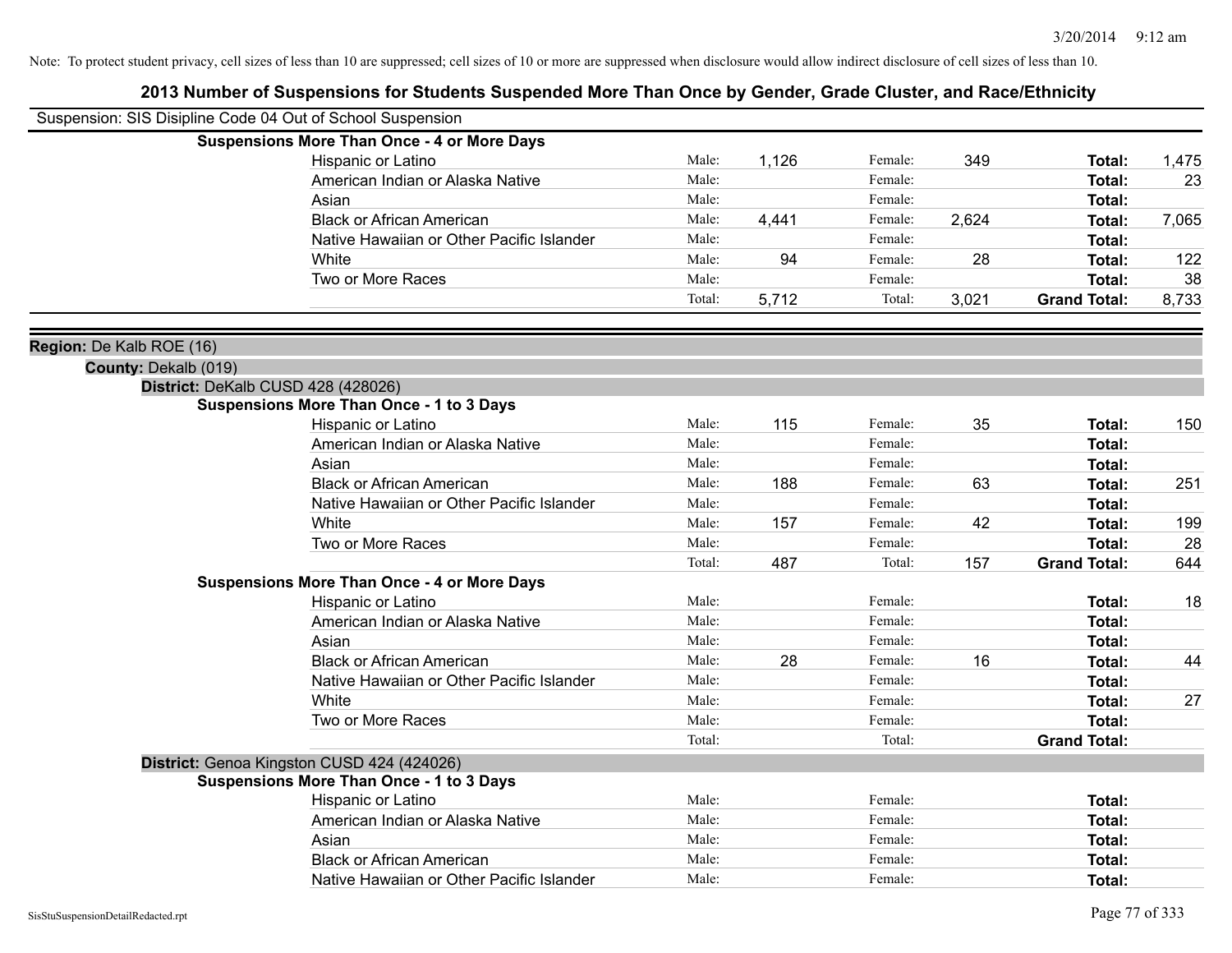| Suspension: SIS Disipline Code 04 Out of School Suspension |                                                    |        |         |                     |
|------------------------------------------------------------|----------------------------------------------------|--------|---------|---------------------|
|                                                            | White                                              | Male:  | Female: | <b>Total:</b><br>14 |
|                                                            | Two or More Races                                  | Male:  | Female: | <b>Total:</b>       |
|                                                            |                                                    | Total: | Total:  | <b>Grand Total:</b> |
|                                                            | <b>Suspensions More Than Once - 4 or More Days</b> |        |         |                     |
|                                                            | Hispanic or Latino                                 | Male:  | Female: | Total:              |
|                                                            | American Indian or Alaska Native                   | Male:  | Female: | Total:              |
|                                                            | Asian                                              | Male:  | Female: | Total:              |
|                                                            | <b>Black or African American</b>                   | Male:  | Female: | Total:              |
|                                                            | Native Hawaiian or Other Pacific Islander          | Male:  | Female: | <b>Total:</b>       |
|                                                            | White                                              | Male:  | Female: | Total:              |
|                                                            | Two or More Races                                  | Male:  | Female: | <b>Total:</b>       |
|                                                            |                                                    | Total: | Total:  | <b>Grand Total:</b> |
|                                                            | District: Hiawatha CUSD 426 (426026)               |        |         |                     |
|                                                            | <b>Suspensions More Than Once - 1 to 3 Days</b>    |        |         |                     |
|                                                            | Hispanic or Latino                                 | Male:  | Female: | Total:              |
|                                                            | American Indian or Alaska Native                   | Male:  | Female: | <b>Total:</b>       |
|                                                            | Asian                                              | Male:  | Female: | Total:              |
|                                                            | <b>Black or African American</b>                   | Male:  | Female: | Total:              |
|                                                            | Native Hawaiian or Other Pacific Islander          | Male:  | Female: | <b>Total:</b>       |
|                                                            | White                                              | Male:  | Female: | 16<br>Total:        |
|                                                            | Two or More Races                                  | Male:  | Female: | <b>Total:</b>       |
|                                                            |                                                    | Total: | Total:  | <b>Grand Total:</b> |
|                                                            | <b>Suspensions More Than Once - 4 or More Days</b> |        |         |                     |
|                                                            | Hispanic or Latino                                 | Male:  | Female: | Total:              |
|                                                            | American Indian or Alaska Native                   | Male:  | Female: | <b>Total:</b>       |
|                                                            | Asian                                              | Male:  | Female: | Total:              |
|                                                            | <b>Black or African American</b>                   | Male:  | Female: | Total:              |
|                                                            | Native Hawaiian or Other Pacific Islander          | Male:  | Female: | <b>Total:</b>       |
|                                                            | White                                              | Male:  | Female: | Total:              |
|                                                            | Two or More Races                                  | Male:  | Female: | <b>Total:</b>       |
|                                                            |                                                    | Total: | Total:  | <b>Grand Total:</b> |
|                                                            | District: Hinckley Big Rock CUSD 429 (429026)      |        |         |                     |
|                                                            | <b>Suspensions More Than Once - 1 to 3 Days</b>    |        |         |                     |
|                                                            | <b>Hispanic or Latino</b>                          | Male:  | Female: | Total:              |
|                                                            | American Indian or Alaska Native                   | Male:  | Female: | Total:              |
|                                                            | Asian                                              | Male:  | Female: | <b>Total:</b>       |
|                                                            | <b>Black or African American</b>                   | Male:  | Female: | Total:              |
|                                                            | Native Hawaiian or Other Pacific Islander          | Male:  | Female: | Total:              |
|                                                            | White                                              | Male:  | Female: | Total:              |
| SisStuSuspensionDetailRedacted.rpt                         |                                                    |        |         | Page 78 of 333      |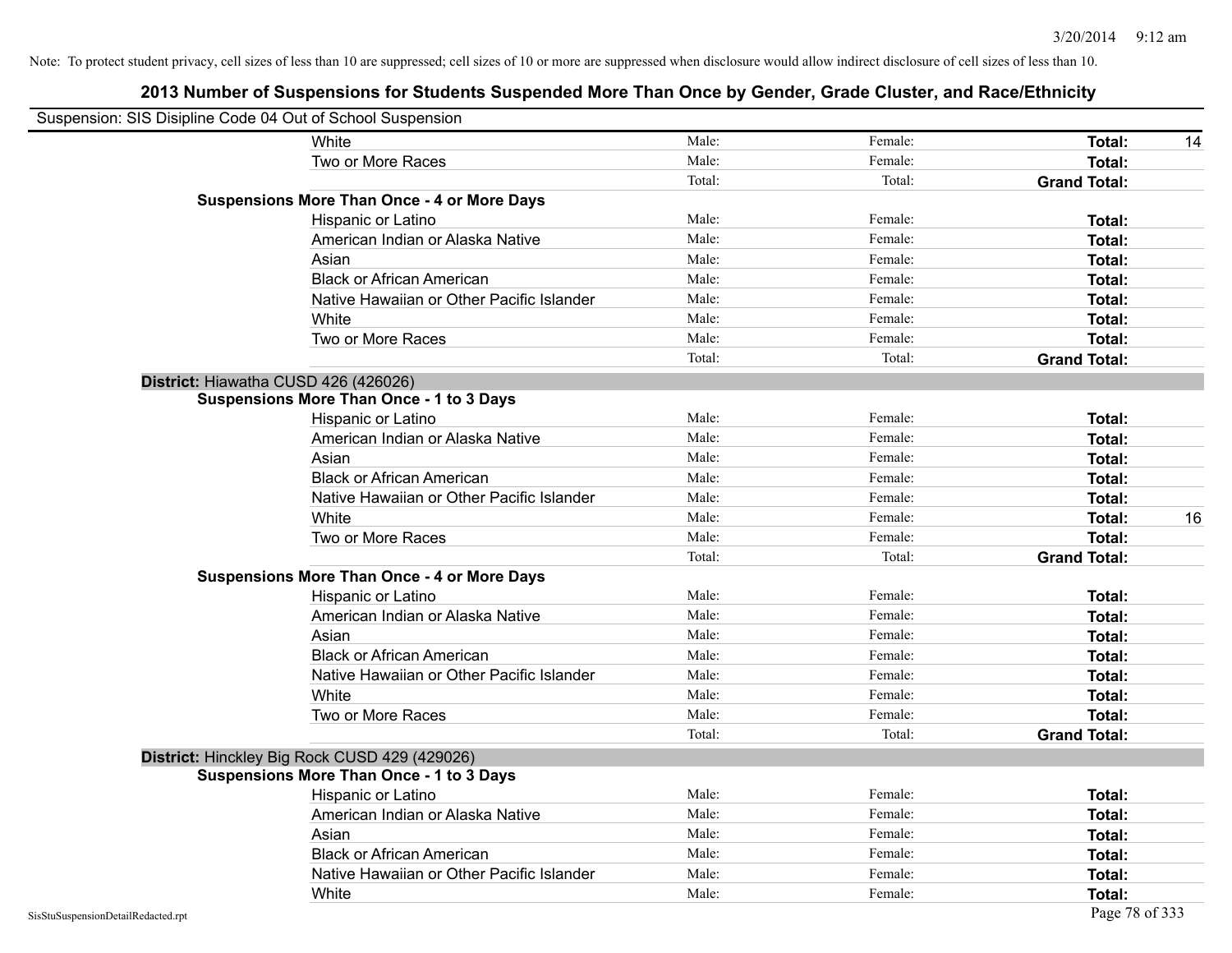| Suspension: SIS Disipline Code 04 Out of School Suspension |                                                    |        |         |                     |
|------------------------------------------------------------|----------------------------------------------------|--------|---------|---------------------|
|                                                            | Two or More Races                                  | Male:  | Female: | Total:              |
|                                                            |                                                    | Total: | Total:  | <b>Grand Total:</b> |
|                                                            | District: Indian Creek CUSD 425 (425026)           |        |         |                     |
|                                                            | <b>Suspensions More Than Once - 1 to 3 Days</b>    |        |         |                     |
|                                                            | Hispanic or Latino                                 | Male:  | Female: | Total:              |
|                                                            | American Indian or Alaska Native                   | Male:  | Female: | Total:              |
|                                                            | Asian                                              | Male:  | Female: | Total:              |
|                                                            | <b>Black or African American</b>                   | Male:  | Female: | Total:              |
|                                                            | Native Hawaiian or Other Pacific Islander          | Male:  | Female: | Total:              |
|                                                            | White                                              | Male:  | Female: | 14<br>Total:        |
|                                                            | Two or More Races                                  | Male:  | Female: | Total:              |
|                                                            |                                                    | Total: | Total:  | <b>Grand Total:</b> |
|                                                            | <b>Suspensions More Than Once - 4 or More Days</b> |        |         |                     |
|                                                            | Hispanic or Latino                                 | Male:  | Female: | Total:              |
|                                                            | American Indian or Alaska Native                   | Male:  | Female: | Total:              |
|                                                            | Asian                                              | Male:  | Female: | Total:              |
|                                                            | <b>Black or African American</b>                   | Male:  | Female: | Total:              |
|                                                            | Native Hawaiian or Other Pacific Islander          | Male:  | Female: | Total:              |
|                                                            | White                                              | Male:  | Female: | Total:              |
|                                                            | Two or More Races                                  | Male:  | Female: | Total:              |
|                                                            |                                                    | Total: | Total:  | <b>Grand Total:</b> |
| District: Non-Public School (4300)                         |                                                    |        |         |                     |
|                                                            | <b>Suspensions More Than Once - 1 to 3 Days</b>    |        |         |                     |
|                                                            | Hispanic or Latino                                 | Male:  | Female: | Total:              |
|                                                            | American Indian or Alaska Native                   | Male:  | Female: | Total:              |
|                                                            | Asian                                              | Male:  | Female: | Total:              |
|                                                            | <b>Black or African American</b>                   | Male:  | Female: | Total:              |
|                                                            | Native Hawaiian or Other Pacific Islander          | Male:  | Female: | Total:              |
|                                                            | White                                              | Male:  | Female: | Total:              |
|                                                            | Two or More Races                                  | Male:  | Female: | Total:              |
|                                                            |                                                    | Total: | Total:  | <b>Grand Total:</b> |
|                                                            | <b>Suspensions More Than Once - 4 or More Days</b> |        |         |                     |
|                                                            | Hispanic or Latino                                 | Male:  | Female: | Total:              |
|                                                            | American Indian or Alaska Native                   | Male:  | Female: | Total:              |
|                                                            | Asian                                              | Male:  | Female: | Total:              |
|                                                            | <b>Black or African American</b>                   | Male:  | Female: | Total:              |
|                                                            | Native Hawaiian or Other Pacific Islander          | Male:  | Female: | Total:              |
|                                                            | White                                              | Male:  | Female: | Total:              |
|                                                            | Two or More Races                                  | Male:  | Female: | Total:              |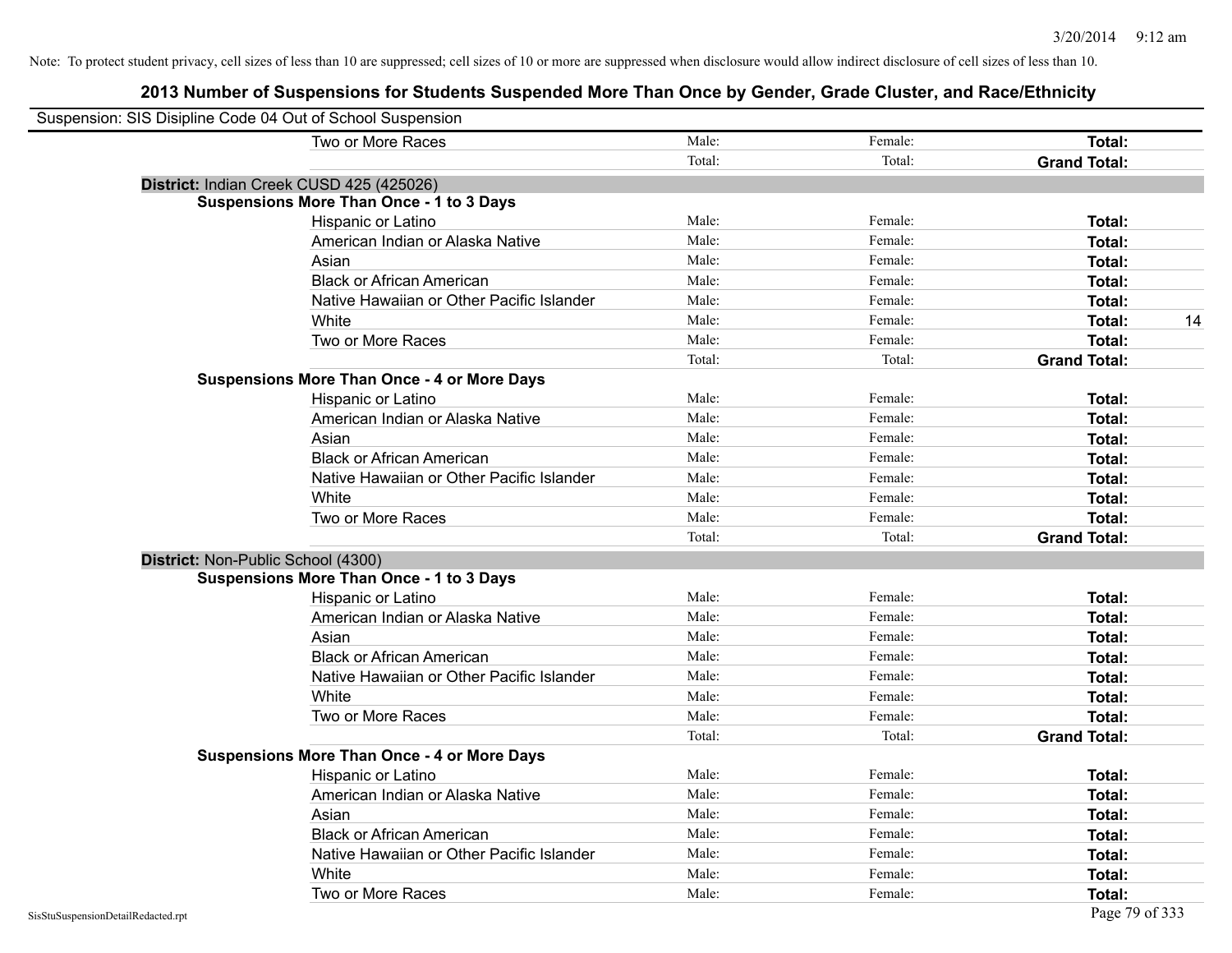| Suspension: SIS Disipline Code 04 Out of School Suspension |                                                    |        |         |                     |
|------------------------------------------------------------|----------------------------------------------------|--------|---------|---------------------|
|                                                            |                                                    | Total: | Total:  | <b>Grand Total:</b> |
|                                                            | District: Sandwich CUSD 430 (430026)               |        |         |                     |
|                                                            | <b>Suspensions More Than Once - 1 to 3 Days</b>    |        |         |                     |
|                                                            | Hispanic or Latino                                 | Male:  | Female: | Total:              |
|                                                            | American Indian or Alaska Native                   | Male:  | Female: | Total:              |
|                                                            | Asian                                              | Male:  | Female: | Total:              |
|                                                            | <b>Black or African American</b>                   | Male:  | Female: | <b>Total:</b>       |
|                                                            | Native Hawaiian or Other Pacific Islander          | Male:  | Female: | Total:              |
|                                                            | White                                              | Male:  | Female: | 11<br>Total:        |
|                                                            | Two or More Races                                  | Male:  | Female: | Total:              |
|                                                            |                                                    | Total: | Total:  | <b>Grand Total:</b> |
|                                                            | <b>Suspensions More Than Once - 4 or More Days</b> |        |         |                     |
|                                                            | Hispanic or Latino                                 | Male:  | Female: | Total:              |
|                                                            | American Indian or Alaska Native                   | Male:  | Female: | Total:              |
|                                                            | Asian                                              | Male:  | Female: | Total:              |
|                                                            | <b>Black or African American</b>                   | Male:  | Female: | <b>Total:</b>       |
|                                                            | Native Hawaiian or Other Pacific Islander          | Male:  | Female: | Total:              |
|                                                            | White                                              | Male:  | Female: | Total:              |
|                                                            | Two or More Races                                  | Male:  | Female: | Total:              |
|                                                            |                                                    | Total: | Total:  | <b>Grand Total:</b> |
|                                                            | District: Somonauk CUSD 432 (432026)               |        |         |                     |
|                                                            | <b>Suspensions More Than Once - 1 to 3 Days</b>    |        |         |                     |
|                                                            | Hispanic or Latino                                 | Male:  | Female: | Total:              |
|                                                            | American Indian or Alaska Native                   | Male:  | Female: | Total:              |
|                                                            | Asian                                              | Male:  | Female: | Total:              |
|                                                            | <b>Black or African American</b>                   | Male:  | Female: | Total:              |
|                                                            | Native Hawaiian or Other Pacific Islander          | Male:  | Female: | Total:              |
|                                                            | White                                              | Male:  | Female: | Total:              |
|                                                            | Two or More Races                                  | Male:  | Female: | <b>Total:</b>       |
|                                                            |                                                    | Total: | Total:  | <b>Grand Total:</b> |
|                                                            | <b>Suspensions More Than Once - 4 or More Days</b> |        |         |                     |
|                                                            | Hispanic or Latino                                 | Male:  | Female: | Total:              |
|                                                            | American Indian or Alaska Native                   | Male:  | Female: | <b>Total:</b>       |
|                                                            | Asian                                              | Male:  | Female: | Total:              |
|                                                            | <b>Black or African American</b>                   | Male:  | Female: | Total:              |
|                                                            | Native Hawaiian or Other Pacific Islander          | Male:  | Female: | Total:              |
|                                                            | White                                              | Male:  | Female: | Total:              |
|                                                            | Two or More Races                                  | Male:  | Female: | Total:              |
|                                                            |                                                    | Total: | Total:  | <b>Grand Total:</b> |
| SisStuSuspensionDetailRedacted.rpt                         |                                                    |        |         | Page 80 of 333      |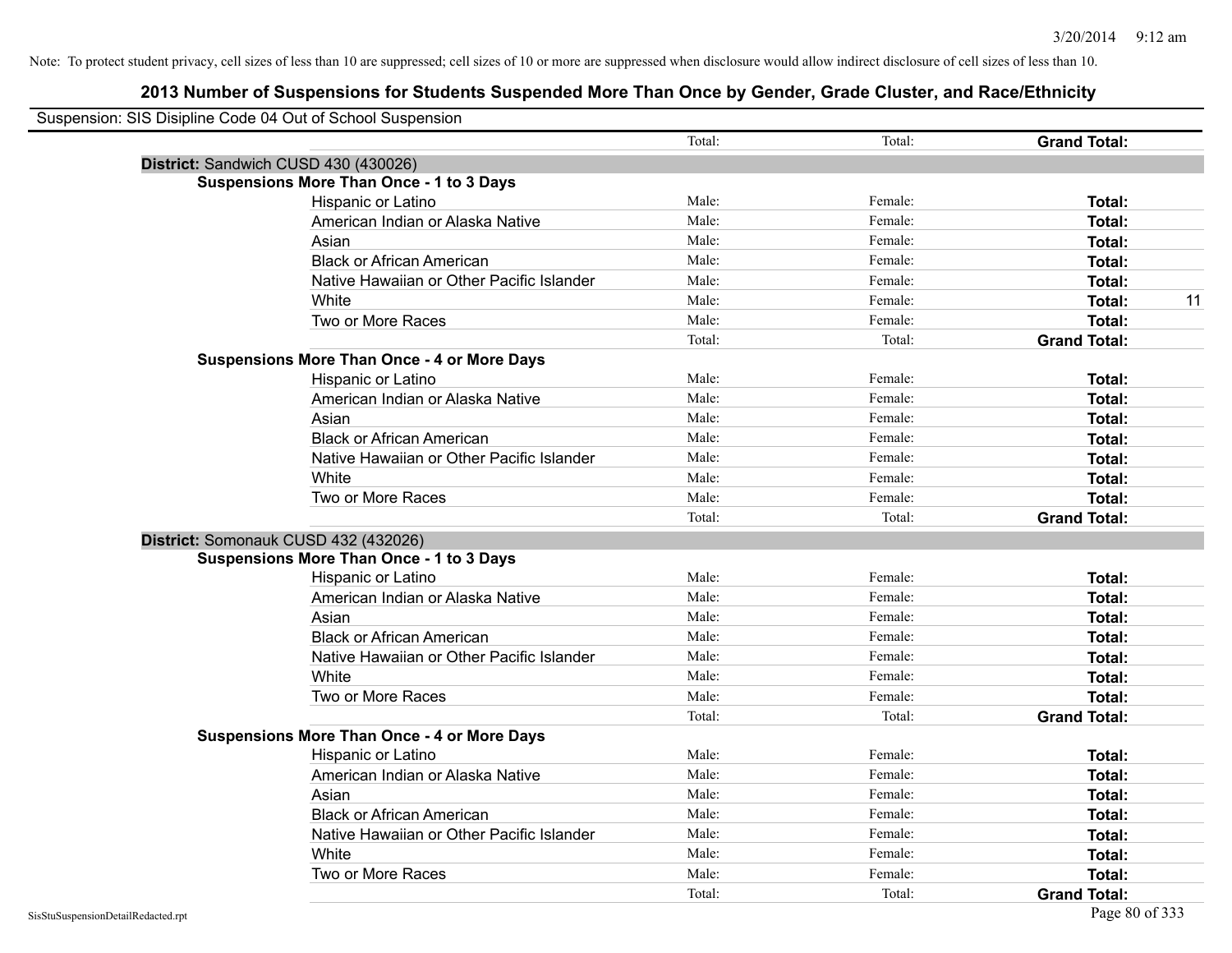|                                        | Suspension: SIS Disipline Code 04 Out of School Suspension |        |         |                     |    |
|----------------------------------------|------------------------------------------------------------|--------|---------|---------------------|----|
|                                        | District: Sycamore CUSD 427 (427026)                       |        |         |                     |    |
|                                        | <b>Suspensions More Than Once - 1 to 3 Days</b>            |        |         |                     |    |
|                                        | Hispanic or Latino                                         | Male:  | Female: | Total:              |    |
|                                        | American Indian or Alaska Native                           | Male:  | Female: | Total:              |    |
|                                        | Asian                                                      | Male:  | Female: | Total:              |    |
|                                        | <b>Black or African American</b>                           | Male:  | Female: | Total:              |    |
|                                        | Native Hawaiian or Other Pacific Islander                  | Male:  | Female: | Total:              |    |
|                                        | White                                                      | Male:  | Female: | Total:              | 30 |
|                                        | Two or More Races                                          | Male:  | Female: | Total:              |    |
|                                        |                                                            | Total: | Total:  | <b>Grand Total:</b> | 41 |
|                                        | <b>Suspensions More Than Once - 4 or More Days</b>         |        |         |                     |    |
|                                        | Hispanic or Latino                                         | Male:  | Female: | Total:              |    |
|                                        | American Indian or Alaska Native                           | Male:  | Female: | Total:              |    |
|                                        | Asian                                                      | Male:  | Female: | Total:              |    |
|                                        | <b>Black or African American</b>                           | Male:  | Female: | Total:              |    |
|                                        | Native Hawaiian or Other Pacific Islander                  | Male:  | Female: | Total:              |    |
|                                        | White                                                      | Male:  | Female: | Total:              |    |
|                                        | Two or More Races                                          | Male:  | Female: | Total:              |    |
|                                        |                                                            | Total: | Total:  | <b>Grand Total:</b> |    |
| <b>County: Non-Public School (000)</b> |                                                            |        |         |                     |    |
|                                        | District: Non-Public School (0000)                         |        |         |                     |    |
|                                        | <b>Suspensions More Than Once - 1 to 3 Days</b>            |        |         |                     |    |
|                                        | Hispanic or Latino                                         | Male:  | Female: | Total:              |    |
|                                        | American Indian or Alaska Native                           | Male:  | Female: | Total:              |    |
|                                        | Asian                                                      | Male:  | Female: | Total:              |    |
|                                        | <b>Black or African American</b>                           | Male:  | Female: | Total:              |    |
|                                        | Native Hawaiian or Other Pacific Islander                  | Male:  | Female: | Total:              |    |
|                                        | White                                                      | Male:  | Female: | Total:              |    |
|                                        | Two or More Races                                          | Male:  | Female: | Total:              |    |
|                                        |                                                            | Total: | Total:  | <b>Grand Total:</b> | 17 |
|                                        | <b>Suspensions More Than Once - 4 or More Days</b>         |        |         |                     |    |
|                                        | Hispanic or Latino                                         | Male:  | Female: | Total:              |    |
|                                        | American Indian or Alaska Native                           | Male:  | Female: | Total:              |    |
|                                        | Asian                                                      | Male:  | Female: | Total:              |    |
|                                        | <b>Black or African American</b>                           | Male:  | Female: | Total:              |    |
|                                        | Native Hawaiian or Other Pacific Islander                  | Male:  | Female: | Total:              |    |
|                                        | White                                                      | Male:  | Female: | Total:              |    |
|                                        | Two or More Races                                          | Male:  | Female: | Total:              |    |
|                                        |                                                            | Total: | Total:  | <b>Grand Total:</b> | 15 |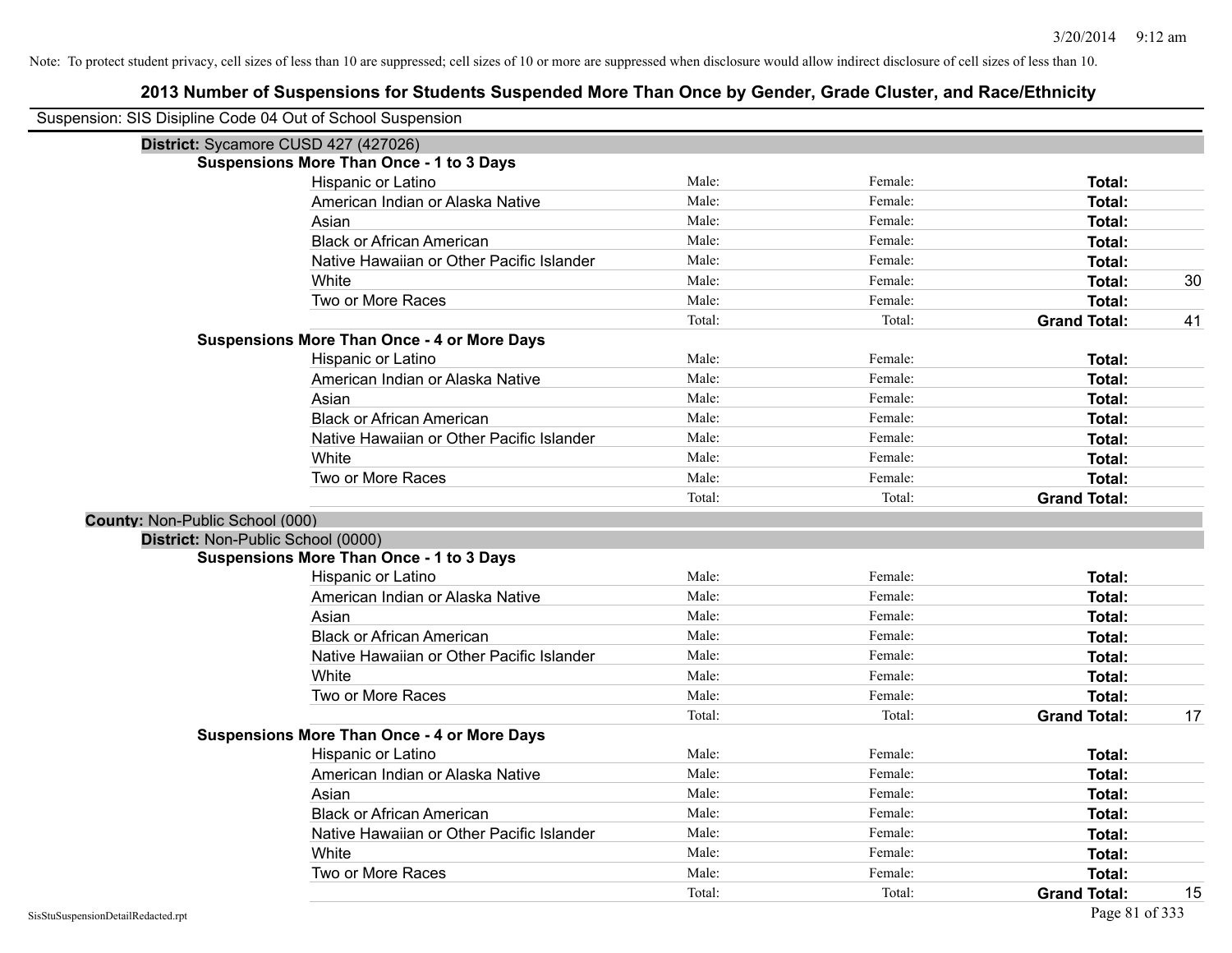# **2013 Number of Suspensions for Students Suspended More Than Once by Gender, Grade Cluster, and Race/Ethnicity**

Suspension: SIS Disipline Code 04 Out of School Suspension

| Region: De Witt/Livingston/McLean ROE (17) |                                                                                          |        |         |                     |
|--------------------------------------------|------------------------------------------------------------------------------------------|--------|---------|---------------------|
| County: Dewitt (020)                       |                                                                                          |        |         |                     |
|                                            | District: Blue Ridge CUSD 18 (018026)<br><b>Suspensions More Than Once - 1 to 3 Days</b> |        |         |                     |
|                                            | Hispanic or Latino                                                                       | Male:  | Female: | Total:              |
|                                            | American Indian or Alaska Native                                                         | Male:  | Female: | Total:              |
|                                            | Asian                                                                                    | Male:  | Female: | <b>Total:</b>       |
|                                            | <b>Black or African American</b>                                                         | Male:  | Female: | Total:              |
|                                            | Native Hawaiian or Other Pacific Islander                                                | Male:  | Female: | Total:              |
|                                            | White                                                                                    | Male:  | Female: | <b>Total:</b>       |
|                                            | Two or More Races                                                                        | Male:  | Female: | <b>Total:</b>       |
|                                            |                                                                                          | Total: | Total:  | <b>Grand Total:</b> |
|                                            | <b>Suspensions More Than Once - 4 or More Days</b>                                       |        |         |                     |
|                                            | Hispanic or Latino                                                                       | Male:  | Female: | <b>Total:</b>       |
|                                            | American Indian or Alaska Native                                                         | Male:  | Female: | <b>Total:</b>       |
|                                            | Asian                                                                                    | Male:  | Female: | <b>Total:</b>       |
|                                            | <b>Black or African American</b>                                                         | Male:  | Female: | <b>Total:</b>       |
|                                            | Native Hawaiian or Other Pacific Islander                                                | Male:  | Female: | <b>Total:</b>       |
|                                            | White                                                                                    | Male:  | Female: | <b>Total:</b>       |
|                                            | Two or More Races                                                                        | Male:  | Female: | <b>Total:</b>       |
|                                            |                                                                                          | Total: | Total:  | <b>Grand Total:</b> |
|                                            | District: Clinton CUSD 15 (015026)                                                       |        |         |                     |
|                                            | <b>Suspensions More Than Once - 1 to 3 Days</b>                                          |        |         |                     |
|                                            | Hispanic or Latino                                                                       | Male:  | Female: | Total:              |
|                                            | American Indian or Alaska Native                                                         | Male:  | Female: | <b>Total:</b>       |
|                                            | Asian                                                                                    | Male:  | Female: | <b>Total:</b>       |
|                                            | <b>Black or African American</b>                                                         | Male:  | Female: | <b>Total:</b>       |
|                                            | Native Hawaiian or Other Pacific Islander                                                | Male:  | Female: | Total:              |
|                                            | White                                                                                    | Male:  | Female: | 17<br><b>Total:</b> |
|                                            | Two or More Races                                                                        | Male:  | Female: | <b>Total:</b>       |
|                                            |                                                                                          | Total: | Total:  | <b>Grand Total:</b> |
|                                            | <b>Suspensions More Than Once - 4 or More Days</b>                                       |        |         |                     |
|                                            | Hispanic or Latino                                                                       | Male:  | Female: | <b>Total:</b>       |
|                                            | American Indian or Alaska Native                                                         | Male:  | Female: | Total:              |
|                                            | Asian                                                                                    | Male:  | Female: | Total:              |
|                                            | <b>Black or African American</b>                                                         | Male:  | Female: | Total:              |
|                                            | Native Hawaiian or Other Pacific Islander                                                | Male:  | Female: | <b>Total:</b>       |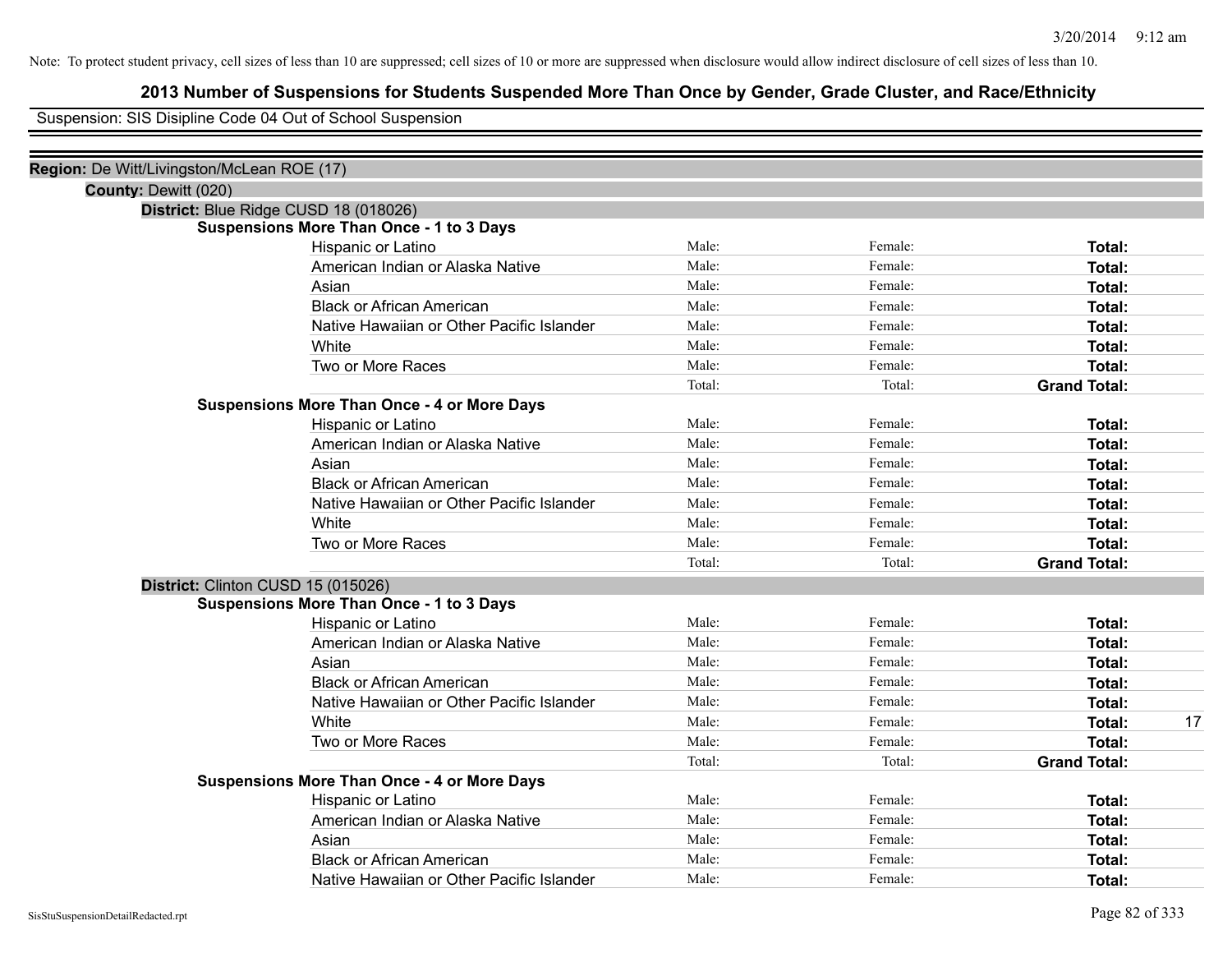| Suspension: SIS Disipline Code 04 Out of School Suspension |                                                    |        |    |         |    |                     |    |
|------------------------------------------------------------|----------------------------------------------------|--------|----|---------|----|---------------------|----|
|                                                            | White                                              | Male:  |    | Female: |    | Total:              |    |
|                                                            | Two or More Races                                  | Male:  |    | Female: |    | Total:              |    |
|                                                            |                                                    | Total: |    | Total:  |    | <b>Grand Total:</b> |    |
| County: Livingston (053)                                   |                                                    |        |    |         |    |                     |    |
|                                                            | District: Cornell CCSD 426 (426004)                |        |    |         |    |                     |    |
|                                                            | <b>Suspensions More Than Once - 1 to 3 Days</b>    |        |    |         |    |                     |    |
|                                                            | Hispanic or Latino                                 | Male:  |    | Female: |    | Total:              |    |
|                                                            | American Indian or Alaska Native                   | Male:  |    | Female: |    | Total:              |    |
|                                                            | Asian                                              | Male:  |    | Female: |    | Total:              |    |
|                                                            | <b>Black or African American</b>                   | Male:  |    | Female: |    | Total:              |    |
|                                                            | Native Hawaiian or Other Pacific Islander          | Male:  |    | Female: |    | Total:              |    |
|                                                            | White                                              | Male:  |    | Female: |    | Total:              |    |
|                                                            | Two or More Races                                  | Male:  |    | Female: |    | Total:              |    |
|                                                            |                                                    | Total: |    | Total:  |    | <b>Grand Total:</b> |    |
|                                                            | District: Dwight Twp HSD 230 (230017)              |        |    |         |    |                     |    |
|                                                            | <b>Suspensions More Than Once - 1 to 3 Days</b>    |        |    |         |    |                     |    |
|                                                            | Hispanic or Latino                                 | Male:  |    | Female: |    | Total:              |    |
|                                                            | American Indian or Alaska Native                   | Male:  |    | Female: |    | Total:              |    |
|                                                            | Asian                                              | Male:  |    | Female: |    | Total:              |    |
|                                                            | <b>Black or African American</b>                   | Male:  |    | Female: |    | Total:              |    |
|                                                            | Native Hawaiian or Other Pacific Islander          | Male:  |    | Female: |    | Total:              |    |
|                                                            | White                                              | Male:  | 18 | Female: | 10 | Total:              | 28 |
|                                                            | Two or More Races                                  | Male:  |    | Female: |    | Total:              |    |
|                                                            |                                                    | Total: |    | Total:  |    | <b>Grand Total:</b> |    |
|                                                            | <b>Suspensions More Than Once - 4 or More Days</b> |        |    |         |    |                     |    |
|                                                            | Hispanic or Latino                                 | Male:  |    | Female: |    | Total:              |    |
|                                                            | American Indian or Alaska Native                   | Male:  |    | Female: |    | Total:              |    |
|                                                            | Asian                                              | Male:  |    | Female: |    | Total:              |    |
|                                                            | <b>Black or African American</b>                   | Male:  |    | Female: |    | Total:              |    |
|                                                            | Native Hawaiian or Other Pacific Islander          | Male:  |    | Female: |    | Total:              |    |
|                                                            | White                                              | Male:  |    | Female: |    | Total:              |    |
|                                                            | Two or More Races                                  | Male:  |    | Female: |    | Total:              |    |
|                                                            |                                                    | Total: |    | Total:  |    | <b>Grand Total:</b> |    |
|                                                            | District: Flanagan-Cornell Dist 74 (074027)        |        |    |         |    |                     |    |
|                                                            | <b>Suspensions More Than Once - 1 to 3 Days</b>    |        |    |         |    |                     |    |
|                                                            | Hispanic or Latino                                 | Male:  |    | Female: |    | Total:              |    |
|                                                            | American Indian or Alaska Native                   | Male:  |    | Female: |    | Total:              |    |
|                                                            | Asian                                              | Male:  |    | Female: |    | Total:              |    |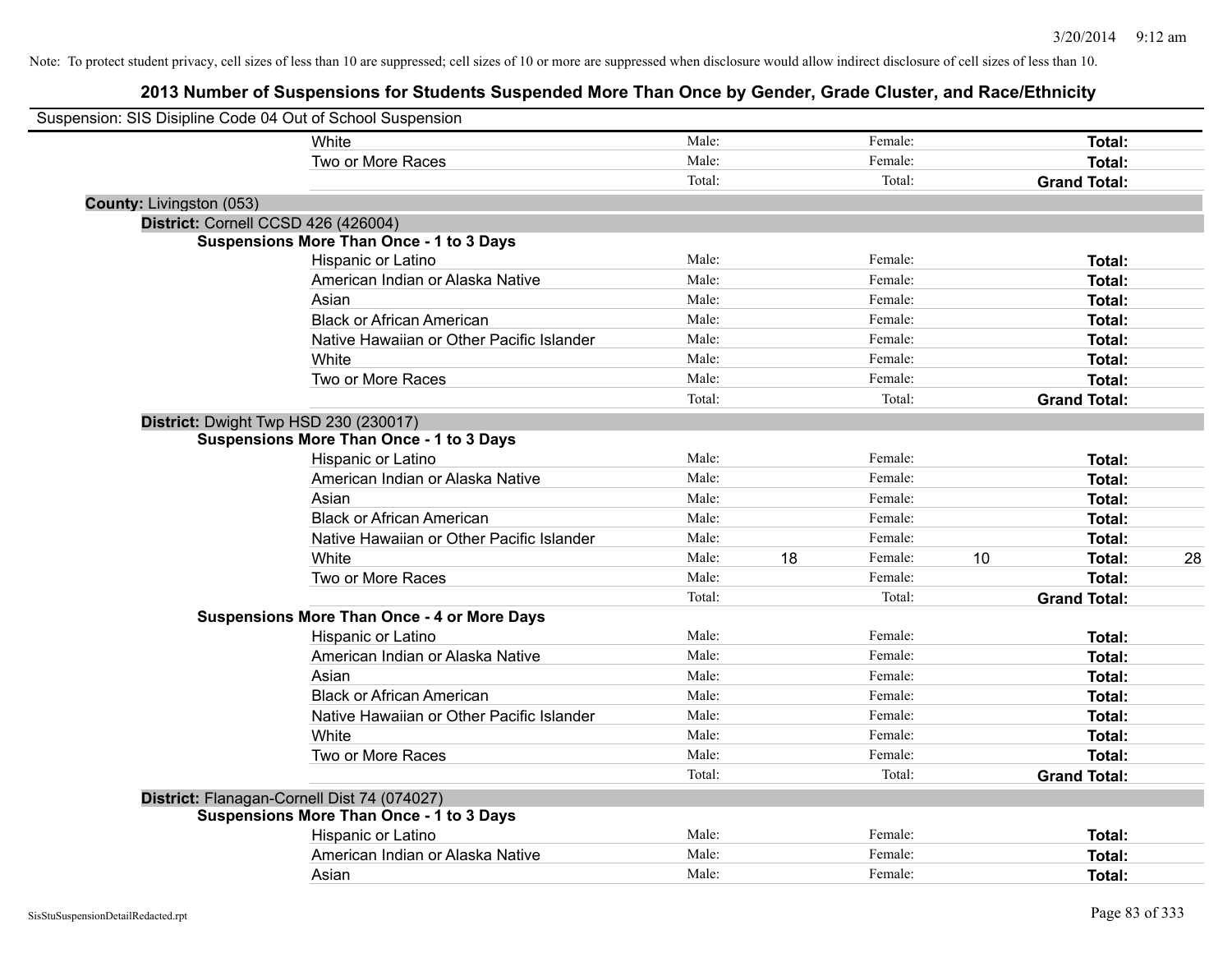| Suspension: SIS Disipline Code 04 Out of School Suspension |                                                    |        |         |                     |
|------------------------------------------------------------|----------------------------------------------------|--------|---------|---------------------|
|                                                            | <b>Black or African American</b>                   | Male:  | Female: | Total:              |
|                                                            | Native Hawaiian or Other Pacific Islander          | Male:  | Female: | Total:              |
|                                                            | White                                              | Male:  | Female: | Total:              |
|                                                            | Two or More Races                                  | Male:  | Female: | <b>Total:</b>       |
|                                                            |                                                    | Total: | Total:  | <b>Grand Total:</b> |
|                                                            | <b>Suspensions More Than Once - 4 or More Days</b> |        |         |                     |
|                                                            | Hispanic or Latino                                 | Male:  | Female: | Total:              |
|                                                            | American Indian or Alaska Native                   | Male:  | Female: | Total:              |
|                                                            | Asian                                              | Male:  | Female: | Total:              |
|                                                            | <b>Black or African American</b>                   | Male:  | Female: | Total:              |
|                                                            | Native Hawaiian or Other Pacific Islander          | Male:  | Female: | <b>Total:</b>       |
|                                                            | White                                              | Male:  | Female: | Total:              |
|                                                            | Two or More Races                                  | Male:  | Female: | <b>Total:</b>       |
|                                                            |                                                    | Total: | Total:  | <b>Grand Total:</b> |
|                                                            | District: Pontiac CCSD 429 (429004)                |        |         |                     |
|                                                            | <b>Suspensions More Than Once - 1 to 3 Days</b>    |        |         |                     |
|                                                            | Hispanic or Latino                                 | Male:  | Female: | <b>Total:</b>       |
|                                                            | American Indian or Alaska Native                   | Male:  | Female: | <b>Total:</b>       |
|                                                            | Asian                                              | Male:  | Female: | Total:              |
|                                                            | <b>Black or African American</b>                   | Male:  | Female: | Total:              |
|                                                            | Native Hawaiian or Other Pacific Islander          | Male:  | Female: | Total:              |
|                                                            | White                                              | Male:  | Female: | 19<br>Total:        |
|                                                            | Two or More Races                                  | Male:  | Female: | <b>Total:</b>       |
|                                                            |                                                    | Total: | Total:  | <b>Grand Total:</b> |
|                                                            | <b>Suspensions More Than Once - 4 or More Days</b> |        |         |                     |
|                                                            | Hispanic or Latino                                 | Male:  | Female: | Total:              |
|                                                            | American Indian or Alaska Native                   | Male:  | Female: | <b>Total:</b>       |
|                                                            | Asian                                              | Male:  | Female: | Total:              |
|                                                            | <b>Black or African American</b>                   | Male:  | Female: | Total:              |
|                                                            | Native Hawaiian or Other Pacific Islander          | Male:  | Female: | Total:              |
|                                                            | White                                              | Male:  | Female: | Total:              |
|                                                            | Two or More Races                                  | Male:  | Female: | <b>Total:</b>       |
|                                                            |                                                    | Total: | Total:  | <b>Grand Total:</b> |
|                                                            | District: Pontiac Twp HSD 90 (090017)              |        |         |                     |
|                                                            | <b>Suspensions More Than Once - 1 to 3 Days</b>    |        |         |                     |
|                                                            | Hispanic or Latino                                 | Male:  | Female: | Total:              |
|                                                            | American Indian or Alaska Native                   | Male:  | Female: | Total:              |
|                                                            | Asian                                              | Male:  | Female: | Total:              |
|                                                            | <b>Black or African American</b>                   | Male:  | Female: | Total:              |
| SisStuSuspensionDetailRedacted.rpt                         |                                                    |        |         | Page 84 of 333      |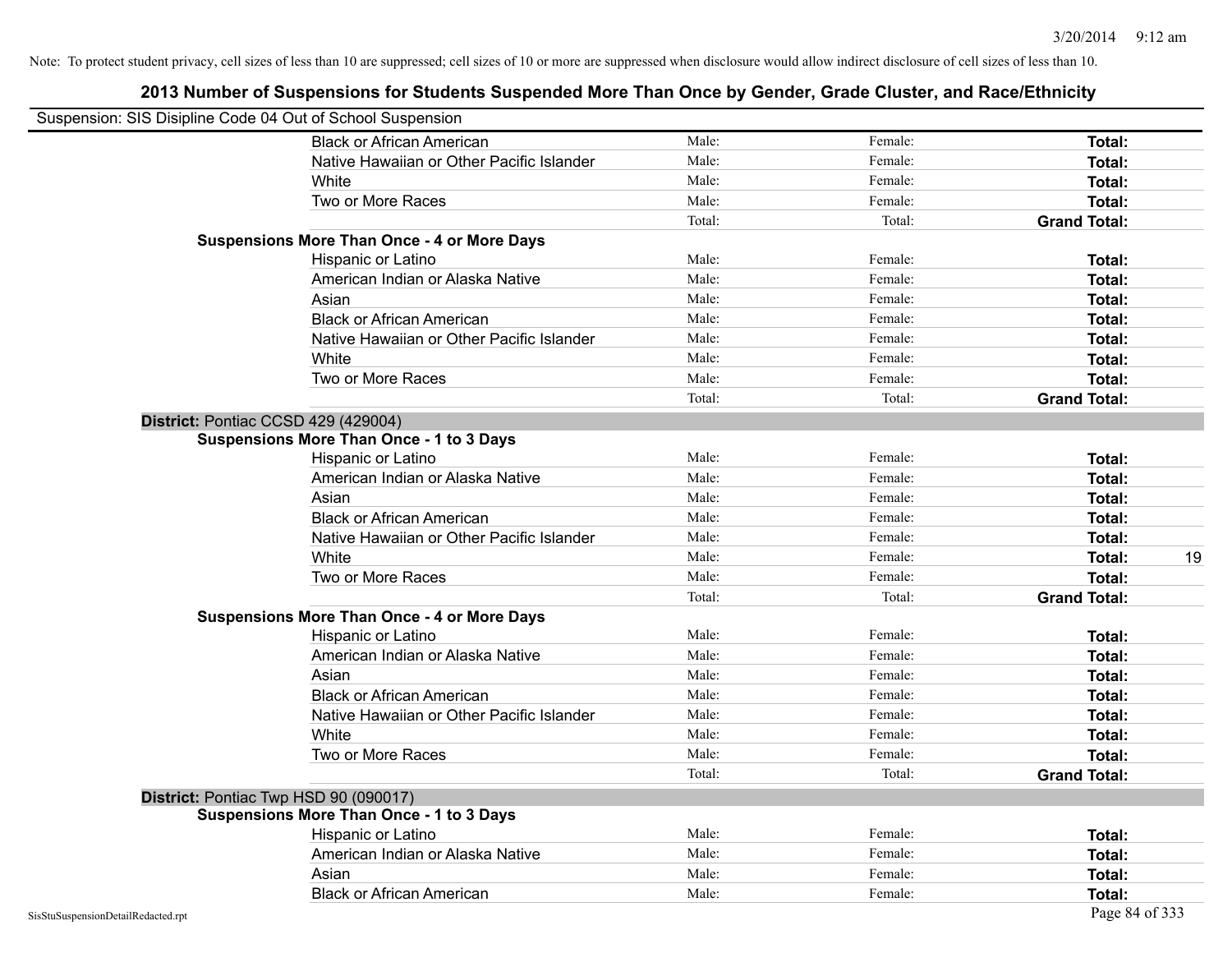| Suspension: SIS Disipline Code 04 Out of School Suspension |                                                    |        |    |         |    |                     |    |
|------------------------------------------------------------|----------------------------------------------------|--------|----|---------|----|---------------------|----|
|                                                            | Native Hawaiian or Other Pacific Islander          | Male:  |    | Female: |    | Total:              |    |
|                                                            | White                                              | Male:  |    | Female: |    | Total:              | 15 |
|                                                            | Two or More Races                                  | Male:  |    | Female: |    | Total:              |    |
|                                                            |                                                    | Total: |    | Total:  |    | <b>Grand Total:</b> |    |
|                                                            | <b>Suspensions More Than Once - 4 or More Days</b> |        |    |         |    |                     |    |
|                                                            | Hispanic or Latino                                 | Male:  |    | Female: |    | Total:              |    |
|                                                            | American Indian or Alaska Native                   | Male:  |    | Female: |    | Total:              |    |
|                                                            | Asian                                              | Male:  |    | Female: |    | Total:              |    |
|                                                            | <b>Black or African American</b>                   | Male:  |    | Female: |    | Total:              |    |
|                                                            | Native Hawaiian or Other Pacific Islander          | Male:  |    | Female: |    | Total:              |    |
|                                                            | White                                              | Male:  |    | Female: |    | Total:              | 10 |
|                                                            | Two or More Races                                  | Male:  |    | Female: |    | Total:              |    |
|                                                            |                                                    | Total: |    | Total:  |    | <b>Grand Total:</b> |    |
|                                                            | District: Prairie Central CUSD 8 (008026)          |        |    |         |    |                     |    |
|                                                            | Suspensions More Than Once - 1 to 3 Days           |        |    |         |    |                     |    |
|                                                            | Hispanic or Latino                                 | Male:  |    | Female: |    | Total:              |    |
|                                                            | American Indian or Alaska Native                   | Male:  |    | Female: |    | Total:              |    |
|                                                            | Asian                                              | Male:  |    | Female: |    | Total:              |    |
|                                                            | <b>Black or African American</b>                   | Male:  |    | Female: |    | Total:              |    |
|                                                            | Native Hawaiian or Other Pacific Islander          | Male:  |    | Female: |    | Total:              |    |
|                                                            | White                                              | Male:  | 34 | Female: | 18 | Total:              | 52 |
|                                                            | Two or More Races                                  | Male:  |    | Female: |    | Total:              |    |
|                                                            |                                                    | Total: |    | Total:  |    | <b>Grand Total:</b> |    |
|                                                            | <b>Suspensions More Than Once - 4 or More Days</b> |        |    |         |    |                     |    |
|                                                            | Hispanic or Latino                                 | Male:  |    | Female: |    | Total:              |    |
|                                                            | American Indian or Alaska Native                   | Male:  |    | Female: |    | Total:              |    |
|                                                            | Asian                                              | Male:  |    | Female: |    | Total:              |    |
|                                                            | <b>Black or African American</b>                   | Male:  |    | Female: |    | Total:              |    |
|                                                            | Native Hawaiian or Other Pacific Islander          | Male:  |    | Female: |    | Total:              |    |
|                                                            | White                                              | Male:  |    | Female: |    | Total:              |    |
|                                                            | Two or More Races                                  | Male:  |    | Female: |    | Total:              |    |
|                                                            |                                                    | Total: |    | Total:  |    | <b>Grand Total:</b> |    |
|                                                            | District: Tri Point CUSD 6-J (006J26)              |        |    |         |    |                     |    |
|                                                            | <b>Suspensions More Than Once - 1 to 3 Days</b>    |        |    |         |    |                     |    |
|                                                            | Hispanic or Latino                                 | Male:  |    | Female: |    | Total:              |    |
|                                                            | American Indian or Alaska Native                   | Male:  |    | Female: |    | Total:              |    |
|                                                            | Asian                                              | Male:  |    | Female: |    | Total:              |    |
|                                                            | <b>Black or African American</b>                   | Male:  |    | Female: |    | Total:              |    |
|                                                            | Native Hawaiian or Other Pacific Islander          | Male:  |    | Female: |    | Total:              |    |
| SisStuSuspensionDetailRedacted.rpt                         |                                                    |        |    |         |    | Page 85 of 333      |    |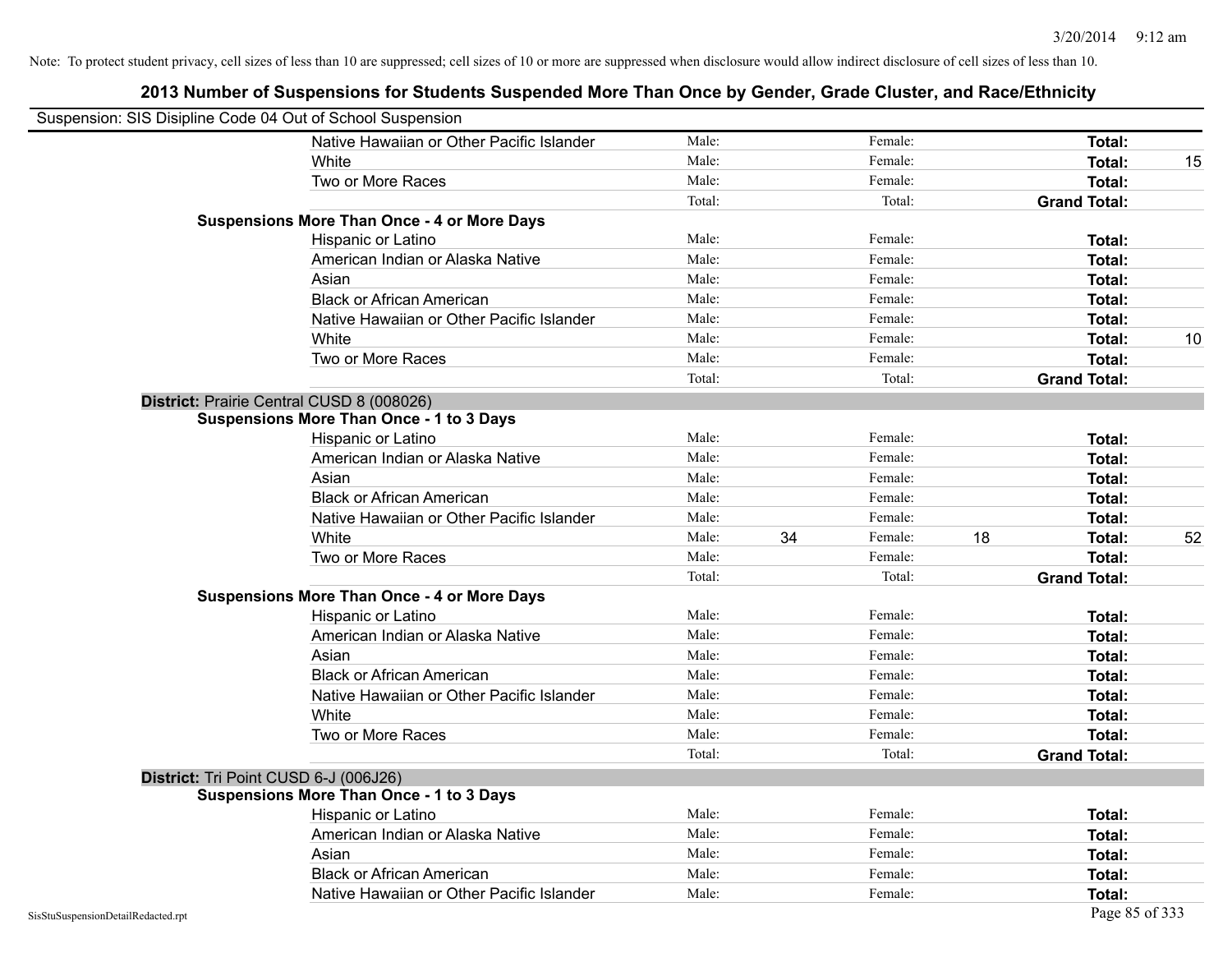| Suspension: SIS Disipline Code 04 Out of School Suspension |                                                    |        |     |         |    |                     |     |
|------------------------------------------------------------|----------------------------------------------------|--------|-----|---------|----|---------------------|-----|
|                                                            | White                                              | Male:  |     | Female: |    | Total:              | 20  |
|                                                            | Two or More Races                                  | Male:  |     | Female: |    | Total:              |     |
|                                                            |                                                    | Total: |     | Total:  |    | <b>Grand Total:</b> |     |
| District: Woodland CUSD 5 (005026)                         |                                                    |        |     |         |    |                     |     |
|                                                            | <b>Suspensions More Than Once - 1 to 3 Days</b>    |        |     |         |    |                     |     |
|                                                            | Hispanic or Latino                                 | Male:  |     | Female: |    | <b>Total:</b>       |     |
|                                                            | American Indian or Alaska Native                   | Male:  |     | Female: |    | <b>Total:</b>       |     |
|                                                            | Asian                                              | Male:  |     | Female: |    | Total:              |     |
|                                                            | <b>Black or African American</b>                   | Male:  |     | Female: |    | Total:              |     |
|                                                            | Native Hawaiian or Other Pacific Islander          | Male:  |     | Female: |    | Total:              |     |
|                                                            | White                                              | Male:  |     | Female: |    | <b>Total:</b>       |     |
|                                                            | Two or More Races                                  | Male:  |     | Female: |    | <b>Total:</b>       |     |
|                                                            |                                                    | Total: |     | Total:  |    | <b>Grand Total:</b> |     |
| County: Mclean (064)                                       |                                                    |        |     |         |    |                     |     |
| District: Bloomington SD 87 (087025)                       |                                                    |        |     |         |    |                     |     |
|                                                            | <b>Suspensions More Than Once - 1 to 3 Days</b>    |        |     |         |    |                     |     |
|                                                            | Hispanic or Latino                                 | Male:  |     | Female: |    | <b>Total:</b>       | 46  |
|                                                            | American Indian or Alaska Native                   | Male:  |     | Female: |    | Total:              |     |
|                                                            | Asian                                              | Male:  |     | Female: |    | Total:              |     |
|                                                            | <b>Black or African American</b>                   | Male:  | 136 | Female: | 70 | Total:              | 206 |
|                                                            | Native Hawaiian or Other Pacific Islander          | Male:  |     | Female: |    | Total:              |     |
|                                                            | White                                              | Male:  | 49  | Female: | 21 | Total:              | 70  |
|                                                            | Two or More Races                                  | Male:  |     | Female: |    | <b>Total:</b>       | 29  |
|                                                            |                                                    | Total: |     | Total:  |    | <b>Grand Total:</b> |     |
|                                                            | <b>Suspensions More Than Once - 4 or More Days</b> |        |     |         |    |                     |     |
|                                                            | Hispanic or Latino                                 | Male:  |     | Female: |    | <b>Total:</b>       |     |
|                                                            | American Indian or Alaska Native                   | Male:  |     | Female: |    | <b>Total:</b>       |     |
|                                                            | Asian                                              | Male:  |     | Female: |    | <b>Total:</b>       |     |
|                                                            | <b>Black or African American</b>                   | Male:  | 35  | Female: | 27 | Total:              | 62  |
|                                                            | Native Hawaiian or Other Pacific Islander          | Male:  |     | Female: |    | Total:              |     |
|                                                            | White                                              | Male:  |     | Female: |    | <b>Total:</b>       | 19  |
|                                                            | Two or More Races                                  | Male:  |     | Female: |    | Total:              |     |
|                                                            |                                                    | Total: |     | Total:  |    | <b>Grand Total:</b> | 93  |
| District: Heyworth CUSD 4 (004026)                         |                                                    |        |     |         |    |                     |     |
|                                                            | <b>Suspensions More Than Once - 1 to 3 Days</b>    |        |     |         |    |                     |     |
|                                                            | Hispanic or Latino                                 | Male:  |     | Female: |    | <b>Total:</b>       |     |
|                                                            | American Indian or Alaska Native                   | Male:  |     | Female: |    | <b>Total:</b>       |     |
|                                                            | Asian                                              | Male:  |     | Female: |    | Total:              |     |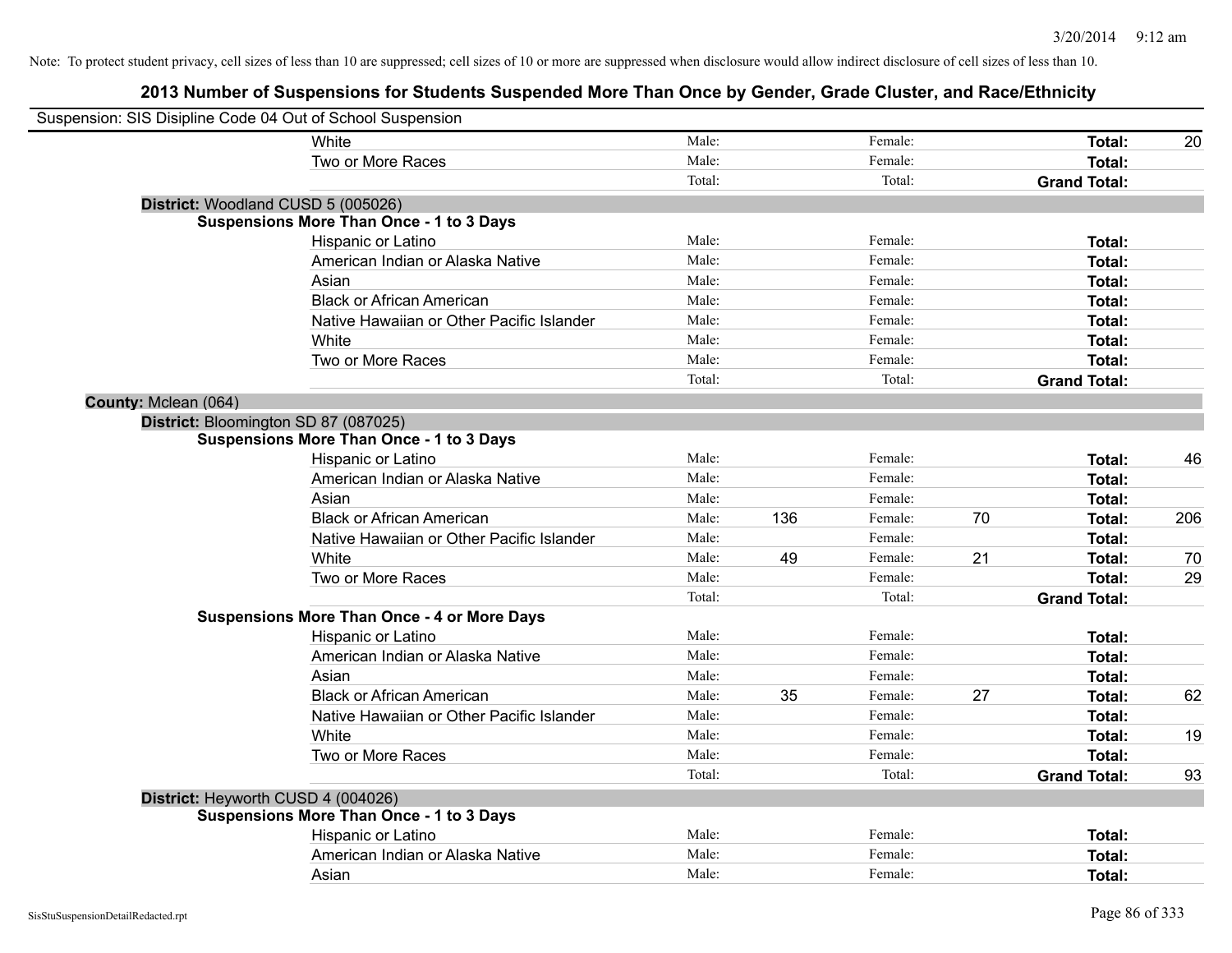| Suspension: SIS Disipline Code 04 Out of School Suspension |                                                    |        |     |         |    |                     |     |
|------------------------------------------------------------|----------------------------------------------------|--------|-----|---------|----|---------------------|-----|
|                                                            | <b>Black or African American</b>                   | Male:  |     | Female: |    | Total:              |     |
|                                                            | Native Hawaiian or Other Pacific Islander          | Male:  |     | Female: |    | Total:              |     |
|                                                            | White                                              | Male:  |     | Female: |    | Total:              | 20  |
|                                                            | Two or More Races                                  | Male:  |     | Female: |    | <b>Total:</b>       |     |
|                                                            |                                                    | Total: |     | Total:  |    | <b>Grand Total:</b> |     |
|                                                            | <b>Suspensions More Than Once - 4 or More Days</b> |        |     |         |    |                     |     |
|                                                            | Hispanic or Latino                                 | Male:  |     | Female: |    | Total:              |     |
|                                                            | American Indian or Alaska Native                   | Male:  |     | Female: |    | Total:              |     |
|                                                            | Asian                                              | Male:  |     | Female: |    | Total:              |     |
|                                                            | <b>Black or African American</b>                   | Male:  |     | Female: |    | Total:              |     |
|                                                            | Native Hawaiian or Other Pacific Islander          | Male:  |     | Female: |    | Total:              |     |
|                                                            | White                                              | Male:  |     | Female: |    | Total:              |     |
|                                                            | Two or More Races                                  | Male:  |     | Female: |    | Total:              |     |
|                                                            |                                                    | Total: |     | Total:  |    | <b>Grand Total:</b> |     |
|                                                            | District: Lexington CUSD 7 (007026)                |        |     |         |    |                     |     |
|                                                            | <b>Suspensions More Than Once - 1 to 3 Days</b>    |        |     |         |    |                     |     |
|                                                            | Hispanic or Latino                                 | Male:  |     | Female: |    | Total:              |     |
|                                                            | American Indian or Alaska Native                   | Male:  |     | Female: |    | <b>Total:</b>       |     |
|                                                            | Asian                                              | Male:  |     | Female: |    | Total:              |     |
|                                                            | <b>Black or African American</b>                   | Male:  |     | Female: |    | Total:              |     |
|                                                            | Native Hawaiian or Other Pacific Islander          | Male:  |     | Female: |    | Total:              |     |
|                                                            | White                                              | Male:  |     | Female: |    | Total:              | 11  |
|                                                            | Two or More Races                                  | Male:  |     | Female: |    | <b>Total:</b>       |     |
|                                                            |                                                    | Total: |     | Total:  |    | <b>Grand Total:</b> |     |
|                                                            | <b>Suspensions More Than Once - 4 or More Days</b> |        |     |         |    |                     |     |
|                                                            | Hispanic or Latino                                 | Male:  |     | Female: |    | Total:              |     |
|                                                            | American Indian or Alaska Native                   | Male:  |     | Female: |    | <b>Total:</b>       |     |
|                                                            | Asian                                              | Male:  |     | Female: |    | Total:              |     |
|                                                            | <b>Black or African American</b>                   | Male:  |     | Female: |    | Total:              |     |
|                                                            | Native Hawaiian or Other Pacific Islander          | Male:  |     | Female: |    | Total:              |     |
|                                                            | White                                              | Male:  |     | Female: |    | Total:              |     |
|                                                            | Two or More Races                                  | Male:  |     | Female: |    | Total:              |     |
|                                                            |                                                    | Total: |     | Total:  |    | <b>Grand Total:</b> |     |
|                                                            | District: McLean County USD 5 (005026)             |        |     |         |    |                     |     |
|                                                            | <b>Suspensions More Than Once - 1 to 3 Days</b>    |        |     |         |    |                     |     |
|                                                            | Hispanic or Latino                                 | Male:  |     | Female: |    | Total:              | 30  |
|                                                            | American Indian or Alaska Native                   | Male:  |     | Female: |    | Total:              |     |
|                                                            | Asian                                              | Male:  |     | Female: |    | Total:              |     |
|                                                            | <b>Black or African American</b>                   | Male:  | 103 | Female: | 29 | Total:              | 132 |
| SisStuSuspensionDetailRedacted.rpt                         |                                                    |        |     |         |    | Page 87 of 333      |     |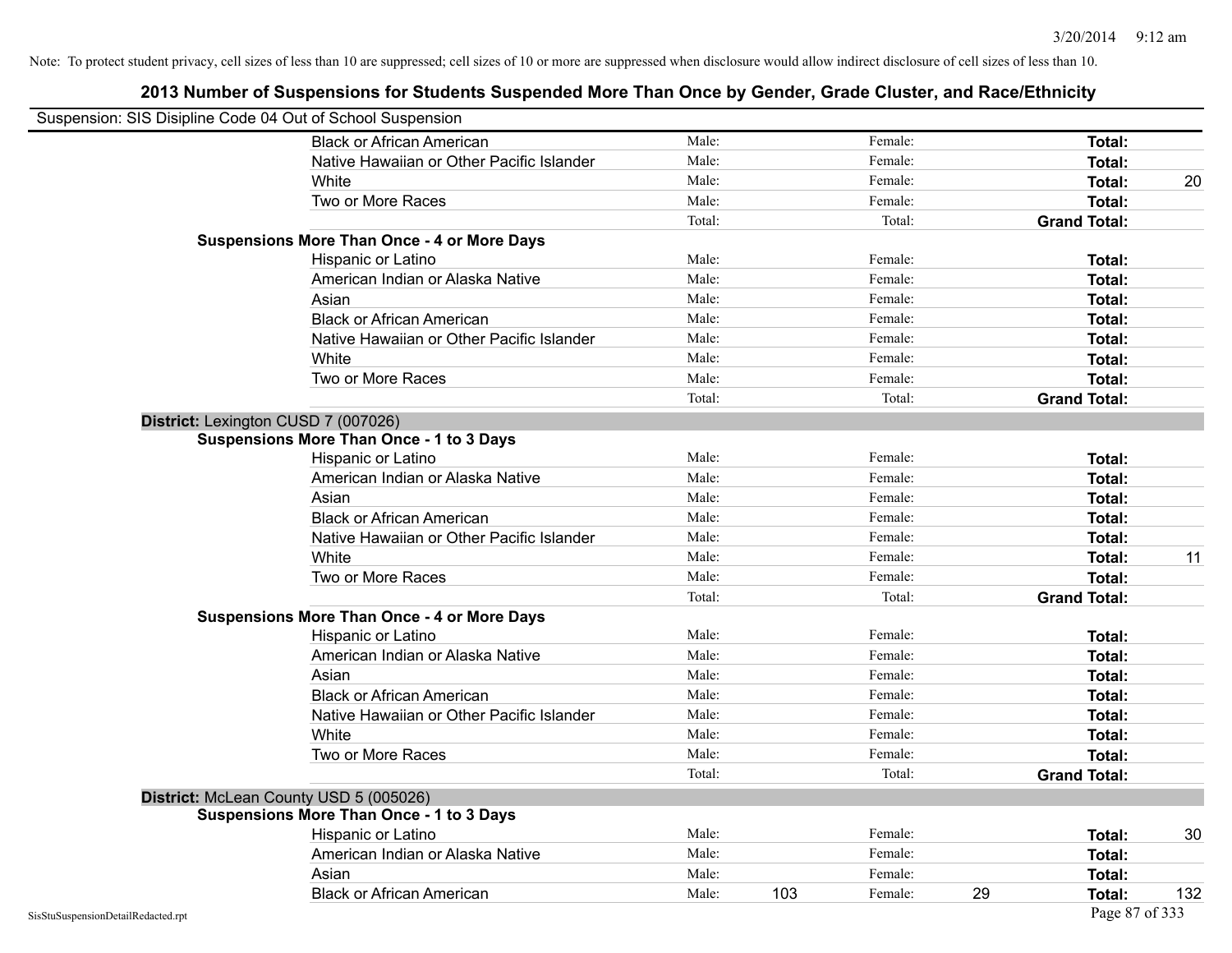| Suspension: SIS Disipline Code 04 Out of School Suspension |                                                    |        |     |         |    |                     |     |
|------------------------------------------------------------|----------------------------------------------------|--------|-----|---------|----|---------------------|-----|
|                                                            | Native Hawaiian or Other Pacific Islander          | Male:  |     | Female: |    | Total:              |     |
|                                                            | White                                              | Male:  | 100 | Female: | 46 | Total:              | 146 |
|                                                            | Two or More Races                                  | Male:  |     | Female: |    | Total:              | 34  |
|                                                            |                                                    | Total: |     | Total:  |    | <b>Grand Total:</b> |     |
|                                                            | <b>Suspensions More Than Once - 4 or More Days</b> |        |     |         |    |                     |     |
|                                                            | Hispanic or Latino                                 | Male:  |     | Female: |    | Total:              |     |
|                                                            | American Indian or Alaska Native                   | Male:  |     | Female: |    | Total:              |     |
|                                                            | Asian                                              | Male:  |     | Female: |    | Total:              |     |
|                                                            | <b>Black or African American</b>                   | Male:  | 22  | Female: | 10 | Total:              | 32  |
|                                                            | Native Hawaiian or Other Pacific Islander          | Male:  |     | Female: |    | Total:              |     |
|                                                            | White                                              | Male:  |     | Female: |    | Total:              | 24  |
|                                                            | Two or More Races                                  | Male:  |     | Female: |    | Total:              |     |
|                                                            |                                                    | Total: |     | Total:  |    | <b>Grand Total:</b> |     |
|                                                            | District: Olympia CUSD 16 (016026)                 |        |     |         |    |                     |     |
|                                                            | <b>Suspensions More Than Once - 1 to 3 Days</b>    |        |     |         |    |                     |     |
|                                                            | Hispanic or Latino                                 | Male:  |     | Female: |    | Total:              |     |
|                                                            | American Indian or Alaska Native                   | Male:  |     | Female: |    | Total:              |     |
|                                                            | Asian                                              | Male:  |     | Female: |    | Total:              |     |
|                                                            | <b>Black or African American</b>                   | Male:  |     | Female: |    | Total:              |     |
|                                                            | Native Hawaiian or Other Pacific Islander          | Male:  |     | Female: |    | Total:              |     |
|                                                            | White                                              | Male:  |     | Female: |    | Total:              | 25  |
|                                                            | Two or More Races                                  | Male:  |     | Female: |    | Total:              |     |
|                                                            |                                                    | Total: |     | Total:  |    | <b>Grand Total:</b> |     |
|                                                            | <b>Suspensions More Than Once - 4 or More Days</b> |        |     |         |    |                     |     |
|                                                            | Hispanic or Latino                                 | Male:  |     | Female: |    | Total:              |     |
|                                                            | American Indian or Alaska Native                   | Male:  |     | Female: |    | Total:              |     |
|                                                            | Asian                                              | Male:  |     | Female: |    | Total:              |     |
|                                                            | <b>Black or African American</b>                   | Male:  |     | Female: |    | Total:              |     |
|                                                            | Native Hawaiian or Other Pacific Islander          | Male:  |     | Female: |    | Total:              |     |
|                                                            | White                                              | Male:  |     | Female: |    | Total:              | 10  |
|                                                            | Two or More Races                                  | Male:  |     | Female: |    | Total:              |     |
|                                                            |                                                    | Total: |     | Total:  |    | <b>Grand Total:</b> |     |
|                                                            | District: Ridgeview CUSD 19 (019026)               |        |     |         |    |                     |     |
|                                                            | <b>Suspensions More Than Once - 1 to 3 Days</b>    |        |     |         |    |                     |     |
|                                                            | Hispanic or Latino                                 | Male:  |     | Female: |    | Total:              |     |
|                                                            | American Indian or Alaska Native                   | Male:  |     | Female: |    | Total:              |     |
|                                                            | Asian                                              | Male:  |     | Female: |    | Total:              |     |
|                                                            | <b>Black or African American</b>                   | Male:  |     | Female: |    | Total:              |     |
|                                                            | Native Hawaiian or Other Pacific Islander          | Male:  |     | Female: |    | Total:              |     |
| SisStuSuspensionDetailRedacted.rpt                         |                                                    |        |     |         |    | Page 88 of 333      |     |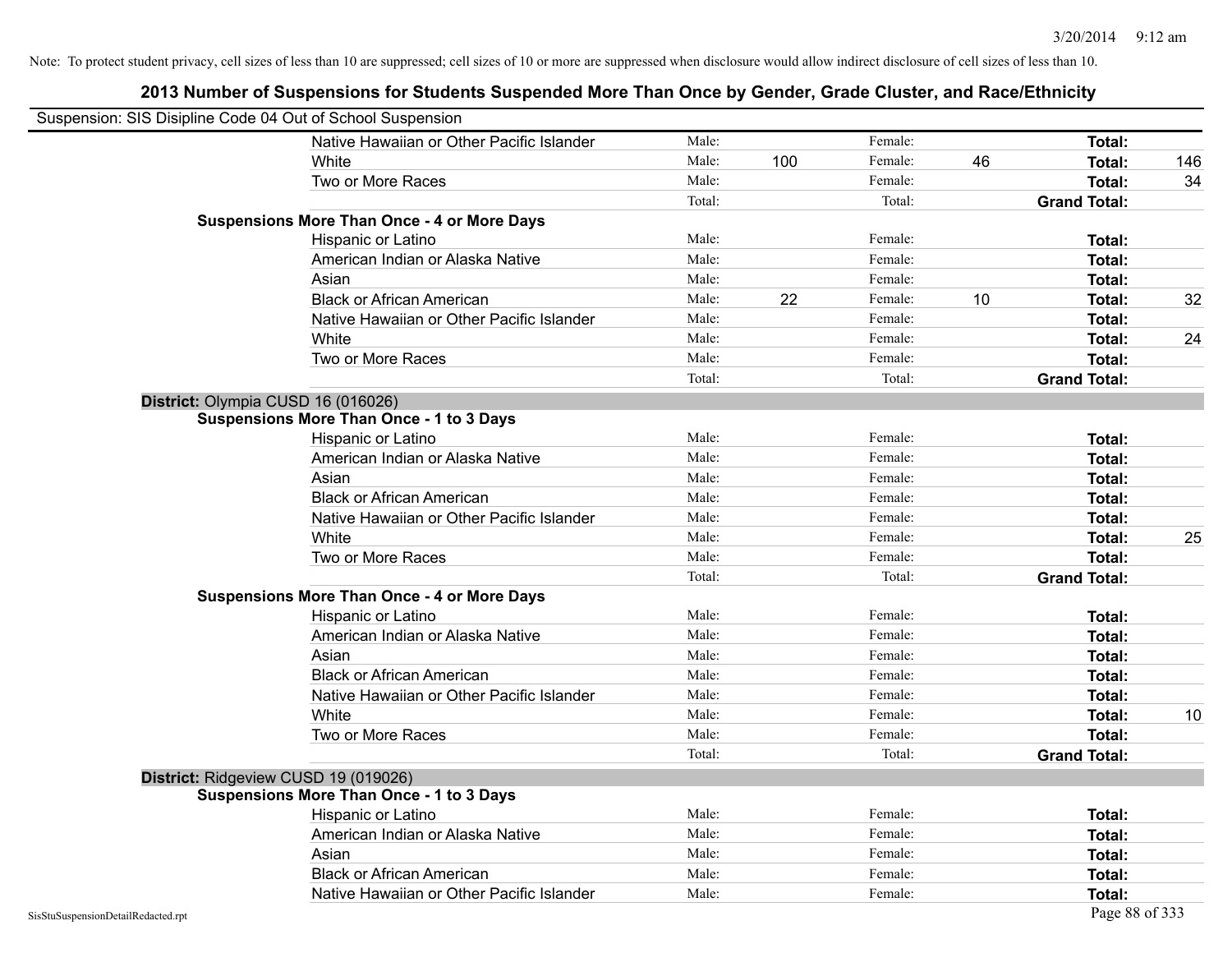| Suspension: SIS Disipline Code 04 Out of School Suspension |                                                    |        |         |                     |
|------------------------------------------------------------|----------------------------------------------------|--------|---------|---------------------|
|                                                            | White                                              | Male:  | Female: | Total:              |
|                                                            | Two or More Races                                  | Male:  | Female: | Total:              |
|                                                            |                                                    | Total: | Total:  | <b>Grand Total:</b> |
| Region: DuPage ROE (19)                                    |                                                    |        |         |                     |
| County: Dupage (022)                                       |                                                    |        |         |                     |
|                                                            | District: Addison SD 4 (004002)                    |        |         |                     |
|                                                            | <b>Suspensions More Than Once - 1 to 3 Days</b>    |        |         |                     |
|                                                            | Hispanic or Latino                                 | Male:  | Female: | Total:<br>15        |
|                                                            | American Indian or Alaska Native                   | Male:  | Female: | Total:              |
|                                                            | Asian                                              | Male:  | Female: | Total:              |
|                                                            | <b>Black or African American</b>                   | Male:  | Female: | Total:              |
|                                                            | Native Hawaiian or Other Pacific Islander          | Male:  | Female: | Total:              |
|                                                            | White                                              | Male:  | Female: | Total:<br>15        |
|                                                            | Two or More Races                                  | Male:  | Female: | Total:              |
|                                                            |                                                    | Total: | Total:  | <b>Grand Total:</b> |
|                                                            | <b>Suspensions More Than Once - 4 or More Days</b> |        |         |                     |
|                                                            | Hispanic or Latino                                 | Male:  | Female: | Total:              |
|                                                            | American Indian or Alaska Native                   | Male:  | Female: | Total:              |
|                                                            | Asian                                              | Male:  | Female: | Total:              |
|                                                            | <b>Black or African American</b>                   | Male:  | Female: | Total:              |
|                                                            | Native Hawaiian or Other Pacific Islander          | Male:  | Female: | Total:              |
|                                                            | White                                              | Male:  | Female: | Total:              |
|                                                            | Two or More Races                                  | Male:  | Female: | Total:              |
|                                                            |                                                    | Total: | Total:  | <b>Grand Total:</b> |
|                                                            | District: Benjamin SD 25 (025002)                  |        |         |                     |
|                                                            | <b>Suspensions More Than Once - 1 to 3 Days</b>    |        |         |                     |
|                                                            | Hispanic or Latino                                 | Male:  | Female: | Total:              |
|                                                            | American Indian or Alaska Native                   | Male:  | Female: | Total:              |
|                                                            | Asian                                              | Male:  | Female: | Total:              |
|                                                            | <b>Black or African American</b>                   | Male:  | Female: | Total:              |
|                                                            | Native Hawaiian or Other Pacific Islander          | Male:  | Female: | Total:              |
|                                                            | White                                              | Male:  | Female: | Total:              |
|                                                            | Two or More Races                                  | Male:  | Female: | Total:              |
|                                                            |                                                    | Total: | Total:  | <b>Grand Total:</b> |
|                                                            | District: Bensenville SD 2 (002002)                |        |         |                     |
|                                                            | <b>Suspensions More Than Once - 1 to 3 Days</b>    |        |         |                     |
|                                                            | Hispanic or Latino                                 | Male:  | Female: | Total:              |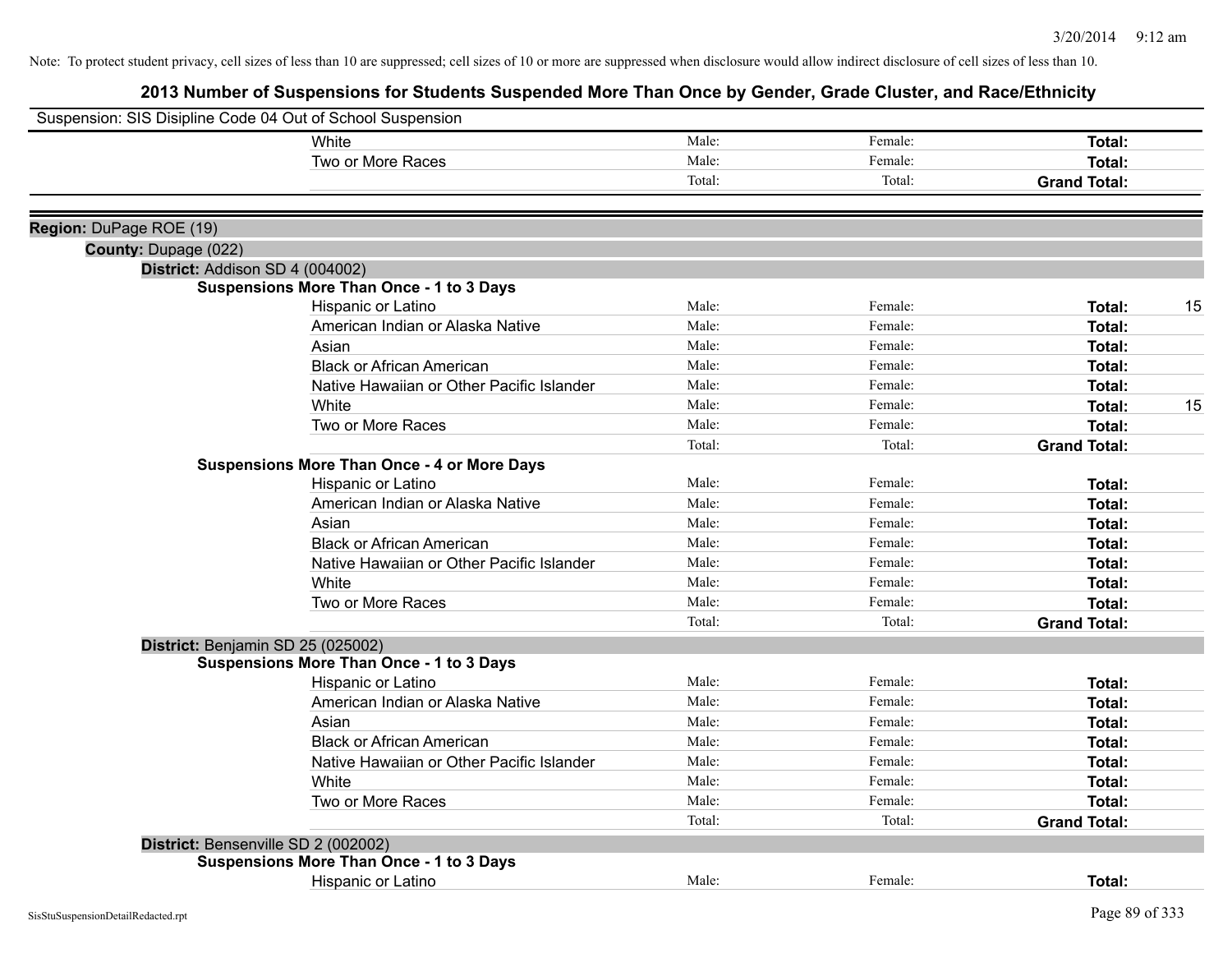|                             | Suspension: SIS Disipline Code 04 Out of School Suspension |        |         |                     |    |
|-----------------------------|------------------------------------------------------------|--------|---------|---------------------|----|
|                             | American Indian or Alaska Native                           | Male:  | Female: | Total:              |    |
|                             | Asian                                                      | Male:  | Female: | Total:              |    |
|                             | <b>Black or African American</b>                           | Male:  | Female: | Total:              |    |
|                             | Native Hawaiian or Other Pacific Islander                  | Male:  | Female: | Total:              |    |
|                             | White                                                      | Male:  | Female: | Total:              |    |
|                             | Two or More Races                                          | Male:  | Female: | Total:              |    |
|                             |                                                            | Total: | Total:  | <b>Grand Total:</b> |    |
|                             | <b>District: Cass SD 63 (063002)</b>                       |        |         |                     |    |
|                             | <b>Suspensions More Than Once - 1 to 3 Days</b>            |        |         |                     |    |
|                             | Hispanic or Latino                                         | Male:  | Female: | Total:              |    |
|                             | American Indian or Alaska Native                           | Male:  | Female: | Total:              |    |
|                             | Asian                                                      | Male:  | Female: | Total:              |    |
|                             | <b>Black or African American</b>                           | Male:  | Female: | Total:              |    |
|                             | Native Hawaiian or Other Pacific Islander                  | Male:  | Female: | Total:              |    |
|                             | White                                                      | Male:  | Female: | Total:              |    |
|                             | Two or More Races                                          | Male:  | Female: | Total:              |    |
|                             |                                                            | Total: | Total:  | <b>Grand Total:</b> | 12 |
|                             | <b>Suspensions More Than Once - 4 or More Days</b>         |        |         |                     |    |
|                             | Hispanic or Latino                                         | Male:  | Female: | Total:              |    |
|                             | American Indian or Alaska Native                           | Male:  | Female: | Total:              |    |
|                             | Asian                                                      | Male:  | Female: | Total:              |    |
|                             | <b>Black or African American</b>                           | Male:  | Female: | Total:              |    |
|                             | Native Hawaiian or Other Pacific Islander                  | Male:  | Female: | Total:              |    |
|                             | White                                                      | Male:  | Female: | Total:              |    |
|                             | Two or More Races                                          | Male:  | Female: | Total:              |    |
|                             |                                                            | Total: | Total:  | <b>Grand Total:</b> |    |
| District: CCSD 180 (180004) |                                                            |        |         |                     |    |
|                             | <b>Suspensions More Than Once - 1 to 3 Days</b>            |        |         |                     |    |
|                             | Hispanic or Latino                                         | Male:  | Female: | Total:              |    |
|                             | American Indian or Alaska Native                           | Male:  | Female: | <b>Total:</b>       |    |
|                             | Asian                                                      | Male:  | Female: | Total:              |    |
|                             | <b>Black or African American</b>                           | Male:  | Female: | Total:              | 18 |
|                             | Native Hawaiian or Other Pacific Islander                  | Male:  | Female: | Total:              |    |
|                             | White                                                      | Male:  | Female: | Total:              |    |
|                             | Two or More Races                                          | Male:  | Female: | Total:              |    |
|                             |                                                            | Total: | Total:  | <b>Grand Total:</b> |    |
|                             | <b>Suspensions More Than Once - 4 or More Days</b>         |        |         |                     |    |
|                             | Hispanic or Latino                                         | Male:  | Female: | Total:              |    |
|                             | American Indian or Alaska Native                           | Male:  | Female: | Total:              |    |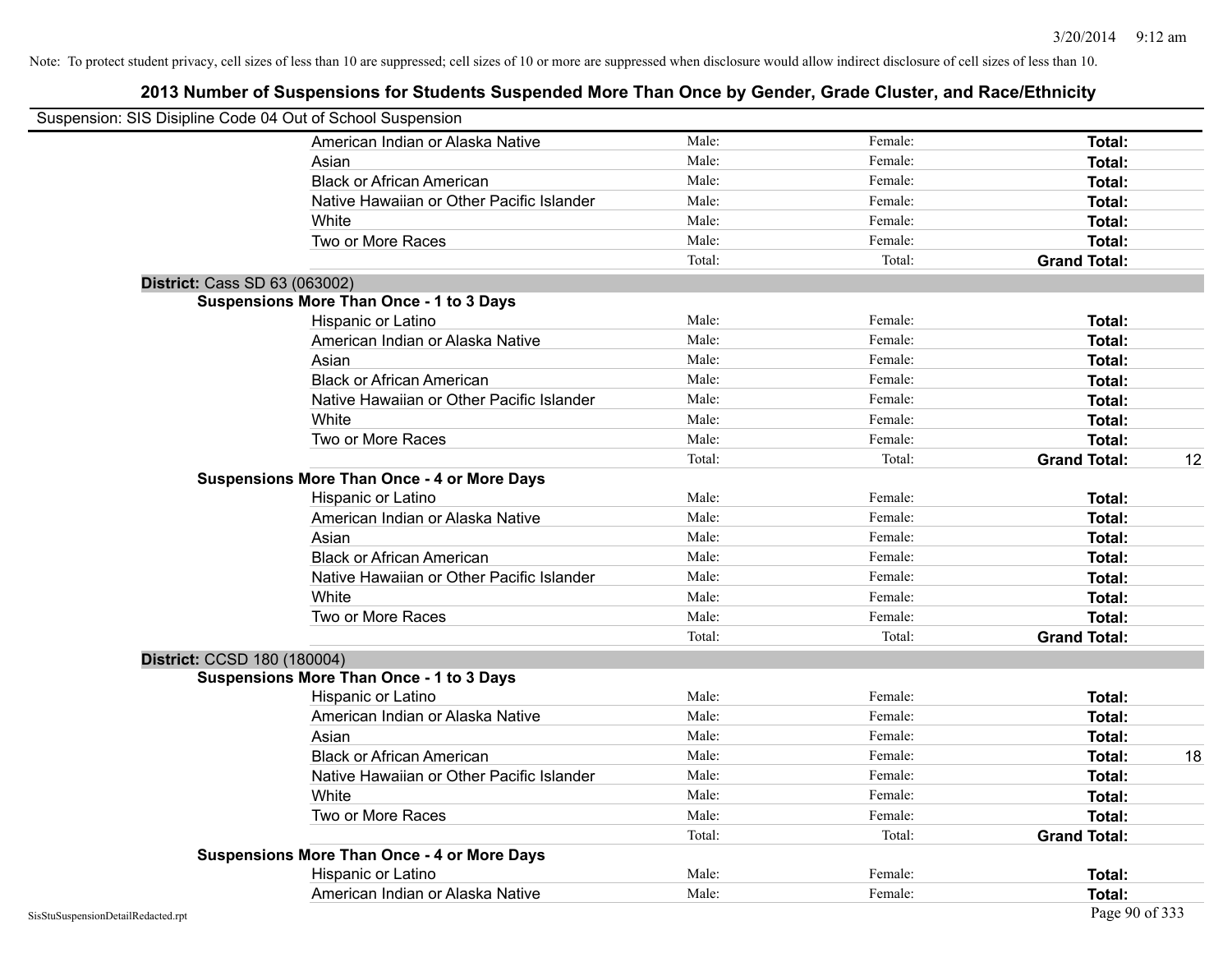|                            | Suspension: SIS Disipline Code 04 Out of School Suspension |        |         |                     |    |
|----------------------------|------------------------------------------------------------|--------|---------|---------------------|----|
|                            | Asian                                                      | Male:  | Female: | Total:              |    |
|                            | <b>Black or African American</b>                           | Male:  | Female: | Total:              |    |
|                            | Native Hawaiian or Other Pacific Islander                  | Male:  | Female: | Total:              |    |
|                            | White                                                      | Male:  | Female: | Total:              |    |
|                            | Two or More Races                                          | Male:  | Female: | Total:              |    |
|                            |                                                            | Total: | Total:  | <b>Grand Total:</b> |    |
| District: CCSD 89 (089004) |                                                            |        |         |                     |    |
|                            | <b>Suspensions More Than Once - 1 to 3 Days</b>            |        |         |                     |    |
|                            | Hispanic or Latino                                         | Male:  | Female: | Total:              |    |
|                            | American Indian or Alaska Native                           | Male:  | Female: | Total:              |    |
|                            | Asian                                                      | Male:  | Female: | Total:              |    |
|                            | <b>Black or African American</b>                           | Male:  | Female: | Total:              |    |
|                            | Native Hawaiian or Other Pacific Islander                  | Male:  | Female: | Total:              |    |
|                            | White                                                      | Male:  | Female: | Total:              |    |
|                            | Two or More Races                                          | Male:  | Female: | Total:              |    |
|                            |                                                            | Total: | Total:  | <b>Grand Total:</b> | 13 |
|                            | <b>Suspensions More Than Once - 4 or More Days</b>         |        |         |                     |    |
|                            | Hispanic or Latino                                         | Male:  | Female: | Total:              |    |
|                            | American Indian or Alaska Native                           | Male:  | Female: | Total:              |    |
|                            | Asian                                                      | Male:  | Female: | Total:              |    |
|                            | <b>Black or African American</b>                           | Male:  | Female: | Total:              |    |
|                            | Native Hawaiian or Other Pacific Islander                  | Male:  | Female: | Total:              |    |
|                            | White                                                      | Male:  | Female: | Total:              |    |
|                            | Two or More Races                                          | Male:  | Female: | Total:              |    |
|                            |                                                            | Total: | Total:  | <b>Grand Total:</b> |    |
| District: CCSD 93 (093004) |                                                            |        |         |                     |    |
|                            | <b>Suspensions More Than Once - 1 to 3 Days</b>            |        |         |                     |    |
|                            | <b>Hispanic or Latino</b>                                  | Male:  | Female: | Total:              |    |
|                            | American Indian or Alaska Native                           | Male:  | Female: | Total:              |    |
|                            | Asian                                                      | Male:  | Female: | Total:              |    |
|                            | <b>Black or African American</b>                           | Male:  | Female: | Total:              |    |
|                            | Native Hawaiian or Other Pacific Islander                  | Male:  | Female: | Total:              |    |
|                            | White                                                      | Male:  | Female: | Total:              |    |
|                            | Two or More Races                                          | Male:  | Female: | Total:              |    |
|                            |                                                            | Total: | Total:  | <b>Grand Total:</b> |    |
|                            | District: Center Cass SD 66 (066002)                       |        |         |                     |    |
|                            | <b>Suspensions More Than Once - 1 to 3 Days</b>            |        |         |                     |    |
|                            | Hispanic or Latino                                         | Male:  | Female: | Total:              |    |
|                            |                                                            |        |         |                     |    |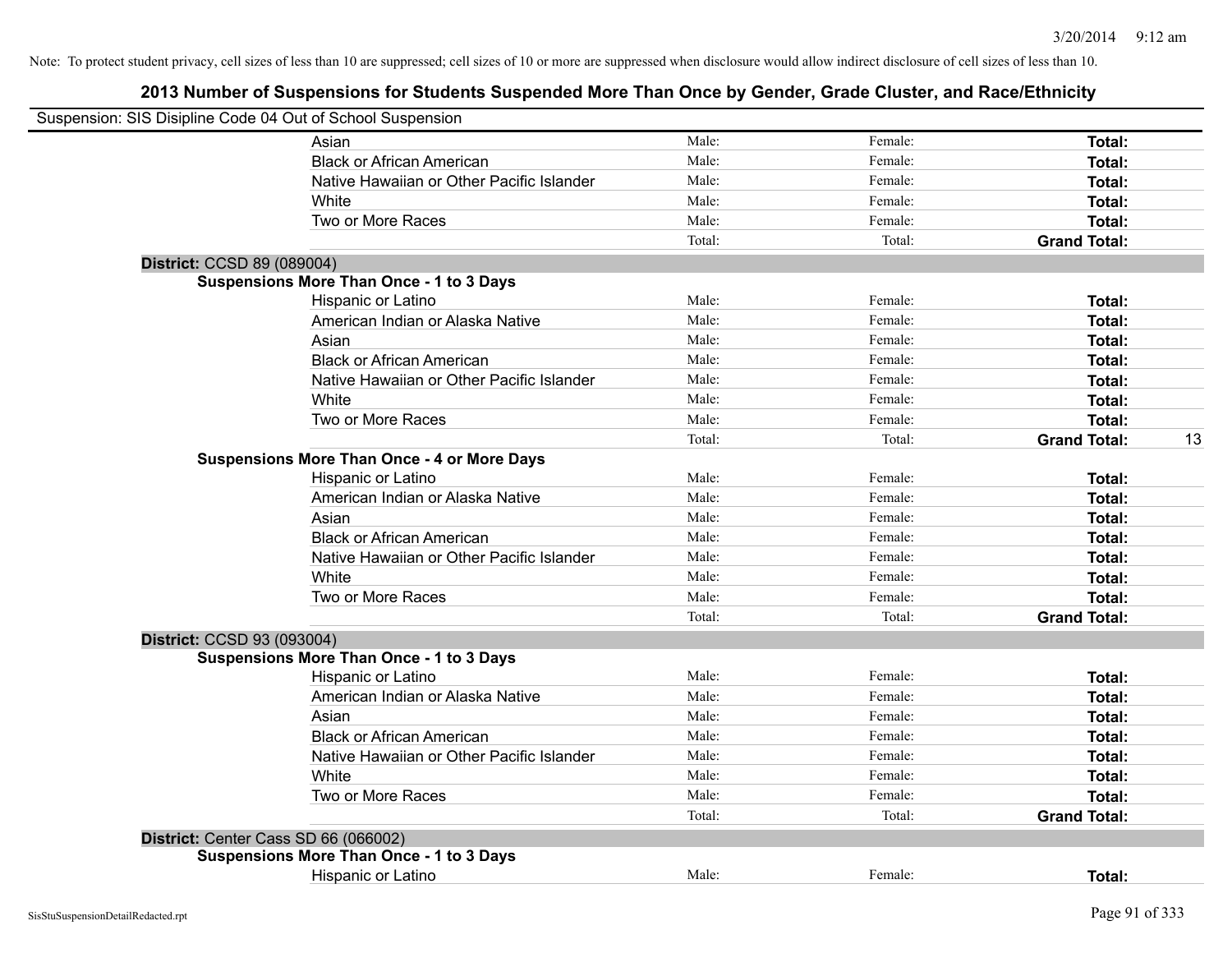| Suspension: SIS Disipline Code 04 Out of School Suspension |                                                    |        |    |         |    |                     |    |
|------------------------------------------------------------|----------------------------------------------------|--------|----|---------|----|---------------------|----|
|                                                            | American Indian or Alaska Native                   | Male:  |    | Female: |    | <b>Total:</b>       |    |
|                                                            | Asian                                              | Male:  |    | Female: |    | Total:              |    |
|                                                            | <b>Black or African American</b>                   | Male:  |    | Female: |    | Total:              |    |
|                                                            | Native Hawaiian or Other Pacific Islander          | Male:  |    | Female: |    | Total:              |    |
|                                                            | White                                              | Male:  |    | Female: |    | Total:              |    |
|                                                            | Two or More Races                                  | Male:  |    | Female: |    | Total:              |    |
|                                                            |                                                    | Total: |    | Total:  |    | <b>Grand Total:</b> |    |
|                                                            | <b>Suspensions More Than Once - 4 or More Days</b> |        |    |         |    |                     |    |
|                                                            | Hispanic or Latino                                 | Male:  |    | Female: |    | Total:              |    |
|                                                            | American Indian or Alaska Native                   | Male:  |    | Female: |    | Total:              |    |
|                                                            | Asian                                              | Male:  |    | Female: |    | Total:              |    |
|                                                            | <b>Black or African American</b>                   | Male:  |    | Female: |    | Total:              |    |
|                                                            | Native Hawaiian or Other Pacific Islander          | Male:  |    | Female: |    | Total:              |    |
|                                                            | White                                              | Male:  |    | Female: |    | Total:              |    |
|                                                            | Two or More Races                                  | Male:  |    | Female: |    | Total:              |    |
|                                                            |                                                    | Total: |    | Total:  |    | <b>Grand Total:</b> |    |
| District: CHSD 94 (094016)                                 |                                                    |        |    |         |    |                     |    |
|                                                            | <b>Suspensions More Than Once - 1 to 3 Days</b>    |        |    |         |    |                     |    |
|                                                            | Hispanic or Latino                                 | Male:  | 55 | Female: | 26 | Total:              | 81 |
|                                                            | American Indian or Alaska Native                   | Male:  |    | Female: |    | Total:              |    |
|                                                            | Asian                                              | Male:  |    | Female: |    | Total:              |    |
|                                                            | <b>Black or African American</b>                   | Male:  |    | Female: |    | Total:              |    |
|                                                            | Native Hawaiian or Other Pacific Islander          | Male:  |    | Female: |    | Total:              |    |
|                                                            | White                                              | Male:  |    | Female: |    | Total:              | 10 |
|                                                            | Two or More Races                                  | Male:  |    | Female: |    | Total:              |    |
|                                                            |                                                    | Total: |    | Total:  |    | <b>Grand Total:</b> |    |
|                                                            | <b>Suspensions More Than Once - 4 or More Days</b> |        |    |         |    |                     |    |
|                                                            | Hispanic or Latino                                 | Male:  | 13 | Female: | 10 | Total:              | 23 |
|                                                            | American Indian or Alaska Native                   | Male:  |    | Female: |    | Total:              |    |
|                                                            | Asian                                              | Male:  |    | Female: |    | Total:              |    |
|                                                            | <b>Black or African American</b>                   | Male:  |    | Female: |    | Total:              |    |
|                                                            | Native Hawaiian or Other Pacific Islander          | Male:  |    | Female: |    | Total:              |    |
|                                                            | White                                              | Male:  |    | Female: |    | Total:              |    |
|                                                            | Two or More Races                                  | Male:  |    | Female: |    | Total:              |    |
|                                                            |                                                    | Total: |    | Total:  |    | <b>Grand Total:</b> | 35 |
| District: CHSD 99 (099016)                                 |                                                    |        |    |         |    |                     |    |
|                                                            | <b>Suspensions More Than Once - 1 to 3 Days</b>    |        |    |         |    |                     |    |
|                                                            | Hispanic or Latino                                 | Male:  |    | Female: |    | Total:              |    |
|                                                            | American Indian or Alaska Native                   | Male:  |    | Female: |    | Total:              |    |
| SisStuSuspensionDetailRedacted.rpt                         |                                                    |        |    |         |    | Page 92 of 333      |    |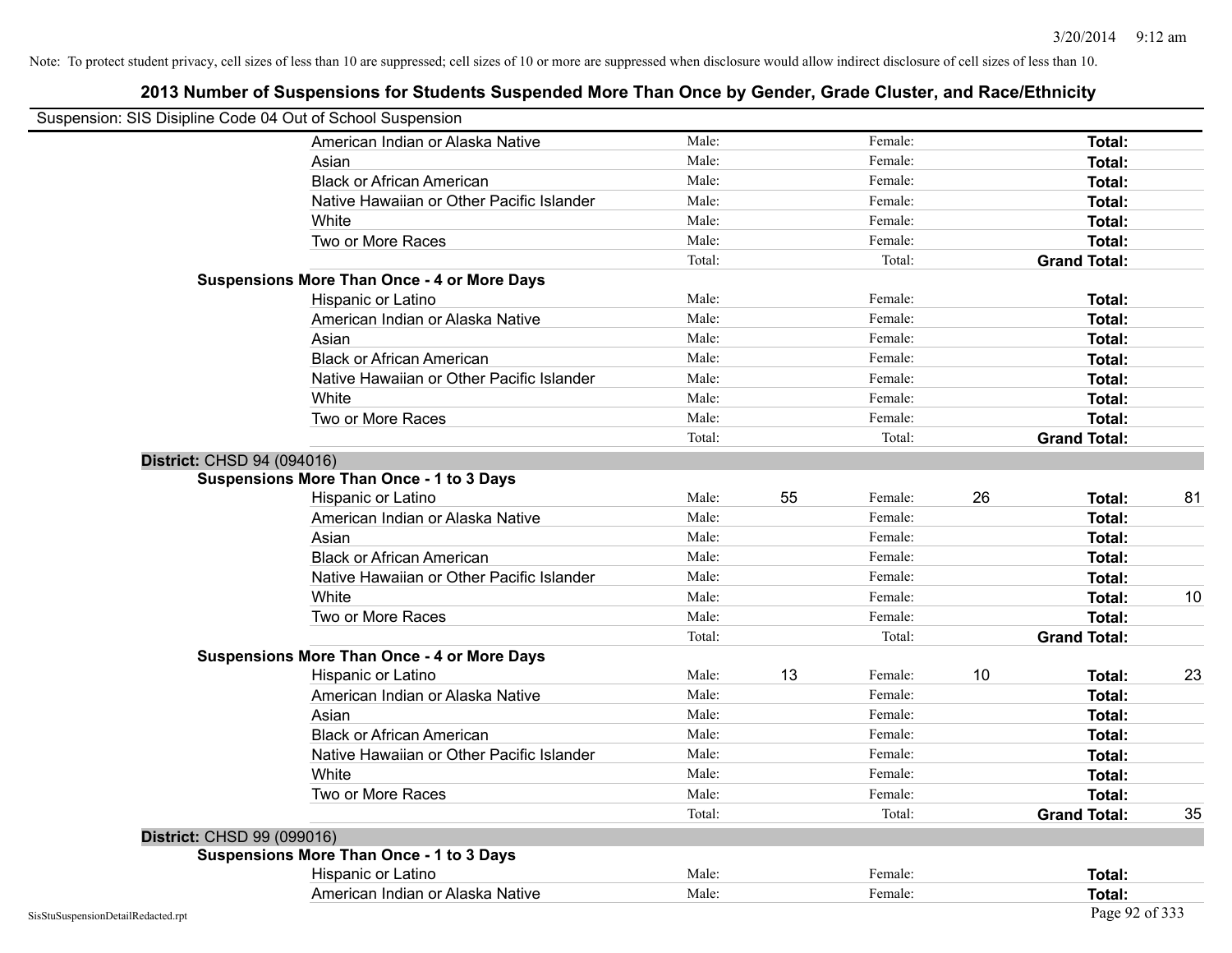| Suspension: SIS Disipline Code 04 Out of School Suspension |                                                    |        |    |         |    |                     |    |
|------------------------------------------------------------|----------------------------------------------------|--------|----|---------|----|---------------------|----|
|                                                            | Asian                                              | Male:  |    | Female: |    | <b>Total:</b>       |    |
|                                                            | <b>Black or African American</b>                   | Male:  | 36 | Female: | 20 | Total:              | 56 |
|                                                            | Native Hawaiian or Other Pacific Islander          | Male:  |    | Female: |    | Total:              |    |
|                                                            | White                                              | Male:  |    | Female: |    | Total:              | 29 |
|                                                            | Two or More Races                                  | Male:  |    | Female: |    | <b>Total:</b>       |    |
|                                                            |                                                    | Total: | 65 | Total:  | 31 | <b>Grand Total:</b> | 96 |
|                                                            | <b>Suspensions More Than Once - 4 or More Days</b> |        |    |         |    |                     |    |
|                                                            | Hispanic or Latino                                 | Male:  |    | Female: |    | Total:              |    |
|                                                            | American Indian or Alaska Native                   | Male:  |    | Female: |    | <b>Total:</b>       |    |
|                                                            | Asian                                              | Male:  |    | Female: |    | Total:              |    |
|                                                            | <b>Black or African American</b>                   | Male:  | 15 | Female: | 13 | Total:              | 28 |
|                                                            | Native Hawaiian or Other Pacific Islander          | Male:  |    | Female: |    | Total:              |    |
|                                                            | White                                              | Male:  |    | Female: |    | Total:              | 23 |
|                                                            | Two or More Races                                  | Male:  |    | Female: |    | <b>Total:</b>       |    |
|                                                            |                                                    | Total: |    | Total:  |    | <b>Grand Total:</b> | 61 |
|                                                            | District: Coop Assoc for Spec Educ (016061)        |        |    |         |    |                     |    |
|                                                            | <b>Suspensions More Than Once - 1 to 3 Days</b>    |        |    |         |    |                     |    |
|                                                            | Hispanic or Latino                                 | Male:  |    | Female: |    | <b>Total:</b>       |    |
|                                                            | American Indian or Alaska Native                   | Male:  |    | Female: |    | Total:              |    |
|                                                            | Asian                                              | Male:  |    | Female: |    | Total:              |    |
|                                                            | <b>Black or African American</b>                   | Male:  |    | Female: |    | Total:              |    |
|                                                            | Native Hawaiian or Other Pacific Islander          | Male:  |    | Female: |    | Total:              |    |
|                                                            | White                                              | Male:  |    | Female: |    | Total:              |    |
|                                                            | Two or More Races                                  | Male:  |    | Female: |    | <b>Total:</b>       |    |
|                                                            |                                                    | Total: |    | Total:  |    | <b>Grand Total:</b> | 14 |
|                                                            | <b>Suspensions More Than Once - 4 or More Days</b> |        |    |         |    |                     |    |
|                                                            | Hispanic or Latino                                 | Male:  |    | Female: |    | Total:              |    |
|                                                            | American Indian or Alaska Native                   | Male:  |    | Female: |    | Total:              |    |
|                                                            | Asian                                              | Male:  |    | Female: |    | Total:              |    |
|                                                            | <b>Black or African American</b>                   | Male:  |    | Female: |    | Total:              |    |
|                                                            | Native Hawaiian or Other Pacific Islander          | Male:  |    | Female: |    | Total:              |    |
|                                                            | White                                              | Male:  |    | Female: |    | Total:              |    |
|                                                            | Two or More Races                                  | Male:  |    | Female: |    | <b>Total:</b>       |    |
|                                                            |                                                    | Total: |    | Total:  |    | <b>Grand Total:</b> |    |
| District: CUSD 200 (200026)                                |                                                    |        |    |         |    |                     |    |
|                                                            | <b>Suspensions More Than Once - 1 to 3 Days</b>    |        |    |         |    |                     |    |
|                                                            | Hispanic or Latino                                 | Male:  |    | Female: |    | Total:              | 54 |
|                                                            | American Indian or Alaska Native                   | Male:  |    | Female: |    | Total:              |    |
|                                                            | Asian                                              | Male:  |    | Female: |    | Total:              |    |
| SisStuSuspensionDetailRedacted.rpt                         |                                                    |        |    |         |    | Page 93 of 333      |    |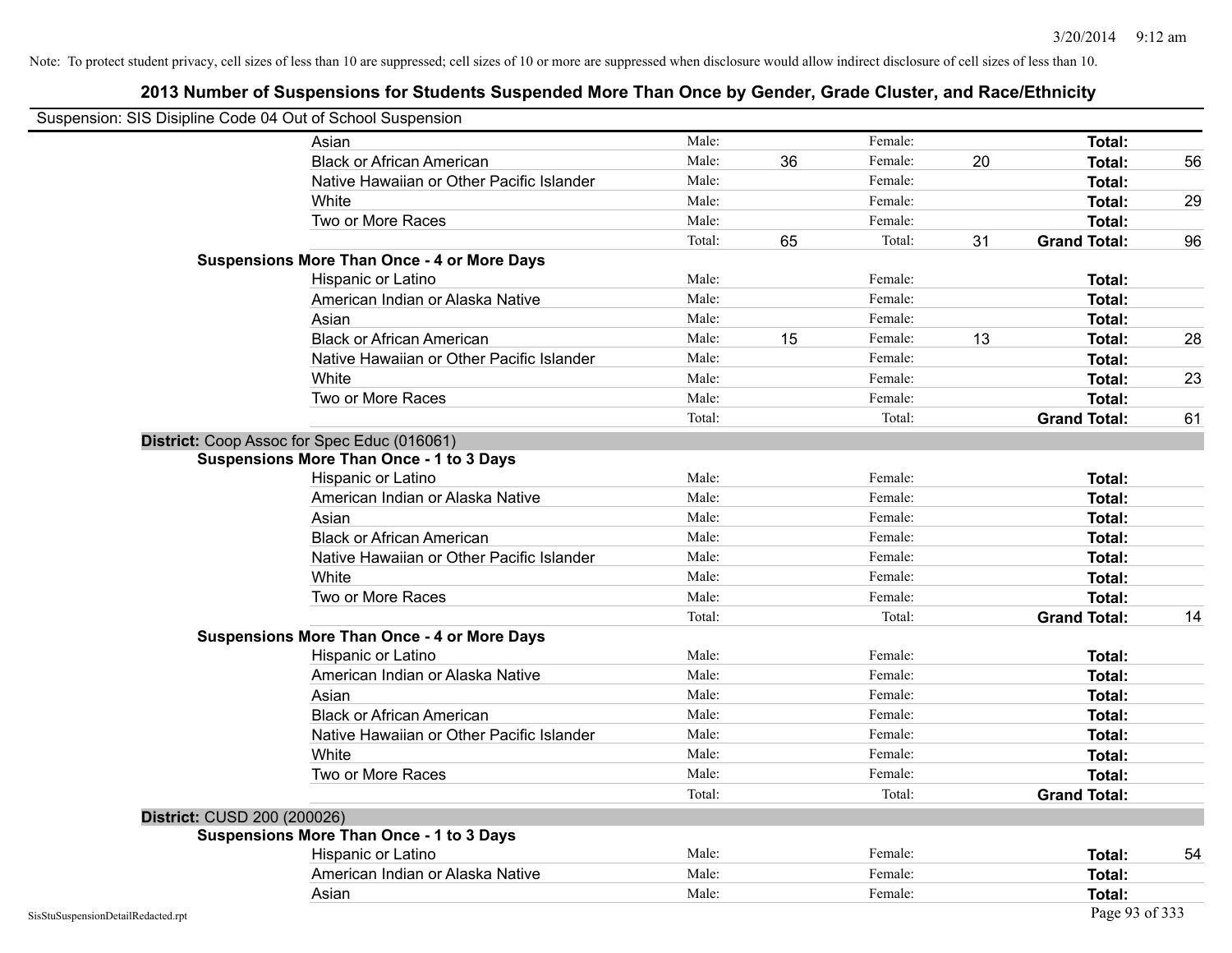|                                    | Suspension: SIS Disipline Code 04 Out of School Suspension |        |    |         |    |                     |    |
|------------------------------------|------------------------------------------------------------|--------|----|---------|----|---------------------|----|
|                                    | <b>Black or African American</b>                           | Male:  | 68 | Female: | 12 | Total:              | 80 |
|                                    | Native Hawaiian or Other Pacific Islander                  | Male:  |    | Female: |    | Total:              |    |
|                                    | White                                                      | Male:  |    | Female: |    | Total:              | 81 |
|                                    | Two or More Races                                          | Male:  |    | Female: |    | Total:              | 13 |
|                                    |                                                            | Total: |    | Total:  |    | <b>Grand Total:</b> |    |
|                                    | <b>Suspensions More Than Once - 4 or More Days</b>         |        |    |         |    |                     |    |
|                                    | Hispanic or Latino                                         | Male:  |    | Female: |    | Total:              | 14 |
|                                    | American Indian or Alaska Native                           | Male:  |    | Female: |    | <b>Total:</b>       |    |
|                                    | Asian                                                      | Male:  |    | Female: |    | Total:              |    |
|                                    | <b>Black or African American</b>                           | Male:  |    | Female: |    | Total:              | 25 |
|                                    | Native Hawaiian or Other Pacific Islander                  | Male:  |    | Female: |    | Total:              |    |
|                                    | White                                                      | Male:  |    | Female: |    | Total:              | 21 |
|                                    | Two or More Races                                          | Male:  |    | Female: |    | Total:              |    |
|                                    |                                                            | Total: |    | Total:  |    | <b>Grand Total:</b> |    |
| District: CUSD 201 (201026)        |                                                            |        |    |         |    |                     |    |
|                                    | <b>Suspensions More Than Once - 1 to 3 Days</b>            |        |    |         |    |                     |    |
|                                    | Hispanic or Latino                                         | Male:  |    | Female: |    | Total:              |    |
|                                    | American Indian or Alaska Native                           | Male:  |    | Female: |    | Total:              |    |
|                                    | Asian                                                      | Male:  |    | Female: |    | Total:              |    |
|                                    | <b>Black or African American</b>                           | Male:  |    | Female: |    | Total:              |    |
|                                    | Native Hawaiian or Other Pacific Islander                  | Male:  |    | Female: |    | Total:              |    |
|                                    | White                                                      | Male:  |    | Female: |    | Total:              | 40 |
|                                    | Two or More Races                                          | Male:  |    | Female: |    | <b>Total:</b>       |    |
|                                    |                                                            | Total: |    | Total:  |    | <b>Grand Total:</b> | 55 |
|                                    | <b>Suspensions More Than Once - 4 or More Days</b>         |        |    |         |    |                     |    |
|                                    | Hispanic or Latino                                         | Male:  |    | Female: |    | Total:              |    |
|                                    | American Indian or Alaska Native                           | Male:  |    | Female: |    | Total:              |    |
|                                    | Asian                                                      | Male:  |    | Female: |    | Total:              |    |
|                                    | <b>Black or African American</b>                           | Male:  |    | Female: |    | Total:              |    |
|                                    | Native Hawaiian or Other Pacific Islander                  | Male:  |    | Female: |    | Total:              |    |
|                                    | White                                                      | Male:  |    | Female: |    | Total:              |    |
|                                    | Two or More Races                                          | Male:  |    | Female: |    | Total:              |    |
|                                    |                                                            | Total: |    | Total:  |    | <b>Grand Total:</b> |    |
|                                    | District: Downers Grove GSD 58 (058002)                    |        |    |         |    |                     |    |
|                                    | <b>Suspensions More Than Once - 1 to 3 Days</b>            |        |    |         |    |                     |    |
|                                    | Hispanic or Latino                                         | Male:  |    | Female: |    | Total:              |    |
|                                    | American Indian or Alaska Native                           | Male:  |    | Female: |    | Total:              |    |
|                                    | Asian                                                      | Male:  |    | Female: |    | Total:              |    |
|                                    | <b>Black or African American</b>                           | Male:  |    | Female: |    | Total:              |    |
| SisStuSuspensionDetailRedacted.rpt |                                                            |        |    |         |    | Page 94 of 333      |    |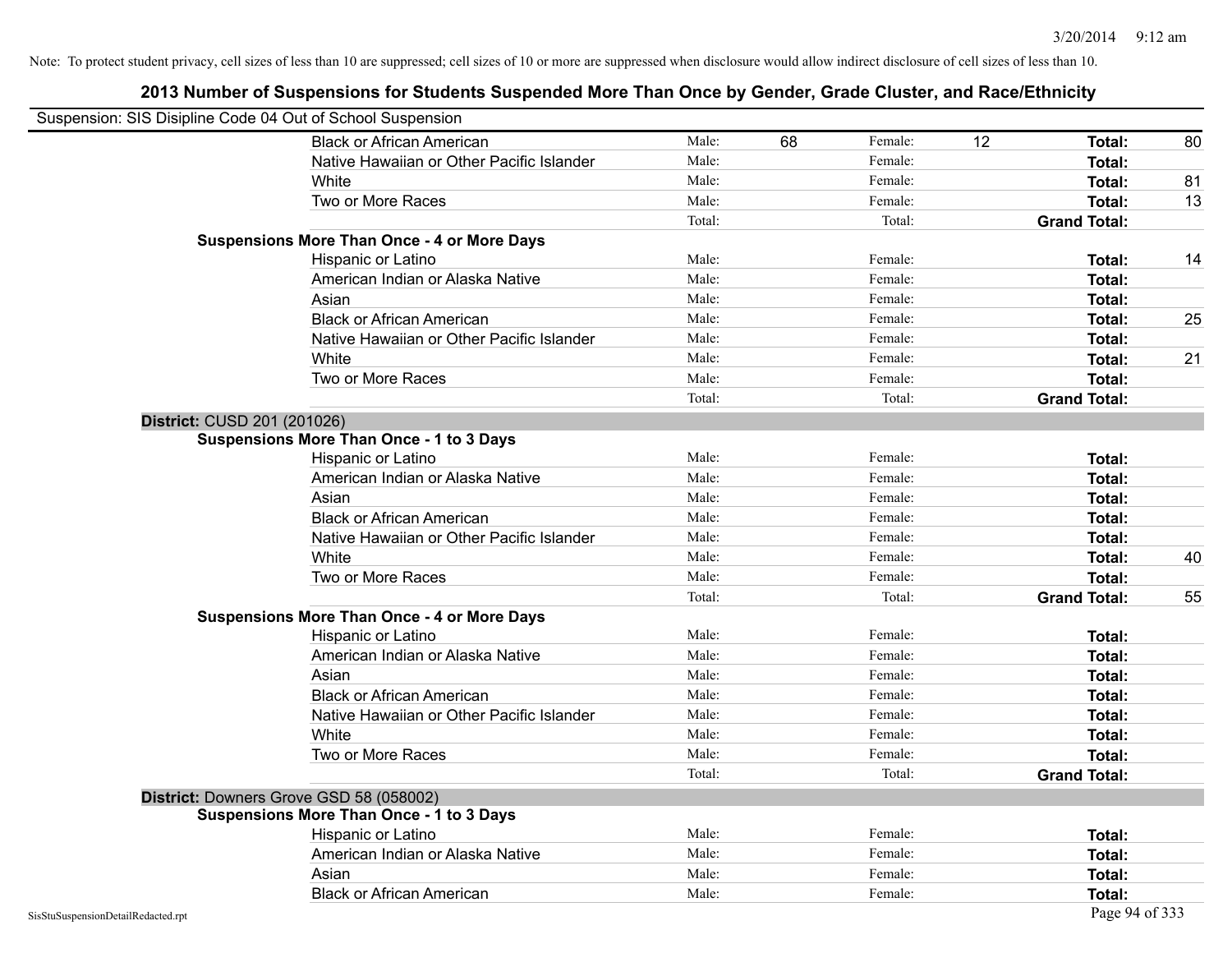| Suspension: SIS Disipline Code 04 Out of School Suspension |                                                    |        |    |         |    |                     |    |
|------------------------------------------------------------|----------------------------------------------------|--------|----|---------|----|---------------------|----|
|                                                            | Native Hawaiian or Other Pacific Islander          | Male:  |    | Female: |    | Total:              |    |
|                                                            | White                                              | Male:  |    | Female: |    | <b>Total:</b>       |    |
|                                                            | Two or More Races                                  | Male:  |    | Female: |    | Total:              |    |
|                                                            |                                                    | Total: |    | Total:  |    | <b>Grand Total:</b> |    |
| District: DuPage HSD 88 (088016)                           |                                                    |        |    |         |    |                     |    |
|                                                            | <b>Suspensions More Than Once - 1 to 3 Days</b>    |        |    |         |    |                     |    |
|                                                            | Hispanic or Latino                                 | Male:  | 67 | Female: | 26 | Total:              | 93 |
|                                                            | American Indian or Alaska Native                   | Male:  |    | Female: |    | <b>Total:</b>       |    |
|                                                            | Asian                                              | Male:  |    | Female: |    | Total:              |    |
|                                                            | <b>Black or African American</b>                   | Male:  | 27 | Female: | 11 | Total:              | 38 |
|                                                            | Native Hawaiian or Other Pacific Islander          | Male:  |    | Female: |    | Total:              |    |
|                                                            | White                                              | Male:  | 25 | Female: | 24 | <b>Total:</b>       | 49 |
|                                                            | Two or More Races                                  | Male:  |    | Female: |    | <b>Total:</b>       |    |
|                                                            |                                                    | Total: |    | Total:  |    | <b>Grand Total:</b> |    |
|                                                            | <b>Suspensions More Than Once - 4 or More Days</b> |        |    |         |    |                     |    |
|                                                            | Hispanic or Latino                                 | Male:  |    | Female: |    | Total:              | 33 |
|                                                            | American Indian or Alaska Native                   | Male:  |    | Female: |    | <b>Total:</b>       |    |
|                                                            | Asian                                              | Male:  |    | Female: |    | Total:              |    |
|                                                            | <b>Black or African American</b>                   | Male:  |    | Female: |    | <b>Total:</b>       | 21 |
|                                                            | Native Hawaiian or Other Pacific Islander          | Male:  |    | Female: |    | <b>Total:</b>       |    |
|                                                            | White                                              | Male:  |    | Female: |    | Total:              | 20 |
|                                                            | Two or More Races                                  | Male:  |    | Female: |    | <b>Total:</b>       |    |
|                                                            |                                                    | Total: |    | Total:  |    | <b>Grand Total:</b> |    |
| District: Elmhurst SD 205 (205026)                         |                                                    |        |    |         |    |                     |    |
|                                                            | <b>Suspensions More Than Once - 1 to 3 Days</b>    |        |    |         |    |                     |    |
|                                                            | Hispanic or Latino                                 | Male:  |    | Female: |    | Total:              | 10 |
|                                                            | American Indian or Alaska Native                   | Male:  |    | Female: |    | <b>Total:</b>       |    |
|                                                            | Asian                                              | Male:  |    | Female: |    | <b>Total:</b>       |    |
|                                                            | <b>Black or African American</b>                   | Male:  |    | Female: |    | <b>Total:</b>       | 11 |
|                                                            | Native Hawaiian or Other Pacific Islander          | Male:  |    | Female: |    | Total:              |    |
|                                                            | White                                              | Male:  | 15 | Female: | 10 | Total:              | 25 |
|                                                            | Two or More Races                                  | Male:  |    | Female: |    | <b>Total:</b>       |    |
|                                                            |                                                    | Total: |    | Total:  |    | <b>Grand Total:</b> |    |
|                                                            | <b>Suspensions More Than Once - 4 or More Days</b> |        |    |         |    |                     |    |
|                                                            | <b>Hispanic or Latino</b>                          | Male:  |    | Female: |    | Total:              | 17 |
|                                                            | American Indian or Alaska Native                   | Male:  |    | Female: |    | <b>Total:</b>       |    |
|                                                            | Asian                                              | Male:  |    | Female: |    | <b>Total:</b>       |    |
|                                                            | <b>Black or African American</b>                   | Male:  |    | Female: |    | <b>Total:</b>       |    |
|                                                            | Native Hawaiian or Other Pacific Islander          | Male:  |    | Female: |    | Total:              |    |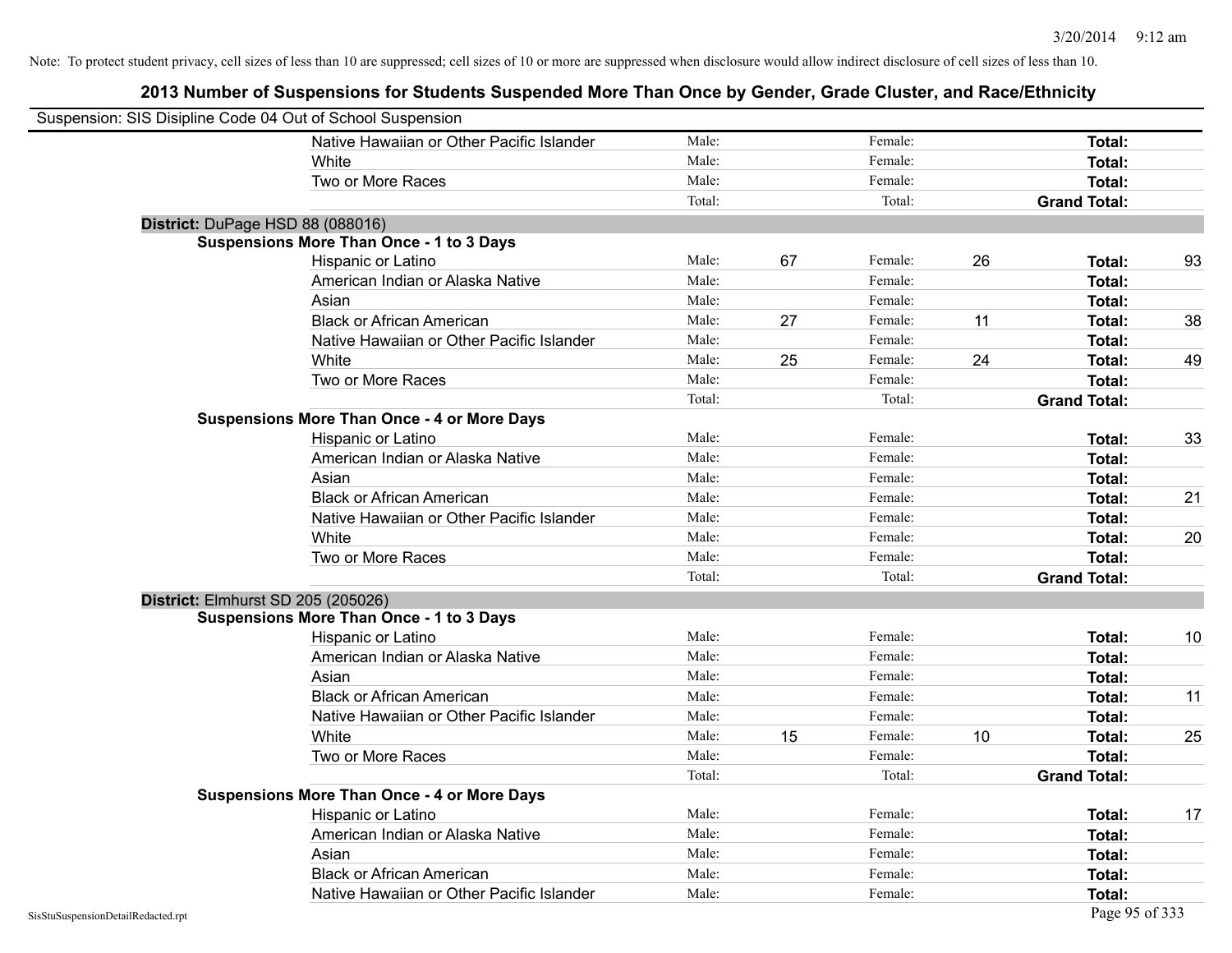| Suspension: SIS Disipline Code 04 Out of School Suspension |                                                    |        |    |         |    |                     |    |
|------------------------------------------------------------|----------------------------------------------------|--------|----|---------|----|---------------------|----|
|                                                            | White                                              | Male:  |    | Female: |    | Total:              | 14 |
|                                                            | Two or More Races                                  | Male:  |    | Female: |    | Total:              |    |
|                                                            |                                                    | Total: | 29 | Total:  | 13 | <b>Grand Total:</b> | 42 |
| District: Fenton CHSD 100 (100016)                         |                                                    |        |    |         |    |                     |    |
|                                                            | <b>Suspensions More Than Once - 1 to 3 Days</b>    |        |    |         |    |                     |    |
|                                                            | Hispanic or Latino                                 | Male:  |    | Female: |    | Total:              | 28 |
|                                                            | American Indian or Alaska Native                   | Male:  |    | Female: |    | <b>Total:</b>       |    |
|                                                            | Asian                                              | Male:  |    | Female: |    | Total:              |    |
|                                                            | <b>Black or African American</b>                   | Male:  |    | Female: |    | Total:              |    |
|                                                            | Native Hawaiian or Other Pacific Islander          | Male:  |    | Female: |    | Total:              |    |
|                                                            | White                                              | Male:  |    | Female: |    | Total:              | 18 |
|                                                            | Two or More Races                                  | Male:  |    | Female: |    | Total:              |    |
|                                                            |                                                    | Total: |    | Total:  |    | <b>Grand Total:</b> |    |
|                                                            | <b>Suspensions More Than Once - 4 or More Days</b> |        |    |         |    |                     |    |
|                                                            | Hispanic or Latino                                 | Male:  |    | Female: |    | Total:              |    |
|                                                            | American Indian or Alaska Native                   | Male:  |    | Female: |    | Total:              |    |
|                                                            | Asian                                              | Male:  |    | Female: |    | <b>Total:</b>       |    |
|                                                            | <b>Black or African American</b>                   | Male:  |    | Female: |    | <b>Total:</b>       |    |
|                                                            | Native Hawaiian or Other Pacific Islander          | Male:  |    | Female: |    | Total:              |    |
|                                                            | White                                              | Male:  |    | Female: |    | Total:              |    |
|                                                            | Two or More Races                                  | Male:  |    | Female: |    | Total:              |    |
|                                                            |                                                    | Total: |    | Total:  |    | <b>Grand Total:</b> |    |
| District: Glen Ellyn SD 41 (041002)                        |                                                    |        |    |         |    |                     |    |
|                                                            | <b>Suspensions More Than Once - 1 to 3 Days</b>    |        |    |         |    |                     |    |
|                                                            | Hispanic or Latino                                 | Male:  |    | Female: |    | Total:              |    |
|                                                            | American Indian or Alaska Native                   | Male:  |    | Female: |    | Total:              |    |
|                                                            | Asian                                              | Male:  |    | Female: |    | Total:              |    |
|                                                            | <b>Black or African American</b>                   | Male:  |    | Female: |    | Total:              |    |
|                                                            | Native Hawaiian or Other Pacific Islander          | Male:  |    | Female: |    | Total:              |    |
|                                                            | White                                              | Male:  |    | Female: |    | Total:              |    |
|                                                            | Two or More Races                                  | Male:  |    | Female: |    | Total:              |    |
|                                                            |                                                    | Total: |    | Total:  |    | <b>Grand Total:</b> | 14 |
|                                                            | <b>Suspensions More Than Once - 4 or More Days</b> |        |    |         |    |                     |    |
|                                                            | Hispanic or Latino                                 | Male:  |    | Female: |    | Total:              |    |
|                                                            | American Indian or Alaska Native                   | Male:  |    | Female: |    | Total:              |    |
|                                                            | Asian                                              | Male:  |    | Female: |    | Total:              |    |
|                                                            | <b>Black or African American</b>                   | Male:  |    | Female: |    | Total:              |    |
|                                                            | Native Hawaiian or Other Pacific Islander          | Male:  |    | Female: |    | Total:              |    |
|                                                            | White                                              | Male:  |    | Female: |    | <b>Total:</b>       |    |
| SisStuSuspensionDetailRedacted.rpt                         |                                                    |        |    |         |    | Page 96 of 333      |    |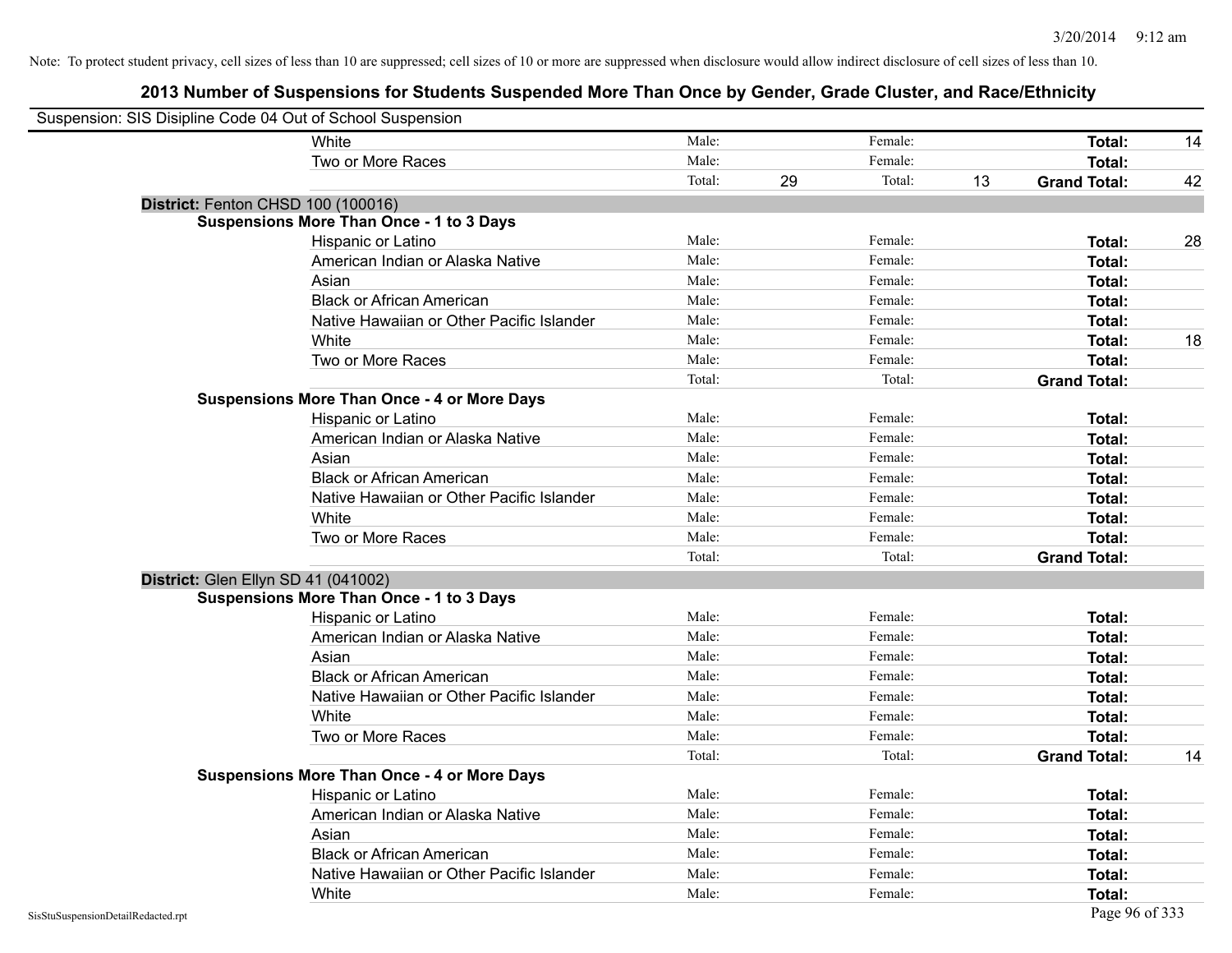| Suspension: SIS Disipline Code 04 Out of School Suspension |                                                    |        |    |         |    |                     |    |
|------------------------------------------------------------|----------------------------------------------------|--------|----|---------|----|---------------------|----|
|                                                            | Two or More Races                                  | Male:  |    | Female: |    | Total:              |    |
|                                                            |                                                    | Total: |    | Total:  |    | <b>Grand Total:</b> |    |
|                                                            | District: Glenbard Twp HSD 87 (087017)             |        |    |         |    |                     |    |
|                                                            | <b>Suspensions More Than Once - 1 to 3 Days</b>    |        |    |         |    |                     |    |
|                                                            | Hispanic or Latino                                 | Male:  | 48 | Female: | 11 | Total:              | 59 |
|                                                            | American Indian or Alaska Native                   | Male:  |    | Female: |    | <b>Total:</b>       |    |
|                                                            | Asian                                              | Male:  |    | Female: |    | Total:              |    |
|                                                            | <b>Black or African American</b>                   | Male:  | 52 | Female: | 10 | <b>Total:</b>       | 62 |
|                                                            | Native Hawaiian or Other Pacific Islander          | Male:  |    | Female: |    | Total:              |    |
|                                                            | White                                              | Male:  |    | Female: |    | <b>Total:</b>       | 26 |
|                                                            | Two or More Races                                  | Male:  |    | Female: |    | <b>Total:</b>       | 19 |
|                                                            |                                                    | Total: |    | Total:  |    | <b>Grand Total:</b> |    |
|                                                            | <b>Suspensions More Than Once - 4 or More Days</b> |        |    |         |    |                     |    |
|                                                            | Hispanic or Latino                                 | Male:  |    | Female: |    | Total:              | 21 |
|                                                            | American Indian or Alaska Native                   | Male:  |    | Female: |    | <b>Total:</b>       |    |
|                                                            | Asian                                              | Male:  |    | Female: |    | Total:              |    |
|                                                            | <b>Black or African American</b>                   | Male:  |    | Female: |    | <b>Total:</b>       | 37 |
|                                                            | Native Hawaiian or Other Pacific Islander          | Male:  |    | Female: |    | <b>Total:</b>       |    |
|                                                            | White                                              | Male:  |    | Female: |    | Total:              | 11 |
|                                                            | Two or More Races                                  | Male:  |    | Female: |    | <b>Total:</b>       |    |
|                                                            |                                                    | Total: |    | Total:  |    | <b>Grand Total:</b> |    |
| District: Hinsdale Twp HSD 86 (086017)                     |                                                    |        |    |         |    |                     |    |
|                                                            | <b>Suspensions More Than Once - 1 to 3 Days</b>    |        |    |         |    |                     |    |
|                                                            | Hispanic or Latino                                 | Male:  |    | Female: |    | Total:              |    |
|                                                            | American Indian or Alaska Native                   | Male:  |    | Female: |    | Total:              |    |
|                                                            | Asian                                              | Male:  |    | Female: |    | Total:              |    |
|                                                            | <b>Black or African American</b>                   | Male:  |    | Female: |    | Total:              | 40 |
|                                                            | Native Hawaiian or Other Pacific Islander          | Male:  |    | Female: |    | <b>Total:</b>       |    |
|                                                            | White                                              | Male:  |    | Female: |    | <b>Total:</b>       | 37 |
|                                                            | Two or More Races                                  | Male:  |    | Female: |    | Total:              |    |
|                                                            |                                                    | Total: | 84 | Total:  | 13 | <b>Grand Total:</b> | 97 |
|                                                            | <b>Suspensions More Than Once - 4 or More Days</b> |        |    |         |    |                     |    |
|                                                            | Hispanic or Latino                                 | Male:  |    | Female: |    | Total:              |    |
|                                                            | American Indian or Alaska Native                   | Male:  |    | Female: |    | <b>Total:</b>       |    |
|                                                            | Asian                                              | Male:  |    | Female: |    | <b>Total:</b>       |    |
|                                                            | <b>Black or African American</b>                   | Male:  |    | Female: |    | <b>Total:</b>       | 13 |
|                                                            | Native Hawaiian or Other Pacific Islander          | Male:  |    | Female: |    | <b>Total:</b>       |    |
|                                                            | White                                              | Male:  |    | Female: |    | <b>Total:</b>       |    |
|                                                            | Two or More Races                                  | Male:  |    | Female: |    | Total:              |    |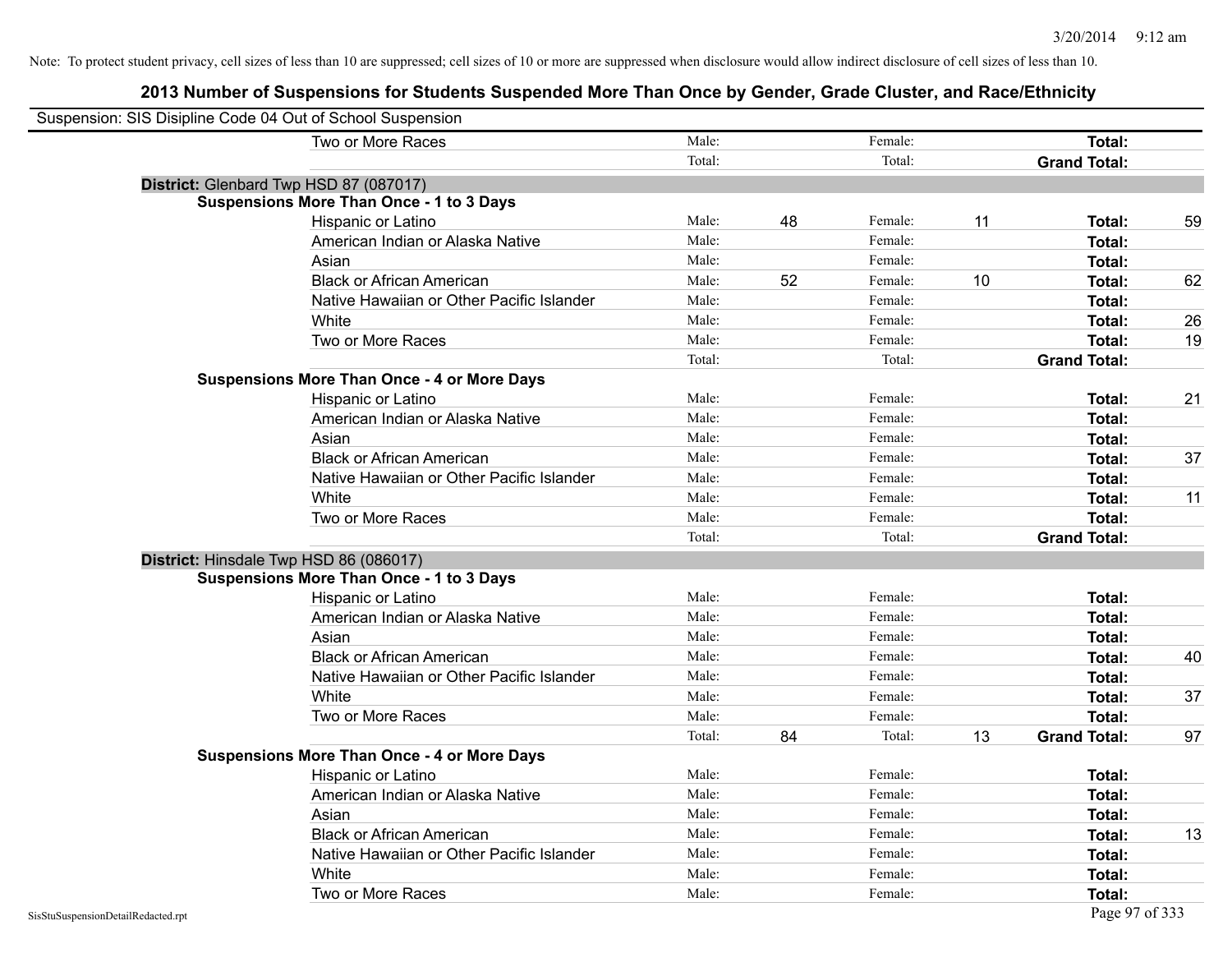|                                    | Suspension: SIS Disipline Code 04 Out of School Suspension |        |     |         |    |                     |     |
|------------------------------------|------------------------------------------------------------|--------|-----|---------|----|---------------------|-----|
|                                    |                                                            | Total: | 20  | Total:  | 10 | <b>Grand Total:</b> | 30  |
|                                    | District: Indian Prairie CUSD 204 (204026)                 |        |     |         |    |                     |     |
|                                    | <b>Suspensions More Than Once - 1 to 3 Days</b>            |        |     |         |    |                     |     |
|                                    | Hispanic or Latino                                         | Male:  | 82  | Female: | 18 | Total:              | 100 |
|                                    | American Indian or Alaska Native                           | Male:  |     | Female: |    | Total:              |     |
|                                    | Asian                                                      | Male:  |     | Female: |    | Total:              | 32  |
|                                    | <b>Black or African American</b>                           | Male:  | 245 | Female: | 93 | <b>Total:</b>       | 338 |
|                                    | Native Hawaiian or Other Pacific Islander                  | Male:  |     | Female: |    | <b>Total:</b>       |     |
|                                    | White                                                      | Male:  | 247 | Female: | 28 | Total:              | 275 |
|                                    | Two or More Races                                          | Male:  | 47  | Female: | 19 | Total:              | 66  |
|                                    |                                                            | Total: |     | Total:  |    | <b>Grand Total:</b> |     |
|                                    | <b>Suspensions More Than Once - 4 or More Days</b>         |        |     |         |    |                     |     |
|                                    | Hispanic or Latino                                         | Male:  |     | Female: |    | Total:              | 21  |
|                                    | American Indian or Alaska Native                           | Male:  |     | Female: |    | Total:              |     |
|                                    | Asian                                                      | Male:  |     | Female: |    | Total:              |     |
|                                    | <b>Black or African American</b>                           | Male:  | 45  | Female: | 19 | Total:              | 64  |
|                                    | Native Hawaiian or Other Pacific Islander                  | Male:  |     | Female: |    | <b>Total:</b>       |     |
|                                    | White                                                      | Male:  |     | Female: |    | <b>Total:</b>       | 37  |
|                                    | Two or More Races                                          | Male:  |     | Female: |    | Total:              |     |
|                                    |                                                            | Total: |     | Total:  |    | <b>Grand Total:</b> |     |
|                                    | District: Keeneyville SD 20 (020002)                       |        |     |         |    |                     |     |
|                                    | <b>Suspensions More Than Once - 1 to 3 Days</b>            |        |     |         |    |                     |     |
|                                    | Hispanic or Latino                                         | Male:  |     | Female: |    | Total:              | 10  |
|                                    | American Indian or Alaska Native                           | Male:  |     | Female: |    | <b>Total:</b>       |     |
|                                    | Asian                                                      | Male:  |     | Female: |    | Total:              |     |
|                                    | <b>Black or African American</b>                           | Male:  |     | Female: |    | Total:              | 22  |
|                                    | Native Hawaiian or Other Pacific Islander                  | Male:  |     | Female: |    | Total:              |     |
|                                    | White                                                      | Male:  |     | Female: |    | Total:              |     |
|                                    | Two or More Races                                          | Male:  |     | Female: |    | Total:              |     |
|                                    |                                                            | Total: |     | Total:  |    | <b>Grand Total:</b> |     |
|                                    | <b>Suspensions More Than Once - 4 or More Days</b>         |        |     |         |    |                     |     |
|                                    | Hispanic or Latino                                         | Male:  |     | Female: |    | Total:              |     |
|                                    | American Indian or Alaska Native                           | Male:  |     | Female: |    | Total:              |     |
|                                    | Asian                                                      | Male:  |     | Female: |    | <b>Total:</b>       |     |
|                                    | <b>Black or African American</b>                           | Male:  |     | Female: |    | <b>Total:</b>       |     |
|                                    | Native Hawaiian or Other Pacific Islander                  | Male:  |     | Female: |    | Total:              |     |
|                                    | White                                                      | Male:  |     | Female: |    | Total:              |     |
|                                    | Two or More Races                                          | Male:  |     | Female: |    | Total:              |     |
|                                    |                                                            | Total: |     | Total:  |    | <b>Grand Total:</b> |     |
| SisStuSuspensionDetailRedacted.rpt |                                                            |        |     |         |    | Page 98 of 333      |     |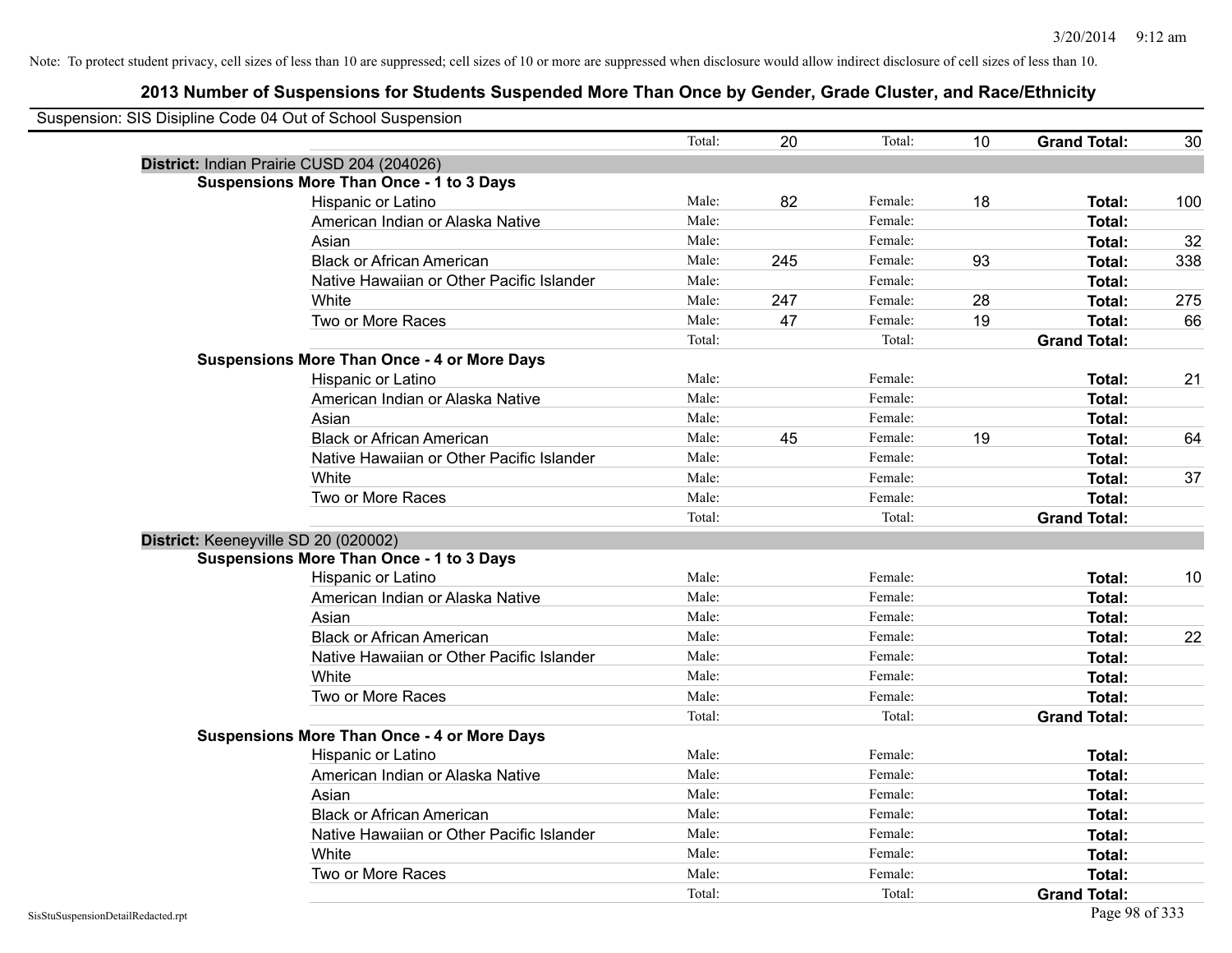| Suspension: SIS Disipline Code 04 Out of School Suspension |                                                    |        |         |                     |    |
|------------------------------------------------------------|----------------------------------------------------|--------|---------|---------------------|----|
|                                                            | District: Lake Park CHSD 108 (108016)              |        |         |                     |    |
|                                                            | <b>Suspensions More Than Once - 1 to 3 Days</b>    |        |         |                     |    |
|                                                            | Hispanic or Latino                                 | Male:  | Female: | Total:              |    |
|                                                            | American Indian or Alaska Native                   | Male:  | Female: | <b>Total:</b>       |    |
|                                                            | Asian                                              | Male:  | Female: | <b>Total:</b>       |    |
|                                                            | <b>Black or African American</b>                   | Male:  | Female: | <b>Total:</b>       |    |
|                                                            | Native Hawaiian or Other Pacific Islander          | Male:  | Female: | <b>Total:</b>       |    |
|                                                            | White                                              | Male:  | Female: | <b>Total:</b>       | 10 |
|                                                            | Two or More Races                                  | Male:  | Female: | <b>Total:</b>       |    |
|                                                            |                                                    | Total: | Total:  | <b>Grand Total:</b> | 23 |
|                                                            | <b>Suspensions More Than Once - 4 or More Days</b> |        |         |                     |    |
|                                                            | Hispanic or Latino                                 | Male:  | Female: | <b>Total:</b>       |    |
|                                                            | American Indian or Alaska Native                   | Male:  | Female: | <b>Total:</b>       |    |
|                                                            | Asian                                              | Male:  | Female: | <b>Total:</b>       |    |
|                                                            | <b>Black or African American</b>                   | Male:  | Female: | <b>Total:</b>       |    |
|                                                            | Native Hawaiian or Other Pacific Islander          | Male:  | Female: | <b>Total:</b>       |    |
|                                                            | White                                              | Male:  | Female: | <b>Total:</b>       |    |
|                                                            | Two or More Races                                  | Male:  | Female: | <b>Total:</b>       |    |
|                                                            |                                                    | Total: | Total:  | <b>Grand Total:</b> | 12 |
| District: Lisle CUSD 202 (202026)                          |                                                    |        |         |                     |    |
|                                                            | <b>Suspensions More Than Once - 1 to 3 Days</b>    |        |         |                     |    |
|                                                            | Hispanic or Latino                                 | Male:  | Female: | Total:              |    |
|                                                            | American Indian or Alaska Native                   | Male:  | Female: | <b>Total:</b>       |    |
|                                                            | Asian                                              | Male:  | Female: | <b>Total:</b>       |    |
|                                                            | <b>Black or African American</b>                   | Male:  | Female: | <b>Total:</b>       |    |
|                                                            | Native Hawaiian or Other Pacific Islander          | Male:  | Female: | <b>Total:</b>       |    |
|                                                            | White                                              | Male:  | Female: | <b>Total:</b>       |    |
|                                                            | Two or More Races                                  | Male:  | Female: | <b>Total:</b>       |    |
|                                                            |                                                    | Total: | Total:  | <b>Grand Total:</b> | 17 |
|                                                            | <b>Suspensions More Than Once - 4 or More Days</b> |        |         |                     |    |
|                                                            | Hispanic or Latino                                 | Male:  | Female: | <b>Total:</b>       |    |
|                                                            | American Indian or Alaska Native                   | Male:  | Female: | Total:              |    |
|                                                            | Asian                                              | Male:  | Female: | <b>Total:</b>       |    |
|                                                            | <b>Black or African American</b>                   | Male:  | Female: | <b>Total:</b>       |    |
|                                                            | Native Hawaiian or Other Pacific Islander          | Male:  | Female: | <b>Total:</b>       |    |
|                                                            | White                                              | Male:  | Female: | <b>Total:</b>       |    |
|                                                            | Two or More Races                                  | Male:  | Female: | <b>Total:</b>       |    |
|                                                            |                                                    | Total: | Total:  | <b>Grand Total:</b> | 10 |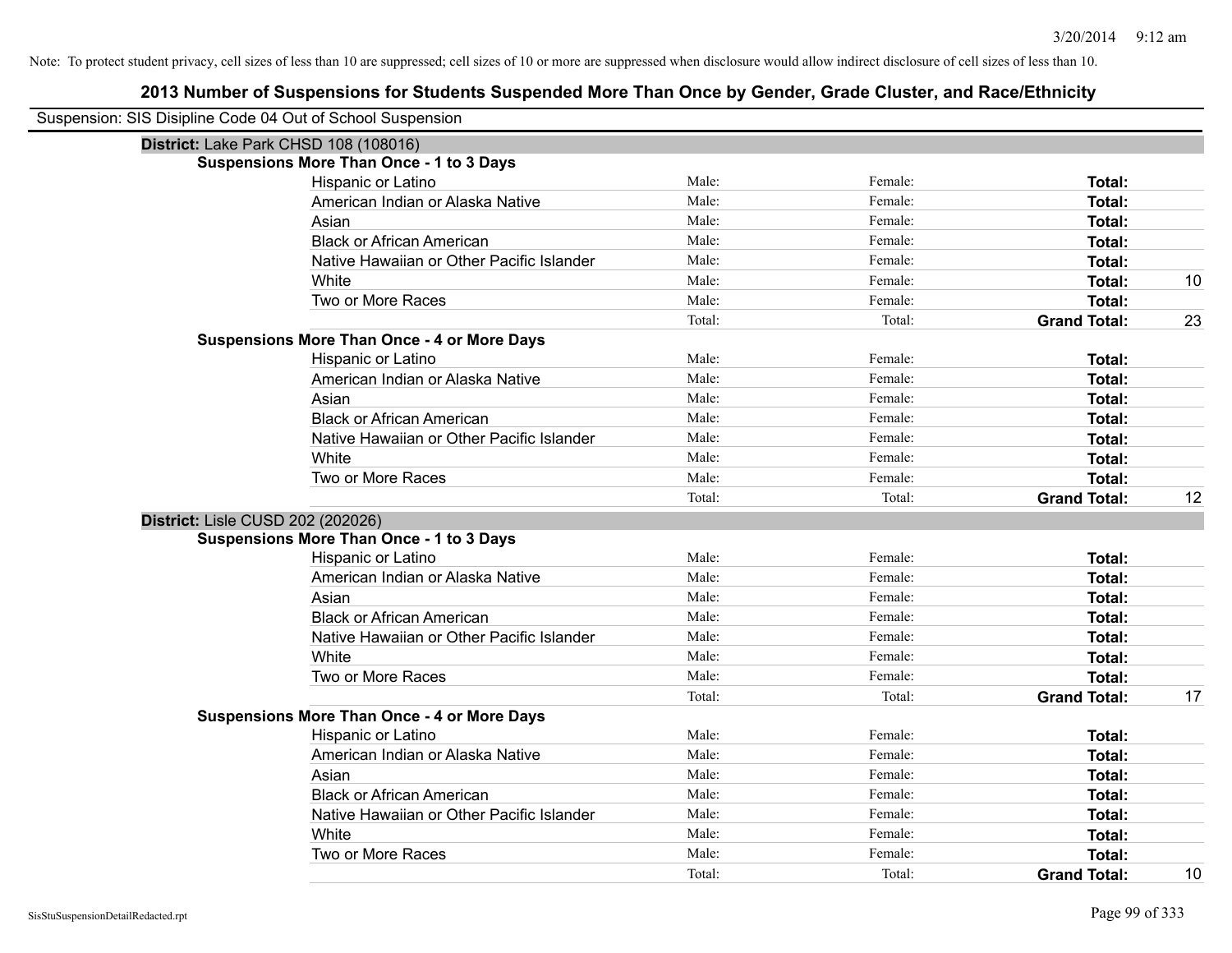| Suspension: SIS Disipline Code 04 Out of School Suspension |                                                    |        |         |                     |
|------------------------------------------------------------|----------------------------------------------------|--------|---------|---------------------|
| District: Lombard SD 44 (044002)                           |                                                    |        |         |                     |
|                                                            | <b>Suspensions More Than Once - 1 to 3 Days</b>    |        |         |                     |
|                                                            | Hispanic or Latino                                 | Male:  | Female: | Total:              |
|                                                            | American Indian or Alaska Native                   | Male:  | Female: | Total:              |
|                                                            | Asian                                              | Male:  | Female: | Total:              |
|                                                            | <b>Black or African American</b>                   | Male:  | Female: | <b>Total:</b>       |
|                                                            | Native Hawaiian or Other Pacific Islander          | Male:  | Female: | Total:              |
|                                                            | White                                              | Male:  | Female: | Total:              |
|                                                            | Two or More Races                                  | Male:  | Female: | Total:              |
|                                                            |                                                    | Total: | Total:  | <b>Grand Total:</b> |
|                                                            | <b>Suspensions More Than Once - 4 or More Days</b> |        |         |                     |
|                                                            | Hispanic or Latino                                 | Male:  | Female: | Total:              |
|                                                            | American Indian or Alaska Native                   | Male:  | Female: | Total:              |
|                                                            | Asian                                              | Male:  | Female: | Total:              |
|                                                            | <b>Black or African American</b>                   | Male:  | Female: | <b>Total:</b>       |
|                                                            | Native Hawaiian or Other Pacific Islander          | Male:  | Female: | Total:              |
|                                                            | White                                              | Male:  | Female: | Total:              |
|                                                            | Two or More Races                                  | Male:  | Female: | Total:              |
|                                                            |                                                    | Total: | Total:  | <b>Grand Total:</b> |
| District: Maercker SD 60 (060002)                          |                                                    |        |         |                     |
|                                                            | <b>Suspensions More Than Once - 1 to 3 Days</b>    |        |         |                     |
|                                                            | Hispanic or Latino                                 | Male:  | Female: | <b>Total:</b>       |
|                                                            | American Indian or Alaska Native                   | Male:  | Female: | Total:              |
|                                                            | Asian                                              | Male:  | Female: | Total:              |
|                                                            | <b>Black or African American</b>                   | Male:  | Female: | Total:              |
|                                                            | Native Hawaiian or Other Pacific Islander          | Male:  | Female: | Total:              |
|                                                            | White                                              | Male:  | Female: | Total:              |
|                                                            | Two or More Races                                  | Male:  | Female: | Total:              |
|                                                            |                                                    | Total: | Total:  | <b>Grand Total:</b> |
|                                                            | <b>Suspensions More Than Once - 4 or More Days</b> |        |         |                     |
|                                                            | Hispanic or Latino                                 | Male:  | Female: | Total:              |
|                                                            | American Indian or Alaska Native                   | Male:  | Female: | Total:              |
|                                                            | Asian                                              | Male:  | Female: | Total:              |
|                                                            | <b>Black or African American</b>                   | Male:  | Female: | Total:              |
|                                                            | Native Hawaiian or Other Pacific Islander          | Male:  | Female: | Total:              |
|                                                            | White                                              | Male:  | Female: | Total:              |
|                                                            | Two or More Races                                  | Male:  | Female: | <b>Total:</b>       |
|                                                            |                                                    | Total: | Total:  | <b>Grand Total:</b> |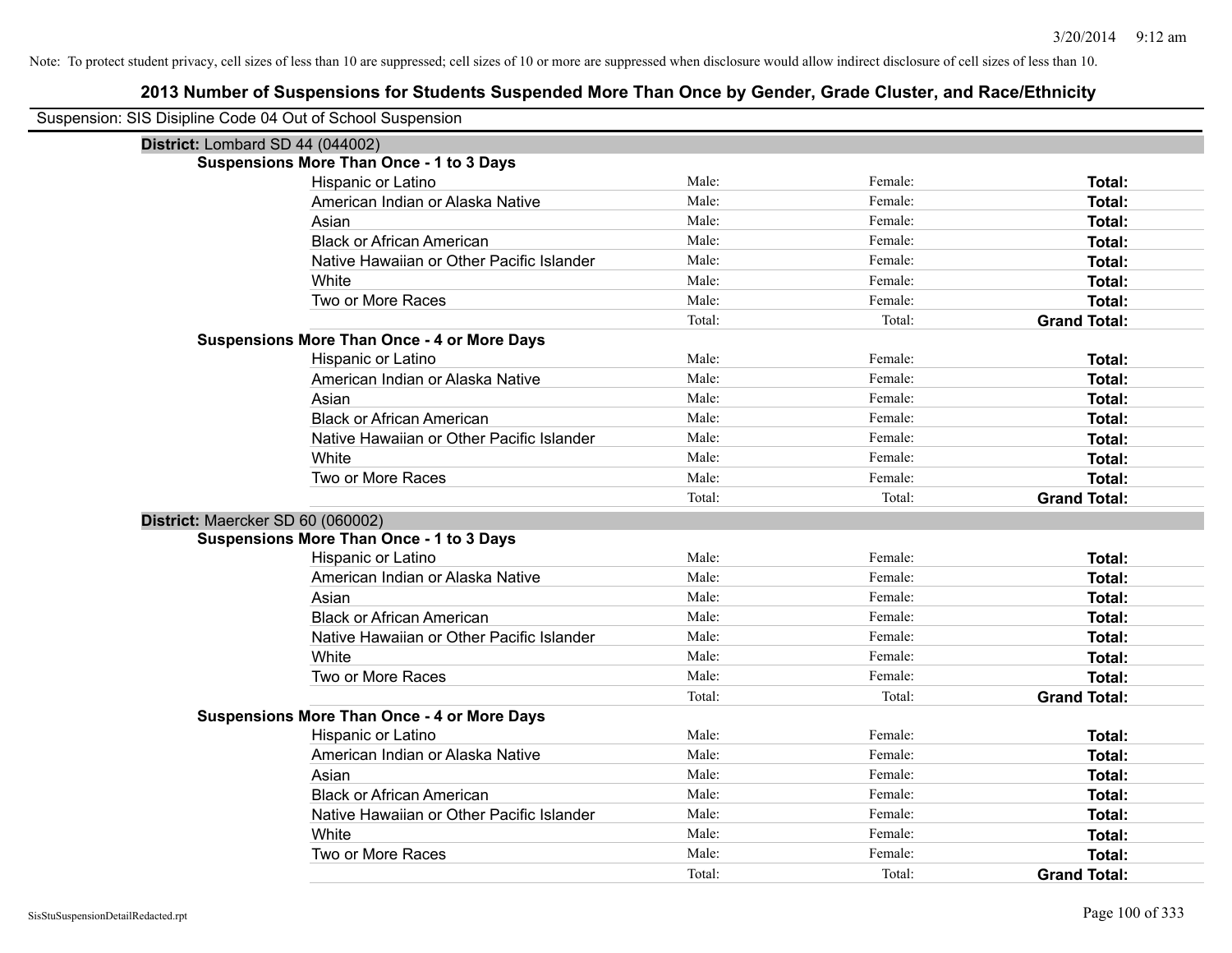| Suspension: SIS Disipline Code 04 Out of School Suspension |                                                    |        |         |                     |    |
|------------------------------------------------------------|----------------------------------------------------|--------|---------|---------------------|----|
| District: Marquardt SD 15 (015002)                         |                                                    |        |         |                     |    |
|                                                            | <b>Suspensions More Than Once - 1 to 3 Days</b>    |        |         |                     |    |
|                                                            | Hispanic or Latino                                 | Male:  | Female: | Total:              | 18 |
|                                                            | American Indian or Alaska Native                   | Male:  | Female: | Total:              |    |
|                                                            | Asian                                              | Male:  | Female: | Total:              |    |
|                                                            | <b>Black or African American</b>                   | Male:  | Female: | Total:              | 16 |
|                                                            | Native Hawaiian or Other Pacific Islander          | Male:  | Female: | Total:              |    |
|                                                            | White                                              | Male:  | Female: | Total:              |    |
|                                                            | Two or More Races                                  | Male:  | Female: | Total:              |    |
|                                                            |                                                    | Total: | Total:  | <b>Grand Total:</b> |    |
|                                                            | <b>Suspensions More Than Once - 4 or More Days</b> |        |         |                     |    |
|                                                            | Hispanic or Latino                                 | Male:  | Female: | Total:              |    |
|                                                            | American Indian or Alaska Native                   | Male:  | Female: | Total:              |    |
|                                                            | Asian                                              | Male:  | Female: | Total:              |    |
|                                                            | <b>Black or African American</b>                   | Male:  | Female: | Total:              |    |
|                                                            | Native Hawaiian or Other Pacific Islander          | Male:  | Female: | Total:              |    |
|                                                            | White                                              | Male:  | Female: | Total:              |    |
|                                                            | Two or More Races                                  | Male:  | Female: | Total:              |    |
|                                                            |                                                    | Total: | Total:  | <b>Grand Total:</b> |    |
| District: Naperville CUSD 203 (203026)                     |                                                    |        |         |                     |    |
|                                                            | <b>Suspensions More Than Once - 1 to 3 Days</b>    |        |         |                     |    |
|                                                            | Hispanic or Latino                                 | Male:  | Female: | Total:              |    |
|                                                            | American Indian or Alaska Native                   | Male:  | Female: | Total:              |    |
|                                                            | Asian                                              | Male:  | Female: | Total:              |    |
|                                                            | <b>Black or African American</b>                   | Male:  | Female: | Total:              | 18 |
|                                                            | Native Hawaiian or Other Pacific Islander          | Male:  | Female: | Total:              |    |
|                                                            | White                                              | Male:  | Female: | Total:              | 24 |
|                                                            | Two or More Races                                  | Male:  | Female: | Total:              |    |
|                                                            |                                                    | Total: | Total:  | <b>Grand Total:</b> | 63 |
|                                                            | <b>Suspensions More Than Once - 4 or More Days</b> |        |         |                     |    |
|                                                            | Hispanic or Latino                                 | Male:  | Female: | Total:              |    |
|                                                            | American Indian or Alaska Native                   | Male:  | Female: | Total:              |    |
|                                                            | Asian                                              | Male:  | Female: | Total:              |    |
|                                                            | <b>Black or African American</b>                   | Male:  | Female: | Total:              |    |
|                                                            | Native Hawaiian or Other Pacific Islander          | Male:  | Female: | Total:              |    |
|                                                            | White                                              | Male:  | Female: | Total:              |    |
|                                                            | Two or More Races                                  | Male:  | Female: | Total:              |    |
|                                                            |                                                    | Total: |         | <b>Grand Total:</b> |    |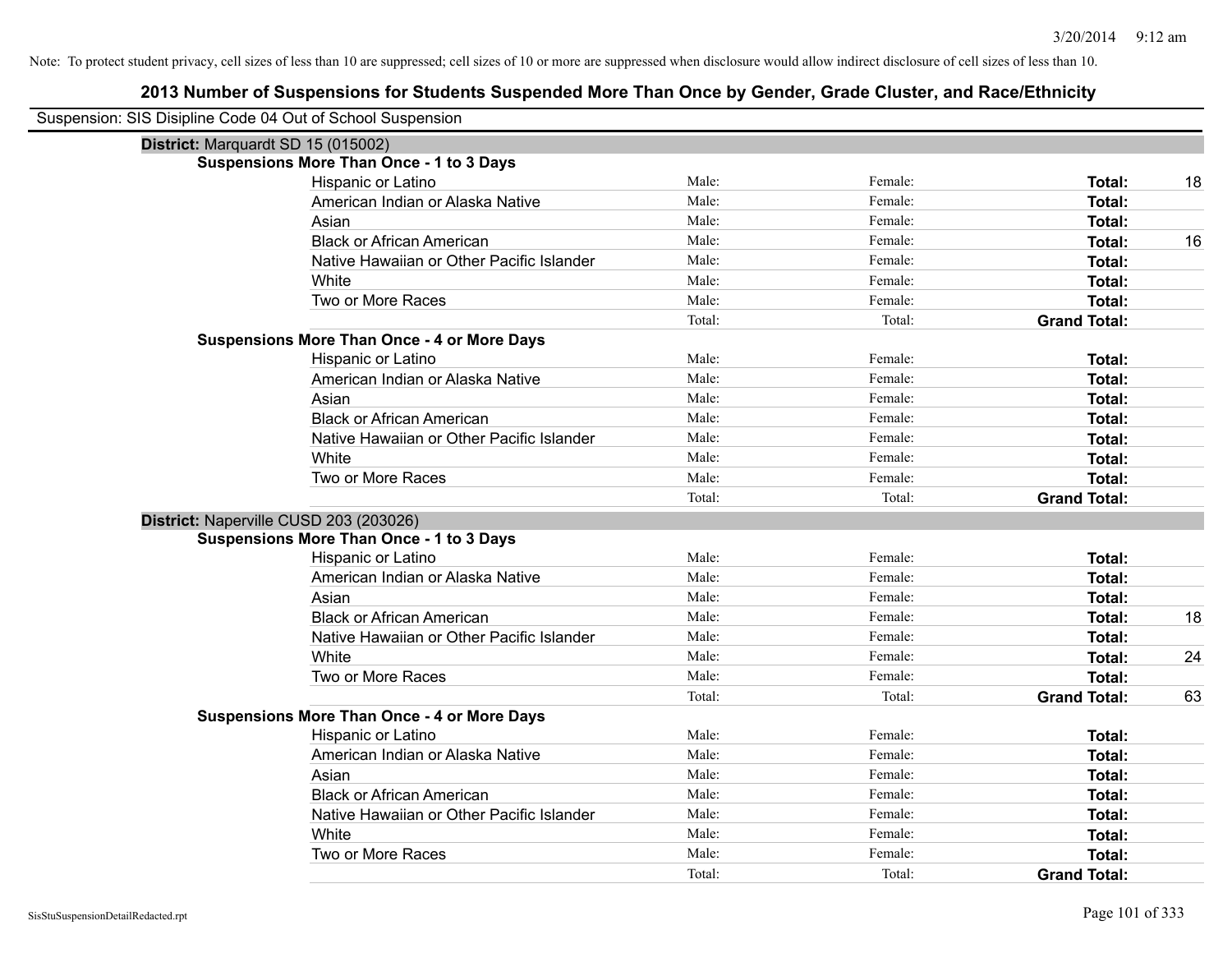| Suspension: SIS Disipline Code 04 Out of School Suspension |                                                    |        |         |                     |
|------------------------------------------------------------|----------------------------------------------------|--------|---------|---------------------|
| District: Non-Public School (5020)                         |                                                    |        |         |                     |
|                                                            | <b>Suspensions More Than Once - 1 to 3 Days</b>    |        |         |                     |
|                                                            | Hispanic or Latino                                 | Male:  | Female: | Total:              |
|                                                            | American Indian or Alaska Native                   | Male:  | Female: | Total:              |
|                                                            | Asian                                              | Male:  | Female: | Total:              |
|                                                            | <b>Black or African American</b>                   | Male:  | Female: | 22<br>Total:        |
|                                                            | Native Hawaiian or Other Pacific Islander          | Male:  | Female: | Total:              |
|                                                            | White                                              | Male:  | Female: | Total:              |
|                                                            | Two or More Races                                  | Male:  | Female: | Total:              |
|                                                            |                                                    | Total: | Total:  | <b>Grand Total:</b> |
|                                                            | <b>Suspensions More Than Once - 4 or More Days</b> |        |         |                     |
|                                                            | Hispanic or Latino                                 | Male:  | Female: | Total:              |
|                                                            | American Indian or Alaska Native                   | Male:  | Female: | Total:              |
|                                                            | Asian                                              | Male:  | Female: | Total:              |
|                                                            | <b>Black or African American</b>                   | Male:  | Female: | Total:              |
|                                                            | Native Hawaiian or Other Pacific Islander          | Male:  | Female: | Total:              |
|                                                            | White                                              | Male:  | Female: | Total:              |
|                                                            | Two or More Races                                  | Male:  | Female: | Total:              |
|                                                            |                                                    | Total: | Total:  | <b>Grand Total:</b> |
|                                                            | District: North DuPage Sp Ed Cooperative (802060)  |        |         |                     |
|                                                            | <b>Suspensions More Than Once - 1 to 3 Days</b>    |        |         |                     |
|                                                            | Hispanic or Latino                                 | Male:  | Female: | Total:              |
|                                                            | American Indian or Alaska Native                   | Male:  | Female: | Total:              |
|                                                            | Asian                                              | Male:  | Female: | Total:              |
|                                                            | <b>Black or African American</b>                   | Male:  | Female: | Total:              |
|                                                            | Native Hawaiian or Other Pacific Islander          | Male:  | Female: | Total:              |
|                                                            | White                                              | Male:  | Female: | Total:              |
|                                                            | Two or More Races                                  | Male:  | Female: | Total:              |
|                                                            |                                                    | Total: | Total:  | <b>Grand Total:</b> |
| District: Queen Bee SD 16 (016002)                         |                                                    |        |         |                     |
|                                                            | <b>Suspensions More Than Once - 1 to 3 Days</b>    |        |         |                     |
|                                                            | Hispanic or Latino                                 | Male:  | Female: | Total:              |
|                                                            | American Indian or Alaska Native                   | Male:  | Female: | Total:              |
|                                                            | Asian                                              | Male:  | Female: | Total:              |
|                                                            | <b>Black or African American</b>                   | Male:  | Female: | Total:              |
|                                                            | Native Hawaiian or Other Pacific Islander          | Male:  | Female: | Total:              |
|                                                            | White                                              | Male:  | Female: | Total:              |
|                                                            | Two or More Races                                  | Male:  | Female: | Total:              |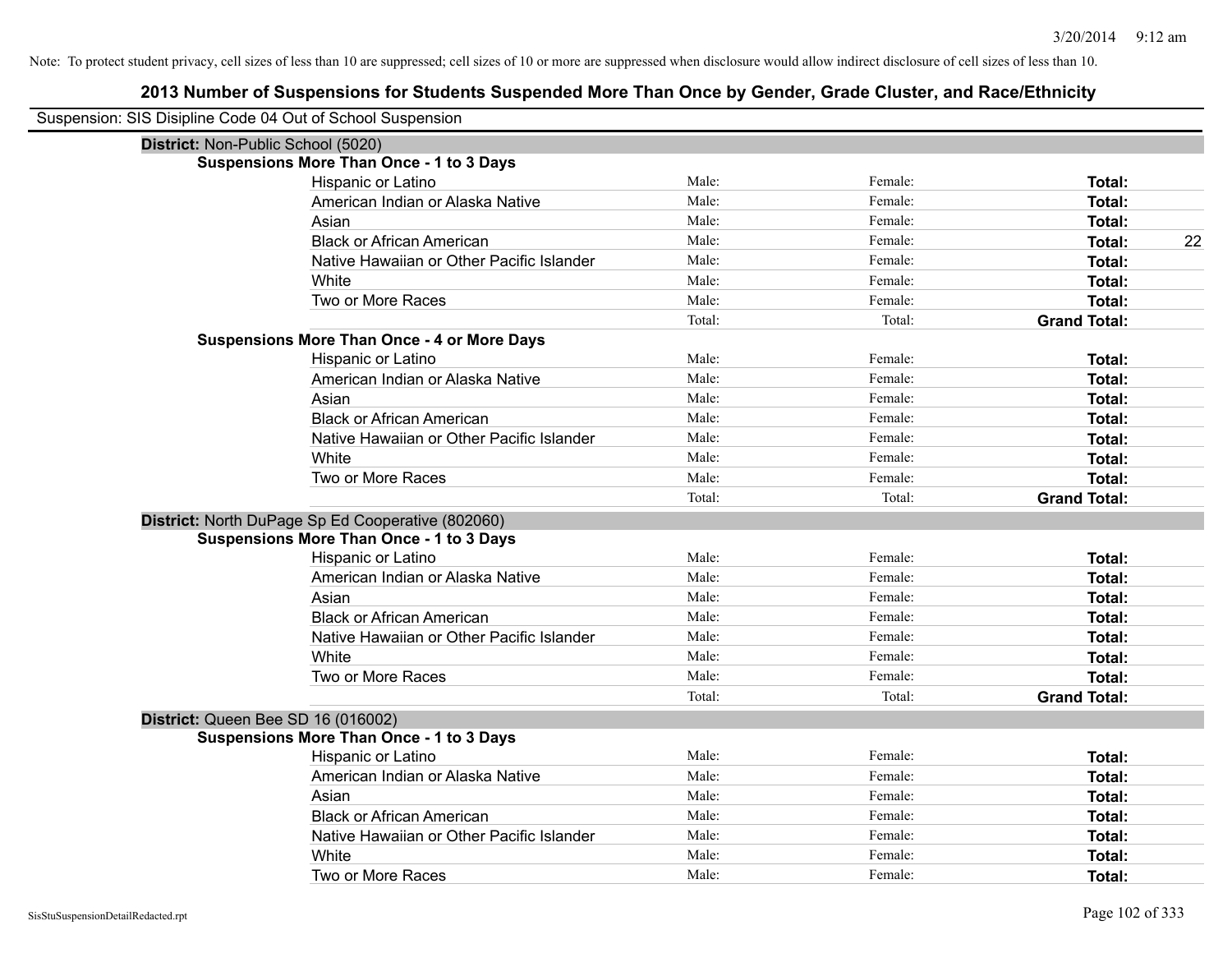| Suspension: SIS Disipline Code 04 Out of School Suspension |                                                     |        |         |                     |    |
|------------------------------------------------------------|-----------------------------------------------------|--------|---------|---------------------|----|
|                                                            |                                                     | Total: | Total:  | <b>Grand Total:</b> |    |
|                                                            | District: Sch Assoc Spec Educ DuPage SASED (066061) |        |         |                     |    |
|                                                            | <b>Suspensions More Than Once - 1 to 3 Days</b>     |        |         |                     |    |
|                                                            | Hispanic or Latino                                  | Male:  | Female: | Total:              |    |
|                                                            | American Indian or Alaska Native                    | Male:  | Female: | Total:              |    |
|                                                            | Asian                                               | Male:  | Female: | Total:              |    |
|                                                            | <b>Black or African American</b>                    | Male:  | Female: | Total:              |    |
|                                                            | Native Hawaiian or Other Pacific Islander           | Male:  | Female: | Total:              |    |
|                                                            | White                                               | Male:  | Female: | Total:              |    |
|                                                            | Two or More Races                                   | Male:  | Female: | Total:              |    |
|                                                            |                                                     | Total: | Total:  | <b>Grand Total:</b> |    |
|                                                            | District: SD 45 DuPage County (045002)              |        |         |                     |    |
|                                                            | <b>Suspensions More Than Once - 1 to 3 Days</b>     |        |         |                     |    |
|                                                            | Hispanic or Latino                                  | Male:  | Female: | Total:              | 17 |
|                                                            | American Indian or Alaska Native                    | Male:  | Female: | Total:              |    |
|                                                            | Asian                                               | Male:  | Female: | Total:              |    |
|                                                            | <b>Black or African American</b>                    | Male:  | Female: | Total:              | 18 |
|                                                            | Native Hawaiian or Other Pacific Islander           | Male:  | Female: | Total:              |    |
|                                                            | White                                               | Male:  | Female: | Total:              |    |
|                                                            | Two or More Races                                   | Male:  | Female: | Total:              |    |
|                                                            |                                                     | Total: | Total:  | <b>Grand Total:</b> |    |
|                                                            | <b>Suspensions More Than Once - 4 or More Days</b>  |        |         |                     |    |
|                                                            | Hispanic or Latino                                  | Male:  | Female: | Total:              |    |
|                                                            | American Indian or Alaska Native                    | Male:  | Female: | Total:              |    |
|                                                            | Asian                                               | Male:  | Female: | Total:              |    |
|                                                            | <b>Black or African American</b>                    | Male:  | Female: | Total:              |    |
|                                                            | Native Hawaiian or Other Pacific Islander           | Male:  | Female: | Total:              |    |
|                                                            | White                                               | Male:  | Female: | Total:              |    |
|                                                            | Two or More Races                                   | Male:  | Female: | Total:              |    |
|                                                            |                                                     | Total: | Total:  | <b>Grand Total:</b> | 12 |
| <b>District: SEAL (028200)</b>                             |                                                     |        |         |                     |    |
|                                                            | <b>Suspensions More Than Once - 1 to 3 Days</b>     |        |         |                     |    |
|                                                            | Hispanic or Latino                                  | Male:  | Female: | Total:              |    |
|                                                            | American Indian or Alaska Native                    | Male:  | Female: | Total:              |    |
|                                                            | Asian                                               | Male:  | Female: | Total:              |    |
|                                                            | <b>Black or African American</b>                    | Male:  | Female: | Total:              |    |
|                                                            | Native Hawaiian or Other Pacific Islander           | Male:  | Female: | Total:              |    |
|                                                            | White                                               | Male:  | Female: | Total:              |    |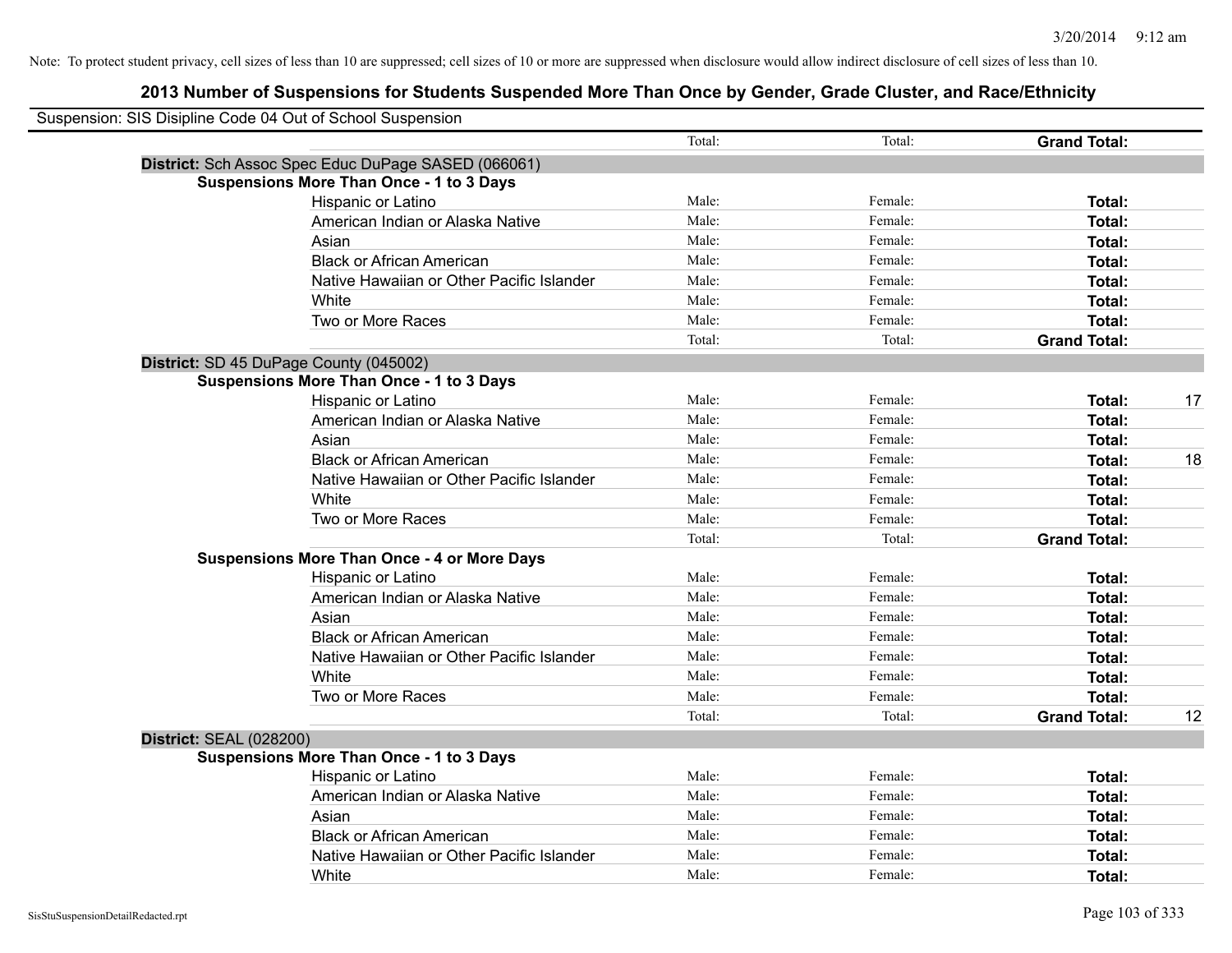| Suspension: SIS Disipline Code 04 Out of School Suspension |                                                    |        |         |                     |    |
|------------------------------------------------------------|----------------------------------------------------|--------|---------|---------------------|----|
|                                                            | Two or More Races                                  | Male:  | Female: | Total:              |    |
|                                                            |                                                    | Total: | Total:  | <b>Grand Total:</b> |    |
|                                                            | District: West Chicago ESD 33 (033002)             |        |         |                     |    |
|                                                            | <b>Suspensions More Than Once - 1 to 3 Days</b>    |        |         |                     |    |
|                                                            | Hispanic or Latino                                 | Male:  | Female: | Total:              | 26 |
|                                                            | American Indian or Alaska Native                   | Male:  | Female: | Total:              |    |
|                                                            | Asian                                              | Male:  | Female: | Total:              |    |
|                                                            | <b>Black or African American</b>                   | Male:  | Female: | Total:              | 11 |
|                                                            | Native Hawaiian or Other Pacific Islander          | Male:  | Female: | Total:              |    |
|                                                            | White                                              | Male:  | Female: | Total:              |    |
|                                                            | Two or More Races                                  | Male:  | Female: | Total:              |    |
|                                                            |                                                    | Total: | Total:  | <b>Grand Total:</b> |    |
|                                                            | <b>Suspensions More Than Once - 4 or More Days</b> |        |         |                     |    |
|                                                            | Hispanic or Latino                                 | Male:  | Female: | Total:              | 10 |
|                                                            | American Indian or Alaska Native                   | Male:  | Female: | Total:              |    |
|                                                            | Asian                                              | Male:  | Female: | Total:              |    |
|                                                            | <b>Black or African American</b>                   | Male:  | Female: | Total:              |    |
|                                                            | Native Hawaiian or Other Pacific Islander          | Male:  | Female: | Total:              |    |
|                                                            | White                                              | Male:  | Female: | Total:              |    |
|                                                            | Two or More Races                                  | Male:  | Female: | Total:              |    |
|                                                            |                                                    | Total: | Total:  | <b>Grand Total:</b> |    |
| District: Winfield SD 34 (034002)                          |                                                    |        |         |                     |    |
|                                                            | <b>Suspensions More Than Once - 1 to 3 Days</b>    |        |         |                     |    |
|                                                            | Hispanic or Latino                                 | Male:  | Female: | Total:              |    |
|                                                            | American Indian or Alaska Native                   | Male:  | Female: | Total:              |    |
|                                                            | Asian                                              | Male:  | Female: | Total:              |    |
|                                                            | <b>Black or African American</b>                   | Male:  | Female: | Total:              |    |
|                                                            | Native Hawaiian or Other Pacific Islander          | Male:  | Female: | <b>Total:</b>       |    |
|                                                            | White                                              | Male:  | Female: | Total:              |    |
|                                                            | Two or More Races                                  | Male:  | Female: | Total:              |    |
|                                                            |                                                    | Total: | Total:  | <b>Grand Total:</b> |    |
|                                                            | District: Wood Dale SD 7 (007002)                  |        |         |                     |    |
|                                                            | <b>Suspensions More Than Once - 1 to 3 Days</b>    |        |         |                     |    |
|                                                            | Hispanic or Latino                                 | Male:  | Female: | Total:              |    |
|                                                            | American Indian or Alaska Native                   | Male:  | Female: | Total:              |    |
|                                                            | Asian                                              | Male:  | Female: | Total:              |    |
|                                                            | <b>Black or African American</b>                   | Male:  | Female: | <b>Total:</b>       |    |
|                                                            | Native Hawaiian or Other Pacific Islander          | Male:  | Female: | Total:              |    |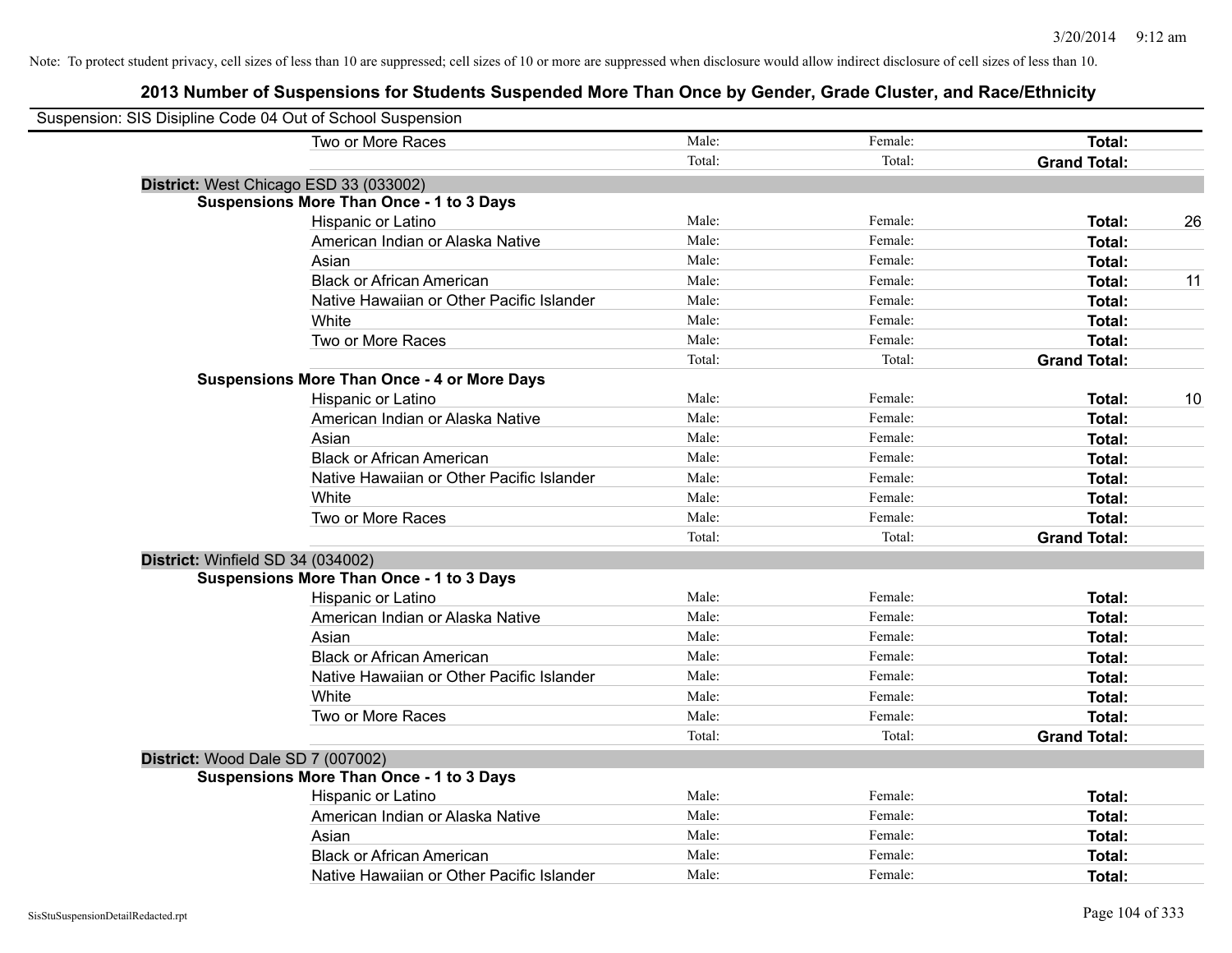# **2013 Number of Suspensions for Students Suspended More Than Once by Gender, Grade Cluster, and Race/Ethnicity**

| Suspension: SIS Disipline Code 04 Out of School Suspension |                                                    |        |         |                     |    |
|------------------------------------------------------------|----------------------------------------------------|--------|---------|---------------------|----|
|                                                            | White                                              | Male:  | Female: | Total:              |    |
|                                                            | Two or More Races                                  | Male:  | Female: | Total:              |    |
|                                                            |                                                    | Total: | Total:  | <b>Grand Total:</b> |    |
| District: Woodridge SD 68 (068002)                         |                                                    |        |         |                     |    |
|                                                            | <b>Suspensions More Than Once - 1 to 3 Days</b>    |        |         |                     |    |
|                                                            | Hispanic or Latino                                 | Male:  | Female: | Total:              |    |
|                                                            | American Indian or Alaska Native                   | Male:  | Female: | Total:              |    |
|                                                            | Asian                                              | Male:  | Female: | Total:              |    |
|                                                            | <b>Black or African American</b>                   | Male:  | Female: | Total:              | 14 |
|                                                            | Native Hawaiian or Other Pacific Islander          | Male:  | Female: | Total:              |    |
|                                                            | White                                              | Male:  | Female: | Total:              | 16 |
|                                                            | Two or More Races                                  | Male:  | Female: | <b>Total:</b>       |    |
|                                                            |                                                    | Total: | Total:  | <b>Grand Total:</b> |    |
|                                                            | <b>Suspensions More Than Once - 4 or More Days</b> |        |         |                     |    |
|                                                            | Hispanic or Latino                                 | Male:  | Female: | Total:              |    |
|                                                            | American Indian or Alaska Native                   | Male:  | Female: | <b>Total:</b>       |    |
|                                                            | Asian                                              | Male:  | Female: | Total:              |    |
|                                                            | <b>Black or African American</b>                   | Male:  | Female: | Total:              |    |
|                                                            | Native Hawaiian or Other Pacific Islander          | Male:  | Female: | Total:              |    |
|                                                            | White                                              | Male:  | Female: | Total:              |    |
|                                                            | Two or More Races                                  | Male:  | Female: | <b>Total:</b>       |    |
|                                                            |                                                    | Total: | Total:  | <b>Grand Total:</b> |    |
| <b>County: Non-Public School (000)</b>                     |                                                    |        |         |                     |    |
| District: DuPage ROE (000000)                              |                                                    |        |         |                     |    |
|                                                            | <b>Suspensions More Than Once - 4 or More Days</b> |        |         |                     |    |
|                                                            | Hispanic or Latino                                 | Male:  | Female: | Total:              |    |
|                                                            | American Indian or Alaska Native                   | Male:  | Female: | Total:              |    |
|                                                            | Asian                                              | Male:  | Female: | Total:              |    |
|                                                            | <b>Black or African American</b>                   | Male:  | Female: | Total:              |    |
|                                                            | Native Hawaiian or Other Pacific Islander          | Male:  | Female: | Total:              |    |
|                                                            | White                                              | Male:  | Female: | Total:              |    |
|                                                            | Two or More Races                                  | Male:  | Female: | Total:              |    |
|                                                            |                                                    | Total: | Total:  | <b>Grand Total:</b> |    |

## **Region:** Edwd/Gltn/Hdin/Pop/Slne/Wbh/Wn/Wh (20)

**County:** Edwards (024)

**District:** Edwards County CUSD 1 (001026) **Suspensions More Than Once - 1 to 3 Days**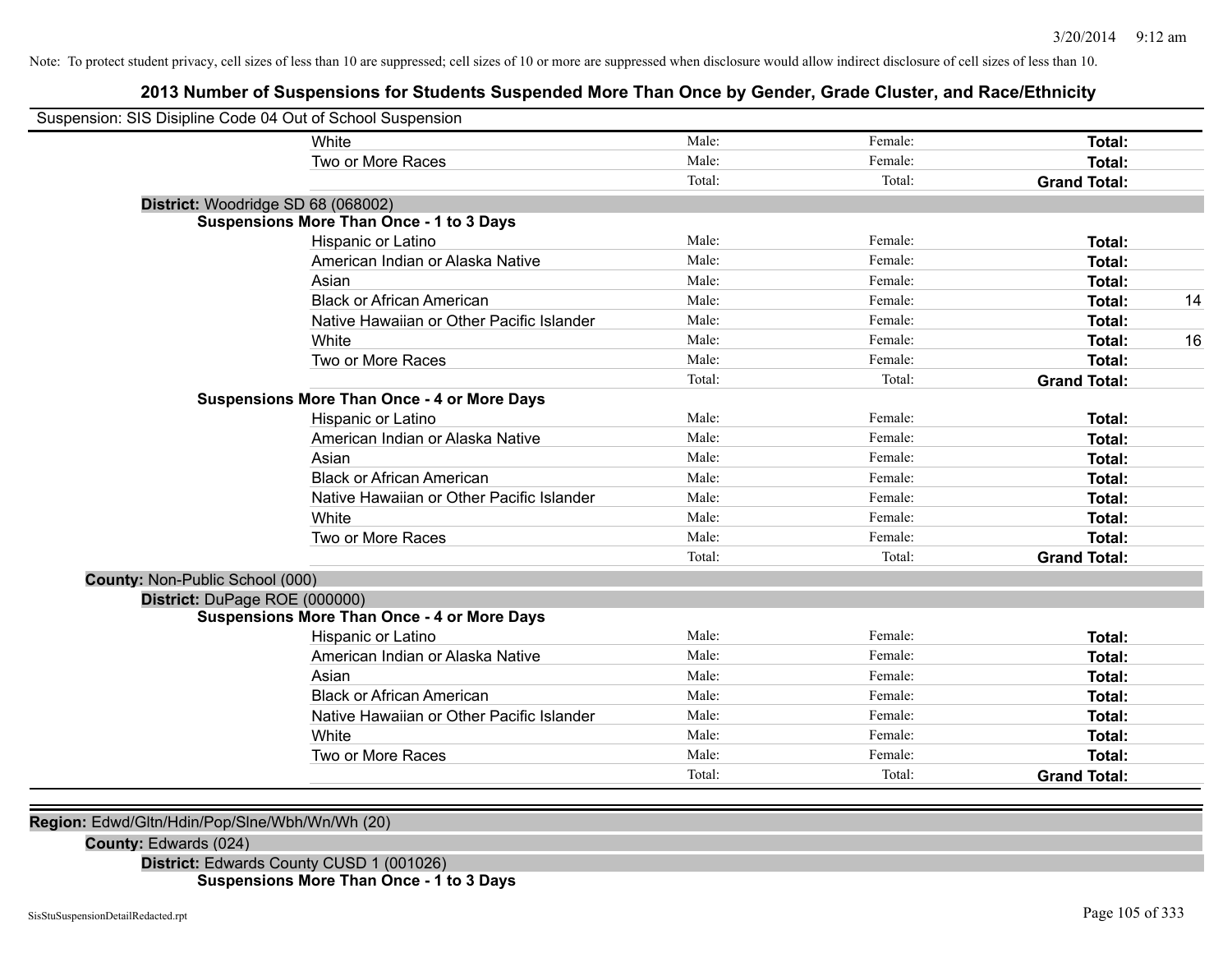|                                    | Suspension: SIS Disipline Code 04 Out of School Suspension |        |         |                     |    |
|------------------------------------|------------------------------------------------------------|--------|---------|---------------------|----|
|                                    | Hispanic or Latino                                         | Male:  | Female: | Total:              |    |
|                                    | American Indian or Alaska Native                           | Male:  | Female: | Total:              |    |
|                                    | Asian                                                      | Male:  | Female: | Total:              |    |
|                                    | <b>Black or African American</b>                           | Male:  | Female: | Total:              |    |
|                                    | Native Hawaiian or Other Pacific Islander                  | Male:  | Female: | Total:              |    |
|                                    | White                                                      | Male:  | Female: | Total:              |    |
|                                    | Two or More Races                                          | Male:  | Female: | Total:              |    |
|                                    |                                                            | Total: | Total:  | <b>Grand Total:</b> |    |
| County: Gallatin (030)             |                                                            |        |         |                     |    |
| District: Gallatin CUSD 7 (007026) |                                                            |        |         |                     |    |
|                                    | <b>Suspensions More Than Once - 1 to 3 Days</b>            |        |         |                     |    |
|                                    | Hispanic or Latino                                         | Male:  | Female: | Total:              |    |
|                                    | American Indian or Alaska Native                           | Male:  | Female: | Total:              |    |
|                                    | Asian                                                      | Male:  | Female: | Total:              |    |
|                                    | <b>Black or African American</b>                           | Male:  | Female: | Total:              |    |
|                                    | Native Hawaiian or Other Pacific Islander                  | Male:  | Female: | Total:              |    |
|                                    | White                                                      | Male:  | Female: | Total:              | 14 |
|                                    | Two or More Races                                          | Male:  | Female: | Total:              |    |
|                                    |                                                            | Total: | Total:  | <b>Grand Total:</b> |    |
| County: Hardin (035)               |                                                            |        |         |                     |    |
|                                    | District: Hardin County CUSD 1 (001026)                    |        |         |                     |    |
|                                    | <b>Suspensions More Than Once - 1 to 3 Days</b>            |        |         |                     |    |
|                                    | <b>Hispanic or Latino</b>                                  | Male:  | Female: | Total:              |    |
|                                    | American Indian or Alaska Native                           | Male:  | Female: | Total:              |    |
|                                    | Asian                                                      | Male:  | Female: | Total:              |    |
|                                    | <b>Black or African American</b>                           | Male:  | Female: | Total:              |    |
|                                    | Native Hawaiian or Other Pacific Islander                  | Male:  | Female: | Total:              |    |
|                                    | White                                                      | Male:  | Female: | Total:              | 22 |
|                                    | Two or More Races                                          | Male:  | Female: | Total:              |    |
|                                    |                                                            | Total: | Total:  | <b>Grand Total:</b> |    |
|                                    | <b>Suspensions More Than Once - 4 or More Days</b>         |        |         |                     |    |
|                                    | Hispanic or Latino                                         | Male:  | Female: | Total:              |    |
|                                    | American Indian or Alaska Native                           | Male:  | Female: | Total:              |    |
|                                    | Asian                                                      | Male:  | Female: | Total:              |    |
|                                    | <b>Black or African American</b>                           | Male:  | Female: | Total:              |    |
|                                    | Native Hawaiian or Other Pacific Islander                  | Male:  | Female: | Total:              |    |
|                                    | White                                                      | Male:  | Female: | Total:              |    |
|                                    | Two or More Races                                          | Male:  | Female: | Total:              |    |
|                                    |                                                            | Total: | Total:  | <b>Grand Total:</b> |    |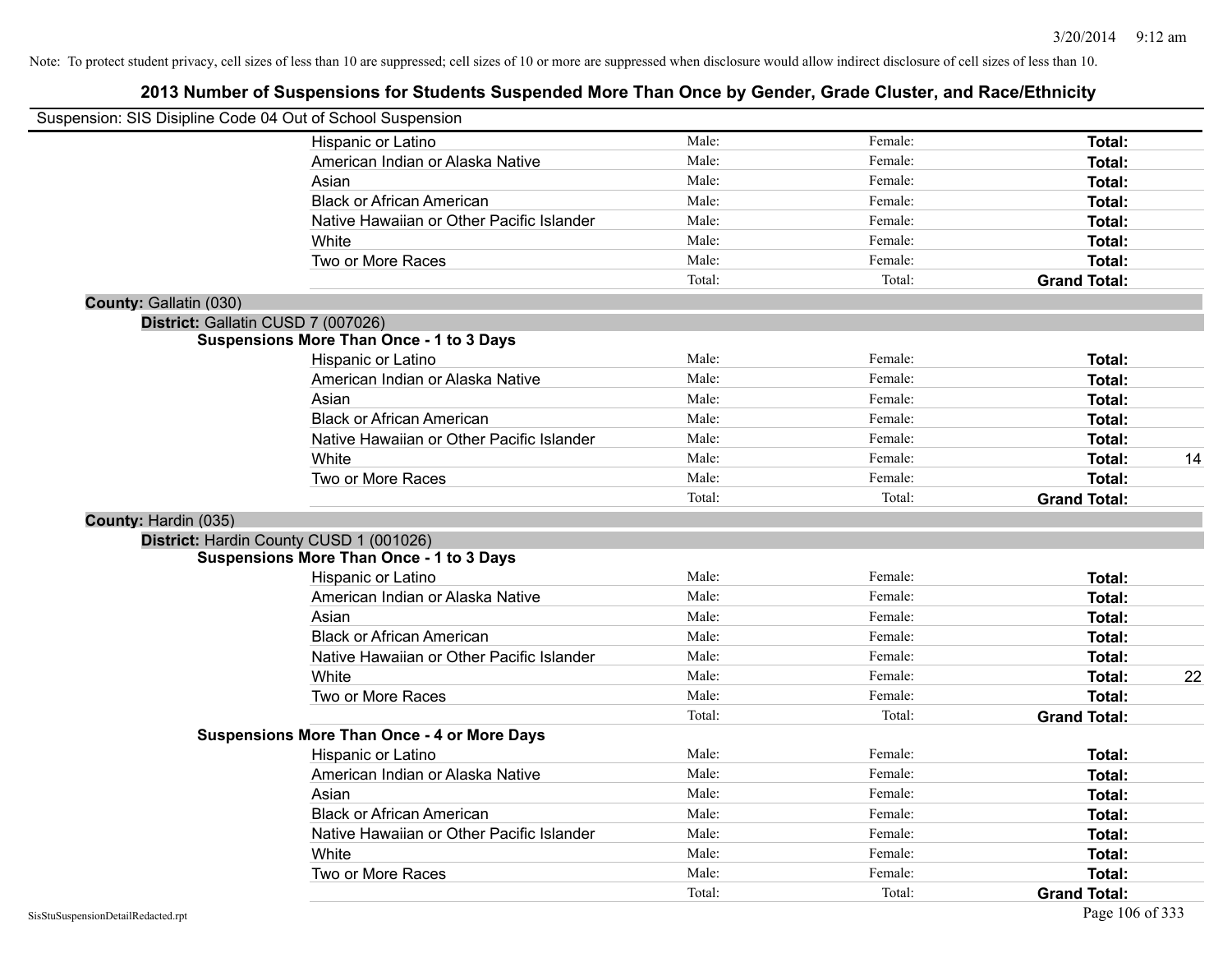| Suspension: SIS Disipline Code 04 Out of School Suspension |                                                      |        |         |                     |
|------------------------------------------------------------|------------------------------------------------------|--------|---------|---------------------|
| County: Non-Public School (000)                            |                                                      |        |         |                     |
|                                                            | District: Edwd/Gltn/Hdin/Pop/Slne/Wbh/Wn/Wh (000000) |        |         |                     |
|                                                            | <b>Suspensions More Than Once - 1 to 3 Days</b>      |        |         |                     |
|                                                            | Hispanic or Latino                                   | Male:  | Female: | Total:              |
|                                                            | American Indian or Alaska Native                     | Male:  | Female: | <b>Total:</b>       |
|                                                            | Asian                                                | Male:  | Female: | Total:              |
|                                                            | <b>Black or African American</b>                     | Male:  | Female: | Total:              |
|                                                            | Native Hawaiian or Other Pacific Islander            | Male:  | Female: | Total:              |
|                                                            | White                                                | Male:  | Female: | <b>Total:</b>       |
|                                                            | Two or More Races                                    | Male:  | Female: | Total:              |
|                                                            |                                                      | Total: | Total:  | <b>Grand Total:</b> |
|                                                            | <b>Suspensions More Than Once - 4 or More Days</b>   |        |         |                     |
|                                                            | Hispanic or Latino                                   | Male:  | Female: | Total:              |
|                                                            | American Indian or Alaska Native                     | Male:  | Female: | Total:              |
|                                                            | Asian                                                | Male:  | Female: | Total:              |
|                                                            | <b>Black or African American</b>                     | Male:  | Female: | <b>Total:</b>       |
|                                                            | Native Hawaiian or Other Pacific Islander            | Male:  | Female: | <b>Total:</b>       |
|                                                            | White                                                | Male:  | Female: | Total:              |
|                                                            | Two or More Races                                    | Male:  | Female: | <b>Total:</b>       |
|                                                            |                                                      | Total: | Total:  | <b>Grand Total:</b> |
| County: Pope (076)                                         |                                                      |        |         |                     |
| District: Pope Co CUD 1 (001026)                           |                                                      |        |         |                     |
|                                                            | <b>Suspensions More Than Once - 1 to 3 Days</b>      |        |         |                     |
|                                                            | Hispanic or Latino                                   | Male:  | Female: | <b>Total:</b>       |
|                                                            | American Indian or Alaska Native                     | Male:  | Female: | Total:              |
|                                                            | Asian                                                | Male:  | Female: | Total:              |
|                                                            | <b>Black or African American</b>                     | Male:  | Female: | Total:              |
|                                                            | Native Hawaiian or Other Pacific Islander            | Male:  | Female: | Total:              |
|                                                            | White                                                | Male:  | Female: | Total:              |
|                                                            | Two or More Races                                    | Male:  | Female: | Total:              |
|                                                            |                                                      | Total: | Total:  | <b>Grand Total:</b> |
| County: Saline (083)                                       |                                                      |        |         |                     |
|                                                            | District: Carrier Mills-Stonefort CUSD 2 (002026)    |        |         |                     |
|                                                            | <b>Suspensions More Than Once - 1 to 3 Days</b>      |        |         |                     |
|                                                            | Hispanic or Latino                                   | Male:  | Female: | Total:              |
|                                                            | American Indian or Alaska Native                     | Male:  | Female: | Total:              |
|                                                            | Asian                                                | Male:  | Female: | Total:              |
|                                                            | <b>Black or African American</b>                     | Male:  | Female: | Total:              |
|                                                            | Native Hawaiian or Other Pacific Islander            | Male:  | Female: | Total:              |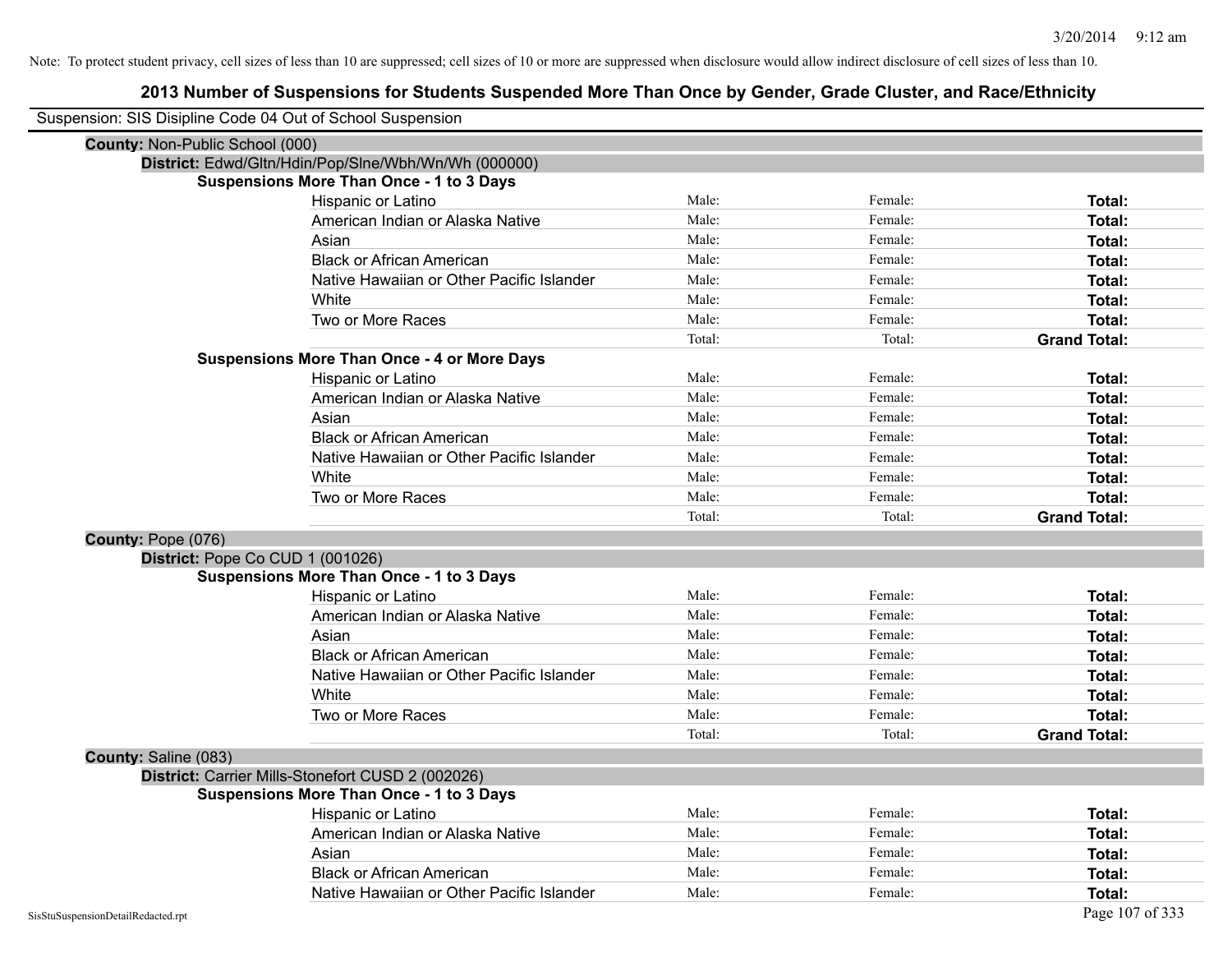| Suspension: SIS Disipline Code 04 Out of School Suspension |                                                    |        |         |                     |    |
|------------------------------------------------------------|----------------------------------------------------|--------|---------|---------------------|----|
|                                                            | White                                              | Male:  | Female: | Total:              | 42 |
|                                                            | Two or More Races                                  | Male:  | Female: | <b>Total:</b>       |    |
|                                                            |                                                    | Total: | Total:  | <b>Grand Total:</b> | 53 |
|                                                            | <b>Suspensions More Than Once - 4 or More Days</b> |        |         |                     |    |
|                                                            | Hispanic or Latino                                 | Male:  | Female: | Total:              |    |
|                                                            | American Indian or Alaska Native                   | Male:  | Female: | <b>Total:</b>       |    |
|                                                            | Asian                                              | Male:  | Female: | <b>Total:</b>       |    |
|                                                            | <b>Black or African American</b>                   | Male:  | Female: | Total:              |    |
|                                                            | Native Hawaiian or Other Pacific Islander          | Male:  | Female: | <b>Total:</b>       |    |
|                                                            | White                                              | Male:  | Female: | <b>Total:</b>       |    |
|                                                            | Two or More Races                                  | Male:  | Female: | Total:              |    |
|                                                            |                                                    | Total: | Total:  | <b>Grand Total:</b> |    |
|                                                            | District: Eldorado CUSD 4 (004026)                 |        |         |                     |    |
|                                                            | <b>Suspensions More Than Once - 1 to 3 Days</b>    |        |         |                     |    |
|                                                            | Hispanic or Latino                                 | Male:  | Female: | <b>Total:</b>       |    |
|                                                            | American Indian or Alaska Native                   | Male:  | Female: | <b>Total:</b>       |    |
|                                                            | Asian                                              | Male:  | Female: | Total:              |    |
|                                                            | <b>Black or African American</b>                   | Male:  | Female: | Total:              |    |
|                                                            | Native Hawaiian or Other Pacific Islander          | Male:  | Female: | Total:              |    |
|                                                            | White                                              | Male:  | Female: | Total:              |    |
|                                                            | Two or More Races                                  | Male:  | Female: | <b>Total:</b>       |    |
|                                                            |                                                    | Total: | Total:  | <b>Grand Total:</b> |    |
|                                                            | <b>Suspensions More Than Once - 4 or More Days</b> |        |         |                     |    |
|                                                            | Hispanic or Latino                                 | Male:  | Female: | Total:              |    |
|                                                            | American Indian or Alaska Native                   | Male:  | Female: | <b>Total:</b>       |    |
|                                                            | Asian                                              | Male:  | Female: | <b>Total:</b>       |    |
|                                                            | <b>Black or African American</b>                   | Male:  | Female: | Total:              |    |
|                                                            | Native Hawaiian or Other Pacific Islander          | Male:  | Female: | <b>Total:</b>       |    |
|                                                            | White                                              | Male:  | Female: | <b>Total:</b>       |    |
|                                                            | Two or More Races                                  | Male:  | Female: | <b>Total:</b>       |    |
|                                                            |                                                    | Total: | Total:  | <b>Grand Total:</b> |    |
|                                                            | District: Galatia CUSD 1 (001026)                  |        |         |                     |    |
|                                                            | <b>Suspensions More Than Once - 1 to 3 Days</b>    |        |         |                     |    |
|                                                            | <b>Hispanic or Latino</b>                          | Male:  | Female: | Total:              |    |
|                                                            | American Indian or Alaska Native                   | Male:  | Female: | <b>Total:</b>       |    |
|                                                            | Asian                                              | Male:  | Female: | <b>Total:</b>       |    |
|                                                            | <b>Black or African American</b>                   | Male:  | Female: | <b>Total:</b>       |    |
|                                                            | Native Hawaiian or Other Pacific Islander          | Male:  | Female: | Total:              |    |
|                                                            | White                                              | Male:  | Female: | Total:              | 18 |
| SisStuSuspensionDetailRedacted.rpt                         |                                                    |        |         | Page 108 of 333     |    |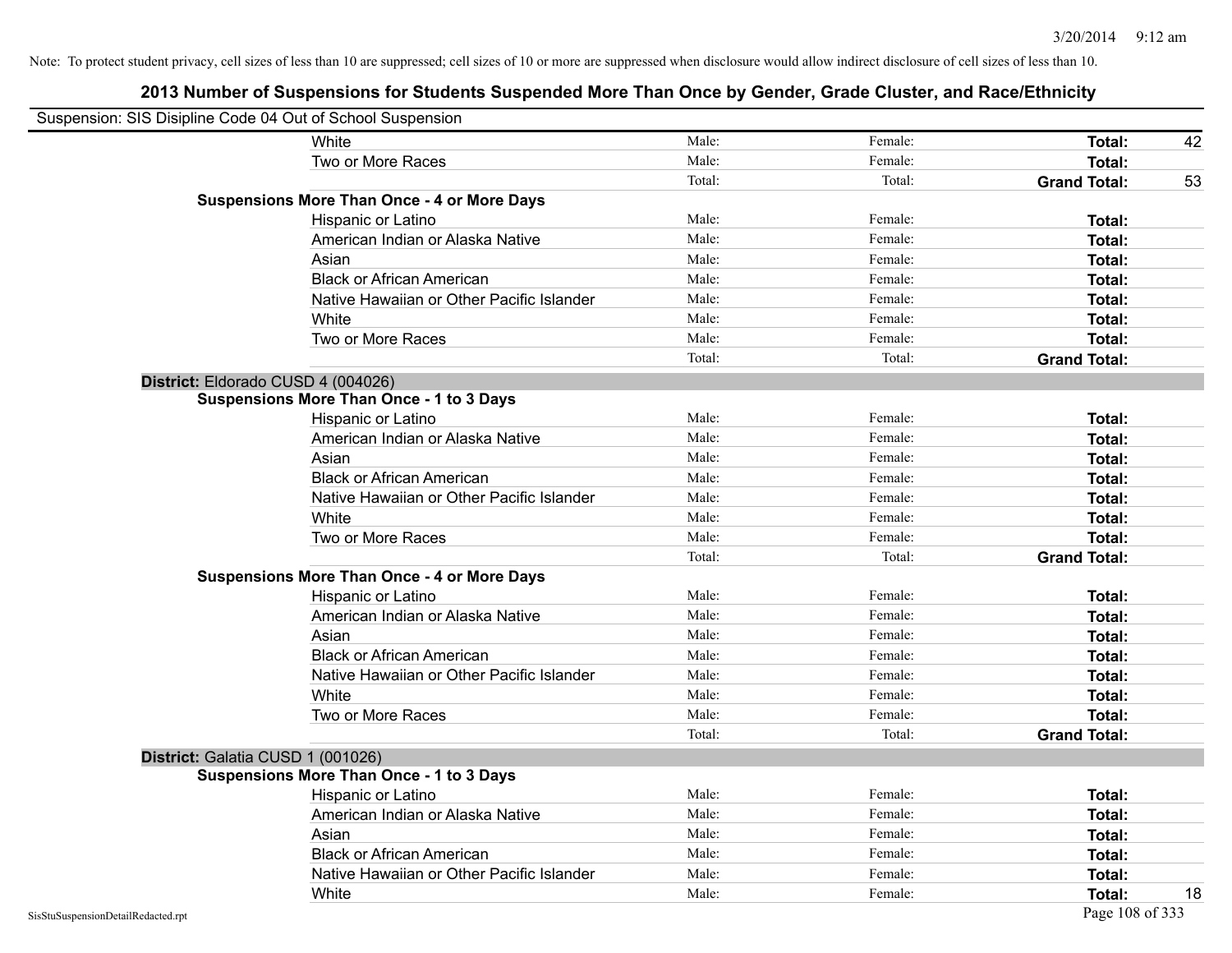|                      | Suspension: SIS Disipline Code 04 Out of School Suspension |        |    |         |    |                     |     |
|----------------------|------------------------------------------------------------|--------|----|---------|----|---------------------|-----|
|                      | Two or More Races                                          | Male:  |    | Female: |    | Total:              |     |
|                      |                                                            | Total: |    | Total:  |    | <b>Grand Total:</b> |     |
|                      | District: Harrisburg CUSD 3 (003026)                       |        |    |         |    |                     |     |
|                      | <b>Suspensions More Than Once - 1 to 3 Days</b>            |        |    |         |    |                     |     |
|                      | Hispanic or Latino                                         | Male:  |    | Female: |    | Total:              |     |
|                      | American Indian or Alaska Native                           | Male:  |    | Female: |    | Total:              |     |
|                      | Asian                                                      | Male:  |    | Female: |    | Total:              |     |
|                      | <b>Black or African American</b>                           | Male:  |    | Female: |    | Total:              |     |
|                      | Native Hawaiian or Other Pacific Islander                  | Male:  |    | Female: |    | Total:              |     |
|                      | White                                                      | Male:  |    | Female: |    | Total:              | 77  |
|                      | Two or More Races                                          | Male:  |    | Female: |    | Total:              |     |
|                      |                                                            | Total: | 76 | Total:  | 14 | <b>Grand Total:</b> | 90  |
|                      | <b>Suspensions More Than Once - 4 or More Days</b>         |        |    |         |    |                     |     |
|                      | Hispanic or Latino                                         | Male:  |    | Female: |    | Total:              |     |
|                      | American Indian or Alaska Native                           | Male:  |    | Female: |    | Total:              |     |
|                      | Asian                                                      | Male:  |    | Female: |    | Total:              |     |
|                      | <b>Black or African American</b>                           | Male:  |    | Female: |    | Total:              |     |
|                      | Native Hawaiian or Other Pacific Islander                  | Male:  |    | Female: |    | Total:              |     |
|                      | White                                                      | Male:  |    | Female: |    | Total:              | 11  |
|                      | Two or More Races                                          | Male:  |    | Female: |    | Total:              |     |
|                      |                                                            | Total: |    | Total:  |    | <b>Grand Total:</b> |     |
| County: Wabash (093) |                                                            |        |    |         |    |                     |     |
|                      | District: Wabash CUSD 348 (348026)                         |        |    |         |    |                     |     |
|                      | <b>Suspensions More Than Once - 1 to 3 Days</b>            |        |    |         |    |                     |     |
|                      | Hispanic or Latino                                         | Male:  |    | Female: |    | Total:              |     |
|                      | American Indian or Alaska Native                           | Male:  |    | Female: |    | Total:              |     |
|                      | Asian                                                      | Male:  |    | Female: |    | Total:              |     |
|                      | <b>Black or African American</b>                           | Male:  |    | Female: |    | Total:              |     |
|                      | Native Hawaiian or Other Pacific Islander                  | Male:  |    | Female: |    | Total:              |     |
|                      | White                                                      | Male:  | 91 | Female: | 13 | <b>Total:</b>       | 104 |
|                      | Two or More Races                                          | Male:  |    | Female: |    | Total:              |     |
|                      |                                                            | Total: |    | Total:  |    | <b>Grand Total:</b> |     |
|                      | <b>Suspensions More Than Once - 4 or More Days</b>         |        |    |         |    |                     |     |
|                      | Hispanic or Latino                                         | Male:  |    | Female: |    | Total:              |     |
|                      | American Indian or Alaska Native                           | Male:  |    | Female: |    | Total:              |     |
|                      | Asian                                                      | Male:  |    | Female: |    | Total:              |     |
|                      | <b>Black or African American</b>                           | Male:  |    | Female: |    | Total:              |     |
|                      | Native Hawaiian or Other Pacific Islander                  | Male:  |    | Female: |    | Total:              |     |
|                      | White                                                      | Male:  |    | Female: |    | Total:              |     |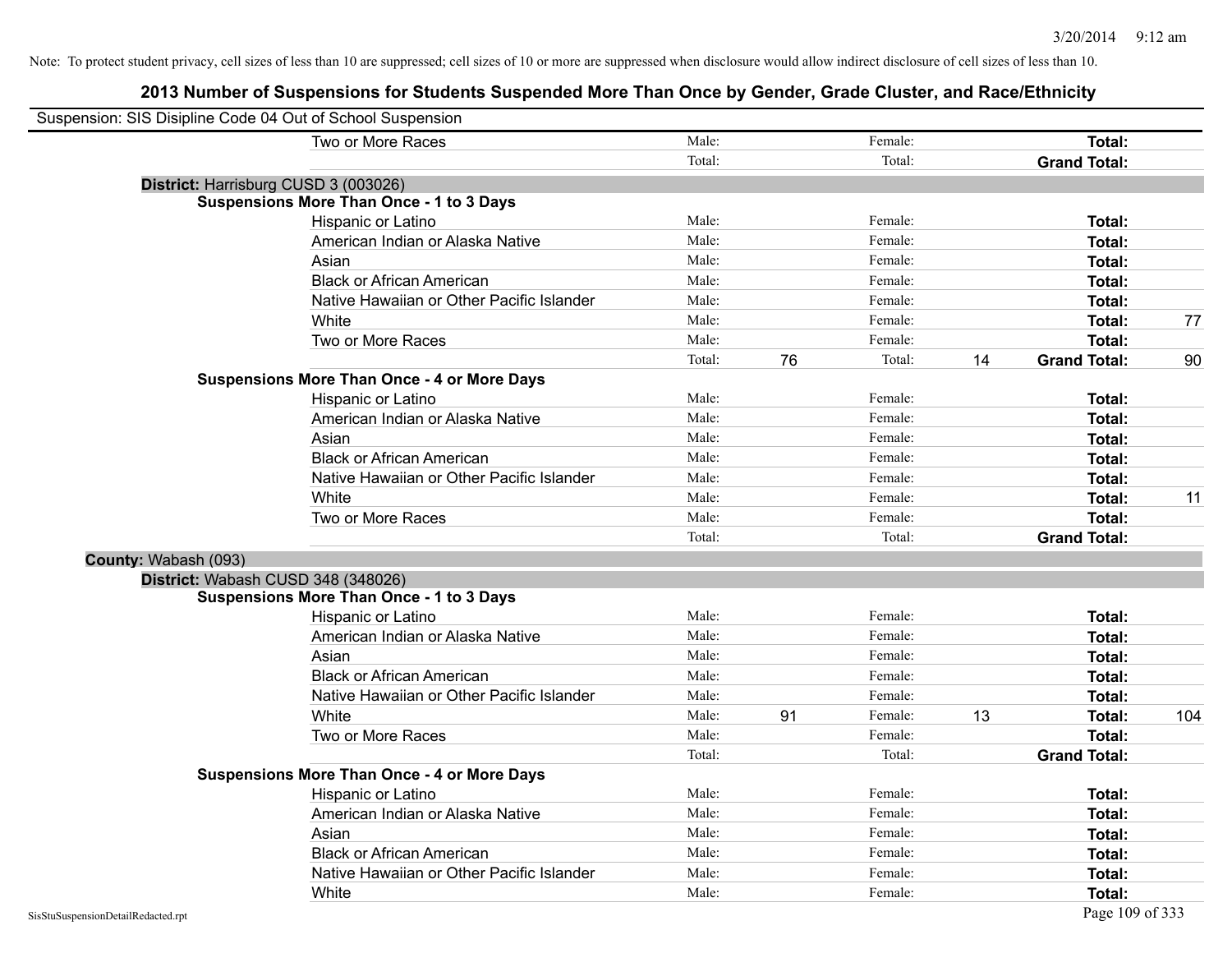| Suspension: SIS Disipline Code 04 Out of School Suspension |                                                    |        |    |         |    |                     |    |
|------------------------------------------------------------|----------------------------------------------------|--------|----|---------|----|---------------------|----|
|                                                            | Two or More Races                                  | Male:  |    | Female: |    | <b>Total:</b>       |    |
|                                                            |                                                    | Total: |    | Total:  |    | <b>Grand Total:</b> |    |
| County: Wayne (096)                                        |                                                    |        |    |         |    |                     |    |
|                                                            | District: Fairfield Comm H S Dist 225 (225016)     |        |    |         |    |                     |    |
|                                                            | <b>Suspensions More Than Once - 1 to 3 Days</b>    |        |    |         |    |                     |    |
|                                                            | Hispanic or Latino                                 | Male:  |    | Female: |    | Total:              |    |
|                                                            | American Indian or Alaska Native                   | Male:  |    | Female: |    | Total:              |    |
|                                                            | Asian                                              | Male:  |    | Female: |    | Total:              |    |
|                                                            | <b>Black or African American</b>                   | Male:  |    | Female: |    | Total:              |    |
|                                                            | Native Hawaiian or Other Pacific Islander          | Male:  |    | Female: |    | Total:              |    |
|                                                            | White                                              | Male:  | 16 | Female: | 13 | Total:              | 29 |
|                                                            | Two or More Races                                  | Male:  |    | Female: |    | Total:              |    |
|                                                            |                                                    | Total: |    | Total:  |    | <b>Grand Total:</b> |    |
| District: Fairfield PSD 112 (112004)                       |                                                    |        |    |         |    |                     |    |
|                                                            | <b>Suspensions More Than Once - 1 to 3 Days</b>    |        |    |         |    |                     |    |
|                                                            | Hispanic or Latino                                 | Male:  |    | Female: |    | Total:              |    |
|                                                            | American Indian or Alaska Native                   | Male:  |    | Female: |    | Total:              |    |
|                                                            | Asian                                              | Male:  |    | Female: |    | Total:              |    |
|                                                            | <b>Black or African American</b>                   | Male:  |    | Female: |    | Total:              |    |
|                                                            | Native Hawaiian or Other Pacific Islander          | Male:  |    | Female: |    | Total:              |    |
|                                                            | White                                              | Male:  |    | Female: |    | Total:              | 14 |
|                                                            | Two or More Races                                  | Male:  |    | Female: |    | Total:              |    |
|                                                            |                                                    | Total: |    | Total:  |    | <b>Grand Total:</b> |    |
|                                                            | <b>Suspensions More Than Once - 4 or More Days</b> |        |    |         |    |                     |    |
|                                                            | Hispanic or Latino                                 | Male:  |    | Female: |    | Total:              |    |
|                                                            | American Indian or Alaska Native                   | Male:  |    | Female: |    | Total:              |    |
|                                                            | Asian                                              | Male:  |    | Female: |    | Total:              |    |
|                                                            | <b>Black or African American</b>                   | Male:  |    | Female: |    | Total:              |    |
|                                                            | Native Hawaiian or Other Pacific Islander          | Male:  |    | Female: |    | Total:              |    |
|                                                            | White                                              | Male:  |    | Female: |    | Total:              |    |
|                                                            | Two or More Races                                  | Male:  |    | Female: |    | Total:              |    |
|                                                            |                                                    | Total: |    | Total:  |    | <b>Grand Total:</b> |    |
|                                                            | District: New Hope CCSD 6 (006004)                 |        |    |         |    |                     |    |
|                                                            | <b>Suspensions More Than Once - 1 to 3 Days</b>    |        |    |         |    |                     |    |
|                                                            | Hispanic or Latino                                 | Male:  |    | Female: |    | Total:              |    |
|                                                            | American Indian or Alaska Native                   | Male:  |    | Female: |    | Total:              |    |
|                                                            | Asian                                              | Male:  |    | Female: |    | Total:              |    |
|                                                            | <b>Black or African American</b>                   | Male:  |    | Female: |    | Total:              |    |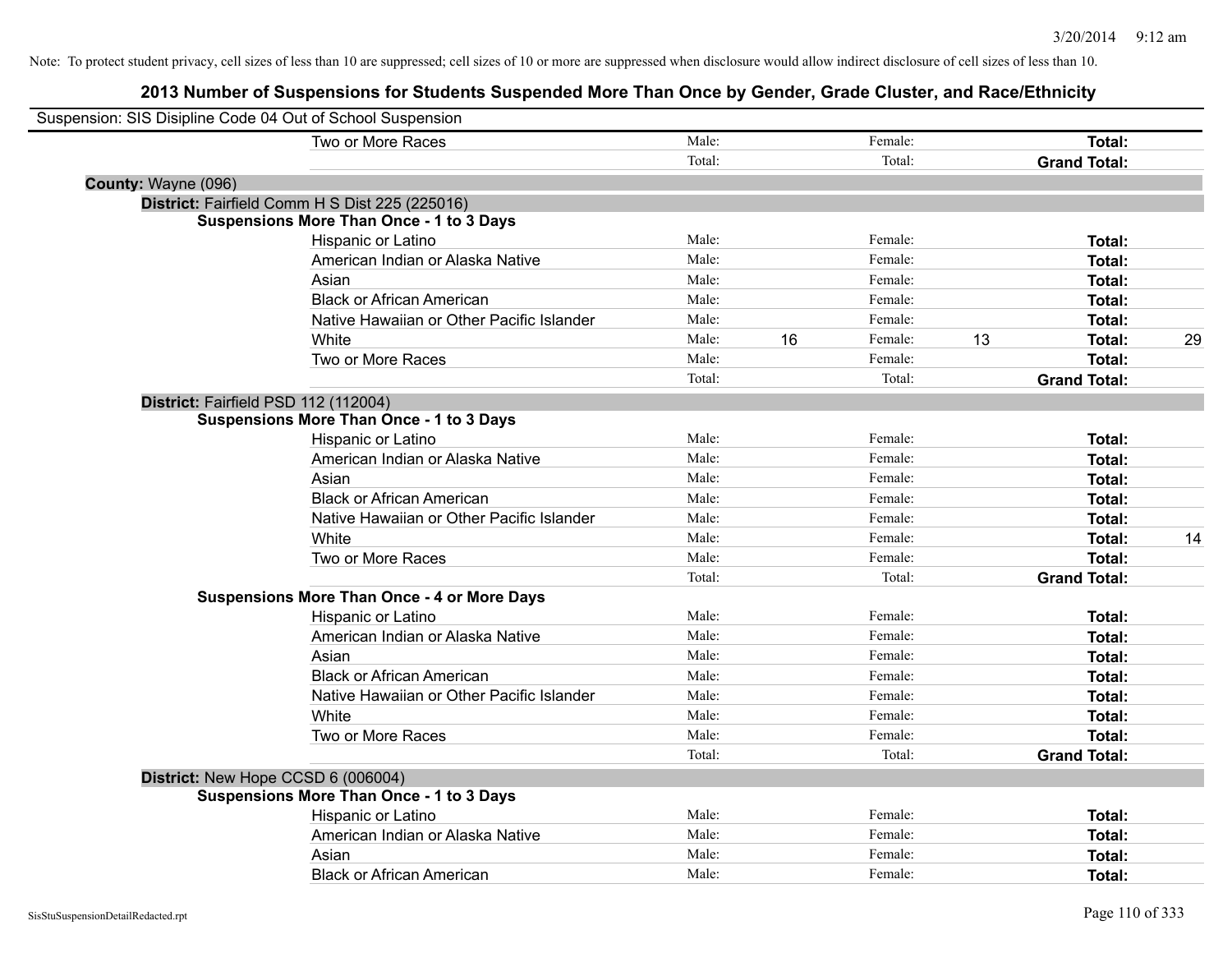| Suspension: SIS Disipline Code 04 Out of School Suspension |                                                    |        |         |                     |
|------------------------------------------------------------|----------------------------------------------------|--------|---------|---------------------|
|                                                            | Native Hawaiian or Other Pacific Islander          | Male:  | Female: | Total:              |
|                                                            | White                                              | Male:  | Female: | Total:              |
|                                                            | Two or More Races                                  | Male:  | Female: | Total:              |
|                                                            |                                                    | Total: | Total:  | <b>Grand Total:</b> |
|                                                            | District: Wayne City CUSD 100 (100026)             |        |         |                     |
|                                                            | <b>Suspensions More Than Once - 1 to 3 Days</b>    |        |         |                     |
|                                                            | Hispanic or Latino                                 | Male:  | Female: | Total:              |
|                                                            | American Indian or Alaska Native                   | Male:  | Female: | <b>Total:</b>       |
|                                                            | Asian                                              | Male:  | Female: | Total:              |
|                                                            | <b>Black or African American</b>                   | Male:  | Female: | <b>Total:</b>       |
|                                                            | Native Hawaiian or Other Pacific Islander          | Male:  | Female: | Total:              |
|                                                            | White                                              | Male:  | Female: | 21<br>Total:        |
|                                                            | Two or More Races                                  | Male:  | Female: | <b>Total:</b>       |
|                                                            |                                                    | Total: | Total:  | <b>Grand Total:</b> |
|                                                            | <b>Suspensions More Than Once - 4 or More Days</b> |        |         |                     |
|                                                            | Hispanic or Latino                                 | Male:  | Female: | Total:              |
|                                                            | American Indian or Alaska Native                   | Male:  | Female: | <b>Total:</b>       |
|                                                            | Asian                                              | Male:  | Female: | <b>Total:</b>       |
|                                                            | <b>Black or African American</b>                   | Male:  | Female: | <b>Total:</b>       |
|                                                            | Native Hawaiian or Other Pacific Islander          | Male:  | Female: | <b>Total:</b>       |
|                                                            | White                                              | Male:  | Female: | Total:              |
|                                                            | Two or More Races                                  | Male:  | Female: | Total:              |
|                                                            |                                                    | Total: | Total:  | <b>Grand Total:</b> |
| County: White (097)                                        |                                                    |        |         |                     |
|                                                            | District: Carmi-White County CUSD 5 (005026)       |        |         |                     |
|                                                            | <b>Suspensions More Than Once - 1 to 3 Days</b>    |        |         |                     |
|                                                            | Hispanic or Latino                                 | Male:  | Female: | Total:              |
|                                                            | American Indian or Alaska Native                   | Male:  | Female: | <b>Total:</b>       |
|                                                            | Asian                                              | Male:  | Female: | Total:              |
|                                                            | <b>Black or African American</b>                   | Male:  | Female: | <b>Total:</b>       |
|                                                            | Native Hawaiian or Other Pacific Islander          | Male:  | Female: | Total:              |
|                                                            | White                                              | Male:  | Female: | <b>Total:</b>       |
|                                                            | Two or More Races                                  | Male:  | Female: | Total:              |
|                                                            |                                                    | Total: | Total:  | <b>Grand Total:</b> |
|                                                            | <b>Suspensions More Than Once - 4 or More Days</b> |        |         |                     |
|                                                            | Hispanic or Latino                                 | Male:  | Female: | Total:              |
|                                                            | American Indian or Alaska Native                   | Male:  | Female: | <b>Total:</b>       |
|                                                            | Asian                                              | Male:  | Female: | <b>Total:</b>       |
|                                                            | <b>Black or African American</b>                   | Male:  | Female: | Total:              |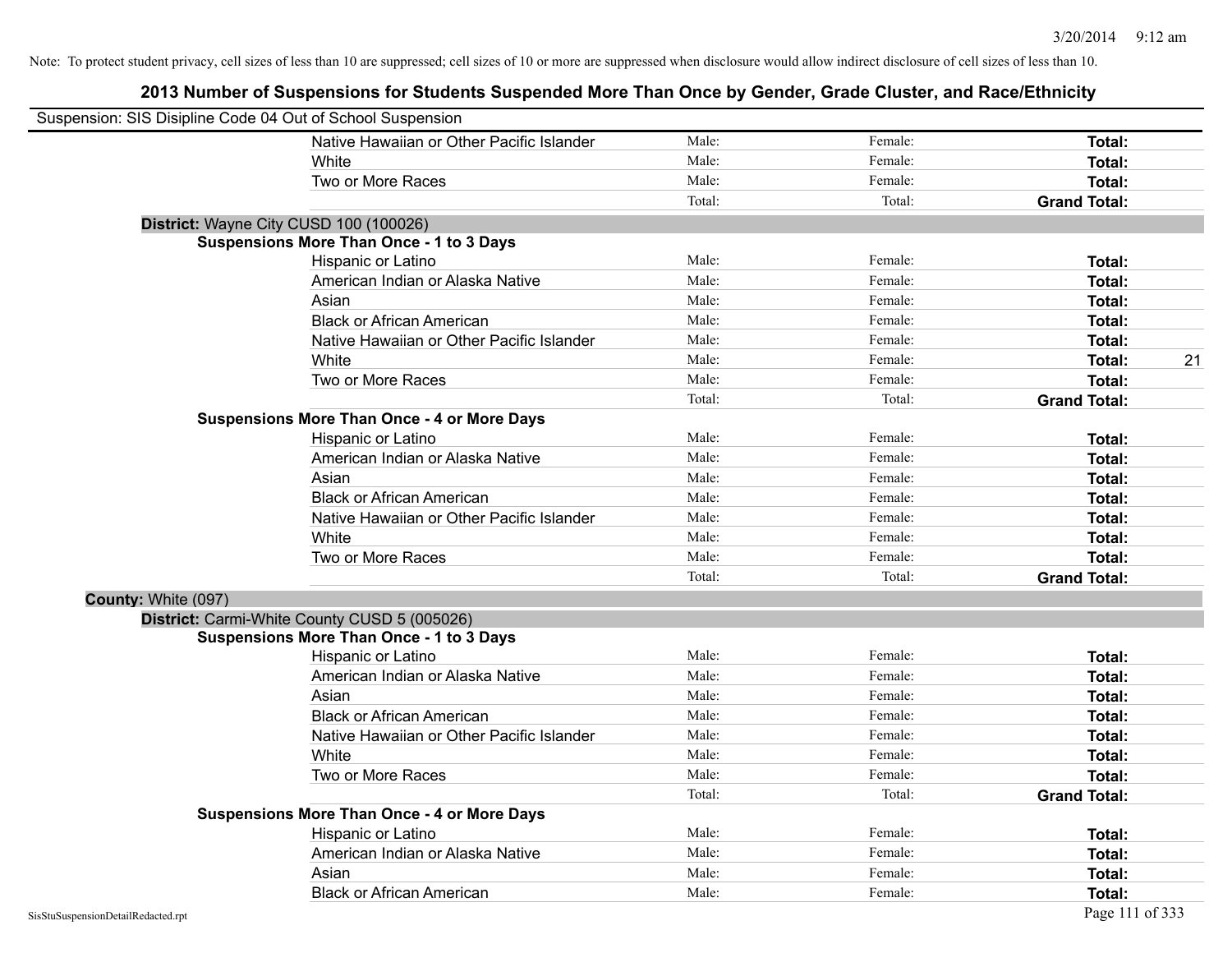| Native Hawaiian or Other Pacific Islander<br>Male:<br>Female:<br>Total:<br>Female:<br>Male:<br>White<br>Total:<br>Two or More Races<br>Male:<br>Female:<br>Total:<br>Total:<br>Total:<br><b>Grand Total:</b><br>District: Grayville CUSD 1 (001026)<br>Suspensions More Than Once - 1 to 3 Days<br>Male:<br>Hispanic or Latino<br>Female:<br>Total:<br>American Indian or Alaska Native<br>Male:<br>Female:<br>Total:<br>Male:<br>Female:<br>Asian<br>Total:<br>Male:<br><b>Black or African American</b><br>Female:<br>Total:<br>Male:<br>Native Hawaiian or Other Pacific Islander<br>Female:<br>Total:<br>White<br>Male:<br>Female:<br>Total:<br>Two or More Races<br>Male:<br>Female:<br>Total:<br>Total:<br>Total:<br><b>Grand Total:</b><br>District: Norris City-Omaha-Enfield CUSD 3 (003026)<br><b>Suspensions More Than Once - 1 to 3 Days</b><br>Male:<br>Hispanic or Latino<br>Female:<br>Total:<br>American Indian or Alaska Native<br>Male:<br>Female:<br>Total:<br>Male:<br>Female:<br>Asian<br>Total:<br><b>Black or African American</b><br>Male:<br>Female:<br>Total:<br>Native Hawaiian or Other Pacific Islander<br>Male:<br>Female:<br>Total:<br>Male:<br>Female:<br>Total:<br>White<br>Male:<br>Two or More Races<br>Female:<br>Total:<br>Total:<br>Total:<br><b>Grand Total:</b><br>Region: Franklin/Williamson ROE (21)<br>County: Franklin (028)<br>District: Benton CCSD 47 (047004)<br>Suspensions More Than Once - 1 to 3 Days<br>Male:<br>Female:<br>Hispanic or Latino<br>Total:<br>Male:<br>American Indian or Alaska Native<br>Female:<br>Total:<br>Male:<br>Female:<br>Asian<br>Total:<br>Male:<br>Female:<br><b>Black or African American</b><br>Total:<br>Male:<br>Female:<br>Native Hawaiian or Other Pacific Islander<br>Total:<br>Male:<br>Female:<br>White<br>15<br>Total:<br>Male:<br>Female:<br>Two or More Races<br>Total:<br>Total:<br>Total: | Suspension: SIS Disipline Code 04 Out of School Suspension |  |                     |
|------------------------------------------------------------------------------------------------------------------------------------------------------------------------------------------------------------------------------------------------------------------------------------------------------------------------------------------------------------------------------------------------------------------------------------------------------------------------------------------------------------------------------------------------------------------------------------------------------------------------------------------------------------------------------------------------------------------------------------------------------------------------------------------------------------------------------------------------------------------------------------------------------------------------------------------------------------------------------------------------------------------------------------------------------------------------------------------------------------------------------------------------------------------------------------------------------------------------------------------------------------------------------------------------------------------------------------------------------------------------------------------------------------------------------------------------------------------------------------------------------------------------------------------------------------------------------------------------------------------------------------------------------------------------------------------------------------------------------------------------------------------------------------------------------------------------------------------------------------------------------------------|------------------------------------------------------------|--|---------------------|
|                                                                                                                                                                                                                                                                                                                                                                                                                                                                                                                                                                                                                                                                                                                                                                                                                                                                                                                                                                                                                                                                                                                                                                                                                                                                                                                                                                                                                                                                                                                                                                                                                                                                                                                                                                                                                                                                                          |                                                            |  |                     |
|                                                                                                                                                                                                                                                                                                                                                                                                                                                                                                                                                                                                                                                                                                                                                                                                                                                                                                                                                                                                                                                                                                                                                                                                                                                                                                                                                                                                                                                                                                                                                                                                                                                                                                                                                                                                                                                                                          |                                                            |  |                     |
|                                                                                                                                                                                                                                                                                                                                                                                                                                                                                                                                                                                                                                                                                                                                                                                                                                                                                                                                                                                                                                                                                                                                                                                                                                                                                                                                                                                                                                                                                                                                                                                                                                                                                                                                                                                                                                                                                          |                                                            |  |                     |
|                                                                                                                                                                                                                                                                                                                                                                                                                                                                                                                                                                                                                                                                                                                                                                                                                                                                                                                                                                                                                                                                                                                                                                                                                                                                                                                                                                                                                                                                                                                                                                                                                                                                                                                                                                                                                                                                                          |                                                            |  |                     |
|                                                                                                                                                                                                                                                                                                                                                                                                                                                                                                                                                                                                                                                                                                                                                                                                                                                                                                                                                                                                                                                                                                                                                                                                                                                                                                                                                                                                                                                                                                                                                                                                                                                                                                                                                                                                                                                                                          |                                                            |  |                     |
|                                                                                                                                                                                                                                                                                                                                                                                                                                                                                                                                                                                                                                                                                                                                                                                                                                                                                                                                                                                                                                                                                                                                                                                                                                                                                                                                                                                                                                                                                                                                                                                                                                                                                                                                                                                                                                                                                          |                                                            |  |                     |
|                                                                                                                                                                                                                                                                                                                                                                                                                                                                                                                                                                                                                                                                                                                                                                                                                                                                                                                                                                                                                                                                                                                                                                                                                                                                                                                                                                                                                                                                                                                                                                                                                                                                                                                                                                                                                                                                                          |                                                            |  |                     |
|                                                                                                                                                                                                                                                                                                                                                                                                                                                                                                                                                                                                                                                                                                                                                                                                                                                                                                                                                                                                                                                                                                                                                                                                                                                                                                                                                                                                                                                                                                                                                                                                                                                                                                                                                                                                                                                                                          |                                                            |  |                     |
|                                                                                                                                                                                                                                                                                                                                                                                                                                                                                                                                                                                                                                                                                                                                                                                                                                                                                                                                                                                                                                                                                                                                                                                                                                                                                                                                                                                                                                                                                                                                                                                                                                                                                                                                                                                                                                                                                          |                                                            |  |                     |
|                                                                                                                                                                                                                                                                                                                                                                                                                                                                                                                                                                                                                                                                                                                                                                                                                                                                                                                                                                                                                                                                                                                                                                                                                                                                                                                                                                                                                                                                                                                                                                                                                                                                                                                                                                                                                                                                                          |                                                            |  |                     |
|                                                                                                                                                                                                                                                                                                                                                                                                                                                                                                                                                                                                                                                                                                                                                                                                                                                                                                                                                                                                                                                                                                                                                                                                                                                                                                                                                                                                                                                                                                                                                                                                                                                                                                                                                                                                                                                                                          |                                                            |  |                     |
|                                                                                                                                                                                                                                                                                                                                                                                                                                                                                                                                                                                                                                                                                                                                                                                                                                                                                                                                                                                                                                                                                                                                                                                                                                                                                                                                                                                                                                                                                                                                                                                                                                                                                                                                                                                                                                                                                          |                                                            |  |                     |
|                                                                                                                                                                                                                                                                                                                                                                                                                                                                                                                                                                                                                                                                                                                                                                                                                                                                                                                                                                                                                                                                                                                                                                                                                                                                                                                                                                                                                                                                                                                                                                                                                                                                                                                                                                                                                                                                                          |                                                            |  |                     |
|                                                                                                                                                                                                                                                                                                                                                                                                                                                                                                                                                                                                                                                                                                                                                                                                                                                                                                                                                                                                                                                                                                                                                                                                                                                                                                                                                                                                                                                                                                                                                                                                                                                                                                                                                                                                                                                                                          |                                                            |  |                     |
|                                                                                                                                                                                                                                                                                                                                                                                                                                                                                                                                                                                                                                                                                                                                                                                                                                                                                                                                                                                                                                                                                                                                                                                                                                                                                                                                                                                                                                                                                                                                                                                                                                                                                                                                                                                                                                                                                          |                                                            |  |                     |
|                                                                                                                                                                                                                                                                                                                                                                                                                                                                                                                                                                                                                                                                                                                                                                                                                                                                                                                                                                                                                                                                                                                                                                                                                                                                                                                                                                                                                                                                                                                                                                                                                                                                                                                                                                                                                                                                                          |                                                            |  |                     |
|                                                                                                                                                                                                                                                                                                                                                                                                                                                                                                                                                                                                                                                                                                                                                                                                                                                                                                                                                                                                                                                                                                                                                                                                                                                                                                                                                                                                                                                                                                                                                                                                                                                                                                                                                                                                                                                                                          |                                                            |  |                     |
|                                                                                                                                                                                                                                                                                                                                                                                                                                                                                                                                                                                                                                                                                                                                                                                                                                                                                                                                                                                                                                                                                                                                                                                                                                                                                                                                                                                                                                                                                                                                                                                                                                                                                                                                                                                                                                                                                          |                                                            |  |                     |
|                                                                                                                                                                                                                                                                                                                                                                                                                                                                                                                                                                                                                                                                                                                                                                                                                                                                                                                                                                                                                                                                                                                                                                                                                                                                                                                                                                                                                                                                                                                                                                                                                                                                                                                                                                                                                                                                                          |                                                            |  |                     |
|                                                                                                                                                                                                                                                                                                                                                                                                                                                                                                                                                                                                                                                                                                                                                                                                                                                                                                                                                                                                                                                                                                                                                                                                                                                                                                                                                                                                                                                                                                                                                                                                                                                                                                                                                                                                                                                                                          |                                                            |  |                     |
|                                                                                                                                                                                                                                                                                                                                                                                                                                                                                                                                                                                                                                                                                                                                                                                                                                                                                                                                                                                                                                                                                                                                                                                                                                                                                                                                                                                                                                                                                                                                                                                                                                                                                                                                                                                                                                                                                          |                                                            |  |                     |
|                                                                                                                                                                                                                                                                                                                                                                                                                                                                                                                                                                                                                                                                                                                                                                                                                                                                                                                                                                                                                                                                                                                                                                                                                                                                                                                                                                                                                                                                                                                                                                                                                                                                                                                                                                                                                                                                                          |                                                            |  |                     |
|                                                                                                                                                                                                                                                                                                                                                                                                                                                                                                                                                                                                                                                                                                                                                                                                                                                                                                                                                                                                                                                                                                                                                                                                                                                                                                                                                                                                                                                                                                                                                                                                                                                                                                                                                                                                                                                                                          |                                                            |  |                     |
|                                                                                                                                                                                                                                                                                                                                                                                                                                                                                                                                                                                                                                                                                                                                                                                                                                                                                                                                                                                                                                                                                                                                                                                                                                                                                                                                                                                                                                                                                                                                                                                                                                                                                                                                                                                                                                                                                          |                                                            |  |                     |
|                                                                                                                                                                                                                                                                                                                                                                                                                                                                                                                                                                                                                                                                                                                                                                                                                                                                                                                                                                                                                                                                                                                                                                                                                                                                                                                                                                                                                                                                                                                                                                                                                                                                                                                                                                                                                                                                                          |                                                            |  |                     |
|                                                                                                                                                                                                                                                                                                                                                                                                                                                                                                                                                                                                                                                                                                                                                                                                                                                                                                                                                                                                                                                                                                                                                                                                                                                                                                                                                                                                                                                                                                                                                                                                                                                                                                                                                                                                                                                                                          |                                                            |  |                     |
|                                                                                                                                                                                                                                                                                                                                                                                                                                                                                                                                                                                                                                                                                                                                                                                                                                                                                                                                                                                                                                                                                                                                                                                                                                                                                                                                                                                                                                                                                                                                                                                                                                                                                                                                                                                                                                                                                          |                                                            |  |                     |
|                                                                                                                                                                                                                                                                                                                                                                                                                                                                                                                                                                                                                                                                                                                                                                                                                                                                                                                                                                                                                                                                                                                                                                                                                                                                                                                                                                                                                                                                                                                                                                                                                                                                                                                                                                                                                                                                                          |                                                            |  |                     |
|                                                                                                                                                                                                                                                                                                                                                                                                                                                                                                                                                                                                                                                                                                                                                                                                                                                                                                                                                                                                                                                                                                                                                                                                                                                                                                                                                                                                                                                                                                                                                                                                                                                                                                                                                                                                                                                                                          |                                                            |  |                     |
|                                                                                                                                                                                                                                                                                                                                                                                                                                                                                                                                                                                                                                                                                                                                                                                                                                                                                                                                                                                                                                                                                                                                                                                                                                                                                                                                                                                                                                                                                                                                                                                                                                                                                                                                                                                                                                                                                          |                                                            |  |                     |
|                                                                                                                                                                                                                                                                                                                                                                                                                                                                                                                                                                                                                                                                                                                                                                                                                                                                                                                                                                                                                                                                                                                                                                                                                                                                                                                                                                                                                                                                                                                                                                                                                                                                                                                                                                                                                                                                                          |                                                            |  |                     |
|                                                                                                                                                                                                                                                                                                                                                                                                                                                                                                                                                                                                                                                                                                                                                                                                                                                                                                                                                                                                                                                                                                                                                                                                                                                                                                                                                                                                                                                                                                                                                                                                                                                                                                                                                                                                                                                                                          |                                                            |  |                     |
|                                                                                                                                                                                                                                                                                                                                                                                                                                                                                                                                                                                                                                                                                                                                                                                                                                                                                                                                                                                                                                                                                                                                                                                                                                                                                                                                                                                                                                                                                                                                                                                                                                                                                                                                                                                                                                                                                          |                                                            |  |                     |
|                                                                                                                                                                                                                                                                                                                                                                                                                                                                                                                                                                                                                                                                                                                                                                                                                                                                                                                                                                                                                                                                                                                                                                                                                                                                                                                                                                                                                                                                                                                                                                                                                                                                                                                                                                                                                                                                                          |                                                            |  |                     |
|                                                                                                                                                                                                                                                                                                                                                                                                                                                                                                                                                                                                                                                                                                                                                                                                                                                                                                                                                                                                                                                                                                                                                                                                                                                                                                                                                                                                                                                                                                                                                                                                                                                                                                                                                                                                                                                                                          |                                                            |  |                     |
|                                                                                                                                                                                                                                                                                                                                                                                                                                                                                                                                                                                                                                                                                                                                                                                                                                                                                                                                                                                                                                                                                                                                                                                                                                                                                                                                                                                                                                                                                                                                                                                                                                                                                                                                                                                                                                                                                          |                                                            |  | <b>Grand Total:</b> |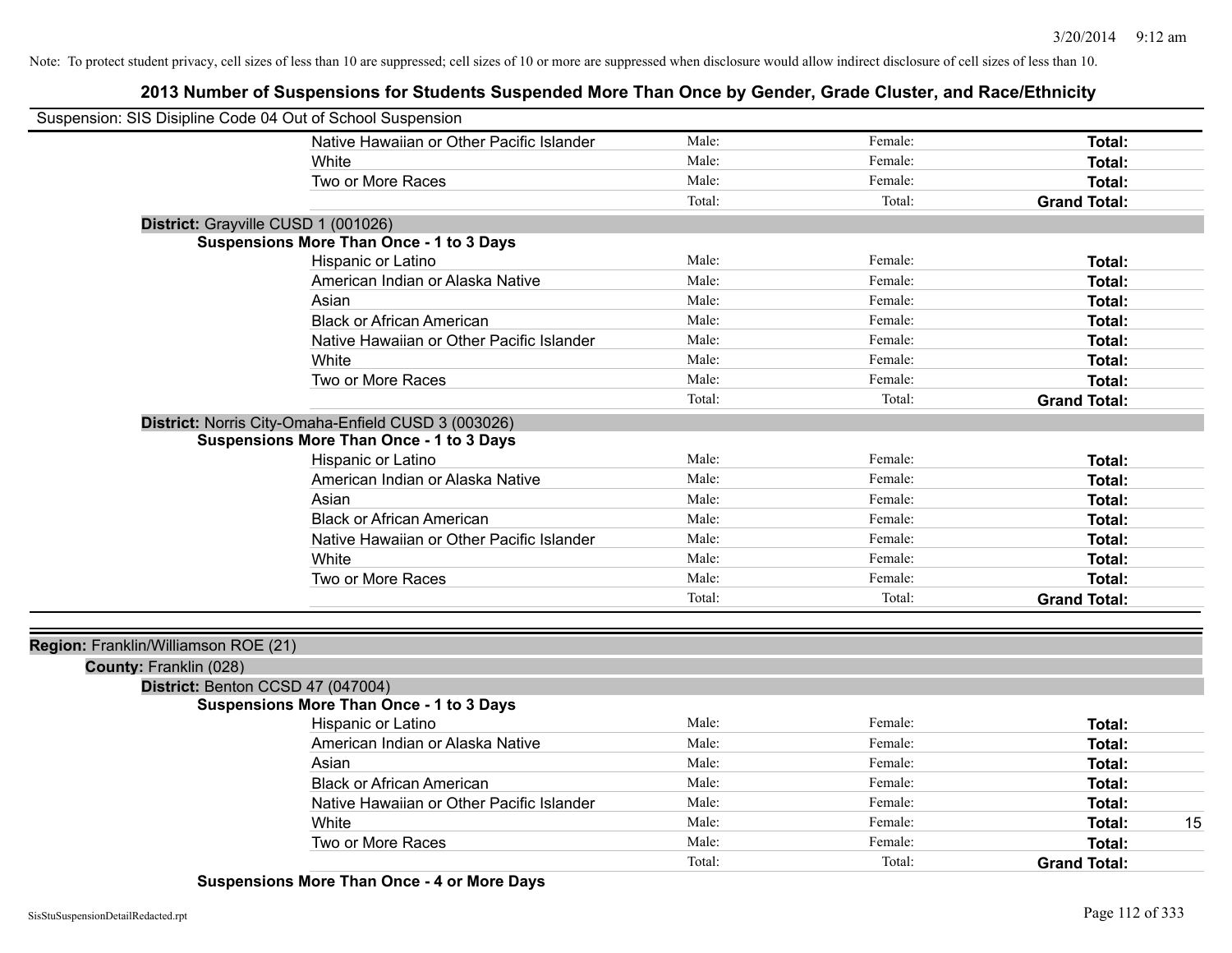|                                    | Suspension: SIS Disipline Code 04 Out of School Suspension |        |         |                     |    |
|------------------------------------|------------------------------------------------------------|--------|---------|---------------------|----|
|                                    | Hispanic or Latino                                         | Male:  | Female: | Total:              |    |
|                                    | American Indian or Alaska Native                           | Male:  | Female: | Total:              |    |
|                                    | Asian                                                      | Male:  | Female: | Total:              |    |
|                                    | <b>Black or African American</b>                           | Male:  | Female: | Total:              |    |
|                                    | Native Hawaiian or Other Pacific Islander                  | Male:  | Female: | Total:              |    |
|                                    | White                                                      | Male:  | Female: | Total:              |    |
|                                    | Two or More Races                                          | Male:  | Female: | Total:              |    |
|                                    |                                                            | Total: | Total:  | <b>Grand Total:</b> |    |
|                                    | District: Benton Cons HSD 103 (103013)                     |        |         |                     |    |
|                                    | <b>Suspensions More Than Once - 1 to 3 Days</b>            |        |         |                     |    |
|                                    | Hispanic or Latino                                         | Male:  | Female: | Total:              |    |
|                                    | American Indian or Alaska Native                           | Male:  | Female: | Total:              |    |
|                                    | Asian                                                      | Male:  | Female: | Total:              |    |
|                                    | <b>Black or African American</b>                           | Male:  | Female: | Total:              |    |
|                                    | Native Hawaiian or Other Pacific Islander                  | Male:  | Female: | Total:              |    |
|                                    | White                                                      | Male:  | Female: | Total:              | 40 |
|                                    | Two or More Races                                          | Male:  | Female: | Total:              |    |
|                                    |                                                            | Total: | Total:  | <b>Grand Total:</b> |    |
|                                    | <b>Suspensions More Than Once - 4 or More Days</b>         |        |         |                     |    |
|                                    | Hispanic or Latino                                         | Male:  | Female: | Total:              |    |
|                                    | American Indian or Alaska Native                           | Male:  | Female: | Total:              |    |
|                                    | Asian                                                      | Male:  | Female: | Total:              |    |
|                                    | <b>Black or African American</b>                           | Male:  | Female: | Total:              |    |
|                                    | Native Hawaiian or Other Pacific Islander                  | Male:  | Female: | Total:              |    |
|                                    | White                                                      | Male:  | Female: | Total:              |    |
|                                    | Two or More Races                                          | Male:  | Female: | Total:              |    |
|                                    |                                                            | Total: | Total:  | <b>Grand Total:</b> |    |
|                                    | District: Christopher USD 99 (099026)                      |        |         |                     |    |
|                                    | <b>Suspensions More Than Once - 1 to 3 Days</b>            |        |         |                     |    |
|                                    | Hispanic or Latino                                         | Male:  | Female: | Total:              |    |
|                                    | American Indian or Alaska Native                           | Male:  | Female: | Total:              |    |
|                                    | Asian                                                      | Male:  | Female: | Total:              |    |
|                                    | <b>Black or African American</b>                           | Male:  | Female: | Total:              |    |
|                                    | Native Hawaiian or Other Pacific Islander                  | Male:  | Female: | Total:              |    |
|                                    | White                                                      | Male:  | Female: | Total:              | 13 |
|                                    | Two or More Races                                          | Male:  | Female: | Total:              |    |
|                                    |                                                            | Total: | Total:  | <b>Grand Total:</b> |    |
|                                    | <b>Suspensions More Than Once - 4 or More Days</b>         |        |         |                     |    |
|                                    | Hispanic or Latino                                         | Male:  | Female: | Total:              |    |
| SisStuSuspensionDetailRedacted.rpt |                                                            |        |         | Page 113 of 333     |    |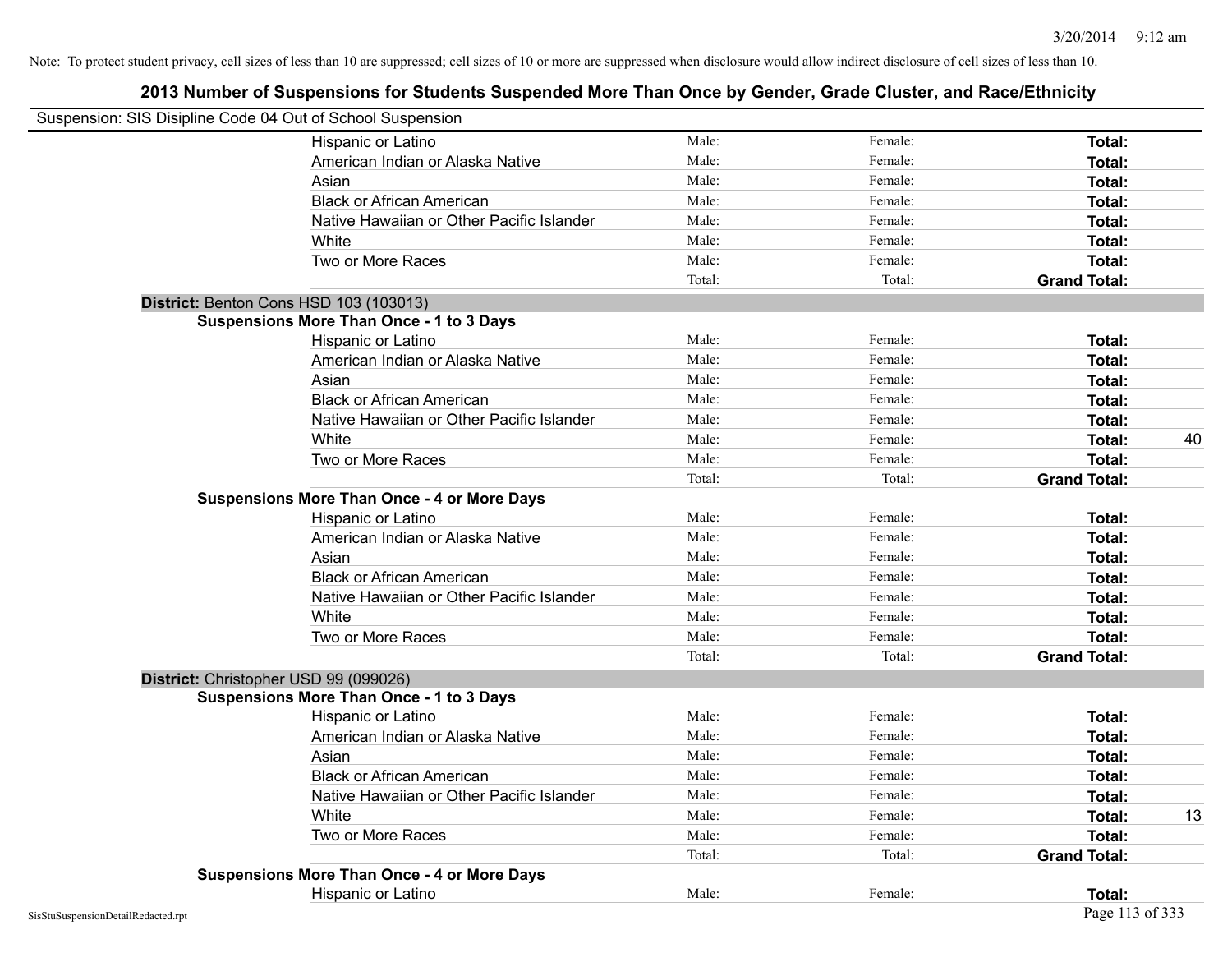## **2013 Number of Suspensions for Students Suspended More Than Once by Gender, Grade Cluster, and Race/Ethnicity**

| Suspension: SIS Disipline Code 04 Out of School Suspension |        |         |                     |    |
|------------------------------------------------------------|--------|---------|---------------------|----|
| American Indian or Alaska Native                           | Male:  | Female: | Total:              |    |
| Asian                                                      | Male:  | Female: | Total:              |    |
| <b>Black or African American</b>                           | Male:  | Female: | Total:              |    |
| Native Hawaiian or Other Pacific Islander                  | Male:  | Female: | Total:              |    |
| White                                                      | Male:  | Female: | Total:              |    |
| Two or More Races                                          | Male:  | Female: | Total:              |    |
|                                                            | Total: | Total:  | <b>Grand Total:</b> |    |
| District: Frankfort CUSD 168 (168026)                      |        |         |                     |    |
| <b>Suspensions More Than Once - 4 or More Days</b>         |        |         |                     |    |
| Hispanic or Latino                                         | Male:  | Female: | Total:              |    |
| American Indian or Alaska Native                           | Male:  | Female: | Total:              |    |
| Asian                                                      | Male:  | Female: | Total:              |    |
| <b>Black or African American</b>                           | Male:  | Female: | Total:              |    |
| Native Hawaiian or Other Pacific Islander                  | Male:  | Female: | Total:              |    |
| White                                                      | Male:  | Female: | Total:              |    |
| Two or More Races                                          | Male:  | Female: | Total:              |    |
|                                                            | Total: | Total:  | <b>Grand Total:</b> |    |
| District: Sesser-Valier CUSD 196 (196026)                  |        |         |                     |    |
| <b>Suspensions More Than Once - 1 to 3 Days</b>            |        |         |                     |    |
| Hispanic or Latino                                         | Male:  | Female: | Total:              |    |
| American Indian or Alaska Native                           | Male:  | Female: | Total:              |    |
| Asian                                                      | Male:  | Female: | Total:              |    |
| <b>Black or African American</b>                           | Male:  | Female: | Total:              |    |
| Native Hawaiian or Other Pacific Islander                  | Male:  | Female: | Total:              |    |
| White                                                      | Male:  | Female: | Total:              | 11 |
| Two or More Races                                          | Male:  | Female: | Total:              |    |
|                                                            | Total: | Total:  | <b>Grand Total:</b> |    |
| <b>Suspensions More Than Once - 4 or More Days</b>         |        |         |                     |    |
| Hispanic or Latino                                         | Male:  | Female: | Total:              |    |
| American Indian or Alaska Native                           | Male:  | Female: | Total:              |    |
| Asian                                                      | Male:  | Female: | Total:              |    |
| <b>Black or African American</b>                           | Male:  | Female: | Total:              |    |
| Native Hawaiian or Other Pacific Islander                  | Male:  | Female: | Total:              |    |
| White                                                      | Male:  | Female: | Total:              |    |
| Two or More Races                                          | Male:  | Female: | Total:              |    |
|                                                            | Total: | Total:  | <b>Grand Total:</b> |    |
| District: Thompsonville CUSD 174 (174026)                  |        |         |                     |    |

**Suspensions More Than Once - 1 to 3 Days**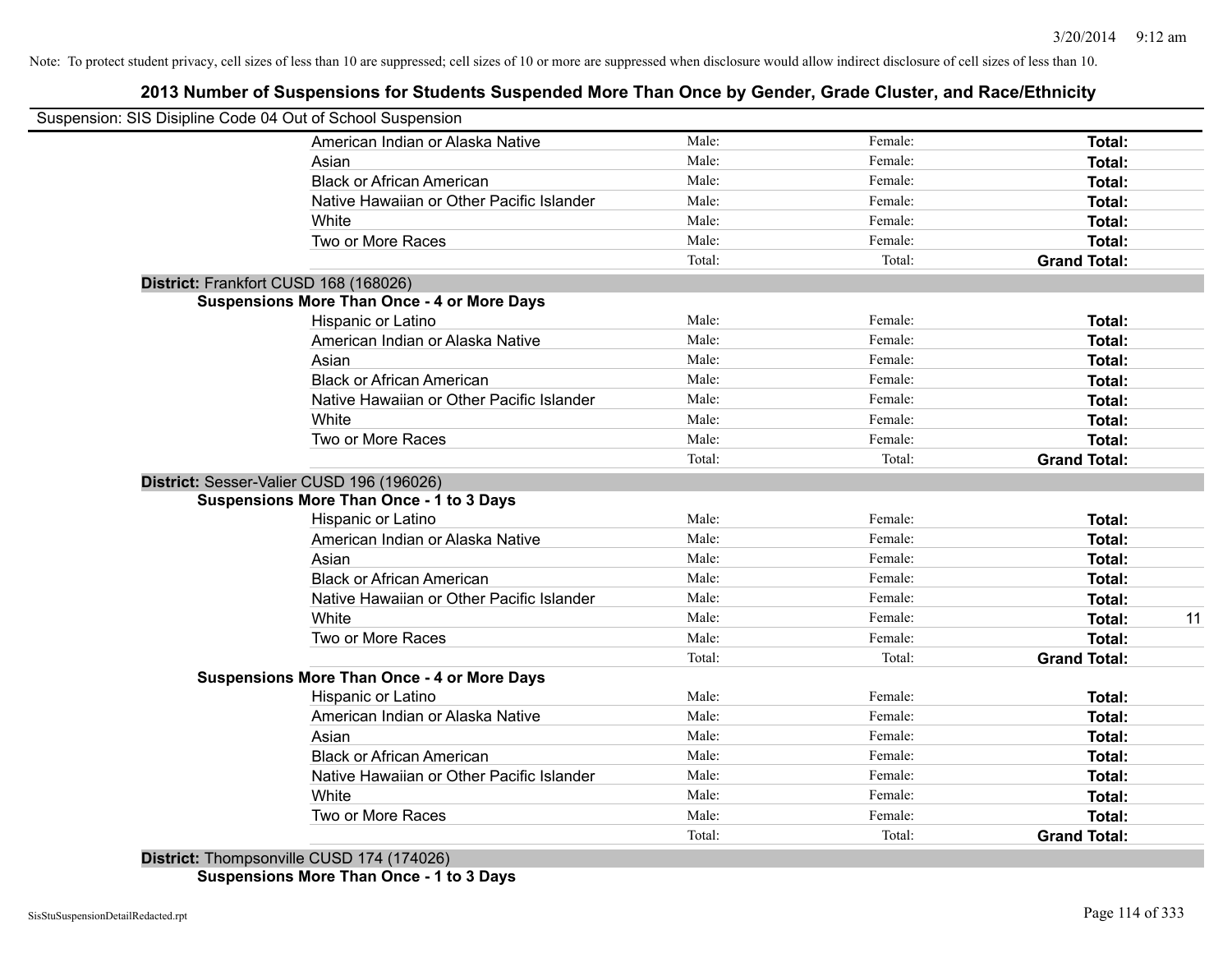### **2013 Number of Suspensions for Students Suspended More Than Once by Gender, Grade Cluster, and Race/Ethnicity**

| Suspension: SIS Disipline Code 04 Out of School Suspension |        |         |                                      |
|------------------------------------------------------------|--------|---------|--------------------------------------|
| Hispanic or Latino                                         | Male:  | Female: | Total:                               |
| American Indian or Alaska Native                           | Male:  | Female: | <b>Total:</b>                        |
| Asian                                                      | Male:  | Female: | <b>Total:</b>                        |
| <b>Black or African American</b>                           | Male:  | Female: | <b>Total:</b>                        |
| Native Hawaiian or Other Pacific Islander                  | Male:  | Female: | <b>Total:</b>                        |
| White                                                      | Male:  | Female: | <b>Total:</b>                        |
| Two or More Races                                          | Male:  | Female: | <b>Total:</b>                        |
|                                                            | Total: | Total:  | <b>Grand Total:</b>                  |
| <b>Suspensions More Than Once - 4 or More Days</b>         |        |         |                                      |
| Hispanic or Latino                                         | Male:  | Female: | <b>Total:</b>                        |
| American Indian or Alaska Native                           | Male:  | Female: | <b>Total:</b>                        |
| Asian                                                      | Male:  | Female: | <b>Total:</b>                        |
| <b>Black or African American</b>                           | Male:  | Female: | <b>Total:</b>                        |
| Native Hawaiian or Other Pacific Islander                  | Male:  | Female: | <b>Total:</b>                        |
| White                                                      | Male:  | Female: | Total:                               |
| Two or More Races                                          | Male:  | Female: | Total:                               |
|                                                            | Total: | Total:  | <b>Grand Total:</b>                  |
| District: Zeigler-Royalton CUSD 188 (188026)               |        |         |                                      |
| Suspensions More Than Once - 1 to 3 Days                   |        |         |                                      |
| Hispanic or Latino                                         | Male:  | Female: | <b>Total:</b>                        |
| American Indian or Alaska Native                           | Male:  | Female: | <b>Total:</b>                        |
| Asian                                                      | Male:  | Female: | <b>Total:</b>                        |
| <b>Black or African American</b>                           | Male:  | Female: | <b>Total:</b>                        |
| Native Hawaiian or Other Pacific Islander                  | Male:  | Female: | <b>Total:</b>                        |
| White                                                      | Male:  | Female: | Total:                               |
| Two or More Races                                          | Male:  | Female: | Total:                               |
|                                                            | Total: | Total:  | <b>Grand Total:</b>                  |
| <b>Suspensions More Than Once - 4 or More Days</b>         |        |         |                                      |
| Hispanic or Latino                                         | Male:  | Female: | <b>Total:</b>                        |
| American Indian or Alaska Native                           | Male:  | Female: | <b>Total:</b>                        |
| Asian                                                      | Male:  | Female: | <b>Total:</b>                        |
| <b>Black or African American</b>                           | Male:  | Female: | <b>Total:</b>                        |
| Native Hawaiian or Other Pacific Islander                  | Male:  | Female: | <b>Total:</b>                        |
|                                                            | Male:  | Female: | <b>Total:</b>                        |
| White                                                      |        |         |                                      |
| Two or More Races                                          | Male:  | Female: | <b>Total:</b><br><b>Grand Total:</b> |

**District:** Carterville CUSD 5 (005026)

**Suspensions More Than Once - 1 to 3 Days**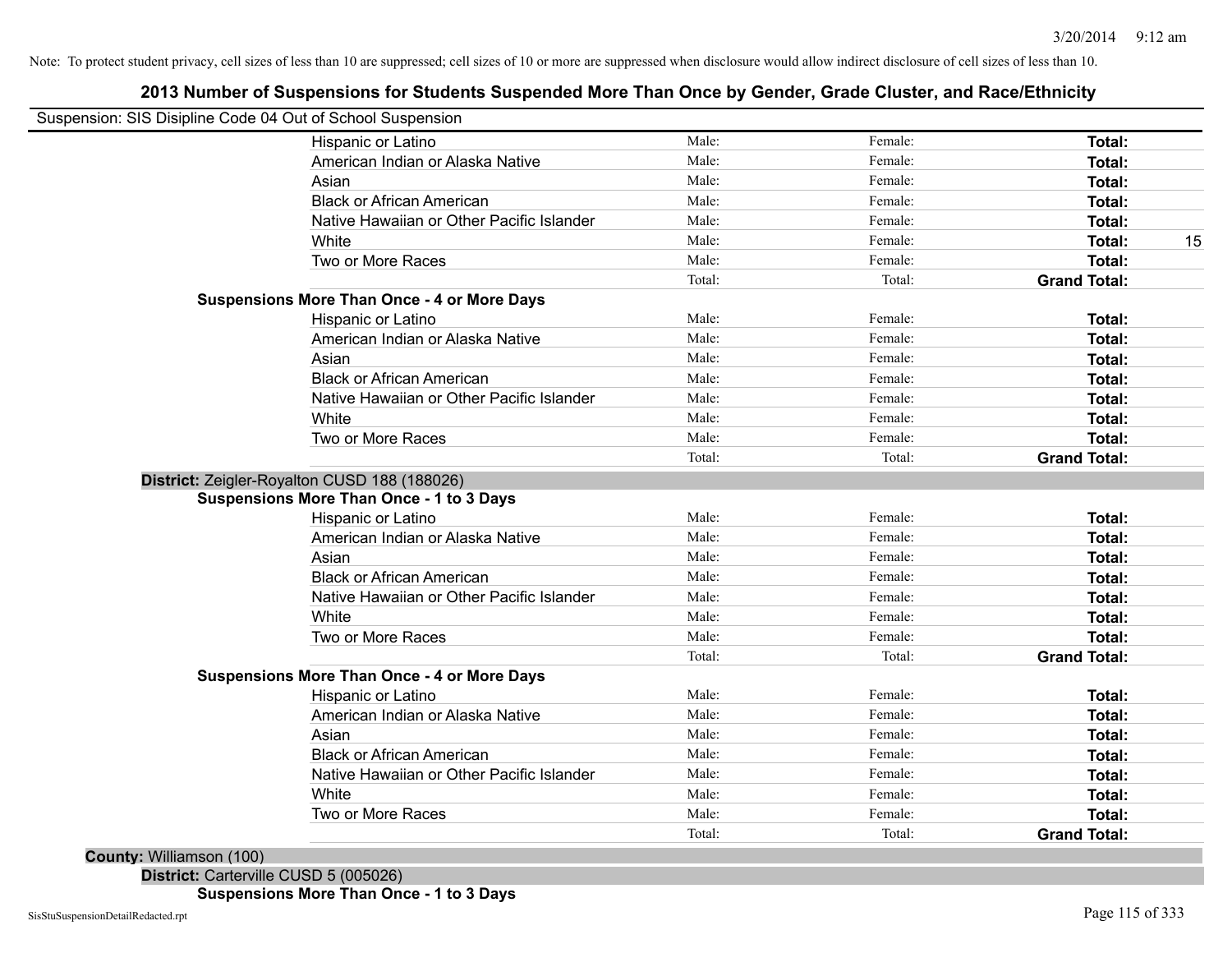| Suspension: SIS Disipline Code 04 Out of School Suspension |                                                    |        |    |         |    |                     |    |
|------------------------------------------------------------|----------------------------------------------------|--------|----|---------|----|---------------------|----|
|                                                            | Hispanic or Latino                                 | Male:  |    | Female: |    | Total:              |    |
|                                                            | American Indian or Alaska Native                   | Male:  |    | Female: |    | Total:              |    |
|                                                            | Asian                                              | Male:  |    | Female: |    | <b>Total:</b>       |    |
|                                                            | <b>Black or African American</b>                   | Male:  |    | Female: |    | <b>Total:</b>       |    |
|                                                            | Native Hawaiian or Other Pacific Islander          | Male:  |    | Female: |    | <b>Total:</b>       |    |
|                                                            | White                                              | Male:  |    | Female: |    | Total:              | 28 |
|                                                            | Two or More Races                                  | Male:  |    | Female: |    | Total:              |    |
|                                                            |                                                    | Total: |    | Total:  |    | <b>Grand Total:</b> |    |
|                                                            | <b>Suspensions More Than Once - 4 or More Days</b> |        |    |         |    |                     |    |
|                                                            | Hispanic or Latino                                 | Male:  |    | Female: |    | Total:              |    |
|                                                            | American Indian or Alaska Native                   | Male:  |    | Female: |    | Total:              |    |
|                                                            | Asian                                              | Male:  |    | Female: |    | Total:              |    |
|                                                            | <b>Black or African American</b>                   | Male:  |    | Female: |    | Total:              |    |
|                                                            | Native Hawaiian or Other Pacific Islander          | Male:  |    | Female: |    | <b>Total:</b>       |    |
|                                                            | White                                              | Male:  |    | Female: |    | Total:              |    |
|                                                            | Two or More Races                                  | Male:  |    | Female: |    | <b>Total:</b>       |    |
|                                                            |                                                    | Total: |    | Total:  |    | <b>Grand Total:</b> |    |
|                                                            | District: Crab Orchard CUSD 3 (003026)             |        |    |         |    |                     |    |
|                                                            | <b>Suspensions More Than Once - 1 to 3 Days</b>    |        |    |         |    |                     |    |
|                                                            | Hispanic or Latino                                 | Male:  |    | Female: |    | Total:              |    |
|                                                            | American Indian or Alaska Native                   | Male:  |    | Female: |    | <b>Total:</b>       |    |
|                                                            | Asian                                              | Male:  |    | Female: |    | Total:              |    |
|                                                            | <b>Black or African American</b>                   | Male:  |    | Female: |    | Total:              |    |
|                                                            | Native Hawaiian or Other Pacific Islander          | Male:  |    | Female: |    | Total:              |    |
|                                                            | White                                              | Male:  |    | Female: |    | <b>Total:</b>       |    |
|                                                            | Two or More Races                                  | Male:  |    | Female: |    | <b>Total:</b>       |    |
|                                                            |                                                    | Total: |    | Total:  |    | <b>Grand Total:</b> |    |
|                                                            | District: Herrin CUSD 4 (004026)                   |        |    |         |    |                     |    |
|                                                            | <b>Suspensions More Than Once - 1 to 3 Days</b>    |        |    |         |    |                     |    |
|                                                            | Hispanic or Latino                                 | Male:  |    | Female: |    | <b>Total:</b>       |    |
|                                                            | American Indian or Alaska Native                   | Male:  |    | Female: |    | <b>Total:</b>       |    |
|                                                            | Asian                                              | Male:  |    | Female: |    | <b>Total:</b>       |    |
|                                                            | <b>Black or African American</b>                   | Male:  |    | Female: |    | Total:              | 10 |
|                                                            | Native Hawaiian or Other Pacific Islander          | Male:  |    | Female: |    | <b>Total:</b>       |    |
|                                                            | White                                              | Male:  | 61 | Female: | 17 | Total:              | 78 |
|                                                            | Two or More Races                                  | Male:  |    | Female: |    | <b>Total:</b>       | 12 |
|                                                            |                                                    | Total: |    | Total:  |    | <b>Grand Total:</b> |    |
|                                                            | <b>Suspensions More Than Once - 4 or More Days</b> |        |    |         |    |                     |    |
|                                                            | Hispanic or Latino                                 | Male:  |    | Female: |    | Total:              |    |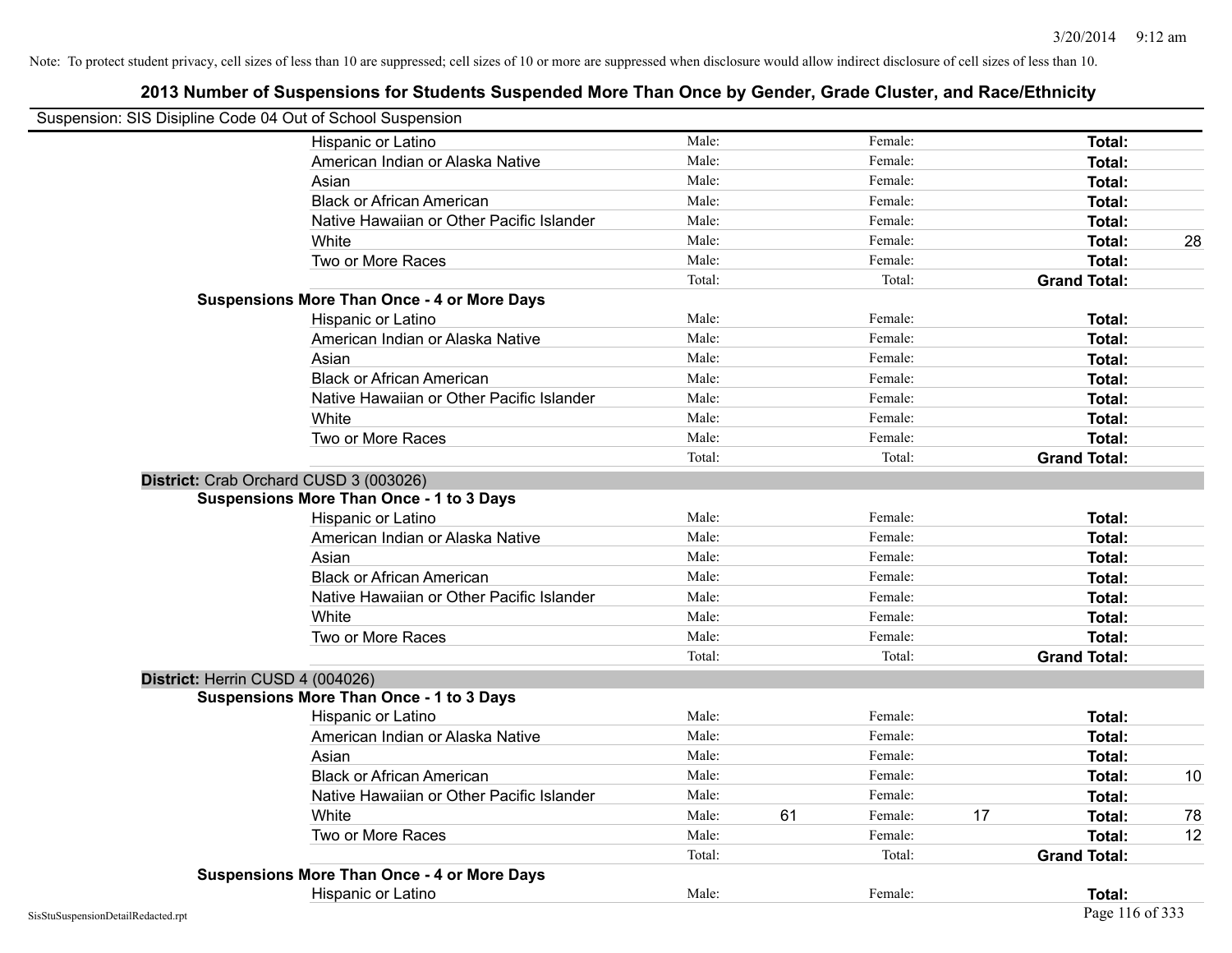| Suspension: SIS Disipline Code 04 Out of School Suspension |                                                    |        |    |         |    |                     |    |
|------------------------------------------------------------|----------------------------------------------------|--------|----|---------|----|---------------------|----|
|                                                            | American Indian or Alaska Native                   | Male:  |    | Female: |    | Total:              |    |
|                                                            | Asian                                              | Male:  |    | Female: |    | Total:              |    |
|                                                            | <b>Black or African American</b>                   | Male:  |    | Female: |    | Total:              |    |
|                                                            | Native Hawaiian or Other Pacific Islander          | Male:  |    | Female: |    | Total:              |    |
|                                                            | White                                              | Male:  |    | Female: |    | Total:              | 34 |
|                                                            | Two or More Races                                  | Male:  |    | Female: |    | <b>Total:</b>       |    |
|                                                            |                                                    | Total: |    | Total:  |    | <b>Grand Total:</b> |    |
|                                                            | District: Johnston City CUSD 1 (001026)            |        |    |         |    |                     |    |
|                                                            | <b>Suspensions More Than Once - 1 to 3 Days</b>    |        |    |         |    |                     |    |
|                                                            | Hispanic or Latino                                 | Male:  |    | Female: |    | Total:              |    |
|                                                            | American Indian or Alaska Native                   | Male:  |    | Female: |    | Total:              |    |
|                                                            | Asian                                              | Male:  |    | Female: |    | Total:              |    |
|                                                            | <b>Black or African American</b>                   | Male:  |    | Female: |    | Total:              |    |
|                                                            | Native Hawaiian or Other Pacific Islander          | Male:  |    | Female: |    | Total:              |    |
|                                                            | White                                              | Male:  | 51 | Female: | 13 | Total:              | 64 |
|                                                            | Two or More Races                                  | Male:  |    | Female: |    | <b>Total:</b>       |    |
|                                                            |                                                    | Total: |    | Total:  |    | <b>Grand Total:</b> |    |
|                                                            | <b>Suspensions More Than Once - 4 or More Days</b> |        |    |         |    |                     |    |
|                                                            | Hispanic or Latino                                 | Male:  |    | Female: |    | Total:              |    |
|                                                            | American Indian or Alaska Native                   | Male:  |    | Female: |    | Total:              |    |
|                                                            | Asian                                              | Male:  |    | Female: |    | Total:              |    |
|                                                            | <b>Black or African American</b>                   | Male:  |    | Female: |    | Total:              |    |
|                                                            | Native Hawaiian or Other Pacific Islander          | Male:  |    | Female: |    | Total:              |    |
|                                                            | White                                              | Male:  |    | Female: |    | Total:              |    |
|                                                            | Two or More Races                                  | Male:  |    | Female: |    | <b>Total:</b>       |    |
|                                                            |                                                    | Total: |    | Total:  |    | <b>Grand Total:</b> |    |
|                                                            | District: Marion CUSD 2 (002026)                   |        |    |         |    |                     |    |
|                                                            | <b>Suspensions More Than Once - 1 to 3 Days</b>    |        |    |         |    |                     |    |
|                                                            | Hispanic or Latino                                 | Male:  |    | Female: |    | Total:              |    |
|                                                            | American Indian or Alaska Native                   | Male:  |    | Female: |    | Total:              |    |
|                                                            | Asian                                              | Male:  |    | Female: |    | <b>Total:</b>       |    |
|                                                            | <b>Black or African American</b>                   | Male:  |    | Female: |    | Total:              | 23 |
|                                                            | Native Hawaiian or Other Pacific Islander          | Male:  |    | Female: |    | Total:              |    |
|                                                            | White                                              | Male:  | 48 | Female: | 19 | Total:              | 67 |
|                                                            | Two or More Races                                  | Male:  |    | Female: |    | Total:              |    |
|                                                            |                                                    | Total: |    | Total:  |    | <b>Grand Total:</b> |    |
|                                                            | <b>Suspensions More Than Once - 4 or More Days</b> |        |    |         |    |                     |    |
|                                                            | Hispanic or Latino                                 | Male:  |    | Female: |    | Total:              |    |
|                                                            | American Indian or Alaska Native                   | Male:  |    | Female: |    | Total:              |    |
| SisStuSuspensionDetailRedacted.rpt                         |                                                    |        |    |         |    | Page 117 of 333     |    |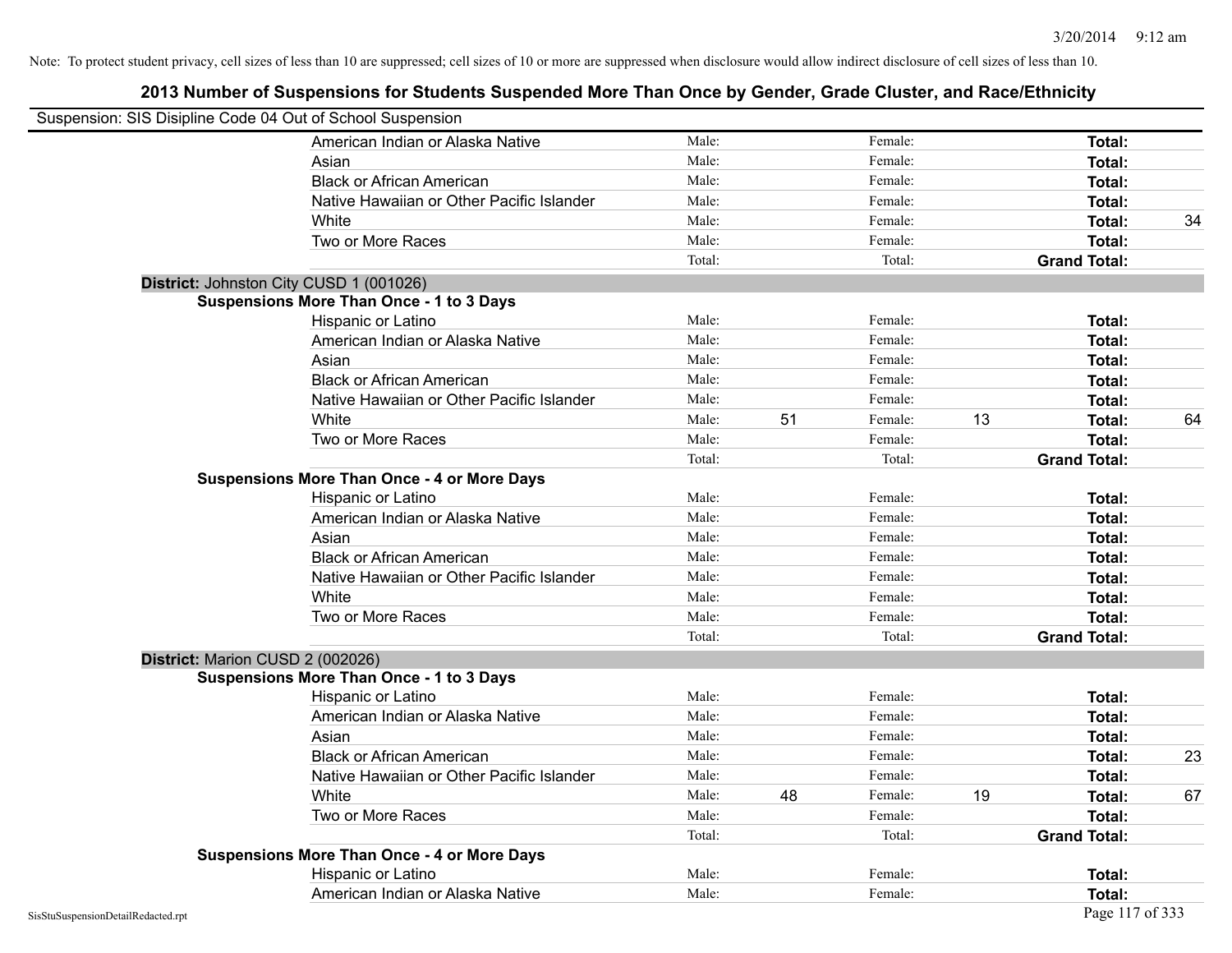| Suspension: SIS Disipline Code 04 Out of School Suspension |                                                 |        |    |         |                     |    |
|------------------------------------------------------------|-------------------------------------------------|--------|----|---------|---------------------|----|
|                                                            | Asian                                           | Male:  |    | Female: | Total:              |    |
|                                                            | <b>Black or African American</b>                | Male:  |    | Female: | Total:              | 11 |
|                                                            | Native Hawaiian or Other Pacific Islander       | Male:  |    | Female: | Total:              |    |
|                                                            | White                                           | Male:  |    | Female: | Total:              | 31 |
|                                                            | Two or More Races                               | Male:  |    | Female: | Total:              |    |
|                                                            |                                                 | Total: |    | Total:  | <b>Grand Total:</b> |    |
|                                                            |                                                 |        |    |         |                     |    |
| Region: Fulton/Schuyler ROE (22)<br>County: Fulton (029)   |                                                 |        |    |         |                     |    |
| District: Astoria CUSD 1 (001026)                          |                                                 |        |    |         |                     |    |
|                                                            | <b>Suspensions More Than Once - 1 to 3 Days</b> |        |    |         |                     |    |
|                                                            | Hispanic or Latino                              | Male:  |    | Female: | Total:              |    |
|                                                            | American Indian or Alaska Native                | Male:  |    | Female: | Total:              |    |
|                                                            | Asian                                           | Male:  |    | Female: | Total:              |    |
|                                                            | <b>Black or African American</b>                | Male:  |    | Female: | Total:              |    |
|                                                            | Native Hawaiian or Other Pacific Islander       | Male:  |    | Female: | Total:              |    |
|                                                            | White                                           | Male:  |    | Female: | Total:              | 17 |
|                                                            | Two or More Races                               | Male:  |    | Female: | Total:              |    |
|                                                            |                                                 | Total: |    | Total:  | <b>Grand Total:</b> |    |
| District: Avon CUSD 176 (176026)                           |                                                 |        |    |         |                     |    |
|                                                            | <b>Suspensions More Than Once - 1 to 3 Days</b> |        |    |         |                     |    |
|                                                            | Hispanic or Latino                              | Male:  |    | Female: | Total:              |    |
|                                                            | American Indian or Alaska Native                | Male:  |    | Female: | Total:              |    |
|                                                            | Asian                                           | Male:  |    | Female: | Total:              |    |
|                                                            | <b>Black or African American</b>                | Male:  |    | Female: | Total:              |    |
|                                                            | Native Hawaiian or Other Pacific Islander       | Male:  |    | Female: | Total:              |    |
|                                                            | White                                           | Male:  |    | Female: | Total:              |    |
|                                                            | Two or More Races                               | Male:  |    | Female: | Total:              |    |
|                                                            |                                                 | Total: |    | Total:  | <b>Grand Total:</b> |    |
|                                                            | District: Canton Union SD 66 (066025)           |        |    |         |                     |    |
|                                                            | <b>Suspensions More Than Once - 1 to 3 Days</b> |        |    |         |                     |    |
|                                                            | Hispanic or Latino                              | Male:  |    | Female: | Total:              |    |
|                                                            | American Indian or Alaska Native                | Male:  |    | Female: | Total:              |    |
|                                                            | Asian                                           | Male:  |    | Female: | Total:              |    |
|                                                            | <b>Black or African American</b>                | Male:  |    | Female: | Total:              |    |
|                                                            | Native Hawaiian or Other Pacific Islander       | Male:  |    | Female: | Total:              |    |
|                                                            | White                                           | Male:  | 22 | Female: | 13<br>Total:        | 35 |
|                                                            | Two or More Races                               | Male:  |    | Female: | Total:              |    |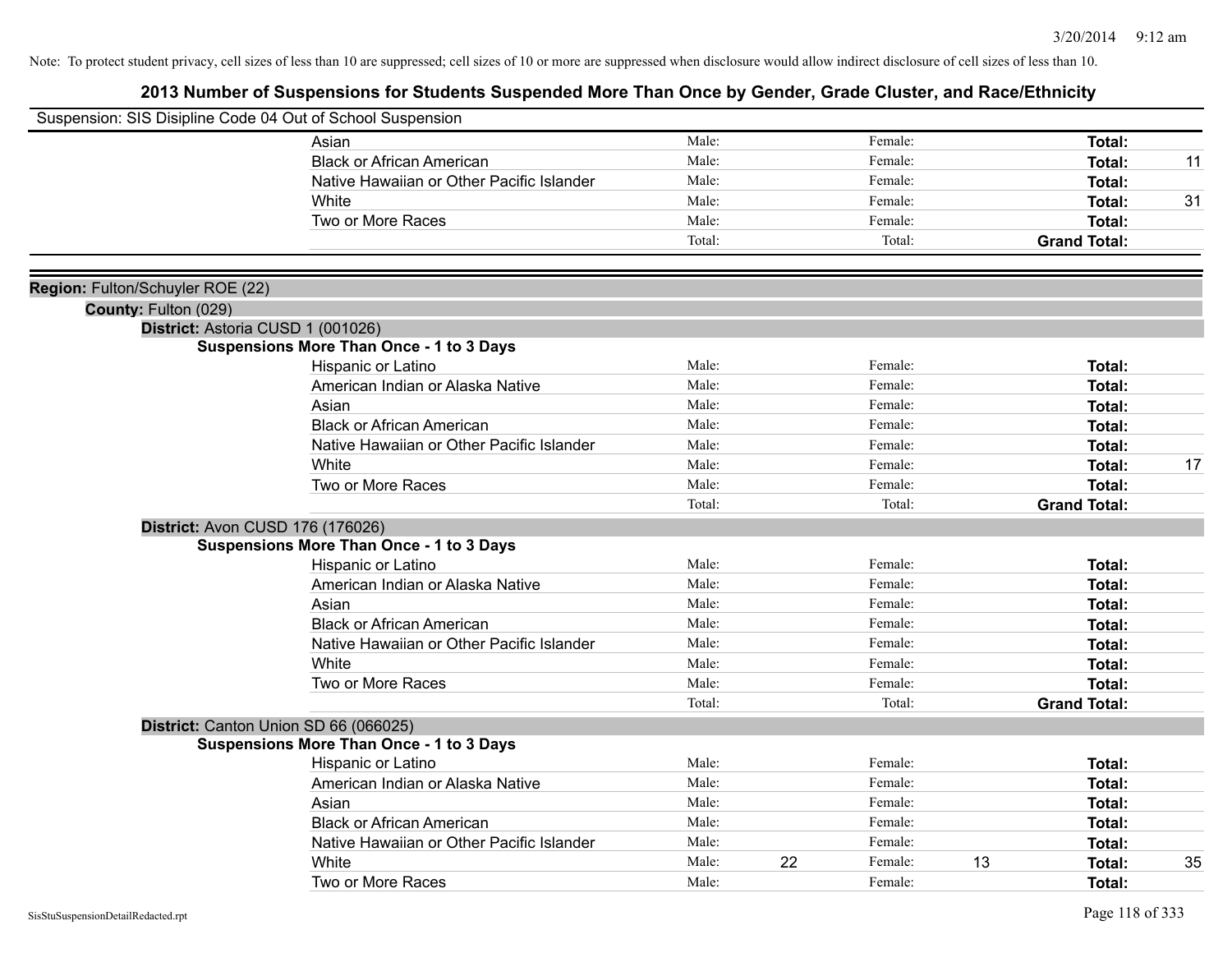| Suspension: SIS Disipline Code 04 Out of School Suspension |        |         |                     |    |
|------------------------------------------------------------|--------|---------|---------------------|----|
|                                                            | Total: | Total:  | <b>Grand Total:</b> |    |
| <b>Suspensions More Than Once - 4 or More Days</b>         |        |         |                     |    |
| Hispanic or Latino                                         | Male:  | Female: | Total:              |    |
| American Indian or Alaska Native                           | Male:  | Female: | Total:              |    |
| Asian                                                      | Male:  | Female: | Total:              |    |
| <b>Black or African American</b>                           | Male:  | Female: | Total:              |    |
| Native Hawaiian or Other Pacific Islander                  | Male:  | Female: | Total:              |    |
| White                                                      | Male:  | Female: | Total:              | 17 |
| Two or More Races                                          | Male:  | Female: | Total:              |    |
|                                                            | Total: | Total:  | <b>Grand Total:</b> |    |
| District: CUSD 3 Fulton County (003026)                    |        |         |                     |    |
| <b>Suspensions More Than Once - 1 to 3 Days</b>            |        |         |                     |    |
| Hispanic or Latino                                         | Male:  | Female: | Total:              |    |
| American Indian or Alaska Native                           | Male:  | Female: | Total:              |    |
| Asian                                                      | Male:  | Female: | Total:              |    |
| <b>Black or African American</b>                           | Male:  | Female: | Total:              |    |
| Native Hawaiian or Other Pacific Islander                  | Male:  | Female: | Total:              |    |
| White                                                      | Male:  | Female: | Total:              | 18 |
| Two or More Races                                          | Male:  | Female: | Total:              |    |
|                                                            | Total: | Total:  | <b>Grand Total:</b> |    |
| <b>Suspensions More Than Once - 4 or More Days</b>         |        |         |                     |    |
| Hispanic or Latino                                         | Male:  | Female: | Total:              |    |
| American Indian or Alaska Native                           | Male:  | Female: | Total:              |    |
| Asian                                                      | Male:  | Female: | Total:              |    |
| <b>Black or African American</b>                           | Male:  | Female: | Total:              |    |
| Native Hawaiian or Other Pacific Islander                  | Male:  | Female: | Total:              |    |
| White                                                      | Male:  | Female: | Total:              |    |
| Two or More Races                                          | Male:  | Female: | Total:              |    |
|                                                            | Total: | Total:  | <b>Grand Total:</b> |    |
| District: Lewistown CUSD 97 (097026)                       |        |         |                     |    |
| <b>Suspensions More Than Once - 1 to 3 Days</b>            |        |         |                     |    |
| Hispanic or Latino                                         | Male:  | Female: | Total:              |    |
| American Indian or Alaska Native                           | Male:  | Female: | Total:              |    |
| Asian                                                      | Male:  | Female: | Total:              |    |
| <b>Black or African American</b>                           | Male:  | Female: | Total:              |    |
| Native Hawaiian or Other Pacific Islander                  | Male:  | Female: | Total:              |    |
| White                                                      | Male:  | Female: | Total:              |    |
| Two or More Races                                          | Male:  | Female: | Total:              |    |
|                                                            | Total: | Total:  | <b>Grand Total:</b> |    |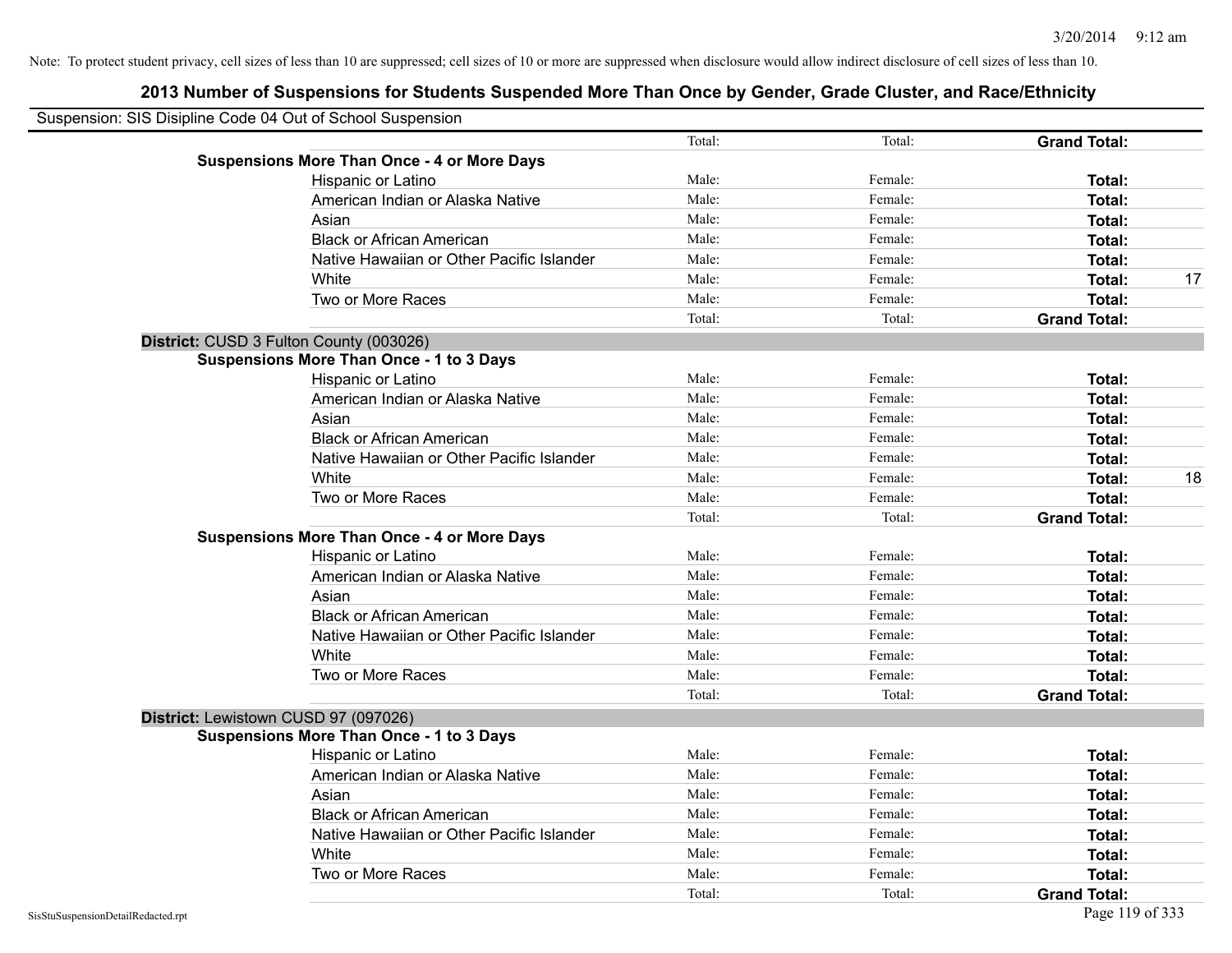| Suspension: SIS Disipline Code 04 Out of School Suspension |                                                    |        |         |                     |    |
|------------------------------------------------------------|----------------------------------------------------|--------|---------|---------------------|----|
|                                                            | <b>Suspensions More Than Once - 4 or More Days</b> |        |         |                     |    |
|                                                            | Hispanic or Latino                                 | Male:  | Female: | Total:              |    |
|                                                            | American Indian or Alaska Native                   | Male:  | Female: | Total:              |    |
|                                                            | Asian                                              | Male:  | Female: | Total:              |    |
|                                                            | <b>Black or African American</b>                   | Male:  | Female: | Total:              |    |
|                                                            | Native Hawaiian or Other Pacific Islander          | Male:  | Female: | Total:              |    |
|                                                            | White                                              | Male:  | Female: | Total:              |    |
|                                                            | Two or More Races                                  | Male:  | Female: | <b>Total:</b>       |    |
|                                                            |                                                    | Total: | Total:  | <b>Grand Total:</b> |    |
|                                                            | District: Spoon River Valley CUSD 4 (004026)       |        |         |                     |    |
|                                                            | <b>Suspensions More Than Once - 1 to 3 Days</b>    |        |         |                     |    |
|                                                            | Hispanic or Latino                                 | Male:  | Female: | <b>Total:</b>       |    |
|                                                            | American Indian or Alaska Native                   | Male:  | Female: | Total:              |    |
|                                                            | Asian                                              | Male:  | Female: | Total:              |    |
|                                                            | <b>Black or African American</b>                   | Male:  | Female: | Total:              |    |
|                                                            | Native Hawaiian or Other Pacific Islander          | Male:  | Female: | Total:              |    |
|                                                            | White                                              | Male:  | Female: | <b>Total:</b>       | 28 |
|                                                            | Two or More Races                                  | Male:  | Female: | Total:              |    |
|                                                            |                                                    | Total: | Total:  | <b>Grand Total:</b> |    |
| County: Non-Public School (000)                            |                                                    |        |         |                     |    |
|                                                            | District: Fulton/Schuyler ROE (000000)             |        |         |                     |    |
|                                                            | <b>Suspensions More Than Once - 1 to 3 Days</b>    |        |         |                     |    |
|                                                            | Hispanic or Latino                                 | Male:  | Female: | <b>Total:</b>       |    |
|                                                            | American Indian or Alaska Native                   | Male:  | Female: | Total:              |    |
|                                                            | Asian                                              | Male:  | Female: | Total:              |    |
|                                                            | <b>Black or African American</b>                   | Male:  | Female: | Total:              |    |
|                                                            | Native Hawaiian or Other Pacific Islander          | Male:  | Female: | Total:              |    |
|                                                            | White                                              | Male:  | Female: | <b>Total:</b>       | 15 |
|                                                            | Two or More Races                                  | Male:  | Female: | Total:              |    |
|                                                            |                                                    | Total: | Total:  | <b>Grand Total:</b> |    |
|                                                            | <b>Suspensions More Than Once - 4 or More Days</b> |        |         |                     |    |
|                                                            | Hispanic or Latino                                 | Male:  | Female: | Total:              |    |
|                                                            | American Indian or Alaska Native                   | Male:  | Female: | Total:              |    |
|                                                            | Asian                                              | Male:  | Female: | <b>Total:</b>       |    |
|                                                            | <b>Black or African American</b>                   | Male:  | Female: | Total:              |    |
|                                                            | Native Hawaiian or Other Pacific Islander          | Male:  | Female: | Total:              |    |
|                                                            | White                                              | Male:  | Female: | Total:              |    |
|                                                            | Two or More Races                                  | Male:  | Female: | <b>Total:</b>       |    |
|                                                            |                                                    | Total: | Total:  | <b>Grand Total:</b> |    |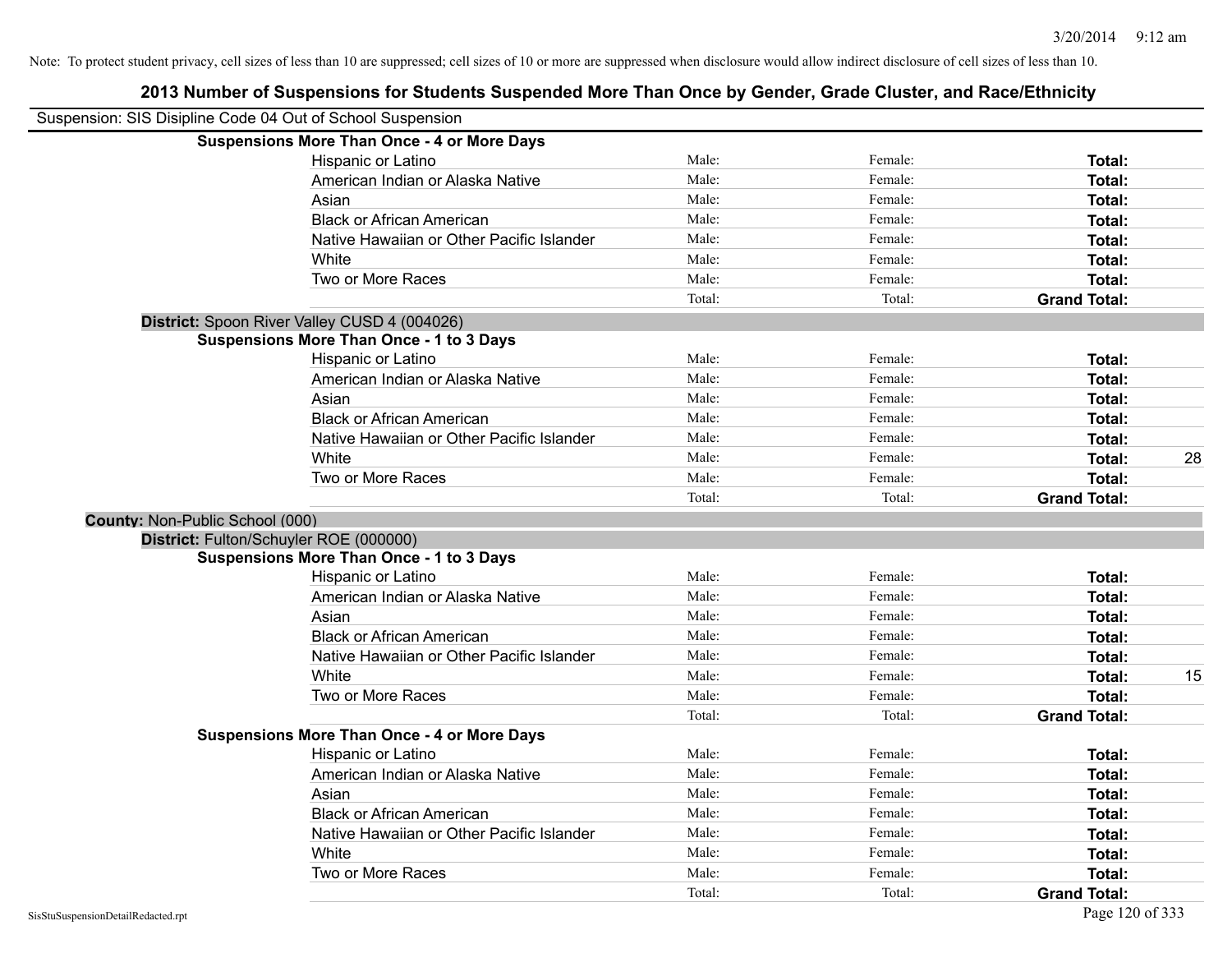| Suspension: SIS Disipline Code 04 Out of School Suspension |                                                    |        |         |                     |    |
|------------------------------------------------------------|----------------------------------------------------|--------|---------|---------------------|----|
| County: Schuyler (085)                                     |                                                    |        |         |                     |    |
|                                                            | District: Schuyler-Industry CUSD 5 (005026)        |        |         |                     |    |
|                                                            | <b>Suspensions More Than Once - 1 to 3 Days</b>    |        |         |                     |    |
|                                                            | Hispanic or Latino                                 | Male:  | Female: | Total:              |    |
|                                                            | American Indian or Alaska Native                   | Male:  | Female: | <b>Total:</b>       |    |
|                                                            | Asian                                              | Male:  | Female: | <b>Total:</b>       |    |
|                                                            | <b>Black or African American</b>                   | Male:  | Female: | <b>Total:</b>       |    |
|                                                            | Native Hawaiian or Other Pacific Islander          | Male:  | Female: | Total:              |    |
|                                                            | White                                              | Male:  | Female: | <b>Total:</b>       | 26 |
|                                                            | Two or More Races                                  | Male:  | Female: | <b>Total:</b>       |    |
|                                                            |                                                    | Total: | Total:  | <b>Grand Total:</b> |    |
|                                                            | <b>Suspensions More Than Once - 4 or More Days</b> |        |         |                     |    |
|                                                            | Hispanic or Latino                                 | Male:  | Female: | Total:              |    |
|                                                            | American Indian or Alaska Native                   | Male:  | Female: | <b>Total:</b>       |    |
|                                                            | Asian                                              | Male:  | Female: | <b>Total:</b>       |    |
|                                                            | <b>Black or African American</b>                   | Male:  | Female: | Total:              |    |
|                                                            | Native Hawaiian or Other Pacific Islander          | Male:  | Female: | Total:              |    |
|                                                            | White                                              | Male:  | Female: | Total:              |    |
|                                                            | Two or More Races                                  | Male:  | Female: | Total:              |    |
|                                                            |                                                    | Total: | Total:  | <b>Grand Total:</b> |    |
|                                                            |                                                    |        |         |                     |    |
| Region: Grundy/Kendall ROE (24)                            |                                                    |        |         |                     |    |
| County: Grundy (032)                                       |                                                    |        |         |                     |    |
| District: Coal City CUSD 1 (001026)                        |                                                    |        |         |                     |    |
|                                                            | <b>Suspensions More Than Once - 1 to 3 Days</b>    |        |         |                     |    |
|                                                            | Hispanic or Latino                                 | Male:  | Female: | Total:              |    |
|                                                            | American Indian or Alaska Native                   | Male:  | Female: | <b>Total:</b>       |    |
|                                                            | Asian                                              | Male:  | Female: | Total:              |    |
|                                                            | <b>Black or African American</b>                   | Male:  | Female: | <b>Total:</b>       |    |
|                                                            | Native Hawaiian or Other Pacific Islander          | Male:  | Female: | <b>Total:</b>       |    |
|                                                            | White                                              | Male:  | Female: | <b>Total:</b>       | 33 |
|                                                            | Two or More Races                                  | Male:  | Female: | Total:              |    |
|                                                            |                                                    | Total: | Total:  | <b>Grand Total:</b> |    |
|                                                            | <b>Suspensions More Than Once - 4 or More Days</b> |        |         |                     |    |
|                                                            | Hispanic or Latino                                 | Male:  | Female: | Total:              |    |
|                                                            | American Indian or Alaska Native                   | Male:  | Female: | Total:              |    |
|                                                            | Asian                                              | Male:  | Female: | <b>Total:</b>       |    |
|                                                            | <b>Black or African American</b>                   | Male:  | Female: | Total:              |    |
|                                                            |                                                    |        |         |                     |    |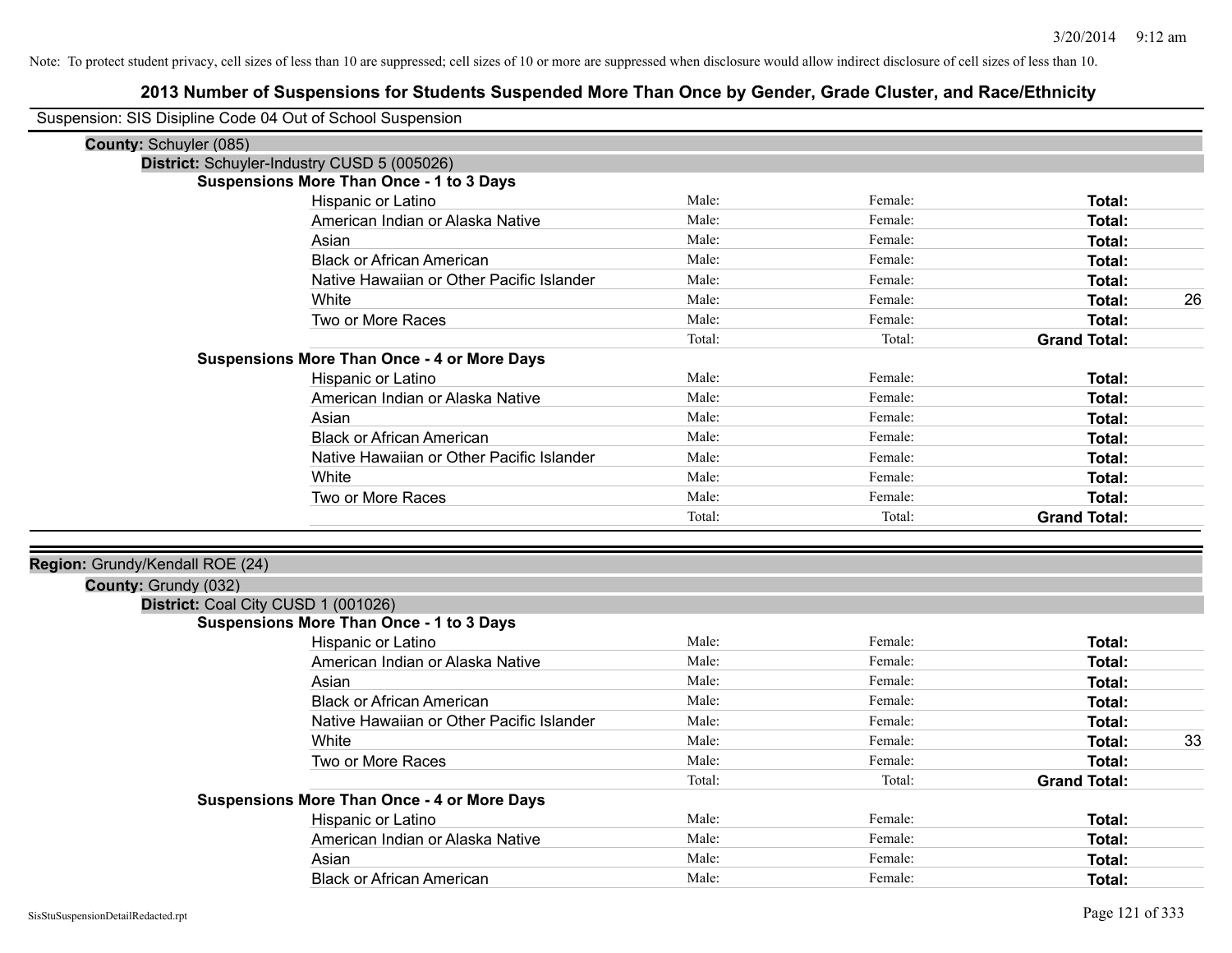| Suspension: SIS Disipline Code 04 Out of School Suspension |                                                    |        |         |                     |    |
|------------------------------------------------------------|----------------------------------------------------|--------|---------|---------------------|----|
|                                                            | Native Hawaiian or Other Pacific Islander          | Male:  | Female: | Total:              |    |
|                                                            | White                                              | Male:  | Female: | <b>Total:</b>       |    |
|                                                            | Two or More Races                                  | Male:  | Female: | <b>Total:</b>       |    |
|                                                            |                                                    | Total: | Total:  | <b>Grand Total:</b> | 10 |
| District: Gardner CCSD 72C (072C04)                        |                                                    |        |         |                     |    |
|                                                            | <b>Suspensions More Than Once - 1 to 3 Days</b>    |        |         |                     |    |
|                                                            | Hispanic or Latino                                 | Male:  | Female: | Total:              |    |
|                                                            | American Indian or Alaska Native                   | Male:  | Female: | Total:              |    |
|                                                            | Asian                                              | Male:  | Female: | <b>Total:</b>       |    |
|                                                            | <b>Black or African American</b>                   | Male:  | Female: | Total:              |    |
|                                                            | Native Hawaiian or Other Pacific Islander          | Male:  | Female: | Total:              |    |
|                                                            | White                                              | Male:  | Female: | Total:              |    |
|                                                            | Two or More Races                                  | Male:  | Female: | <b>Total:</b>       |    |
|                                                            |                                                    | Total: | Total:  | <b>Grand Total:</b> |    |
| District: Minooka CCSD 201 (201004)                        |                                                    |        |         |                     |    |
|                                                            | <b>Suspensions More Than Once - 1 to 3 Days</b>    |        |         |                     |    |
|                                                            | Hispanic or Latino                                 | Male:  | Female: | Total:              |    |
|                                                            | American Indian or Alaska Native                   | Male:  | Female: | Total:              |    |
|                                                            | Asian                                              | Male:  | Female: | Total:              |    |
|                                                            | <b>Black or African American</b>                   | Male:  | Female: | Total:              |    |
|                                                            | Native Hawaiian or Other Pacific Islander          | Male:  | Female: | Total:              |    |
|                                                            | White                                              | Male:  | Female: | Total:              | 16 |
|                                                            | Two or More Races                                  | Male:  | Female: | Total:              |    |
|                                                            |                                                    | Total: | Total:  | <b>Grand Total:</b> |    |
|                                                            | <b>Suspensions More Than Once - 4 or More Days</b> |        |         |                     |    |
|                                                            | Hispanic or Latino                                 | Male:  | Female: | Total:              |    |
|                                                            | American Indian or Alaska Native                   | Male:  | Female: | Total:              |    |
|                                                            | Asian                                              | Male:  | Female: | Total:              |    |
|                                                            | <b>Black or African American</b>                   | Male:  | Female: | Total:              |    |
|                                                            | Native Hawaiian or Other Pacific Islander          | Male:  | Female: | <b>Total:</b>       |    |
|                                                            | White                                              | Male:  | Female: | Total:              |    |
|                                                            | Two or More Races                                  | Male:  | Female: | <b>Total:</b>       |    |
|                                                            |                                                    | Total: | Total:  | <b>Grand Total:</b> |    |
| District: Minooka CHSD 111 (111016)                        |                                                    |        |         |                     |    |
|                                                            | <b>Suspensions More Than Once - 1 to 3 Days</b>    |        |         |                     |    |
|                                                            | Hispanic or Latino                                 | Male:  | Female: | <b>Total:</b>       |    |
|                                                            | American Indian or Alaska Native                   | Male:  | Female: | Total:              |    |
|                                                            | Asian                                              | Male:  | Female: | Total:              |    |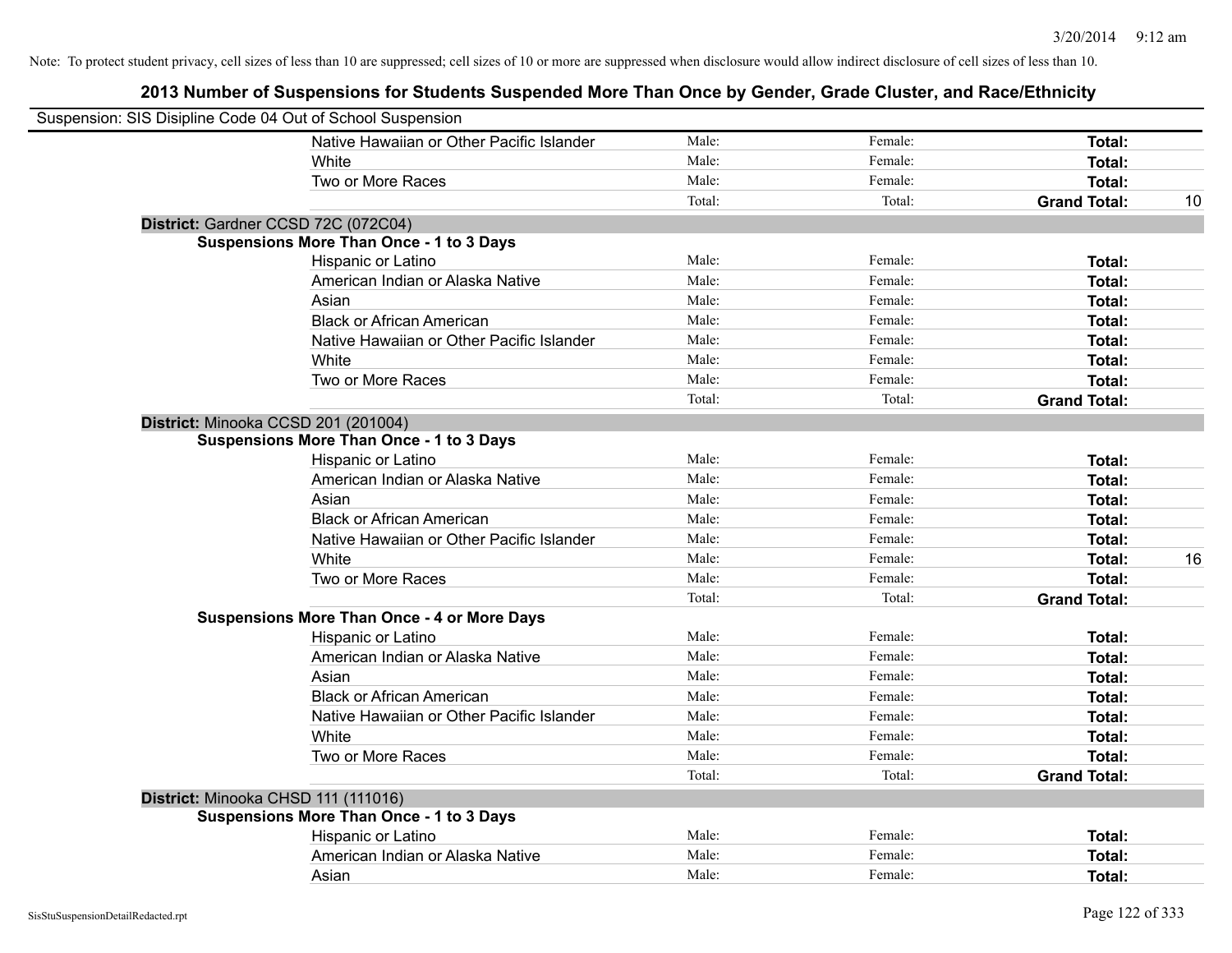| Suspension: SIS Disipline Code 04 Out of School Suspension |                                                    |        |         |                     |
|------------------------------------------------------------|----------------------------------------------------|--------|---------|---------------------|
|                                                            | <b>Black or African American</b>                   | Male:  | Female: | <b>Total:</b>       |
|                                                            | Native Hawaiian or Other Pacific Islander          | Male:  | Female: | Total:              |
|                                                            | White                                              | Male:  | Female: | Total:              |
|                                                            | Two or More Races                                  | Male:  | Female: | <b>Total:</b>       |
|                                                            |                                                    | Total: | Total:  | <b>Grand Total:</b> |
|                                                            | <b>Suspensions More Than Once - 4 or More Days</b> |        |         |                     |
|                                                            | Hispanic or Latino                                 | Male:  | Female: | Total:              |
|                                                            | American Indian or Alaska Native                   | Male:  | Female: | <b>Total:</b>       |
|                                                            | Asian                                              | Male:  | Female: | Total:              |
|                                                            | <b>Black or African American</b>                   | Male:  | Female: | <b>Total:</b>       |
|                                                            | Native Hawaiian or Other Pacific Islander          | Male:  | Female: | Total:              |
|                                                            | White                                              | Male:  | Female: | Total:              |
|                                                            | Two or More Races                                  | Male:  | Female: | Total:              |
|                                                            |                                                    | Total: | Total:  | <b>Grand Total:</b> |
|                                                            | District: Morris CHSD 101 (101016)                 |        |         |                     |
|                                                            | <b>Suspensions More Than Once - 1 to 3 Days</b>    |        |         |                     |
|                                                            | Hispanic or Latino                                 | Male:  | Female: | Total:              |
|                                                            | American Indian or Alaska Native                   | Male:  | Female: | <b>Total:</b>       |
|                                                            | Asian                                              | Male:  | Female: | Total:              |
|                                                            | <b>Black or African American</b>                   | Male:  | Female: | Total:              |
|                                                            | Native Hawaiian or Other Pacific Islander          | Male:  | Female: | Total:              |
|                                                            | White                                              | Male:  | Female: | 15<br>Total:        |
|                                                            | Two or More Races                                  | Male:  | Female: | <b>Total:</b>       |
|                                                            |                                                    | Total: | Total:  | <b>Grand Total:</b> |
|                                                            | <b>Suspensions More Than Once - 4 or More Days</b> |        |         |                     |
|                                                            | Hispanic or Latino                                 | Male:  | Female: | Total:              |
|                                                            | American Indian or Alaska Native                   | Male:  | Female: | <b>Total:</b>       |
|                                                            | Asian                                              | Male:  | Female: | Total:              |
|                                                            | <b>Black or African American</b>                   | Male:  | Female: | Total:              |
|                                                            | Native Hawaiian or Other Pacific Islander          | Male:  | Female: | Total:              |
|                                                            | White                                              | Male:  | Female: | Total:              |
|                                                            | Two or More Races                                  | Male:  | Female: | <b>Total:</b>       |
|                                                            |                                                    | Total: | Total:  | <b>Grand Total:</b> |
| <b>District: Morris SD 54 (054002)</b>                     |                                                    |        |         |                     |
|                                                            | <b>Suspensions More Than Once - 1 to 3 Days</b>    |        |         |                     |
|                                                            | Hispanic or Latino                                 | Male:  | Female: | Total:              |
|                                                            | American Indian or Alaska Native                   | Male:  | Female: | Total:              |
|                                                            | Asian                                              | Male:  | Female: | Total:              |
|                                                            | <b>Black or African American</b>                   | Male:  | Female: | Total:              |
| SisStuSuspensionDetailRedacted.rpt                         |                                                    |        |         | Page 123 of 333     |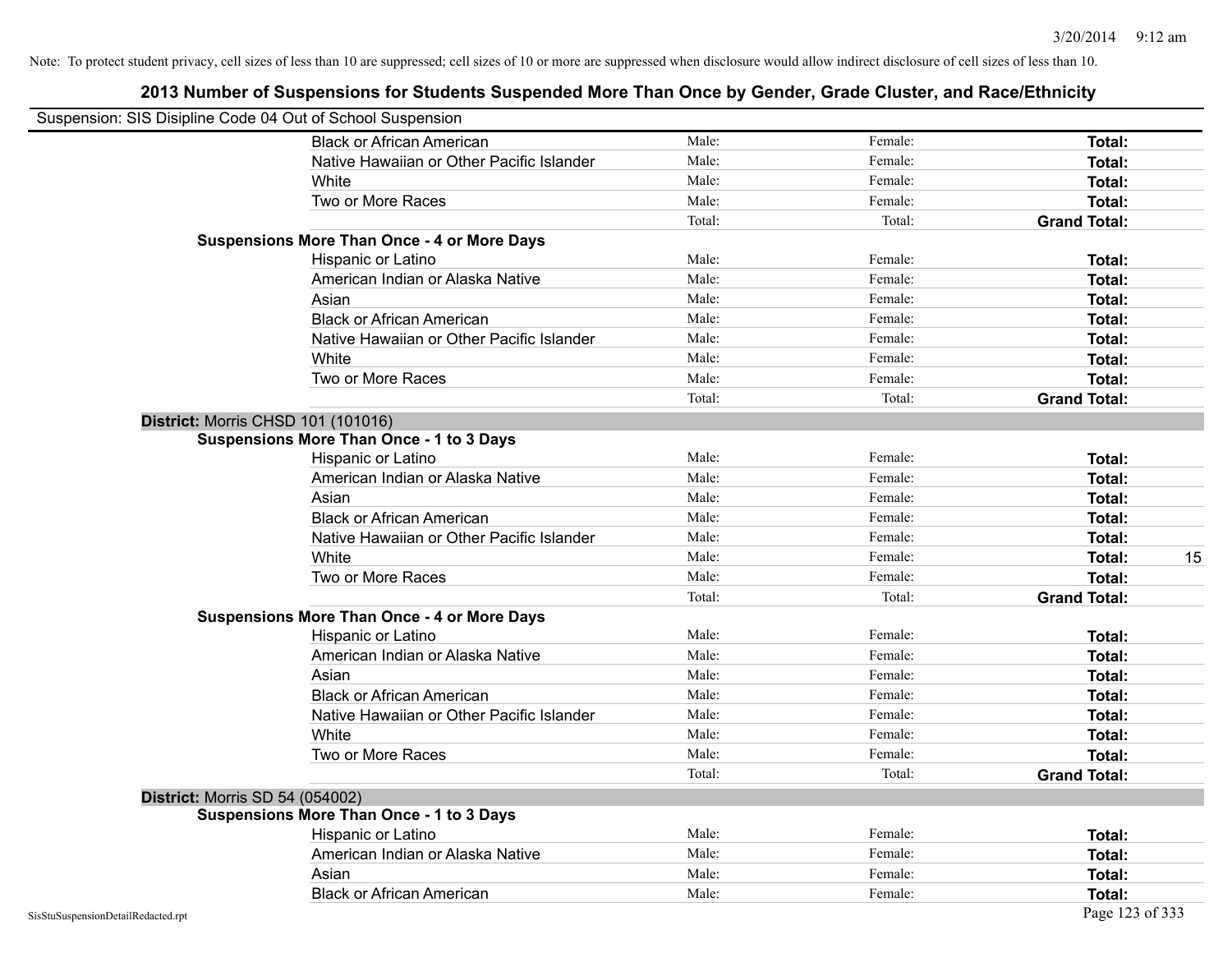| Suspension: SIS Disipline Code 04 Out of School Suspension |                                                    |        |     |         |    |                     |     |
|------------------------------------------------------------|----------------------------------------------------|--------|-----|---------|----|---------------------|-----|
|                                                            | Native Hawaiian or Other Pacific Islander          | Male:  |     | Female: |    | <b>Total:</b>       |     |
|                                                            | White                                              | Male:  |     | Female: |    | <b>Total:</b>       |     |
|                                                            | Two or More Races                                  | Male:  |     | Female: |    | <b>Total:</b>       |     |
|                                                            |                                                    | Total: |     | Total:  |    | <b>Grand Total:</b> |     |
|                                                            | <b>Suspensions More Than Once - 4 or More Days</b> |        |     |         |    |                     |     |
|                                                            | Hispanic or Latino                                 | Male:  |     | Female: |    | Total:              |     |
|                                                            | American Indian or Alaska Native                   | Male:  |     | Female: |    | Total:              |     |
|                                                            | Asian                                              | Male:  |     | Female: |    | <b>Total:</b>       |     |
|                                                            | <b>Black or African American</b>                   | Male:  |     | Female: |    | <b>Total:</b>       |     |
|                                                            | Native Hawaiian or Other Pacific Islander          | Male:  |     | Female: |    | <b>Total:</b>       |     |
|                                                            | White                                              | Male:  |     | Female: |    | <b>Total:</b>       |     |
|                                                            | Two or More Races                                  | Male:  |     | Female: |    | Total:              |     |
|                                                            |                                                    | Total: |     | Total:  |    | <b>Grand Total:</b> |     |
| District: Non-Public School (7900)                         |                                                    |        |     |         |    |                     |     |
|                                                            | <b>Suspensions More Than Once - 1 to 3 Days</b>    |        |     |         |    |                     |     |
|                                                            | Hispanic or Latino                                 | Male:  |     | Female: |    | Total:              |     |
|                                                            | American Indian or Alaska Native                   | Male:  |     | Female: |    | <b>Total:</b>       |     |
|                                                            | Asian                                              | Male:  |     | Female: |    | <b>Total:</b>       |     |
|                                                            | <b>Black or African American</b>                   | Male:  |     | Female: |    | <b>Total:</b>       |     |
|                                                            | Native Hawaiian or Other Pacific Islander          | Male:  |     | Female: |    | Total:              |     |
|                                                            | White                                              | Male:  |     | Female: |    | Total:              |     |
|                                                            | Two or More Races                                  | Male:  |     | Female: |    | <b>Total:</b>       |     |
|                                                            |                                                    | Total: |     | Total:  |    | <b>Grand Total:</b> |     |
| County: Kendall (047)                                      |                                                    |        |     |         |    |                     |     |
|                                                            | District: Oswego CUSD 308 (308026)                 |        |     |         |    |                     |     |
|                                                            | <b>Suspensions More Than Once - 1 to 3 Days</b>    |        |     |         |    |                     |     |
|                                                            | Hispanic or Latino                                 | Male:  |     | Female: |    | Total:              | 72  |
|                                                            | American Indian or Alaska Native                   | Male:  |     | Female: |    | <b>Total:</b>       |     |
|                                                            | Asian                                              | Male:  |     | Female: |    | Total:              |     |
|                                                            | <b>Black or African American</b>                   | Male:  | 34  | Female: | 20 | Total:              | 54  |
|                                                            | Native Hawaiian or Other Pacific Islander          | Male:  |     | Female: |    | Total:              |     |
|                                                            | White                                              | Male:  | 120 | Female: | 31 | <b>Total:</b>       | 151 |
|                                                            | Two or More Races                                  | Male:  |     | Female: |    | <b>Total:</b>       | 11  |
|                                                            |                                                    | Total: |     | Total:  |    | <b>Grand Total:</b> |     |
|                                                            | <b>Suspensions More Than Once - 4 or More Days</b> |        |     |         |    |                     |     |
|                                                            | Hispanic or Latino                                 | Male:  |     | Female: |    | Total:              | 12  |
|                                                            | American Indian or Alaska Native                   | Male:  |     | Female: |    | <b>Total:</b>       |     |
|                                                            | Asian                                              | Male:  |     | Female: |    | <b>Total:</b>       |     |
|                                                            | <b>Black or African American</b>                   | Male:  |     | Female: |    | Total:              | 11  |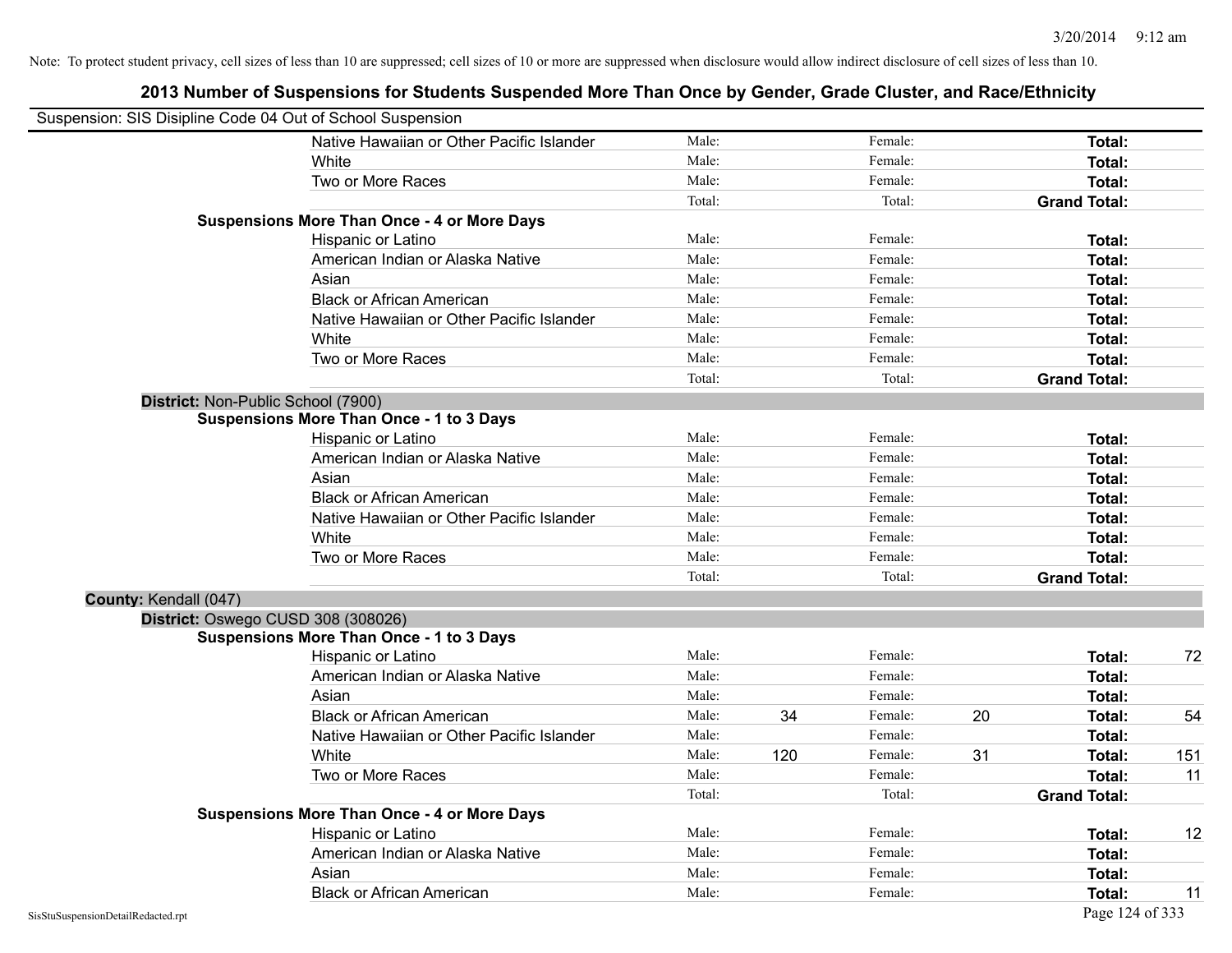| Suspension: SIS Disipline Code 04 Out of School Suspension |                                                    |        |         |                     |    |
|------------------------------------------------------------|----------------------------------------------------|--------|---------|---------------------|----|
|                                                            | Native Hawaiian or Other Pacific Islander          | Male:  | Female: | Total:              |    |
|                                                            | White                                              | Male:  | Female: | <b>Total:</b>       | 32 |
|                                                            | Two or More Races                                  | Male:  | Female: | Total:              |    |
|                                                            |                                                    | Total: | Total:  | <b>Grand Total:</b> |    |
| District: Plano CUSD 88 (088026)                           |                                                    |        |         |                     |    |
|                                                            | <b>Suspensions More Than Once - 1 to 3 Days</b>    |        |         |                     |    |
|                                                            | Hispanic or Latino                                 | Male:  | Female: | Total:              |    |
|                                                            | American Indian or Alaska Native                   | Male:  | Female: | Total:              |    |
|                                                            | Asian                                              | Male:  | Female: | Total:              |    |
|                                                            | <b>Black or African American</b>                   | Male:  | Female: | <b>Total:</b>       |    |
|                                                            | Native Hawaiian or Other Pacific Islander          | Male:  | Female: | Total:              |    |
|                                                            | White                                              | Male:  | Female: | <b>Total:</b>       | 15 |
|                                                            | Two or More Races                                  | Male:  | Female: | Total:              |    |
|                                                            |                                                    | Total: | Total:  | <b>Grand Total:</b> | 28 |
|                                                            | <b>Suspensions More Than Once - 4 or More Days</b> |        |         |                     |    |
|                                                            | Hispanic or Latino                                 | Male:  | Female: | Total:              |    |
|                                                            | American Indian or Alaska Native                   | Male:  | Female: | <b>Total:</b>       |    |
|                                                            | Asian                                              | Male:  | Female: | Total:              |    |
|                                                            | <b>Black or African American</b>                   | Male:  | Female: | Total:              |    |
|                                                            | Native Hawaiian or Other Pacific Islander          | Male:  | Female: | Total:              |    |
|                                                            | White                                              | Male:  | Female: | Total:              |    |
|                                                            | Two or More Races                                  | Male:  | Female: | Total:              |    |
|                                                            |                                                    | Total: | Total:  | <b>Grand Total:</b> |    |
| District: Yorkville CUSD 115 (115026)                      |                                                    |        |         |                     |    |
|                                                            | <b>Suspensions More Than Once - 1 to 3 Days</b>    |        |         |                     |    |
|                                                            | Hispanic or Latino                                 | Male:  | Female: | <b>Total:</b>       |    |
|                                                            | American Indian or Alaska Native                   | Male:  | Female: | Total:              |    |
|                                                            | Asian                                              | Male:  | Female: | Total:              |    |
|                                                            | <b>Black or African American</b>                   | Male:  | Female: | Total:              |    |
|                                                            | Native Hawaiian or Other Pacific Islander          | Male:  | Female: | Total:              |    |
|                                                            | White                                              | Male:  | Female: | Total:              | 13 |
|                                                            | Two or More Races                                  | Male:  | Female: | <b>Total:</b>       |    |
|                                                            |                                                    | Total: | Total:  | <b>Grand Total:</b> |    |
|                                                            | <b>Suspensions More Than Once - 4 or More Days</b> |        |         |                     |    |
|                                                            | <b>Hispanic or Latino</b>                          | Male:  | Female: | Total:              |    |
|                                                            | American Indian or Alaska Native                   | Male:  | Female: | Total:              |    |
|                                                            | Asian                                              | Male:  | Female: | Total:              |    |
|                                                            | <b>Black or African American</b>                   | Male:  | Female: | <b>Total:</b>       |    |
|                                                            | Native Hawaiian or Other Pacific Islander          | Male:  | Female: | Total:              |    |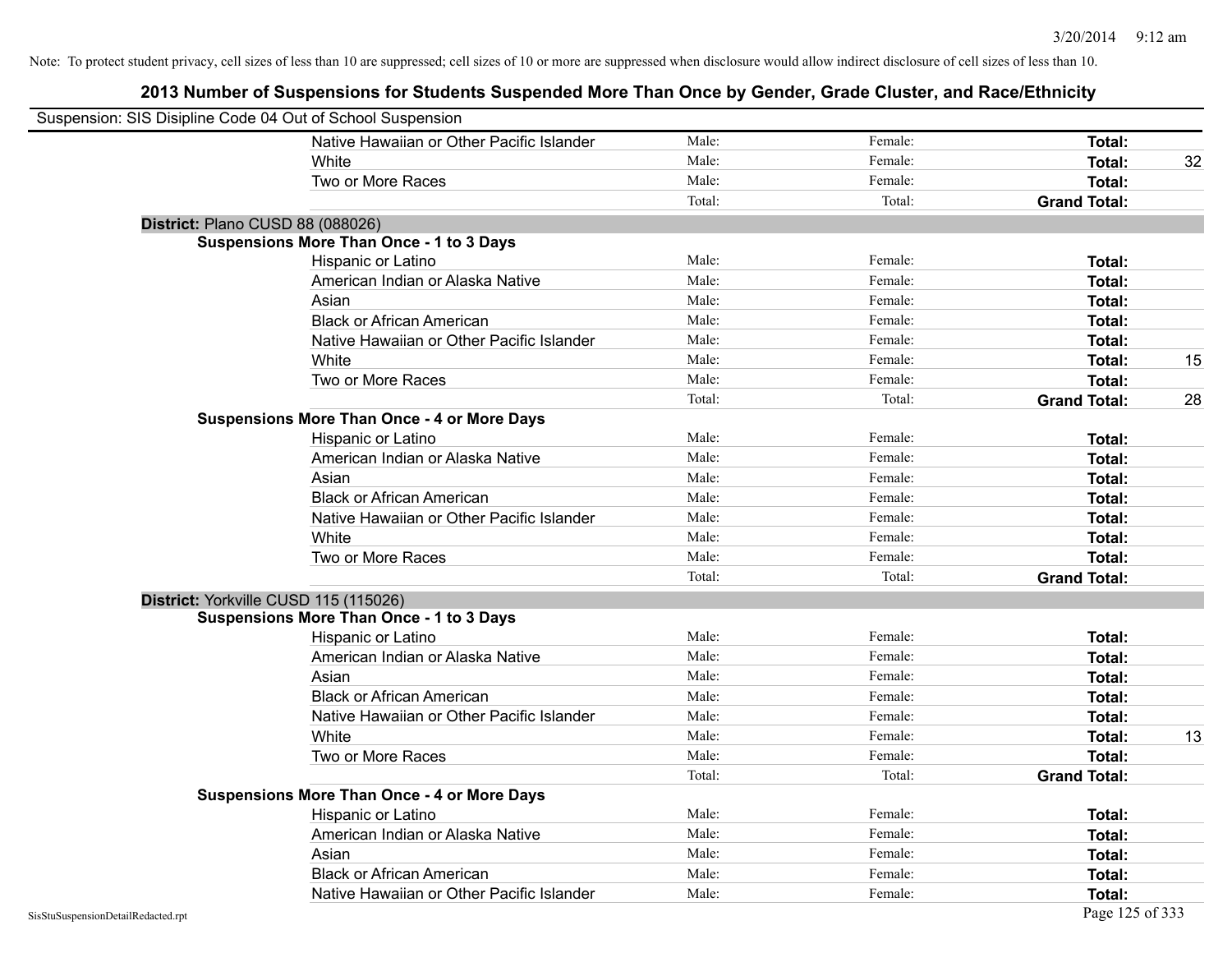| Suspension: SIS Disipline Code 04 Out of School Suspension |                                                    |        |    |         |    |                     |    |
|------------------------------------------------------------|----------------------------------------------------|--------|----|---------|----|---------------------|----|
|                                                            | White                                              | Male:  |    | Female: |    | <b>Total:</b>       |    |
|                                                            | Two or More Races                                  | Male:  |    | Female: |    | Total:              |    |
|                                                            |                                                    | Total: |    | Total:  |    | <b>Grand Total:</b> |    |
| <b>County: Non-Public School (000)</b>                     |                                                    |        |    |         |    |                     |    |
|                                                            | District: Grundy/Kendall ROE (000000)              |        |    |         |    |                     |    |
|                                                            | <b>Suspensions More Than Once - 1 to 3 Days</b>    |        |    |         |    |                     |    |
|                                                            | Hispanic or Latino                                 | Male:  |    | Female: |    | Total:              |    |
|                                                            | American Indian or Alaska Native                   | Male:  |    | Female: |    | Total:              |    |
|                                                            | Asian                                              | Male:  |    | Female: |    | <b>Total:</b>       |    |
|                                                            | <b>Black or African American</b>                   | Male:  |    | Female: |    | <b>Total:</b>       |    |
|                                                            | Native Hawaiian or Other Pacific Islander          | Male:  |    | Female: |    | Total:              |    |
|                                                            | White                                              | Male:  |    | Female: |    | <b>Total:</b>       |    |
|                                                            | Two or More Races                                  | Male:  |    | Female: |    | <b>Total:</b>       |    |
|                                                            |                                                    | Total: |    | Total:  |    | <b>Grand Total:</b> | 13 |
|                                                            | <b>Suspensions More Than Once - 4 or More Days</b> |        |    |         |    |                     |    |
|                                                            | Hispanic or Latino                                 | Male:  |    | Female: |    | <b>Total:</b>       |    |
|                                                            | American Indian or Alaska Native                   | Male:  |    | Female: |    | <b>Total:</b>       |    |
|                                                            | Asian                                              | Male:  |    | Female: |    | <b>Total:</b>       |    |
|                                                            | <b>Black or African American</b>                   | Male:  |    | Female: |    | Total:              |    |
|                                                            | Native Hawaiian or Other Pacific Islander          | Male:  |    | Female: |    | Total:              |    |
|                                                            | White                                              | Male:  |    | Female: |    | Total:              |    |
|                                                            | Two or More Races                                  | Male:  |    | Female: |    | Total:              |    |
|                                                            |                                                    | Total: |    | Total:  |    | <b>Grand Total:</b> |    |
|                                                            |                                                    |        |    |         |    |                     |    |
| Region: Hamilton/Jefferson ROE (25)                        |                                                    |        |    |         |    |                     |    |
| County: Hamilton (033)                                     | District: Hamilton Co CUSD 10 (010026)             |        |    |         |    |                     |    |
|                                                            | <b>Suspensions More Than Once - 1 to 3 Days</b>    |        |    |         |    |                     |    |
|                                                            | Hispanic or Latino                                 | Male:  |    | Female: |    | <b>Total:</b>       |    |
|                                                            | American Indian or Alaska Native                   | Male:  |    | Female: |    | <b>Total:</b>       |    |
|                                                            | Asian                                              | Male:  |    | Female: |    | Total:              |    |
|                                                            | <b>Black or African American</b>                   | Male:  |    | Female: |    | <b>Total:</b>       |    |
|                                                            | Native Hawaiian or Other Pacific Islander          | Male:  |    | Female: |    |                     |    |
|                                                            | White                                              | Male:  |    | Female: |    | Total:              |    |
|                                                            |                                                    |        | 37 |         | 19 | Total:              | 56 |
|                                                            | Two or More Races                                  | Male:  |    | Female: |    | Total:              |    |
|                                                            |                                                    | Total: |    | Total:  |    | <b>Grand Total:</b> |    |
|                                                            | <b>Suspensions More Than Once - 4 or More Days</b> |        |    |         |    |                     |    |
|                                                            | <b>Hispanic or Latino</b>                          | Male:  |    | Female: |    | Total:              |    |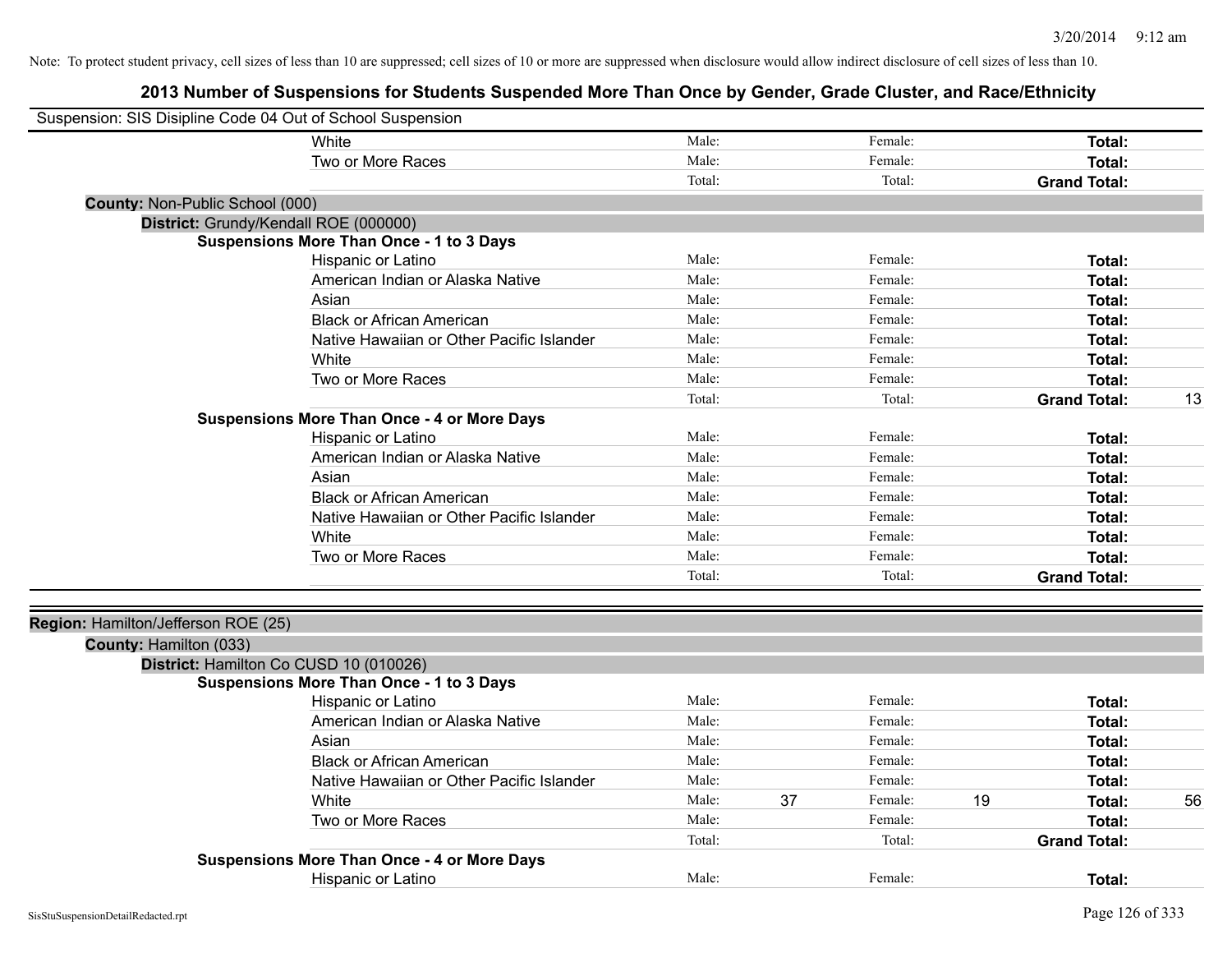## **2013 Number of Suspensions for Students Suspended More Than Once by Gender, Grade Cluster, and Race/Ethnicity**

|                         | Suspension: SIS Disipline Code 04 Out of School Suspension |        |    |         |    |                     |    |
|-------------------------|------------------------------------------------------------|--------|----|---------|----|---------------------|----|
|                         | American Indian or Alaska Native                           | Male:  |    | Female: |    | Total:              |    |
|                         | Asian                                                      | Male:  |    | Female: |    | Total:              |    |
|                         | <b>Black or African American</b>                           | Male:  |    | Female: |    | Total:              |    |
|                         | Native Hawaiian or Other Pacific Islander                  | Male:  |    | Female: |    | Total:              |    |
|                         | White                                                      | Male:  |    | Female: |    | Total:              |    |
|                         | Two or More Races                                          | Male:  |    | Female: |    | Total:              |    |
|                         |                                                            | Total: |    | Total:  |    | <b>Grand Total:</b> |    |
| County: Jefferson (041) |                                                            |        |    |         |    |                     |    |
|                         | District: Farrington CCSD 99 (099004)                      |        |    |         |    |                     |    |
|                         | <b>Suspensions More Than Once - 1 to 3 Days</b>            |        |    |         |    |                     |    |
|                         | Hispanic or Latino                                         | Male:  |    | Female: |    | Total:              |    |
|                         | American Indian or Alaska Native                           | Male:  |    | Female: |    | Total:              |    |
|                         | Asian                                                      | Male:  |    | Female: |    | Total:              |    |
|                         | <b>Black or African American</b>                           | Male:  |    | Female: |    | Total:              |    |
|                         | Native Hawaiian or Other Pacific Islander                  | Male:  |    | Female: |    | Total:              |    |
|                         | White                                                      | Male:  |    | Female: |    | Total:              |    |
|                         | Two or More Races                                          | Male:  |    | Female: |    | Total:              |    |
|                         |                                                            | Total: |    | Total:  |    | <b>Grand Total:</b> |    |
|                         | District: Mount Vernon SD 80 (080002)                      |        |    |         |    |                     |    |
|                         | <b>Suspensions More Than Once - 1 to 3 Days</b>            |        |    |         |    |                     |    |
|                         | Hispanic or Latino                                         | Male:  |    | Female: |    | Total:              |    |
|                         | American Indian or Alaska Native                           | Male:  |    | Female: |    | Total:              |    |
|                         | Asian                                                      | Male:  |    | Female: |    | Total:              |    |
|                         | <b>Black or African American</b>                           | Male:  | 37 | Female: | 10 | Total:              | 47 |
|                         | Native Hawaiian or Other Pacific Islander                  | Male:  |    | Female: |    | Total:              |    |
|                         | White                                                      | Male:  |    | Female: |    | Total:              | 49 |
|                         | Two or More Races                                          | Male:  |    | Female: |    | Total:              | 21 |
|                         |                                                            | Total: |    | Total:  |    | <b>Grand Total:</b> |    |
|                         | <b>Suspensions More Than Once - 4 or More Days</b>         |        |    |         |    |                     |    |
|                         | Hispanic or Latino                                         | Male:  |    | Female: |    | Total:              |    |
|                         | American Indian or Alaska Native                           | Male:  |    | Female: |    | Total:              |    |
|                         | Asian                                                      | Male:  |    | Female: |    | Total:              |    |
|                         | <b>Black or African American</b>                           | Male:  |    | Female: |    | Total:              |    |
|                         | Native Hawaiian or Other Pacific Islander                  | Male:  |    | Female: |    | Total:              |    |
|                         | White                                                      | Male:  |    | Female: |    | Total:              |    |
|                         | Two or More Races                                          | Male:  |    | Female: |    | Total:              |    |
|                         |                                                            | Total: |    | Total:  |    | <b>Grand Total:</b> |    |

**District:** Mt Vernon Twp HSD 201 (201017)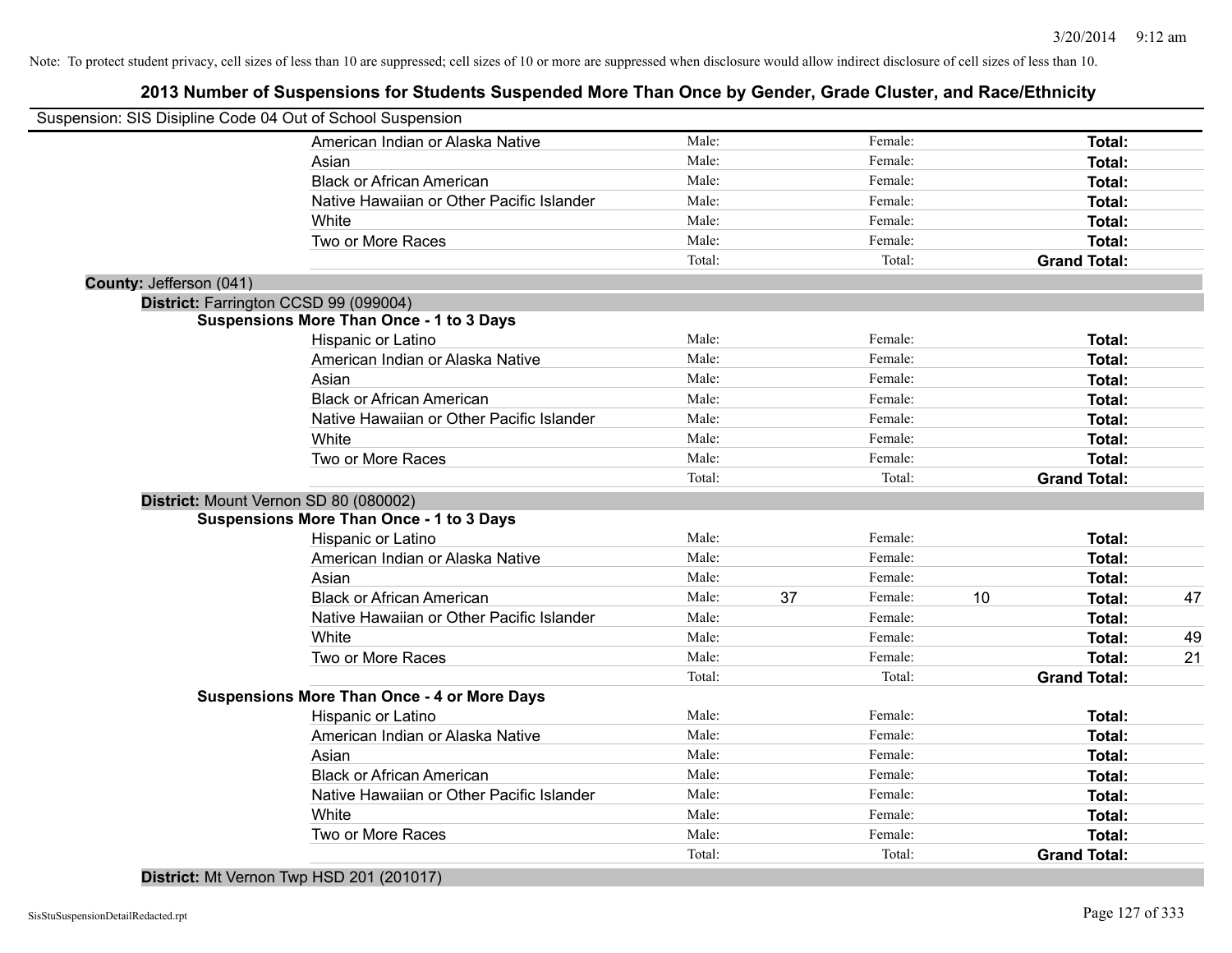| Suspension: SIS Disipline Code 04 Out of School Suspension |        |    |         |    |                     |    |
|------------------------------------------------------------|--------|----|---------|----|---------------------|----|
| <b>Suspensions More Than Once - 1 to 3 Days</b>            |        |    |         |    |                     |    |
| Hispanic or Latino                                         | Male:  |    | Female: |    | Total:              |    |
| American Indian or Alaska Native                           | Male:  |    | Female: |    | Total:              |    |
| Asian                                                      | Male:  |    | Female: |    | Total:              |    |
| <b>Black or African American</b>                           | Male:  | 32 | Female: | 45 | Total:              | 77 |
| Native Hawaiian or Other Pacific Islander                  | Male:  |    | Female: |    | Total:              |    |
| White                                                      | Male:  | 65 | Female: | 19 | Total:              | 84 |
| Two or More Races                                          | Male:  |    | Female: |    | Total:              | 17 |
|                                                            | Total: |    | Total:  |    | <b>Grand Total:</b> |    |
| <b>Suspensions More Than Once - 4 or More Days</b>         |        |    |         |    |                     |    |
| Hispanic or Latino                                         | Male:  |    | Female: |    | Total:              |    |
| American Indian or Alaska Native                           | Male:  |    | Female: |    | Total:              |    |
| Asian                                                      | Male:  |    | Female: |    | Total:              |    |
| <b>Black or African American</b>                           | Male:  |    | Female: |    | Total:              |    |
| Native Hawaiian or Other Pacific Islander                  | Male:  |    | Female: |    | Total:              |    |
| White                                                      | Male:  |    | Female: |    | Total:              | 10 |
| Two or More Races                                          | Male:  |    | Female: |    | Total:              |    |
|                                                            | Total: |    | Total:  |    | <b>Grand Total:</b> |    |
| District: Rome CCSD 2 (002004)                             |        |    |         |    |                     |    |
| <b>Suspensions More Than Once - 1 to 3 Days</b>            |        |    |         |    |                     |    |
| Hispanic or Latino                                         | Male:  |    | Female: |    | Total:              |    |
| American Indian or Alaska Native                           | Male:  |    | Female: |    | Total:              |    |
| Asian                                                      | Male:  |    | Female: |    | Total:              |    |
| <b>Black or African American</b>                           | Male:  |    | Female: |    | Total:              |    |
| Native Hawaiian or Other Pacific Islander                  | Male:  |    | Female: |    | Total:              |    |
| White                                                      | Male:  |    | Female: |    | Total:              |    |
| Two or More Races                                          | Male:  |    | Female: |    | Total:              |    |
|                                                            | Total: |    | Total:  |    | <b>Grand Total:</b> |    |
| District: United Methodist Childrens Home (022900)         |        |    |         |    |                     |    |
| <b>Suspensions More Than Once - 1 to 3 Days</b>            |        |    |         |    |                     |    |
| Hispanic or Latino                                         | Male:  |    | Female: |    | Total:              |    |
| American Indian or Alaska Native                           | Male:  |    | Female: |    | Total:              |    |
| Asian                                                      | Male:  |    | Female: |    | Total:              |    |
| <b>Black or African American</b>                           | Male:  |    | Female: |    | Total:              |    |
| Native Hawaiian or Other Pacific Islander                  | Male:  |    | Female: |    | Total:              |    |
| White                                                      | Male:  |    | Female: |    | Total:              |    |
| Two or More Races                                          | Male:  |    | Female: |    | Total:              |    |
|                                                            | Total: |    | Total:  |    | <b>Grand Total:</b> |    |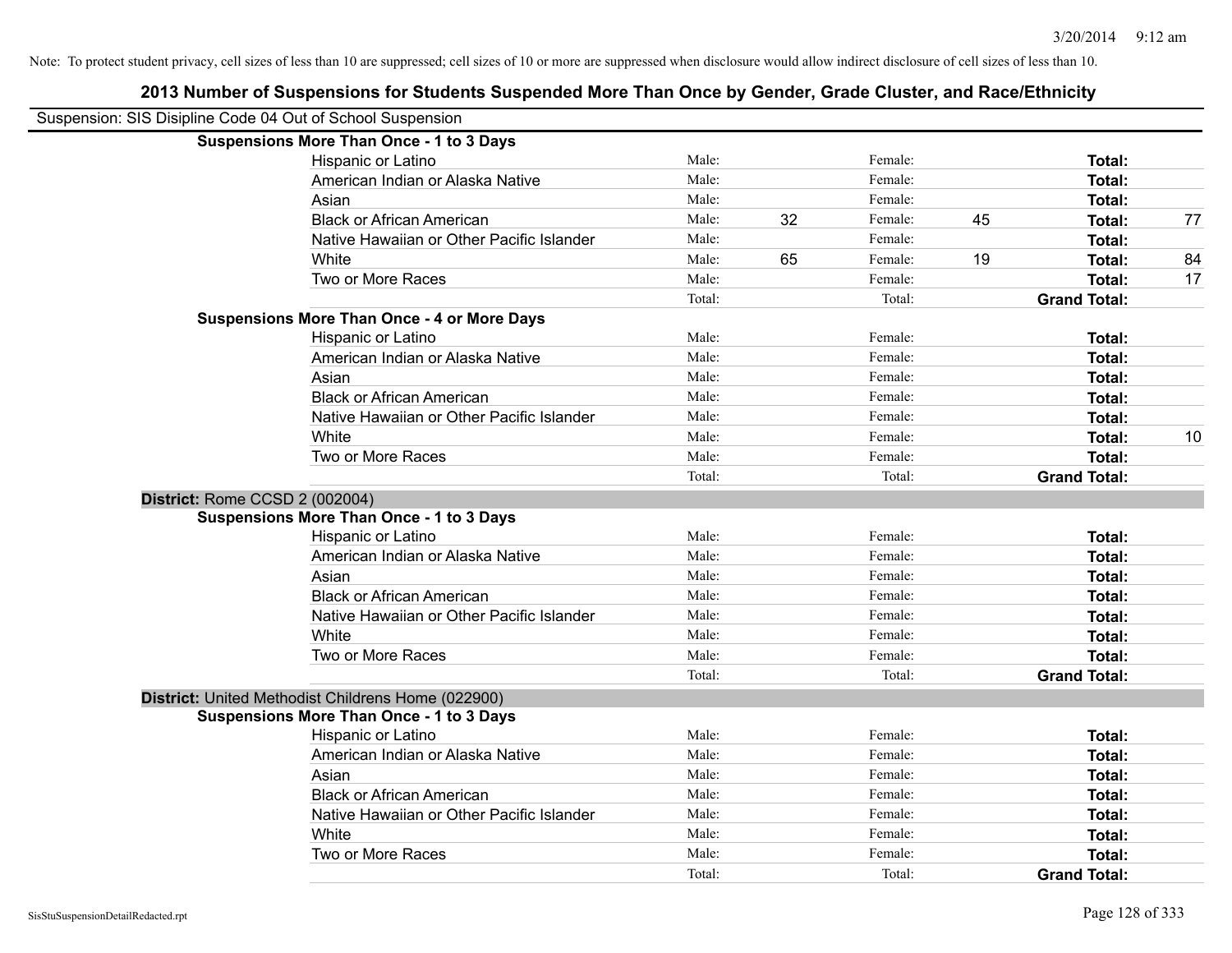| Suspension: SIS Disipline Code 04 Out of School Suspension |                                                 |        |         |                     |
|------------------------------------------------------------|-------------------------------------------------|--------|---------|---------------------|
| District: Waltonville CUSD 1 (001026)                      |                                                 |        |         |                     |
|                                                            | <b>Suspensions More Than Once - 1 to 3 Days</b> |        |         |                     |
|                                                            | Hispanic or Latino                              | Male:  | Female: | Total:              |
|                                                            | American Indian or Alaska Native                | Male:  | Female: | <b>Total:</b>       |
|                                                            | Asian                                           | Male:  | Female: | <b>Total:</b>       |
|                                                            | <b>Black or African American</b>                | Male:  | Female: | <b>Total:</b>       |
|                                                            | Native Hawaiian or Other Pacific Islander       | Male:  | Female: | <b>Total:</b>       |
|                                                            | White                                           | Male:  | Female: | Total:              |
|                                                            | Two or More Races                               | Male:  | Female: | <b>Total:</b>       |
|                                                            |                                                 | Total: | Total:  | <b>Grand Total:</b> |
|                                                            | District: Webber Twp HSD 204 (204017)           |        |         |                     |
|                                                            | <b>Suspensions More Than Once - 1 to 3 Days</b> |        |         |                     |
|                                                            | Hispanic or Latino                              | Male:  | Female: | <b>Total:</b>       |
|                                                            | American Indian or Alaska Native                | Male:  | Female: | Total:              |
|                                                            | Asian                                           | Male:  | Female: | <b>Total:</b>       |
|                                                            | <b>Black or African American</b>                | Male:  | Female: | <b>Total:</b>       |
|                                                            | Native Hawaiian or Other Pacific Islander       | Male:  | Female: | <b>Total:</b>       |
|                                                            | White                                           | Male:  | Female: | Total:              |
|                                                            | Two or More Races                               | Male:  | Female: | Total:              |
|                                                            |                                                 | Total: | Total:  | <b>Grand Total:</b> |
|                                                            | District: Woodlawn CHSD 205 (205016)            |        |         |                     |
|                                                            | <b>Suspensions More Than Once - 1 to 3 Days</b> |        |         |                     |
|                                                            | Hispanic or Latino                              | Male:  | Female: | Total:              |
|                                                            | American Indian or Alaska Native                | Male:  | Female: | Total:              |
|                                                            | Asian                                           | Male:  | Female: | Total:              |
|                                                            | <b>Black or African American</b>                | Male:  | Female: | <b>Total:</b>       |
|                                                            | Native Hawaiian or Other Pacific Islander       | Male:  | Female: | <b>Total:</b>       |
|                                                            | White                                           | Male:  | Female: | <b>Total:</b>       |
|                                                            | Two or More Races                               | Male:  | Female: | <b>Total:</b>       |
|                                                            |                                                 | Total: | Total:  | <b>Grand Total:</b> |
| County: Non-Public School (000)                            |                                                 |        |         |                     |
|                                                            | District: Hamilton/Jefferson ROE (000000)       |        |         |                     |
|                                                            | <b>Suspensions More Than Once - 1 to 3 Days</b> |        |         |                     |
|                                                            | <b>Hispanic or Latino</b>                       | Male:  | Female: | Total:              |
|                                                            | American Indian or Alaska Native                | Male:  | Female: | Total:              |
|                                                            | Asian                                           | Male:  | Female: | <b>Total:</b>       |
|                                                            | <b>Black or African American</b>                | Male:  | Female: | <b>Total:</b>       |
|                                                            | Native Hawaiian or Other Pacific Islander       | Male:  | Female: | Total:              |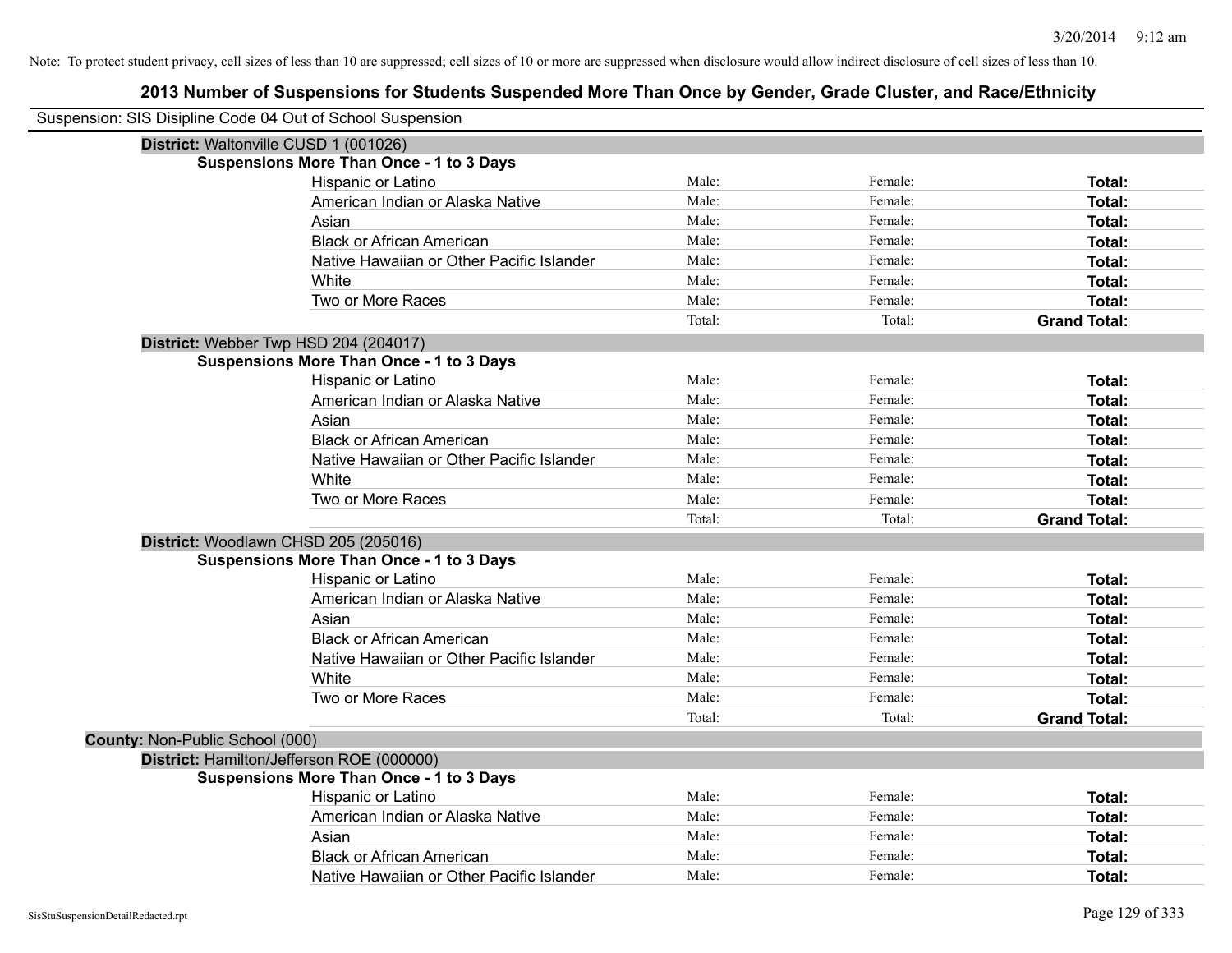| Suspension: SIS Disipline Code 04 Out of School Suspension |                                                    |        |         |                     |
|------------------------------------------------------------|----------------------------------------------------|--------|---------|---------------------|
|                                                            | White                                              | Male:  | Female: | Total:              |
|                                                            | Two or More Races                                  | Male:  | Female: | Total:              |
|                                                            |                                                    | Total: | Total:  | <b>Grand Total:</b> |
|                                                            |                                                    |        |         |                     |
| Region: Hancock/McDonough ROE (26)                         |                                                    |        |         |                     |
| County: Hancock (034)                                      |                                                    |        |         |                     |
|                                                            | District: Carthage ESD 317 (317004)                |        |         |                     |
|                                                            | <b>Suspensions More Than Once - 1 to 3 Days</b>    |        |         |                     |
|                                                            | Hispanic or Latino                                 | Male:  | Female: | Total:              |
|                                                            | American Indian or Alaska Native                   | Male:  | Female: | Total:              |
|                                                            | Asian                                              | Male:  | Female: | Total:              |
|                                                            | <b>Black or African American</b>                   | Male:  | Female: | Total:              |
|                                                            | Native Hawaiian or Other Pacific Islander          | Male:  | Female: | Total:              |
|                                                            | White                                              | Male:  | Female: | Total:              |
|                                                            | Two or More Races                                  | Male:  | Female: | Total:              |
|                                                            |                                                    | Total: | Total:  | <b>Grand Total:</b> |
| District: Dallas ESD 327 (327004)                          |                                                    |        |         |                     |
|                                                            | <b>Suspensions More Than Once - 1 to 3 Days</b>    |        |         |                     |
|                                                            | Hispanic or Latino                                 | Male:  | Female: | Total:              |
|                                                            | American Indian or Alaska Native                   | Male:  | Female: | Total:              |
|                                                            | Asian                                              | Male:  | Female: | Total:              |
|                                                            | <b>Black or African American</b>                   | Male:  | Female: | Total:              |
|                                                            | Native Hawaiian or Other Pacific Islander          | Male:  | Female: | Total:              |
|                                                            | <b>White</b>                                       | Male:  | Female: | Total:              |
|                                                            | Two or More Races                                  | Male:  | Female: | Total:              |
|                                                            |                                                    | Total: | Total:  | <b>Grand Total:</b> |
|                                                            | <b>Suspensions More Than Once - 4 or More Days</b> |        |         |                     |
|                                                            | Hispanic or Latino                                 | Male:  | Female: | Total:              |
|                                                            | American Indian or Alaska Native                   | Male:  | Female: | Total:              |
|                                                            | Asian                                              | Male:  | Female: | Total:              |
|                                                            | <b>Black or African American</b>                   | Male:  | Female: | Total:              |
|                                                            | Native Hawaiian or Other Pacific Islander          | Male:  | Female: | Total:              |
|                                                            | White                                              | Male:  | Female: | Total:              |
|                                                            | Two or More Races                                  | Male:  | Female: | Total:              |
|                                                            |                                                    | Total: | Total:  | <b>Grand Total:</b> |
|                                                            | District: Hamilton CCSD 328 (328024)               |        |         |                     |
|                                                            | <b>Suspensions More Than Once - 1 to 3 Days</b>    |        |         |                     |
|                                                            | Hispanic or Latino                                 | Male:  | Female: | Total:              |
|                                                            |                                                    |        |         |                     |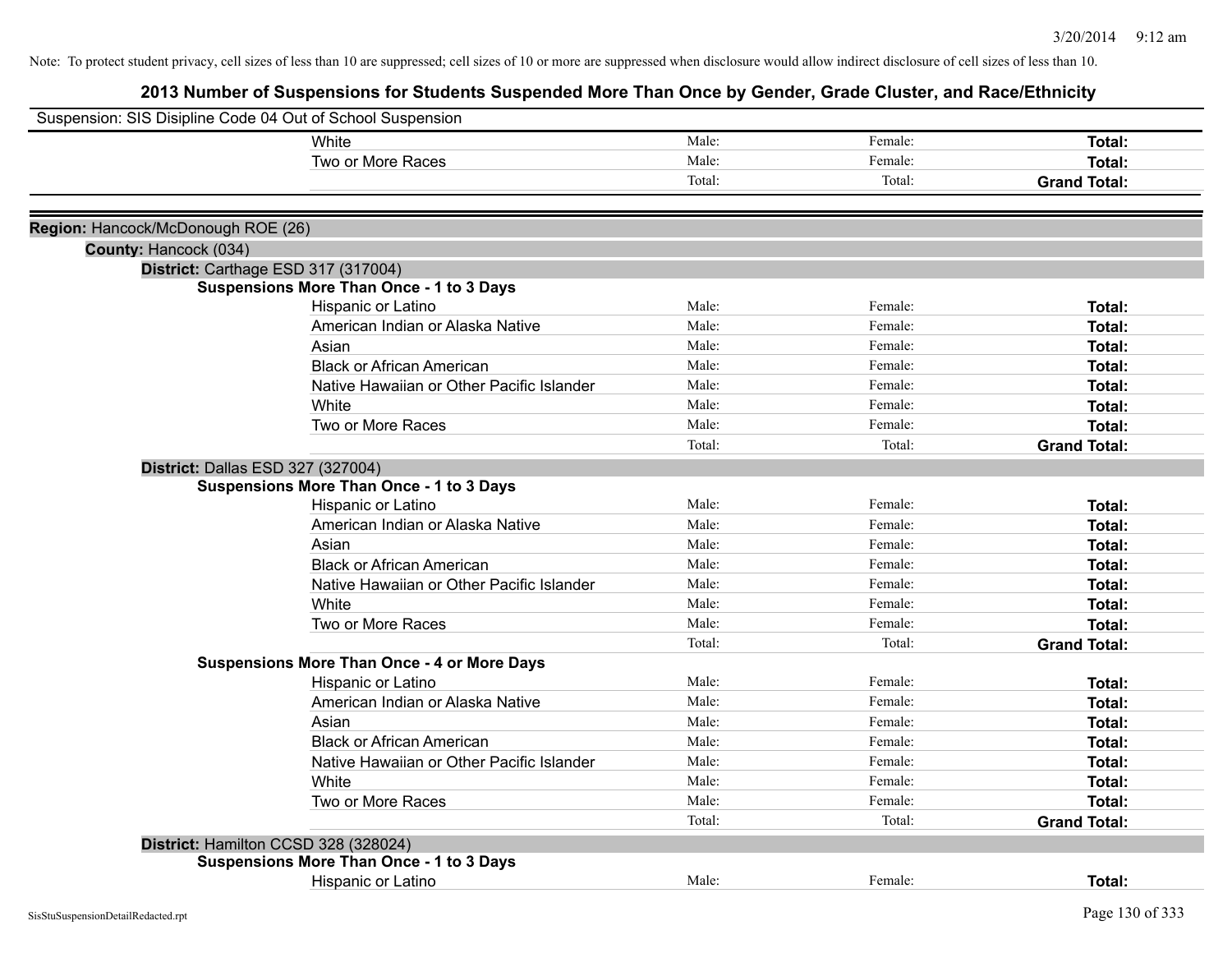|                                    | Suspension: SIS Disipline Code 04 Out of School Suspension |        |         |                     |    |
|------------------------------------|------------------------------------------------------------|--------|---------|---------------------|----|
|                                    | American Indian or Alaska Native                           | Male:  | Female: | <b>Total:</b>       |    |
|                                    | Asian                                                      | Male:  | Female: | Total:              |    |
|                                    | <b>Black or African American</b>                           | Male:  | Female: | Total:              |    |
|                                    | Native Hawaiian or Other Pacific Islander                  | Male:  | Female: | Total:              |    |
|                                    | White                                                      | Male:  | Female: | Total:              |    |
|                                    | Two or More Races                                          | Male:  | Female: | Total:              |    |
|                                    |                                                            | Total: | Total:  | <b>Grand Total:</b> |    |
|                                    | District: Illini West H S Dist 307 (307016)                |        |         |                     |    |
|                                    | <b>Suspensions More Than Once - 1 to 3 Days</b>            |        |         |                     |    |
|                                    | Hispanic or Latino                                         | Male:  | Female: | Total:              |    |
|                                    | American Indian or Alaska Native                           | Male:  | Female: | Total:              |    |
|                                    | Asian                                                      | Male:  | Female: | Total:              |    |
|                                    | <b>Black or African American</b>                           | Male:  | Female: | Total:              |    |
|                                    | Native Hawaiian or Other Pacific Islander                  | Male:  | Female: | <b>Total:</b>       |    |
|                                    | White                                                      | Male:  | Female: | Total:              |    |
|                                    | Two or More Races                                          | Male:  | Female: | Total:              |    |
|                                    |                                                            | Total: | Total:  | <b>Grand Total:</b> | 12 |
|                                    | <b>Suspensions More Than Once - 4 or More Days</b>         |        |         |                     |    |
|                                    | Hispanic or Latino                                         | Male:  | Female: | Total:              |    |
|                                    | American Indian or Alaska Native                           | Male:  | Female: | Total:              |    |
|                                    | Asian                                                      | Male:  | Female: | Total:              |    |
|                                    | <b>Black or African American</b>                           | Male:  | Female: | Total:              |    |
|                                    | Native Hawaiian or Other Pacific Islander                  | Male:  | Female: | <b>Total:</b>       |    |
|                                    | White                                                      | Male:  | Female: | Total:              |    |
|                                    | Two or More Races                                          | Male:  | Female: | Total:              |    |
|                                    |                                                            | Total: | Total:  | <b>Grand Total:</b> | 11 |
|                                    | District: Warsaw CUSD 316 (316026)                         |        |         |                     |    |
|                                    | <b>Suspensions More Than Once - 1 to 3 Days</b>            |        |         |                     |    |
|                                    | Hispanic or Latino                                         | Male:  | Female: | Total:              |    |
|                                    | American Indian or Alaska Native                           | Male:  | Female: | Total:              |    |
|                                    | Asian                                                      | Male:  | Female: | Total:              |    |
|                                    | <b>Black or African American</b>                           | Male:  | Female: | Total:              |    |
|                                    | Native Hawaiian or Other Pacific Islander                  | Male:  | Female: | <b>Total:</b>       |    |
|                                    | White                                                      | Male:  | Female: | Total:              | 10 |
|                                    | Two or More Races                                          | Male:  | Female: | Total:              |    |
|                                    |                                                            | Total: | Total:  | <b>Grand Total:</b> |    |
|                                    | <b>Suspensions More Than Once - 4 or More Days</b>         |        |         |                     |    |
|                                    | Hispanic or Latino                                         | Male:  | Female: | Total:              |    |
|                                    | American Indian or Alaska Native                           | Male:  | Female: | Total:              |    |
| SisStuSuspensionDetailRedacted.rpt |                                                            |        |         | Page 131 of 333     |    |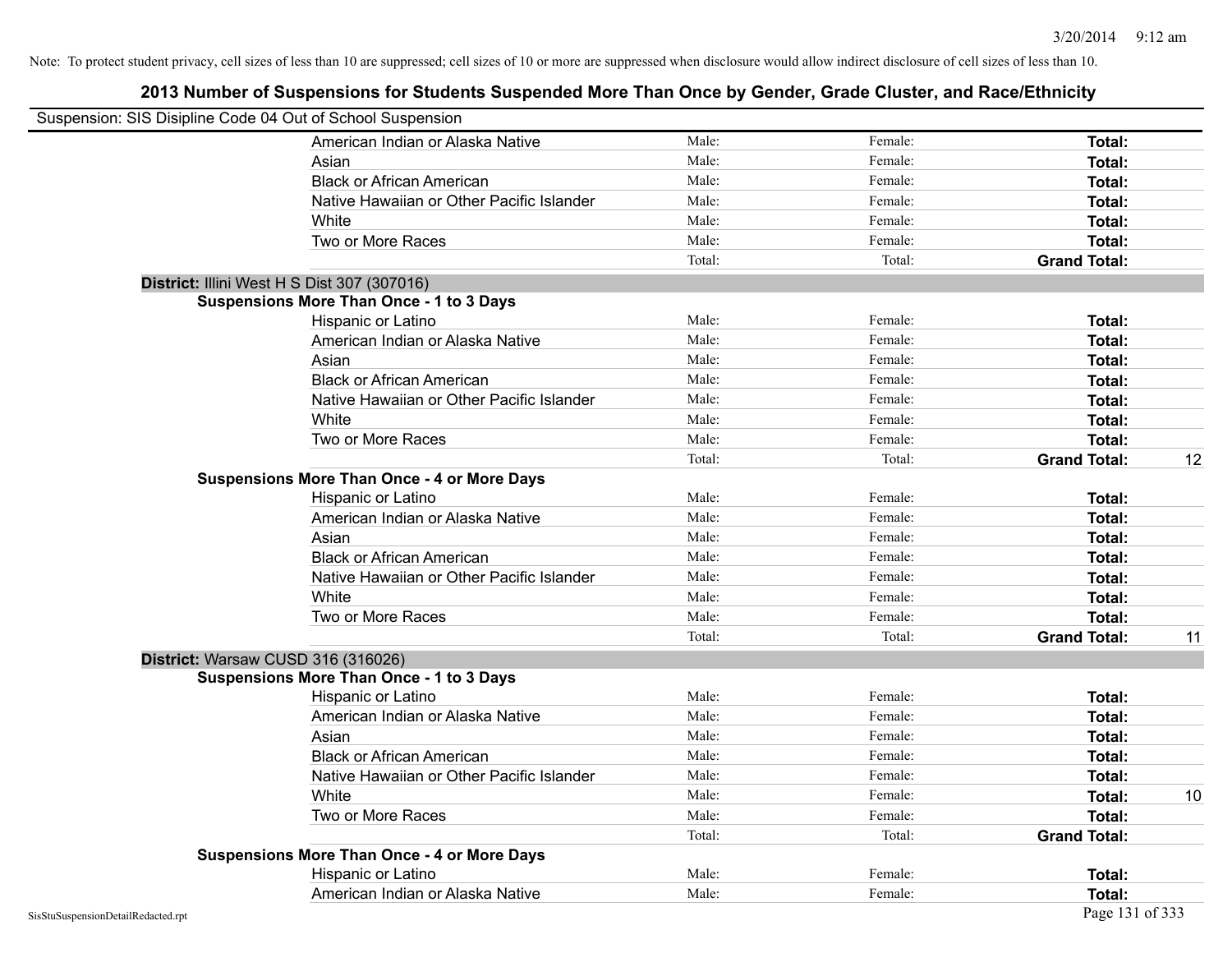|                         | Suspension: SIS Disipline Code 04 Out of School Suspension |        |    |         |    |                     |    |
|-------------------------|------------------------------------------------------------|--------|----|---------|----|---------------------|----|
|                         | Asian                                                      | Male:  |    | Female: |    | Total:              |    |
|                         | <b>Black or African American</b>                           | Male:  |    | Female: |    | Total:              |    |
|                         | Native Hawaiian or Other Pacific Islander                  | Male:  |    | Female: |    | Total:              |    |
|                         | White                                                      | Male:  |    | Female: |    | Total:              |    |
|                         | Two or More Races                                          | Male:  |    | Female: |    | Total:              |    |
|                         |                                                            | Total: |    | Total:  |    | <b>Grand Total:</b> |    |
| County: Mcdonough (062) |                                                            |        |    |         |    |                     |    |
|                         | District: Bushnell Prairie City CUSD 170 (170026)          |        |    |         |    |                     |    |
|                         | <b>Suspensions More Than Once - 1 to 3 Days</b>            |        |    |         |    |                     |    |
|                         | Hispanic or Latino                                         | Male:  |    | Female: |    | <b>Total:</b>       |    |
|                         | American Indian or Alaska Native                           | Male:  |    | Female: |    | Total:              |    |
|                         | Asian                                                      | Male:  |    | Female: |    | Total:              |    |
|                         | <b>Black or African American</b>                           | Male:  |    | Female: |    | Total:              |    |
|                         | Native Hawaiian or Other Pacific Islander                  | Male:  |    | Female: |    | Total:              |    |
|                         | White                                                      | Male:  | 25 | Female: | 10 | Total:              | 35 |
|                         | Two or More Races                                          | Male:  |    | Female: |    | Total:              |    |
|                         |                                                            | Total: |    | Total:  |    | <b>Grand Total:</b> |    |
|                         | <b>Suspensions More Than Once - 4 or More Days</b>         |        |    |         |    |                     |    |
|                         | Hispanic or Latino                                         | Male:  |    | Female: |    | Total:              |    |
|                         | American Indian or Alaska Native                           | Male:  |    | Female: |    | Total:              |    |
|                         | Asian                                                      | Male:  |    | Female: |    | Total:              |    |
|                         | <b>Black or African American</b>                           | Male:  |    | Female: |    | Total:              |    |
|                         | Native Hawaiian or Other Pacific Islander                  | Male:  |    | Female: |    | <b>Total:</b>       |    |
|                         | White                                                      | Male:  |    | Female: |    | Total:              |    |
|                         | Two or More Races                                          | Male:  |    | Female: |    | Total:              |    |
|                         |                                                            | Total: |    | Total:  |    | <b>Grand Total:</b> |    |
|                         | District: Macomb CUSD 185 (185026)                         |        |    |         |    |                     |    |
|                         | <b>Suspensions More Than Once - 1 to 3 Days</b>            |        |    |         |    |                     |    |
|                         | <b>Hispanic or Latino</b>                                  | Male:  |    | Female: |    | Total:              |    |
|                         | American Indian or Alaska Native                           | Male:  |    | Female: |    | Total:              |    |
|                         | Asian                                                      | Male:  |    | Female: |    | Total:              |    |
|                         | <b>Black or African American</b>                           | Male:  |    | Female: |    | Total:              | 18 |
|                         | Native Hawaiian or Other Pacific Islander                  | Male:  |    | Female: |    | Total:              |    |
|                         | White                                                      | Male:  | 30 | Female: | 15 | Total:              | 45 |
|                         | Two or More Races                                          | Male:  |    | Female: |    | Total:              |    |
|                         |                                                            | Total: |    | Total:  |    | <b>Grand Total:</b> |    |
|                         | <b>Suspensions More Than Once - 4 or More Days</b>         |        |    |         |    |                     |    |
|                         | Hispanic or Latino                                         | Male:  |    | Female: |    | Total:              |    |
|                         | American Indian or Alaska Native                           | Male:  |    | Female: |    | Total:              |    |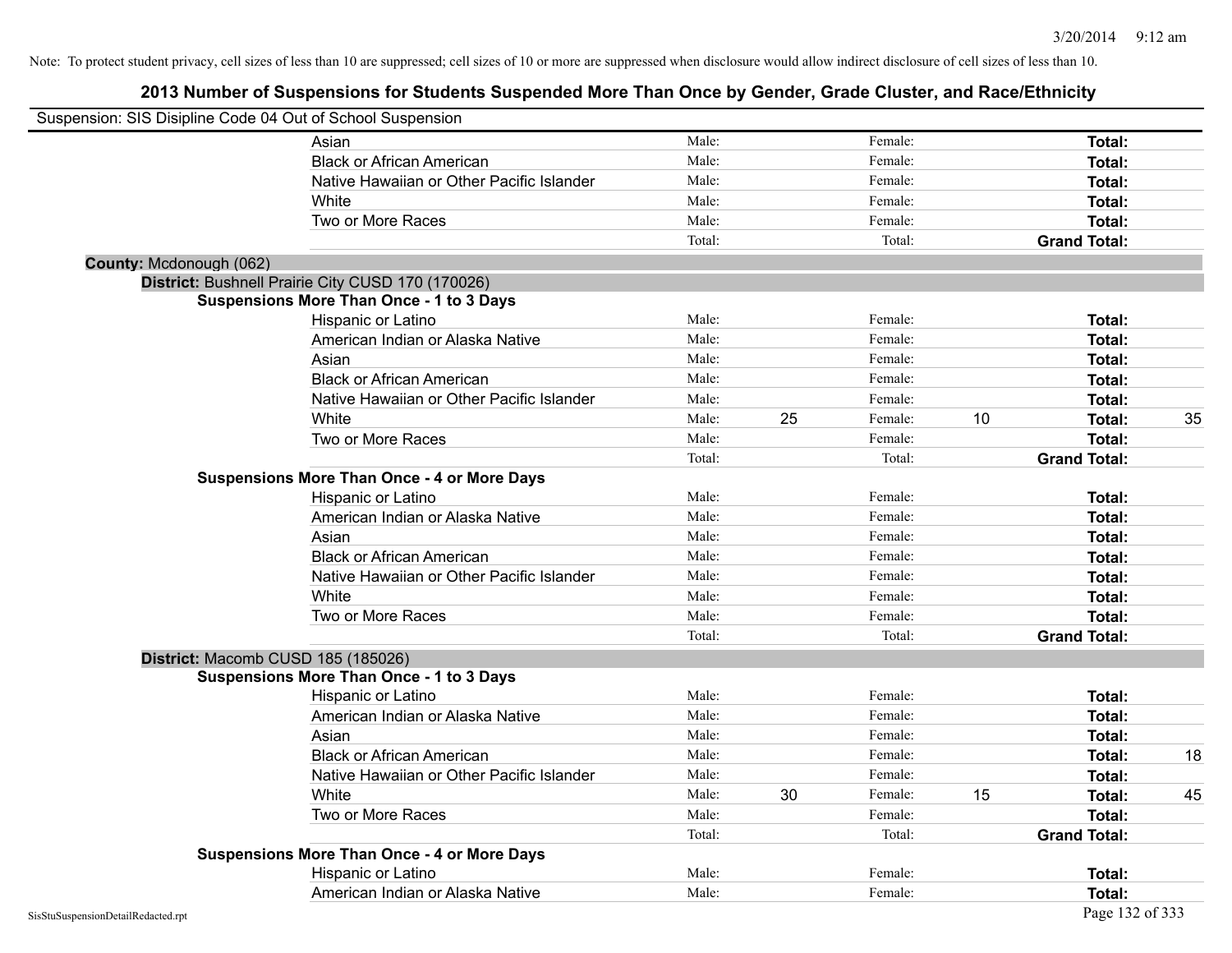## **2013 Number of Suspensions for Students Suspended More Than Once by Gender, Grade Cluster, and Race/Ethnicity**

| Suspension: SIS Disipline Code 04 Out of School Suspension |                                                    |        |         |                     |    |
|------------------------------------------------------------|----------------------------------------------------|--------|---------|---------------------|----|
|                                                            | Asian                                              | Male:  | Female: | Total:              |    |
|                                                            | <b>Black or African American</b>                   | Male:  | Female: | Total:              |    |
|                                                            | Native Hawaiian or Other Pacific Islander          | Male:  | Female: | <b>Total:</b>       |    |
|                                                            | White                                              | Male:  | Female: | <b>Total:</b>       |    |
|                                                            | Two or More Races                                  | Male:  | Female: | <b>Total:</b>       |    |
|                                                            |                                                    | Total: | Total:  | <b>Grand Total:</b> | 16 |
|                                                            | District: West Central IL Spec Educ Coop (000061)  |        |         |                     |    |
|                                                            | <b>Suspensions More Than Once - 1 to 3 Days</b>    |        |         |                     |    |
|                                                            | Hispanic or Latino                                 | Male:  | Female: | Total:              |    |
|                                                            | American Indian or Alaska Native                   | Male:  | Female: | Total:              |    |
|                                                            | Asian                                              | Male:  | Female: | <b>Total:</b>       |    |
|                                                            | <b>Black or African American</b>                   | Male:  | Female: | Total:              |    |
|                                                            | Native Hawaiian or Other Pacific Islander          | Male:  | Female: | <b>Total:</b>       |    |
|                                                            | White                                              | Male:  | Female: | <b>Total:</b>       | 46 |
|                                                            | Two or More Races                                  | Male:  | Female: | <b>Total:</b>       |    |
|                                                            |                                                    | Total: | Total:  | <b>Grand Total:</b> | 61 |
|                                                            | District: West Prairie CUSD 103 (103026)           |        |         |                     |    |
|                                                            | <b>Suspensions More Than Once - 1 to 3 Days</b>    |        |         |                     |    |
|                                                            | Hispanic or Latino                                 | Male:  | Female: | <b>Total:</b>       |    |
|                                                            | American Indian or Alaska Native                   | Male:  | Female: | <b>Total:</b>       |    |
|                                                            | Asian                                              | Male:  | Female: | Total:              |    |
|                                                            | <b>Black or African American</b>                   | Male:  | Female: | Total:              |    |
|                                                            | Native Hawaiian or Other Pacific Islander          | Male:  | Female: | Total:              |    |
|                                                            | White                                              | Male:  | Female: | <b>Total:</b>       | 37 |
|                                                            | Two or More Races                                  | Male:  | Female: | <b>Total:</b>       |    |
|                                                            |                                                    | Total: | Total:  | <b>Grand Total:</b> |    |
|                                                            | <b>Suspensions More Than Once - 4 or More Days</b> |        |         |                     |    |
|                                                            | Hispanic or Latino                                 | Male:  | Female: | Total:              |    |
|                                                            | American Indian or Alaska Native                   | Male:  | Female: | <b>Total:</b>       |    |
|                                                            | Asian                                              | Male:  | Female: | <b>Total:</b>       |    |
|                                                            | <b>Black or African American</b>                   | Male:  | Female: | <b>Total:</b>       |    |
|                                                            | Native Hawaiian or Other Pacific Islander          | Male:  | Female: | Total:              |    |
|                                                            | White                                              | Male:  | Female: | Total:              |    |
|                                                            | Two or More Races                                  | Male:  | Female: | <b>Total:</b>       |    |
|                                                            |                                                    | Total: | Total:  | <b>Grand Total:</b> |    |
|                                                            |                                                    |        |         |                     |    |

**Region:** Henderson/Mercer/Warren ROE (27)

**County:** Henderson (036)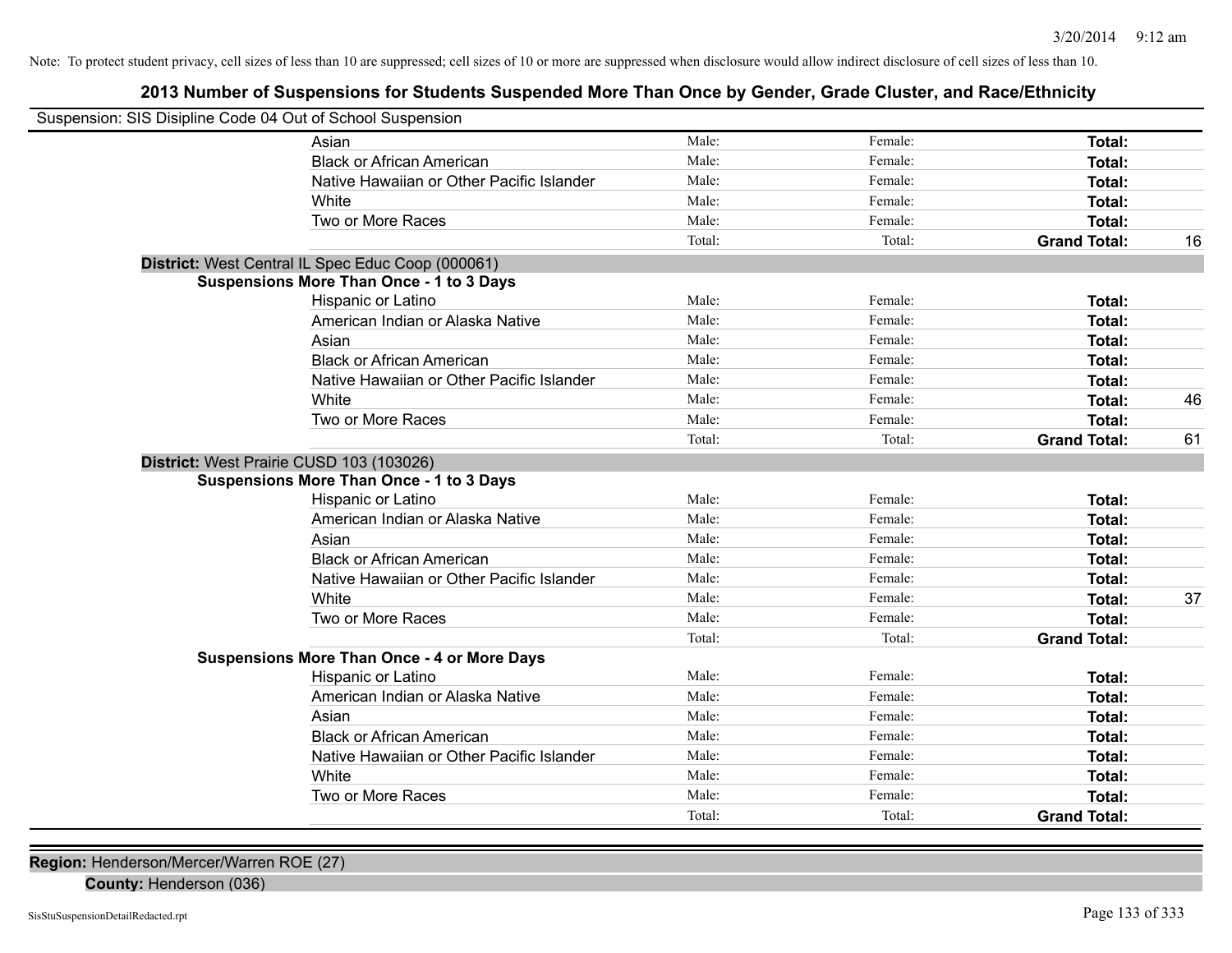| Suspension: SIS Disipline Code 04 Out of School Suspension |                                                      |        |         |                     |    |
|------------------------------------------------------------|------------------------------------------------------|--------|---------|---------------------|----|
|                                                            | District: West Central CUSD 235 (235026)             |        |         |                     |    |
|                                                            | <b>Suspensions More Than Once - 1 to 3 Days</b>      |        |         |                     |    |
|                                                            | Hispanic or Latino                                   | Male:  | Female: | Total:              |    |
|                                                            | American Indian or Alaska Native                     | Male:  | Female: | Total:              |    |
|                                                            | Asian                                                | Male:  | Female: | Total:              |    |
|                                                            | <b>Black or African American</b>                     | Male:  | Female: | Total:              |    |
|                                                            | Native Hawaiian or Other Pacific Islander            | Male:  | Female: | Total:              |    |
|                                                            | White                                                | Male:  | Female: | Total:              | 27 |
|                                                            | Two or More Races                                    | Male:  | Female: | Total:              |    |
|                                                            |                                                      | Total: | Total:  | <b>Grand Total:</b> |    |
| County: Mercer (066)                                       |                                                      |        |         |                     |    |
|                                                            | District: Mercer County School District 404 (404026) |        |         |                     |    |
|                                                            | <b>Suspensions More Than Once - 1 to 3 Days</b>      |        |         |                     |    |
|                                                            | Hispanic or Latino                                   | Male:  | Female: | Total:              |    |
|                                                            | American Indian or Alaska Native                     | Male:  | Female: | Total:              |    |
|                                                            | Asian                                                | Male:  | Female: | Total:              |    |
|                                                            | <b>Black or African American</b>                     | Male:  | Female: | Total:              |    |
|                                                            | Native Hawaiian or Other Pacific Islander            | Male:  | Female: | Total:              |    |
|                                                            | White                                                | Male:  | Female: | Total:              | 43 |
|                                                            | Two or More Races                                    | Male:  | Female: | Total:              |    |
|                                                            |                                                      | Total: | Total:  | <b>Grand Total:</b> |    |
|                                                            | <b>Suspensions More Than Once - 4 or More Days</b>   |        |         |                     |    |
|                                                            | Hispanic or Latino                                   | Male:  | Female: | Total:              |    |
|                                                            | American Indian or Alaska Native                     | Male:  | Female: | Total:              |    |
|                                                            | Asian                                                | Male:  | Female: | Total:              |    |
|                                                            | <b>Black or African American</b>                     | Male:  | Female: | Total:              |    |
|                                                            | Native Hawaiian or Other Pacific Islander            | Male:  | Female: | Total:              |    |
|                                                            | White                                                | Male:  | Female: | <b>Total:</b>       |    |
|                                                            | Two or More Races                                    | Male:  | Female: | Total:              |    |
|                                                            |                                                      | Total: | Total:  | <b>Grand Total:</b> |    |
| County: Warren (094)                                       |                                                      |        |         |                     |    |
|                                                            | District: Monmouth-Roseville CUSD 238 (238026)       |        |         |                     |    |
|                                                            | <b>Suspensions More Than Once - 1 to 3 Days</b>      |        |         |                     |    |
|                                                            | Hispanic or Latino                                   | Male:  | Female: | Total:              |    |
|                                                            | American Indian or Alaska Native                     | Male:  | Female: | Total:              |    |
|                                                            | Asian                                                | Male:  | Female: | Total:              |    |
|                                                            | <b>Black or African American</b>                     | Male:  | Female: | Total:              |    |
|                                                            | Native Hawaiian or Other Pacific Islander            | Male:  | Female: | Total:              |    |
|                                                            | White                                                | Male:  | Female: | Total:              | 32 |
| SisStuSuspensionDetailRedacted.rpt                         |                                                      |        |         | Page 134 of 333     |    |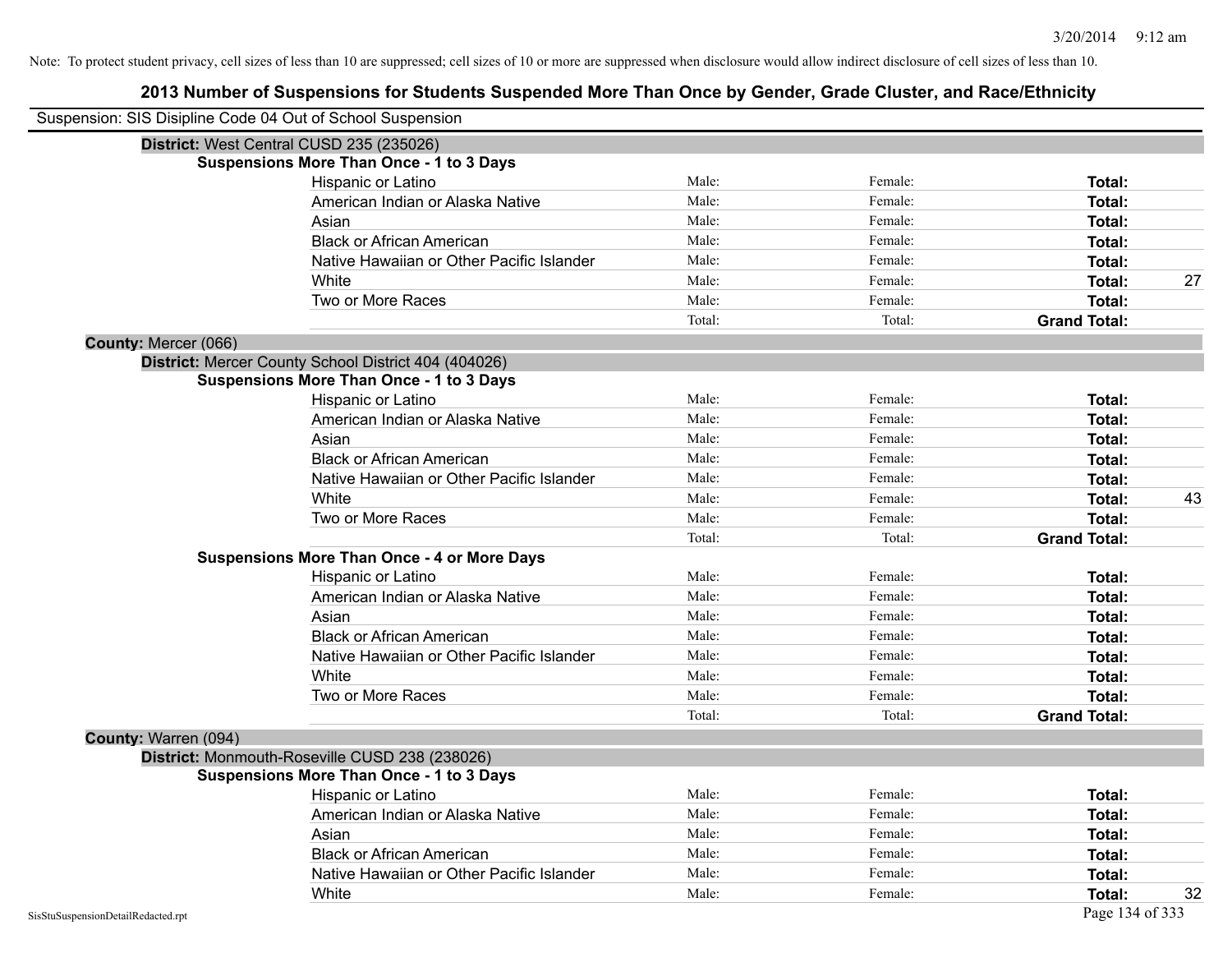| Suspension: SIS Disipline Code 04 Out of School Suspension |                                                    |        |         |                     |
|------------------------------------------------------------|----------------------------------------------------|--------|---------|---------------------|
|                                                            | Two or More Races                                  | Male:  | Female: | Total:              |
|                                                            |                                                    | Total: | Total:  | <b>Grand Total:</b> |
|                                                            | <b>Suspensions More Than Once - 4 or More Days</b> |        |         |                     |
|                                                            | Hispanic or Latino                                 | Male:  | Female: | Total:              |
|                                                            | American Indian or Alaska Native                   | Male:  | Female: | Total:              |
|                                                            | Asian                                              | Male:  | Female: | Total:              |
|                                                            | <b>Black or African American</b>                   | Male:  | Female: | Total:              |
|                                                            | Native Hawaiian or Other Pacific Islander          | Male:  | Female: | Total:              |
|                                                            | White                                              | Male:  | Female: | Total:              |
|                                                            | Two or More Races                                  | Male:  | Female: | Total:              |
|                                                            |                                                    | Total: | Total:  | <b>Grand Total:</b> |
| District: United CUSD 304 (304026)                         |                                                    |        |         |                     |
|                                                            | <b>Suspensions More Than Once - 1 to 3 Days</b>    |        |         |                     |
|                                                            | Hispanic or Latino                                 | Male:  | Female: | Total:              |
|                                                            | American Indian or Alaska Native                   | Male:  | Female: | Total:              |
|                                                            | Asian                                              | Male:  | Female: | Total:              |
|                                                            | <b>Black or African American</b>                   | Male:  | Female: | Total:              |
|                                                            | Native Hawaiian or Other Pacific Islander          | Male:  | Female: | Total:              |
|                                                            | White                                              | Male:  | Female: | Total:              |
|                                                            | Two or More Races                                  | Male:  | Female: | Total:              |
|                                                            |                                                    | Total: | Total:  | <b>Grand Total:</b> |
|                                                            | <b>Suspensions More Than Once - 4 or More Days</b> |        |         |                     |
|                                                            | Hispanic or Latino                                 | Male:  | Female: | Total:              |
|                                                            | American Indian or Alaska Native                   | Male:  | Female: | Total:              |
|                                                            | Asian                                              | Male:  | Female: | Total:              |
|                                                            | <b>Black or African American</b>                   | Male:  | Female: | Total:              |
|                                                            | Native Hawaiian or Other Pacific Islander          | Male:  | Female: | Total:              |
|                                                            | White                                              | Male:  | Female: | Total:              |
|                                                            | Two or More Races                                  | Male:  | Female: | Total:              |
|                                                            |                                                    | Total: | Total:  | <b>Grand Total:</b> |
|                                                            |                                                    |        |         |                     |
| Region: Iroquois/Kankakee ROE (32)                         |                                                    |        |         |                     |
| County: Iroquois (038)                                     |                                                    |        |         |                     |
| District: Central CUSD 4 (004026)                          |                                                    |        |         |                     |
|                                                            | <b>Suspensions More Than Once - 1 to 3 Days</b>    |        |         |                     |
|                                                            | Hispanic or Latino                                 | Male:  | Female: | Total:              |
|                                                            | American Indian or Alaska Native                   | Male:  | Female: | Total:              |
|                                                            | Asian                                              | Male:  | Female: | Total:              |
|                                                            |                                                    |        |         |                     |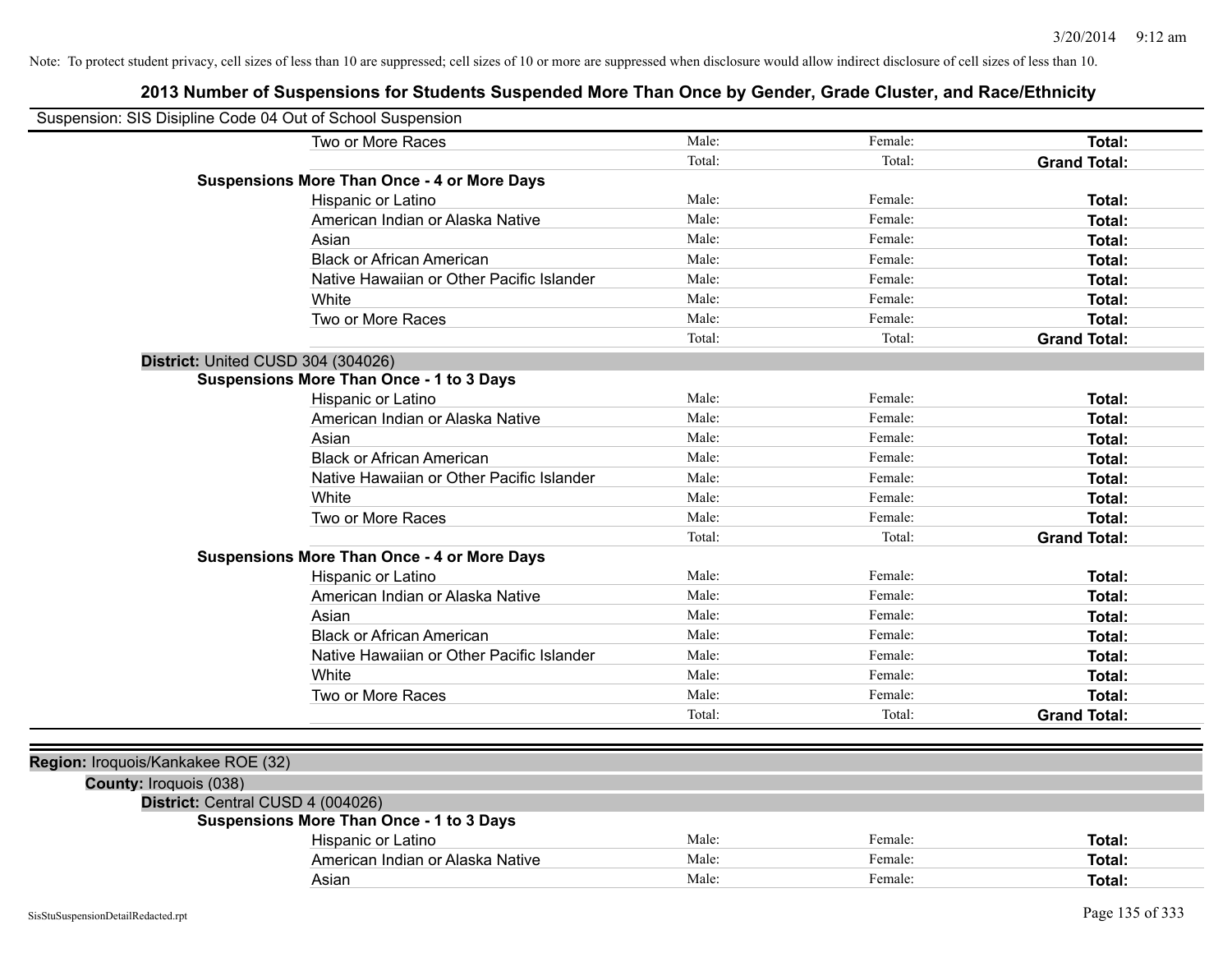| Suspension: SIS Disipline Code 04 Out of School Suspension |                                                    |        |         |                     |
|------------------------------------------------------------|----------------------------------------------------|--------|---------|---------------------|
|                                                            | <b>Black or African American</b>                   | Male:  | Female: | Total:              |
|                                                            | Native Hawaiian or Other Pacific Islander          | Male:  | Female: | Total:              |
|                                                            | White                                              | Male:  | Female: | Total:              |
|                                                            | Two or More Races                                  | Male:  | Female: | <b>Total:</b>       |
|                                                            |                                                    | Total: | Total:  | <b>Grand Total:</b> |
|                                                            | <b>Suspensions More Than Once - 4 or More Days</b> |        |         |                     |
|                                                            | Hispanic or Latino                                 | Male:  | Female: | Total:              |
|                                                            | American Indian or Alaska Native                   | Male:  | Female: | Total:              |
|                                                            | Asian                                              | Male:  | Female: | Total:              |
|                                                            | <b>Black or African American</b>                   | Male:  | Female: | Total:              |
|                                                            | Native Hawaiian or Other Pacific Islander          | Male:  | Female: | <b>Total:</b>       |
|                                                            | White                                              | Male:  | Female: | Total:              |
|                                                            | Two or More Races                                  | Male:  | Female: | <b>Total:</b>       |
|                                                            |                                                    | Total: | Total:  | <b>Grand Total:</b> |
|                                                            | District: Cissna Park CUSD 6 (006026)              |        |         |                     |
|                                                            | <b>Suspensions More Than Once - 1 to 3 Days</b>    |        |         |                     |
|                                                            | Hispanic or Latino                                 | Male:  | Female: | <b>Total:</b>       |
|                                                            | American Indian or Alaska Native                   | Male:  | Female: | <b>Total:</b>       |
|                                                            | Asian                                              | Male:  | Female: | Total:              |
|                                                            | <b>Black or African American</b>                   | Male:  | Female: | Total:              |
|                                                            | Native Hawaiian or Other Pacific Islander          | Male:  | Female: | Total:              |
|                                                            | White                                              | Male:  | Female: | Total:              |
|                                                            | Two or More Races                                  | Male:  | Female: | <b>Total:</b>       |
|                                                            |                                                    | Total: | Total:  | <b>Grand Total:</b> |
|                                                            | <b>Suspensions More Than Once - 4 or More Days</b> |        |         |                     |
|                                                            | Hispanic or Latino                                 | Male:  | Female: | Total:              |
|                                                            | American Indian or Alaska Native                   | Male:  | Female: | <b>Total:</b>       |
|                                                            | Asian                                              | Male:  | Female: | Total:              |
|                                                            | <b>Black or African American</b>                   | Male:  | Female: | Total:              |
|                                                            | Native Hawaiian or Other Pacific Islander          | Male:  | Female: | Total:              |
|                                                            | White                                              | Male:  | Female: | Total:              |
|                                                            | Two or More Races                                  | Male:  | Female: | <b>Total:</b>       |
|                                                            |                                                    | Total: | Total:  | <b>Grand Total:</b> |
| District: Donovan CUSD 3 (003026)                          |                                                    |        |         |                     |
|                                                            | <b>Suspensions More Than Once - 1 to 3 Days</b>    |        |         |                     |
|                                                            | Hispanic or Latino                                 | Male:  | Female: | Total:              |
|                                                            | American Indian or Alaska Native                   | Male:  | Female: | Total:              |
|                                                            | Asian                                              | Male:  | Female: | Total:              |
|                                                            | <b>Black or African American</b>                   | Male:  | Female: | Total:              |
| SisStuSuspensionDetailRedacted.rpt                         |                                                    |        |         | Page 136 of 333     |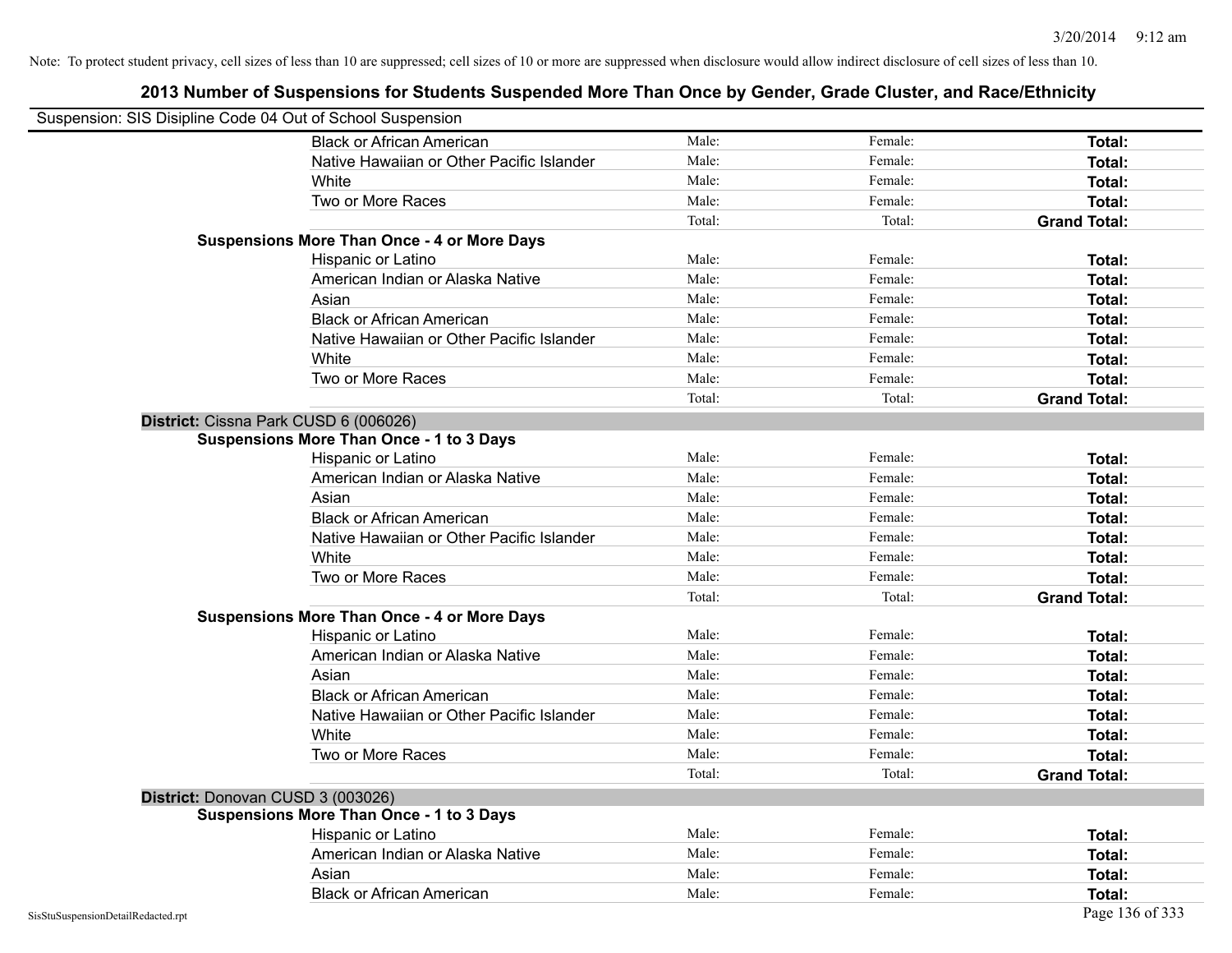|                                    | Suspension: SIS Disipline Code 04 Out of School Suspension |        |         |                     |    |
|------------------------------------|------------------------------------------------------------|--------|---------|---------------------|----|
|                                    | Native Hawaiian or Other Pacific Islander                  | Male:  | Female: | Total:              |    |
|                                    | White                                                      | Male:  | Female: | <b>Total:</b>       | 17 |
|                                    | Two or More Races                                          | Male:  | Female: | <b>Total:</b>       |    |
|                                    |                                                            | Total: | Total:  | <b>Grand Total:</b> |    |
|                                    | <b>Suspensions More Than Once - 4 or More Days</b>         |        |         |                     |    |
|                                    | Hispanic or Latino                                         | Male:  | Female: | Total:              |    |
|                                    | American Indian or Alaska Native                           | Male:  | Female: | Total:              |    |
|                                    | Asian                                                      | Male:  | Female: | Total:              |    |
|                                    | <b>Black or African American</b>                           | Male:  | Female: | <b>Total:</b>       |    |
|                                    | Native Hawaiian or Other Pacific Islander                  | Male:  | Female: | <b>Total:</b>       |    |
|                                    | White                                                      | Male:  | Female: | <b>Total:</b>       |    |
|                                    | Two or More Races                                          | Male:  | Female: | Total:              |    |
|                                    |                                                            | Total: | Total:  | <b>Grand Total:</b> |    |
|                                    | District: Iroquois County CUSD 9 (009026)                  |        |         |                     |    |
|                                    | Suspensions More Than Once - 1 to 3 Days                   |        |         |                     |    |
|                                    | Hispanic or Latino                                         | Male:  | Female: | <b>Total:</b>       |    |
|                                    | American Indian or Alaska Native                           | Male:  | Female: | <b>Total:</b>       |    |
|                                    | Asian                                                      | Male:  | Female: | Total:              |    |
|                                    | <b>Black or African American</b>                           | Male:  | Female: | Total:              |    |
|                                    | Native Hawaiian or Other Pacific Islander                  | Male:  | Female: | Total:              |    |
|                                    | White                                                      | Male:  | Female: | Total:              | 18 |
|                                    | Two or More Races                                          | Male:  | Female: | <b>Total:</b>       |    |
|                                    |                                                            | Total: | Total:  | <b>Grand Total:</b> |    |
|                                    | <b>Suspensions More Than Once - 4 or More Days</b>         |        |         |                     |    |
|                                    | Hispanic or Latino                                         | Male:  | Female: | <b>Total:</b>       |    |
|                                    | American Indian or Alaska Native                           | Male:  | Female: | <b>Total:</b>       |    |
|                                    | Asian                                                      | Male:  | Female: | Total:              |    |
|                                    | <b>Black or African American</b>                           | Male:  | Female: | Total:              |    |
|                                    | Native Hawaiian or Other Pacific Islander                  | Male:  | Female: | <b>Total:</b>       |    |
|                                    | White                                                      | Male:  | Female: | Total:              |    |
|                                    | Two or More Races                                          | Male:  | Female: | <b>Total:</b>       |    |
|                                    |                                                            | Total: | Total:  | <b>Grand Total:</b> |    |
|                                    | District: Iroquois West CUSD 10 (010026)                   |        |         |                     |    |
|                                    | <b>Suspensions More Than Once - 1 to 3 Days</b>            |        |         |                     |    |
|                                    | Hispanic or Latino                                         | Male:  | Female: | Total:              |    |
|                                    | American Indian or Alaska Native                           | Male:  | Female: | <b>Total:</b>       |    |
|                                    | Asian                                                      | Male:  | Female: | <b>Total:</b>       |    |
|                                    | <b>Black or African American</b>                           | Male:  | Female: | <b>Total:</b>       |    |
|                                    | Native Hawaiian or Other Pacific Islander                  | Male:  | Female: | Total:              |    |
| SisStuSuspensionDetailRedacted.rpt |                                                            |        |         | Page 137 of 333     |    |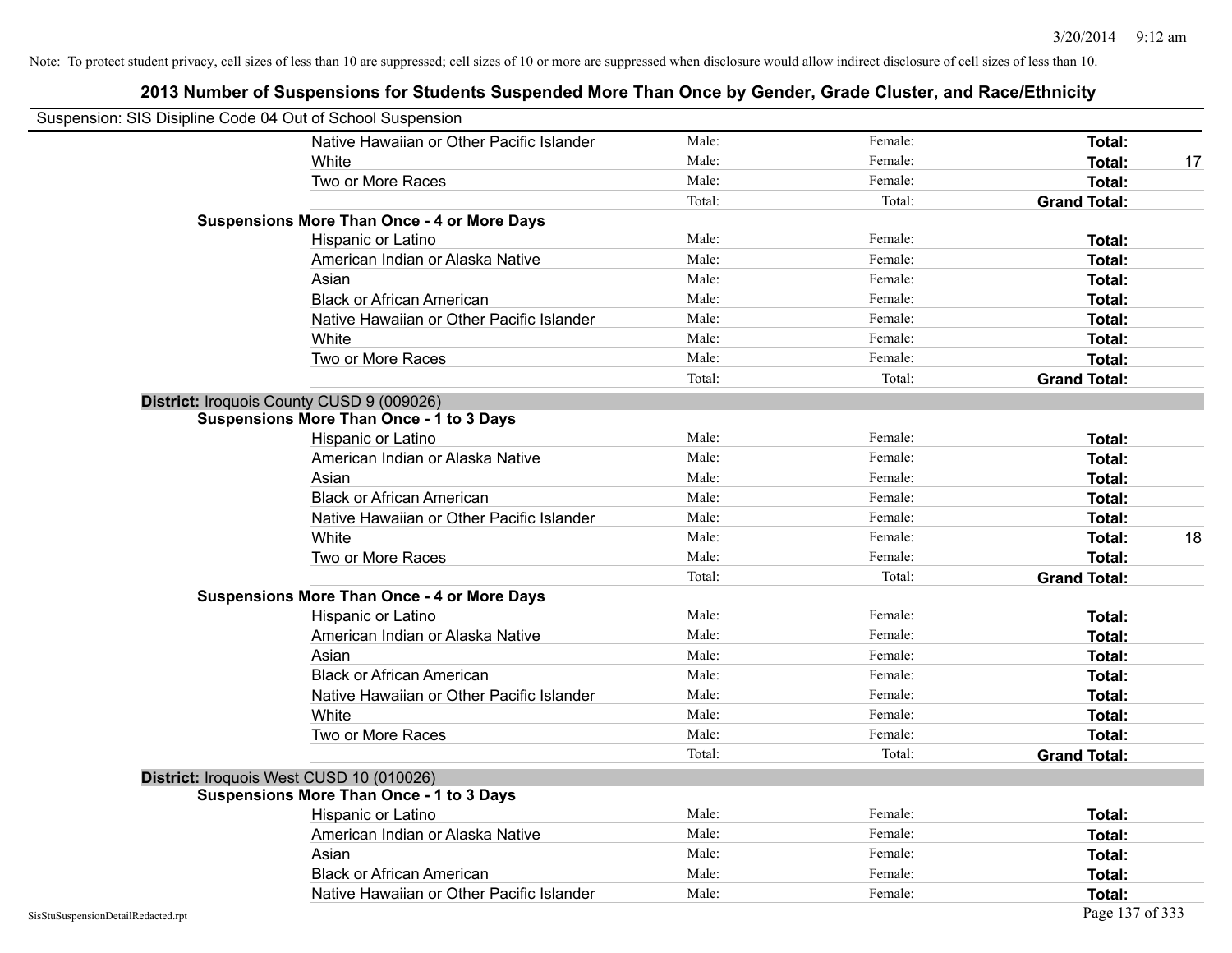| Suspension: SIS Disipline Code 04 Out of School Suspension |                                                    |        |         |                     |
|------------------------------------------------------------|----------------------------------------------------|--------|---------|---------------------|
|                                                            | White                                              | Male:  | Female: | Total:              |
|                                                            | Two or More Races                                  | Male:  | Female: | Total:              |
|                                                            |                                                    | Total: | Total:  | <b>Grand Total:</b> |
|                                                            | <b>Suspensions More Than Once - 4 or More Days</b> |        |         |                     |
|                                                            | Hispanic or Latino                                 | Male:  | Female: | Total:              |
|                                                            | American Indian or Alaska Native                   | Male:  | Female: | Total:              |
|                                                            | Asian                                              | Male:  | Female: | Total:              |
|                                                            | <b>Black or African American</b>                   | Male:  | Female: | Total:              |
|                                                            | Native Hawaiian or Other Pacific Islander          | Male:  | Female: | Total:              |
|                                                            | White                                              | Male:  | Female: | Total:              |
|                                                            | Two or More Races                                  | Male:  | Female: | Total:              |
|                                                            |                                                    | Total: | Total:  | <b>Grand Total:</b> |
|                                                            | District: Milford CCSD 280 (280004)                |        |         |                     |
|                                                            | <b>Suspensions More Than Once - 1 to 3 Days</b>    |        |         |                     |
|                                                            | Hispanic or Latino                                 | Male:  | Female: | Total:              |
|                                                            | American Indian or Alaska Native                   | Male:  | Female: | Total:              |
|                                                            | Asian                                              | Male:  | Female: | Total:              |
|                                                            | <b>Black or African American</b>                   | Male:  | Female: | Total:              |
|                                                            | Native Hawaiian or Other Pacific Islander          | Male:  | Female: | Total:              |
|                                                            | White                                              | Male:  | Female: | Total:              |
|                                                            | Two or More Races                                  | Male:  | Female: | Total:              |
|                                                            |                                                    | Total: | Total:  | <b>Grand Total:</b> |
|                                                            | District: Milford Twp HSD 233 (233017)             |        |         |                     |
|                                                            | <b>Suspensions More Than Once - 1 to 3 Days</b>    |        |         |                     |
|                                                            | Hispanic or Latino                                 | Male:  | Female: | Total:              |
|                                                            | American Indian or Alaska Native                   | Male:  | Female: | Total:              |
|                                                            | Asian                                              | Male:  | Female: | Total:              |
|                                                            | <b>Black or African American</b>                   | Male:  | Female: | Total:              |
|                                                            | Native Hawaiian or Other Pacific Islander          | Male:  | Female: | Total:              |
|                                                            | White                                              | Male:  | Female: | Total:              |
|                                                            | Two or More Races                                  | Male:  | Female: | Total:              |
|                                                            |                                                    | Total: | Total:  | <b>Grand Total:</b> |
|                                                            | <b>Suspensions More Than Once - 4 or More Days</b> |        |         |                     |
|                                                            | Hispanic or Latino                                 | Male:  | Female: | Total:              |
|                                                            | American Indian or Alaska Native                   | Male:  | Female: | Total:              |
|                                                            | Asian                                              | Male:  | Female: | Total:              |
|                                                            | <b>Black or African American</b>                   | Male:  | Female: | Total:              |
|                                                            | Native Hawaiian or Other Pacific Islander          | Male:  | Female: | Total:              |
|                                                            | White                                              | Male:  | Female: | Total:              |
| SisStuSuspensionDetailRedacted.rpt                         |                                                    |        |         | Page 138 of 333     |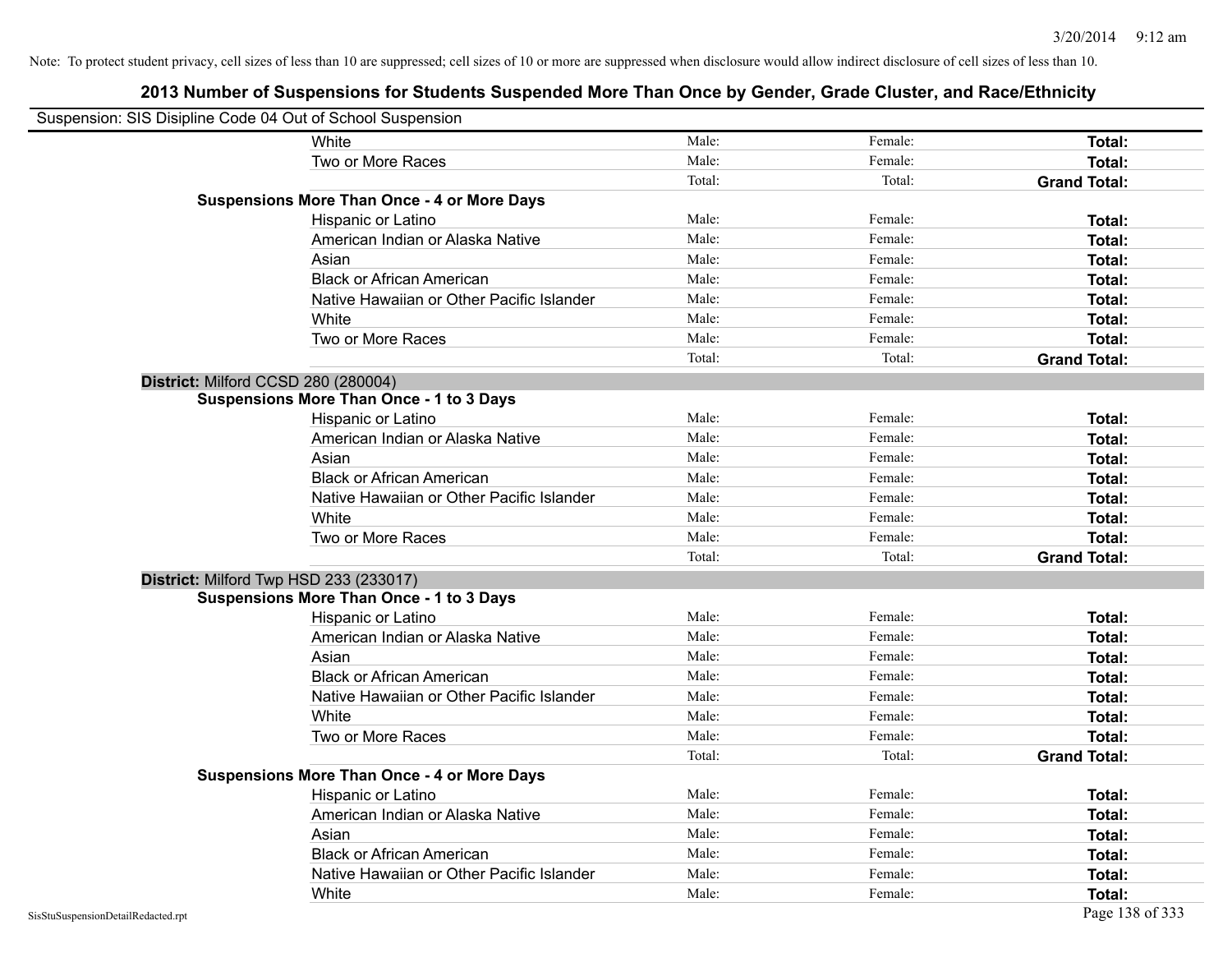|                                    | Suspension: SIS Disipline Code 04 Out of School Suspension |        |     |         |    |                     |     |
|------------------------------------|------------------------------------------------------------|--------|-----|---------|----|---------------------|-----|
|                                    | Two or More Races                                          | Male:  |     | Female: |    | Total:              |     |
|                                    |                                                            | Total: |     | Total:  |    | <b>Grand Total:</b> |     |
| County: Kankakee (046)             |                                                            |        |     |         |    |                     |     |
|                                    | District: Bourbonnais SD 53 (053002)                       |        |     |         |    |                     |     |
|                                    | <b>Suspensions More Than Once - 1 to 3 Days</b>            |        |     |         |    |                     |     |
|                                    | Hispanic or Latino                                         | Male:  |     | Female: |    | Total:              |     |
|                                    | American Indian or Alaska Native                           | Male:  |     | Female: |    | Total:              |     |
|                                    | Asian                                                      | Male:  |     | Female: |    | Total:              |     |
|                                    | <b>Black or African American</b>                           | Male:  |     | Female: |    | Total:              | 15  |
|                                    | Native Hawaiian or Other Pacific Islander                  | Male:  |     | Female: |    | Total:              |     |
|                                    | White                                                      | Male:  |     | Female: |    | Total:              |     |
|                                    | Two or More Races                                          | Male:  |     | Female: |    | Total:              |     |
|                                    |                                                            | Total: |     | Total:  |    | <b>Grand Total:</b> | 31  |
|                                    | <b>Suspensions More Than Once - 4 or More Days</b>         |        |     |         |    |                     |     |
|                                    | Hispanic or Latino                                         | Male:  |     | Female: |    | Total:              |     |
|                                    | American Indian or Alaska Native                           | Male:  |     | Female: |    | Total:              |     |
|                                    | Asian                                                      | Male:  |     | Female: |    | Total:              |     |
|                                    | <b>Black or African American</b>                           | Male:  |     | Female: |    | Total:              |     |
|                                    | Native Hawaiian or Other Pacific Islander                  | Male:  |     | Female: |    | Total:              |     |
|                                    | White                                                      | Male:  |     | Female: |    | Total:              |     |
|                                    | Two or More Races                                          | Male:  |     | Female: |    | Total:              |     |
|                                    |                                                            | Total: |     | Total:  |    | <b>Grand Total:</b> |     |
|                                    | District: Bradley Bourbonnais CHSD 307 (307016)            |        |     |         |    |                     |     |
|                                    | <b>Suspensions More Than Once - 1 to 3 Days</b>            |        |     |         |    |                     |     |
|                                    | Hispanic or Latino                                         | Male:  | 35  | Female: | 10 | Total:              | 45  |
|                                    | American Indian or Alaska Native                           | Male:  |     | Female: |    | Total:              |     |
|                                    | Asian                                                      | Male:  |     | Female: |    | Total:              |     |
|                                    | <b>Black or African American</b>                           | Male:  | 42  | Female: | 10 | Total:              | 52  |
|                                    | Native Hawaiian or Other Pacific Islander                  | Male:  |     | Female: |    | Total:              |     |
|                                    | White                                                      | Male:  | 116 | Female: | 44 | Total:              | 160 |
|                                    | Two or More Races                                          | Male:  |     | Female: |    | <b>Total:</b>       | 14  |
|                                    |                                                            | Total: |     | Total:  |    | <b>Grand Total:</b> |     |
|                                    | <b>Suspensions More Than Once - 4 or More Days</b>         |        |     |         |    |                     |     |
|                                    | Hispanic or Latino                                         | Male:  |     | Female: |    | Total:              | 13  |
|                                    | American Indian or Alaska Native                           | Male:  |     | Female: |    | Total:              |     |
|                                    | Asian                                                      | Male:  |     | Female: |    | Total:              |     |
|                                    | <b>Black or African American</b>                           | Male:  |     | Female: |    | Total:              | 29  |
|                                    | Native Hawaiian or Other Pacific Islander                  | Male:  |     | Female: |    | Total:              |     |
|                                    | White                                                      | Male:  | 44  | Female: | 14 | Total:              | 58  |
| SisStuSuspensionDetailRedacted.rpt |                                                            |        |     |         |    | Page 139 of 333     |     |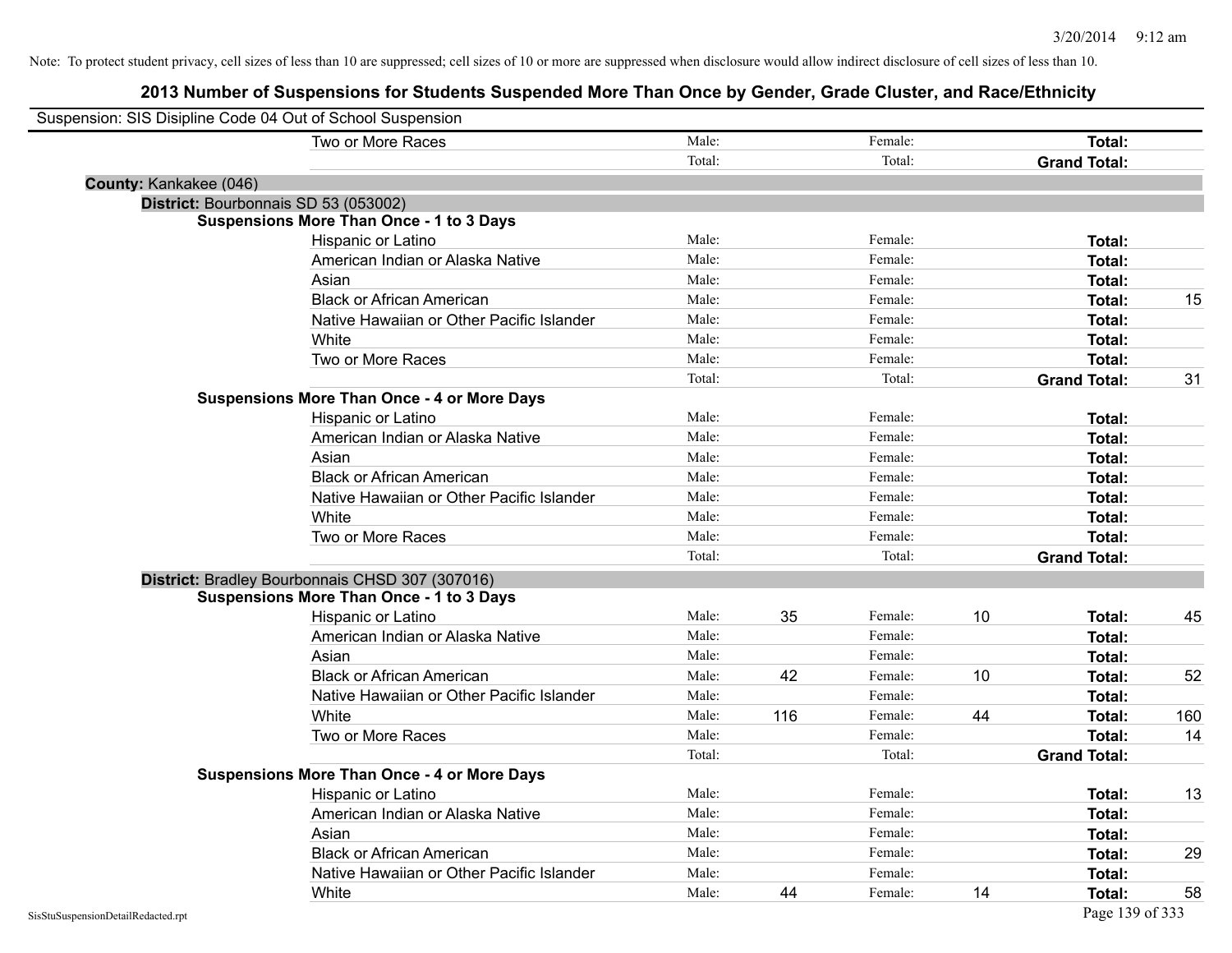| Suspension: SIS Disipline Code 04 Out of School Suspension |        |         |                     |    |
|------------------------------------------------------------|--------|---------|---------------------|----|
| Two or More Races                                          | Male:  | Female: | Total:              |    |
|                                                            | Total: | Total:  | <b>Grand Total:</b> |    |
| District: Bradley SD 61 (061002)                           |        |         |                     |    |
| <b>Suspensions More Than Once - 1 to 3 Days</b>            |        |         |                     |    |
| Hispanic or Latino                                         | Male:  | Female: | Total:              |    |
| American Indian or Alaska Native                           | Male:  | Female: | Total:              |    |
| Asian                                                      | Male:  | Female: | Total:              |    |
| <b>Black or African American</b>                           | Male:  | Female: | Total:              |    |
| Native Hawaiian or Other Pacific Islander                  | Male:  | Female: | Total:              |    |
| White                                                      | Male:  | Female: | Total:              | 14 |
| Two or More Races                                          | Male:  | Female: | Total:              |    |
|                                                            | Total: | Total:  | <b>Grand Total:</b> | 29 |
| <b>Suspensions More Than Once - 4 or More Days</b>         |        |         |                     |    |
| Hispanic or Latino                                         | Male:  | Female: | Total:              |    |
| American Indian or Alaska Native                           | Male:  | Female: | Total:              |    |
| Asian                                                      | Male:  | Female: | <b>Total:</b>       |    |
| <b>Black or African American</b>                           | Male:  | Female: | Total:              |    |
| Native Hawaiian or Other Pacific Islander                  | Male:  | Female: | Total:              |    |
| White                                                      | Male:  | Female: | Total:              |    |
| Two or More Races                                          | Male:  | Female: | Total:              |    |
|                                                            | Total: | Total:  | <b>Grand Total:</b> |    |
| District: Grant Park CUSD 6 (006026)                       |        |         |                     |    |
| <b>Suspensions More Than Once - 1 to 3 Days</b>            |        |         |                     |    |
| Hispanic or Latino                                         | Male:  | Female: | Total:              |    |
| American Indian or Alaska Native                           | Male:  | Female: | Total:              |    |
| Asian                                                      | Male:  | Female: | Total:              |    |
| <b>Black or African American</b>                           | Male:  | Female: | Total:              |    |
| Native Hawaiian or Other Pacific Islander                  | Male:  | Female: | Total:              |    |
| White                                                      | Male:  | Female: | Total:              |    |
| Two or More Races                                          | Male:  | Female: | Total:              |    |
|                                                            | Total: | Total:  | <b>Grand Total:</b> |    |
| <b>Suspensions More Than Once - 4 or More Days</b>         |        |         |                     |    |
| Hispanic or Latino                                         | Male:  | Female: | Total:              |    |
| American Indian or Alaska Native                           | Male:  | Female: | Total:              |    |
| Asian                                                      | Male:  | Female: | Total:              |    |
| <b>Black or African American</b>                           | Male:  | Female: | Total:              |    |
| Native Hawaiian or Other Pacific Islander                  | Male:  | Female: | Total:              |    |
| White                                                      | Male:  | Female: | Total:              |    |
| Two or More Races                                          | Male:  | Female: | Total:              |    |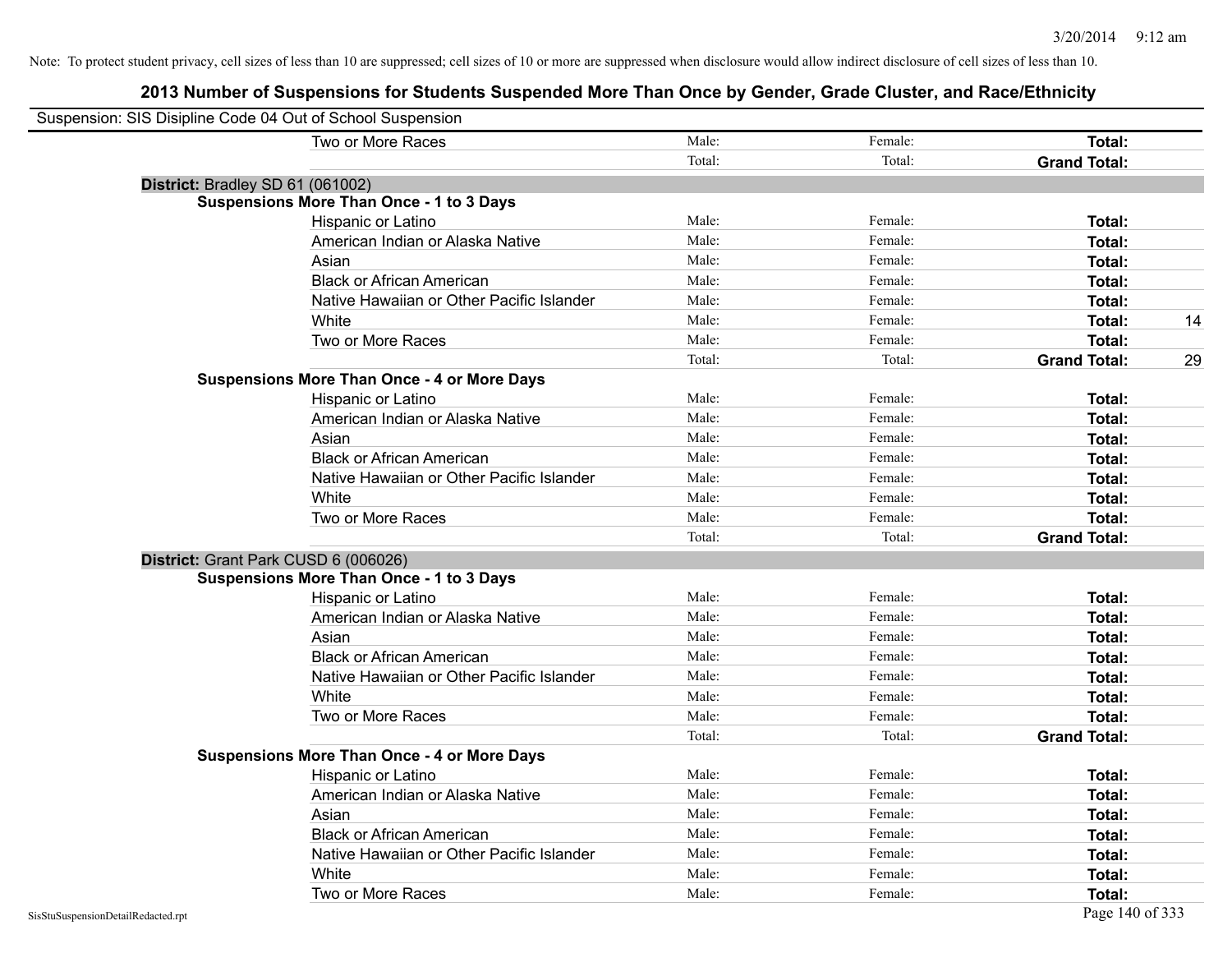|                                    | Suspension: SIS Disipline Code 04 Out of School Suspension |        |     |         |     |                     |       |
|------------------------------------|------------------------------------------------------------|--------|-----|---------|-----|---------------------|-------|
|                                    |                                                            | Total: |     | Total:  |     | <b>Grand Total:</b> |       |
|                                    | District: Herscher CUSD 2 (002026)                         |        |     |         |     |                     |       |
|                                    | <b>Suspensions More Than Once - 1 to 3 Days</b>            |        |     |         |     |                     |       |
|                                    | Hispanic or Latino                                         | Male:  |     | Female: |     | Total:              |       |
|                                    | American Indian or Alaska Native                           | Male:  |     | Female: |     | Total:              |       |
|                                    | Asian                                                      | Male:  |     | Female: |     | Total:              |       |
|                                    | <b>Black or African American</b>                           | Male:  |     | Female: |     | <b>Total:</b>       |       |
|                                    | Native Hawaiian or Other Pacific Islander                  | Male:  |     | Female: |     | Total:              |       |
|                                    | White                                                      | Male:  |     | Female: |     | Total:              | 30    |
|                                    | Two or More Races                                          | Male:  |     | Female: |     | Total:              |       |
|                                    |                                                            | Total: |     | Total:  |     | <b>Grand Total:</b> |       |
|                                    | <b>Suspensions More Than Once - 4 or More Days</b>         |        |     |         |     |                     |       |
|                                    | Hispanic or Latino                                         | Male:  |     | Female: |     | Total:              |       |
|                                    | American Indian or Alaska Native                           | Male:  |     | Female: |     | Total:              |       |
|                                    | Asian                                                      | Male:  |     | Female: |     | Total:              |       |
|                                    | <b>Black or African American</b>                           | Male:  |     | Female: |     | Total:              |       |
|                                    | Native Hawaiian or Other Pacific Islander                  | Male:  |     | Female: |     | Total:              |       |
|                                    | White                                                      | Male:  |     | Female: |     | Total:              |       |
|                                    | Two or More Races                                          | Male:  |     | Female: |     | Total:              |       |
|                                    |                                                            | Total: |     | Total:  |     | <b>Grand Total:</b> |       |
|                                    | District: Kankakee SD 111 (111025)                         |        |     |         |     |                     |       |
|                                    | <b>Suspensions More Than Once - 1 to 3 Days</b>            |        |     |         |     |                     |       |
|                                    | Hispanic or Latino                                         | Male:  | 94  | Female: | 42  | Total:              | 136   |
|                                    | American Indian or Alaska Native                           | Male:  |     | Female: |     | <b>Total:</b>       | 21    |
|                                    | Asian                                                      | Male:  |     | Female: |     | Total:              |       |
|                                    | <b>Black or African American</b>                           | Male:  | 726 | Female: | 291 | Total:              | 1,017 |
|                                    | Native Hawaiian or Other Pacific Islander                  | Male:  |     | Female: |     | Total:              |       |
|                                    | White                                                      | Male:  | 98  | Female: | 25  | Total:              | 123   |
|                                    | Two or More Races                                          | Male:  |     | Female: |     | Total:              | 41    |
|                                    |                                                            | Total: |     | Total:  |     | <b>Grand Total:</b> |       |
|                                    | <b>Suspensions More Than Once - 4 or More Days</b>         |        |     |         |     |                     |       |
|                                    | Hispanic or Latino                                         | Male:  |     | Female: |     | Total:              | 12    |
|                                    | American Indian or Alaska Native                           | Male:  |     | Female: |     | <b>Total:</b>       |       |
|                                    | Asian                                                      | Male:  |     | Female: |     | Total:              |       |
|                                    | <b>Black or African American</b>                           | Male:  | 92  | Female: | 31  | Total:              | 123   |
|                                    | Native Hawaiian or Other Pacific Islander                  | Male:  |     | Female: |     | <b>Total:</b>       |       |
|                                    | White                                                      | Male:  |     | Female: |     | Total:              | 15    |
|                                    | Two or More Races                                          | Male:  |     | Female: |     | Total:              |       |
|                                    |                                                            | Total: | 113 | Total:  | 47  | <b>Grand Total:</b> | 160   |
| SisStuSuspensionDetailRedacted.rpt |                                                            |        |     |         |     | Page 141 of 333     |       |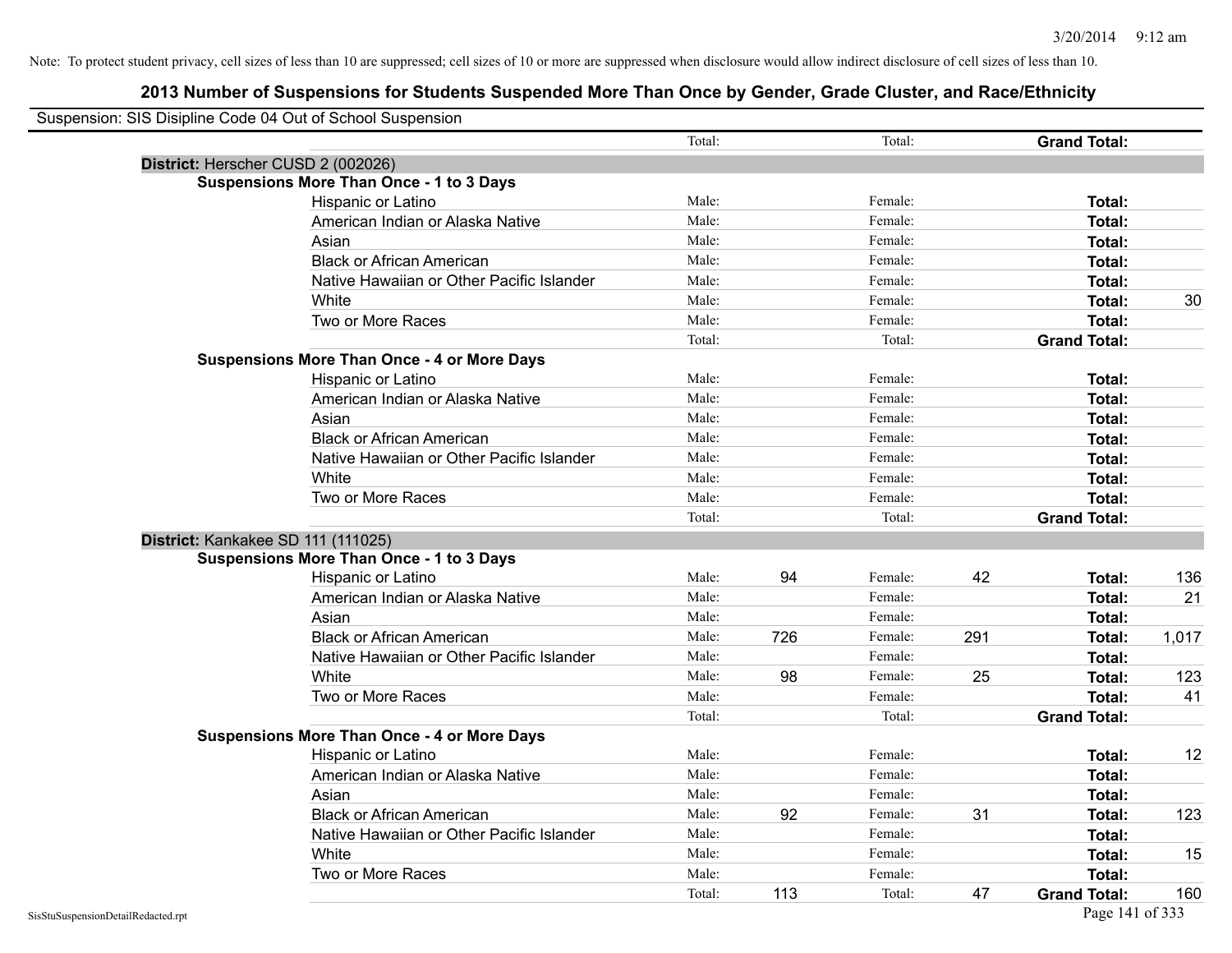| Suspension: SIS Disipline Code 04 Out of School Suspension |                                                    |        |         |                           |
|------------------------------------------------------------|----------------------------------------------------|--------|---------|---------------------------|
| District: Manteno CUSD 5 (005026)                          |                                                    |        |         |                           |
|                                                            | <b>Suspensions More Than Once - 1 to 3 Days</b>    |        |         |                           |
|                                                            | Hispanic or Latino                                 | Male:  | Female: | Total:                    |
|                                                            | American Indian or Alaska Native                   | Male:  | Female: | Total:                    |
|                                                            | Asian                                              | Male:  | Female: | Total:                    |
|                                                            | <b>Black or African American</b>                   | Male:  | Female: | Total:                    |
|                                                            | Native Hawaiian or Other Pacific Islander          | Male:  | Female: | Total:                    |
|                                                            | White                                              | Male:  | Female: | <b>Total:</b>             |
|                                                            | Two or More Races                                  | Male:  | Female: | <b>Total:</b>             |
|                                                            |                                                    | Total: | Total:  | <b>Grand Total:</b>       |
|                                                            | <b>Suspensions More Than Once - 4 or More Days</b> |        |         |                           |
|                                                            | Hispanic or Latino                                 | Male:  | Female: | Total:                    |
|                                                            | American Indian or Alaska Native                   | Male:  | Female: | <b>Total:</b>             |
|                                                            | Asian                                              | Male:  | Female: | <b>Total:</b>             |
|                                                            | <b>Black or African American</b>                   | Male:  | Female: | Total:                    |
|                                                            | Native Hawaiian or Other Pacific Islander          | Male:  | Female: | <b>Total:</b>             |
|                                                            | White                                              | Male:  | Female: | <b>Total:</b>             |
|                                                            | Two or More Races                                  | Male:  | Female: | <b>Total:</b>             |
|                                                            |                                                    | Total: | Total:  | <b>Grand Total:</b>       |
| District: Momence CUSD 1 (001026)                          |                                                    |        |         |                           |
|                                                            | <b>Suspensions More Than Once - 1 to 3 Days</b>    |        |         |                           |
|                                                            | Hispanic or Latino                                 | Male:  | Female: | <b>Total:</b>             |
|                                                            | American Indian or Alaska Native                   | Male:  | Female: | Total:                    |
|                                                            | Asian                                              | Male:  | Female: | <b>Total:</b>             |
|                                                            | <b>Black or African American</b>                   | Male:  | Female: | <b>Total:</b>             |
|                                                            | Native Hawaiian or Other Pacific Islander          | Male:  | Female: | <b>Total:</b>             |
|                                                            | White                                              | Male:  | Female: | <b>Total:</b>             |
|                                                            | Two or More Races                                  | Male:  | Female: | <b>Total:</b>             |
|                                                            |                                                    | Total: | Total:  | <b>Grand Total:</b><br>10 |
|                                                            | <b>Suspensions More Than Once - 4 or More Days</b> |        |         |                           |
|                                                            | Hispanic or Latino                                 | Male:  | Female: | Total:                    |
|                                                            | American Indian or Alaska Native                   | Male:  | Female: | Total:                    |
|                                                            | Asian                                              | Male:  | Female: | <b>Total:</b>             |
|                                                            | <b>Black or African American</b>                   | Male:  | Female: | Total:                    |
|                                                            | Native Hawaiian or Other Pacific Islander          | Male:  | Female: | <b>Total:</b>             |
|                                                            | White                                              | Male:  | Female: | <b>Total:</b>             |
|                                                            | Two or More Races                                  | Male:  | Female: | <b>Total:</b>             |
|                                                            |                                                    | Total: | Total:  | <b>Grand Total:</b>       |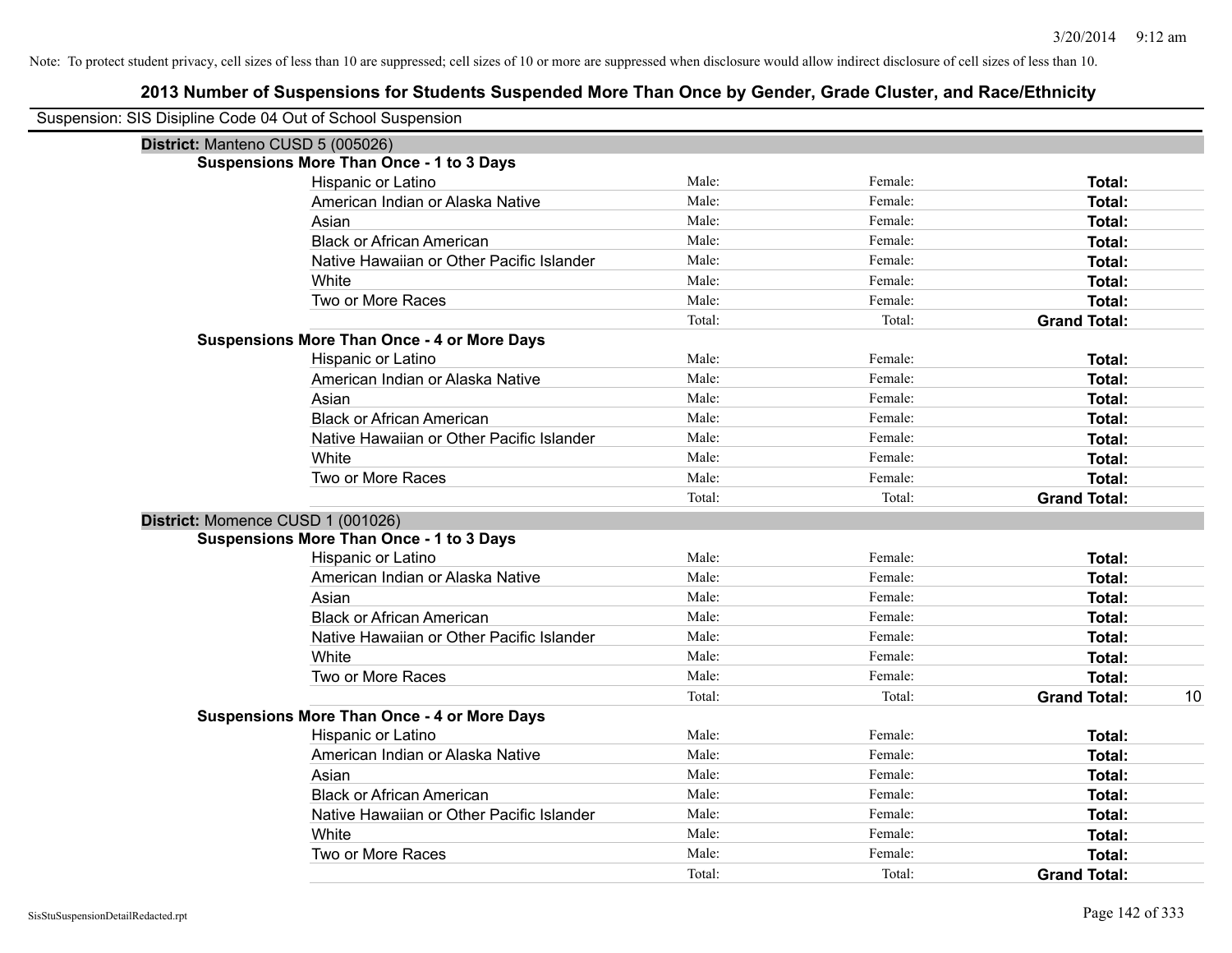| Suspension: SIS Disipline Code 04 Out of School Suspension |                                                    |        |    |         |    |                     |    |
|------------------------------------------------------------|----------------------------------------------------|--------|----|---------|----|---------------------|----|
| District: St Anne CCSD 256 (256004)                        |                                                    |        |    |         |    |                     |    |
|                                                            | <b>Suspensions More Than Once - 1 to 3 Days</b>    |        |    |         |    |                     |    |
|                                                            | Hispanic or Latino                                 | Male:  |    | Female: |    | <b>Total:</b>       |    |
|                                                            | American Indian or Alaska Native                   | Male:  |    | Female: |    | <b>Total:</b>       |    |
|                                                            | Asian                                              | Male:  |    | Female: |    | Total:              |    |
|                                                            | <b>Black or African American</b>                   | Male:  |    | Female: |    | <b>Total:</b>       |    |
|                                                            | Native Hawaiian or Other Pacific Islander          | Male:  |    | Female: |    | <b>Total:</b>       |    |
|                                                            | White                                              | Male:  |    | Female: |    | <b>Total:</b>       |    |
|                                                            | Two or More Races                                  | Male:  |    | Female: |    | Total:              |    |
|                                                            |                                                    | Total: |    | Total:  |    | <b>Grand Total:</b> |    |
|                                                            | <b>Suspensions More Than Once - 4 or More Days</b> |        |    |         |    |                     |    |
|                                                            | Hispanic or Latino                                 | Male:  |    | Female: |    | Total:              |    |
|                                                            | American Indian or Alaska Native                   | Male:  |    | Female: |    | <b>Total:</b>       |    |
|                                                            | Asian                                              | Male:  |    | Female: |    | <b>Total:</b>       |    |
|                                                            | <b>Black or African American</b>                   | Male:  |    | Female: |    | <b>Total:</b>       |    |
|                                                            | Native Hawaiian or Other Pacific Islander          | Male:  |    | Female: |    | <b>Total:</b>       |    |
|                                                            | White                                              | Male:  |    | Female: |    | Total:              |    |
|                                                            | Two or More Races                                  | Male:  |    | Female: |    | <b>Total:</b>       |    |
|                                                            |                                                    | Total: |    | Total:  |    | <b>Grand Total:</b> |    |
| District: St Anne CHSD 302 (302016)                        |                                                    |        |    |         |    |                     |    |
|                                                            | <b>Suspensions More Than Once - 1 to 3 Days</b>    |        |    |         |    |                     |    |
|                                                            | Hispanic or Latino                                 | Male:  |    | Female: |    | <b>Total:</b>       |    |
|                                                            | American Indian or Alaska Native                   | Male:  |    | Female: |    | <b>Total:</b>       |    |
|                                                            | Asian                                              | Male:  |    | Female: |    | <b>Total:</b>       |    |
|                                                            | <b>Black or African American</b>                   | Male:  | 35 | Female: | 26 | Total:              | 61 |
|                                                            | Native Hawaiian or Other Pacific Islander          | Male:  |    | Female: |    | <b>Total:</b>       |    |
|                                                            | White                                              | Male:  |    | Female: |    | <b>Total:</b>       |    |
|                                                            | Two or More Races                                  | Male:  |    | Female: |    | <b>Total:</b>       |    |
|                                                            |                                                    | Total: |    | Total:  |    | <b>Grand Total:</b> | 73 |
|                                                            | <b>Suspensions More Than Once - 4 or More Days</b> |        |    |         |    |                     |    |
|                                                            | Hispanic or Latino                                 | Male:  |    | Female: |    | <b>Total:</b>       |    |
|                                                            | American Indian or Alaska Native                   | Male:  |    | Female: |    | <b>Total:</b>       |    |
|                                                            | Asian                                              | Male:  |    | Female: |    | <b>Total:</b>       |    |
|                                                            | <b>Black or African American</b>                   | Male:  |    | Female: |    | <b>Total:</b>       | 12 |
|                                                            | Native Hawaiian or Other Pacific Islander          | Male:  |    | Female: |    | <b>Total:</b>       |    |
|                                                            | White                                              | Male:  |    | Female: |    | <b>Total:</b>       |    |
|                                                            | Two or More Races                                  | Male:  |    | Female: |    | <b>Total:</b>       |    |
|                                                            |                                                    | Total: |    | Total:  |    | <b>Grand Total:</b> |    |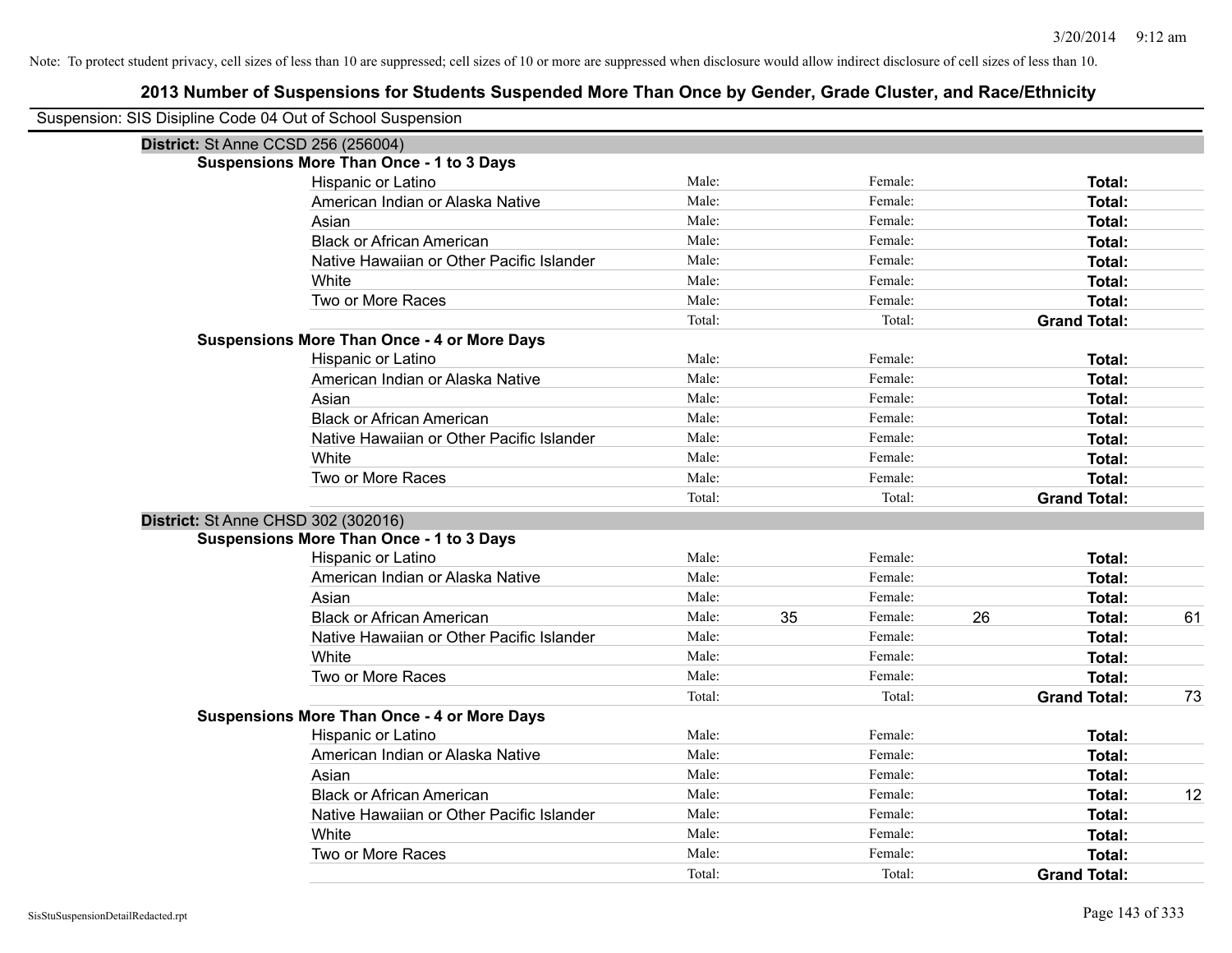| Suspension: SIS Disipline Code 04 Out of School Suspension |                                                    |        |         |                           |
|------------------------------------------------------------|----------------------------------------------------|--------|---------|---------------------------|
|                                                            | District: St George CCSD 258 (258004)              |        |         |                           |
|                                                            | <b>Suspensions More Than Once - 1 to 3 Days</b>    |        |         |                           |
|                                                            | Hispanic or Latino                                 | Male:  | Female: | Total:                    |
|                                                            | American Indian or Alaska Native                   | Male:  | Female: | Total:                    |
|                                                            | Asian                                              | Male:  | Female: | Total:                    |
|                                                            | <b>Black or African American</b>                   | Male:  | Female: | Total:                    |
|                                                            | Native Hawaiian or Other Pacific Islander          | Male:  | Female: | Total:                    |
|                                                            | White                                              | Male:  | Female: | Total:                    |
|                                                            | Two or More Races                                  | Male:  | Female: | Total:                    |
|                                                            |                                                    | Total: | Total:  | <b>Grand Total:</b>       |
|                                                            | <b>Suspensions More Than Once - 4 or More Days</b> |        |         |                           |
|                                                            | Hispanic or Latino                                 | Male:  | Female: | Total:                    |
|                                                            | American Indian or Alaska Native                   | Male:  | Female: | Total:                    |
|                                                            | Asian                                              | Male:  | Female: | Total:                    |
|                                                            | <b>Black or African American</b>                   | Male:  | Female: | Total:                    |
|                                                            | Native Hawaiian or Other Pacific Islander          | Male:  | Female: | Total:                    |
|                                                            | White                                              | Male:  | Female: | Total:                    |
|                                                            | Two or More Races                                  | Male:  | Female: | Total:                    |
|                                                            |                                                    | Total: | Total:  | <b>Grand Total:</b>       |
| County: Non-Public School (000)                            |                                                    |        |         |                           |
|                                                            | District: Non-Public School (0000)                 |        |         |                           |
|                                                            | <b>Suspensions More Than Once - 1 to 3 Days</b>    |        |         |                           |
|                                                            | Hispanic or Latino                                 | Male:  | Female: | Total:                    |
|                                                            | American Indian or Alaska Native                   | Male:  | Female: | Total:                    |
|                                                            | Asian                                              | Male:  | Female: | Total:                    |
|                                                            | <b>Black or African American</b>                   | Male:  | Female: | Total:                    |
|                                                            | Native Hawaiian or Other Pacific Islander          | Male:  | Female: | Total:                    |
|                                                            | White                                              | Male:  | Female: | Total:                    |
|                                                            | Two or More Races                                  | Male:  | Female: | Total:                    |
|                                                            |                                                    | Total: | Total:  | 17<br><b>Grand Total:</b> |
|                                                            | <b>Suspensions More Than Once - 4 or More Days</b> |        |         |                           |
|                                                            | Hispanic or Latino                                 | Male:  | Female: | Total:                    |
|                                                            | American Indian or Alaska Native                   | Male:  | Female: | Total:                    |
|                                                            | Asian                                              | Male:  | Female: | Total:                    |
|                                                            | <b>Black or African American</b>                   | Male:  | Female: | Total:                    |
|                                                            | Native Hawaiian or Other Pacific Islander          | Male:  | Female: | Total:                    |
|                                                            | White                                              | Male:  | Female: | Total:                    |
|                                                            | Two or More Races                                  | Male:  | Female: | Total:                    |
|                                                            |                                                    | Total: | Total:  | <b>Grand Total:</b>       |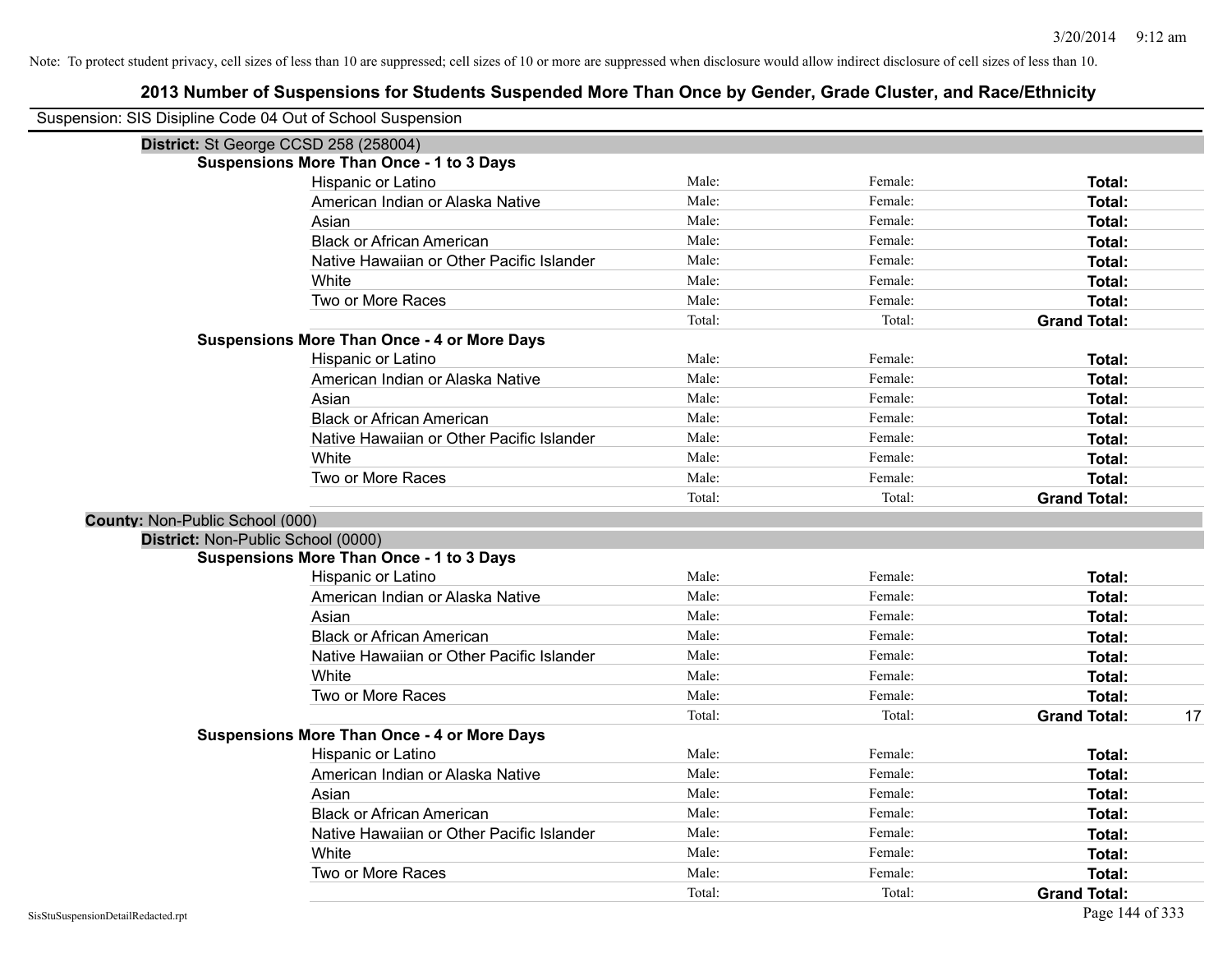## **2013 Number of Suspensions for Students Suspended More Than Once by Gender, Grade Cluster, and Race/Ethnicity**

Suspension: SIS Disipline Code 04 Out of School Suspension

| Region: Jackson/Perry ROE (30)       |                                                    |        |    |         |    |                     |    |
|--------------------------------------|----------------------------------------------------|--------|----|---------|----|---------------------|----|
| County: Jackson (039)                |                                                    |        |    |         |    |                     |    |
|                                      | District: Carbondale CHSD 165 (165016)             |        |    |         |    |                     |    |
|                                      | <b>Suspensions More Than Once - 1 to 3 Days</b>    |        |    |         |    |                     |    |
|                                      | Hispanic or Latino                                 | Male:  |    | Female: |    | Total:              |    |
|                                      | American Indian or Alaska Native                   | Male:  |    | Female: |    | Total:              |    |
|                                      | Asian                                              | Male:  |    | Female: |    | Total:              |    |
|                                      | <b>Black or African American</b>                   | Male:  | 32 | Female: | 27 | Total:              | 59 |
|                                      | Native Hawaiian or Other Pacific Islander          | Male:  |    | Female: |    | Total:              |    |
|                                      | White                                              | Male:  |    | Female: |    | Total:              |    |
|                                      | Two or More Races                                  | Male:  |    | Female: |    | Total:              |    |
|                                      |                                                    | Total: |    | Total:  |    | <b>Grand Total:</b> | 69 |
|                                      | <b>Suspensions More Than Once - 4 or More Days</b> |        |    |         |    |                     |    |
|                                      | Hispanic or Latino                                 | Male:  |    | Female: |    | Total:              |    |
|                                      | American Indian or Alaska Native                   | Male:  |    | Female: |    | Total:              |    |
|                                      | Asian                                              | Male:  |    | Female: |    | Total:              |    |
|                                      | <b>Black or African American</b>                   | Male:  | 19 | Female: | 17 | Total:              | 36 |
|                                      | Native Hawaiian or Other Pacific Islander          | Male:  |    | Female: |    | Total:              |    |
|                                      | White                                              | Male:  |    | Female: |    | Total:              |    |
|                                      | Two or More Races                                  | Male:  |    | Female: |    | Total:              |    |
|                                      |                                                    | Total: |    | Total:  |    | <b>Grand Total:</b> | 47 |
| District: Carbondale ESD 95 (095002) |                                                    |        |    |         |    |                     |    |
|                                      | <b>Suspensions More Than Once - 1 to 3 Days</b>    |        |    |         |    |                     |    |
|                                      | Hispanic or Latino                                 | Male:  |    | Female: |    | Total:              |    |
|                                      | American Indian or Alaska Native                   | Male:  |    | Female: |    | Total:              |    |
|                                      | Asian                                              | Male:  |    | Female: |    | Total:              |    |
|                                      | <b>Black or African American</b>                   | Male:  |    | Female: |    | Total:              | 46 |
|                                      | Native Hawaiian or Other Pacific Islander          | Male:  |    | Female: |    | Total:              |    |
|                                      | White                                              | Male:  |    | Female: |    | Total:              |    |
|                                      | Two or More Races                                  | Male:  |    | Female: |    | Total:              |    |
|                                      |                                                    | Total: |    | Total:  |    | <b>Grand Total:</b> |    |
|                                      | <b>Suspensions More Than Once - 4 or More Days</b> |        |    |         |    |                     |    |
|                                      | Hispanic or Latino                                 | Male:  |    | Female: |    | Total:              |    |
|                                      | American Indian or Alaska Native                   | Male:  |    | Female: |    | Total:              |    |
|                                      | Asian                                              | Male:  |    | Female: |    | Total:              |    |
|                                      | <b>Black or African American</b>                   | Male:  |    | Female: |    | Total:              | 18 |
|                                      | Native Hawaiian or Other Pacific Islander          | Male:  |    | Female: |    | Total:              |    |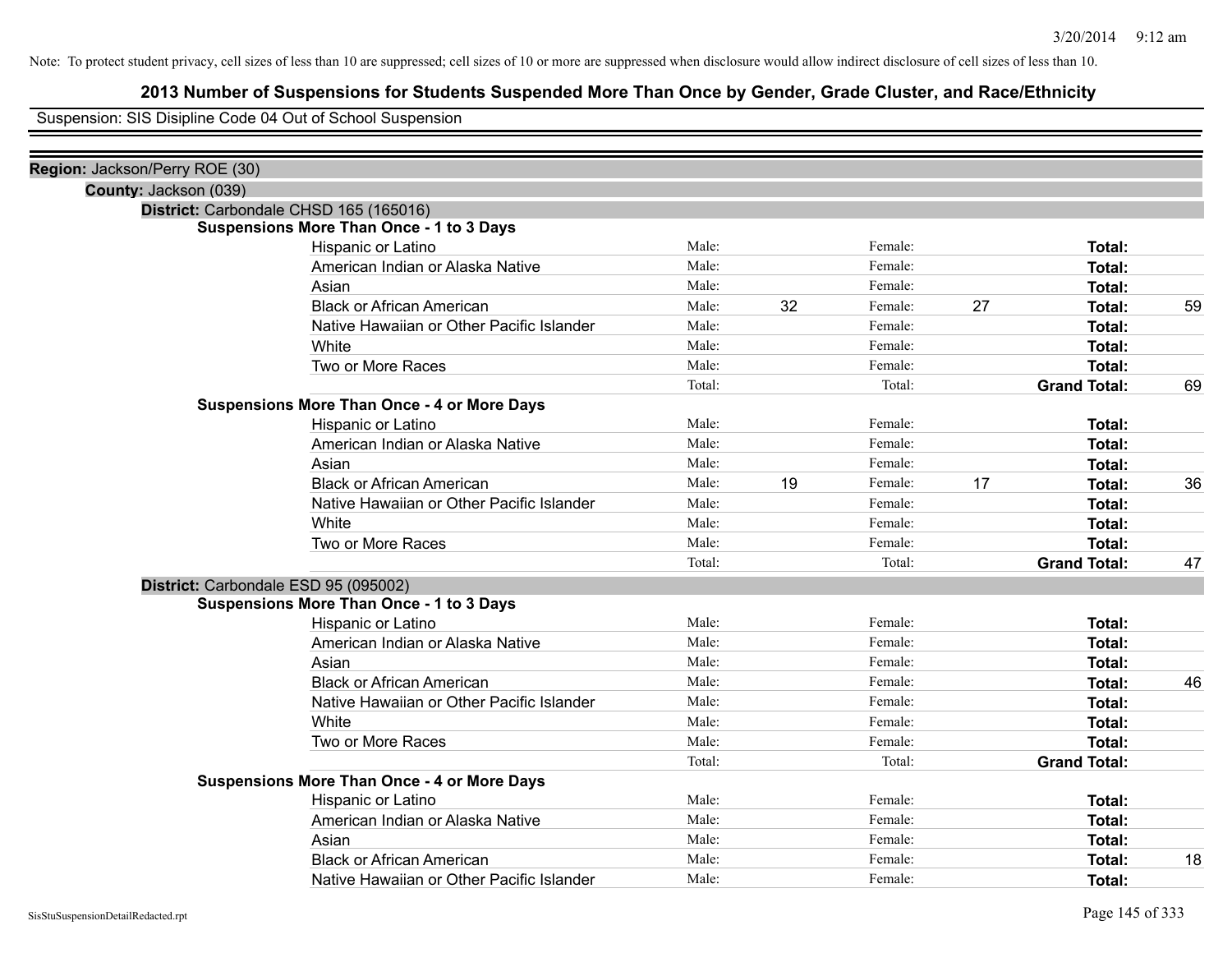| Suspension: SIS Disipline Code 04 Out of School Suspension |                                                    |        |    |         |    |                     |     |
|------------------------------------------------------------|----------------------------------------------------|--------|----|---------|----|---------------------|-----|
|                                                            | White                                              | Male:  |    | Female: |    | Total:              |     |
|                                                            | Two or More Races                                  | Male:  |    | Female: |    | <b>Total:</b>       |     |
|                                                            |                                                    | Total: |    | Total:  |    | <b>Grand Total:</b> |     |
| District: Elverado CUSD 196 (196026)                       |                                                    |        |    |         |    |                     |     |
|                                                            | <b>Suspensions More Than Once - 1 to 3 Days</b>    |        |    |         |    |                     |     |
|                                                            | Hispanic or Latino                                 | Male:  |    | Female: |    | Total:              |     |
|                                                            | American Indian or Alaska Native                   | Male:  |    | Female: |    | Total:              |     |
|                                                            | Asian                                              | Male:  |    | Female: |    | Total:              |     |
|                                                            | <b>Black or African American</b>                   | Male:  |    | Female: |    | Total:              |     |
|                                                            | Native Hawaiian or Other Pacific Islander          | Male:  |    | Female: |    | Total:              |     |
|                                                            | White                                              | Male:  |    | Female: |    | Total:              |     |
|                                                            | Two or More Races                                  | Male:  |    | Female: |    | Total:              |     |
|                                                            |                                                    | Total: |    | Total:  |    | <b>Grand Total:</b> |     |
|                                                            | District: Giant City CCSD 130 (130004)             |        |    |         |    |                     |     |
|                                                            | <b>Suspensions More Than Once - 1 to 3 Days</b>    |        |    |         |    |                     |     |
|                                                            | Hispanic or Latino                                 | Male:  |    | Female: |    | Total:              |     |
|                                                            | American Indian or Alaska Native                   | Male:  |    | Female: |    | Total:              |     |
|                                                            | Asian                                              | Male:  |    | Female: |    | Total:              |     |
|                                                            | <b>Black or African American</b>                   | Male:  |    | Female: |    | Total:              |     |
|                                                            | Native Hawaiian or Other Pacific Islander          | Male:  |    | Female: |    | Total:              |     |
|                                                            | White                                              | Male:  |    | Female: |    | Total:              |     |
|                                                            | Two or More Races                                  | Male:  |    | Female: |    | Total:              |     |
|                                                            |                                                    | Total: |    | Total:  |    | <b>Grand Total:</b> |     |
|                                                            | District: Murphysboro CUSD 186 (186026)            |        |    |         |    |                     |     |
|                                                            | <b>Suspensions More Than Once - 1 to 3 Days</b>    |        |    |         |    |                     |     |
|                                                            | Hispanic or Latino                                 | Male:  |    | Female: |    | Total:              |     |
|                                                            | American Indian or Alaska Native                   | Male:  |    | Female: |    | Total:              |     |
|                                                            | Asian                                              | Male:  |    | Female: |    | Total:              |     |
|                                                            | <b>Black or African American</b>                   | Male:  | 84 | Female: | 43 | Total:              | 127 |
|                                                            | Native Hawaiian or Other Pacific Islander          | Male:  |    | Female: |    | Total:              |     |
|                                                            | White                                              | Male:  | 68 | Female: | 36 | Total:              | 104 |
|                                                            | Two or More Races                                  | Male:  |    | Female: |    | Total:              | 13  |
|                                                            |                                                    | Total: |    | Total:  |    | <b>Grand Total:</b> |     |
|                                                            | <b>Suspensions More Than Once - 4 or More Days</b> |        |    |         |    |                     |     |
|                                                            | Hispanic or Latino                                 | Male:  |    | Female: |    | Total:              |     |
|                                                            | American Indian or Alaska Native                   | Male:  |    | Female: |    | Total:              |     |
|                                                            | Asian                                              | Male:  |    | Female: |    | Total:              |     |
|                                                            | <b>Black or African American</b>                   | Male:  |    | Female: |    | Total:              | 14  |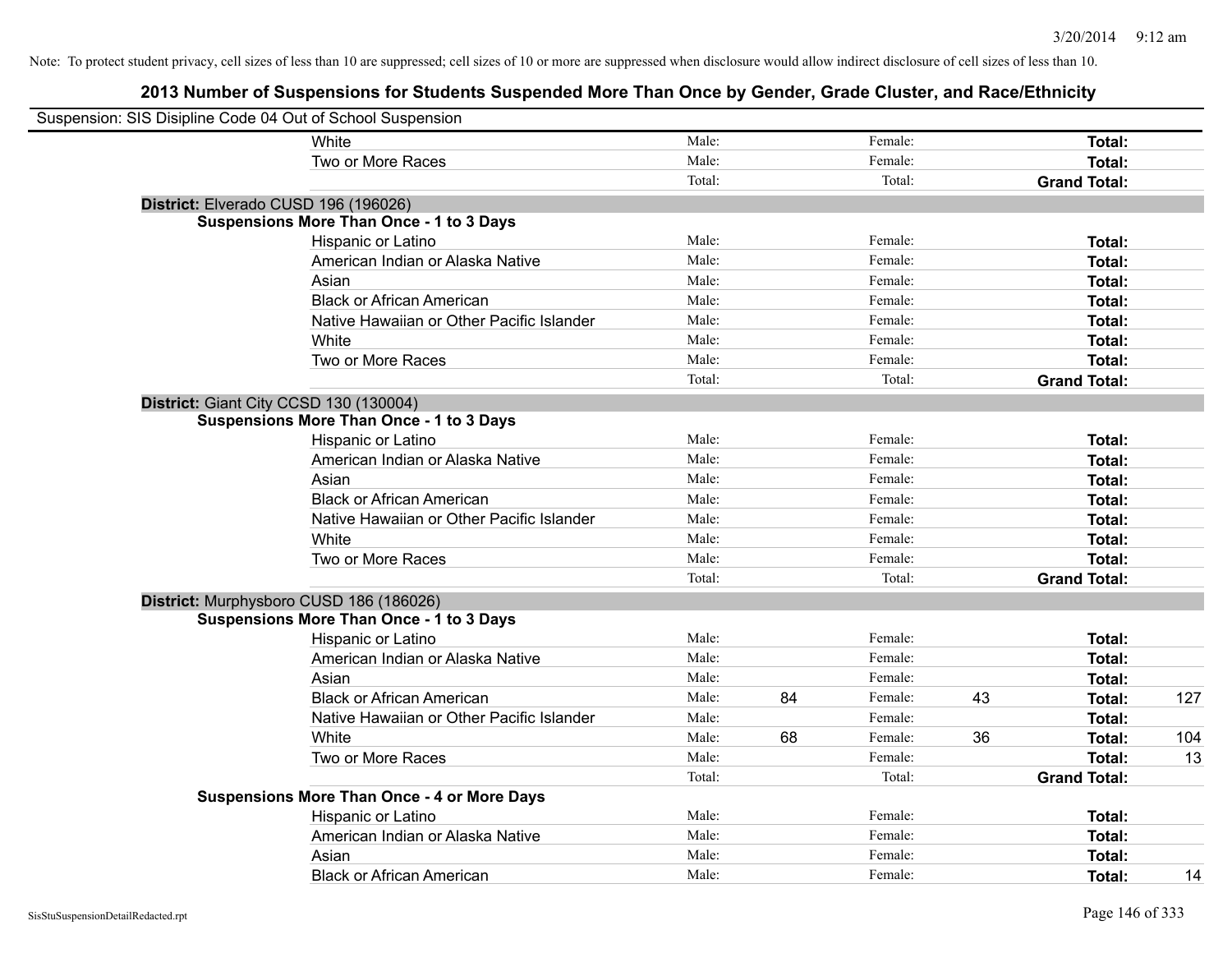|                                 | Suspension: SIS Disipline Code 04 Out of School Suspension |        |         |                     |    |
|---------------------------------|------------------------------------------------------------|--------|---------|---------------------|----|
|                                 | Native Hawaiian or Other Pacific Islander                  | Male:  | Female: | Total:              |    |
|                                 | White                                                      | Male:  | Female: | Total:              | 23 |
|                                 | Two or More Races                                          | Male:  | Female: | Total:              |    |
|                                 |                                                            | Total: | Total:  | <b>Grand Total:</b> |    |
|                                 | <b>District: Trico CUSD 176 (176026)</b>                   |        |         |                     |    |
|                                 | <b>Suspensions More Than Once - 1 to 3 Days</b>            |        |         |                     |    |
|                                 | Hispanic or Latino                                         | Male:  | Female: | Total:              |    |
|                                 | American Indian or Alaska Native                           | Male:  | Female: | Total:              |    |
|                                 | Asian                                                      | Male:  | Female: | Total:              |    |
|                                 | <b>Black or African American</b>                           | Male:  | Female: | Total:              |    |
|                                 | Native Hawaiian or Other Pacific Islander                  | Male:  | Female: | Total:              |    |
|                                 | White                                                      | Male:  | Female: | <b>Total:</b>       | 47 |
|                                 | Two or More Races                                          | Male:  | Female: | Total:              |    |
|                                 |                                                            | Total: | Total:  | <b>Grand Total:</b> |    |
|                                 | <b>Suspensions More Than Once - 4 or More Days</b>         |        |         |                     |    |
|                                 | Hispanic or Latino                                         | Male:  | Female: | <b>Total:</b>       |    |
|                                 | American Indian or Alaska Native                           | Male:  | Female: | Total:              |    |
|                                 | Asian                                                      | Male:  | Female: | Total:              |    |
|                                 | <b>Black or African American</b>                           | Male:  | Female: | Total:              |    |
|                                 | Native Hawaiian or Other Pacific Islander                  | Male:  | Female: | Total:              |    |
|                                 | White                                                      | Male:  | Female: | Total:              |    |
|                                 | Two or More Races                                          | Male:  | Female: | Total:              |    |
|                                 |                                                            | Total: | Total:  | <b>Grand Total:</b> |    |
|                                 | District: Unity Point CCSD 140 (140004)                    |        |         |                     |    |
|                                 | <b>Suspensions More Than Once - 1 to 3 Days</b>            |        |         |                     |    |
|                                 | Hispanic or Latino                                         | Male:  | Female: | Total:              |    |
|                                 | American Indian or Alaska Native                           | Male:  | Female: | <b>Total:</b>       |    |
|                                 | Asian                                                      | Male:  | Female: | Total:              |    |
|                                 | <b>Black or African American</b>                           | Male:  | Female: | Total:              |    |
|                                 | Native Hawaiian or Other Pacific Islander                  | Male:  | Female: | Total:              |    |
|                                 | White                                                      | Male:  | Female: | Total:              |    |
|                                 | Two or More Races                                          | Male:  | Female: | Total:              |    |
|                                 |                                                            | Total: | Total:  | <b>Grand Total:</b> | 16 |
| County: Non-Public School (000) |                                                            |        |         |                     |    |
|                                 | District: Jackson/Perry ROE (000000)                       |        |         |                     |    |
|                                 | <b>Suspensions More Than Once - 1 to 3 Days</b>            |        |         |                     |    |
|                                 | Hispanic or Latino                                         | Male:  | Female: | Total:              |    |
|                                 | American Indian or Alaska Native                           | Male:  | Female: | Total:              |    |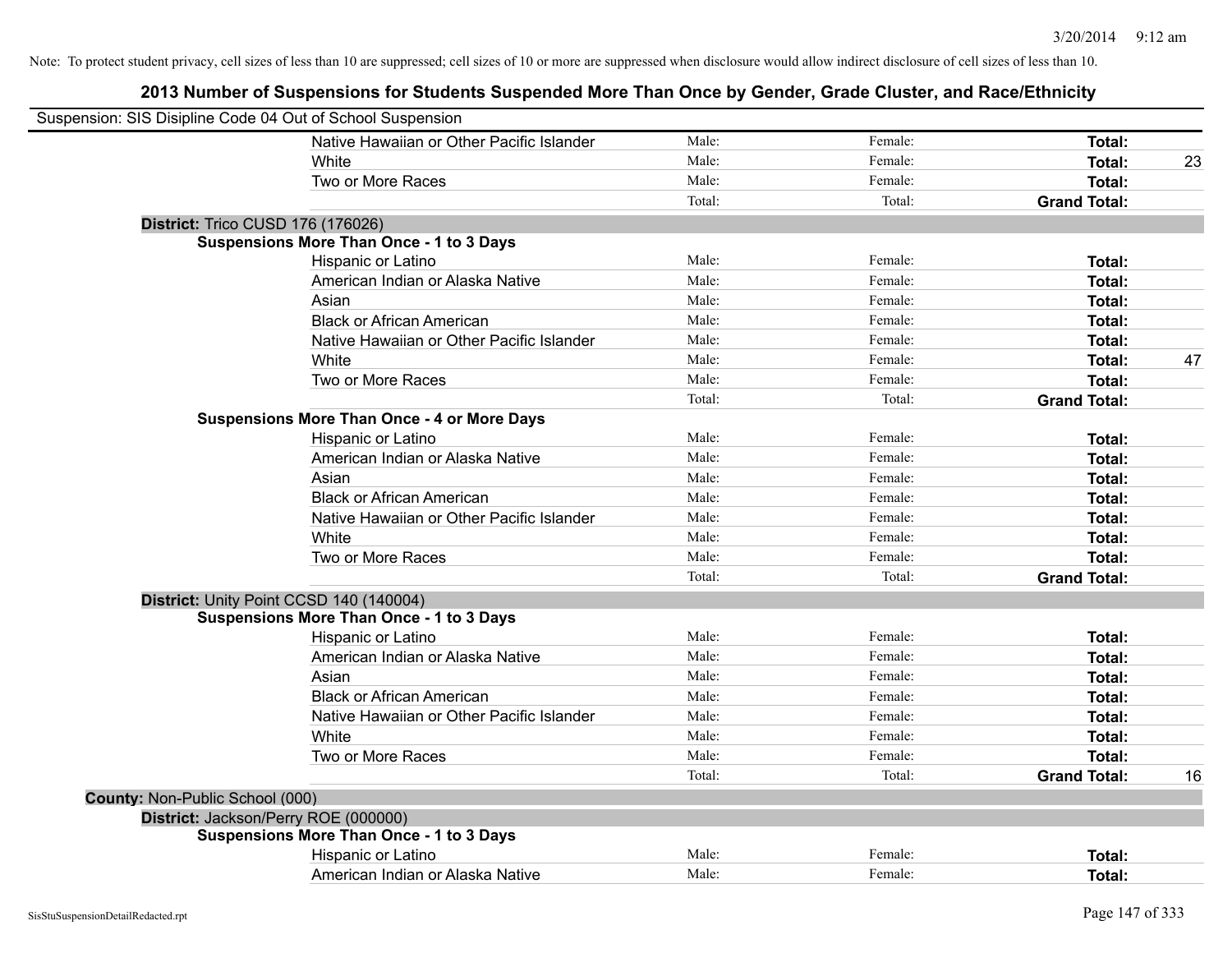| Suspension: SIS Disipline Code 04 Out of School Suspension |                                                    |        |         |                     |
|------------------------------------------------------------|----------------------------------------------------|--------|---------|---------------------|
|                                                            | Asian                                              | Male:  | Female: | <b>Total:</b>       |
|                                                            | <b>Black or African American</b>                   | Male:  | Female: | Total:              |
|                                                            | Native Hawaiian or Other Pacific Islander          | Male:  | Female: | Total:              |
|                                                            | White                                              | Male:  | Female: | Total:              |
|                                                            | Two or More Races                                  | Male:  | Female: | Total:              |
|                                                            |                                                    | Total: | Total:  | <b>Grand Total:</b> |
|                                                            | <b>Suspensions More Than Once - 4 or More Days</b> |        |         |                     |
|                                                            | Hispanic or Latino                                 | Male:  | Female: | Total:              |
|                                                            | American Indian or Alaska Native                   | Male:  | Female: | Total:              |
|                                                            | Asian                                              | Male:  | Female: | Total:              |
|                                                            | <b>Black or African American</b>                   | Male:  | Female: | Total:              |
|                                                            | Native Hawaiian or Other Pacific Islander          | Male:  | Female: | Total:              |
|                                                            | White                                              | Male:  | Female: | Total:              |
|                                                            | Two or More Races                                  | Male:  | Female: | Total:              |
|                                                            |                                                    | Total: | Total:  | <b>Grand Total:</b> |
| County: Perry (073)                                        |                                                    |        |         |                     |
|                                                            | District: Pinckneyville CHSD 101 (101016)          |        |         |                     |
|                                                            | <b>Suspensions More Than Once - 1 to 3 Days</b>    |        |         |                     |
|                                                            | Hispanic or Latino                                 | Male:  | Female: | Total:              |
|                                                            | American Indian or Alaska Native                   | Male:  | Female: | Total:              |
|                                                            | Asian                                              | Male:  | Female: | Total:              |
|                                                            | <b>Black or African American</b>                   | Male:  | Female: | Total:              |
|                                                            | Native Hawaiian or Other Pacific Islander          | Male:  | Female: | Total:              |
|                                                            | White                                              | Male:  | Female: | <b>Total:</b>       |
|                                                            | Two or More Races                                  | Male:  | Female: | Total:              |
|                                                            |                                                    | Total: | Total:  | <b>Grand Total:</b> |
|                                                            | <b>Suspensions More Than Once - 4 or More Days</b> |        |         |                     |
|                                                            | Hispanic or Latino                                 | Male:  | Female: | Total:              |
|                                                            | American Indian or Alaska Native                   | Male:  | Female: | Total:              |
|                                                            | Asian                                              | Male:  | Female: | Total:              |
|                                                            | <b>Black or African American</b>                   | Male:  | Female: | Total:              |
|                                                            | Native Hawaiian or Other Pacific Islander          | Male:  | Female: | Total:              |
|                                                            | White                                              | Male:  | Female: | <b>Total:</b>       |
|                                                            | Two or More Races                                  | Male:  | Female: | Total:              |
|                                                            |                                                    | Total: | Total:  | <b>Grand Total:</b> |
|                                                            | District: Pinckneyville SD 50 (050002)             |        |         |                     |
|                                                            | <b>Suspensions More Than Once - 1 to 3 Days</b>    |        |         |                     |
|                                                            | Hispanic or Latino                                 | Male:  | Female: | Total:              |
|                                                            | American Indian or Alaska Native                   | Male:  | Female: | Total:              |
| SisStuSuspensionDetailRedacted.rpt                         |                                                    |        |         | Page 148 of 333     |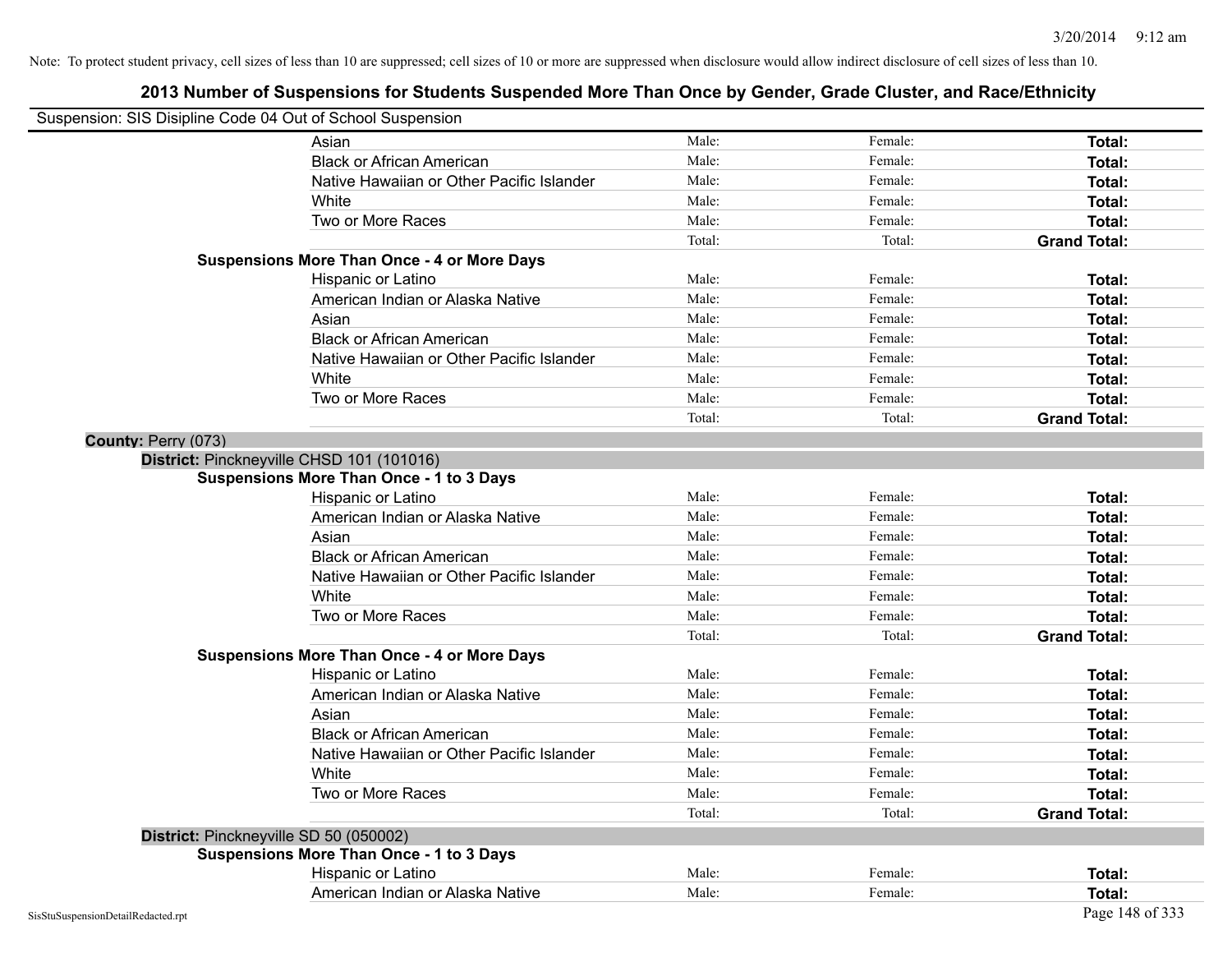|                       | Suspension: SIS Disipline Code 04 Out of School Suspension |        |     |         |     |                     |       |
|-----------------------|------------------------------------------------------------|--------|-----|---------|-----|---------------------|-------|
|                       | Asian                                                      | Male:  |     | Female: |     | <b>Total:</b>       |       |
|                       | <b>Black or African American</b>                           | Male:  |     | Female: |     | Total:              |       |
|                       | Native Hawaiian or Other Pacific Islander                  | Male:  |     | Female: |     | Total:              |       |
|                       | White                                                      | Male:  |     | Female: |     | Total:              |       |
|                       | Two or More Races                                          | Male:  |     | Female: |     | Total:              |       |
|                       |                                                            | Total: |     | Total:  |     | <b>Grand Total:</b> |       |
| Region: Kane ROE (31) |                                                            |        |     |         |     |                     |       |
| County: Kane (045)    |                                                            |        |     |         |     |                     |       |
|                       | District: Aurora East USD 131 (131022)                     |        |     |         |     |                     |       |
|                       | <b>Suspensions More Than Once - 1 to 3 Days</b>            |        |     |         |     |                     |       |
|                       | Hispanic or Latino                                         | Male:  | 308 | Female: | 136 | Total:              | 444   |
|                       | American Indian or Alaska Native                           | Male:  |     | Female: |     | <b>Total:</b>       |       |
|                       | Asian                                                      | Male:  |     | Female: |     | <b>Total:</b>       |       |
|                       | <b>Black or African American</b>                           | Male:  | 50  | Female: | 26  | <b>Total:</b>       | 76    |
|                       | Native Hawaiian or Other Pacific Islander                  | Male:  |     | Female: |     | <b>Total:</b>       |       |
|                       | White                                                      | Male:  |     | Female: |     | <b>Total:</b>       | 13    |
|                       | Two or More Races                                          | Male:  |     | Female: |     | <b>Total:</b>       | 24    |
|                       |                                                            | Total: |     | Total:  |     | <b>Grand Total:</b> |       |
|                       | <b>Suspensions More Than Once - 4 or More Days</b>         |        |     |         |     |                     |       |
|                       | Hispanic or Latino                                         | Male:  | 44  | Female: | 55  | Total:              | 99    |
|                       | American Indian or Alaska Native                           | Male:  |     | Female: |     | <b>Total:</b>       |       |
|                       | Asian                                                      | Male:  |     | Female: |     | <b>Total:</b>       |       |
|                       | <b>Black or African American</b>                           | Male:  |     | Female: |     | <b>Total:</b>       |       |
|                       | Native Hawaiian or Other Pacific Islander                  | Male:  |     | Female: |     | <b>Total:</b>       |       |
|                       | White                                                      | Male:  |     | Female: |     | <b>Total:</b>       |       |
|                       | Two or More Races                                          | Male:  |     | Female: |     | Total:              |       |
|                       |                                                            | Total: |     | Total:  |     | <b>Grand Total:</b> | 110   |
|                       | District: Aurora West USD 129 (129022)                     |        |     |         |     |                     |       |
|                       | <b>Suspensions More Than Once - 1 to 3 Days</b>            |        |     |         |     |                     |       |
|                       | Hispanic or Latino                                         | Male:  | 345 | Female: | 93  | Total:              | 438   |
|                       | American Indian or Alaska Native                           | Male:  |     | Female: |     | Total:              |       |
|                       | Asian                                                      | Male:  |     | Female: |     | <b>Total:</b>       |       |
|                       | <b>Black or African American</b>                           | Male:  | 266 | Female: | 87  | <b>Total:</b>       | 353   |
|                       | Native Hawaiian or Other Pacific Islander                  | Male:  |     | Female: |     | <b>Total:</b>       |       |
|                       | White                                                      | Male:  | 125 | Female: | 60  | <b>Total:</b>       | 185   |
|                       | Two or More Races                                          | Male:  |     | Female: |     | <b>Total:</b>       | 48    |
|                       |                                                            | Total: | 780 | Total:  | 254 | <b>Grand Total:</b> | 1,034 |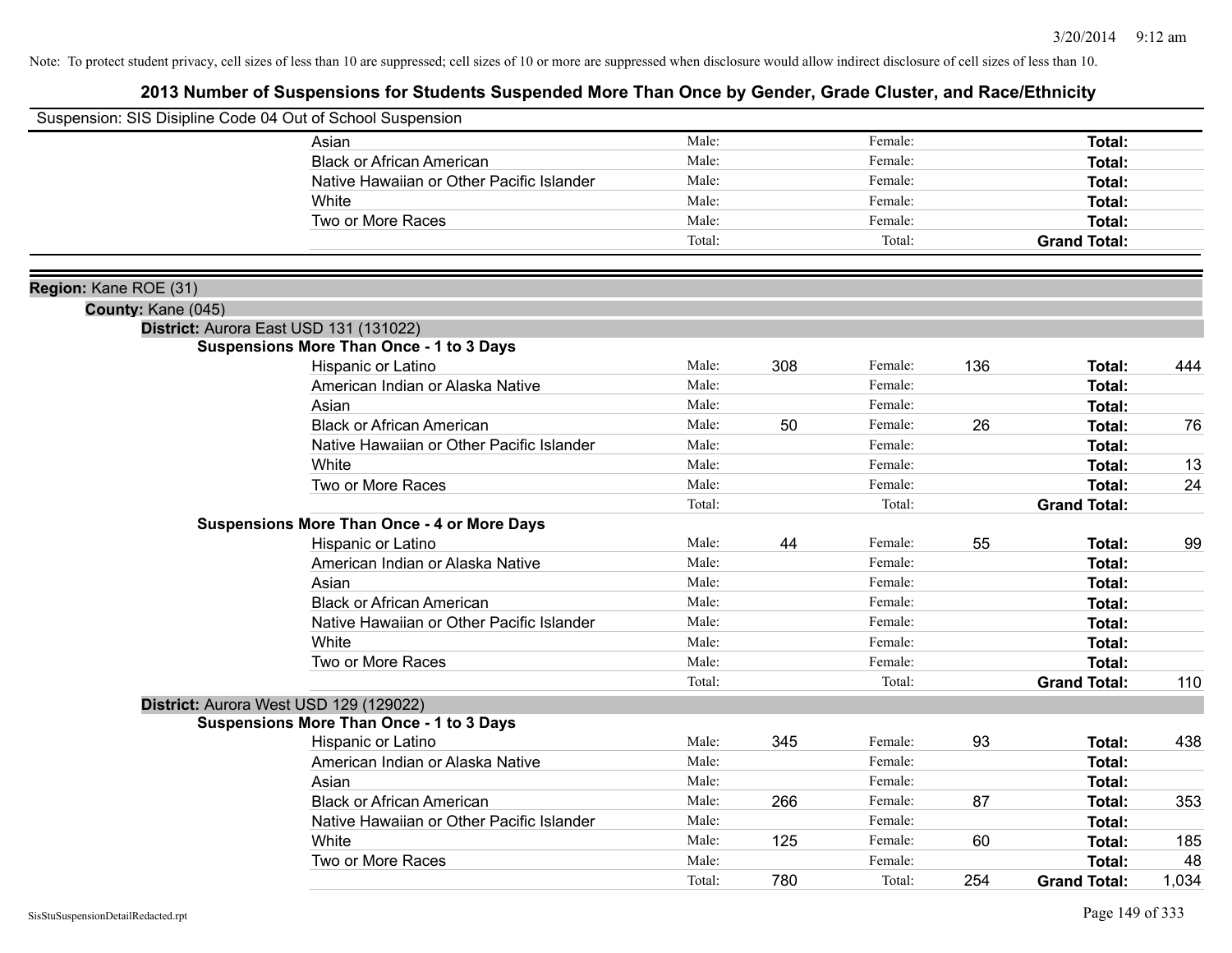| Suspension: SIS Disipline Code 04 Out of School Suspension |                                                    |        |    |         |    |                     |     |
|------------------------------------------------------------|----------------------------------------------------|--------|----|---------|----|---------------------|-----|
|                                                            | <b>Suspensions More Than Once - 4 or More Days</b> |        |    |         |    |                     |     |
|                                                            | Hispanic or Latino                                 | Male:  | 90 | Female: | 12 | Total:              | 102 |
|                                                            | American Indian or Alaska Native                   | Male:  |    | Female: |    | <b>Total:</b>       |     |
|                                                            | Asian                                              | Male:  |    | Female: |    | Total:              |     |
|                                                            | <b>Black or African American</b>                   | Male:  | 64 | Female: | 25 | Total:              | 89  |
|                                                            | Native Hawaiian or Other Pacific Islander          | Male:  |    | Female: |    | <b>Total:</b>       |     |
|                                                            | White                                              | Male:  | 16 | Female: | 14 | Total:              | 30  |
|                                                            | Two or More Races                                  | Male:  |    | Female: |    | <b>Total:</b>       | 10  |
|                                                            |                                                    | Total: |    | Total:  |    | <b>Grand Total:</b> |     |
|                                                            | District: Batavia USD 101 (101022)                 |        |    |         |    |                     |     |
|                                                            | <b>Suspensions More Than Once - 1 to 3 Days</b>    |        |    |         |    |                     |     |
|                                                            | Hispanic or Latino                                 | Male:  |    | Female: |    | Total:              |     |
|                                                            | American Indian or Alaska Native                   | Male:  |    | Female: |    | Total:              |     |
|                                                            | Asian                                              | Male:  |    | Female: |    | Total:              |     |
|                                                            | <b>Black or African American</b>                   | Male:  |    | Female: |    | Total:              | 10  |
|                                                            | Native Hawaiian or Other Pacific Islander          | Male:  |    | Female: |    | Total:              |     |
|                                                            | White                                              | Male:  |    | Female: |    | Total:              | 45  |
|                                                            | Two or More Races                                  | Male:  |    | Female: |    | Total:              |     |
|                                                            |                                                    | Total: |    | Total:  |    | <b>Grand Total:</b> |     |
|                                                            | <b>Suspensions More Than Once - 4 or More Days</b> |        |    |         |    |                     |     |
|                                                            | Hispanic or Latino                                 | Male:  |    | Female: |    | Total:              |     |
|                                                            | American Indian or Alaska Native                   | Male:  |    | Female: |    | Total:              |     |
|                                                            | Asian                                              | Male:  |    | Female: |    | Total:              |     |
|                                                            | <b>Black or African American</b>                   | Male:  |    | Female: |    | <b>Total:</b>       |     |
|                                                            | Native Hawaiian or Other Pacific Islander          | Male:  |    | Female: |    | Total:              |     |
|                                                            | White                                              | Male:  |    | Female: |    | <b>Total:</b>       | 19  |
|                                                            | Two or More Races                                  | Male:  |    | Female: |    | Total:              |     |
|                                                            |                                                    | Total: |    | Total:  |    | <b>Grand Total:</b> | 31  |
|                                                            | District: Central CUSD 301 (301026)                |        |    |         |    |                     |     |
|                                                            | <b>Suspensions More Than Once - 1 to 3 Days</b>    |        |    |         |    |                     |     |
|                                                            | Hispanic or Latino                                 | Male:  |    | Female: |    | Total:              |     |
|                                                            | American Indian or Alaska Native                   | Male:  |    | Female: |    | Total:              |     |
|                                                            | Asian                                              | Male:  |    | Female: |    | Total:              |     |
|                                                            | <b>Black or African American</b>                   | Male:  |    | Female: |    | <b>Total:</b>       |     |
|                                                            | Native Hawaiian or Other Pacific Islander          | Male:  |    | Female: |    | Total:              |     |
|                                                            | White                                              | Male:  |    | Female: |    | <b>Total:</b>       |     |
|                                                            | Two or More Races                                  | Male:  |    | Female: |    | <b>Total:</b>       |     |
|                                                            |                                                    | Total: |    | Total:  |    | <b>Grand Total:</b> | 11  |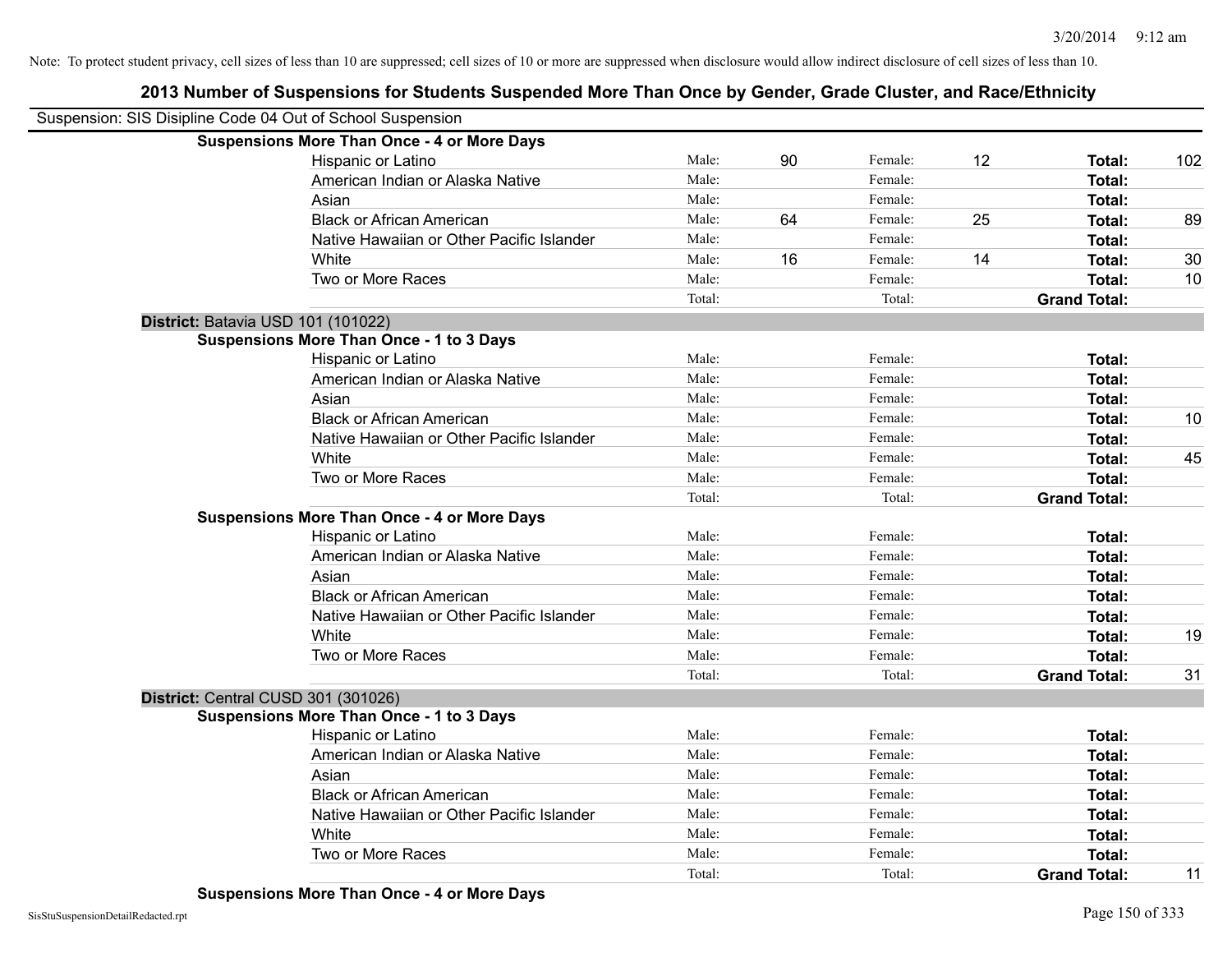| Suspension: SIS Disipline Code 04 Out of School Suspension |                                                    |        |     |         |     |                     |     |
|------------------------------------------------------------|----------------------------------------------------|--------|-----|---------|-----|---------------------|-----|
|                                                            | Hispanic or Latino                                 | Male:  |     | Female: |     | <b>Total:</b>       |     |
|                                                            | American Indian or Alaska Native                   | Male:  |     | Female: |     | Total:              |     |
|                                                            | Asian                                              | Male:  |     | Female: |     | Total:              |     |
|                                                            | <b>Black or African American</b>                   | Male:  |     | Female: |     | Total:              |     |
|                                                            | Native Hawaiian or Other Pacific Islander          | Male:  |     | Female: |     | Total:              |     |
|                                                            | White                                              | Male:  |     | Female: |     | <b>Total:</b>       |     |
|                                                            | Two or More Races                                  | Male:  |     | Female: |     | <b>Total:</b>       |     |
|                                                            |                                                    | Total: |     | Total:  |     | <b>Grand Total:</b> |     |
| District: CUSD 300 (300026)                                |                                                    |        |     |         |     |                     |     |
|                                                            | <b>Suspensions More Than Once - 1 to 3 Days</b>    |        |     |         |     |                     |     |
|                                                            | Hispanic or Latino                                 | Male:  | 279 | Female: | 180 | Total:              | 459 |
|                                                            | American Indian or Alaska Native                   | Male:  |     | Female: |     | Total:              |     |
|                                                            | Asian                                              | Male:  |     | Female: |     | Total:              |     |
|                                                            | <b>Black or African American</b>                   | Male:  | 199 | Female: | 101 | Total:              | 300 |
|                                                            | Native Hawaiian or Other Pacific Islander          | Male:  |     | Female: |     | Total:              |     |
|                                                            | White                                              | Male:  | 152 | Female: | 29  | Total:              | 181 |
|                                                            | Two or More Races                                  | Male:  | 17  | Female: | 16  | <b>Total:</b>       | 33  |
|                                                            |                                                    | Total: |     | Total:  |     | <b>Grand Total:</b> |     |
|                                                            | <b>Suspensions More Than Once - 4 or More Days</b> |        |     |         |     |                     |     |
|                                                            | Hispanic or Latino                                 | Male:  |     | Female: |     | Total:              | 29  |
|                                                            | American Indian or Alaska Native                   | Male:  |     | Female: |     | Total:              |     |
|                                                            | Asian                                              | Male:  |     | Female: |     | Total:              |     |
|                                                            | <b>Black or African American</b>                   | Male:  | 29  | Female: | 10  | Total:              | 39  |
|                                                            | Native Hawaiian or Other Pacific Islander          | Male:  |     | Female: |     | Total:              |     |
|                                                            | White                                              | Male:  |     | Female: |     | Total:              | 26  |
|                                                            | Two or More Races                                  | Male:  |     | Female: |     | <b>Total:</b>       |     |
|                                                            |                                                    | Total: |     | Total:  |     | <b>Grand Total:</b> |     |
|                                                            | District: Geneva CUSD 304 (304026)                 |        |     |         |     |                     |     |
|                                                            | <b>Suspensions More Than Once - 1 to 3 Days</b>    |        |     |         |     |                     |     |
|                                                            | Hispanic or Latino                                 | Male:  |     | Female: |     | Total:              |     |
|                                                            | American Indian or Alaska Native                   | Male:  |     | Female: |     | <b>Total:</b>       |     |
|                                                            | Asian                                              | Male:  |     | Female: |     | Total:              |     |
|                                                            | <b>Black or African American</b>                   | Male:  |     | Female: |     | Total:              |     |
|                                                            | Native Hawaiian or Other Pacific Islander          | Male:  |     | Female: |     | Total:              |     |
|                                                            | White                                              | Male:  |     | Female: |     | Total:              | 24  |
|                                                            | Two or More Races                                  | Male:  |     | Female: |     | Total:              |     |
|                                                            |                                                    | Total: |     | Total:  |     | <b>Grand Total:</b> |     |
|                                                            | <b>Suspensions More Than Once - 4 or More Days</b> |        |     |         |     |                     |     |
|                                                            | Hispanic or Latino                                 | Male:  |     | Female: |     | Total:              |     |
| SisStuSuspensionDetailRedacted.rpt                         |                                                    |        |     |         |     | Page 151 of 333     |     |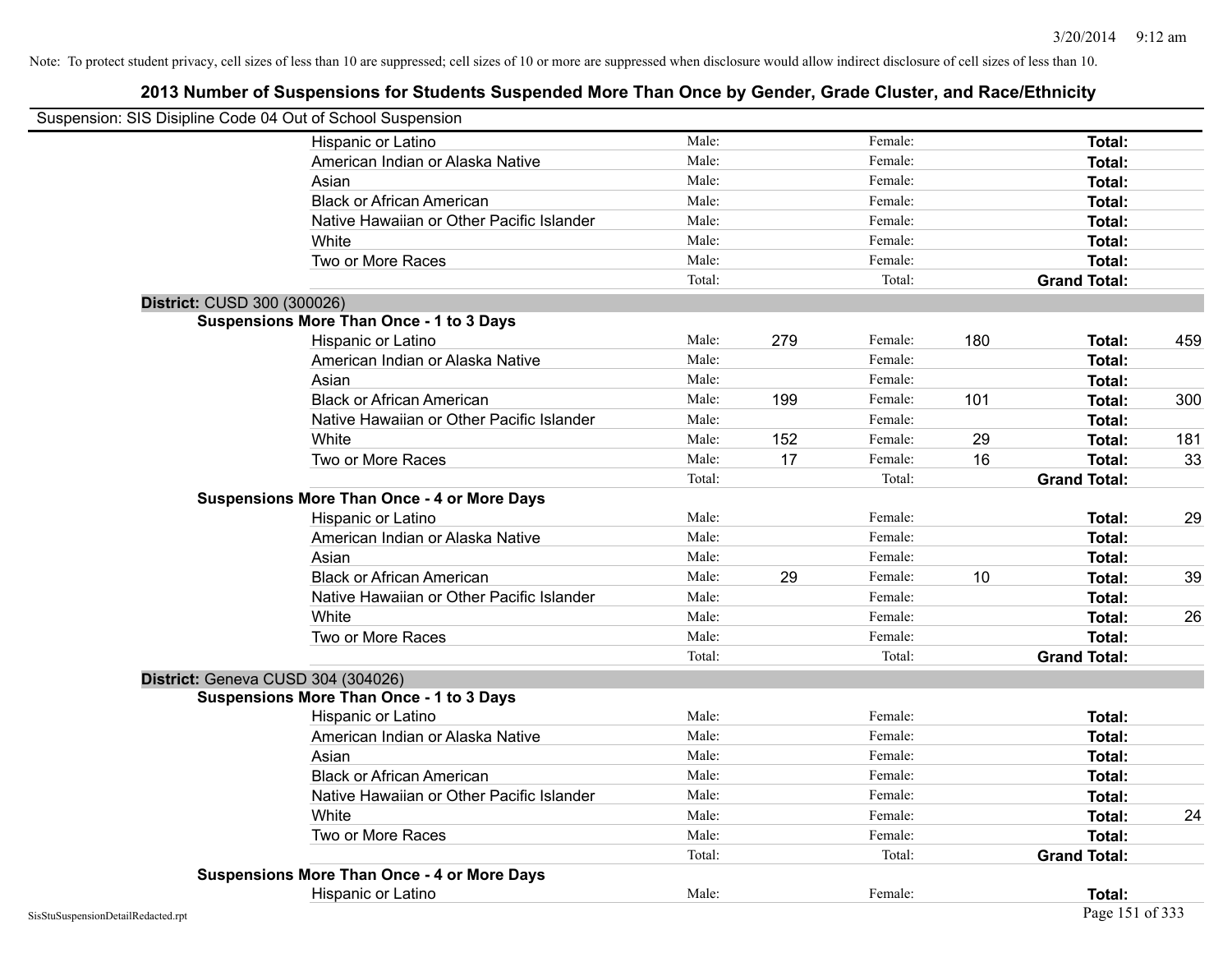|                                    | Suspension: SIS Disipline Code 04 Out of School Suspension |        |         |                     |    |
|------------------------------------|------------------------------------------------------------|--------|---------|---------------------|----|
|                                    | American Indian or Alaska Native                           | Male:  | Female: | <b>Total:</b>       |    |
|                                    | Asian                                                      | Male:  | Female: | Total:              |    |
|                                    | <b>Black or African American</b>                           | Male:  | Female: | Total:              |    |
|                                    | Native Hawaiian or Other Pacific Islander                  | Male:  | Female: | Total:              |    |
|                                    | White                                                      | Male:  | Female: | Total:              |    |
|                                    | Two or More Races                                          | Male:  | Female: | Total:              |    |
|                                    |                                                            | Total: | Total:  | <b>Grand Total:</b> |    |
|                                    | District: Kaneland CUSD 302 (302026)                       |        |         |                     |    |
|                                    | <b>Suspensions More Than Once - 1 to 3 Days</b>            |        |         |                     |    |
|                                    | Hispanic or Latino                                         | Male:  | Female: | Total:              | 10 |
|                                    | American Indian or Alaska Native                           | Male:  | Female: | Total:              |    |
|                                    | Asian                                                      | Male:  | Female: | Total:              |    |
|                                    | <b>Black or African American</b>                           | Male:  | Female: | Total:              |    |
|                                    | Native Hawaiian or Other Pacific Islander                  | Male:  | Female: | Total:              |    |
|                                    | White                                                      | Male:  | Female: | Total:              | 15 |
|                                    | Two or More Races                                          | Male:  | Female: | Total:              |    |
|                                    |                                                            | Total: | Total:  | <b>Grand Total:</b> |    |
|                                    | <b>Suspensions More Than Once - 4 or More Days</b>         |        |         |                     |    |
|                                    | Hispanic or Latino                                         | Male:  | Female: | Total:              |    |
|                                    | American Indian or Alaska Native                           | Male:  | Female: | Total:              |    |
|                                    | Asian                                                      | Male:  | Female: | Total:              |    |
|                                    | <b>Black or African American</b>                           | Male:  | Female: | Total:              |    |
|                                    | Native Hawaiian or Other Pacific Islander                  | Male:  | Female: | Total:              |    |
|                                    | White                                                      | Male:  | Female: | Total:              | 10 |
|                                    | Two or More Races                                          | Male:  | Female: | Total:              |    |
|                                    |                                                            | Total: | Total:  | <b>Grand Total:</b> |    |
|                                    | District: Larkin Center (012500)                           |        |         |                     |    |
|                                    | <b>Suspensions More Than Once - 1 to 3 Days</b>            |        |         |                     |    |
|                                    | Hispanic or Latino                                         | Male:  | Female: | Total:              |    |
|                                    | American Indian or Alaska Native                           | Male:  | Female: | Total:              |    |
|                                    | Asian                                                      | Male:  | Female: | Total:              |    |
|                                    | <b>Black or African American</b>                           | Male:  | Female: | Total:              |    |
|                                    | Native Hawaiian or Other Pacific Islander                  | Male:  | Female: | Total:              |    |
|                                    | White                                                      | Male:  | Female: | Total:              |    |
|                                    | Two or More Races                                          | Male:  | Female: | Total:              |    |
|                                    |                                                            | Total: | Total:  | <b>Grand Total:</b> |    |
|                                    | <b>Suspensions More Than Once - 4 or More Days</b>         |        |         |                     |    |
|                                    | Hispanic or Latino                                         | Male:  | Female: | Total:              |    |
|                                    | American Indian or Alaska Native                           | Male:  | Female: | Total:              |    |
| SisStuSuspensionDetailRedacted.rpt |                                                            |        |         | Page 152 of 333     |    |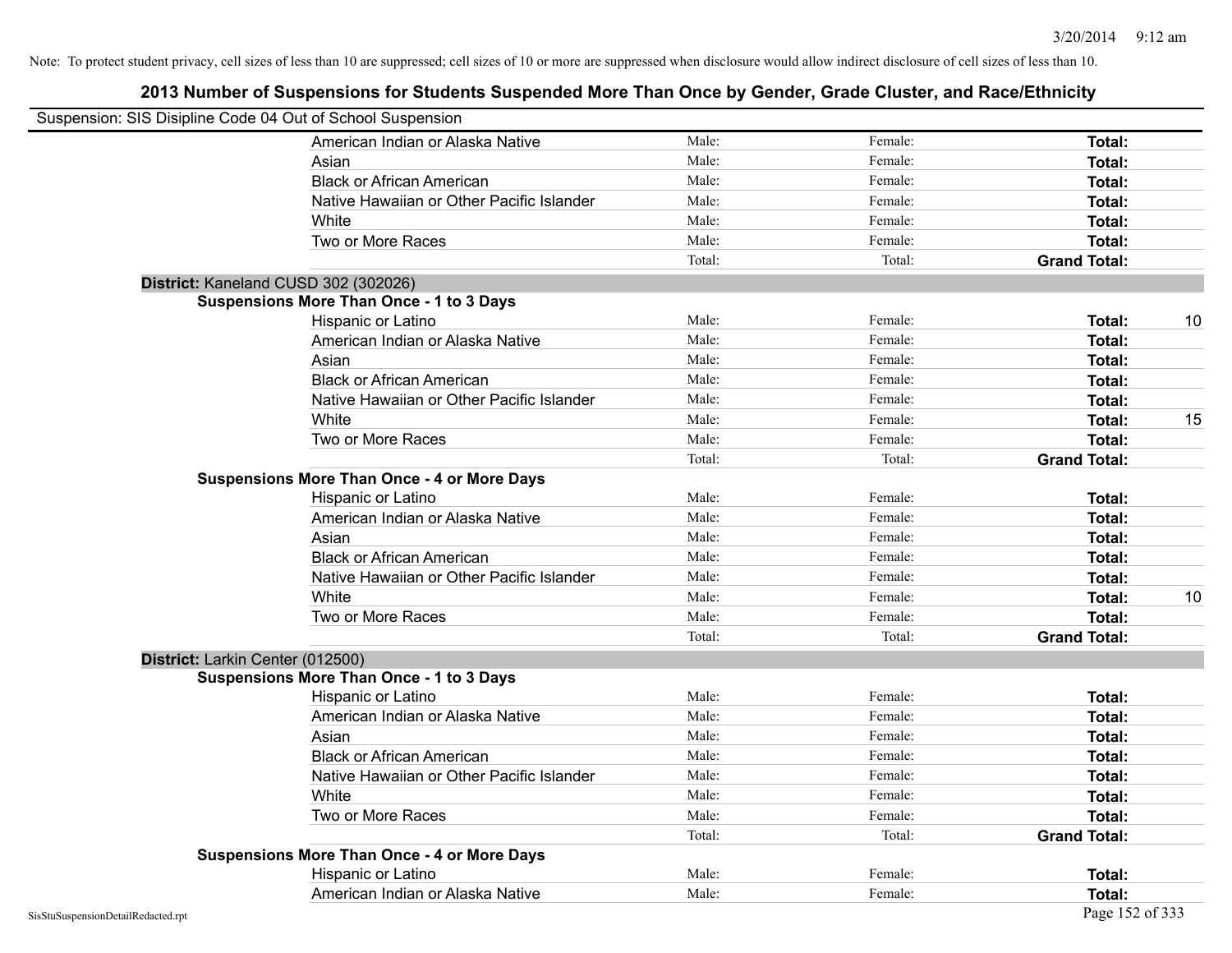|                            | Suspension: SIS Disipline Code 04 Out of School Suspension |                |     |                    |     |                     |       |
|----------------------------|------------------------------------------------------------|----------------|-----|--------------------|-----|---------------------|-------|
|                            | Asian                                                      | Male:          |     | Female:            |     | Total:              |       |
|                            | <b>Black or African American</b>                           | Male:          |     | Female:            |     | Total:              |       |
|                            | Native Hawaiian or Other Pacific Islander                  | Male:          |     | Female:            |     | Total:              |       |
|                            | White                                                      | Male:          |     | Female:            |     | Total:              |       |
|                            | Two or More Races                                          | Male:          |     | Female:            |     | Total:              |       |
|                            |                                                            | Total:         |     | Total:             |     | <b>Grand Total:</b> |       |
|                            | District: Non-Public School (3020)                         |                |     |                    |     |                     |       |
|                            | <b>Suspensions More Than Once - 1 to 3 Days</b>            |                |     |                    |     |                     |       |
|                            | Hispanic or Latino                                         | Male:          |     | Female:            |     | Total:              |       |
|                            | American Indian or Alaska Native                           | Male:          |     | Female:            |     | Total:              |       |
|                            | Asian                                                      | Male:          |     | Female:            |     | Total:              |       |
|                            | <b>Black or African American</b>                           | Male:          |     | Female:            |     | Total:              |       |
|                            | Native Hawaiian or Other Pacific Islander                  | Male:          |     | Female:            |     | Total:              |       |
|                            | White                                                      | Male:          |     | Female:            |     | <b>Total:</b>       |       |
|                            | Two or More Races                                          | Male:          |     | Female:            |     | Total:              |       |
|                            |                                                            | Total:         |     | Total:             |     | <b>Grand Total:</b> | 10    |
| District: SD U-46 (046022) |                                                            |                |     |                    |     |                     |       |
|                            | <b>Suspensions More Than Once - 1 to 3 Days</b>            |                |     |                    |     |                     |       |
|                            | Hispanic or Latino                                         | Male:          | 963 | Female:            | 283 | Total:              | 1,246 |
|                            | American Indian or Alaska Native                           | Male:          |     | Female:            |     | Total:              |       |
|                            | Asian                                                      | Male:          |     | Female:            |     | Total:              | 27    |
|                            | <b>Black or African American</b>                           | Male:          | 471 | Female:            | 248 | Total:              | 719   |
|                            | Native Hawaiian or Other Pacific Islander                  | Male:          |     | Female:            |     | Total:              |       |
|                            | White                                                      | Male:          | 371 | Female:            | 75  | Total:              | 446   |
|                            | Two or More Races                                          | Male:          | 85  | Female:            | 37  | Total:              | 122   |
|                            |                                                            | Total:         |     | Total:             |     | <b>Grand Total:</b> |       |
|                            | <b>Suspensions More Than Once - 4 or More Days</b>         |                |     |                    |     |                     |       |
|                            | Hispanic or Latino                                         | Male:          | 80  | Female:            | 19  | Total:              | 99    |
|                            | American Indian or Alaska Native                           | Male:          |     | Female:            |     | Total:              |       |
|                            | Asian                                                      | Male:          |     | Female:            |     | Total:              |       |
|                            | <b>Black or African American</b>                           | Male:          | 49  | Female:            | 39  | Total:              | 88    |
|                            | Native Hawaiian or Other Pacific Islander                  | Male:<br>Male: |     | Female:            |     | Total:              |       |
|                            | White                                                      | Male:          |     | Female:<br>Female: |     | Total:              | 37    |
|                            | Two or More Races                                          | Total:         |     | Total:             |     | Total:              |       |
|                            |                                                            |                |     |                    |     | <b>Grand Total:</b> |       |
|                            | District: Special Education Services (020200)              |                |     |                    |     |                     |       |
|                            | <b>Suspensions More Than Once - 1 to 3 Days</b>            |                |     |                    |     |                     |       |
|                            | Hispanic or Latino                                         | Male:          |     | Female:            |     | Total:              |       |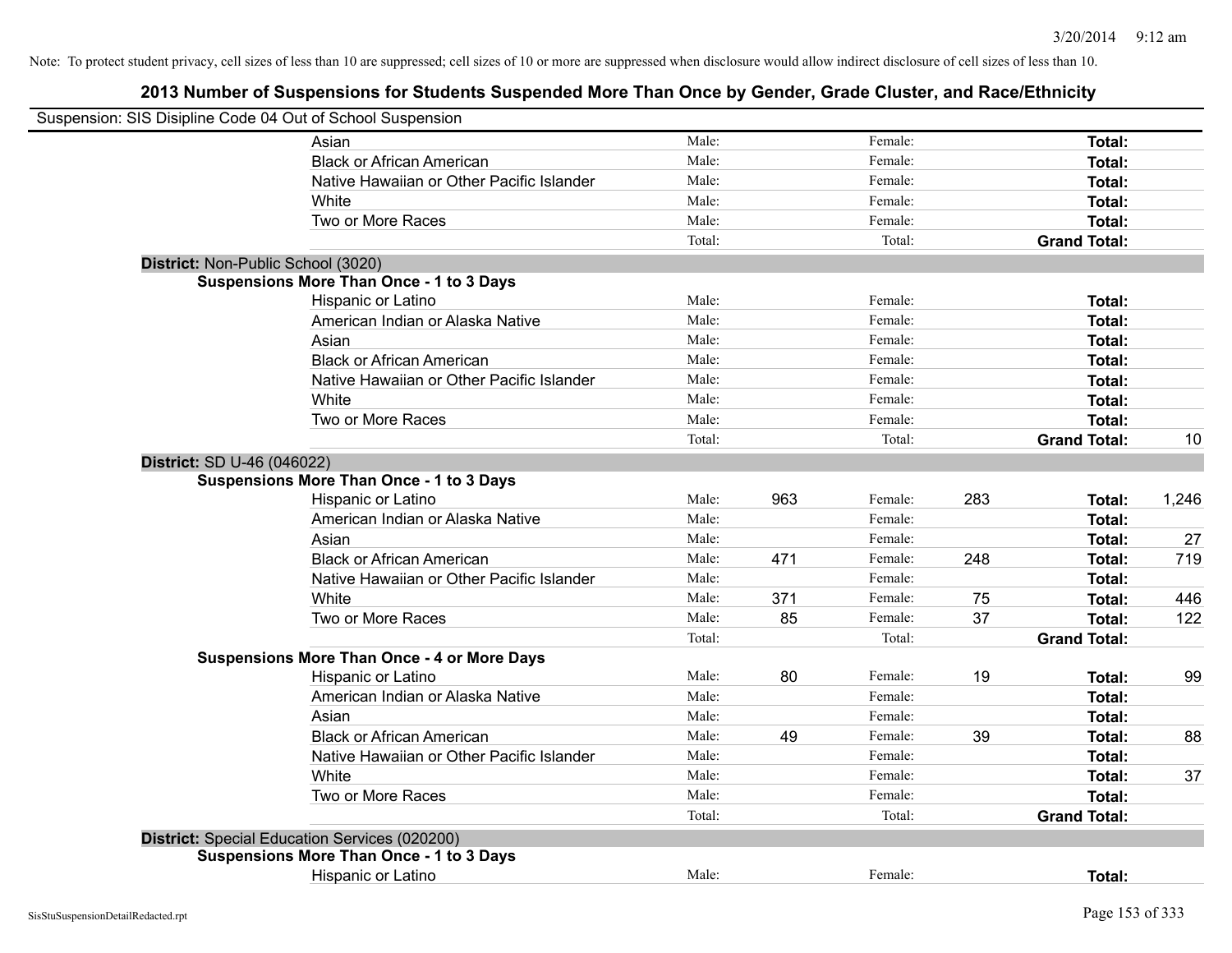| Suspension: SIS Disipline Code 04 Out of School Suspension |                                                    |        |     |         |    |                     |     |
|------------------------------------------------------------|----------------------------------------------------|--------|-----|---------|----|---------------------|-----|
|                                                            | American Indian or Alaska Native                   | Male:  |     | Female: |    | <b>Total:</b>       |     |
|                                                            | Asian                                              | Male:  |     | Female: |    | Total:              |     |
|                                                            | <b>Black or African American</b>                   | Male:  |     | Female: |    | Total:              |     |
|                                                            | Native Hawaiian or Other Pacific Islander          | Male:  |     | Female: |    | Total:              |     |
|                                                            | White                                              | Male:  |     | Female: |    | Total:              |     |
|                                                            | Two or More Races                                  | Male:  |     | Female: |    | Total:              |     |
|                                                            |                                                    | Total: |     | Total:  |    | <b>Grand Total:</b> |     |
|                                                            | District: St Charles CUSD 303 (303026)             |        |     |         |    |                     |     |
|                                                            | <b>Suspensions More Than Once - 1 to 3 Days</b>    |        |     |         |    |                     |     |
|                                                            | Hispanic or Latino                                 | Male:  |     | Female: |    | Total:              | 20  |
|                                                            | American Indian or Alaska Native                   | Male:  |     | Female: |    | Total:              |     |
|                                                            | Asian                                              | Male:  |     | Female: |    | Total:              |     |
|                                                            | <b>Black or African American</b>                   | Male:  |     | Female: |    | Total:              |     |
|                                                            | Native Hawaiian or Other Pacific Islander          | Male:  |     | Female: |    | Total:              |     |
|                                                            | White                                              | Male:  | 105 | Female: | 12 | Total:              | 117 |
|                                                            | Two or More Races                                  | Male:  |     | Female: |    | Total:              |     |
|                                                            |                                                    | Total: |     | Total:  |    | <b>Grand Total:</b> | 147 |
|                                                            | <b>Suspensions More Than Once - 4 or More Days</b> |        |     |         |    |                     |     |
|                                                            | Hispanic or Latino                                 | Male:  |     | Female: |    | Total:              |     |
|                                                            | American Indian or Alaska Native                   | Male:  |     | Female: |    | Total:              |     |
|                                                            | Asian                                              | Male:  |     | Female: |    | Total:              |     |
|                                                            | <b>Black or African American</b>                   | Male:  |     | Female: |    | Total:              |     |
|                                                            | Native Hawaiian or Other Pacific Islander          | Male:  |     | Female: |    | Total:              |     |
|                                                            | White                                              | Male:  |     | Female: |    | Total:              | 25  |
|                                                            | Two or More Races                                  | Male:  |     | Female: |    | Total:              |     |
|                                                            |                                                    | Total: |     | Total:  |    | <b>Grand Total:</b> | 37  |
| County: Non-Public School (000)                            |                                                    |        |     |         |    |                     |     |
| District: Kane ROE (000000)                                |                                                    |        |     |         |    |                     |     |
|                                                            | <b>Suspensions More Than Once - 1 to 3 Days</b>    |        |     |         |    |                     |     |
|                                                            | Hispanic or Latino                                 | Male:  | 49  | Female: | 13 | Total:              | 62  |
|                                                            | American Indian or Alaska Native                   | Male:  |     | Female: |    | Total:              |     |
|                                                            | Asian                                              | Male:  |     | Female: |    | Total:              |     |
|                                                            | <b>Black or African American</b>                   | Male:  |     | Female: |    | Total:              | 28  |
|                                                            | Native Hawaiian or Other Pacific Islander          | Male:  |     | Female: |    | <b>Total:</b>       |     |
|                                                            | White                                              | Male:  |     | Female: |    | Total:              |     |
|                                                            | Two or More Races                                  | Male:  |     | Female: |    | Total:              |     |
|                                                            |                                                    | Total: |     | Total:  |    | <b>Grand Total:</b> |     |
|                                                            | <b>Suspensions More Than Once - 4 or More Days</b> |        |     |         |    |                     |     |
|                                                            | Hispanic or Latino                                 | Male:  |     | Female: |    | Total:              | 15  |
| SisStuSuspensionDetailRedacted.rpt                         |                                                    |        |     |         |    | Page 154 of 333     |     |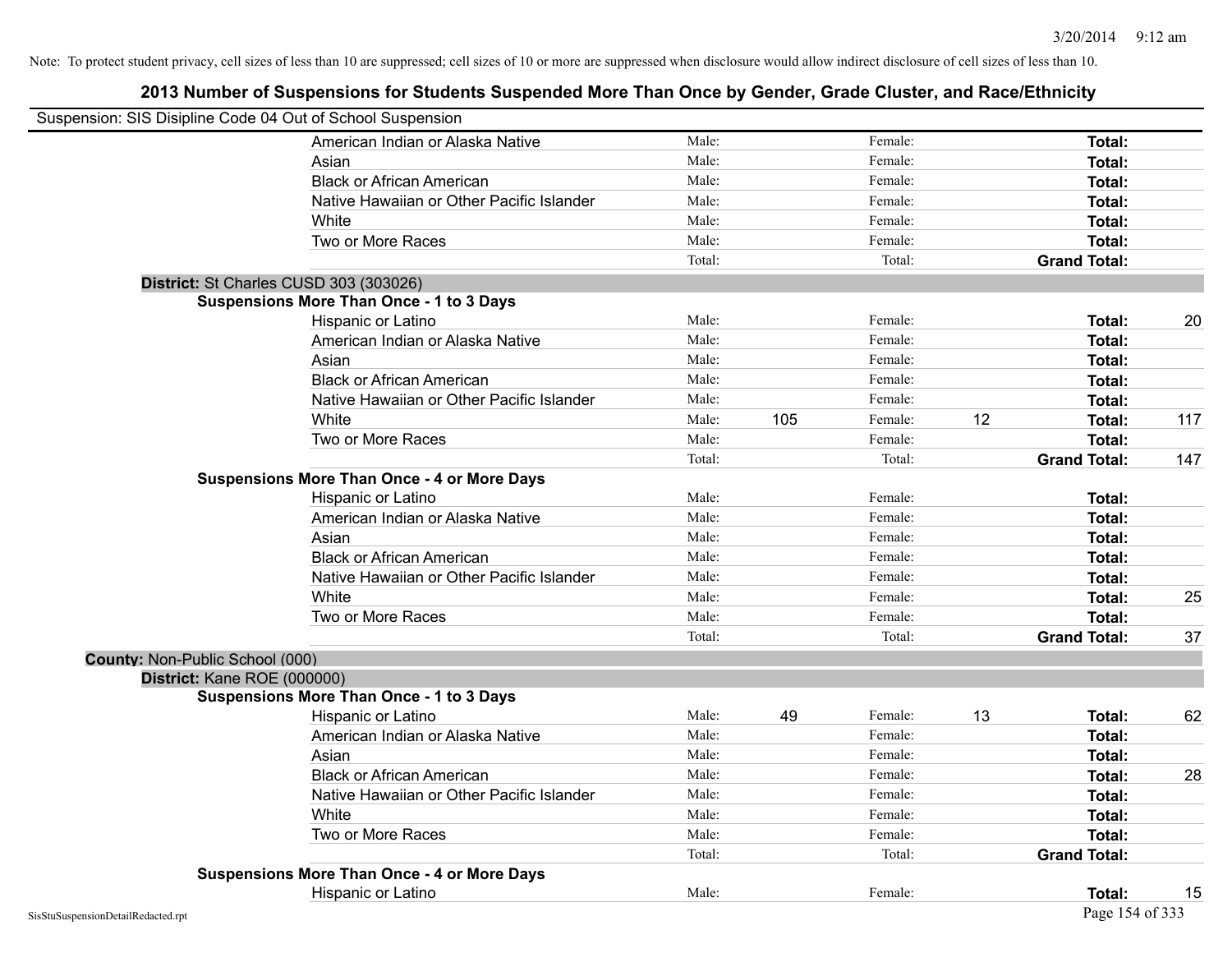|                       | Suspension: SIS Disipline Code 04 Out of School Suspension |        |     |         |    |                     |     |
|-----------------------|------------------------------------------------------------|--------|-----|---------|----|---------------------|-----|
|                       | American Indian or Alaska Native                           | Male:  |     | Female: |    | Total:              |     |
|                       | Asian                                                      | Male:  |     | Female: |    | Total:              |     |
|                       | <b>Black or African American</b>                           | Male:  |     | Female: |    | Total:              |     |
|                       | Native Hawaiian or Other Pacific Islander                  | Male:  |     | Female: |    | Total:              |     |
|                       | White                                                      | Male:  |     | Female: |    | Total:              |     |
|                       | Two or More Races                                          | Male:  |     | Female: |    | <b>Total:</b>       |     |
|                       |                                                            | Total: |     | Total:  |    | <b>Grand Total:</b> |     |
|                       |                                                            |        |     |         |    |                     |     |
| Region: Knox ROE (33) |                                                            |        |     |         |    |                     |     |
| County: Knox (048)    |                                                            |        |     |         |    |                     |     |
|                       | District: Abingdon CUSD 217 (217026)                       |        |     |         |    |                     |     |
|                       | <b>Suspensions More Than Once - 1 to 3 Days</b>            |        |     |         |    |                     |     |
|                       | Hispanic or Latino                                         | Male:  |     | Female: |    | Total:              |     |
|                       | American Indian or Alaska Native                           | Male:  |     | Female: |    | Total:              |     |
|                       | Asian                                                      | Male:  |     | Female: |    | Total:              |     |
|                       | <b>Black or African American</b>                           | Male:  |     | Female: |    | Total:              |     |
|                       | Native Hawaiian or Other Pacific Islander                  | Male:  |     | Female: |    | Total:              |     |
|                       | White                                                      | Male:  | 49  | Female: | 11 | Total:              | 60  |
|                       | Two or More Races                                          | Male:  |     | Female: |    | Total:              |     |
|                       |                                                            | Total: |     | Total:  |    | <b>Grand Total:</b> |     |
|                       | <b>Suspensions More Than Once - 4 or More Days</b>         |        |     |         |    |                     |     |
|                       | Hispanic or Latino                                         | Male:  |     | Female: |    | Total:              |     |
|                       | American Indian or Alaska Native                           | Male:  |     | Female: |    | Total:              |     |
|                       | Asian                                                      | Male:  |     | Female: |    | Total:              |     |
|                       | <b>Black or African American</b>                           | Male:  |     | Female: |    | Total:              |     |
|                       | Native Hawaiian or Other Pacific Islander                  | Male:  |     | Female: |    | Total:              |     |
|                       | White                                                      | Male:  |     | Female: |    | Total:              |     |
|                       | Two or More Races                                          | Male:  |     | Female: |    | <b>Total:</b>       |     |
|                       |                                                            | Total: |     | Total:  |    | <b>Grand Total:</b> |     |
|                       | District: Galesburg CUSD 205 (205026)                      |        |     |         |    |                     |     |
|                       | <b>Suspensions More Than Once - 1 to 3 Days</b>            |        |     |         |    |                     |     |
|                       | Hispanic or Latino                                         | Male:  | 48  | Female: | 10 | Total:              | 58  |
|                       | American Indian or Alaska Native                           | Male:  |     | Female: |    | Total:              |     |
|                       | Asian                                                      | Male:  |     | Female: |    | Total:              |     |
|                       | <b>Black or African American</b>                           | Male:  | 68  | Female: | 40 | Total:              | 108 |
|                       | Native Hawaiian or Other Pacific Islander                  | Male:  |     | Female: |    | Total:              |     |
|                       | White                                                      | Male:  | 170 | Female: | 24 | <b>Total:</b>       | 194 |
|                       | Two or More Races                                          | Male:  | 25  | Female: | 12 | Total:              | 37  |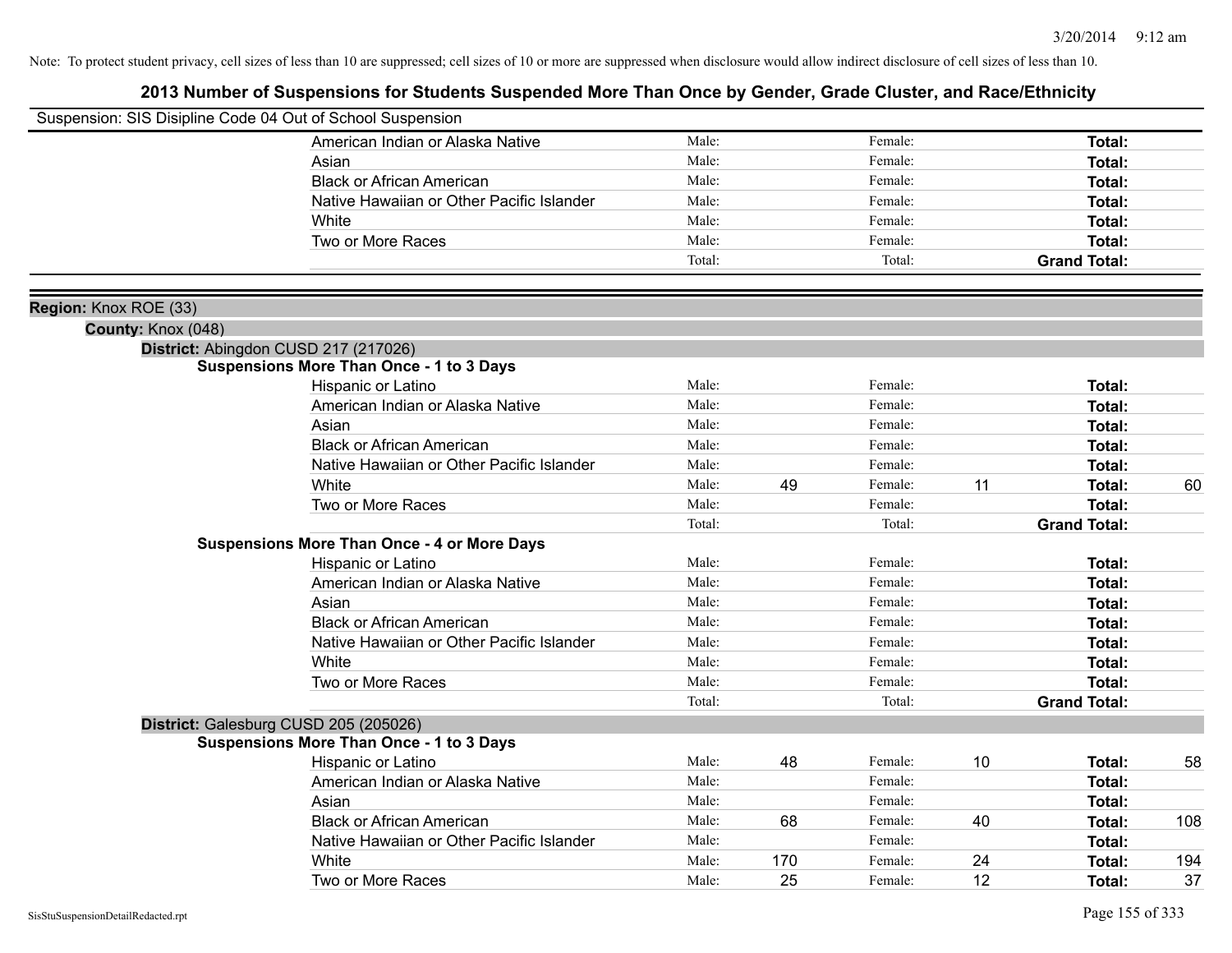| Suspension: SIS Disipline Code 04 Out of School Suspension |        |    |         |    |                     |    |
|------------------------------------------------------------|--------|----|---------|----|---------------------|----|
|                                                            | Total: |    | Total:  |    | <b>Grand Total:</b> |    |
| <b>Suspensions More Than Once - 4 or More Days</b>         |        |    |         |    |                     |    |
| Hispanic or Latino                                         | Male:  |    | Female: |    | Total:              | 11 |
| American Indian or Alaska Native                           | Male:  |    | Female: |    | Total:              |    |
| Asian                                                      | Male:  |    | Female: |    | Total:              |    |
| <b>Black or African American</b>                           | Male:  | 16 | Female: | 10 | Total:              | 26 |
| Native Hawaiian or Other Pacific Islander                  | Male:  |    | Female: |    | Total:              |    |
| White                                                      | Male:  | 41 | Female: | 12 | Total:              | 53 |
| Two or More Races                                          | Male:  |    | Female: |    | Total:              | 10 |
|                                                            | Total: |    | Total:  |    | <b>Grand Total:</b> |    |
| District: Knoxville CUSD 202 (202026)                      |        |    |         |    |                     |    |
| <b>Suspensions More Than Once - 1 to 3 Days</b>            |        |    |         |    |                     |    |
| Hispanic or Latino                                         | Male:  |    | Female: |    | Total:              |    |
| American Indian or Alaska Native                           | Male:  |    | Female: |    | <b>Total:</b>       |    |
| Asian                                                      | Male:  |    | Female: |    | Total:              |    |
| <b>Black or African American</b>                           | Male:  |    | Female: |    | Total:              |    |
| Native Hawaiian or Other Pacific Islander                  | Male:  |    | Female: |    | <b>Total:</b>       |    |
| White                                                      | Male:  |    | Female: |    | <b>Total:</b>       | 31 |
| Two or More Races                                          | Male:  |    | Female: |    | Total:              |    |
|                                                            | Total: |    | Total:  |    | <b>Grand Total:</b> |    |
| <b>Suspensions More Than Once - 4 or More Days</b>         |        |    |         |    |                     |    |
| Hispanic or Latino                                         | Male:  |    | Female: |    | Total:              |    |
| American Indian or Alaska Native                           | Male:  |    | Female: |    | Total:              |    |
| Asian                                                      | Male:  |    | Female: |    | Total:              |    |
| <b>Black or African American</b>                           | Male:  |    | Female: |    | Total:              |    |
| Native Hawaiian or Other Pacific Islander                  | Male:  |    | Female: |    | <b>Total:</b>       |    |
| White                                                      | Male:  |    | Female: |    | Total:              | 11 |
| Two or More Races                                          | Male:  |    | Female: |    | <b>Total:</b>       |    |
|                                                            | Total: |    | Total:  |    | <b>Grand Total:</b> |    |
| District: Non-Public School (2050)                         |        |    |         |    |                     |    |
| <b>Suspensions More Than Once - 1 to 3 Days</b>            |        |    |         |    |                     |    |
| Hispanic or Latino                                         | Male:  |    | Female: |    | <b>Total:</b>       |    |
| American Indian or Alaska Native                           | Male:  |    | Female: |    | <b>Total:</b>       |    |
| Asian                                                      | Male:  |    | Female: |    | Total:              |    |
| <b>Black or African American</b>                           | Male:  |    | Female: |    | Total:              |    |
| Native Hawaiian or Other Pacific Islander                  | Male:  |    | Female: |    | Total:              |    |
| White                                                      | Male:  |    | Female: |    | Total:              |    |
| Two or More Races                                          | Male:  |    | Female: |    | <b>Total:</b>       |    |
|                                                            | Total: |    | Total:  |    | <b>Grand Total:</b> |    |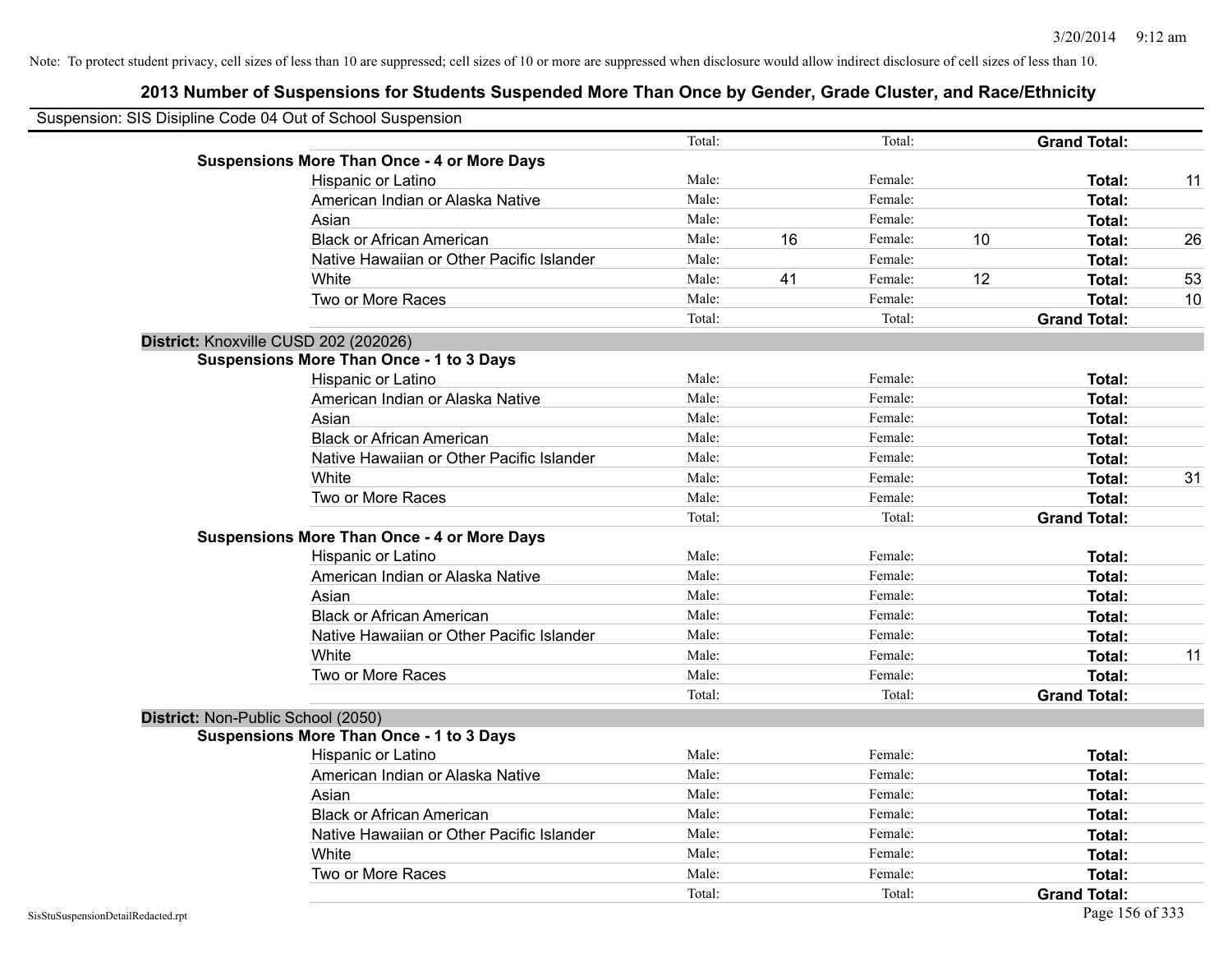| Suspension: SIS Disipline Code 04 Out of School Suspension |                                                    |        |         |                     |    |
|------------------------------------------------------------|----------------------------------------------------|--------|---------|---------------------|----|
|                                                            | <b>Suspensions More Than Once - 4 or More Days</b> |        |         |                     |    |
|                                                            | Hispanic or Latino                                 | Male:  | Female: | Total:              |    |
|                                                            | American Indian or Alaska Native                   | Male:  | Female: | Total:              |    |
|                                                            | Asian                                              | Male:  | Female: | Total:              |    |
|                                                            | <b>Black or African American</b>                   | Male:  | Female: | Total:              |    |
|                                                            | Native Hawaiian or Other Pacific Islander          | Male:  | Female: | Total:              |    |
|                                                            | White                                              | Male:  | Female: | Total:              |    |
|                                                            | Two or More Races                                  | Male:  | Female: | Total:              |    |
|                                                            |                                                    | Total: | Total:  | <b>Grand Total:</b> |    |
|                                                            | <b>District:</b> R O W V A CUSD 208 (208026)       |        |         |                     |    |
|                                                            | <b>Suspensions More Than Once - 1 to 3 Days</b>    |        |         |                     |    |
|                                                            | Hispanic or Latino                                 | Male:  | Female: | Total:              |    |
|                                                            | American Indian or Alaska Native                   | Male:  | Female: | Total:              |    |
|                                                            | Asian                                              | Male:  | Female: | Total:              |    |
|                                                            | <b>Black or African American</b>                   | Male:  | Female: | Total:              |    |
|                                                            | Native Hawaiian or Other Pacific Islander          | Male:  | Female: | Total:              |    |
|                                                            | White                                              | Male:  | Female: | Total:              | 42 |
|                                                            | Two or More Races                                  | Male:  | Female: | Total:              |    |
|                                                            |                                                    | Total: | Total:  | <b>Grand Total:</b> |    |
|                                                            | <b>Suspensions More Than Once - 4 or More Days</b> |        |         |                     |    |
|                                                            | Hispanic or Latino                                 | Male:  | Female: | Total:              |    |
|                                                            | American Indian or Alaska Native                   | Male:  | Female: | Total:              |    |
|                                                            | Asian                                              | Male:  | Female: | Total:              |    |
|                                                            | <b>Black or African American</b>                   | Male:  | Female: | Total:              |    |
|                                                            | Native Hawaiian or Other Pacific Islander          | Male:  | Female: | Total:              |    |
|                                                            | White                                              | Male:  | Female: | Total:              |    |
|                                                            | Two or More Races                                  | Male:  | Female: | Total:              |    |
|                                                            |                                                    | Total: | Total:  | <b>Grand Total:</b> |    |
|                                                            | District: Williamsfield CUSD 210 (210026)          |        |         |                     |    |
|                                                            | <b>Suspensions More Than Once - 1 to 3 Days</b>    |        |         |                     |    |
|                                                            | Hispanic or Latino                                 | Male:  | Female: | Total:              |    |
|                                                            | American Indian or Alaska Native                   | Male:  | Female: | Total:              |    |
|                                                            | Asian                                              | Male:  | Female: | Total:              |    |
|                                                            | <b>Black or African American</b>                   | Male:  | Female: | Total:              |    |
|                                                            | Native Hawaiian or Other Pacific Islander          | Male:  | Female: | Total:              |    |
|                                                            | White                                              | Male:  | Female: | Total:              |    |
|                                                            | Two or More Races                                  | Male:  | Female: | Total:              |    |
|                                                            |                                                    | Total: | Total:  | <b>Grand Total:</b> |    |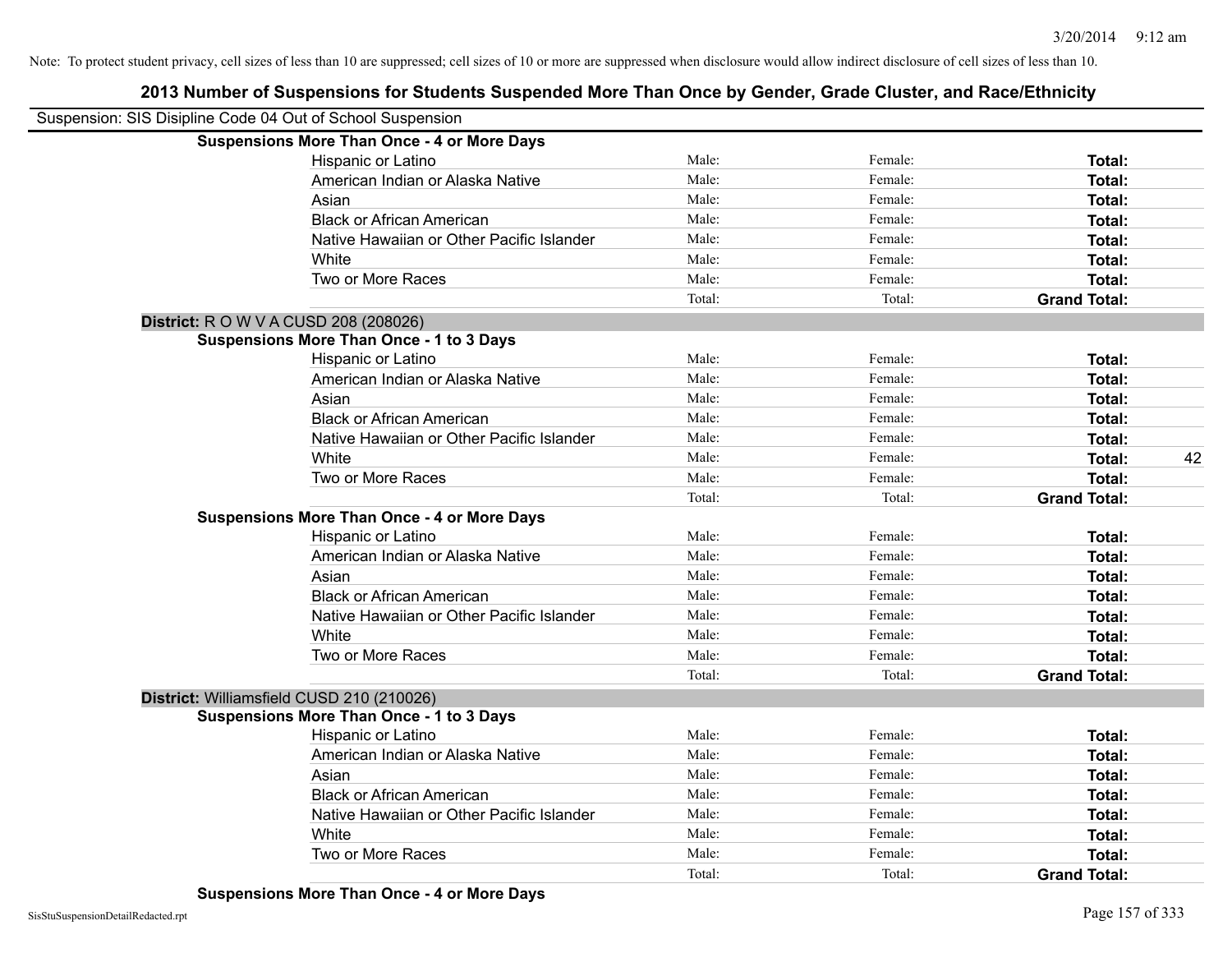| Suspension: SIS Disipline Code 04 Out of School Suspension |                                                    |        |         |                     |
|------------------------------------------------------------|----------------------------------------------------|--------|---------|---------------------|
|                                                            | Hispanic or Latino                                 | Male:  | Female: | Total:              |
|                                                            | American Indian or Alaska Native                   | Male:  | Female: | Total:              |
|                                                            | Asian                                              | Male:  | Female: | Total:              |
|                                                            | <b>Black or African American</b>                   | Male:  | Female: | Total:              |
|                                                            | Native Hawaiian or Other Pacific Islander          | Male:  | Female: | Total:              |
|                                                            | White                                              | Male:  | Female: | <b>Total:</b>       |
|                                                            | Two or More Races                                  | Male:  | Female: | Total:              |
|                                                            |                                                    | Total: | Total:  | <b>Grand Total:</b> |
| Region: La Salle ROE (35)                                  |                                                    |        |         |                     |
| County: Lasalle (050)                                      |                                                    |        |         |                     |
|                                                            | District: Allen-Otter Creek CCSD 65 (065004)       |        |         |                     |
|                                                            | <b>Suspensions More Than Once - 1 to 3 Days</b>    |        |         |                     |
|                                                            | Hispanic or Latino                                 | Male:  | Female: | <b>Total:</b>       |
|                                                            | American Indian or Alaska Native                   | Male:  | Female: | Total:              |
|                                                            | Asian                                              | Male:  | Female: | <b>Total:</b>       |
|                                                            | <b>Black or African American</b>                   | Male:  | Female: | Total:              |
|                                                            | Native Hawaiian or Other Pacific Islander          | Male:  | Female: | <b>Total:</b>       |
|                                                            | White                                              | Male:  | Female: | 10<br><b>Total:</b> |
|                                                            | Two or More Races                                  | Male:  | Female: | <b>Total:</b>       |
|                                                            |                                                    | Total: | Total:  | <b>Grand Total:</b> |
|                                                            | <b>Suspensions More Than Once - 4 or More Days</b> |        |         |                     |
|                                                            | Hispanic or Latino                                 | Male:  | Female: | Total:              |
|                                                            | American Indian or Alaska Native                   | Male:  | Female: | <b>Total:</b>       |
|                                                            | Asian                                              | Male:  | Female: | Total:              |
|                                                            | <b>Black or African American</b>                   | Male:  | Female: | <b>Total:</b>       |
|                                                            | Native Hawaiian or Other Pacific Islander          | Male:  | Female: | <b>Total:</b>       |
|                                                            | White                                              | Male:  | Female: | <b>Total:</b>       |
|                                                            | Two or More Races                                  | Male:  | Female: | <b>Total:</b>       |
|                                                            |                                                    | Total: | Total:  | <b>Grand Total:</b> |
|                                                            | District: Earlville CUSD 9 (009026)                |        |         |                     |
|                                                            | <b>Suspensions More Than Once - 1 to 3 Days</b>    |        |         |                     |
|                                                            | Hispanic or Latino                                 | Male:  | Female: | Total:              |
|                                                            | American Indian or Alaska Native                   | Male:  | Female: | Total:              |
|                                                            | Asian                                              | Male:  | Female: | Total:              |
|                                                            | <b>Black or African American</b>                   | Male:  | Female: | <b>Total:</b>       |
|                                                            | Native Hawaiian or Other Pacific Islander          | Male:  | Female: | <b>Total:</b>       |
|                                                            | White                                              | Male:  | Female: | Total:              |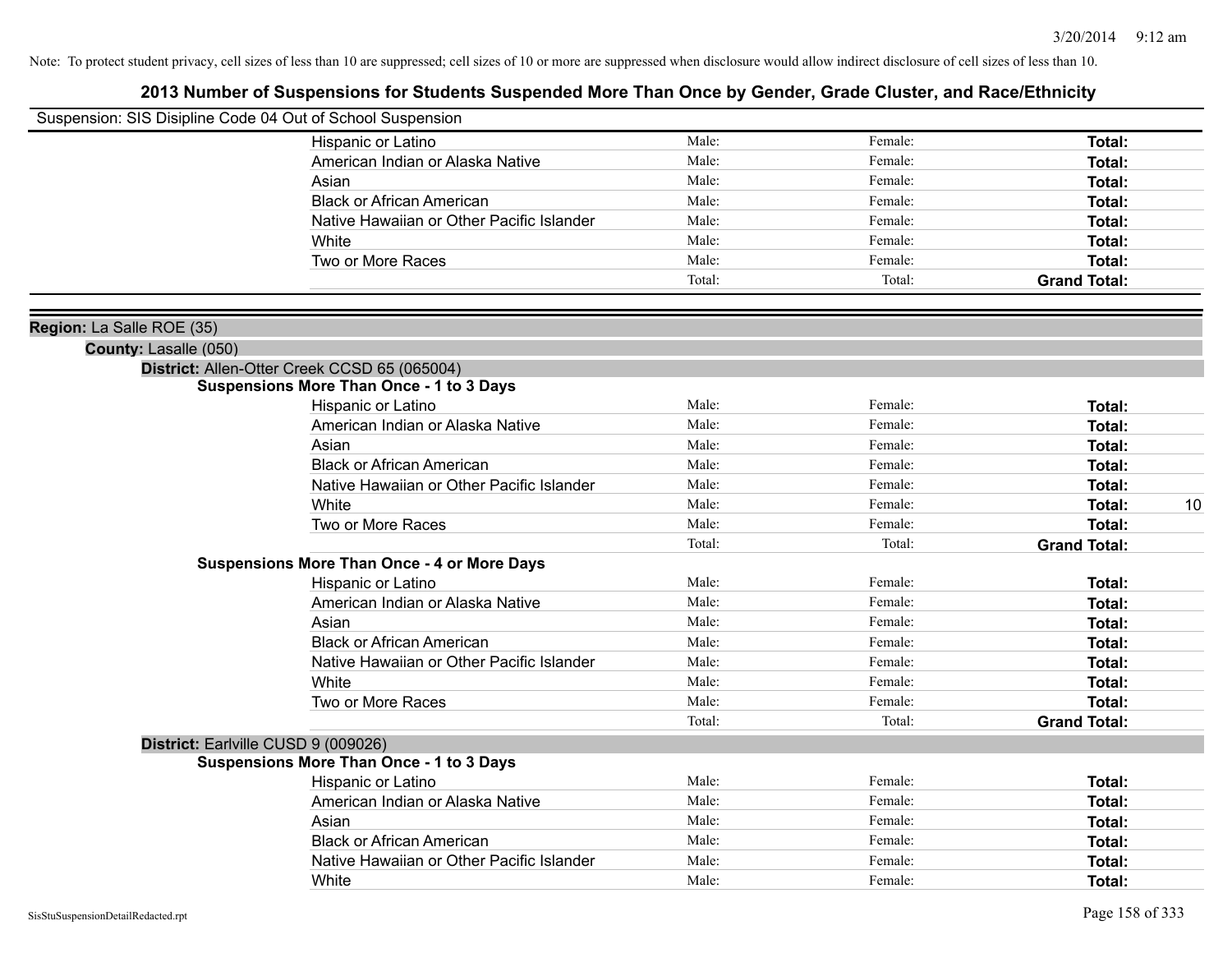| Suspension: SIS Disipline Code 04 Out of School Suspension |                                                    |        |     |         |    |                     |     |
|------------------------------------------------------------|----------------------------------------------------|--------|-----|---------|----|---------------------|-----|
|                                                            | Two or More Races                                  | Male:  |     | Female: |    | Total:              |     |
|                                                            |                                                    | Total: |     | Total:  |    | <b>Grand Total:</b> | 11  |
|                                                            | <b>Suspensions More Than Once - 4 or More Days</b> |        |     |         |    |                     |     |
|                                                            | Hispanic or Latino                                 | Male:  |     | Female: |    | Total:              |     |
|                                                            | American Indian or Alaska Native                   | Male:  |     | Female: |    | Total:              |     |
|                                                            | Asian                                              | Male:  |     | Female: |    | Total:              |     |
|                                                            | <b>Black or African American</b>                   | Male:  |     | Female: |    | Total:              |     |
|                                                            | Native Hawaiian or Other Pacific Islander          | Male:  |     | Female: |    | Total:              |     |
|                                                            | White                                              | Male:  |     | Female: |    | Total:              |     |
|                                                            | Two or More Races                                  | Male:  |     | Female: |    | Total:              |     |
|                                                            |                                                    | Total: |     | Total:  |    | <b>Grand Total:</b> |     |
|                                                            | District: La Salle ESD 122 (122002)                |        |     |         |    |                     |     |
|                                                            | <b>Suspensions More Than Once - 1 to 3 Days</b>    |        |     |         |    |                     |     |
|                                                            | Hispanic or Latino                                 | Male:  |     | Female: |    | Total:              | 12  |
|                                                            | American Indian or Alaska Native                   | Male:  |     | Female: |    | Total:              |     |
|                                                            | Asian                                              | Male:  |     | Female: |    | Total:              |     |
|                                                            | <b>Black or African American</b>                   | Male:  |     | Female: |    | Total:              |     |
|                                                            | Native Hawaiian or Other Pacific Islander          | Male:  |     | Female: |    | Total:              |     |
|                                                            | White                                              | Male:  |     | Female: |    | Total:              | 23  |
|                                                            | Two or More Races                                  | Male:  |     | Female: |    | Total:              |     |
|                                                            |                                                    | Total: |     | Total:  |    | <b>Grand Total:</b> |     |
|                                                            | <b>Suspensions More Than Once - 4 or More Days</b> |        |     |         |    |                     |     |
|                                                            | Hispanic or Latino                                 | Male:  |     | Female: |    | Total:              |     |
|                                                            | American Indian or Alaska Native                   | Male:  |     | Female: |    | Total:              |     |
|                                                            | Asian                                              | Male:  |     | Female: |    | Total:              |     |
|                                                            | <b>Black or African American</b>                   | Male:  |     | Female: |    | Total:              |     |
|                                                            | Native Hawaiian or Other Pacific Islander          | Male:  |     | Female: |    | Total:              |     |
|                                                            | White                                              | Male:  |     | Female: |    | Total:              |     |
|                                                            | Two or More Races                                  | Male:  |     | Female: |    | Total:              |     |
|                                                            |                                                    | Total: |     | Total:  |    | <b>Grand Total:</b> |     |
|                                                            | District: La Salle-Peru Twp HSD 120 (120017)       |        |     |         |    |                     |     |
|                                                            | <b>Suspensions More Than Once - 1 to 3 Days</b>    |        |     |         |    |                     |     |
|                                                            | Hispanic or Latino                                 | Male:  |     | Female: |    | Total:              | 37  |
|                                                            | American Indian or Alaska Native                   | Male:  |     | Female: |    | Total:              |     |
|                                                            | Asian                                              | Male:  |     | Female: |    | Total:              |     |
|                                                            | <b>Black or African American</b>                   | Male:  |     | Female: |    | Total:              | 16  |
|                                                            | Native Hawaiian or Other Pacific Islander          | Male:  |     | Female: |    | Total:              |     |
|                                                            | White                                              | Male:  | 184 | Female: | 47 | Total:              | 231 |
|                                                            | Two or More Races                                  | Male:  |     | Female: |    | <b>Total:</b>       |     |
| SisStuSuspensionDetailRedacted.rpt                         |                                                    |        |     |         |    | Page 159 of 333     |     |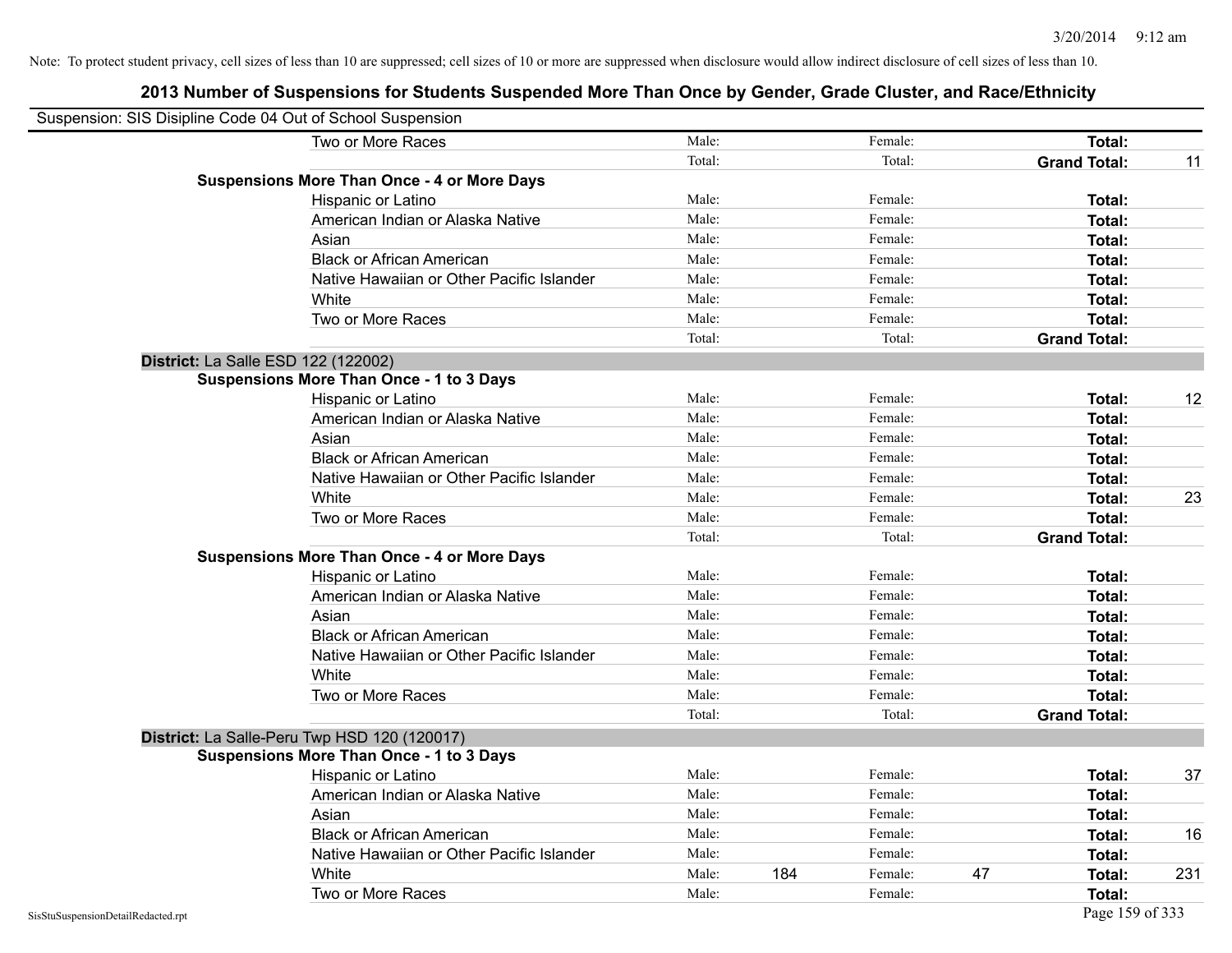| Suspension: SIS Disipline Code 04 Out of School Suspension |                                                    |        |     |         |    |                     |     |
|------------------------------------------------------------|----------------------------------------------------|--------|-----|---------|----|---------------------|-----|
|                                                            |                                                    | Total: | 236 | Total:  | 62 | <b>Grand Total:</b> | 298 |
|                                                            | <b>Suspensions More Than Once - 4 or More Days</b> |        |     |         |    |                     |     |
|                                                            | Hispanic or Latino                                 | Male:  |     | Female: |    | Total:              |     |
|                                                            | American Indian or Alaska Native                   | Male:  |     | Female: |    | <b>Total:</b>       |     |
|                                                            | Asian                                              | Male:  |     | Female: |    | <b>Total:</b>       |     |
|                                                            | <b>Black or African American</b>                   | Male:  |     | Female: |    | <b>Total:</b>       |     |
|                                                            | Native Hawaiian or Other Pacific Islander          | Male:  |     | Female: |    | <b>Total:</b>       |     |
|                                                            | White                                              | Male:  |     | Female: |    | <b>Total:</b>       | 34  |
|                                                            | Two or More Races                                  | Male:  |     | Female: |    | Total:              |     |
|                                                            |                                                    | Total: |     | Total:  |    | <b>Grand Total:</b> |     |
|                                                            | District: Leland CUSD 1 (001026)                   |        |     |         |    |                     |     |
|                                                            | <b>Suspensions More Than Once - 1 to 3 Days</b>    |        |     |         |    |                     |     |
|                                                            | Hispanic or Latino                                 | Male:  |     | Female: |    | Total:              |     |
|                                                            | American Indian or Alaska Native                   | Male:  |     | Female: |    | <b>Total:</b>       |     |
|                                                            | Asian                                              | Male:  |     | Female: |    | <b>Total:</b>       |     |
|                                                            | <b>Black or African American</b>                   | Male:  |     | Female: |    | <b>Total:</b>       |     |
|                                                            | Native Hawaiian or Other Pacific Islander          | Male:  |     | Female: |    | Total:              |     |
|                                                            | White                                              | Male:  |     | Female: |    | Total:              |     |
|                                                            | Two or More Races                                  | Male:  |     | Female: |    | Total:              |     |
|                                                            |                                                    | Total: |     | Total:  |    | <b>Grand Total:</b> |     |
|                                                            | District: Lostant CUSD 425 (425026)                |        |     |         |    |                     |     |
|                                                            | <b>Suspensions More Than Once - 1 to 3 Days</b>    |        |     |         |    |                     |     |
|                                                            | Hispanic or Latino                                 | Male:  |     | Female: |    | Total:              |     |
|                                                            | American Indian or Alaska Native                   | Male:  |     | Female: |    | <b>Total:</b>       |     |
|                                                            | Asian                                              | Male:  |     | Female: |    | <b>Total:</b>       |     |
|                                                            | <b>Black or African American</b>                   | Male:  |     | Female: |    | <b>Total:</b>       |     |
|                                                            | Native Hawaiian or Other Pacific Islander          | Male:  |     | Female: |    | <b>Total:</b>       |     |
|                                                            | White                                              | Male:  |     | Female: |    | <b>Total:</b>       |     |
|                                                            | Two or More Races                                  | Male:  |     | Female: |    | Total:              |     |
|                                                            |                                                    | Total: |     | Total:  |    | <b>Grand Total:</b> |     |
|                                                            | District: Marseilles ESD 150 (150002)              |        |     |         |    |                     |     |
|                                                            | <b>Suspensions More Than Once - 1 to 3 Days</b>    |        |     |         |    |                     |     |
|                                                            | Hispanic or Latino                                 | Male:  |     | Female: |    | Total:              |     |
|                                                            | American Indian or Alaska Native                   | Male:  |     | Female: |    | <b>Total:</b>       |     |
|                                                            | Asian                                              | Male:  |     | Female: |    | <b>Total:</b>       |     |
|                                                            | <b>Black or African American</b>                   | Male:  |     | Female: |    | <b>Total:</b>       |     |
|                                                            | Native Hawaiian or Other Pacific Islander          | Male:  |     | Female: |    | <b>Total:</b>       |     |
|                                                            | White                                              | Male:  |     | Female: |    | <b>Total:</b>       |     |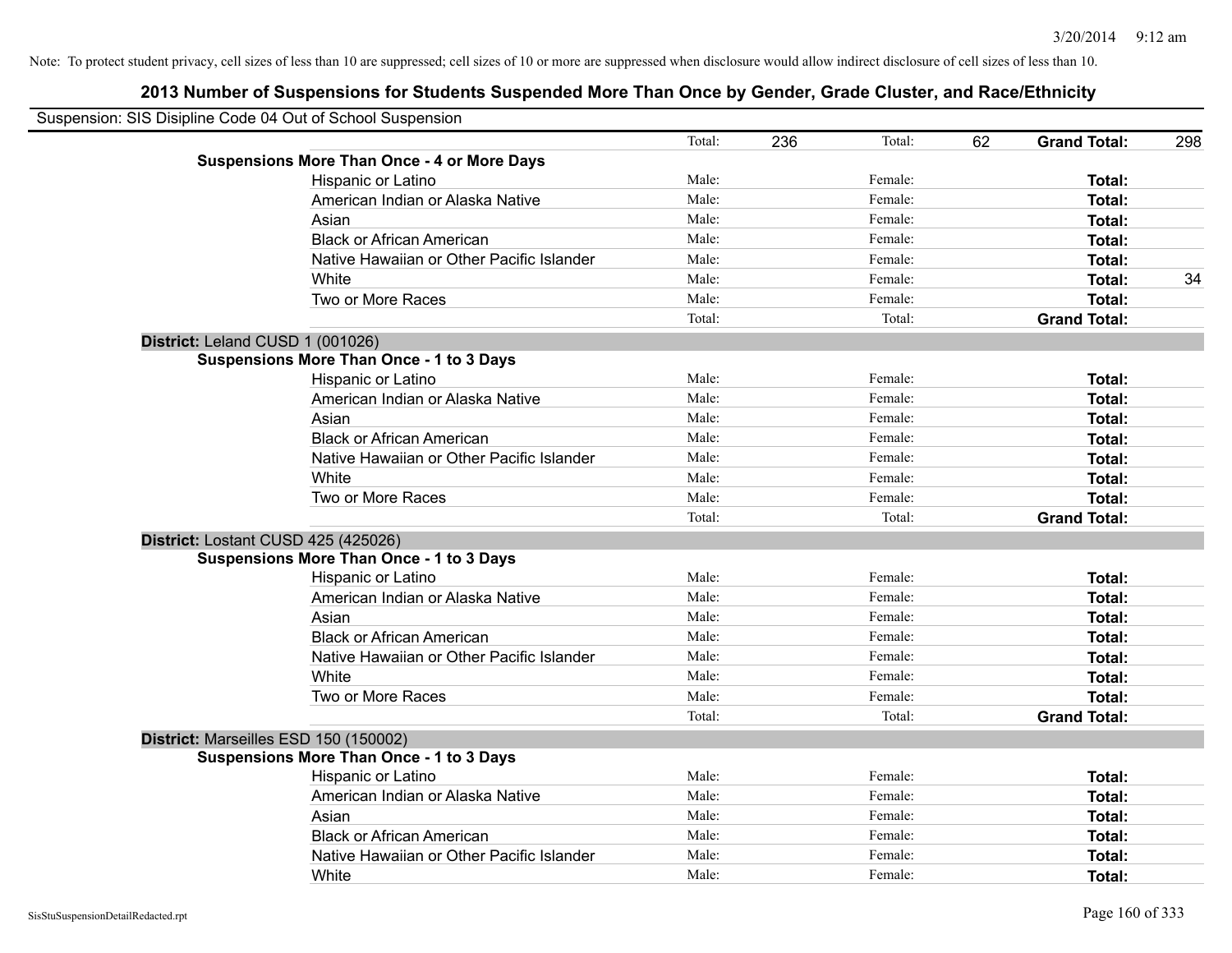| Suspension: SIS Disipline Code 04 Out of School Suspension |        |         |                     |    |
|------------------------------------------------------------|--------|---------|---------------------|----|
| Two or More Races                                          | Male:  | Female: | Total:              |    |
|                                                            | Total: | Total:  | <b>Grand Total:</b> |    |
| <b>Suspensions More Than Once - 4 or More Days</b>         |        |         |                     |    |
| Hispanic or Latino                                         | Male:  | Female: | Total:              |    |
| American Indian or Alaska Native                           | Male:  | Female: | Total:              |    |
| Asian                                                      | Male:  | Female: | Total:              |    |
| <b>Black or African American</b>                           | Male:  | Female: | Total:              |    |
| Native Hawaiian or Other Pacific Islander                  | Male:  | Female: | Total:              |    |
| White                                                      | Male:  | Female: | Total:              |    |
| Two or More Races                                          | Male:  | Female: | Total:              |    |
|                                                            | Total: | Total:  | <b>Grand Total:</b> |    |
| District: Mendota CCSD 289 (289004)                        |        |         |                     |    |
| <b>Suspensions More Than Once - 1 to 3 Days</b>            |        |         |                     |    |
| Hispanic or Latino                                         | Male:  | Female: | Total:              |    |
| American Indian or Alaska Native                           | Male:  | Female: | Total:              |    |
| Asian                                                      | Male:  | Female: | Total:              |    |
| <b>Black or African American</b>                           | Male:  | Female: | Total:              |    |
| Native Hawaiian or Other Pacific Islander                  | Male:  | Female: | Total:              |    |
| White                                                      | Male:  | Female: | Total:              |    |
| Two or More Races                                          | Male:  | Female: | Total:              |    |
|                                                            | Total: | Total:  | <b>Grand Total:</b> |    |
| <b>Suspensions More Than Once - 4 or More Days</b>         |        |         |                     |    |
| Hispanic or Latino                                         | Male:  | Female: | Total:              |    |
| American Indian or Alaska Native                           | Male:  | Female: | Total:              |    |
| Asian                                                      | Male:  | Female: | Total:              |    |
| <b>Black or African American</b>                           | Male:  | Female: | Total:              |    |
| Native Hawaiian or Other Pacific Islander                  | Male:  | Female: | Total:              |    |
| White                                                      | Male:  | Female: | Total:              |    |
| Two or More Races                                          | Male:  | Female: | Total:              |    |
|                                                            | Total: | Total:  | <b>Grand Total:</b> |    |
| District: Mendota Twp HSD 280 (280017)                     |        |         |                     |    |
| <b>Suspensions More Than Once - 1 to 3 Days</b>            |        |         |                     |    |
| Hispanic or Latino                                         | Male:  | Female: | Total:              | 17 |
| American Indian or Alaska Native                           | Male:  | Female: | Total:              |    |
| Asian                                                      | Male:  | Female: | Total:              |    |
| <b>Black or African American</b>                           | Male:  | Female: | Total:              |    |
| Native Hawaiian or Other Pacific Islander                  | Male:  | Female: | Total:              |    |
| White                                                      | Male:  | Female: | Total:              | 29 |
| Two or More Races                                          | Male:  | Female: | Total:              |    |
| SisStuSuspensionDetailRedacted.rpt                         |        |         | Page 161 of 333     |    |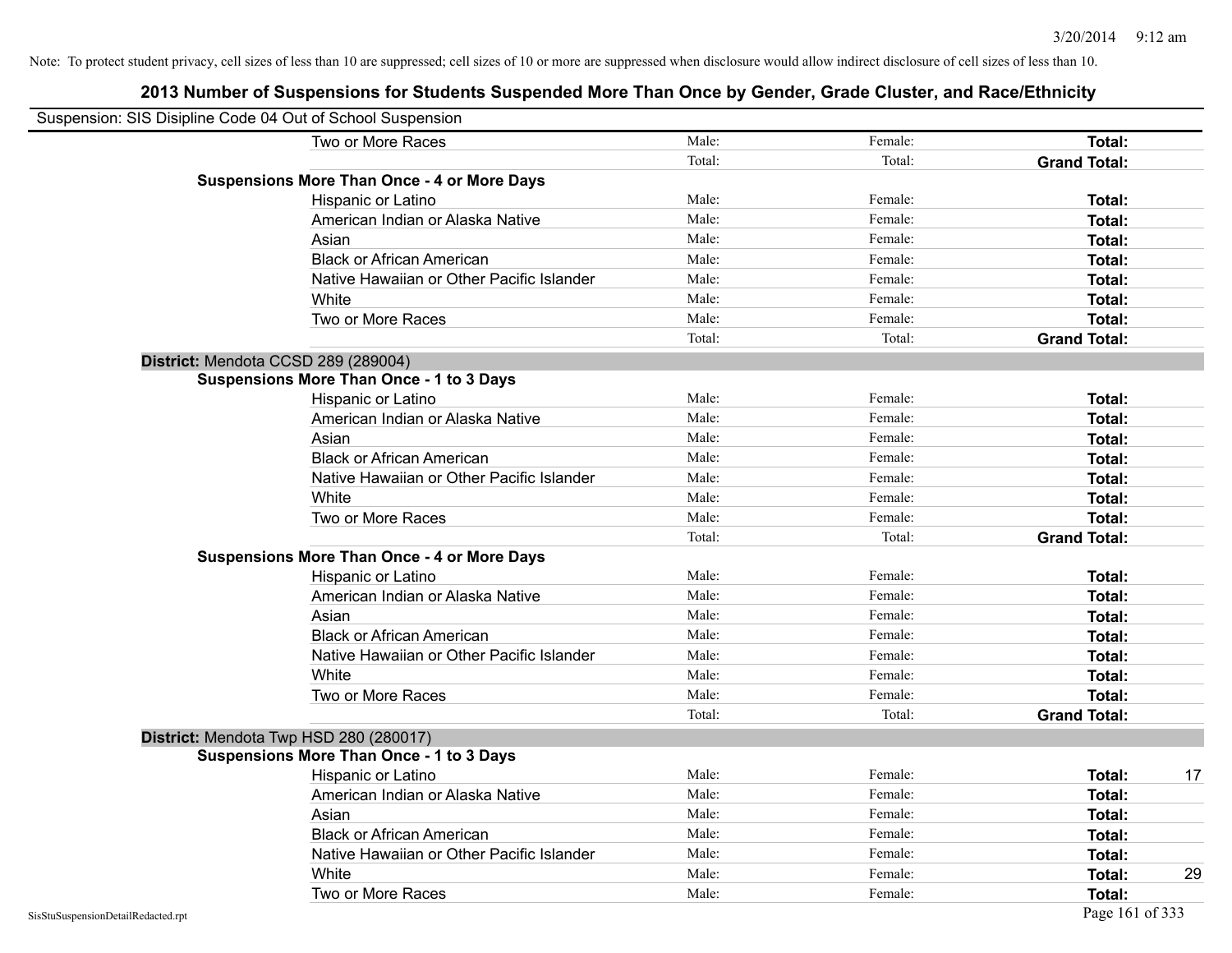| Suspension: SIS Disipline Code 04 Out of School Suspension |                                                    |        |         |                     |    |
|------------------------------------------------------------|----------------------------------------------------|--------|---------|---------------------|----|
|                                                            |                                                    | Total: | Total:  | <b>Grand Total:</b> |    |
|                                                            | <b>Suspensions More Than Once - 4 or More Days</b> |        |         |                     |    |
|                                                            | Hispanic or Latino                                 | Male:  | Female: | Total:              | 10 |
|                                                            | American Indian or Alaska Native                   | Male:  | Female: | <b>Total:</b>       |    |
|                                                            | Asian                                              | Male:  | Female: | Total:              |    |
|                                                            | <b>Black or African American</b>                   | Male:  | Female: | <b>Total:</b>       |    |
|                                                            | Native Hawaiian or Other Pacific Islander          | Male:  | Female: | <b>Total:</b>       |    |
|                                                            | White                                              | Male:  | Female: | Total:              | 16 |
|                                                            | Two or More Races                                  | Male:  | Female: | <b>Total:</b>       |    |
|                                                            |                                                    | Total: | Total:  | <b>Grand Total:</b> |    |
|                                                            | District: Miller Twp CCSD 210 (210004)             |        |         |                     |    |
|                                                            | <b>Suspensions More Than Once - 1 to 3 Days</b>    |        |         |                     |    |
|                                                            | Hispanic or Latino                                 | Male:  | Female: | Total:              |    |
|                                                            | American Indian or Alaska Native                   | Male:  | Female: | <b>Total:</b>       |    |
|                                                            | Asian                                              | Male:  | Female: | Total:              |    |
|                                                            | <b>Black or African American</b>                   | Male:  | Female: | <b>Total:</b>       |    |
|                                                            | Native Hawaiian or Other Pacific Islander          | Male:  | Female: | <b>Total:</b>       |    |
|                                                            | White                                              | Male:  | Female: | <b>Total:</b>       |    |
|                                                            | Two or More Races                                  | Male:  | Female: | Total:              |    |
|                                                            |                                                    | Total: | Total:  | <b>Grand Total:</b> |    |
|                                                            | District: Oglesby ESD 125 (125002)                 |        |         |                     |    |
|                                                            | <b>Suspensions More Than Once - 1 to 3 Days</b>    |        |         |                     |    |
|                                                            | Hispanic or Latino                                 | Male:  | Female: | Total:              |    |
|                                                            | American Indian or Alaska Native                   | Male:  | Female: | <b>Total:</b>       |    |
|                                                            | Asian                                              | Male:  | Female: | <b>Total:</b>       |    |
|                                                            | <b>Black or African American</b>                   | Male:  | Female: | Total:              |    |
|                                                            | Native Hawaiian or Other Pacific Islander          | Male:  | Female: | <b>Total:</b>       |    |
|                                                            | White                                              | Male:  | Female: | <b>Total:</b>       | 22 |
|                                                            | Two or More Races                                  | Male:  | Female: | Total:              |    |
|                                                            |                                                    | Total: | Total:  | <b>Grand Total:</b> |    |
|                                                            | <b>Suspensions More Than Once - 4 or More Days</b> |        |         |                     |    |
|                                                            | Hispanic or Latino                                 | Male:  | Female: | Total:              |    |
|                                                            | American Indian or Alaska Native                   | Male:  | Female: | <b>Total:</b>       |    |
|                                                            | Asian                                              | Male:  | Female: | <b>Total:</b>       |    |
|                                                            | <b>Black or African American</b>                   | Male:  | Female: | Total:              |    |
|                                                            | Native Hawaiian or Other Pacific Islander          | Male:  | Female: | <b>Total:</b>       |    |
|                                                            | White                                              | Male:  | Female: | <b>Total:</b>       |    |
|                                                            | Two or More Races                                  | Male:  | Female: | <b>Total:</b>       |    |
|                                                            |                                                    | Total: | Total:  | <b>Grand Total:</b> |    |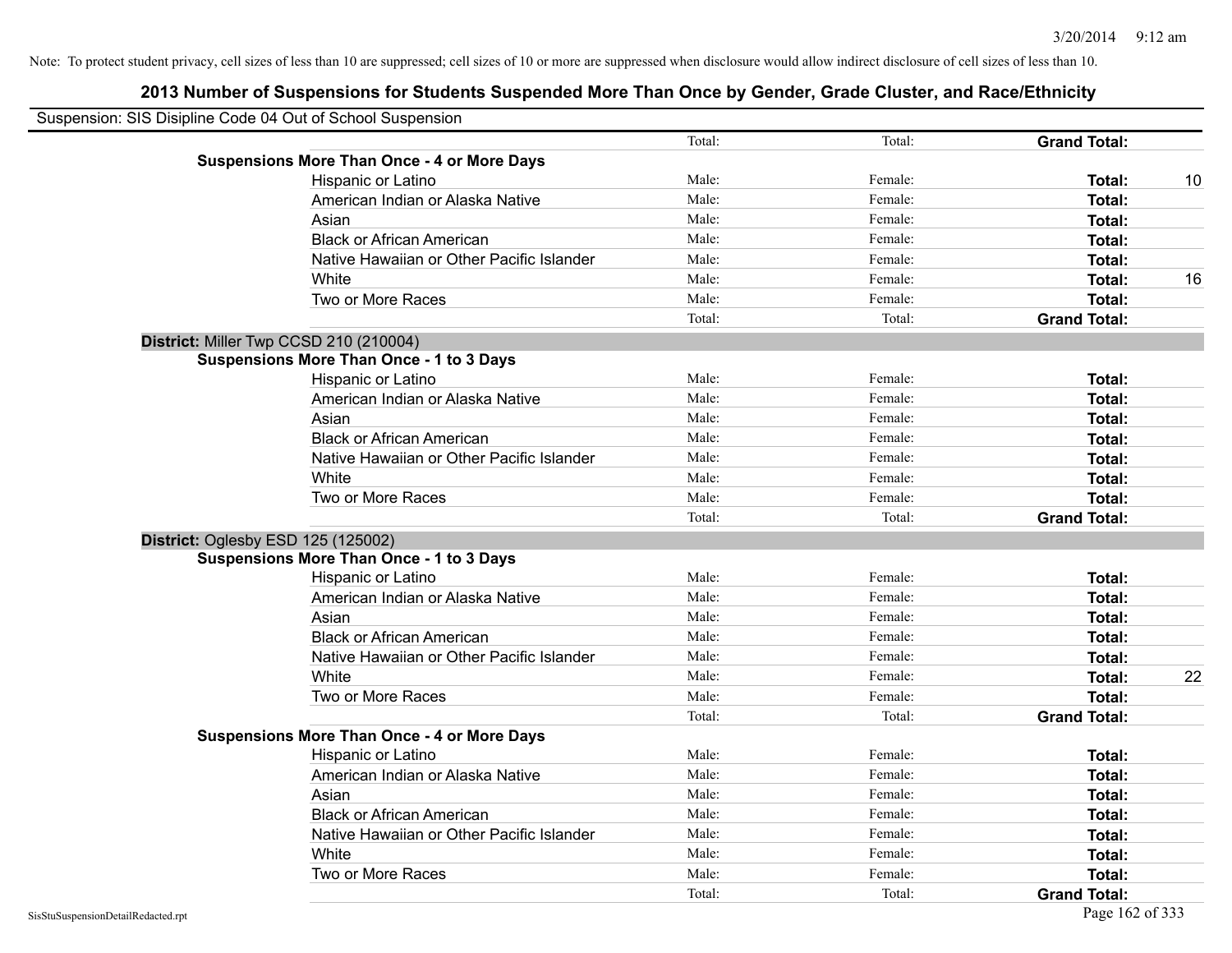| Suspension: SIS Disipline Code 04 Out of School Suspension |                                                    |        |     |         |     |                     |     |
|------------------------------------------------------------|----------------------------------------------------|--------|-----|---------|-----|---------------------|-----|
| District: Ottawa ESD 141 (141002)                          |                                                    |        |     |         |     |                     |     |
|                                                            | <b>Suspensions More Than Once - 1 to 3 Days</b>    |        |     |         |     |                     |     |
|                                                            | Hispanic or Latino                                 | Male:  |     | Female: |     | Total:              |     |
|                                                            | American Indian or Alaska Native                   | Male:  |     | Female: |     | <b>Total:</b>       |     |
|                                                            | Asian                                              | Male:  |     | Female: |     | Total:              |     |
|                                                            | <b>Black or African American</b>                   | Male:  |     | Female: |     | Total:              |     |
|                                                            | Native Hawaiian or Other Pacific Islander          | Male:  |     | Female: |     | <b>Total:</b>       |     |
|                                                            | White                                              | Male:  |     | Female: |     | <b>Total:</b>       | 13  |
|                                                            | Two or More Races                                  | Male:  |     | Female: |     | <b>Total:</b>       |     |
|                                                            |                                                    | Total: |     | Total:  |     | <b>Grand Total:</b> |     |
|                                                            | <b>Suspensions More Than Once - 4 or More Days</b> |        |     |         |     |                     |     |
|                                                            | Hispanic or Latino                                 | Male:  |     | Female: |     | Total:              |     |
|                                                            | American Indian or Alaska Native                   | Male:  |     | Female: |     | <b>Total:</b>       |     |
|                                                            | Asian                                              | Male:  |     | Female: |     | <b>Total:</b>       |     |
|                                                            | <b>Black or African American</b>                   | Male:  |     | Female: |     | Total:              |     |
|                                                            | Native Hawaiian or Other Pacific Islander          | Male:  |     | Female: |     | <b>Total:</b>       |     |
|                                                            | White                                              | Male:  |     | Female: |     | <b>Total:</b>       |     |
|                                                            | Two or More Races                                  | Male:  |     | Female: |     | <b>Total:</b>       |     |
|                                                            |                                                    | Total: |     | Total:  |     | <b>Grand Total:</b> |     |
| District: Ottawa Twp HSD 140 (140017)                      |                                                    |        |     |         |     |                     |     |
|                                                            | <b>Suspensions More Than Once - 1 to 3 Days</b>    |        |     |         |     |                     |     |
|                                                            | Hispanic or Latino                                 | Male:  | 74  | Female: | 25  | Total:              | 99  |
|                                                            | American Indian or Alaska Native                   | Male:  |     | Female: |     | Total:              |     |
|                                                            | Asian                                              | Male:  |     | Female: |     | <b>Total:</b>       |     |
|                                                            | <b>Black or African American</b>                   | Male:  | 23  | Female: | 15  | <b>Total:</b>       | 38  |
|                                                            | Native Hawaiian or Other Pacific Islander          | Male:  |     | Female: |     | <b>Total:</b>       |     |
|                                                            | White                                              | Male:  | 235 | Female: | 133 | <b>Total:</b>       | 368 |
|                                                            | Two or More Races                                  | Male:  |     | Female: |     | <b>Total:</b>       | 24  |
|                                                            |                                                    | Total: |     | Total:  |     | <b>Grand Total:</b> |     |
|                                                            | <b>Suspensions More Than Once - 4 or More Days</b> |        |     |         |     |                     |     |
|                                                            | Hispanic or Latino                                 | Male:  |     | Female: |     | Total:              |     |
|                                                            | American Indian or Alaska Native                   | Male:  |     | Female: |     | Total:              |     |
|                                                            | Asian                                              | Male:  |     | Female: |     | <b>Total:</b>       |     |
|                                                            | <b>Black or African American</b>                   | Male:  |     | Female: |     | <b>Total:</b>       |     |
|                                                            | Native Hawaiian or Other Pacific Islander          | Male:  |     | Female: |     | <b>Total:</b>       |     |
|                                                            | White                                              | Male:  |     | Female: |     | <b>Total:</b>       | 13  |
|                                                            | Two or More Races                                  | Male:  |     | Female: |     | <b>Total:</b>       |     |
|                                                            |                                                    | Total: |     | Total:  |     | <b>Grand Total:</b> |     |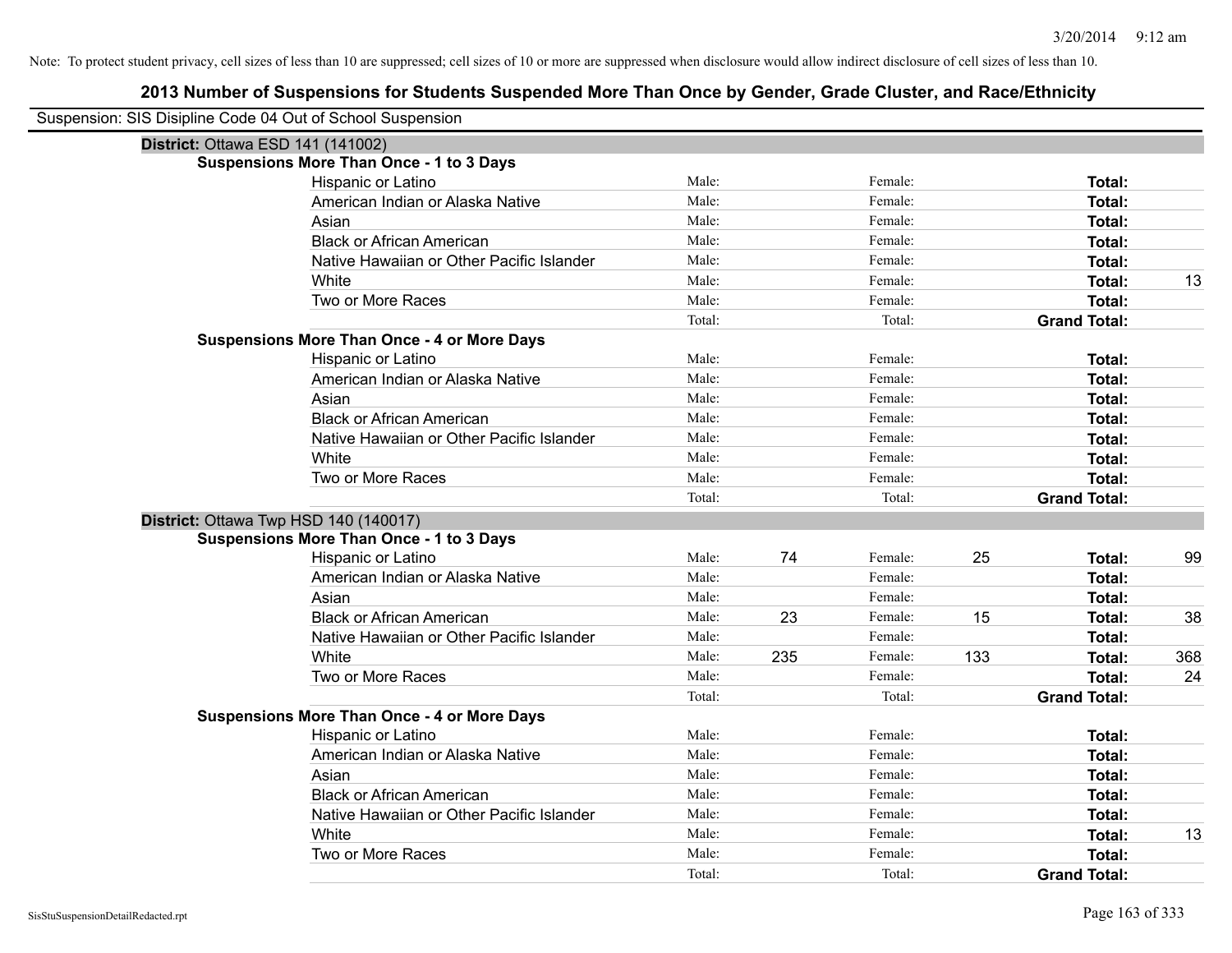| Suspension: SIS Disipline Code 04 Out of School Suspension |                                                    |        |         |                     |    |
|------------------------------------------------------------|----------------------------------------------------|--------|---------|---------------------|----|
| District: Peru ESD 124 (124002)                            |                                                    |        |         |                     |    |
|                                                            | <b>Suspensions More Than Once - 1 to 3 Days</b>    |        |         |                     |    |
|                                                            | Hispanic or Latino                                 | Male:  | Female: | Total:              |    |
|                                                            | American Indian or Alaska Native                   | Male:  | Female: | Total:              |    |
|                                                            | Asian                                              | Male:  | Female: | Total:              |    |
|                                                            | <b>Black or African American</b>                   | Male:  | Female: | Total:              |    |
|                                                            | Native Hawaiian or Other Pacific Islander          | Male:  | Female: | Total:              |    |
|                                                            | White                                              | Male:  | Female: | Total:              | 23 |
|                                                            | Two or More Races                                  | Male:  | Female: | Total:              |    |
|                                                            |                                                    | Total: | Total:  | <b>Grand Total:</b> |    |
| District: Serena CUSD 2 (002026)                           |                                                    |        |         |                     |    |
|                                                            | <b>Suspensions More Than Once - 1 to 3 Days</b>    |        |         |                     |    |
|                                                            | Hispanic or Latino                                 | Male:  | Female: | Total:              |    |
|                                                            | American Indian or Alaska Native                   | Male:  | Female: | Total:              |    |
|                                                            | Asian                                              | Male:  | Female: | Total:              |    |
|                                                            | <b>Black or African American</b>                   | Male:  | Female: | Total:              |    |
|                                                            | Native Hawaiian or Other Pacific Islander          | Male:  | Female: | Total:              |    |
|                                                            | White                                              | Male:  | Female: | Total:              |    |
|                                                            | Two or More Races                                  | Male:  | Female: | Total:              |    |
|                                                            |                                                    | Total: | Total:  | <b>Grand Total:</b> |    |
|                                                            | <b>Suspensions More Than Once - 4 or More Days</b> |        |         |                     |    |
|                                                            | Hispanic or Latino                                 | Male:  | Female: | Total:              |    |
|                                                            | American Indian or Alaska Native                   | Male:  | Female: | Total:              |    |
|                                                            | Asian                                              | Male:  | Female: | Total:              |    |
|                                                            | <b>Black or African American</b>                   | Male:  | Female: | Total:              |    |
|                                                            | Native Hawaiian or Other Pacific Islander          | Male:  | Female: | Total:              |    |
|                                                            | White                                              | Male:  | Female: | Total:              |    |
|                                                            | Two or More Races                                  | Male:  | Female: | Total:              |    |
|                                                            |                                                    | Total: | Total:  | <b>Grand Total:</b> |    |
| District: Streator ESD 44 (044002)                         |                                                    |        |         |                     |    |
|                                                            | <b>Suspensions More Than Once - 1 to 3 Days</b>    |        |         |                     |    |
|                                                            | Hispanic or Latino                                 | Male:  | Female: | Total:              | 10 |
|                                                            | American Indian or Alaska Native                   | Male:  | Female: | Total:              |    |
|                                                            | Asian                                              | Male:  | Female: | Total:              |    |
|                                                            | <b>Black or African American</b>                   | Male:  | Female: | Total:              |    |
|                                                            | Native Hawaiian or Other Pacific Islander          | Male:  | Female: | Total:              |    |
|                                                            | White                                              | Male:  | Female: | Total:              | 36 |
|                                                            | Two or More Races                                  | Male:  | Female: | Total:              |    |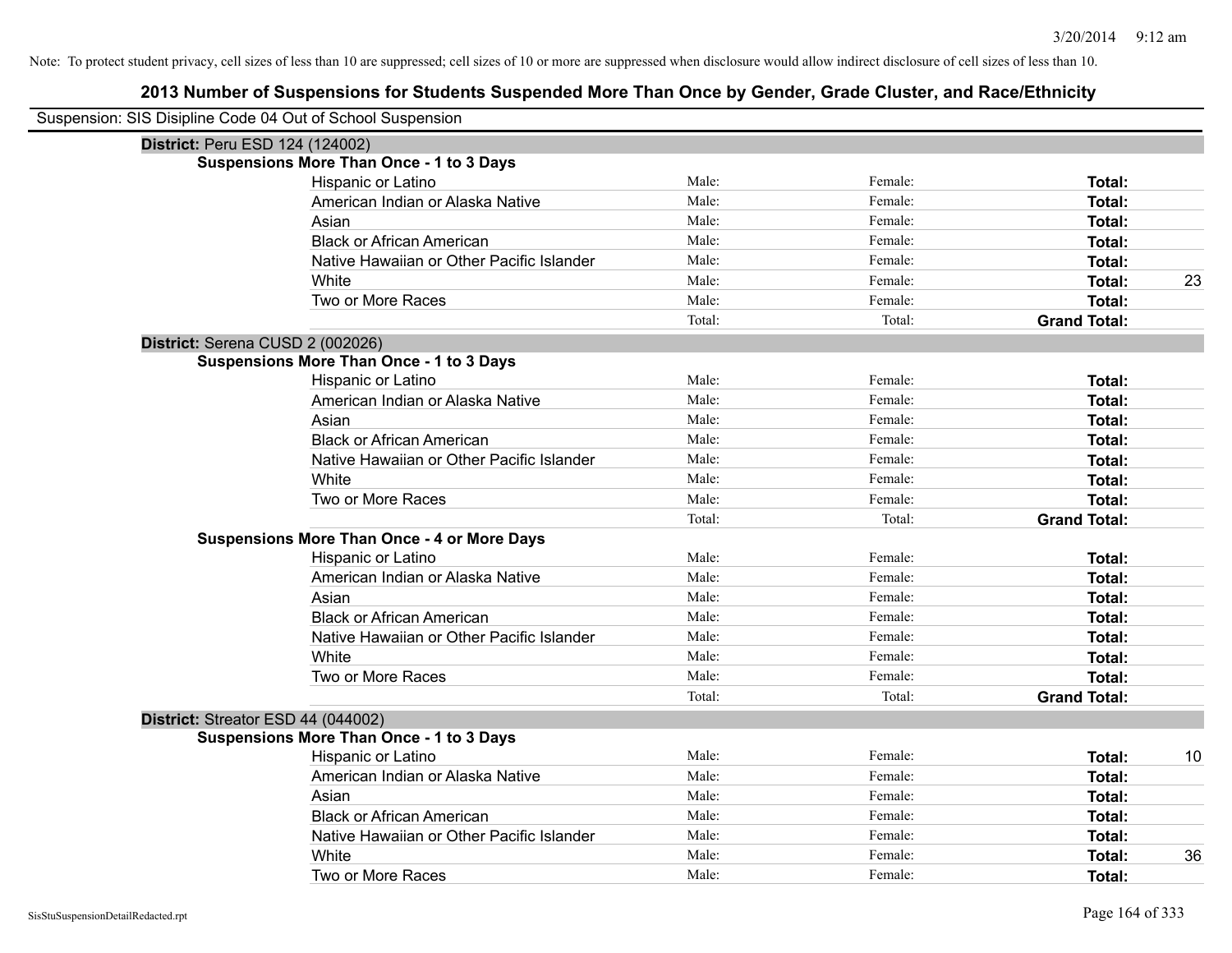| Suspension: SIS Disipline Code 04 Out of School Suspension |                                                    |        |    |         |    |                     |    |
|------------------------------------------------------------|----------------------------------------------------|--------|----|---------|----|---------------------|----|
|                                                            | <b>Suspensions More Than Once - 4 or More Days</b> | Total: |    | Total:  |    | <b>Grand Total:</b> |    |
|                                                            | Hispanic or Latino                                 | Male:  |    | Female: |    | Total:              |    |
|                                                            | American Indian or Alaska Native                   | Male:  |    | Female: |    | Total:              |    |
|                                                            | Asian                                              | Male:  |    | Female: |    | Total:              |    |
|                                                            | <b>Black or African American</b>                   | Male:  |    | Female: |    |                     |    |
|                                                            |                                                    |        |    |         |    | Total:              |    |
|                                                            | Native Hawaiian or Other Pacific Islander          | Male:  |    | Female: |    | Total:              |    |
|                                                            | White                                              | Male:  |    | Female: |    | Total:              | 18 |
|                                                            | Two or More Races                                  | Male:  |    | Female: |    | Total:              |    |
|                                                            |                                                    | Total: |    | Total:  |    | <b>Grand Total:</b> |    |
|                                                            | District: Streator Twp HSD 40 (040017)             |        |    |         |    |                     |    |
|                                                            | <b>Suspensions More Than Once - 1 to 3 Days</b>    |        |    |         |    |                     |    |
|                                                            | Hispanic or Latino                                 | Male:  |    | Female: |    | Total:              |    |
|                                                            | American Indian or Alaska Native                   | Male:  |    | Female: |    | Total:              |    |
|                                                            | Asian                                              | Male:  |    | Female: |    | Total:              |    |
|                                                            | <b>Black or African American</b>                   | Male:  |    | Female: |    | Total:              |    |
|                                                            | Native Hawaiian or Other Pacific Islander          | Male:  |    | Female: |    | Total:              |    |
|                                                            | White                                              | Male:  |    | Female: |    | Total:              | 15 |
|                                                            | Two or More Races                                  | Male:  |    | Female: |    | Total:              |    |
|                                                            |                                                    | Total: | 20 | Total:  | 10 | <b>Grand Total:</b> | 30 |
|                                                            | <b>Suspensions More Than Once - 4 or More Days</b> |        |    |         |    |                     |    |
|                                                            | Hispanic or Latino                                 | Male:  |    | Female: |    | Total:              |    |
|                                                            | American Indian or Alaska Native                   | Male:  |    | Female: |    | Total:              |    |
|                                                            | Asian                                              | Male:  |    | Female: |    | Total:              |    |
|                                                            | <b>Black or African American</b>                   | Male:  |    | Female: |    | Total:              |    |
|                                                            | Native Hawaiian or Other Pacific Islander          | Male:  |    | Female: |    | Total:              |    |
|                                                            | White                                              | Male:  |    | Female: |    | Total:              | 14 |
|                                                            | Two or More Races                                  | Male:  |    | Female: |    | Total:              |    |
|                                                            |                                                    | Total: | 16 | Total:  | 12 | <b>Grand Total:</b> | 28 |
|                                                            | District: Wallace CCSD 195 (195004)                |        |    |         |    |                     |    |
|                                                            | <b>Suspensions More Than Once - 1 to 3 Days</b>    |        |    |         |    |                     |    |
|                                                            | Hispanic or Latino                                 | Male:  |    | Female: |    | Total:              |    |
|                                                            | American Indian or Alaska Native                   | Male:  |    | Female: |    | Total:              |    |
|                                                            | Asian                                              | Male:  |    | Female: |    | Total:              |    |
|                                                            | <b>Black or African American</b>                   | Male:  |    | Female: |    | Total:              |    |
|                                                            | Native Hawaiian or Other Pacific Islander          | Male:  |    | Female: |    | Total:              |    |
|                                                            | White                                              | Male:  |    | Female: |    | Total:              |    |
|                                                            | Two or More Races                                  | Male:  |    | Female: |    | Total:              |    |
|                                                            |                                                    | Total: |    | Total:  |    | <b>Grand Total:</b> |    |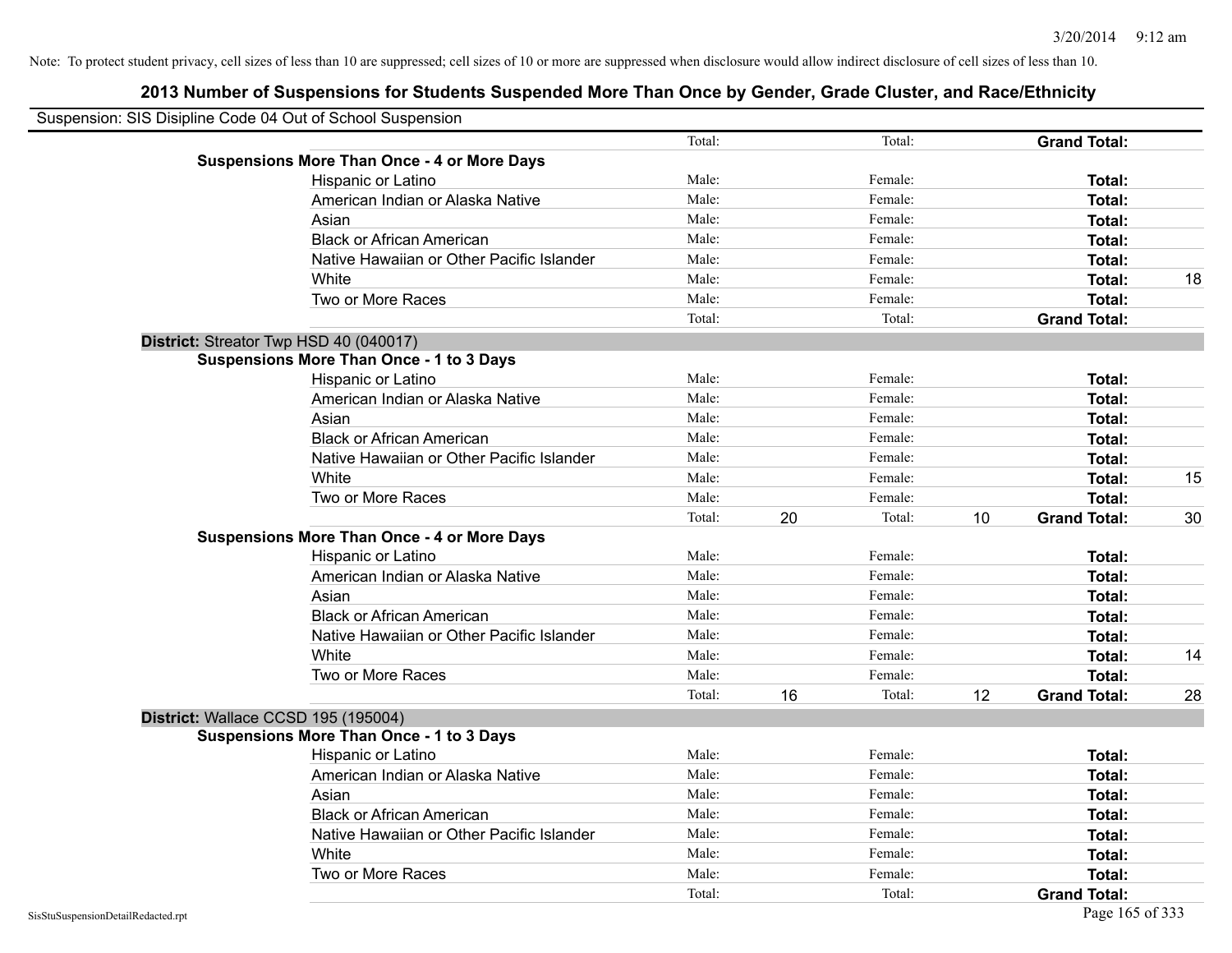| Suspension: SIS Disipline Code 04 Out of School Suspension |                                                    |        |         |                     |
|------------------------------------------------------------|----------------------------------------------------|--------|---------|---------------------|
|                                                            | <b>Suspensions More Than Once - 4 or More Days</b> |        |         |                     |
|                                                            | Hispanic or Latino                                 | Male:  | Female: | <b>Total:</b>       |
|                                                            | American Indian or Alaska Native                   | Male:  | Female: | <b>Total:</b>       |
|                                                            | Asian                                              | Male:  | Female: | <b>Total:</b>       |
|                                                            | <b>Black or African American</b>                   | Male:  | Female: | <b>Total:</b>       |
|                                                            | Native Hawaiian or Other Pacific Islander          | Male:  | Female: | <b>Total:</b>       |
|                                                            | White                                              | Male:  | Female: | <b>Total:</b>       |
|                                                            | Two or More Races                                  | Male:  | Female: | Total:              |
|                                                            |                                                    | Total: | Total:  | <b>Grand Total:</b> |
| County: Non-Public School (000)                            |                                                    |        |         |                     |
| District: La Salle ROE (000000)                            |                                                    |        |         |                     |
|                                                            | <b>Suspensions More Than Once - 1 to 3 Days</b>    |        |         |                     |
|                                                            | Hispanic or Latino                                 | Male:  | Female: | Total:              |
|                                                            | American Indian or Alaska Native                   | Male:  | Female: | <b>Total:</b>       |
|                                                            | Asian                                              | Male:  | Female: | <b>Total:</b>       |
|                                                            | <b>Black or African American</b>                   | Male:  | Female: | Total:              |
|                                                            | Native Hawaiian or Other Pacific Islander          | Male:  | Female: | <b>Total:</b>       |
|                                                            | White                                              | Male:  | Female: | Total:              |
|                                                            | Two or More Races                                  | Male:  | Female: | <b>Total:</b>       |
|                                                            |                                                    | Total: | Total:  | <b>Grand Total:</b> |
|                                                            |                                                    |        |         |                     |
| Region: Lake ROE (34)                                      |                                                    |        |         |                     |
| County: Lake (049)                                         |                                                    |        |         |                     |
|                                                            | District: Adlai E Stevenson HSD 125 (125013)       |        |         |                     |
|                                                            | <b>Suspensions More Than Once - 1 to 3 Days</b>    |        |         |                     |
|                                                            | Hispanic or Latino                                 | Male:  | Female: | Total:              |
|                                                            | American Indian or Alaska Native                   | Male:  | Female: | <b>Total:</b>       |
|                                                            | Asian                                              | Male:  | Female: | Total:              |
|                                                            | <b>Black or African American</b>                   | Male:  | Female: | <b>Total:</b>       |
|                                                            | Native Hawaiian or Other Pacific Islander          | Male:  | Female: | <b>Total:</b>       |
|                                                            | White                                              | Male:  | Female: | <b>Total:</b>       |
|                                                            | Two or More Races                                  | Male:  | Female: | Total:              |
|                                                            |                                                    | Total: | Total:  | <b>Grand Total:</b> |
|                                                            | <b>Suspensions More Than Once - 4 or More Days</b> |        |         |                     |
|                                                            | Hispanic or Latino                                 | Male:  | Female: | Total:              |
|                                                            | American Indian or Alaska Native                   | Male:  | Female: | <b>Total:</b>       |
|                                                            | Asian                                              | Male:  | Female: | <b>Total:</b>       |
|                                                            | <b>Black or African American</b>                   | Male:  | Female: | Total:              |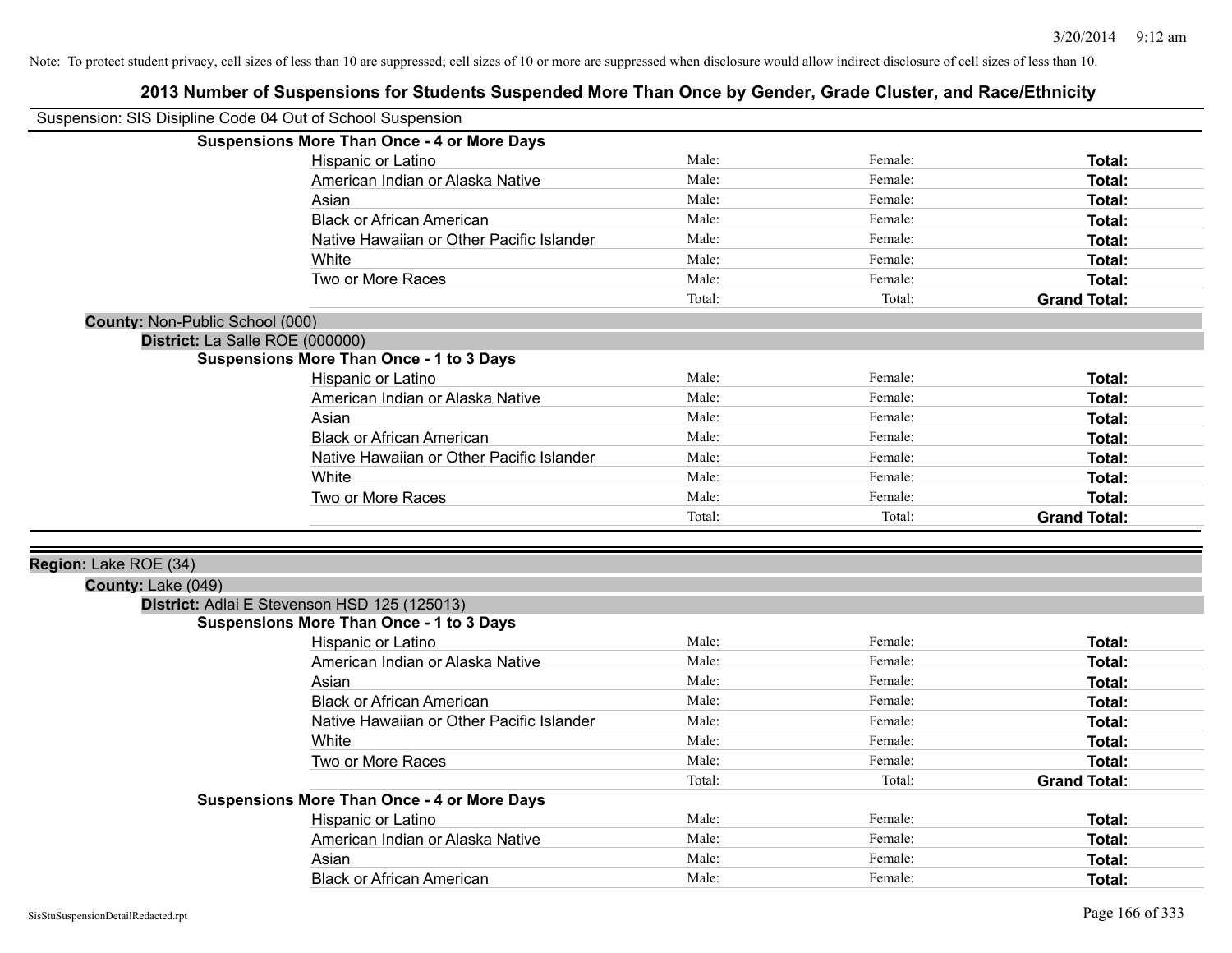| Suspension: SIS Disipline Code 04 Out of School Suspension |                                                    |        |         |                     |
|------------------------------------------------------------|----------------------------------------------------|--------|---------|---------------------|
|                                                            | Native Hawaiian or Other Pacific Islander          | Male:  | Female: | Total:              |
|                                                            | White                                              | Male:  | Female: | Total:              |
|                                                            | Two or More Races                                  | Male:  | Female: | Total:              |
|                                                            |                                                    | Total: | Total:  | <b>Grand Total:</b> |
| District: Allendale Association (000600)                   |                                                    |        |         |                     |
|                                                            | <b>Suspensions More Than Once - 1 to 3 Days</b>    |        |         |                     |
|                                                            | Hispanic or Latino                                 | Male:  | Female: | Total:              |
|                                                            | American Indian or Alaska Native                   | Male:  | Female: | Total:              |
|                                                            | Asian                                              | Male:  | Female: | Total:              |
|                                                            | <b>Black or African American</b>                   | Male:  | Female: | Total:              |
|                                                            | Native Hawaiian or Other Pacific Islander          | Male:  | Female: | Total:              |
|                                                            | White                                              | Male:  | Female: | <b>Total:</b>       |
|                                                            | Two or More Races                                  | Male:  | Female: | <b>Total:</b>       |
|                                                            |                                                    | Total: | Total:  | <b>Grand Total:</b> |
|                                                            | <b>Suspensions More Than Once - 4 or More Days</b> |        |         |                     |
|                                                            | Hispanic or Latino                                 | Male:  | Female: | Total:              |
|                                                            | American Indian or Alaska Native                   | Male:  | Female: | Total:              |
|                                                            | Asian                                              | Male:  | Female: | Total:              |
|                                                            | <b>Black or African American</b>                   | Male:  | Female: | Total:              |
|                                                            | Native Hawaiian or Other Pacific Islander          | Male:  | Female: | Total:              |
|                                                            | White                                              | Male:  | Female: | Total:              |
|                                                            | Two or More Races                                  | Male:  | Female: | Total:              |
|                                                            |                                                    | Total: | Total:  | <b>Grand Total:</b> |
| District: Antioch CCSD 34 (034004)                         |                                                    |        |         |                     |
|                                                            | <b>Suspensions More Than Once - 1 to 3 Days</b>    |        |         |                     |
|                                                            | Hispanic or Latino                                 | Male:  | Female: | Total:              |
|                                                            | American Indian or Alaska Native                   | Male:  | Female: | Total:              |
|                                                            | Asian                                              | Male:  | Female: | Total:              |
|                                                            | <b>Black or African American</b>                   | Male:  | Female: | Total:              |
|                                                            | Native Hawaiian or Other Pacific Islander          | Male:  | Female: | Total:              |
|                                                            | White                                              | Male:  | Female: | <b>Total:</b><br>27 |
|                                                            | Two or More Races                                  | Male:  | Female: | <b>Total:</b>       |
|                                                            |                                                    | Total: | Total:  | <b>Grand Total:</b> |
|                                                            | <b>Suspensions More Than Once - 4 or More Days</b> |        |         |                     |
|                                                            | Hispanic or Latino                                 | Male:  | Female: | Total:              |
|                                                            | American Indian or Alaska Native                   | Male:  | Female: | Total:              |
|                                                            | Asian                                              | Male:  | Female: | Total:              |
|                                                            | <b>Black or African American</b>                   | Male:  | Female: | <b>Total:</b>       |
|                                                            | Native Hawaiian or Other Pacific Islander          | Male:  | Female: | Total:              |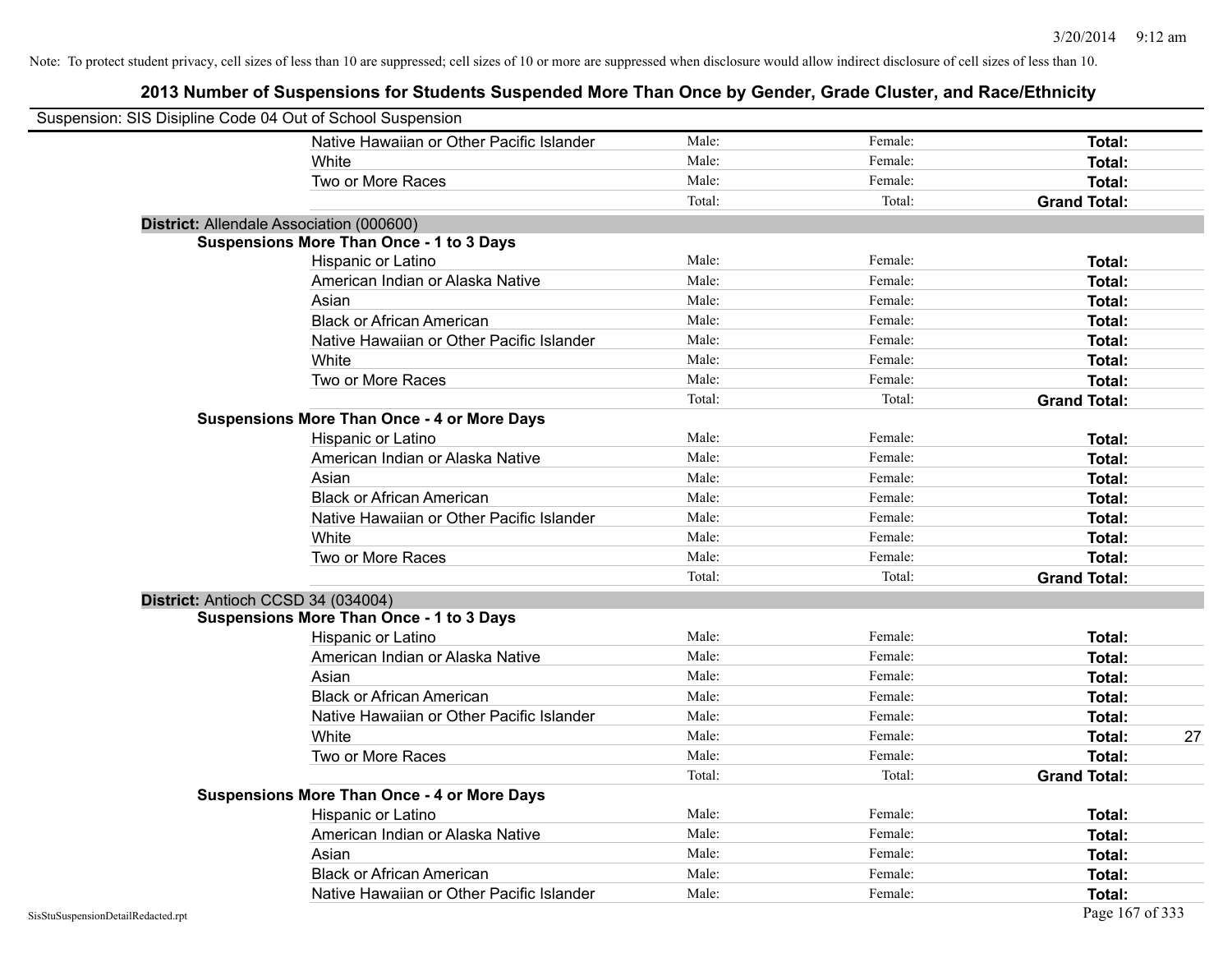| Suspension: SIS Disipline Code 04 Out of School Suspension |                                                    |        |    |         |    |                     |    |
|------------------------------------------------------------|----------------------------------------------------|--------|----|---------|----|---------------------|----|
|                                                            | White                                              | Male:  |    | Female: |    | Total:              |    |
|                                                            | Two or More Races                                  | Male:  |    | Female: |    | <b>Total:</b>       |    |
|                                                            |                                                    | Total: |    | Total:  |    | <b>Grand Total:</b> |    |
| District: Aptakisic-Tripp CCSD 102 (102004)                |                                                    |        |    |         |    |                     |    |
|                                                            | <b>Suspensions More Than Once - 1 to 3 Days</b>    |        |    |         |    |                     |    |
|                                                            | Hispanic or Latino                                 | Male:  |    | Female: |    | Total:              |    |
|                                                            | American Indian or Alaska Native                   | Male:  |    | Female: |    | Total:              |    |
|                                                            | Asian                                              | Male:  |    | Female: |    | Total:              |    |
|                                                            | <b>Black or African American</b>                   | Male:  |    | Female: |    | Total:              |    |
|                                                            | Native Hawaiian or Other Pacific Islander          | Male:  |    | Female: |    | Total:              |    |
|                                                            | White                                              | Male:  |    | Female: |    | Total:              |    |
|                                                            | Two or More Races                                  | Male:  |    | Female: |    | Total:              |    |
|                                                            |                                                    | Total: |    | Total:  |    | <b>Grand Total:</b> |    |
| District: Barrington CUSD 220 (220026)                     |                                                    |        |    |         |    |                     |    |
|                                                            | <b>Suspensions More Than Once - 4 or More Days</b> |        |    |         |    |                     |    |
|                                                            | Hispanic or Latino                                 | Male:  |    | Female: |    | Total:              |    |
|                                                            | American Indian or Alaska Native                   | Male:  |    | Female: |    | Total:              |    |
|                                                            | Asian                                              | Male:  |    | Female: |    | Total:              |    |
|                                                            | <b>Black or African American</b>                   | Male:  |    | Female: |    | Total:              |    |
|                                                            | Native Hawaiian or Other Pacific Islander          | Male:  |    | Female: |    | Total:              |    |
|                                                            | White                                              | Male:  |    | Female: |    | Total:              |    |
|                                                            | Two or More Races                                  | Male:  |    | Female: |    | <b>Total:</b>       |    |
|                                                            |                                                    | Total: |    | Total:  |    | <b>Grand Total:</b> |    |
| District: Beach Park CCSD 3 (003004)                       |                                                    |        |    |         |    |                     |    |
|                                                            | <b>Suspensions More Than Once - 1 to 3 Days</b>    |        |    |         |    |                     |    |
|                                                            | Hispanic or Latino                                 | Male:  | 16 | Female: | 10 | Total:              | 26 |
|                                                            | American Indian or Alaska Native                   | Male:  |    | Female: |    | Total:              |    |
|                                                            | Asian                                              | Male:  |    | Female: |    | Total:              |    |
|                                                            | <b>Black or African American</b>                   | Male:  | 37 | Female: | 10 | Total:              | 47 |
|                                                            | Native Hawaiian or Other Pacific Islander          | Male:  |    | Female: |    | Total:              |    |
|                                                            | White                                              | Male:  |    | Female: |    | Total:              | 20 |
|                                                            | Two or More Races                                  | Male:  |    | Female: |    | Total:              |    |
|                                                            |                                                    | Total: |    | Total:  |    | <b>Grand Total:</b> |    |
|                                                            | <b>Suspensions More Than Once - 4 or More Days</b> |        |    |         |    |                     |    |
|                                                            | Hispanic or Latino                                 | Male:  |    | Female: |    | Total:              |    |
|                                                            | American Indian or Alaska Native                   | Male:  |    | Female: |    | Total:              |    |
|                                                            | Asian                                              | Male:  |    | Female: |    | Total:              |    |
|                                                            | <b>Black or African American</b>                   | Male:  |    | Female: |    | Total:              | 16 |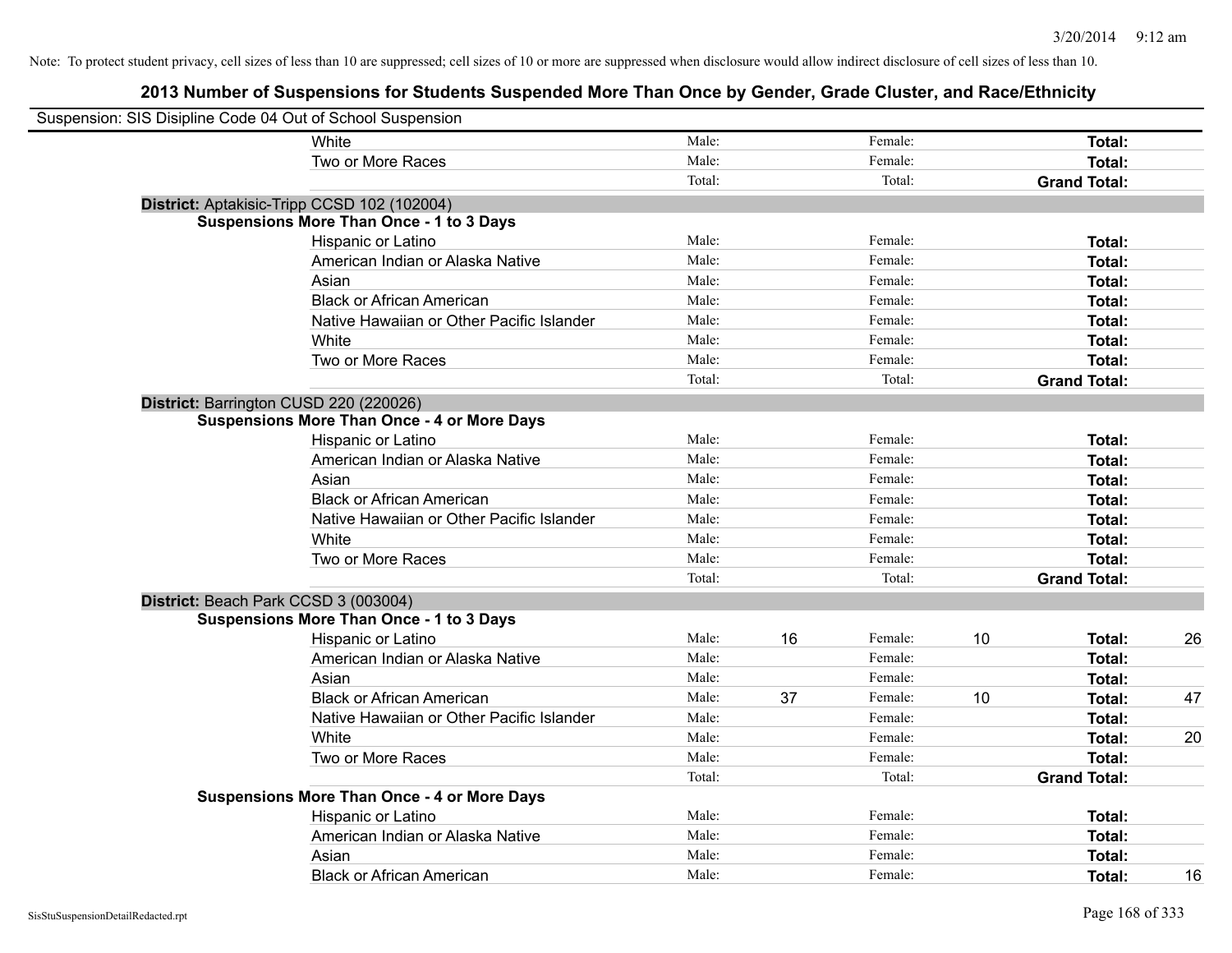| Suspension: SIS Disipline Code 04 Out of School Suspension |                                                    |        |         |                     |    |
|------------------------------------------------------------|----------------------------------------------------|--------|---------|---------------------|----|
|                                                            | Native Hawaiian or Other Pacific Islander          | Male:  | Female: | Total:              |    |
|                                                            | White                                              | Male:  | Female: | <b>Total:</b>       |    |
|                                                            | Two or More Races                                  | Male:  | Female: | Total:              |    |
|                                                            |                                                    | Total: | Total:  | <b>Grand Total:</b> | 33 |
| District: CHSD 117 (117016)                                |                                                    |        |         |                     |    |
|                                                            | <b>Suspensions More Than Once - 1 to 3 Days</b>    |        |         |                     |    |
|                                                            | Hispanic or Latino                                 | Male:  | Female: | <b>Total:</b>       |    |
|                                                            | American Indian or Alaska Native                   | Male:  | Female: | Total:              |    |
|                                                            | Asian                                              | Male:  | Female: | Total:              |    |
|                                                            | <b>Black or African American</b>                   | Male:  | Female: | Total:              |    |
|                                                            | Native Hawaiian or Other Pacific Islander          | Male:  | Female: | Total:              |    |
|                                                            | White                                              | Male:  | Female: | Total:              | 36 |
|                                                            | Two or More Races                                  | Male:  | Female: | Total:              |    |
|                                                            |                                                    | Total: | Total:  | <b>Grand Total:</b> |    |
|                                                            | <b>Suspensions More Than Once - 4 or More Days</b> |        |         |                     |    |
|                                                            | Hispanic or Latino                                 | Male:  | Female: | Total:              |    |
|                                                            | American Indian or Alaska Native                   | Male:  | Female: | Total:              |    |
|                                                            | Asian                                              | Male:  | Female: | Total:              |    |
|                                                            | <b>Black or African American</b>                   | Male:  | Female: | Total:              |    |
|                                                            | Native Hawaiian or Other Pacific Islander          | Male:  | Female: | Total:              |    |
|                                                            | White                                              | Male:  | Female: | Total:              |    |
|                                                            | Two or More Races                                  | Male:  | Female: | <b>Total:</b>       |    |
|                                                            |                                                    | Total: | Total:  | <b>Grand Total:</b> | 12 |
| District: CHSD 128 (128016)                                |                                                    |        |         |                     |    |
|                                                            | <b>Suspensions More Than Once - 1 to 3 Days</b>    |        |         |                     |    |
|                                                            | Hispanic or Latino                                 | Male:  | Female: | Total:              |    |
|                                                            | American Indian or Alaska Native                   | Male:  | Female: | Total:              |    |
|                                                            | Asian                                              | Male:  | Female: | Total:              |    |
|                                                            | <b>Black or African American</b>                   | Male:  | Female: | Total:              |    |
|                                                            | Native Hawaiian or Other Pacific Islander          | Male:  | Female: | <b>Total:</b>       |    |
|                                                            | White                                              | Male:  | Female: | <b>Total:</b>       |    |
|                                                            | Two or More Races                                  | Male:  | Female: | <b>Total:</b>       |    |
|                                                            |                                                    | Total: | Total:  | <b>Grand Total:</b> |    |
|                                                            | <b>Suspensions More Than Once - 4 or More Days</b> |        |         |                     |    |
|                                                            | Hispanic or Latino                                 | Male:  | Female: | Total:              |    |
|                                                            | American Indian or Alaska Native                   | Male:  | Female: | Total:              |    |
|                                                            | Asian                                              | Male:  | Female: | Total:              |    |
|                                                            | <b>Black or African American</b>                   | Male:  | Female: | <b>Total:</b>       |    |
|                                                            | Native Hawaiian or Other Pacific Islander          | Male:  | Female: | Total:              |    |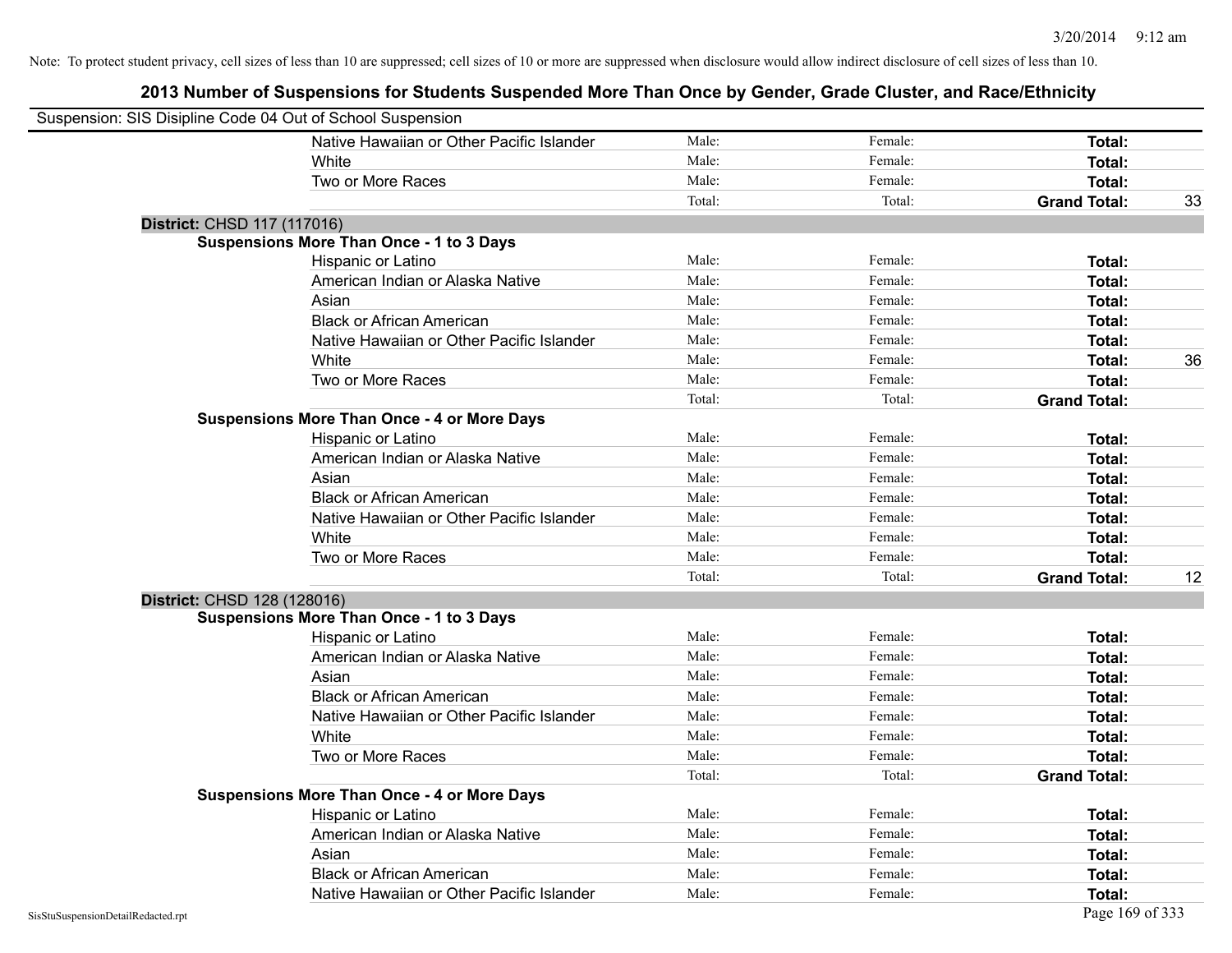| Suspension: SIS Disipline Code 04 Out of School Suspension |                                                    |        |         |                     |    |
|------------------------------------------------------------|----------------------------------------------------|--------|---------|---------------------|----|
|                                                            | White                                              | Male:  | Female: | Total:              |    |
|                                                            | Two or More Races                                  | Male:  | Female: | Total:              |    |
|                                                            |                                                    | Total: | Total:  | <b>Grand Total:</b> |    |
| District: Connections Day School (025200)                  |                                                    |        |         |                     |    |
|                                                            | <b>Suspensions More Than Once - 1 to 3 Days</b>    |        |         |                     |    |
|                                                            | Hispanic or Latino                                 | Male:  | Female: | Total:              |    |
|                                                            | American Indian or Alaska Native                   | Male:  | Female: | Total:              |    |
|                                                            | Asian                                              | Male:  | Female: | Total:              |    |
|                                                            | <b>Black or African American</b>                   | Male:  | Female: | Total:              |    |
|                                                            | Native Hawaiian or Other Pacific Islander          | Male:  | Female: | Total:              |    |
|                                                            | White                                              | Male:  | Female: | Total:              |    |
|                                                            | Two or More Races                                  | Male:  | Female: | Total:              |    |
|                                                            |                                                    | Total: | Total:  | <b>Grand Total:</b> |    |
| District: Diamond Lake SD 76 (076002)                      |                                                    |        |         |                     |    |
|                                                            | <b>Suspensions More Than Once - 1 to 3 Days</b>    |        |         |                     |    |
|                                                            | Hispanic or Latino                                 | Male:  | Female: | Total:              |    |
|                                                            | American Indian or Alaska Native                   | Male:  | Female: | Total:              |    |
|                                                            | Asian                                              | Male:  | Female: | Total:              |    |
|                                                            | <b>Black or African American</b>                   | Male:  | Female: | Total:              |    |
|                                                            | Native Hawaiian or Other Pacific Islander          | Male:  | Female: | Total:              |    |
|                                                            | White                                              | Male:  | Female: | Total:              |    |
|                                                            | Two or More Races                                  | Male:  | Female: | Total:              |    |
|                                                            |                                                    | Total: | Total:  | <b>Grand Total:</b> |    |
| <b>District:</b> Fox Lake GSD 114 (114002)                 |                                                    |        |         |                     |    |
|                                                            | <b>Suspensions More Than Once - 1 to 3 Days</b>    |        |         |                     |    |
|                                                            | Hispanic or Latino                                 | Male:  | Female: | Total:              |    |
|                                                            | American Indian or Alaska Native                   | Male:  | Female: | Total:              |    |
|                                                            | Asian                                              | Male:  | Female: | Total:              |    |
|                                                            | <b>Black or African American</b>                   | Male:  | Female: | Total:              |    |
|                                                            | Native Hawaiian or Other Pacific Islander          | Male:  | Female: | Total:              |    |
|                                                            | White                                              | Male:  | Female: | Total:              | 17 |
|                                                            | Two or More Races                                  | Male:  | Female: | Total:              |    |
|                                                            |                                                    | Total: | Total:  | <b>Grand Total:</b> |    |
|                                                            | <b>Suspensions More Than Once - 4 or More Days</b> |        |         |                     |    |
|                                                            | Hispanic or Latino                                 | Male:  | Female: | Total:              |    |
|                                                            | American Indian or Alaska Native                   | Male:  | Female: | Total:              |    |
|                                                            | Asian                                              | Male:  | Female: | Total:              |    |
|                                                            | <b>Black or African American</b>                   | Male:  | Female: | Total:              |    |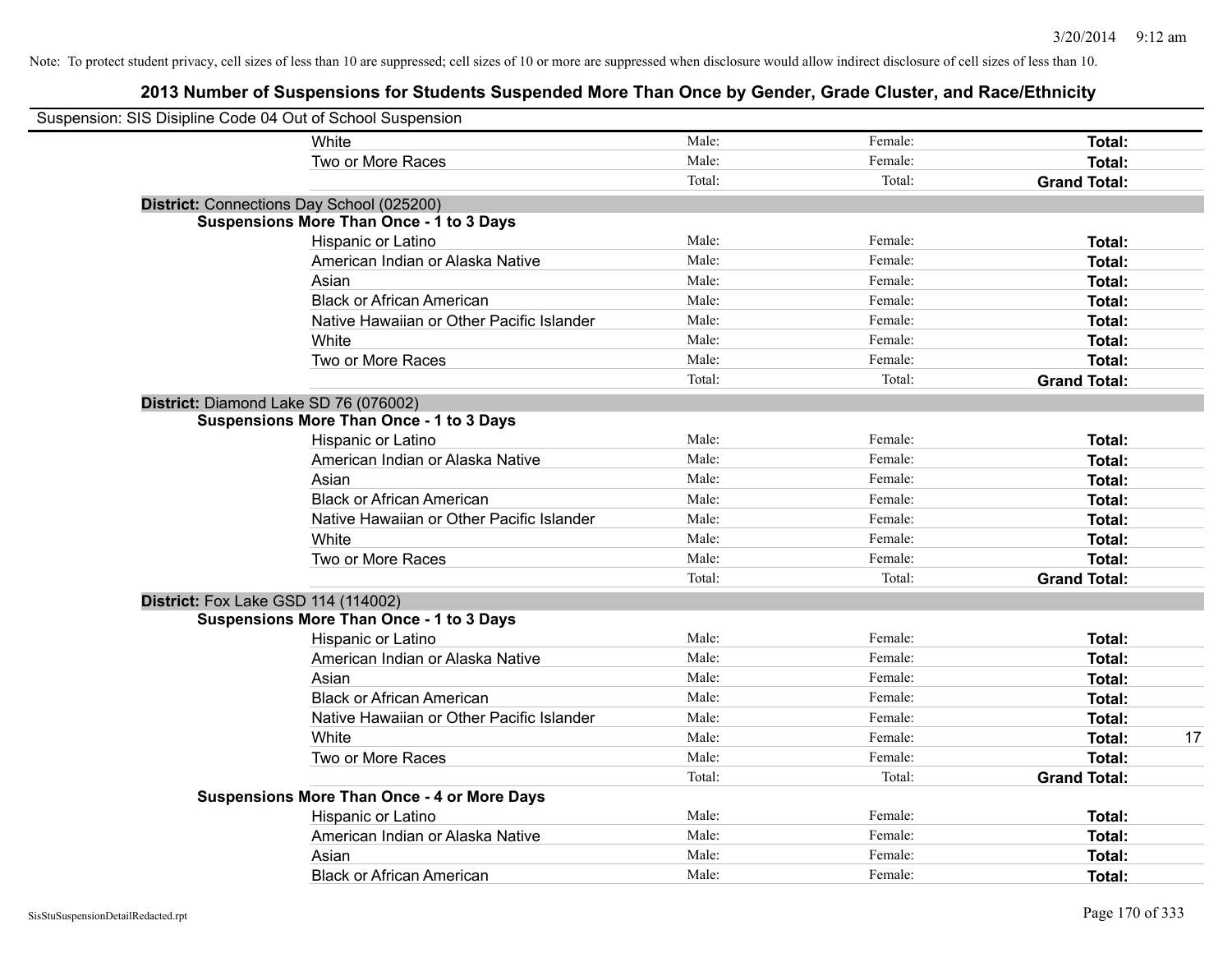| Suspension: SIS Disipline Code 04 Out of School Suspension |                                                    |        |         |                     |    |
|------------------------------------------------------------|----------------------------------------------------|--------|---------|---------------------|----|
|                                                            | Native Hawaiian or Other Pacific Islander          | Male:  | Female: | Total:              |    |
|                                                            | White                                              | Male:  | Female: | Total:              |    |
|                                                            | Two or More Races                                  | Male:  | Female: | Total:              |    |
|                                                            |                                                    | Total: | Total:  | <b>Grand Total:</b> |    |
| District: Fremont SD 79 (079002)                           |                                                    |        |         |                     |    |
|                                                            | <b>Suspensions More Than Once - 1 to 3 Days</b>    |        |         |                     |    |
|                                                            | Hispanic or Latino                                 | Male:  | Female: | Total:              |    |
|                                                            | American Indian or Alaska Native                   | Male:  | Female: | Total:              |    |
|                                                            | Asian                                              | Male:  | Female: | Total:              |    |
|                                                            | <b>Black or African American</b>                   | Male:  | Female: | Total:              |    |
|                                                            | Native Hawaiian or Other Pacific Islander          | Male:  | Female: | Total:              |    |
|                                                            | White                                              | Male:  | Female: | Total:              |    |
|                                                            | Two or More Races                                  | Male:  | Female: | Total:              |    |
|                                                            |                                                    | Total: | Total:  | <b>Grand Total:</b> |    |
| District: Gavin SD 37 (037002)                             |                                                    |        |         |                     |    |
|                                                            | <b>Suspensions More Than Once - 1 to 3 Days</b>    |        |         |                     |    |
|                                                            | Hispanic or Latino                                 | Male:  | Female: | Total:              |    |
|                                                            | American Indian or Alaska Native                   | Male:  | Female: | Total:              |    |
|                                                            | Asian                                              | Male:  | Female: | Total:              |    |
|                                                            | <b>Black or African American</b>                   | Male:  | Female: | Total:              |    |
|                                                            | Native Hawaiian or Other Pacific Islander          | Male:  | Female: | Total:              |    |
|                                                            | White                                              | Male:  | Female: | Total:              | 15 |
|                                                            | Two or More Races                                  | Male:  | Female: | Total:              |    |
|                                                            |                                                    | Total: | Total:  | <b>Grand Total:</b> | 25 |
|                                                            | <b>Suspensions More Than Once - 4 or More Days</b> |        |         |                     |    |
|                                                            | Hispanic or Latino                                 | Male:  | Female: | Total:              |    |
|                                                            | American Indian or Alaska Native                   | Male:  | Female: | Total:              |    |
|                                                            | Asian                                              | Male:  | Female: | Total:              |    |
|                                                            | <b>Black or African American</b>                   | Male:  | Female: | Total:              |    |
|                                                            | Native Hawaiian or Other Pacific Islander          | Male:  | Female: | Total:              |    |
|                                                            | White                                              | Male:  | Female: | Total:              |    |
|                                                            | Two or More Races                                  | Male:  | Female: | Total:              |    |
|                                                            |                                                    | Total: | Total:  | <b>Grand Total:</b> |    |
| District: Grant CHSD 124 (124016)                          |                                                    |        |         |                     |    |
|                                                            | <b>Suspensions More Than Once - 1 to 3 Days</b>    |        |         |                     |    |
|                                                            | Hispanic or Latino                                 | Male:  | Female: | Total:              | 10 |
|                                                            | American Indian or Alaska Native                   | Male:  | Female: | Total:              |    |
|                                                            | Asian                                              | Male:  | Female: | Total:              |    |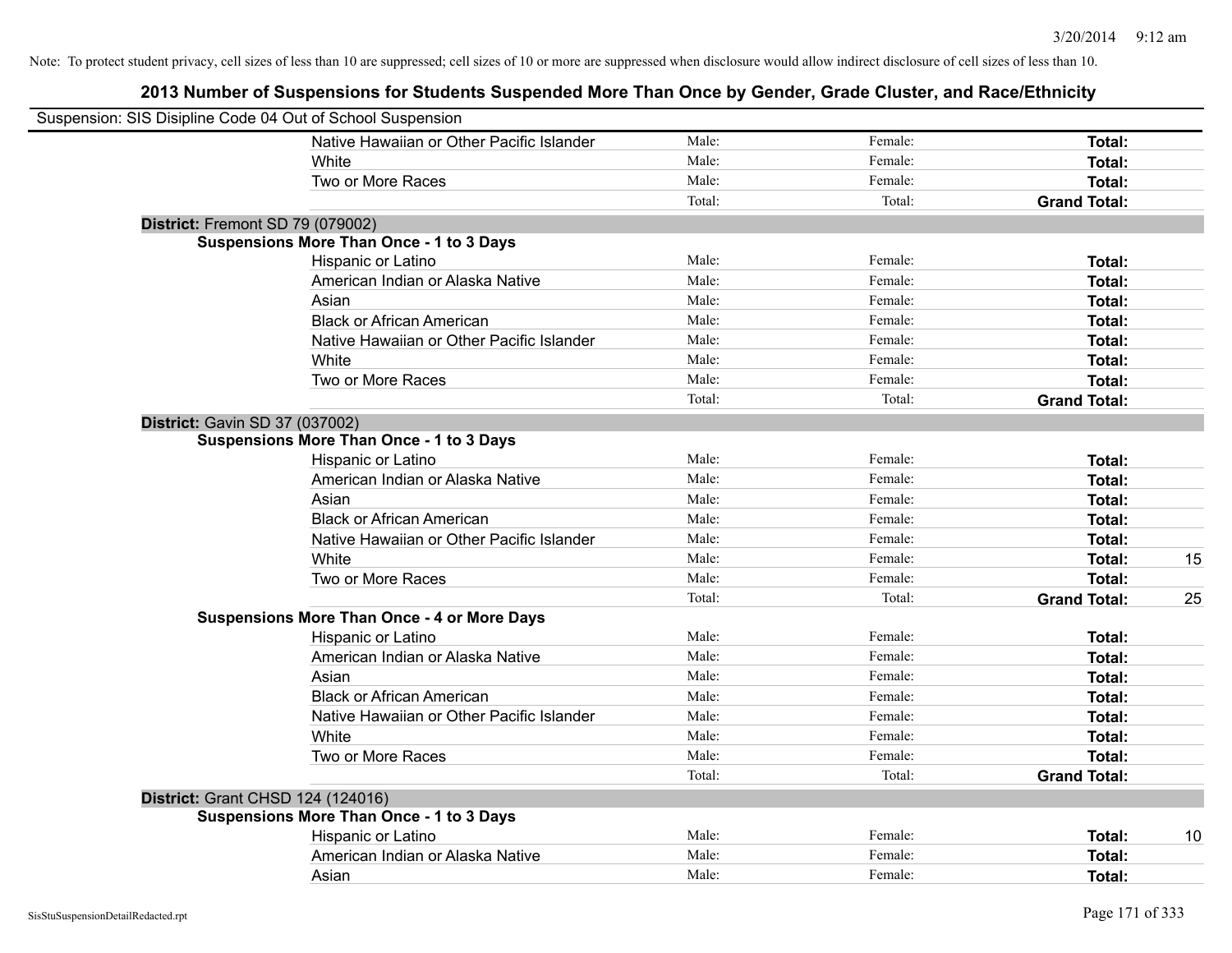|                                    | Suspension: SIS Disipline Code 04 Out of School Suspension |        |    |         |    |                     |    |
|------------------------------------|------------------------------------------------------------|--------|----|---------|----|---------------------|----|
|                                    | <b>Black or African American</b>                           | Male:  |    | Female: |    | <b>Total:</b>       | 11 |
|                                    | Native Hawaiian or Other Pacific Islander                  | Male:  |    | Female: |    | <b>Total:</b>       |    |
|                                    | White                                                      | Male:  | 25 | Female: | 15 | Total:              | 40 |
|                                    | Two or More Races                                          | Male:  |    | Female: |    | <b>Total:</b>       |    |
|                                    |                                                            | Total: |    | Total:  |    | <b>Grand Total:</b> |    |
|                                    | <b>Suspensions More Than Once - 4 or More Days</b>         |        |    |         |    |                     |    |
|                                    | Hispanic or Latino                                         | Male:  |    | Female: |    | Total:              |    |
|                                    | American Indian or Alaska Native                           | Male:  |    | Female: |    | <b>Total:</b>       |    |
|                                    | Asian                                                      | Male:  |    | Female: |    | Total:              |    |
|                                    | <b>Black or African American</b>                           | Male:  |    | Female: |    | Total:              |    |
|                                    | Native Hawaiian or Other Pacific Islander                  | Male:  |    | Female: |    | <b>Total:</b>       |    |
|                                    | White                                                      | Male:  |    | Female: |    | Total:              | 11 |
|                                    | Two or More Races                                          | Male:  |    | Female: |    | Total:              |    |
|                                    |                                                            | Total: |    | Total:  |    | <b>Grand Total:</b> |    |
|                                    | District: Grayslake CCSD 46 (046004)                       |        |    |         |    |                     |    |
|                                    | <b>Suspensions More Than Once - 1 to 3 Days</b>            |        |    |         |    |                     |    |
|                                    | Hispanic or Latino                                         | Male:  |    | Female: |    | <b>Total:</b>       |    |
|                                    | American Indian or Alaska Native                           | Male:  |    | Female: |    | <b>Total:</b>       |    |
|                                    | Asian                                                      | Male:  |    | Female: |    | Total:              |    |
|                                    | <b>Black or African American</b>                           | Male:  |    | Female: |    | Total:              |    |
|                                    | Native Hawaiian or Other Pacific Islander                  | Male:  |    | Female: |    | Total:              |    |
|                                    | White                                                      | Male:  |    | Female: |    | <b>Total:</b>       |    |
|                                    | Two or More Races                                          | Male:  |    | Female: |    | <b>Total:</b>       |    |
|                                    |                                                            | Total: |    | Total:  |    | <b>Grand Total:</b> |    |
|                                    | <b>Suspensions More Than Once - 4 or More Days</b>         |        |    |         |    |                     |    |
|                                    | Hispanic or Latino                                         | Male:  |    | Female: |    | Total:              |    |
|                                    | American Indian or Alaska Native                           | Male:  |    | Female: |    | <b>Total:</b>       |    |
|                                    | Asian                                                      | Male:  |    | Female: |    | Total:              |    |
|                                    | <b>Black or African American</b>                           | Male:  |    | Female: |    | Total:              |    |
|                                    | Native Hawaiian or Other Pacific Islander                  | Male:  |    | Female: |    | Total:              |    |
|                                    | White                                                      | Male:  |    | Female: |    | Total:              |    |
|                                    | Two or More Races                                          | Male:  |    | Female: |    | <b>Total:</b>       |    |
|                                    |                                                            | Total: |    | Total:  |    | <b>Grand Total:</b> |    |
|                                    | District: Grayslake CHSD 127 (127016)                      |        |    |         |    |                     |    |
|                                    | <b>Suspensions More Than Once - 1 to 3 Days</b>            |        |    |         |    |                     |    |
|                                    | Hispanic or Latino                                         | Male:  |    | Female: |    | Total:              |    |
|                                    | American Indian or Alaska Native                           | Male:  |    | Female: |    | Total:              |    |
|                                    | Asian                                                      | Male:  |    | Female: |    | Total:              |    |
|                                    | <b>Black or African American</b>                           | Male:  |    | Female: |    | Total:              |    |
| SisStuSuspensionDetailRedacted.rpt |                                                            |        |    |         |    | Page 172 of 333     |    |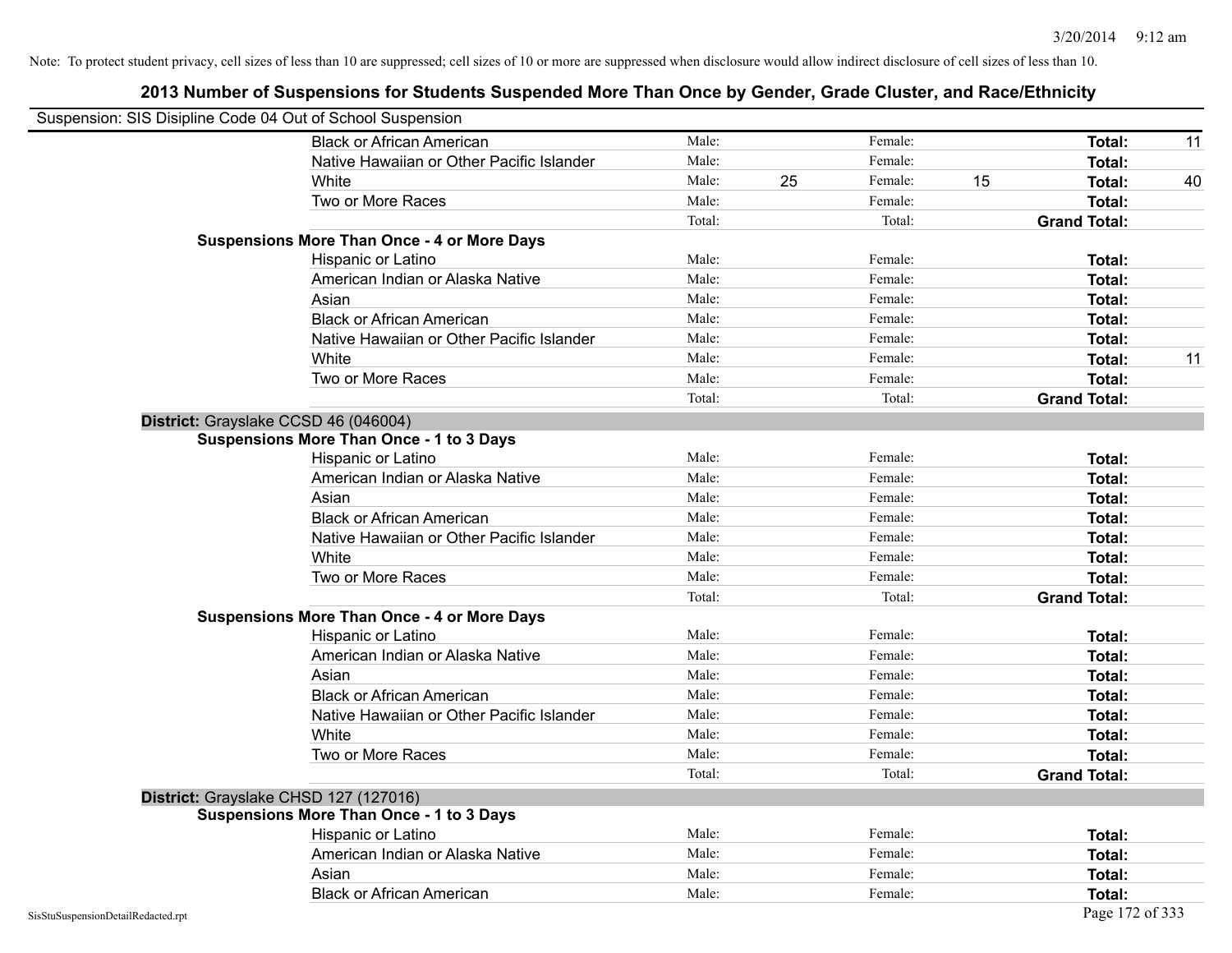| Suspension: SIS Disipline Code 04 Out of School Suspension |                                                    |        |    |         |    |                     |    |
|------------------------------------------------------------|----------------------------------------------------|--------|----|---------|----|---------------------|----|
|                                                            | Native Hawaiian or Other Pacific Islander          | Male:  |    | Female: |    | Total:              |    |
|                                                            | White                                              | Male:  |    | Female: |    | Total:              | 35 |
|                                                            | Two or More Races                                  | Male:  |    | Female: |    | Total:              |    |
|                                                            |                                                    | Total: | 40 | Total:  | 12 | <b>Grand Total:</b> | 52 |
|                                                            | <b>Suspensions More Than Once - 4 or More Days</b> |        |    |         |    |                     |    |
|                                                            | Hispanic or Latino                                 | Male:  |    | Female: |    | Total:              |    |
|                                                            | American Indian or Alaska Native                   | Male:  |    | Female: |    | Total:              |    |
|                                                            | Asian                                              | Male:  |    | Female: |    | Total:              |    |
|                                                            | <b>Black or African American</b>                   | Male:  |    | Female: |    | Total:              |    |
|                                                            | Native Hawaiian or Other Pacific Islander          | Male:  |    | Female: |    | Total:              |    |
|                                                            | White                                              | Male:  |    | Female: |    | Total:              |    |
|                                                            | Two or More Races                                  | Male:  |    | Female: |    | Total:              |    |
|                                                            |                                                    | Total: |    | Total:  |    | <b>Grand Total:</b> | 17 |
| District: Gurnee SD 56 (056002)                            |                                                    |        |    |         |    |                     |    |
|                                                            | <b>Suspensions More Than Once - 1 to 3 Days</b>    |        |    |         |    |                     |    |
|                                                            | Hispanic or Latino                                 | Male:  |    | Female: |    | Total:              |    |
|                                                            | American Indian or Alaska Native                   | Male:  |    | Female: |    | Total:              |    |
|                                                            | Asian                                              | Male:  |    | Female: |    | Total:              |    |
|                                                            | <b>Black or African American</b>                   | Male:  |    | Female: |    | Total:              | 13 |
|                                                            | Native Hawaiian or Other Pacific Islander          | Male:  |    | Female: |    | Total:              |    |
|                                                            | White                                              | Male:  |    | Female: |    | Total:              |    |
|                                                            | Two or More Races                                  | Male:  |    | Female: |    | Total:              |    |
|                                                            |                                                    | Total: |    | Total:  |    | <b>Grand Total:</b> | 26 |
|                                                            | <b>Suspensions More Than Once - 4 or More Days</b> |        |    |         |    |                     |    |
|                                                            | Hispanic or Latino                                 | Male:  |    | Female: |    | Total:              |    |
|                                                            | American Indian or Alaska Native                   | Male:  |    | Female: |    | Total:              |    |
|                                                            | Asian                                              | Male:  |    | Female: |    | Total:              |    |
|                                                            | <b>Black or African American</b>                   | Male:  |    | Female: |    | Total:              |    |
|                                                            | Native Hawaiian or Other Pacific Islander          | Male:  |    | Female: |    | Total:              |    |
|                                                            | White                                              | Male:  |    | Female: |    | Total:              |    |
|                                                            | Two or More Races                                  | Male:  |    | Female: |    | Total:              |    |
|                                                            |                                                    | Total: |    | Total:  |    | <b>Grand Total:</b> |    |
|                                                            | District: Hawthorn CCSD 73 (073004)                |        |    |         |    |                     |    |
|                                                            | <b>Suspensions More Than Once - 1 to 3 Days</b>    |        |    |         |    |                     |    |
|                                                            | Hispanic or Latino                                 | Male:  |    | Female: |    | Total:              |    |
|                                                            | American Indian or Alaska Native                   | Male:  |    | Female: |    | Total:              |    |
|                                                            | Asian                                              | Male:  |    | Female: |    | Total:              |    |
|                                                            | <b>Black or African American</b>                   | Male:  |    | Female: |    | Total:              |    |
|                                                            | Native Hawaiian or Other Pacific Islander          | Male:  |    | Female: |    | Total:              |    |
| SisStuSuspensionDetailRedacted.rpt                         |                                                    |        |    |         |    | Page 173 of 333     |    |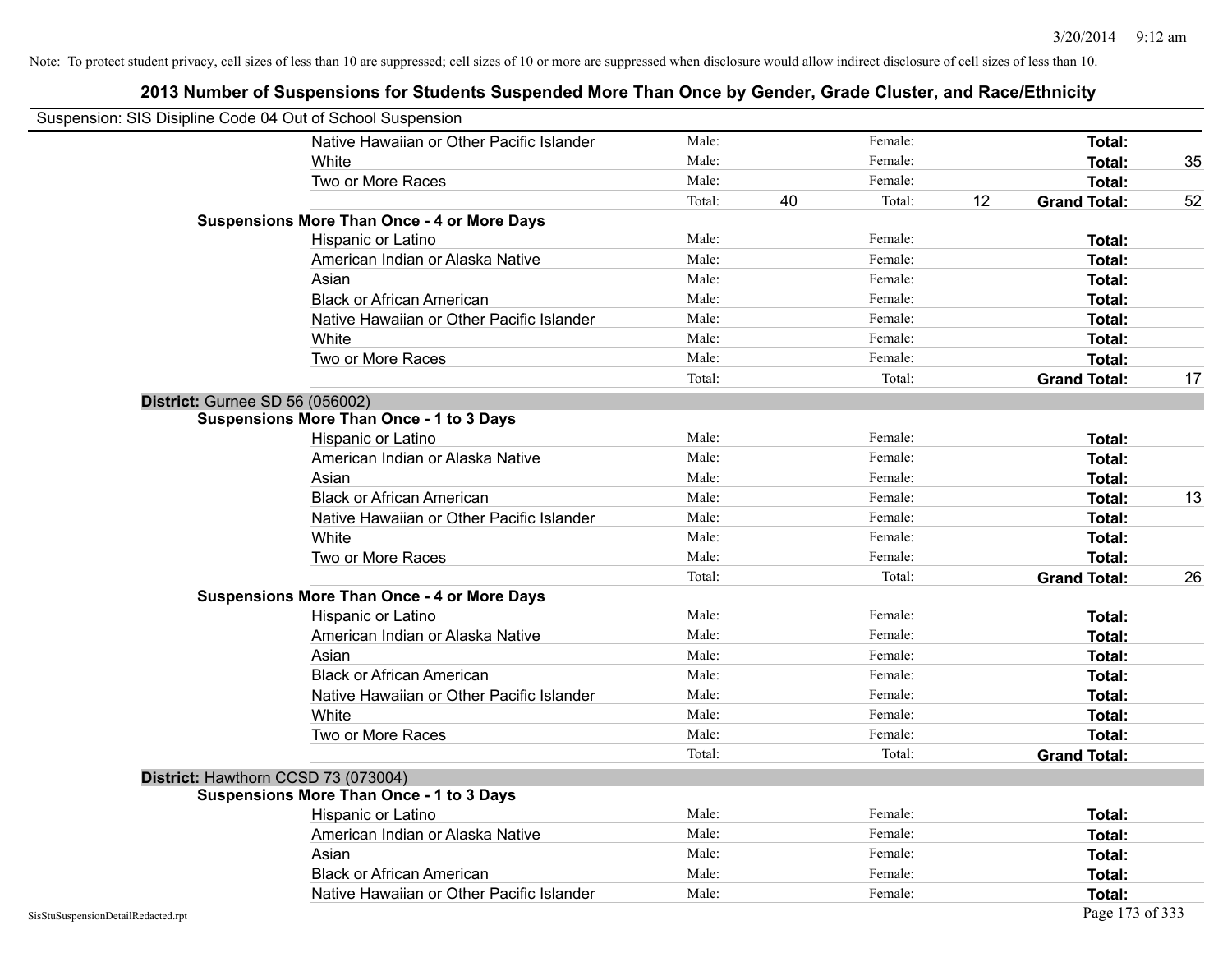| Suspension: SIS Disipline Code 04 Out of School Suspension |                                                    |        |         |                     |
|------------------------------------------------------------|----------------------------------------------------|--------|---------|---------------------|
|                                                            | White                                              | Male:  | Female: | Total:              |
|                                                            | Two or More Races                                  | Male:  | Female: | Total:              |
|                                                            |                                                    | Total: | Total:  | <b>Grand Total:</b> |
|                                                            | <b>Suspensions More Than Once - 4 or More Days</b> |        |         |                     |
|                                                            | Hispanic or Latino                                 | Male:  | Female: | Total:              |
|                                                            | American Indian or Alaska Native                   | Male:  | Female: | Total:              |
|                                                            | Asian                                              | Male:  | Female: | Total:              |
|                                                            | <b>Black or African American</b>                   | Male:  | Female: | Total:              |
|                                                            | Native Hawaiian or Other Pacific Islander          | Male:  | Female: | Total:              |
|                                                            | White                                              | Male:  | Female: | Total:              |
|                                                            | Two or More Races                                  | Male:  | Female: | Total:              |
|                                                            |                                                    | Total: | Total:  | <b>Grand Total:</b> |
|                                                            | District: Kildeer Countryside CCSD 96 (096004)     |        |         |                     |
|                                                            | <b>Suspensions More Than Once - 1 to 3 Days</b>    |        |         |                     |
|                                                            | Hispanic or Latino                                 | Male:  | Female: | Total:              |
|                                                            | American Indian or Alaska Native                   | Male:  | Female: | Total:              |
|                                                            | Asian                                              | Male:  | Female: | Total:              |
|                                                            | <b>Black or African American</b>                   | Male:  | Female: | Total:              |
|                                                            | Native Hawaiian or Other Pacific Islander          | Male:  | Female: | Total:              |
|                                                            | White                                              | Male:  | Female: | Total:              |
|                                                            | Two or More Races                                  | Male:  | Female: | Total:              |
|                                                            |                                                    | Total: | Total:  | <b>Grand Total:</b> |
| District: Lake Bluff ESD 65 (065002)                       |                                                    |        |         |                     |
|                                                            | <b>Suspensions More Than Once - 1 to 3 Days</b>    |        |         |                     |
|                                                            | Hispanic or Latino                                 | Male:  | Female: | Total:              |
|                                                            | American Indian or Alaska Native                   | Male:  | Female: | Total:              |
|                                                            | Asian                                              | Male:  | Female: | Total:              |
|                                                            | <b>Black or African American</b>                   | Male:  | Female: | Total:              |
|                                                            | Native Hawaiian or Other Pacific Islander          | Male:  | Female: | Total:              |
|                                                            | <b>White</b>                                       | Male:  | Female: | Total:              |
|                                                            | Two or More Races                                  | Male:  | Female: | Total:              |
|                                                            |                                                    | Total: | Total:  | <b>Grand Total:</b> |
| District: Lake Forest CHSD 115 (115016)                    |                                                    |        |         |                     |
|                                                            | <b>Suspensions More Than Once - 1 to 3 Days</b>    |        |         |                     |
|                                                            | Hispanic or Latino                                 | Male:  | Female: | Total:              |
|                                                            | American Indian or Alaska Native                   | Male:  | Female: | Total:              |
|                                                            | Asian                                              | Male:  | Female: | Total:              |
|                                                            | <b>Black or African American</b>                   | Male:  | Female: | Total:              |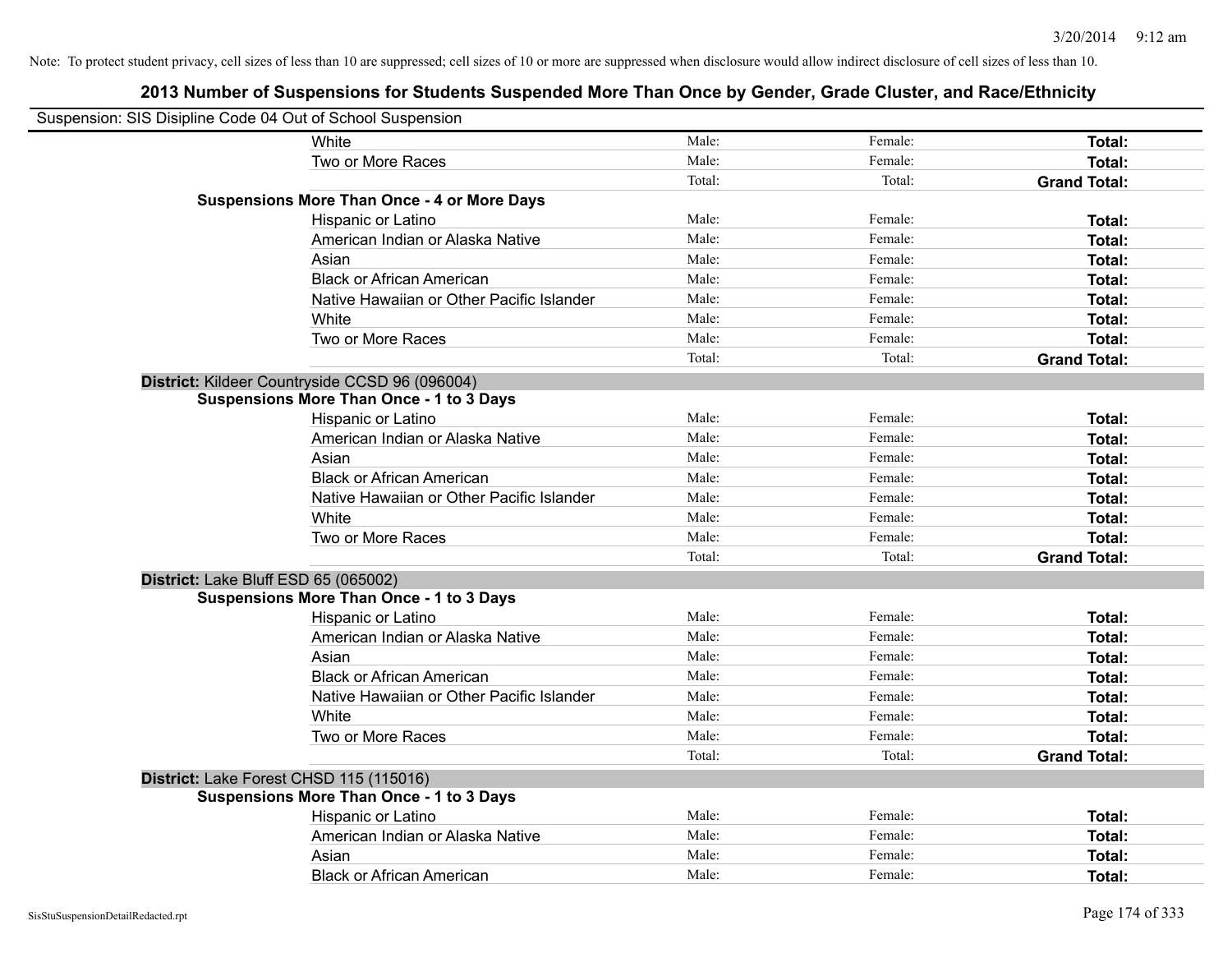| Suspension: SIS Disipline Code 04 Out of School Suspension |                                                    |        |         |                     |
|------------------------------------------------------------|----------------------------------------------------|--------|---------|---------------------|
|                                                            | Native Hawaiian or Other Pacific Islander          | Male:  | Female: | Total:              |
|                                                            | White                                              | Male:  | Female: | Total:              |
|                                                            | Two or More Races                                  | Male:  | Female: | Total:              |
|                                                            |                                                    | Total: | Total:  | <b>Grand Total:</b> |
|                                                            | <b>Suspensions More Than Once - 4 or More Days</b> |        |         |                     |
|                                                            | Hispanic or Latino                                 | Male:  | Female: | Total:              |
|                                                            | American Indian or Alaska Native                   | Male:  | Female: | <b>Total:</b>       |
|                                                            | Asian                                              | Male:  | Female: | Total:              |
|                                                            | <b>Black or African American</b>                   | Male:  | Female: | <b>Total:</b>       |
|                                                            | Native Hawaiian or Other Pacific Islander          | Male:  | Female: | <b>Total:</b>       |
|                                                            | White                                              | Male:  | Female: | Total:              |
|                                                            | Two or More Races                                  | Male:  | Female: | <b>Total:</b>       |
|                                                            |                                                    | Total: | Total:  | <b>Grand Total:</b> |
|                                                            | District: Lake Forest SD 67 (067005)               |        |         |                     |
|                                                            | <b>Suspensions More Than Once - 1 to 3 Days</b>    |        |         |                     |
|                                                            | Hispanic or Latino                                 | Male:  | Female: | Total:              |
|                                                            | American Indian or Alaska Native                   | Male:  | Female: | Total:              |
|                                                            | Asian                                              | Male:  | Female: | Total:              |
|                                                            | <b>Black or African American</b>                   | Male:  | Female: | <b>Total:</b>       |
|                                                            | Native Hawaiian or Other Pacific Islander          | Male:  | Female: | Total:              |
|                                                            | White                                              | Male:  | Female: | Total:              |
|                                                            | Two or More Races                                  | Male:  | Female: | Total:              |
|                                                            |                                                    | Total: | Total:  | <b>Grand Total:</b> |
|                                                            | <b>Suspensions More Than Once - 4 or More Days</b> |        |         |                     |
|                                                            | Hispanic or Latino                                 | Male:  | Female: | Total:              |
|                                                            | American Indian or Alaska Native                   | Male:  | Female: | <b>Total:</b>       |
|                                                            | Asian                                              | Male:  | Female: | Total:              |
|                                                            | <b>Black or African American</b>                   | Male:  | Female: | Total:              |
|                                                            | Native Hawaiian or Other Pacific Islander          | Male:  | Female: | Total:              |
|                                                            | White                                              | Male:  | Female: | Total:              |
|                                                            | Two or More Races                                  | Male:  | Female: | Total:              |
|                                                            |                                                    | Total: | Total:  | <b>Grand Total:</b> |
|                                                            | District: Lake Villa CCSD 41 (041004)              |        |         |                     |
|                                                            | <b>Suspensions More Than Once - 1 to 3 Days</b>    |        |         |                     |
|                                                            | Hispanic or Latino                                 | Male:  | Female: | Total:              |
|                                                            | American Indian or Alaska Native                   | Male:  | Female: | Total:              |
|                                                            | Asian                                              | Male:  | Female: | Total:              |
|                                                            | <b>Black or African American</b>                   | Male:  | Female: | Total:              |
|                                                            | Native Hawaiian or Other Pacific Islander          | Male:  | Female: | Total:              |
| SisStuSuspensionDetailRedacted.rpt                         |                                                    |        |         | Page 175 of 333     |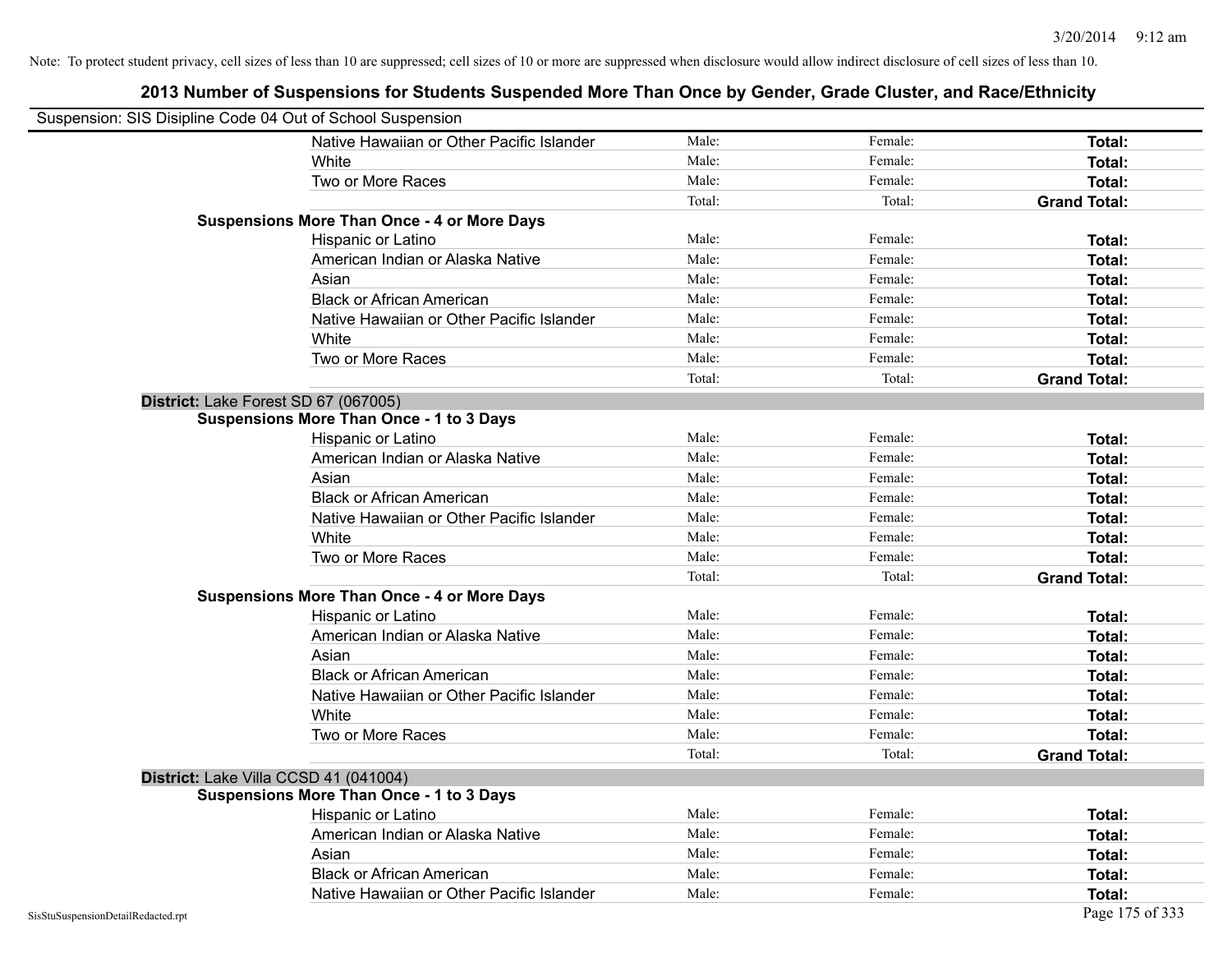| Suspension: SIS Disipline Code 04 Out of School Suspension |                                                    |        |         |                     |    |
|------------------------------------------------------------|----------------------------------------------------|--------|---------|---------------------|----|
|                                                            | White                                              | Male:  | Female: | <b>Total:</b>       |    |
|                                                            | Two or More Races                                  | Male:  | Female: | Total:              |    |
|                                                            |                                                    | Total: | Total:  | <b>Grand Total:</b> |    |
|                                                            | <b>Suspensions More Than Once - 4 or More Days</b> |        |         |                     |    |
|                                                            | Hispanic or Latino                                 | Male:  | Female: | Total:              |    |
|                                                            | American Indian or Alaska Native                   | Male:  | Female: | <b>Total:</b>       |    |
|                                                            | Asian                                              | Male:  | Female: | Total:              |    |
|                                                            | <b>Black or African American</b>                   | Male:  | Female: | Total:              |    |
|                                                            | Native Hawaiian or Other Pacific Islander          | Male:  | Female: | <b>Total:</b>       |    |
|                                                            | White                                              | Male:  | Female: | <b>Total:</b>       |    |
|                                                            | Two or More Races                                  | Male:  | Female: | Total:              |    |
|                                                            |                                                    | Total: | Total:  | <b>Grand Total:</b> |    |
|                                                            | District: Lake Zurich CUSD 95 (095026)             |        |         |                     |    |
|                                                            | <b>Suspensions More Than Once - 1 to 3 Days</b>    |        |         |                     |    |
|                                                            | Hispanic or Latino                                 | Male:  | Female: | Total:              |    |
|                                                            | American Indian or Alaska Native                   | Male:  | Female: | <b>Total:</b>       |    |
|                                                            | Asian                                              | Male:  | Female: | <b>Total:</b>       |    |
|                                                            | <b>Black or African American</b>                   | Male:  | Female: | <b>Total:</b>       |    |
|                                                            | Native Hawaiian or Other Pacific Islander          | Male:  | Female: | Total:              |    |
|                                                            | White                                              | Male:  | Female: | Total:              |    |
|                                                            | Two or More Races                                  | Male:  | Female: | Total:              |    |
|                                                            |                                                    | Total: | Total:  | <b>Grand Total:</b> |    |
|                                                            | <b>Suspensions More Than Once - 4 or More Days</b> |        |         |                     |    |
|                                                            | Hispanic or Latino                                 | Male:  | Female: | Total:              |    |
|                                                            | American Indian or Alaska Native                   | Male:  | Female: | <b>Total:</b>       |    |
|                                                            | Asian                                              | Male:  | Female: | Total:              |    |
|                                                            | <b>Black or African American</b>                   | Male:  | Female: | Total:              |    |
|                                                            | Native Hawaiian or Other Pacific Islander          | Male:  | Female: | Total:              |    |
|                                                            | White                                              | Male:  | Female: | Total:              |    |
|                                                            | Two or More Races                                  | Male:  | Female: | <b>Total:</b>       |    |
|                                                            |                                                    | Total: | Total:  | <b>Grand Total:</b> | 11 |
| District: Millburn CCSD 24 (024004)                        |                                                    |        |         |                     |    |
|                                                            | <b>Suspensions More Than Once - 1 to 3 Days</b>    |        |         |                     |    |
|                                                            | Hispanic or Latino                                 | Male:  | Female: | Total:              |    |
|                                                            | American Indian or Alaska Native                   | Male:  | Female: | Total:              |    |
|                                                            | Asian                                              | Male:  | Female: | Total:              |    |
|                                                            | <b>Black or African American</b>                   | Male:  | Female: | <b>Total:</b>       |    |
|                                                            | Native Hawaiian or Other Pacific Islander          | Male:  | Female: | <b>Total:</b>       |    |
|                                                            | White                                              | Male:  | Female: | Total:              |    |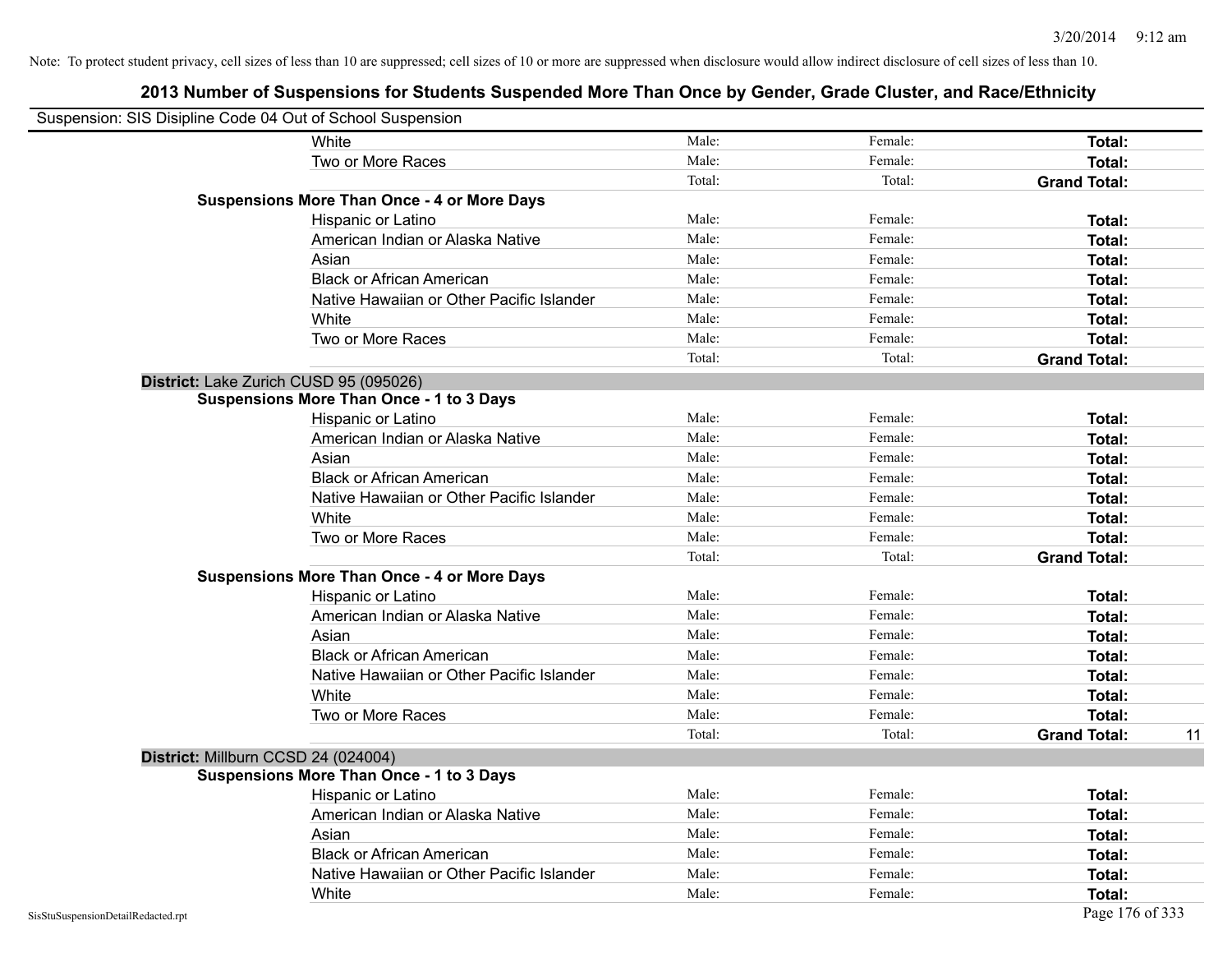| Suspension: SIS Disipline Code 04 Out of School Suspension |                                                    |        |    |         |    |                     |    |
|------------------------------------------------------------|----------------------------------------------------|--------|----|---------|----|---------------------|----|
|                                                            | Two or More Races                                  | Male:  |    | Female: |    | Total:              |    |
|                                                            |                                                    | Total: |    | Total:  |    | <b>Grand Total:</b> |    |
|                                                            | <b>Suspensions More Than Once - 4 or More Days</b> |        |    |         |    |                     |    |
|                                                            | Hispanic or Latino                                 | Male:  |    | Female: |    | Total:              |    |
|                                                            | American Indian or Alaska Native                   | Male:  |    | Female: |    | Total:              |    |
|                                                            | Asian                                              | Male:  |    | Female: |    | Total:              |    |
|                                                            | <b>Black or African American</b>                   | Male:  |    | Female: |    | Total:              |    |
|                                                            | Native Hawaiian or Other Pacific Islander          | Male:  |    | Female: |    | Total:              |    |
|                                                            | White                                              | Male:  |    | Female: |    | Total:              |    |
|                                                            | Two or More Races                                  | Male:  |    | Female: |    | Total:              |    |
|                                                            |                                                    | Total: |    | Total:  |    | <b>Grand Total:</b> |    |
|                                                            | District: Mundelein Cons HSD 120 (120013)          |        |    |         |    |                     |    |
|                                                            | <b>Suspensions More Than Once - 1 to 3 Days</b>    |        |    |         |    |                     |    |
|                                                            | Hispanic or Latino                                 | Male:  | 16 | Female: | 12 | Total:              | 28 |
|                                                            | American Indian or Alaska Native                   | Male:  |    | Female: |    | Total:              |    |
|                                                            | Asian                                              | Male:  |    | Female: |    | Total:              |    |
|                                                            | <b>Black or African American</b>                   | Male:  |    | Female: |    | Total:              |    |
|                                                            | Native Hawaiian or Other Pacific Islander          | Male:  |    | Female: |    | Total:              |    |
|                                                            | White                                              | Male:  |    | Female: |    | Total:              |    |
|                                                            | Two or More Races                                  | Male:  |    | Female: |    | Total:              |    |
|                                                            |                                                    | Total: |    | Total:  |    | <b>Grand Total:</b> |    |
|                                                            | <b>Suspensions More Than Once - 4 or More Days</b> |        |    |         |    |                     |    |
|                                                            | Hispanic or Latino                                 | Male:  |    | Female: |    | Total:              | 11 |
|                                                            | American Indian or Alaska Native                   | Male:  |    | Female: |    | Total:              |    |
|                                                            | Asian                                              | Male:  |    | Female: |    | Total:              |    |
|                                                            | <b>Black or African American</b>                   | Male:  |    | Female: |    | Total:              |    |
|                                                            | Native Hawaiian or Other Pacific Islander          | Male:  |    | Female: |    | Total:              |    |
|                                                            | White                                              | Male:  |    | Female: |    | Total:              |    |
|                                                            | Two or More Races                                  | Male:  |    | Female: |    | <b>Total:</b>       |    |
|                                                            |                                                    | Total: |    | Total:  |    | <b>Grand Total:</b> |    |
|                                                            | District: Mundelein ESD 75 (075002)                |        |    |         |    |                     |    |
|                                                            | <b>Suspensions More Than Once - 1 to 3 Days</b>    |        |    |         |    |                     |    |
|                                                            | Hispanic or Latino                                 | Male:  |    | Female: |    | Total:              | 12 |
|                                                            | American Indian or Alaska Native                   | Male:  |    | Female: |    | Total:              |    |
|                                                            | Asian                                              | Male:  |    | Female: |    | Total:              |    |
|                                                            | <b>Black or African American</b>                   | Male:  |    | Female: |    | Total:              |    |
|                                                            | Native Hawaiian or Other Pacific Islander          | Male:  |    | Female: |    | Total:              |    |
|                                                            | White                                              | Male:  |    | Female: |    | Total:              |    |
|                                                            | Two or More Races                                  | Male:  |    | Female: |    | <b>Total:</b>       |    |
| SisStuSuspensionDetailRedacted.rpt                         |                                                    |        |    |         |    | Page 177 of 333     |    |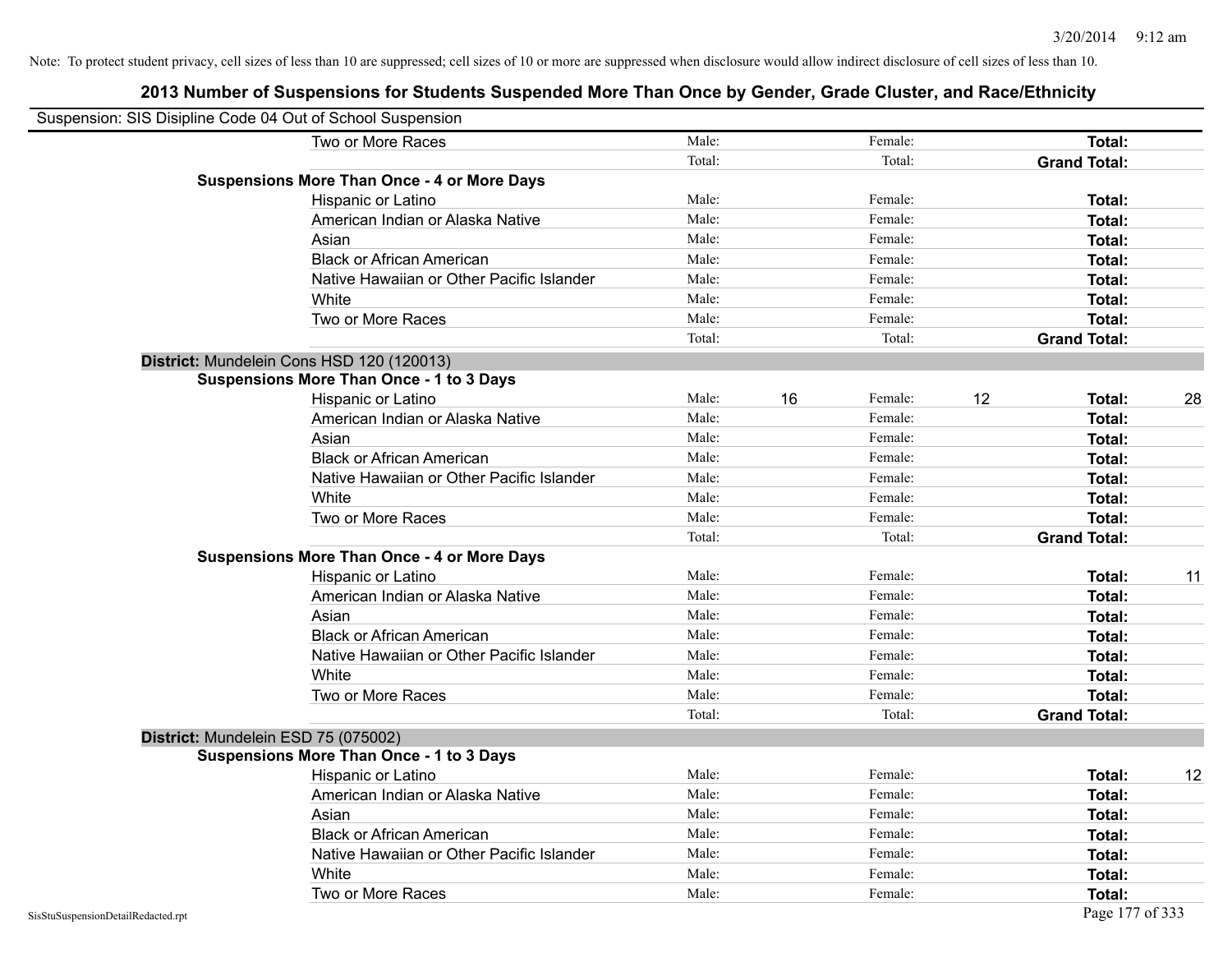| Suspension: SIS Disipline Code 04 Out of School Suspension |        |     |         |    |                     |     |
|------------------------------------------------------------|--------|-----|---------|----|---------------------|-----|
|                                                            | Total: |     | Total:  |    | <b>Grand Total:</b> |     |
| <b>Suspensions More Than Once - 4 or More Days</b>         |        |     |         |    |                     |     |
| Hispanic or Latino                                         | Male:  |     | Female: |    | Total:              |     |
| American Indian or Alaska Native                           | Male:  |     | Female: |    | Total:              |     |
| Asian                                                      | Male:  |     | Female: |    | Total:              |     |
| <b>Black or African American</b>                           | Male:  |     | Female: |    | Total:              |     |
| Native Hawaiian or Other Pacific Islander                  | Male:  |     | Female: |    | Total:              |     |
| White                                                      | Male:  |     | Female: |    | Total:              |     |
| Two or More Races                                          | Male:  |     | Female: |    | Total:              |     |
|                                                            | Total: |     | Total:  |    | <b>Grand Total:</b> |     |
| District: Non-Public School (044Z)                         |        |     |         |    |                     |     |
| <b>Suspensions More Than Once - 1 to 3 Days</b>            |        |     |         |    |                     |     |
| Hispanic or Latino                                         | Male:  |     | Female: |    | Total:              |     |
| American Indian or Alaska Native                           | Male:  |     | Female: |    | Total:              |     |
| Asian                                                      | Male:  |     | Female: |    | Total:              |     |
| <b>Black or African American</b>                           | Male:  |     | Female: |    | Total:              |     |
| Native Hawaiian or Other Pacific Islander                  | Male:  |     | Female: |    | Total:              |     |
| White                                                      | Male:  |     | Female: |    | Total:              |     |
| Two or More Races                                          | Male:  |     | Female: |    | Total:              |     |
|                                                            | Total: |     | Total:  |    | <b>Grand Total:</b> |     |
| District: Non-Public School (7900)                         |        |     |         |    |                     |     |
| <b>Suspensions More Than Once - 1 to 3 Days</b>            |        |     |         |    |                     |     |
| Hispanic or Latino                                         | Male:  |     | Female: |    | Total:              |     |
| American Indian or Alaska Native                           | Male:  |     | Female: |    | Total:              |     |
| Asian                                                      | Male:  |     | Female: |    | Total:              |     |
| <b>Black or African American</b>                           | Male:  |     | Female: |    | Total:              |     |
| Native Hawaiian or Other Pacific Islander                  | Male:  |     | Female: |    | Total:              |     |
| White                                                      | Male:  |     | Female: |    | Total:              |     |
| Two or More Races                                          | Male:  |     | Female: |    | Total:              |     |
|                                                            | Total: |     | Total:  |    | <b>Grand Total:</b> |     |
| District: North Chicago SD 187 (187026)                    |        |     |         |    |                     |     |
| <b>Suspensions More Than Once - 1 to 3 Days</b>            |        |     |         |    |                     |     |
| Hispanic or Latino                                         | Male:  | 35  | Female: | 11 | Total:              | 46  |
| American Indian or Alaska Native                           | Male:  |     | Female: |    | Total:              |     |
| Asian                                                      | Male:  |     | Female: |    | Total:              |     |
| <b>Black or African American</b>                           | Male:  | 124 | Female: | 47 | Total:              | 171 |
| Native Hawaiian or Other Pacific Islander                  | Male:  |     | Female: |    | Total:              |     |
| White                                                      | Male:  |     | Female: |    | Total:              |     |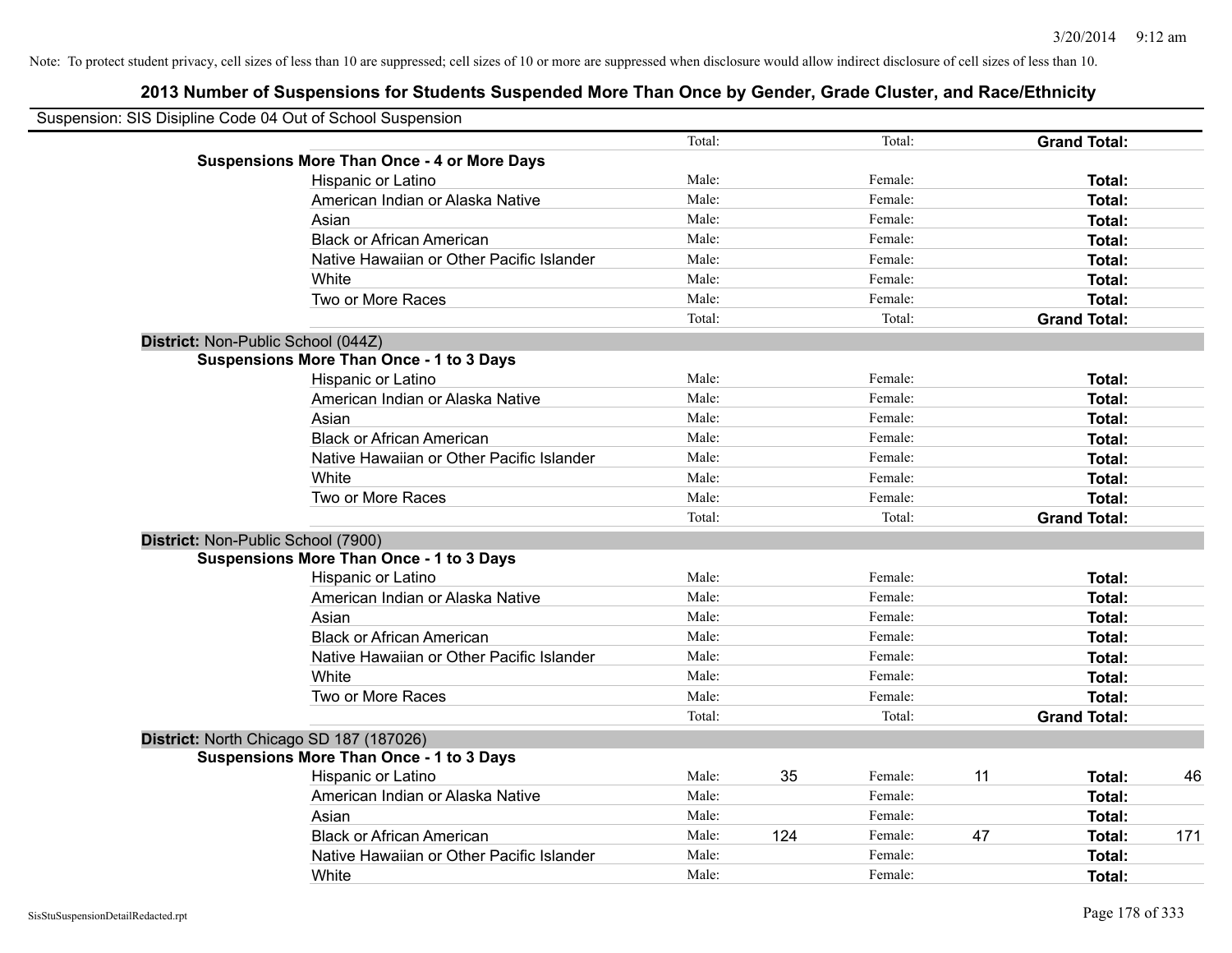| Suspension: SIS Disipline Code 04 Out of School Suspension |                                                    |        |    |         |    |                     |    |
|------------------------------------------------------------|----------------------------------------------------|--------|----|---------|----|---------------------|----|
|                                                            | Two or More Races                                  | Male:  |    | Female: |    | Total:              | 19 |
|                                                            |                                                    | Total: |    | Total:  |    | <b>Grand Total:</b> |    |
|                                                            | <b>Suspensions More Than Once - 4 or More Days</b> |        |    |         |    |                     |    |
|                                                            | Hispanic or Latino                                 | Male:  |    | Female: |    | Total:              |    |
|                                                            | American Indian or Alaska Native                   | Male:  |    | Female: |    | Total:              |    |
|                                                            | Asian                                              | Male:  |    | Female: |    | Total:              |    |
|                                                            | <b>Black or African American</b>                   | Male:  | 29 | Female: | 24 | Total:              | 53 |
|                                                            | Native Hawaiian or Other Pacific Islander          | Male:  |    | Female: |    | Total:              |    |
|                                                            | White                                              | Male:  |    | Female: |    | Total:              |    |
|                                                            | Two or More Races                                  | Male:  |    | Female: |    | Total:              |    |
|                                                            |                                                    | Total: |    | Total:  |    | <b>Grand Total:</b> |    |
|                                                            | District: North Shore SD 112 (112002)              |        |    |         |    |                     |    |
|                                                            | <b>Suspensions More Than Once - 1 to 3 Days</b>    |        |    |         |    |                     |    |
|                                                            | Hispanic or Latino                                 | Male:  |    | Female: |    | Total:              |    |
|                                                            | American Indian or Alaska Native                   | Male:  |    | Female: |    | Total:              |    |
|                                                            | Asian                                              | Male:  |    | Female: |    | Total:              |    |
|                                                            | <b>Black or African American</b>                   | Male:  |    | Female: |    | Total:              |    |
|                                                            | Native Hawaiian or Other Pacific Islander          | Male:  |    | Female: |    | Total:              |    |
|                                                            | White                                              | Male:  |    | Female: |    | Total:              |    |
|                                                            | Two or More Races                                  | Male:  |    | Female: |    | Total:              |    |
|                                                            |                                                    | Total: |    | Total:  |    | <b>Grand Total:</b> |    |
|                                                            | <b>Suspensions More Than Once - 4 or More Days</b> |        |    |         |    |                     |    |
|                                                            | Hispanic or Latino                                 | Male:  |    | Female: |    | Total:              |    |
|                                                            | American Indian or Alaska Native                   | Male:  |    | Female: |    | Total:              |    |
|                                                            | Asian                                              | Male:  |    | Female: |    | Total:              |    |
|                                                            | <b>Black or African American</b>                   | Male:  |    | Female: |    | Total:              |    |
|                                                            | Native Hawaiian or Other Pacific Islander          | Male:  |    | Female: |    | Total:              |    |
|                                                            | White                                              | Male:  |    | Female: |    | Total:              |    |
|                                                            | Two or More Races                                  | Male:  |    | Female: |    | <b>Total:</b>       |    |
|                                                            |                                                    | Total: |    | Total:  |    | <b>Grand Total:</b> |    |
|                                                            | District: Northern Suburban Spec Ed Dist (804060)  |        |    |         |    |                     |    |
|                                                            | <b>Suspensions More Than Once - 1 to 3 Days</b>    |        |    |         |    |                     |    |
|                                                            | Hispanic or Latino                                 | Male:  |    | Female: |    | Total:              |    |
|                                                            | American Indian or Alaska Native                   | Male:  |    | Female: |    | Total:              |    |
|                                                            | Asian                                              | Male:  |    | Female: |    | Total:              |    |
|                                                            | <b>Black or African American</b>                   | Male:  |    | Female: |    | Total:              |    |
|                                                            | Native Hawaiian or Other Pacific Islander          | Male:  |    | Female: |    | Total:              |    |
|                                                            | White                                              | Male:  |    | Female: |    | Total:              |    |
|                                                            | Two or More Races                                  | Male:  |    | Female: |    | <b>Total:</b>       |    |
| SisStuSuspensionDetailRedacted.rpt                         |                                                    |        |    |         |    | Page 179 of 333     |    |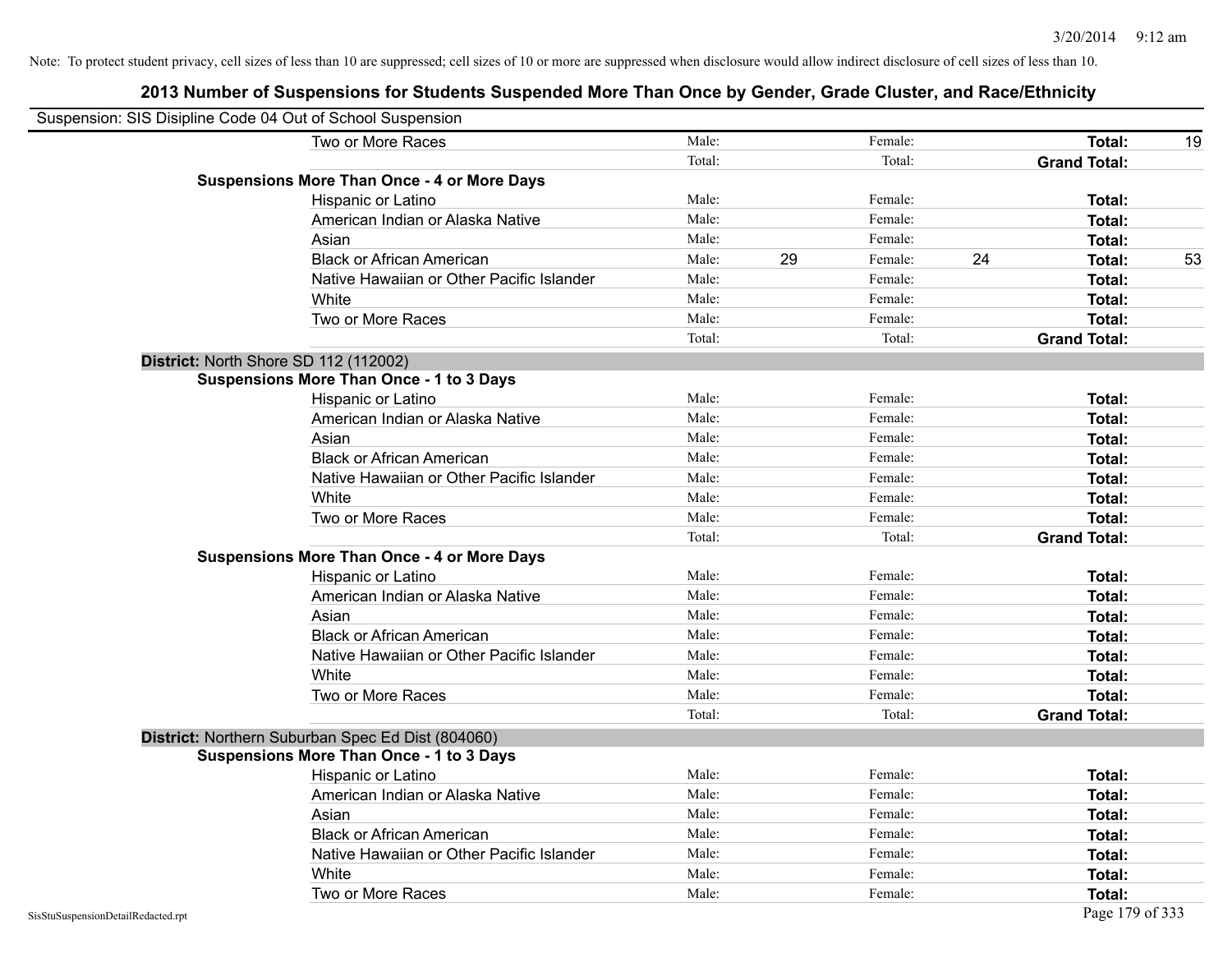| Suspension: SIS Disipline Code 04 Out of School Suspension |                                                     |        |     |         |    |                     |     |
|------------------------------------------------------------|-----------------------------------------------------|--------|-----|---------|----|---------------------|-----|
|                                                            |                                                     | Total: |     | Total:  |    | <b>Grand Total:</b> |     |
|                                                            | District: Round Lake CUSD 116 (116026)              |        |     |         |    |                     |     |
|                                                            | <b>Suspensions More Than Once - 1 to 3 Days</b>     |        |     |         |    |                     |     |
|                                                            | Hispanic or Latino                                  | Male:  | 132 | Female: | 51 | Total:              | 183 |
|                                                            | American Indian or Alaska Native                    | Male:  |     | Female: |    | <b>Total:</b>       |     |
|                                                            | Asian                                               | Male:  |     | Female: |    | <b>Total:</b>       |     |
|                                                            | <b>Black or African American</b>                    | Male:  | 34  | Female: | 15 | <b>Total:</b>       | 49  |
|                                                            | Native Hawaiian or Other Pacific Islander           | Male:  |     | Female: |    | <b>Total:</b>       |     |
|                                                            | White                                               | Male:  | 42  | Female: | 11 | Total:              | 53  |
|                                                            | Two or More Races                                   | Male:  |     | Female: |    | Total:              |     |
|                                                            |                                                     | Total: |     | Total:  |    | <b>Grand Total:</b> |     |
|                                                            | <b>Suspensions More Than Once - 4 or More Days</b>  |        |     |         |    |                     |     |
|                                                            | Hispanic or Latino                                  | Male:  |     | Female: |    | Total:              | 53  |
|                                                            | American Indian or Alaska Native                    | Male:  |     | Female: |    | <b>Total:</b>       |     |
|                                                            | Asian                                               | Male:  |     | Female: |    | Total:              |     |
|                                                            | <b>Black or African American</b>                    | Male:  |     | Female: |    | <b>Total:</b>       | 14  |
|                                                            | Native Hawaiian or Other Pacific Islander           | Male:  |     | Female: |    | <b>Total:</b>       |     |
|                                                            | White                                               | Male:  |     | Female: |    | <b>Total:</b>       | 12  |
|                                                            | Two or More Races                                   | Male:  |     | Female: |    | Total:              |     |
|                                                            |                                                     | Total: |     | Total:  |    | <b>Grand Total:</b> |     |
|                                                            | District: Spec Educ Dist Lake County/Sedol (825060) |        |     |         |    |                     |     |
|                                                            | <b>Suspensions More Than Once - 1 to 3 Days</b>     |        |     |         |    |                     |     |
|                                                            | Hispanic or Latino                                  | Male:  |     | Female: |    | <b>Total:</b>       |     |
|                                                            | American Indian or Alaska Native                    | Male:  |     | Female: |    | Total:              |     |
|                                                            | Asian                                               | Male:  |     | Female: |    | <b>Total:</b>       |     |
|                                                            | <b>Black or African American</b>                    | Male:  |     | Female: |    | <b>Total:</b>       | 27  |
|                                                            | Native Hawaiian or Other Pacific Islander           | Male:  |     | Female: |    | <b>Total:</b>       |     |
|                                                            | White                                               | Male:  |     | Female: |    | <b>Total:</b>       |     |
|                                                            | Two or More Races                                   | Male:  |     | Female: |    | <b>Total:</b>       |     |
|                                                            |                                                     | Total: |     | Total:  |    | <b>Grand Total:</b> | 40  |
| <b>District:</b> Twp HSD 113 (113017)                      |                                                     |        |     |         |    |                     |     |
|                                                            | <b>Suspensions More Than Once - 4 or More Days</b>  |        |     |         |    |                     |     |
|                                                            | Hispanic or Latino                                  | Male:  |     | Female: |    | Total:              |     |
|                                                            | American Indian or Alaska Native                    | Male:  |     | Female: |    | <b>Total:</b>       |     |
|                                                            | Asian                                               | Male:  |     | Female: |    | Total:              |     |
|                                                            | <b>Black or African American</b>                    | Male:  |     | Female: |    | <b>Total:</b>       |     |
|                                                            | Native Hawaiian or Other Pacific Islander           | Male:  |     | Female: |    | <b>Total:</b>       |     |
|                                                            | White                                               | Male:  |     | Female: |    | <b>Total:</b>       |     |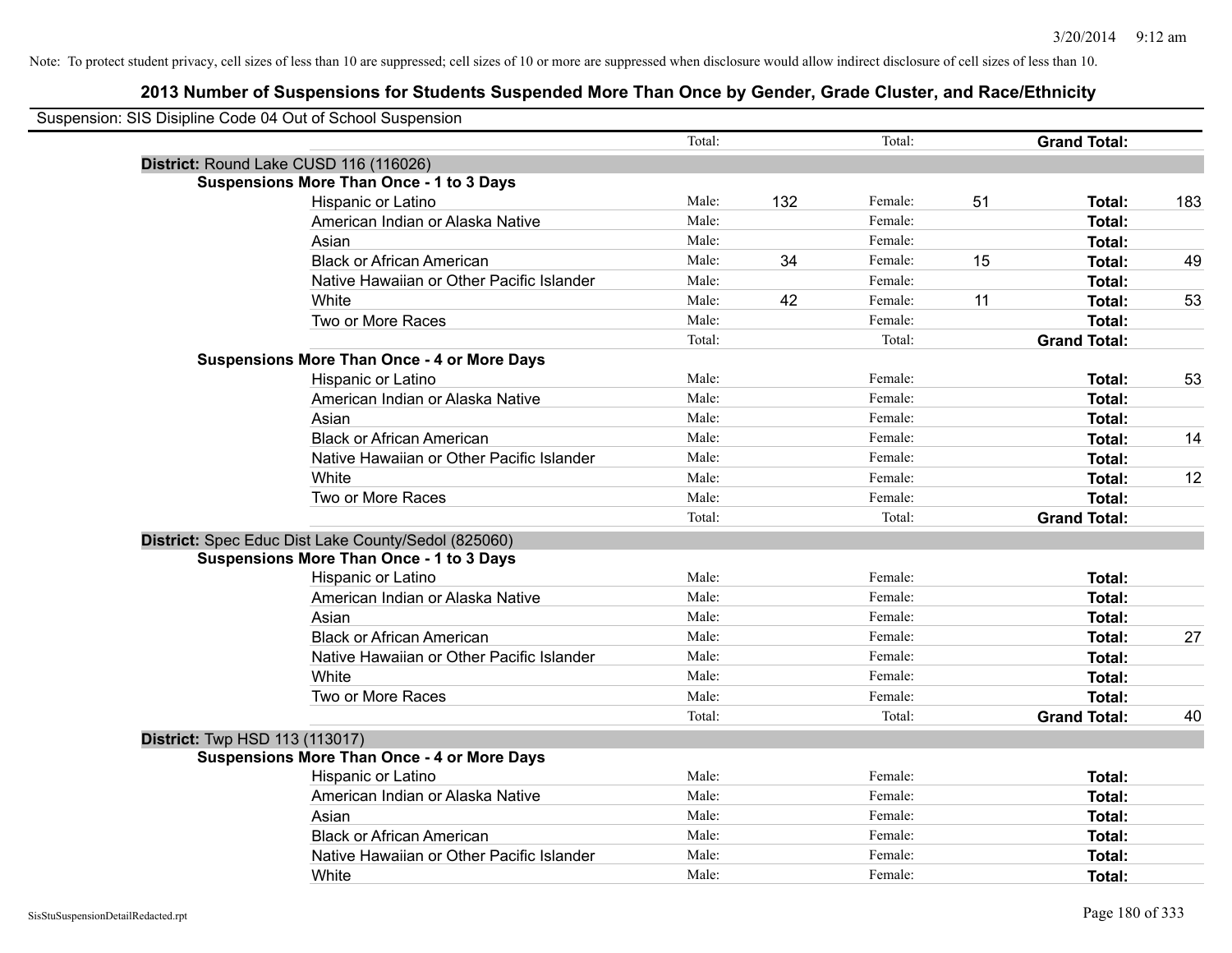| Suspension: SIS Disipline Code 04 Out of School Suspension |                                                    |        |     |         |    |                     |     |
|------------------------------------------------------------|----------------------------------------------------|--------|-----|---------|----|---------------------|-----|
|                                                            | Two or More Races                                  | Male:  |     | Female: |    | Total:              |     |
|                                                            |                                                    | Total: |     | Total:  |    | <b>Grand Total:</b> |     |
|                                                            | District: Warren Twp HSD 121 (121017)              |        |     |         |    |                     |     |
|                                                            | <b>Suspensions More Than Once - 1 to 3 Days</b>    |        |     |         |    |                     |     |
|                                                            | Hispanic or Latino                                 | Male:  | 140 | Female: | 40 | Total:              | 180 |
|                                                            | American Indian or Alaska Native                   | Male:  |     | Female: |    | <b>Total:</b>       |     |
|                                                            | Asian                                              | Male:  |     | Female: |    | Total:              |     |
|                                                            | <b>Black or African American</b>                   | Male:  |     | Female: |    | <b>Total:</b>       | 52  |
|                                                            | Native Hawaiian or Other Pacific Islander          | Male:  |     | Female: |    | Total:              |     |
|                                                            | White                                              | Male:  | 81  | Female: | 36 | <b>Total:</b>       | 117 |
|                                                            | Two or More Races                                  | Male:  |     | Female: |    | <b>Total:</b>       | 13  |
|                                                            |                                                    | Total: |     | Total:  |    | <b>Grand Total:</b> |     |
|                                                            | <b>Suspensions More Than Once - 4 or More Days</b> |        |     |         |    |                     |     |
|                                                            | Hispanic or Latino                                 | Male:  |     | Female: |    | Total:              | 20  |
|                                                            | American Indian or Alaska Native                   | Male:  |     | Female: |    | <b>Total:</b>       |     |
|                                                            | Asian                                              | Male:  |     | Female: |    | <b>Total:</b>       |     |
|                                                            | <b>Black or African American</b>                   | Male:  |     | Female: |    | <b>Total:</b>       | 12  |
|                                                            | Native Hawaiian or Other Pacific Islander          | Male:  |     | Female: |    | Total:              |     |
|                                                            | White                                              | Male:  |     | Female: |    | Total:              | 13  |
|                                                            | Two or More Races                                  | Male:  |     | Female: |    | <b>Total:</b>       |     |
|                                                            |                                                    | Total: |     | Total:  |    | <b>Grand Total:</b> |     |
|                                                            | District: Wauconda CUSD 118 (118026)               |        |     |         |    |                     |     |
|                                                            | <b>Suspensions More Than Once - 1 to 3 Days</b>    |        |     |         |    |                     |     |
|                                                            | Hispanic or Latino                                 | Male:  |     | Female: |    | Total:              | 17  |
|                                                            | American Indian or Alaska Native                   | Male:  |     | Female: |    | Total:              |     |
|                                                            | Asian                                              | Male:  |     | Female: |    | Total:              |     |
|                                                            | <b>Black or African American</b>                   | Male:  |     | Female: |    | Total:              |     |
|                                                            | Native Hawaiian or Other Pacific Islander          | Male:  |     | Female: |    | <b>Total:</b>       |     |
|                                                            | White                                              | Male:  |     | Female: |    | <b>Total:</b>       | 45  |
|                                                            | Two or More Races                                  | Male:  |     | Female: |    | <b>Total:</b>       |     |
|                                                            |                                                    | Total: |     | Total:  |    | <b>Grand Total:</b> |     |
|                                                            | <b>Suspensions More Than Once - 4 or More Days</b> |        |     |         |    |                     |     |
|                                                            | Hispanic or Latino                                 | Male:  |     | Female: |    | Total:              |     |
|                                                            | American Indian or Alaska Native                   | Male:  |     | Female: |    | <b>Total:</b>       |     |
|                                                            | Asian                                              | Male:  |     | Female: |    | <b>Total:</b>       |     |
|                                                            | <b>Black or African American</b>                   | Male:  |     | Female: |    | <b>Total:</b>       |     |
|                                                            | Native Hawaiian or Other Pacific Islander          | Male:  |     | Female: |    | <b>Total:</b>       |     |
|                                                            | White                                              | Male:  |     | Female: |    | <b>Total:</b>       | 19  |
|                                                            | Two or More Races                                  | Male:  |     | Female: |    | Total:              |     |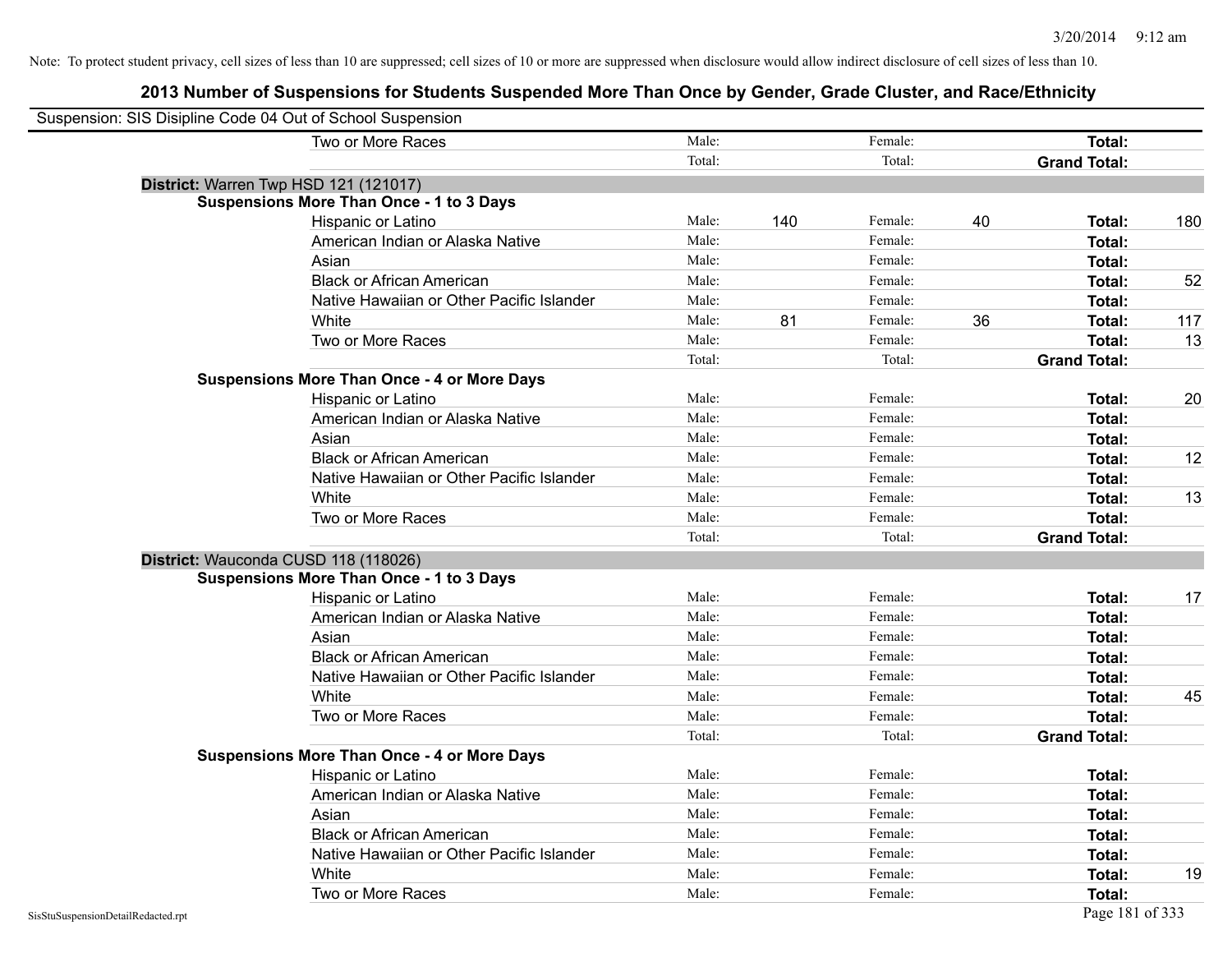| Suspension: SIS Disipline Code 04 Out of School Suspension |                                                    |        |     |         |     |                     |       |
|------------------------------------------------------------|----------------------------------------------------|--------|-----|---------|-----|---------------------|-------|
|                                                            |                                                    | Total: |     | Total:  |     | <b>Grand Total:</b> |       |
| District: Waukegan CUSD 60 (060026)                        |                                                    |        |     |         |     |                     |       |
|                                                            | <b>Suspensions More Than Once - 1 to 3 Days</b>    |        |     |         |     |                     |       |
|                                                            | Hispanic or Latino                                 | Male:  | 379 | Female: | 140 | Total:              | 519   |
|                                                            | American Indian or Alaska Native                   | Male:  |     | Female: |     | <b>Total:</b>       |       |
|                                                            | Asian                                              | Male:  |     | Female: |     | <b>Total:</b>       |       |
|                                                            | <b>Black or African American</b>                   | Male:  | 401 | Female: | 181 | Total:              | 582   |
|                                                            | Native Hawaiian or Other Pacific Islander          | Male:  |     | Female: |     | Total:              |       |
|                                                            | White                                              | Male:  |     | Female: |     | Total:              | 39    |
|                                                            | Two or More Races                                  | Male:  | 21  | Female: | 11  | <b>Total:</b>       | 32    |
|                                                            |                                                    | Total: |     | Total:  |     | <b>Grand Total:</b> | 1,182 |
|                                                            | <b>Suspensions More Than Once - 4 or More Days</b> |        |     |         |     |                     |       |
|                                                            | Hispanic or Latino                                 | Male:  | 121 | Female: | 31  | <b>Total:</b>       | 152   |
|                                                            | American Indian or Alaska Native                   | Male:  |     | Female: |     | <b>Total:</b>       |       |
|                                                            | Asian                                              | Male:  |     | Female: |     | <b>Total:</b>       |       |
|                                                            | <b>Black or African American</b>                   | Male:  | 113 | Female: | 69  | <b>Total:</b>       | 182   |
|                                                            | Native Hawaiian or Other Pacific Islander          | Male:  |     | Female: |     | <b>Total:</b>       |       |
|                                                            | White                                              | Male:  |     | Female: |     | <b>Total:</b>       |       |
|                                                            | Two or More Races                                  | Male:  |     | Female: |     | Total:              |       |
|                                                            |                                                    | Total: |     | Total:  |     | <b>Grand Total:</b> | 350   |
| District: Winthrop Harbor SD 1 (001002)                    |                                                    |        |     |         |     |                     |       |
|                                                            | <b>Suspensions More Than Once - 1 to 3 Days</b>    |        |     |         |     |                     |       |
|                                                            | Hispanic or Latino                                 | Male:  |     | Female: |     | Total:              |       |
|                                                            | American Indian or Alaska Native                   | Male:  |     | Female: |     | <b>Total:</b>       |       |
|                                                            | Asian                                              | Male:  |     | Female: |     | <b>Total:</b>       |       |
|                                                            | <b>Black or African American</b>                   | Male:  |     | Female: |     | Total:              |       |
|                                                            | Native Hawaiian or Other Pacific Islander          | Male:  |     | Female: |     | <b>Total:</b>       |       |
|                                                            | White                                              | Male:  |     | Female: |     | <b>Total:</b>       |       |
|                                                            | Two or More Races                                  | Male:  |     | Female: |     | <b>Total:</b>       |       |
|                                                            |                                                    | Total: |     | Total:  |     | <b>Grand Total:</b> | 10    |
| District: Woodland CCSD 50 (050004)                        |                                                    |        |     |         |     |                     |       |
|                                                            | <b>Suspensions More Than Once - 1 to 3 Days</b>    |        |     |         |     |                     |       |
|                                                            | Hispanic or Latino                                 | Male:  |     | Female: |     | Total:              |       |
|                                                            | American Indian or Alaska Native                   | Male:  |     | Female: |     | <b>Total:</b>       |       |
|                                                            | Asian                                              | Male:  |     | Female: |     | <b>Total:</b>       |       |
|                                                            | <b>Black or African American</b>                   | Male:  |     | Female: |     | <b>Total:</b>       |       |
|                                                            | Native Hawaiian or Other Pacific Islander          | Male:  |     | Female: |     | <b>Total:</b>       |       |
|                                                            | White                                              | Male:  |     | Female: |     | Total:              |       |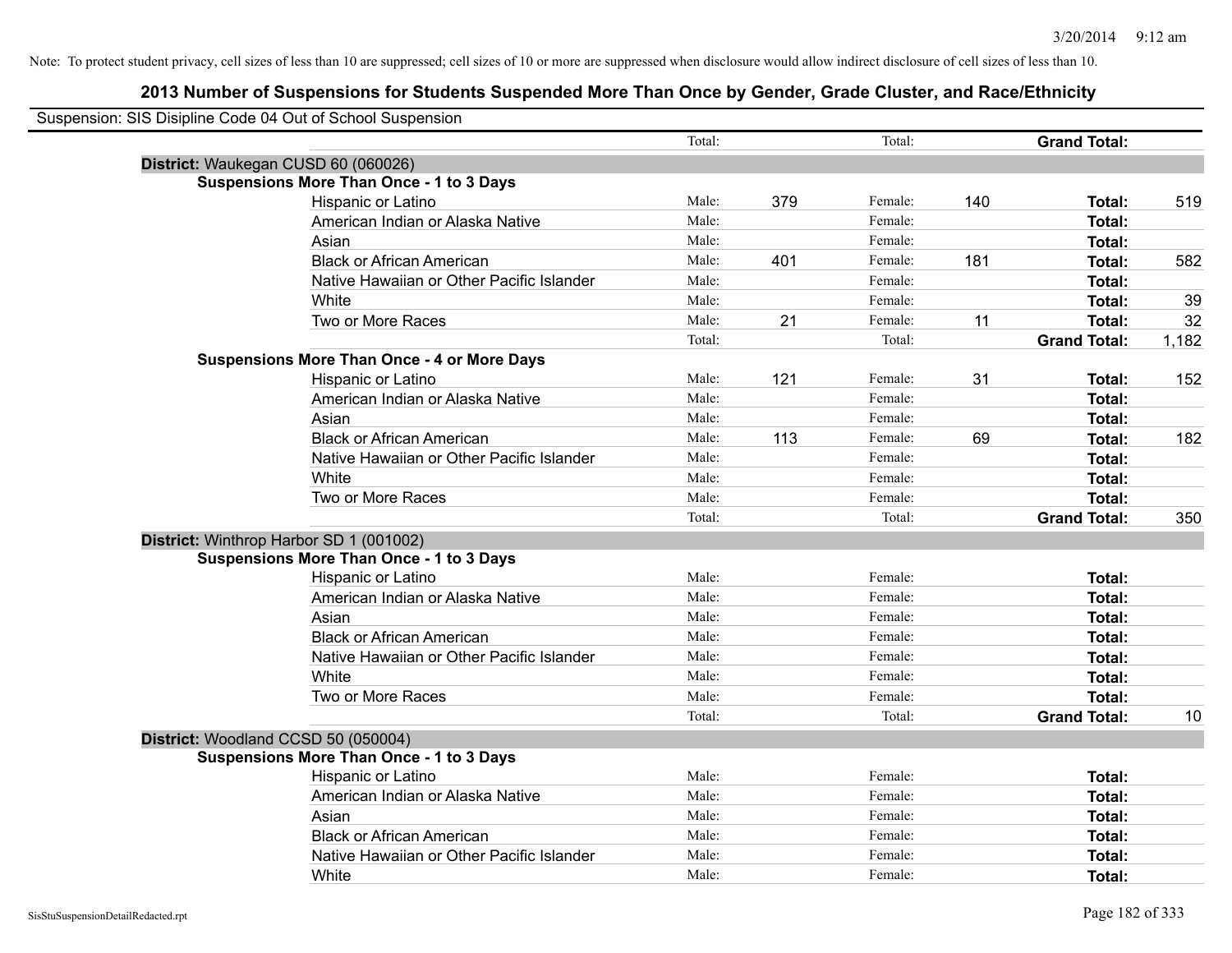|                                    | Suspension: SIS Disipline Code 04 Out of School Suspension |        |     |         |    |                     |     |
|------------------------------------|------------------------------------------------------------|--------|-----|---------|----|---------------------|-----|
|                                    | Two or More Races                                          | Male:  |     | Female: |    | Total:              |     |
|                                    |                                                            | Total: |     | Total:  |    | <b>Grand Total:</b> | 11  |
|                                    | <b>Suspensions More Than Once - 4 or More Days</b>         |        |     |         |    |                     |     |
|                                    | Hispanic or Latino                                         | Male:  |     | Female: |    | Total:              |     |
|                                    | American Indian or Alaska Native                           | Male:  |     | Female: |    | Total:              |     |
|                                    | Asian                                                      | Male:  |     | Female: |    | Total:              |     |
|                                    | <b>Black or African American</b>                           | Male:  |     | Female: |    | Total:              |     |
|                                    | Native Hawaiian or Other Pacific Islander                  | Male:  |     | Female: |    | Total:              |     |
|                                    | White                                                      | Male:  |     | Female: |    | Total:              |     |
|                                    | Two or More Races                                          | Male:  |     | Female: |    | Total:              |     |
|                                    |                                                            | Total: |     | Total:  |    | <b>Grand Total:</b> |     |
| District: Zion ESD 6 (006002)      |                                                            |        |     |         |    |                     |     |
|                                    | <b>Suspensions More Than Once - 1 to 3 Days</b>            |        |     |         |    |                     |     |
|                                    | Hispanic or Latino                                         | Male:  | 34  | Female: | 12 | Total:              | 46  |
|                                    | American Indian or Alaska Native                           | Male:  |     | Female: |    | Total:              |     |
|                                    | Asian                                                      | Male:  |     | Female: |    | Total:              |     |
|                                    | <b>Black or African American</b>                           | Male:  | 146 | Female: | 57 | Total:              | 203 |
|                                    | Native Hawaiian or Other Pacific Islander                  | Male:  |     | Female: |    | Total:              |     |
|                                    | White                                                      | Male:  |     | Female: |    | Total:              |     |
|                                    | Two or More Races                                          | Male:  |     | Female: |    | Total:              | 24  |
|                                    |                                                            | Total: |     | Total:  |    | <b>Grand Total:</b> | 283 |
|                                    | <b>Suspensions More Than Once - 4 or More Days</b>         |        |     |         |    |                     |     |
|                                    | Hispanic or Latino                                         | Male:  |     | Female: |    | Total:              |     |
|                                    | American Indian or Alaska Native                           | Male:  |     | Female: |    | Total:              |     |
|                                    | Asian                                                      | Male:  |     | Female: |    | Total:              |     |
|                                    | <b>Black or African American</b>                           | Male:  |     | Female: |    | Total:              | 17  |
|                                    | Native Hawaiian or Other Pacific Islander                  | Male:  |     | Female: |    | Total:              |     |
|                                    | White                                                      | Male:  |     | Female: |    | Total:              |     |
|                                    | Two or More Races                                          | Male:  |     | Female: |    | Total:              |     |
|                                    |                                                            | Total: |     | Total:  |    | <b>Grand Total:</b> |     |
|                                    | District: Zion-Benton Twp HSD 126 (126017)                 |        |     |         |    |                     |     |
|                                    | <b>Suspensions More Than Once - 1 to 3 Days</b>            |        |     |         |    |                     |     |
|                                    | Hispanic or Latino                                         | Male:  |     | Female: |    | Total:              |     |
|                                    | American Indian or Alaska Native                           | Male:  |     | Female: |    | Total:              |     |
|                                    | Asian                                                      | Male:  |     | Female: |    | Total:              |     |
|                                    | <b>Black or African American</b>                           | Male:  | 25  | Female: | 15 | Total:              | 40  |
|                                    | Native Hawaiian or Other Pacific Islander                  | Male:  |     | Female: |    | Total:              |     |
|                                    | White                                                      | Male:  |     | Female: |    | Total:              | 12  |
|                                    | Two or More Races                                          | Male:  |     | Female: |    | <b>Total:</b>       |     |
| SisStuSuspensionDetailRedacted.rpt |                                                            |        |     |         |    | Page 183 of 333     |     |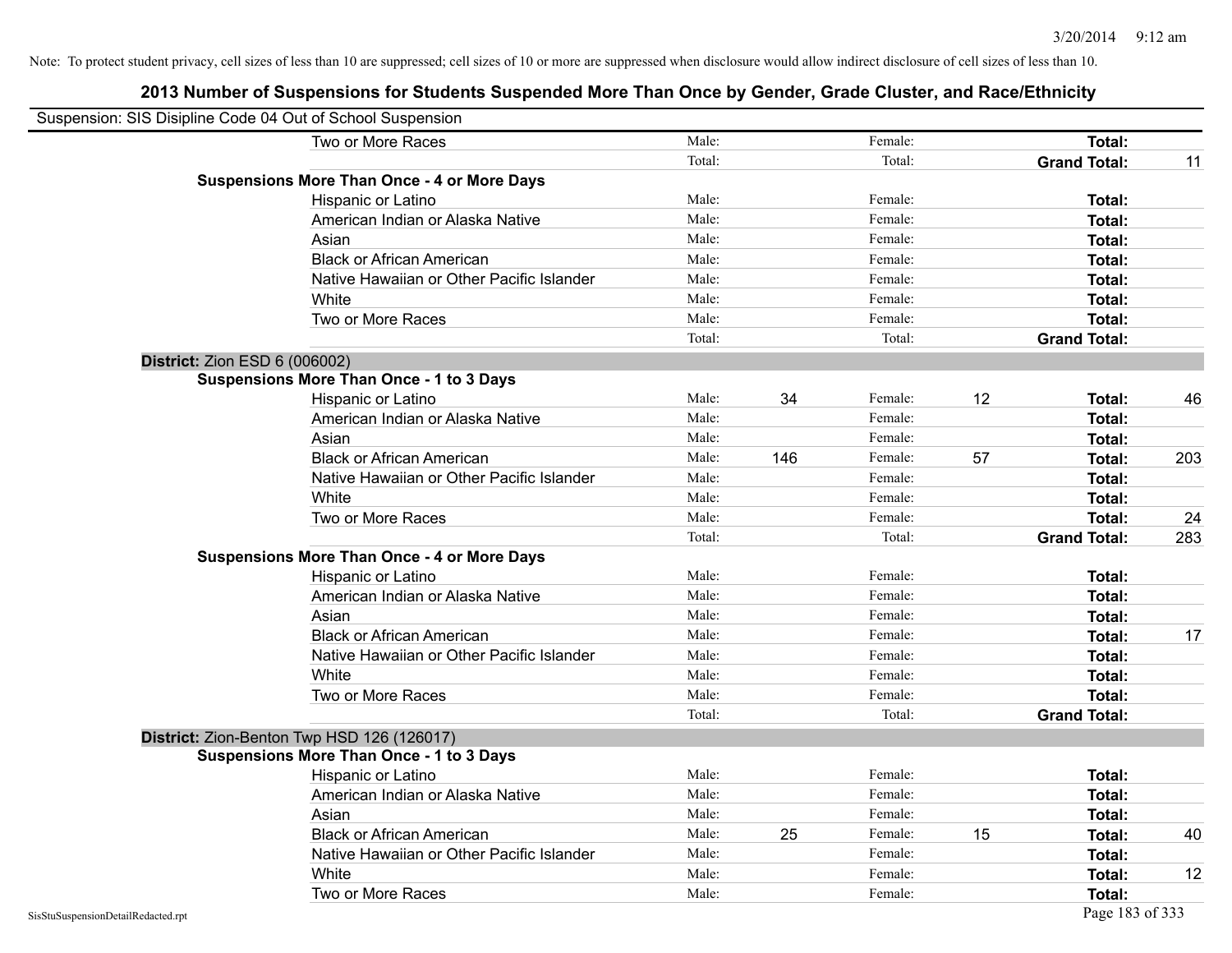| Suspension: SIS Disipline Code 04 Out of School Suspension |                                                    |        |    |         |    |                     |    |
|------------------------------------------------------------|----------------------------------------------------|--------|----|---------|----|---------------------|----|
|                                                            |                                                    | Total: |    | Total:  |    | <b>Grand Total:</b> |    |
|                                                            | <b>Suspensions More Than Once - 4 or More Days</b> |        |    |         |    |                     |    |
|                                                            | Hispanic or Latino                                 | Male:  |    | Female: |    | Total:              |    |
|                                                            | American Indian or Alaska Native                   | Male:  |    | Female: |    | Total:              |    |
|                                                            | Asian                                              | Male:  |    | Female: |    | Total:              |    |
|                                                            | <b>Black or African American</b>                   | Male:  | 23 | Female: | 12 | Total:              | 35 |
|                                                            | Native Hawaiian or Other Pacific Islander          | Male:  |    | Female: |    | Total:              |    |
|                                                            | White                                              | Male:  |    | Female: |    | Total:              |    |
|                                                            | Two or More Races                                  | Male:  |    | Female: |    | Total:              |    |
|                                                            |                                                    | Total: |    | Total:  |    | <b>Grand Total:</b> | 49 |
| County: Non-Public School (000)                            |                                                    |        |    |         |    |                     |    |
| District: Lake ROE (000000)                                |                                                    |        |    |         |    |                     |    |
|                                                            | <b>Suspensions More Than Once - 1 to 3 Days</b>    |        |    |         |    |                     |    |
|                                                            | Hispanic or Latino                                 | Male:  |    | Female: |    | Total:              |    |
|                                                            | American Indian or Alaska Native                   | Male:  |    | Female: |    | Total:              |    |
|                                                            | Asian                                              | Male:  |    | Female: |    | Total:              |    |
|                                                            | <b>Black or African American</b>                   | Male:  |    | Female: |    | Total:              |    |
|                                                            | Native Hawaiian or Other Pacific Islander          | Male:  |    | Female: |    | Total:              |    |
|                                                            | White                                              | Male:  |    | Female: |    | Total:              |    |
|                                                            | Two or More Races                                  | Male:  |    | Female: |    | Total:              |    |
|                                                            |                                                    | Total: |    | Total:  |    | <b>Grand Total:</b> |    |
|                                                            |                                                    |        |    |         |    |                     |    |
| Region: Lee/Ogle ROE (47)<br><b>County: Lee (052)</b>      |                                                    |        |    |         |    |                     |    |
|                                                            | District: Amboy CUSD 272 (272026)                  |        |    |         |    |                     |    |
|                                                            | <b>Suspensions More Than Once - 1 to 3 Days</b>    |        |    |         |    |                     |    |
|                                                            | Hispanic or Latino                                 | Male:  |    | Female: |    | Total:              |    |
|                                                            | American Indian or Alaska Native                   | Male:  |    | Female: |    | Total:              |    |
|                                                            | Asian                                              | Male:  |    | Female: |    | Total:              |    |
|                                                            | <b>Black or African American</b>                   | Male:  |    | Female: |    | Total:              |    |
|                                                            | Native Hawaiian or Other Pacific Islander          | Male:  |    | Female: |    | Total:              |    |
|                                                            | White                                              | Male:  | 28 | Female: | 30 | Total:              | 58 |
|                                                            | Two or More Races                                  | Male:  |    | Female: |    | Total:              |    |
|                                                            |                                                    | Total: |    | Total:  |    | <b>Grand Total:</b> |    |
|                                                            | <b>Suspensions More Than Once - 4 or More Days</b> |        |    |         |    |                     |    |
|                                                            | Hispanic or Latino                                 | Male:  |    | Female: |    | Total:              |    |
|                                                            | American Indian or Alaska Native                   | Male:  |    | Female: |    | Total:              |    |
|                                                            | Asian                                              | Male:  |    | Female: |    | Total:              |    |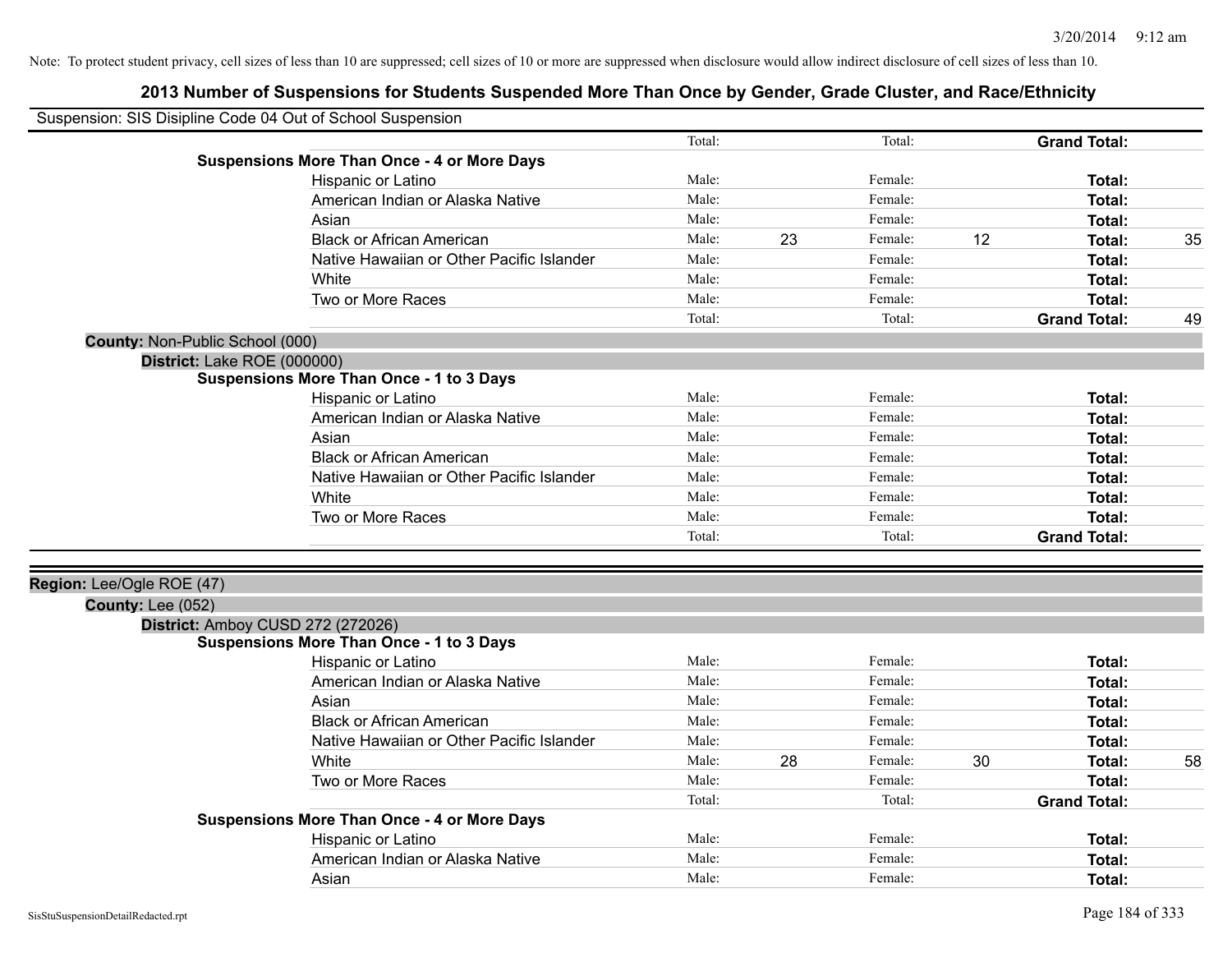| Suspension: SIS Disipline Code 04 Out of School Suspension |                                                    |        |     |         |    |                     |     |
|------------------------------------------------------------|----------------------------------------------------|--------|-----|---------|----|---------------------|-----|
|                                                            | <b>Black or African American</b>                   | Male:  |     | Female: |    | Total:              |     |
|                                                            | Native Hawaiian or Other Pacific Islander          | Male:  |     | Female: |    | Total:              |     |
|                                                            | White                                              | Male:  |     | Female: |    | Total:              |     |
|                                                            | Two or More Races                                  | Male:  |     | Female: |    | Total:              |     |
|                                                            |                                                    | Total: |     | Total:  |    | <b>Grand Total:</b> |     |
|                                                            | District: Ashton-Franklin Center CUSD 275 (275026) |        |     |         |    |                     |     |
|                                                            | <b>Suspensions More Than Once - 1 to 3 Days</b>    |        |     |         |    |                     |     |
|                                                            | Hispanic or Latino                                 | Male:  |     | Female: |    | Total:              |     |
|                                                            | American Indian or Alaska Native                   | Male:  |     | Female: |    | Total:              |     |
|                                                            | Asian                                              | Male:  |     | Female: |    | Total:              |     |
|                                                            | <b>Black or African American</b>                   | Male:  |     | Female: |    | Total:              |     |
|                                                            | Native Hawaiian or Other Pacific Islander          | Male:  |     | Female: |    | Total:              |     |
|                                                            | White                                              | Male:  |     | Female: |    | Total:              |     |
|                                                            | Two or More Races                                  | Male:  |     | Female: |    | Total:              |     |
|                                                            |                                                    | Total: |     | Total:  |    | <b>Grand Total:</b> |     |
|                                                            | <b>Suspensions More Than Once - 4 or More Days</b> |        |     |         |    |                     |     |
|                                                            | Hispanic or Latino                                 | Male:  |     | Female: |    | Total:              |     |
|                                                            | American Indian or Alaska Native                   | Male:  |     | Female: |    | Total:              |     |
|                                                            | Asian                                              | Male:  |     | Female: |    | Total:              |     |
|                                                            | <b>Black or African American</b>                   | Male:  |     | Female: |    | Total:              |     |
|                                                            | Native Hawaiian or Other Pacific Islander          | Male:  |     | Female: |    | Total:              |     |
|                                                            | White                                              | Male:  |     | Female: |    | Total:              |     |
|                                                            | Two or More Races                                  | Male:  |     | Female: |    | Total:              |     |
|                                                            |                                                    | Total: |     | Total:  |    | <b>Grand Total:</b> |     |
| District: Dixon USD 170 (170022)                           |                                                    |        |     |         |    |                     |     |
|                                                            | <b>Suspensions More Than Once - 1 to 3 Days</b>    |        |     |         |    |                     |     |
|                                                            | Hispanic or Latino                                 | Male:  |     | Female: |    | Total:              | 21  |
|                                                            | American Indian or Alaska Native                   | Male:  |     | Female: |    | Total:              |     |
|                                                            | Asian                                              | Male:  |     | Female: |    | Total:              |     |
|                                                            | <b>Black or African American</b>                   | Male:  |     | Female: |    | Total:              | 12  |
|                                                            | Native Hawaiian or Other Pacific Islander          | Male:  |     | Female: |    | Total:              |     |
|                                                            | White                                              | Male:  | 126 | Female: | 41 | Total:              | 167 |
|                                                            | Two or More Races                                  | Male:  |     | Female: |    | Total:              | 29  |
|                                                            |                                                    | Total: |     | Total:  |    | <b>Grand Total:</b> |     |
|                                                            | <b>Suspensions More Than Once - 4 or More Days</b> |        |     |         |    |                     |     |
|                                                            | Hispanic or Latino                                 | Male:  |     | Female: |    | Total:              |     |
|                                                            | American Indian or Alaska Native                   | Male:  |     | Female: |    | Total:              |     |
|                                                            | Asian                                              | Male:  |     | Female: |    | Total:              |     |
|                                                            | <b>Black or African American</b>                   | Male:  |     | Female: |    | Total:              | 10  |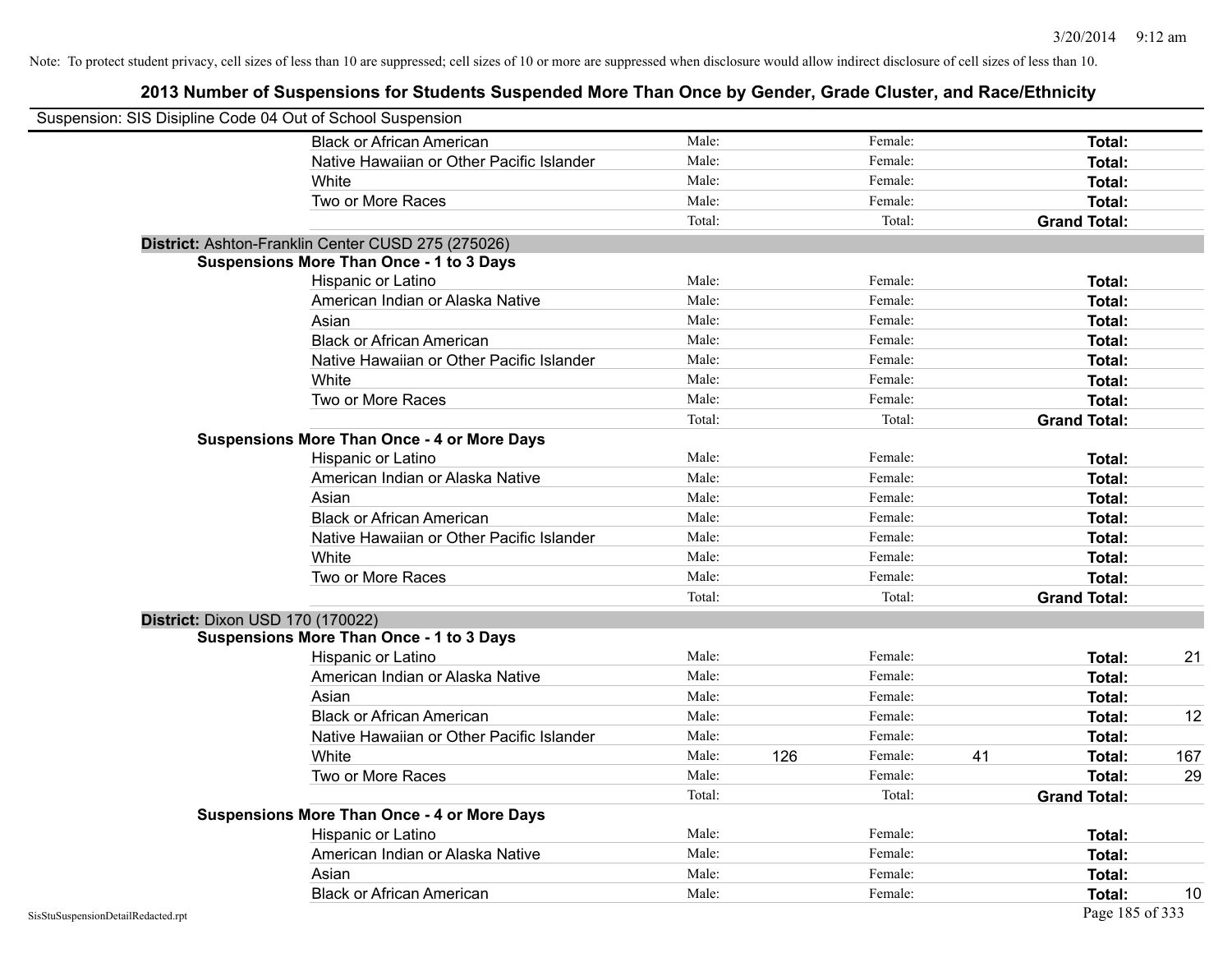| Suspension: SIS Disipline Code 04 Out of School Suspension |                                                    |        |         |                     |
|------------------------------------------------------------|----------------------------------------------------|--------|---------|---------------------|
|                                                            | Native Hawaiian or Other Pacific Islander          | Male:  | Female: | Total:              |
|                                                            | White                                              | Male:  | Female: | Total:<br>28        |
|                                                            | Two or More Races                                  | Male:  | Female: | Total:              |
|                                                            |                                                    | Total: | Total:  | <b>Grand Total:</b> |
| County: Non-Public School (000)                            |                                                    |        |         |                     |
| District: Lee/Ogle ROE (000000)                            |                                                    |        |         |                     |
|                                                            | <b>Suspensions More Than Once - 1 to 3 Days</b>    |        |         |                     |
|                                                            | Hispanic or Latino                                 | Male:  | Female: | Total:              |
|                                                            | American Indian or Alaska Native                   | Male:  | Female: | Total:              |
|                                                            | Asian                                              | Male:  | Female: | Total:              |
|                                                            | <b>Black or African American</b>                   | Male:  | Female: | Total:              |
|                                                            | Native Hawaiian or Other Pacific Islander          | Male:  | Female: | Total:              |
|                                                            | White                                              | Male:  | Female: | 22<br><b>Total:</b> |
|                                                            | Two or More Races                                  | Male:  | Female: | <b>Total:</b>       |
|                                                            |                                                    | Total: | Total:  | <b>Grand Total:</b> |
|                                                            | <b>Suspensions More Than Once - 4 or More Days</b> |        |         |                     |
|                                                            | Hispanic or Latino                                 | Male:  | Female: | Total:              |
|                                                            | American Indian or Alaska Native                   | Male:  | Female: | <b>Total:</b>       |
|                                                            | Asian                                              | Male:  | Female: | Total:              |
|                                                            | <b>Black or African American</b>                   | Male:  | Female: | Total:              |
|                                                            | Native Hawaiian or Other Pacific Islander          | Male:  | Female: | Total:              |
|                                                            | White                                              | Male:  | Female: | <b>Total:</b>       |
|                                                            | Two or More Races                                  | Male:  | Female: | <b>Total:</b>       |
|                                                            |                                                    | Total: | Total:  | <b>Grand Total:</b> |
| County: Ogle (071)                                         |                                                    |        |         |                     |
|                                                            | District: Byron CUSD 226 (226026)                  |        |         |                     |
|                                                            | <b>Suspensions More Than Once - 1 to 3 Days</b>    |        |         |                     |
|                                                            | Hispanic or Latino                                 | Male:  | Female: | Total:              |
|                                                            | American Indian or Alaska Native                   | Male:  | Female: | Total:              |
|                                                            | Asian                                              | Male:  | Female: | Total:              |
|                                                            | <b>Black or African American</b>                   | Male:  | Female: | Total:              |
|                                                            | Native Hawaiian or Other Pacific Islander          | Male:  | Female: | Total:              |
|                                                            | White                                              | Male:  | Female: | Total:              |
|                                                            | Two or More Races                                  | Male:  | Female: | <b>Total:</b>       |
|                                                            |                                                    | Total: | Total:  | <b>Grand Total:</b> |
|                                                            | District: Eswood CCSD 269 (269004)                 |        |         |                     |
|                                                            | <b>Suspensions More Than Once - 1 to 3 Days</b>    |        |         |                     |
|                                                            | Hispanic or Latino                                 | Male:  | Female: | Total:              |
|                                                            | American Indian or Alaska Native                   | Male:  | Female: | Total:              |
| SisStuSuspensionDetailRedacted.rpt                         |                                                    |        |         | Page 186 of 333     |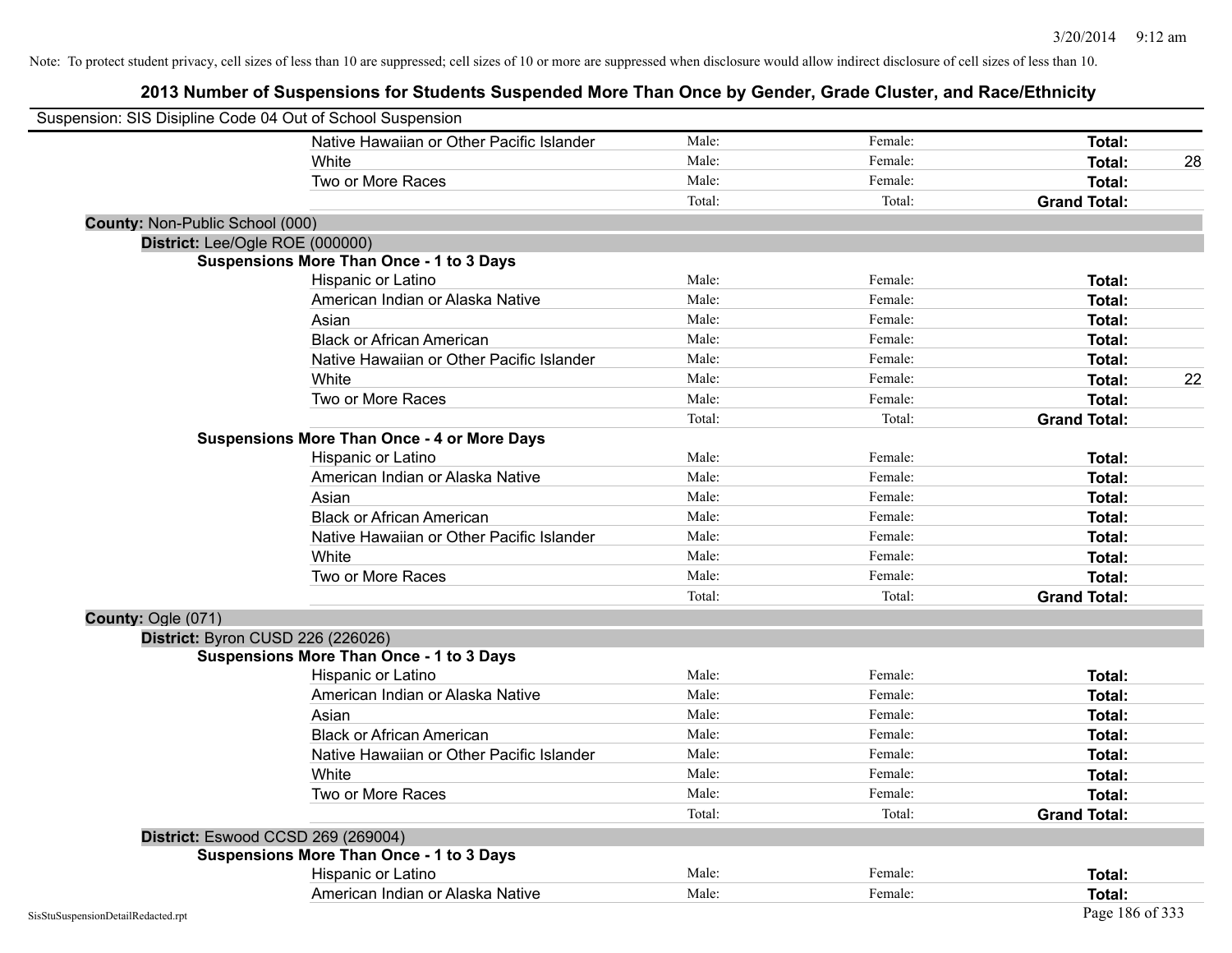| Suspension: SIS Disipline Code 04 Out of School Suspension |                                                    |        |         |                     |
|------------------------------------------------------------|----------------------------------------------------|--------|---------|---------------------|
|                                                            | Asian                                              | Male:  | Female: | Total:              |
|                                                            | <b>Black or African American</b>                   | Male:  | Female: | Total:              |
|                                                            | Native Hawaiian or Other Pacific Islander          | Male:  | Female: | Total:              |
|                                                            | White                                              | Male:  | Female: | Total:              |
|                                                            | Two or More Races                                  | Male:  | Female: | Total:              |
|                                                            |                                                    | Total: | Total:  | <b>Grand Total:</b> |
|                                                            | <b>Suspensions More Than Once - 4 or More Days</b> |        |         |                     |
|                                                            | Hispanic or Latino                                 | Male:  | Female: | Total:              |
|                                                            | American Indian or Alaska Native                   | Male:  | Female: | Total:              |
|                                                            | Asian                                              | Male:  | Female: | Total:              |
|                                                            | <b>Black or African American</b>                   | Male:  | Female: | <b>Total:</b>       |
|                                                            | Native Hawaiian or Other Pacific Islander          | Male:  | Female: | Total:              |
|                                                            | White                                              | Male:  | Female: | Total:              |
|                                                            | Two or More Races                                  | Male:  | Female: | Total:              |
|                                                            |                                                    | Total: | Total:  | <b>Grand Total:</b> |
|                                                            | District: Forrestville Valley CUSD 221 (221026)    |        |         |                     |
|                                                            | <b>Suspensions More Than Once - 1 to 3 Days</b>    |        |         |                     |
|                                                            | Hispanic or Latino                                 | Male:  | Female: | Total:              |
|                                                            | American Indian or Alaska Native                   | Male:  | Female: | Total:              |
|                                                            | Asian                                              | Male:  | Female: | Total:              |
|                                                            | <b>Black or African American</b>                   | Male:  | Female: | Total:              |
|                                                            | Native Hawaiian or Other Pacific Islander          | Male:  | Female: | Total:              |
|                                                            | White                                              | Male:  | Female: | 25<br><b>Total:</b> |
|                                                            | Two or More Races                                  | Male:  | Female: | <b>Total:</b>       |
|                                                            |                                                    | Total: | Total:  | <b>Grand Total:</b> |
|                                                            | <b>Suspensions More Than Once - 4 or More Days</b> |        |         |                     |
|                                                            | Hispanic or Latino                                 | Male:  | Female: | Total:              |
|                                                            | American Indian or Alaska Native                   | Male:  | Female: | <b>Total:</b>       |
|                                                            | Asian                                              | Male:  | Female: | Total:              |
|                                                            | <b>Black or African American</b>                   | Male:  | Female: | Total:              |
|                                                            | Native Hawaiian or Other Pacific Islander          | Male:  | Female: | Total:              |
|                                                            | White                                              | Male:  | Female: | Total:              |
|                                                            | Two or More Races                                  | Male:  | Female: | <b>Total:</b>       |
|                                                            |                                                    | Total: | Total:  | <b>Grand Total:</b> |
|                                                            | District: Meridian CUSD 223 (223026)               |        |         |                     |
|                                                            | <b>Suspensions More Than Once - 1 to 3 Days</b>    |        |         |                     |
|                                                            | Hispanic or Latino                                 | Male:  | Female: | Total:              |
|                                                            | American Indian or Alaska Native                   | Male:  | Female: | Total:              |
|                                                            | Asian                                              | Male:  | Female: | Total:              |
| SisStuSuspensionDetailRedacted.rpt                         |                                                    |        |         | Page 187 of 333     |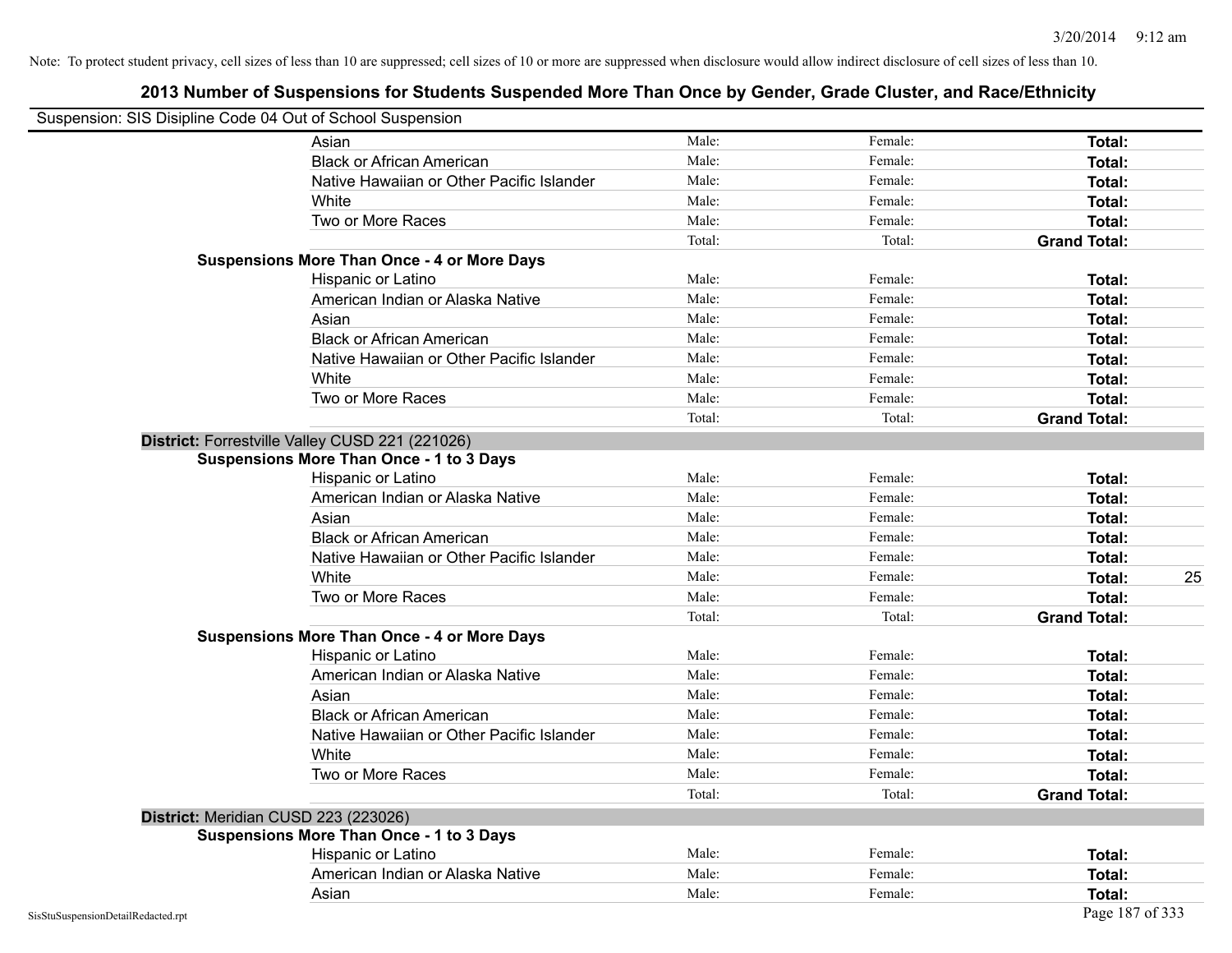| Suspension: SIS Disipline Code 04 Out of School Suspension |                                                    |        |         |                     |    |
|------------------------------------------------------------|----------------------------------------------------|--------|---------|---------------------|----|
|                                                            | <b>Black or African American</b>                   | Male:  | Female: | Total:              |    |
|                                                            | Native Hawaiian or Other Pacific Islander          | Male:  | Female: | Total:              |    |
|                                                            | White                                              | Male:  | Female: | <b>Total:</b>       | 15 |
|                                                            | Two or More Races                                  | Male:  | Female: | Total:              |    |
|                                                            |                                                    | Total: | Total:  | <b>Grand Total:</b> |    |
|                                                            | <b>Suspensions More Than Once - 4 or More Days</b> |        |         |                     |    |
|                                                            | Hispanic or Latino                                 | Male:  | Female: | Total:              |    |
|                                                            | American Indian or Alaska Native                   | Male:  | Female: | Total:              |    |
|                                                            | Asian                                              | Male:  | Female: | <b>Total:</b>       |    |
|                                                            | <b>Black or African American</b>                   | Male:  | Female: | Total:              |    |
|                                                            | Native Hawaiian or Other Pacific Islander          | Male:  | Female: | Total:              |    |
|                                                            | White                                              | Male:  | Female: | Total:              |    |
|                                                            | Two or More Races                                  | Male:  | Female: | Total:              |    |
|                                                            |                                                    | Total: | Total:  | <b>Grand Total:</b> |    |
|                                                            | District: Ogle Co Education Cooperative (801060)   |        |         |                     |    |
|                                                            | <b>Suspensions More Than Once - 1 to 3 Days</b>    |        |         |                     |    |
|                                                            | Hispanic or Latino                                 | Male:  | Female: | <b>Total:</b>       |    |
|                                                            | American Indian or Alaska Native                   | Male:  | Female: | <b>Total:</b>       |    |
|                                                            | Asian                                              | Male:  | Female: | Total:              |    |
|                                                            | <b>Black or African American</b>                   | Male:  | Female: | Total:              |    |
|                                                            | Native Hawaiian or Other Pacific Islander          | Male:  | Female: | Total:              |    |
|                                                            | White                                              | Male:  | Female: | Total:              |    |
|                                                            | Two or More Races                                  | Male:  | Female: | Total:              |    |
|                                                            |                                                    | Total: | Total:  | <b>Grand Total:</b> |    |
|                                                            | District: Oregon CUSD 220 (220026)                 |        |         |                     |    |
|                                                            | <b>Suspensions More Than Once - 1 to 3 Days</b>    |        |         |                     |    |
|                                                            | Hispanic or Latino                                 | Male:  | Female: | Total:              |    |
|                                                            | American Indian or Alaska Native                   | Male:  | Female: | Total:              |    |
|                                                            | Asian                                              | Male:  | Female: | Total:              |    |
|                                                            | <b>Black or African American</b>                   | Male:  | Female: | Total:              |    |
|                                                            | Native Hawaiian or Other Pacific Islander          | Male:  | Female: | Total:              |    |
|                                                            | White                                              | Male:  | Female: | <b>Total:</b>       | 25 |
|                                                            | Two or More Races                                  | Male:  | Female: | Total:              |    |
|                                                            |                                                    | Total: | Total:  | <b>Grand Total:</b> |    |
|                                                            | <b>Suspensions More Than Once - 4 or More Days</b> |        |         |                     |    |
|                                                            | Hispanic or Latino                                 | Male:  | Female: | Total:              |    |
|                                                            | American Indian or Alaska Native                   | Male:  | Female: | Total:              |    |
|                                                            | Asian                                              | Male:  | Female: | <b>Total:</b>       |    |
|                                                            | <b>Black or African American</b>                   | Male:  | Female: | Total:              |    |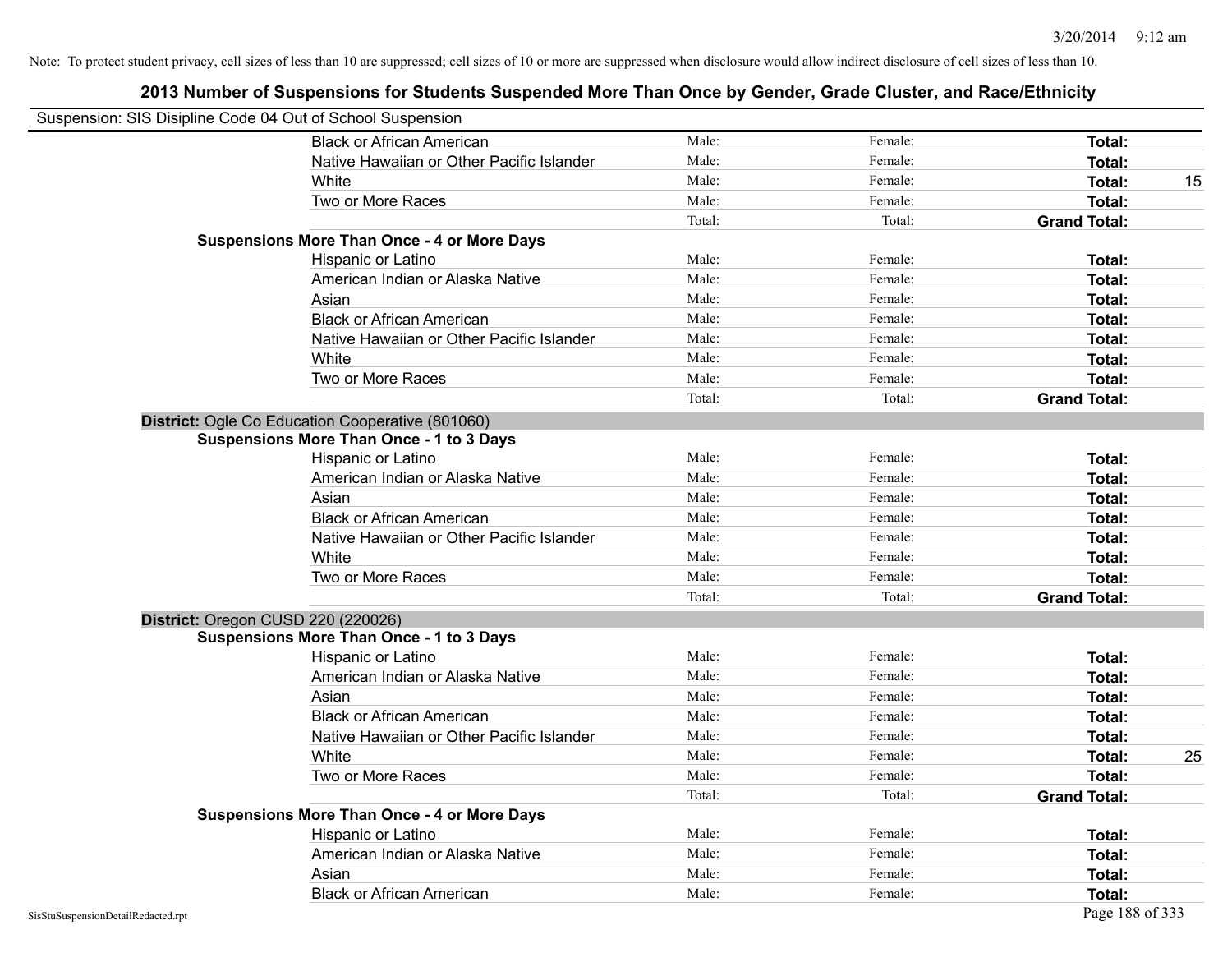| Suspension: SIS Disipline Code 04 Out of School Suspension |                                                    |        |         |                     |    |
|------------------------------------------------------------|----------------------------------------------------|--------|---------|---------------------|----|
|                                                            | Native Hawaiian or Other Pacific Islander          | Male:  | Female: | Total:              |    |
|                                                            | White                                              | Male:  | Female: | Total:              |    |
|                                                            | Two or More Races                                  | Male:  | Female: | Total:              |    |
|                                                            |                                                    | Total: | Total:  | <b>Grand Total:</b> |    |
| District: Polo CUSD 222 (222026)                           |                                                    |        |         |                     |    |
|                                                            | <b>Suspensions More Than Once - 1 to 3 Days</b>    |        |         |                     |    |
|                                                            | Hispanic or Latino                                 | Male:  | Female: | Total:              |    |
|                                                            | American Indian or Alaska Native                   | Male:  | Female: | Total:              |    |
|                                                            | Asian                                              | Male:  | Female: | Total:              |    |
|                                                            | <b>Black or African American</b>                   | Male:  | Female: | Total:              |    |
|                                                            | Native Hawaiian or Other Pacific Islander          | Male:  | Female: | Total:              |    |
|                                                            | White                                              | Male:  | Female: | Total:              |    |
|                                                            | Two or More Races                                  | Male:  | Female: | Total:              |    |
|                                                            |                                                    | Total: | Total:  | <b>Grand Total:</b> |    |
|                                                            | District: Rochelle CCSD 231 (231004)               |        |         |                     |    |
|                                                            | <b>Suspensions More Than Once - 1 to 3 Days</b>    |        |         |                     |    |
|                                                            | Hispanic or Latino                                 | Male:  | Female: | Total:              | 12 |
|                                                            | American Indian or Alaska Native                   | Male:  | Female: | Total:              |    |
|                                                            | Asian                                              | Male:  | Female: | Total:              |    |
|                                                            | <b>Black or African American</b>                   | Male:  | Female: | Total:              |    |
|                                                            | Native Hawaiian or Other Pacific Islander          | Male:  | Female: | Total:              |    |
|                                                            | White                                              | Male:  | Female: | Total:              | 12 |
|                                                            | Two or More Races                                  | Male:  | Female: | Total:              |    |
|                                                            |                                                    | Total: | Total:  | <b>Grand Total:</b> |    |
|                                                            | <b>Suspensions More Than Once - 4 or More Days</b> |        |         |                     |    |
|                                                            | Hispanic or Latino                                 | Male:  | Female: | Total:              |    |
|                                                            | American Indian or Alaska Native                   | Male:  | Female: | Total:              |    |
|                                                            | Asian                                              | Male:  | Female: | Total:              |    |
|                                                            | <b>Black or African American</b>                   | Male:  | Female: | Total:              |    |
|                                                            | Native Hawaiian or Other Pacific Islander          | Male:  | Female: | Total:              |    |
|                                                            | <b>White</b>                                       | Male:  | Female: | Total:              |    |
|                                                            | Two or More Races                                  | Male:  | Female: | Total:              |    |
|                                                            |                                                    | Total: | Total:  | <b>Grand Total:</b> | 15 |
|                                                            | District: Rochelle Twp HSD 212 (212017)            |        |         |                     |    |
|                                                            | <b>Suspensions More Than Once - 1 to 3 Days</b>    |        |         |                     |    |
|                                                            | Hispanic or Latino                                 | Male:  | Female: | Total:              |    |
|                                                            | American Indian or Alaska Native                   | Male:  | Female: | Total:              |    |
|                                                            | Asian                                              | Male:  | Female: | Total:              |    |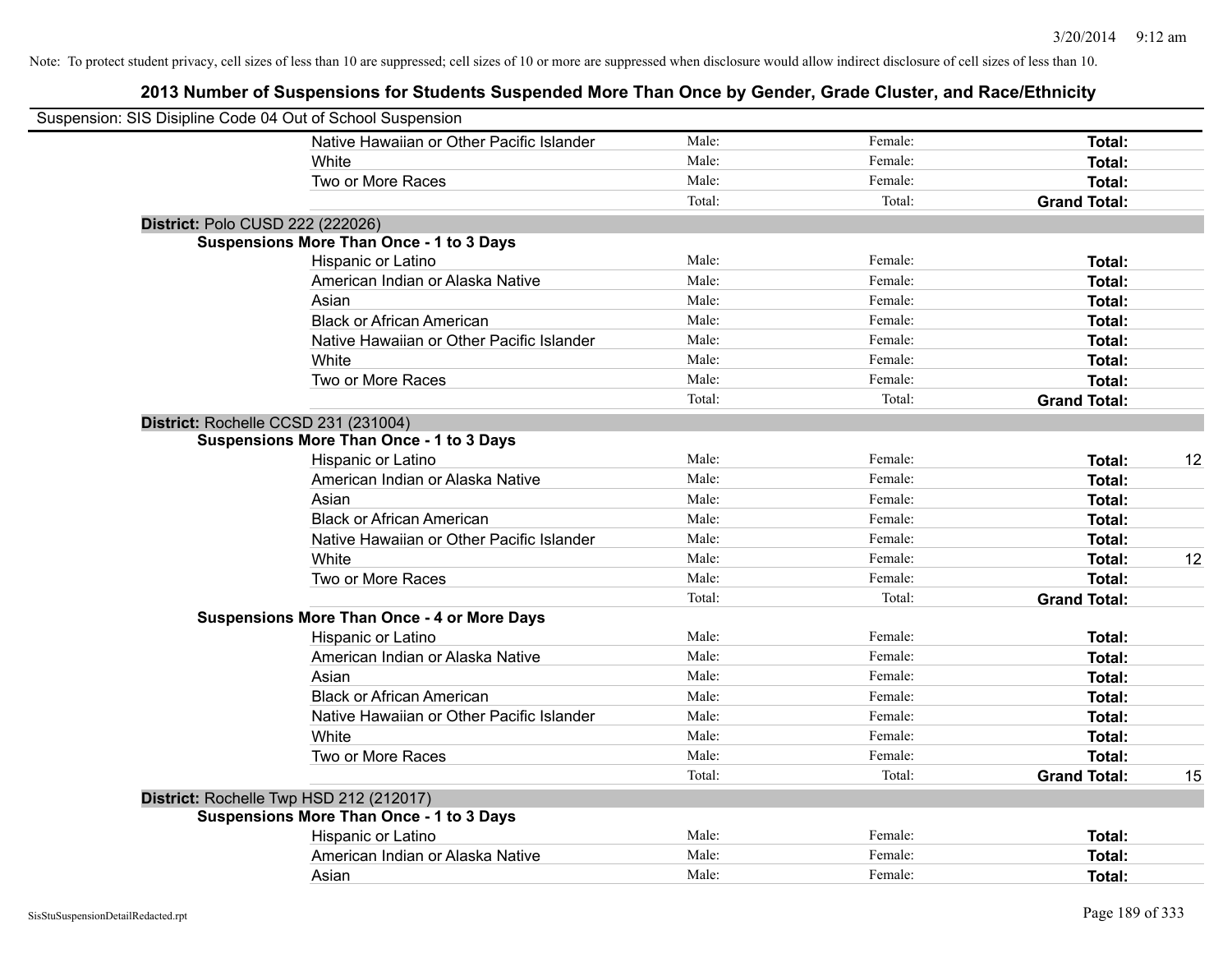### **2013 Number of Suspensions for Students Suspended More Than Once by Gender, Grade Cluster, and Race/Ethnicity**

| Suspension: SIS Disipline Code 04 Out of School Suspension |                                                    |        |    |         |    |                     |     |
|------------------------------------------------------------|----------------------------------------------------|--------|----|---------|----|---------------------|-----|
|                                                            | <b>Black or African American</b>                   | Male:  |    | Female: |    | Total:              |     |
|                                                            | Native Hawaiian or Other Pacific Islander          | Male:  |    | Female: |    | Total:              |     |
|                                                            | White                                              | Male:  |    | Female: |    | Total:              |     |
|                                                            | Two or More Races                                  | Male:  |    | Female: |    | Total:              |     |
|                                                            |                                                    | Total: |    | Total:  |    | <b>Grand Total:</b> |     |
|                                                            | <b>Suspensions More Than Once - 4 or More Days</b> |        |    |         |    |                     |     |
|                                                            | Hispanic or Latino                                 | Male:  |    | Female: |    | Total:              |     |
|                                                            | American Indian or Alaska Native                   | Male:  |    | Female: |    | Total:              |     |
|                                                            | Asian                                              | Male:  |    | Female: |    | Total:              |     |
|                                                            | <b>Black or African American</b>                   | Male:  |    | Female: |    | Total:              |     |
|                                                            | Native Hawaiian or Other Pacific Islander          | Male:  |    | Female: |    | Total:              |     |
|                                                            | White                                              | Male:  |    | Female: |    | Total:              |     |
|                                                            | Two or More Races                                  | Male:  |    | Female: |    | Total:              |     |
|                                                            |                                                    | Total: |    | Total:  |    | <b>Grand Total:</b> |     |
|                                                            |                                                    |        |    |         |    |                     |     |
| Region: Logan/Mason/Menard ROE (38)                        |                                                    |        |    |         |    |                     |     |
| County: Logan (054)                                        |                                                    |        |    |         |    |                     |     |
|                                                            | District: Chester-East Lincoln CCSD 61 (061004)    |        |    |         |    |                     |     |
|                                                            | <b>Suspensions More Than Once - 1 to 3 Days</b>    |        |    |         |    |                     |     |
|                                                            | Hispanic or Latino                                 | Male:  |    | Female: |    | Total:              |     |
|                                                            | American Indian or Alaska Native                   | Male:  |    | Female: |    | Total:              |     |
|                                                            | Asian                                              | Male:  |    | Female: |    | Total:              |     |
|                                                            | <b>Black or African American</b>                   | Male:  |    | Female: |    | Total:              |     |
|                                                            | Native Hawaiian or Other Pacific Islander          | Male:  |    | Female: |    | Total:              |     |
|                                                            | White                                              | Male:  |    | Female: |    | Total:              |     |
|                                                            | Two or More Races                                  | Male:  |    | Female: |    | Total:              |     |
|                                                            |                                                    | Total: |    | Total:  |    | <b>Grand Total:</b> |     |
| District: Lincoln CHSD 404 (404016)                        |                                                    |        |    |         |    |                     |     |
|                                                            | <b>Suspensions More Than Once - 1 to 3 Days</b>    |        |    |         |    |                     |     |
|                                                            | Hispanic or Latino                                 | Male:  |    | Female: |    | Total:              |     |
|                                                            | American Indian or Alaska Native                   | Male:  |    | Female: |    | Total:              |     |
|                                                            | Asian                                              | Male:  |    | Female: |    | Total:              |     |
|                                                            | <b>Black or African American</b>                   | Male:  |    | Female: |    | Total:              |     |
|                                                            | Native Hawaiian or Other Pacific Islander          | Male:  |    | Female: |    | Total:              |     |
|                                                            | White                                              | Male:  | 67 | Female: | 18 | Total:              | 85  |
|                                                            | Two or More Races                                  | Male:  |    | Female: |    | Total:              |     |
|                                                            |                                                    | Total: |    | Total:  |    | <b>Grand Total:</b> | 101 |

**Suspensions More Than Once - 4 or More Days**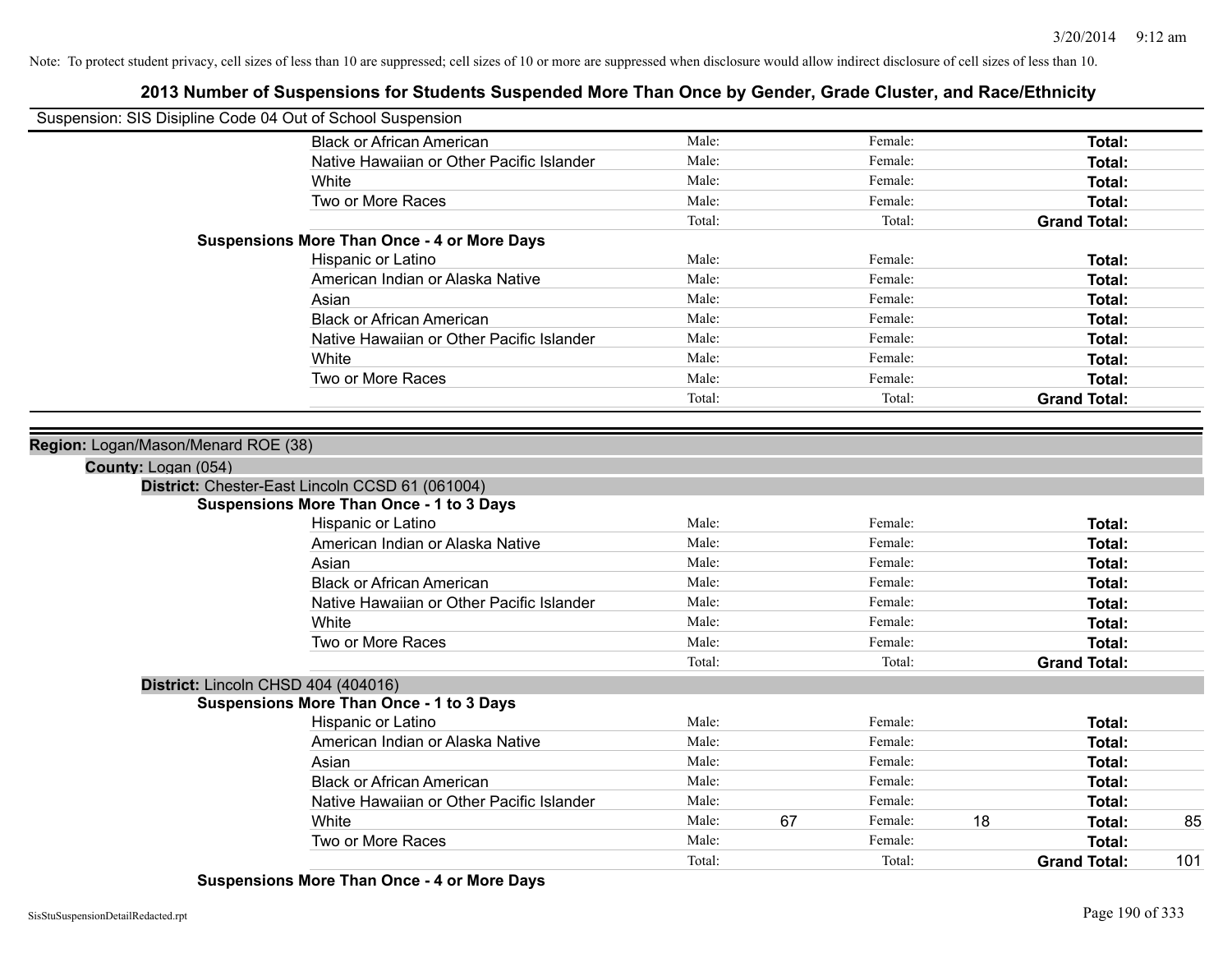| Suspension: SIS Disipline Code 04 Out of School Suspension |                                                    |        |         |                     |    |
|------------------------------------------------------------|----------------------------------------------------|--------|---------|---------------------|----|
|                                                            | Hispanic or Latino                                 | Male:  | Female: | Total:              |    |
|                                                            | American Indian or Alaska Native                   | Male:  | Female: | Total:              |    |
|                                                            | Asian                                              | Male:  | Female: | Total:              |    |
|                                                            | <b>Black or African American</b>                   | Male:  | Female: | Total:              |    |
|                                                            | Native Hawaiian or Other Pacific Islander          | Male:  | Female: | Total:              |    |
|                                                            | White                                              | Male:  | Female: | Total:              | 21 |
|                                                            | Two or More Races                                  | Male:  | Female: | <b>Total:</b>       |    |
|                                                            |                                                    | Total: | Total:  | <b>Grand Total:</b> |    |
| District: Lincoln ESD 27 (027002)                          |                                                    |        |         |                     |    |
|                                                            | <b>Suspensions More Than Once - 1 to 3 Days</b>    |        |         |                     |    |
|                                                            | Hispanic or Latino                                 | Male:  | Female: | Total:              |    |
|                                                            | American Indian or Alaska Native                   | Male:  | Female: | Total:              |    |
|                                                            | Asian                                              | Male:  | Female: | <b>Total:</b>       |    |
|                                                            | <b>Black or African American</b>                   | Male:  | Female: | Total:              |    |
|                                                            | Native Hawaiian or Other Pacific Islander          | Male:  | Female: | Total:              |    |
|                                                            | White                                              | Male:  | Female: | Total:              | 17 |
|                                                            | Two or More Races                                  | Male:  | Female: | Total:              |    |
|                                                            |                                                    | Total: | Total:  | <b>Grand Total:</b> |    |
|                                                            | <b>Suspensions More Than Once - 4 or More Days</b> |        |         |                     |    |
|                                                            | Hispanic or Latino                                 | Male:  | Female: | Total:              |    |
|                                                            | American Indian or Alaska Native                   | Male:  | Female: | Total:              |    |
|                                                            | Asian                                              | Male:  | Female: | Total:              |    |
|                                                            | <b>Black or African American</b>                   | Male:  | Female: | Total:              |    |
|                                                            | Native Hawaiian or Other Pacific Islander          | Male:  | Female: | Total:              |    |
|                                                            | White                                              | Male:  | Female: | Total:              |    |
|                                                            | Two or More Races                                  | Male:  | Female: | <b>Total:</b>       |    |
|                                                            |                                                    | Total: | Total:  | <b>Grand Total:</b> |    |
|                                                            | District: Mt Pulaski CUSD 23 (023026)              |        |         |                     |    |
|                                                            | <b>Suspensions More Than Once - 1 to 3 Days</b>    |        |         |                     |    |
|                                                            | Hispanic or Latino                                 | Male:  | Female: | Total:              |    |
|                                                            | American Indian or Alaska Native                   | Male:  | Female: | Total:              |    |
|                                                            | Asian                                              | Male:  | Female: | Total:              |    |
|                                                            | <b>Black or African American</b>                   | Male:  | Female: | Total:              |    |
|                                                            | Native Hawaiian or Other Pacific Islander          | Male:  | Female: | Total:              |    |
|                                                            | White                                              | Male:  | Female: | Total:              | 17 |
|                                                            | Two or More Races                                  | Male:  | Female: | <b>Total:</b>       |    |
|                                                            |                                                    | Total: | Total:  | <b>Grand Total:</b> |    |
|                                                            | <b>Suspensions More Than Once - 4 or More Days</b> |        |         |                     |    |
|                                                            | Hispanic or Latino                                 | Male:  | Female: | Total:              |    |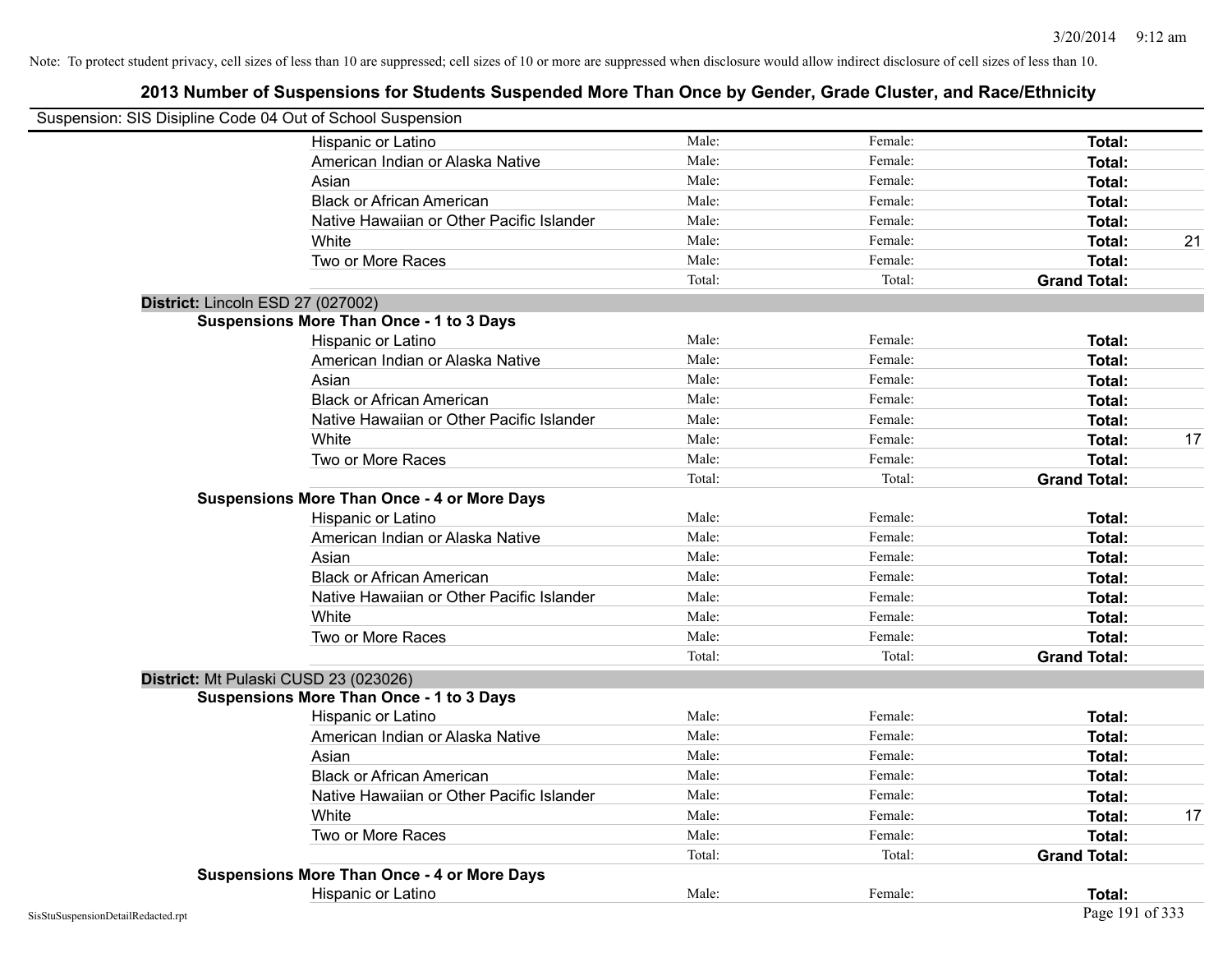### **2013 Number of Suspensions for Students Suspended More Than Once by Gender, Grade Cluster, and Race/Ethnicity**

|                     | Suspension: SIS Disipline Code 04 Out of School Suspension |        |         |                     |    |
|---------------------|------------------------------------------------------------|--------|---------|---------------------|----|
|                     | American Indian or Alaska Native                           | Male:  | Female: | Total:              |    |
|                     | Asian                                                      | Male:  | Female: | Total:              |    |
|                     | <b>Black or African American</b>                           | Male:  | Female: | Total:              |    |
|                     | Native Hawaiian or Other Pacific Islander                  | Male:  | Female: | Total:              |    |
|                     | White                                                      | Male:  | Female: | Total:              |    |
|                     | Two or More Races                                          | Male:  | Female: | Total:              |    |
|                     |                                                            | Total: | Total:  | <b>Grand Total:</b> |    |
|                     | District: New Holland-Middletown ED 88 (088002)            |        |         |                     |    |
|                     | <b>Suspensions More Than Once - 1 to 3 Days</b>            |        |         |                     |    |
|                     | Hispanic or Latino                                         | Male:  | Female: | Total:              |    |
|                     | American Indian or Alaska Native                           | Male:  | Female: | Total:              |    |
|                     | Asian                                                      | Male:  | Female: | Total:              |    |
|                     | <b>Black or African American</b>                           | Male:  | Female: | Total:              |    |
|                     | Native Hawaiian or Other Pacific Islander                  | Male:  | Female: | Total:              |    |
|                     | White                                                      | Male:  | Female: | Total:              |    |
|                     | Two or More Races                                          | Male:  | Female: | Total:              |    |
|                     |                                                            | Total: | Total:  | <b>Grand Total:</b> |    |
| County: Mason (060) |                                                            |        |         |                     |    |
|                     | District: Havana CUSD 126 (126026)                         |        |         |                     |    |
|                     | <b>Suspensions More Than Once - 1 to 3 Days</b>            |        |         |                     |    |
|                     | Hispanic or Latino                                         | Male:  | Female: | Total:              |    |
|                     | American Indian or Alaska Native                           | Male:  | Female: | Total:              |    |
|                     | Asian                                                      | Male:  | Female: | Total:              |    |
|                     | <b>Black or African American</b>                           | Male:  | Female: | <b>Total:</b>       |    |
|                     | Native Hawaiian or Other Pacific Islander                  | Male:  | Female: | Total:              |    |
|                     | White                                                      | Male:  | Female: | Total:              | 34 |
|                     | Two or More Races                                          | Male:  | Female: | Total:              |    |
|                     |                                                            | Total: | Total:  | <b>Grand Total:</b> |    |
|                     | <b>Suspensions More Than Once - 4 or More Days</b>         |        |         |                     |    |
|                     | Hispanic or Latino                                         | Male:  | Female: | Total:              |    |
|                     | American Indian or Alaska Native                           | Male:  | Female: | Total:              |    |
|                     | Asian                                                      | Male:  | Female: | Total:              |    |
|                     | <b>Black or African American</b>                           | Male:  | Female: | Total:              |    |
|                     | Native Hawaiian or Other Pacific Islander                  | Male:  | Female: | Total:              |    |
|                     | White                                                      | Male:  | Female: | Total:              |    |
|                     | Two or More Races                                          | Male:  | Female: | Total:              |    |
|                     |                                                            | Total: | Total:  | <b>Grand Total:</b> |    |
|                     |                                                            |        |         |                     |    |

**District:** Illini Central CUSD 189 (189026)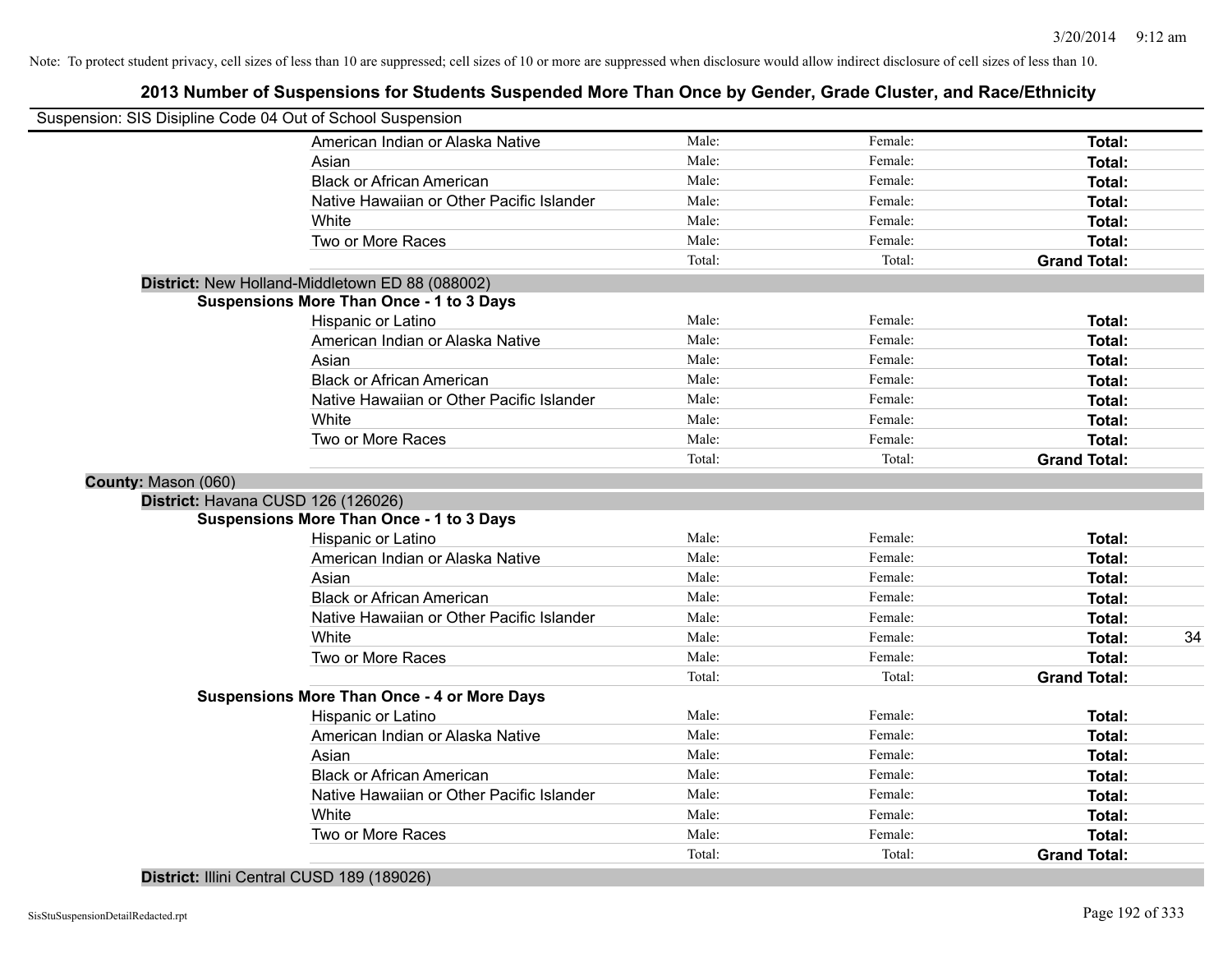| Suspension: SIS Disipline Code 04 Out of School Suspension |                                                    |        |         |                     |    |
|------------------------------------------------------------|----------------------------------------------------|--------|---------|---------------------|----|
|                                                            | <b>Suspensions More Than Once - 1 to 3 Days</b>    |        |         |                     |    |
|                                                            | Hispanic or Latino                                 | Male:  | Female: | Total:              |    |
|                                                            | American Indian or Alaska Native                   | Male:  | Female: | Total:              |    |
|                                                            | Asian                                              | Male:  | Female: | Total:              |    |
|                                                            | <b>Black or African American</b>                   | Male:  | Female: | Total:              |    |
|                                                            | Native Hawaiian or Other Pacific Islander          | Male:  | Female: | Total:              |    |
|                                                            | White                                              | Male:  | Female: | Total:              | 51 |
|                                                            | Two or More Races                                  | Male:  | Female: | Total:              |    |
|                                                            |                                                    | Total: | Total:  | <b>Grand Total:</b> |    |
|                                                            | <b>Suspensions More Than Once - 4 or More Days</b> |        |         |                     |    |
|                                                            | Hispanic or Latino                                 | Male:  | Female: | <b>Total:</b>       |    |
|                                                            | American Indian or Alaska Native                   | Male:  | Female: | <b>Total:</b>       |    |
|                                                            | Asian                                              | Male:  | Female: | <b>Total:</b>       |    |
|                                                            | <b>Black or African American</b>                   | Male:  | Female: | Total:              |    |
|                                                            | Native Hawaiian or Other Pacific Islander          | Male:  | Female: | Total:              |    |
|                                                            | White                                              | Male:  | Female: | Total:              |    |
|                                                            | Two or More Races                                  | Male:  | Female: | <b>Total:</b>       |    |
|                                                            |                                                    | Total: | Total:  | <b>Grand Total:</b> |    |
|                                                            | District: Midwest Central CUSD 191 (191026)        |        |         |                     |    |
|                                                            | <b>Suspensions More Than Once - 1 to 3 Days</b>    |        |         |                     |    |
|                                                            | Hispanic or Latino                                 | Male:  | Female: | Total:              |    |
|                                                            | American Indian or Alaska Native                   | Male:  | Female: | <b>Total:</b>       |    |
|                                                            | Asian                                              | Male:  | Female: | <b>Total:</b>       |    |
|                                                            | <b>Black or African American</b>                   | Male:  | Female: | <b>Total:</b>       |    |
|                                                            | Native Hawaiian or Other Pacific Islander          | Male:  | Female: | <b>Total:</b>       |    |
|                                                            | White                                              | Male:  | Female: | Total:              | 36 |
|                                                            | Two or More Races                                  | Male:  | Female: | <b>Total:</b>       |    |
|                                                            |                                                    | Total: | Total:  | <b>Grand Total:</b> |    |
|                                                            | <b>Suspensions More Than Once - 4 or More Days</b> |        |         |                     |    |
|                                                            | Hispanic or Latino                                 | Male:  | Female: | Total:              |    |
|                                                            | American Indian or Alaska Native                   | Male:  | Female: | Total:              |    |
|                                                            | Asian                                              | Male:  | Female: | Total:              |    |
|                                                            | <b>Black or African American</b>                   | Male:  | Female: | Total:              |    |
|                                                            | Native Hawaiian or Other Pacific Islander          | Male:  | Female: | Total:              |    |
|                                                            | White                                              | Male:  | Female: | <b>Total:</b>       |    |
|                                                            | Two or More Races                                  | Male:  | Female: | <b>Total:</b>       |    |
|                                                            |                                                    | Total: | Total:  | <b>Grand Total:</b> |    |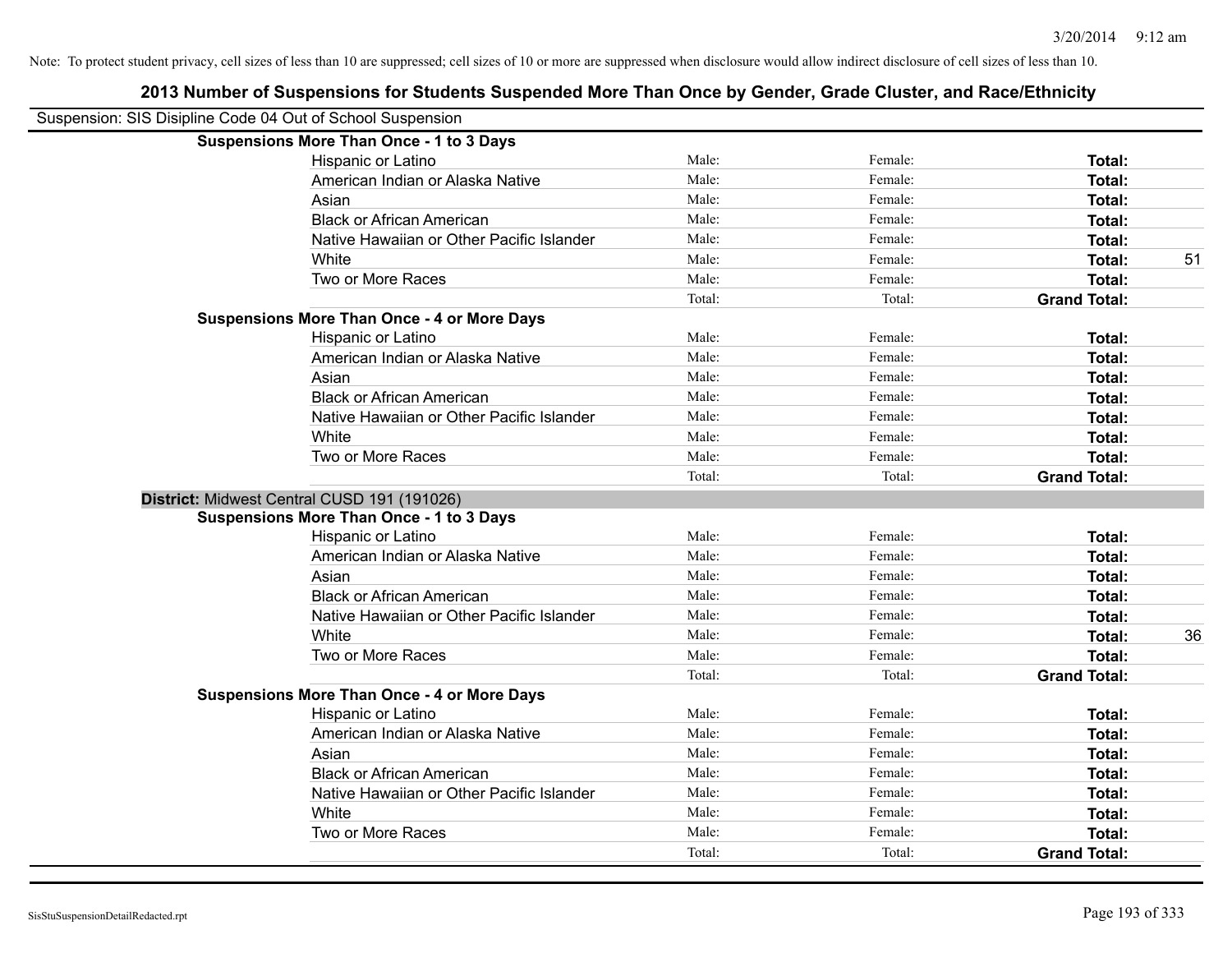### **2013 Number of Suspensions for Students Suspended More Than Once by Gender, Grade Cluster, and Race/Ethnicity**

Suspension: SIS Disipline Code 04 Out of School Suspension

| Region: Macon/Piatt ROE (39) |                                                    |        |     |         |     |                     |     |
|------------------------------|----------------------------------------------------|--------|-----|---------|-----|---------------------|-----|
| County: Macon (055)          |                                                    |        |     |         |     |                     |     |
|                              | District: Argenta-Oreana CUSD 1 (001026)           |        |     |         |     |                     |     |
|                              | <b>Suspensions More Than Once - 1 to 3 Days</b>    |        |     |         |     |                     |     |
|                              | Hispanic or Latino                                 | Male:  |     | Female: |     | Total:              |     |
|                              | American Indian or Alaska Native                   | Male:  |     | Female: |     | Total:              |     |
|                              | Asian                                              | Male:  |     | Female: |     | Total:              |     |
|                              | <b>Black or African American</b>                   | Male:  |     | Female: |     | Total:              |     |
|                              | Native Hawaiian or Other Pacific Islander          | Male:  |     | Female: |     | Total:              |     |
|                              | White                                              | Male:  |     | Female: |     | Total:              | 17  |
|                              | Two or More Races                                  | Male:  |     | Female: |     | <b>Total:</b>       |     |
|                              |                                                    | Total: |     | Total:  |     | <b>Grand Total:</b> |     |
|                              | <b>Suspensions More Than Once - 4 or More Days</b> |        |     |         |     |                     |     |
|                              | Hispanic or Latino                                 | Male:  |     | Female: |     | Total:              |     |
|                              | American Indian or Alaska Native                   | Male:  |     | Female: |     | Total:              |     |
|                              | Asian                                              | Male:  |     | Female: |     | <b>Total:</b>       |     |
|                              | <b>Black or African American</b>                   | Male:  |     | Female: |     | Total:              |     |
|                              | Native Hawaiian or Other Pacific Islander          | Male:  |     | Female: |     | Total:              |     |
|                              | White                                              | Male:  |     | Female: |     | <b>Total:</b>       | 18  |
|                              | Two or More Races                                  | Male:  |     | Female: |     | Total:              |     |
|                              |                                                    | Total: |     | Total:  |     | <b>Grand Total:</b> |     |
|                              | District: Decatur SD 61 (061025)                   |        |     |         |     |                     |     |
|                              | <b>Suspensions More Than Once - 1 to 3 Days</b>    |        |     |         |     |                     |     |
|                              | Hispanic or Latino                                 | Male:  |     | Female: |     | Total:              | 12  |
|                              | American Indian or Alaska Native                   | Male:  |     | Female: |     | Total:              |     |
|                              | Asian                                              | Male:  |     | Female: |     | Total:              |     |
|                              | <b>Black or African American</b>                   | Male:  | 304 | Female: | 114 | Total:              | 418 |
|                              | Native Hawaiian or Other Pacific Islander          | Male:  |     | Female: |     | Total:              |     |
|                              | White                                              | Male:  | 66  | Female: | 47  | Total:              | 113 |
|                              | Two or More Races                                  | Male:  | 33  | Female: | 22  | Total:              | 55  |
|                              |                                                    | Total: |     | Total:  |     | <b>Grand Total:</b> |     |
|                              | <b>Suspensions More Than Once - 4 or More Days</b> |        |     |         |     |                     |     |
|                              | Hispanic or Latino                                 | Male:  |     | Female: |     | Total:              |     |
|                              | American Indian or Alaska Native                   | Male:  |     | Female: |     | Total:              |     |
|                              | Asian                                              | Male:  |     | Female: |     | Total:              |     |
|                              | <b>Black or African American</b>                   | Male:  | 107 | Female: | 34  | Total:              | 141 |
|                              | Native Hawaiian or Other Pacific Islander          | Male:  |     | Female: |     | Total:              |     |
|                              | White                                              | Male:  |     | Female: |     | Total:              | 35  |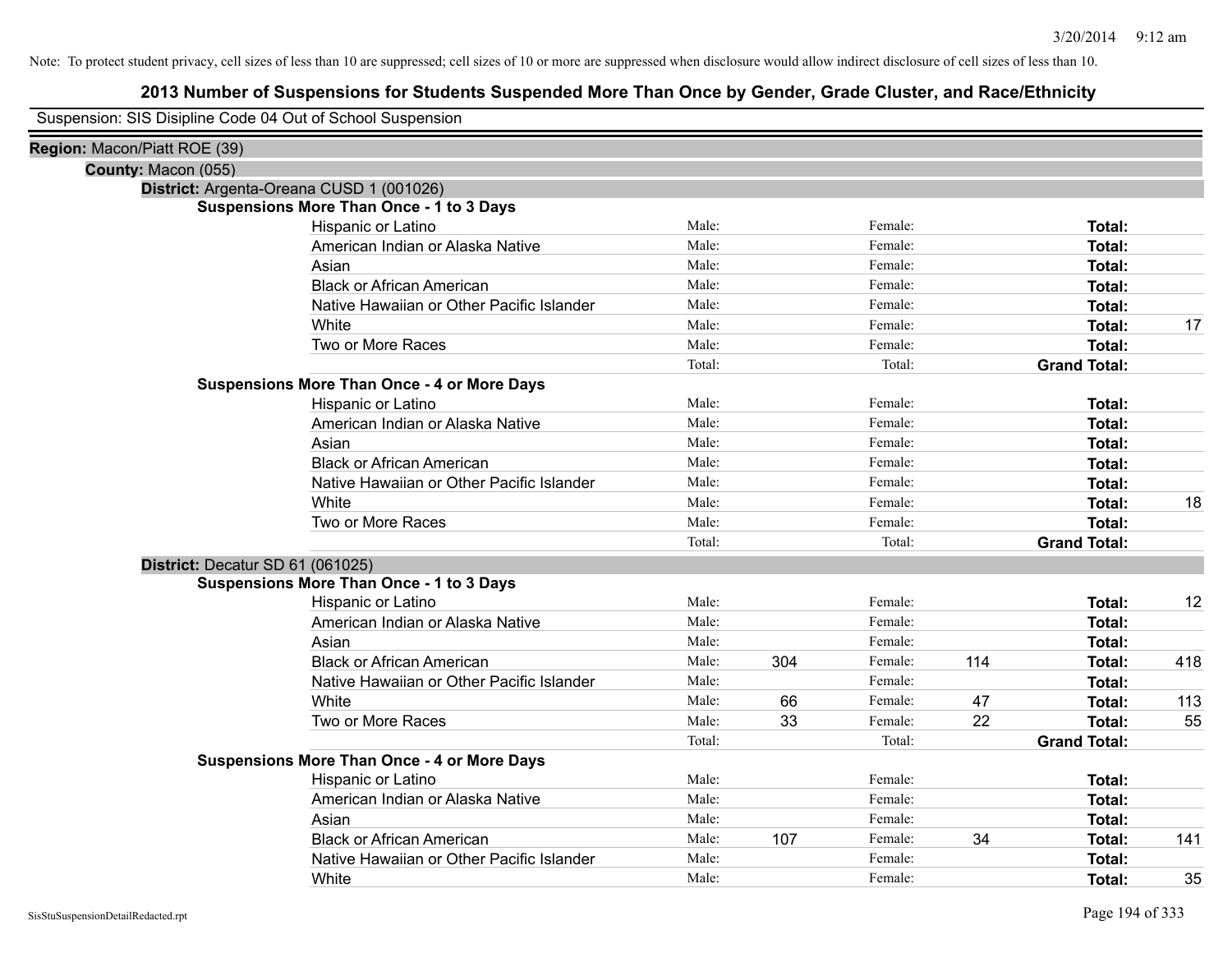| Suspension: SIS Disipline Code 04 Out of School Suspension |                                                    |        |         |                     |
|------------------------------------------------------------|----------------------------------------------------|--------|---------|---------------------|
|                                                            | Two or More Races                                  | Male:  | Female: | Total:<br>15        |
|                                                            |                                                    | Total: | Total:  | <b>Grand Total:</b> |
|                                                            | District: Maroa Forsyth CUSD 2 (002026)            |        |         |                     |
|                                                            | <b>Suspensions More Than Once - 1 to 3 Days</b>    |        |         |                     |
|                                                            | Hispanic or Latino                                 | Male:  | Female: | Total:              |
|                                                            | American Indian or Alaska Native                   | Male:  | Female: | <b>Total:</b>       |
|                                                            | Asian                                              | Male:  | Female: | Total:              |
|                                                            | <b>Black or African American</b>                   | Male:  | Female: | Total:              |
|                                                            | Native Hawaiian or Other Pacific Islander          | Male:  | Female: | Total:              |
|                                                            | White                                              | Male:  | Female: | Total:              |
|                                                            | Two or More Races                                  | Male:  | Female: | <b>Total:</b>       |
|                                                            |                                                    | Total: | Total:  | <b>Grand Total:</b> |
|                                                            | <b>Suspensions More Than Once - 4 or More Days</b> |        |         |                     |
|                                                            | Hispanic or Latino                                 | Male:  | Female: | Total:              |
|                                                            | American Indian or Alaska Native                   | Male:  | Female: | <b>Total:</b>       |
|                                                            | Asian                                              | Male:  | Female: | <b>Total:</b>       |
|                                                            | <b>Black or African American</b>                   | Male:  | Female: | Total:              |
|                                                            | Native Hawaiian or Other Pacific Islander          | Male:  | Female: | Total:              |
|                                                            | White                                              | Male:  | Female: | Total:              |
|                                                            | Two or More Races                                  | Male:  | Female: | <b>Total:</b>       |
|                                                            |                                                    | Total: | Total:  | <b>Grand Total:</b> |
|                                                            | District: Meridian CUSD 15 (015026)                |        |         |                     |
|                                                            | <b>Suspensions More Than Once - 1 to 3 Days</b>    |        |         |                     |
|                                                            | Hispanic or Latino                                 | Male:  | Female: | Total:              |
|                                                            | American Indian or Alaska Native                   | Male:  | Female: | Total:              |
|                                                            | Asian                                              | Male:  | Female: | <b>Total:</b>       |
|                                                            | <b>Black or African American</b>                   | Male:  | Female: | Total:              |
|                                                            | Native Hawaiian or Other Pacific Islander          | Male:  | Female: | <b>Total:</b>       |
|                                                            | White                                              | Male:  | Female: | 37<br><b>Total:</b> |
|                                                            | Two or More Races                                  | Male:  | Female: | Total:              |
|                                                            |                                                    | Total: | Total:  | <b>Grand Total:</b> |
|                                                            | <b>Suspensions More Than Once - 4 or More Days</b> |        |         |                     |
|                                                            | Hispanic or Latino                                 | Male:  | Female: | Total:              |
|                                                            | American Indian or Alaska Native                   | Male:  | Female: | <b>Total:</b>       |
|                                                            | Asian                                              | Male:  | Female: | <b>Total:</b>       |
|                                                            | <b>Black or African American</b>                   | Male:  | Female: | <b>Total:</b>       |
|                                                            | Native Hawaiian or Other Pacific Islander          | Male:  | Female: | <b>Total:</b>       |
|                                                            | White                                              | Male:  | Female: | <b>Total:</b>       |
|                                                            | Two or More Races                                  | Male:  | Female: | Total:              |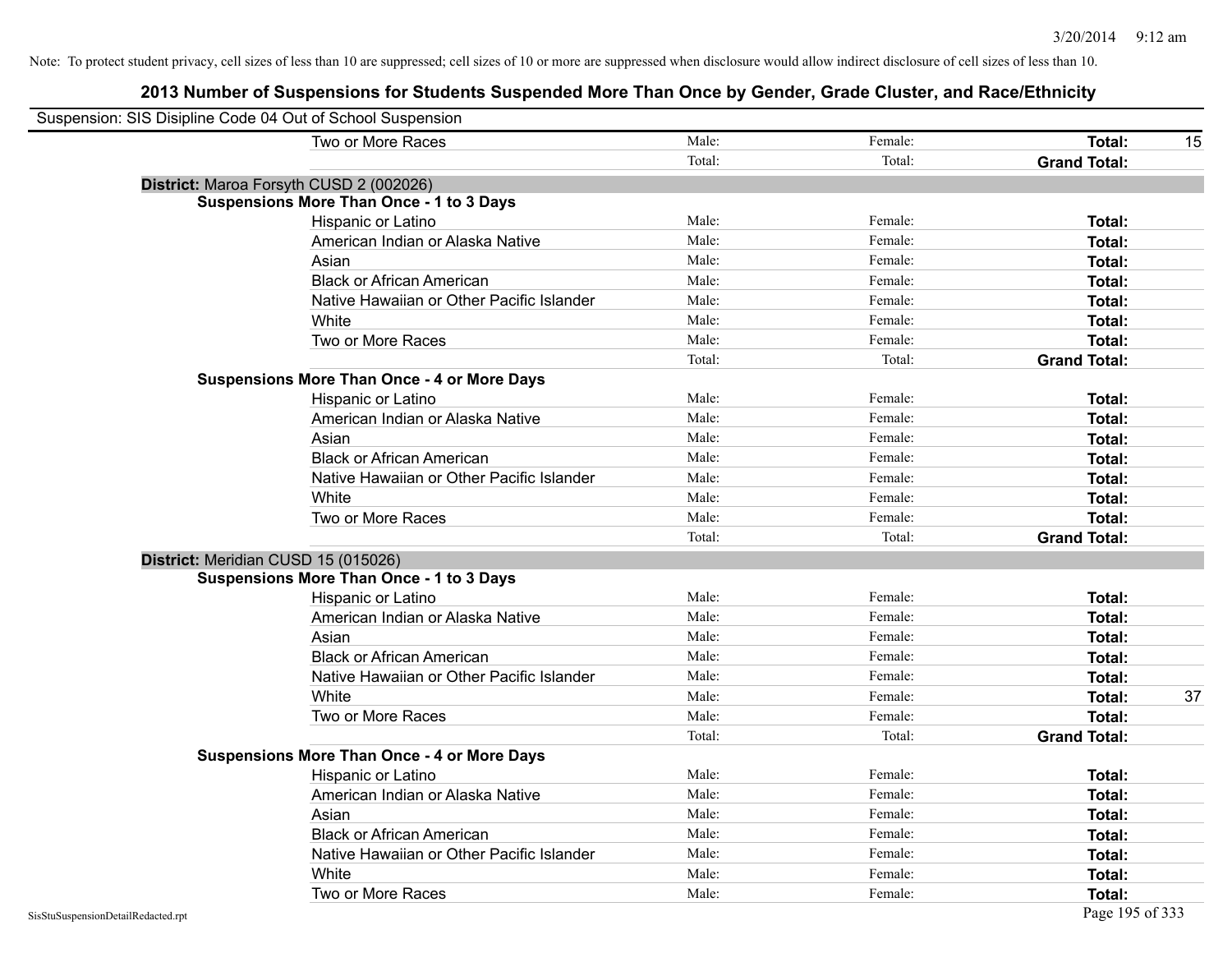| Suspension: SIS Disipline Code 04 Out of School Suspension |        |    |         |    |                     |    |
|------------------------------------------------------------|--------|----|---------|----|---------------------|----|
|                                                            | Total: |    | Total:  |    | <b>Grand Total:</b> |    |
| District: Mt Zion CUSD 3 (003026)                          |        |    |         |    |                     |    |
| <b>Suspensions More Than Once - 1 to 3 Days</b>            |        |    |         |    |                     |    |
| Hispanic or Latino                                         | Male:  |    | Female: |    | Total:              |    |
| American Indian or Alaska Native                           | Male:  |    | Female: |    | Total:              |    |
| Asian                                                      | Male:  |    | Female: |    | Total:              |    |
| <b>Black or African American</b>                           | Male:  |    | Female: |    | Total:              |    |
| Native Hawaiian or Other Pacific Islander                  | Male:  |    | Female: |    | Total:              |    |
| White                                                      | Male:  |    | Female: |    | <b>Total:</b>       |    |
| Two or More Races                                          | Male:  |    | Female: |    | Total:              |    |
|                                                            | Total: |    | Total:  |    | <b>Grand Total:</b> |    |
| District: Sangamon Valley CUSD 9 (009026)                  |        |    |         |    |                     |    |
| <b>Suspensions More Than Once - 1 to 3 Days</b>            |        |    |         |    |                     |    |
| Hispanic or Latino                                         | Male:  |    | Female: |    | <b>Total:</b>       |    |
| American Indian or Alaska Native                           | Male:  |    | Female: |    | Total:              |    |
| Asian                                                      | Male:  |    | Female: |    | Total:              |    |
| <b>Black or African American</b>                           | Male:  |    | Female: |    | Total:              |    |
| Native Hawaiian or Other Pacific Islander                  | Male:  |    | Female: |    | Total:              |    |
| White                                                      | Male:  | 31 | Female: | 12 | <b>Total:</b>       | 43 |
| Two or More Races                                          | Male:  |    | Female: |    | Total:              |    |
|                                                            | Total: |    | Total:  |    | <b>Grand Total:</b> |    |
| District: Warrensburg-Latham CUSD 11 (011026)              |        |    |         |    |                     |    |
| <b>Suspensions More Than Once - 1 to 3 Days</b>            |        |    |         |    |                     |    |
| Hispanic or Latino                                         | Male:  |    | Female: |    | <b>Total:</b>       |    |
| American Indian or Alaska Native                           | Male:  |    | Female: |    | Total:              |    |
| Asian                                                      | Male:  |    | Female: |    | Total:              |    |
| <b>Black or African American</b>                           | Male:  |    | Female: |    | Total:              |    |
| Native Hawaiian or Other Pacific Islander                  | Male:  |    | Female: |    | Total:              |    |
| White                                                      | Male:  | 19 | Female: | 13 | Total:              | 32 |
| Two or More Races                                          | Male:  |    | Female: |    | Total:              |    |
|                                                            | Total: |    | Total:  |    | <b>Grand Total:</b> |    |
| <b>Suspensions More Than Once - 4 or More Days</b>         |        |    |         |    |                     |    |
| <b>Hispanic or Latino</b>                                  | Male:  |    | Female: |    | Total:              |    |
| American Indian or Alaska Native                           | Male:  |    | Female: |    | Total:              |    |
| Asian                                                      | Male:  |    | Female: |    | Total:              |    |
| <b>Black or African American</b>                           | Male:  |    | Female: |    | <b>Total:</b>       |    |
| Native Hawaiian or Other Pacific Islander                  | Male:  |    | Female: |    | Total:              |    |
| White                                                      | Male:  |    | Female: |    | Total:              |    |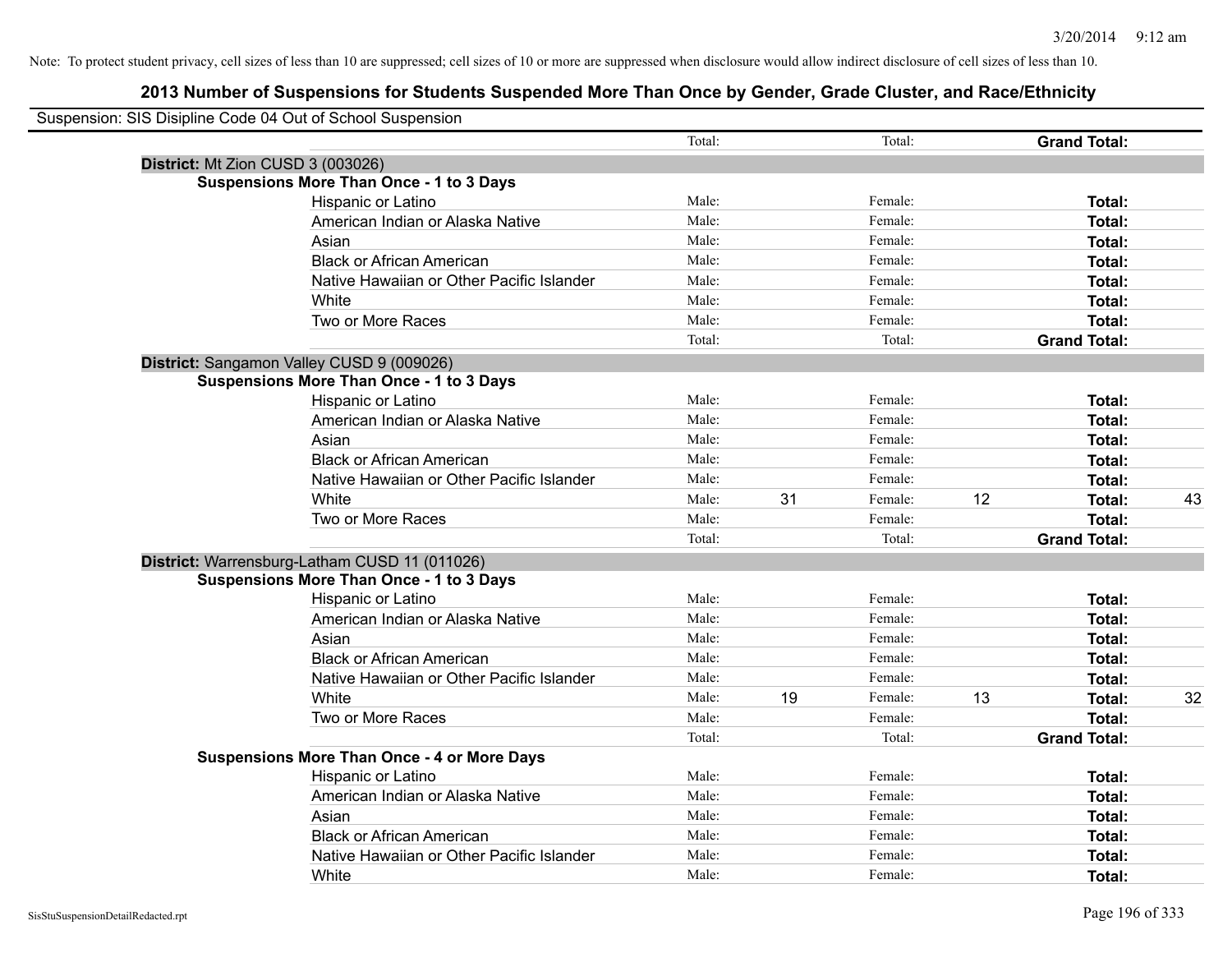| Suspension: SIS Disipline Code 04 Out of School Suspension |                                                    |        |         |                     |
|------------------------------------------------------------|----------------------------------------------------|--------|---------|---------------------|
|                                                            | Two or More Races                                  | Male:  | Female: | Total:              |
|                                                            |                                                    | Total: | Total:  | <b>Grand Total:</b> |
| County: Piatt (074)                                        |                                                    |        |         |                     |
|                                                            | District: Atwood Hammond CUSD 39 (039026)          |        |         |                     |
|                                                            | <b>Suspensions More Than Once - 1 to 3 Days</b>    |        |         |                     |
|                                                            | Hispanic or Latino                                 | Male:  | Female: | Total:              |
|                                                            | American Indian or Alaska Native                   | Male:  | Female: | Total:              |
|                                                            | Asian                                              | Male:  | Female: | Total:              |
|                                                            | <b>Black or African American</b>                   | Male:  | Female: | Total:              |
|                                                            | Native Hawaiian or Other Pacific Islander          | Male:  | Female: | Total:              |
|                                                            | White                                              | Male:  | Female: | 10<br>Total:        |
|                                                            | Two or More Races                                  | Male:  | Female: | <b>Total:</b>       |
|                                                            |                                                    | Total: | Total:  | <b>Grand Total:</b> |
| District: Bement CUSD 5 (005026)                           |                                                    |        |         |                     |
|                                                            | <b>Suspensions More Than Once - 1 to 3 Days</b>    |        |         |                     |
|                                                            | Hispanic or Latino                                 | Male:  | Female: | Total:              |
|                                                            | American Indian or Alaska Native                   | Male:  | Female: | Total:              |
|                                                            | Asian                                              | Male:  | Female: | Total:              |
|                                                            | <b>Black or African American</b>                   | Male:  | Female: | Total:              |
|                                                            | Native Hawaiian or Other Pacific Islander          | Male:  | Female: | Total:              |
|                                                            | White                                              | Male:  | Female: | Total:              |
|                                                            | Two or More Races                                  | Male:  | Female: | Total:              |
|                                                            |                                                    | Total: | Total:  | <b>Grand Total:</b> |
|                                                            | <b>Suspensions More Than Once - 4 or More Days</b> |        |         |                     |
|                                                            | Hispanic or Latino                                 | Male:  | Female: | Total:              |
|                                                            | American Indian or Alaska Native                   | Male:  | Female: | Total:              |
|                                                            | Asian                                              | Male:  | Female: | Total:              |
|                                                            | <b>Black or African American</b>                   | Male:  | Female: | Total:              |
|                                                            | Native Hawaiian or Other Pacific Islander          | Male:  | Female: | Total:              |
|                                                            | White                                              | Male:  | Female: | Total:              |
|                                                            | Two or More Races                                  | Male:  | Female: | Total:              |
|                                                            |                                                    | Total: | Total:  | <b>Grand Total:</b> |
|                                                            | District: Cerro Gordo CUSD 100 (100026)            |        |         |                     |
|                                                            | <b>Suspensions More Than Once - 1 to 3 Days</b>    |        |         |                     |
|                                                            | Hispanic or Latino                                 | Male:  | Female: | Total:              |
|                                                            | American Indian or Alaska Native                   | Male:  | Female: | Total:              |
|                                                            | Asian                                              | Male:  | Female: | Total:              |
|                                                            | <b>Black or African American</b>                   | Male:  | Female: | Total:              |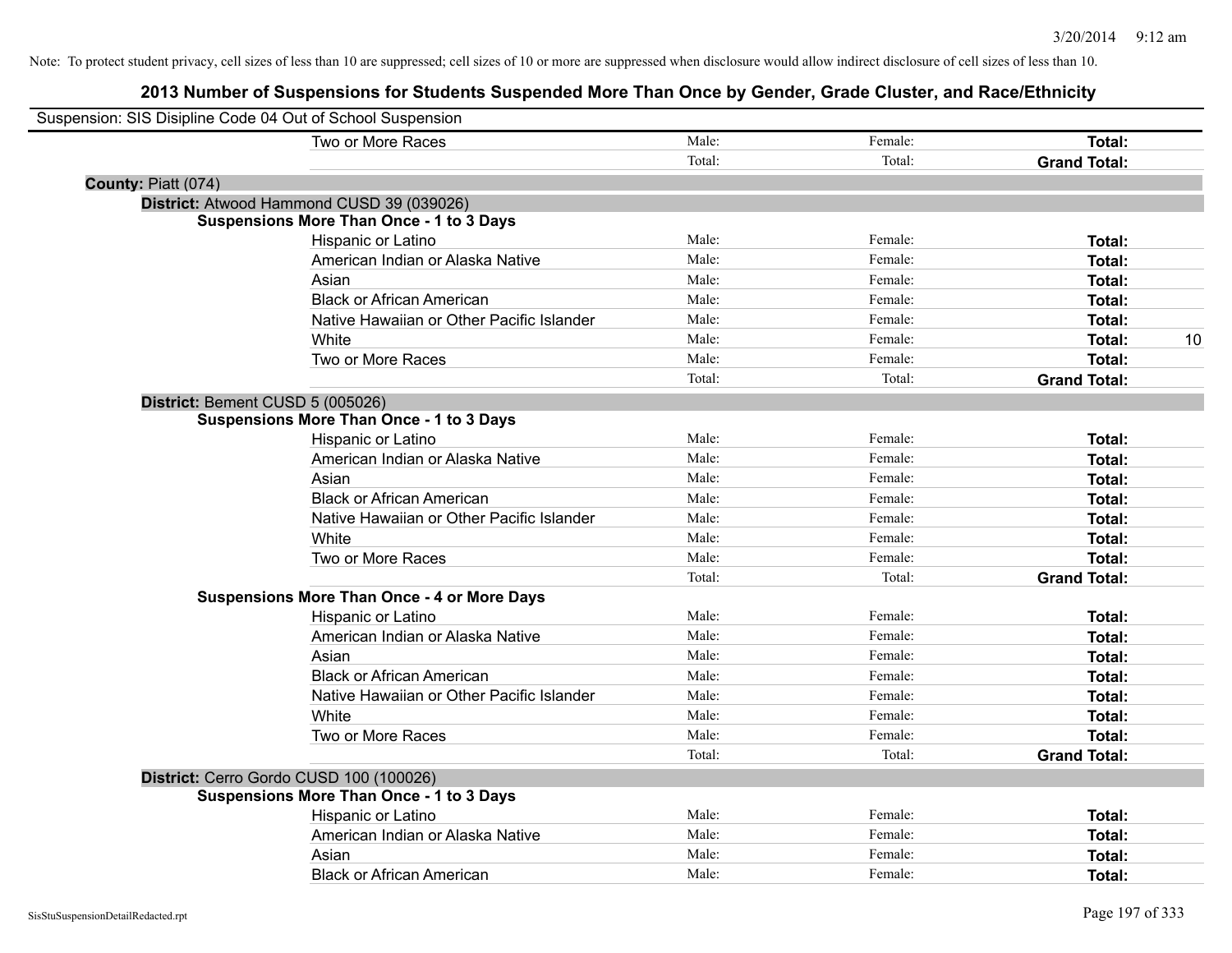### **2013 Number of Suspensions for Students Suspended More Than Once by Gender, Grade Cluster, and Race/Ethnicity**

| Suspension: SIS Disipline Code 04 Out of School Suspension |                                                    |        |         |                     |    |
|------------------------------------------------------------|----------------------------------------------------|--------|---------|---------------------|----|
|                                                            | Native Hawaiian or Other Pacific Islander          | Male:  | Female: | Total:              |    |
|                                                            | White                                              | Male:  | Female: | Total:              | 27 |
|                                                            | Two or More Races                                  | Male:  | Female: | Total:              |    |
|                                                            |                                                    | Total: | Total:  | <b>Grand Total:</b> |    |
|                                                            | District: Deland-Weldon CUSD 57 (057026)           |        |         |                     |    |
|                                                            | <b>Suspensions More Than Once - 1 to 3 Days</b>    |        |         |                     |    |
|                                                            | Hispanic or Latino                                 | Male:  | Female: | Total:              |    |
|                                                            | American Indian or Alaska Native                   | Male:  | Female: | Total:              |    |
|                                                            | Asian                                              | Male:  | Female: | Total:              |    |
|                                                            | <b>Black or African American</b>                   | Male:  | Female: | Total:              |    |
|                                                            | Native Hawaiian or Other Pacific Islander          | Male:  | Female: | Total:              |    |
|                                                            | White                                              | Male:  | Female: | <b>Total:</b>       |    |
|                                                            | Two or More Races                                  | Male:  | Female: | Total:              |    |
|                                                            |                                                    | Total: | Total:  | <b>Grand Total:</b> |    |
| District: Monticello CUSD 25 (025026)                      |                                                    |        |         |                     |    |
|                                                            | <b>Suspensions More Than Once - 1 to 3 Days</b>    |        |         |                     |    |
|                                                            | Hispanic or Latino                                 | Male:  | Female: | Total:              |    |
|                                                            | American Indian or Alaska Native                   | Male:  | Female: | Total:              |    |
|                                                            | Asian                                              | Male:  | Female: | <b>Total:</b>       |    |
|                                                            | <b>Black or African American</b>                   | Male:  | Female: | <b>Total:</b>       |    |
|                                                            | Native Hawaiian or Other Pacific Islander          | Male:  | Female: | Total:              |    |
|                                                            | White                                              | Male:  | Female: | <b>Total:</b>       | 18 |
|                                                            | Two or More Races                                  | Male:  | Female: | <b>Total:</b>       |    |
|                                                            |                                                    | Total: | Total:  | <b>Grand Total:</b> |    |
|                                                            | <b>Suspensions More Than Once - 4 or More Days</b> |        |         |                     |    |
|                                                            | Hispanic or Latino                                 | Male:  | Female: | Total:              |    |
|                                                            | American Indian or Alaska Native                   | Male:  | Female: | Total:              |    |
|                                                            | Asian                                              | Male:  | Female: | <b>Total:</b>       |    |
|                                                            | <b>Black or African American</b>                   | Male:  | Female: | Total:              |    |
|                                                            | Native Hawaiian or Other Pacific Islander          | Male:  | Female: | Total:              |    |
|                                                            | White                                              | Male:  | Female: | <b>Total:</b>       |    |
|                                                            | Two or More Races                                  | Male:  | Female: | Total:              |    |
|                                                            |                                                    | Total: | Total:  | <b>Grand Total:</b> |    |
|                                                            |                                                    |        |         |                     |    |

**Region:** Madison ROE (41)

**County:** Madison (057)

**District:** Alton CUSD 11 (011026) **Suspensions More Than Once - 1 to 3 Days**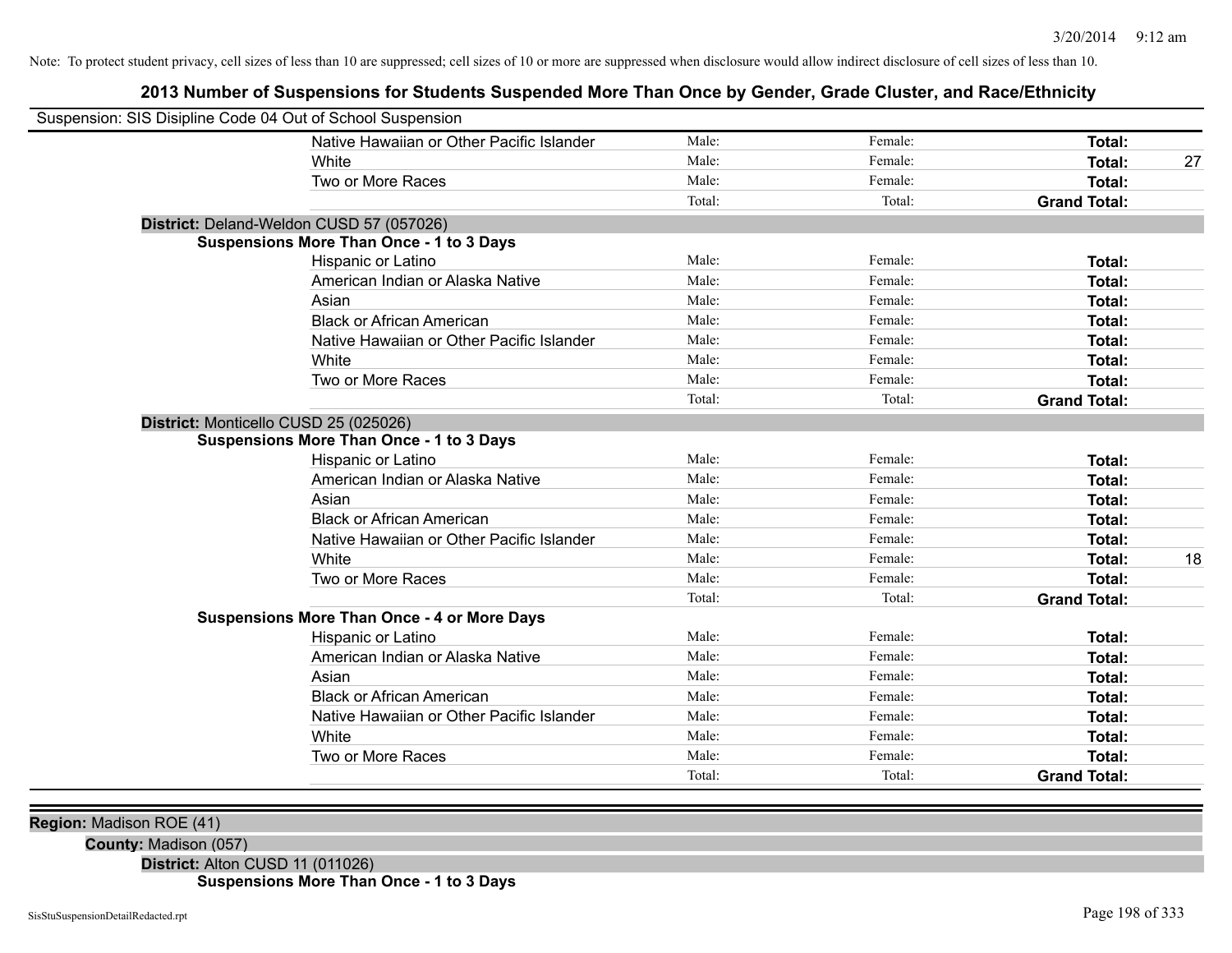| Suspension: SIS Disipline Code 04 Out of School Suspension |                                                    |        |     |         |    |                     |     |
|------------------------------------------------------------|----------------------------------------------------|--------|-----|---------|----|---------------------|-----|
|                                                            | Hispanic or Latino                                 | Male:  |     | Female: |    | Total:              |     |
|                                                            | American Indian or Alaska Native                   | Male:  |     | Female: |    | Total:              |     |
|                                                            | Asian                                              | Male:  |     | Female: |    | Total:              |     |
|                                                            | <b>Black or African American</b>                   | Male:  | 165 | Female: | 81 | Total:              | 246 |
|                                                            | Native Hawaiian or Other Pacific Islander          | Male:  |     | Female: |    | Total:              |     |
|                                                            | White                                              | Male:  | 125 | Female: | 34 | Total:              | 159 |
|                                                            | Two or More Races                                  | Male:  | 22  | Female: | 12 | <b>Total:</b>       | 34  |
|                                                            |                                                    | Total: |     | Total:  |    | <b>Grand Total:</b> |     |
|                                                            | <b>Suspensions More Than Once - 4 or More Days</b> |        |     |         |    |                     |     |
|                                                            | Hispanic or Latino                                 | Male:  |     | Female: |    | Total:              |     |
|                                                            | American Indian or Alaska Native                   | Male:  |     | Female: |    | Total:              |     |
|                                                            | Asian                                              | Male:  |     | Female: |    | Total:              |     |
|                                                            | <b>Black or African American</b>                   | Male:  | 59  | Female: | 19 | Total:              | 78  |
|                                                            | Native Hawaiian or Other Pacific Islander          | Male:  |     | Female: |    | Total:              |     |
|                                                            | White                                              | Male:  |     | Female: |    | Total:              | 41  |
|                                                            | Two or More Races                                  | Male:  |     | Female: |    | Total:              | 13  |
|                                                            |                                                    | Total: |     | Total:  |    | <b>Grand Total:</b> |     |
|                                                            | District: Bethalto CUSD 8 (008026)                 |        |     |         |    |                     |     |
|                                                            | <b>Suspensions More Than Once - 1 to 3 Days</b>    |        |     |         |    |                     |     |
|                                                            | Hispanic or Latino                                 | Male:  |     | Female: |    | <b>Total:</b>       |     |
|                                                            | American Indian or Alaska Native                   | Male:  |     | Female: |    | Total:              |     |
|                                                            | Asian                                              | Male:  |     | Female: |    | Total:              |     |
|                                                            | <b>Black or African American</b>                   | Male:  |     | Female: |    | Total:              |     |
|                                                            | Native Hawaiian or Other Pacific Islander          | Male:  |     | Female: |    | Total:              |     |
|                                                            | White                                              | Male:  | 49  | Female: | 14 | Total:              | 63  |
|                                                            | Two or More Races                                  | Male:  |     | Female: |    | <b>Total:</b>       |     |
|                                                            |                                                    | Total: |     | Total:  |    | <b>Grand Total:</b> | 75  |
|                                                            | <b>Suspensions More Than Once - 4 or More Days</b> |        |     |         |    |                     |     |
|                                                            | Hispanic or Latino                                 | Male:  |     | Female: |    | Total:              |     |
|                                                            | American Indian or Alaska Native                   | Male:  |     | Female: |    | Total:              |     |
|                                                            | Asian                                              | Male:  |     | Female: |    | Total:              |     |
|                                                            | <b>Black or African American</b>                   | Male:  |     | Female: |    | Total:              |     |
|                                                            | Native Hawaiian or Other Pacific Islander          | Male:  |     | Female: |    | Total:              |     |
|                                                            | White                                              | Male:  |     | Female: |    | Total:              | 14  |
|                                                            | Two or More Races                                  | Male:  |     | Female: |    | Total:              |     |
|                                                            |                                                    | Total: |     | Total:  |    | <b>Grand Total:</b> |     |
|                                                            | District: Collinsville CUSD 10 (010026)            |        |     |         |    |                     |     |
|                                                            | <b>Suspensions More Than Once - 1 to 3 Days</b>    |        |     |         |    |                     |     |
|                                                            | Hispanic or Latino                                 | Male:  | 39  | Female: | 15 | Total:              | 54  |
| SisStuSuspensionDetailRedacted.rpt                         |                                                    |        |     |         |    | Page 199 of 333     |     |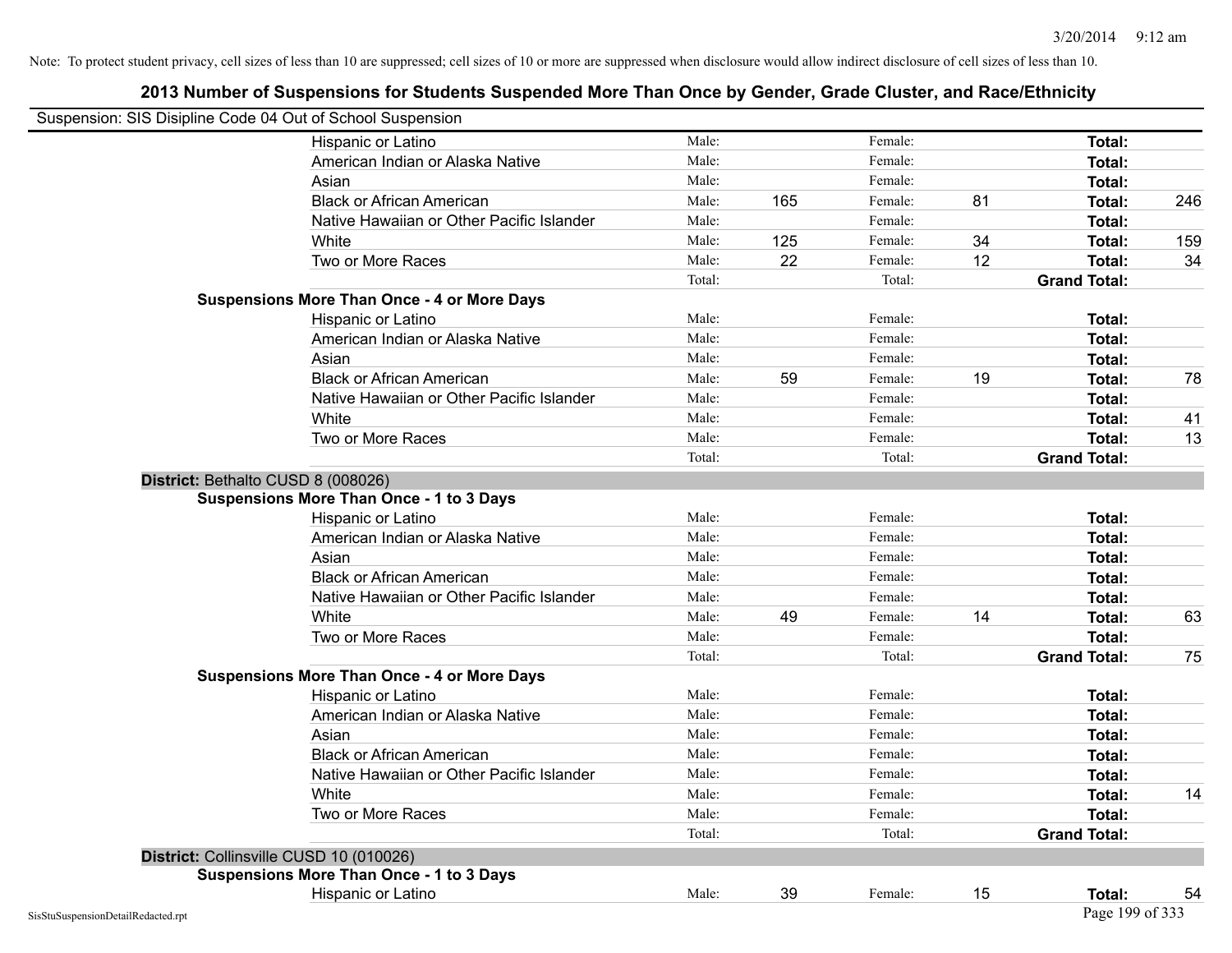### **2013 Number of Suspensions for Students Suspended More Than Once by Gender, Grade Cluster, and Race/Ethnicity**

|                                     | American Indian or Alaska Native                                                                        | Male:  |     |         |    |                     |     |
|-------------------------------------|---------------------------------------------------------------------------------------------------------|--------|-----|---------|----|---------------------|-----|
|                                     |                                                                                                         |        |     | Female: |    | Total:              |     |
|                                     | Asian                                                                                                   | Male:  |     | Female: |    | Total:              |     |
|                                     | <b>Black or African American</b>                                                                        | Male:  | 106 | Female: | 46 | Total:              | 152 |
|                                     | Native Hawaiian or Other Pacific Islander                                                               | Male:  |     | Female: |    | Total:              |     |
|                                     | White                                                                                                   | Male:  | 318 | Female: | 86 | Total:              | 404 |
|                                     | Two or More Races                                                                                       | Male:  |     | Female: |    | Total:              | 14  |
|                                     |                                                                                                         | Total: |     | Total:  |    | <b>Grand Total:</b> |     |
|                                     | <b>Suspensions More Than Once - 4 or More Days</b>                                                      |        |     |         |    |                     |     |
|                                     | Hispanic or Latino                                                                                      | Male:  |     | Female: |    | Total:              |     |
|                                     | American Indian or Alaska Native                                                                        | Male:  |     | Female: |    | Total:              |     |
|                                     | Asian                                                                                                   | Male:  |     | Female: |    | Total:              |     |
|                                     | <b>Black or African American</b>                                                                        | Male:  | 12  | Female: | 18 | Total:              | 30  |
|                                     | Native Hawaiian or Other Pacific Islander                                                               | Male:  |     | Female: |    | Total:              |     |
|                                     | White                                                                                                   | Male:  | 53  | Female: | 12 | Total:              | 65  |
|                                     | Two or More Races                                                                                       | Male:  |     | Female: |    | Total:              |     |
|                                     |                                                                                                         | Total: |     | Total:  |    | <b>Grand Total:</b> | 108 |
|                                     | District: Coordinated Youth & Human Service (006000)<br><b>Suspensions More Than Once - 1 to 3 Days</b> |        |     |         |    |                     |     |
|                                     | Hispanic or Latino                                                                                      | Male:  |     | Female: |    | Total:              |     |
|                                     | American Indian or Alaska Native                                                                        | Male:  |     | Female: |    | Total:              |     |
|                                     | Asian                                                                                                   | Male:  |     | Female: |    | Total:              |     |
|                                     | <b>Black or African American</b>                                                                        | Male:  |     | Female: |    | Total:              |     |
|                                     | Native Hawaiian or Other Pacific Islander                                                               | Male:  |     | Female: |    | Total:              |     |
|                                     | White                                                                                                   | Male:  |     | Female: |    | Total:              |     |
|                                     | Two or More Races                                                                                       | Male:  |     | Female: |    | Total:              |     |
|                                     |                                                                                                         | Total: |     | Total:  |    | <b>Grand Total:</b> | 12  |
| District: East Alton SD 13 (013002) |                                                                                                         |        |     |         |    |                     |     |
|                                     | <b>Suspensions More Than Once - 1 to 3 Days</b>                                                         |        |     |         |    |                     |     |
|                                     | Hispanic or Latino                                                                                      | Male:  |     | Female: |    | Total:              |     |
|                                     | American Indian or Alaska Native                                                                        | Male:  |     | Female: |    | Total:              |     |
|                                     | Asian                                                                                                   | Male:  |     | Female: |    | Total:              |     |
|                                     | <b>Black or African American</b>                                                                        | Male:  |     | Female: |    | Total:              |     |
|                                     | Native Hawaiian or Other Pacific Islander                                                               | Male:  |     | Female: |    | Total:              |     |
|                                     | White                                                                                                   | Male:  |     | Female: |    | Total:              |     |
|                                     | Two or More Races                                                                                       | Male:  |     | Female: |    | Total:              |     |
|                                     | District: East Alton-Wood River CHSD 14 (014016)                                                        | Total: |     | Total:  |    | <b>Grand Total:</b> |     |

**Suspensions More Than Once - 1 to 3 Days**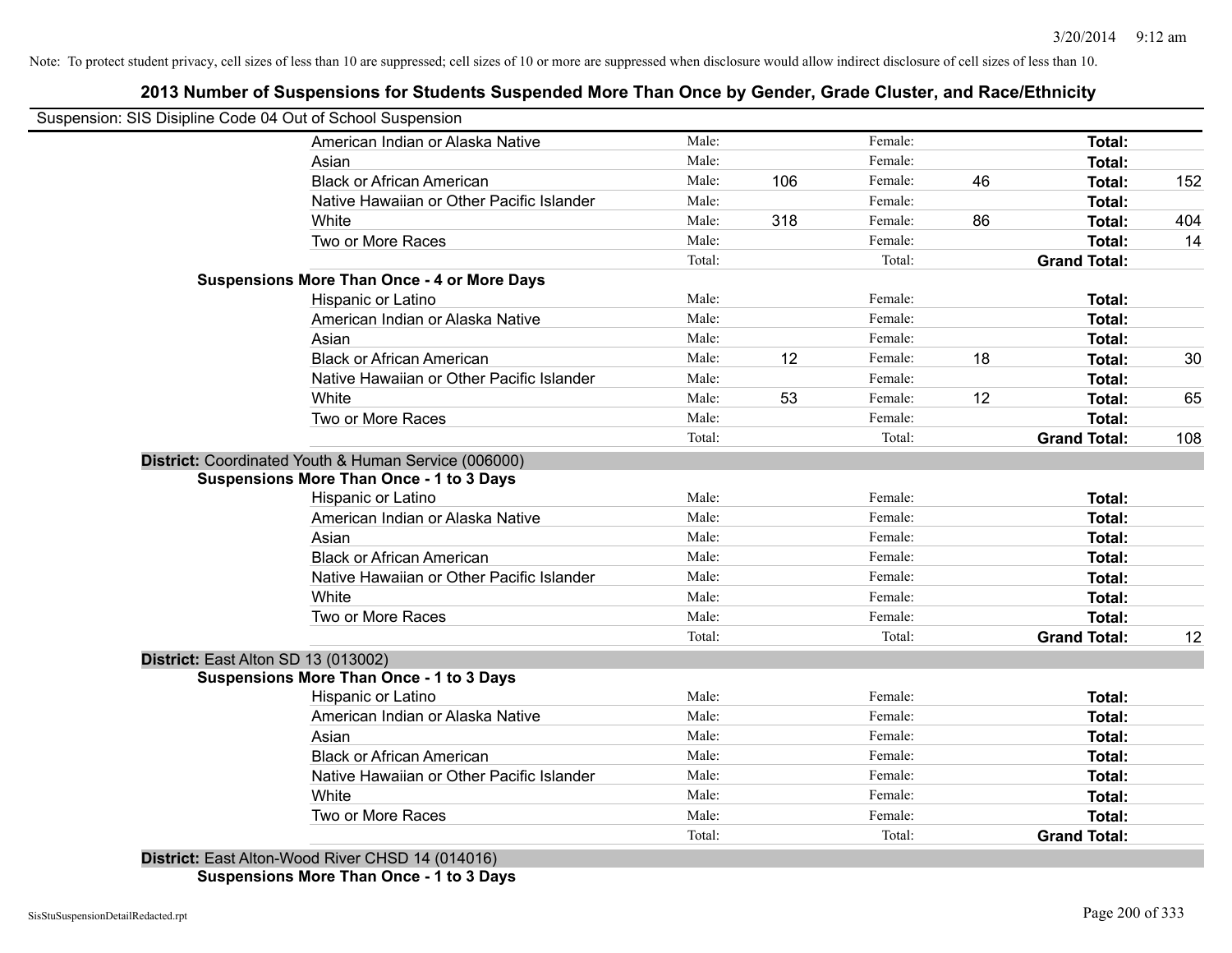| Suspension: SIS Disipline Code 04 Out of School Suspension |                                                    |        |     |         |    |                     |     |
|------------------------------------------------------------|----------------------------------------------------|--------|-----|---------|----|---------------------|-----|
|                                                            | Hispanic or Latino                                 | Male:  |     | Female: |    | Total:              |     |
|                                                            | American Indian or Alaska Native                   | Male:  |     | Female: |    | Total:              |     |
|                                                            | Asian                                              | Male:  |     | Female: |    | Total:              |     |
|                                                            | <b>Black or African American</b>                   | Male:  | 12  | Female: | 19 | Total:              | 31  |
|                                                            | Native Hawaiian or Other Pacific Islander          | Male:  |     | Female: |    | Total:              |     |
|                                                            | White                                              | Male:  | 124 | Female: | 73 | Total:              | 197 |
|                                                            | Two or More Races                                  | Male:  |     | Female: |    | <b>Total:</b>       |     |
|                                                            |                                                    | Total: |     | Total:  |    | <b>Grand Total:</b> |     |
|                                                            | <b>Suspensions More Than Once - 4 or More Days</b> |        |     |         |    |                     |     |
|                                                            | Hispanic or Latino                                 | Male:  |     | Female: |    | Total:              |     |
|                                                            | American Indian or Alaska Native                   | Male:  |     | Female: |    | Total:              |     |
|                                                            | Asian                                              | Male:  |     | Female: |    | Total:              |     |
|                                                            | <b>Black or African American</b>                   | Male:  |     | Female: |    | Total:              |     |
|                                                            | Native Hawaiian or Other Pacific Islander          | Male:  |     | Female: |    | <b>Total:</b>       |     |
|                                                            | White                                              | Male:  | 11  | Female: | 11 | Total:              | 22  |
|                                                            | Two or More Races                                  | Male:  |     | Female: |    | <b>Total:</b>       |     |
|                                                            |                                                    | Total: |     | Total:  |    | <b>Grand Total:</b> |     |
|                                                            | District: Edwardsville CUSD 7 (007026)             |        |     |         |    |                     |     |
|                                                            | <b>Suspensions More Than Once - 1 to 3 Days</b>    |        |     |         |    |                     |     |
|                                                            | Hispanic or Latino                                 | Male:  |     | Female: |    | Total:              |     |
|                                                            | American Indian or Alaska Native                   | Male:  |     | Female: |    | <b>Total:</b>       |     |
|                                                            | Asian                                              | Male:  |     | Female: |    | Total:              |     |
|                                                            | <b>Black or African American</b>                   | Male:  |     | Female: |    | Total:              | 15  |
|                                                            | Native Hawaiian or Other Pacific Islander          | Male:  |     | Female: |    | Total:              |     |
|                                                            | White                                              | Male:  |     | Female: |    | Total:              | 109 |
|                                                            | Two or More Races                                  | Male:  |     | Female: |    | Total:              | 11  |
|                                                            |                                                    | Total: |     | Total:  |    | <b>Grand Total:</b> |     |
|                                                            | <b>Suspensions More Than Once - 4 or More Days</b> |        |     |         |    |                     |     |
|                                                            | Hispanic or Latino                                 | Male:  |     | Female: |    | Total:              |     |
|                                                            | American Indian or Alaska Native                   | Male:  |     | Female: |    | Total:              |     |
|                                                            | Asian                                              | Male:  |     | Female: |    | Total:              |     |
|                                                            | <b>Black or African American</b>                   | Male:  |     | Female: |    | Total:              | 14  |
|                                                            | Native Hawaiian or Other Pacific Islander          | Male:  |     | Female: |    | Total:              |     |
|                                                            | White                                              | Male:  |     | Female: |    | Total:              | 24  |
|                                                            | Two or More Races                                  | Male:  |     | Female: |    | Total:              |     |
|                                                            |                                                    | Total: |     | Total:  |    | <b>Grand Total:</b> |     |
|                                                            | District: Granite City CUSD 9 (009026)             |        |     |         |    |                     |     |
|                                                            | <b>Suspensions More Than Once - 1 to 3 Days</b>    |        |     |         |    |                     |     |
|                                                            | Hispanic or Latino                                 | Male:  |     | Female: |    | Total:              | 14  |
| SisStuSuspensionDetailRedacted.rpt                         |                                                    |        |     |         |    | Page 201 of 333     |     |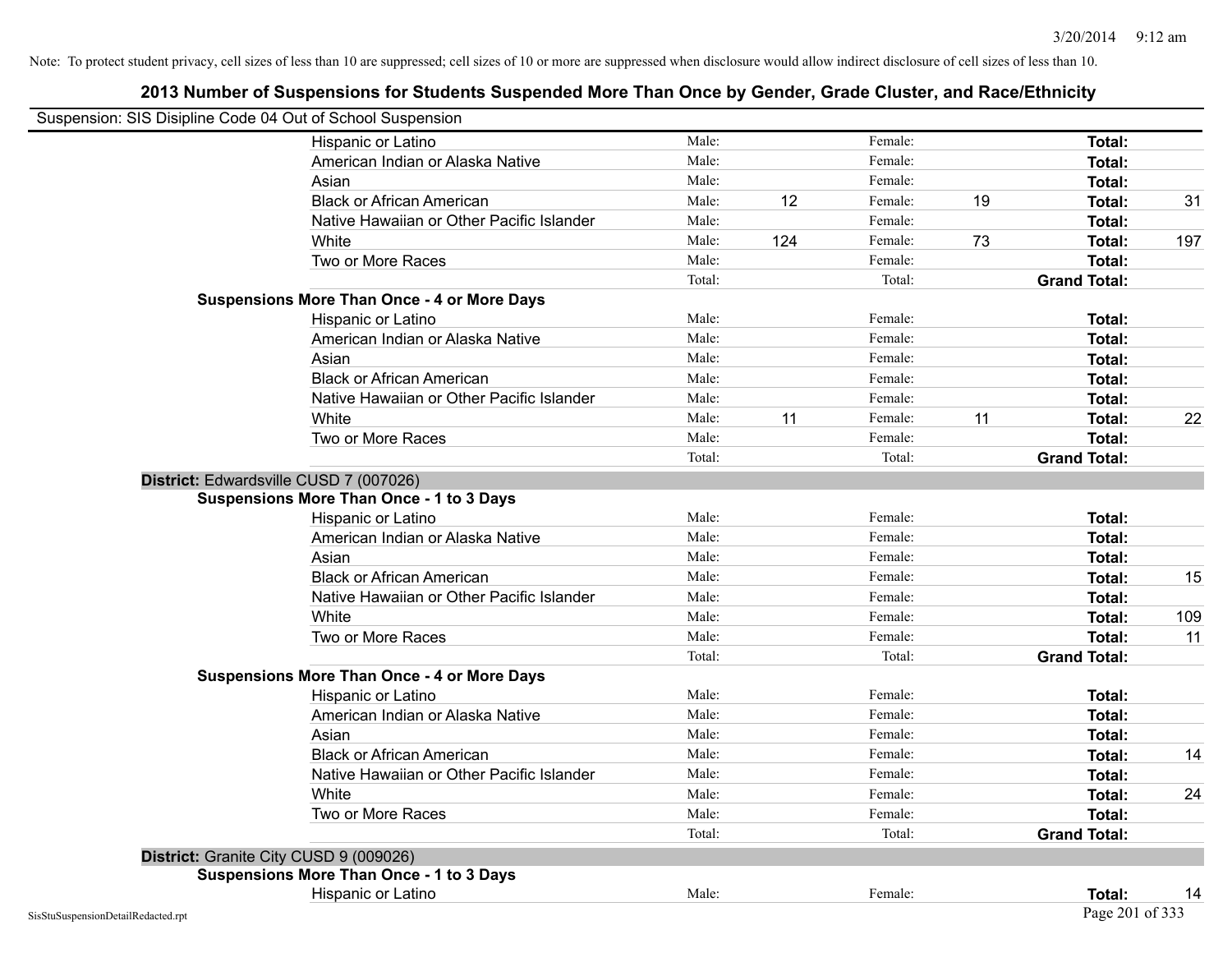| Suspension: SIS Disipline Code 04 Out of School Suspension |                                                     |        |    |         |    |                     |     |
|------------------------------------------------------------|-----------------------------------------------------|--------|----|---------|----|---------------------|-----|
|                                                            | American Indian or Alaska Native                    | Male:  |    | Female: |    | <b>Total:</b>       |     |
|                                                            | Asian                                               | Male:  |    | Female: |    | <b>Total:</b>       |     |
|                                                            | <b>Black or African American</b>                    | Male:  | 49 | Female: | 20 | Total:              | 69  |
|                                                            | Native Hawaiian or Other Pacific Islander           | Male:  |    | Female: |    | Total:              |     |
|                                                            | White                                               | Male:  |    | Female: |    | Total:              | 138 |
|                                                            | Two or More Races                                   | Male:  |    | Female: |    | <b>Total:</b>       | 18  |
|                                                            |                                                     | Total: |    | Total:  |    | <b>Grand Total:</b> |     |
|                                                            | <b>Suspensions More Than Once - 4 or More Days</b>  |        |    |         |    |                     |     |
|                                                            | Hispanic or Latino                                  | Male:  |    | Female: |    | Total:              |     |
|                                                            | American Indian or Alaska Native                    | Male:  |    | Female: |    | Total:              |     |
|                                                            | Asian                                               | Male:  |    | Female: |    | <b>Total:</b>       |     |
|                                                            | <b>Black or African American</b>                    | Male:  | 20 | Female: | 11 | Total:              | 31  |
|                                                            | Native Hawaiian or Other Pacific Islander           | Male:  |    | Female: |    | Total:              |     |
|                                                            | White                                               | Male:  |    | Female: |    | Total:              | 54  |
|                                                            | Two or More Races                                   | Male:  |    | Female: |    | Total:              | 11  |
|                                                            |                                                     | Total: |    | Total:  |    | <b>Grand Total:</b> |     |
|                                                            | District: Highland CUSD 5 (005026)                  |        |    |         |    |                     |     |
|                                                            | Suspensions More Than Once - 1 to 3 Days            |        |    |         |    |                     |     |
|                                                            | Hispanic or Latino                                  | Male:  |    | Female: |    | <b>Total:</b>       |     |
|                                                            | American Indian or Alaska Native                    | Male:  |    | Female: |    | Total:              |     |
|                                                            | Asian                                               | Male:  |    | Female: |    | Total:              |     |
|                                                            | <b>Black or African American</b>                    | Male:  |    | Female: |    | Total:              |     |
|                                                            | Native Hawaiian or Other Pacific Islander           | Male:  |    | Female: |    | Total:              |     |
|                                                            | White                                               | Male:  | 38 | Female: | 11 | Total:              | 49  |
|                                                            | Two or More Races                                   | Male:  |    | Female: |    | <b>Total:</b>       |     |
|                                                            |                                                     | Total: |    | Total:  |    | <b>Grand Total:</b> |     |
|                                                            | <b>Suspensions More Than Once - 4 or More Days</b>  |        |    |         |    |                     |     |
|                                                            | Hispanic or Latino                                  | Male:  |    | Female: |    | Total:              |     |
|                                                            | American Indian or Alaska Native                    | Male:  |    | Female: |    | Total:              |     |
|                                                            | Asian                                               | Male:  |    | Female: |    | Total:              |     |
|                                                            | <b>Black or African American</b>                    | Male:  |    | Female: |    | Total:              |     |
|                                                            | Native Hawaiian or Other Pacific Islander           | Male:  |    | Female: |    | <b>Total:</b>       |     |
|                                                            | White                                               | Male:  |    | Female: |    | <b>Total:</b>       | 16  |
|                                                            | Two or More Races                                   | Male:  |    | Female: |    | Total:              |     |
|                                                            |                                                     | Total: |    | Total:  |    | <b>Grand Total:</b> |     |
|                                                            | District: Madison Co Regional Office of Ed (028400) |        |    |         |    |                     |     |
|                                                            | <b>Suspensions More Than Once - 1 to 3 Days</b>     |        |    |         |    |                     |     |
|                                                            | Hispanic or Latino                                  | Male:  |    | Female: |    | Total:              |     |
|                                                            | American Indian or Alaska Native                    | Male:  |    | Female: |    | Total:              |     |
| SisStuSuspensionDetailRedacted.rpt                         |                                                     |        |    |         |    | Page 202 of 333     |     |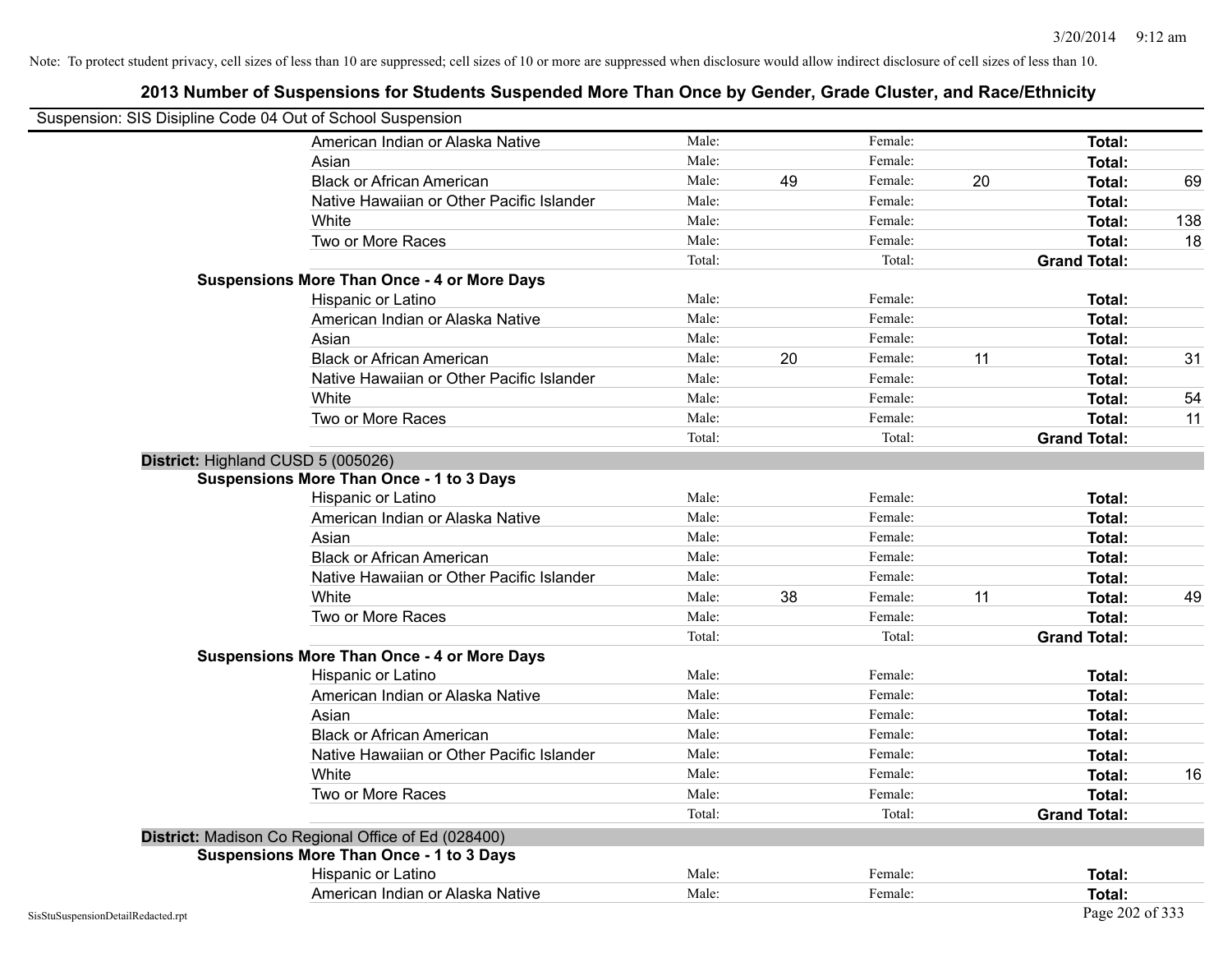| Suspension: SIS Disipline Code 04 Out of School Suspension |                                                    |        |    |         |    |                     |     |
|------------------------------------------------------------|----------------------------------------------------|--------|----|---------|----|---------------------|-----|
|                                                            | Asian                                              | Male:  |    | Female: |    | Total:              |     |
|                                                            | <b>Black or African American</b>                   | Male:  |    | Female: |    | Total:              |     |
|                                                            | Native Hawaiian or Other Pacific Islander          | Male:  |    | Female: |    | Total:              |     |
|                                                            | White                                              | Male:  |    | Female: |    | Total:              |     |
|                                                            | Two or More Races                                  | Male:  |    | Female: |    | Total:              |     |
|                                                            |                                                    | Total: |    | Total:  |    | <b>Grand Total:</b> | 13  |
|                                                            | <b>Suspensions More Than Once - 4 or More Days</b> |        |    |         |    |                     |     |
|                                                            | Hispanic or Latino                                 | Male:  |    | Female: |    | Total:              |     |
|                                                            | American Indian or Alaska Native                   | Male:  |    | Female: |    | Total:              |     |
|                                                            | Asian                                              | Male:  |    | Female: |    | Total:              |     |
|                                                            | <b>Black or African American</b>                   | Male:  |    | Female: |    | Total:              |     |
|                                                            | Native Hawaiian or Other Pacific Islander          | Male:  |    | Female: |    | <b>Total:</b>       |     |
|                                                            | White                                              | Male:  |    | Female: |    | <b>Total:</b>       |     |
|                                                            | Two or More Races                                  | Male:  |    | Female: |    | <b>Total:</b>       |     |
|                                                            |                                                    | Total: |    | Total:  |    | <b>Grand Total:</b> |     |
| District: Madison CUSD 12 (012026)                         |                                                    |        |    |         |    |                     |     |
|                                                            | <b>Suspensions More Than Once - 1 to 3 Days</b>    |        |    |         |    |                     |     |
|                                                            | Hispanic or Latino                                 | Male:  |    | Female: |    | Total:              |     |
|                                                            | American Indian or Alaska Native                   | Male:  |    | Female: |    | <b>Total:</b>       |     |
|                                                            | Asian                                              | Male:  |    | Female: |    | Total:              |     |
|                                                            | <b>Black or African American</b>                   | Male:  | 75 | Female: | 43 | Total:              | 118 |
|                                                            | Native Hawaiian or Other Pacific Islander          | Male:  |    | Female: |    | Total:              |     |
|                                                            | White                                              | Male:  |    | Female: |    | Total:              |     |
|                                                            | Two or More Races                                  | Male:  |    | Female: |    | <b>Total:</b>       |     |
|                                                            |                                                    | Total: |    | Total:  |    | <b>Grand Total:</b> |     |
|                                                            | <b>Suspensions More Than Once - 4 or More Days</b> |        |    |         |    |                     |     |
|                                                            | Hispanic or Latino                                 | Male:  |    | Female: |    | Total:              |     |
|                                                            | American Indian or Alaska Native                   | Male:  |    | Female: |    | Total:              |     |
|                                                            | Asian                                              | Male:  |    | Female: |    | Total:              |     |
|                                                            | <b>Black or African American</b>                   | Male:  |    | Female: |    | <b>Total:</b>       | 31  |
|                                                            | Native Hawaiian or Other Pacific Islander          | Male:  |    | Female: |    | Total:              |     |
|                                                            | White                                              | Male:  |    | Female: |    | Total:              |     |
|                                                            | Two or More Races                                  | Male:  |    | Female: |    | Total:              |     |
|                                                            |                                                    | Total: |    | Total:  |    | <b>Grand Total:</b> |     |
| District: Roxana CUSD 1 (001026)                           |                                                    |        |    |         |    |                     |     |
|                                                            | <b>Suspensions More Than Once - 1 to 3 Days</b>    |        |    |         |    |                     |     |
|                                                            | Hispanic or Latino                                 | Male:  |    | Female: |    | Total:              |     |
|                                                            | American Indian or Alaska Native                   | Male:  |    | Female: |    | Total:              |     |
|                                                            | Asian                                              | Male:  |    | Female: |    | <b>Total:</b>       |     |
| SisStuSuspensionDetailRedacted.rpt                         |                                                    |        |    |         |    | Page 203 of 333     |     |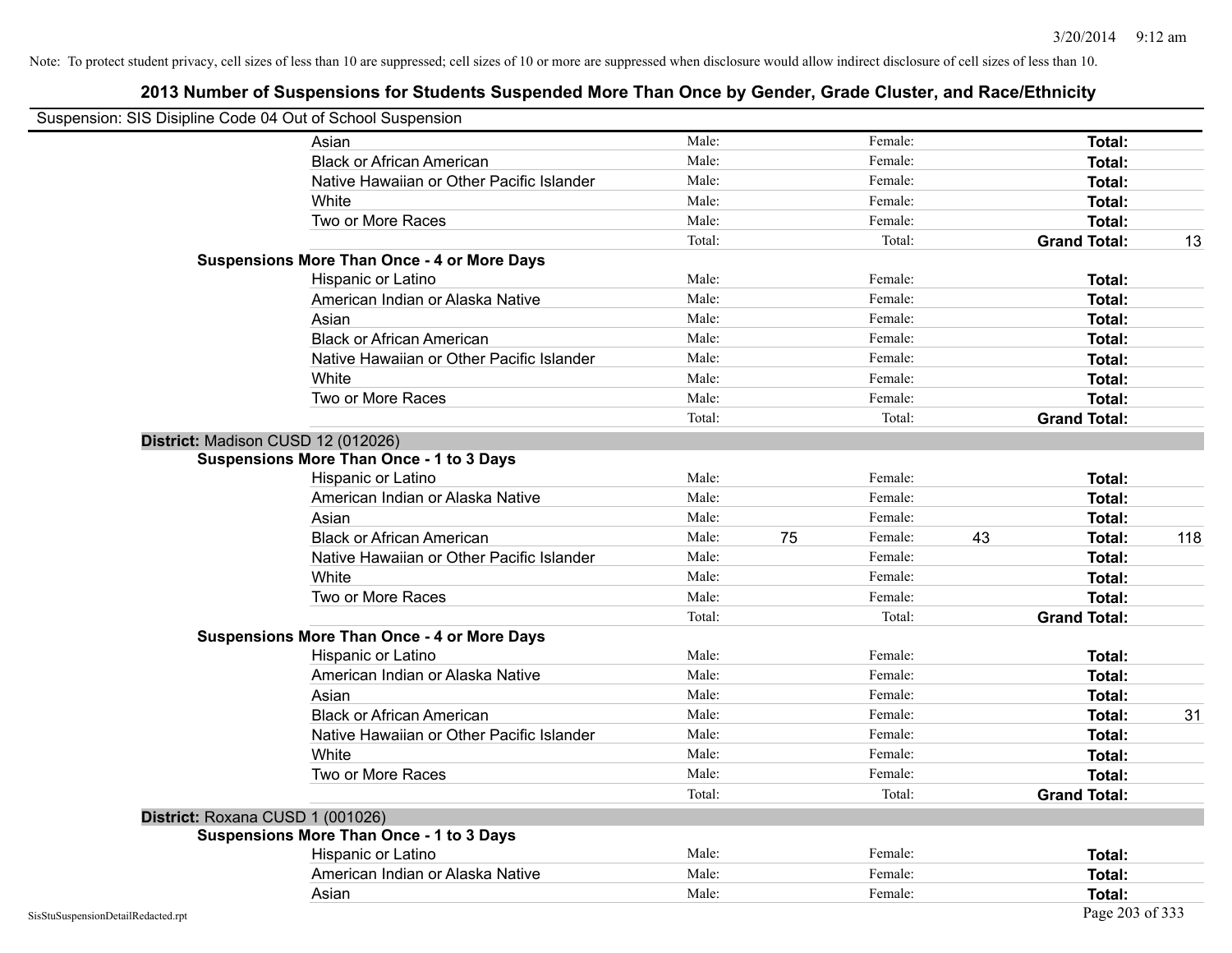|                                    | Suspension: SIS Disipline Code 04 Out of School Suspension |        |    |         |    |                     |    |
|------------------------------------|------------------------------------------------------------|--------|----|---------|----|---------------------|----|
|                                    | <b>Black or African American</b>                           | Male:  |    | Female: |    | <b>Total:</b>       |    |
|                                    | Native Hawaiian or Other Pacific Islander                  | Male:  |    | Female: |    | Total:              |    |
|                                    | White                                                      | Male:  | 44 | Female: | 15 | Total:              | 59 |
|                                    | Two or More Races                                          | Male:  |    | Female: |    | Total:              |    |
|                                    |                                                            | Total: |    | Total:  |    | <b>Grand Total:</b> |    |
|                                    | <b>Suspensions More Than Once - 4 or More Days</b>         |        |    |         |    |                     |    |
|                                    | Hispanic or Latino                                         | Male:  |    | Female: |    | Total:              |    |
|                                    | American Indian or Alaska Native                           | Male:  |    | Female: |    | Total:              |    |
|                                    | Asian                                                      | Male:  |    | Female: |    | Total:              |    |
|                                    | <b>Black or African American</b>                           | Male:  |    | Female: |    | <b>Total:</b>       |    |
|                                    | Native Hawaiian or Other Pacific Islander                  | Male:  |    | Female: |    | Total:              |    |
|                                    | White                                                      | Male:  |    | Female: |    | Total:              |    |
|                                    | Two or More Races                                          | Male:  |    | Female: |    | Total:              |    |
|                                    |                                                            | Total: |    | Total:  |    | <b>Grand Total:</b> |    |
|                                    | District: Triad CUSD 2 (002026)                            |        |    |         |    |                     |    |
|                                    | <b>Suspensions More Than Once - 1 to 3 Days</b>            |        |    |         |    |                     |    |
|                                    | Hispanic or Latino                                         | Male:  |    | Female: |    | Total:              |    |
|                                    | American Indian or Alaska Native                           | Male:  |    | Female: |    | Total:              |    |
|                                    | Asian                                                      | Male:  |    | Female: |    | Total:              |    |
|                                    | <b>Black or African American</b>                           | Male:  |    | Female: |    | Total:              |    |
|                                    | Native Hawaiian or Other Pacific Islander                  | Male:  |    | Female: |    | Total:              |    |
|                                    | White                                                      | Male:  | 47 | Female: | 40 | Total:              | 87 |
|                                    | Two or More Races                                          | Male:  |    | Female: |    | <b>Total:</b>       |    |
|                                    |                                                            | Total: |    | Total:  |    | <b>Grand Total:</b> |    |
|                                    | <b>Suspensions More Than Once - 4 or More Days</b>         |        |    |         |    |                     |    |
|                                    | Hispanic or Latino                                         | Male:  |    | Female: |    | Total:              |    |
|                                    | American Indian or Alaska Native                           | Male:  |    | Female: |    | Total:              |    |
|                                    | Asian                                                      | Male:  |    | Female: |    | Total:              |    |
|                                    | <b>Black or African American</b>                           | Male:  |    | Female: |    | Total:              |    |
|                                    | Native Hawaiian or Other Pacific Islander                  | Male:  |    | Female: |    | Total:              |    |
|                                    | White                                                      | Male:  | 12 | Female: | 10 | Total:              | 22 |
|                                    | Two or More Races                                          | Male:  |    | Female: |    | <b>Total:</b>       |    |
|                                    |                                                            | Total: |    | Total:  |    | <b>Grand Total:</b> |    |
|                                    | District: Venice CUSD 3 (003026)                           |        |    |         |    |                     |    |
|                                    | <b>Suspensions More Than Once - 1 to 3 Days</b>            |        |    |         |    |                     |    |
|                                    | Hispanic or Latino                                         | Male:  |    | Female: |    | Total:              |    |
|                                    | American Indian or Alaska Native                           | Male:  |    | Female: |    | Total:              |    |
|                                    | Asian                                                      | Male:  |    | Female: |    | Total:              |    |
|                                    | <b>Black or African American</b>                           | Male:  | 23 | Female: | 25 | Total:              | 48 |
| SisStuSuspensionDetailRedacted.rpt |                                                            |        |    |         |    | Page 204 of 333     |    |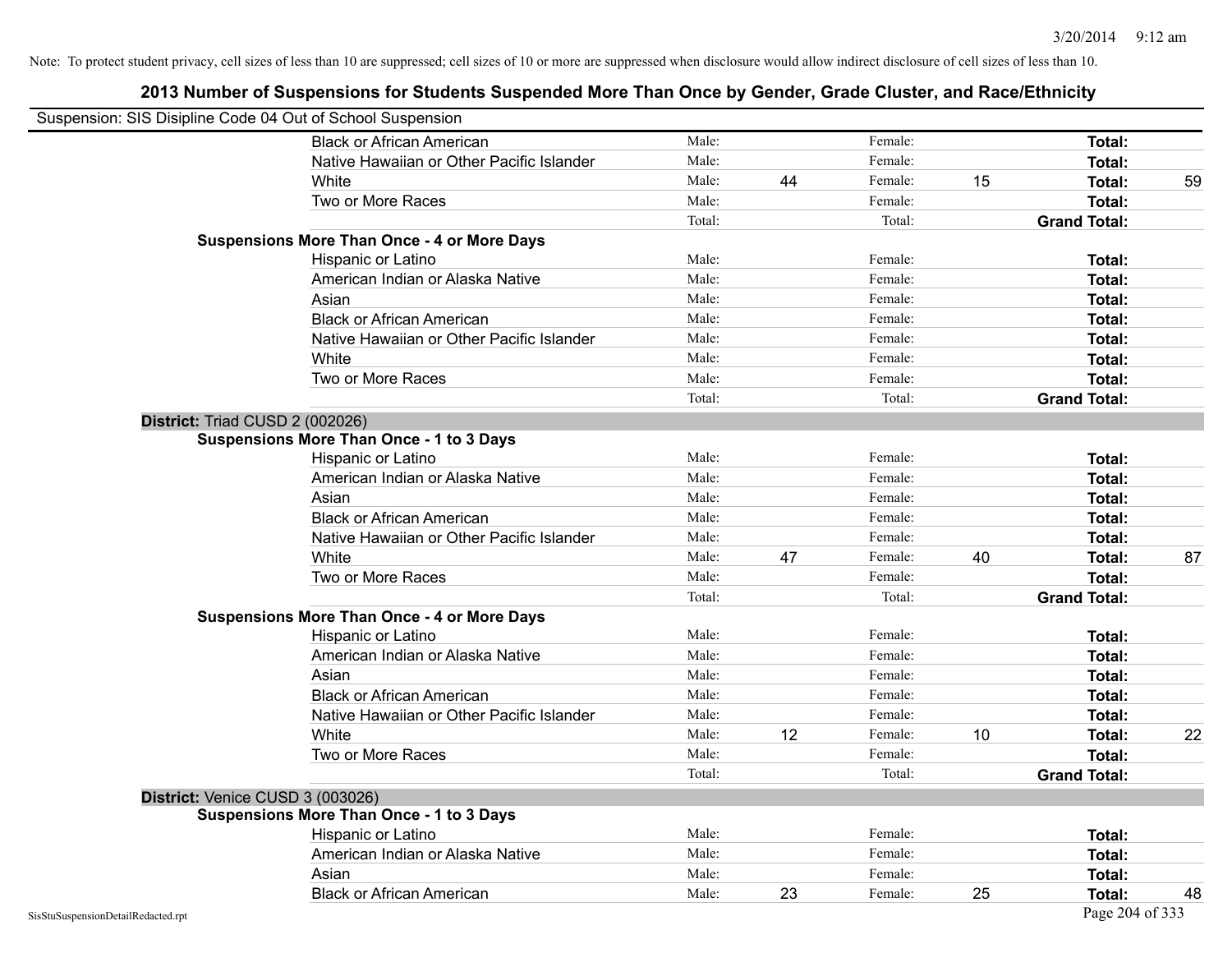| Suspension: SIS Disipline Code 04 Out of School Suspension |                                                    |        |         |                     |
|------------------------------------------------------------|----------------------------------------------------|--------|---------|---------------------|
|                                                            | Native Hawaiian or Other Pacific Islander          | Male:  | Female: | Total:              |
|                                                            | White                                              | Male:  | Female: | Total:              |
|                                                            | Two or More Races                                  | Male:  | Female: | Total:              |
|                                                            |                                                    | Total: | Total:  | <b>Grand Total:</b> |
|                                                            | <b>Suspensions More Than Once - 4 or More Days</b> |        |         |                     |
|                                                            | Hispanic or Latino                                 | Male:  | Female: | Total:              |
|                                                            | American Indian or Alaska Native                   | Male:  | Female: | Total:              |
|                                                            | Asian                                              | Male:  | Female: | Total:              |
|                                                            | <b>Black or African American</b>                   | Male:  | Female: | Total:              |
|                                                            | Native Hawaiian or Other Pacific Islander          | Male:  | Female: | Total:              |
|                                                            | White                                              | Male:  | Female: | Total:              |
|                                                            | Two or More Races                                  | Male:  | Female: | Total:              |
|                                                            |                                                    | Total: | Total:  | <b>Grand Total:</b> |
|                                                            | District: Wood River-Hartford ESD 15 (015003)      |        |         |                     |
|                                                            | <b>Suspensions More Than Once - 1 to 3 Days</b>    |        |         |                     |
|                                                            | Hispanic or Latino                                 | Male:  | Female: | Total:              |
|                                                            | American Indian or Alaska Native                   | Male:  | Female: | Total:              |
|                                                            | Asian                                              | Male:  | Female: | Total:              |
|                                                            | <b>Black or African American</b>                   | Male:  | Female: | Total:              |
|                                                            | Native Hawaiian or Other Pacific Islander          | Male:  | Female: | Total:              |
|                                                            | White                                              | Male:  | Female: | 35<br>Total:        |
|                                                            | Two or More Races                                  | Male:  | Female: | Total:              |
|                                                            |                                                    | Total: | Total:  | <b>Grand Total:</b> |
|                                                            | <b>Suspensions More Than Once - 4 or More Days</b> |        |         |                     |
|                                                            | Hispanic or Latino                                 | Male:  | Female: | Total:              |
|                                                            | American Indian or Alaska Native                   | Male:  | Female: | Total:              |
|                                                            | Asian                                              | Male:  | Female: | Total:              |
|                                                            | <b>Black or African American</b>                   | Male:  | Female: | Total:              |
|                                                            | Native Hawaiian or Other Pacific Islander          | Male:  | Female: | Total:              |
|                                                            | White                                              | Male:  | Female: | Total:              |
|                                                            | Two or More Races                                  | Male:  | Female: | Total:              |
|                                                            |                                                    | Total: | Total:  | <b>Grand Total:</b> |
| County: Non-Public School (000)                            |                                                    |        |         |                     |
| District: Madison ROE (000000)                             |                                                    |        |         |                     |
|                                                            | <b>Suspensions More Than Once - 1 to 3 Days</b>    |        |         |                     |
|                                                            | Hispanic or Latino                                 | Male:  | Female: | Total:              |
|                                                            | American Indian or Alaska Native                   | Male:  | Female: | Total:              |
|                                                            | Asian                                              | Male:  | Female: | Total:              |
|                                                            | <b>Black or African American</b>                   | Male:  | Female: | Total:              |
| SisStuSuspensionDetailRedacted.rpt                         |                                                    |        |         | Page 205 of 333     |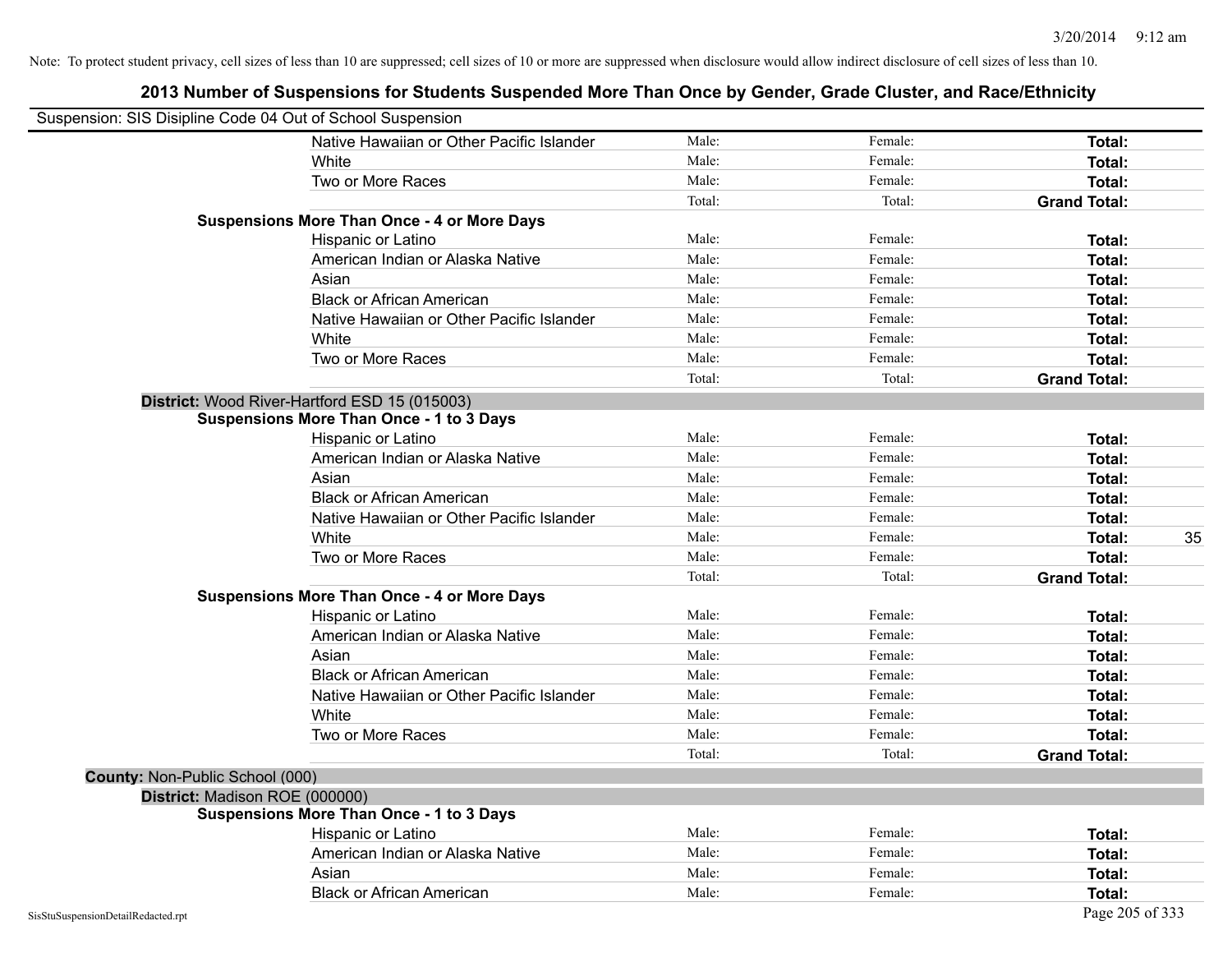|                                           | Suspension: SIS Disipline Code 04 Out of School Suspension |        |         |                     |
|-------------------------------------------|------------------------------------------------------------|--------|---------|---------------------|
|                                           | Native Hawaiian or Other Pacific Islander                  | Male:  | Female: | Total:              |
|                                           | White                                                      | Male:  | Female: | Total:              |
|                                           | Two or More Races                                          | Male:  | Female: | Total:              |
|                                           |                                                            | Total: | Total:  | <b>Grand Total:</b> |
|                                           | <b>Suspensions More Than Once - 4 or More Days</b>         |        |         |                     |
|                                           | Hispanic or Latino                                         | Male:  | Female: | Total:              |
|                                           | American Indian or Alaska Native                           | Male:  | Female: | Total:              |
|                                           | Asian                                                      | Male:  | Female: | Total:              |
|                                           | <b>Black or African American</b>                           | Male:  | Female: | Total:              |
|                                           | Native Hawaiian or Other Pacific Islander                  | Male:  | Female: | <b>Total:</b>       |
|                                           | White                                                      | Male:  | Female: | Total:              |
|                                           | Two or More Races                                          | Male:  | Female: | Total:              |
|                                           |                                                            | Total: | Total:  | <b>Grand Total:</b> |
|                                           |                                                            |        |         |                     |
| Region: Marshall/Putnam/Woodford ROE (43) |                                                            |        |         |                     |
| County: Marshall (059)                    |                                                            |        |         |                     |
|                                           | District: Henry-Senachwine CUSD 5 (005026)                 |        |         |                     |
|                                           | <b>Suspensions More Than Once - 1 to 3 Days</b>            |        |         |                     |
|                                           | Hispanic or Latino                                         | Male:  | Female: | Total:              |
|                                           | American Indian or Alaska Native                           | Male:  | Female: | Total:              |
|                                           | Asian                                                      | Male:  | Female: | Total:              |
|                                           | <b>Black or African American</b>                           | Male:  | Female: | Total:              |
|                                           | Native Hawaiian or Other Pacific Islander                  | Male:  | Female: | Total:              |
|                                           | White                                                      | Male:  | Female: | 20<br>Total:        |
|                                           | Two or More Races                                          | Male:  | Female: | Total:              |
|                                           |                                                            | Total: | Total:  | <b>Grand Total:</b> |
|                                           | <b>Suspensions More Than Once - 4 or More Days</b>         |        |         |                     |
|                                           | Hispanic or Latino                                         | Male:  | Female: | Total:              |
|                                           | American Indian or Alaska Native                           | Male:  | Female: | Total:              |
|                                           | Asian                                                      | Male:  | Female: | Total:              |
|                                           | <b>Black or African American</b>                           | Male:  | Female: | Total:              |
|                                           | Native Hawaiian or Other Pacific Islander                  | Male:  | Female: | Total:              |
|                                           |                                                            | Male:  | Female: |                     |
|                                           | White                                                      |        |         | Total:              |
|                                           | Two or More Races                                          | Male:  | Female: | Total:              |
|                                           |                                                            | Total: | Total:  | <b>Grand Total:</b> |
|                                           | District: Midland CUSD 7 (007026)                          |        |         |                     |
|                                           | <b>Suspensions More Than Once - 1 to 3 Days</b>            |        |         |                     |
|                                           | Hispanic or Latino                                         | Male:  | Female: | Total:              |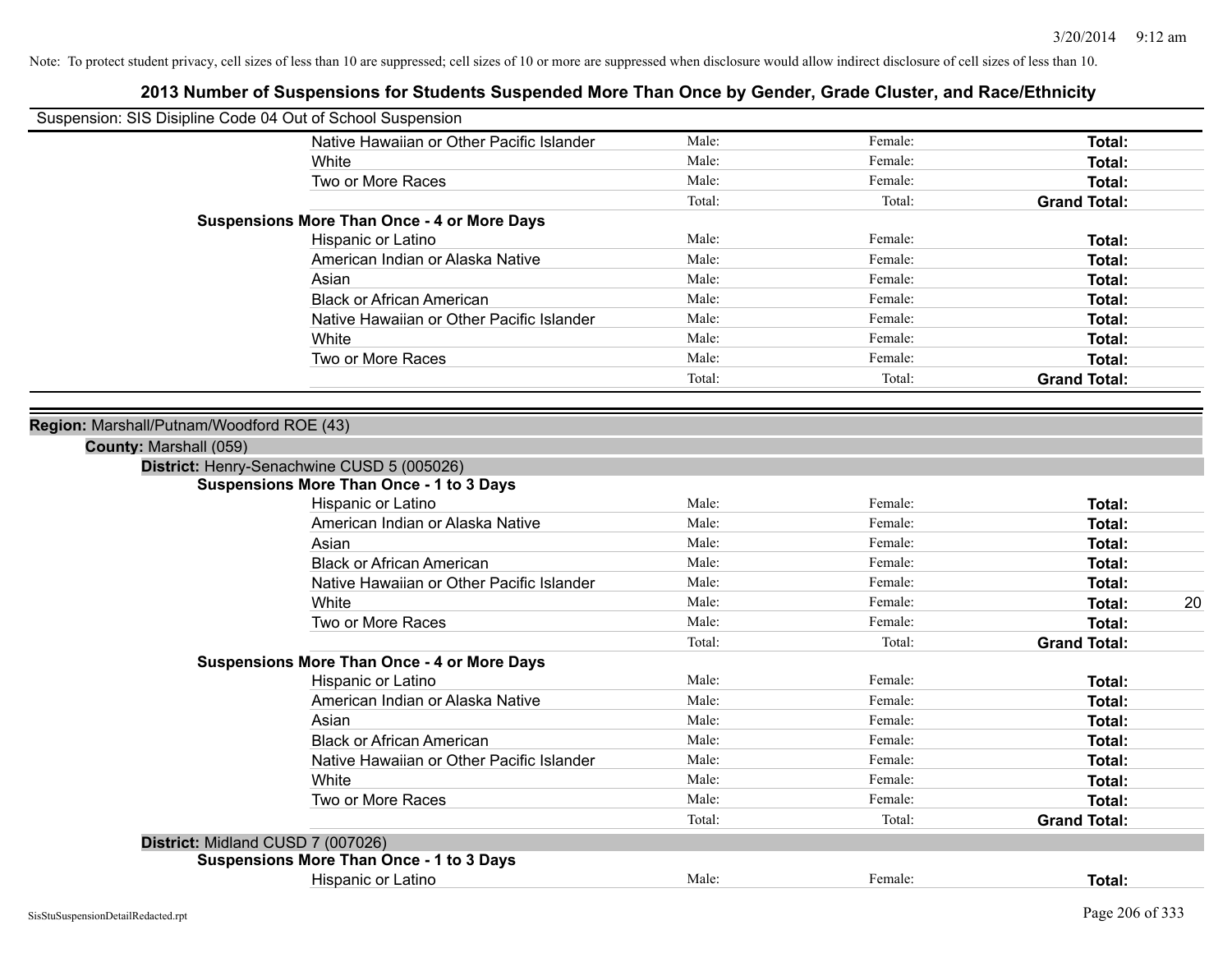| Suspension: SIS Disipline Code 04 Out of School Suspension |                                           |        |         |                     |
|------------------------------------------------------------|-------------------------------------------|--------|---------|---------------------|
|                                                            | American Indian or Alaska Native          | Male:  | Female: | Total:              |
| Asian                                                      |                                           | Male:  | Female: | Total:              |
| <b>Black or African American</b>                           |                                           | Male:  | Female: | Total:              |
|                                                            | Native Hawaiian or Other Pacific Islander | Male:  | Female: | <b>Total:</b>       |
| White                                                      |                                           | Male:  | Female: | <b>Total:</b>       |
| Two or More Races                                          |                                           | Male:  | Female: | Total:              |
|                                                            |                                           | Total: | Total:  | <b>Grand Total:</b> |
| <b>Suspensions More Than Once - 4 or More Days</b>         |                                           |        |         |                     |
| Hispanic or Latino                                         |                                           | Male:  | Female: | Total:              |
|                                                            | American Indian or Alaska Native          | Male:  | Female: | <b>Total:</b>       |
| Asian                                                      |                                           | Male:  | Female: | Total:              |
| <b>Black or African American</b>                           |                                           | Male:  | Female: | Total:              |
|                                                            | Native Hawaiian or Other Pacific Islander | Male:  | Female: | Total:              |
| White                                                      |                                           | Male:  | Female: | <b>Total:</b>       |
| Two or More Races                                          |                                           | Male:  | Female: | Total:              |
|                                                            |                                           | Total: | Total:  | <b>Grand Total:</b> |
| County: Non-Public School (000)                            |                                           |        |         |                     |
| District: Marshall/Putnam/Woodford ROE (000000)            |                                           |        |         |                     |
| <b>Suspensions More Than Once - 1 to 3 Days</b>            |                                           |        |         |                     |
| Hispanic or Latino                                         |                                           | Male:  | Female: | Total:              |
|                                                            | American Indian or Alaska Native          | Male:  | Female: | Total:              |
| Asian                                                      |                                           | Male:  | Female: | Total:              |
| <b>Black or African American</b>                           |                                           | Male:  | Female: | Total:              |
|                                                            | Native Hawaiian or Other Pacific Islander | Male:  | Female: | <b>Total:</b>       |
| White                                                      |                                           | Male:  | Female: | <b>Total:</b>       |
| Two or More Races                                          |                                           | Male:  | Female: | <b>Total:</b>       |
|                                                            |                                           | Total: | Total:  | <b>Grand Total:</b> |
| County: Putnam (078)                                       |                                           |        |         |                     |
| District: Putnam County CUSD 535 (535026)                  |                                           |        |         |                     |
| <b>Suspensions More Than Once - 1 to 3 Days</b>            |                                           |        |         |                     |
| Hispanic or Latino                                         |                                           | Male:  | Female: | Total:              |
|                                                            | American Indian or Alaska Native          | Male:  | Female: | Total:              |
| Asian                                                      |                                           | Male:  | Female: | Total:              |
| <b>Black or African American</b>                           |                                           | Male:  | Female: | <b>Total:</b>       |
|                                                            | Native Hawaiian or Other Pacific Islander | Male:  | Female: | Total:              |
| White                                                      |                                           | Male:  | Female: | <b>Total:</b>       |
| Two or More Races                                          |                                           | Male:  | Female: | <b>Total:</b>       |
|                                                            |                                           | Total: | Total:  | <b>Grand Total:</b> |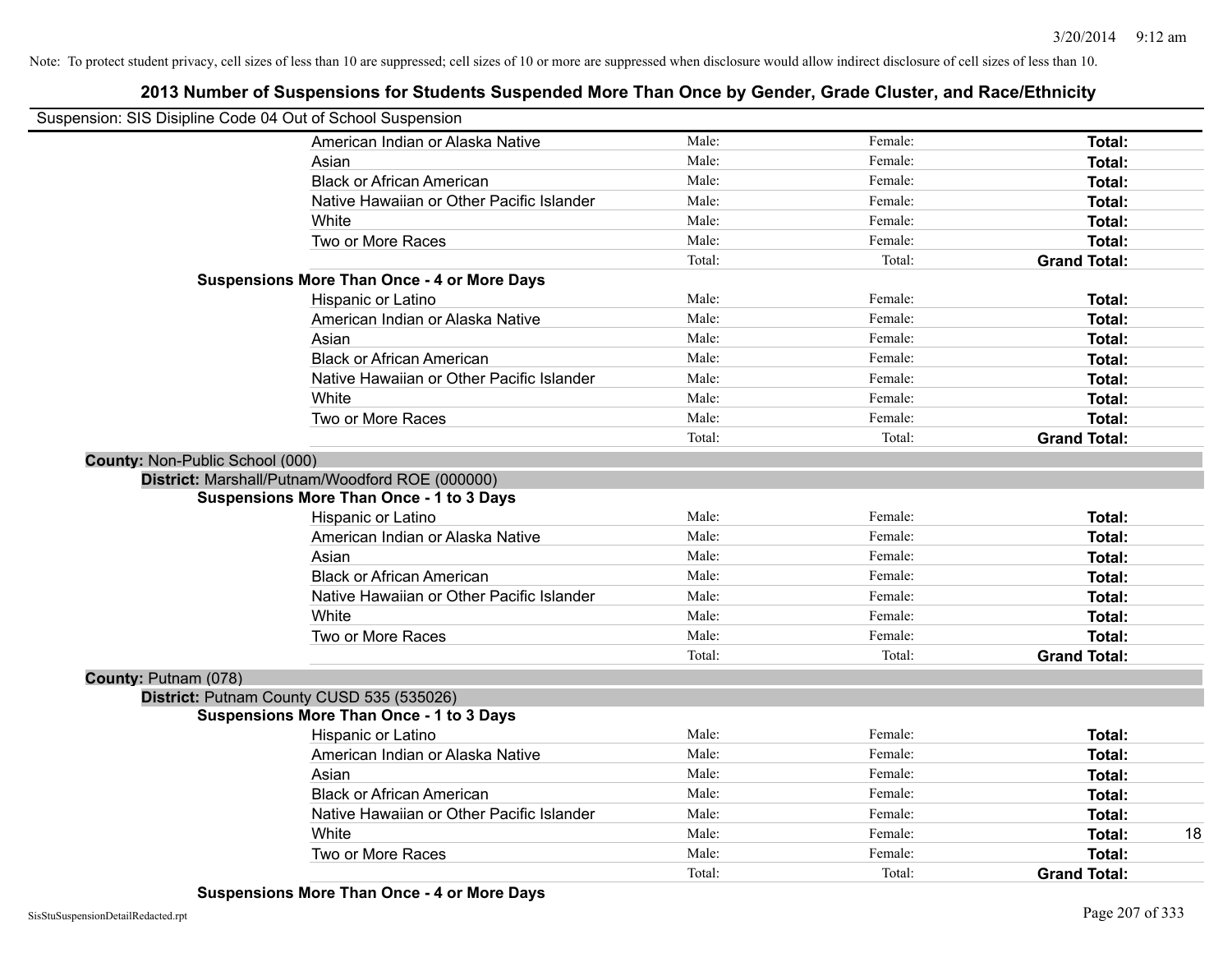| Suspension: SIS Disipline Code 04 Out of School Suspension |                                                    |        |         |                     |    |
|------------------------------------------------------------|----------------------------------------------------|--------|---------|---------------------|----|
|                                                            | Hispanic or Latino                                 | Male:  | Female: | Total:              |    |
|                                                            | American Indian or Alaska Native                   | Male:  | Female: | Total:              |    |
|                                                            | Asian                                              | Male:  | Female: | Total:              |    |
|                                                            | <b>Black or African American</b>                   | Male:  | Female: | <b>Total:</b>       |    |
|                                                            | Native Hawaiian or Other Pacific Islander          | Male:  | Female: | Total:              |    |
|                                                            | White                                              | Male:  | Female: | Total:              |    |
|                                                            | Two or More Races                                  | Male:  | Female: | <b>Total:</b>       |    |
|                                                            |                                                    | Total: | Total:  | <b>Grand Total:</b> |    |
| County: Woodford (102)                                     |                                                    |        |         |                     |    |
|                                                            | District: County of Woodford School (122017)       |        |         |                     |    |
|                                                            | <b>Suspensions More Than Once - 1 to 3 Days</b>    |        |         |                     |    |
|                                                            | Hispanic or Latino                                 | Male:  | Female: | Total:              |    |
|                                                            | American Indian or Alaska Native                   | Male:  | Female: | Total:              |    |
|                                                            | Asian                                              | Male:  | Female: | Total:              |    |
|                                                            | <b>Black or African American</b>                   | Male:  | Female: | Total:              |    |
|                                                            | Native Hawaiian or Other Pacific Islander          | Male:  | Female: | Total:              |    |
|                                                            | White                                              | Male:  | Female: | Total:              | 34 |
|                                                            | Two or More Races                                  | Male:  | Female: | <b>Total:</b>       |    |
|                                                            |                                                    | Total: | Total:  | <b>Grand Total:</b> |    |
|                                                            | <b>Suspensions More Than Once - 4 or More Days</b> |        |         |                     |    |
|                                                            | Hispanic or Latino                                 | Male:  | Female: | Total:              |    |
|                                                            | American Indian or Alaska Native                   | Male:  | Female: | <b>Total:</b>       |    |
|                                                            | Asian                                              | Male:  | Female: | Total:              |    |
|                                                            | <b>Black or African American</b>                   | Male:  | Female: | <b>Total:</b>       |    |
|                                                            | Native Hawaiian or Other Pacific Islander          | Male:  | Female: | Total:              |    |
|                                                            | White                                              | Male:  | Female: | <b>Total:</b>       |    |
|                                                            | Two or More Races                                  | Male:  | Female: | <b>Total:</b>       |    |
|                                                            |                                                    | Total: | Total:  | <b>Grand Total:</b> |    |
|                                                            | District: El Paso-Gridley CUSD 11 (011026)         |        |         |                     |    |
|                                                            | <b>Suspensions More Than Once - 1 to 3 Days</b>    |        |         |                     |    |
|                                                            | Hispanic or Latino                                 | Male:  | Female: | Total:              |    |
|                                                            | American Indian or Alaska Native                   | Male:  | Female: | Total:              |    |
|                                                            | Asian                                              | Male:  | Female: | Total:              |    |
|                                                            | <b>Black or African American</b>                   | Male:  | Female: | <b>Total:</b>       |    |
|                                                            | Native Hawaiian or Other Pacific Islander          | Male:  | Female: | Total:              |    |
|                                                            | White                                              | Male:  | Female: | <b>Total:</b>       | 12 |
|                                                            | Two or More Races                                  | Male:  | Female: | <b>Total:</b>       |    |
|                                                            |                                                    | Total: | Total:  | <b>Grand Total:</b> |    |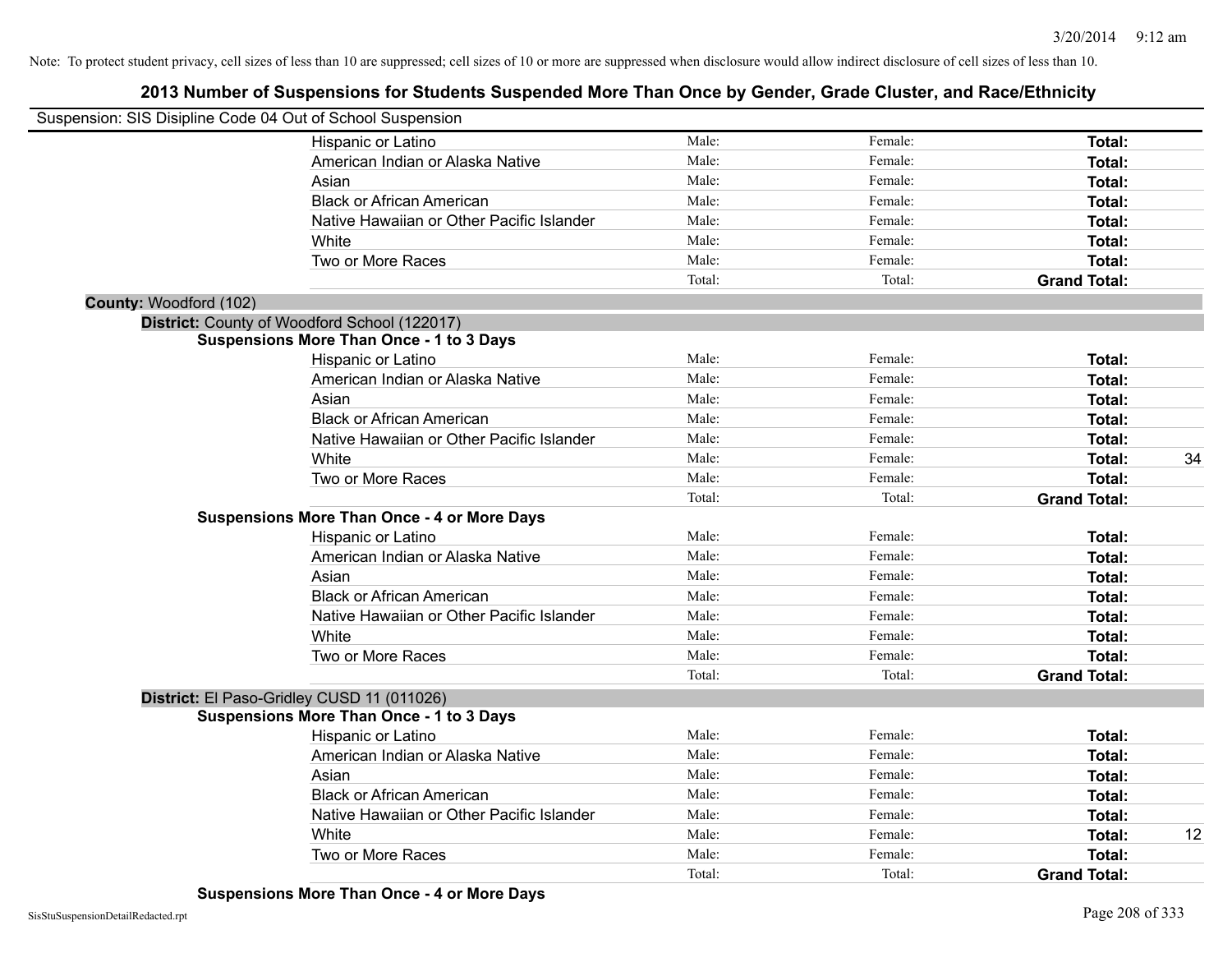| Suspension: SIS Disipline Code 04 Out of School Suspension |                                                    |        |    |         |    |                     |    |
|------------------------------------------------------------|----------------------------------------------------|--------|----|---------|----|---------------------|----|
|                                                            | Hispanic or Latino                                 | Male:  |    | Female: |    | Total:              |    |
|                                                            | American Indian or Alaska Native                   | Male:  |    | Female: |    | Total:              |    |
|                                                            | Asian                                              | Male:  |    | Female: |    | Total:              |    |
|                                                            | <b>Black or African American</b>                   | Male:  |    | Female: |    | Total:              |    |
|                                                            | Native Hawaiian or Other Pacific Islander          | Male:  |    | Female: |    | Total:              |    |
|                                                            | White                                              | Male:  |    | Female: |    | Total:              |    |
|                                                            | Two or More Races                                  | Male:  |    | Female: |    | Total:              |    |
|                                                            |                                                    | Total: |    | Total:  |    | <b>Grand Total:</b> |    |
| District: Eureka CUD 140 (140026)                          |                                                    |        |    |         |    |                     |    |
|                                                            | <b>Suspensions More Than Once - 1 to 3 Days</b>    |        |    |         |    |                     |    |
|                                                            | Hispanic or Latino                                 | Male:  |    | Female: |    | Total:              |    |
|                                                            | American Indian or Alaska Native                   | Male:  |    | Female: |    | Total:              |    |
|                                                            | Asian                                              | Male:  |    | Female: |    | Total:              |    |
|                                                            | <b>Black or African American</b>                   | Male:  |    | Female: |    | Total:              |    |
|                                                            | Native Hawaiian or Other Pacific Islander          | Male:  |    | Female: |    | Total:              |    |
|                                                            | White                                              | Male:  | 16 | Female: | 13 | Total:              | 29 |
|                                                            | Two or More Races                                  | Male:  |    | Female: |    | Total:              |    |
|                                                            |                                                    | Total: |    | Total:  |    | <b>Grand Total:</b> |    |
|                                                            | <b>Suspensions More Than Once - 4 or More Days</b> |        |    |         |    |                     |    |
|                                                            | Hispanic or Latino                                 | Male:  |    | Female: |    | Total:              |    |
|                                                            | American Indian or Alaska Native                   | Male:  |    | Female: |    | Total:              |    |
|                                                            | Asian                                              | Male:  |    | Female: |    | Total:              |    |
|                                                            | <b>Black or African American</b>                   | Male:  |    | Female: |    | Total:              |    |
|                                                            | Native Hawaiian or Other Pacific Islander          | Male:  |    | Female: |    | Total:              |    |
|                                                            | White                                              | Male:  |    | Female: |    | Total:              |    |
|                                                            | Two or More Races                                  | Male:  |    | Female: |    | Total:              |    |
|                                                            |                                                    | Total: |    | Total:  |    | <b>Grand Total:</b> |    |
| District: Fieldcrest CUSD 6 (006026)                       |                                                    |        |    |         |    |                     |    |
|                                                            | <b>Suspensions More Than Once - 1 to 3 Days</b>    |        |    |         |    |                     |    |
|                                                            | Hispanic or Latino                                 | Male:  |    | Female: |    | Total:              |    |
|                                                            | American Indian or Alaska Native                   | Male:  |    | Female: |    | Total:              |    |
|                                                            | Asian                                              | Male:  |    | Female: |    | Total:              |    |
|                                                            | <b>Black or African American</b>                   | Male:  |    | Female: |    | Total:              |    |
|                                                            | Native Hawaiian or Other Pacific Islander          | Male:  |    | Female: |    | Total:              |    |
|                                                            | White                                              | Male:  |    | Female: |    | Total:              |    |
|                                                            | Two or More Races                                  | Male:  |    | Female: |    | Total:              |    |
|                                                            |                                                    | Total: |    | Total:  |    | <b>Grand Total:</b> | 11 |
|                                                            | <b>Suspensions More Than Once - 4 or More Days</b> |        |    |         |    |                     |    |
|                                                            | Hispanic or Latino                                 | Male:  |    | Female: |    | Total:              |    |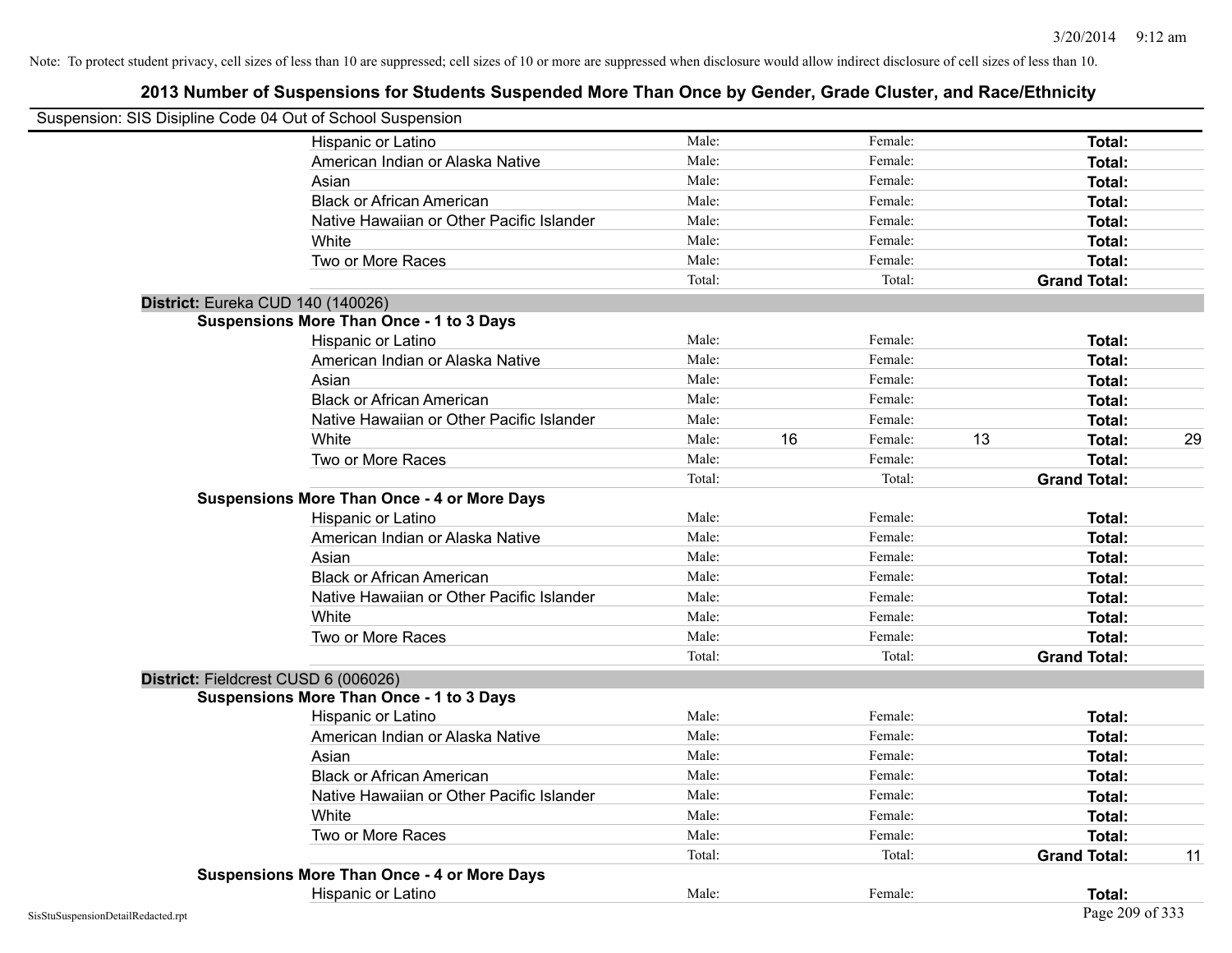### **2013 Number of Suspensions for Students Suspended More Than Once by Gender, Grade Cluster, and Race/Ethnicity**

| Suspension: SIS Disipline Code 04 Out of School Suspension |                 |         |                               |    |
|------------------------------------------------------------|-----------------|---------|-------------------------------|----|
| American Indian or Alaska Native                           | Male:           | Female: | Total:                        |    |
| Asian                                                      | Male:           | Female: | Total:                        |    |
| <b>Black or African American</b>                           | Male:           | Female: | Total:                        |    |
| Native Hawaiian or Other Pacific Islander                  | Male:           | Female: | Total:                        |    |
| White                                                      | Male:           | Female: | Total:                        |    |
| Two or More Races                                          | Male:           | Female: | Total:                        |    |
|                                                            | Total:          | Total:  | <b>Grand Total:</b>           |    |
| District: Lowpoint-Washburn CUSD 21 (021026)               |                 |         |                               |    |
| <b>Suspensions More Than Once - 1 to 3 Days</b>            |                 |         |                               |    |
| Hispanic or Latino                                         | Male:           | Female: | Total:                        |    |
| American Indian or Alaska Native                           | Male:           | Female: | Total:                        |    |
| Asian                                                      | Male:           | Female: | Total:                        |    |
| <b>Black or African American</b>                           | Male:           | Female: | Total:                        |    |
| Native Hawaiian or Other Pacific Islander                  | Male:           | Female: | Total:                        |    |
| White                                                      | Male:           | Female: | Total:                        | 20 |
| Two or More Races                                          | Male:           | Female: | Total:                        |    |
|                                                            | Total:          | Total:  | <b>Grand Total:</b>           |    |
| <b>Suspensions More Than Once - 4 or More Days</b>         |                 |         |                               |    |
| Hispanic or Latino                                         | Male:           | Female: | Total:                        |    |
| American Indian or Alaska Native                           | Male:           | Female: | Total:                        |    |
| Asian                                                      | Male:           | Female: | Total:                        |    |
| <b>Black or African American</b>                           | Male:           | Female: | Total:                        |    |
| Native Hawaiian or Other Pacific Islander                  | Male:           | Female: | Total:                        |    |
| White                                                      | Male:           | Female: | Total:                        | 13 |
| Two or More Races                                          | Male:           | Female: | Total:                        |    |
|                                                            | Total:          | Total:  | <b>Grand Total:</b>           |    |
| District: Metamora CCSD 1 (001004)                         |                 |         |                               |    |
| <b>Suspensions More Than Once - 1 to 3 Days</b>            |                 |         |                               |    |
| Hispanic or Latino                                         | Male:           | Female: | Total:                        |    |
| American Indian or Alaska Native                           | Male:           | Female: | Total:                        |    |
| Asian                                                      | Male:           | Female: | Total:                        |    |
| <b>Black or African American</b>                           | Male:           | Female: | Total:                        |    |
| Native Hawaiian or Other Pacific Islander                  | Male:           | Female: | Total:                        |    |
| White                                                      | Male:           | Female: | Total:                        |    |
|                                                            |                 |         |                               |    |
| Two or More Races                                          | Male:<br>Total: | Female: | Total:<br><b>Grand Total:</b> |    |

**Suspensions More Than Once - 1 to 3 Days**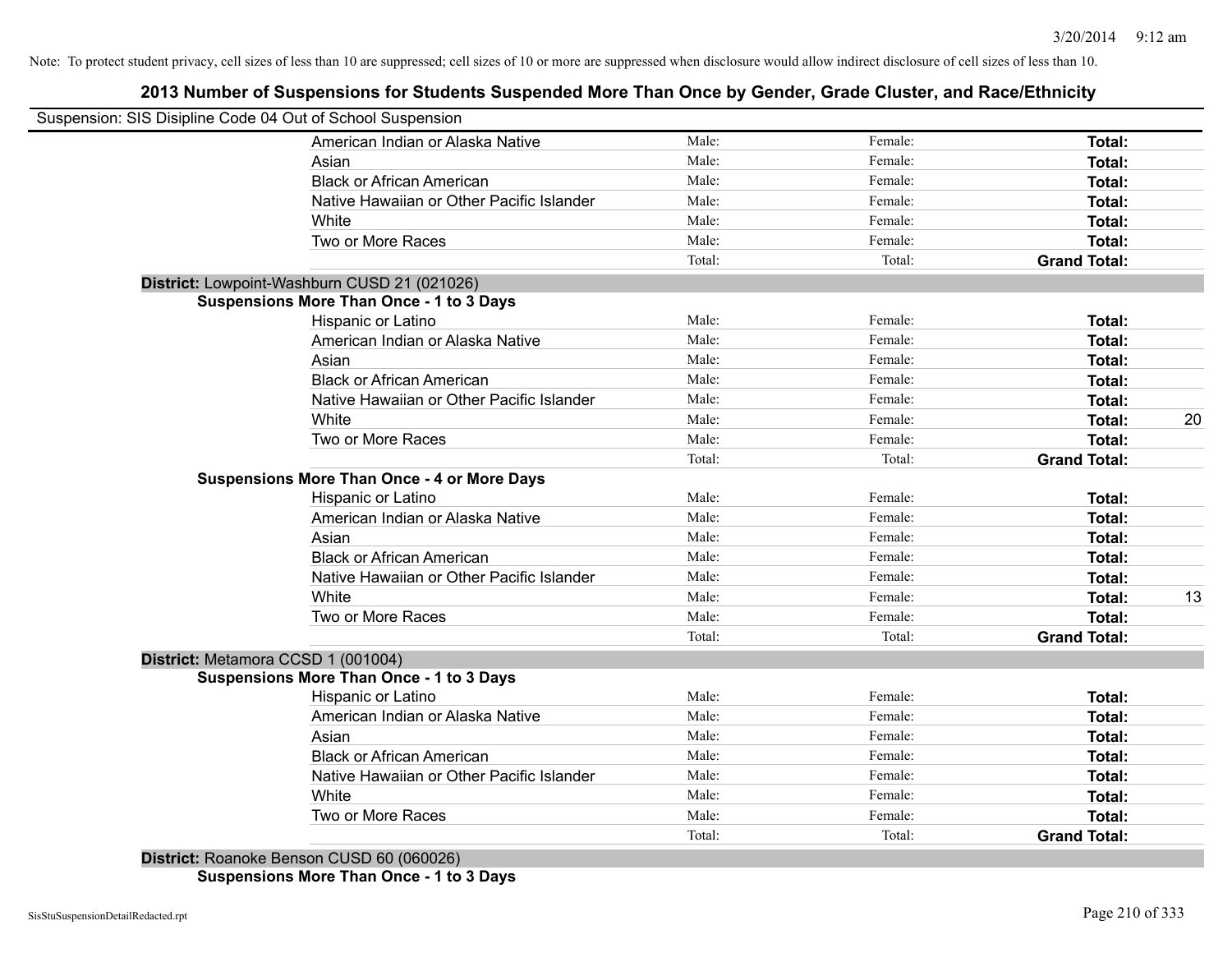| Suspension: SIS Disipline Code 04 Out of School Suspension |                                                    |        |         |                     |
|------------------------------------------------------------|----------------------------------------------------|--------|---------|---------------------|
|                                                            | Hispanic or Latino                                 | Male:  | Female: | <b>Total:</b>       |
|                                                            | American Indian or Alaska Native                   | Male:  | Female: | Total:              |
|                                                            | Asian                                              | Male:  | Female: | Total:              |
|                                                            | <b>Black or African American</b>                   | Male:  | Female: | Total:              |
|                                                            | Native Hawaiian or Other Pacific Islander          | Male:  | Female: | Total:              |
|                                                            | White                                              | Male:  | Female: | Total:              |
|                                                            | Two or More Races                                  | Male:  | Female: | Total:              |
|                                                            |                                                    | Total: | Total:  | <b>Grand Total:</b> |
|                                                            | <b>Suspensions More Than Once - 4 or More Days</b> |        |         |                     |
|                                                            | Hispanic or Latino                                 | Male:  | Female: | Total:              |
|                                                            | American Indian or Alaska Native                   | Male:  | Female: | Total:              |
|                                                            | Asian                                              | Male:  | Female: | Total:              |
|                                                            | <b>Black or African American</b>                   | Male:  | Female: | Total:              |
|                                                            | Native Hawaiian or Other Pacific Islander          | Male:  | Female: | Total:              |
|                                                            | White                                              | Male:  | Female: | Total:              |
|                                                            | Two or More Races                                  | Male:  | Female: | Total:              |
|                                                            |                                                    | Total: | Total:  | <b>Grand Total:</b> |
|                                                            | District: Woodford County Spec Educ Assn (069061)  |        |         |                     |
|                                                            | <b>Suspensions More Than Once - 1 to 3 Days</b>    |        |         |                     |
|                                                            | Hispanic or Latino                                 | Male:  | Female: | Total:              |
|                                                            | American Indian or Alaska Native                   | Male:  | Female: | Total:              |
|                                                            | Asian                                              | Male:  | Female: | Total:              |
|                                                            | <b>Black or African American</b>                   | Male:  | Female: | Total:              |
|                                                            | Native Hawaiian or Other Pacific Islander          | Male:  | Female: | Total:              |
|                                                            | White                                              | Male:  | Female: | Total:              |
|                                                            | Two or More Races                                  | Male:  | Female: | Total:              |
|                                                            |                                                    | Total: | Total:  | <b>Grand Total:</b> |
|                                                            |                                                    |        |         |                     |
| Region: McHenry ROE (44)                                   |                                                    |        |         |                     |
| County: Mchenry (063)                                      |                                                    |        |         |                     |

#### **2013 Number of Suspensions for Students Suspended More Than Once by Gender, Grade Cluster, and Race/Ethnicity**

## **District:** Alden Hebron SD 19 (019024)

#### **Suspensions More Than Once - 1 to 3 Days**

| Hispanic or Latino                        | Male: | Female: | Total: |
|-------------------------------------------|-------|---------|--------|
| American Indian or Alaska Native          | Male: | Female: | Total: |
| Asian                                     | Male: | Female: | Total: |
| <b>Black or African American</b>          | Male: | Female: | Total: |
| Native Hawaiian or Other Pacific Islander | Male: | Female: | Total: |
| White                                     | Male: | Female: | Total: |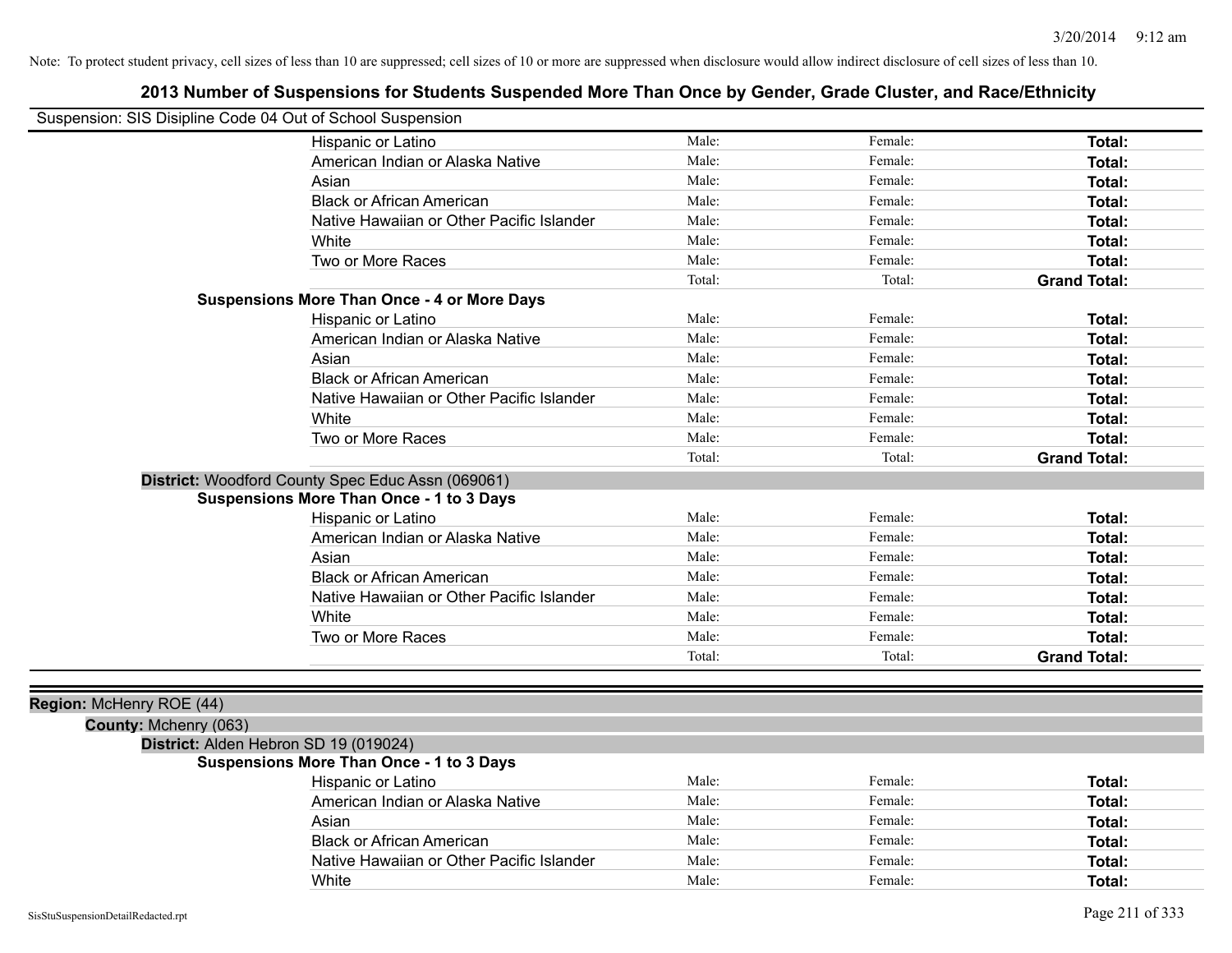| Suspension: SIS Disipline Code 04 Out of School Suspension |                                                    |        |     |         |    |                     |     |
|------------------------------------------------------------|----------------------------------------------------|--------|-----|---------|----|---------------------|-----|
|                                                            | Two or More Races                                  | Male:  |     | Female: |    | Total:              |     |
|                                                            |                                                    | Total: |     | Total:  |    | <b>Grand Total:</b> |     |
| <b>District: Cary CCSD 26 (026004)</b>                     |                                                    |        |     |         |    |                     |     |
|                                                            | <b>Suspensions More Than Once - 1 to 3 Days</b>    |        |     |         |    |                     |     |
|                                                            | Hispanic or Latino                                 | Male:  |     | Female: |    | Total:              |     |
|                                                            | American Indian or Alaska Native                   | Male:  |     | Female: |    | Total:              |     |
|                                                            | Asian                                              | Male:  |     | Female: |    | Total:              |     |
|                                                            | <b>Black or African American</b>                   | Male:  |     | Female: |    | Total:              |     |
|                                                            | Native Hawaiian or Other Pacific Islander          | Male:  |     | Female: |    | Total:              |     |
|                                                            | White                                              | Male:  |     | Female: |    | Total:              |     |
|                                                            | Two or More Races                                  | Male:  |     | Female: |    | Total:              |     |
|                                                            |                                                    | Total: |     | Total:  |    | <b>Grand Total:</b> |     |
|                                                            | <b>Suspensions More Than Once - 4 or More Days</b> |        |     |         |    |                     |     |
|                                                            | Hispanic or Latino                                 | Male:  |     | Female: |    | Total:              |     |
|                                                            | American Indian or Alaska Native                   | Male:  |     | Female: |    | Total:              |     |
|                                                            | Asian                                              | Male:  |     | Female: |    | Total:              |     |
|                                                            | <b>Black or African American</b>                   | Male:  |     | Female: |    | Total:              |     |
|                                                            | Native Hawaiian or Other Pacific Islander          | Male:  |     | Female: |    | Total:              |     |
|                                                            | White                                              | Male:  |     | Female: |    | Total:              |     |
|                                                            | Two or More Races                                  | Male:  |     | Female: |    | Total:              |     |
|                                                            |                                                    | Total: |     | Total:  |    | <b>Grand Total:</b> |     |
| District: CHSD 155 (155016)                                |                                                    |        |     |         |    |                     |     |
|                                                            | <b>Suspensions More Than Once - 1 to 3 Days</b>    |        |     |         |    |                     |     |
|                                                            | Hispanic or Latino                                 | Male:  |     | Female: |    | Total:              | 44  |
|                                                            | American Indian or Alaska Native                   | Male:  |     | Female: |    | Total:              |     |
|                                                            | Asian                                              | Male:  |     | Female: |    | Total:              |     |
|                                                            | <b>Black or African American</b>                   | Male:  |     | Female: |    | Total:              |     |
|                                                            | Native Hawaiian or Other Pacific Islander          | Male:  |     | Female: |    | Total:              |     |
|                                                            | White                                              | Male:  | 124 | Female: | 19 | Total:              | 143 |
|                                                            | Two or More Races                                  | Male:  |     | Female: |    | Total:              | 12  |
|                                                            |                                                    | Total: |     | Total:  |    | <b>Grand Total:</b> |     |
|                                                            | <b>Suspensions More Than Once - 4 or More Days</b> |        |     |         |    |                     |     |
|                                                            | Hispanic or Latino                                 | Male:  |     | Female: |    | Total:              | 16  |
|                                                            | American Indian or Alaska Native                   | Male:  |     | Female: |    | Total:              |     |
|                                                            | Asian                                              | Male:  |     | Female: |    | Total:              |     |
|                                                            | <b>Black or African American</b>                   | Male:  |     | Female: |    | Total:              |     |
|                                                            | Native Hawaiian or Other Pacific Islander          | Male:  |     | Female: |    | Total:              |     |
|                                                            | White                                              | Male:  |     | Female: |    | Total:              | 27  |
|                                                            | Two or More Races                                  | Male:  |     | Female: |    | Total:              |     |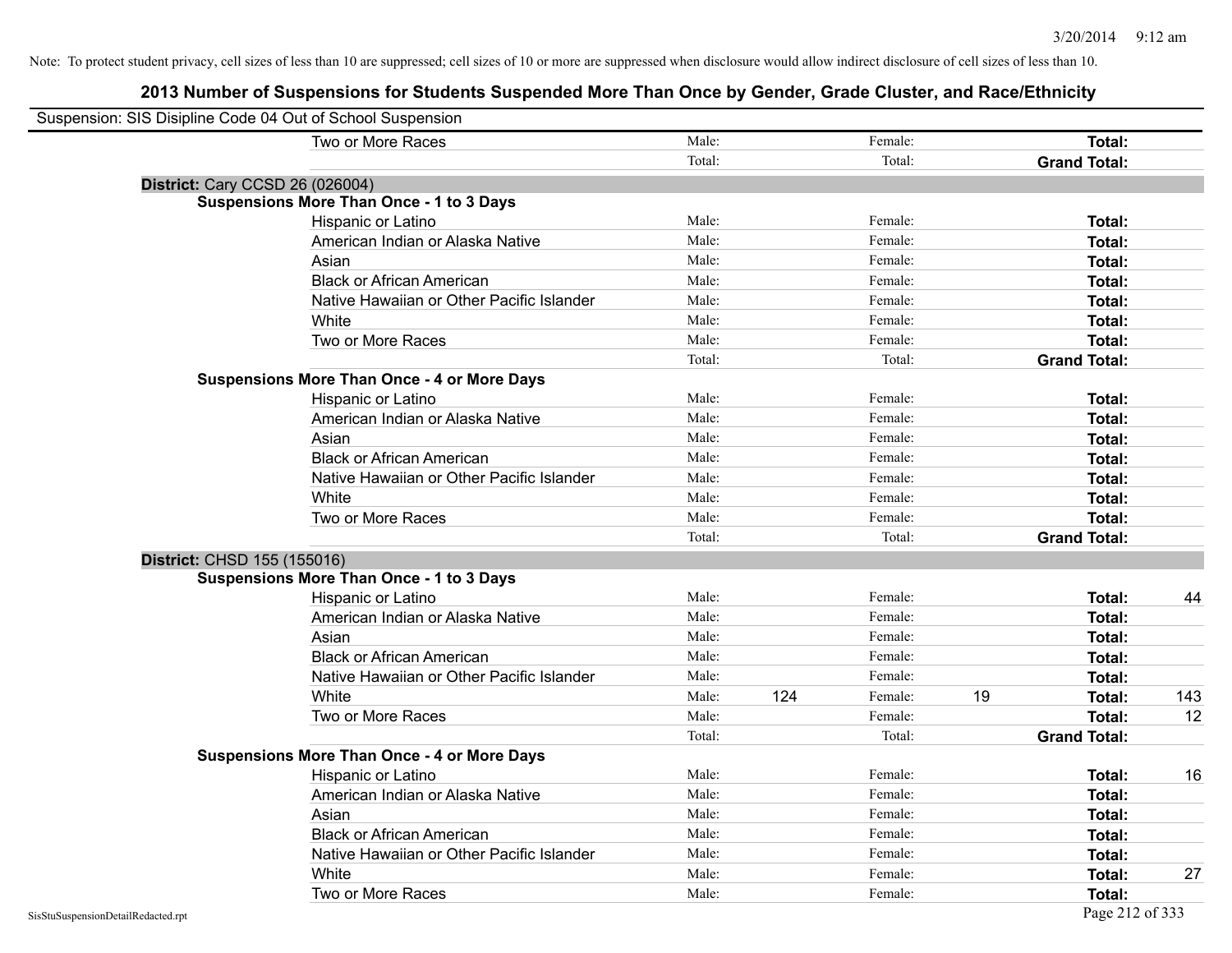| Suspension: SIS Disipline Code 04 Out of School Suspension |                                                    |        |         |                     |    |
|------------------------------------------------------------|----------------------------------------------------|--------|---------|---------------------|----|
|                                                            |                                                    | Total: | Total:  | <b>Grand Total:</b> |    |
|                                                            | District: Cons SD 158 (158022)                     |        |         |                     |    |
|                                                            | <b>Suspensions More Than Once - 1 to 3 Days</b>    |        |         |                     |    |
|                                                            | Hispanic or Latino                                 | Male:  | Female: | Total:              |    |
|                                                            | American Indian or Alaska Native                   | Male:  | Female: | Total:              |    |
|                                                            | Asian                                              | Male:  | Female: | Total:              |    |
|                                                            | <b>Black or African American</b>                   | Male:  | Female: | <b>Total:</b>       |    |
|                                                            | Native Hawaiian or Other Pacific Islander          | Male:  | Female: | Total:              |    |
|                                                            | White                                              | Male:  | Female: | Total:              | 17 |
|                                                            | Two or More Races                                  | Male:  | Female: | Total:              |    |
|                                                            |                                                    | Total: | Total:  | <b>Grand Total:</b> | 29 |
|                                                            | <b>Suspensions More Than Once - 4 or More Days</b> |        |         |                     |    |
|                                                            | Hispanic or Latino                                 | Male:  | Female: | Total:              |    |
|                                                            | American Indian or Alaska Native                   | Male:  | Female: | Total:              |    |
|                                                            | Asian                                              | Male:  | Female: | Total:              |    |
|                                                            | <b>Black or African American</b>                   | Male:  | Female: | Total:              |    |
|                                                            | Native Hawaiian or Other Pacific Islander          | Male:  | Female: | Total:              |    |
|                                                            | White                                              | Male:  | Female: | Total:              |    |
|                                                            | Two or More Races                                  | Male:  | Female: | Total:              |    |
|                                                            |                                                    | Total: | Total:  | <b>Grand Total:</b> |    |
|                                                            | District: Crystal Lake CCSD 47 (047004)            |        |         |                     |    |
|                                                            | <b>Suspensions More Than Once - 1 to 3 Days</b>    |        |         |                     |    |
|                                                            | Hispanic or Latino                                 | Male:  | Female: | Total:              | 14 |
|                                                            | American Indian or Alaska Native                   | Male:  | Female: | Total:              |    |
|                                                            | Asian                                              | Male:  | Female: | Total:              |    |
|                                                            | <b>Black or African American</b>                   | Male:  | Female: | Total:              |    |
|                                                            | Native Hawaiian or Other Pacific Islander          | Male:  | Female: | Total:              |    |
|                                                            | White                                              | Male:  | Female: | Total:              | 35 |
|                                                            | Two or More Races                                  | Male:  | Female: | Total:              |    |
|                                                            |                                                    | Total: | Total:  | <b>Grand Total:</b> |    |
|                                                            | <b>Suspensions More Than Once - 4 or More Days</b> |        |         |                     |    |
|                                                            | Hispanic or Latino                                 | Male:  | Female: | Total:              |    |
|                                                            | American Indian or Alaska Native                   | Male:  | Female: | <b>Total:</b>       |    |
|                                                            | Asian                                              | Male:  | Female: | Total:              |    |
|                                                            | <b>Black or African American</b>                   | Male:  | Female: | Total:              |    |
|                                                            | Native Hawaiian or Other Pacific Islander          | Male:  | Female: | Total:              |    |
|                                                            | White                                              | Male:  | Female: | Total:              |    |
|                                                            | Two or More Races                                  | Male:  | Female: | Total:              |    |
|                                                            |                                                    | Total: | Total:  | <b>Grand Total:</b> |    |
| SisStuSuspensionDetailRedacted.rpt                         |                                                    |        |         | Page 213 of 333     |    |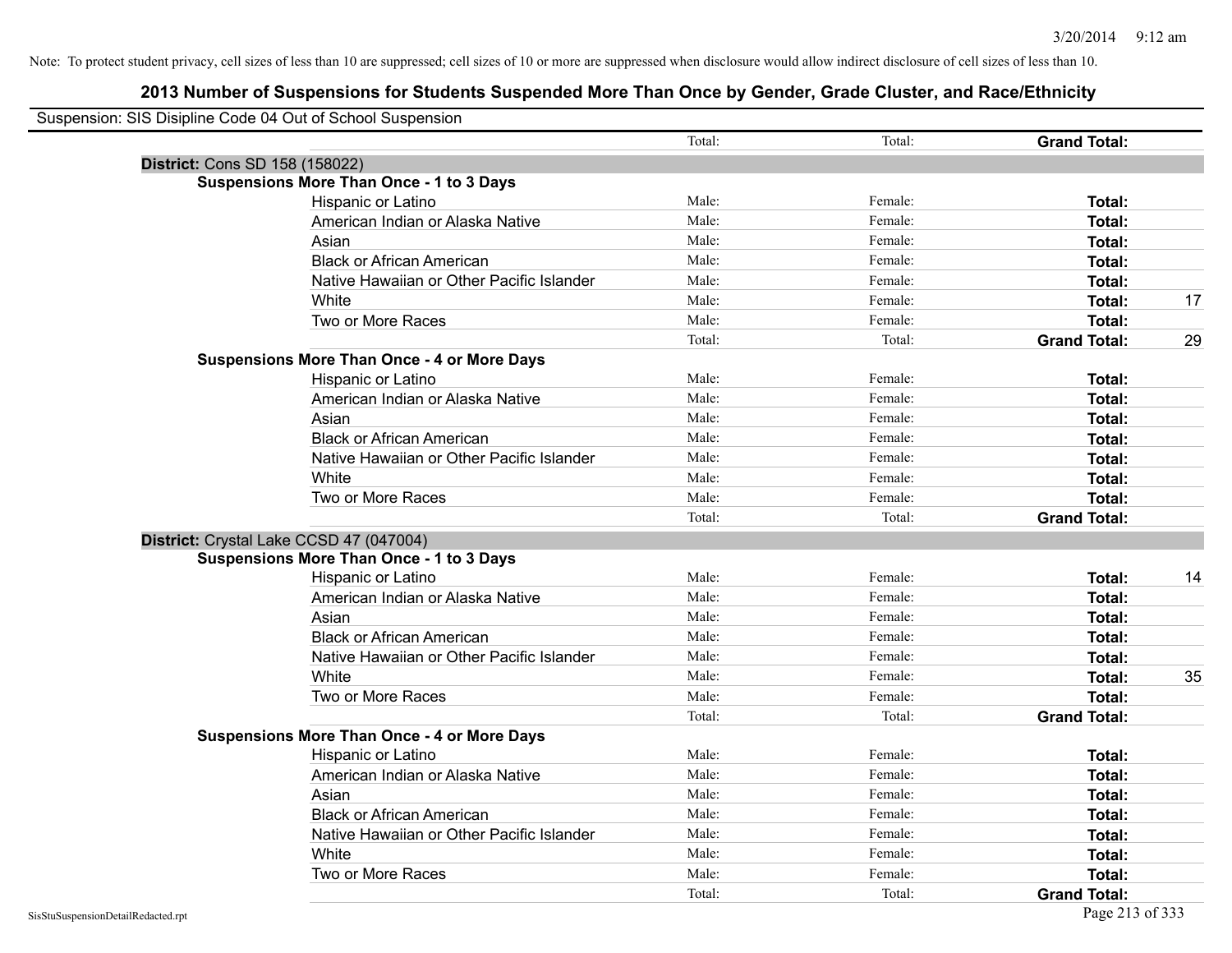| Suspension: SIS Disipline Code 04 Out of School Suspension |                                                    |        |         |                     |    |
|------------------------------------------------------------|----------------------------------------------------|--------|---------|---------------------|----|
|                                                            | District: Fox River Grove Cons SD 3 (003003)       |        |         |                     |    |
|                                                            | <b>Suspensions More Than Once - 1 to 3 Days</b>    |        |         |                     |    |
|                                                            | Hispanic or Latino                                 | Male:  | Female: | Total:              |    |
|                                                            | American Indian or Alaska Native                   | Male:  | Female: | <b>Total:</b>       |    |
|                                                            | Asian                                              | Male:  | Female: | <b>Total:</b>       |    |
|                                                            | <b>Black or African American</b>                   | Male:  | Female: | <b>Total:</b>       |    |
|                                                            | Native Hawaiian or Other Pacific Islander          | Male:  | Female: | <b>Total:</b>       |    |
|                                                            | White                                              | Male:  | Female: | Total:              |    |
|                                                            | Two or More Races                                  | Male:  | Female: | <b>Total:</b>       |    |
|                                                            |                                                    | Total: | Total:  | <b>Grand Total:</b> |    |
|                                                            | District: Harvard CUSD 50 (050026)                 |        |         |                     |    |
|                                                            | <b>Suspensions More Than Once - 1 to 3 Days</b>    |        |         |                     |    |
|                                                            | Hispanic or Latino                                 | Male:  | Female: | Total:              | 25 |
|                                                            | American Indian or Alaska Native                   | Male:  | Female: | <b>Total:</b>       |    |
|                                                            | Asian                                              | Male:  | Female: | <b>Total:</b>       |    |
|                                                            | <b>Black or African American</b>                   | Male:  | Female: | Total:              |    |
|                                                            | Native Hawaiian or Other Pacific Islander          | Male:  | Female: | <b>Total:</b>       |    |
|                                                            | White                                              | Male:  | Female: | <b>Total:</b>       | 13 |
|                                                            | Two or More Races                                  | Male:  | Female: | <b>Total:</b>       |    |
|                                                            |                                                    | Total: | Total:  | <b>Grand Total:</b> |    |
|                                                            | <b>Suspensions More Than Once - 4 or More Days</b> |        |         |                     |    |
|                                                            | Hispanic or Latino                                 | Male:  | Female: | Total:              | 21 |
|                                                            | American Indian or Alaska Native                   | Male:  | Female: | <b>Total:</b>       |    |
|                                                            | Asian                                              | Male:  | Female: | <b>Total:</b>       |    |
|                                                            | <b>Black or African American</b>                   | Male:  | Female: | <b>Total:</b>       |    |
|                                                            | Native Hawaiian or Other Pacific Islander          | Male:  | Female: | <b>Total:</b>       |    |
|                                                            | White                                              | Male:  | Female: | <b>Total:</b>       |    |
|                                                            | Two or More Races                                  | Male:  | Female: | <b>Total:</b>       |    |
|                                                            |                                                    | Total: | Total:  | <b>Grand Total:</b> |    |
|                                                            | District: Johnsburg CUSD 12 (012026)               |        |         |                     |    |
|                                                            | <b>Suspensions More Than Once - 1 to 3 Days</b>    |        |         |                     |    |
|                                                            | Hispanic or Latino                                 | Male:  | Female: | Total:              |    |
|                                                            | American Indian or Alaska Native                   | Male:  | Female: | Total:              |    |
|                                                            | Asian                                              | Male:  | Female: | Total:              |    |
|                                                            | <b>Black or African American</b>                   | Male:  | Female: | <b>Total:</b>       |    |
|                                                            | Native Hawaiian or Other Pacific Islander          | Male:  | Female: | <b>Total:</b>       |    |
|                                                            | White                                              | Male:  | Female: | <b>Total:</b>       | 30 |
|                                                            | Two or More Races                                  | Male:  | Female: | Total:              |    |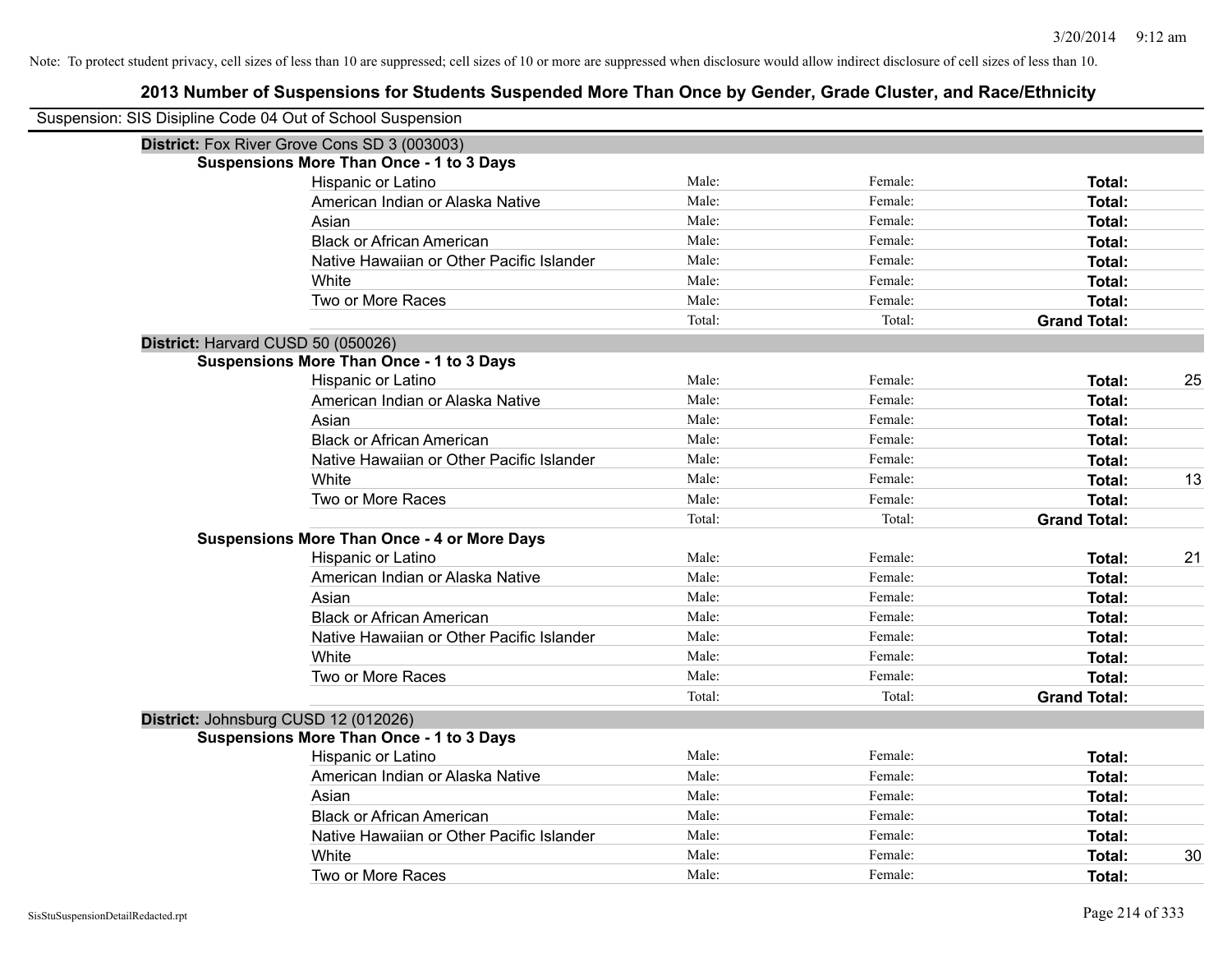| Suspension: SIS Disipline Code 04 Out of School Suspension |        |         |                     |    |
|------------------------------------------------------------|--------|---------|---------------------|----|
|                                                            | Total: | Total:  | <b>Grand Total:</b> |    |
| <b>Suspensions More Than Once - 4 or More Days</b>         |        |         |                     |    |
| Hispanic or Latino                                         | Male:  | Female: | Total:              |    |
| American Indian or Alaska Native                           | Male:  | Female: | Total:              |    |
| Asian                                                      | Male:  | Female: | Total:              |    |
| <b>Black or African American</b>                           | Male:  | Female: | Total:              |    |
| Native Hawaiian or Other Pacific Islander                  | Male:  | Female: | Total:              |    |
| White                                                      | Male:  | Female: | Total:              | 10 |
| Two or More Races                                          | Male:  | Female: | Total:              |    |
|                                                            | Total: | Total:  | <b>Grand Total:</b> |    |
| District: Marengo-Union E Cons D 165 (165003)              |        |         |                     |    |
| <b>Suspensions More Than Once - 1 to 3 Days</b>            |        |         |                     |    |
| Hispanic or Latino                                         | Male:  | Female: | Total:              |    |
| American Indian or Alaska Native                           | Male:  | Female: | Total:              |    |
| Asian                                                      | Male:  | Female: | Total:              |    |
| <b>Black or African American</b>                           | Male:  | Female: | Total:              |    |
| Native Hawaiian or Other Pacific Islander                  | Male:  | Female: | Total:              |    |
| White                                                      | Male:  | Female: | Total:              |    |
| Two or More Races                                          | Male:  | Female: | Total:              |    |
|                                                            | Total: | Total:  | <b>Grand Total:</b> |    |
| <b>Suspensions More Than Once - 4 or More Days</b>         |        |         |                     |    |
| Hispanic or Latino                                         | Male:  | Female: | Total:              |    |
| American Indian or Alaska Native                           | Male:  | Female: | Total:              |    |
| Asian                                                      | Male:  | Female: | Total:              |    |
| <b>Black or African American</b>                           | Male:  | Female: | Total:              |    |
| Native Hawaiian or Other Pacific Islander                  | Male:  | Female: | Total:              |    |
| White                                                      | Male:  | Female: | Total:              |    |
| Two or More Races                                          | Male:  | Female: | Total:              |    |
|                                                            | Total: | Total:  | <b>Grand Total:</b> |    |
| District: McHenry CCSD 15 (015004)                         |        |         |                     |    |
| <b>Suspensions More Than Once - 1 to 3 Days</b>            |        |         |                     |    |
| Hispanic or Latino                                         | Male:  | Female: | Total:              |    |
| American Indian or Alaska Native                           | Male:  | Female: | Total:              |    |
| Asian                                                      | Male:  | Female: | Total:              |    |
| <b>Black or African American</b>                           | Male:  | Female: | Total:              |    |
| Native Hawaiian or Other Pacific Islander                  | Male:  | Female: | Total:              |    |
| White                                                      | Male:  | Female: | Total:              | 23 |
| Two or More Races                                          | Male:  | Female: | Total:              |    |
|                                                            | Total: | Total:  | <b>Grand Total:</b> |    |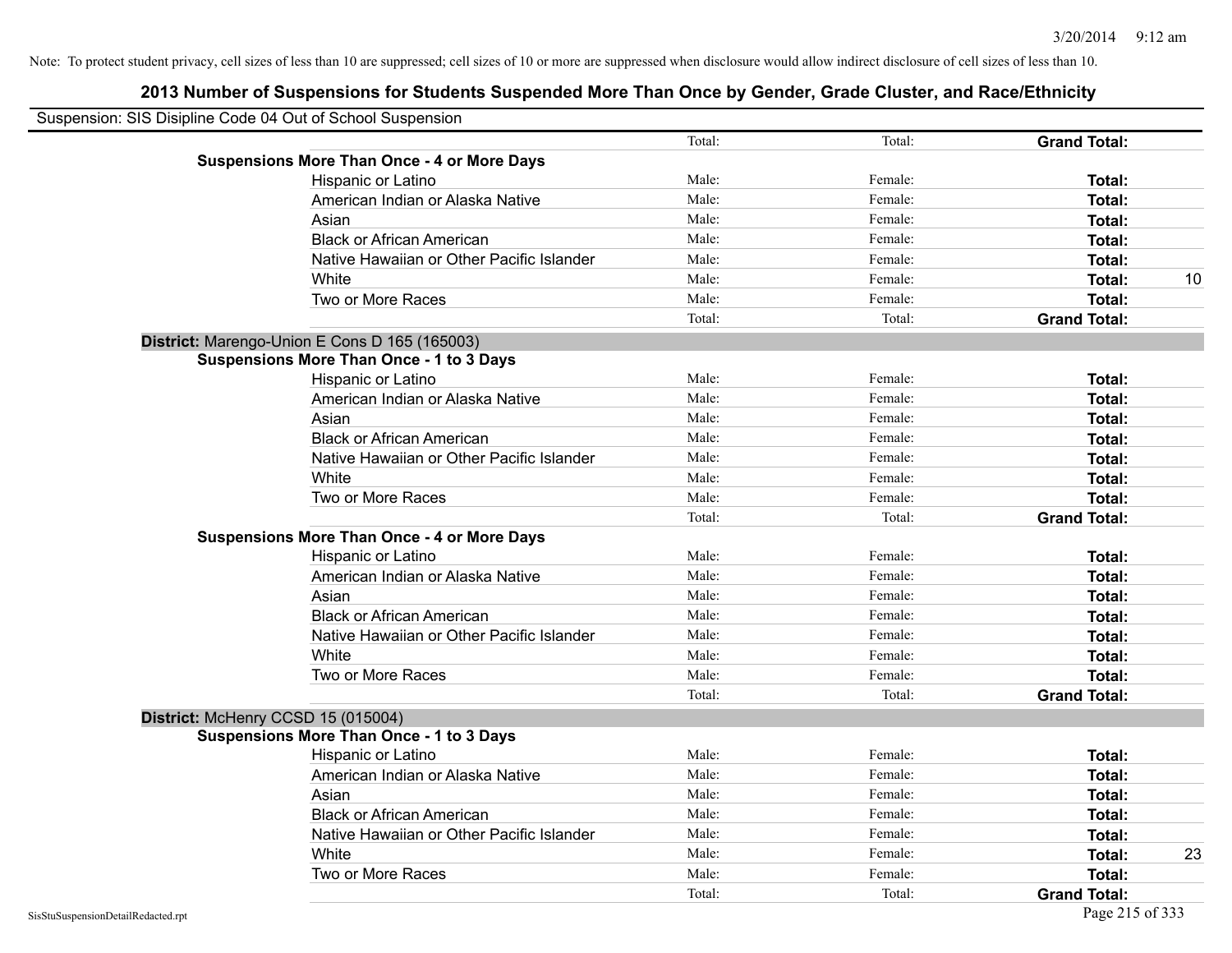| Suspension: SIS Disipline Code 04 Out of School Suspension |                                                    |        |    |         |    |                     |    |
|------------------------------------------------------------|----------------------------------------------------|--------|----|---------|----|---------------------|----|
|                                                            | <b>Suspensions More Than Once - 4 or More Days</b> |        |    |         |    |                     |    |
|                                                            | Hispanic or Latino                                 | Male:  |    | Female: |    | Total:              |    |
|                                                            | American Indian or Alaska Native                   | Male:  |    | Female: |    | Total:              |    |
|                                                            | Asian                                              | Male:  |    | Female: |    | Total:              |    |
|                                                            | <b>Black or African American</b>                   | Male:  |    | Female: |    | Total:              |    |
|                                                            | Native Hawaiian or Other Pacific Islander          | Male:  |    | Female: |    | Total:              |    |
|                                                            | White                                              | Male:  |    | Female: |    | Total:              |    |
|                                                            | Two or More Races                                  | Male:  |    | Female: |    | Total:              |    |
|                                                            |                                                    | Total: |    | Total:  |    | <b>Grand Total:</b> |    |
| District: McHenry CHSD 156 (156016)                        |                                                    |        |    |         |    |                     |    |
|                                                            | <b>Suspensions More Than Once - 1 to 3 Days</b>    |        |    |         |    |                     |    |
|                                                            | Hispanic or Latino                                 | Male:  |    | Female: |    | Total:              |    |
|                                                            | American Indian or Alaska Native                   | Male:  |    | Female: |    | Total:              |    |
|                                                            | Asian                                              | Male:  |    | Female: |    | Total:              |    |
|                                                            | <b>Black or African American</b>                   | Male:  |    | Female: |    | Total:              |    |
|                                                            | Native Hawaiian or Other Pacific Islander          | Male:  |    | Female: |    | Total:              |    |
|                                                            | White                                              | Male:  | 16 | Female: | 13 | Total:              | 29 |
|                                                            | Two or More Races                                  | Male:  |    | Female: |    | Total:              |    |
|                                                            |                                                    | Total: |    | Total:  |    | <b>Grand Total:</b> |    |
|                                                            | <b>Suspensions More Than Once - 4 or More Days</b> |        |    |         |    |                     |    |
|                                                            | Hispanic or Latino                                 | Male:  |    | Female: |    | Total:              |    |
|                                                            | American Indian or Alaska Native                   | Male:  |    | Female: |    | Total:              |    |
|                                                            | Asian                                              | Male:  |    | Female: |    | Total:              |    |
|                                                            | <b>Black or African American</b>                   | Male:  |    | Female: |    | Total:              |    |
|                                                            | Native Hawaiian or Other Pacific Islander          | Male:  |    | Female: |    | Total:              |    |
|                                                            | White                                              | Male:  |    | Female: |    | Total:              | 20 |
|                                                            | Two or More Races                                  | Male:  |    | Female: |    | Total:              |    |
|                                                            |                                                    | Total: |    | Total:  |    | <b>Grand Total:</b> |    |
| District: Nippersink SD 2 (002003)                         |                                                    |        |    |         |    |                     |    |
|                                                            | <b>Suspensions More Than Once - 1 to 3 Days</b>    |        |    |         |    |                     |    |
|                                                            | Hispanic or Latino                                 | Male:  |    | Female: |    | Total:              |    |
|                                                            | American Indian or Alaska Native                   | Male:  |    | Female: |    | Total:              |    |
|                                                            | Asian                                              | Male:  |    | Female: |    | Total:              |    |
|                                                            | <b>Black or African American</b>                   | Male:  |    | Female: |    | Total:              |    |
|                                                            | Native Hawaiian or Other Pacific Islander          | Male:  |    | Female: |    | Total:              |    |
|                                                            | White                                              | Male:  |    | Female: |    | Total:              |    |
|                                                            | Two or More Races                                  | Male:  |    | Female: |    | Total:              |    |
|                                                            |                                                    | Total: |    | Total:  |    | <b>Grand Total:</b> |    |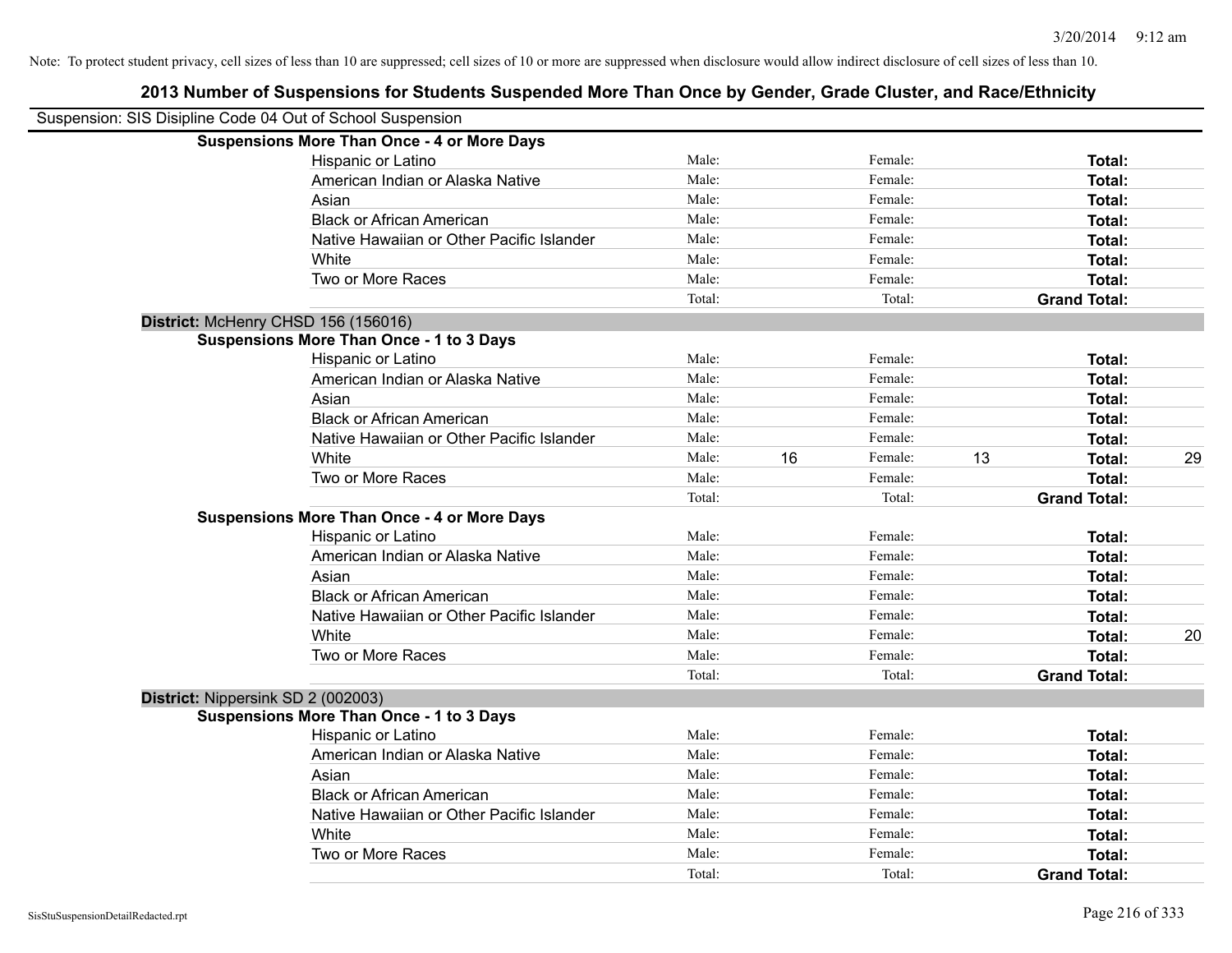| Suspension: SIS Disipline Code 04 Out of School Suspension |                                                    |        |    |         |    |                     |    |
|------------------------------------------------------------|----------------------------------------------------|--------|----|---------|----|---------------------|----|
| District: Prairie Grove CSD 46 (046003)                    |                                                    |        |    |         |    |                     |    |
|                                                            | <b>Suspensions More Than Once - 1 to 3 Days</b>    |        |    |         |    |                     |    |
|                                                            | Hispanic or Latino                                 | Male:  |    | Female: |    | Total:              |    |
|                                                            | American Indian or Alaska Native                   | Male:  |    | Female: |    | <b>Total:</b>       |    |
|                                                            | Asian                                              | Male:  |    | Female: |    | Total:              |    |
|                                                            | <b>Black or African American</b>                   | Male:  |    | Female: |    | Total:              |    |
|                                                            | Native Hawaiian or Other Pacific Islander          | Male:  |    | Female: |    | Total:              |    |
|                                                            | White                                              | Male:  |    | Female: |    | <b>Total:</b>       |    |
|                                                            | Two or More Races                                  | Male:  |    | Female: |    | <b>Total:</b>       |    |
|                                                            |                                                    | Total: |    | Total:  |    | <b>Grand Total:</b> |    |
|                                                            | District: Richmond-Burton CHSD 157 (157016)        |        |    |         |    |                     |    |
|                                                            | <b>Suspensions More Than Once - 1 to 3 Days</b>    |        |    |         |    |                     |    |
|                                                            | Hispanic or Latino                                 | Male:  |    | Female: |    | Total:              |    |
|                                                            | American Indian or Alaska Native                   | Male:  |    | Female: |    | Total:              |    |
|                                                            | Asian                                              | Male:  |    | Female: |    | Total:              |    |
|                                                            | <b>Black or African American</b>                   | Male:  |    | Female: |    | Total:              |    |
|                                                            | Native Hawaiian or Other Pacific Islander          | Male:  |    | Female: |    | Total:              |    |
|                                                            | White                                              | Male:  |    | Female: |    | Total:              |    |
|                                                            | Two or More Races                                  | Male:  |    | Female: |    | <b>Total:</b>       |    |
|                                                            |                                                    | Total: |    | Total:  |    | <b>Grand Total:</b> |    |
|                                                            | <b>Suspensions More Than Once - 4 or More Days</b> |        |    |         |    |                     |    |
|                                                            | Hispanic or Latino                                 | Male:  |    | Female: |    | Total:              |    |
|                                                            | American Indian or Alaska Native                   | Male:  |    | Female: |    | Total:              |    |
|                                                            | Asian                                              | Male:  |    | Female: |    | Total:              |    |
|                                                            | <b>Black or African American</b>                   | Male:  |    | Female: |    | <b>Total:</b>       |    |
|                                                            | Native Hawaiian or Other Pacific Islander          | Male:  |    | Female: |    | Total:              |    |
|                                                            | White                                              | Male:  |    | Female: |    | <b>Total:</b>       |    |
|                                                            | Two or More Races                                  | Male:  |    | Female: |    | <b>Total:</b>       |    |
|                                                            |                                                    | Total: |    | Total:  |    | <b>Grand Total:</b> |    |
| District: Woodstock CUSD 200 (200026)                      |                                                    |        |    |         |    |                     |    |
|                                                            | <b>Suspensions More Than Once - 1 to 3 Days</b>    |        |    |         |    |                     |    |
|                                                            | Hispanic or Latino                                 | Male:  | 31 | Female: | 14 | Total:              | 45 |
|                                                            | American Indian or Alaska Native                   | Male:  |    | Female: |    | Total:              |    |
|                                                            | Asian                                              | Male:  |    | Female: |    | Total:              |    |
|                                                            | <b>Black or African American</b>                   | Male:  |    | Female: |    | Total:              |    |
|                                                            | Native Hawaiian or Other Pacific Islander          | Male:  |    | Female: |    | Total:              |    |
|                                                            | White                                              | Male:  | 66 | Female: | 10 | <b>Total:</b>       | 76 |
|                                                            | Two or More Races                                  | Male:  |    | Female: |    | <b>Total:</b>       |    |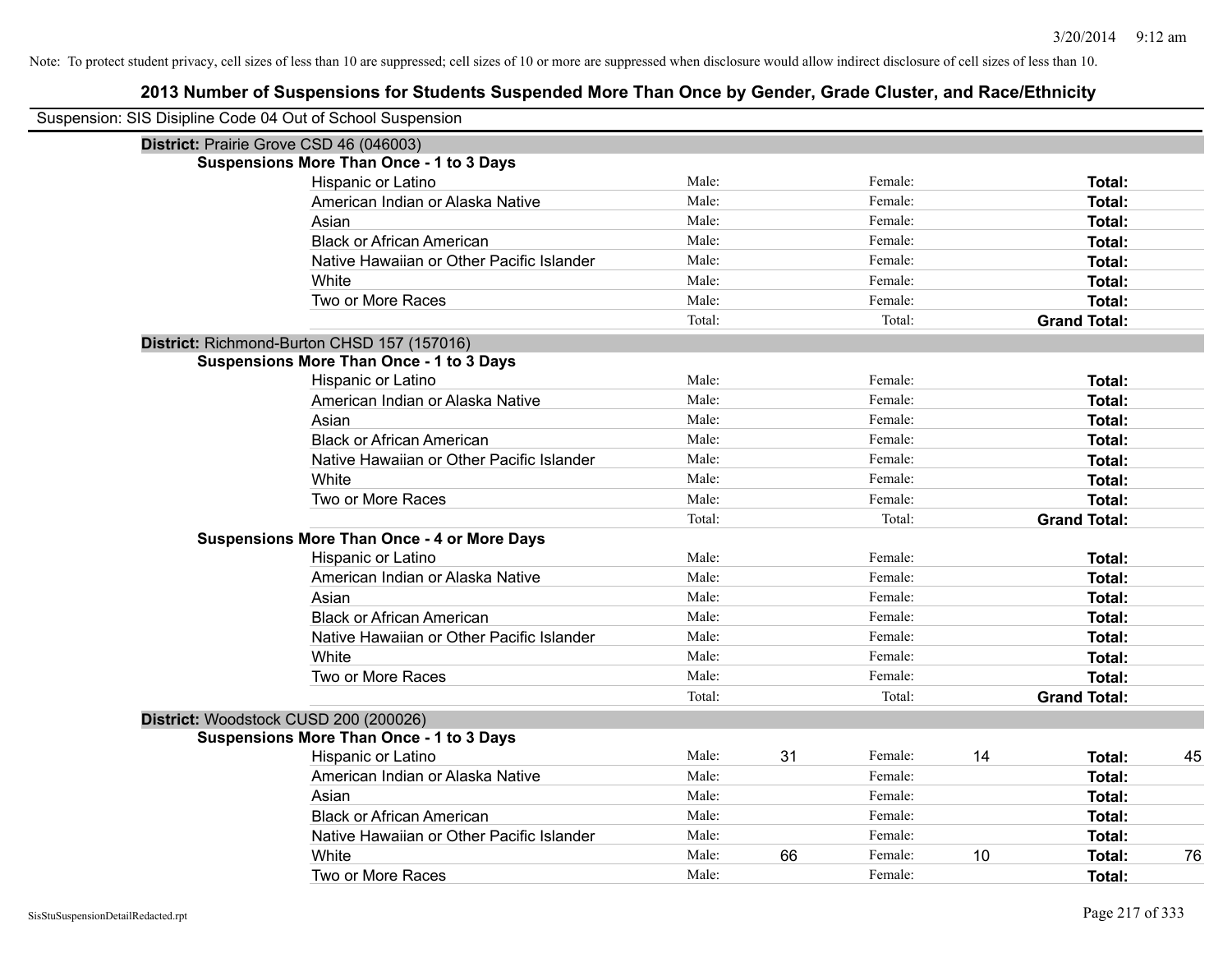| Suspension: SIS Disipline Code 04 Out of School Suspension |                                                    |        |         |                     |     |
|------------------------------------------------------------|----------------------------------------------------|--------|---------|---------------------|-----|
|                                                            |                                                    | Total: | Total:  | <b>Grand Total:</b> | 135 |
|                                                            | <b>Suspensions More Than Once - 4 or More Days</b> |        |         |                     |     |
|                                                            | Hispanic or Latino                                 | Male:  | Female: | Total:              | 11  |
|                                                            | American Indian or Alaska Native                   | Male:  | Female: | Total:              |     |
|                                                            | Asian                                              | Male:  | Female: | Total:              |     |
|                                                            | <b>Black or African American</b>                   | Male:  | Female: | Total:              |     |
|                                                            | Native Hawaiian or Other Pacific Islander          | Male:  | Female: | Total:              |     |
|                                                            | White                                              | Male:  | Female: | Total:              | 26  |
|                                                            | Two or More Races                                  | Male:  | Female: | Total:              |     |
|                                                            |                                                    | Total: | Total:  | <b>Grand Total:</b> |     |
| County: Non-Public School (000)                            |                                                    |        |         |                     |     |
| District: McHenry ROE (000000)                             |                                                    |        |         |                     |     |
|                                                            | <b>Suspensions More Than Once - 1 to 3 Days</b>    |        |         |                     |     |
|                                                            | Hispanic or Latino                                 | Male:  | Female: | Total:              |     |
|                                                            | American Indian or Alaska Native                   | Male:  | Female: | Total:              |     |
|                                                            | Asian                                              | Male:  | Female: | Total:              |     |
|                                                            | <b>Black or African American</b>                   | Male:  | Female: | Total:              |     |
|                                                            | Native Hawaiian or Other Pacific Islander          | Male:  | Female: | Total:              |     |
|                                                            | White                                              | Male:  | Female: | Total:              |     |
|                                                            | Two or More Races                                  | Male:  | Female: | Total:              |     |
|                                                            |                                                    | Total: | Total:  | <b>Grand Total:</b> |     |
|                                                            | <b>Suspensions More Than Once - 4 or More Days</b> |        |         |                     |     |
|                                                            | Hispanic or Latino                                 | Male:  | Female: | Total:              |     |
|                                                            | American Indian or Alaska Native                   | Male:  | Female: | Total:              |     |
|                                                            | Asian                                              | Male:  | Female: | Total:              |     |
|                                                            | <b>Black or African American</b>                   | Male:  | Female: | Total:              |     |
|                                                            | Native Hawaiian or Other Pacific Islander          | Male:  | Female: | Total:              |     |
|                                                            | White                                              | Male:  | Female: | Total:              |     |
|                                                            | Two or More Races                                  | Male:  | Female: | Total:              |     |
|                                                            |                                                    | Total: | Total:  | <b>Grand Total:</b> |     |
|                                                            |                                                    |        |         |                     |     |
| Region: Monroe/Randolph ROE (45)                           |                                                    |        |         |                     |     |
| County: Monroe (067)                                       |                                                    |        |         |                     |     |
| District: Columbia CUSD 4 (004026)                         |                                                    |        |         |                     |     |
|                                                            | <b>Suspensions More Than Once - 1 to 3 Days</b>    |        |         |                     |     |
|                                                            | Hispanic or Latino                                 | Male:  | Female: | Total:              |     |
|                                                            | American Indian or Alaska Native                   | Male:  | Female: | Total:              |     |
|                                                            | Asian                                              | Male:  | Female: | Total:              |     |
|                                                            |                                                    |        |         |                     |     |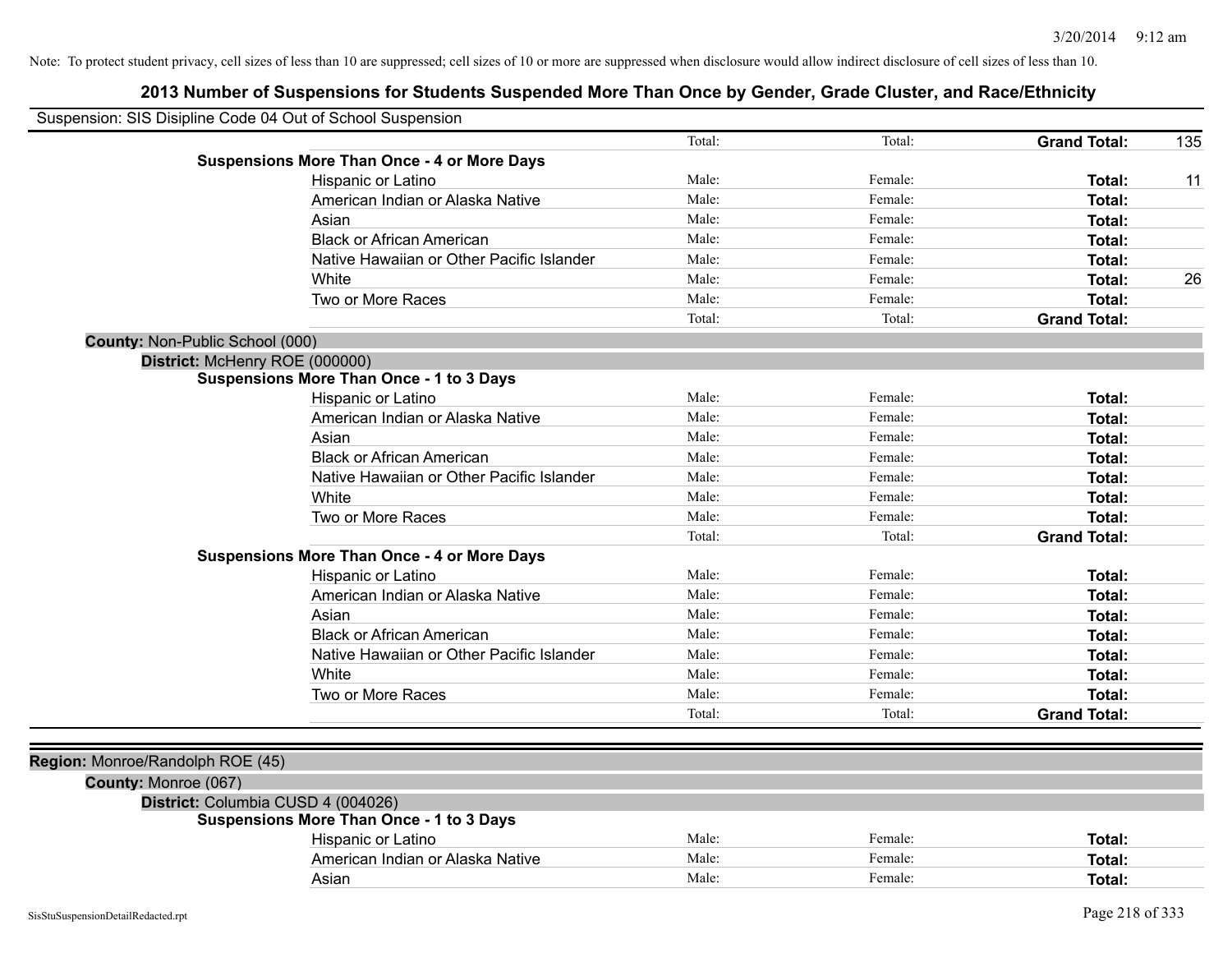| Suspension: SIS Disipline Code 04 Out of School Suspension |                                                    |        |         |                     |
|------------------------------------------------------------|----------------------------------------------------|--------|---------|---------------------|
|                                                            | <b>Black or African American</b>                   | Male:  | Female: | Total:              |
|                                                            | Native Hawaiian or Other Pacific Islander          | Male:  | Female: | Total:              |
|                                                            | White                                              | Male:  | Female: | 12<br>Total:        |
|                                                            | Two or More Races                                  | Male:  | Female: | <b>Total:</b>       |
|                                                            |                                                    | Total: | Total:  | <b>Grand Total:</b> |
|                                                            | <b>Suspensions More Than Once - 4 or More Days</b> |        |         |                     |
|                                                            | Hispanic or Latino                                 | Male:  | Female: | Total:              |
|                                                            | American Indian or Alaska Native                   | Male:  | Female: | <b>Total:</b>       |
|                                                            | Asian                                              | Male:  | Female: | Total:              |
|                                                            | <b>Black or African American</b>                   | Male:  | Female: | Total:              |
|                                                            | Native Hawaiian or Other Pacific Islander          | Male:  | Female: | Total:              |
|                                                            | White                                              | Male:  | Female: | <b>Total:</b>       |
|                                                            | Two or More Races                                  | Male:  | Female: | Total:              |
|                                                            |                                                    | Total: | Total:  | <b>Grand Total:</b> |
| District: Valmeyer CUSD 3 (003026)                         |                                                    |        |         |                     |
|                                                            | <b>Suspensions More Than Once - 1 to 3 Days</b>    |        |         |                     |
|                                                            | Hispanic or Latino                                 | Male:  | Female: | <b>Total:</b>       |
|                                                            | American Indian or Alaska Native                   | Male:  | Female: | <b>Total:</b>       |
|                                                            | Asian                                              | Male:  | Female: | <b>Total:</b>       |
|                                                            | <b>Black or African American</b>                   | Male:  | Female: | Total:              |
|                                                            | Native Hawaiian or Other Pacific Islander          | Male:  | Female: | <b>Total:</b>       |
|                                                            | White                                              | Male:  | Female: | Total:              |
|                                                            | Two or More Races                                  | Male:  | Female: | Total:              |
|                                                            |                                                    | Total: | Total:  | <b>Grand Total:</b> |
|                                                            | <b>Suspensions More Than Once - 4 or More Days</b> |        |         |                     |
|                                                            | Hispanic or Latino                                 | Male:  | Female: | Total:              |
|                                                            | American Indian or Alaska Native                   | Male:  | Female: | <b>Total:</b>       |
|                                                            | Asian                                              | Male:  | Female: | <b>Total:</b>       |
|                                                            | <b>Black or African American</b>                   | Male:  | Female: | Total:              |
|                                                            | Native Hawaiian or Other Pacific Islander          | Male:  | Female: | Total:              |
|                                                            | White                                              | Male:  | Female: | <b>Total:</b>       |
|                                                            | Two or More Races                                  | Male:  | Female: | Total:              |
|                                                            |                                                    | Total: | Total:  | <b>Grand Total:</b> |
| District: Waterloo CUSD 5 (005026)                         |                                                    |        |         |                     |
|                                                            | <b>Suspensions More Than Once - 1 to 3 Days</b>    |        |         |                     |
|                                                            | Hispanic or Latino                                 | Male:  | Female: | Total:              |
|                                                            | American Indian or Alaska Native                   | Male:  | Female: | Total:              |
|                                                            | Asian                                              | Male:  | Female: | Total:              |
|                                                            | <b>Black or African American</b>                   | Male:  | Female: | Total:              |
| SisStuSuspensionDetailRedacted.rpt                         |                                                    |        |         | Page 219 of 333     |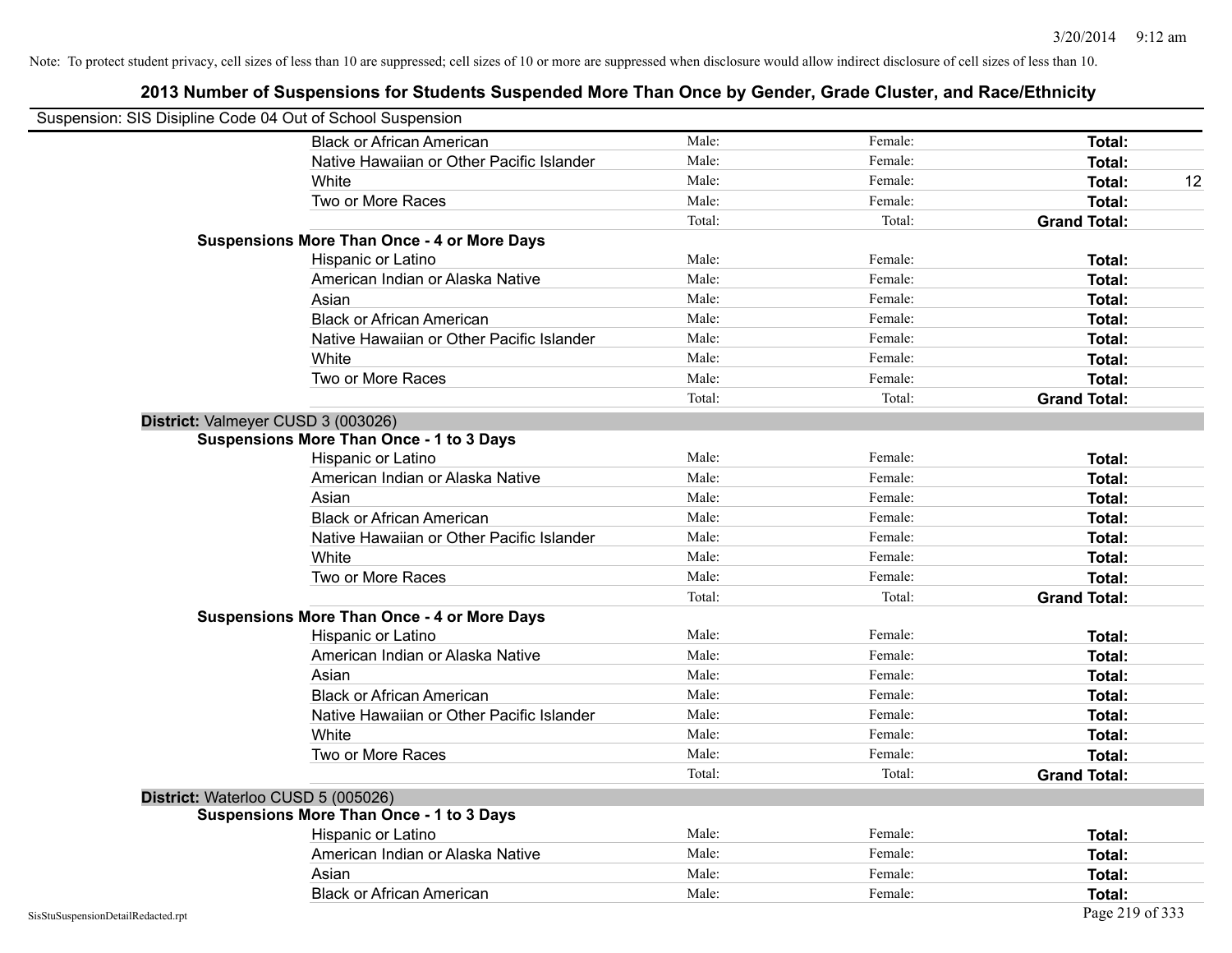|                                        | Suspension: SIS Disipline Code 04 Out of School Suspension |        |    |         |    |                     |    |
|----------------------------------------|------------------------------------------------------------|--------|----|---------|----|---------------------|----|
|                                        | Native Hawaiian or Other Pacific Islander                  | Male:  |    | Female: |    | Total:              |    |
|                                        | White                                                      | Male:  |    | Female: |    | <b>Total:</b>       | 12 |
|                                        | Two or More Races                                          | Male:  |    | Female: |    | <b>Total:</b>       |    |
|                                        |                                                            | Total: |    | Total:  |    | <b>Grand Total:</b> |    |
|                                        | <b>Suspensions More Than Once - 4 or More Days</b>         |        |    |         |    |                     |    |
|                                        | Hispanic or Latino                                         | Male:  |    | Female: |    | Total:              |    |
|                                        | American Indian or Alaska Native                           | Male:  |    | Female: |    | <b>Total:</b>       |    |
|                                        | Asian                                                      | Male:  |    | Female: |    | Total:              |    |
|                                        | <b>Black or African American</b>                           | Male:  |    | Female: |    | <b>Total:</b>       |    |
|                                        | Native Hawaiian or Other Pacific Islander                  | Male:  |    | Female: |    | <b>Total:</b>       |    |
|                                        | White                                                      | Male:  |    | Female: |    | <b>Total:</b>       |    |
|                                        | Two or More Races                                          | Male:  |    | Female: |    | Total:              |    |
|                                        |                                                            | Total: |    | Total:  |    | <b>Grand Total:</b> |    |
| <b>County: Non-Public School (000)</b> |                                                            |        |    |         |    |                     |    |
|                                        | District: Monroe/Randolph ROE (000000)                     |        |    |         |    |                     |    |
|                                        | <b>Suspensions More Than Once - 1 to 3 Days</b>            |        |    |         |    |                     |    |
|                                        | Hispanic or Latino                                         | Male:  |    | Female: |    | Total:              |    |
|                                        | American Indian or Alaska Native                           | Male:  |    | Female: |    | <b>Total:</b>       |    |
|                                        | Asian                                                      | Male:  |    | Female: |    | <b>Total:</b>       |    |
|                                        | <b>Black or African American</b>                           | Male:  |    | Female: |    | <b>Total:</b>       |    |
|                                        | Native Hawaiian or Other Pacific Islander                  | Male:  |    | Female: |    | Total:              |    |
|                                        | White                                                      | Male:  | 13 | Female: | 12 | <b>Total:</b>       | 25 |
|                                        | Two or More Races                                          | Male:  |    | Female: |    | Total:              |    |
|                                        |                                                            | Total: |    | Total:  |    | <b>Grand Total:</b> |    |
|                                        | <b>Suspensions More Than Once - 4 or More Days</b>         |        |    |         |    |                     |    |
|                                        | Hispanic or Latino                                         | Male:  |    | Female: |    | Total:              |    |
|                                        | American Indian or Alaska Native                           | Male:  |    | Female: |    | <b>Total:</b>       |    |
|                                        | Asian                                                      | Male:  |    | Female: |    | <b>Total:</b>       |    |
|                                        | <b>Black or African American</b>                           | Male:  |    | Female: |    | <b>Total:</b>       |    |
|                                        | Native Hawaiian or Other Pacific Islander                  | Male:  |    | Female: |    | Total:              |    |
|                                        | White                                                      | Male:  |    | Female: |    | Total:              |    |
|                                        | Two or More Races                                          | Male:  |    | Female: |    | <b>Total:</b>       |    |
|                                        |                                                            | Total: |    | Total:  |    | <b>Grand Total:</b> |    |
|                                        | District: Non-Public School (0000)                         |        |    |         |    |                     |    |
|                                        | <b>Suspensions More Than Once - 1 to 3 Days</b>            |        |    |         |    |                     |    |
|                                        | Hispanic or Latino                                         | Male:  |    | Female: |    | Total:              |    |
|                                        | American Indian or Alaska Native                           | Male:  |    | Female: |    | Total:              |    |
|                                        | Asian                                                      | Male:  |    | Female: |    | Total:              |    |
|                                        | <b>Black or African American</b>                           | Male:  |    | Female: |    | Total:              |    |
| SisStuSuspensionDetailRedacted.rpt     |                                                            |        |    |         |    | Page 220 of 333     |    |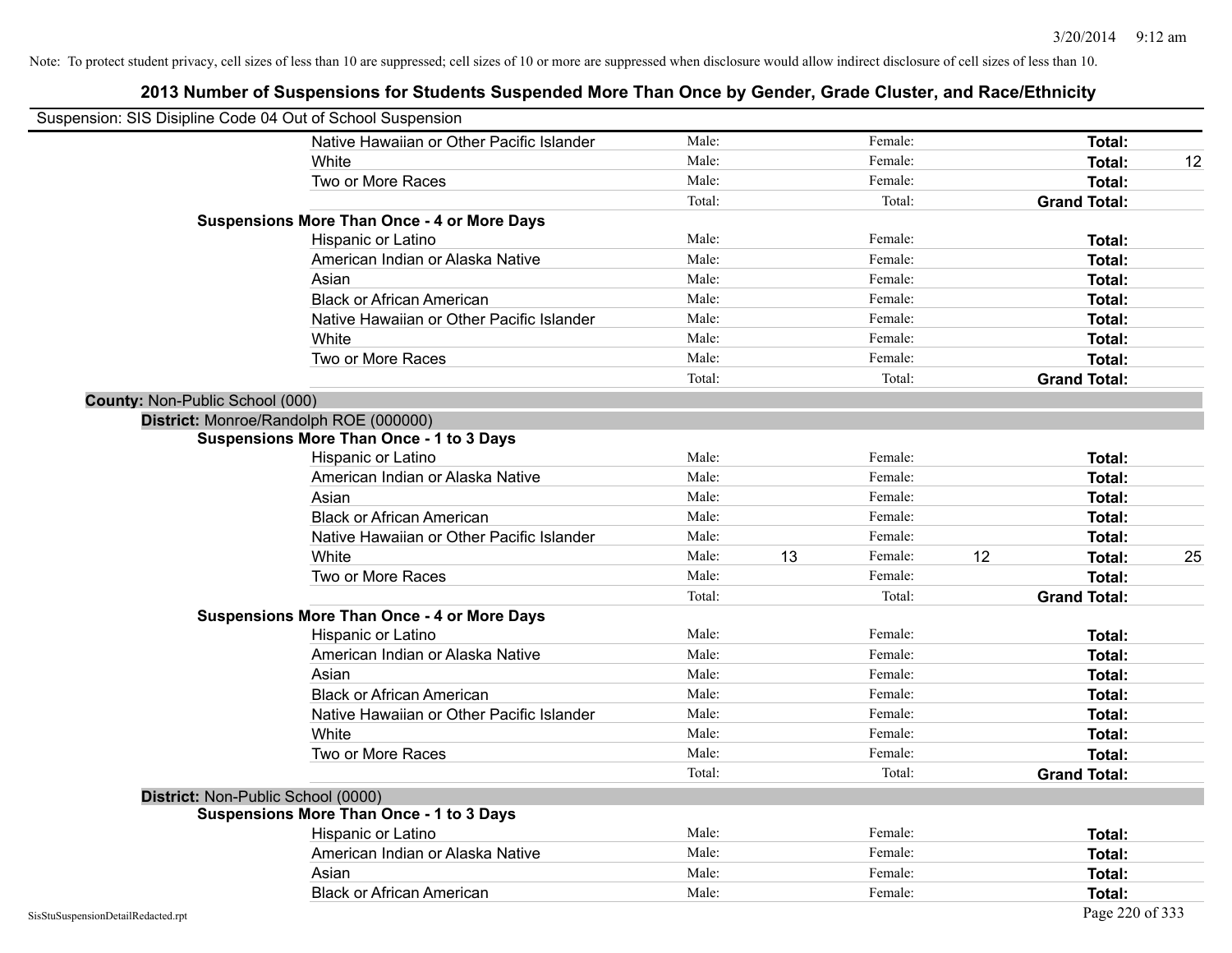| Suspension: SIS Disipline Code 04 Out of School Suspension |                                                    |        |         |                     |    |
|------------------------------------------------------------|----------------------------------------------------|--------|---------|---------------------|----|
|                                                            | Native Hawaiian or Other Pacific Islander          | Male:  | Female: | Total:              |    |
|                                                            | White                                              | Male:  | Female: | Total:              | 14 |
|                                                            | Two or More Races                                  | Male:  | Female: | Total:              |    |
|                                                            |                                                    | Total: | Total:  | <b>Grand Total:</b> |    |
|                                                            | <b>Suspensions More Than Once - 4 or More Days</b> |        |         |                     |    |
|                                                            | Hispanic or Latino                                 | Male:  | Female: | Total:              |    |
|                                                            | American Indian or Alaska Native                   | Male:  | Female: | Total:              |    |
|                                                            | Asian                                              | Male:  | Female: | Total:              |    |
|                                                            | <b>Black or African American</b>                   | Male:  | Female: | Total:              |    |
|                                                            | Native Hawaiian or Other Pacific Islander          | Male:  | Female: | Total:              |    |
|                                                            | White                                              | Male:  | Female: | Total:              |    |
|                                                            | Two or More Races                                  | Male:  | Female: | Total:              |    |
|                                                            |                                                    | Total: | Total:  | <b>Grand Total:</b> |    |
| County: Randolph (079)                                     |                                                    |        |         |                     |    |
| District: Chester CUSD 139 (139026)                        |                                                    |        |         |                     |    |
|                                                            | <b>Suspensions More Than Once - 1 to 3 Days</b>    |        |         |                     |    |
|                                                            | Hispanic or Latino                                 | Male:  | Female: | Total:              |    |
|                                                            | American Indian or Alaska Native                   | Male:  | Female: | Total:              |    |
|                                                            | Asian                                              | Male:  | Female: | Total:              |    |
|                                                            | <b>Black or African American</b>                   | Male:  | Female: | Total:              |    |
|                                                            | Native Hawaiian or Other Pacific Islander          | Male:  | Female: | Total:              |    |
|                                                            | White                                              | Male:  | Female: | Total:              | 11 |
|                                                            | Two or More Races                                  | Male:  | Female: | Total:              |    |
|                                                            |                                                    | Total: | Total:  | <b>Grand Total:</b> |    |
| District: Red Bud CUSD 132 (132026)                        |                                                    |        |         |                     |    |
|                                                            | <b>Suspensions More Than Once - 1 to 3 Days</b>    |        |         |                     |    |
|                                                            | Hispanic or Latino                                 | Male:  | Female: | Total:              |    |
|                                                            | American Indian or Alaska Native                   | Male:  | Female: | Total:              |    |
|                                                            | Asian                                              | Male:  | Female: | Total:              |    |
|                                                            | <b>Black or African American</b>                   | Male:  | Female: | Total:              |    |
|                                                            | Native Hawaiian or Other Pacific Islander          | Male:  | Female: | Total:              |    |
|                                                            | White                                              | Male:  | Female: | Total:              | 15 |
|                                                            | Two or More Races                                  | Male:  | Female: | Total:              |    |
|                                                            |                                                    | Total: | Total:  | <b>Grand Total:</b> |    |
| District: Sparta CUSD 140 (140026)                         |                                                    |        |         |                     |    |
|                                                            | <b>Suspensions More Than Once - 1 to 3 Days</b>    |        |         |                     |    |
|                                                            | Hispanic or Latino                                 | Male:  | Female: | Total:              |    |
|                                                            | American Indian or Alaska Native                   | Male:  | Female: | Total:              |    |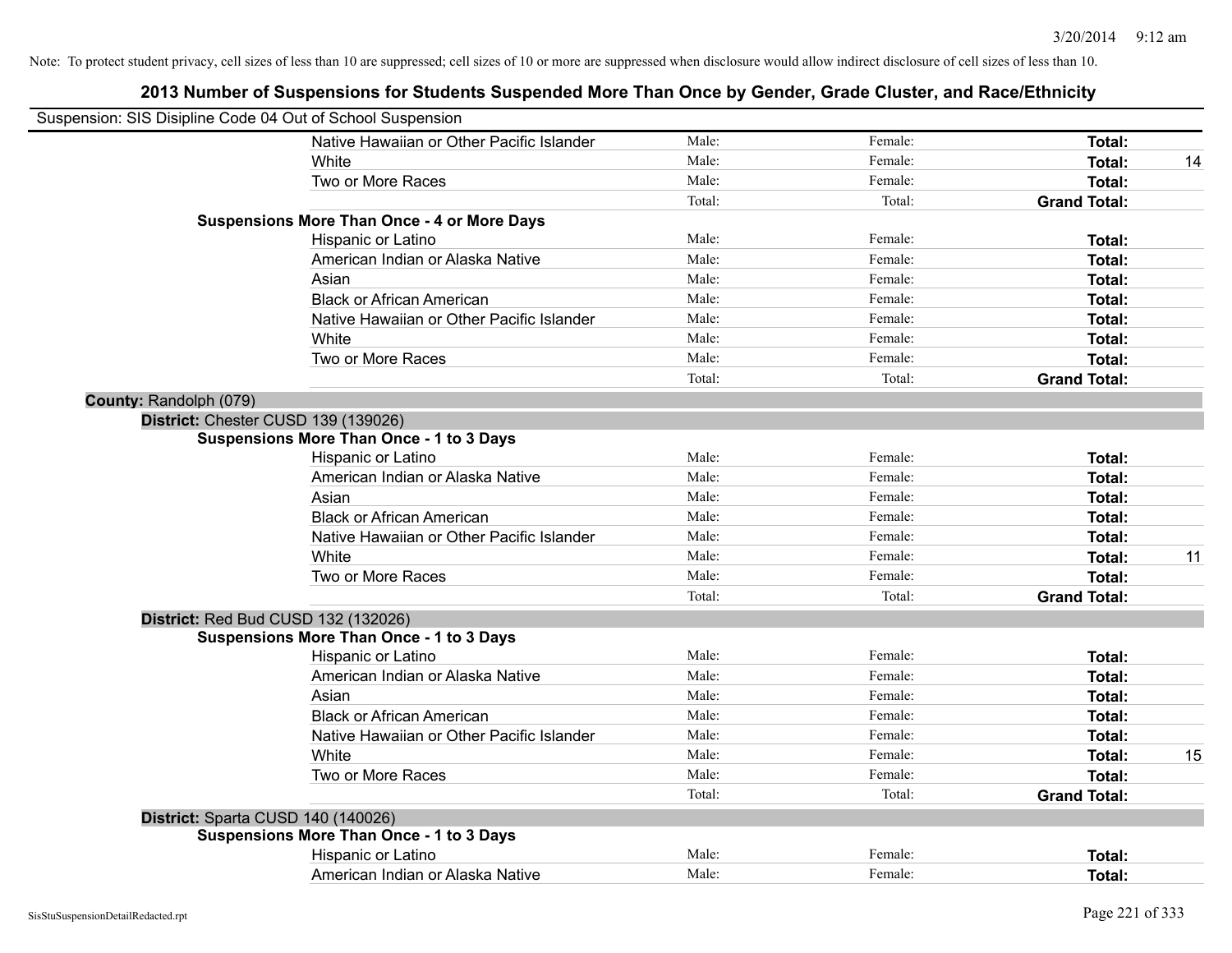# **2013 Number of Suspensions for Students Suspended More Than Once by Gender, Grade Cluster, and Race/Ethnicity**

| Suspension: SIS Disipline Code 04 Out of School Suspension |                                                    |        |         |                     |    |
|------------------------------------------------------------|----------------------------------------------------|--------|---------|---------------------|----|
|                                                            | Asian                                              | Male:  | Female: | <b>Total:</b>       |    |
|                                                            | <b>Black or African American</b>                   | Male:  | Female: | <b>Total:</b>       | 10 |
|                                                            | Native Hawaiian or Other Pacific Islander          | Male:  | Female: | <b>Total:</b>       |    |
|                                                            | White                                              | Male:  | Female: | <b>Total:</b>       | 12 |
|                                                            | Two or More Races                                  | Male:  | Female: | Total:              |    |
|                                                            |                                                    | Total: | Total:  | <b>Grand Total:</b> |    |
|                                                            | <b>Suspensions More Than Once - 4 or More Days</b> |        |         |                     |    |
|                                                            | Hispanic or Latino                                 | Male:  | Female: | <b>Total:</b>       |    |
|                                                            | American Indian or Alaska Native                   | Male:  | Female: | <b>Total:</b>       |    |
|                                                            | Asian                                              | Male:  | Female: | Total:              |    |
|                                                            | <b>Black or African American</b>                   | Male:  | Female: | Total:              |    |
|                                                            | Native Hawaiian or Other Pacific Islander          | Male:  | Female: | <b>Total:</b>       |    |
|                                                            | White                                              | Male:  | Female: | <b>Total:</b>       |    |
|                                                            | Two or More Races                                  | Male:  | Female: | <b>Total:</b>       |    |
|                                                            |                                                    | Total: | Total:  | <b>Grand Total:</b> | 13 |
| District: Steeleville CUSD 138 (138026)                    |                                                    |        |         |                     |    |
|                                                            | <b>Suspensions More Than Once - 1 to 3 Days</b>    |        |         |                     |    |
|                                                            | Hispanic or Latino                                 | Male:  | Female: | Total:              |    |
|                                                            | American Indian or Alaska Native                   | Male:  | Female: | <b>Total:</b>       |    |
|                                                            | Asian                                              | Male:  | Female: | Total:              |    |
|                                                            | <b>Black or African American</b>                   | Male:  | Female: | <b>Total:</b>       |    |
|                                                            | Native Hawaiian or Other Pacific Islander          | Male:  | Female: | Total:              |    |
|                                                            | White                                              | Male:  | Female: | Total:              |    |
|                                                            | Two or More Races                                  | Male:  | Female: | <b>Total:</b>       |    |
|                                                            |                                                    | Total: | Total:  | <b>Grand Total:</b> |    |
|                                                            | <b>Suspensions More Than Once - 4 or More Days</b> |        |         |                     |    |
|                                                            | Hispanic or Latino                                 | Male:  | Female: | <b>Total:</b>       |    |
|                                                            | American Indian or Alaska Native                   | Male:  | Female: | Total:              |    |
|                                                            | Asian                                              | Male:  | Female: | <b>Total:</b>       |    |
|                                                            | <b>Black or African American</b>                   | Male:  | Female: | <b>Total:</b>       |    |
|                                                            | Native Hawaiian or Other Pacific Islander          | Male:  | Female: | <b>Total:</b>       |    |
|                                                            | White                                              | Male:  | Female: | <b>Total:</b>       |    |
|                                                            | Two or More Races                                  | Male:  | Female: | Total:              |    |
|                                                            |                                                    | Total: | Total:  | <b>Grand Total:</b> |    |

**Region:** Non-Public School (77)

**County:** Non-Public School (777)

**District:** Epworth Child & Family Services (008200)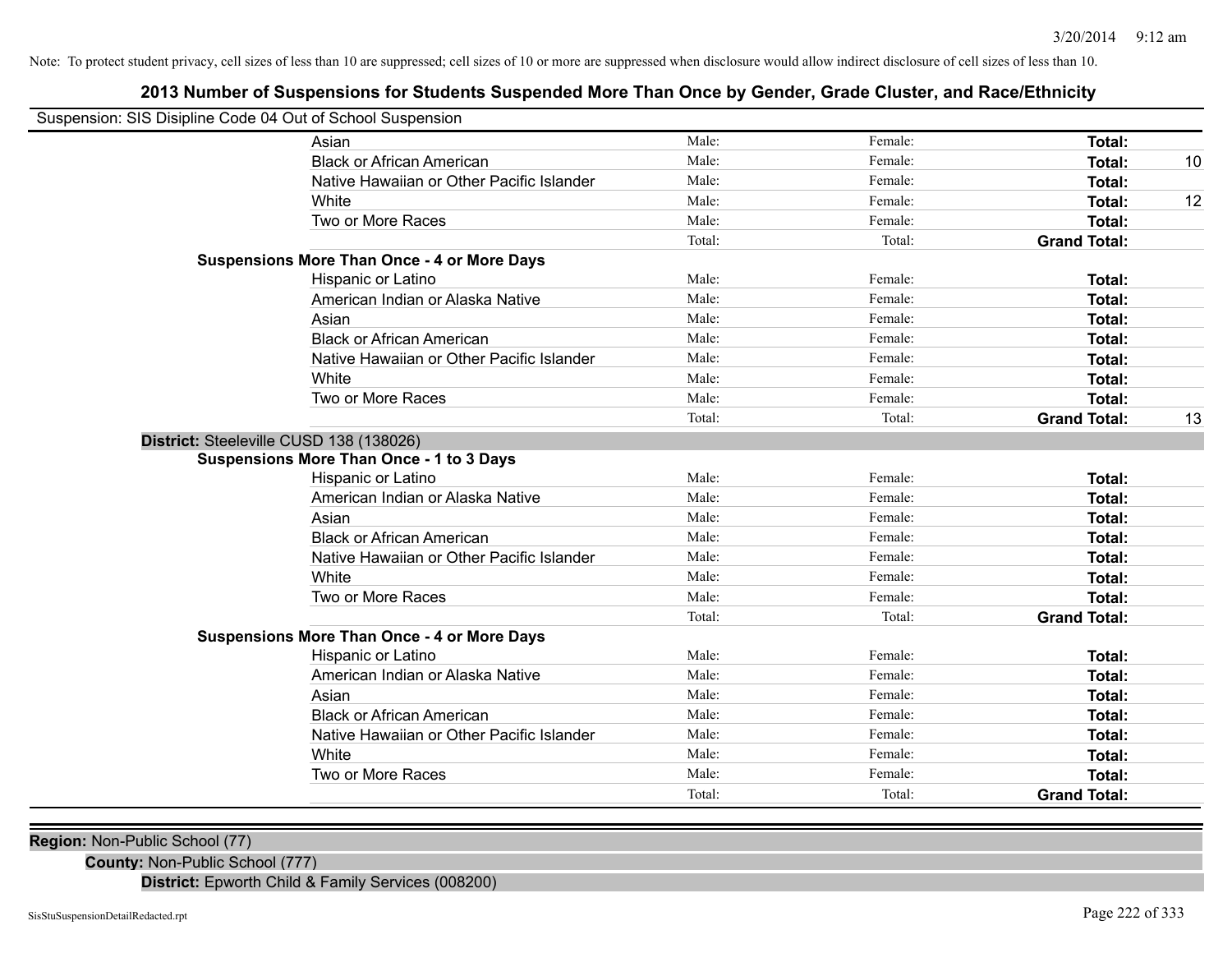| Suspension: SIS Disipline Code 04 Out of School Suspension |                                                    |        |    |         |    |                     |     |
|------------------------------------------------------------|----------------------------------------------------|--------|----|---------|----|---------------------|-----|
|                                                            | <b>Suspensions More Than Once - 1 to 3 Days</b>    |        |    |         |    |                     |     |
|                                                            | Hispanic or Latino                                 | Male:  |    | Female: |    | Total:              |     |
|                                                            | American Indian or Alaska Native                   | Male:  |    | Female: |    | <b>Total:</b>       |     |
|                                                            | Asian                                              | Male:  |    | Female: |    | Total:              |     |
|                                                            | <b>Black or African American</b>                   | Male:  |    | Female: |    | Total:              |     |
|                                                            | Native Hawaiian or Other Pacific Islander          | Male:  |    | Female: |    | Total:              |     |
|                                                            | White                                              | Male:  |    | Female: |    | Total:              | 10  |
|                                                            | Two or More Races                                  | Male:  |    | Female: |    | Total:              |     |
|                                                            |                                                    | Total: |    | Total:  |    | <b>Grand Total:</b> |     |
|                                                            | District: Logos School (026800)                    |        |    |         |    |                     |     |
|                                                            | <b>Suspensions More Than Once - 1 to 3 Days</b>    |        |    |         |    |                     |     |
|                                                            | Hispanic or Latino                                 | Male:  |    | Female: |    | Total:              |     |
|                                                            | American Indian or Alaska Native                   | Male:  |    | Female: |    | Total:              |     |
|                                                            | Asian                                              | Male:  |    | Female: |    | Total:              |     |
|                                                            | <b>Black or African American</b>                   | Male:  |    | Female: |    | Total:              |     |
|                                                            | Native Hawaiian or Other Pacific Islander          | Male:  |    | Female: |    | Total:              |     |
|                                                            | White                                              | Male:  |    | Female: |    | Total:              |     |
|                                                            | Two or More Races                                  | Male:  |    | Female: |    | Total:              |     |
|                                                            |                                                    | Total: |    | Total:  |    | <b>Grand Total:</b> | 10  |
|                                                            |                                                    |        |    |         |    |                     |     |
| Region: Peoria ROE (48)                                    |                                                    |        |    |         |    |                     |     |
| County: Non-Public School (000)                            |                                                    |        |    |         |    |                     |     |
| District: Peoria ROE (000000)                              |                                                    |        |    |         |    |                     |     |
|                                                            | <b>Suspensions More Than Once - 1 to 3 Days</b>    |        |    |         |    |                     |     |
|                                                            | Hispanic or Latino                                 | Male:  |    | Female: |    | Total:              | 16  |
|                                                            | American Indian or Alaska Native                   | Male:  |    | Female: |    | Total:              |     |
|                                                            | Asian                                              | Male:  |    | Female: |    | Total:              |     |
|                                                            | <b>Black or African American</b>                   | Male:  | 96 | Female: | 26 | Total:              | 122 |
|                                                            | Native Hawaiian or Other Pacific Islander          | Male:  |    | Female: |    | <b>Total:</b>       |     |
|                                                            | White                                              | Male:  |    | Female: |    | Total:              |     |
|                                                            | Two or More Races                                  | Male:  |    | Female: |    | Total:              |     |
|                                                            |                                                    | Total: |    | Total:  |    | <b>Grand Total:</b> |     |
|                                                            | <b>Suspensions More Than Once - 4 or More Days</b> |        |    |         |    |                     |     |
|                                                            | Hispanic or Latino                                 | Male:  |    | Female: |    | Total:              |     |
|                                                            | American Indian or Alaska Native                   | Male:  |    | Female: |    | Total:              |     |
|                                                            | Asian                                              | Male:  |    | Female: |    | Total:              |     |
|                                                            | <b>Black or African American</b>                   | Male:  | 37 | Female: | 28 | <b>Total:</b>       | 65  |
|                                                            | Native Hawaiian or Other Pacific Islander          | Male:  |    | Female: |    | Total:              |     |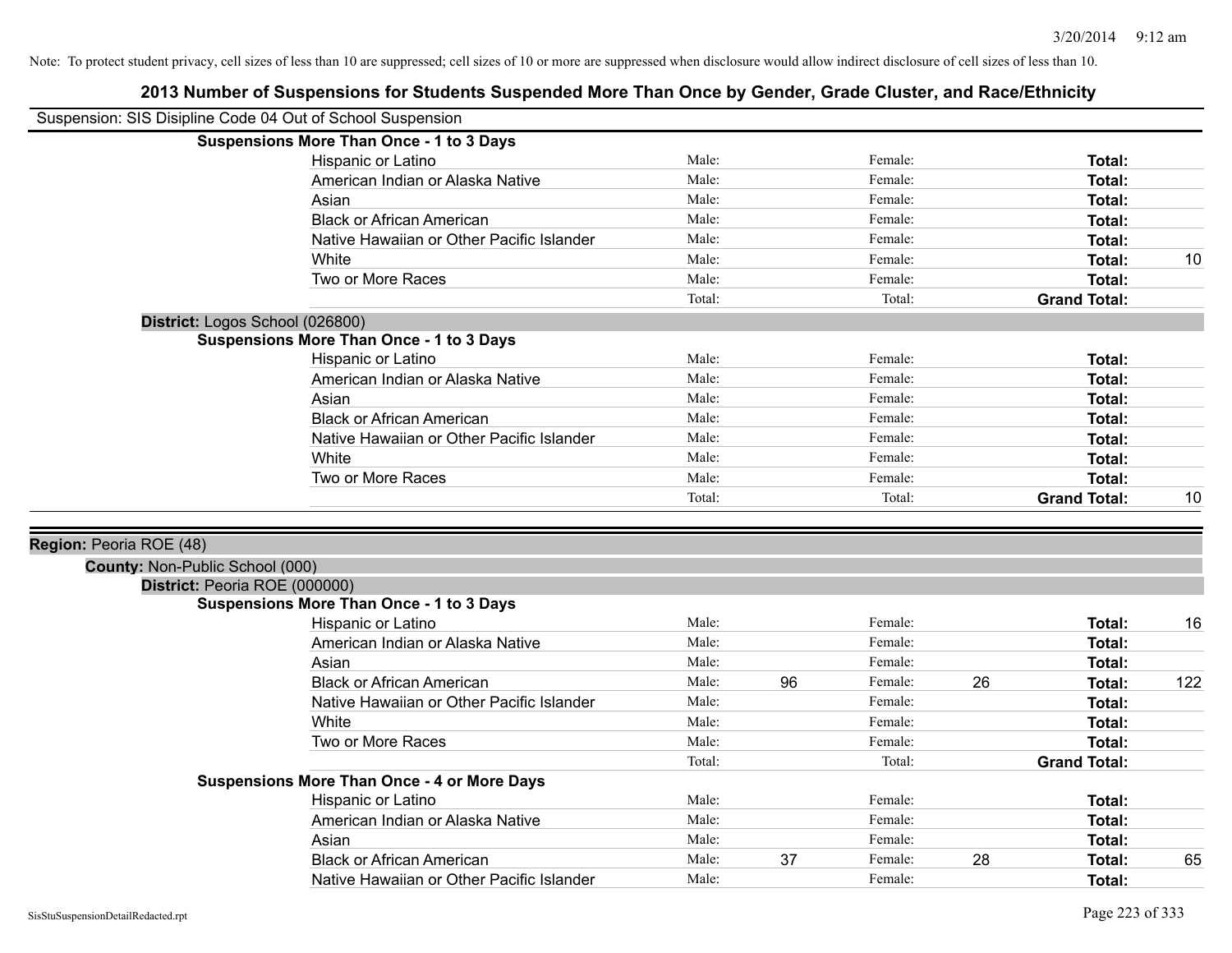|                      | Suspension: SIS Disipline Code 04 Out of School Suspension |        |         |                     |    |
|----------------------|------------------------------------------------------------|--------|---------|---------------------|----|
|                      | White                                                      | Male:  | Female: | Total:              |    |
|                      | Two or More Races                                          | Male:  | Female: | Total:              |    |
|                      |                                                            | Total: | Total:  | <b>Grand Total:</b> |    |
| County: Peoria (072) |                                                            |        |         |                     |    |
|                      | District: Bartonville SD 66 (066002)                       |        |         |                     |    |
|                      | <b>Suspensions More Than Once - 1 to 3 Days</b>            |        |         |                     |    |
|                      | Hispanic or Latino                                         | Male:  | Female: | Total:              |    |
|                      | American Indian or Alaska Native                           | Male:  | Female: | Total:              |    |
|                      | Asian                                                      | Male:  | Female: | Total:              |    |
|                      | <b>Black or African American</b>                           | Male:  | Female: | Total:              |    |
|                      | Native Hawaiian or Other Pacific Islander                  | Male:  | Female: | Total:              |    |
|                      | White                                                      | Male:  | Female: | Total:              | 14 |
|                      | Two or More Races                                          | Male:  | Female: | Total:              |    |
|                      |                                                            | Total: | Total:  | <b>Grand Total:</b> |    |
|                      | District: Brimfield CUSD 309 (309026)                      |        |         |                     |    |
|                      | <b>Suspensions More Than Once - 1 to 3 Days</b>            |        |         |                     |    |
|                      | Hispanic or Latino                                         | Male:  | Female: | Total:              |    |
|                      | American Indian or Alaska Native                           | Male:  | Female: | Total:              |    |
|                      | Asian                                                      | Male:  | Female: | Total:              |    |
|                      | <b>Black or African American</b>                           | Male:  | Female: | Total:              |    |
|                      | Native Hawaiian or Other Pacific Islander                  | Male:  | Female: | Total:              |    |
|                      | White                                                      | Male:  | Female: | Total:              |    |
|                      | Two or More Races                                          | Male:  | Female: | Total:              |    |
|                      |                                                            | Total: | Total:  | <b>Grand Total:</b> |    |
|                      | District: Dunlap CUSD 323 (323026)                         |        |         |                     |    |
|                      | <b>Suspensions More Than Once - 1 to 3 Days</b>            |        |         |                     |    |
|                      | Hispanic or Latino                                         | Male:  | Female: | Total:              |    |
|                      | American Indian or Alaska Native                           | Male:  | Female: | Total:              |    |
|                      | Asian                                                      | Male:  | Female: | Total:              |    |
|                      | <b>Black or African American</b>                           | Male:  | Female: | Total:              | 12 |
|                      | Native Hawaiian or Other Pacific Islander                  | Male:  | Female: | Total:              |    |
|                      | White                                                      | Male:  | Female: | Total:              |    |
|                      | Two or More Races                                          | Male:  | Female: | Total:              |    |
|                      |                                                            | Total: | Total:  | <b>Grand Total:</b> | 25 |
|                      | <b>Suspensions More Than Once - 4 or More Days</b>         |        |         |                     |    |
|                      | Hispanic or Latino                                         | Male:  | Female: | Total:              |    |
|                      | American Indian or Alaska Native                           | Male:  | Female: | Total:              |    |
|                      | Asian                                                      | Male:  | Female: | Total:              |    |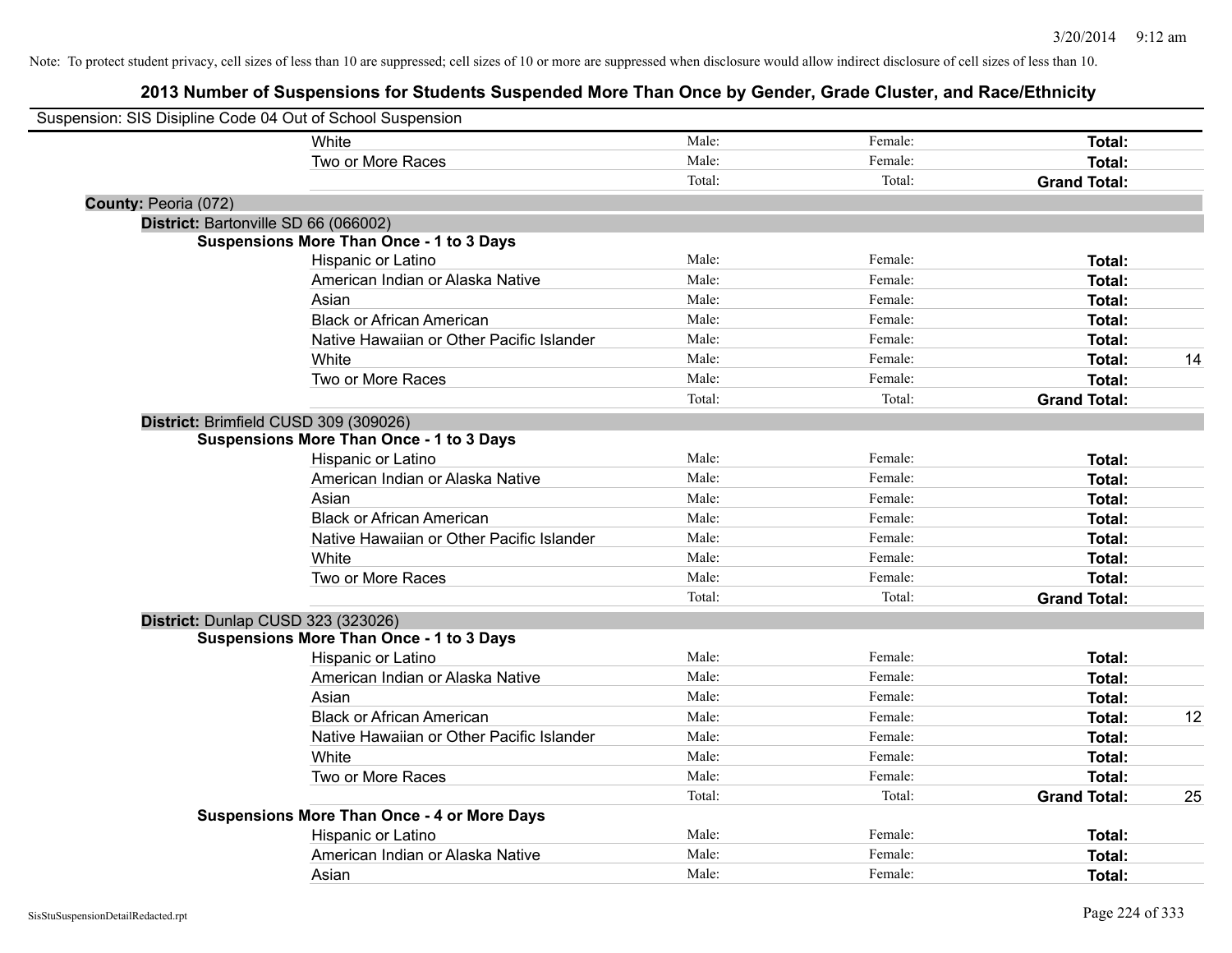| Suspension: SIS Disipline Code 04 Out of School Suspension                                        |                |                    |                     |    |
|---------------------------------------------------------------------------------------------------|----------------|--------------------|---------------------|----|
| <b>Black or African American</b>                                                                  | Male:          | Female:            | Total:              |    |
| Native Hawaiian or Other Pacific Islander                                                         | Male:          | Female:            | Total:              |    |
| White                                                                                             | Male:          | Female:            | Total:              |    |
| Two or More Races                                                                                 | Male:          | Female:            | Total:              |    |
|                                                                                                   | Total:         | Total:             | <b>Grand Total:</b> | 11 |
| District: Elmwood CUSD 322 (322026)                                                               |                |                    |                     |    |
| <b>Suspensions More Than Once - 1 to 3 Days</b>                                                   | Male:          | Female:            | Total:              |    |
| Hispanic or Latino                                                                                |                |                    |                     |    |
| American Indian or Alaska Native<br>Asian                                                         | Male:<br>Male: | Female:<br>Female: | Total:              |    |
| <b>Black or African American</b>                                                                  |                |                    | Total:              |    |
|                                                                                                   | Male:          | Female:            | Total:              |    |
| Native Hawaiian or Other Pacific Islander                                                         | Male:          | Female:            | Total:              |    |
| White                                                                                             | Male:          | Female:            | Total:              |    |
| Two or More Races                                                                                 | Male:          | Female:            | Total:              |    |
|                                                                                                   | Total:         | Total:             | <b>Grand Total:</b> |    |
| District: Farmington Central CUSD 265 (265026)<br><b>Suspensions More Than Once - 1 to 3 Days</b> |                |                    |                     |    |
| Hispanic or Latino                                                                                | Male:          | Female:            | Total:              |    |
| American Indian or Alaska Native                                                                  | Male:          | Female:            | Total:              |    |
| Asian                                                                                             | Male:          | Female:            | Total:              |    |
| <b>Black or African American</b>                                                                  | Male:          | Female:            | Total:              |    |
| Native Hawaiian or Other Pacific Islander                                                         | Male:          | Female:            | Total:              |    |
| White                                                                                             | Male:          | Female:            | Total:              | 14 |
| Two or More Races                                                                                 | Male:          | Female:            | Total:              |    |
|                                                                                                   | Total:         | Total:             | <b>Grand Total:</b> |    |
| <b>Suspensions More Than Once - 4 or More Days</b>                                                |                |                    |                     |    |
| Hispanic or Latino                                                                                | Male:          | Female:            | Total:              |    |
| American Indian or Alaska Native                                                                  | Male:          | Female:            | Total:              |    |
| Asian                                                                                             | Male:          | Female:            | Total:              |    |
| <b>Black or African American</b>                                                                  | Male:          | Female:            | Total:              |    |
| Native Hawaiian or Other Pacific Islander                                                         | Male:          | Female:            | Total:              |    |
| White                                                                                             | Male:          | Female:            | Total:              |    |
| Two or More Races                                                                                 | Male:          | Female:            | Total:              |    |
|                                                                                                   | Total:         | Total:             | <b>Grand Total:</b> |    |
| District: Il Valley Central USD 321 (321026)                                                      |                |                    |                     |    |
| <b>Suspensions More Than Once - 1 to 3 Days</b>                                                   |                |                    |                     |    |
| Hispanic or Latino                                                                                | Male:          | Female:            | Total:              |    |
| American Indian or Alaska Native                                                                  | Male:          | Female:            | Total:              |    |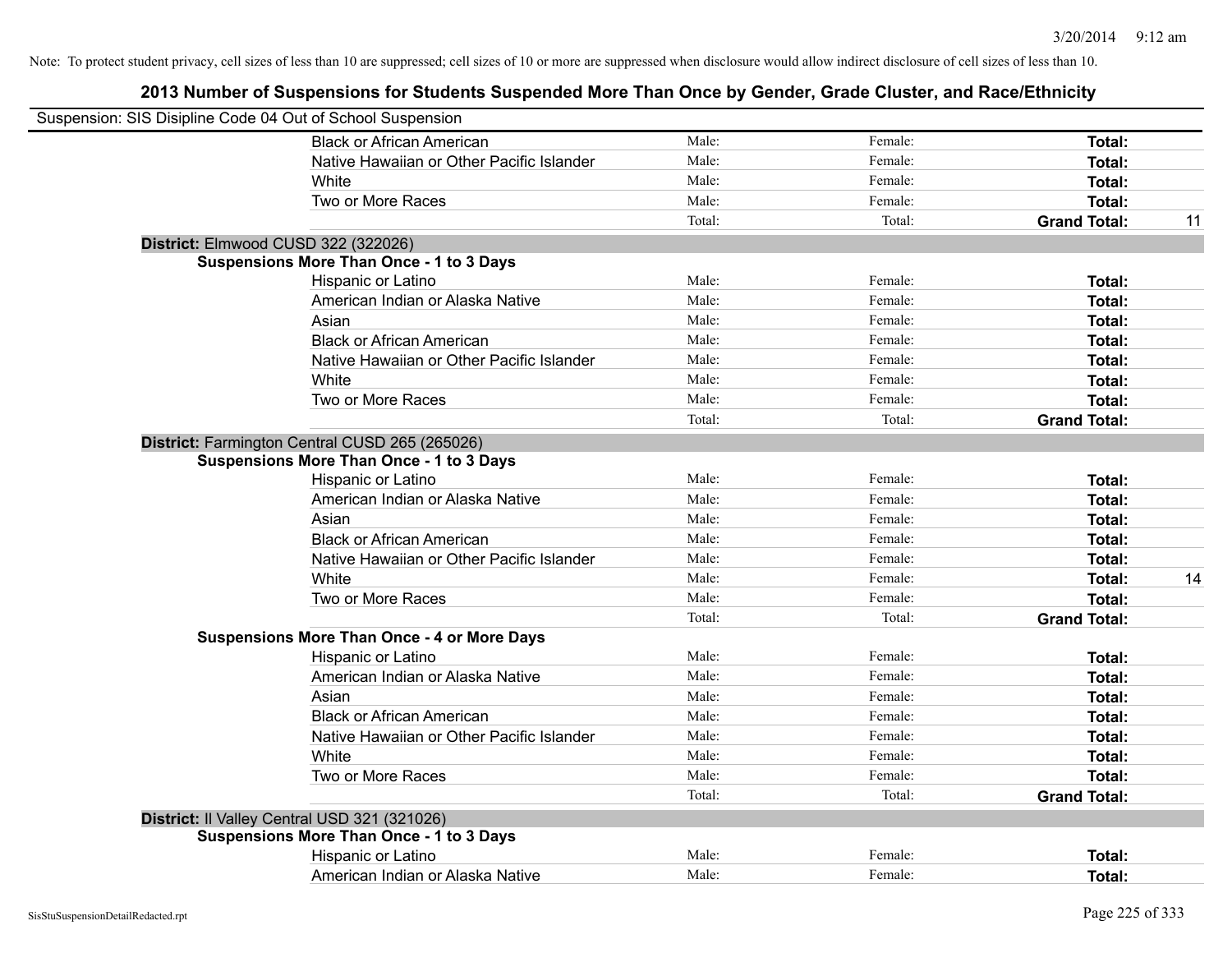| Suspension: SIS Disipline Code 04 Out of School Suspension |                                                    |        |    |         |    |                     |    |
|------------------------------------------------------------|----------------------------------------------------|--------|----|---------|----|---------------------|----|
|                                                            | Asian                                              | Male:  |    | Female: |    | <b>Total:</b>       |    |
|                                                            | <b>Black or African American</b>                   | Male:  |    | Female: |    | Total:              |    |
|                                                            | Native Hawaiian or Other Pacific Islander          | Male:  |    | Female: |    | Total:              |    |
|                                                            | White                                              | Male:  | 38 | Female: | 13 | Total:              | 51 |
|                                                            | Two or More Races                                  | Male:  |    | Female: |    | <b>Total:</b>       |    |
|                                                            |                                                    | Total: |    | Total:  |    | <b>Grand Total:</b> |    |
|                                                            | <b>Suspensions More Than Once - 4 or More Days</b> |        |    |         |    |                     |    |
|                                                            | Hispanic or Latino                                 | Male:  |    | Female: |    | Total:              |    |
|                                                            | American Indian or Alaska Native                   | Male:  |    | Female: |    | <b>Total:</b>       |    |
|                                                            | Asian                                              | Male:  |    | Female: |    | Total:              |    |
|                                                            | <b>Black or African American</b>                   | Male:  |    | Female: |    | Total:              |    |
|                                                            | Native Hawaiian or Other Pacific Islander          | Male:  |    | Female: |    | Total:              |    |
|                                                            | White                                              | Male:  |    | Female: |    | Total:              |    |
|                                                            | Two or More Races                                  | Male:  |    | Female: |    | <b>Total:</b>       |    |
|                                                            |                                                    | Total: |    | Total:  |    | <b>Grand Total:</b> | 10 |
|                                                            | District: Illini Bluffs CUSD 327 (327026)          |        |    |         |    |                     |    |
|                                                            | <b>Suspensions More Than Once - 1 to 3 Days</b>    |        |    |         |    |                     |    |
|                                                            | Hispanic or Latino                                 | Male:  |    | Female: |    | <b>Total:</b>       |    |
|                                                            | American Indian or Alaska Native                   | Male:  |    | Female: |    | Total:              |    |
|                                                            | Asian                                              | Male:  |    | Female: |    | Total:              |    |
|                                                            | <b>Black or African American</b>                   | Male:  |    | Female: |    | Total:              |    |
|                                                            | Native Hawaiian or Other Pacific Islander          | Male:  |    | Female: |    | Total:              |    |
|                                                            | White                                              | Male:  |    | Female: |    | Total:              | 27 |
|                                                            | Two or More Races                                  | Male:  |    | Female: |    | <b>Total:</b>       |    |
|                                                            |                                                    | Total: |    | Total:  |    | <b>Grand Total:</b> |    |
|                                                            | <b>Suspensions More Than Once - 4 or More Days</b> |        |    |         |    |                     |    |
|                                                            | Hispanic or Latino                                 | Male:  |    | Female: |    | Total:              |    |
|                                                            | American Indian or Alaska Native                   | Male:  |    | Female: |    | Total:              |    |
|                                                            | Asian                                              | Male:  |    | Female: |    | Total:              |    |
|                                                            | <b>Black or African American</b>                   | Male:  |    | Female: |    | Total:              |    |
|                                                            | Native Hawaiian or Other Pacific Islander          | Male:  |    | Female: |    | Total:              |    |
|                                                            | White                                              | Male:  |    | Female: |    | Total:              |    |
|                                                            | Two or More Races                                  | Male:  |    | Female: |    | <b>Total:</b>       |    |
|                                                            |                                                    | Total: |    | Total:  |    | <b>Grand Total:</b> |    |
|                                                            | District: Limestone CHSD 310 (310016)              |        |    |         |    |                     |    |
|                                                            | <b>Suspensions More Than Once - 1 to 3 Days</b>    |        |    |         |    |                     |    |
|                                                            | Hispanic or Latino                                 | Male:  |    | Female: |    | Total:              |    |
|                                                            | American Indian or Alaska Native                   | Male:  |    | Female: |    | Total:              |    |
|                                                            | Asian                                              | Male:  |    | Female: |    | Total:              |    |
| SisStuSuspensionDetailRedacted.rpt                         |                                                    |        |    |         |    | Page 226 of 333     |    |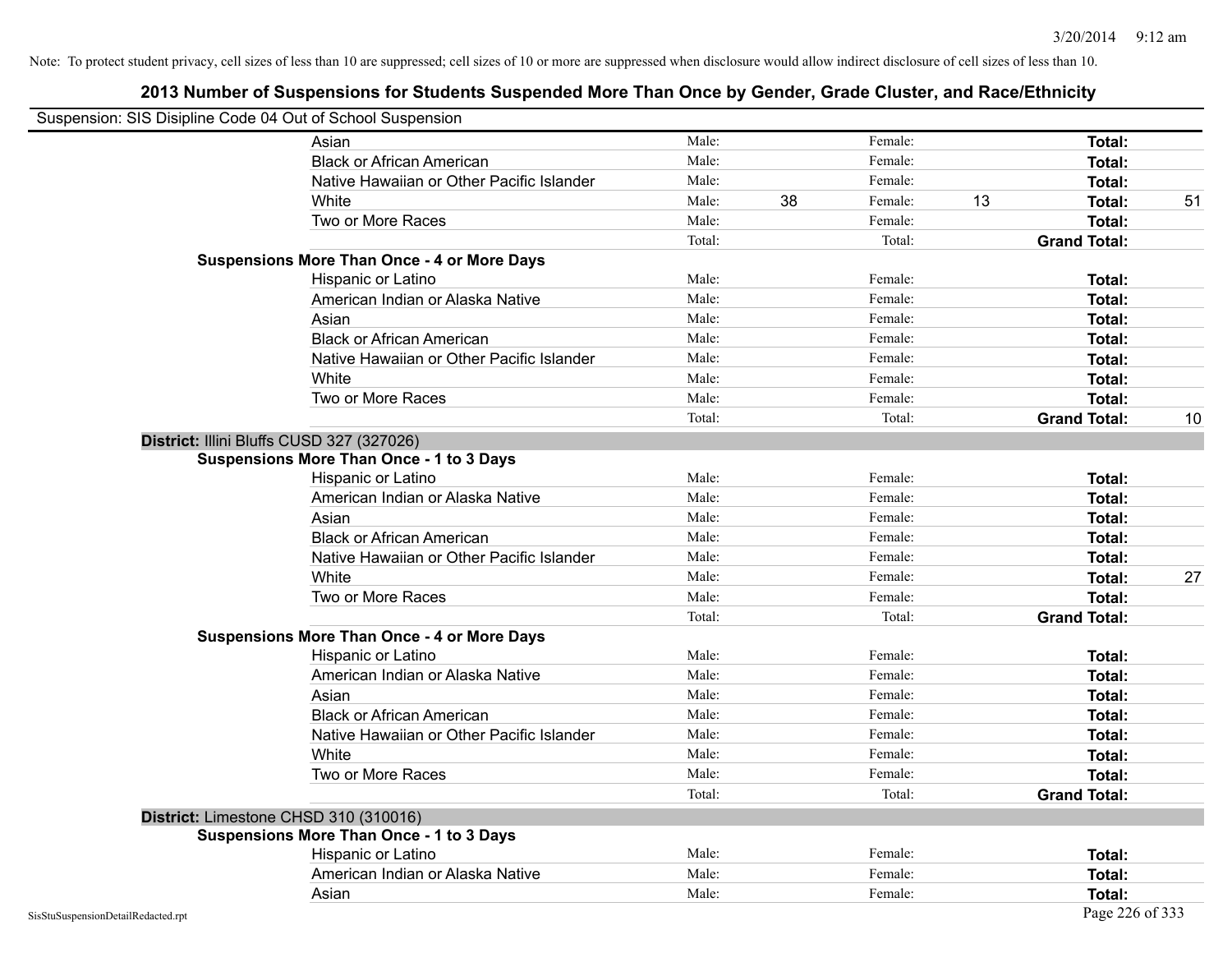|                                    | Suspension: SIS Disipline Code 04 Out of School Suspension |        |     |         |    |                     |     |
|------------------------------------|------------------------------------------------------------|--------|-----|---------|----|---------------------|-----|
|                                    | <b>Black or African American</b>                           | Male:  | 35  | Female: | 18 | Total:              | 53  |
|                                    | Native Hawaiian or Other Pacific Islander                  | Male:  |     | Female: |    | Total:              |     |
|                                    | White                                                      | Male:  | 71  | Female: | 35 | Total:              | 106 |
|                                    | Two or More Races                                          | Male:  |     | Female: |    | <b>Total:</b>       | 19  |
|                                    |                                                            | Total: | 124 | Total:  | 64 | <b>Grand Total:</b> | 188 |
|                                    | <b>Suspensions More Than Once - 4 or More Days</b>         |        |     |         |    |                     |     |
|                                    | Hispanic or Latino                                         | Male:  |     | Female: |    | Total:              |     |
|                                    | American Indian or Alaska Native                           | Male:  |     | Female: |    | Total:              |     |
|                                    | Asian                                                      | Male:  |     | Female: |    | Total:              |     |
|                                    | <b>Black or African American</b>                           | Male:  |     | Female: |    | Total:              |     |
|                                    | Native Hawaiian or Other Pacific Islander                  | Male:  |     | Female: |    | Total:              |     |
|                                    | White                                                      | Male:  |     | Female: |    | Total:              |     |
|                                    | Two or More Races                                          | Male:  |     | Female: |    | Total:              |     |
|                                    |                                                            | Total: |     | Total:  |    | <b>Grand Total:</b> |     |
|                                    | District: Norwood ESD 63 (063002)                          |        |     |         |    |                     |     |
|                                    | Suspensions More Than Once - 1 to 3 Days                   |        |     |         |    |                     |     |
|                                    | Hispanic or Latino                                         | Male:  |     | Female: |    | Total:              |     |
|                                    | American Indian or Alaska Native                           | Male:  |     | Female: |    | <b>Total:</b>       |     |
|                                    | Asian                                                      | Male:  |     | Female: |    | Total:              |     |
|                                    | <b>Black or African American</b>                           | Male:  |     | Female: |    | Total:              |     |
|                                    | Native Hawaiian or Other Pacific Islander                  | Male:  |     | Female: |    | Total:              |     |
|                                    | White                                                      | Male:  |     | Female: |    | Total:              | 14  |
|                                    | Two or More Races                                          | Male:  |     | Female: |    | <b>Total:</b>       |     |
|                                    |                                                            | Total: |     | Total:  |    | <b>Grand Total:</b> |     |
|                                    | <b>Suspensions More Than Once - 4 or More Days</b>         |        |     |         |    |                     |     |
|                                    | Hispanic or Latino                                         | Male:  |     | Female: |    | Total:              |     |
|                                    | American Indian or Alaska Native                           | Male:  |     | Female: |    | <b>Total:</b>       |     |
|                                    | Asian                                                      | Male:  |     | Female: |    | Total:              |     |
|                                    | <b>Black or African American</b>                           | Male:  |     | Female: |    | Total:              |     |
|                                    | Native Hawaiian or Other Pacific Islander                  | Male:  |     | Female: |    | Total:              |     |
|                                    | White                                                      | Male:  |     | Female: |    | Total:              |     |
|                                    | Two or More Races                                          | Male:  |     | Female: |    | Total:              |     |
|                                    |                                                            | Total: |     | Total:  |    | <b>Grand Total:</b> |     |
|                                    | District: Oak Grove SD 68 (068002)                         |        |     |         |    |                     |     |
|                                    | <b>Suspensions More Than Once - 1 to 3 Days</b>            |        |     |         |    |                     |     |
|                                    | Hispanic or Latino                                         | Male:  |     | Female: |    | Total:              |     |
|                                    | American Indian or Alaska Native                           | Male:  |     | Female: |    | Total:              |     |
|                                    | Asian                                                      | Male:  |     | Female: |    | Total:              |     |
|                                    | <b>Black or African American</b>                           | Male:  |     | Female: |    | Total:              |     |
| SisStuSuspensionDetailRedacted.rpt |                                                            |        |     |         |    | Page 227 of 333     |     |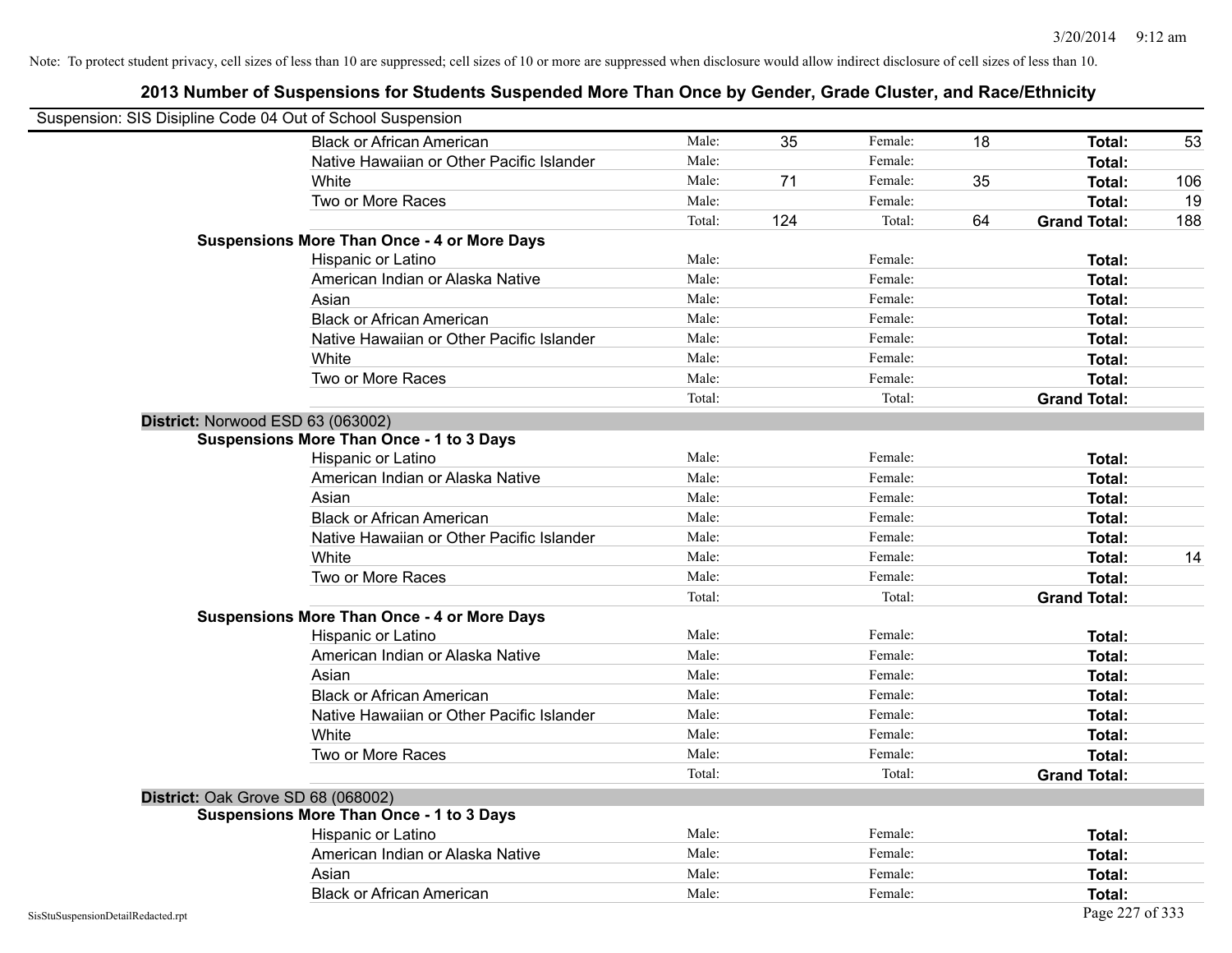| Suspension: SIS Disipline Code 04 Out of School Suspension |                                                    |        |       |         |       |                     |       |
|------------------------------------------------------------|----------------------------------------------------|--------|-------|---------|-------|---------------------|-------|
|                                                            | Native Hawaiian or Other Pacific Islander          | Male:  |       | Female: |       | Total:              |       |
|                                                            | White                                              | Male:  |       | Female: |       | Total:              |       |
|                                                            | Two or More Races                                  | Male:  |       | Female: |       | Total:              |       |
|                                                            |                                                    | Total: |       | Total:  |       | <b>Grand Total:</b> |       |
|                                                            | District: Peoria Heights CUSD 325 (325026)         |        |       |         |       |                     |       |
|                                                            | <b>Suspensions More Than Once - 1 to 3 Days</b>    |        |       |         |       |                     |       |
|                                                            | Hispanic or Latino                                 | Male:  |       | Female: |       | Total:              |       |
|                                                            | American Indian or Alaska Native                   | Male:  |       | Female: |       | Total:              |       |
|                                                            | Asian                                              | Male:  |       | Female: |       | Total:              |       |
|                                                            | <b>Black or African American</b>                   | Male:  |       | Female: |       | Total:              | 13    |
|                                                            | Native Hawaiian or Other Pacific Islander          | Male:  |       | Female: |       | Total:              |       |
|                                                            | White                                              | Male:  | 35    | Female: | 13    | Total:              | 48    |
|                                                            | Two or More Races                                  | Male:  |       | Female: |       | Total:              | 11    |
|                                                            |                                                    | Total: |       | Total:  |       | <b>Grand Total:</b> |       |
|                                                            | <b>Suspensions More Than Once - 4 or More Days</b> |        |       |         |       |                     |       |
|                                                            | Hispanic or Latino                                 | Male:  |       | Female: |       | Total:              |       |
|                                                            | American Indian or Alaska Native                   | Male:  |       | Female: |       | Total:              |       |
|                                                            | Asian                                              | Male:  |       | Female: |       | Total:              |       |
|                                                            | <b>Black or African American</b>                   | Male:  |       | Female: |       | Total:              |       |
|                                                            | Native Hawaiian or Other Pacific Islander          | Male:  |       | Female: |       | Total:              |       |
|                                                            | White                                              | Male:  |       | Female: |       | Total:              |       |
|                                                            | Two or More Races                                  | Male:  |       | Female: |       | Total:              |       |
|                                                            |                                                    | Total: |       | Total:  |       | <b>Grand Total:</b> | 11    |
|                                                            | District: Peoria SD 150 (150025)                   |        |       |         |       |                     |       |
|                                                            | <b>Suspensions More Than Once - 1 to 3 Days</b>    |        |       |         |       |                     |       |
|                                                            | Hispanic or Latino                                 | Male:  | 102   | Female: | 26    | Total:              | 128   |
|                                                            | American Indian or Alaska Native                   | Male:  |       | Female: |       | Total:              |       |
|                                                            | Asian                                              | Male:  |       | Female: |       | Total:              |       |
|                                                            | <b>Black or African American</b>                   | Male:  | 2,270 | Female: | 1,062 | Total:              | 3,332 |
|                                                            | Native Hawaiian or Other Pacific Islander          | Male:  |       | Female: |       | Total:              |       |
|                                                            | White                                              | Male:  | 303   | Female: | 69    | Total:              | 372   |
|                                                            | Two or More Races                                  | Male:  | 215   | Female: | 78    | Total:              | 293   |
|                                                            |                                                    | Total: |       | Total:  |       | <b>Grand Total:</b> |       |
|                                                            | <b>Suspensions More Than Once - 4 or More Days</b> |        |       |         |       |                     |       |
|                                                            | Hispanic or Latino                                 | Male:  |       | Female: |       | Total:              | 38    |
|                                                            | American Indian or Alaska Native                   | Male:  |       | Female: |       | Total:              |       |
|                                                            | Asian                                              | Male:  |       | Female: |       | Total:              |       |
|                                                            | <b>Black or African American</b>                   | Male:  | 454   | Female: | 300   | Total:              | 754   |
|                                                            | Native Hawaiian or Other Pacific Islander          | Male:  |       | Female: |       | Total:              |       |
| SisStuSuspensionDetailRedacted.rpt                         |                                                    |        |       |         |       | Page 228 of 333     |       |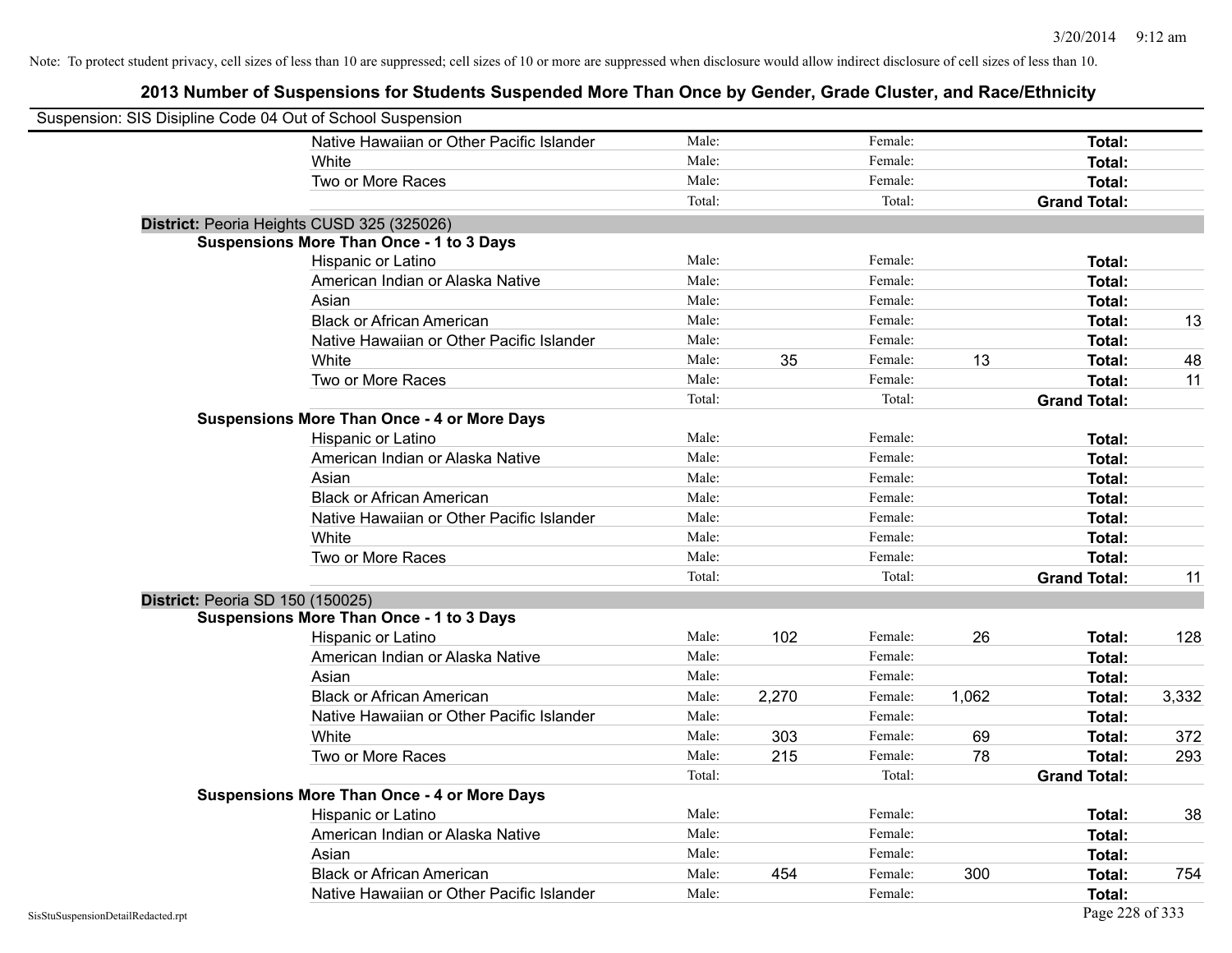| Suspension: SIS Disipline Code 04 Out of School Suspension |                                                    |        |    |         |    |                     |    |
|------------------------------------------------------------|----------------------------------------------------|--------|----|---------|----|---------------------|----|
|                                                            | White                                              | Male:  | 28 | Female: | 15 | Total:              | 43 |
|                                                            | Two or More Races                                  | Male:  | 31 | Female: | 19 | Total:              | 50 |
|                                                            |                                                    | Total: |    | Total:  |    | <b>Grand Total:</b> |    |
| District: Pleasant Hill SD 69 (069002)                     |                                                    |        |    |         |    |                     |    |
|                                                            | <b>Suspensions More Than Once - 1 to 3 Days</b>    |        |    |         |    |                     |    |
|                                                            | Hispanic or Latino                                 | Male:  |    | Female: |    | <b>Total:</b>       |    |
|                                                            | American Indian or Alaska Native                   | Male:  |    | Female: |    | <b>Total:</b>       |    |
|                                                            | Asian                                              | Male:  |    | Female: |    | Total:              |    |
|                                                            | <b>Black or African American</b>                   | Male:  |    | Female: |    | <b>Total:</b>       |    |
|                                                            | Native Hawaiian or Other Pacific Islander          | Male:  |    | Female: |    | Total:              |    |
|                                                            | White                                              | Male:  |    | Female: |    | Total:              |    |
|                                                            | Two or More Races                                  | Male:  |    | Female: |    | Total:              |    |
|                                                            |                                                    | Total: |    | Total:  |    | <b>Grand Total:</b> |    |
|                                                            | District: Pleasant Valley SD 62 (062002)           |        |    |         |    |                     |    |
|                                                            | <b>Suspensions More Than Once - 1 to 3 Days</b>    |        |    |         |    |                     |    |
|                                                            | Hispanic or Latino                                 | Male:  |    | Female: |    | <b>Total:</b>       |    |
|                                                            | American Indian or Alaska Native                   | Male:  |    | Female: |    | <b>Total:</b>       |    |
|                                                            | Asian                                              | Male:  |    | Female: |    | Total:              |    |
|                                                            | <b>Black or African American</b>                   | Male:  |    | Female: |    | Total:              | 35 |
|                                                            | Native Hawaiian or Other Pacific Islander          | Male:  |    | Female: |    | Total:              |    |
|                                                            | White                                              | Male:  |    | Female: |    | <b>Total:</b>       | 13 |
|                                                            | Two or More Races                                  | Male:  |    | Female: |    | <b>Total:</b>       |    |
|                                                            |                                                    | Total: |    | Total:  |    | <b>Grand Total:</b> |    |
|                                                            | <b>Suspensions More Than Once - 4 or More Days</b> |        |    |         |    |                     |    |
|                                                            | Hispanic or Latino                                 | Male:  |    | Female: |    | Total:              |    |
|                                                            | American Indian or Alaska Native                   | Male:  |    | Female: |    | <b>Total:</b>       |    |
|                                                            | Asian                                              | Male:  |    | Female: |    | <b>Total:</b>       |    |
|                                                            | <b>Black or African American</b>                   | Male:  |    | Female: |    | Total:              | 11 |
|                                                            | Native Hawaiian or Other Pacific Islander          | Male:  |    | Female: |    | <b>Total:</b>       |    |
|                                                            | White                                              | Male:  |    | Female: |    | Total:              |    |
|                                                            | Two or More Races                                  | Male:  |    | Female: |    | Total:              |    |
|                                                            |                                                    | Total: |    | Total:  |    | <b>Grand Total:</b> |    |
|                                                            | District: Princeville CUSD 326 (326026)            |        |    |         |    |                     |    |
|                                                            | <b>Suspensions More Than Once - 1 to 3 Days</b>    |        |    |         |    |                     |    |
|                                                            | Hispanic or Latino                                 | Male:  |    | Female: |    | Total:              |    |
|                                                            | American Indian or Alaska Native                   | Male:  |    | Female: |    | Total:              |    |
|                                                            | Asian                                              | Male:  |    | Female: |    | <b>Total:</b>       |    |
|                                                            | <b>Black or African American</b>                   | Male:  |    | Female: |    | Total:              |    |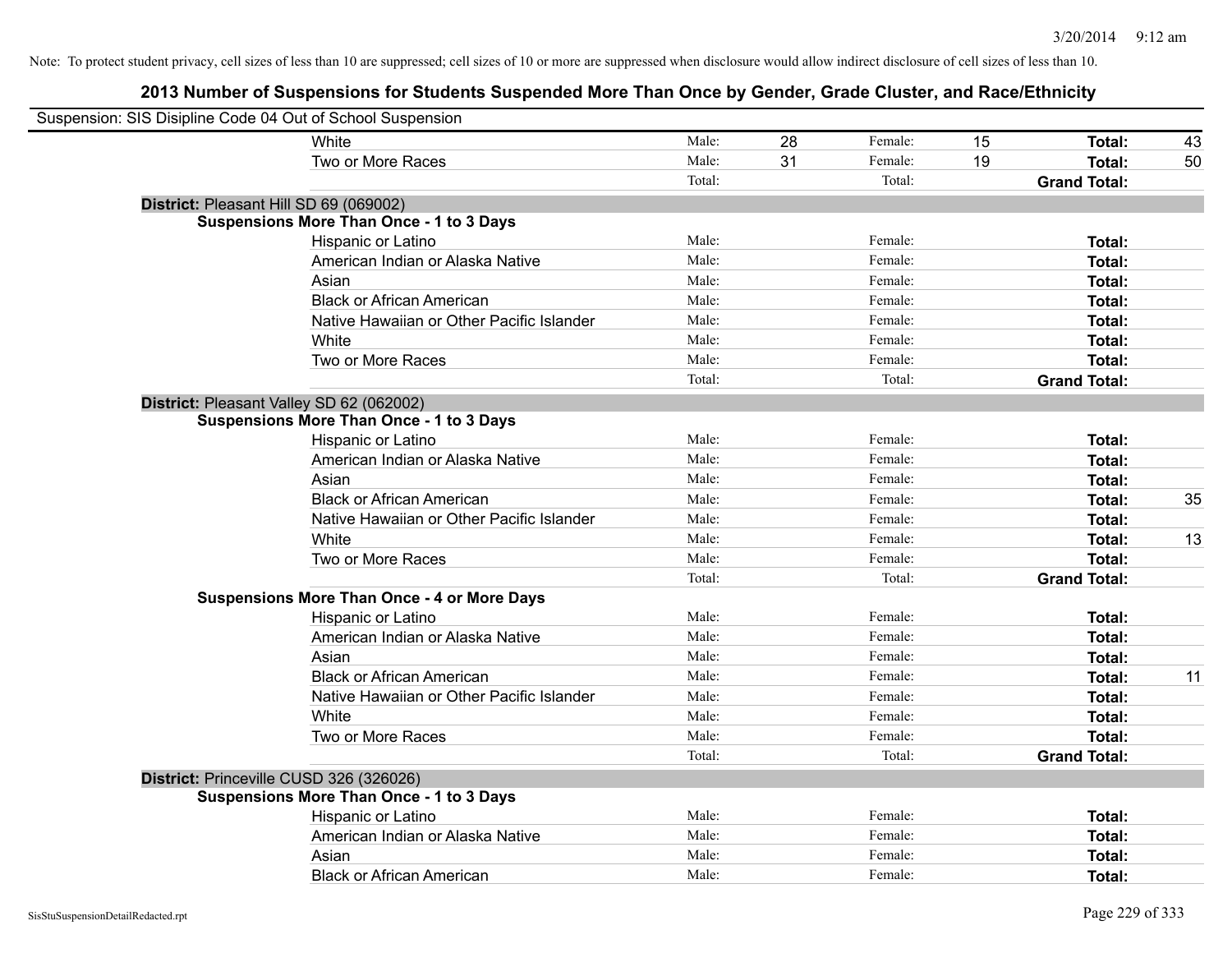| Suspension: SIS Disipline Code 04 Out of School Suspension |                                                    |        |         |                     |
|------------------------------------------------------------|----------------------------------------------------|--------|---------|---------------------|
|                                                            | Native Hawaiian or Other Pacific Islander          | Male:  | Female: | Total:              |
|                                                            | White                                              | Male:  | Female: | Total:<br>14        |
|                                                            | Two or More Races                                  | Male:  | Female: | Total:              |
|                                                            |                                                    | Total: | Total:  | <b>Grand Total:</b> |
|                                                            | <b>Suspensions More Than Once - 4 or More Days</b> |        |         |                     |
|                                                            | Hispanic or Latino                                 | Male:  | Female: | Total:              |
|                                                            | American Indian or Alaska Native                   | Male:  | Female: | Total:              |
|                                                            | Asian                                              | Male:  | Female: | Total:              |
|                                                            | <b>Black or African American</b>                   | Male:  | Female: | Total:              |
|                                                            | Native Hawaiian or Other Pacific Islander          | Male:  | Female: | Total:              |
|                                                            | White                                              | Male:  | Female: | Total:              |
|                                                            | Two or More Races                                  | Male:  | Female: | Total:              |
|                                                            |                                                    | Total: | Total:  | <b>Grand Total:</b> |
|                                                            |                                                    |        |         |                     |
| Region: Region 05 North Cook ISC 1 (05)                    |                                                    |        |         |                     |
| County: Cook (016)                                         |                                                    |        |         |                     |
|                                                            | District: Camelot Therapeutic Schools LLC (027000) |        |         |                     |
|                                                            | <b>Suspensions More Than Once - 1 to 3 Days</b>    |        |         |                     |
|                                                            | Hispanic or Latino                                 | Male:  | Female: | Total:              |
|                                                            | American Indian or Alaska Native                   | Male:  | Female: | Total:              |
|                                                            | Asian                                              | Male:  | Female: | Total:              |
|                                                            | <b>Black or African American</b>                   | Male:  | Female: | Total:              |
|                                                            | Native Hawaiian or Other Pacific Islander          | Male:  | Female: | Total:              |
|                                                            | White                                              | Male:  | Female: | Total:              |
|                                                            | Two or More Races                                  | Male:  | Female: | Total:              |
|                                                            |                                                    | Total: | Total:  | <b>Grand Total:</b> |
| District: CCSD 62 (062004)                                 |                                                    |        |         |                     |
|                                                            | <b>Suspensions More Than Once - 1 to 3 Days</b>    |        |         |                     |
|                                                            | Hispanic or Latino                                 | Male:  | Female: | Total:              |
|                                                            | American Indian or Alaska Native                   | Male:  | Female: | Total:              |
|                                                            | Asian                                              | Male:  | Female: | Total:              |
|                                                            | <b>Black or African American</b>                   | Male:  | Female: | Total:              |
|                                                            | Native Hawaiian or Other Pacific Islander          | Male:  | Female: | Total:              |
|                                                            | <b>White</b>                                       | Male:  | Female: | Total:              |
|                                                            | Two or More Races                                  | Male:  | Female: | Total:              |
|                                                            |                                                    | Total: | Total:  | <b>Grand Total:</b> |
|                                                            | <b>Suspensions More Than Once - 4 or More Days</b> |        |         |                     |
|                                                            | Hispanic or Latino                                 | Male:  | Female: | Total:              |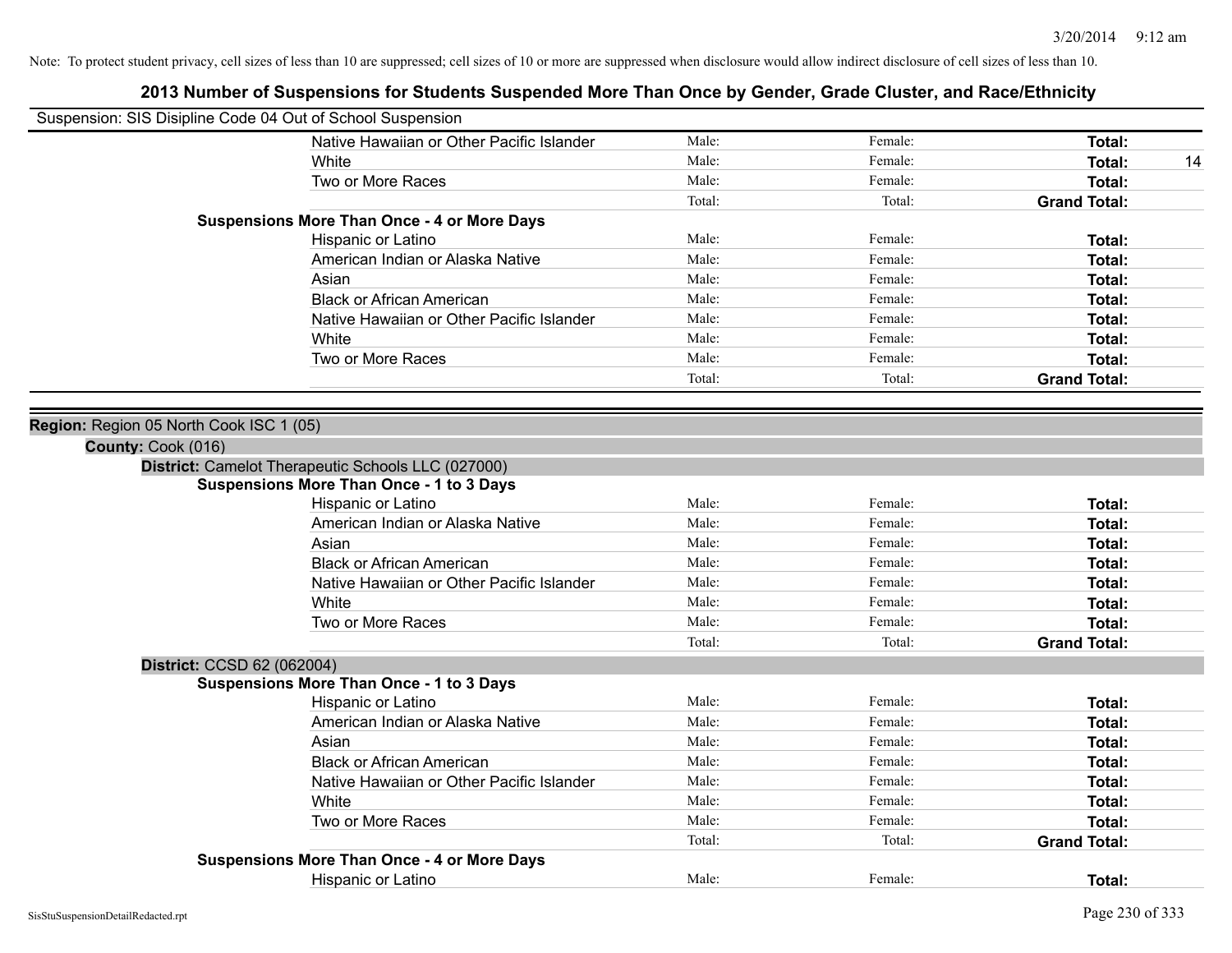| Suspension: SIS Disipline Code 04 Out of School Suspension |                                                    |        |         |                     |
|------------------------------------------------------------|----------------------------------------------------|--------|---------|---------------------|
|                                                            | American Indian or Alaska Native                   | Male:  | Female: | <b>Total:</b>       |
|                                                            | Asian                                              | Male:  | Female: | Total:              |
|                                                            | <b>Black or African American</b>                   | Male:  | Female: | Total:              |
|                                                            | Native Hawaiian or Other Pacific Islander          | Male:  | Female: | Total:              |
|                                                            | White                                              | Male:  | Female: | Total:              |
|                                                            | Two or More Races                                  | Male:  | Female: | Total:              |
|                                                            |                                                    | Total: | Total:  | <b>Grand Total:</b> |
|                                                            | District: Comm Cons SD 59 (059004)                 |        |         |                     |
|                                                            | <b>Suspensions More Than Once - 1 to 3 Days</b>    |        |         |                     |
|                                                            | Hispanic or Latino                                 | Male:  | Female: | 28<br>Total:        |
|                                                            | American Indian or Alaska Native                   | Male:  | Female: | Total:              |
|                                                            | Asian                                              | Male:  | Female: | Total:              |
|                                                            | <b>Black or African American</b>                   | Male:  | Female: | Total:              |
|                                                            | Native Hawaiian or Other Pacific Islander          | Male:  | Female: | Total:              |
|                                                            | White                                              | Male:  | Female: | Total:              |
|                                                            | Two or More Races                                  | Male:  | Female: | Total:              |
|                                                            |                                                    | Total: | Total:  | <b>Grand Total:</b> |
|                                                            | <b>Suspensions More Than Once - 4 or More Days</b> |        |         |                     |
|                                                            | Hispanic or Latino                                 | Male:  | Female: | Total:              |
|                                                            | American Indian or Alaska Native                   | Male:  | Female: | Total:              |
|                                                            | Asian                                              | Male:  | Female: | Total:              |
|                                                            | <b>Black or African American</b>                   | Male:  | Female: | Total:              |
|                                                            | Native Hawaiian or Other Pacific Islander          | Male:  | Female: | Total:              |
|                                                            | White                                              | Male:  | Female: | Total:              |
|                                                            | Two or More Races                                  | Male:  | Female: | Total:              |
|                                                            |                                                    | Total: | Total:  | <b>Grand Total:</b> |
|                                                            | District: East Maine SD 63 (063002)                |        |         |                     |
|                                                            | <b>Suspensions More Than Once - 1 to 3 Days</b>    |        |         |                     |
|                                                            | Hispanic or Latino                                 | Male:  | Female: | Total:              |
|                                                            | American Indian or Alaska Native                   | Male:  | Female: | Total:              |
|                                                            | Asian                                              | Male:  | Female: | Total:              |
|                                                            | <b>Black or African American</b>                   | Male:  | Female: | Total:              |
|                                                            | Native Hawaiian or Other Pacific Islander          | Male:  | Female: | Total:              |
|                                                            | White                                              | Male:  | Female: | Total:              |
|                                                            | Two or More Races                                  | Male:  | Female: | Total:              |
|                                                            |                                                    | Total: | Total:  | <b>Grand Total:</b> |
|                                                            | <b>Suspensions More Than Once - 4 or More Days</b> |        |         |                     |
|                                                            | Hispanic or Latino                                 | Male:  | Female: | Total:              |
|                                                            | American Indian or Alaska Native                   | Male:  | Female: | Total:              |
| SisStuSuspensionDetailRedacted.rpt                         |                                                    |        |         | Page 231 of 333     |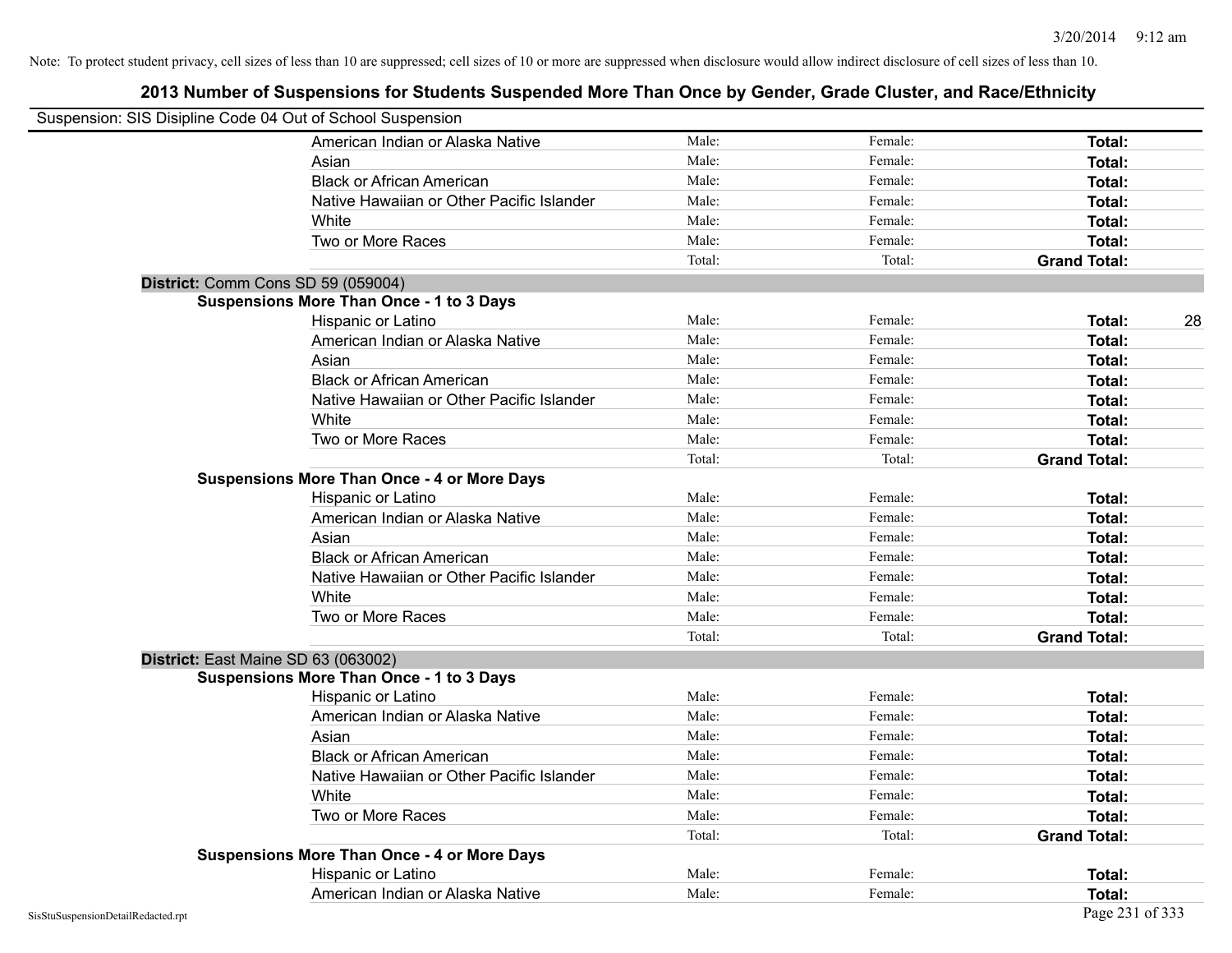|                                    | Suspension: SIS Disipline Code 04 Out of School Suspension |        |    |         |    |                     |     |
|------------------------------------|------------------------------------------------------------|--------|----|---------|----|---------------------|-----|
|                                    | Asian                                                      | Male:  |    | Female: |    | Total:              |     |
|                                    | <b>Black or African American</b>                           | Male:  |    | Female: |    | Total:              |     |
|                                    | Native Hawaiian or Other Pacific Islander                  | Male:  |    | Female: |    | Total:              |     |
|                                    | White                                                      | Male:  |    | Female: |    | Total:              |     |
|                                    | Two or More Races                                          | Male:  |    | Female: |    | Total:              |     |
|                                    |                                                            | Total: |    | Total:  |    | <b>Grand Total:</b> |     |
|                                    | District: Evanston CCSD 65 (065004)                        |        |    |         |    |                     |     |
|                                    | <b>Suspensions More Than Once - 1 to 3 Days</b>            |        |    |         |    |                     |     |
|                                    | Hispanic or Latino                                         | Male:  |    | Female: |    | Total:              |     |
|                                    | American Indian or Alaska Native                           | Male:  |    | Female: |    | Total:              |     |
|                                    | Asian                                                      | Male:  |    | Female: |    | Total:              |     |
|                                    | <b>Black or African American</b>                           | Male:  | 63 | Female: | 26 | Total:              | 89  |
|                                    | Native Hawaiian or Other Pacific Islander                  | Male:  |    | Female: |    | Total:              |     |
|                                    | White                                                      | Male:  |    | Female: |    | Total:              | 10  |
|                                    | Two or More Races                                          | Male:  |    | Female: |    | Total:              |     |
|                                    |                                                            | Total: |    | Total:  |    | <b>Grand Total:</b> | 113 |
|                                    | <b>Suspensions More Than Once - 4 or More Days</b>         |        |    |         |    |                     |     |
|                                    | Hispanic or Latino                                         | Male:  |    | Female: |    | Total:              |     |
|                                    | American Indian or Alaska Native                           | Male:  |    | Female: |    | Total:              |     |
|                                    | Asian                                                      | Male:  |    | Female: |    | Total:              |     |
|                                    | <b>Black or African American</b>                           | Male:  |    | Female: |    | Total:              | 13  |
|                                    | Native Hawaiian or Other Pacific Islander                  | Male:  |    | Female: |    | Total:              |     |
|                                    | White                                                      | Male:  |    | Female: |    | Total:              |     |
|                                    | Two or More Races                                          | Male:  |    | Female: |    | Total:              |     |
|                                    |                                                            | Total: |    | Total:  |    | <b>Grand Total:</b> |     |
|                                    | District: Evanston Twp HSD 202 (202017)                    |        |    |         |    |                     |     |
|                                    | <b>Suspensions More Than Once - 1 to 3 Days</b>            |        |    |         |    |                     |     |
|                                    | Hispanic or Latino                                         | Male:  |    | Female: |    | Total:              | 11  |
|                                    | American Indian or Alaska Native                           | Male:  |    | Female: |    | Total:              |     |
|                                    | Asian                                                      | Male:  |    | Female: |    | Total:              |     |
|                                    | <b>Black or African American</b>                           | Male:  | 74 | Female: | 14 | Total:              | 88  |
|                                    | Native Hawaiian or Other Pacific Islander                  | Male:  |    | Female: |    | Total:              |     |
|                                    | White                                                      | Male:  |    | Female: |    | Total:              |     |
|                                    | Two or More Races                                          | Male:  |    | Female: |    | Total:              |     |
|                                    |                                                            | Total: |    | Total:  |    | <b>Grand Total:</b> |     |
|                                    | <b>Suspensions More Than Once - 4 or More Days</b>         |        |    |         |    |                     |     |
|                                    | Hispanic or Latino                                         | Male:  |    | Female: |    | Total:              |     |
|                                    | American Indian or Alaska Native                           | Male:  |    | Female: |    | Total:              |     |
|                                    | Asian                                                      | Male:  |    | Female: |    | Total:              |     |
| SisStuSuspensionDetailRedacted.rpt |                                                            |        |    |         |    | Page 232 of 333     |     |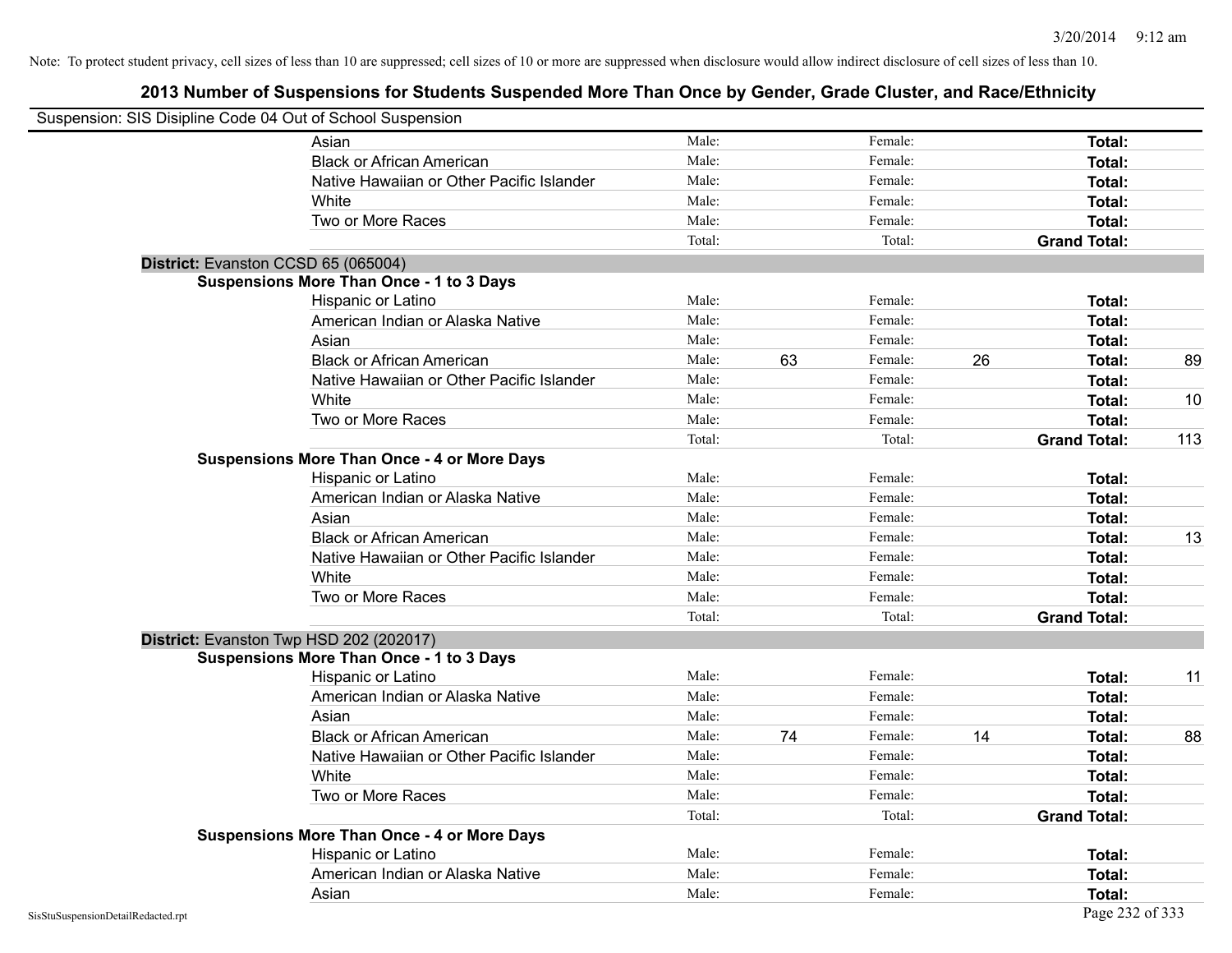| Suspension: SIS Disipline Code 04 Out of School Suspension |        |    |         |    |                     |    |
|------------------------------------------------------------|--------|----|---------|----|---------------------|----|
| <b>Black or African American</b>                           | Male:  | 28 | Female: | 13 | Total:              | 41 |
| Native Hawaiian or Other Pacific Islander                  | Male:  |    | Female: |    | Total:              |    |
| White                                                      | Male:  |    | Female: |    | Total:              |    |
| Two or More Races                                          | Male:  |    | Female: |    | Total:              |    |
|                                                            | Total: |    | Total:  |    | <b>Grand Total:</b> | 51 |
| District: Glenview CCSD 34 (034004)                        |        |    |         |    |                     |    |
| <b>Suspensions More Than Once - 1 to 3 Days</b>            |        |    |         |    |                     |    |
| Hispanic or Latino                                         | Male:  |    | Female: |    | Total:              |    |
| American Indian or Alaska Native                           | Male:  |    | Female: |    | Total:              |    |
| Asian                                                      | Male:  |    | Female: |    | Total:              |    |
| <b>Black or African American</b>                           | Male:  |    | Female: |    | Total:              |    |
| Native Hawaiian or Other Pacific Islander                  | Male:  |    | Female: |    | Total:              |    |
| White                                                      | Male:  |    | Female: |    | Total:              |    |
| Two or More Races                                          | Male:  |    | Female: |    | Total:              |    |
|                                                            | Total: |    | Total:  |    | <b>Grand Total:</b> |    |
| District: Golf ESD 67 (067002)                             |        |    |         |    |                     |    |
| <b>Suspensions More Than Once - 1 to 3 Days</b>            |        |    |         |    |                     |    |
| Hispanic or Latino                                         | Male:  |    | Female: |    | Total:              |    |
| American Indian or Alaska Native                           | Male:  |    | Female: |    | Total:              |    |
| Asian                                                      | Male:  |    | Female: |    | Total:              |    |
| <b>Black or African American</b>                           | Male:  |    | Female: |    | Total:              |    |
| Native Hawaiian or Other Pacific Islander                  | Male:  |    | Female: |    | Total:              |    |
| White                                                      | Male:  |    | Female: |    | Total:              |    |
| Two or More Races                                          | Male:  |    | Female: |    | Total:              |    |
|                                                            | Total: |    | Total:  |    | <b>Grand Total:</b> |    |
| District: Lincolnwood SD 74 (074002)                       |        |    |         |    |                     |    |
| <b>Suspensions More Than Once - 1 to 3 Days</b>            |        |    |         |    |                     |    |
| Hispanic or Latino                                         | Male:  |    | Female: |    | Total:              |    |
| American Indian or Alaska Native                           | Male:  |    | Female: |    | Total:              |    |
| Asian                                                      | Male:  |    | Female: |    | Total:              |    |
| <b>Black or African American</b>                           | Male:  |    | Female: |    | Total:              |    |
| Native Hawaiian or Other Pacific Islander                  | Male:  |    | Female: |    | Total:              |    |
| White                                                      | Male:  |    | Female: |    | Total:              |    |
| Two or More Races                                          | Male:  |    | Female: |    | Total:              |    |
|                                                            | Total: |    | Total:  |    | <b>Grand Total:</b> |    |
| District: Maine Township HSD 207 (207017)                  |        |    |         |    |                     |    |
| <b>Suspensions More Than Once - 1 to 3 Days</b>            |        |    |         |    |                     |    |
| <b>Hispanic or Latino</b>                                  | Male:  | 58 | Female: | 12 | Total:              | 70 |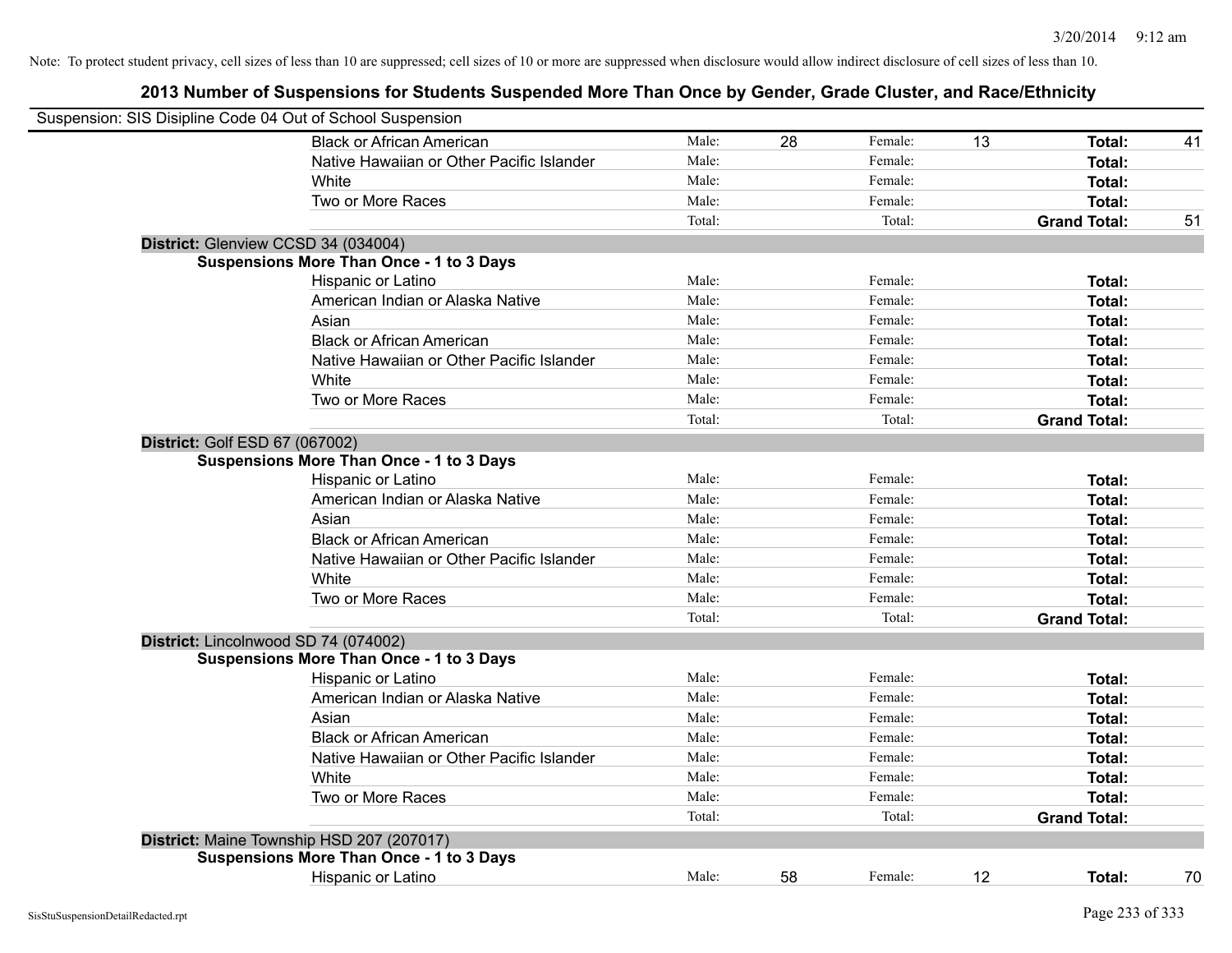|                                    | Suspension: SIS Disipline Code 04 Out of School Suspension |        |    |         |    |                     |     |
|------------------------------------|------------------------------------------------------------|--------|----|---------|----|---------------------|-----|
|                                    | American Indian or Alaska Native                           | Male:  |    | Female: |    | <b>Total:</b>       |     |
|                                    | Asian                                                      | Male:  |    | Female: |    | Total:              |     |
|                                    | <b>Black or African American</b>                           | Male:  |    | Female: |    | Total:              | 21  |
|                                    | Native Hawaiian or Other Pacific Islander                  | Male:  |    | Female: |    | Total:              |     |
|                                    | White                                                      | Male:  | 69 | Female: | 11 | Total:              | 80  |
|                                    | Two or More Races                                          | Male:  |    | Female: |    | Total:              |     |
|                                    |                                                            | Total: |    | Total:  |    | <b>Grand Total:</b> | 183 |
|                                    | <b>Suspensions More Than Once - 4 or More Days</b>         |        |    |         |    |                     |     |
|                                    | Hispanic or Latino                                         | Male:  |    | Female: |    | Total:              | 19  |
|                                    | American Indian or Alaska Native                           | Male:  |    | Female: |    | <b>Total:</b>       |     |
|                                    | Asian                                                      | Male:  |    | Female: |    | Total:              |     |
|                                    | <b>Black or African American</b>                           | Male:  |    | Female: |    | Total:              |     |
|                                    | Native Hawaiian or Other Pacific Islander                  | Male:  |    | Female: |    | Total:              |     |
|                                    | White                                                      | Male:  | 17 | Female: | 19 | Total:              | 36  |
|                                    | Two or More Races                                          | Male:  |    | Female: |    | Total:              |     |
|                                    |                                                            | Total: |    | Total:  |    | <b>Grand Total:</b> | 70  |
|                                    | District: Morton Grove SD 70 (070002)                      |        |    |         |    |                     |     |
|                                    | <b>Suspensions More Than Once - 1 to 3 Days</b>            |        |    |         |    |                     |     |
|                                    | Hispanic or Latino                                         | Male:  |    | Female: |    | Total:              |     |
|                                    | American Indian or Alaska Native                           | Male:  |    | Female: |    | Total:              |     |
|                                    | Asian                                                      | Male:  |    | Female: |    | Total:              |     |
|                                    | <b>Black or African American</b>                           | Male:  |    | Female: |    | Total:              |     |
|                                    | Native Hawaiian or Other Pacific Islander                  | Male:  |    | Female: |    | Total:              |     |
|                                    | White                                                      | Male:  |    | Female: |    | <b>Total:</b>       |     |
|                                    | Two or More Races                                          | Male:  |    | Female: |    | Total:              |     |
|                                    |                                                            | Total: |    | Total:  |    | <b>Grand Total:</b> |     |
|                                    | District: Mount Prospect SD 57 (057002)                    |        |    |         |    |                     |     |
|                                    | <b>Suspensions More Than Once - 1 to 3 Days</b>            |        |    |         |    |                     |     |
|                                    | Hispanic or Latino                                         | Male:  |    | Female: |    | Total:              |     |
|                                    | American Indian or Alaska Native                           | Male:  |    | Female: |    | Total:              |     |
|                                    | Asian                                                      | Male:  |    | Female: |    | Total:              |     |
|                                    | <b>Black or African American</b>                           | Male:  |    | Female: |    | Total:              |     |
|                                    | Native Hawaiian or Other Pacific Islander                  | Male:  |    | Female: |    | Total:              |     |
|                                    | White                                                      | Male:  |    | Female: |    | Total:              |     |
|                                    | Two or More Races                                          | Male:  |    | Female: |    | Total:              |     |
|                                    |                                                            | Total: |    | Total:  |    | <b>Grand Total:</b> |     |
|                                    | <b>Suspensions More Than Once - 4 or More Days</b>         |        |    |         |    |                     |     |
|                                    | Hispanic or Latino                                         | Male:  |    | Female: |    | Total:              |     |
|                                    | American Indian or Alaska Native                           | Male:  |    | Female: |    | Total:              |     |
| SisStuSuspensionDetailRedacted.rpt |                                                            |        |    |         |    | Page 234 of 333     |     |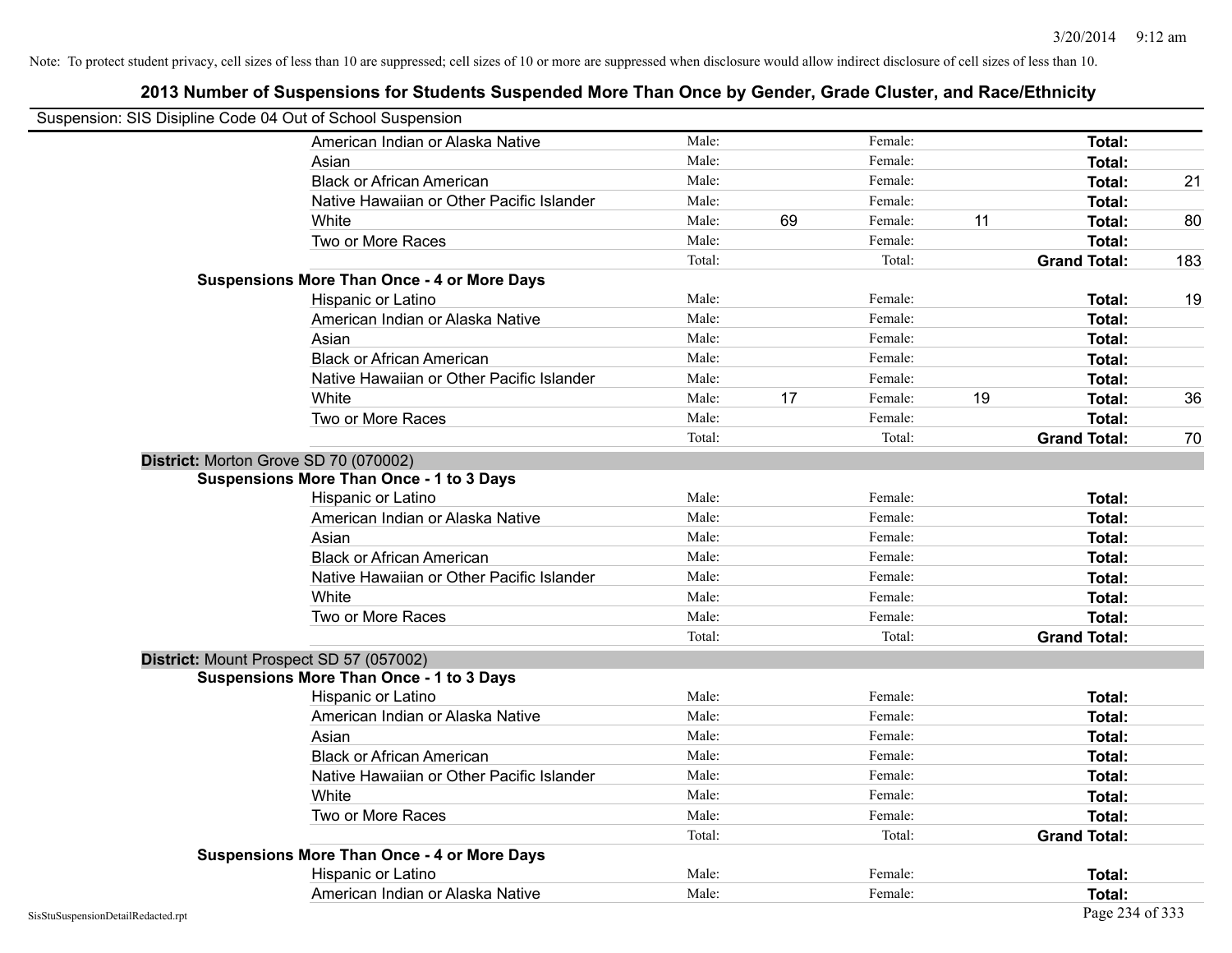| Suspension: SIS Disipline Code 04 Out of School Suspension |                                                    |        |    |         |    |                     |    |
|------------------------------------------------------------|----------------------------------------------------|--------|----|---------|----|---------------------|----|
|                                                            | Asian                                              | Male:  |    | Female: |    | Total:              |    |
|                                                            | <b>Black or African American</b>                   | Male:  |    | Female: |    | Total:              |    |
|                                                            | Native Hawaiian or Other Pacific Islander          | Male:  |    | Female: |    | Total:              |    |
|                                                            | White                                              | Male:  |    | Female: |    | Total:              |    |
|                                                            | Two or More Races                                  | Male:  |    | Female: |    | Total:              |    |
|                                                            |                                                    | Total: |    | Total:  |    | <b>Grand Total:</b> |    |
|                                                            | District: New Trier Twp HSD 203 (203017)           |        |    |         |    |                     |    |
|                                                            | <b>Suspensions More Than Once - 1 to 3 Days</b>    |        |    |         |    |                     |    |
|                                                            | Hispanic or Latino                                 | Male:  |    | Female: |    | Total:              |    |
|                                                            | American Indian or Alaska Native                   | Male:  |    | Female: |    | Total:              |    |
|                                                            | Asian                                              | Male:  |    | Female: |    | Total:              |    |
|                                                            | <b>Black or African American</b>                   | Male:  |    | Female: |    | Total:              |    |
|                                                            | Native Hawaiian or Other Pacific Islander          | Male:  |    | Female: |    | Total:              |    |
|                                                            | White                                              | Male:  |    | Female: |    | Total:              | 10 |
|                                                            | Two or More Races                                  | Male:  |    | Female: |    | Total:              |    |
|                                                            |                                                    | Total: |    | Total:  |    | <b>Grand Total:</b> |    |
|                                                            | <b>Suspensions More Than Once - 4 or More Days</b> |        |    |         |    |                     |    |
|                                                            | Hispanic or Latino                                 | Male:  |    | Female: |    | Total:              |    |
|                                                            | American Indian or Alaska Native                   | Male:  |    | Female: |    | Total:              |    |
|                                                            | Asian                                              | Male:  |    | Female: |    | Total:              |    |
|                                                            | <b>Black or African American</b>                   | Male:  |    | Female: |    | Total:              |    |
|                                                            | Native Hawaiian or Other Pacific Islander          | Male:  |    | Female: |    | Total:              |    |
|                                                            | White                                              | Male:  |    | Female: |    | Total:              |    |
|                                                            | Two or More Races                                  | Male:  |    | Female: |    | Total:              |    |
|                                                            |                                                    | Total: |    | Total:  |    | <b>Grand Total:</b> | 11 |
|                                                            | District: Niles Twp CHSD 219 (219017)              |        |    |         |    |                     |    |
|                                                            | <b>Suspensions More Than Once - 1 to 3 Days</b>    |        |    |         |    |                     |    |
|                                                            | Hispanic or Latino                                 | Male:  |    | Female: |    | Total:              | 27 |
|                                                            | American Indian or Alaska Native                   | Male:  |    | Female: |    | Total:              |    |
|                                                            | Asian                                              | Male:  |    | Female: |    | Total:              |    |
|                                                            | <b>Black or African American</b>                   | Male:  |    | Female: |    | Total:              | 20 |
|                                                            | Native Hawaiian or Other Pacific Islander          | Male:  |    | Female: |    | Total:              |    |
|                                                            | White                                              | Male:  |    | Female: |    | Total:              | 23 |
|                                                            | Two or More Races                                  | Male:  |    | Female: |    | Total:              |    |
|                                                            |                                                    | Total: | 60 | Total:  | 21 | <b>Grand Total:</b> | 81 |
|                                                            | <b>Suspensions More Than Once - 4 or More Days</b> |        |    |         |    |                     |    |
|                                                            | Hispanic or Latino                                 | Male:  |    | Female: |    | Total:              |    |
|                                                            | American Indian or Alaska Native                   | Male:  |    | Female: |    | Total:              |    |
|                                                            | Asian                                              | Male:  |    | Female: |    | Total:              | 11 |
| SisStuSuspensionDetailRedacted.rpt                         |                                                    |        |    |         |    | Page 235 of 333     |    |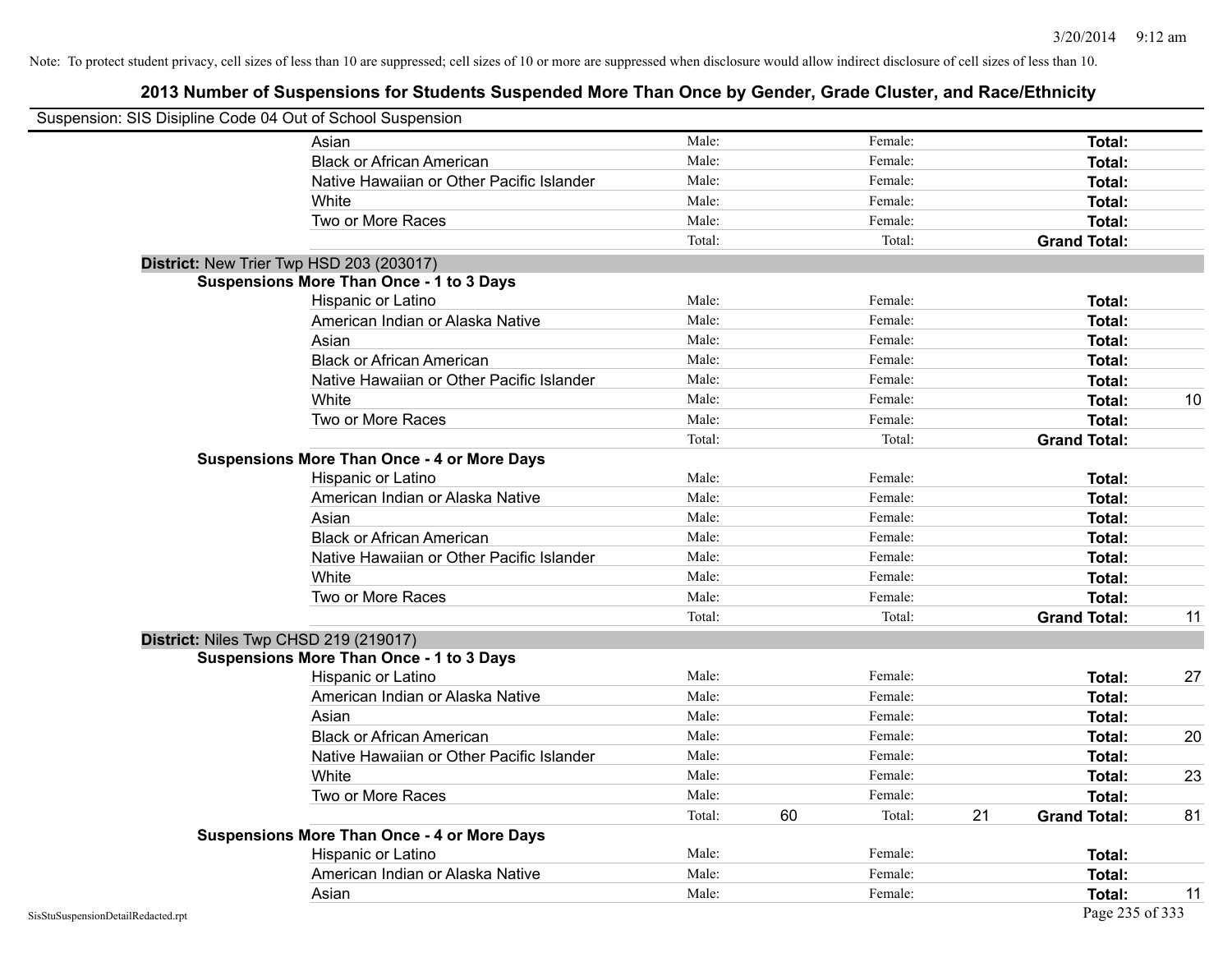| Suspension: SIS Disipline Code 04 Out of School Suspension |                                                     |        |    |         |    |                     |    |
|------------------------------------------------------------|-----------------------------------------------------|--------|----|---------|----|---------------------|----|
|                                                            | <b>Black or African American</b>                    | Male:  |    | Female: |    | Total:              | 16 |
|                                                            | Native Hawaiian or Other Pacific Islander           | Male:  |    | Female: |    | Total:              |    |
|                                                            | White                                               | Male:  |    | Female: |    | Total:              | 12 |
|                                                            | Two or More Races                                   | Male:  |    | Female: |    | Total:              |    |
|                                                            |                                                     | Total: | 39 | Total:  | 15 | <b>Grand Total:</b> | 54 |
|                                                            | District: Niles Twp District for Spec Educ (807060) |        |    |         |    |                     |    |
|                                                            | <b>Suspensions More Than Once - 1 to 3 Days</b>     |        |    |         |    |                     |    |
|                                                            | Hispanic or Latino                                  | Male:  |    | Female: |    | Total:              |    |
|                                                            | American Indian or Alaska Native                    | Male:  |    | Female: |    | Total:              |    |
|                                                            | Asian                                               | Male:  |    | Female: |    | Total:              |    |
|                                                            | <b>Black or African American</b>                    | Male:  |    | Female: |    | Total:              |    |
|                                                            | Native Hawaiian or Other Pacific Islander           | Male:  |    | Female: |    | Total:              |    |
|                                                            | White                                               | Male:  |    | Female: |    | Total:              |    |
|                                                            | Two or More Races                                   | Male:  |    | Female: |    | Total:              |    |
|                                                            |                                                     | Total: |    | Total:  |    | <b>Grand Total:</b> |    |
|                                                            | <b>Suspensions More Than Once - 4 or More Days</b>  |        |    |         |    |                     |    |
|                                                            | Hispanic or Latino                                  | Male:  |    | Female: |    | <b>Total:</b>       |    |
|                                                            | American Indian or Alaska Native                    | Male:  |    | Female: |    | Total:              |    |
|                                                            | Asian                                               | Male:  |    | Female: |    | Total:              |    |
|                                                            | <b>Black or African American</b>                    | Male:  |    | Female: |    | Total:              |    |
|                                                            | Native Hawaiian or Other Pacific Islander           | Male:  |    | Female: |    | Total:              |    |
|                                                            | White                                               | Male:  |    | Female: |    | Total:              |    |
|                                                            | Two or More Races                                   | Male:  |    | Female: |    | Total:              |    |
|                                                            |                                                     | Total: |    | Total:  |    | <b>Grand Total:</b> |    |
|                                                            | District: Northbrook ESD 27 (027002)                |        |    |         |    |                     |    |
|                                                            | <b>Suspensions More Than Once - 1 to 3 Days</b>     |        |    |         |    |                     |    |
|                                                            | Hispanic or Latino                                  | Male:  |    | Female: |    | Total:              |    |
|                                                            | American Indian or Alaska Native                    | Male:  |    | Female: |    | Total:              |    |
|                                                            | Asian                                               | Male:  |    | Female: |    | Total:              |    |
|                                                            | <b>Black or African American</b>                    | Male:  |    | Female: |    | Total:              |    |
|                                                            | Native Hawaiian or Other Pacific Islander           | Male:  |    | Female: |    | Total:              |    |
|                                                            | White                                               | Male:  |    | Female: |    | Total:              |    |
|                                                            | Two or More Races                                   | Male:  |    | Female: |    | Total:              |    |
|                                                            |                                                     | Total: |    | Total:  |    | <b>Grand Total:</b> |    |
| District: Northbrook SD 28 (028002)                        |                                                     |        |    |         |    |                     |    |
|                                                            | <b>Suspensions More Than Once - 1 to 3 Days</b>     |        |    |         |    |                     |    |
|                                                            | Hispanic or Latino                                  | Male:  |    | Female: |    | <b>Total:</b>       |    |
|                                                            | American Indian or Alaska Native                    | Male:  |    | Female: |    | Total:              |    |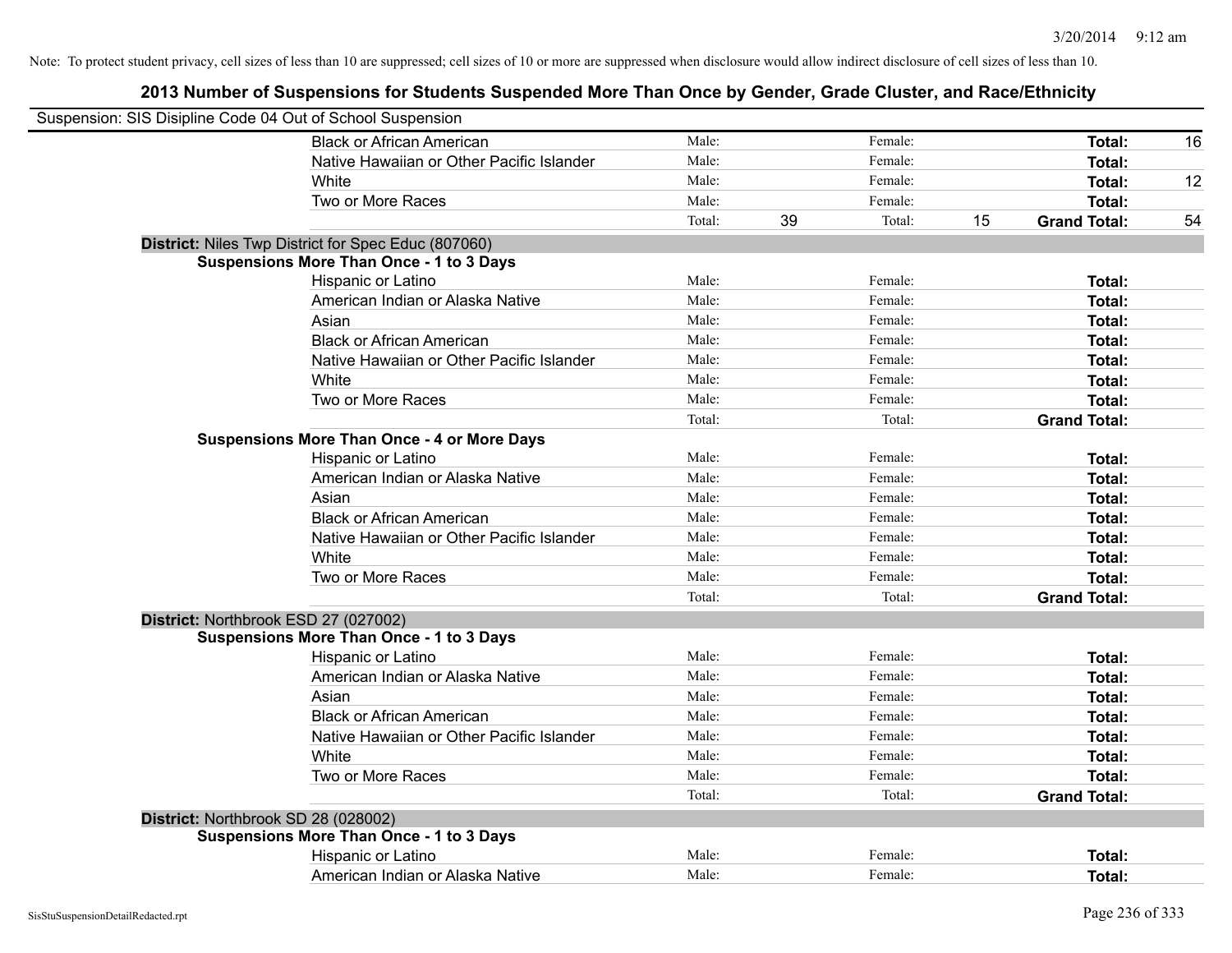| Suspension: SIS Disipline Code 04 Out of School Suspension |                                                    |        |         |                     |    |
|------------------------------------------------------------|----------------------------------------------------|--------|---------|---------------------|----|
|                                                            | Asian                                              | Male:  | Female: | Total:              |    |
|                                                            | <b>Black or African American</b>                   | Male:  | Female: | Total:              |    |
|                                                            | Native Hawaiian or Other Pacific Islander          | Male:  | Female: | Total:              |    |
|                                                            | White                                              | Male:  | Female: | Total:              |    |
|                                                            | Two or More Races                                  | Male:  | Female: | Total:              |    |
|                                                            |                                                    | Total: | Total:  | <b>Grand Total:</b> |    |
|                                                            | District: Northfield Twp HSD 225 (225017)          |        |         |                     |    |
|                                                            | <b>Suspensions More Than Once - 1 to 3 Days</b>    |        |         |                     |    |
|                                                            | Hispanic or Latino                                 | Male:  | Female: | Total:              |    |
|                                                            | American Indian or Alaska Native                   | Male:  | Female: | Total:              |    |
|                                                            | Asian                                              | Male:  | Female: | Total:              |    |
|                                                            | <b>Black or African American</b>                   | Male:  | Female: | Total:              |    |
|                                                            | Native Hawaiian or Other Pacific Islander          | Male:  | Female: | Total:              |    |
|                                                            | White                                              | Male:  | Female: | Total:              | 23 |
|                                                            | Two or More Races                                  | Male:  | Female: | Total:              |    |
|                                                            |                                                    | Total: | Total:  | <b>Grand Total:</b> | 44 |
|                                                            | <b>Suspensions More Than Once - 4 or More Days</b> |        |         |                     |    |
|                                                            | Hispanic or Latino                                 | Male:  | Female: | Total:              |    |
|                                                            | American Indian or Alaska Native                   | Male:  | Female: | Total:              |    |
|                                                            | Asian                                              | Male:  | Female: | Total:              |    |
|                                                            | <b>Black or African American</b>                   | Male:  | Female: | Total:              |    |
|                                                            | Native Hawaiian or Other Pacific Islander          | Male:  | Female: | Total:              |    |
|                                                            | White                                              | Male:  | Female: | Total:              | 14 |
|                                                            | Two or More Races                                  | Male:  | Female: | Total:              |    |
|                                                            |                                                    | Total: | Total:  | <b>Grand Total:</b> | 24 |
|                                                            | District: NW Suburban Spec Educ Org (805060)       |        |         |                     |    |
|                                                            | <b>Suspensions More Than Once - 1 to 3 Days</b>    |        |         |                     |    |
|                                                            | Hispanic or Latino                                 | Male:  | Female: | Total:              |    |
|                                                            | American Indian or Alaska Native                   | Male:  | Female: | Total:              |    |
|                                                            | Asian                                              | Male:  | Female: | Total:              |    |
|                                                            | <b>Black or African American</b>                   | Male:  | Female: | Total:              |    |
|                                                            | Native Hawaiian or Other Pacific Islander          | Male:  | Female: | Total:              |    |
|                                                            | White                                              | Male:  | Female: | Total:              |    |
|                                                            | Two or More Races                                  | Male:  | Female: | Total:              |    |
|                                                            |                                                    | Total: | Total:  | <b>Grand Total:</b> |    |
|                                                            | District: Palatine CCSD 15 (015004)                |        |         |                     |    |
|                                                            | <b>Suspensions More Than Once - 1 to 3 Days</b>    |        |         |                     |    |
|                                                            | Hispanic or Latino                                 | Male:  | Female: | Total:              |    |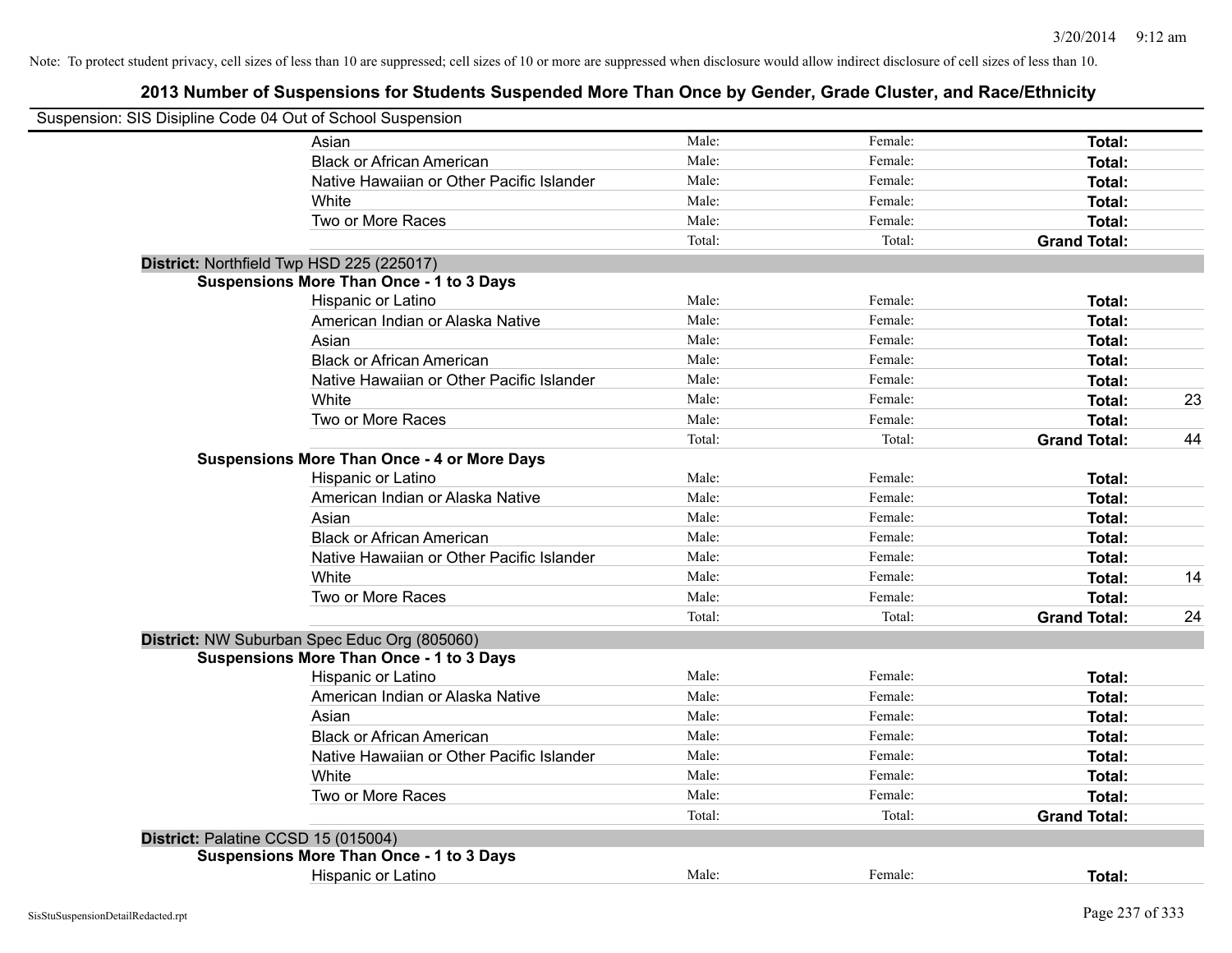| Suspension: SIS Disipline Code 04 Out of School Suspension |                                                    |        |         |                     |
|------------------------------------------------------------|----------------------------------------------------|--------|---------|---------------------|
|                                                            | American Indian or Alaska Native                   | Male:  | Female: | <b>Total:</b>       |
|                                                            | Asian                                              | Male:  | Female: | Total:              |
|                                                            | <b>Black or African American</b>                   | Male:  | Female: | Total:              |
|                                                            | Native Hawaiian or Other Pacific Islander          | Male:  | Female: | Total:              |
|                                                            | White                                              | Male:  | Female: | Total:              |
|                                                            | Two or More Races                                  | Male:  | Female: | <b>Total:</b>       |
|                                                            |                                                    | Total: | Total:  | <b>Grand Total:</b> |
|                                                            | District: Park Ridge CCSD 64 (064004)              |        |         |                     |
|                                                            | <b>Suspensions More Than Once - 1 to 3 Days</b>    |        |         |                     |
|                                                            | Hispanic or Latino                                 | Male:  | Female: | Total:              |
|                                                            | American Indian or Alaska Native                   | Male:  | Female: | Total:              |
|                                                            | Asian                                              | Male:  | Female: | Total:              |
|                                                            | <b>Black or African American</b>                   | Male:  | Female: | Total:              |
|                                                            | Native Hawaiian or Other Pacific Islander          | Male:  | Female: | <b>Total:</b>       |
|                                                            | White                                              | Male:  | Female: | Total:              |
|                                                            | Two or More Races                                  | Male:  | Female: | <b>Total:</b>       |
|                                                            |                                                    | Total: | Total:  | <b>Grand Total:</b> |
|                                                            | <b>Suspensions More Than Once - 4 or More Days</b> |        |         |                     |
|                                                            | Hispanic or Latino                                 | Male:  | Female: | Total:              |
|                                                            | American Indian or Alaska Native                   | Male:  | Female: | Total:              |
|                                                            | Asian                                              | Male:  | Female: | Total:              |
|                                                            | <b>Black or African American</b>                   | Male:  | Female: | Total:              |
|                                                            | Native Hawaiian or Other Pacific Islander          | Male:  | Female: | <b>Total:</b>       |
|                                                            | White                                              | Male:  | Female: | Total:              |
|                                                            | Two or More Races                                  | Male:  | Female: | Total:              |
|                                                            |                                                    | Total: | Total:  | <b>Grand Total:</b> |
|                                                            | District: Prospect Heights SD 23 (023002)          |        |         |                     |
|                                                            | <b>Suspensions More Than Once - 1 to 3 Days</b>    |        |         |                     |
|                                                            | Hispanic or Latino                                 | Male:  | Female: | Total:              |
|                                                            | American Indian or Alaska Native                   | Male:  | Female: | Total:              |
|                                                            | Asian                                              | Male:  | Female: | Total:              |
|                                                            | <b>Black or African American</b>                   | Male:  | Female: | Total:              |
|                                                            | Native Hawaiian or Other Pacific Islander          | Male:  | Female: | <b>Total:</b>       |
|                                                            | White                                              | Male:  | Female: | Total:              |
|                                                            | Two or More Races                                  | Male:  | Female: | Total:              |
|                                                            |                                                    | Total: | Total:  | <b>Grand Total:</b> |
|                                                            | <b>Suspensions More Than Once - 4 or More Days</b> |        |         |                     |
|                                                            | Hispanic or Latino                                 | Male:  | Female: | Total:              |
|                                                            | American Indian or Alaska Native                   | Male:  | Female: | Total:              |
| SisStuSuspensionDetailRedacted.rpt                         |                                                    |        |         | Page 238 of 333     |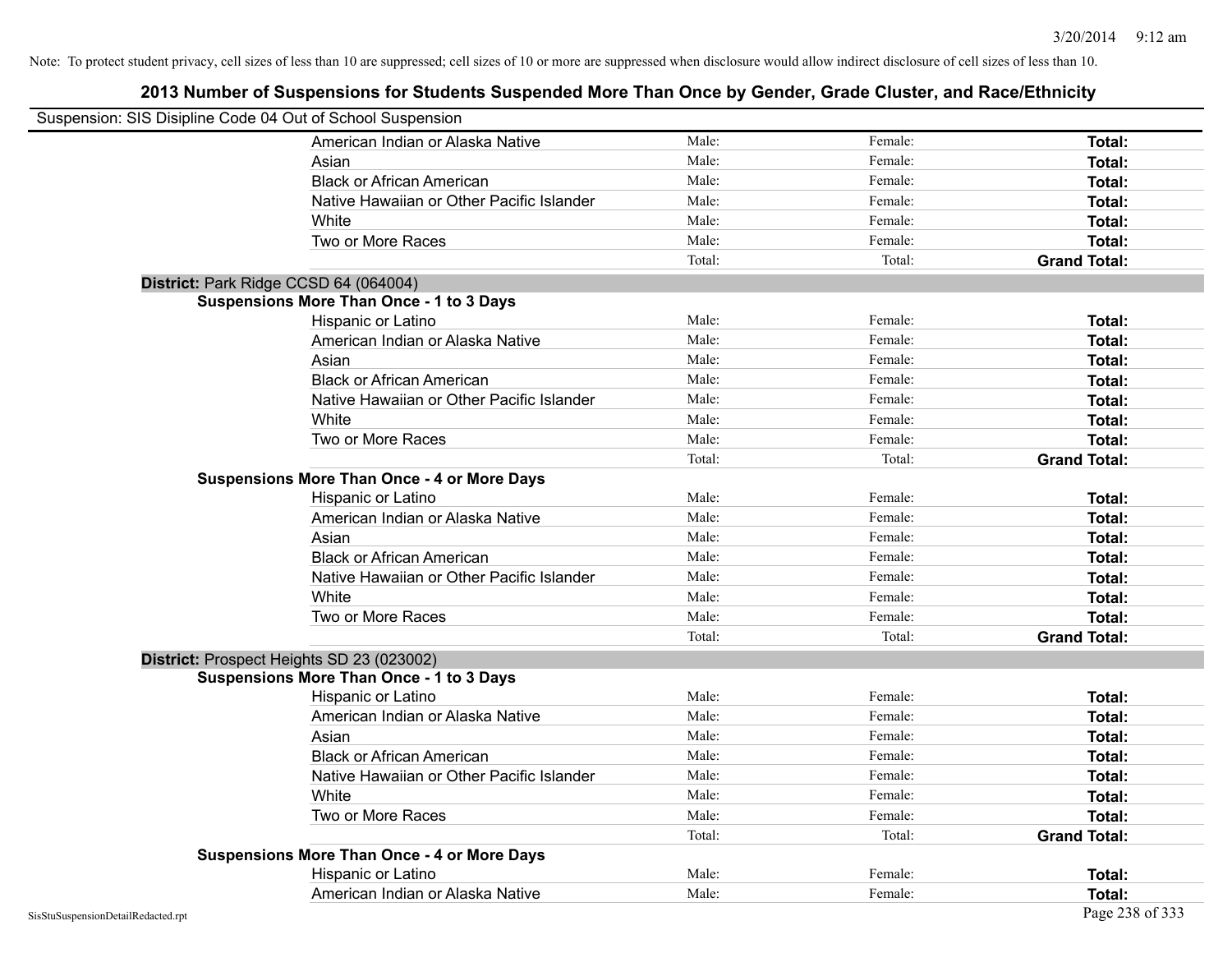| Suspension: SIS Disipline Code 04 Out of School Suspension |                                                    |        |         |                     |    |
|------------------------------------------------------------|----------------------------------------------------|--------|---------|---------------------|----|
|                                                            | Asian                                              | Male:  | Female: | Total:              |    |
|                                                            | <b>Black or African American</b>                   | Male:  | Female: | Total:              |    |
|                                                            | Native Hawaiian or Other Pacific Islander          | Male:  | Female: | Total:              |    |
|                                                            | White                                              | Male:  | Female: | Total:              |    |
|                                                            | Two or More Races                                  | Male:  | Female: | Total:              |    |
|                                                            |                                                    | Total: | Total:  | <b>Grand Total:</b> |    |
| District: River Trails SD 26 (026002)                      |                                                    |        |         |                     |    |
|                                                            | <b>Suspensions More Than Once - 1 to 3 Days</b>    |        |         |                     |    |
|                                                            | Hispanic or Latino                                 | Male:  | Female: | Total:              |    |
|                                                            | American Indian or Alaska Native                   | Male:  | Female: | Total:              |    |
|                                                            | Asian                                              | Male:  | Female: | Total:              |    |
|                                                            | <b>Black or African American</b>                   | Male:  | Female: | Total:              |    |
|                                                            | Native Hawaiian or Other Pacific Islander          | Male:  | Female: | Total:              |    |
|                                                            | White                                              | Male:  | Female: | Total:              |    |
|                                                            | Two or More Races                                  | Male:  | Female: | Total:              |    |
|                                                            |                                                    | Total: | Total:  | <b>Grand Total:</b> | 13 |
|                                                            | District: Schaumburg CCSD 54 (054004)              |        |         |                     |    |
|                                                            | <b>Suspensions More Than Once - 1 to 3 Days</b>    |        |         |                     |    |
|                                                            | Hispanic or Latino                                 | Male:  | Female: | Total:              |    |
|                                                            | American Indian or Alaska Native                   | Male:  | Female: | Total:              |    |
|                                                            | Asian                                              | Male:  | Female: | Total:              |    |
|                                                            | <b>Black or African American</b>                   | Male:  | Female: | Total:              | 26 |
|                                                            | Native Hawaiian or Other Pacific Islander          | Male:  | Female: | Total:              |    |
|                                                            | White                                              | Male:  | Female: | Total:              | 10 |
|                                                            | Two or More Races                                  | Male:  | Female: | Total:              |    |
|                                                            |                                                    | Total: | Total:  | <b>Grand Total:</b> |    |
|                                                            | <b>Suspensions More Than Once - 4 or More Days</b> |        |         |                     |    |
|                                                            | Hispanic or Latino                                 | Male:  | Female: | Total:              |    |
|                                                            | American Indian or Alaska Native                   | Male:  | Female: | Total:              |    |
|                                                            | Asian                                              | Male:  | Female: | Total:              |    |
|                                                            | <b>Black or African American</b>                   | Male:  | Female: | Total:              |    |
|                                                            | Native Hawaiian or Other Pacific Islander          | Male:  | Female: | Total:              |    |
|                                                            | White                                              | Male:  | Female: | Total:              |    |
|                                                            | Two or More Races                                  | Male:  | Female: | Total:              |    |
|                                                            |                                                    | Total: | Total:  | <b>Grand Total:</b> |    |
| District: Skokie SD 68 (068002)                            |                                                    |        |         |                     |    |
|                                                            | <b>Suspensions More Than Once - 1 to 3 Days</b>    |        |         |                     |    |
|                                                            | <b>Hispanic or Latino</b>                          | Male:  | Female: | Total:              |    |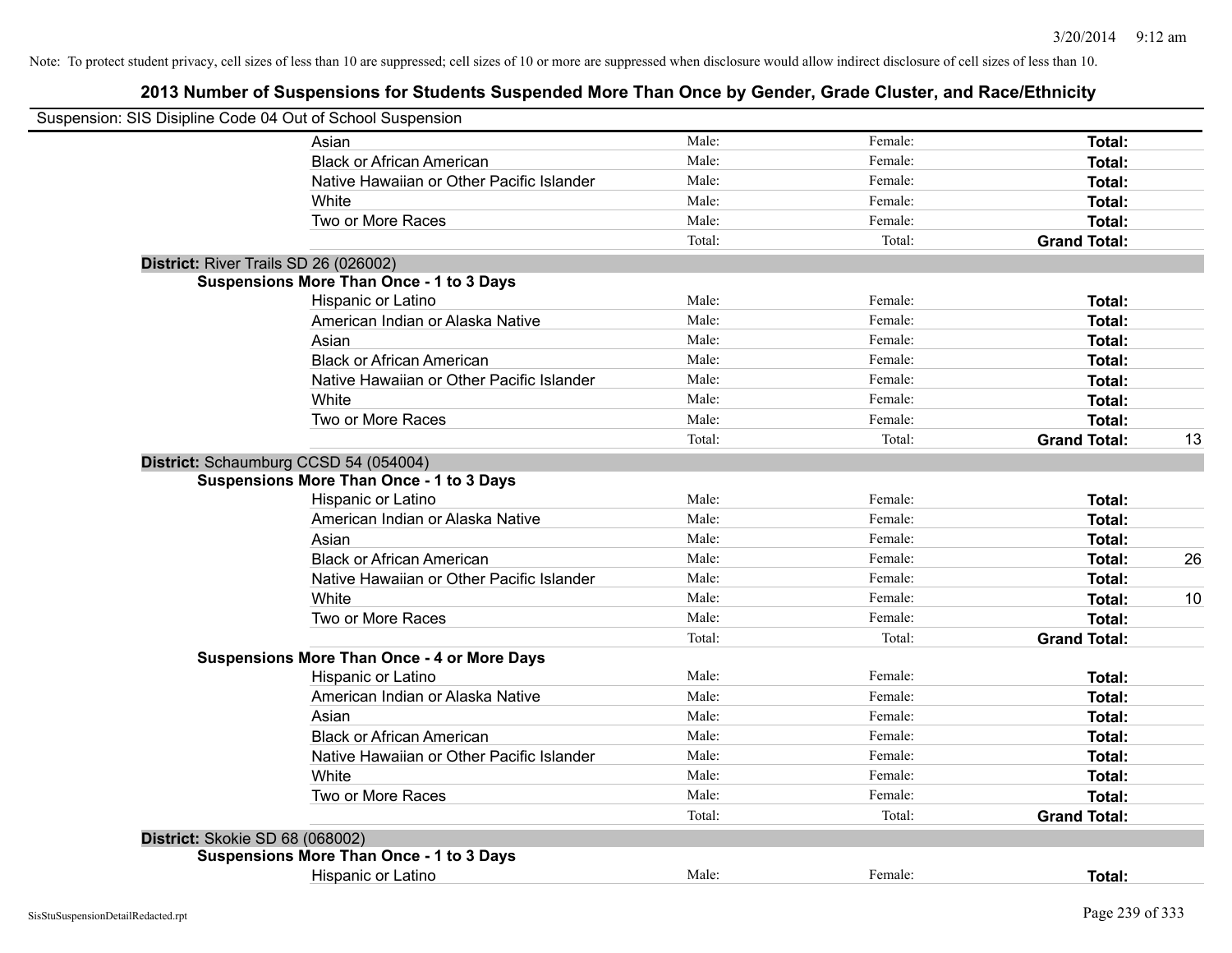| Suspension: SIS Disipline Code 04 Out of School Suspension |                                                    |        |         |                     |
|------------------------------------------------------------|----------------------------------------------------|--------|---------|---------------------|
|                                                            | American Indian or Alaska Native                   | Male:  | Female: | <b>Total:</b>       |
|                                                            | Asian                                              | Male:  | Female: | Total:              |
|                                                            | <b>Black or African American</b>                   | Male:  | Female: | Total:              |
|                                                            | Native Hawaiian or Other Pacific Islander          | Male:  | Female: | Total:              |
|                                                            | White                                              | Male:  | Female: | Total:              |
|                                                            | Two or More Races                                  | Male:  | Female: | Total:              |
|                                                            |                                                    | Total: | Total:  | <b>Grand Total:</b> |
|                                                            | <b>Suspensions More Than Once - 4 or More Days</b> |        |         |                     |
|                                                            | Hispanic or Latino                                 | Male:  | Female: | Total:              |
|                                                            | American Indian or Alaska Native                   | Male:  | Female: | <b>Total:</b>       |
|                                                            | Asian                                              | Male:  | Female: | Total:              |
|                                                            | <b>Black or African American</b>                   | Male:  | Female: | Total:              |
|                                                            | Native Hawaiian or Other Pacific Islander          | Male:  | Female: | Total:              |
|                                                            | White                                              | Male:  | Female: | Total:              |
|                                                            | Two or More Races                                  | Male:  | Female: | Total:              |
|                                                            |                                                    | Total: | Total:  | <b>Grand Total:</b> |
| District: Skokie SD 69 (069002)                            |                                                    |        |         |                     |
|                                                            | <b>Suspensions More Than Once - 1 to 3 Days</b>    |        |         |                     |
|                                                            | Hispanic or Latino                                 | Male:  | Female: | Total:              |
|                                                            | American Indian or Alaska Native                   | Male:  | Female: | Total:              |
|                                                            | Asian                                              | Male:  | Female: | Total:              |
|                                                            | <b>Black or African American</b>                   | Male:  | Female: | Total:              |
|                                                            | Native Hawaiian or Other Pacific Islander          | Male:  | Female: | Total:              |
|                                                            | White                                              | Male:  | Female: | <b>Total:</b>       |
|                                                            | Two or More Races                                  | Male:  | Female: | Total:              |
|                                                            |                                                    | Total: | Total:  | <b>Grand Total:</b> |
|                                                            | <b>Suspensions More Than Once - 4 or More Days</b> |        |         |                     |
|                                                            | Hispanic or Latino                                 | Male:  | Female: | Total:              |
|                                                            | American Indian or Alaska Native                   | Male:  | Female: | Total:              |
|                                                            | Asian                                              | Male:  | Female: | Total:              |
|                                                            | <b>Black or African American</b>                   | Male:  | Female: | Total:              |
|                                                            | Native Hawaiian or Other Pacific Islander          | Male:  | Female: | Total:              |
|                                                            | White                                              | Male:  | Female: | Total:              |
|                                                            | Two or More Races                                  | Male:  | Female: | Total:              |
|                                                            |                                                    | Total: | Total:  | <b>Grand Total:</b> |
| District: Skokie SD 73-5 (073502)                          |                                                    |        |         |                     |
|                                                            | <b>Suspensions More Than Once - 1 to 3 Days</b>    |        |         |                     |
|                                                            | Hispanic or Latino                                 | Male:  | Female: | Total:              |
|                                                            | American Indian or Alaska Native                   | Male:  | Female: | Total:              |
| SisStuSuspensionDetailRedacted.rpt                         |                                                    |        |         | Page 240 of 333     |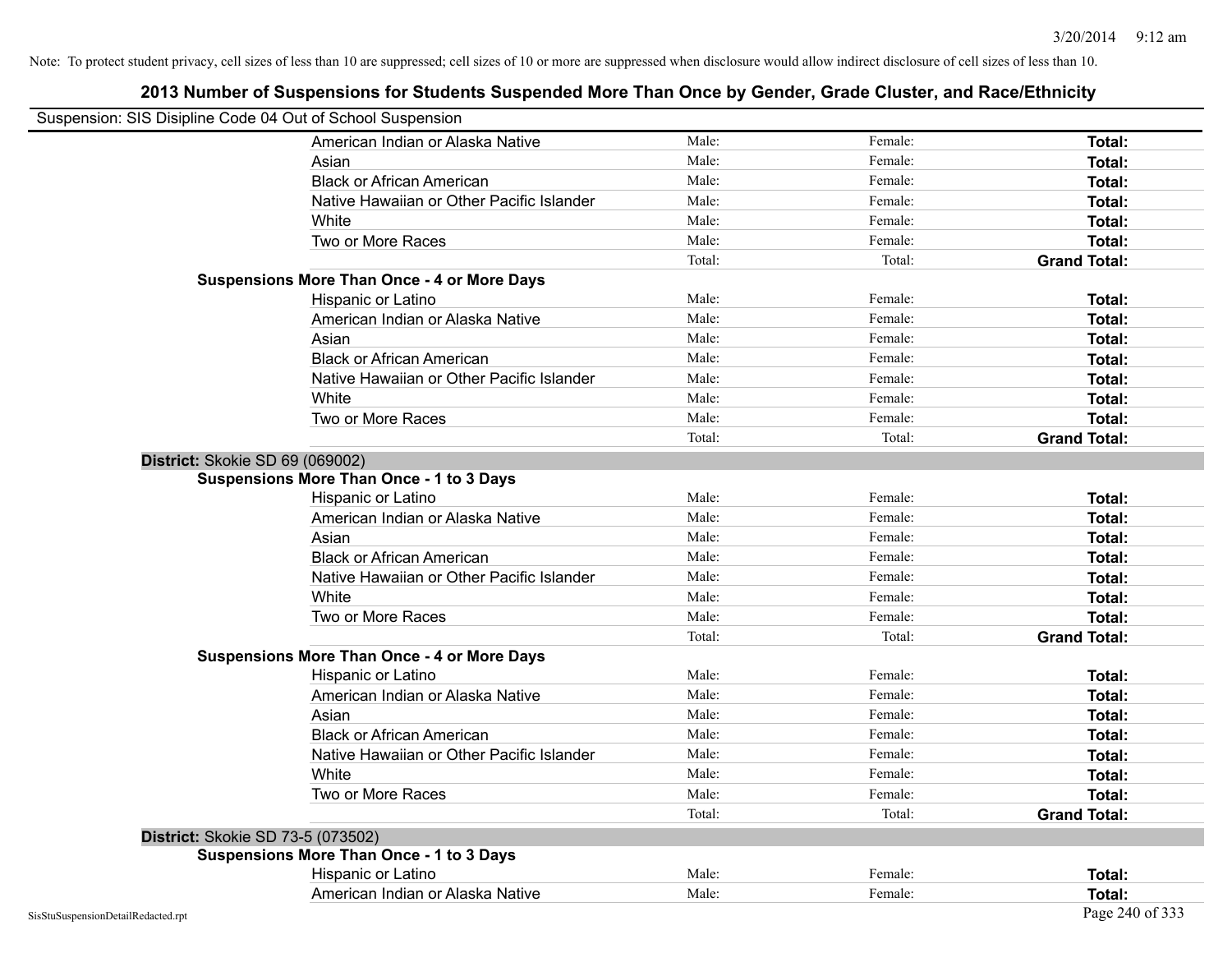|                                    | Suspension: SIS Disipline Code 04 Out of School Suspension |        |     |         |    |                     |     |
|------------------------------------|------------------------------------------------------------|--------|-----|---------|----|---------------------|-----|
|                                    | Asian                                                      | Male:  |     | Female: |    | <b>Total:</b>       |     |
|                                    | <b>Black or African American</b>                           | Male:  |     | Female: |    | <b>Total:</b>       |     |
|                                    | Native Hawaiian or Other Pacific Islander                  | Male:  |     | Female: |    | Total:              |     |
|                                    | White                                                      | Male:  |     | Female: |    | Total:              |     |
|                                    | Two or More Races                                          | Male:  |     | Female: |    | Total:              |     |
|                                    |                                                            | Total: |     | Total:  |    | <b>Grand Total:</b> | 18  |
|                                    | <b>Suspensions More Than Once - 4 or More Days</b>         |        |     |         |    |                     |     |
|                                    | Hispanic or Latino                                         | Male:  |     | Female: |    | Total:              |     |
|                                    | American Indian or Alaska Native                           | Male:  |     | Female: |    | Total:              |     |
|                                    | Asian                                                      | Male:  |     | Female: |    | Total:              |     |
|                                    | <b>Black or African American</b>                           | Male:  |     | Female: |    | Total:              |     |
|                                    | Native Hawaiian or Other Pacific Islander                  | Male:  |     | Female: |    | Total:              |     |
|                                    | White                                                      | Male:  |     | Female: |    | Total:              |     |
|                                    | Two or More Races                                          | Male:  |     | Female: |    | <b>Total:</b>       |     |
|                                    |                                                            | Total: |     | Total:  |    | <b>Grand Total:</b> |     |
|                                    | District: Township HSD 211 (211017)                        |        |     |         |    |                     |     |
|                                    | <b>Suspensions More Than Once - 1 to 3 Days</b>            |        |     |         |    |                     |     |
|                                    | Hispanic or Latino                                         | Male:  | 68  | Female: | 24 | Total:              | 92  |
|                                    | American Indian or Alaska Native                           | Male:  |     | Female: |    | Total:              |     |
|                                    | Asian                                                      | Male:  |     | Female: |    | Total:              |     |
|                                    | <b>Black or African American</b>                           | Male:  | 37  | Female: | 43 | Total:              | 80  |
|                                    | Native Hawaiian or Other Pacific Islander                  | Male:  |     | Female: |    | Total:              |     |
|                                    | White                                                      | Male:  | 37  | Female: | 11 | Total:              | 48  |
|                                    | Two or More Races                                          | Male:  |     | Female: |    | Total:              |     |
|                                    |                                                            | Total: |     | Total:  |    | <b>Grand Total:</b> | 232 |
|                                    | <b>Suspensions More Than Once - 4 or More Days</b>         |        |     |         |    |                     |     |
|                                    | Hispanic or Latino                                         | Male:  | 27  | Female: | 12 | Total:              | 39  |
|                                    | American Indian or Alaska Native                           | Male:  |     | Female: |    | Total:              |     |
|                                    | Asian                                                      | Male:  |     | Female: |    | Total:              |     |
|                                    | <b>Black or African American</b>                           | Male:  |     | Female: |    | Total:              |     |
|                                    | Native Hawaiian or Other Pacific Islander                  | Male:  |     | Female: |    | Total:              |     |
|                                    | White                                                      | Male:  |     | Female: |    | Total:              |     |
|                                    | Two or More Races                                          | Male:  |     | Female: |    | Total:              |     |
|                                    |                                                            | Total: |     | Total:  |    | <b>Grand Total:</b> | 54  |
|                                    | District: Township HSD 214 (214017)                        |        |     |         |    |                     |     |
|                                    | <b>Suspensions More Than Once - 1 to 3 Days</b>            |        |     |         |    |                     |     |
|                                    | Hispanic or Latino                                         | Male:  | 109 | Female: | 29 | Total:              | 138 |
|                                    | American Indian or Alaska Native                           | Male:  |     | Female: |    | Total:              |     |
|                                    | Asian                                                      | Male:  |     | Female: |    | Total:              |     |
| SisStuSuspensionDetailRedacted.rpt |                                                            |        |     |         |    | Page 241 of 333     |     |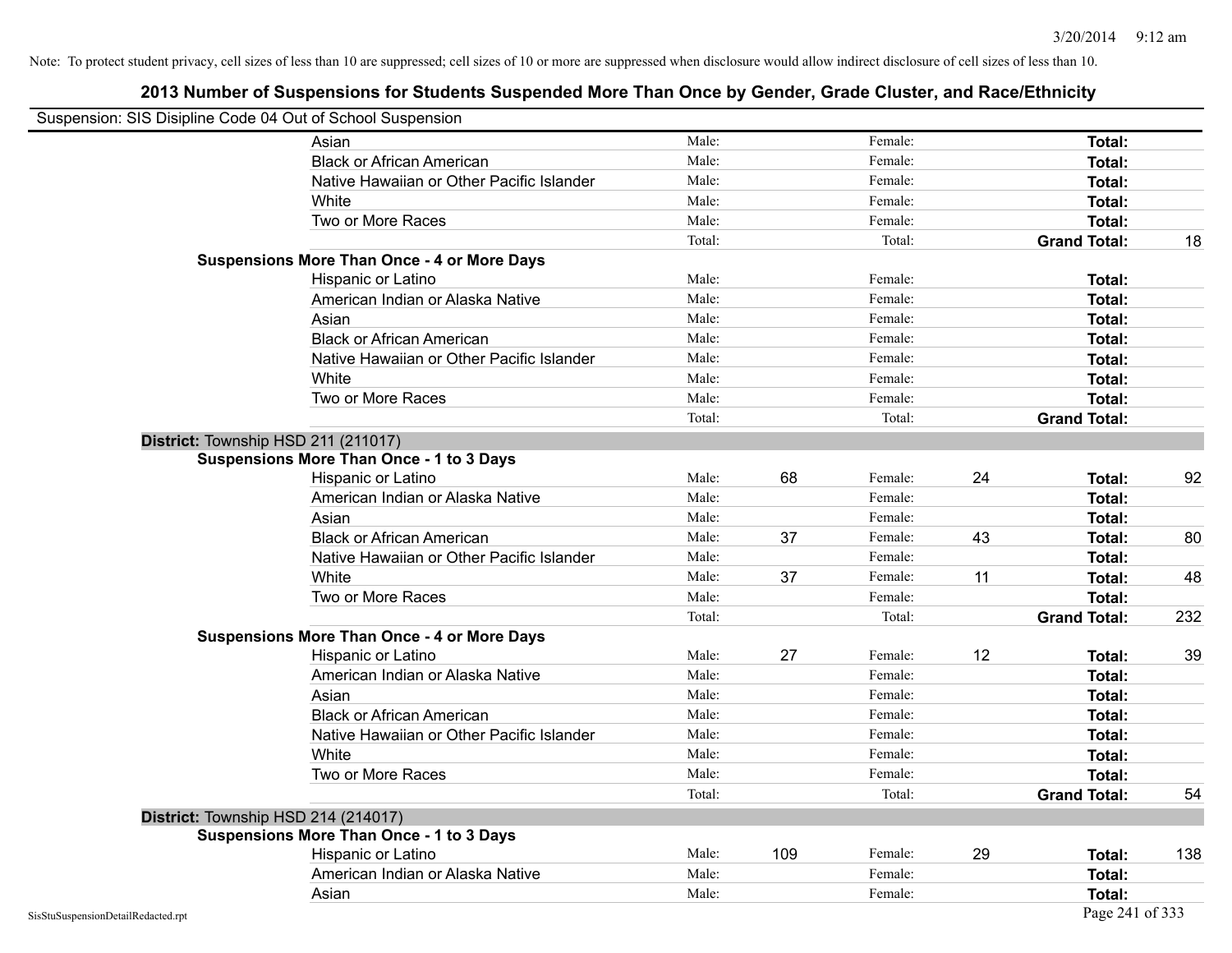|                                        | Suspension: SIS Disipline Code 04 Out of School Suspension |        |    |         |    |                     |    |
|----------------------------------------|------------------------------------------------------------|--------|----|---------|----|---------------------|----|
|                                        | <b>Black or African American</b>                           | Male:  |    | Female: |    | Total:              | 30 |
|                                        | Native Hawaiian or Other Pacific Islander                  | Male:  |    | Female: |    | Total:              |    |
|                                        | White                                                      | Male:  | 67 | Female: | 21 | Total:              | 88 |
|                                        | Two or More Races                                          | Male:  |    | Female: |    | Total:              | 13 |
|                                        |                                                            | Total: |    | Total:  |    | <b>Grand Total:</b> |    |
|                                        | <b>Suspensions More Than Once - 4 or More Days</b>         |        |    |         |    |                     |    |
|                                        | Hispanic or Latino                                         | Male:  |    | Female: |    | Total:              | 52 |
|                                        | American Indian or Alaska Native                           | Male:  |    | Female: |    | Total:              |    |
|                                        | Asian                                                      | Male:  |    | Female: |    | Total:              |    |
|                                        | <b>Black or African American</b>                           | Male:  |    | Female: |    | Total:              |    |
|                                        | Native Hawaiian or Other Pacific Islander                  | Male:  |    | Female: |    | Total:              |    |
|                                        | White                                                      | Male:  |    | Female: |    | Total:              | 20 |
|                                        | Two or More Races                                          | Male:  |    | Female: |    | Total:              |    |
|                                        |                                                            | Total: | 72 | Total:  | 13 | <b>Grand Total:</b> | 85 |
|                                        | District: Wheeling CCSD 21 (021004)                        |        |    |         |    |                     |    |
|                                        | <b>Suspensions More Than Once - 1 to 3 Days</b>            |        |    |         |    |                     |    |
|                                        | Hispanic or Latino                                         | Male:  |    | Female: |    | Total:              |    |
|                                        | American Indian or Alaska Native                           | Male:  |    | Female: |    | Total:              |    |
|                                        | Asian                                                      | Male:  |    | Female: |    | Total:              |    |
|                                        | <b>Black or African American</b>                           | Male:  |    | Female: |    | Total:              |    |
|                                        | Native Hawaiian or Other Pacific Islander                  | Male:  |    | Female: |    | Total:              |    |
|                                        | White                                                      | Male:  |    | Female: |    | Total:              |    |
|                                        | Two or More Races                                          | Male:  |    | Female: |    | Total:              |    |
|                                        |                                                            | Total: |    | Total:  |    | <b>Grand Total:</b> | 11 |
|                                        | <b>Suspensions More Than Once - 4 or More Days</b>         |        |    |         |    |                     |    |
|                                        | Hispanic or Latino                                         | Male:  |    | Female: |    | Total:              |    |
|                                        | American Indian or Alaska Native                           | Male:  |    | Female: |    | Total:              |    |
|                                        | Asian                                                      | Male:  |    | Female: |    | Total:              |    |
|                                        | <b>Black or African American</b>                           | Male:  |    | Female: |    | Total:              |    |
|                                        | Native Hawaiian or Other Pacific Islander                  | Male:  |    | Female: |    | Total:              |    |
|                                        | White                                                      | Male:  |    | Female: |    | Total:              |    |
|                                        | Two or More Races                                          | Male:  |    | Female: |    | Total:              |    |
|                                        |                                                            | Total: |    | Total:  |    | <b>Grand Total:</b> |    |
| <b>County: Non-Public School (000)</b> |                                                            |        |    |         |    |                     |    |
|                                        | District: Region 05 North Cook ISC 1 (000000)              |        |    |         |    |                     |    |
|                                        | <b>Suspensions More Than Once - 1 to 3 Days</b>            |        |    |         |    |                     |    |
|                                        | Hispanic or Latino                                         | Male:  |    | Female: |    | Total:              |    |
|                                        | American Indian or Alaska Native                           | Male:  |    | Female: |    | Total:              |    |
|                                        | Asian                                                      | Male:  |    | Female: |    | Total:              |    |
| SisStuSuspensionDetailRedacted.rpt     |                                                            |        |    |         |    | Page 242 of 333     |    |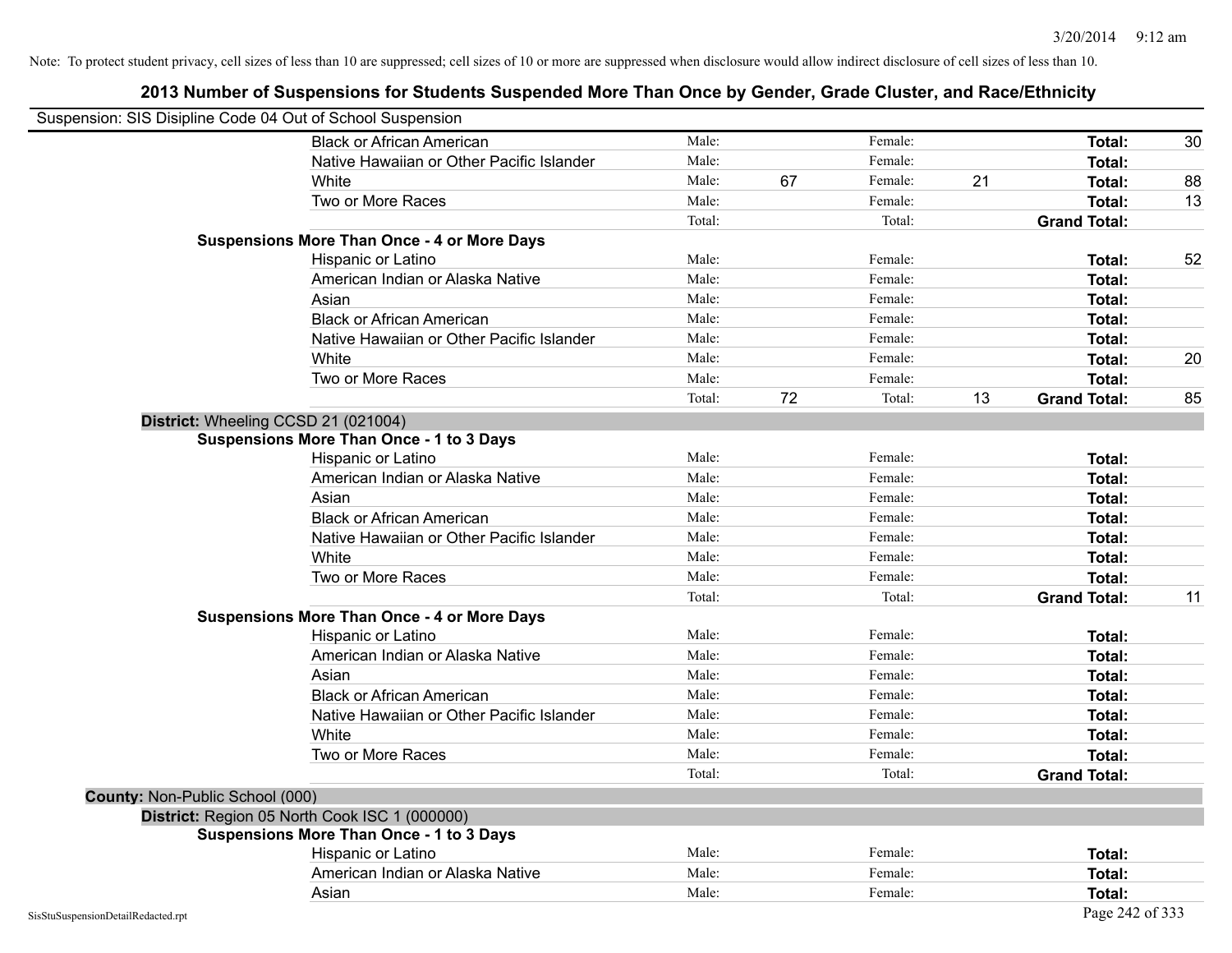# **2013 Number of Suspensions for Students Suspended More Than Once by Gender, Grade Cluster, and Race/Ethnicity**

| Suspension: SIS Disipline Code 04 Out of School Suspension |                                                    |        |    |         |    |                     |    |
|------------------------------------------------------------|----------------------------------------------------|--------|----|---------|----|---------------------|----|
|                                                            | <b>Black or African American</b>                   | Male:  |    | Female: |    | Total:              |    |
|                                                            | Native Hawaiian or Other Pacific Islander          | Male:  |    | Female: |    | <b>Total:</b>       |    |
|                                                            | White                                              | Male:  |    | Female: |    | <b>Total:</b>       |    |
|                                                            | Two or More Races                                  | Male:  |    | Female: |    | <b>Total:</b>       |    |
|                                                            |                                                    | Total: |    | Total:  |    | <b>Grand Total:</b> |    |
|                                                            | <b>Suspensions More Than Once - 4 or More Days</b> |        |    |         |    |                     |    |
|                                                            | Hispanic or Latino                                 | Male:  |    | Female: |    | <b>Total:</b>       |    |
|                                                            | American Indian or Alaska Native                   | Male:  |    | Female: |    | <b>Total:</b>       |    |
|                                                            | Asian                                              | Male:  |    | Female: |    | <b>Total:</b>       |    |
|                                                            | <b>Black or African American</b>                   | Male:  |    | Female: |    | <b>Total:</b>       |    |
|                                                            | Native Hawaiian or Other Pacific Islander          | Male:  |    | Female: |    | <b>Total:</b>       |    |
|                                                            | White                                              | Male:  |    | Female: |    | <b>Total:</b>       |    |
|                                                            | Two or More Races                                  | Male:  |    | Female: |    | <b>Total:</b>       |    |
|                                                            |                                                    | Total: |    | Total:  |    | <b>Grand Total:</b> |    |
| District: Bellwood SD 88 (088002)                          |                                                    |        |    |         |    |                     |    |
|                                                            | <b>Suspensions More Than Once - 1 to 3 Days</b>    |        |    |         |    |                     |    |
|                                                            | Hispanic or Latino                                 | Male:  |    | Female: |    | <b>Total:</b>       | 25 |
|                                                            | American Indian or Alaska Native                   | Male:  |    | Female: |    | <b>Total:</b>       |    |
|                                                            | Asian                                              | Male:  |    | Female: |    | <b>Total:</b>       |    |
|                                                            | <b>Black or African American</b>                   | Male:  | 35 | Female: | 19 | Total:              | 54 |
|                                                            | Native Hawaiian or Other Pacific Islander          | Male:  |    | Female: |    | <b>Total:</b>       |    |
|                                                            | White                                              | Male:  |    | Female: |    | <b>Total:</b>       |    |
|                                                            | Two or More Races                                  | Male:  |    | Female: |    | <b>Total:</b>       |    |
|                                                            | <b>Suspensions More Than Once - 4 or More Days</b> | Total: |    | Total:  |    | <b>Grand Total:</b> |    |
|                                                            | Hispanic or Latino                                 | Male:  |    | Female: |    | Total:              |    |
|                                                            | American Indian or Alaska Native                   | Male:  |    | Female: |    | <b>Total:</b>       |    |
|                                                            | Asian                                              | Male:  |    | Female: |    | <b>Total:</b>       |    |
|                                                            | <b>Black or African American</b>                   | Male:  |    | Female: |    | <b>Total:</b>       | 13 |
|                                                            | Native Hawaiian or Other Pacific Islander          | Male:  |    | Female: |    | <b>Total:</b>       |    |
|                                                            | White                                              | Male:  |    | Female: |    | Total:              |    |
|                                                            | Two or More Races                                  | Male:  |    | Female: |    | <b>Total:</b>       |    |
|                                                            |                                                    | Total: |    | Total:  |    | <b>Grand Total:</b> |    |
| District: Berkeley SD 87 (087002)                          |                                                    |        |    |         |    |                     |    |
|                                                            |                                                    |        |    |         |    |                     |    |

**Suspensions More Than Once - 1 to 3 Days**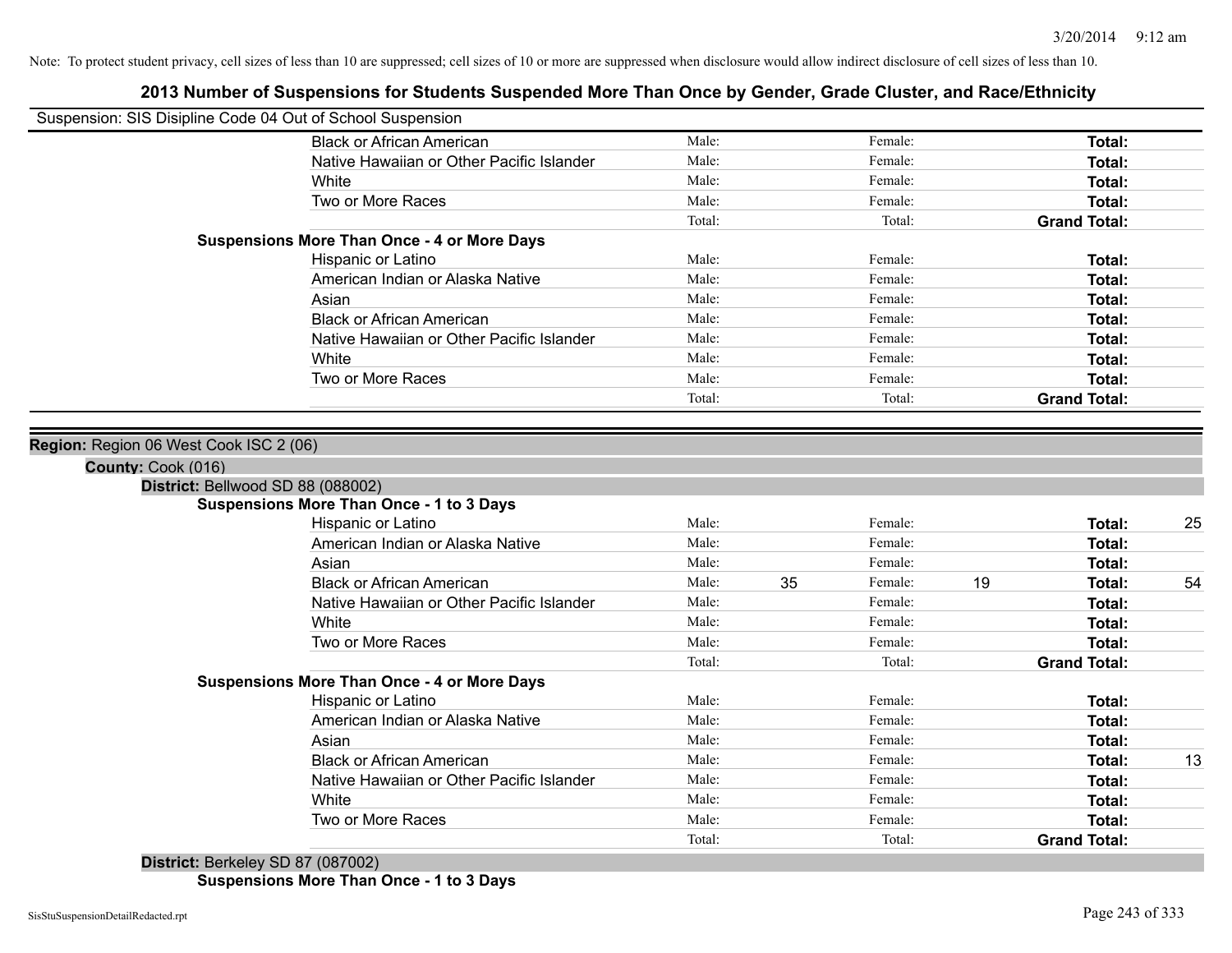| Suspension: SIS Disipline Code 04 Out of School Suspension |                                                    |        |    |         |    |                     |    |
|------------------------------------------------------------|----------------------------------------------------|--------|----|---------|----|---------------------|----|
|                                                            | Hispanic or Latino                                 | Male:  |    | Female: |    | <b>Total:</b>       | 20 |
|                                                            | American Indian or Alaska Native                   | Male:  |    | Female: |    | Total:              |    |
|                                                            | Asian                                              | Male:  |    | Female: |    | Total:              |    |
|                                                            | <b>Black or African American</b>                   | Male:  | 48 | Female: | 18 | Total:              | 66 |
|                                                            | Native Hawaiian or Other Pacific Islander          | Male:  |    | Female: |    | Total:              |    |
|                                                            | White                                              | Male:  |    | Female: |    | <b>Total:</b>       |    |
|                                                            | Two or More Races                                  | Male:  |    | Female: |    | <b>Total:</b>       |    |
|                                                            |                                                    | Total: |    | Total:  |    | <b>Grand Total:</b> |    |
|                                                            | <b>Suspensions More Than Once - 4 or More Days</b> |        |    |         |    |                     |    |
|                                                            | Hispanic or Latino                                 | Male:  |    | Female: |    | Total:              |    |
|                                                            | American Indian or Alaska Native                   | Male:  |    | Female: |    | Total:              |    |
|                                                            | Asian                                              | Male:  |    | Female: |    | Total:              |    |
|                                                            | <b>Black or African American</b>                   | Male:  | 20 | Female: | 12 | Total:              | 32 |
|                                                            | Native Hawaiian or Other Pacific Islander          | Male:  |    | Female: |    | <b>Total:</b>       |    |
|                                                            | White                                              | Male:  |    | Female: |    | Total:              |    |
|                                                            | Two or More Races                                  | Male:  |    | Female: |    | <b>Total:</b>       |    |
|                                                            |                                                    | Total: |    | Total:  |    | <b>Grand Total:</b> |    |
|                                                            | District: Berwyn North SD 98 (098002)              |        |    |         |    |                     |    |
|                                                            | <b>Suspensions More Than Once - 1 to 3 Days</b>    |        |    |         |    |                     |    |
|                                                            | Hispanic or Latino                                 | Male:  |    | Female: |    | Total:              |    |
|                                                            | American Indian or Alaska Native                   | Male:  |    | Female: |    | Total:              |    |
|                                                            | Asian                                              | Male:  |    | Female: |    | Total:              |    |
|                                                            | <b>Black or African American</b>                   | Male:  |    | Female: |    | Total:              |    |
|                                                            | Native Hawaiian or Other Pacific Islander          | Male:  |    | Female: |    | Total:              |    |
|                                                            | White                                              | Male:  |    | Female: |    | Total:              |    |
|                                                            | Two or More Races                                  | Male:  |    | Female: |    | Total:              |    |
|                                                            |                                                    | Total: |    | Total:  |    | <b>Grand Total:</b> | 18 |
|                                                            | <b>Suspensions More Than Once - 4 or More Days</b> |        |    |         |    |                     |    |
|                                                            | Hispanic or Latino                                 | Male:  |    | Female: |    | Total:              |    |
|                                                            | American Indian or Alaska Native                   | Male:  |    | Female: |    | <b>Total:</b>       |    |
|                                                            | Asian                                              | Male:  |    | Female: |    | <b>Total:</b>       |    |
|                                                            | <b>Black or African American</b>                   | Male:  |    | Female: |    | Total:              |    |
|                                                            | Native Hawaiian or Other Pacific Islander          | Male:  |    | Female: |    | Total:              |    |
|                                                            | White                                              | Male:  |    | Female: |    | Total:              |    |
|                                                            | Two or More Races                                  | Male:  |    | Female: |    | Total:              |    |
|                                                            |                                                    | Total: |    | Total:  |    | <b>Grand Total:</b> |    |
|                                                            | District: Berwyn South SD 100 (100002)             |        |    |         |    |                     |    |
|                                                            | <b>Suspensions More Than Once - 1 to 3 Days</b>    |        |    |         |    |                     |    |
|                                                            | Hispanic or Latino                                 | Male:  |    | Female: |    | Total:              | 45 |
| SisStuSuspensionDetailRedacted.rpt                         |                                                    |        |    |         |    | Page 244 of 333     |    |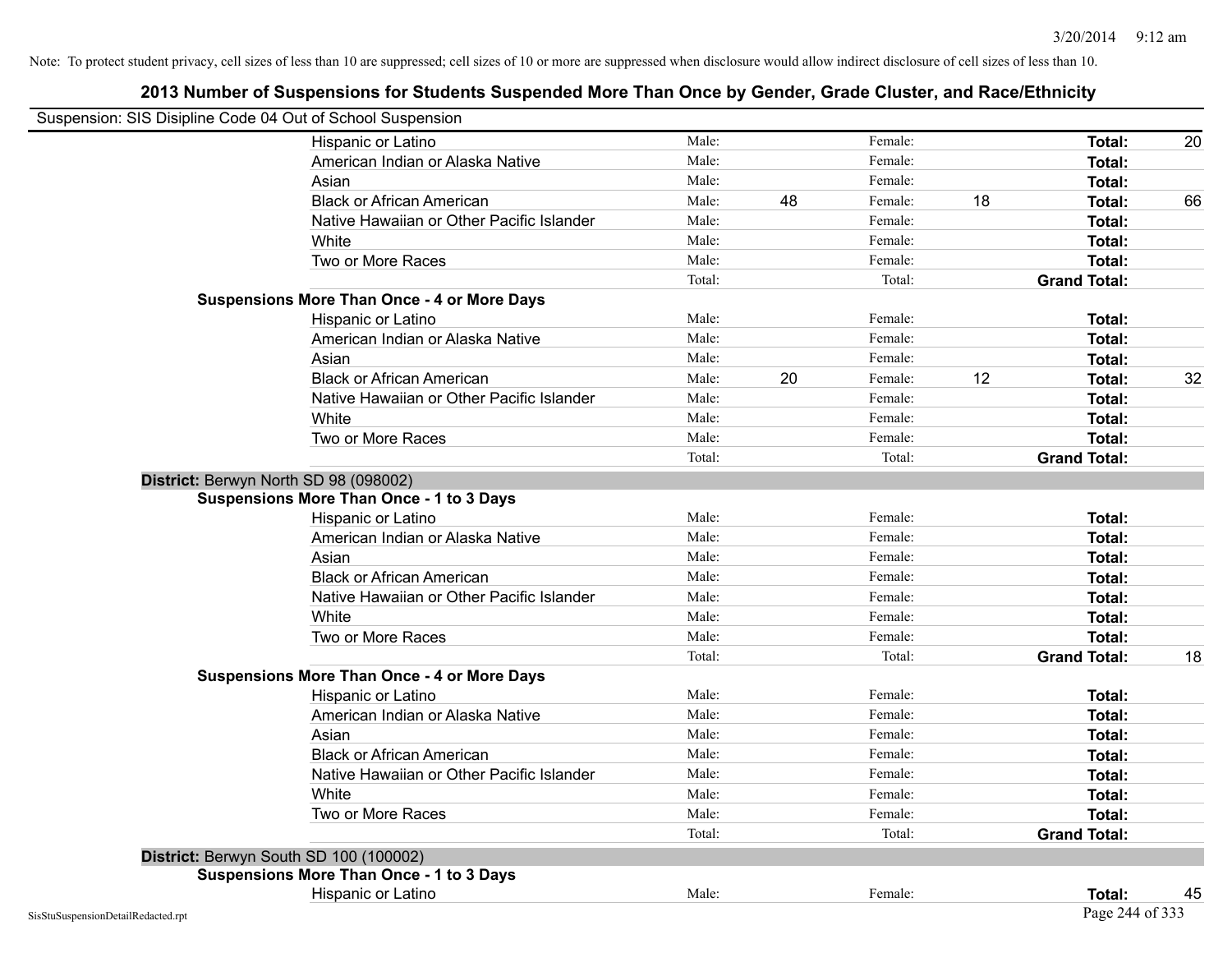| Suspension: SIS Disipline Code 04 Out of School Suspension |                                                    |        |     |         |    |                     |     |
|------------------------------------------------------------|----------------------------------------------------|--------|-----|---------|----|---------------------|-----|
|                                                            | American Indian or Alaska Native                   | Male:  |     | Female: |    | Total:              |     |
|                                                            | Asian                                              | Male:  |     | Female: |    | Total:              |     |
|                                                            | <b>Black or African American</b>                   | Male:  |     | Female: |    | Total:              |     |
|                                                            | Native Hawaiian or Other Pacific Islander          | Male:  |     | Female: |    | Total:              |     |
|                                                            | White                                              | Male:  |     | Female: |    | Total:              | 11  |
|                                                            | Two or More Races                                  | Male:  |     | Female: |    | <b>Total:</b>       |     |
|                                                            |                                                    | Total: |     | Total:  |    | <b>Grand Total:</b> |     |
|                                                            | <b>Suspensions More Than Once - 4 or More Days</b> |        |     |         |    |                     |     |
|                                                            | Hispanic or Latino                                 | Male:  |     | Female: |    | Total:              | 10  |
|                                                            | American Indian or Alaska Native                   | Male:  |     | Female: |    | Total:              |     |
|                                                            | Asian                                              | Male:  |     | Female: |    | <b>Total:</b>       |     |
|                                                            | <b>Black or African American</b>                   | Male:  |     | Female: |    | Total:              |     |
|                                                            | Native Hawaiian or Other Pacific Islander          | Male:  |     | Female: |    | Total:              |     |
|                                                            | White                                              | Male:  |     | Female: |    | Total:              |     |
|                                                            | Two or More Races                                  | Male:  |     | Female: |    | <b>Total:</b>       |     |
|                                                            |                                                    | Total: |     | Total:  |    | <b>Grand Total:</b> |     |
|                                                            | District: Brookfield Lagrange Park SD 95 (095002)  |        |     |         |    |                     |     |
|                                                            | <b>Suspensions More Than Once - 1 to 3 Days</b>    |        |     |         |    |                     |     |
|                                                            | Hispanic or Latino                                 | Male:  |     | Female: |    | <b>Total:</b>       |     |
|                                                            | American Indian or Alaska Native                   | Male:  |     | Female: |    | Total:              |     |
|                                                            | Asian                                              | Male:  |     | Female: |    | Total:              |     |
|                                                            | <b>Black or African American</b>                   | Male:  |     | Female: |    | Total:              |     |
|                                                            | Native Hawaiian or Other Pacific Islander          | Male:  |     | Female: |    | <b>Total:</b>       |     |
|                                                            | White                                              | Male:  |     | Female: |    | Total:              |     |
|                                                            | Two or More Races                                  | Male:  |     | Female: |    | <b>Total:</b>       |     |
|                                                            |                                                    | Total: |     | Total:  |    | <b>Grand Total:</b> | 15  |
| District: Cicero SD 99 (099002)                            |                                                    |        |     |         |    |                     |     |
|                                                            | <b>Suspensions More Than Once - 1 to 3 Days</b>    |        |     |         |    |                     |     |
|                                                            | Hispanic or Latino                                 | Male:  | 143 | Female: | 20 | Total:              | 163 |
|                                                            | American Indian or Alaska Native                   | Male:  |     | Female: |    | Total:              |     |
|                                                            | Asian                                              | Male:  |     | Female: |    | Total:              |     |
|                                                            | <b>Black or African American</b>                   | Male:  |     | Female: |    | Total:              | 39  |
|                                                            | Native Hawaiian or Other Pacific Islander          | Male:  |     | Female: |    | Total:              |     |
|                                                            | White                                              | Male:  |     | Female: |    | Total:              |     |
|                                                            | Two or More Races                                  | Male:  |     | Female: |    | Total:              |     |
|                                                            |                                                    | Total: |     | Total:  |    | <b>Grand Total:</b> |     |
|                                                            | <b>Suspensions More Than Once - 4 or More Days</b> |        |     |         |    |                     |     |
|                                                            | Hispanic or Latino                                 | Male:  |     | Female: |    | Total:              |     |
|                                                            | American Indian or Alaska Native                   | Male:  |     | Female: |    | Total:              |     |
| SisStuSuspensionDetailRedacted.rpt                         |                                                    |        |     |         |    | Page 245 of 333     |     |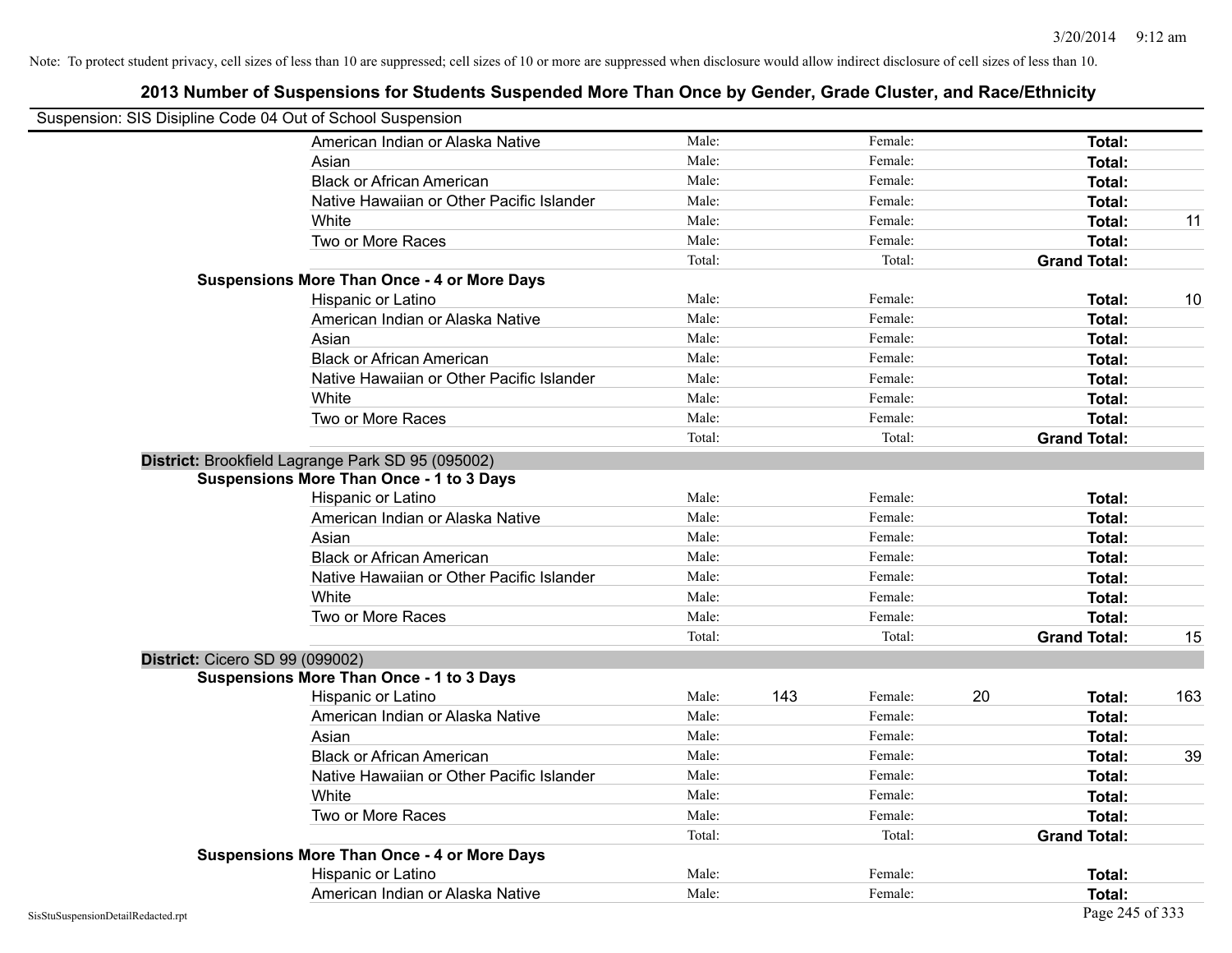|                                    | Suspension: SIS Disipline Code 04 Out of School Suspension |        |    |         |    |                     |    |
|------------------------------------|------------------------------------------------------------|--------|----|---------|----|---------------------|----|
|                                    | Asian                                                      | Male:  |    | Female: |    | <b>Total:</b>       |    |
|                                    | <b>Black or African American</b>                           | Male:  |    | Female: |    | Total:              |    |
|                                    | Native Hawaiian or Other Pacific Islander                  | Male:  |    | Female: |    | Total:              |    |
|                                    | White                                                      | Male:  |    | Female: |    | Total:              |    |
|                                    | Two or More Races                                          | Male:  |    | Female: |    | Total:              |    |
|                                    |                                                            | Total: |    | Total:  |    | <b>Grand Total:</b> | 16 |
|                                    | District: Elmwood Park CUSD 401 (401026)                   |        |    |         |    |                     |    |
|                                    | <b>Suspensions More Than Once - 1 to 3 Days</b>            |        |    |         |    |                     |    |
|                                    | Hispanic or Latino                                         | Male:  | 47 | Female: | 12 | Total:              | 59 |
|                                    | American Indian or Alaska Native                           | Male:  |    | Female: |    | <b>Total:</b>       |    |
|                                    | Asian                                                      | Male:  |    | Female: |    | Total:              |    |
|                                    | <b>Black or African American</b>                           | Male:  |    | Female: |    | Total:              | 11 |
|                                    | Native Hawaiian or Other Pacific Islander                  | Male:  |    | Female: |    | <b>Total:</b>       |    |
|                                    | White                                                      | Male:  | 29 | Female: | 10 | Total:              | 39 |
|                                    | Two or More Races                                          | Male:  |    | Female: |    | <b>Total:</b>       |    |
|                                    |                                                            | Total: |    | Total:  |    | <b>Grand Total:</b> |    |
|                                    | <b>Suspensions More Than Once - 4 or More Days</b>         |        |    |         |    |                     |    |
|                                    | Hispanic or Latino                                         | Male:  |    | Female: |    | Total:              | 10 |
|                                    | American Indian or Alaska Native                           | Male:  |    | Female: |    | <b>Total:</b>       |    |
|                                    | Asian                                                      | Male:  |    | Female: |    | Total:              |    |
|                                    | <b>Black or African American</b>                           | Male:  |    | Female: |    | <b>Total:</b>       |    |
|                                    | Native Hawaiian or Other Pacific Islander                  | Male:  |    | Female: |    | <b>Total:</b>       |    |
|                                    | White                                                      | Male:  |    | Female: |    | <b>Total:</b>       |    |
|                                    | Two or More Races                                          | Male:  |    | Female: |    | Total:              |    |
|                                    |                                                            | Total: |    | Total:  |    | <b>Grand Total:</b> |    |
|                                    | District: Franklin Park SD 84 (084002)                     |        |    |         |    |                     |    |
|                                    | <b>Suspensions More Than Once - 1 to 3 Days</b>            |        |    |         |    |                     |    |
|                                    | Hispanic or Latino                                         | Male:  |    | Female: |    | Total:              |    |
|                                    | American Indian or Alaska Native                           | Male:  |    | Female: |    | <b>Total:</b>       |    |
|                                    | Asian                                                      | Male:  |    | Female: |    | <b>Total:</b>       |    |
|                                    | <b>Black or African American</b>                           | Male:  |    | Female: |    | Total:              |    |
|                                    | Native Hawaiian or Other Pacific Islander                  | Male:  |    | Female: |    | Total:              |    |
|                                    | White                                                      | Male:  |    | Female: |    | <b>Total:</b>       |    |
|                                    | Two or More Races                                          | Male:  |    | Female: |    | Total:              |    |
|                                    |                                                            | Total: |    | Total:  |    | <b>Grand Total:</b> |    |
|                                    | <b>Suspensions More Than Once - 4 or More Days</b>         |        |    |         |    |                     |    |
|                                    | Hispanic or Latino                                         | Male:  |    | Female: |    | Total:              |    |
|                                    | American Indian or Alaska Native                           | Male:  |    | Female: |    | <b>Total:</b>       |    |
|                                    | Asian                                                      | Male:  |    | Female: |    | Total:              |    |
| SisStuSuspensionDetailRedacted.rpt |                                                            |        |    |         |    | Page 246 of 333     |    |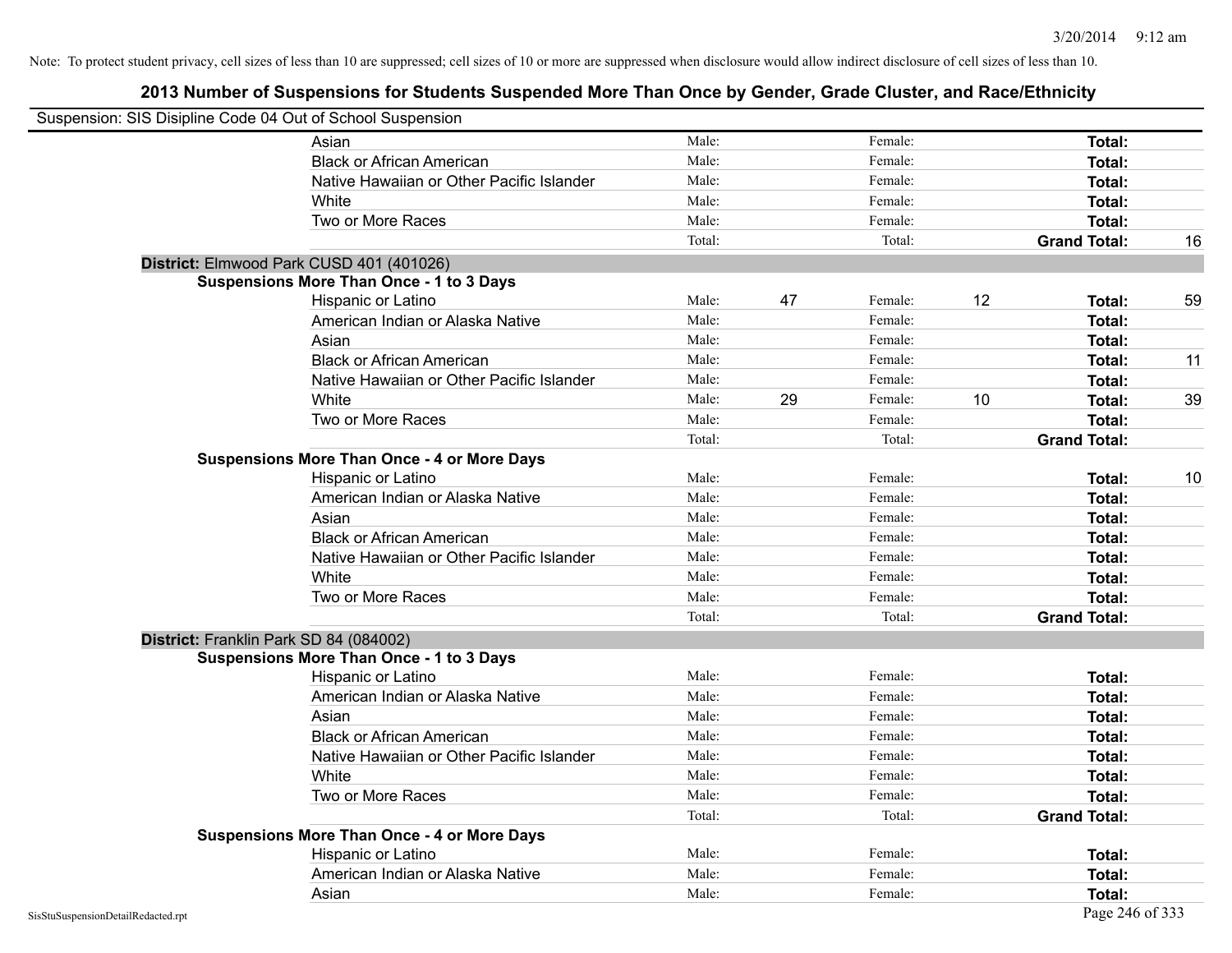|                                   | Suspension: SIS Disipline Code 04 Out of School Suspension |        |     |         |     |                     |       |
|-----------------------------------|------------------------------------------------------------|--------|-----|---------|-----|---------------------|-------|
|                                   | <b>Black or African American</b>                           | Male:  |     | Female: |     | Total:              |       |
|                                   | Native Hawaiian or Other Pacific Islander                  | Male:  |     | Female: |     | Total:              |       |
|                                   | White                                                      | Male:  |     | Female: |     | Total:              |       |
|                                   | Two or More Races                                          | Male:  |     | Female: |     | Total:              |       |
|                                   |                                                            | Total: |     | Total:  |     | <b>Grand Total:</b> |       |
| District: Hillside SD 93 (093002) |                                                            |        |     |         |     |                     |       |
|                                   | <b>Suspensions More Than Once - 1 to 3 Days</b>            |        |     |         |     |                     |       |
|                                   | Hispanic or Latino                                         | Male:  |     | Female: |     | Total:              |       |
|                                   | American Indian or Alaska Native                           | Male:  |     | Female: |     | Total:              |       |
|                                   | Asian                                                      | Male:  |     | Female: |     | Total:              |       |
|                                   | <b>Black or African American</b>                           | Male:  |     | Female: |     | Total:              |       |
|                                   | Native Hawaiian or Other Pacific Islander                  | Male:  |     | Female: |     | Total:              |       |
|                                   | White                                                      | Male:  |     | Female: |     | Total:              |       |
|                                   | Two or More Races                                          | Male:  |     | Female: |     | Total:              |       |
|                                   |                                                            | Total: |     | Total:  |     | <b>Grand Total:</b> |       |
|                                   | <b>District: J S Morton HSD 201 (201017)</b>               |        |     |         |     |                     |       |
|                                   | <b>Suspensions More Than Once - 1 to 3 Days</b>            |        |     |         |     |                     |       |
|                                   | Hispanic or Latino                                         | Male:  | 665 | Female: | 277 | Total:              | 942   |
|                                   | American Indian or Alaska Native                           | Male:  |     | Female: |     | Total:              |       |
|                                   | Asian                                                      | Male:  |     | Female: |     | Total:              |       |
|                                   | <b>Black or African American</b>                           | Male:  | 100 | Female: | 70  | Total:              | 170   |
|                                   | Native Hawaiian or Other Pacific Islander                  | Male:  |     | Female: |     | Total:              |       |
|                                   | White                                                      | Male:  |     | Female: |     | Total:              | 91    |
|                                   | Two or More Races                                          | Male:  |     | Female: |     | Total:              |       |
|                                   |                                                            | Total: | 855 | Total:  | 360 | <b>Grand Total:</b> | 1,215 |
|                                   | <b>Suspensions More Than Once - 4 or More Days</b>         |        |     |         |     |                     |       |
|                                   | Hispanic or Latino                                         | Male:  | 150 | Female: | 49  | Total:              | 199   |
|                                   | American Indian or Alaska Native                           | Male:  |     | Female: |     | Total:              |       |
|                                   | Asian                                                      | Male:  |     | Female: |     | Total:              |       |
|                                   | <b>Black or African American</b>                           | Male:  | 24  | Female: | 23  | Total:              | 47    |
|                                   | Native Hawaiian or Other Pacific Islander                  | Male:  |     | Female: |     | Total:              |       |
|                                   | White                                                      | Male:  |     | Female: |     | Total:              | 17    |
|                                   | Two or More Races                                          | Male:  |     | Female: |     | Total:              |       |
|                                   |                                                            | Total: |     | Total:  |     | <b>Grand Total:</b> |       |
| District: Komarek SD 94 (094002)  |                                                            |        |     |         |     |                     |       |
|                                   | <b>Suspensions More Than Once - 1 to 3 Days</b>            |        |     |         |     |                     |       |
|                                   | Hispanic or Latino                                         | Male:  |     | Female: |     | Total:              | 10    |
|                                   | American Indian or Alaska Native                           | Male:  |     | Female: |     | Total:              |       |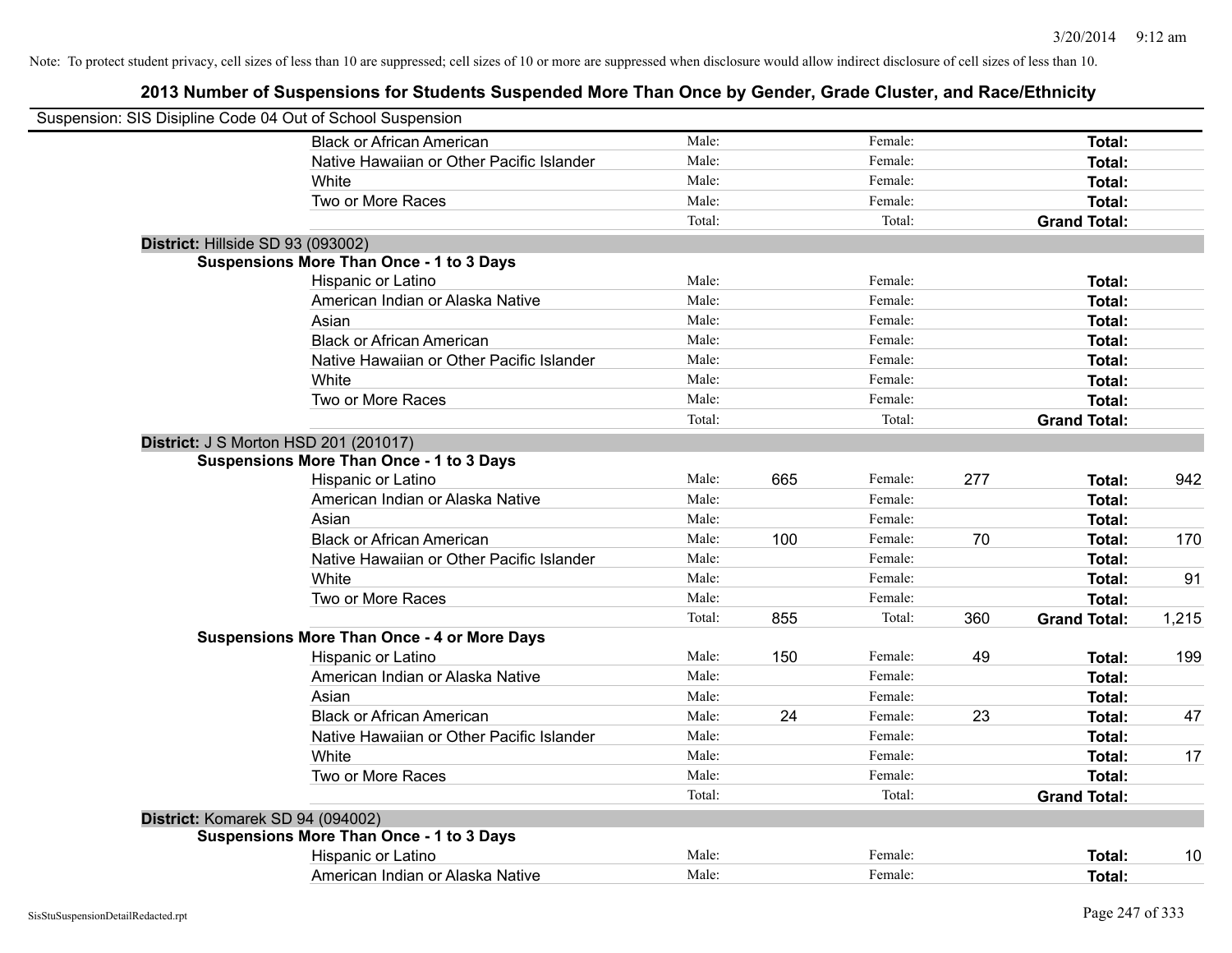| Suspension: SIS Disipline Code 04 Out of School Suspension |                                                    |        |     |         |    |                     |     |
|------------------------------------------------------------|----------------------------------------------------|--------|-----|---------|----|---------------------|-----|
|                                                            | Asian                                              | Male:  |     | Female: |    | Total:              |     |
|                                                            | <b>Black or African American</b>                   | Male:  |     | Female: |    | Total:              |     |
|                                                            | Native Hawaiian or Other Pacific Islander          | Male:  |     | Female: |    | Total:              |     |
|                                                            | White                                              | Male:  |     | Female: |    | Total:              |     |
|                                                            | Two or More Races                                  | Male:  |     | Female: |    | Total:              |     |
|                                                            |                                                    | Total: |     | Total:  |    | <b>Grand Total:</b> |     |
|                                                            | <b>Suspensions More Than Once - 4 or More Days</b> |        |     |         |    |                     |     |
|                                                            | Hispanic or Latino                                 | Male:  |     | Female: |    | Total:              |     |
|                                                            | American Indian or Alaska Native                   | Male:  |     | Female: |    | Total:              |     |
|                                                            | Asian                                              | Male:  |     | Female: |    | Total:              |     |
|                                                            | <b>Black or African American</b>                   | Male:  |     | Female: |    | Total:              |     |
|                                                            | Native Hawaiian or Other Pacific Islander          | Male:  |     | Female: |    | Total:              |     |
|                                                            | White                                              | Male:  |     | Female: |    | Total:              |     |
|                                                            | Two or More Races                                  | Male:  |     | Female: |    | Total:              |     |
|                                                            |                                                    | Total: |     | Total:  |    | <b>Grand Total:</b> |     |
|                                                            | District: Leyden CHSD 212 (212016)                 |        |     |         |    |                     |     |
|                                                            | <b>Suspensions More Than Once - 1 to 3 Days</b>    |        |     |         |    |                     |     |
|                                                            | Hispanic or Latino                                 | Male:  | 225 | Female: | 53 | Total:              | 278 |
|                                                            | American Indian or Alaska Native                   | Male:  |     | Female: |    | Total:              |     |
|                                                            | Asian                                              | Male:  |     | Female: |    | Total:              |     |
|                                                            | <b>Black or African American</b>                   | Male:  |     | Female: |    | Total:              | 19  |
|                                                            | Native Hawaiian or Other Pacific Islander          | Male:  |     | Female: |    | Total:              |     |
|                                                            | White                                              | Male:  | 89  | Female: | 20 | Total:              | 109 |
|                                                            | Two or More Races                                  | Male:  |     | Female: |    | Total:              |     |
|                                                            |                                                    | Total: |     | Total:  |    | <b>Grand Total:</b> | 426 |
|                                                            | <b>Suspensions More Than Once - 4 or More Days</b> |        |     |         |    |                     |     |
|                                                            | Hispanic or Latino                                 | Male:  | 46  | Female: | 13 | Total:              | 59  |
|                                                            | American Indian or Alaska Native                   | Male:  |     | Female: |    | Total:              |     |
|                                                            | Asian                                              | Male:  |     | Female: |    | Total:              |     |
|                                                            | <b>Black or African American</b>                   | Male:  |     | Female: |    | Total:              |     |
|                                                            | Native Hawaiian or Other Pacific Islander          | Male:  |     | Female: |    | Total:              |     |
|                                                            | White                                              | Male:  |     | Female: |    | Total:              | 12  |
|                                                            | Two or More Races                                  | Male:  |     | Female: |    | Total:              |     |
|                                                            |                                                    | Total: |     | Total:  |    | <b>Grand Total:</b> |     |
| District: Lindop SD 92 (092002)                            |                                                    |        |     |         |    |                     |     |
|                                                            | <b>Suspensions More Than Once - 1 to 3 Days</b>    |        |     |         |    |                     |     |
|                                                            | Hispanic or Latino                                 | Male:  |     | Female: |    | Total:              |     |
|                                                            | American Indian or Alaska Native                   | Male:  |     | Female: |    | Total:              |     |
|                                                            | Asian                                              | Male:  |     | Female: |    | Total:              |     |
| SisStuSuspensionDetailRedacted.rpt                         |                                                    |        |     |         |    | Page 248 of 333     |     |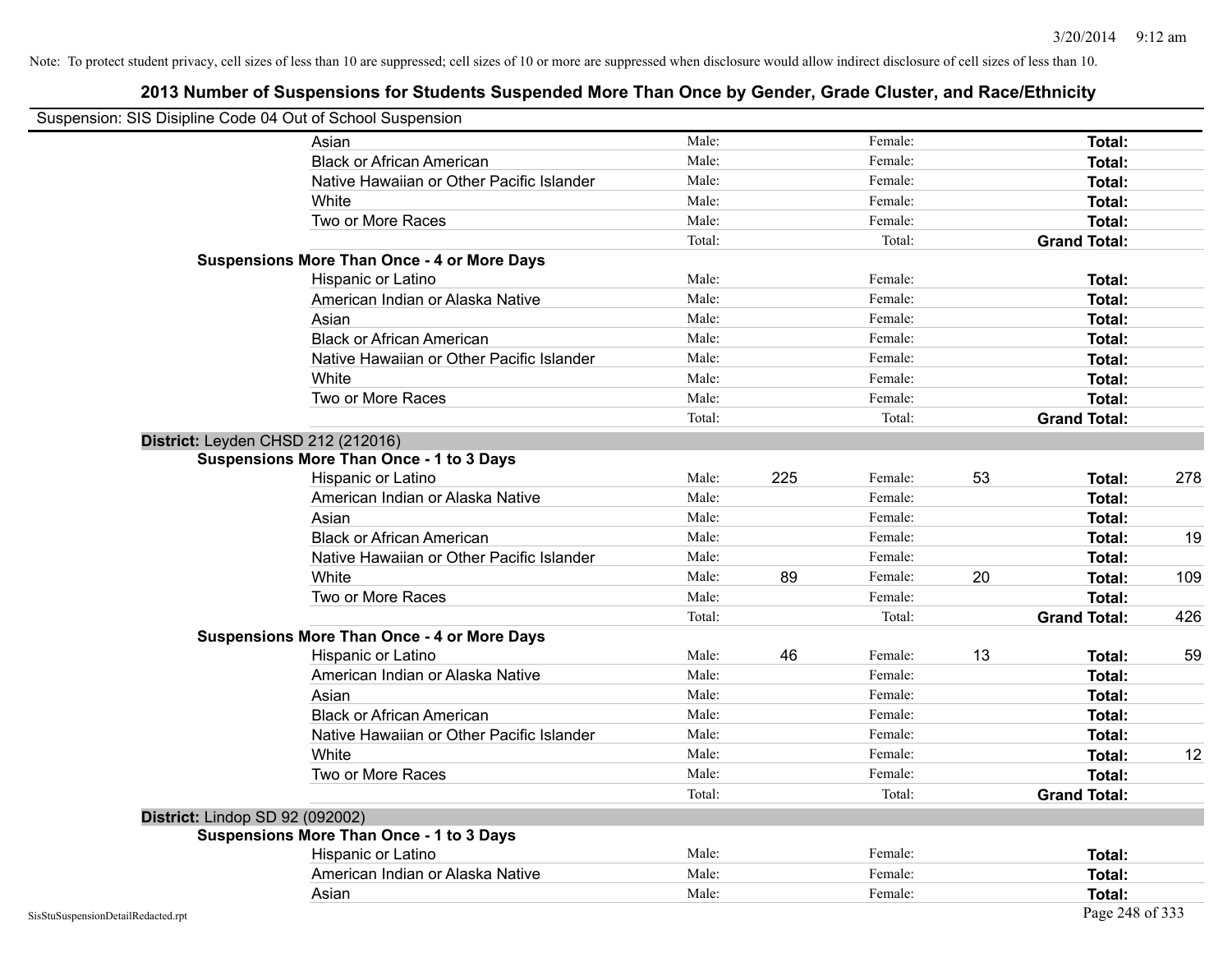|                                    | Suspension: SIS Disipline Code 04 Out of School Suspension |        |    |         |    |                     |    |
|------------------------------------|------------------------------------------------------------|--------|----|---------|----|---------------------|----|
|                                    | <b>Black or African American</b>                           | Male:  | 36 | Female: | 15 | Total:              | 51 |
|                                    | Native Hawaiian or Other Pacific Islander                  | Male:  |    | Female: |    | Total:              |    |
|                                    | White                                                      | Male:  |    | Female: |    | Total:              |    |
|                                    | Two or More Races                                          | Male:  |    | Female: |    | Total:              |    |
|                                    |                                                            | Total: |    | Total:  |    | <b>Grand Total:</b> |    |
|                                    | <b>Suspensions More Than Once - 4 or More Days</b>         |        |    |         |    |                     |    |
|                                    | Hispanic or Latino                                         | Male:  |    | Female: |    | Total:              |    |
|                                    | American Indian or Alaska Native                           | Male:  |    | Female: |    | Total:              |    |
|                                    | Asian                                                      | Male:  |    | Female: |    | Total:              |    |
|                                    | <b>Black or African American</b>                           | Male:  |    | Female: |    | Total:              |    |
|                                    | Native Hawaiian or Other Pacific Islander                  | Male:  |    | Female: |    | Total:              |    |
|                                    | White                                                      | Male:  |    | Female: |    | Total:              |    |
|                                    | Two or More Races                                          | Male:  |    | Female: |    | Total:              |    |
|                                    |                                                            | Total: |    | Total:  |    | <b>Grand Total:</b> |    |
|                                    | <b>District: Lyons SD 103 (103002)</b>                     |        |    |         |    |                     |    |
|                                    | <b>Suspensions More Than Once - 1 to 3 Days</b>            |        |    |         |    |                     |    |
|                                    | Hispanic or Latino                                         | Male:  |    | Female: |    | Total:              |    |
|                                    | American Indian or Alaska Native                           | Male:  |    | Female: |    | Total:              |    |
|                                    | Asian                                                      | Male:  |    | Female: |    | Total:              |    |
|                                    | <b>Black or African American</b>                           | Male:  |    | Female: |    | Total:              |    |
|                                    | Native Hawaiian or Other Pacific Islander                  | Male:  |    | Female: |    | Total:              |    |
|                                    | White                                                      | Male:  |    | Female: |    | Total:              |    |
|                                    | Two or More Races                                          | Male:  |    | Female: |    | Total:              |    |
|                                    |                                                            | Total: |    | Total:  |    | <b>Grand Total:</b> |    |
|                                    | District: Lyons Twp HSD 204 (204017)                       |        |    |         |    |                     |    |
|                                    | <b>Suspensions More Than Once - 1 to 3 Days</b>            |        |    |         |    |                     |    |
|                                    | Hispanic or Latino                                         | Male:  |    | Female: |    | Total:              | 17 |
|                                    | American Indian or Alaska Native                           | Male:  |    | Female: |    | Total:              |    |
|                                    | Asian                                                      | Male:  |    | Female: |    | Total:              |    |
|                                    | <b>Black or African American</b>                           | Male:  |    | Female: |    | Total:              |    |
|                                    | Native Hawaiian or Other Pacific Islander                  | Male:  |    | Female: |    | Total:              |    |
|                                    | White                                                      | Male:  |    | Female: |    | Total:              | 29 |
|                                    | Two or More Races                                          | Male:  |    | Female: |    | <b>Total:</b>       |    |
|                                    |                                                            | Total: |    | Total:  |    | <b>Grand Total:</b> |    |
|                                    | <b>Suspensions More Than Once - 4 or More Days</b>         |        |    |         |    |                     |    |
|                                    | Hispanic or Latino                                         | Male:  |    | Female: |    | Total:              |    |
|                                    | American Indian or Alaska Native                           | Male:  |    | Female: |    | Total:              |    |
|                                    | Asian                                                      | Male:  |    | Female: |    | Total:              |    |
|                                    | <b>Black or African American</b>                           | Male:  |    | Female: |    | Total:              |    |
| SisStuSuspensionDetailRedacted.rpt |                                                            |        |    |         |    | Page 249 of 333     |    |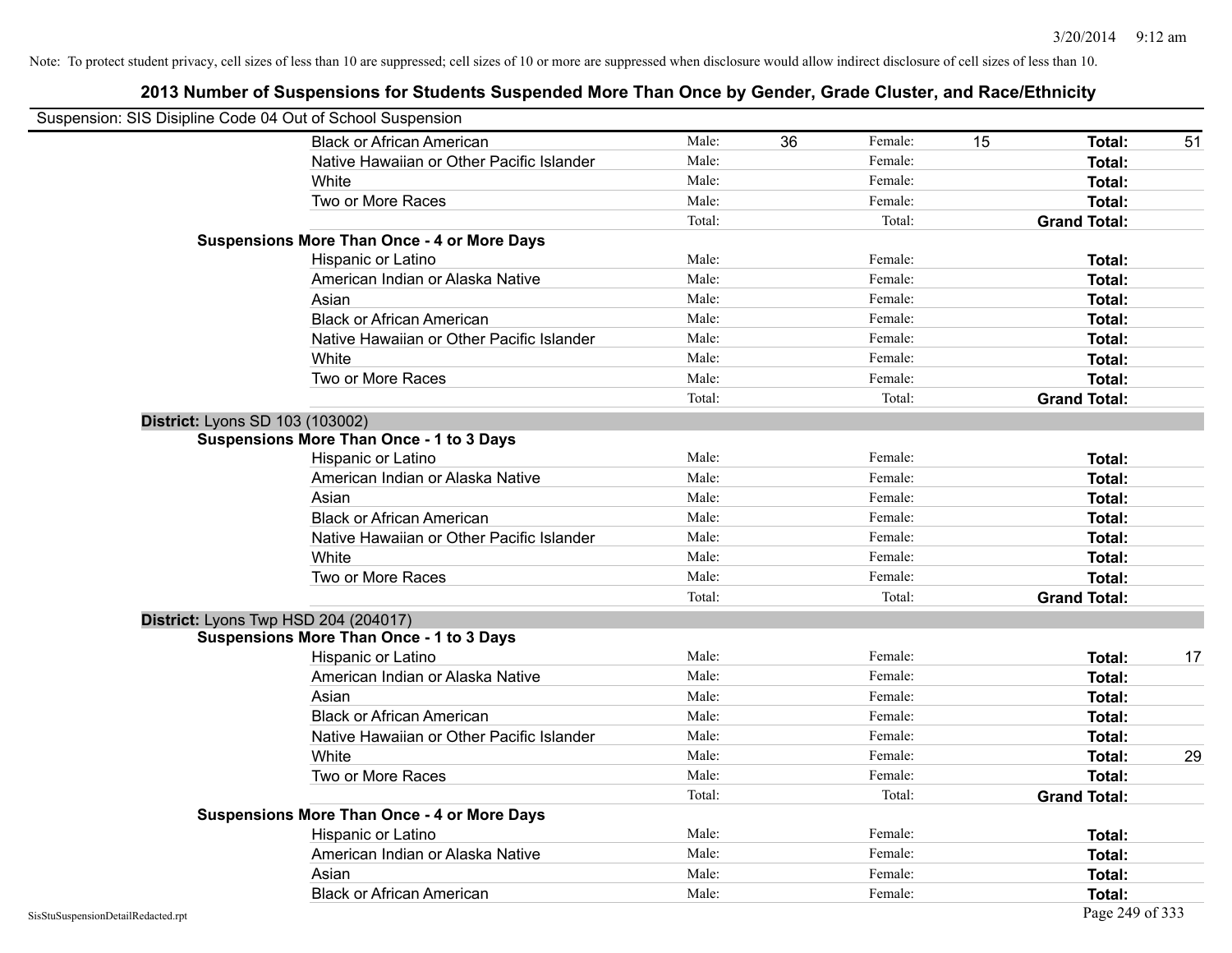| Suspension: SIS Disipline Code 04 Out of School Suspension |                                                      |        |     |         |     |                     |     |
|------------------------------------------------------------|------------------------------------------------------|--------|-----|---------|-----|---------------------|-----|
|                                                            | Native Hawaiian or Other Pacific Islander            | Male:  |     | Female: |     | Total:              |     |
|                                                            | White                                                | Male:  |     | Female: |     | Total:              | 19  |
|                                                            | Two or More Races                                    | Male:  |     | Female: |     | <b>Total:</b>       |     |
|                                                            |                                                      | Total: |     | Total:  |     | <b>Grand Total:</b> | 30  |
|                                                            | District: Mannheim SD 83 (083002)                    |        |     |         |     |                     |     |
|                                                            | <b>Suspensions More Than Once - 1 to 3 Days</b>      |        |     |         |     |                     |     |
|                                                            | Hispanic or Latino                                   | Male:  |     | Female: |     | Total:              | 27  |
|                                                            | American Indian or Alaska Native                     | Male:  |     | Female: |     | Total:              |     |
|                                                            | Asian                                                | Male:  |     | Female: |     | Total:              |     |
|                                                            | <b>Black or African American</b>                     | Male:  |     | Female: |     | <b>Total:</b>       |     |
|                                                            | Native Hawaiian or Other Pacific Islander            | Male:  |     | Female: |     | Total:              |     |
|                                                            | White                                                | Male:  |     | Female: |     | Total:              |     |
|                                                            | Two or More Races                                    | Male:  |     | Female: |     | <b>Total:</b>       |     |
|                                                            |                                                      | Total: | 28  | Total:  | 10  | <b>Grand Total:</b> | 38  |
|                                                            | <b>Suspensions More Than Once - 4 or More Days</b>   |        |     |         |     |                     |     |
|                                                            | Hispanic or Latino                                   | Male:  |     | Female: |     | Total:              |     |
|                                                            | American Indian or Alaska Native                     | Male:  |     | Female: |     | Total:              |     |
|                                                            | Asian                                                | Male:  |     | Female: |     | Total:              |     |
|                                                            | <b>Black or African American</b>                     | Male:  |     | Female: |     | Total:              |     |
|                                                            | Native Hawaiian or Other Pacific Islander            | Male:  |     | Female: |     | Total:              |     |
|                                                            | White                                                | Male:  |     | Female: |     | Total:              |     |
|                                                            | Two or More Races                                    | Male:  |     | Female: |     | <b>Total:</b>       |     |
|                                                            |                                                      | Total: |     | Total:  |     | <b>Grand Total:</b> |     |
|                                                            | District: Maywood-Melrose Park-Broadview 89 (089002) |        |     |         |     |                     |     |
|                                                            | <b>Suspensions More Than Once - 1 to 3 Days</b>      |        |     |         |     |                     |     |
|                                                            | Hispanic or Latino                                   | Male:  | 42  | Female: | 15  | <b>Total:</b>       | 57  |
|                                                            | American Indian or Alaska Native                     | Male:  |     | Female: |     | Total:              |     |
|                                                            | Asian                                                | Male:  |     | Female: |     | Total:              |     |
|                                                            | <b>Black or African American</b>                     | Male:  | 288 | Female: | 133 | Total:              | 421 |
|                                                            | Native Hawaiian or Other Pacific Islander            | Male:  |     | Female: |     | Total:              |     |
|                                                            | White                                                | Male:  |     | Female: |     | Total:              |     |
|                                                            | Two or More Races                                    | Male:  |     | Female: |     | <b>Total:</b>       |     |
|                                                            |                                                      | Total: |     | Total:  |     | <b>Grand Total:</b> | 494 |
|                                                            | <b>Suspensions More Than Once - 4 or More Days</b>   |        |     |         |     |                     |     |
|                                                            | Hispanic or Latino                                   | Male:  |     | Female: |     | Total:              |     |
|                                                            | American Indian or Alaska Native                     | Male:  |     | Female: |     | <b>Total:</b>       |     |
|                                                            | Asian                                                | Male:  |     | Female: |     | Total:              |     |
|                                                            | <b>Black or African American</b>                     | Male:  | 34  | Female: | 20  | Total:              | 54  |
|                                                            | Native Hawaiian or Other Pacific Islander            | Male:  |     | Female: |     | <b>Total:</b>       |     |
| SisStuSuspensionDetailRedacted.rpt                         |                                                      |        |     |         |     | Page 250 of 333     |     |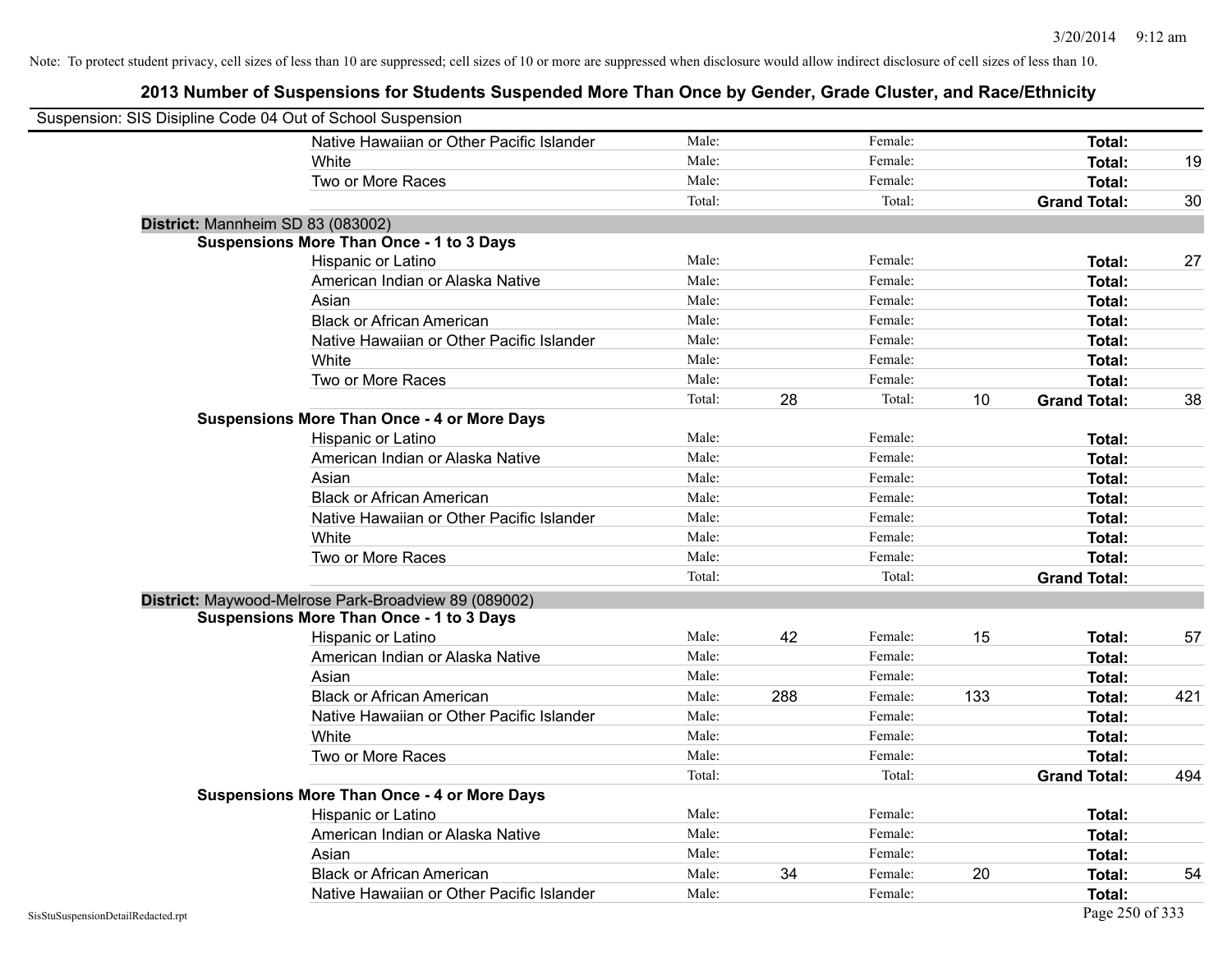| Suspension: SIS Disipline Code 04 Out of School Suspension |                                                    |        |    |         |    |                     |    |
|------------------------------------------------------------|----------------------------------------------------|--------|----|---------|----|---------------------|----|
|                                                            | White                                              | Male:  |    | Female: |    | Total:              |    |
|                                                            | Two or More Races                                  | Male:  |    | Female: |    | Total:              |    |
|                                                            |                                                    | Total: |    | Total:  |    | <b>Grand Total:</b> |    |
|                                                            | District: Oak Park - River Forest SD 200 (200013)  |        |    |         |    |                     |    |
|                                                            | <b>Suspensions More Than Once - 1 to 3 Days</b>    |        |    |         |    |                     |    |
|                                                            | Hispanic or Latino                                 | Male:  |    | Female: |    | Total:              |    |
|                                                            | American Indian or Alaska Native                   | Male:  |    | Female: |    | Total:              |    |
|                                                            | Asian                                              | Male:  |    | Female: |    | Total:              |    |
|                                                            | <b>Black or African American</b>                   | Male:  |    | Female: |    | Total:              | 26 |
|                                                            | Native Hawaiian or Other Pacific Islander          | Male:  |    | Female: |    | Total:              |    |
|                                                            | White                                              | Male:  |    | Female: |    | Total:              |    |
|                                                            | Two or More Races                                  | Male:  |    | Female: |    | Total:              |    |
|                                                            |                                                    | Total: |    | Total:  |    | <b>Grand Total:</b> |    |
|                                                            | <b>Suspensions More Than Once - 4 or More Days</b> |        |    |         |    |                     |    |
|                                                            | Hispanic or Latino                                 | Male:  |    | Female: |    | Total:              |    |
|                                                            | American Indian or Alaska Native                   | Male:  |    | Female: |    | Total:              |    |
|                                                            | Asian                                              | Male:  |    | Female: |    | Total:              |    |
|                                                            | <b>Black or African American</b>                   | Male:  |    | Female: |    | Total:              |    |
|                                                            | Native Hawaiian or Other Pacific Islander          | Male:  |    | Female: |    | Total:              |    |
|                                                            | White                                              | Male:  |    | Female: |    | Total:              |    |
|                                                            | Two or More Races                                  | Male:  |    | Female: |    | Total:              |    |
|                                                            |                                                    | Total: |    | Total:  |    | <b>Grand Total:</b> |    |
|                                                            | District: Oak Park ESD 97 (097002)                 |        |    |         |    |                     |    |
|                                                            | <b>Suspensions More Than Once - 1 to 3 Days</b>    |        |    |         |    |                     |    |
|                                                            | Hispanic or Latino                                 | Male:  |    | Female: |    | Total:              |    |
|                                                            | American Indian or Alaska Native                   | Male:  |    | Female: |    | Total:              |    |
|                                                            | Asian                                              | Male:  |    | Female: |    | Total:              |    |
|                                                            | <b>Black or African American</b>                   | Male:  | 13 | Female: | 15 | <b>Total:</b>       | 28 |
|                                                            | Native Hawaiian or Other Pacific Islander          | Male:  |    | Female: |    | Total:              |    |
|                                                            | White                                              | Male:  |    | Female: |    | Total:              |    |
|                                                            | Two or More Races                                  | Male:  |    | Female: |    | Total:              |    |
|                                                            |                                                    | Total: |    | Total:  |    | <b>Grand Total:</b> |    |
|                                                            | <b>Suspensions More Than Once - 4 or More Days</b> |        |    |         |    |                     |    |
|                                                            | Hispanic or Latino                                 | Male:  |    | Female: |    | Total:              |    |
|                                                            | American Indian or Alaska Native                   | Male:  |    | Female: |    | Total:              |    |
|                                                            | Asian                                              | Male:  |    | Female: |    | Total:              |    |
|                                                            | <b>Black or African American</b>                   | Male:  |    | Female: |    | Total:              |    |
|                                                            | Native Hawaiian or Other Pacific Islander          | Male:  |    | Female: |    | Total:              |    |
|                                                            | White                                              | Male:  |    | Female: |    | <b>Total:</b>       |    |
| SisStuSuspensionDetailRedacted.rpt                         |                                                    |        |    |         |    | Page 251 of 333     |    |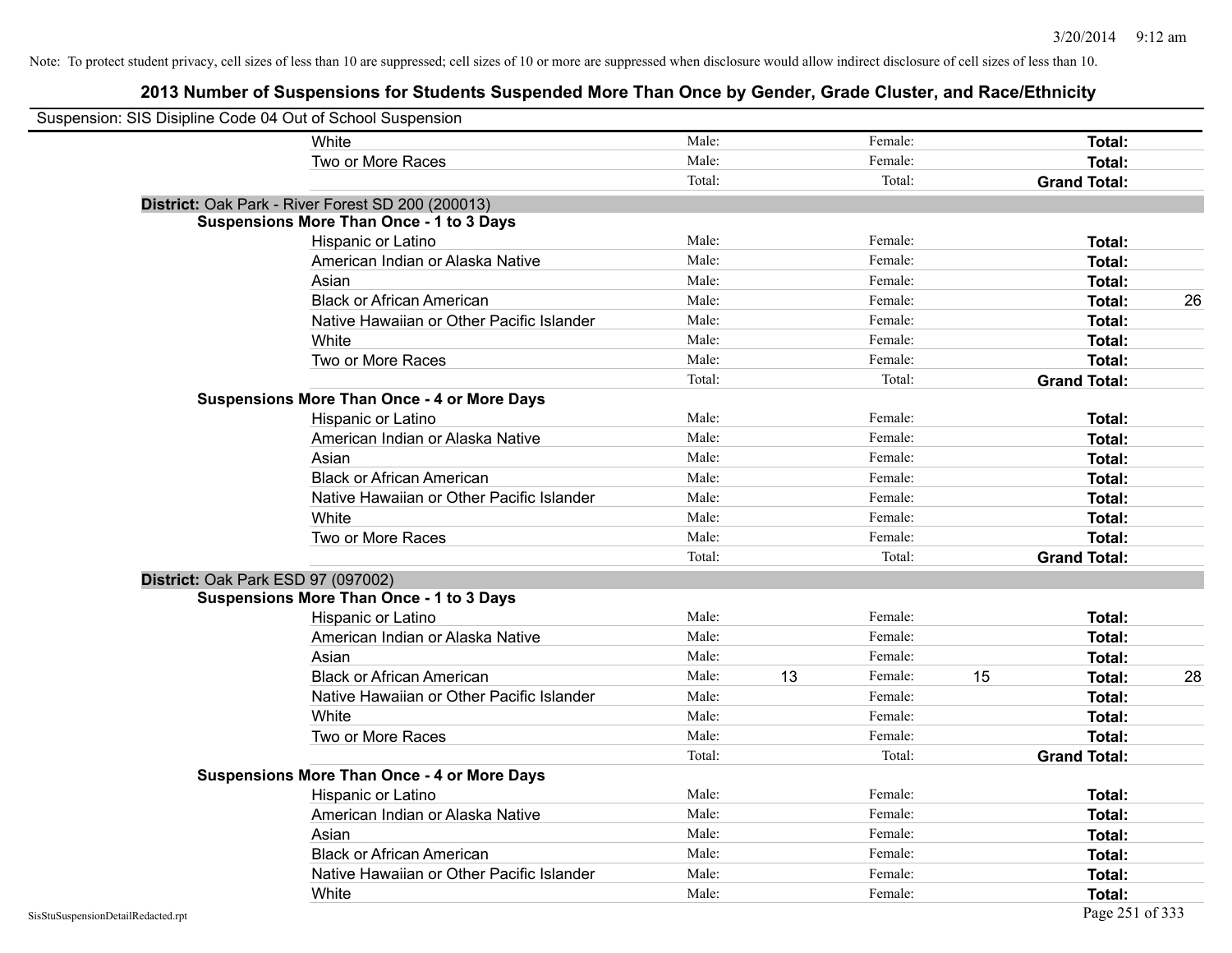| Suspension: SIS Disipline Code 04 Out of School Suspension |                                                    |        |     |         |     |                     |       |
|------------------------------------------------------------|----------------------------------------------------|--------|-----|---------|-----|---------------------|-------|
|                                                            | Two or More Races                                  | Male:  |     | Female: |     | Total:              |       |
|                                                            |                                                    | Total: |     | Total:  |     | <b>Grand Total:</b> |       |
|                                                            | District: Proviso Area Exceptional Child (803060)  |        |     |         |     |                     |       |
|                                                            | <b>Suspensions More Than Once - 1 to 3 Days</b>    |        |     |         |     |                     |       |
|                                                            | Hispanic or Latino                                 | Male:  |     | Female: |     | Total:              |       |
|                                                            | American Indian or Alaska Native                   | Male:  |     | Female: |     | Total:              |       |
|                                                            | Asian                                              | Male:  |     | Female: |     | Total:              |       |
|                                                            | <b>Black or African American</b>                   | Male:  |     | Female: |     | Total:              |       |
|                                                            | Native Hawaiian or Other Pacific Islander          | Male:  |     | Female: |     | Total:              |       |
|                                                            | White                                              | Male:  |     | Female: |     | Total:              |       |
|                                                            | Two or More Races                                  | Male:  |     | Female: |     | Total:              |       |
|                                                            |                                                    | Total: |     | Total:  |     | <b>Grand Total:</b> |       |
|                                                            | <b>Suspensions More Than Once - 4 or More Days</b> |        |     |         |     |                     |       |
|                                                            | Hispanic or Latino                                 | Male:  |     | Female: |     | Total:              |       |
|                                                            | American Indian or Alaska Native                   | Male:  |     | Female: |     | Total:              |       |
|                                                            | Asian                                              | Male:  |     | Female: |     | Total:              |       |
|                                                            | <b>Black or African American</b>                   | Male:  |     | Female: |     | Total:              |       |
|                                                            | Native Hawaiian or Other Pacific Islander          | Male:  |     | Female: |     | Total:              |       |
|                                                            | White                                              | Male:  |     | Female: |     | Total:              |       |
|                                                            | Two or More Races                                  | Male:  |     | Female: |     | Total:              |       |
|                                                            |                                                    | Total: |     | Total:  |     | <b>Grand Total:</b> |       |
|                                                            | District: Proviso Twp HSD 209 (209017)             |        |     |         |     |                     |       |
|                                                            | <b>Suspensions More Than Once - 1 to 3 Days</b>    |        |     |         |     |                     |       |
|                                                            | Hispanic or Latino                                 | Male:  | 110 | Female: | 33  | Total:              | 143   |
|                                                            | American Indian or Alaska Native                   | Male:  |     | Female: |     | Total:              |       |
|                                                            | Asian                                              | Male:  |     | Female: |     | Total:              |       |
|                                                            | <b>Black or African American</b>                   | Male:  | 586 | Female: | 246 | Total:              | 832   |
|                                                            | Native Hawaiian or Other Pacific Islander          | Male:  |     | Female: |     | Total:              |       |
|                                                            | White                                              | Male:  |     | Female: |     | Total:              | 19    |
|                                                            | Two or More Races                                  | Male:  |     | Female: |     | Total:              |       |
|                                                            |                                                    | Total: |     | Total:  |     | <b>Grand Total:</b> | 1,004 |
|                                                            | <b>Suspensions More Than Once - 4 or More Days</b> |        |     |         |     |                     |       |
|                                                            | Hispanic or Latino                                 | Male:  | 36  | Female: | 19  | Total:              | 55    |
|                                                            | American Indian or Alaska Native                   | Male:  |     | Female: |     | Total:              |       |
|                                                            | Asian                                              | Male:  |     | Female: |     | Total:              |       |
|                                                            | <b>Black or African American</b>                   | Male:  | 192 | Female: | 78  | Total:              | 270   |
|                                                            | Native Hawaiian or Other Pacific Islander          | Male:  |     | Female: |     | Total:              |       |
|                                                            | White                                              | Male:  |     | Female: |     | Total:              |       |
|                                                            | Two or More Races                                  | Male:  |     | Female: |     | Total:              |       |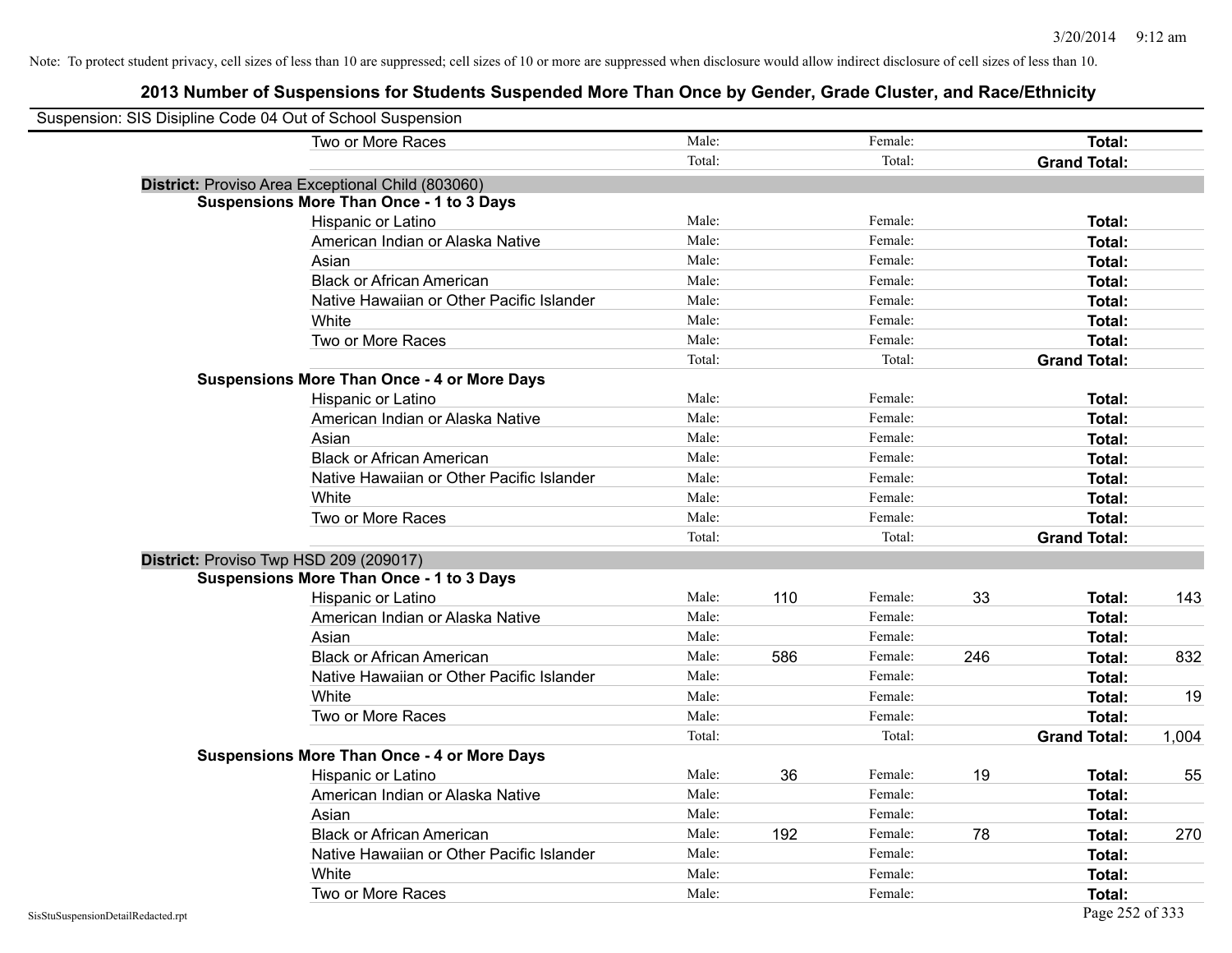| Suspension: SIS Disipline Code 04 Out of School Suspension |                                                    |        |         |                     |     |
|------------------------------------------------------------|----------------------------------------------------|--------|---------|---------------------|-----|
|                                                            |                                                    | Total: | Total:  | <b>Grand Total:</b> | 338 |
|                                                            | District: Ridgewood CHSD 234 (234016)              |        |         |                     |     |
|                                                            | <b>Suspensions More Than Once - 1 to 3 Days</b>    |        |         |                     |     |
|                                                            | Hispanic or Latino                                 | Male:  | Female: | Total:              |     |
|                                                            | American Indian or Alaska Native                   | Male:  | Female: | Total:              |     |
|                                                            | Asian                                              | Male:  | Female: | Total:              |     |
|                                                            | <b>Black or African American</b>                   | Male:  | Female: | <b>Total:</b>       |     |
|                                                            | Native Hawaiian or Other Pacific Islander          | Male:  | Female: | Total:              |     |
|                                                            | White                                              | Male:  | Female: | Total:              | 19  |
|                                                            | Two or More Races                                  | Male:  | Female: | Total:              |     |
|                                                            |                                                    | Total: | Total:  | <b>Grand Total:</b> | 29  |
|                                                            | <b>Suspensions More Than Once - 4 or More Days</b> |        |         |                     |     |
|                                                            | Hispanic or Latino                                 | Male:  | Female: | Total:              |     |
|                                                            | American Indian or Alaska Native                   | Male:  | Female: | Total:              |     |
|                                                            | Asian                                              | Male:  | Female: | Total:              |     |
|                                                            | <b>Black or African American</b>                   | Male:  | Female: | Total:              |     |
|                                                            | Native Hawaiian or Other Pacific Islander          | Male:  | Female: | Total:              |     |
|                                                            | White                                              | Male:  | Female: | Total:              |     |
|                                                            | Two or More Races                                  | Male:  | Female: | <b>Total:</b>       |     |
|                                                            |                                                    | Total: | Total:  | <b>Grand Total:</b> |     |
| District: River Forest SD 90 (090002)                      |                                                    |        |         |                     |     |
|                                                            | <b>Suspensions More Than Once - 1 to 3 Days</b>    |        |         |                     |     |
|                                                            | Hispanic or Latino                                 | Male:  | Female: | Total:              |     |
|                                                            | American Indian or Alaska Native                   | Male:  | Female: | Total:              |     |
|                                                            | Asian                                              | Male:  | Female: | Total:              |     |
|                                                            | <b>Black or African American</b>                   | Male:  | Female: | Total:              |     |
|                                                            | Native Hawaiian or Other Pacific Islander          | Male:  | Female: | Total:              |     |
|                                                            | White                                              | Male:  | Female: | <b>Total:</b>       |     |
|                                                            | Two or More Races                                  | Male:  | Female: | <b>Total:</b>       |     |
|                                                            |                                                    | Total: | Total:  | <b>Grand Total:</b> |     |
|                                                            | District: River Grove SD 85-5 (085502)             |        |         |                     |     |
|                                                            | <b>Suspensions More Than Once - 1 to 3 Days</b>    |        |         |                     |     |
|                                                            | Hispanic or Latino                                 | Male:  | Female: | Total:              |     |
|                                                            | American Indian or Alaska Native                   | Male:  | Female: | Total:              |     |
|                                                            | Asian                                              | Male:  | Female: | Total:              |     |
|                                                            | <b>Black or African American</b>                   | Male:  | Female: | Total:              |     |
|                                                            | Native Hawaiian or Other Pacific Islander          | Male:  | Female: | <b>Total:</b>       |     |
|                                                            | White                                              | Male:  | Female: | Total:              |     |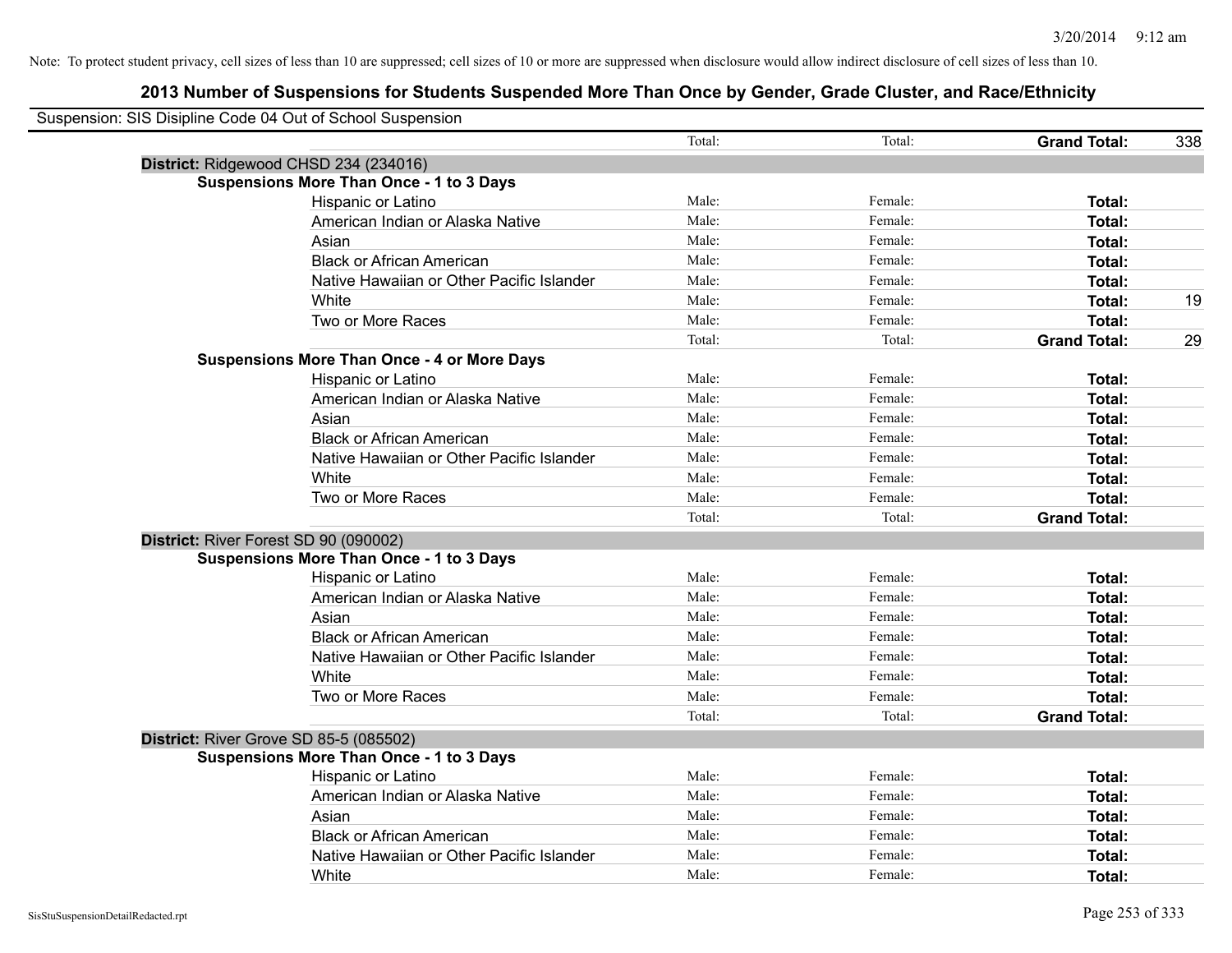| Suspension: SIS Disipline Code 04 Out of School Suspension |                                                    |        |               |                     |    |
|------------------------------------------------------------|----------------------------------------------------|--------|---------------|---------------------|----|
|                                                            | Two or More Races                                  | Male:  | Female:       | <b>Total:</b>       |    |
|                                                            |                                                    | Total: | Total:        | <b>Grand Total:</b> |    |
|                                                            | <b>Suspensions More Than Once - 4 or More Days</b> |        |               |                     |    |
|                                                            | Hispanic or Latino                                 | Male:  | Female:       | Total:              |    |
|                                                            | American Indian or Alaska Native                   | Male:  | Female:       | Total:              |    |
|                                                            | Asian                                              | Male:  | Female:       | Total:              |    |
|                                                            | <b>Black or African American</b>                   | Male:  | Female:       | Total:              |    |
|                                                            | Native Hawaiian or Other Pacific Islander          | Male:  | Female:       | Total:              |    |
|                                                            | White                                              | Male:  | Female:       | Total:              |    |
|                                                            | Two or More Races                                  | Male:  | Female:       | Total:              |    |
|                                                            |                                                    | Total: | Total:        | <b>Grand Total:</b> |    |
|                                                            | District: Riverside SD 96 (096002)                 |        |               |                     |    |
|                                                            | <b>Suspensions More Than Once - 1 to 3 Days</b>    |        |               |                     |    |
|                                                            | Hispanic or Latino                                 | Male:  | Female:       | Total:              |    |
|                                                            | American Indian or Alaska Native                   | Male:  | Female:       | Total:              |    |
|                                                            | Asian                                              | Male:  | Female:       | Total:              |    |
|                                                            | <b>Black or African American</b>                   | Male:  | Female:       | Total:              |    |
|                                                            | Native Hawaiian or Other Pacific Islander          | Male:  | Female:       | Total:              |    |
|                                                            | White                                              | Male:  | Female:       | Total:              |    |
|                                                            | Two or More Races                                  | Male:  | Female:       | Total:              |    |
|                                                            |                                                    | Total: | Total:        | <b>Grand Total:</b> |    |
|                                                            | District: Riverside-Brookfield Twp SD 208 (208017) |        |               |                     |    |
|                                                            | <b>Suspensions More Than Once - 1 to 3 Days</b>    |        |               |                     |    |
|                                                            | Hispanic or Latino                                 | Male:  | 21<br>Female: | 18<br>Total:        | 39 |
|                                                            | American Indian or Alaska Native                   | Male:  | Female:       | Total:              |    |
|                                                            | Asian                                              | Male:  | Female:       | Total:              |    |
|                                                            | <b>Black or African American</b>                   | Male:  | Female:       | Total:              | 15 |
|                                                            | Native Hawaiian or Other Pacific Islander          | Male:  | Female:       | Total:              |    |
|                                                            | White                                              | Male:  | Female:       | Total:              | 52 |
|                                                            | Two or More Races                                  | Male:  | Female:       | Total:              |    |
|                                                            |                                                    | Total: | Total:        | <b>Grand Total:</b> |    |
|                                                            | <b>Suspensions More Than Once - 4 or More Days</b> |        |               |                     |    |
|                                                            | Hispanic or Latino                                 | Male:  | Female:       | Total:              | 10 |
|                                                            | American Indian or Alaska Native                   | Male:  | Female:       | Total:              |    |
|                                                            | Asian                                              | Male:  | Female:       | Total:              |    |
|                                                            | <b>Black or African American</b>                   | Male:  | Female:       | Total:              |    |
|                                                            | Native Hawaiian or Other Pacific Islander          | Male:  | Female:       | Total:              |    |
|                                                            | White                                              | Male:  | Female:       | Total:              |    |
|                                                            | Two or More Races                                  | Male:  | Female:       | Total:              |    |
| SisStuSuspensionDetailRedacted.rpt                         |                                                    |        |               | Page 254 of 333     |    |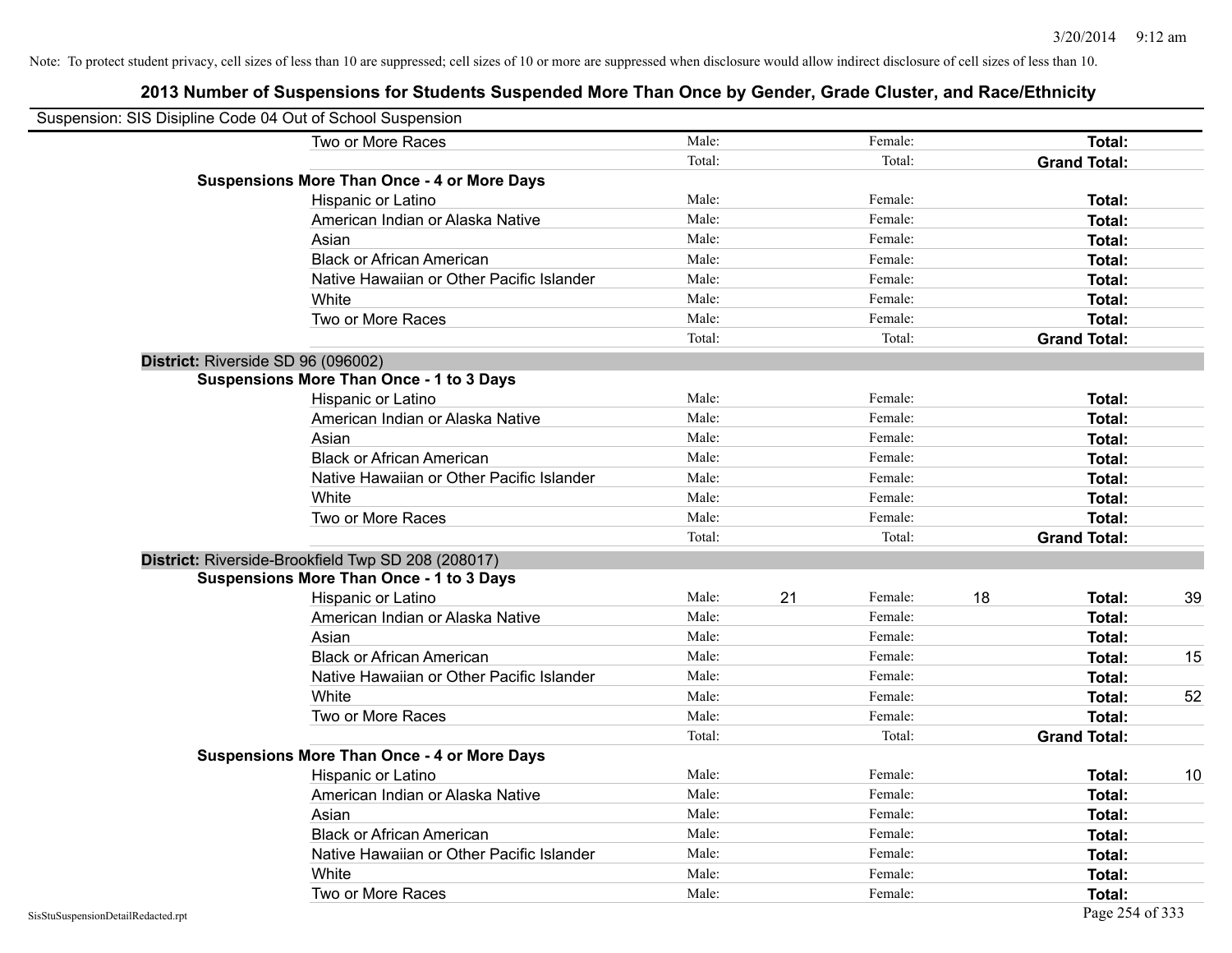|                                 | Suspension: SIS Disipline Code 04 Out of School Suspension |        |         |                     |    |
|---------------------------------|------------------------------------------------------------|--------|---------|---------------------|----|
|                                 |                                                            | Total: | Total:  | <b>Grand Total:</b> | 21 |
|                                 | District: Schiller Park SD 81 (081002)                     |        |         |                     |    |
|                                 | <b>Suspensions More Than Once - 1 to 3 Days</b>            |        |         |                     |    |
|                                 | Hispanic or Latino                                         | Male:  | Female: | Total:              |    |
|                                 | American Indian or Alaska Native                           | Male:  | Female: | Total:              |    |
|                                 | Asian                                                      | Male:  | Female: | Total:              |    |
|                                 | <b>Black or African American</b>                           | Male:  | Female: | Total:              |    |
|                                 | Native Hawaiian or Other Pacific Islander                  | Male:  | Female: | Total:              |    |
|                                 | White                                                      | Male:  | Female: | Total:              |    |
|                                 | Two or More Races                                          | Male:  | Female: | Total:              |    |
|                                 |                                                            | Total: | Total:  | <b>Grand Total:</b> |    |
|                                 | District: Westchester SD 92-5 (092502)                     |        |         |                     |    |
|                                 | <b>Suspensions More Than Once - 1 to 3 Days</b>            |        |         |                     |    |
|                                 | Hispanic or Latino                                         | Male:  | Female: | Total:              |    |
|                                 | American Indian or Alaska Native                           | Male:  | Female: | Total:              |    |
|                                 | Asian                                                      | Male:  | Female: | Total:              |    |
|                                 | <b>Black or African American</b>                           | Male:  | Female: | Total:              |    |
|                                 | Native Hawaiian or Other Pacific Islander                  | Male:  | Female: | Total:              |    |
|                                 | White                                                      | Male:  | Female: | Total:              |    |
|                                 | Two or More Races                                          | Male:  | Female: | Total:              |    |
|                                 |                                                            | Total: | Total:  | <b>Grand Total:</b> |    |
|                                 | <b>Suspensions More Than Once - 4 or More Days</b>         |        |         |                     |    |
|                                 | Hispanic or Latino                                         | Male:  | Female: | Total:              |    |
|                                 | American Indian or Alaska Native                           | Male:  | Female: | Total:              |    |
|                                 | Asian                                                      | Male:  | Female: | Total:              |    |
|                                 | <b>Black or African American</b>                           | Male:  | Female: | Total:              |    |
|                                 | Native Hawaiian or Other Pacific Islander                  | Male:  | Female: | Total:              |    |
|                                 | White                                                      | Male:  | Female: | Total:              |    |
|                                 | Two or More Races                                          | Male:  | Female: | Total:              |    |
|                                 |                                                            | Total: | Total:  | <b>Grand Total:</b> |    |
| County: Non-Public School (000) |                                                            |        |         |                     |    |
|                                 | District: Region 06 West Cook ISC 2 (000000)               |        |         |                     |    |
|                                 | <b>Suspensions More Than Once - 1 to 3 Days</b>            |        |         |                     |    |
|                                 | Hispanic or Latino                                         | Male:  | Female: | Total:              | 43 |
|                                 | American Indian or Alaska Native                           | Male:  | Female: | Total:              |    |
|                                 | Asian                                                      | Male:  | Female: | Total:              |    |
|                                 | <b>Black or African American</b>                           | Male:  | Female: | Total:              | 18 |
|                                 | Native Hawaiian or Other Pacific Islander                  | Male:  | Female: | Total:              |    |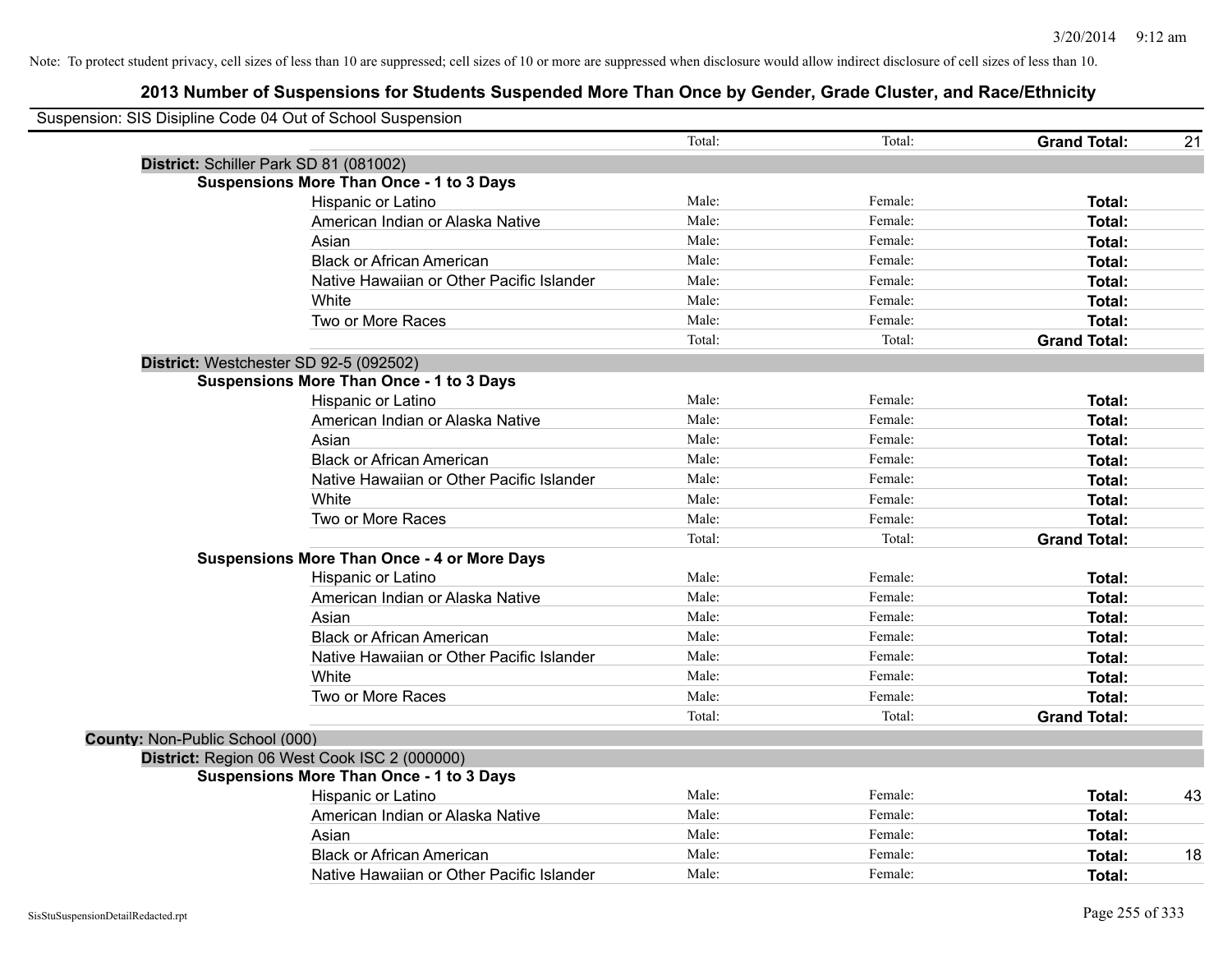|                                         | Suspension: SIS Disipline Code 04 Out of School Suspension                                        |        |         |                     |    |
|-----------------------------------------|---------------------------------------------------------------------------------------------------|--------|---------|---------------------|----|
|                                         | White                                                                                             | Male:  | Female: | Total:              |    |
|                                         | Two or More Races                                                                                 | Male:  | Female: | Total:              |    |
|                                         |                                                                                                   | Total: | Total:  | <b>Grand Total:</b> |    |
|                                         | <b>Suspensions More Than Once - 4 or More Days</b>                                                |        |         |                     |    |
|                                         | Hispanic or Latino                                                                                | Male:  | Female: | Total:              | 15 |
|                                         | American Indian or Alaska Native                                                                  | Male:  | Female: | Total:              |    |
|                                         | Asian                                                                                             | Male:  | Female: | <b>Total:</b>       |    |
|                                         | <b>Black or African American</b>                                                                  | Male:  | Female: | Total:              |    |
|                                         | Native Hawaiian or Other Pacific Islander                                                         | Male:  | Female: | Total:              |    |
|                                         | White                                                                                             | Male:  | Female: | Total:              |    |
|                                         | Two or More Races                                                                                 | Male:  | Female: | Total:              |    |
|                                         |                                                                                                   | Total: | Total:  | <b>Grand Total:</b> |    |
|                                         |                                                                                                   |        |         |                     |    |
| Region: Region 07 South Cook ISC 4 (07) |                                                                                                   |        |         |                     |    |
| County: Cook (016)                      |                                                                                                   |        |         |                     |    |
|                                         | District: A E R O Spec Educ Coop (806060)                                                         |        |         |                     |    |
|                                         | <b>Suspensions More Than Once - 1 to 3 Days</b>                                                   |        |         |                     |    |
|                                         | Hispanic or Latino                                                                                | Male:  | Female: | Total:              |    |
|                                         | American Indian or Alaska Native                                                                  | Male:  | Female: | Total:              |    |
|                                         | Asian                                                                                             | Male:  | Female: | Total:              |    |
|                                         | <b>Black or African American</b>                                                                  | Male:  | Female: | Total:              |    |
|                                         | Native Hawaiian or Other Pacific Islander                                                         | Male:  | Female: | <b>Total:</b>       |    |
|                                         | White                                                                                             | Male:  | Female: | Total:              |    |
|                                         | Two or More Races                                                                                 | Male:  | Female: | Total:              |    |
|                                         |                                                                                                   | Total: | Total:  | <b>Grand Total:</b> |    |
|                                         | <b>Suspensions More Than Once - 4 or More Days</b>                                                |        |         |                     |    |
|                                         | Hispanic or Latino                                                                                | Male:  | Female: | Total:              |    |
|                                         | American Indian or Alaska Native                                                                  | Male:  | Female: | <b>Total:</b>       |    |
|                                         | Asian                                                                                             | Male:  | Female: | <b>Total:</b>       |    |
|                                         | <b>Black or African American</b>                                                                  | Male:  | Female: | Total:              |    |
|                                         | Native Hawaiian or Other Pacific Islander                                                         | Male:  | Female: | Total:              |    |
|                                         | White                                                                                             | Male:  | Female: | <b>Total:</b>       |    |
|                                         | Two or More Races                                                                                 | Male:  | Female: | Total:              |    |
|                                         |                                                                                                   | Total: | Total:  | <b>Grand Total:</b> |    |
|                                         | District: Alsip-Hazlgrn-Oaklwn SD 126 (126002)<br><b>Suspensions More Than Once - 1 to 3 Days</b> |        |         |                     |    |
|                                         | Hispanic or Latino                                                                                | Male:  | Female: | Total:              |    |
|                                         | American Indian or Alaska Native                                                                  | Male:  |         |                     |    |
|                                         |                                                                                                   |        | Female: | Total:              |    |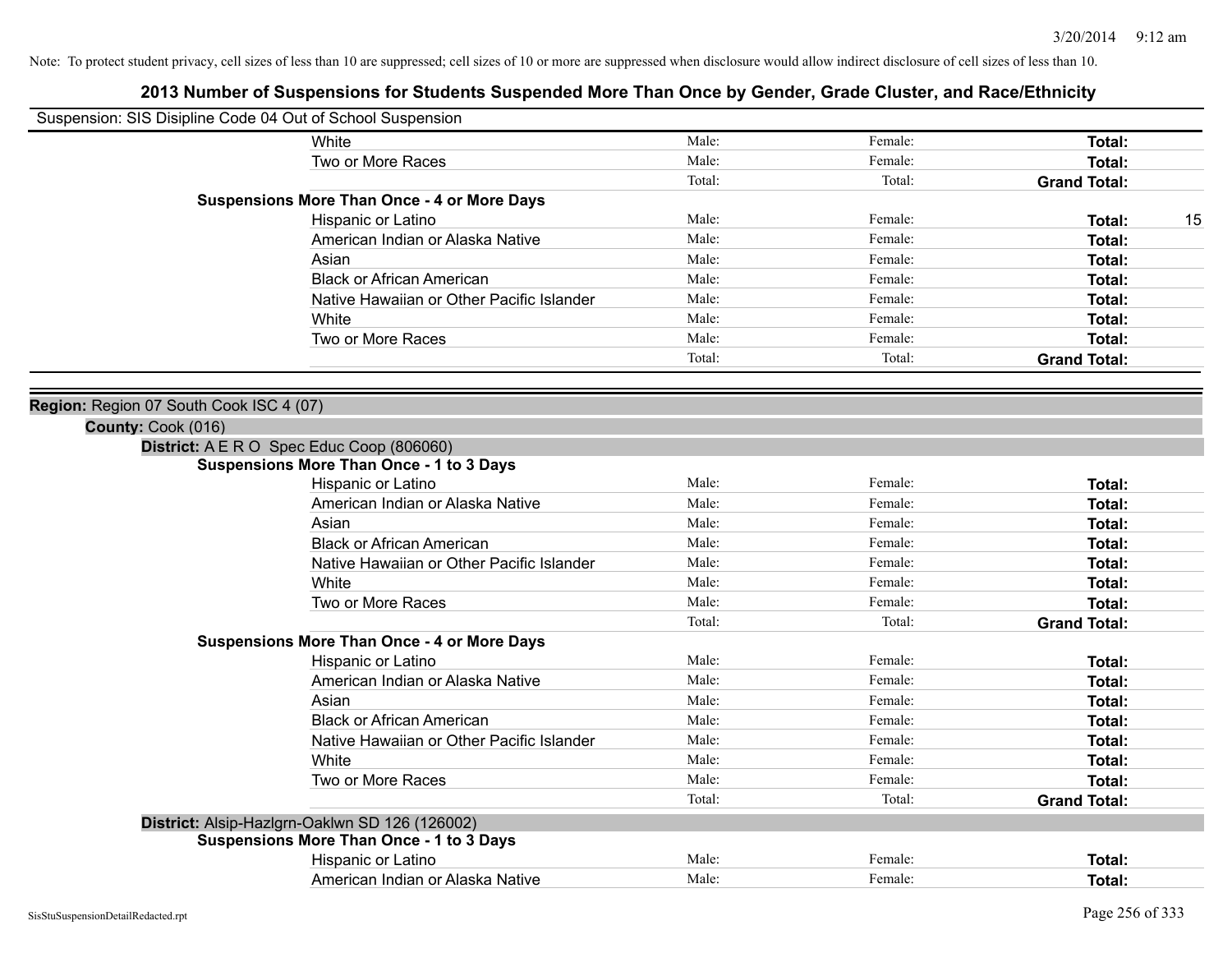| Suspension: SIS Disipline Code 04 Out of School Suspension |                                                    |        |    |         |    |                     |    |
|------------------------------------------------------------|----------------------------------------------------|--------|----|---------|----|---------------------|----|
|                                                            | Asian                                              | Male:  |    | Female: |    | Total:              |    |
|                                                            | <b>Black or African American</b>                   | Male:  |    | Female: |    | Total:              |    |
|                                                            | Native Hawaiian or Other Pacific Islander          | Male:  |    | Female: |    | Total:              |    |
|                                                            | White                                              | Male:  |    | Female: |    | Total:              |    |
|                                                            | Two or More Races                                  | Male:  |    | Female: |    | Total:              |    |
|                                                            |                                                    | Total: |    | Total:  |    | <b>Grand Total:</b> |    |
|                                                            | District: Argo CHSD 217 (217016)                   |        |    |         |    |                     |    |
|                                                            | <b>Suspensions More Than Once - 1 to 3 Days</b>    |        |    |         |    |                     |    |
|                                                            | Hispanic or Latino                                 | Male:  |    | Female: |    | Total:              | 54 |
|                                                            | American Indian or Alaska Native                   | Male:  |    | Female: |    | Total:              |    |
|                                                            | Asian                                              | Male:  |    | Female: |    | Total:              |    |
|                                                            | <b>Black or African American</b>                   | Male:  | 35 | Female: | 13 | Total:              | 48 |
|                                                            | Native Hawaiian or Other Pacific Islander          | Male:  |    | Female: |    | Total:              |    |
|                                                            | White                                              | Male:  | 34 | Female: | 15 | Total:              | 49 |
|                                                            | Two or More Races                                  | Male:  |    | Female: |    | Total:              |    |
|                                                            |                                                    | Total: |    | Total:  |    | <b>Grand Total:</b> |    |
|                                                            | <b>Suspensions More Than Once - 4 or More Days</b> |        |    |         |    |                     |    |
|                                                            | Hispanic or Latino                                 | Male:  |    | Female: |    | Total:              | 12 |
|                                                            | American Indian or Alaska Native                   | Male:  |    | Female: |    | Total:              |    |
|                                                            | Asian                                              | Male:  |    | Female: |    | Total:              |    |
|                                                            | <b>Black or African American</b>                   | Male:  |    | Female: |    | Total:              | 11 |
|                                                            | Native Hawaiian or Other Pacific Islander          | Male:  |    | Female: |    | Total:              |    |
|                                                            | White                                              | Male:  |    | Female: |    | Total:              | 11 |
|                                                            | Two or More Races                                  | Male:  |    | Female: |    | Total:              |    |
|                                                            |                                                    | Total: |    | Total:  |    | <b>Grand Total:</b> |    |
|                                                            | District: Atwood Heights SD 125 (125002)           |        |    |         |    |                     |    |
|                                                            | <b>Suspensions More Than Once - 1 to 3 Days</b>    |        |    |         |    |                     |    |
|                                                            | Hispanic or Latino                                 | Male:  |    | Female: |    | Total:              |    |
|                                                            | American Indian or Alaska Native                   | Male:  |    | Female: |    | Total:              |    |
|                                                            | Asian                                              | Male:  |    | Female: |    | Total:              |    |
|                                                            | <b>Black or African American</b>                   | Male:  |    | Female: |    | Total:              |    |
|                                                            | Native Hawaiian or Other Pacific Islander          | Male:  |    | Female: |    | Total:              |    |
|                                                            | White                                              | Male:  |    | Female: |    | Total:              |    |
|                                                            | Two or More Races                                  | Male:  |    | Female: |    | Total:              |    |
|                                                            |                                                    | Total: |    | Total:  |    | <b>Grand Total:</b> |    |
|                                                            | District: Bloom Twp HSD 206 (206017)               |        |    |         |    |                     |    |
|                                                            | <b>Suspensions More Than Once - 1 to 3 Days</b>    |        |    |         |    |                     |    |
|                                                            | Hispanic or Latino                                 | Male:  |    | Female: |    | Total:              | 24 |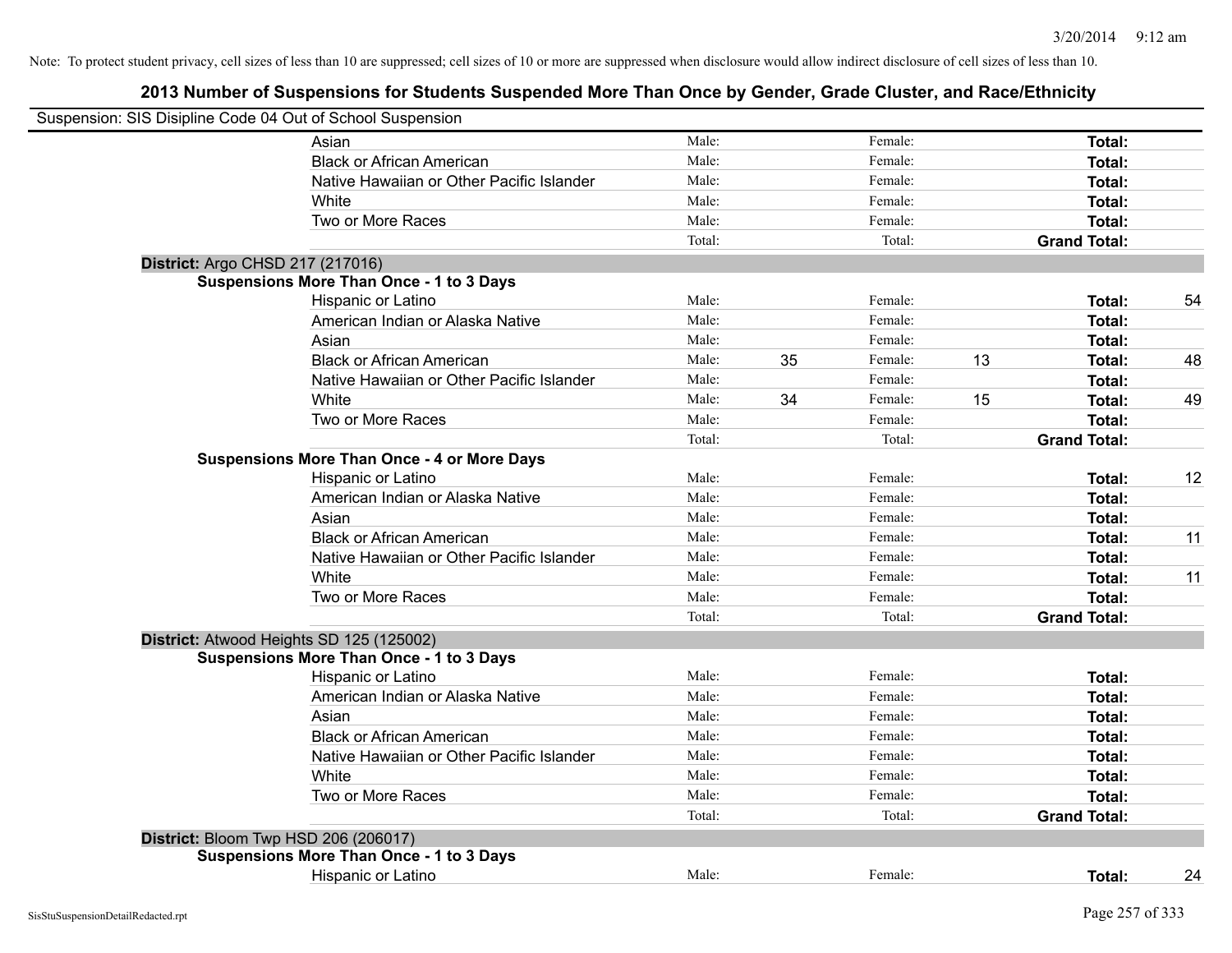| Suspension: SIS Disipline Code 04 Out of School Suspension |                                                    |        |     |         |    |                     |     |
|------------------------------------------------------------|----------------------------------------------------|--------|-----|---------|----|---------------------|-----|
|                                                            | American Indian or Alaska Native                   | Male:  |     | Female: |    | <b>Total:</b>       |     |
|                                                            | Asian                                              | Male:  |     | Female: |    | Total:              |     |
|                                                            | <b>Black or African American</b>                   | Male:  | 157 | Female: | 97 | Total:              | 254 |
|                                                            | Native Hawaiian or Other Pacific Islander          | Male:  |     | Female: |    | Total:              |     |
|                                                            | White                                              | Male:  |     | Female: |    | Total:              |     |
|                                                            | Two or More Races                                  | Male:  |     | Female: |    | <b>Total:</b>       | 13  |
|                                                            |                                                    | Total: |     | Total:  |    | <b>Grand Total:</b> |     |
|                                                            | <b>Suspensions More Than Once - 4 or More Days</b> |        |     |         |    |                     |     |
|                                                            | Hispanic or Latino                                 | Male:  |     | Female: |    | Total:              | 11  |
|                                                            | American Indian or Alaska Native                   | Male:  |     | Female: |    | <b>Total:</b>       |     |
|                                                            | Asian                                              | Male:  |     | Female: |    | Total:              |     |
|                                                            | <b>Black or African American</b>                   | Male:  | 71  | Female: | 49 | Total:              | 120 |
|                                                            | Native Hawaiian or Other Pacific Islander          | Male:  |     | Female: |    | Total:              |     |
|                                                            | White                                              | Male:  |     | Female: |    | Total:              |     |
|                                                            | Two or More Races                                  | Male:  |     | Female: |    | <b>Total:</b>       |     |
|                                                            |                                                    | Total: |     | Total:  |    | <b>Grand Total:</b> | 144 |
|                                                            | District: Bremen CHSD 228 (228016)                 |        |     |         |    |                     |     |
|                                                            | <b>Suspensions More Than Once - 1 to 3 Days</b>    |        |     |         |    |                     |     |
|                                                            | Hispanic or Latino                                 | Male:  | 37  | Female: | 12 | Total:              | 49  |
|                                                            | American Indian or Alaska Native                   | Male:  |     | Female: |    | Total:              |     |
|                                                            | Asian                                              | Male:  |     | Female: |    | Total:              |     |
|                                                            | <b>Black or African American</b>                   | Male:  | 163 | Female: | 93 | Total:              | 256 |
|                                                            | Native Hawaiian or Other Pacific Islander          | Male:  |     | Female: |    | Total:              |     |
|                                                            | White                                              | Male:  |     | Female: |    | Total:              | 57  |
|                                                            | Two or More Races                                  | Male:  |     | Female: |    | <b>Total:</b>       |     |
|                                                            |                                                    | Total: |     | Total:  |    | <b>Grand Total:</b> |     |
|                                                            | <b>Suspensions More Than Once - 4 or More Days</b> |        |     |         |    |                     |     |
|                                                            | Hispanic or Latino                                 | Male:  |     | Female: |    | Total:              | 10  |
|                                                            | American Indian or Alaska Native                   | Male:  |     | Female: |    | Total:              |     |
|                                                            | Asian                                              | Male:  |     | Female: |    | Total:              |     |
|                                                            | <b>Black or African American</b>                   | Male:  | 40  | Female: | 40 | Total:              | 80  |
|                                                            | Native Hawaiian or Other Pacific Islander          | Male:  |     | Female: |    | Total:              |     |
|                                                            | White                                              | Male:  |     | Female: |    | Total:              |     |
|                                                            | Two or More Races                                  | Male:  |     | Female: |    | Total:              |     |
|                                                            |                                                    | Total: |     | Total:  |    | <b>Grand Total:</b> |     |
|                                                            | District: Brookwood SD 167 (167002)                |        |     |         |    |                     |     |
|                                                            | <b>Suspensions More Than Once - 1 to 3 Days</b>    |        |     |         |    |                     |     |
|                                                            | Hispanic or Latino                                 | Male:  |     | Female: |    | Total:              |     |
|                                                            | American Indian or Alaska Native                   | Male:  |     | Female: |    | <b>Total:</b>       |     |
| SisStuSuspensionDetailRedacted.rpt                         |                                                    |        |     |         |    | Page 258 of 333     |     |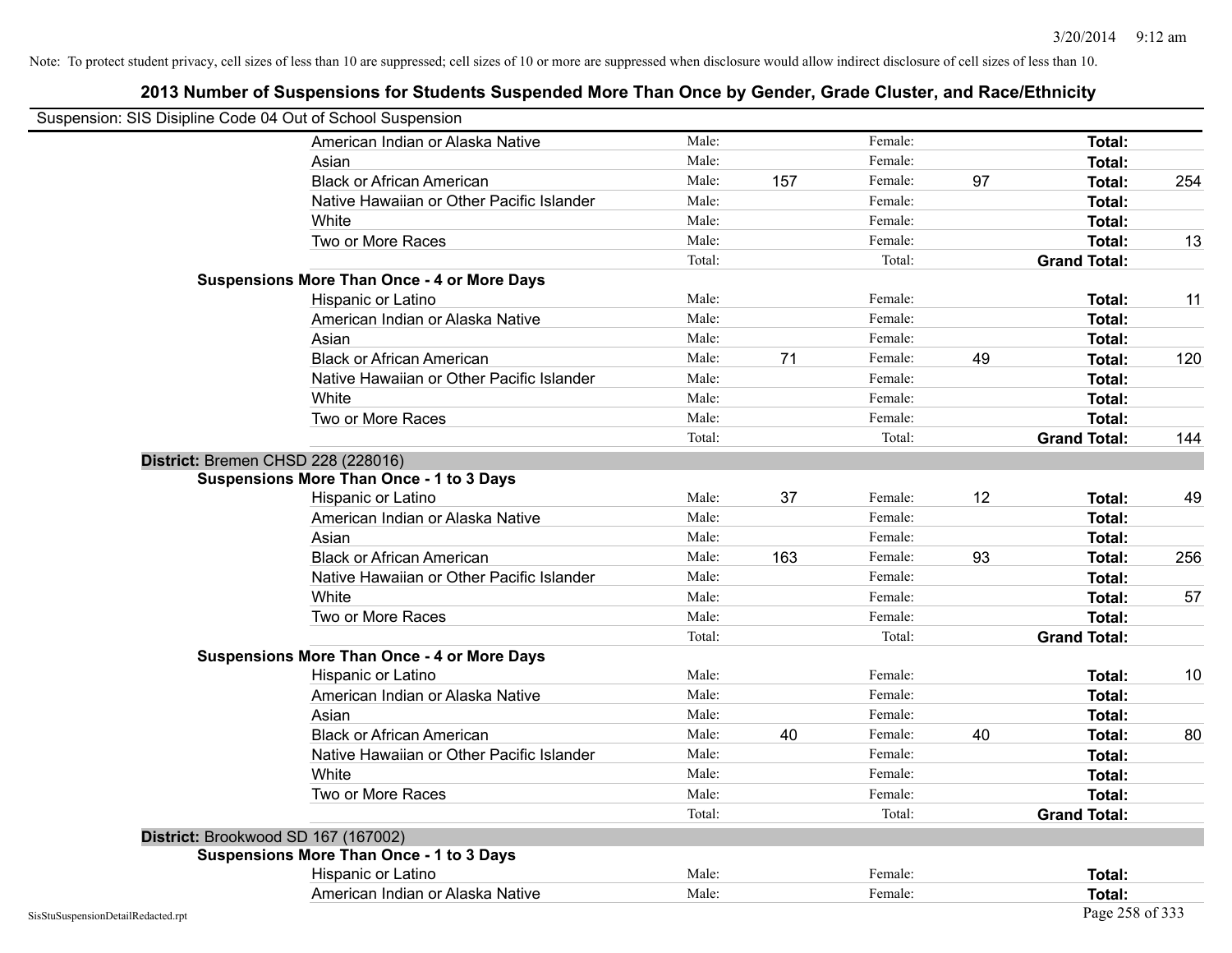| Suspension: SIS Disipline Code 04 Out of School Suspension |                                                    |        |         |                     |    |
|------------------------------------------------------------|----------------------------------------------------|--------|---------|---------------------|----|
|                                                            | Asian                                              | Male:  | Female: | Total:              |    |
|                                                            | <b>Black or African American</b>                   | Male:  | Female: | Total:              |    |
|                                                            | Native Hawaiian or Other Pacific Islander          | Male:  | Female: | Total:              |    |
|                                                            | White                                              | Male:  | Female: | Total:              |    |
|                                                            | Two or More Races                                  | Male:  | Female: | Total:              |    |
|                                                            |                                                    | Total: | Total:  | <b>Grand Total:</b> |    |
|                                                            | <b>Suspensions More Than Once - 4 or More Days</b> |        |         |                     |    |
|                                                            | Hispanic or Latino                                 | Male:  | Female: | Total:              |    |
|                                                            | American Indian or Alaska Native                   | Male:  | Female: | Total:              |    |
|                                                            | Asian                                              | Male:  | Female: | Total:              |    |
|                                                            | <b>Black or African American</b>                   | Male:  | Female: | Total:              |    |
|                                                            | Native Hawaiian or Other Pacific Islander          | Male:  | Female: | Total:              |    |
|                                                            | White                                              | Male:  | Female: | Total:              |    |
|                                                            | Two or More Races                                  | Male:  | Female: | Total:              |    |
|                                                            |                                                    | Total: | Total:  | <b>Grand Total:</b> |    |
|                                                            | District: Burbank SD 111 (111002)                  |        |         |                     |    |
|                                                            | <b>Suspensions More Than Once - 1 to 3 Days</b>    |        |         |                     |    |
|                                                            | Hispanic or Latino                                 | Male:  | Female: | Total:              | 11 |
|                                                            | American Indian or Alaska Native                   | Male:  | Female: | Total:              |    |
|                                                            | Asian                                              | Male:  | Female: | Total:              |    |
|                                                            | <b>Black or African American</b>                   | Male:  | Female: | Total:              |    |
|                                                            | Native Hawaiian or Other Pacific Islander          | Male:  | Female: | Total:              |    |
|                                                            | White                                              | Male:  | Female: | Total:              | 13 |
|                                                            | Two or More Races                                  | Male:  | Female: | Total:              |    |
|                                                            |                                                    | Total: | Total:  | <b>Grand Total:</b> |    |
|                                                            | <b>Suspensions More Than Once - 4 or More Days</b> |        |         |                     |    |
|                                                            | Hispanic or Latino                                 | Male:  | Female: | Total:              |    |
|                                                            | American Indian or Alaska Native                   | Male:  | Female: | Total:              |    |
|                                                            | Asian                                              | Male:  | Female: | Total:              |    |
|                                                            | <b>Black or African American</b>                   | Male:  | Female: | Total:              |    |
|                                                            | Native Hawaiian or Other Pacific Islander          | Male:  | Female: | Total:              |    |
|                                                            | White                                              | Male:  | Female: | Total:              |    |
|                                                            | Two or More Races                                  | Male:  | Female: | Total:              |    |
|                                                            |                                                    | Total: | Total:  | <b>Grand Total:</b> |    |
|                                                            | District: Calumet City SD 155 (155002)             |        |         |                     |    |
|                                                            | <b>Suspensions More Than Once - 1 to 3 Days</b>    |        |         |                     |    |
|                                                            | Hispanic or Latino                                 | Male:  | Female: | Total:              |    |
|                                                            | American Indian or Alaska Native                   | Male:  | Female: | Total:              |    |
|                                                            | Asian                                              | Male:  | Female: | Total:              |    |
| SisStuSuspensionDetailRedacted.rpt                         |                                                    |        |         | Page 259 of 333     |    |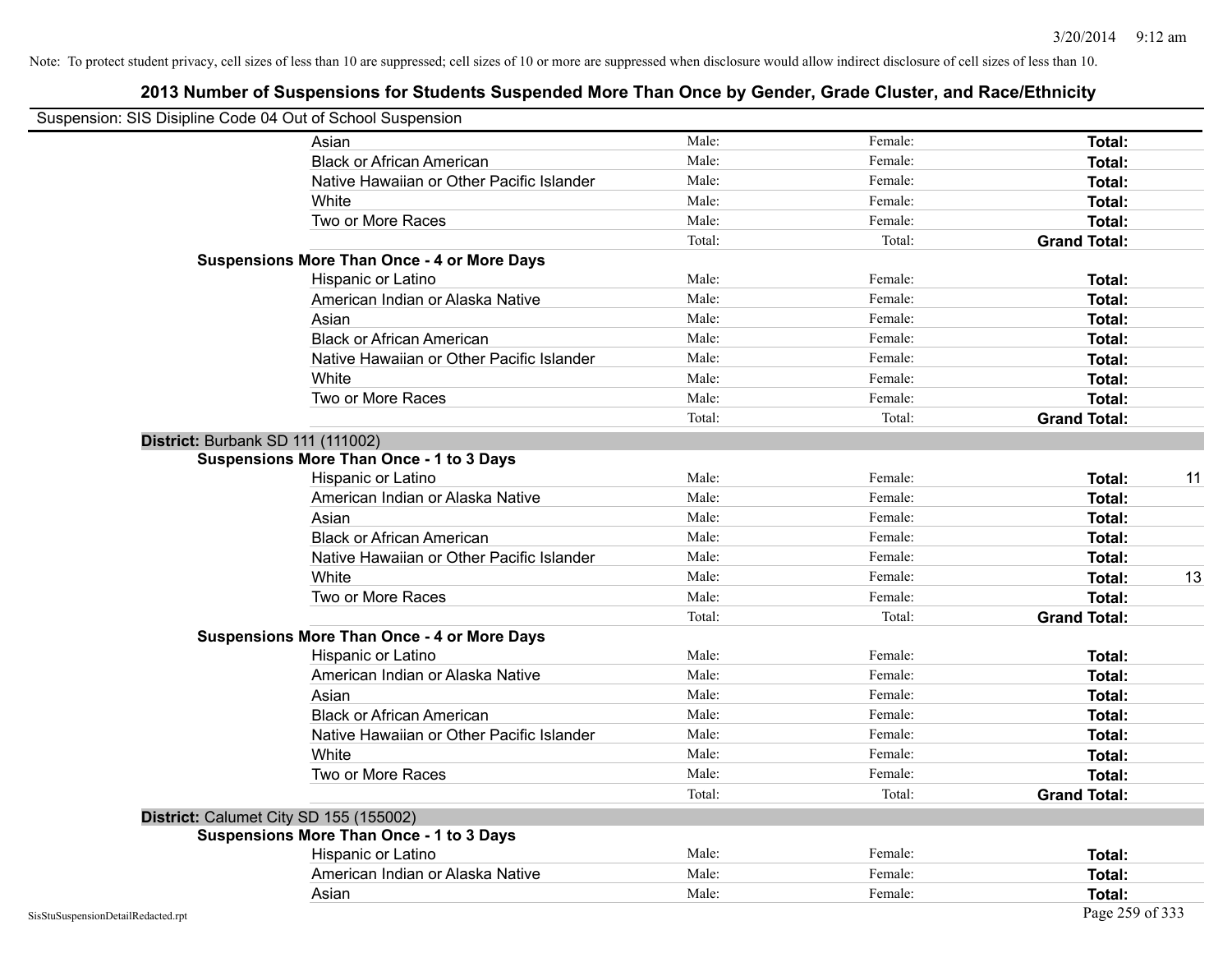|                                    | Suspension: SIS Disipline Code 04 Out of School Suspension |        |    |         |    |                     |     |
|------------------------------------|------------------------------------------------------------|--------|----|---------|----|---------------------|-----|
|                                    | <b>Black or African American</b>                           | Male:  | 42 | Female: | 16 | Total:              | 58  |
|                                    | Native Hawaiian or Other Pacific Islander                  | Male:  |    | Female: |    | Total:              |     |
|                                    | White                                                      | Male:  |    | Female: |    | Total:              |     |
|                                    | Two or More Races                                          | Male:  |    | Female: |    | Total:              |     |
|                                    |                                                            | Total: |    | Total:  |    | <b>Grand Total:</b> | 75  |
|                                    | <b>Suspensions More Than Once - 4 or More Days</b>         |        |    |         |    |                     |     |
|                                    | Hispanic or Latino                                         | Male:  |    | Female: |    | Total:              |     |
|                                    | American Indian or Alaska Native                           | Male:  |    | Female: |    | Total:              |     |
|                                    | Asian                                                      | Male:  |    | Female: |    | Total:              |     |
|                                    | <b>Black or African American</b>                           | Male:  |    | Female: |    | Total:              | 14  |
|                                    | Native Hawaiian or Other Pacific Islander                  | Male:  |    | Female: |    | Total:              |     |
|                                    | White                                                      | Male:  |    | Female: |    | Total:              |     |
|                                    | Two or More Races                                          | Male:  |    | Female: |    | Total:              |     |
|                                    |                                                            | Total: |    | Total:  |    | <b>Grand Total:</b> |     |
|                                    | District: Calumet Public SD 132 (132002)                   |        |    |         |    |                     |     |
|                                    | Suspensions More Than Once - 1 to 3 Days                   |        |    |         |    |                     |     |
|                                    | Hispanic or Latino                                         | Male:  |    | Female: |    | Total:              |     |
|                                    | American Indian or Alaska Native                           | Male:  |    | Female: |    | Total:              |     |
|                                    | Asian                                                      | Male:  |    | Female: |    | Total:              |     |
|                                    | <b>Black or African American</b>                           | Male:  | 81 | Female: | 36 | Total:              | 117 |
|                                    | Native Hawaiian or Other Pacific Islander                  | Male:  |    | Female: |    | Total:              |     |
|                                    | White                                                      | Male:  |    | Female: |    | Total:              |     |
|                                    | Two or More Races                                          | Male:  |    | Female: |    | Total:              |     |
|                                    |                                                            | Total: |    | Total:  |    | <b>Grand Total:</b> |     |
|                                    | <b>Suspensions More Than Once - 4 or More Days</b>         |        |    |         |    |                     |     |
|                                    | Hispanic or Latino                                         | Male:  |    | Female: |    | Total:              |     |
|                                    | American Indian or Alaska Native                           | Male:  |    | Female: |    | Total:              |     |
|                                    | Asian                                                      | Male:  |    | Female: |    | Total:              |     |
|                                    | <b>Black or African American</b>                           | Male:  | 16 | Female: | 10 | Total:              | 26  |
|                                    | Native Hawaiian or Other Pacific Islander                  | Male:  |    | Female: |    | Total:              |     |
|                                    | White                                                      | Male:  |    | Female: |    | Total:              |     |
|                                    | Two or More Races                                          | Male:  |    | Female: |    | Total:              |     |
|                                    |                                                            | Total: |    | Total:  |    | <b>Grand Total:</b> |     |
|                                    | District: CCSD 146 (146004)                                |        |    |         |    |                     |     |
|                                    | <b>Suspensions More Than Once - 1 to 3 Days</b>            |        |    |         |    |                     |     |
|                                    | Hispanic or Latino                                         | Male:  |    | Female: |    | Total:              |     |
|                                    | American Indian or Alaska Native                           | Male:  |    | Female: |    | Total:              |     |
|                                    | Asian                                                      | Male:  |    | Female: |    | Total:              |     |
|                                    | <b>Black or African American</b>                           | Male:  |    | Female: |    | Total:              |     |
| SisStuSuspensionDetailRedacted.rpt |                                                            |        |    |         |    | Page 260 of 333     |     |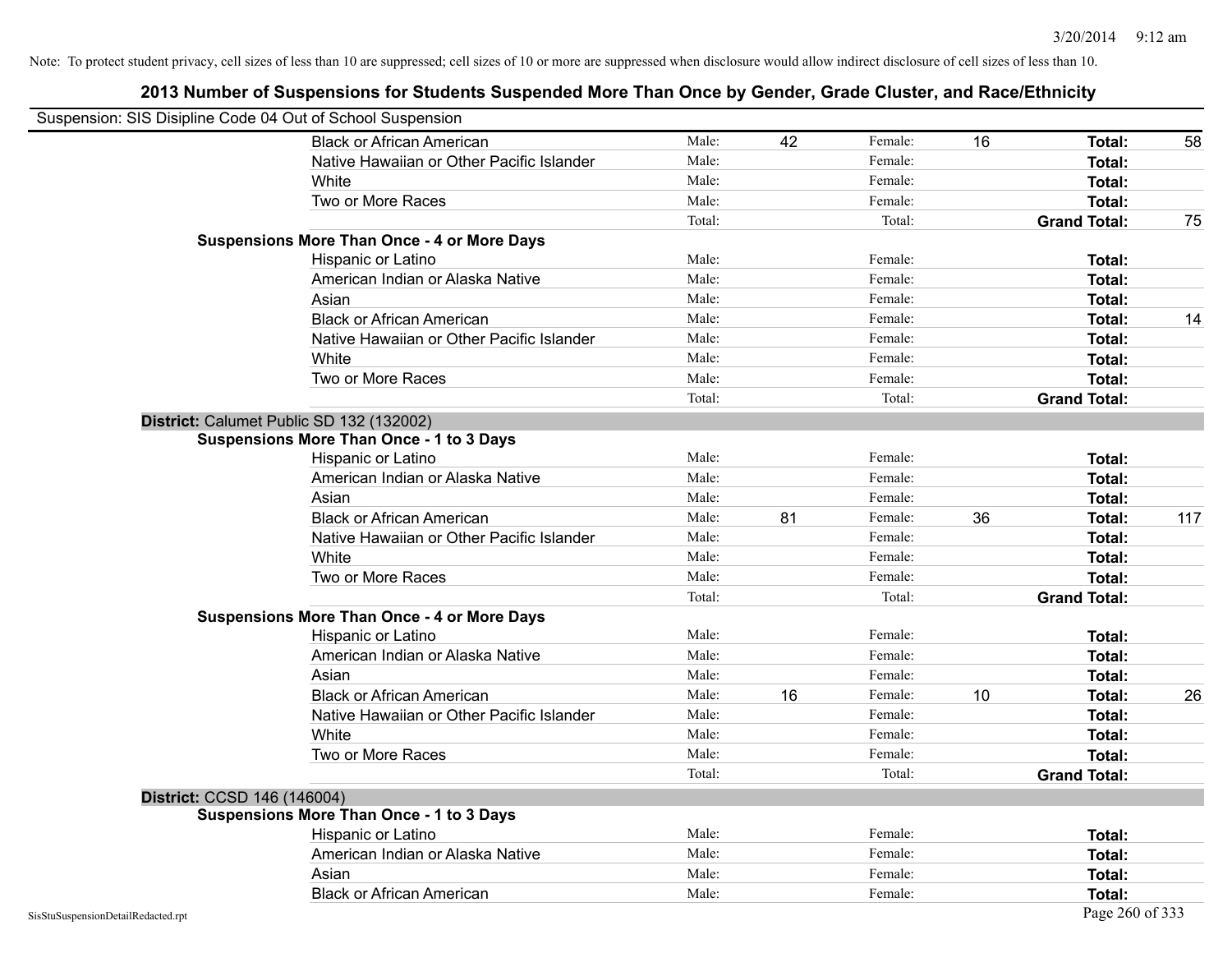|                                    | Suspension: SIS Disipline Code 04 Out of School Suspension |        |    |         |    |                     |    |
|------------------------------------|------------------------------------------------------------|--------|----|---------|----|---------------------|----|
|                                    | Native Hawaiian or Other Pacific Islander                  | Male:  |    | Female: |    | Total:              |    |
|                                    | White                                                      | Male:  |    | Female: |    | <b>Total:</b>       | 14 |
|                                    | Two or More Races                                          | Male:  |    | Female: |    | Total:              |    |
|                                    |                                                            | Total: |    | Total:  |    | <b>Grand Total:</b> |    |
|                                    | <b>Suspensions More Than Once - 4 or More Days</b>         |        |    |         |    |                     |    |
|                                    | Hispanic or Latino                                         | Male:  |    | Female: |    | Total:              |    |
|                                    | American Indian or Alaska Native                           | Male:  |    | Female: |    | Total:              |    |
|                                    | Asian                                                      | Male:  |    | Female: |    | Total:              |    |
|                                    | <b>Black or African American</b>                           | Male:  |    | Female: |    | Total:              |    |
|                                    | Native Hawaiian or Other Pacific Islander                  | Male:  |    | Female: |    | Total:              |    |
|                                    | White                                                      | Male:  |    | Female: |    | Total:              |    |
|                                    | Two or More Races                                          | Male:  |    | Female: |    | Total:              |    |
|                                    |                                                            | Total: |    | Total:  |    | <b>Grand Total:</b> |    |
|                                    | District: CCSD 168 (168004)                                |        |    |         |    |                     |    |
|                                    | <b>Suspensions More Than Once - 1 to 3 Days</b>            |        |    |         |    |                     |    |
|                                    | Hispanic or Latino                                         | Male:  |    | Female: |    | Total:              |    |
|                                    | American Indian or Alaska Native                           | Male:  |    | Female: |    | <b>Total:</b>       |    |
|                                    | Asian                                                      | Male:  |    | Female: |    | <b>Total:</b>       |    |
|                                    | <b>Black or African American</b>                           | Male:  | 46 | Female: | 13 | <b>Total:</b>       | 59 |
|                                    | Native Hawaiian or Other Pacific Islander                  | Male:  |    | Female: |    | Total:              |    |
|                                    | White                                                      | Male:  |    | Female: |    | Total:              |    |
|                                    | Two or More Races                                          | Male:  |    | Female: |    | Total:              |    |
|                                    |                                                            | Total: |    | Total:  |    | <b>Grand Total:</b> |    |
|                                    | <b>Suspensions More Than Once - 4 or More Days</b>         |        |    |         |    |                     |    |
|                                    | Hispanic or Latino                                         | Male:  |    | Female: |    | Total:              |    |
|                                    | American Indian or Alaska Native                           | Male:  |    | Female: |    | Total:              |    |
|                                    | Asian                                                      | Male:  |    | Female: |    | Total:              |    |
|                                    | <b>Black or African American</b>                           | Male:  |    | Female: |    | Total:              | 20 |
|                                    | Native Hawaiian or Other Pacific Islander                  | Male:  |    | Female: |    | Total:              |    |
|                                    | White                                                      | Male:  |    | Female: |    | Total:              |    |
|                                    | Two or More Races                                          | Male:  |    | Female: |    | Total:              |    |
|                                    |                                                            | Total: |    | Total:  |    | <b>Grand Total:</b> |    |
|                                    | District: Central Stickney SD 110 (110002)                 |        |    |         |    |                     |    |
|                                    | <b>Suspensions More Than Once - 1 to 3 Days</b>            |        |    |         |    |                     |    |
|                                    | Hispanic or Latino                                         | Male:  |    | Female: |    | Total:              |    |
|                                    | American Indian or Alaska Native                           | Male:  |    | Female: |    | Total:              |    |
|                                    | Asian                                                      | Male:  |    | Female: |    | Total:              |    |
|                                    | <b>Black or African American</b>                           | Male:  |    | Female: |    | Total:              |    |
|                                    | Native Hawaiian or Other Pacific Islander                  | Male:  |    | Female: |    | Total:              |    |
| SisStuSuspensionDetailRedacted.rpt |                                                            |        |    |         |    | Page 261 of 333     |    |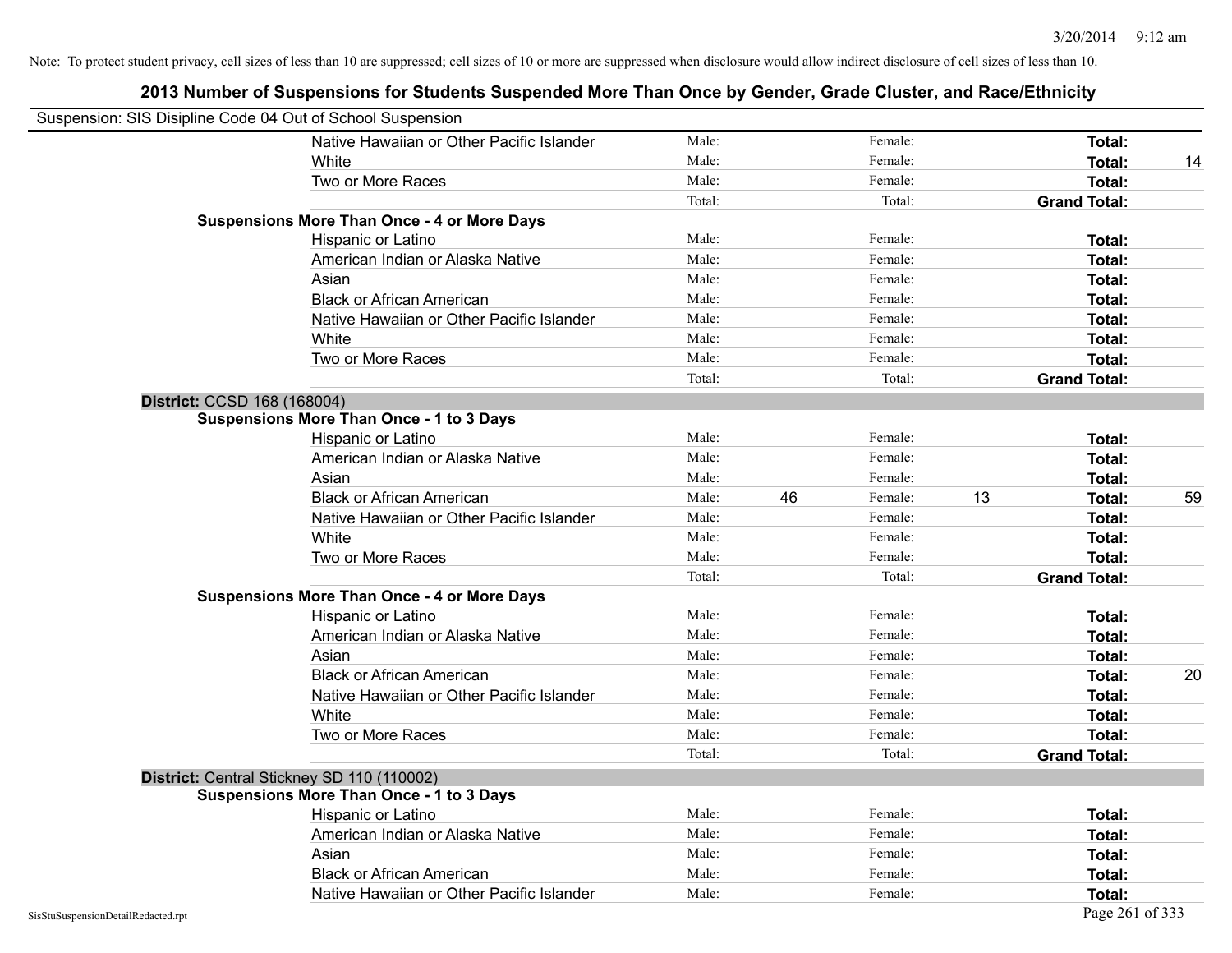| Suspension: SIS Disipline Code 04 Out of School Suspension |                                                    |        |    |         |    |                     |     |
|------------------------------------------------------------|----------------------------------------------------|--------|----|---------|----|---------------------|-----|
|                                                            | White                                              | Male:  |    | Female: |    | Total:              |     |
|                                                            | Two or More Races                                  | Male:  |    | Female: |    | Total:              |     |
|                                                            |                                                    | Total: |    | Total:  |    | <b>Grand Total:</b> |     |
|                                                            | District: Chicago Heights SD 170 (170002)          |        |    |         |    |                     |     |
|                                                            | <b>Suspensions More Than Once - 1 to 3 Days</b>    |        |    |         |    |                     |     |
|                                                            | Hispanic or Latino                                 | Male:  |    | Female: |    | Total:              | 16  |
|                                                            | American Indian or Alaska Native                   | Male:  |    | Female: |    | Total:              |     |
|                                                            | Asian                                              | Male:  |    | Female: |    | Total:              |     |
|                                                            | <b>Black or African American</b>                   | Male:  | 84 | Female: | 28 | Total:              | 112 |
|                                                            | Native Hawaiian or Other Pacific Islander          | Male:  |    | Female: |    | Total:              |     |
|                                                            | White                                              | Male:  |    | Female: |    | <b>Total:</b>       |     |
|                                                            | Two or More Races                                  | Male:  |    | Female: |    | <b>Total:</b>       |     |
|                                                            |                                                    | Total: |    | Total:  |    | <b>Grand Total:</b> |     |
|                                                            | <b>Suspensions More Than Once - 4 or More Days</b> |        |    |         |    |                     |     |
|                                                            | Hispanic or Latino                                 | Male:  |    | Female: |    | Total:              |     |
|                                                            | American Indian or Alaska Native                   | Male:  |    | Female: |    | Total:              |     |
|                                                            | Asian                                              | Male:  |    | Female: |    | Total:              |     |
|                                                            | <b>Black or African American</b>                   | Male:  |    | Female: |    | Total:              | 16  |
|                                                            | Native Hawaiian or Other Pacific Islander          | Male:  |    | Female: |    | <b>Total:</b>       |     |
|                                                            | White                                              | Male:  |    | Female: |    | Total:              |     |
|                                                            | Two or More Races                                  | Male:  |    | Female: |    | Total:              |     |
|                                                            |                                                    | Total: |    | Total:  |    | <b>Grand Total:</b> |     |
|                                                            | District: Chicago Ridge SD 127-5 (127502)          |        |    |         |    |                     |     |
|                                                            | <b>Suspensions More Than Once - 1 to 3 Days</b>    |        |    |         |    |                     |     |
|                                                            | Hispanic or Latino                                 | Male:  |    | Female: |    | <b>Total:</b>       |     |
|                                                            | American Indian or Alaska Native                   | Male:  |    | Female: |    | Total:              |     |
|                                                            | Asian                                              | Male:  |    | Female: |    | Total:              |     |
|                                                            | <b>Black or African American</b>                   | Male:  |    | Female: |    | Total:              |     |
|                                                            | Native Hawaiian or Other Pacific Islander          | Male:  |    | Female: |    | Total:              |     |
|                                                            | White                                              | Male:  |    | Female: |    | Total:              | 19  |
|                                                            | Two or More Races                                  | Male:  |    | Female: |    | Total:              |     |
|                                                            |                                                    | Total: |    | Total:  |    | <b>Grand Total:</b> |     |
|                                                            | <b>Suspensions More Than Once - 4 or More Days</b> |        |    |         |    |                     |     |
|                                                            | Hispanic or Latino                                 | Male:  |    | Female: |    | Total:              |     |
|                                                            | American Indian or Alaska Native                   | Male:  |    | Female: |    | Total:              |     |
|                                                            | Asian                                              | Male:  |    | Female: |    | Total:              |     |
|                                                            | <b>Black or African American</b>                   | Male:  |    | Female: |    | Total:              |     |
|                                                            | Native Hawaiian or Other Pacific Islander          | Male:  |    | Female: |    | Total:              |     |
|                                                            | White                                              | Male:  |    | Female: |    | Total:              |     |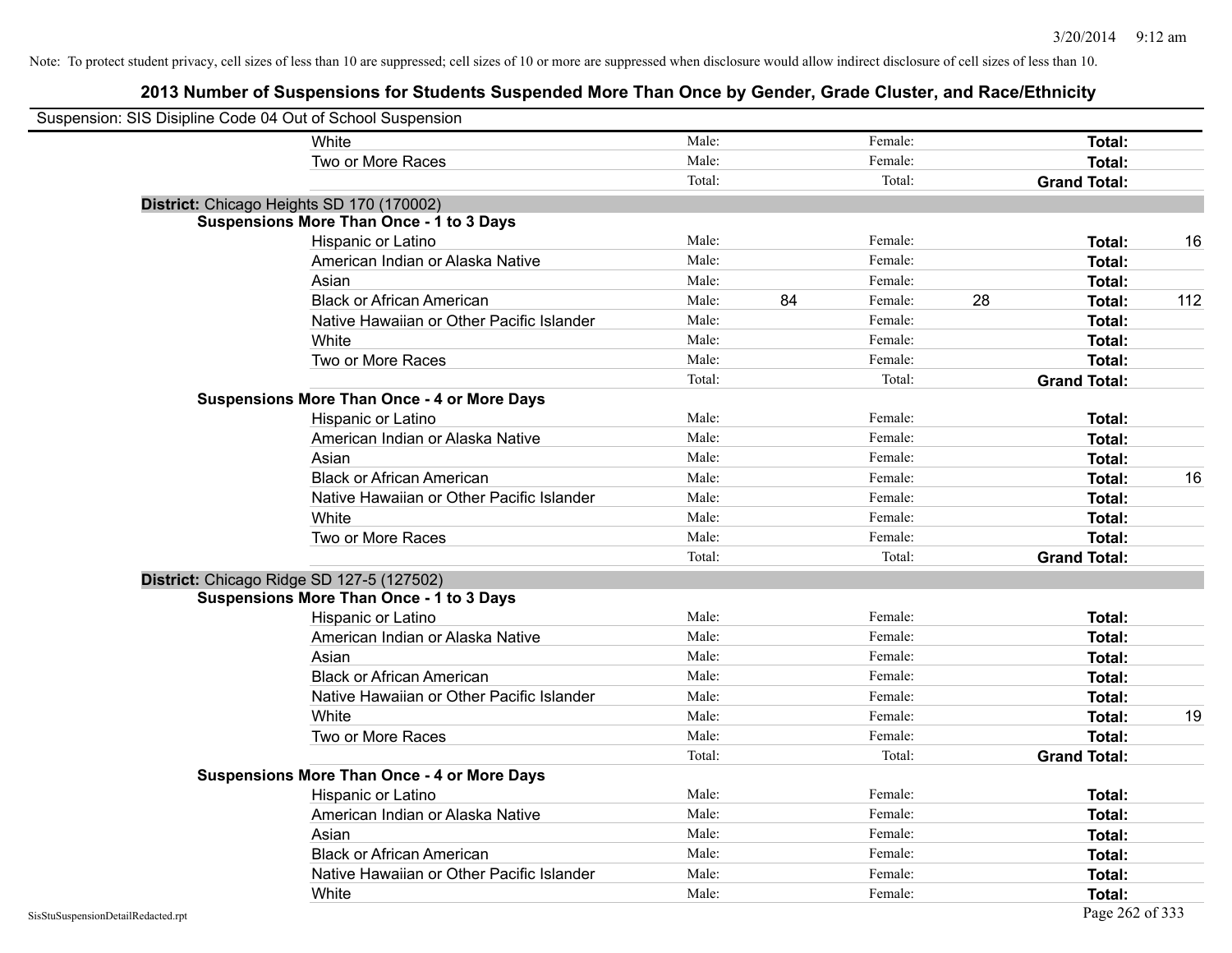| Suspension: SIS Disipline Code 04 Out of School Suspension |                                                    |        |     |         |     |                     |     |
|------------------------------------------------------------|----------------------------------------------------|--------|-----|---------|-----|---------------------|-----|
|                                                            | Two or More Races                                  | Male:  |     | Female: |     | Total:              |     |
|                                                            |                                                    | Total: |     | Total:  |     | <b>Grand Total:</b> |     |
| <b>District: CHSD 218 (218016)</b>                         |                                                    |        |     |         |     |                     |     |
|                                                            | <b>Suspensions More Than Once - 1 to 3 Days</b>    |        |     |         |     |                     |     |
|                                                            | Hispanic or Latino                                 | Male:  | 100 | Female: | 28  | Total:              | 128 |
|                                                            | American Indian or Alaska Native                   | Male:  |     | Female: |     | Total:              |     |
|                                                            | Asian                                              | Male:  |     | Female: |     | Total:              | 16  |
|                                                            | <b>Black or African American</b>                   | Male:  | 231 | Female: | 106 | Total:              | 337 |
|                                                            | Native Hawaiian or Other Pacific Islander          | Male:  |     | Female: |     | Total:              |     |
|                                                            | White                                              | Male:  | 137 | Female: | 36  | Total:              | 173 |
|                                                            | Two or More Races                                  | Male:  |     | Female: |     | Total:              | 11  |
|                                                            |                                                    | Total: |     | Total:  |     | <b>Grand Total:</b> |     |
|                                                            | <b>Suspensions More Than Once - 4 or More Days</b> |        |     |         |     |                     |     |
|                                                            | Hispanic or Latino                                 | Male:  |     | Female: |     | Total:              | 47  |
|                                                            | American Indian or Alaska Native                   | Male:  |     | Female: |     | Total:              |     |
|                                                            | Asian                                              | Male:  |     | Female: |     | Total:              |     |
|                                                            | <b>Black or African American</b>                   | Male:  | 129 | Female: | 51  | Total:              | 180 |
|                                                            | Native Hawaiian or Other Pacific Islander          | Male:  |     | Female: |     | Total:              |     |
|                                                            | White                                              | Male:  |     | Female: |     | Total:              | 61  |
|                                                            | Two or More Races                                  | Male:  |     | Female: |     | Total:              |     |
|                                                            |                                                    | Total: |     | Total:  |     | <b>Grand Total:</b> |     |
|                                                            | District: Cons HSD 230 (230013)                    |        |     |         |     |                     |     |
|                                                            | <b>Suspensions More Than Once - 1 to 3 Days</b>    |        |     |         |     |                     |     |
|                                                            | Hispanic or Latino                                 | Male:  | 55  | Female: | 18  | Total:              | 73  |
|                                                            | American Indian or Alaska Native                   | Male:  |     | Female: |     | Total:              |     |
|                                                            | Asian                                              | Male:  |     | Female: |     | Total:              |     |
|                                                            | <b>Black or African American</b>                   | Male:  | 68  | Female: | 16  | Total:              | 84  |
|                                                            | Native Hawaiian or Other Pacific Islander          | Male:  |     | Female: |     | Total:              |     |
|                                                            | White                                              | Male:  | 311 | Female: | 87  | <b>Total:</b>       | 398 |
|                                                            | Two or More Races                                  | Male:  |     | Female: |     | Total:              |     |
|                                                            |                                                    | Total: |     | Total:  |     | <b>Grand Total:</b> |     |
|                                                            | <b>Suspensions More Than Once - 4 or More Days</b> |        |     |         |     |                     |     |
|                                                            | Hispanic or Latino                                 | Male:  |     | Female: |     | Total:              |     |
|                                                            | American Indian or Alaska Native                   | Male:  |     | Female: |     | Total:              |     |
|                                                            | Asian                                              | Male:  |     | Female: |     | Total:              |     |
|                                                            | <b>Black or African American</b>                   | Male:  |     | Female: |     | Total:              | 17  |
|                                                            | Native Hawaiian or Other Pacific Islander          | Male:  |     | Female: |     | Total:              |     |
|                                                            | White                                              | Male:  | 50  | Female: | 24  | Total:              | 74  |
|                                                            | Two or More Races                                  | Male:  |     | Female: |     | Total:              |     |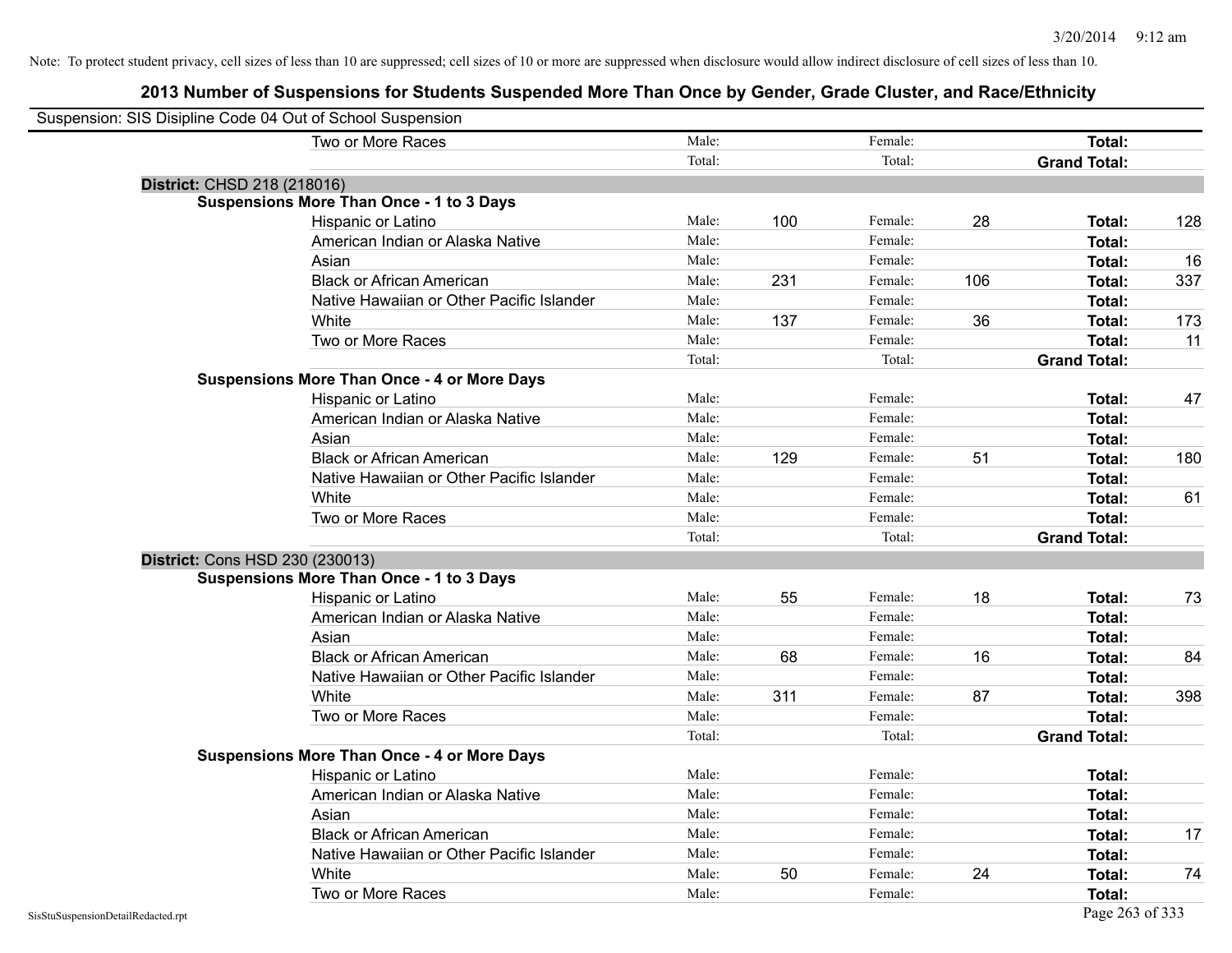| Suspension: SIS Disipline Code 04 Out of School Suspension |                                                    |        |    |         |    |                     |     |
|------------------------------------------------------------|----------------------------------------------------|--------|----|---------|----|---------------------|-----|
|                                                            |                                                    | Total: | 68 | Total:  | 34 | <b>Grand Total:</b> | 102 |
|                                                            | District: Cook County SD 130 (130002)              |        |    |         |    |                     |     |
|                                                            | <b>Suspensions More Than Once - 1 to 3 Days</b>    |        |    |         |    |                     |     |
|                                                            | Hispanic or Latino                                 | Male:  |    | Female: |    | Total:              | 27  |
|                                                            | American Indian or Alaska Native                   | Male:  |    | Female: |    | Total:              |     |
|                                                            | Asian                                              | Male:  |    | Female: |    | Total:              |     |
|                                                            | <b>Black or African American</b>                   | Male:  | 49 | Female: | 11 | Total:              | 60  |
|                                                            | Native Hawaiian or Other Pacific Islander          | Male:  |    | Female: |    | <b>Total:</b>       |     |
|                                                            | White                                              | Male:  |    | Female: |    | <b>Total:</b>       |     |
|                                                            | Two or More Races                                  | Male:  |    | Female: |    | <b>Total:</b>       |     |
|                                                            |                                                    | Total: |    | Total:  |    | <b>Grand Total:</b> |     |
|                                                            | <b>Suspensions More Than Once - 4 or More Days</b> |        |    |         |    |                     |     |
|                                                            | Hispanic or Latino                                 | Male:  |    | Female: |    | Total:              |     |
|                                                            | American Indian or Alaska Native                   | Male:  |    | Female: |    | <b>Total:</b>       |     |
|                                                            | Asian                                              | Male:  |    | Female: |    | Total:              |     |
|                                                            | <b>Black or African American</b>                   | Male:  |    | Female: |    | <b>Total:</b>       | 10  |
|                                                            | Native Hawaiian or Other Pacific Islander          | Male:  |    | Female: |    | Total:              |     |
|                                                            | White                                              | Male:  |    | Female: |    | <b>Total:</b>       |     |
|                                                            | Two or More Races                                  | Male:  |    | Female: |    | <b>Total:</b>       |     |
|                                                            |                                                    | Total: |    | Total:  |    | <b>Grand Total:</b> | 22  |
|                                                            | District: Country Club Hills SD 160 (160002)       |        |    |         |    |                     |     |
|                                                            | <b>Suspensions More Than Once - 1 to 3 Days</b>    |        |    |         |    |                     |     |
|                                                            | Hispanic or Latino                                 | Male:  |    | Female: |    | Total:              |     |
|                                                            | American Indian or Alaska Native                   | Male:  |    | Female: |    | <b>Total:</b>       |     |
|                                                            | Asian                                              | Male:  |    | Female: |    | Total:              |     |
|                                                            | <b>Black or African American</b>                   | Male:  | 47 | Female: | 29 | <b>Total:</b>       | 76  |
|                                                            | Native Hawaiian or Other Pacific Islander          | Male:  |    | Female: |    | <b>Total:</b>       |     |
|                                                            | White                                              | Male:  |    | Female: |    | Total:              |     |
|                                                            | Two or More Races                                  | Male:  |    | Female: |    | <b>Total:</b>       |     |
|                                                            |                                                    | Total: |    | Total:  |    | <b>Grand Total:</b> |     |
|                                                            | <b>Suspensions More Than Once - 4 or More Days</b> |        |    |         |    |                     |     |
|                                                            | Hispanic or Latino                                 | Male:  |    | Female: |    | Total:              |     |
|                                                            | American Indian or Alaska Native                   | Male:  |    | Female: |    | <b>Total:</b>       |     |
|                                                            | Asian                                              | Male:  |    | Female: |    | Total:              |     |
|                                                            | <b>Black or African American</b>                   | Male:  | 34 | Female: | 10 | Total:              | 44  |
|                                                            | Native Hawaiian or Other Pacific Islander          | Male:  |    | Female: |    | <b>Total:</b>       |     |
|                                                            | White                                              | Male:  |    | Female: |    | Total:              |     |
|                                                            | Two or More Races                                  | Male:  |    | Female: |    | <b>Total:</b>       |     |
|                                                            |                                                    | Total: |    | Total:  |    | <b>Grand Total:</b> |     |
| SisStuSuspensionDetailRedacted.rpt                         |                                                    |        |    |         |    | Page 264 of 333     |     |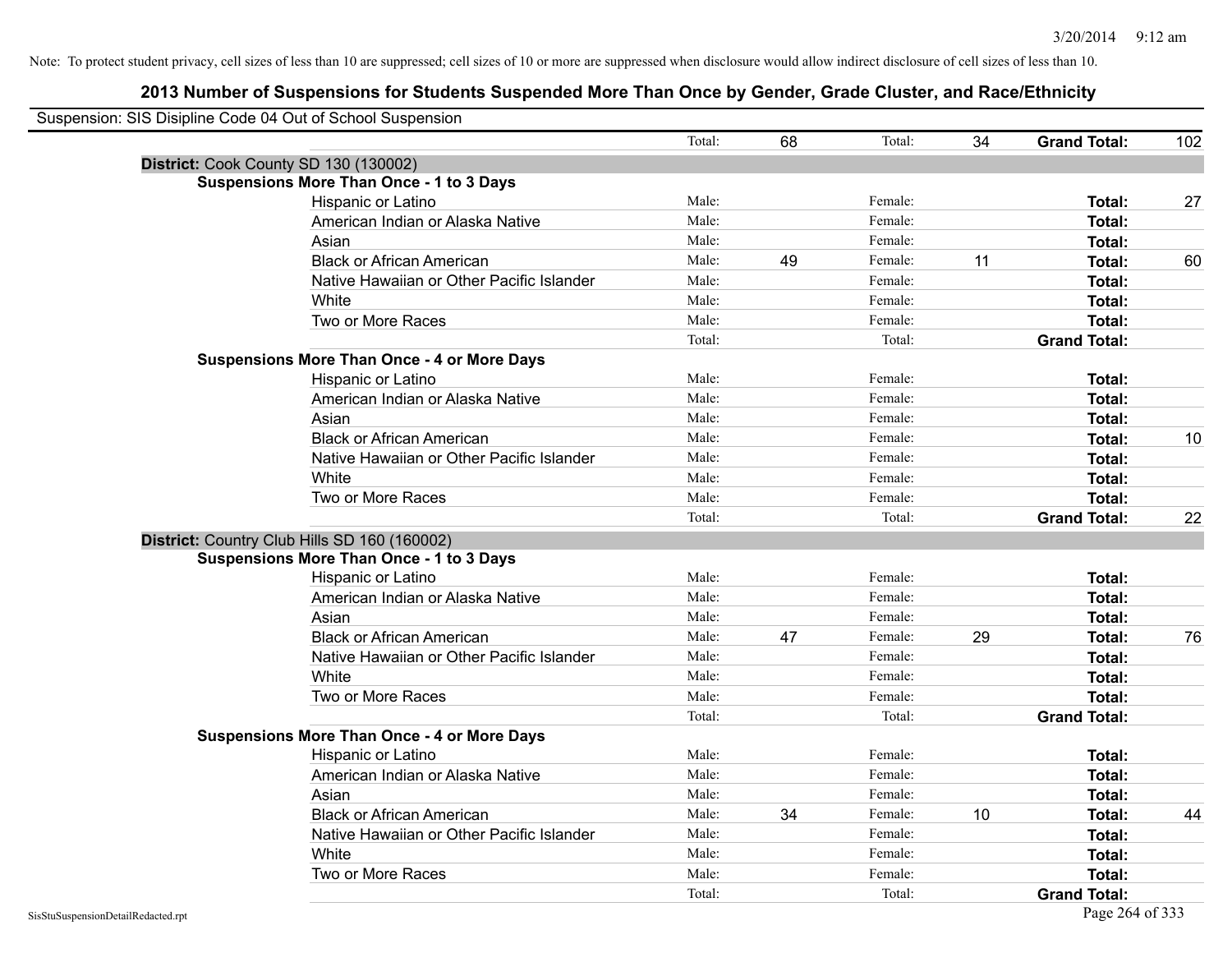| Suspension: SIS Disipline Code 04 Out of School Suspension |                                                    |                 |     |                   |    |                                      |     |
|------------------------------------------------------------|----------------------------------------------------|-----------------|-----|-------------------|----|--------------------------------------|-----|
| <b>District: Dolton SD 148 (148002)</b>                    |                                                    |                 |     |                   |    |                                      |     |
|                                                            | <b>Suspensions More Than Once - 1 to 3 Days</b>    |                 |     |                   |    |                                      |     |
|                                                            | Hispanic or Latino                                 | Male:           |     | Female:           |    | Total:                               |     |
|                                                            | American Indian or Alaska Native                   | Male:           |     | Female:           |    | Total:                               |     |
|                                                            | Asian                                              | Male:           |     | Female:           |    | Total:                               |     |
|                                                            | <b>Black or African American</b>                   | Male:           | 109 | Female:           | 32 | Total:                               | 141 |
|                                                            | Native Hawaiian or Other Pacific Islander          | Male:           |     | Female:           |    | Total:                               |     |
|                                                            | White                                              | Male:           |     | Female:           |    | <b>Total:</b>                        |     |
|                                                            | Two or More Races                                  | Male:           |     | Female:           |    | Total:                               |     |
|                                                            |                                                    | Total:          |     | Total:            |    | <b>Grand Total:</b>                  |     |
|                                                            | <b>Suspensions More Than Once - 4 or More Days</b> |                 |     |                   |    |                                      |     |
|                                                            | Hispanic or Latino                                 | Male:           |     | Female:           |    | Total:                               |     |
|                                                            | American Indian or Alaska Native                   | Male:           |     | Female:           |    | Total:                               |     |
|                                                            | Asian                                              | Male:           |     | Female:           |    | Total:                               |     |
|                                                            | <b>Black or African American</b>                   | Male:           |     | Female:           |    | <b>Total:</b>                        | 25  |
|                                                            | Native Hawaiian or Other Pacific Islander          | Male:           |     | Female:           |    | Total:                               |     |
|                                                            | White                                              | Male:           |     | Female:           |    | <b>Total:</b>                        |     |
|                                                            | Two or More Races                                  | Male:           |     | Female:           |    | Total:                               |     |
|                                                            |                                                    | Total:          |     | Total:            |    | <b>Grand Total:</b>                  |     |
| District: Dolton SD 149 (149002)                           |                                                    |                 |     |                   |    |                                      |     |
|                                                            |                                                    |                 |     |                   |    |                                      |     |
|                                                            | <b>Suspensions More Than Once - 1 to 3 Days</b>    |                 |     |                   |    |                                      |     |
|                                                            | Hispanic or Latino                                 | Male:           |     | Female:           |    | Total:                               |     |
|                                                            | American Indian or Alaska Native                   | Male:           |     | Female:           |    | Total:                               |     |
|                                                            | Asian                                              | Male:           |     | Female:           |    | Total:                               |     |
|                                                            | <b>Black or African American</b>                   | Male:           | 52  | Female:           | 19 | <b>Total:</b>                        | 71  |
|                                                            | Native Hawaiian or Other Pacific Islander          | Male:           |     | Female:           |    | <b>Total:</b>                        |     |
|                                                            | White                                              | Male:           |     | Female:           |    | Total:                               |     |
|                                                            | Two or More Races                                  | Male:           |     | Female:           |    | <b>Total:</b>                        |     |
|                                                            |                                                    | Total:          |     | Total:            |    | <b>Grand Total:</b>                  |     |
|                                                            | <b>Suspensions More Than Once - 4 or More Days</b> |                 |     |                   |    |                                      |     |
|                                                            | Hispanic or Latino                                 | Male:           |     | Female:           |    | Total:                               |     |
|                                                            | American Indian or Alaska Native                   | Male:           |     | Female:           |    | Total:                               |     |
|                                                            | Asian                                              | Male:           |     | Female:           |    | Total:                               |     |
|                                                            | <b>Black or African American</b>                   | Male:           |     | Female:           |    | Total:                               | 16  |
|                                                            | Native Hawaiian or Other Pacific Islander          | Male:           |     | Female:           |    | <b>Total:</b>                        |     |
|                                                            | White                                              | Male:           |     | Female:           |    | Total:                               |     |
|                                                            | Two or More Races                                  | Male:<br>Total: |     | Female:<br>Total: |    | <b>Total:</b><br><b>Grand Total:</b> |     |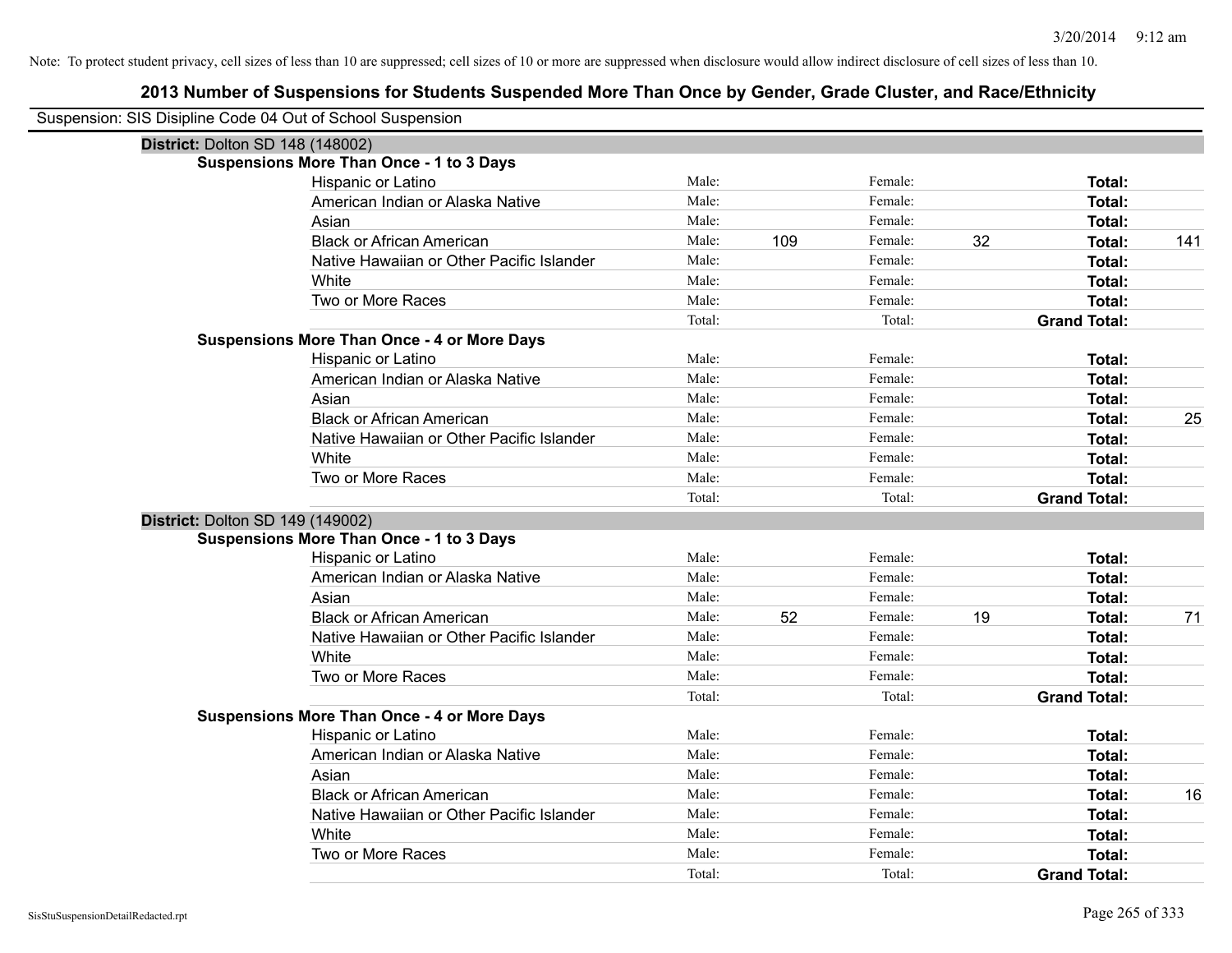| Suspension: SIS Disipline Code 04 Out of School Suspension |                                                    |        |    |         |    |                     |     |
|------------------------------------------------------------|----------------------------------------------------|--------|----|---------|----|---------------------|-----|
| District: ESD 159 (159002)                                 |                                                    |        |    |         |    |                     |     |
|                                                            | <b>Suspensions More Than Once - 1 to 3 Days</b>    |        |    |         |    |                     |     |
|                                                            | Hispanic or Latino                                 | Male:  |    | Female: |    | Total:              |     |
|                                                            | American Indian or Alaska Native                   | Male:  |    | Female: |    | Total:              |     |
|                                                            | Asian                                              | Male:  |    | Female: |    | Total:              |     |
|                                                            | <b>Black or African American</b>                   | Male:  | 99 | Female: | 47 | Total:              | 146 |
|                                                            | Native Hawaiian or Other Pacific Islander          | Male:  |    | Female: |    | Total:              |     |
|                                                            | White                                              | Male:  |    | Female: |    | <b>Total:</b>       |     |
|                                                            | Two or More Races                                  | Male:  |    | Female: |    | Total:              |     |
|                                                            |                                                    | Total: |    | Total:  |    | <b>Grand Total:</b> |     |
|                                                            | <b>Suspensions More Than Once - 4 or More Days</b> |        |    |         |    |                     |     |
|                                                            | Hispanic or Latino                                 | Male:  |    | Female: |    | Total:              |     |
|                                                            | American Indian or Alaska Native                   | Male:  |    | Female: |    | <b>Total:</b>       |     |
|                                                            | Asian                                              | Male:  |    | Female: |    | Total:              |     |
|                                                            | <b>Black or African American</b>                   | Male:  |    | Female: |    | <b>Total:</b>       | 20  |
|                                                            | Native Hawaiian or Other Pacific Islander          | Male:  |    | Female: |    | Total:              |     |
|                                                            | White                                              | Male:  |    | Female: |    | <b>Total:</b>       |     |
|                                                            | Two or More Races                                  | Male:  |    | Female: |    | <b>Total:</b>       |     |
|                                                            |                                                    | Total: |    | Total:  |    | <b>Grand Total:</b> |     |
|                                                            | District: Evergreen Park CHSD 231 (231016)         |        |    |         |    |                     |     |
|                                                            | <b>Suspensions More Than Once - 1 to 3 Days</b>    |        |    |         |    |                     |     |
|                                                            | Hispanic or Latino                                 | Male:  |    | Female: |    | Total:              | 27  |
|                                                            | American Indian or Alaska Native                   | Male:  |    | Female: |    | Total:              |     |
|                                                            | Asian                                              | Male:  |    | Female: |    | Total:              |     |
|                                                            | <b>Black or African American</b>                   | Male:  |    | Female: |    | <b>Total:</b>       | 24  |
|                                                            | Native Hawaiian or Other Pacific Islander          | Male:  |    | Female: |    | Total:              |     |
|                                                            | White                                              | Male:  | 32 | Female: | 13 | <b>Total:</b>       | 45  |
|                                                            | Two or More Races                                  | Male:  |    | Female: |    | <b>Total:</b>       |     |
|                                                            |                                                    | Total: |    | Total:  |    | <b>Grand Total:</b> |     |
|                                                            | <b>Suspensions More Than Once - 4 or More Days</b> |        |    |         |    |                     |     |
|                                                            | Hispanic or Latino                                 | Male:  |    | Female: |    | Total:              |     |
|                                                            | American Indian or Alaska Native                   | Male:  |    | Female: |    | Total:              |     |
|                                                            | Asian                                              | Male:  |    | Female: |    | Total:              |     |
|                                                            | <b>Black or African American</b>                   | Male:  |    | Female: |    | Total:              |     |
|                                                            | Native Hawaiian or Other Pacific Islander          | Male:  |    | Female: |    | <b>Total:</b>       |     |
|                                                            | White                                              | Male:  |    | Female: |    | Total:              |     |
|                                                            | Two or More Races                                  | Male:  |    | Female: |    | Total:              |     |
|                                                            |                                                    | Total: |    | Total:  |    | <b>Grand Total:</b> |     |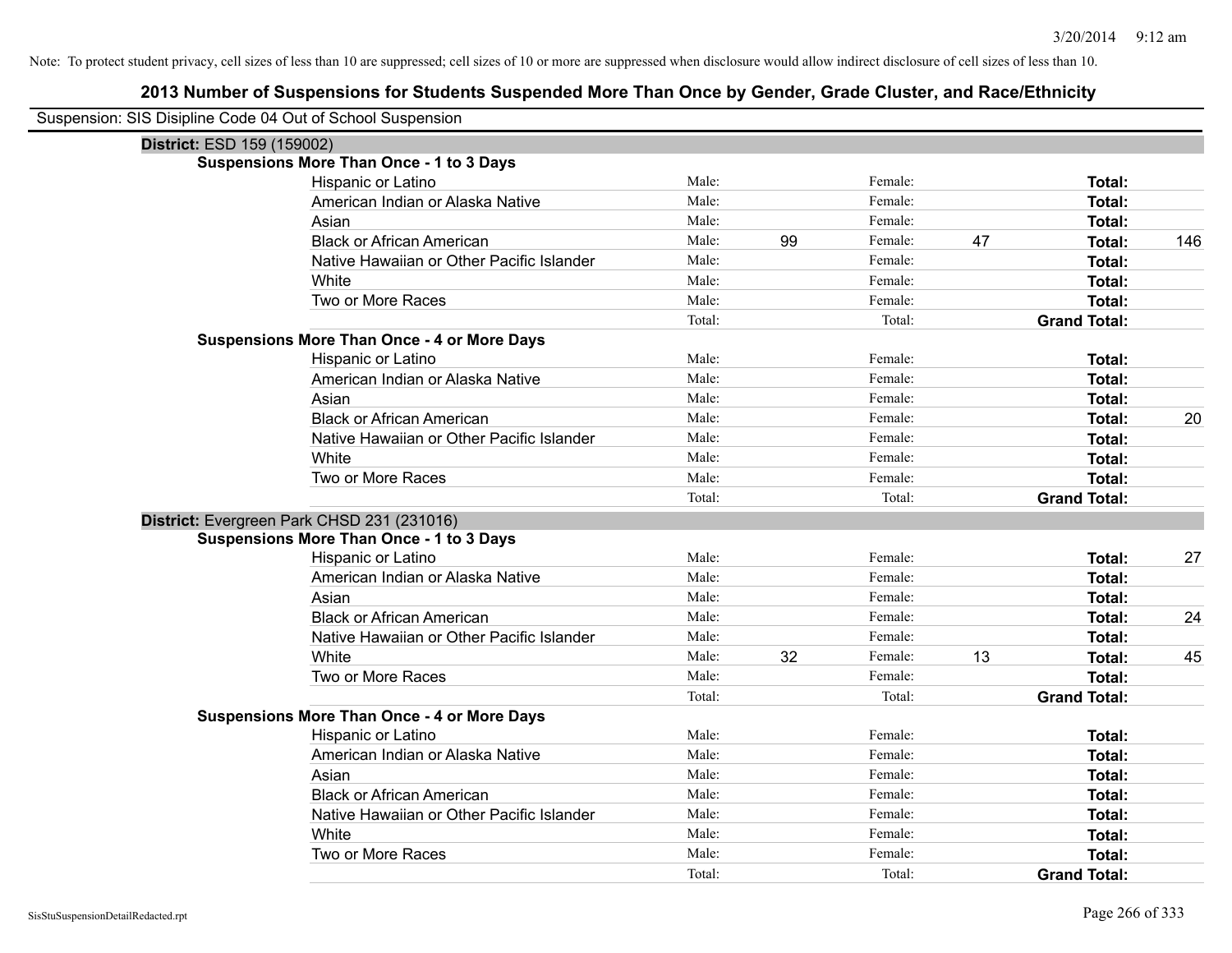| Suspension: SIS Disipline Code 04 Out of School Suspension |                                                    |        |     |         |    |                     |     |
|------------------------------------------------------------|----------------------------------------------------|--------|-----|---------|----|---------------------|-----|
|                                                            | District: Evergreen Park ESD 124 (124002)          |        |     |         |    |                     |     |
|                                                            | <b>Suspensions More Than Once - 1 to 3 Days</b>    |        |     |         |    |                     |     |
|                                                            | Hispanic or Latino                                 | Male:  |     | Female: |    | Total:              |     |
|                                                            | American Indian or Alaska Native                   | Male:  |     | Female: |    | Total:              |     |
|                                                            | Asian                                              | Male:  |     | Female: |    | Total:              |     |
|                                                            | <b>Black or African American</b>                   | Male:  |     | Female: |    | Total:              |     |
|                                                            | Native Hawaiian or Other Pacific Islander          | Male:  |     | Female: |    | Total:              |     |
|                                                            | White                                              | Male:  |     | Female: |    | Total:              |     |
|                                                            | Two or More Races                                  | Male:  |     | Female: |    | Total:              |     |
|                                                            |                                                    | Total: |     | Total:  |    | <b>Grand Total:</b> | 12  |
|                                                            | <b>Suspensions More Than Once - 4 or More Days</b> |        |     |         |    |                     |     |
|                                                            | Hispanic or Latino                                 | Male:  |     | Female: |    | Total:              |     |
|                                                            | American Indian or Alaska Native                   | Male:  |     | Female: |    | Total:              |     |
|                                                            | Asian                                              | Male:  |     | Female: |    | Total:              |     |
|                                                            | <b>Black or African American</b>                   | Male:  |     | Female: |    | Total:              |     |
|                                                            | Native Hawaiian or Other Pacific Islander          | Male:  |     | Female: |    | Total:              |     |
|                                                            | White                                              | Male:  |     | Female: |    | Total:              |     |
|                                                            | Two or More Races                                  | Male:  |     | Female: |    | Total:              |     |
|                                                            |                                                    | Total: |     | Total:  |    | <b>Grand Total:</b> |     |
| District: Flossmoor SD 161 (161002)                        |                                                    |        |     |         |    |                     |     |
|                                                            | <b>Suspensions More Than Once - 1 to 3 Days</b>    |        |     |         |    |                     |     |
|                                                            | Hispanic or Latino                                 | Male:  |     | Female: |    | Total:              |     |
|                                                            | American Indian or Alaska Native                   | Male:  |     | Female: |    | Total:              |     |
|                                                            | Asian                                              | Male:  |     | Female: |    | Total:              |     |
|                                                            | <b>Black or African American</b>                   | Male:  | 123 | Female: | 24 | Total:              | 147 |
|                                                            | Native Hawaiian or Other Pacific Islander          | Male:  |     | Female: |    | Total:              |     |
|                                                            | White                                              | Male:  |     | Female: |    | Total:              |     |
|                                                            | Two or More Races                                  | Male:  |     | Female: |    | Total:              |     |
|                                                            |                                                    | Total: |     | Total:  |    | <b>Grand Total:</b> | 159 |
|                                                            | <b>Suspensions More Than Once - 4 or More Days</b> |        |     |         |    |                     |     |
|                                                            | Hispanic or Latino                                 | Male:  |     | Female: |    | Total:              |     |
|                                                            | American Indian or Alaska Native                   | Male:  |     | Female: |    | Total:              |     |
|                                                            | Asian                                              | Male:  |     | Female: |    | Total:              |     |
|                                                            | <b>Black or African American</b>                   | Male:  |     | Female: |    | Total:              | 21  |
|                                                            | Native Hawaiian or Other Pacific Islander          | Male:  |     | Female: |    | Total:              |     |
|                                                            | White                                              | Male:  |     | Female: |    | Total:              |     |
|                                                            | Two or More Races                                  | Male:  |     | Female: |    | Total:              |     |
|                                                            |                                                    | Total: |     | Total:  |    | <b>Grand Total:</b> |     |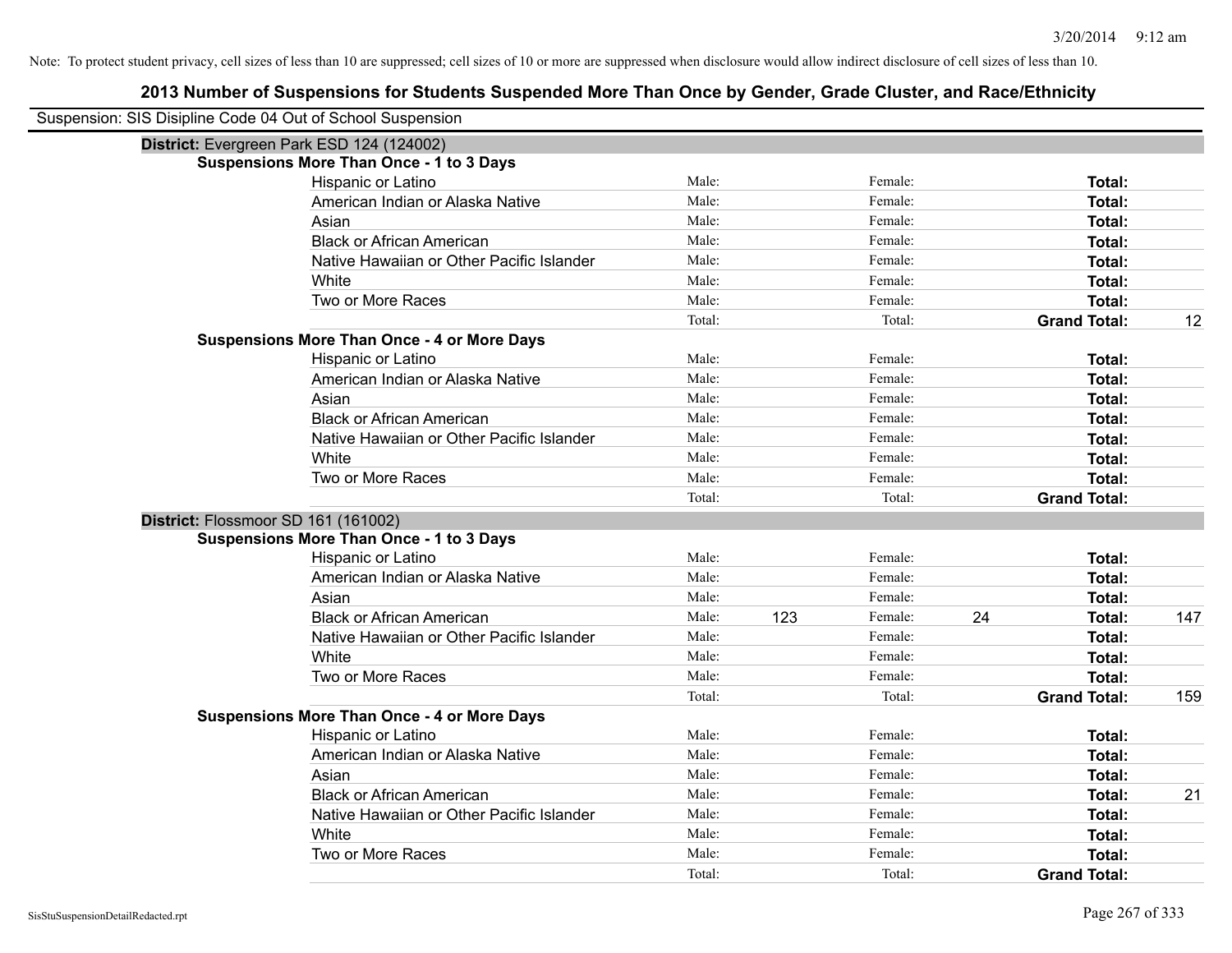| Suspension: SIS Disipline Code 04 Out of School Suspension |                                                    |        |     |         |    |                     |     |
|------------------------------------------------------------|----------------------------------------------------|--------|-----|---------|----|---------------------|-----|
| District: Ford Heights SD 169 (169002)                     |                                                    |        |     |         |    |                     |     |
|                                                            | <b>Suspensions More Than Once - 1 to 3 Days</b>    |        |     |         |    |                     |     |
|                                                            | Hispanic or Latino                                 | Male:  |     | Female: |    | Total:              |     |
|                                                            | American Indian or Alaska Native                   | Male:  |     | Female: |    | <b>Total:</b>       |     |
|                                                            | Asian                                              | Male:  |     | Female: |    | Total:              |     |
|                                                            | <b>Black or African American</b>                   | Male:  |     | Female: |    | Total:              | 31  |
|                                                            | Native Hawaiian or Other Pacific Islander          | Male:  |     | Female: |    | Total:              |     |
|                                                            | White                                              | Male:  |     | Female: |    | Total:              |     |
|                                                            | Two or More Races                                  | Male:  |     | Female: |    | Total:              |     |
|                                                            |                                                    | Total: |     | Total:  |    | <b>Grand Total:</b> |     |
|                                                            | District: Gen George Patton SD 133 (133002)        |        |     |         |    |                     |     |
|                                                            | <b>Suspensions More Than Once - 1 to 3 Days</b>    |        |     |         |    |                     |     |
|                                                            | Hispanic or Latino                                 | Male:  |     | Female: |    | <b>Total:</b>       |     |
|                                                            | American Indian or Alaska Native                   | Male:  |     | Female: |    | Total:              |     |
|                                                            | Asian                                              | Male:  |     | Female: |    | Total:              |     |
|                                                            | <b>Black or African American</b>                   | Male:  |     | Female: |    | Total:              | 21  |
|                                                            | Native Hawaiian or Other Pacific Islander          | Male:  |     | Female: |    | <b>Total:</b>       |     |
|                                                            | White                                              | Male:  |     | Female: |    | Total:              |     |
|                                                            | Two or More Races                                  | Male:  |     | Female: |    | Total:              |     |
|                                                            |                                                    | Total: |     | Total:  |    | <b>Grand Total:</b> |     |
|                                                            | <b>Suspensions More Than Once - 4 or More Days</b> |        |     |         |    |                     |     |
|                                                            | Hispanic or Latino                                 | Male:  |     | Female: |    | Total:              |     |
|                                                            | American Indian or Alaska Native                   | Male:  |     | Female: |    | Total:              |     |
|                                                            | Asian                                              | Male:  |     | Female: |    | <b>Total:</b>       |     |
|                                                            | <b>Black or African American</b>                   | Male:  |     | Female: |    | Total:              |     |
|                                                            | Native Hawaiian or Other Pacific Islander          | Male:  |     | Female: |    | <b>Total:</b>       |     |
|                                                            | White                                              | Male:  |     | Female: |    | Total:              |     |
|                                                            | Two or More Races                                  | Male:  |     | Female: |    | <b>Total:</b>       |     |
|                                                            |                                                    | Total: |     | Total:  |    | <b>Grand Total:</b> |     |
| <b>District: Harvey SD 152 (152002)</b>                    |                                                    |        |     |         |    |                     |     |
|                                                            | <b>Suspensions More Than Once - 1 to 3 Days</b>    |        |     |         |    |                     |     |
|                                                            | Hispanic or Latino                                 | Male:  |     | Female: |    | Total:              |     |
|                                                            | American Indian or Alaska Native                   | Male:  |     | Female: |    | Total:              |     |
|                                                            | Asian                                              | Male:  |     | Female: |    | Total:              |     |
|                                                            | <b>Black or African American</b>                   | Male:  | 234 | Female: | 82 | <b>Total:</b>       | 316 |
|                                                            | Native Hawaiian or Other Pacific Islander          | Male:  |     | Female: |    | Total:              |     |
|                                                            | White                                              | Male:  |     | Female: |    | <b>Total:</b>       |     |
|                                                            | Two or More Races                                  | Male:  |     | Female: |    | Total:              |     |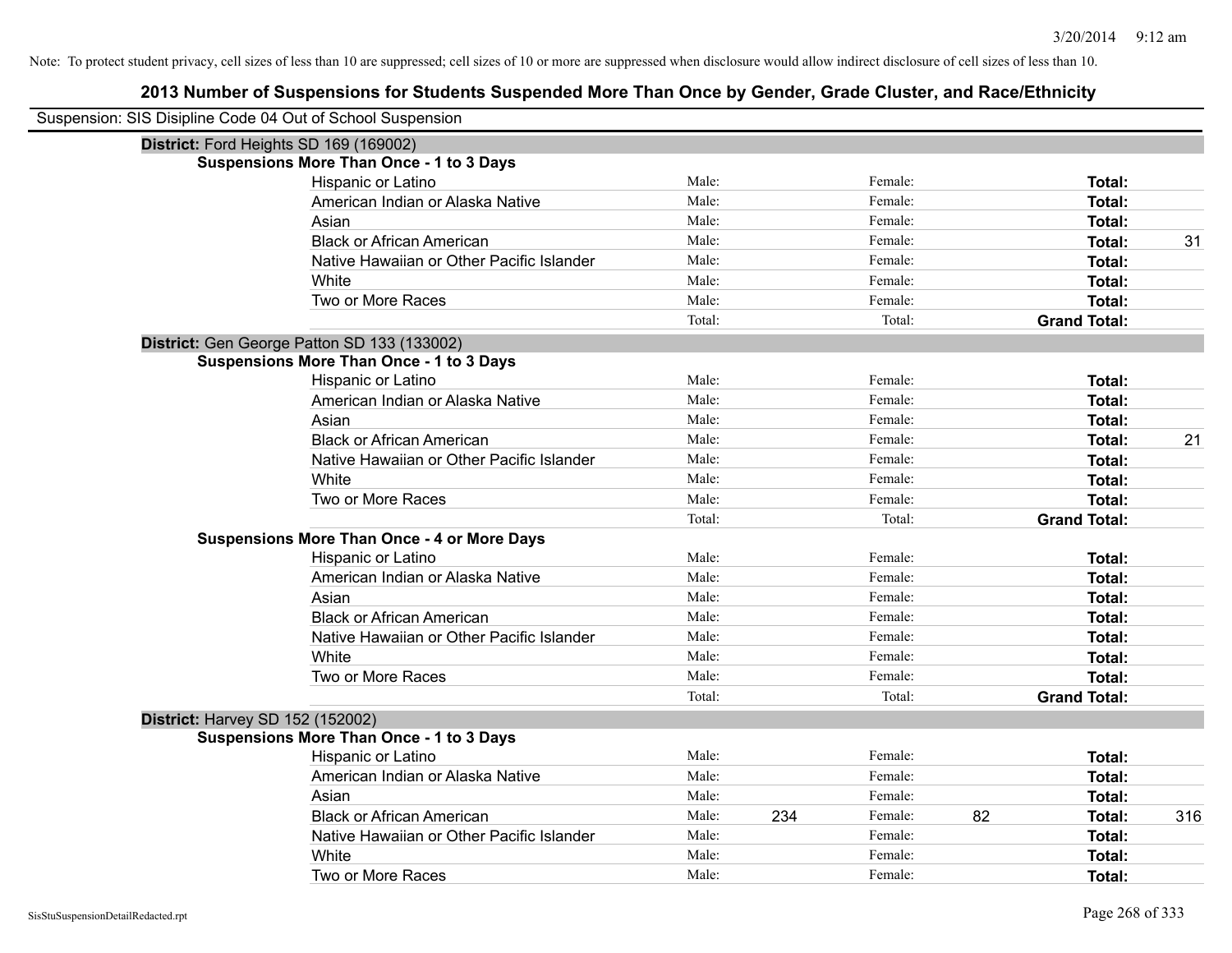| Suspension: SIS Disipline Code 04 Out of School Suspension |                                                    |        |    |         |    |                     |     |
|------------------------------------------------------------|----------------------------------------------------|--------|----|---------|----|---------------------|-----|
|                                                            |                                                    | Total: |    | Total:  |    | <b>Grand Total:</b> | 330 |
|                                                            | <b>Suspensions More Than Once - 4 or More Days</b> |        |    |         |    |                     |     |
|                                                            | Hispanic or Latino                                 | Male:  |    | Female: |    | Total:              |     |
|                                                            | American Indian or Alaska Native                   | Male:  |    | Female: |    | <b>Total:</b>       |     |
|                                                            | Asian                                              | Male:  |    | Female: |    | Total:              |     |
|                                                            | <b>Black or African American</b>                   | Male:  | 26 | Female: | 17 | Total:              | 43  |
|                                                            | Native Hawaiian or Other Pacific Islander          | Male:  |    | Female: |    | Total:              |     |
|                                                            | White                                              | Male:  |    | Female: |    | <b>Total:</b>       |     |
|                                                            | Two or More Races                                  | Male:  |    | Female: |    | Total:              |     |
|                                                            |                                                    | Total: |    | Total:  |    | <b>Grand Total:</b> |     |
|                                                            | District: Hazel Crest SD 152-5 (152502)            |        |    |         |    |                     |     |
|                                                            | <b>Suspensions More Than Once - 1 to 3 Days</b>    |        |    |         |    |                     |     |
|                                                            | Hispanic or Latino                                 | Male:  |    | Female: |    | Total:              |     |
|                                                            | American Indian or Alaska Native                   | Male:  |    | Female: |    | <b>Total:</b>       |     |
|                                                            | Asian                                              | Male:  |    | Female: |    | Total:              |     |
|                                                            | <b>Black or African American</b>                   | Male:  |    | Female: |    | Total:              |     |
|                                                            | Native Hawaiian or Other Pacific Islander          | Male:  |    | Female: |    | <b>Total:</b>       |     |
|                                                            | White                                              | Male:  |    | Female: |    | Total:              |     |
|                                                            | Two or More Races                                  | Male:  |    | Female: |    | <b>Total:</b>       |     |
|                                                            |                                                    | Total: |    | Total:  |    | <b>Grand Total:</b> |     |
|                                                            | <b>Suspensions More Than Once - 4 or More Days</b> |        |    |         |    |                     |     |
|                                                            | Hispanic or Latino                                 | Male:  |    | Female: |    | Total:              |     |
|                                                            | American Indian or Alaska Native                   | Male:  |    | Female: |    | <b>Total:</b>       |     |
|                                                            | Asian                                              | Male:  |    | Female: |    | Total:              |     |
|                                                            | <b>Black or African American</b>                   | Male:  |    | Female: |    | Total:              |     |
|                                                            | Native Hawaiian or Other Pacific Islander          | Male:  |    | Female: |    | Total:              |     |
|                                                            | White                                              | Male:  |    | Female: |    | Total:              |     |
|                                                            | Two or More Races                                  | Male:  |    | Female: |    | Total:              |     |
|                                                            |                                                    | Total: |    | Total:  |    | <b>Grand Total:</b> |     |
|                                                            | District: Homewood Flossmoor CHSD 233 (233016)     |        |    |         |    |                     |     |
|                                                            | <b>Suspensions More Than Once - 1 to 3 Days</b>    |        |    |         |    |                     |     |
|                                                            | Hispanic or Latino                                 | Male:  |    | Female: |    | <b>Total:</b>       |     |
|                                                            | American Indian or Alaska Native                   | Male:  |    | Female: |    | Total:              |     |
|                                                            | Asian                                              | Male:  |    | Female: |    | <b>Total:</b>       |     |
|                                                            | <b>Black or African American</b>                   | Male:  | 78 | Female: | 40 | Total:              | 118 |
|                                                            | Native Hawaiian or Other Pacific Islander          | Male:  |    | Female: |    | <b>Total:</b>       |     |
|                                                            | White                                              | Male:  |    | Female: |    | <b>Total:</b>       |     |
|                                                            | Two or More Races                                  | Male:  |    | Female: |    | <b>Total:</b>       |     |
|                                                            |                                                    | Total: |    | Total:  |    | <b>Grand Total:</b> | 132 |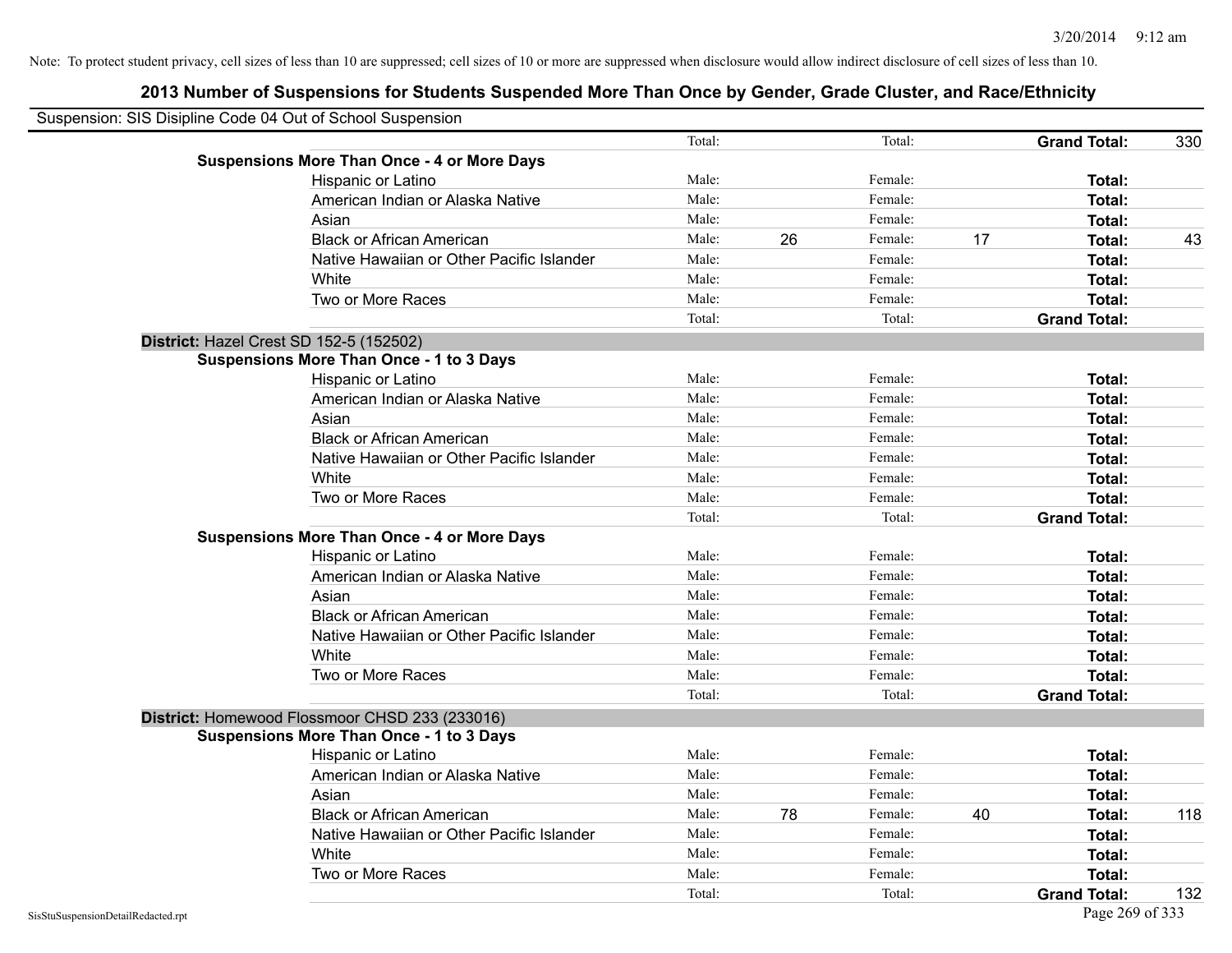| Suspension: SIS Disipline Code 04 Out of School Suspension |                                                    |        |     |         |    |                     |     |
|------------------------------------------------------------|----------------------------------------------------|--------|-----|---------|----|---------------------|-----|
|                                                            | <b>Suspensions More Than Once - 4 or More Days</b> |        |     |         |    |                     |     |
|                                                            | Hispanic or Latino                                 | Male:  |     | Female: |    | <b>Total:</b>       |     |
|                                                            | American Indian or Alaska Native                   | Male:  |     | Female: |    | <b>Total:</b>       |     |
|                                                            | Asian                                              | Male:  |     | Female: |    | <b>Total:</b>       |     |
|                                                            | <b>Black or African American</b>                   | Male:  | 72  | Female: | 13 | <b>Total:</b>       | 85  |
|                                                            | Native Hawaiian or Other Pacific Islander          | Male:  |     | Female: |    | <b>Total:</b>       |     |
|                                                            | White                                              | Male:  |     | Female: |    | Total:              |     |
|                                                            | Two or More Races                                  | Male:  |     | Female: |    | <b>Total:</b>       |     |
|                                                            |                                                    | Total: |     | Total:  |    | <b>Grand Total:</b> |     |
|                                                            | District: Homewood SD 153 (153002)                 |        |     |         |    |                     |     |
|                                                            | Suspensions More Than Once - 1 to 3 Days           |        |     |         |    |                     |     |
|                                                            | Hispanic or Latino                                 | Male:  |     | Female: |    | Total:              |     |
|                                                            | American Indian or Alaska Native                   | Male:  |     | Female: |    | <b>Total:</b>       |     |
|                                                            | Asian                                              | Male:  |     | Female: |    | <b>Total:</b>       |     |
|                                                            | <b>Black or African American</b>                   | Male:  |     | Female: |    | Total:              | 18  |
|                                                            | Native Hawaiian or Other Pacific Islander          | Male:  |     | Female: |    | <b>Total:</b>       |     |
|                                                            | White                                              | Male:  |     | Female: |    | <b>Total:</b>       |     |
|                                                            | Two or More Races                                  | Male:  |     | Female: |    | <b>Total:</b>       |     |
|                                                            |                                                    | Total: |     | Total:  |    | <b>Grand Total:</b> |     |
|                                                            | <b>Suspensions More Than Once - 4 or More Days</b> |        |     |         |    |                     |     |
|                                                            | Hispanic or Latino                                 | Male:  |     | Female: |    | Total:              |     |
|                                                            | American Indian or Alaska Native                   | Male:  |     | Female: |    | Total:              |     |
|                                                            | Asian                                              | Male:  |     | Female: |    | Total:              |     |
|                                                            | <b>Black or African American</b>                   | Male:  |     | Female: |    | <b>Total:</b>       |     |
|                                                            | Native Hawaiian or Other Pacific Islander          | Male:  |     | Female: |    | Total:              |     |
|                                                            | White                                              | Male:  |     | Female: |    | <b>Total:</b>       |     |
|                                                            | Two or More Races                                  | Male:  |     | Female: |    | Total:              |     |
|                                                            |                                                    | Total: |     | Total:  |    | <b>Grand Total:</b> |     |
|                                                            | District: Hoover-Schrum Memorial SD 157 (157002)   |        |     |         |    |                     |     |
|                                                            | <b>Suspensions More Than Once - 1 to 3 Days</b>    |        |     |         |    |                     |     |
|                                                            | Hispanic or Latino                                 | Male:  |     | Female: |    | <b>Total:</b>       | 16  |
|                                                            | American Indian or Alaska Native                   | Male:  |     | Female: |    | <b>Total:</b>       |     |
|                                                            | Asian                                              | Male:  |     | Female: |    | Total:              |     |
|                                                            | <b>Black or African American</b>                   | Male:  | 146 | Female: | 69 | <b>Total:</b>       | 215 |
|                                                            | Native Hawaiian or Other Pacific Islander          | Male:  |     | Female: |    | <b>Total:</b>       |     |
|                                                            | White                                              | Male:  |     | Female: |    | <b>Total:</b>       |     |
|                                                            | Two or More Races                                  | Male:  |     | Female: |    | <b>Total:</b>       |     |
|                                                            |                                                    | Total: |     | Total:  |    | <b>Grand Total:</b> | 243 |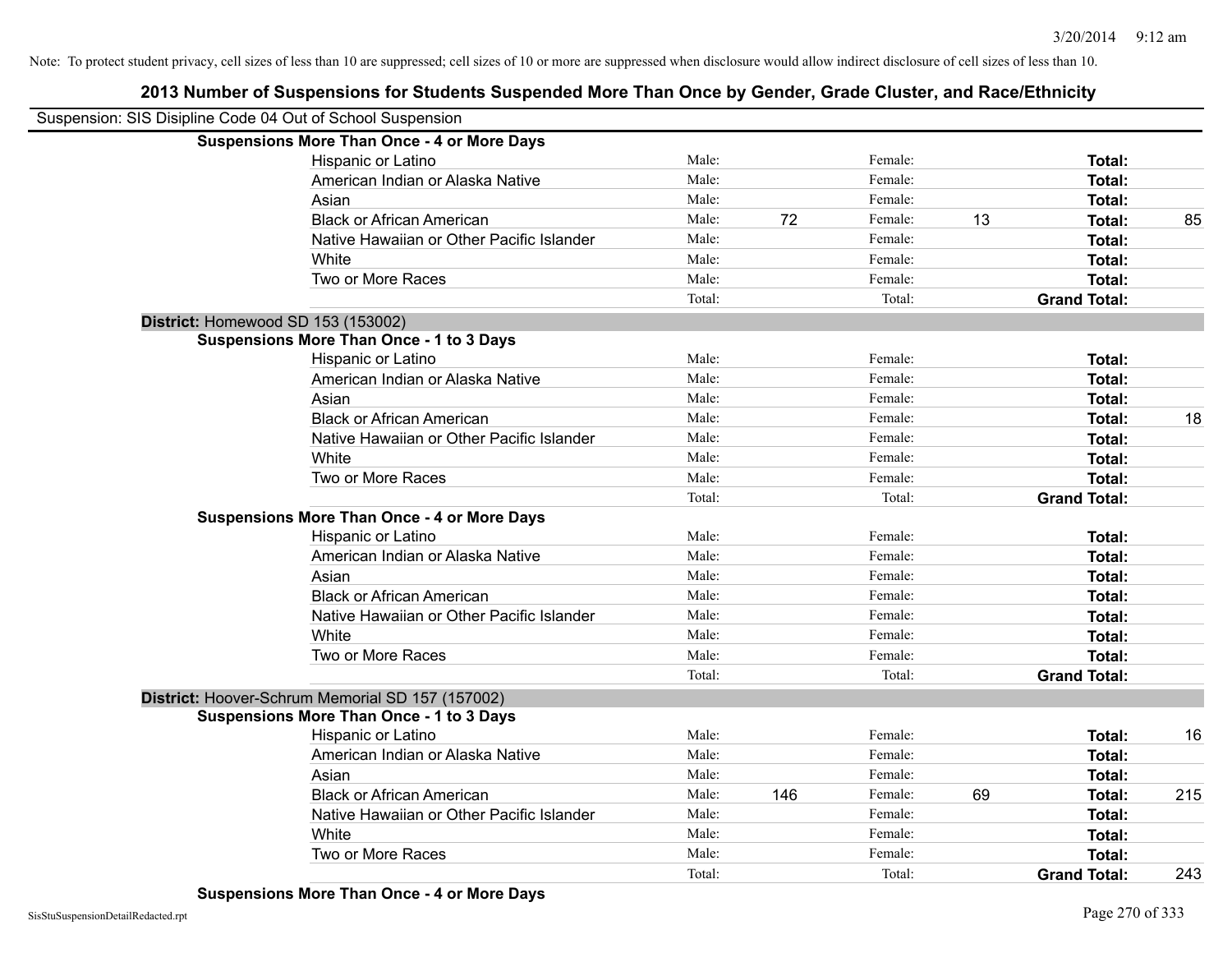| Suspension: SIS Disipline Code 04 Out of School Suspension |                                                    |        |         |                     |    |
|------------------------------------------------------------|----------------------------------------------------|--------|---------|---------------------|----|
|                                                            | Hispanic or Latino                                 | Male:  | Female: | <b>Total:</b>       |    |
|                                                            | American Indian or Alaska Native                   | Male:  | Female: | <b>Total:</b>       |    |
|                                                            | Asian                                              | Male:  | Female: | Total:              |    |
|                                                            | <b>Black or African American</b>                   | Male:  | Female: | Total:              | 24 |
|                                                            | Native Hawaiian or Other Pacific Islander          | Male:  | Female: | Total:              |    |
|                                                            | White                                              | Male:  | Female: | <b>Total:</b>       |    |
|                                                            | Two or More Races                                  | Male:  | Female: | <b>Total:</b>       |    |
|                                                            |                                                    | Total: | Total:  | <b>Grand Total:</b> |    |
|                                                            | District: Indian Springs SD 109 (109002)           |        |         |                     |    |
|                                                            | <b>Suspensions More Than Once - 1 to 3 Days</b>    |        |         |                     |    |
|                                                            | Hispanic or Latino                                 | Male:  | Female: | Total:              |    |
|                                                            | American Indian or Alaska Native                   | Male:  | Female: | <b>Total:</b>       |    |
|                                                            | Asian                                              | Male:  | Female: | Total:              |    |
|                                                            | <b>Black or African American</b>                   | Male:  | Female: | <b>Total:</b>       | 16 |
|                                                            | Native Hawaiian or Other Pacific Islander          | Male:  | Female: | Total:              |    |
|                                                            | White                                              | Male:  | Female: | Total:              |    |
|                                                            | Two or More Races                                  | Male:  | Female: | <b>Total:</b>       |    |
|                                                            |                                                    | Total: | Total:  | <b>Grand Total:</b> | 26 |
|                                                            | <b>Suspensions More Than Once - 4 or More Days</b> |        |         |                     |    |
|                                                            | Hispanic or Latino                                 | Male:  | Female: | Total:              |    |
|                                                            | American Indian or Alaska Native                   | Male:  | Female: | Total:              |    |
|                                                            | Asian                                              | Male:  | Female: | <b>Total:</b>       |    |
|                                                            | <b>Black or African American</b>                   | Male:  | Female: | <b>Total:</b>       |    |
|                                                            | Native Hawaiian or Other Pacific Islander          | Male:  | Female: | <b>Total:</b>       |    |
|                                                            | White                                              | Male:  | Female: | Total:              |    |
|                                                            | Two or More Races                                  | Male:  | Female: | Total:              |    |
|                                                            |                                                    | Total: | Total:  | <b>Grand Total:</b> |    |
| District: Kirby SD 140 (140002)                            |                                                    |        |         |                     |    |
|                                                            | <b>Suspensions More Than Once - 1 to 3 Days</b>    |        |         |                     |    |
|                                                            | Hispanic or Latino                                 | Male:  | Female: | <b>Total:</b>       |    |
|                                                            | American Indian or Alaska Native                   | Male:  | Female: | <b>Total:</b>       |    |
|                                                            | Asian                                              | Male:  | Female: | Total:              |    |
|                                                            | <b>Black or African American</b>                   | Male:  | Female: | <b>Total:</b>       |    |
|                                                            | Native Hawaiian or Other Pacific Islander          | Male:  | Female: | Total:              |    |
|                                                            | White                                              | Male:  | Female: | <b>Total:</b>       | 14 |
|                                                            | Two or More Races                                  | Male:  | Female: | <b>Total:</b>       |    |
|                                                            |                                                    | Total: | Total:  | <b>Grand Total:</b> |    |
|                                                            | <b>Suspensions More Than Once - 4 or More Days</b> |        |         |                     |    |
|                                                            | Hispanic or Latino                                 | Male:  | Female: | Total:              |    |
| SisStuSuspensionDetailRedacted.rpt                         |                                                    |        |         | Page 271 of 333     |    |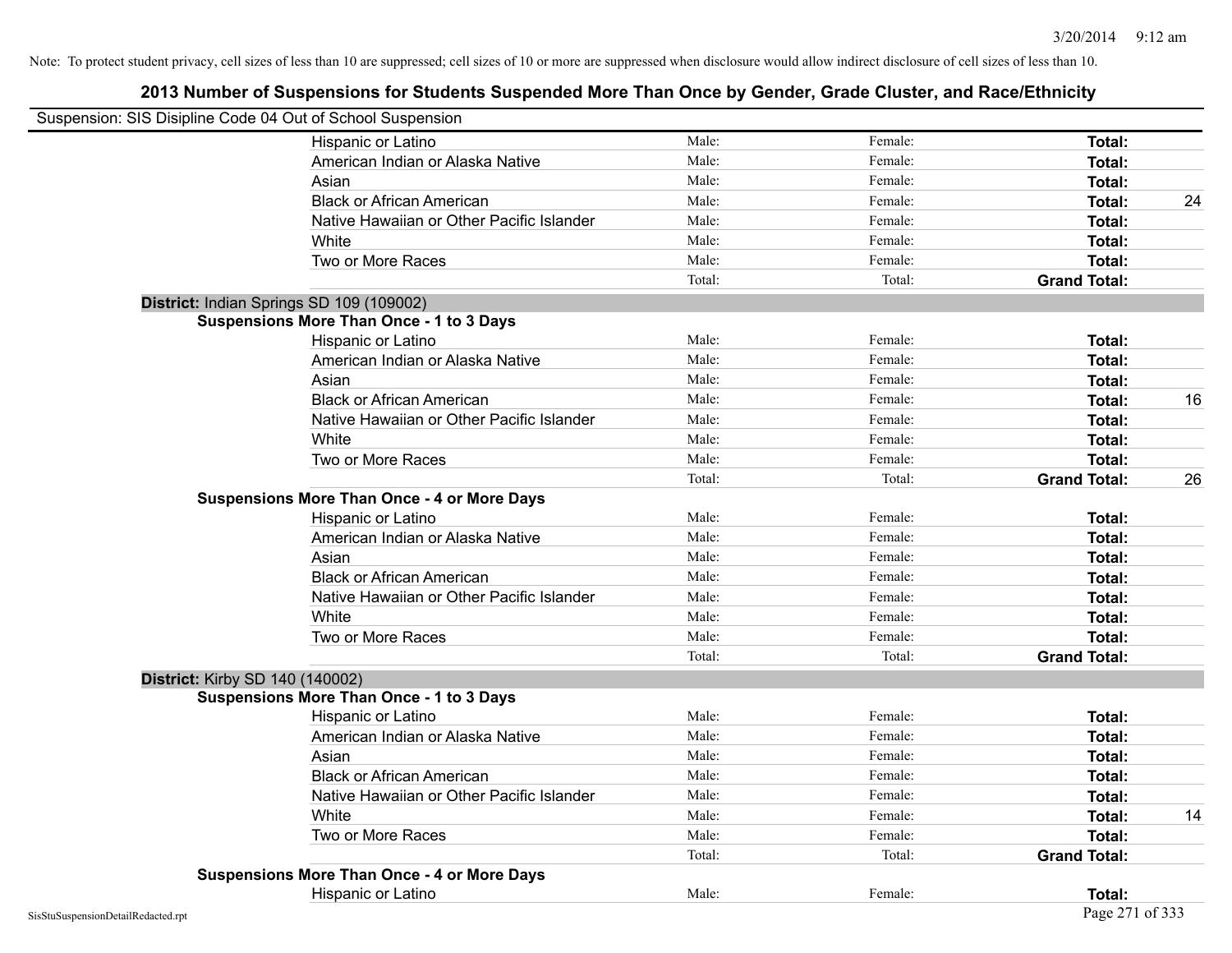|                                    | Suspension: SIS Disipline Code 04 Out of School Suspension |        |    |         |    |                     |    |
|------------------------------------|------------------------------------------------------------|--------|----|---------|----|---------------------|----|
|                                    | American Indian or Alaska Native                           | Male:  |    | Female: |    | <b>Total:</b>       |    |
|                                    | Asian                                                      | Male:  |    | Female: |    | Total:              |    |
|                                    | <b>Black or African American</b>                           | Male:  |    | Female: |    | Total:              |    |
|                                    | Native Hawaiian or Other Pacific Islander                  | Male:  |    | Female: |    | Total:              |    |
|                                    | White                                                      | Male:  |    | Female: |    | Total:              |    |
|                                    | Two or More Races                                          | Male:  |    | Female: |    | Total:              |    |
|                                    |                                                            | Total: |    | Total:  |    | <b>Grand Total:</b> |    |
|                                    | District: Lemont Twp HSD 210 (210017)                      |        |    |         |    |                     |    |
|                                    | <b>Suspensions More Than Once - 1 to 3 Days</b>            |        |    |         |    |                     |    |
|                                    | Hispanic or Latino                                         | Male:  | 11 | Female: | 32 | Total:              | 43 |
|                                    | American Indian or Alaska Native                           | Male:  |    | Female: |    | Total:              |    |
|                                    | Asian                                                      | Male:  |    | Female: |    | Total:              |    |
|                                    | <b>Black or African American</b>                           | Male:  |    | Female: |    | Total:              |    |
|                                    | Native Hawaiian or Other Pacific Islander                  | Male:  |    | Female: |    | Total:              |    |
|                                    | White                                                      | Male:  |    | Female: |    | Total:              | 75 |
|                                    | Two or More Races                                          | Male:  |    | Female: |    | Total:              |    |
|                                    |                                                            | Total: |    | Total:  |    | <b>Grand Total:</b> |    |
|                                    | <b>Suspensions More Than Once - 4 or More Days</b>         |        |    |         |    |                     |    |
|                                    | Hispanic or Latino                                         | Male:  |    | Female: |    | Total:              |    |
|                                    | American Indian or Alaska Native                           | Male:  |    | Female: |    | Total:              |    |
|                                    | Asian                                                      | Male:  |    | Female: |    | Total:              |    |
|                                    | <b>Black or African American</b>                           | Male:  |    | Female: |    | Total:              |    |
|                                    | Native Hawaiian or Other Pacific Islander                  | Male:  |    | Female: |    | Total:              |    |
|                                    | White                                                      | Male:  |    | Female: |    | <b>Total:</b>       |    |
|                                    | Two or More Races                                          | Male:  |    | Female: |    | Total:              |    |
|                                    |                                                            | Total: |    | Total:  |    | <b>Grand Total:</b> |    |
|                                    | District: Lemont-Bromberek CSD 113A (113A02)               |        |    |         |    |                     |    |
|                                    | <b>Suspensions More Than Once - 1 to 3 Days</b>            |        |    |         |    |                     |    |
|                                    | Hispanic or Latino                                         | Male:  |    | Female: |    | Total:              |    |
|                                    | American Indian or Alaska Native                           | Male:  |    | Female: |    | Total:              |    |
|                                    | Asian                                                      | Male:  |    | Female: |    | Total:              |    |
|                                    | <b>Black or African American</b>                           | Male:  |    | Female: |    | Total:              |    |
|                                    | Native Hawaiian or Other Pacific Islander                  | Male:  |    | Female: |    | Total:              |    |
|                                    | White                                                      | Male:  |    | Female: |    | Total:              | 20 |
|                                    | Two or More Races                                          | Male:  |    | Female: |    | Total:              |    |
|                                    |                                                            | Total: |    | Total:  |    | <b>Grand Total:</b> |    |
|                                    | <b>Suspensions More Than Once - 4 or More Days</b>         |        |    |         |    |                     |    |
|                                    | Hispanic or Latino                                         | Male:  |    | Female: |    | Total:              |    |
|                                    | American Indian or Alaska Native                           | Male:  |    | Female: |    | Total:              |    |
| SisStuSuspensionDetailRedacted.rpt |                                                            |        |    |         |    | Page 272 of 333     |    |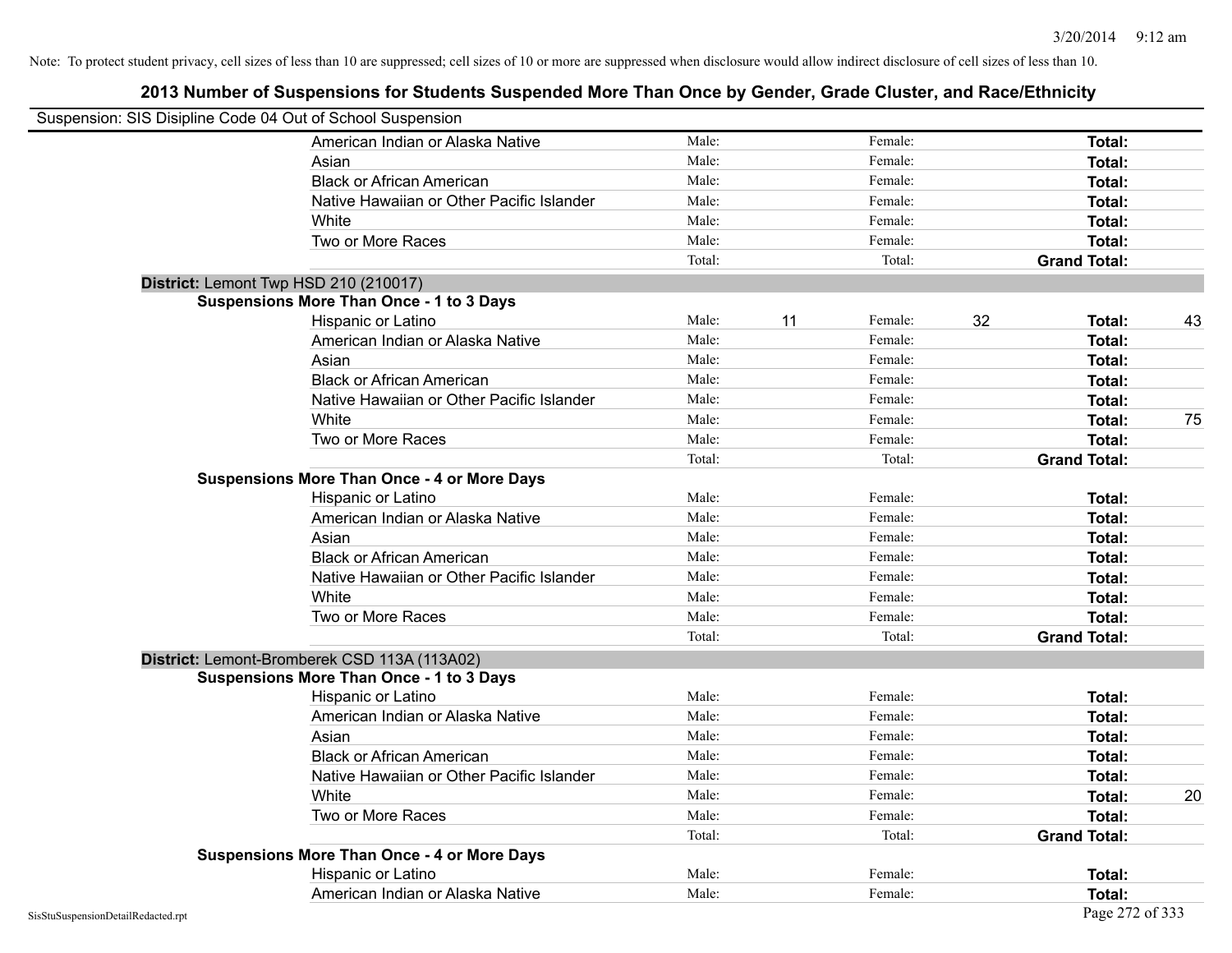|                                    | Suspension: SIS Disipline Code 04 Out of School Suspension |        |    |         |    |                     |     |
|------------------------------------|------------------------------------------------------------|--------|----|---------|----|---------------------|-----|
|                                    | Asian                                                      | Male:  |    | Female: |    | Total:              |     |
|                                    | <b>Black or African American</b>                           | Male:  |    | Female: |    | Total:              |     |
|                                    | Native Hawaiian or Other Pacific Islander                  | Male:  |    | Female: |    | Total:              |     |
|                                    | White                                                      | Male:  |    | Female: |    | Total:              |     |
|                                    | Two or More Races                                          | Male:  |    | Female: |    | Total:              |     |
|                                    |                                                            | Total: |    | Total:  |    | <b>Grand Total:</b> |     |
|                                    | District: Lincoln ESD 156 (156002)                         |        |    |         |    |                     |     |
|                                    | <b>Suspensions More Than Once - 1 to 3 Days</b>            |        |    |         |    |                     |     |
|                                    | Hispanic or Latino                                         | Male:  |    | Female: |    | Total:              |     |
|                                    | American Indian or Alaska Native                           | Male:  |    | Female: |    | Total:              |     |
|                                    | Asian                                                      | Male:  |    | Female: |    | Total:              |     |
|                                    | <b>Black or African American</b>                           | Male:  | 47 | Female: | 17 | Total:              | 64  |
|                                    | Native Hawaiian or Other Pacific Islander                  | Male:  |    | Female: |    | Total:              |     |
|                                    | White                                                      | Male:  |    | Female: |    | Total:              |     |
|                                    | Two or More Races                                          | Male:  |    | Female: |    | Total:              |     |
|                                    |                                                            | Total: |    | Total:  |    | <b>Grand Total:</b> |     |
|                                    | <b>Suspensions More Than Once - 4 or More Days</b>         |        |    |         |    |                     |     |
|                                    | Hispanic or Latino                                         | Male:  |    | Female: |    | Total:              |     |
|                                    | American Indian or Alaska Native                           | Male:  |    | Female: |    | Total:              |     |
|                                    | Asian                                                      | Male:  |    | Female: |    | Total:              |     |
|                                    | <b>Black or African American</b>                           | Male:  |    | Female: |    | Total:              |     |
|                                    | Native Hawaiian or Other Pacific Islander                  | Male:  |    | Female: |    | Total:              |     |
|                                    | White                                                      | Male:  |    | Female: |    | <b>Total:</b>       |     |
|                                    | Two or More Races                                          | Male:  |    | Female: |    | Total:              |     |
|                                    |                                                            | Total: |    | Total:  |    | <b>Grand Total:</b> |     |
|                                    | District: Matteson ESD 162 (162002)                        |        |    |         |    |                     |     |
|                                    | <b>Suspensions More Than Once - 1 to 3 Days</b>            |        |    |         |    |                     |     |
|                                    | Hispanic or Latino                                         | Male:  |    | Female: |    | Total:              |     |
|                                    | American Indian or Alaska Native                           | Male:  |    | Female: |    | Total:              |     |
|                                    | Asian                                                      | Male:  |    | Female: |    | Total:              |     |
|                                    | <b>Black or African American</b>                           | Male:  | 81 | Female: | 10 | Total:              | 91  |
|                                    | Native Hawaiian or Other Pacific Islander                  | Male:  |    | Female: |    | Total:              |     |
|                                    | White                                                      | Male:  |    | Female: |    | Total:              |     |
|                                    | Two or More Races                                          | Male:  |    | Female: |    | Total:              |     |
|                                    |                                                            | Total: |    | Total:  |    | <b>Grand Total:</b> | 102 |
|                                    | <b>Suspensions More Than Once - 4 or More Days</b>         |        |    |         |    |                     |     |
|                                    | Hispanic or Latino                                         | Male:  |    | Female: |    | Total:              |     |
|                                    | American Indian or Alaska Native                           | Male:  |    | Female: |    | Total:              |     |
|                                    | Asian                                                      | Male:  |    | Female: |    | Total:              |     |
| SisStuSuspensionDetailRedacted.rpt |                                                            |        |    |         |    | Page 273 of 333     |     |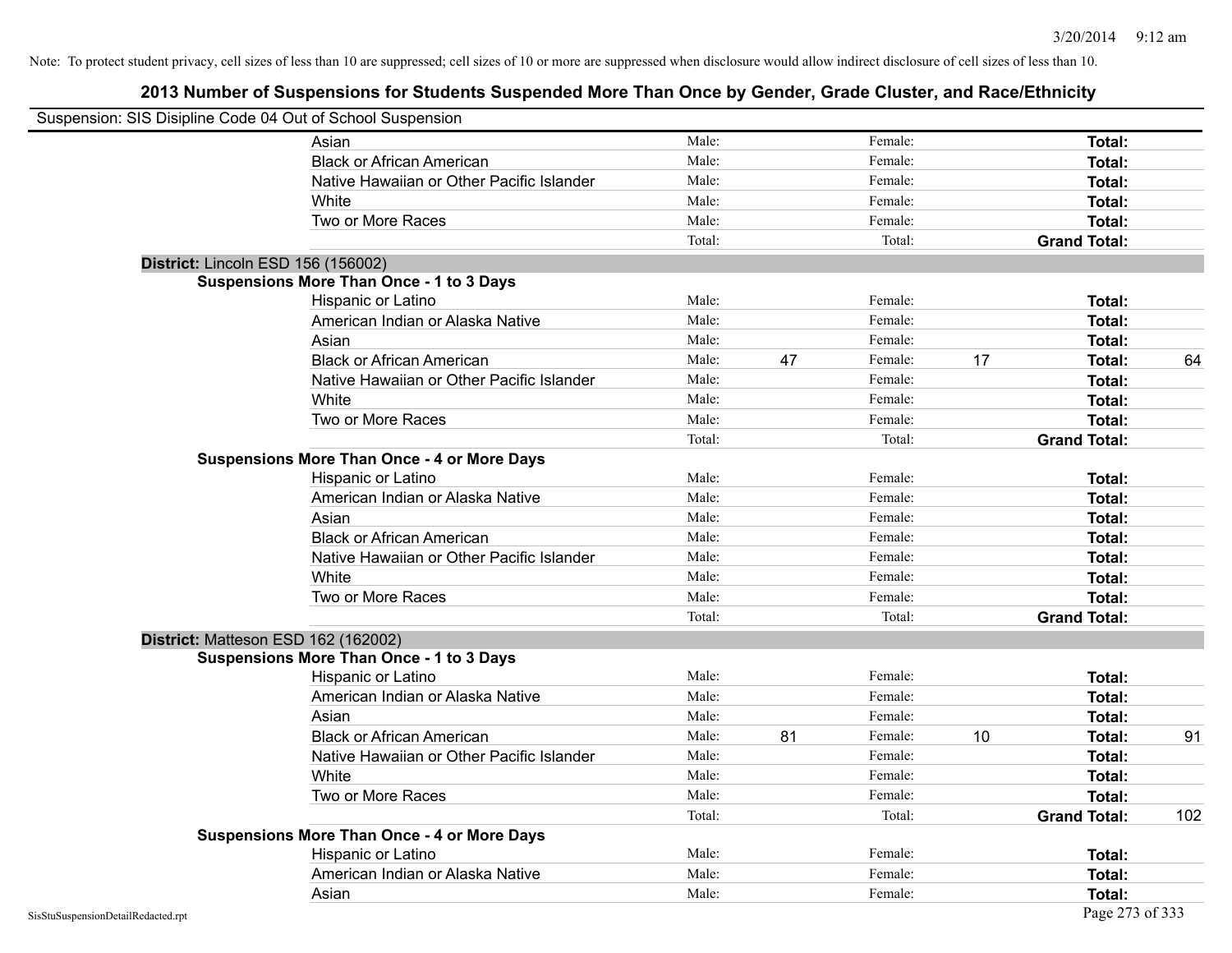| Suspension: SIS Disipline Code 04 Out of School Suspension |        |         |                     |    |
|------------------------------------------------------------|--------|---------|---------------------|----|
| <b>Black or African American</b>                           | Male:  | Female: | Total:              | 28 |
| Native Hawaiian or Other Pacific Islander                  | Male:  | Female: | Total:              |    |
| White                                                      | Male:  | Female: | Total:              |    |
| Two or More Races                                          | Male:  | Female: | Total:              |    |
|                                                            | Total: | Total:  | <b>Grand Total:</b> |    |
| District: Midlothian SD 143 (143002)                       |        |         |                     |    |
| <b>Suspensions More Than Once - 1 to 3 Days</b>            |        |         |                     |    |
| Hispanic or Latino                                         | Male:  | Female: | Total:              |    |
| American Indian or Alaska Native                           | Male:  | Female: | Total:              |    |
| Asian                                                      | Male:  | Female: | Total:              |    |
| <b>Black or African American</b>                           | Male:  | Female: | Total:              | 12 |
| Native Hawaiian or Other Pacific Islander                  | Male:  | Female: | Total:              |    |
| White                                                      | Male:  | Female: | Total:              |    |
| Two or More Races                                          | Male:  | Female: | Total:              |    |
|                                                            | Total: | Total:  | <b>Grand Total:</b> | 23 |
| <b>Suspensions More Than Once - 4 or More Days</b>         |        |         |                     |    |
| Hispanic or Latino                                         | Male:  | Female: | Total:              |    |
| American Indian or Alaska Native                           | Male:  | Female: | Total:              |    |
| Asian                                                      | Male:  | Female: | Total:              |    |
| <b>Black or African American</b>                           | Male:  | Female: | Total:              |    |
| Native Hawaiian or Other Pacific Islander                  | Male:  | Female: | Total:              |    |
| White                                                      | Male:  | Female: | Total:              |    |
| Two or More Races                                          | Male:  | Female: | Total:              |    |
|                                                            | Total: | Total:  | <b>Grand Total:</b> |    |
| District: North Palos SD 117 (117002)                      |        |         |                     |    |
| <b>Suspensions More Than Once - 1 to 3 Days</b>            |        |         |                     |    |
| Hispanic or Latino                                         | Male:  | Female: | Total:              |    |
| American Indian or Alaska Native                           | Male:  | Female: | Total:              |    |
| Asian                                                      | Male:  | Female: | Total:              |    |
| <b>Black or African American</b>                           | Male:  | Female: | Total:              | 11 |
| Native Hawaiian or Other Pacific Islander                  | Male:  | Female: | Total:              |    |
| White                                                      | Male:  | Female: | Total:              | 30 |
| Two or More Races                                          | Male:  | Female: | Total:              |    |
|                                                            | Total: | Total:  | <b>Grand Total:</b> |    |
| <b>Suspensions More Than Once - 4 or More Days</b>         |        |         |                     |    |
| Hispanic or Latino                                         | Male:  | Female: | Total:              |    |
| American Indian or Alaska Native                           | Male:  | Female: | Total:              |    |
| Asian                                                      | Male:  | Female: | Total:              |    |
| <b>Black or African American</b>                           | Male:  | Female: | Total:              |    |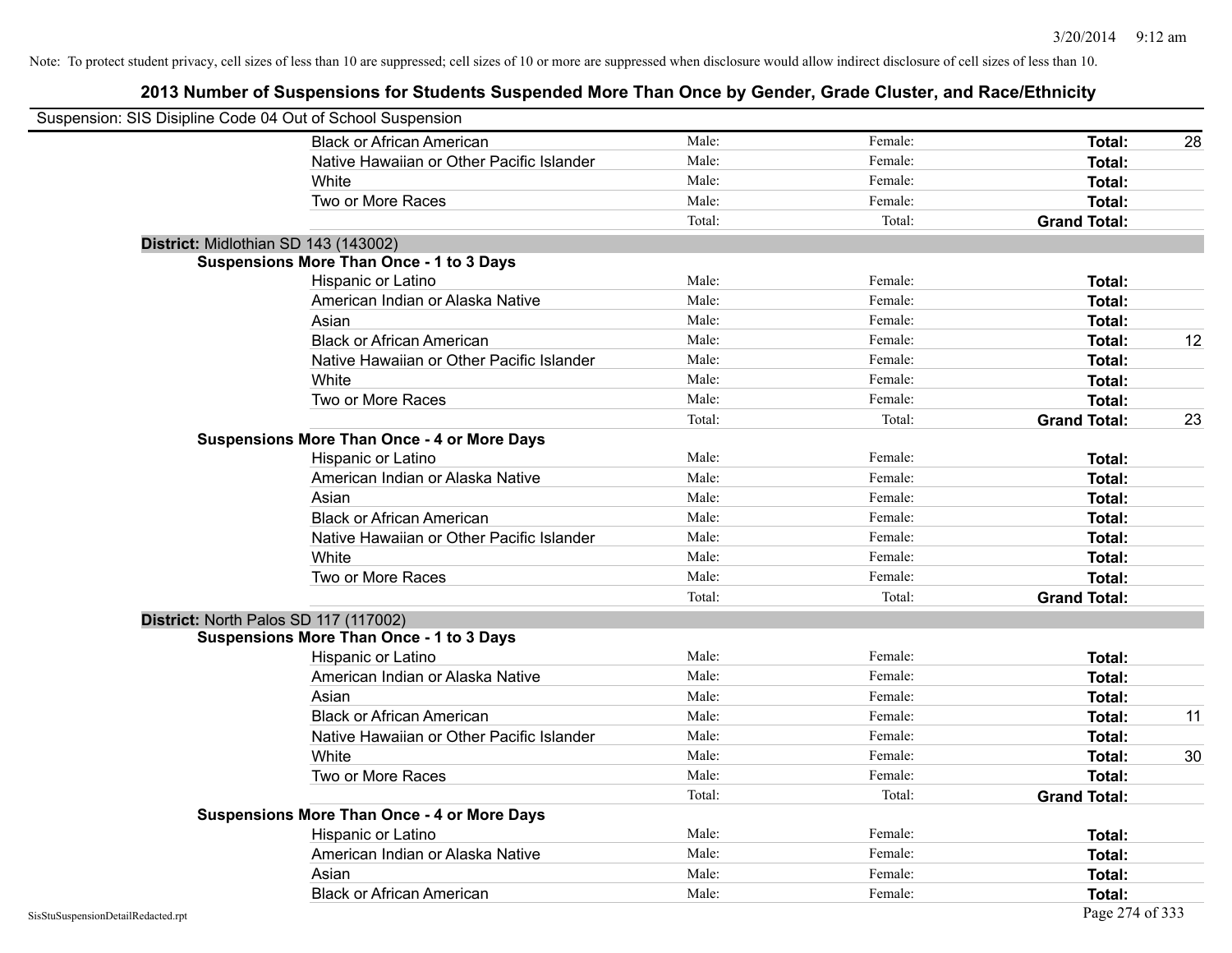| Suspension: SIS Disipline Code 04 Out of School Suspension |                                                    |        |     |         |    |                     |     |
|------------------------------------------------------------|----------------------------------------------------|--------|-----|---------|----|---------------------|-----|
|                                                            | Native Hawaiian or Other Pacific Islander          | Male:  |     | Female: |    | Total:              |     |
|                                                            | White                                              | Male:  |     | Female: |    | Total:              |     |
|                                                            | Two or More Races                                  | Male:  |     | Female: |    | Total:              |     |
|                                                            |                                                    | Total: |     | Total:  |    | <b>Grand Total:</b> |     |
| District: Oak Lawn CHSD 229 (229016)                       |                                                    |        |     |         |    |                     |     |
|                                                            | <b>Suspensions More Than Once - 1 to 3 Days</b>    |        |     |         |    |                     |     |
|                                                            | Hispanic or Latino                                 | Male:  | 62  | Female: | 39 | Total:              | 101 |
|                                                            | American Indian or Alaska Native                   | Male:  |     | Female: |    | Total:              |     |
|                                                            | Asian                                              | Male:  |     | Female: |    | Total:              |     |
|                                                            | <b>Black or African American</b>                   | Male:  |     | Female: |    | Total:              | 24  |
|                                                            | Native Hawaiian or Other Pacific Islander          | Male:  |     | Female: |    | Total:              |     |
|                                                            | White                                              | Male:  | 242 | Female: | 59 | Total:              | 301 |
|                                                            | Two or More Races                                  | Male:  |     | Female: |    | Total:              |     |
|                                                            |                                                    | Total: |     | Total:  |    | <b>Grand Total:</b> |     |
|                                                            | <b>Suspensions More Than Once - 4 or More Days</b> |        |     |         |    |                     |     |
|                                                            | Hispanic or Latino                                 | Male:  |     | Female: |    | Total:              |     |
|                                                            | American Indian or Alaska Native                   | Male:  |     | Female: |    | Total:              |     |
|                                                            | Asian                                              | Male:  |     | Female: |    | Total:              |     |
|                                                            | <b>Black or African American</b>                   | Male:  |     | Female: |    | Total:              |     |
|                                                            | Native Hawaiian or Other Pacific Islander          | Male:  |     | Female: |    | Total:              |     |
|                                                            | White                                              | Male:  |     | Female: |    | Total:              | 20  |
|                                                            | Two or More Races                                  | Male:  |     | Female: |    | Total:              |     |
|                                                            |                                                    | Total: | 20  | Total:  | 10 | <b>Grand Total:</b> | 30  |
|                                                            | District: Oak Lawn-Hometown SD 123 (123002)        |        |     |         |    |                     |     |
|                                                            | <b>Suspensions More Than Once - 4 or More Days</b> |        |     |         |    |                     |     |
|                                                            | Hispanic or Latino                                 | Male:  |     | Female: |    | Total:              |     |
|                                                            | American Indian or Alaska Native                   | Male:  |     | Female: |    | Total:              |     |
|                                                            | Asian                                              | Male:  |     | Female: |    | Total:              |     |
|                                                            | <b>Black or African American</b>                   | Male:  |     | Female: |    | Total:              |     |
|                                                            | Native Hawaiian or Other Pacific Islander          | Male:  |     | Female: |    | Total:              |     |
|                                                            | White                                              | Male:  |     | Female: |    | Total:              |     |
|                                                            | Two or More Races                                  | Male:  |     | Female: |    | Total:              |     |
|                                                            |                                                    | Total: |     | Total:  |    | <b>Grand Total:</b> |     |
| <b>District: Orland SD 135 (135002)</b>                    |                                                    |        |     |         |    |                     |     |
|                                                            | <b>Suspensions More Than Once - 1 to 3 Days</b>    |        |     |         |    |                     |     |
|                                                            | Hispanic or Latino                                 | Male:  |     | Female: |    | Total:              |     |
|                                                            | American Indian or Alaska Native                   | Male:  |     | Female: |    | Total:              |     |
|                                                            | Asian                                              | Male:  |     | Female: |    | Total:              |     |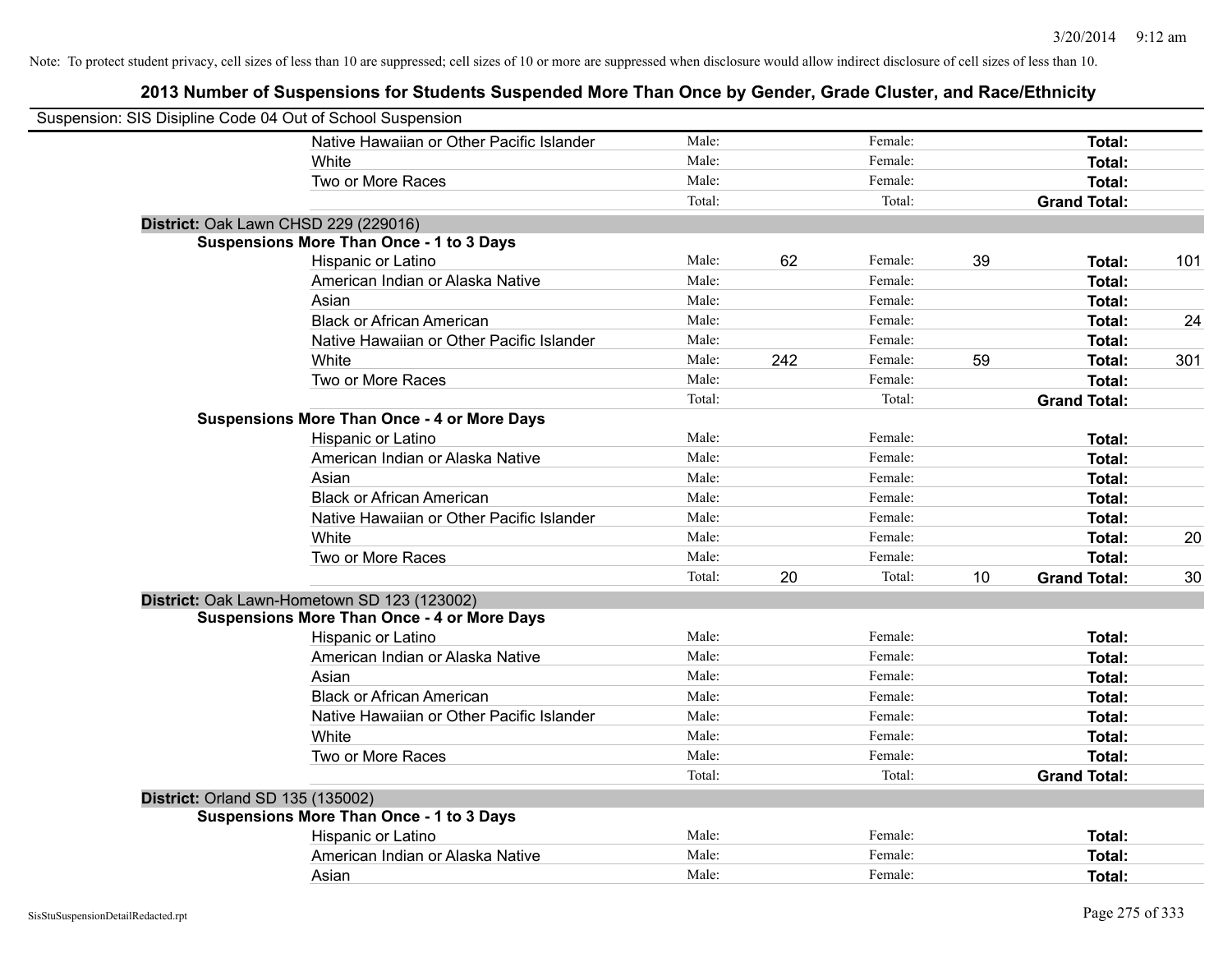| Suspension: SIS Disipline Code 04 Out of School Suspension |                                                    |        |    |         |    |                     |    |
|------------------------------------------------------------|----------------------------------------------------|--------|----|---------|----|---------------------|----|
|                                                            | <b>Black or African American</b>                   | Male:  |    | Female: |    | Total:              |    |
|                                                            | Native Hawaiian or Other Pacific Islander          | Male:  |    | Female: |    | Total:              |    |
|                                                            | White                                              | Male:  |    | Female: |    | Total:              | 36 |
|                                                            | Two or More Races                                  | Male:  |    | Female: |    | <b>Total:</b>       |    |
|                                                            |                                                    | Total: |    | Total:  |    | <b>Grand Total:</b> |    |
|                                                            | <b>Suspensions More Than Once - 4 or More Days</b> |        |    |         |    |                     |    |
|                                                            | Hispanic or Latino                                 | Male:  |    | Female: |    | Total:              |    |
|                                                            | American Indian or Alaska Native                   | Male:  |    | Female: |    | <b>Total:</b>       |    |
|                                                            | Asian                                              | Male:  |    | Female: |    | Total:              |    |
|                                                            | <b>Black or African American</b>                   | Male:  |    | Female: |    | Total:              |    |
|                                                            | Native Hawaiian or Other Pacific Islander          | Male:  |    | Female: |    | <b>Total:</b>       |    |
|                                                            | White                                              | Male:  |    | Female: |    | <b>Total:</b>       |    |
|                                                            | Two or More Races                                  | Male:  |    | Female: |    | <b>Total:</b>       |    |
|                                                            |                                                    | Total: |    | Total:  |    | <b>Grand Total:</b> |    |
| District: Palos CCSD 118 (118004)                          |                                                    |        |    |         |    |                     |    |
|                                                            | Suspensions More Than Once - 1 to 3 Days           |        |    |         |    |                     |    |
|                                                            | Hispanic or Latino                                 | Male:  |    | Female: |    | <b>Total:</b>       |    |
|                                                            | American Indian or Alaska Native                   | Male:  |    | Female: |    | <b>Total:</b>       |    |
|                                                            | Asian                                              | Male:  |    | Female: |    | <b>Total:</b>       |    |
|                                                            | <b>Black or African American</b>                   | Male:  |    | Female: |    | Total:              |    |
|                                                            | Native Hawaiian or Other Pacific Islander          | Male:  |    | Female: |    | Total:              |    |
|                                                            | White                                              | Male:  |    | Female: |    | Total:              | 15 |
|                                                            | Two or More Races                                  | Male:  |    | Female: |    | Total:              |    |
|                                                            |                                                    | Total: |    | Total:  |    | <b>Grand Total:</b> |    |
|                                                            | <b>Suspensions More Than Once - 4 or More Days</b> |        |    |         |    |                     |    |
|                                                            | Hispanic or Latino                                 | Male:  |    | Female: |    | Total:              |    |
|                                                            | American Indian or Alaska Native                   | Male:  |    | Female: |    | <b>Total:</b>       |    |
|                                                            | Asian                                              | Male:  |    | Female: |    | <b>Total:</b>       |    |
|                                                            | <b>Black or African American</b>                   | Male:  |    | Female: |    | Total:              |    |
|                                                            | Native Hawaiian or Other Pacific Islander          | Male:  |    | Female: |    | Total:              |    |
|                                                            | White                                              | Male:  |    | Female: |    | <b>Total:</b>       |    |
|                                                            | Two or More Races                                  | Male:  |    | Female: |    | Total:              |    |
|                                                            |                                                    | Total: |    | Total:  |    | <b>Grand Total:</b> |    |
|                                                            | District: Park Forest SD 163 (163002)              |        |    |         |    |                     |    |
|                                                            | <b>Suspensions More Than Once - 1 to 3 Days</b>    |        |    |         |    |                     |    |
|                                                            | Hispanic or Latino                                 | Male:  |    | Female: |    | Total:              |    |
|                                                            | American Indian or Alaska Native                   | Male:  |    | Female: |    | Total:              |    |
|                                                            | Asian                                              | Male:  |    | Female: |    | Total:              |    |
|                                                            | <b>Black or African American</b>                   | Male:  | 26 | Female: | 11 | Total:              | 37 |
| SisStuSuspensionDetailRedacted.rpt                         |                                                    |        |    |         |    | Page 276 of 333     |    |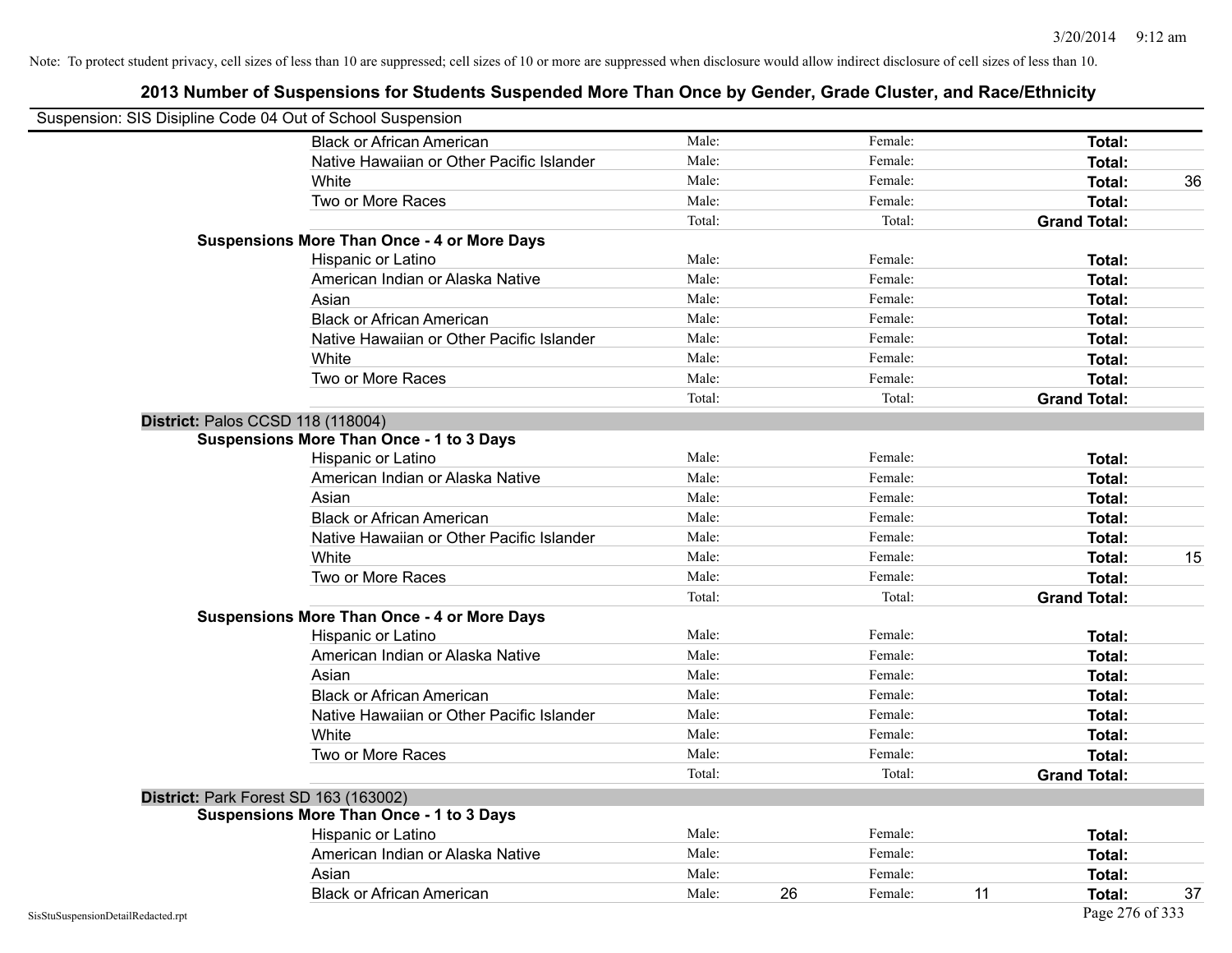| Suspension: SIS Disipline Code 04 Out of School Suspension |                                                    |        |     |         |    |                     |     |
|------------------------------------------------------------|----------------------------------------------------|--------|-----|---------|----|---------------------|-----|
|                                                            | Native Hawaiian or Other Pacific Islander          | Male:  |     | Female: |    | Total:              |     |
|                                                            | White                                              | Male:  |     | Female: |    | Total:              |     |
|                                                            | Two or More Races                                  | Male:  |     | Female: |    | Total:              |     |
|                                                            |                                                    | Total: |     | Total:  |    | <b>Grand Total:</b> |     |
|                                                            | <b>Suspensions More Than Once - 4 or More Days</b> |        |     |         |    |                     |     |
|                                                            | Hispanic or Latino                                 | Male:  |     | Female: |    | Total:              |     |
|                                                            | American Indian or Alaska Native                   | Male:  |     | Female: |    | Total:              |     |
|                                                            | Asian                                              | Male:  |     | Female: |    | Total:              |     |
|                                                            | <b>Black or African American</b>                   | Male:  |     | Female: |    | Total:              | 18  |
|                                                            | Native Hawaiian or Other Pacific Islander          | Male:  |     | Female: |    | <b>Total:</b>       |     |
|                                                            | White                                              | Male:  |     | Female: |    | Total:              |     |
|                                                            | Two or More Races                                  | Male:  |     | Female: |    | <b>Total:</b>       |     |
|                                                            |                                                    | Total: |     | Total:  |    | <b>Grand Total:</b> |     |
|                                                            | District: Posen-Robbins ESD 143-5 (143502)         |        |     |         |    |                     |     |
|                                                            | <b>Suspensions More Than Once - 1 to 3 Days</b>    |        |     |         |    |                     |     |
|                                                            | Hispanic or Latino                                 | Male:  |     | Female: |    | Total:              | 15  |
|                                                            | American Indian or Alaska Native                   | Male:  |     | Female: |    | <b>Total:</b>       |     |
|                                                            | Asian                                              | Male:  |     | Female: |    | Total:              |     |
|                                                            | <b>Black or African American</b>                   | Male:  |     | Female: |    | Total:              | 83  |
|                                                            | Native Hawaiian or Other Pacific Islander          | Male:  |     | Female: |    | Total:              |     |
|                                                            | White                                              | Male:  |     | Female: |    | Total:              |     |
|                                                            | Two or More Races                                  | Male:  |     | Female: |    | Total:              |     |
|                                                            |                                                    | Total: |     | Total:  |    | <b>Grand Total:</b> |     |
|                                                            | <b>Suspensions More Than Once - 4 or More Days</b> |        |     |         |    |                     |     |
|                                                            | Hispanic or Latino                                 | Male:  |     | Female: |    | Total:              |     |
|                                                            | American Indian or Alaska Native                   | Male:  |     | Female: |    | <b>Total:</b>       |     |
|                                                            | Asian                                              | Male:  |     | Female: |    | Total:              |     |
|                                                            | <b>Black or African American</b>                   | Male:  |     | Female: |    | Total:              | 15  |
|                                                            | Native Hawaiian or Other Pacific Islander          | Male:  |     | Female: |    | Total:              |     |
|                                                            | White                                              | Male:  |     | Female: |    | <b>Total:</b>       |     |
|                                                            | Two or More Races                                  | Male:  |     | Female: |    | Total:              |     |
|                                                            |                                                    | Total: |     | Total:  |    | <b>Grand Total:</b> |     |
|                                                            | District: Prairie-Hills ESD 144 (144002)           |        |     |         |    |                     |     |
|                                                            | <b>Suspensions More Than Once - 1 to 3 Days</b>    |        |     |         |    |                     |     |
|                                                            | Hispanic or Latino                                 | Male:  |     | Female: |    | Total:              |     |
|                                                            | American Indian or Alaska Native                   | Male:  |     | Female: |    | Total:              |     |
|                                                            | Asian                                              | Male:  |     | Female: |    | Total:              |     |
|                                                            | <b>Black or African American</b>                   | Male:  | 158 | Female: | 77 | Total:              | 235 |
|                                                            | Native Hawaiian or Other Pacific Islander          | Male:  |     | Female: |    | Total:              |     |
| SisStuSuspensionDetailRedacted.rpt                         |                                                    |        |     |         |    | Page 277 of 333     |     |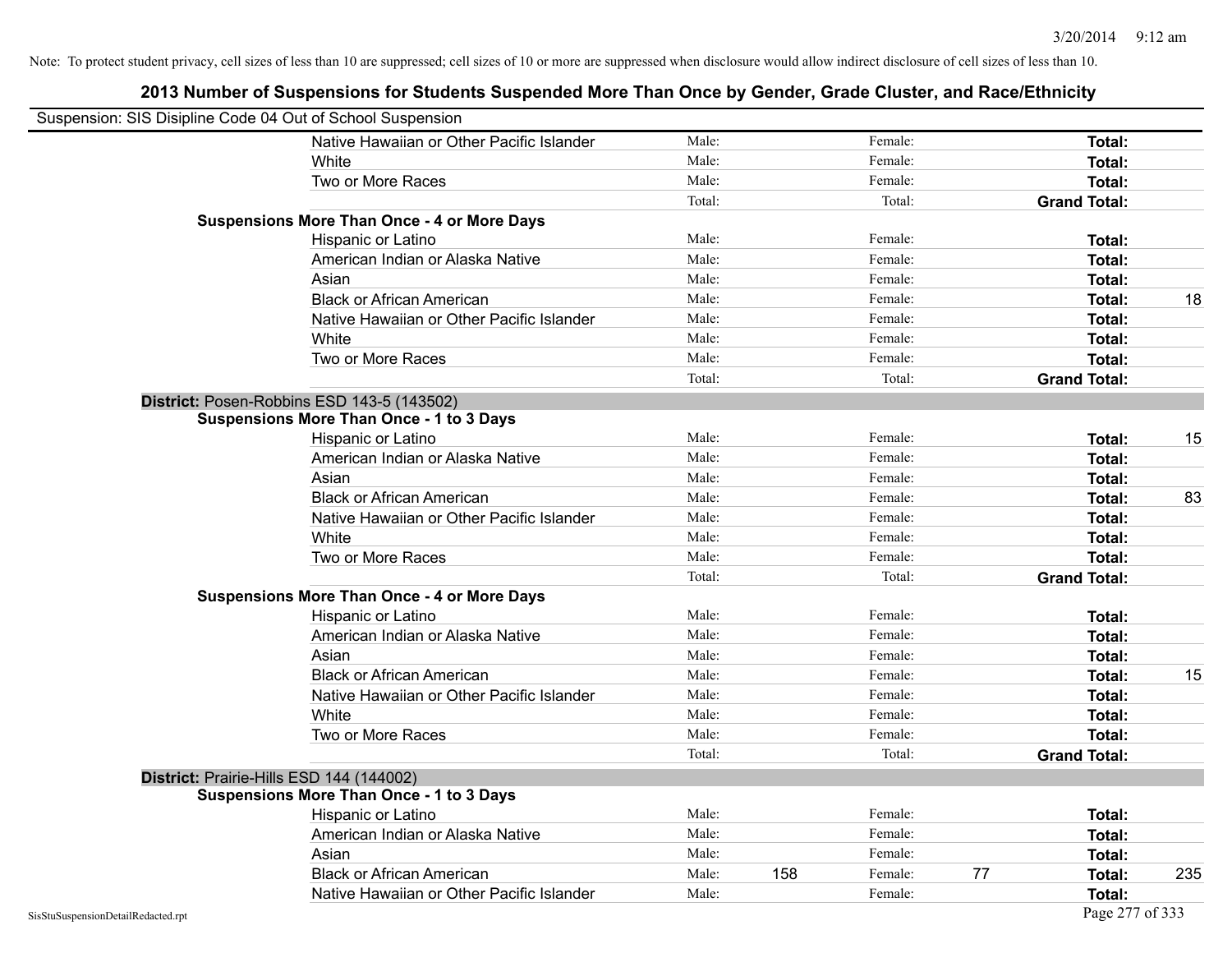|                                    | Suspension: SIS Disipline Code 04 Out of School Suspension |        |     |         |    |                     |     |
|------------------------------------|------------------------------------------------------------|--------|-----|---------|----|---------------------|-----|
|                                    | White                                                      | Male:  |     | Female: |    | Total:              |     |
|                                    | Two or More Races                                          | Male:  |     | Female: |    | Total:              |     |
|                                    |                                                            | Total: |     | Total:  |    | <b>Grand Total:</b> |     |
|                                    | <b>Suspensions More Than Once - 4 or More Days</b>         |        |     |         |    |                     |     |
|                                    | Hispanic or Latino                                         | Male:  |     | Female: |    | Total:              |     |
|                                    | American Indian or Alaska Native                           | Male:  |     | Female: |    | <b>Total:</b>       |     |
|                                    | Asian                                                      | Male:  |     | Female: |    | Total:              |     |
|                                    | <b>Black or African American</b>                           | Male:  | 34  | Female: | 24 | Total:              | 58  |
|                                    | Native Hawaiian or Other Pacific Islander                  | Male:  |     | Female: |    | Total:              |     |
|                                    | White                                                      | Male:  |     | Female: |    | Total:              |     |
|                                    | Two or More Races                                          | Male:  |     | Female: |    | <b>Total:</b>       |     |
|                                    |                                                            | Total: |     | Total:  |    | <b>Grand Total:</b> |     |
|                                    | District: Reavis Twp HSD 220 (220017)                      |        |     |         |    |                     |     |
|                                    | <b>Suspensions More Than Once - 1 to 3 Days</b>            |        |     |         |    |                     |     |
|                                    | Hispanic or Latino                                         | Male:  | 84  | Female: | 42 | Total:              | 126 |
|                                    | American Indian or Alaska Native                           | Male:  |     | Female: |    | <b>Total:</b>       |     |
|                                    | Asian                                                      | Male:  |     | Female: |    | Total:              |     |
|                                    | <b>Black or African American</b>                           | Male:  |     | Female: |    | Total:              |     |
|                                    | Native Hawaiian or Other Pacific Islander                  | Male:  |     | Female: |    | Total:              |     |
|                                    | White                                                      | Male:  | 77  | Female: | 42 | Total:              | 119 |
|                                    | Two or More Races                                          | Male:  |     | Female: |    | Total:              |     |
|                                    |                                                            | Total: |     | Total:  |    | <b>Grand Total:</b> | 255 |
|                                    | <b>Suspensions More Than Once - 4 or More Days</b>         |        |     |         |    |                     |     |
|                                    | Hispanic or Latino                                         | Male:  |     | Female: |    | Total:              | 10  |
|                                    | American Indian or Alaska Native                           | Male:  |     | Female: |    | <b>Total:</b>       |     |
|                                    | Asian                                                      | Male:  |     | Female: |    | Total:              |     |
|                                    | <b>Black or African American</b>                           | Male:  |     | Female: |    | Total:              |     |
|                                    | Native Hawaiian or Other Pacific Islander                  | Male:  |     | Female: |    | Total:              |     |
|                                    | White                                                      | Male:  |     | Female: |    | Total:              | 18  |
|                                    | Two or More Races                                          | Male:  |     | Female: |    | <b>Total:</b>       |     |
|                                    |                                                            | Total: |     | Total:  |    | <b>Grand Total:</b> |     |
|                                    | <b>District: Rich Twp HSD 227 (227017)</b>                 |        |     |         |    |                     |     |
|                                    | <b>Suspensions More Than Once - 1 to 3 Days</b>            |        |     |         |    |                     |     |
|                                    | <b>Hispanic or Latino</b>                                  | Male:  |     | Female: |    | Total:              |     |
|                                    | American Indian or Alaska Native                           | Male:  |     | Female: |    | Total:              |     |
|                                    | Asian                                                      | Male:  |     | Female: |    | Total:              |     |
|                                    | <b>Black or African American</b>                           | Male:  | 250 | Female: | 89 | Total:              | 339 |
|                                    | Native Hawaiian or Other Pacific Islander                  | Male:  |     | Female: |    | Total:              |     |
|                                    | White                                                      | Male:  |     | Female: |    | Total:              |     |
| SisStuSuspensionDetailRedacted.rpt |                                                            |        |     |         |    | Page 278 of 333     |     |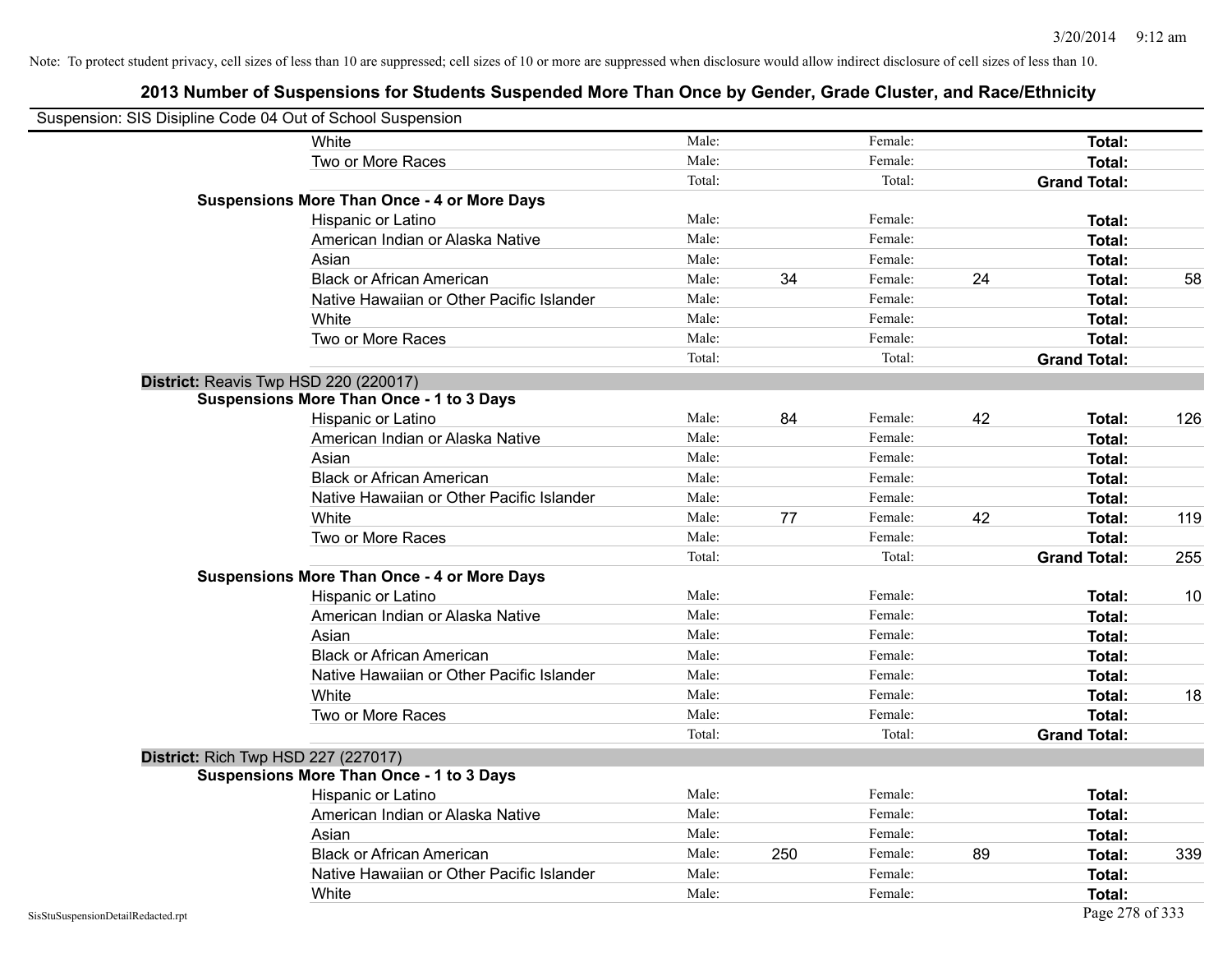| Suspension: SIS Disipline Code 04 Out of School Suspension |        |     |         |    |                     |     |
|------------------------------------------------------------|--------|-----|---------|----|---------------------|-----|
| Two or More Races                                          | Male:  |     | Female: |    | Total:              |     |
|                                                            | Total: |     | Total:  |    | <b>Grand Total:</b> | 363 |
| <b>Suspensions More Than Once - 4 or More Days</b>         |        |     |         |    |                     |     |
| Hispanic or Latino                                         | Male:  |     | Female: |    | Total:              |     |
| American Indian or Alaska Native                           | Male:  |     | Female: |    | Total:              |     |
| Asian                                                      | Male:  |     | Female: |    | Total:              |     |
| <b>Black or African American</b>                           | Male:  | 107 | Female: | 40 | Total:              | 147 |
| Native Hawaiian or Other Pacific Islander                  | Male:  |     | Female: |    | Total:              |     |
| White                                                      | Male:  |     | Female: |    | Total:              |     |
| Two or More Races                                          | Male:  |     | Female: |    | Total:              |     |
|                                                            | Total: |     | Total:  |    | <b>Grand Total:</b> | 159 |
| District: Ridgeland SD 122 (122002)                        |        |     |         |    |                     |     |
| <b>Suspensions More Than Once - 1 to 3 Days</b>            |        |     |         |    |                     |     |
| Hispanic or Latino                                         | Male:  |     | Female: |    | Total:              |     |
| American Indian or Alaska Native                           | Male:  |     | Female: |    | Total:              |     |
| Asian                                                      | Male:  |     | Female: |    | Total:              |     |
| <b>Black or African American</b>                           | Male:  |     | Female: |    | Total:              |     |
| Native Hawaiian or Other Pacific Islander                  | Male:  |     | Female: |    | Total:              |     |
| White                                                      | Male:  |     | Female: |    | Total:              | 14  |
| Two or More Races                                          | Male:  |     | Female: |    | Total:              |     |
|                                                            | Total: |     | Total:  |    | <b>Grand Total:</b> |     |
| District: South Holland SD 150 (150002)                    |        |     |         |    |                     |     |
| <b>Suspensions More Than Once - 1 to 3 Days</b>            |        |     |         |    |                     |     |
| Hispanic or Latino                                         | Male:  |     | Female: |    | Total:              |     |
| American Indian or Alaska Native                           | Male:  |     | Female: |    | Total:              |     |
| Asian                                                      | Male:  |     | Female: |    | Total:              |     |
| <b>Black or African American</b>                           | Male:  |     | Female: |    | Total:              | 40  |
| Native Hawaiian or Other Pacific Islander                  | Male:  |     | Female: |    | Total:              |     |
| White                                                      | Male:  |     | Female: |    | Total:              |     |
| Two or More Races                                          | Male:  |     | Female: |    | Total:              |     |
|                                                            | Total: |     | Total:  |    | <b>Grand Total:</b> |     |
| <b>Suspensions More Than Once - 4 or More Days</b>         |        |     |         |    |                     |     |
| <b>Hispanic or Latino</b>                                  | Male:  |     | Female: |    | Total:              |     |
| American Indian or Alaska Native                           | Male:  |     | Female: |    | Total:              |     |
| Asian                                                      | Male:  |     | Female: |    | Total:              |     |
| <b>Black or African American</b>                           | Male:  |     | Female: |    | Total:              |     |
| Native Hawaiian or Other Pacific Islander                  | Male:  |     | Female: |    | Total:              |     |
| White                                                      | Male:  |     | Female: |    | Total:              |     |
| Two or More Races                                          | Male:  |     | Female: |    | Total:              |     |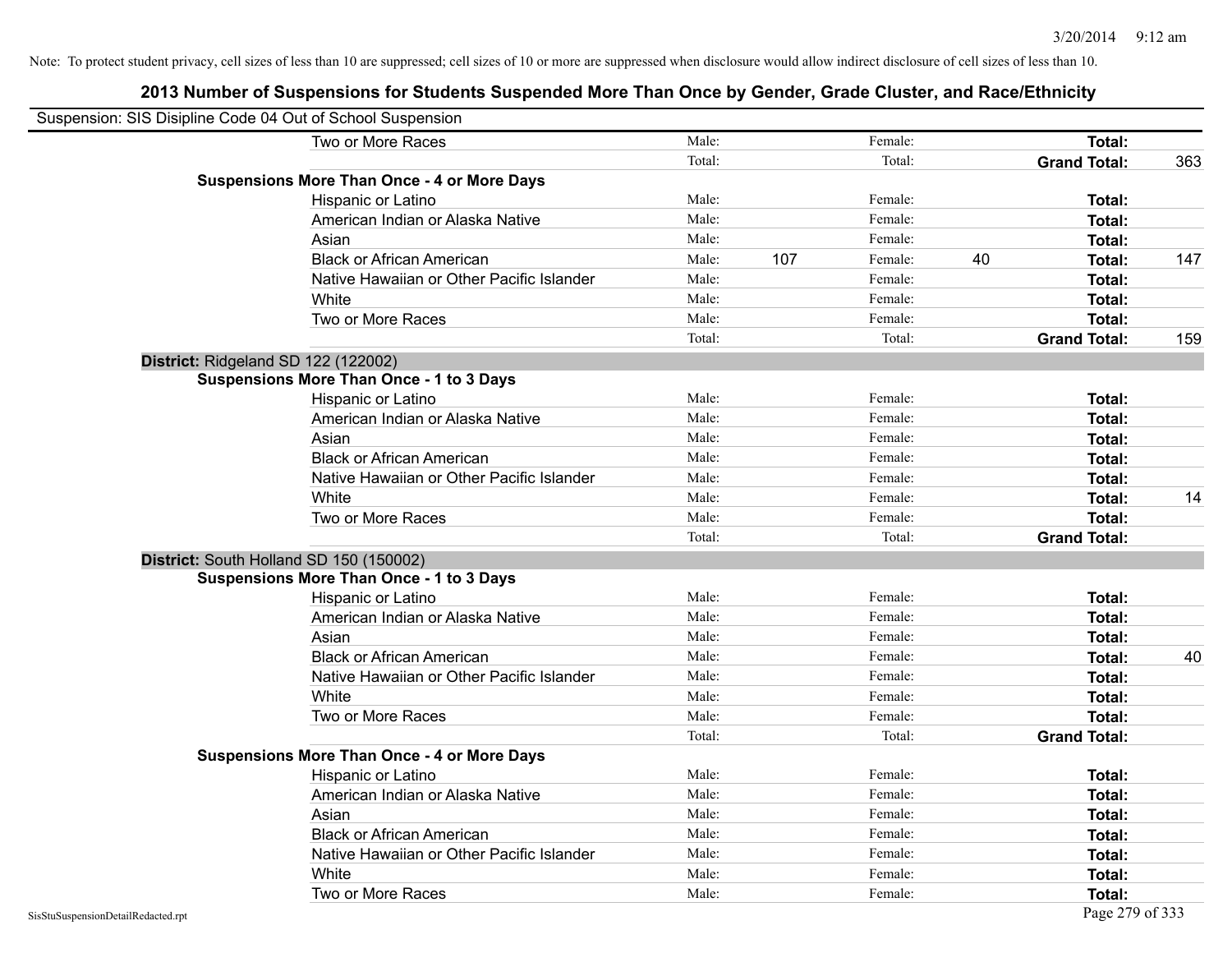|                                    | Suspension: SIS Disipline Code 04 Out of School Suspension |        |     |         |    |                     |     |
|------------------------------------|------------------------------------------------------------|--------|-----|---------|----|---------------------|-----|
|                                    |                                                            | Total: |     | Total:  |    | <b>Grand Total:</b> |     |
|                                    | District: South Holland SD 151 (151002)                    |        |     |         |    |                     |     |
|                                    | <b>Suspensions More Than Once - 1 to 3 Days</b>            |        |     |         |    |                     |     |
|                                    | Hispanic or Latino                                         | Male:  |     | Female: |    | Total:              |     |
|                                    | American Indian or Alaska Native                           | Male:  |     | Female: |    | Total:              |     |
|                                    | Asian                                                      | Male:  |     | Female: |    | Total:              |     |
|                                    | <b>Black or African American</b>                           | Male:  | 127 | Female: | 29 | Total:              | 156 |
|                                    | Native Hawaiian or Other Pacific Islander                  | Male:  |     | Female: |    | Total:              |     |
|                                    | White                                                      | Male:  |     | Female: |    | Total:              |     |
|                                    | Two or More Races                                          | Male:  |     | Female: |    | Total:              |     |
|                                    |                                                            | Total: |     | Total:  |    | <b>Grand Total:</b> |     |
|                                    | <b>Suspensions More Than Once - 4 or More Days</b>         |        |     |         |    |                     |     |
|                                    | Hispanic or Latino                                         | Male:  |     | Female: |    | Total:              |     |
|                                    | American Indian or Alaska Native                           | Male:  |     | Female: |    | Total:              |     |
|                                    | Asian                                                      | Male:  |     | Female: |    | Total:              |     |
|                                    | <b>Black or African American</b>                           | Male:  |     | Female: |    | Total:              | 14  |
|                                    | Native Hawaiian or Other Pacific Islander                  | Male:  |     | Female: |    | Total:              |     |
|                                    | White                                                      | Male:  |     | Female: |    | Total:              |     |
|                                    | Two or More Races                                          | Male:  |     | Female: |    | Total:              |     |
|                                    |                                                            | Total: |     | Total:  |    | <b>Grand Total:</b> |     |
|                                    | District: Southland College Prep (901025)                  |        |     |         |    |                     |     |
|                                    | <b>Suspensions More Than Once - 1 to 3 Days</b>            |        |     |         |    |                     |     |
|                                    | Hispanic or Latino                                         | Male:  |     | Female: |    | Total:              |     |
|                                    | American Indian or Alaska Native                           | Male:  |     | Female: |    | Total:              |     |
|                                    | Asian                                                      | Male:  |     | Female: |    | Total:              |     |
|                                    | <b>Black or African American</b>                           | Male:  | 97  | Female: | 83 | Total:              | 180 |
|                                    | Native Hawaiian or Other Pacific Islander                  | Male:  |     | Female: |    | Total:              |     |
|                                    | White                                                      | Male:  |     | Female: |    | Total:              |     |
|                                    | Two or More Races                                          | Male:  |     | Female: |    | Total:              |     |
|                                    |                                                            | Total: |     | Total:  |    | <b>Grand Total:</b> |     |
|                                    | <b>Suspensions More Than Once - 4 or More Days</b>         |        |     |         |    |                     |     |
|                                    | Hispanic or Latino                                         | Male:  |     | Female: |    | Total:              |     |
|                                    | American Indian or Alaska Native                           | Male:  |     | Female: |    | Total:              |     |
|                                    | Asian                                                      | Male:  |     | Female: |    | Total:              |     |
|                                    | <b>Black or African American</b>                           | Male:  |     | Female: |    | Total:              | 21  |
|                                    | Native Hawaiian or Other Pacific Islander                  | Male:  |     | Female: |    | Total:              |     |
|                                    | White                                                      | Male:  |     | Female: |    | Total:              |     |
|                                    | Two or More Races                                          | Male:  |     | Female: |    | Total:              |     |
|                                    |                                                            | Total: |     | Total:  |    | <b>Grand Total:</b> |     |
| SisStuSuspensionDetailRedacted.rpt |                                                            |        |     |         |    | Page 280 of 333     |     |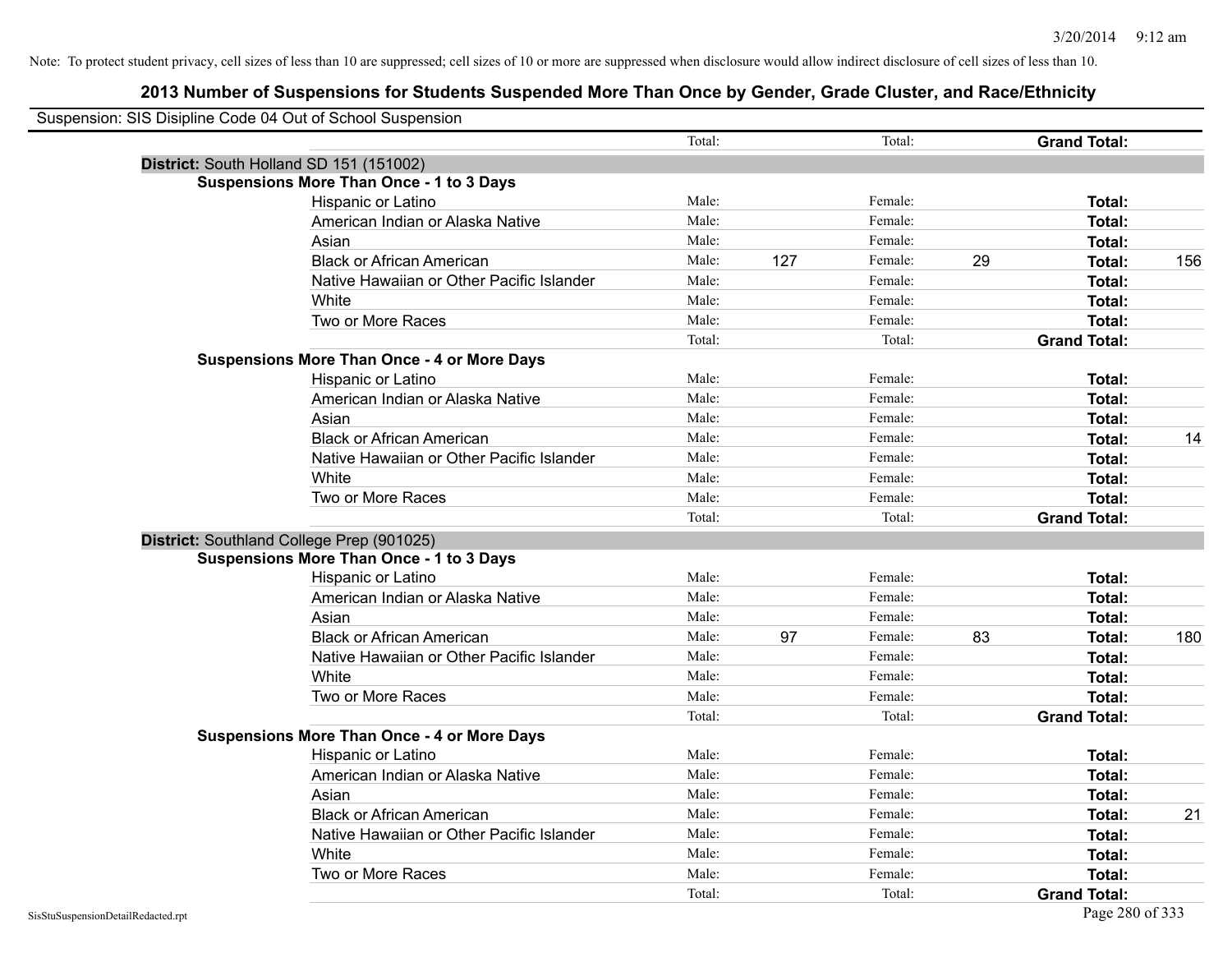| Suspension: SIS Disipline Code 04 Out of School Suspension |                                                    |        |         |                     |    |
|------------------------------------------------------------|----------------------------------------------------|--------|---------|---------------------|----|
|                                                            | District: Speed SEJA #802 (802060)                 |        |         |                     |    |
|                                                            | <b>Suspensions More Than Once - 1 to 3 Days</b>    |        |         |                     |    |
|                                                            | Hispanic or Latino                                 | Male:  | Female: | <b>Total:</b>       |    |
|                                                            | American Indian or Alaska Native                   | Male:  | Female: | <b>Total:</b>       |    |
|                                                            | Asian                                              | Male:  | Female: | Total:              |    |
|                                                            | <b>Black or African American</b>                   | Male:  | Female: | <b>Total:</b>       |    |
|                                                            | Native Hawaiian or Other Pacific Islander          | Male:  | Female: | <b>Total:</b>       |    |
|                                                            | White                                              | Male:  | Female: | <b>Total:</b>       |    |
|                                                            | Two or More Races                                  | Male:  | Female: | Total:              |    |
|                                                            |                                                    | Total: | Total:  | <b>Grand Total:</b> |    |
| <b>District: Steger SD 194 (194002)</b>                    |                                                    |        |         |                     |    |
|                                                            | <b>Suspensions More Than Once - 1 to 3 Days</b>    |        |         |                     |    |
|                                                            | Hispanic or Latino                                 | Male:  | Female: | Total:              |    |
|                                                            | American Indian or Alaska Native                   | Male:  | Female: | <b>Total:</b>       |    |
|                                                            | Asian                                              | Male:  | Female: | Total:              |    |
|                                                            | <b>Black or African American</b>                   | Male:  | Female: | <b>Total:</b>       |    |
|                                                            | Native Hawaiian or Other Pacific Islander          | Male:  | Female: | Total:              |    |
|                                                            | White                                              | Male:  | Female: | <b>Total:</b>       |    |
|                                                            | Two or More Races                                  | Male:  | Female: | <b>Total:</b>       |    |
|                                                            |                                                    | Total: | Total:  | <b>Grand Total:</b> | 11 |
|                                                            | <b>Suspensions More Than Once - 4 or More Days</b> |        |         |                     |    |
|                                                            | Hispanic or Latino                                 | Male:  | Female: | Total:              |    |
|                                                            | American Indian or Alaska Native                   | Male:  | Female: | <b>Total:</b>       |    |
|                                                            | Asian                                              | Male:  | Female: | Total:              |    |
|                                                            | <b>Black or African American</b>                   | Male:  | Female: | Total:              |    |
|                                                            | Native Hawaiian or Other Pacific Islander          | Male:  | Female: | <b>Total:</b>       |    |
|                                                            | White                                              | Male:  | Female: | <b>Total:</b>       |    |
|                                                            | Two or More Races                                  | Male:  | Female: | <b>Total:</b>       |    |
|                                                            |                                                    | Total: | Total:  | <b>Grand Total:</b> |    |
| <b>District: Summit SD 104 (104002)</b>                    |                                                    |        |         |                     |    |
|                                                            | <b>Suspensions More Than Once - 1 to 3 Days</b>    |        |         |                     |    |
|                                                            | Hispanic or Latino                                 | Male:  | Female: | Total:              | 17 |
|                                                            | American Indian or Alaska Native                   | Male:  | Female: | Total:              |    |
|                                                            | Asian                                              | Male:  | Female: | <b>Total:</b>       |    |
|                                                            | <b>Black or African American</b>                   | Male:  | Female: | Total:              |    |
|                                                            | Native Hawaiian or Other Pacific Islander          | Male:  | Female: | <b>Total:</b>       |    |
|                                                            | White                                              | Male:  | Female: | <b>Total:</b>       |    |
|                                                            | Two or More Races                                  | Male:  | Female: | Total:              |    |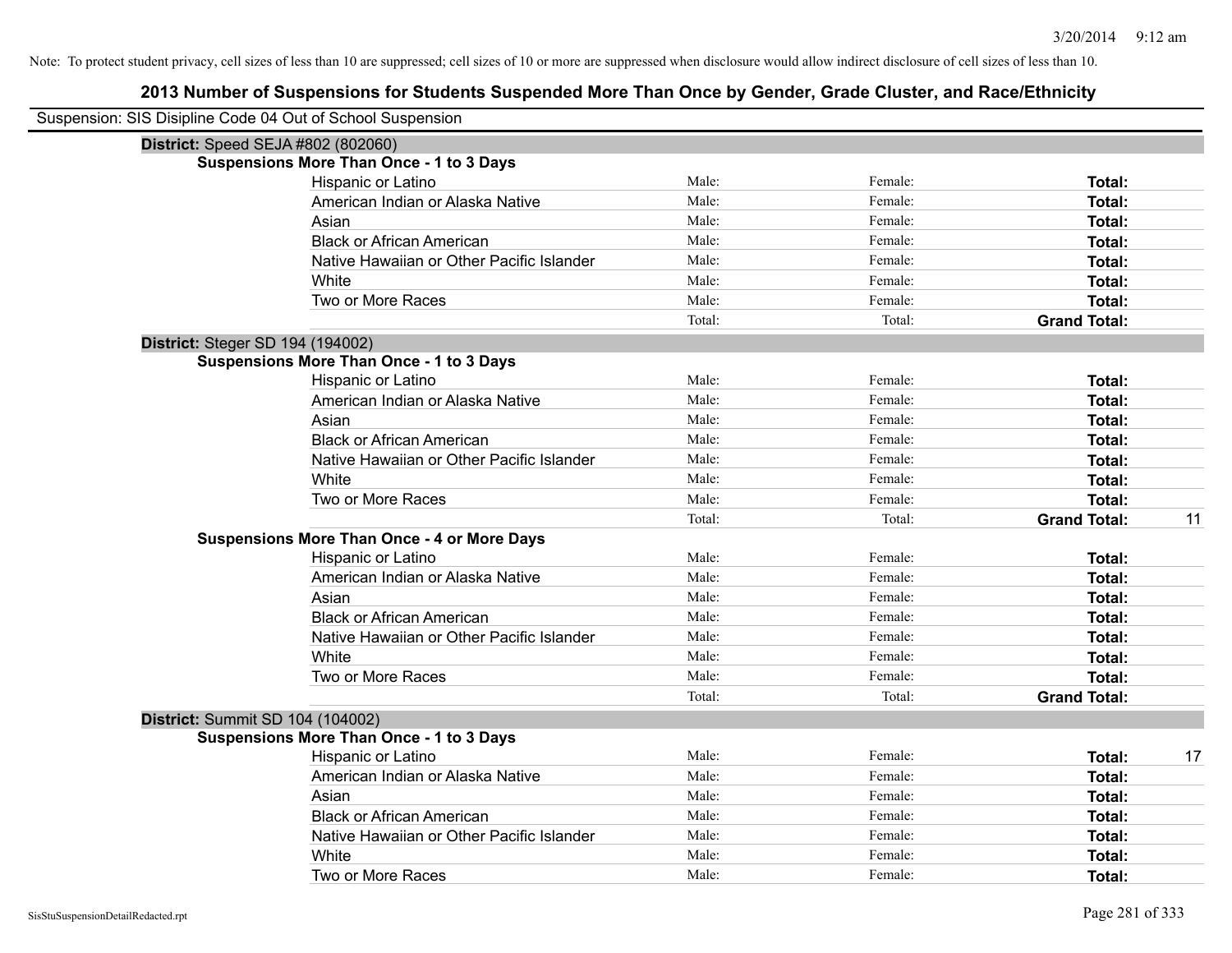| Suspension: SIS Disipline Code 04 Out of School Suspension |        |     |         |     |                     |     |
|------------------------------------------------------------|--------|-----|---------|-----|---------------------|-----|
|                                                            | Total: |     | Total:  |     | <b>Grand Total:</b> |     |
| <b>Suspensions More Than Once - 4 or More Days</b>         |        |     |         |     |                     |     |
| Hispanic or Latino                                         | Male:  |     | Female: |     | Total:              | 10  |
| American Indian or Alaska Native                           | Male:  |     | Female: |     | <b>Total:</b>       |     |
| Asian                                                      | Male:  |     | Female: |     | <b>Total:</b>       |     |
| <b>Black or African American</b>                           | Male:  |     | Female: |     | Total:              |     |
| Native Hawaiian or Other Pacific Islander                  | Male:  |     | Female: |     | <b>Total:</b>       |     |
| White                                                      | Male:  |     | Female: |     | Total:              |     |
| Two or More Races                                          | Male:  |     | Female: |     | <b>Total:</b>       |     |
|                                                            | Total: |     | Total:  |     | <b>Grand Total:</b> |     |
| District: Sunnybrook SD 171 (171002)                       |        |     |         |     |                     |     |
| <b>Suspensions More Than Once - 1 to 3 Days</b>            |        |     |         |     |                     |     |
| Hispanic or Latino                                         | Male:  |     | Female: |     | Total:              |     |
| American Indian or Alaska Native                           | Male:  |     | Female: |     | Total:              |     |
| Asian                                                      | Male:  |     | Female: |     | Total:              |     |
| <b>Black or African American</b>                           | Male:  |     | Female: |     | Total:              |     |
| Native Hawaiian or Other Pacific Islander                  | Male:  |     | Female: |     | Total:              |     |
| White                                                      | Male:  |     | Female: |     | Total:              |     |
| Two or More Races                                          | Male:  |     | Female: |     | <b>Total:</b>       |     |
|                                                            | Total: |     | Total:  |     | <b>Grand Total:</b> |     |
| <b>Suspensions More Than Once - 4 or More Days</b>         |        |     |         |     |                     |     |
| Hispanic or Latino                                         | Male:  |     | Female: |     | Total:              |     |
| American Indian or Alaska Native                           | Male:  |     | Female: |     | <b>Total:</b>       |     |
| Asian                                                      | Male:  |     | Female: |     | <b>Total:</b>       |     |
| <b>Black or African American</b>                           | Male:  |     | Female: |     | Total:              |     |
| Native Hawaiian or Other Pacific Islander                  | Male:  |     | Female: |     | Total:              |     |
| White                                                      | Male:  |     | Female: |     | Total:              |     |
| Two or More Races                                          | Male:  |     | Female: |     | Total:              |     |
|                                                            | Total: |     | Total:  |     | <b>Grand Total:</b> |     |
| District: Thornton Fractional Twp HSD 215 (215017)         |        |     |         |     |                     |     |
| <b>Suspensions More Than Once - 1 to 3 Days</b>            |        |     |         |     |                     |     |
| Hispanic or Latino                                         | Male:  | 108 | Female: | 40  | Total:              | 148 |
| American Indian or Alaska Native                           | Male:  |     | Female: |     | <b>Total:</b>       |     |
| Asian                                                      | Male:  |     | Female: |     | <b>Total:</b>       |     |
| <b>Black or African American</b>                           | Male:  | 592 | Female: | 322 | Total:              | 914 |
| Native Hawaiian or Other Pacific Islander                  | Male:  |     | Female: |     | Total:              |     |
| White                                                      | Male:  | 21  | Female: | 28  | <b>Total:</b>       | 49  |
| Two or More Races                                          | Male:  |     | Female: |     | <b>Total:</b>       | 27  |
|                                                            | Total: |     | Total:  |     | <b>Grand Total:</b> |     |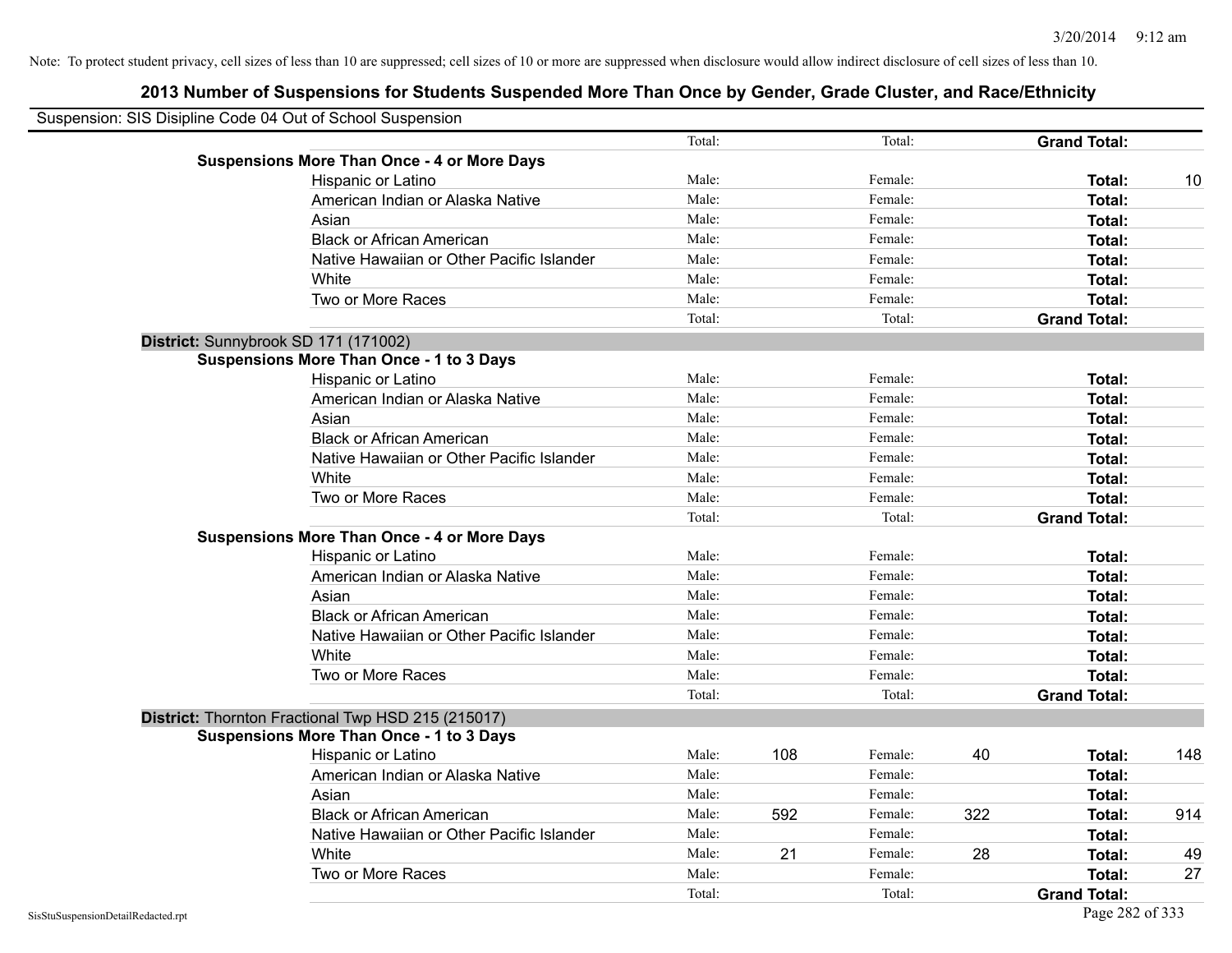| Suspension: SIS Disipline Code 04 Out of School Suspension |                                                    |        |       |         |       |                     |       |
|------------------------------------------------------------|----------------------------------------------------|--------|-------|---------|-------|---------------------|-------|
|                                                            | <b>Suspensions More Than Once - 4 or More Days</b> |        |       |         |       |                     |       |
|                                                            | Hispanic or Latino                                 | Male:  |       | Female: |       | Total:              |       |
|                                                            | American Indian or Alaska Native                   | Male:  |       | Female: |       | Total:              |       |
|                                                            | Asian                                              | Male:  |       | Female: |       | Total:              |       |
|                                                            | <b>Black or African American</b>                   | Male:  | 73    | Female: | 38    | Total:              | 111   |
|                                                            | Native Hawaiian or Other Pacific Islander          | Male:  |       | Female: |       | Total:              |       |
|                                                            | White                                              | Male:  |       | Female: |       | Total:              |       |
|                                                            | Two or More Races                                  | Male:  |       | Female: |       | Total:              |       |
|                                                            |                                                    | Total: |       | Total:  |       | <b>Grand Total:</b> | 128   |
| District: Thornton SD 154 (154002)                         |                                                    |        |       |         |       |                     |       |
|                                                            | <b>Suspensions More Than Once - 1 to 3 Days</b>    |        |       |         |       |                     |       |
|                                                            | Hispanic or Latino                                 | Male:  |       | Female: |       | Total:              |       |
|                                                            | American Indian or Alaska Native                   | Male:  |       | Female: |       | Total:              |       |
|                                                            | Asian                                              | Male:  |       | Female: |       | Total:              |       |
|                                                            | <b>Black or African American</b>                   | Male:  |       | Female: |       | Total:              |       |
|                                                            | Native Hawaiian or Other Pacific Islander          | Male:  |       | Female: |       | Total:              |       |
|                                                            | White                                              | Male:  |       | Female: |       | Total:              |       |
|                                                            | Two or More Races                                  | Male:  |       | Female: |       | Total:              |       |
|                                                            |                                                    | Total: |       | Total:  |       | <b>Grand Total:</b> |       |
|                                                            | District: Thornton Twp HSD 205 (205017)            |        |       |         |       |                     |       |
|                                                            | <b>Suspensions More Than Once - 1 to 3 Days</b>    |        |       |         |       |                     |       |
|                                                            | Hispanic or Latino                                 | Male:  | 53    | Female: | 16    | Total:              | 69    |
|                                                            | American Indian or Alaska Native                   | Male:  |       | Female: |       | Total:              |       |
|                                                            | Asian                                              | Male:  |       | Female: |       | Total:              |       |
|                                                            | <b>Black or African American</b>                   | Male:  | 1,629 | Female: | 1,220 | Total:              | 2,849 |
|                                                            | Native Hawaiian or Other Pacific Islander          | Male:  |       | Female: |       | Total:              |       |
|                                                            | White                                              | Male:  |       | Female: |       | Total:              | 19    |
|                                                            | Two or More Races                                  | Male:  | 23    | Female: | 21    | Total:              | 44    |
|                                                            |                                                    | Total: |       | Total:  |       | <b>Grand Total:</b> |       |
|                                                            | <b>Suspensions More Than Once - 4 or More Days</b> |        |       |         |       |                     |       |
|                                                            | Hispanic or Latino                                 | Male:  |       | Female: |       | Total:              | 17    |
|                                                            | American Indian or Alaska Native                   | Male:  |       | Female: |       | Total:              |       |
|                                                            | Asian                                              | Male:  |       | Female: |       | Total:              |       |
|                                                            | <b>Black or African American</b>                   | Male:  | 417   | Female: | 246   | Total:              | 663   |
|                                                            | Native Hawaiian or Other Pacific Islander          | Male:  |       | Female: |       | Total:              |       |
|                                                            | White                                              | Male:  |       | Female: |       | Total:              |       |
|                                                            | Two or More Races                                  | Male:  |       | Female: |       | Total:              |       |
|                                                            |                                                    | Total: | 429   | Total:  | 262   | <b>Grand Total:</b> | 691   |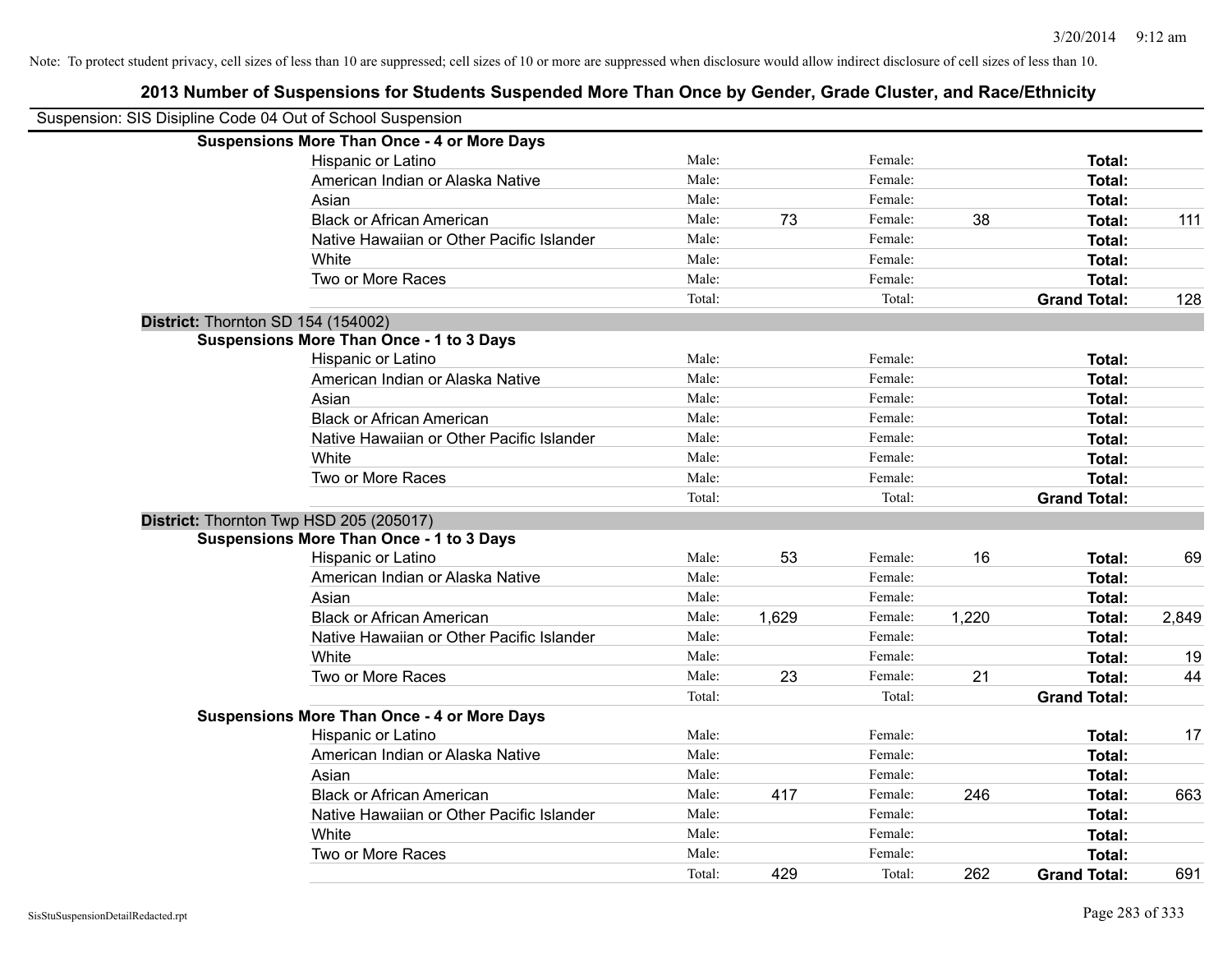| Suspension: SIS Disipline Code 04 Out of School Suspension |                                                    |        |     |         |     |                     |     |
|------------------------------------------------------------|----------------------------------------------------|--------|-----|---------|-----|---------------------|-----|
|                                                            | District: W Harvey-Dixmoor PSD 147 (147002)        |        |     |         |     |                     |     |
|                                                            | <b>Suspensions More Than Once - 1 to 3 Days</b>    |        |     |         |     |                     |     |
|                                                            | Hispanic or Latino                                 | Male:  | 24  | Female: | 14  | Total:              | 38  |
|                                                            | American Indian or Alaska Native                   | Male:  |     | Female: |     | Total:              |     |
|                                                            | Asian                                              | Male:  |     | Female: |     | Total:              |     |
|                                                            | <b>Black or African American</b>                   | Male:  | 168 | Female: | 108 | Total:              | 276 |
|                                                            | Native Hawaiian or Other Pacific Islander          | Male:  |     | Female: |     | <b>Total:</b>       |     |
|                                                            | White                                              | Male:  |     | Female: |     | Total:              |     |
|                                                            | Two or More Races                                  | Male:  |     | Female: |     | Total:              |     |
|                                                            |                                                    | Total: |     | Total:  |     | <b>Grand Total:</b> |     |
|                                                            | <b>Suspensions More Than Once - 4 or More Days</b> |        |     |         |     |                     |     |
|                                                            | Hispanic or Latino                                 | Male:  |     | Female: |     | Total:              |     |
|                                                            | American Indian or Alaska Native                   | Male:  |     | Female: |     | Total:              |     |
|                                                            | Asian                                              | Male:  |     | Female: |     | Total:              |     |
|                                                            | <b>Black or African American</b>                   | Male:  | 38  | Female: | 24  | Total:              | 62  |
|                                                            | Native Hawaiian or Other Pacific Islander          | Male:  |     | Female: |     | Total:              |     |
|                                                            | White                                              | Male:  |     | Female: |     | Total:              |     |
|                                                            | Two or More Races                                  | Male:  |     | Female: |     | Total:              |     |
|                                                            |                                                    | Total: |     | Total:  |     | <b>Grand Total:</b> |     |
| District: Worth SD 127 (127002)                            |                                                    |        |     |         |     |                     |     |
|                                                            | <b>Suspensions More Than Once - 1 to 3 Days</b>    |        |     |         |     |                     |     |
|                                                            | Hispanic or Latino                                 | Male:  |     | Female: |     | Total:              |     |
|                                                            | American Indian or Alaska Native                   | Male:  |     | Female: |     | Total:              |     |
|                                                            | Asian                                              | Male:  |     | Female: |     | Total:              |     |
|                                                            | <b>Black or African American</b>                   | Male:  |     | Female: |     | <b>Total:</b>       |     |
|                                                            | Native Hawaiian or Other Pacific Islander          | Male:  |     | Female: |     | Total:              |     |
|                                                            | White                                              | Male:  |     | Female: |     | Total:              |     |
|                                                            | Two or More Races                                  | Male:  |     | Female: |     | Total:              |     |
|                                                            |                                                    | Total: |     | Total:  |     | <b>Grand Total:</b> |     |
| County: Non-Public School (000)                            |                                                    |        |     |         |     |                     |     |
|                                                            | District: Region 07 South Cook ISC 4 (000000)      |        |     |         |     |                     |     |
|                                                            | <b>Suspensions More Than Once - 1 to 3 Days</b>    |        |     |         |     |                     |     |
|                                                            | Hispanic or Latino                                 | Male:  |     | Female: |     | Total:              |     |
|                                                            | American Indian or Alaska Native                   | Male:  |     | Female: |     | Total:              |     |
|                                                            | Asian                                              | Male:  |     | Female: |     | Total:              |     |
|                                                            | <b>Black or African American</b>                   | Male:  |     | Female: |     | Total:              |     |
|                                                            | Native Hawaiian or Other Pacific Islander          | Male:  |     | Female: |     | <b>Total:</b>       |     |
|                                                            | White                                              | Male:  |     | Female: |     | Total:              |     |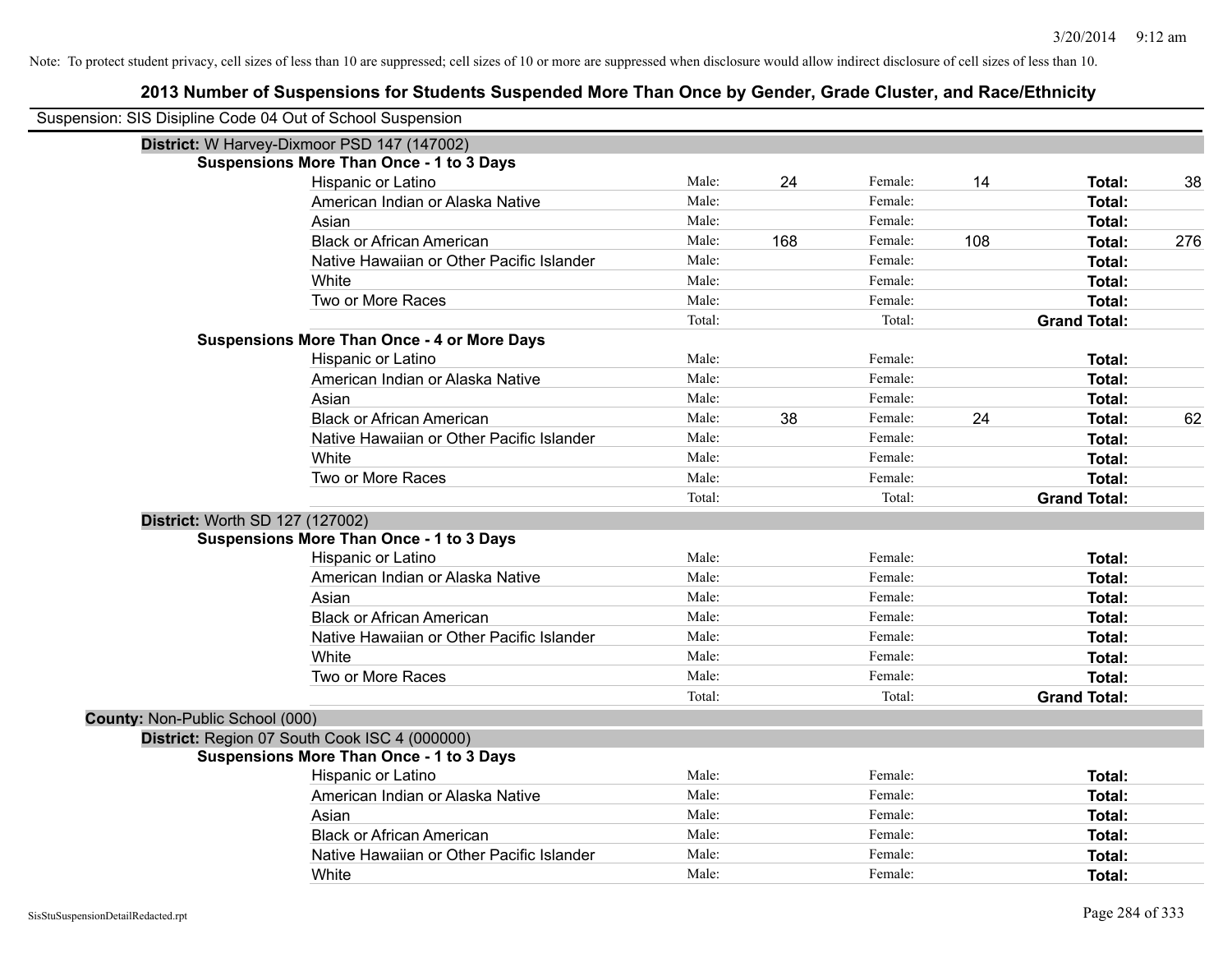|                                 | Suspension: SIS Disipline Code 04 Out of School Suspension |        |         |                     |    |
|---------------------------------|------------------------------------------------------------|--------|---------|---------------------|----|
|                                 | Two or More Races                                          | Male:  | Female: | <b>Total:</b>       |    |
|                                 |                                                            | Total: | Total:  | <b>Grand Total:</b> |    |
|                                 |                                                            |        |         |                     |    |
| Region: Rock Island ROE (49)    |                                                            |        |         |                     |    |
| County: Non-Public School (000) |                                                            |        |         |                     |    |
|                                 | District: Rock Island ROE (000000)                         |        |         |                     |    |
|                                 | <b>Suspensions More Than Once - 1 to 3 Days</b>            |        |         |                     |    |
|                                 | Hispanic or Latino                                         | Male:  | Female: | Total:              |    |
|                                 | American Indian or Alaska Native                           | Male:  | Female: | <b>Total:</b>       |    |
|                                 | Asian                                                      | Male:  | Female: | <b>Total:</b>       |    |
|                                 | <b>Black or African American</b>                           | Male:  | Female: | <b>Total:</b>       |    |
|                                 | Native Hawaiian or Other Pacific Islander                  | Male:  | Female: | Total:              |    |
|                                 | White                                                      | Male:  | Female: | <b>Total:</b>       |    |
|                                 | Two or More Races                                          | Male:  | Female: | Total:              |    |
|                                 |                                                            | Total: | Total:  | <b>Grand Total:</b> | 20 |
|                                 | <b>Suspensions More Than Once - 4 or More Days</b>         |        |         |                     |    |
|                                 | Hispanic or Latino                                         | Male:  | Female: | Total:              |    |
|                                 | American Indian or Alaska Native                           | Male:  | Female: | <b>Total:</b>       |    |
|                                 | Asian                                                      | Male:  | Female: | <b>Total:</b>       |    |
|                                 | <b>Black or African American</b>                           | Male:  | Female: | Total:              |    |
|                                 | Native Hawaiian or Other Pacific Islander                  | Male:  | Female: | Total:              |    |
|                                 | White                                                      | Male:  | Female: | Total:              |    |
|                                 | Two or More Races                                          | Male:  | Female: | <b>Total:</b>       |    |
|                                 |                                                            | Total: | Total:  | <b>Grand Total:</b> |    |
| County: Rock Island (081)       |                                                            |        |         |                     |    |
|                                 | District: Carbon Cliff-Barstow SD 36 (036002)              |        |         |                     |    |
|                                 | <b>Suspensions More Than Once - 1 to 3 Days</b>            |        |         |                     |    |
|                                 | Hispanic or Latino                                         | Male:  | Female: | <b>Total:</b>       |    |
|                                 | American Indian or Alaska Native                           | Male:  | Female: | <b>Total:</b>       |    |
|                                 | Asian                                                      | Male:  | Female: | <b>Total:</b>       |    |
|                                 | <b>Black or African American</b>                           | Male:  | Female: | <b>Total:</b>       | 28 |
|                                 | Native Hawaiian or Other Pacific Islander                  | Male:  | Female: | Total:              |    |
|                                 | White                                                      | Male:  | Female: | <b>Total:</b>       | 27 |
|                                 | Two or More Races                                          | Male:  | Female: | Total:              | 12 |
|                                 |                                                            | Total: | Total:  | <b>Grand Total:</b> |    |
|                                 | <b>Suspensions More Than Once - 4 or More Days</b>         |        |         |                     |    |
|                                 | Hispanic or Latino                                         | Male:  | Female: | <b>Total:</b>       |    |
|                                 | American Indian or Alaska Native                           | Male:  | Female: | Total:              |    |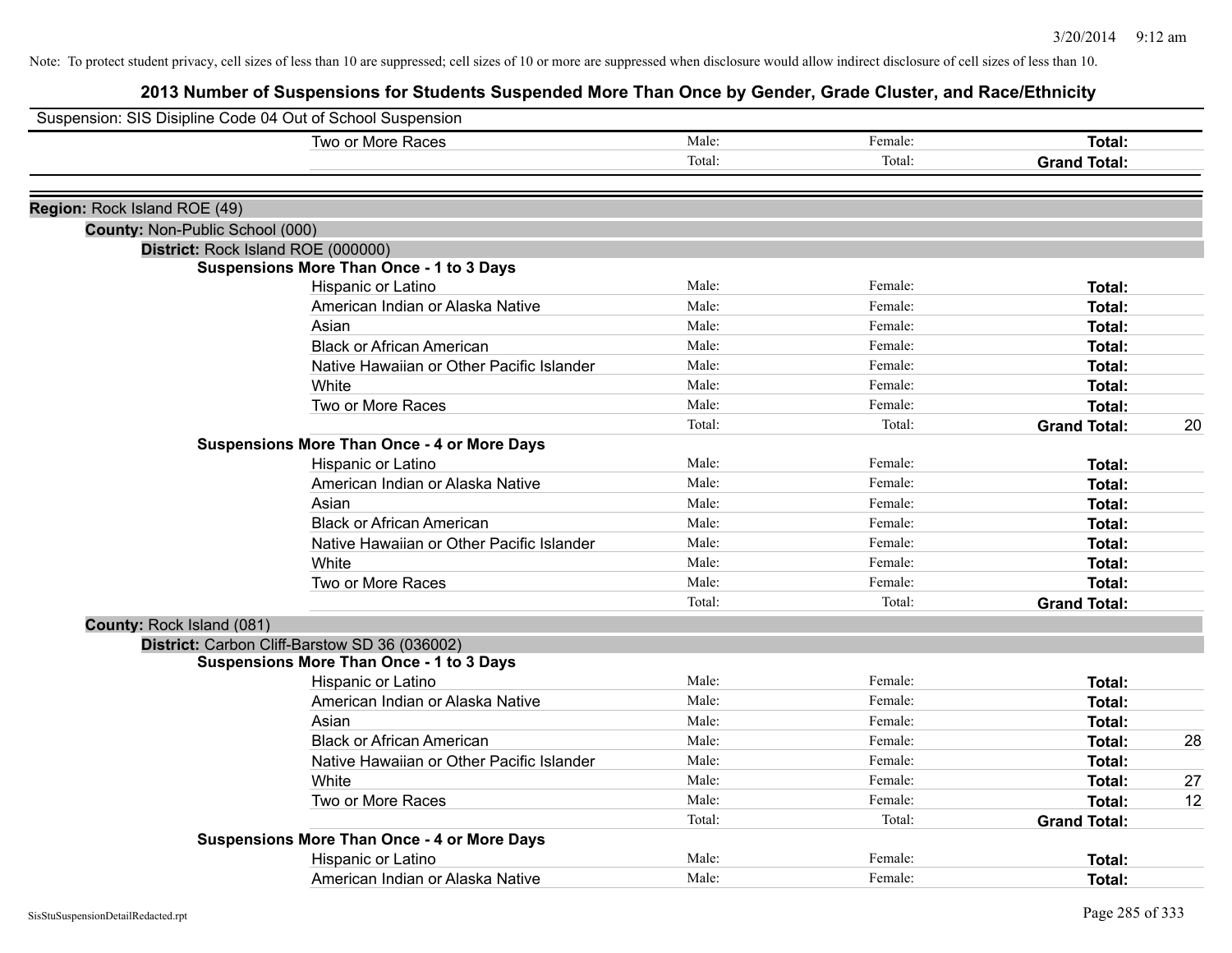| Suspension: SIS Disipline Code 04 Out of School Suspension |                                                    |        |    |         |    |                     |    |
|------------------------------------------------------------|----------------------------------------------------|--------|----|---------|----|---------------------|----|
|                                                            | Asian                                              | Male:  |    | Female: |    | Total:              |    |
|                                                            | <b>Black or African American</b>                   | Male:  |    | Female: |    | Total:              |    |
|                                                            | Native Hawaiian or Other Pacific Islander          | Male:  |    | Female: |    | Total:              |    |
|                                                            | White                                              | Male:  |    | Female: |    | Total:              |    |
|                                                            | Two or More Races                                  | Male:  |    | Female: |    | <b>Total:</b>       |    |
|                                                            |                                                    | Total: |    | Total:  |    | <b>Grand Total:</b> | 19 |
|                                                            | District: East Moline SD 37 (037002)               |        |    |         |    |                     |    |
|                                                            | <b>Suspensions More Than Once - 1 to 3 Days</b>    |        |    |         |    |                     |    |
|                                                            | Hispanic or Latino                                 | Male:  | 21 | Female: | 12 | Total:              | 33 |
|                                                            | American Indian or Alaska Native                   | Male:  |    | Female: |    | Total:              |    |
|                                                            | Asian                                              | Male:  |    | Female: |    | Total:              |    |
|                                                            | <b>Black or African American</b>                   | Male:  | 49 | Female: | 21 | Total:              | 70 |
|                                                            | Native Hawaiian or Other Pacific Islander          | Male:  |    | Female: |    | Total:              |    |
|                                                            | White                                              | Male:  |    | Female: |    | Total:              | 39 |
|                                                            | Two or More Races                                  | Male:  | 23 | Female: | 16 | <b>Total:</b>       | 39 |
|                                                            |                                                    | Total: |    | Total:  |    | <b>Grand Total:</b> |    |
|                                                            | <b>Suspensions More Than Once - 4 or More Days</b> |        |    |         |    |                     |    |
|                                                            | Hispanic or Latino                                 | Male:  |    | Female: |    | Total:              |    |
|                                                            | American Indian or Alaska Native                   | Male:  |    | Female: |    | Total:              |    |
|                                                            | Asian                                              | Male:  |    | Female: |    | Total:              |    |
|                                                            | <b>Black or African American</b>                   | Male:  |    | Female: |    | Total:              |    |
|                                                            | Native Hawaiian or Other Pacific Islander          | Male:  |    | Female: |    | Total:              |    |
|                                                            | White                                              | Male:  |    | Female: |    | Total:              |    |
|                                                            | Two or More Races                                  | Male:  |    | Female: |    | Total:              |    |
|                                                            |                                                    | Total: |    | Total:  |    | <b>Grand Total:</b> | 30 |
|                                                            | District: Hampton SD 29 (029002)                   |        |    |         |    |                     |    |
|                                                            | <b>Suspensions More Than Once - 1 to 3 Days</b>    |        |    |         |    |                     |    |
|                                                            | Hispanic or Latino                                 | Male:  |    | Female: |    | <b>Total:</b>       |    |
|                                                            | American Indian or Alaska Native                   | Male:  |    | Female: |    | Total:              |    |
|                                                            | Asian                                              | Male:  |    | Female: |    | Total:              |    |
|                                                            | <b>Black or African American</b>                   | Male:  |    | Female: |    | Total:              |    |
|                                                            | Native Hawaiian or Other Pacific Islander          | Male:  |    | Female: |    | Total:              |    |
|                                                            | White                                              | Male:  |    | Female: |    | Total:              |    |
|                                                            | Two or More Races                                  | Male:  |    | Female: |    | <b>Total:</b>       |    |
|                                                            |                                                    | Total: |    | Total:  |    | <b>Grand Total:</b> |    |
|                                                            | District: Moline USD 40 (040022)                   |        |    |         |    |                     |    |
|                                                            | Suspensions More Than Once - 1 to 3 Days           |        |    |         |    |                     |    |
|                                                            | <b>Hispanic or Latino</b>                          | Male:  | 71 | Female: | 10 | Total:              | 81 |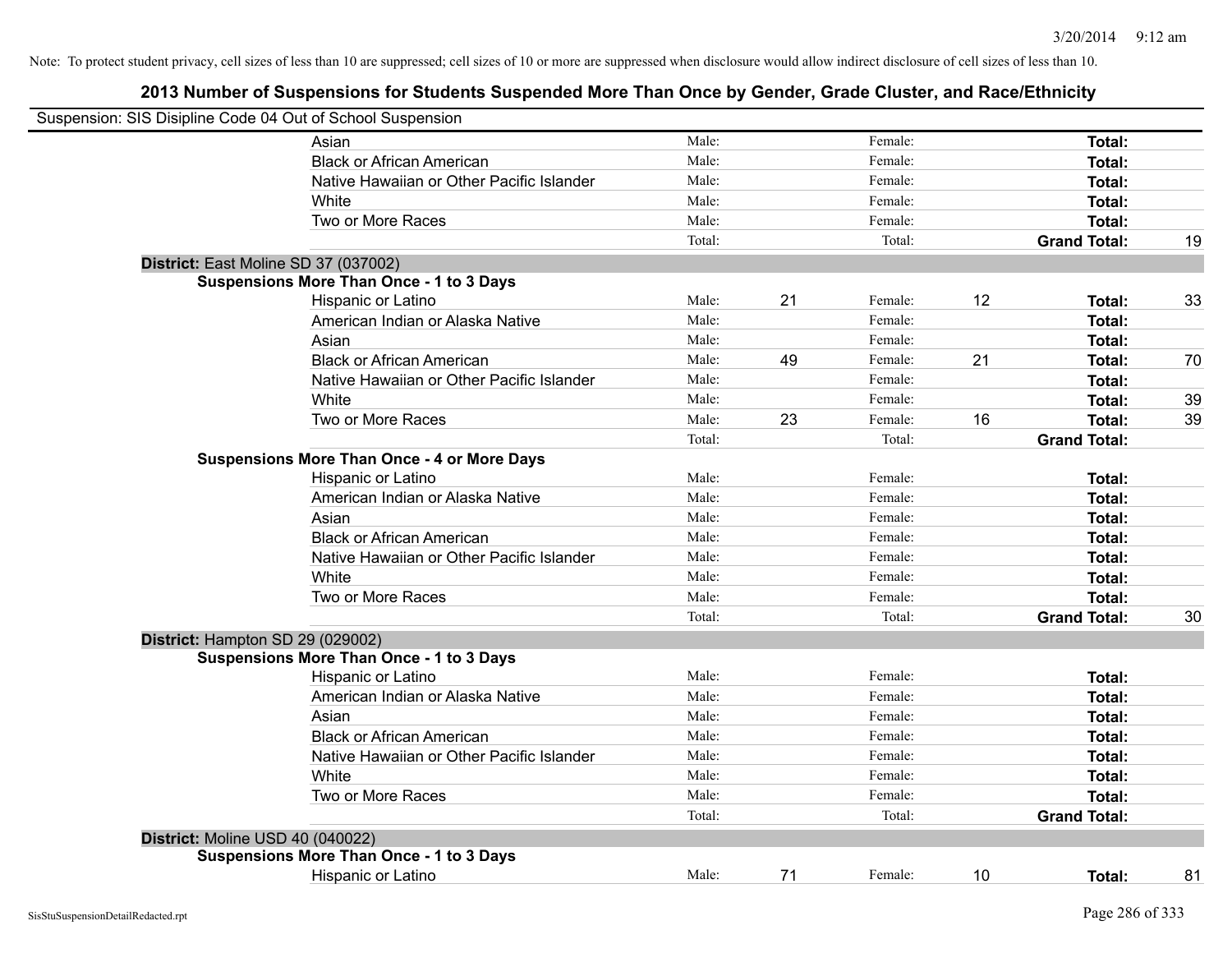| Suspension: SIS Disipline Code 04 Out of School Suspension |                                                    |        |     |         |    |                     |     |
|------------------------------------------------------------|----------------------------------------------------|--------|-----|---------|----|---------------------|-----|
|                                                            | American Indian or Alaska Native                   | Male:  |     | Female: |    | Total:              |     |
|                                                            | Asian                                              | Male:  |     | Female: |    | Total:              |     |
|                                                            | <b>Black or African American</b>                   | Male:  | 54  | Female: | 15 | Total:              | 69  |
|                                                            | Native Hawaiian or Other Pacific Islander          | Male:  |     | Female: |    | Total:              |     |
|                                                            | White                                              | Male:  | 139 | Female: | 29 | Total:              | 168 |
|                                                            | Two or More Races                                  | Male:  |     | Female: |    | Total:              | 38  |
|                                                            |                                                    | Total: |     | Total:  |    | <b>Grand Total:</b> |     |
|                                                            | <b>Suspensions More Than Once - 4 or More Days</b> |        |     |         |    |                     |     |
|                                                            | Hispanic or Latino                                 | Male:  |     | Female: |    | Total:              | 23  |
|                                                            | American Indian or Alaska Native                   | Male:  |     | Female: |    | Total:              |     |
|                                                            | Asian                                              | Male:  |     | Female: |    | Total:              |     |
|                                                            | <b>Black or African American</b>                   | Male:  |     | Female: |    | Total:              |     |
|                                                            | Native Hawaiian or Other Pacific Islander          | Male:  |     | Female: |    | Total:              |     |
|                                                            | White                                              | Male:  |     | Female: |    | Total:              | 29  |
|                                                            | Two or More Races                                  | Male:  |     | Female: |    | Total:              | 10  |
|                                                            |                                                    | Total: |     | Total:  |    | <b>Grand Total:</b> |     |
|                                                            | District: Riverdale CUSD 100 (100026)              |        |     |         |    |                     |     |
|                                                            | <b>Suspensions More Than Once - 1 to 3 Days</b>    |        |     |         |    |                     |     |
|                                                            | Hispanic or Latino                                 | Male:  |     | Female: |    | Total:              |     |
|                                                            | American Indian or Alaska Native                   | Male:  |     | Female: |    | Total:              |     |
|                                                            | Asian                                              | Male:  |     | Female: |    | Total:              |     |
|                                                            | <b>Black or African American</b>                   | Male:  |     | Female: |    | Total:              |     |
|                                                            | Native Hawaiian or Other Pacific Islander          | Male:  |     | Female: |    | Total:              |     |
|                                                            | White                                              | Male:  |     | Female: |    | Total:              |     |
|                                                            | Two or More Races                                  | Male:  |     | Female: |    | <b>Total:</b>       |     |
|                                                            |                                                    | Total: |     | Total:  |    | <b>Grand Total:</b> |     |
|                                                            | <b>Suspensions More Than Once - 4 or More Days</b> |        |     |         |    |                     |     |
|                                                            | Hispanic or Latino                                 | Male:  |     | Female: |    | Total:              |     |
|                                                            | American Indian or Alaska Native                   | Male:  |     | Female: |    | Total:              |     |
|                                                            | Asian                                              | Male:  |     | Female: |    | Total:              |     |
|                                                            | <b>Black or African American</b>                   | Male:  |     | Female: |    | Total:              |     |
|                                                            | Native Hawaiian or Other Pacific Islander          | Male:  |     | Female: |    | Total:              |     |
|                                                            | White                                              | Male:  |     | Female: |    | Total:              |     |
|                                                            | Two or More Races                                  | Male:  |     | Female: |    | Total:              |     |
|                                                            |                                                    | Total: |     | Total:  |    | <b>Grand Total:</b> |     |
|                                                            | District: Rock Island SD 41 (041025)               |        |     |         |    |                     |     |
|                                                            | <b>Suspensions More Than Once - 1 to 3 Days</b>    |        |     |         |    |                     |     |
|                                                            | Hispanic or Latino                                 | Male:  |     | Female: |    | Total:              | 31  |
|                                                            | American Indian or Alaska Native                   | Male:  |     | Female: |    | Total:              |     |
| SisStuSuspensionDetailRedacted.rpt                         |                                                    |        |     |         |    | Page 287 of 333     |     |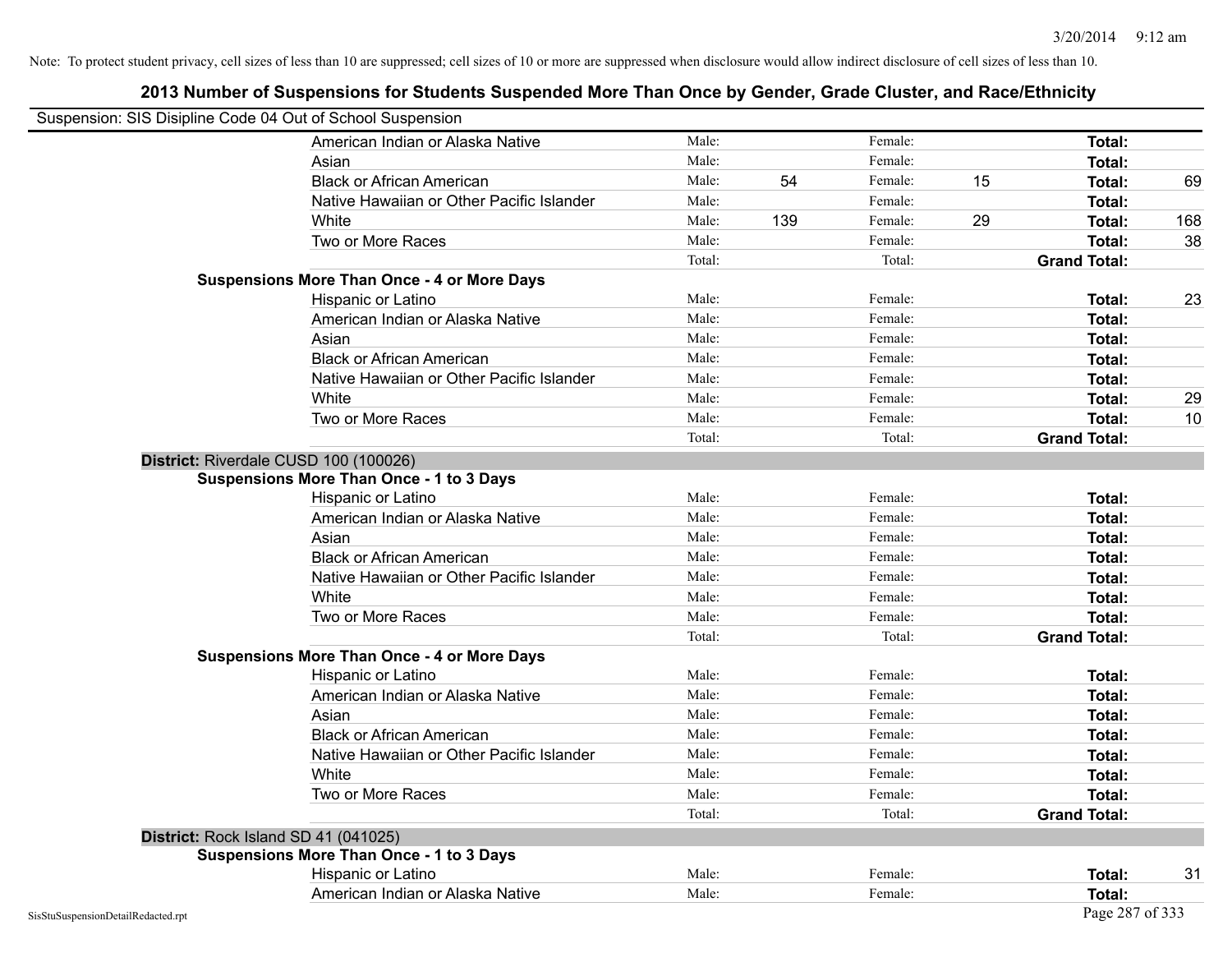| Suspension: SIS Disipline Code 04 Out of School Suspension |                                                    |        |     |         |    |                     |     |
|------------------------------------------------------------|----------------------------------------------------|--------|-----|---------|----|---------------------|-----|
|                                                            | Asian                                              | Male:  |     | Female: |    | Total:              |     |
|                                                            | <b>Black or African American</b>                   | Male:  | 101 | Female: | 88 | Total:              | 189 |
|                                                            | Native Hawaiian or Other Pacific Islander          | Male:  |     | Female: |    | Total:              |     |
|                                                            | White                                              | Male:  | 65  | Female: | 23 | Total:              | 88  |
|                                                            | Two or More Races                                  | Male:  | 53  | Female: | 18 | <b>Total:</b>       | 71  |
|                                                            |                                                    | Total: |     | Total:  |    | <b>Grand Total:</b> |     |
|                                                            | <b>Suspensions More Than Once - 4 or More Days</b> |        |     |         |    |                     |     |
|                                                            | Hispanic or Latino                                 | Male:  |     | Female: |    | Total:              |     |
|                                                            | American Indian or Alaska Native                   | Male:  |     | Female: |    | <b>Total:</b>       |     |
|                                                            | Asian                                              | Male:  |     | Female: |    | Total:              |     |
|                                                            | <b>Black or African American</b>                   | Male:  | 10  | Female: | 26 | Total:              | 36  |
|                                                            | Native Hawaiian or Other Pacific Islander          | Male:  |     | Female: |    | Total:              |     |
|                                                            | White                                              | Male:  |     | Female: |    | Total:              | 13  |
|                                                            | Two or More Races                                  | Male:  |     | Female: |    | <b>Total:</b>       |     |
|                                                            |                                                    | Total: |     | Total:  |    | <b>Grand Total:</b> |     |
|                                                            | District: Rockridge CUSD 300 (300026)              |        |     |         |    |                     |     |
|                                                            | <b>Suspensions More Than Once - 1 to 3 Days</b>    |        |     |         |    |                     |     |
|                                                            | Hispanic or Latino                                 | Male:  |     | Female: |    | <b>Total:</b>       |     |
|                                                            | American Indian or Alaska Native                   | Male:  |     | Female: |    | Total:              |     |
|                                                            | Asian                                              | Male:  |     | Female: |    | Total:              |     |
|                                                            | <b>Black or African American</b>                   | Male:  |     | Female: |    | Total:              |     |
|                                                            | Native Hawaiian or Other Pacific Islander          | Male:  |     | Female: |    | Total:              |     |
|                                                            | White                                              | Male:  |     | Female: |    | Total:              | 28  |
|                                                            | Two or More Races                                  | Male:  |     | Female: |    | <b>Total:</b>       |     |
|                                                            |                                                    | Total: |     | Total:  |    | <b>Grand Total:</b> |     |
|                                                            | <b>Suspensions More Than Once - 4 or More Days</b> |        |     |         |    |                     |     |
|                                                            | Hispanic or Latino                                 | Male:  |     | Female: |    | Total:              |     |
|                                                            | American Indian or Alaska Native                   | Male:  |     | Female: |    | Total:              |     |
|                                                            | Asian                                              | Male:  |     | Female: |    | Total:              |     |
|                                                            | <b>Black or African American</b>                   | Male:  |     | Female: |    | Total:              |     |
|                                                            | Native Hawaiian or Other Pacific Islander          | Male:  |     | Female: |    | Total:              |     |
|                                                            | White                                              | Male:  |     | Female: |    | Total:              |     |
|                                                            | Two or More Races                                  | Male:  |     | Female: |    | <b>Total:</b>       |     |
|                                                            |                                                    | Total: |     | Total:  |    | <b>Grand Total:</b> |     |
|                                                            | District: Sherrard CUSD 200 (200026)               |        |     |         |    |                     |     |
|                                                            | <b>Suspensions More Than Once - 1 to 3 Days</b>    |        |     |         |    |                     |     |
|                                                            | Hispanic or Latino                                 | Male:  |     | Female: |    | Total:              |     |
|                                                            | American Indian or Alaska Native                   | Male:  |     | Female: |    | <b>Total:</b>       |     |
|                                                            | Asian                                              | Male:  |     | Female: |    | Total:              |     |
| SisStuSuspensionDetailRedacted.rpt                         |                                                    |        |     |         |    | Page 288 of 333     |     |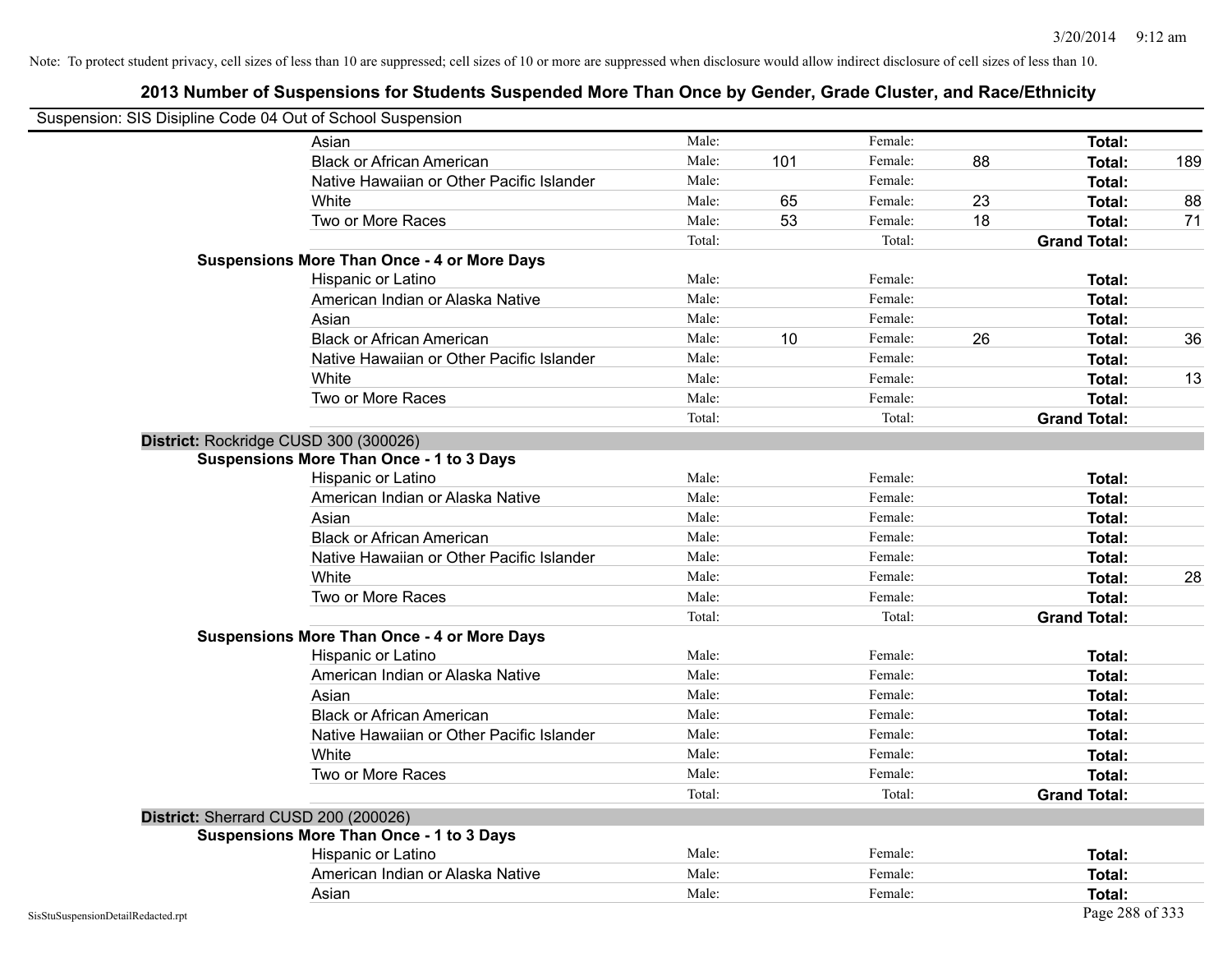| Suspension: SIS Disipline Code 04 Out of School Suspension |                                                    |        |         |                     |    |
|------------------------------------------------------------|----------------------------------------------------|--------|---------|---------------------|----|
|                                                            | <b>Black or African American</b>                   | Male:  | Female: | <b>Total:</b>       |    |
|                                                            | Native Hawaiian or Other Pacific Islander          | Male:  | Female: | <b>Total:</b>       |    |
|                                                            | White                                              | Male:  | Female: | Total:              | 16 |
|                                                            | Two or More Races                                  | Male:  | Female: | <b>Total:</b>       |    |
|                                                            |                                                    | Total: | Total:  | <b>Grand Total:</b> |    |
|                                                            | <b>Suspensions More Than Once - 4 or More Days</b> |        |         |                     |    |
|                                                            | Hispanic or Latino                                 | Male:  | Female: | Total:              |    |
|                                                            | American Indian or Alaska Native                   | Male:  | Female: | <b>Total:</b>       |    |
|                                                            | Asian                                              | Male:  | Female: | Total:              |    |
|                                                            | <b>Black or African American</b>                   | Male:  | Female: | <b>Total:</b>       |    |
|                                                            | Native Hawaiian or Other Pacific Islander          | Male:  | Female: | <b>Total:</b>       |    |
|                                                            | White                                              | Male:  | Female: | Total:              |    |
|                                                            | Two or More Races                                  | Male:  | Female: | <b>Total:</b>       |    |
|                                                            |                                                    | Total: | Total:  | <b>Grand Total:</b> |    |
| <b>District: Silvis SD 34 (034002)</b>                     |                                                    |        |         |                     |    |
|                                                            | <b>Suspensions More Than Once - 1 to 3 Days</b>    |        |         |                     |    |
|                                                            | Hispanic or Latino                                 | Male:  | Female: | <b>Total:</b>       |    |
|                                                            | American Indian or Alaska Native                   | Male:  | Female: | <b>Total:</b>       |    |
|                                                            | Asian                                              | Male:  | Female: | Total:              |    |
|                                                            | <b>Black or African American</b>                   | Male:  | Female: | Total:              | 10 |
|                                                            | Native Hawaiian or Other Pacific Islander          | Male:  | Female: | Total:              |    |
|                                                            | White                                              | Male:  | Female: | Total:              | 11 |
|                                                            | Two or More Races                                  | Male:  | Female: | <b>Total:</b>       |    |
|                                                            |                                                    | Total: | Total:  | <b>Grand Total:</b> |    |
|                                                            | <b>Suspensions More Than Once - 4 or More Days</b> |        |         |                     |    |
|                                                            | Hispanic or Latino                                 | Male:  | Female: | Total:              |    |
|                                                            | American Indian or Alaska Native                   | Male:  | Female: | <b>Total:</b>       |    |
|                                                            | Asian                                              | Male:  | Female: | Total:              |    |
|                                                            | <b>Black or African American</b>                   | Male:  | Female: | Total:              |    |
|                                                            | Native Hawaiian or Other Pacific Islander          | Male:  | Female: | Total:              |    |
|                                                            | White                                              | Male:  | Female: | Total:              |    |
|                                                            | Two or More Races                                  | Male:  | Female: | <b>Total:</b>       |    |
|                                                            |                                                    | Total: | Total:  | <b>Grand Total:</b> |    |
|                                                            | District: United Twp HSD 30 (030017)               |        |         |                     |    |
|                                                            | <b>Suspensions More Than Once - 1 to 3 Days</b>    |        |         |                     |    |
|                                                            | Hispanic or Latino                                 | Male:  | Female: | Total:              | 16 |
|                                                            | American Indian or Alaska Native                   | Male:  | Female: | <b>Total:</b>       |    |
|                                                            | Asian                                              | Male:  | Female: | Total:              |    |
|                                                            | <b>Black or African American</b>                   | Male:  | Female: | Total:              |    |
| SisStuSuspensionDetailRedacted.rpt                         |                                                    |        |         | Page 289 of 333     |    |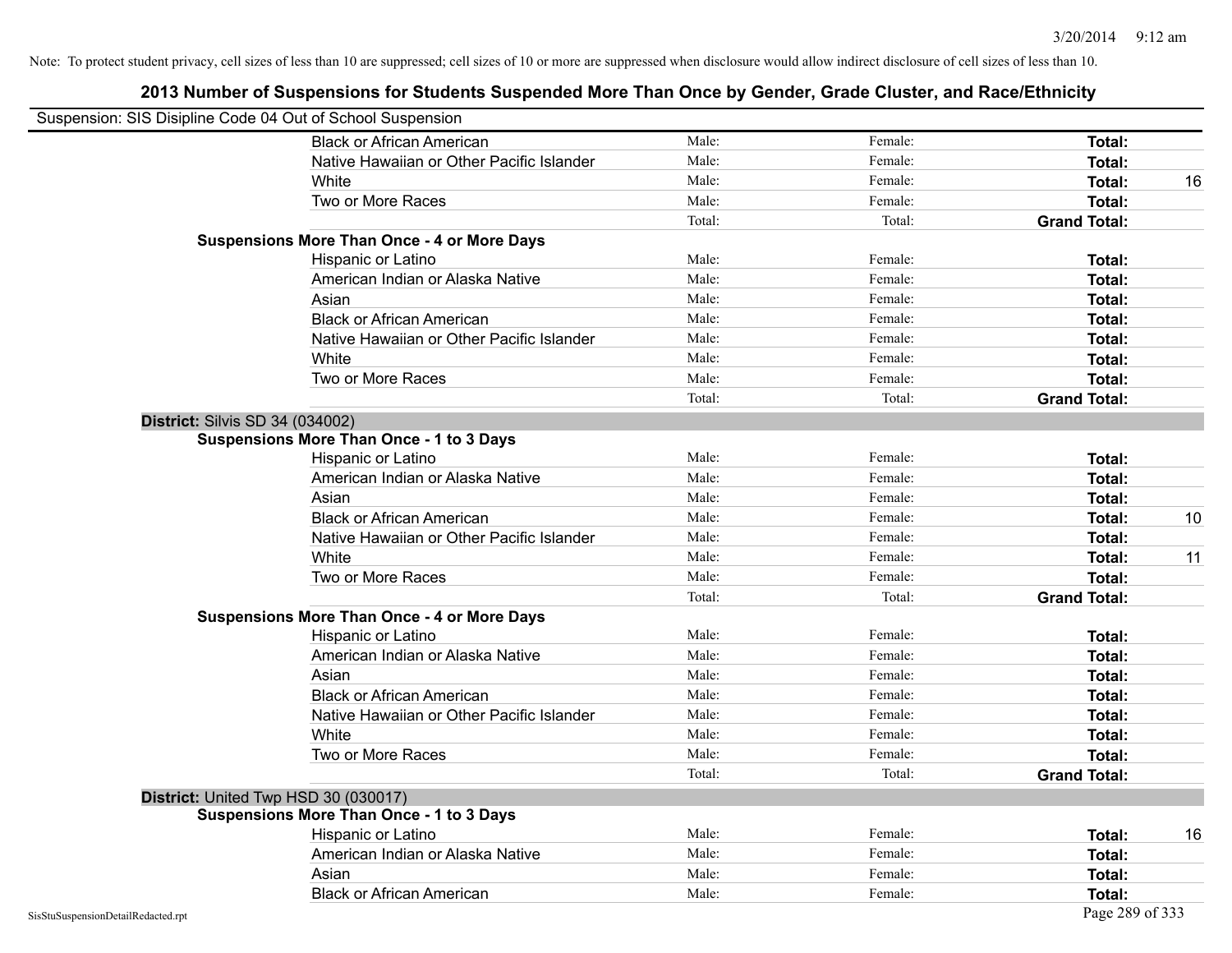| Suspension: SIS Disipline Code 04 Out of School Suspension |                                                    |        |    |         |    |                     |    |
|------------------------------------------------------------|----------------------------------------------------|--------|----|---------|----|---------------------|----|
|                                                            | Native Hawaiian or Other Pacific Islander          | Male:  |    | Female: |    | <b>Total:</b>       |    |
|                                                            | White                                              | Male:  | 42 | Female: | 29 | <b>Total:</b>       | 71 |
|                                                            | Two or More Races                                  | Male:  |    | Female: |    | <b>Total:</b>       |    |
|                                                            |                                                    | Total: |    | Total:  |    | <b>Grand Total:</b> | 98 |
|                                                            | <b>Suspensions More Than Once - 4 or More Days</b> |        |    |         |    |                     |    |
|                                                            | Hispanic or Latino                                 | Male:  |    | Female: |    | Total:              |    |
|                                                            | American Indian or Alaska Native                   | Male:  |    | Female: |    | Total:              |    |
|                                                            | Asian                                              | Male:  |    | Female: |    | Total:              |    |
|                                                            | <b>Black or African American</b>                   | Male:  |    | Female: |    | Total:              |    |
|                                                            | Native Hawaiian or Other Pacific Islander          | Male:  |    | Female: |    | Total:              |    |
|                                                            | White                                              | Male:  |    | Female: |    | Total:              | 14 |
|                                                            | Two or More Races                                  | Male:  |    | Female: |    | <b>Total:</b>       |    |
|                                                            |                                                    | Total: |    | Total:  |    | <b>Grand Total:</b> | 29 |
| Region: Sangamon ROE (51)                                  |                                                    |        |    |         |    |                     |    |
| County: Sangamon (084)                                     |                                                    |        |    |         |    |                     |    |
| District: Auburn CUSD 10 (010026)                          |                                                    |        |    |         |    |                     |    |
|                                                            | <b>Suspensions More Than Once - 1 to 3 Days</b>    |        |    |         |    |                     |    |
|                                                            | Hispanic or Latino                                 | Male:  |    | Female: |    | Total:              |    |
|                                                            | American Indian or Alaska Native                   | Male:  |    | Female: |    | Total:              |    |
|                                                            | Asian                                              | Male:  |    | Female: |    | Total:              |    |
|                                                            | <b>Black or African American</b>                   | Male:  |    | Female: |    | Total:              |    |
|                                                            | Native Hawaiian or Other Pacific Islander          | Male:  |    | Female: |    | Total:              |    |
|                                                            | White                                              | Male:  | 32 | Female: | 10 | <b>Total:</b>       | 42 |
|                                                            | Two or More Races                                  | Male:  |    | Female: |    | <b>Total:</b>       |    |
|                                                            |                                                    | Total: |    | Total:  |    | <b>Grand Total:</b> |    |
|                                                            | <b>Suspensions More Than Once - 4 or More Days</b> |        |    |         |    |                     |    |
|                                                            | Hispanic or Latino                                 | Male:  |    | Female: |    | Total:              |    |
|                                                            | American Indian or Alaska Native                   | Male:  |    | Female: |    | Total:              |    |
|                                                            | Asian                                              | Male:  |    | Female: |    | Total:              |    |
|                                                            | <b>Black or African American</b>                   | Male:  |    | Female: |    | Total:              |    |
|                                                            | Native Hawaiian or Other Pacific Islander          | Male:  |    | Female: |    | Total:              |    |
|                                                            | White                                              | Male:  |    | Female: |    | Total:              | 13 |
|                                                            | Two or More Races                                  | Male:  |    | Female: |    | <b>Total:</b>       |    |
|                                                            |                                                    | Total: |    | Total:  |    | <b>Grand Total:</b> |    |
| District: Ball Chatham CUSD 5 (005026)                     |                                                    |        |    |         |    |                     |    |
|                                                            | <b>Suspensions More Than Once - 1 to 3 Days</b>    |        |    |         |    |                     |    |
|                                                            | Hispanic or Latino                                 | Male:  |    | Female: |    | Total:              |    |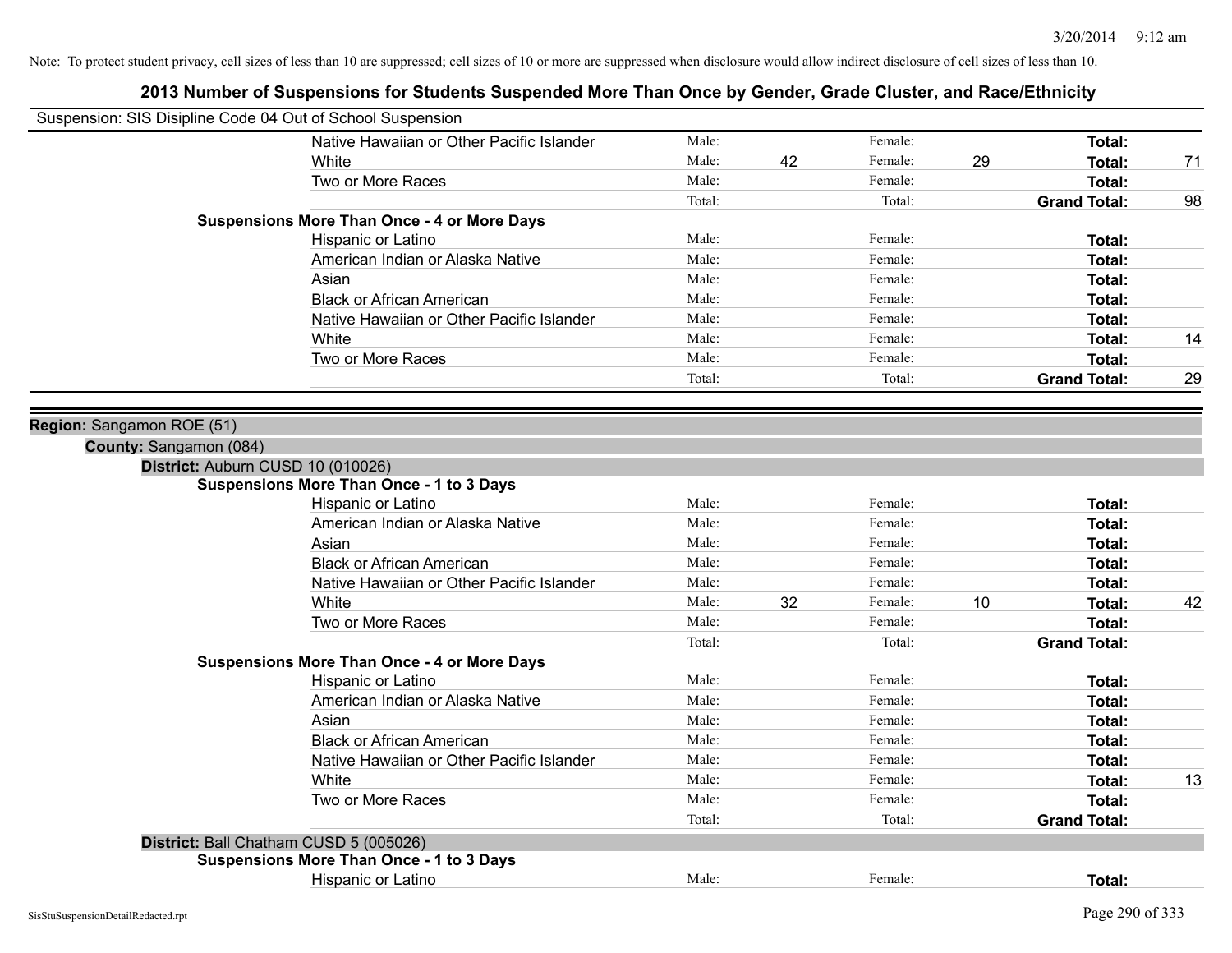| Suspension: SIS Disipline Code 04 Out of School Suspension |                                                    |        |    |         |    |                     |    |
|------------------------------------------------------------|----------------------------------------------------|--------|----|---------|----|---------------------|----|
|                                                            | American Indian or Alaska Native                   | Male:  |    | Female: |    | <b>Total:</b>       |    |
|                                                            | Asian                                              | Male:  |    | Female: |    | Total:              |    |
|                                                            | <b>Black or African American</b>                   | Male:  |    | Female: |    | Total:              |    |
|                                                            | Native Hawaiian or Other Pacific Islander          | Male:  |    | Female: |    | Total:              |    |
|                                                            | White                                              | Male:  |    | Female: |    | Total:              | 49 |
|                                                            | Two or More Races                                  | Male:  |    | Female: |    | Total:              |    |
|                                                            |                                                    | Total: | 52 | Total:  | 13 | <b>Grand Total:</b> | 65 |
|                                                            | <b>Suspensions More Than Once - 4 or More Days</b> |        |    |         |    |                     |    |
|                                                            | Hispanic or Latino                                 | Male:  |    | Female: |    | Total:              |    |
|                                                            | American Indian or Alaska Native                   | Male:  |    | Female: |    | <b>Total:</b>       |    |
|                                                            | Asian                                              | Male:  |    | Female: |    | Total:              |    |
|                                                            | <b>Black or African American</b>                   | Male:  |    | Female: |    | Total:              |    |
|                                                            | Native Hawaiian or Other Pacific Islander          | Male:  |    | Female: |    | Total:              |    |
|                                                            | White                                              | Male:  |    | Female: |    | Total:              | 10 |
|                                                            | Two or More Races                                  | Male:  |    | Female: |    | <b>Total:</b>       |    |
|                                                            |                                                    | Total: |    | Total:  |    | <b>Grand Total:</b> |    |
|                                                            | District: New Berlin CUSD 16 (016026)              |        |    |         |    |                     |    |
|                                                            | <b>Suspensions More Than Once - 1 to 3 Days</b>    |        |    |         |    |                     |    |
|                                                            | Hispanic or Latino                                 | Male:  |    | Female: |    | <b>Total:</b>       |    |
|                                                            | American Indian or Alaska Native                   | Male:  |    | Female: |    | Total:              |    |
|                                                            | Asian                                              | Male:  |    | Female: |    | Total:              |    |
|                                                            | <b>Black or African American</b>                   | Male:  |    | Female: |    | Total:              |    |
|                                                            | Native Hawaiian or Other Pacific Islander          | Male:  |    | Female: |    | Total:              |    |
|                                                            | White                                              | Male:  |    | Female: |    | Total:              | 12 |
|                                                            | Two or More Races                                  | Male:  |    | Female: |    | <b>Total:</b>       |    |
|                                                            |                                                    | Total: |    | Total:  |    | <b>Grand Total:</b> |    |
|                                                            | <b>Suspensions More Than Once - 4 or More Days</b> |        |    |         |    |                     |    |
|                                                            | Hispanic or Latino                                 | Male:  |    | Female: |    | Total:              |    |
|                                                            | American Indian or Alaska Native                   | Male:  |    | Female: |    | Total:              |    |
|                                                            | Asian                                              | Male:  |    | Female: |    | Total:              |    |
|                                                            | <b>Black or African American</b>                   | Male:  |    | Female: |    | Total:              |    |
|                                                            | Native Hawaiian or Other Pacific Islander          | Male:  |    | Female: |    | Total:              |    |
|                                                            | White                                              | Male:  |    | Female: |    | Total:              |    |
|                                                            | Two or More Races                                  | Male:  |    | Female: |    | Total:              |    |
|                                                            |                                                    | Total: |    | Total:  |    | <b>Grand Total:</b> |    |
|                                                            | District: Pawnee CUSD 11 (011026)                  |        |    |         |    |                     |    |
|                                                            | <b>Suspensions More Than Once - 1 to 3 Days</b>    |        |    |         |    |                     |    |
|                                                            | Hispanic or Latino                                 | Male:  |    | Female: |    | Total:              |    |
|                                                            | American Indian or Alaska Native                   | Male:  |    | Female: |    | Total:              |    |
| SisStuSuspensionDetailRedacted.rpt                         |                                                    |        |    |         |    | Page 291 of 333     |    |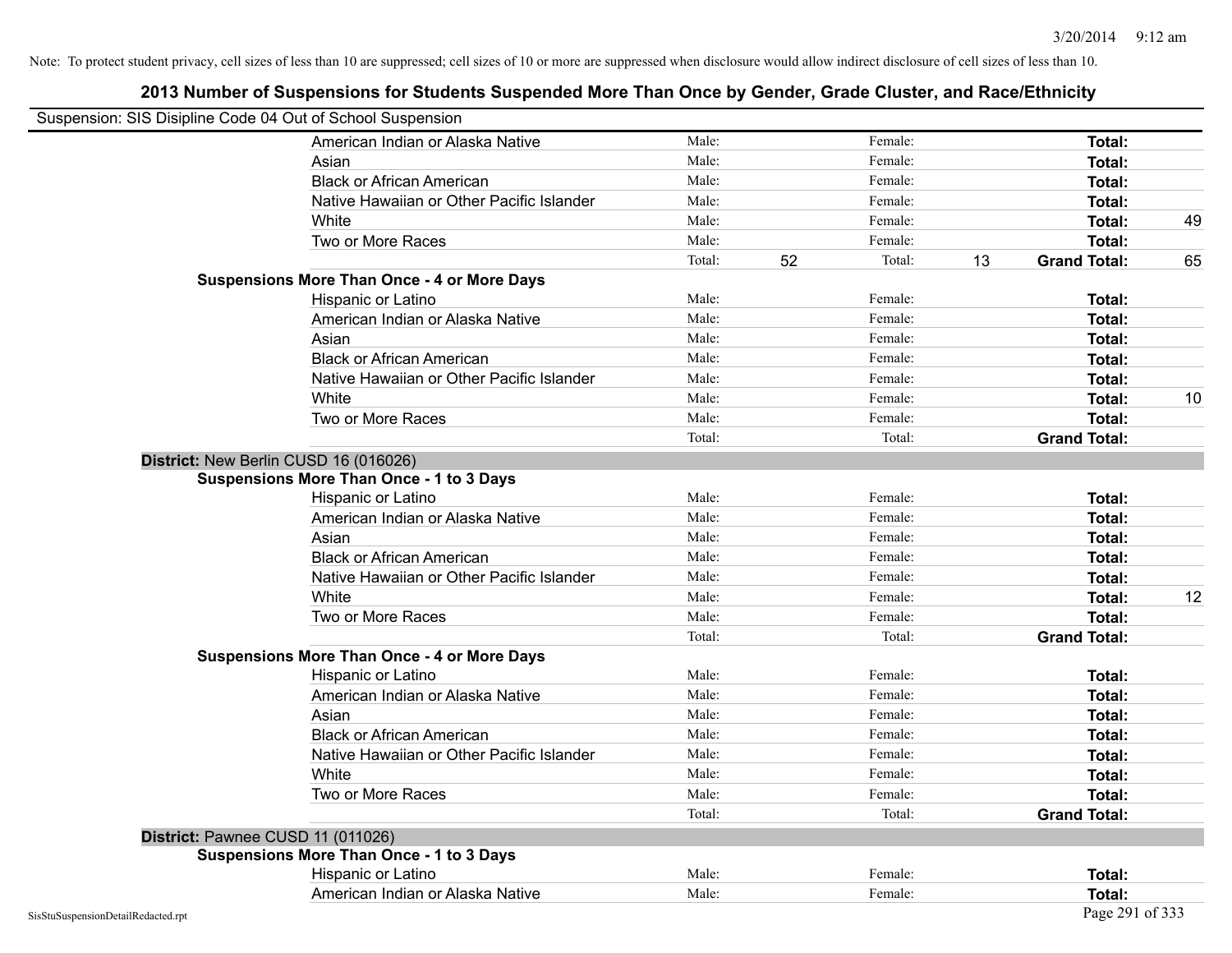| Suspension: SIS Disipline Code 04 Out of School Suspension |                                                    |        |         |                     |    |
|------------------------------------------------------------|----------------------------------------------------|--------|---------|---------------------|----|
|                                                            | Asian                                              | Male:  | Female: | Total:              |    |
|                                                            | <b>Black or African American</b>                   | Male:  | Female: | Total:              |    |
|                                                            | Native Hawaiian or Other Pacific Islander          | Male:  | Female: | Total:              |    |
|                                                            | White                                              | Male:  | Female: | Total:              | 13 |
|                                                            | Two or More Races                                  | Male:  | Female: | Total:              |    |
|                                                            |                                                    | Total: | Total:  | <b>Grand Total:</b> |    |
|                                                            | <b>Suspensions More Than Once - 4 or More Days</b> |        |         |                     |    |
|                                                            | Hispanic or Latino                                 | Male:  | Female: | Total:              |    |
|                                                            | American Indian or Alaska Native                   | Male:  | Female: | Total:              |    |
|                                                            | Asian                                              | Male:  | Female: | Total:              |    |
|                                                            | <b>Black or African American</b>                   | Male:  | Female: | Total:              |    |
|                                                            | Native Hawaiian or Other Pacific Islander          | Male:  | Female: | <b>Total:</b>       |    |
|                                                            | White                                              | Male:  | Female: | <b>Total:</b>       |    |
|                                                            | Two or More Races                                  | Male:  | Female: | <b>Total:</b>       |    |
|                                                            |                                                    | Total: | Total:  | <b>Grand Total:</b> |    |
|                                                            | District: Pleasant Plains CUSD 8 (008026)          |        |         |                     |    |
|                                                            | <b>Suspensions More Than Once - 1 to 3 Days</b>    |        |         |                     |    |
|                                                            | Hispanic or Latino                                 | Male:  | Female: | <b>Total:</b>       |    |
|                                                            | American Indian or Alaska Native                   | Male:  | Female: | <b>Total:</b>       |    |
|                                                            | Asian                                              | Male:  | Female: | Total:              |    |
|                                                            | <b>Black or African American</b>                   | Male:  | Female: | Total:              |    |
|                                                            | Native Hawaiian or Other Pacific Islander          | Male:  | Female: | Total:              |    |
|                                                            | White                                              | Male:  | Female: | Total:              | 10 |
|                                                            | Two or More Races                                  | Male:  | Female: | Total:              |    |
|                                                            |                                                    | Total: | Total:  | <b>Grand Total:</b> |    |
|                                                            | <b>Suspensions More Than Once - 4 or More Days</b> |        |         |                     |    |
|                                                            | Hispanic or Latino                                 | Male:  | Female: | Total:              |    |
|                                                            | American Indian or Alaska Native                   | Male:  | Female: | <b>Total:</b>       |    |
|                                                            | Asian                                              | Male:  | Female: | Total:              |    |
|                                                            | <b>Black or African American</b>                   | Male:  | Female: | <b>Total:</b>       |    |
|                                                            | Native Hawaiian or Other Pacific Islander          | Male:  | Female: | Total:              |    |
|                                                            | White                                              | Male:  | Female: | Total:              |    |
|                                                            | Two or More Races                                  | Male:  | Female: | Total:              |    |
|                                                            |                                                    | Total: | Total:  | <b>Grand Total:</b> |    |
|                                                            | District: Riverton CUSD 14 (014026)                |        |         |                     |    |
|                                                            | <b>Suspensions More Than Once - 1 to 3 Days</b>    |        |         |                     |    |
|                                                            | Hispanic or Latino                                 | Male:  | Female: | Total:              |    |
|                                                            | American Indian or Alaska Native                   | Male:  | Female: | Total:              |    |
|                                                            | Asian                                              | Male:  | Female: | Total:              |    |
| SisStuSuspensionDetailRedacted.rpt                         |                                                    |        |         | Page 292 of 333     |    |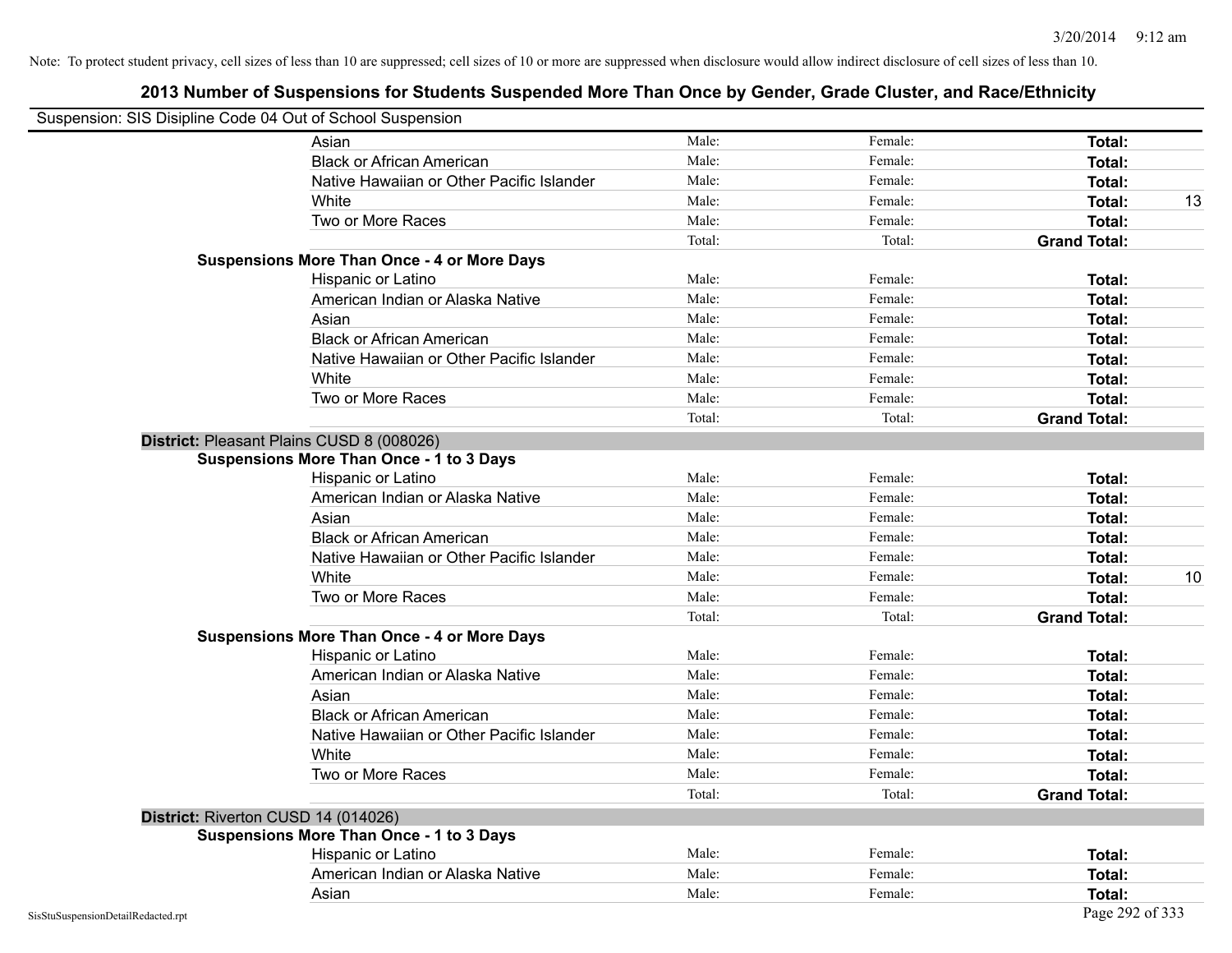|                                    | Suspension: SIS Disipline Code 04 Out of School Suspension |        |    |         |    |                     |    |
|------------------------------------|------------------------------------------------------------|--------|----|---------|----|---------------------|----|
|                                    | <b>Black or African American</b>                           | Male:  |    | Female: |    | Total:              |    |
|                                    | Native Hawaiian or Other Pacific Islander                  | Male:  |    | Female: |    | Total:              |    |
|                                    | White                                                      | Male:  | 72 | Female: | 13 | Total:              | 85 |
|                                    | Two or More Races                                          | Male:  |    | Female: |    | <b>Total:</b>       |    |
|                                    |                                                            | Total: |    | Total:  |    | <b>Grand Total:</b> |    |
|                                    | <b>Suspensions More Than Once - 4 or More Days</b>         |        |    |         |    |                     |    |
|                                    | Hispanic or Latino                                         | Male:  |    | Female: |    | Total:              |    |
|                                    | American Indian or Alaska Native                           | Male:  |    | Female: |    | Total:              |    |
|                                    | Asian                                                      | Male:  |    | Female: |    | Total:              |    |
|                                    | <b>Black or African American</b>                           | Male:  |    | Female: |    | Total:              |    |
|                                    | Native Hawaiian or Other Pacific Islander                  | Male:  |    | Female: |    | Total:              |    |
|                                    | White                                                      | Male:  |    | Female: |    | Total:              | 23 |
|                                    | Two or More Races                                          | Male:  |    | Female: |    | Total:              |    |
|                                    |                                                            | Total: |    | Total:  |    | <b>Grand Total:</b> |    |
|                                    | District: Rochester CUSD 3A (003A26)                       |        |    |         |    |                     |    |
|                                    | Suspensions More Than Once - 1 to 3 Days                   |        |    |         |    |                     |    |
|                                    | Hispanic or Latino                                         | Male:  |    | Female: |    | Total:              |    |
|                                    | American Indian or Alaska Native                           | Male:  |    | Female: |    | <b>Total:</b>       |    |
|                                    | Asian                                                      | Male:  |    | Female: |    | Total:              |    |
|                                    | <b>Black or African American</b>                           | Male:  |    | Female: |    | Total:              |    |
|                                    | Native Hawaiian or Other Pacific Islander                  | Male:  |    | Female: |    | Total:              |    |
|                                    | White                                                      | Male:  |    | Female: |    | Total:              | 19 |
|                                    | Two or More Races                                          | Male:  |    | Female: |    | <b>Total:</b>       |    |
|                                    |                                                            | Total: |    | Total:  |    | <b>Grand Total:</b> |    |
|                                    | <b>Suspensions More Than Once - 4 or More Days</b>         |        |    |         |    |                     |    |
|                                    | Hispanic or Latino                                         | Male:  |    | Female: |    | Total:              |    |
|                                    | American Indian or Alaska Native                           | Male:  |    | Female: |    | <b>Total:</b>       |    |
|                                    | Asian                                                      | Male:  |    | Female: |    | Total:              |    |
|                                    | <b>Black or African American</b>                           | Male:  |    | Female: |    | Total:              |    |
|                                    | Native Hawaiian or Other Pacific Islander                  | Male:  |    | Female: |    | Total:              |    |
|                                    | White                                                      | Male:  |    | Female: |    | Total:              | 11 |
|                                    | Two or More Races                                          | Male:  |    | Female: |    | <b>Total:</b>       |    |
|                                    |                                                            | Total: |    | Total:  |    | <b>Grand Total:</b> |    |
|                                    | District: Sangamon Area Spec Ed Dist (010061)              |        |    |         |    |                     |    |
|                                    | <b>Suspensions More Than Once - 4 or More Days</b>         |        |    |         |    |                     |    |
|                                    | Hispanic or Latino                                         | Male:  |    | Female: |    | Total:              |    |
|                                    | American Indian or Alaska Native                           | Male:  |    | Female: |    | Total:              |    |
|                                    | Asian                                                      | Male:  |    | Female: |    | Total:              |    |
|                                    | <b>Black or African American</b>                           | Male:  |    | Female: |    | Total:              |    |
| SisStuSuspensionDetailRedacted.rpt |                                                            |        |    |         |    | Page 293 of 333     |    |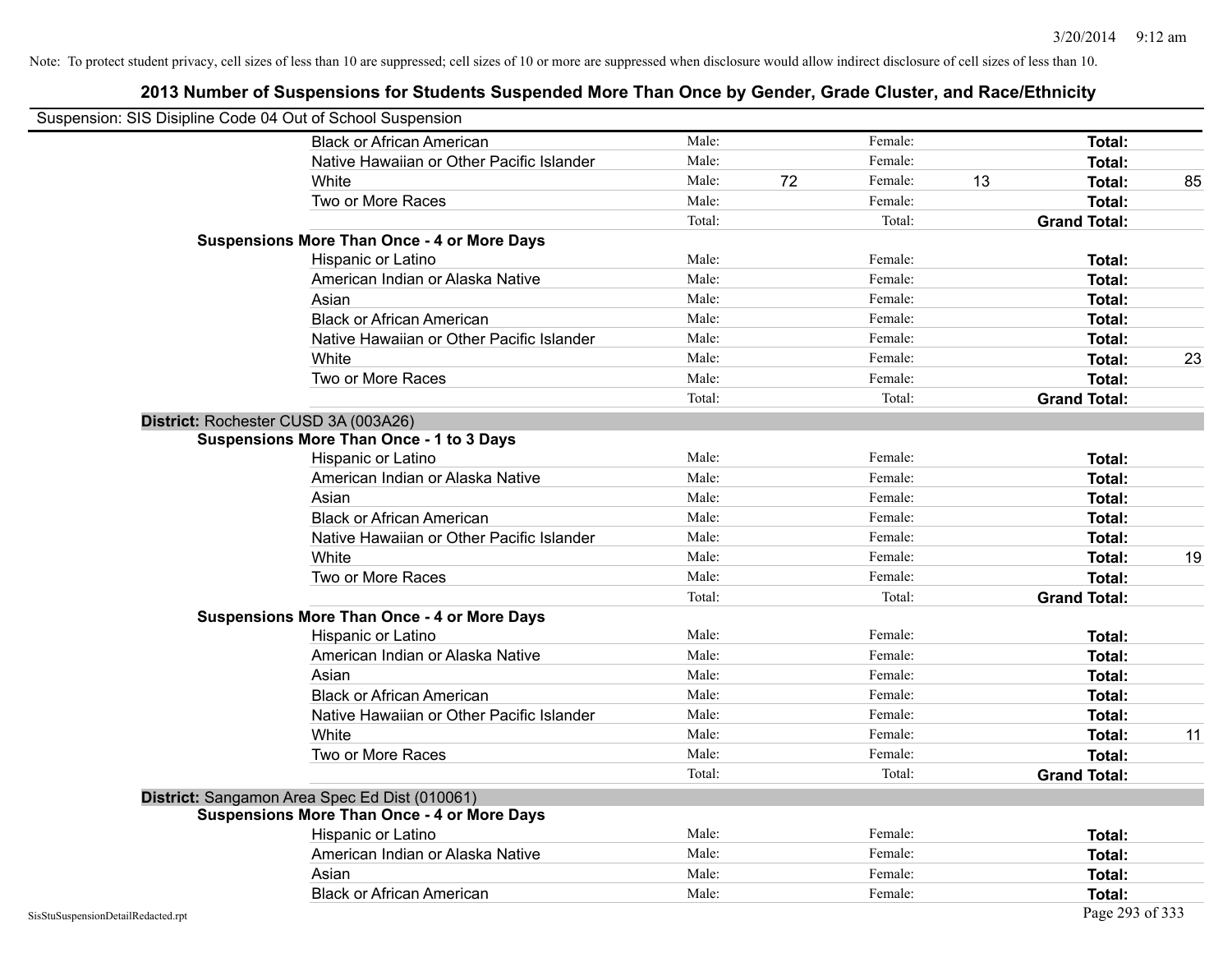| Suspension: SIS Disipline Code 04 Out of School Suspension |                                                    |        |       |         |     |                     |       |
|------------------------------------------------------------|----------------------------------------------------|--------|-------|---------|-----|---------------------|-------|
|                                                            | Native Hawaiian or Other Pacific Islander          | Male:  |       | Female: |     | Total:              |       |
|                                                            | White                                              | Male:  |       | Female: |     | Total:              |       |
|                                                            | Two or More Races                                  | Male:  |       | Female: |     | Total:              |       |
|                                                            |                                                    | Total: |       | Total:  |     | <b>Grand Total:</b> |       |
| District: Springfield SD 186 (186025)                      |                                                    |        |       |         |     |                     |       |
|                                                            | <b>Suspensions More Than Once - 1 to 3 Days</b>    |        |       |         |     |                     |       |
|                                                            | Hispanic or Latino                                 | Male:  |       | Female: |     | <b>Total:</b>       | 24    |
|                                                            | American Indian or Alaska Native                   | Male:  |       | Female: |     | <b>Total:</b>       |       |
|                                                            | Asian                                              | Male:  |       | Female: |     | <b>Total:</b>       |       |
|                                                            | <b>Black or African American</b>                   | Male:  | 861   | Female: | 372 | Total:              | 1,233 |
|                                                            | Native Hawaiian or Other Pacific Islander          | Male:  |       | Female: |     | Total:              |       |
|                                                            | White                                              | Male:  | 423   | Female: | 102 | Total:              | 525   |
|                                                            | Two or More Races                                  | Male:  | 138   | Female: | 49  | <b>Total:</b>       | 187   |
|                                                            |                                                    | Total: | 1,449 | Total:  | 533 | <b>Grand Total:</b> | 1,982 |
|                                                            | <b>Suspensions More Than Once - 4 or More Days</b> |        |       |         |     |                     |       |
|                                                            | Hispanic or Latino                                 | Male:  |       | Female: |     | Total:              | 14    |
|                                                            | American Indian or Alaska Native                   | Male:  |       | Female: |     | Total:              |       |
|                                                            | Asian                                              | Male:  |       | Female: |     | <b>Total:</b>       |       |
|                                                            | <b>Black or African American</b>                   | Male:  | 374   | Female: | 196 | Total:              | 570   |
|                                                            | Native Hawaiian or Other Pacific Islander          | Male:  |       | Female: |     | <b>Total:</b>       |       |
|                                                            | White                                              | Male:  | 138   | Female: | 71  | Total:              | 209   |
|                                                            | Two or More Races                                  | Male:  | 45    | Female: | 25  | <b>Total:</b>       | 70    |
|                                                            |                                                    | Total: |       | Total:  |     | <b>Grand Total:</b> |       |
| District: Tri City CUSD 1 (001026)                         |                                                    |        |       |         |     |                     |       |
|                                                            | <b>Suspensions More Than Once - 1 to 3 Days</b>    |        |       |         |     |                     |       |
|                                                            | Hispanic or Latino                                 | Male:  |       | Female: |     | Total:              |       |
|                                                            | American Indian or Alaska Native                   | Male:  |       | Female: |     | Total:              |       |
|                                                            | Asian                                              | Male:  |       | Female: |     | Total:              |       |
|                                                            | <b>Black or African American</b>                   | Male:  |       | Female: |     | Total:              |       |
|                                                            | Native Hawaiian or Other Pacific Islander          | Male:  |       | Female: |     | <b>Total:</b>       |       |
|                                                            | White                                              | Male:  |       | Female: |     | <b>Total:</b>       | 14    |
|                                                            | Two or More Races                                  | Male:  |       | Female: |     | <b>Total:</b>       |       |
|                                                            |                                                    | Total: |       | Total:  |     | <b>Grand Total:</b> |       |
|                                                            | <b>Suspensions More Than Once - 4 or More Days</b> |        |       |         |     |                     |       |
|                                                            | Hispanic or Latino                                 | Male:  |       | Female: |     | Total:              |       |
|                                                            | American Indian or Alaska Native                   | Male:  |       | Female: |     | <b>Total:</b>       |       |
|                                                            | Asian                                              | Male:  |       | Female: |     | Total:              |       |
|                                                            | <b>Black or African American</b>                   | Male:  |       | Female: |     | <b>Total:</b>       |       |
|                                                            | Native Hawaiian or Other Pacific Islander          | Male:  |       | Female: |     | Total:              |       |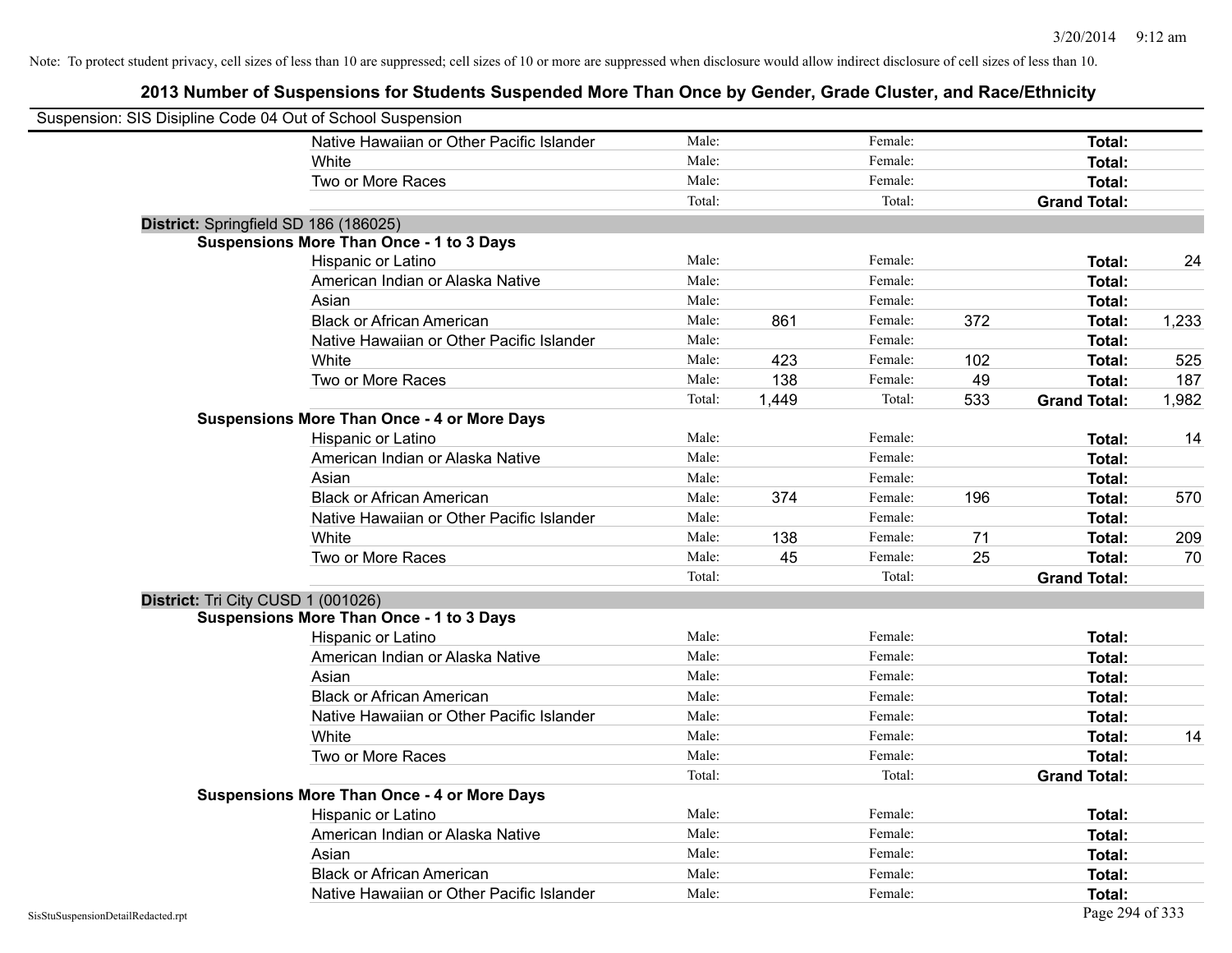# **2013 Number of Suspensions for Students Suspended More Than Once by Gender, Grade Cluster, and Race/Ethnicity**

|                                 | Suspension: SIS Disipline Code 04 Out of School Suspension |                 |                    |                               |
|---------------------------------|------------------------------------------------------------|-----------------|--------------------|-------------------------------|
|                                 | White                                                      | Male:           | Female:            | Total:                        |
|                                 | Two or More Races                                          | Male:           | Female:            | Total:                        |
|                                 |                                                            | Total:          | Total:             | <b>Grand Total:</b>           |
|                                 | District: Williamsville CUSD 15 (015026)                   |                 |                    |                               |
|                                 | <b>Suspensions More Than Once - 1 to 3 Days</b>            |                 |                    |                               |
|                                 | Hispanic or Latino                                         | Male:           | Female:            | Total:                        |
|                                 | American Indian or Alaska Native                           | Male:           | Female:            | Total:                        |
|                                 | Asian                                                      | Male:           | Female:            | Total:                        |
|                                 | <b>Black or African American</b>                           | Male:           | Female:            | Total:                        |
|                                 | Native Hawaiian or Other Pacific Islander                  | Male:           | Female:            | Total:                        |
|                                 | White                                                      | Male:           | Female:            | Total:                        |
|                                 | Two or More Races                                          | Male:           | Female:            | Total:                        |
|                                 |                                                            | Total:          | Total:             | <b>Grand Total:</b>           |
|                                 | <b>Suspensions More Than Once - 4 or More Days</b>         |                 |                    |                               |
|                                 | Hispanic or Latino                                         | Male:           | Female:            | Total:                        |
|                                 | American Indian or Alaska Native                           | Male:           | Female:            | Total:                        |
|                                 | Asian                                                      | Male:           | Female:            | Total:                        |
|                                 | <b>Black or African American</b>                           | Male:           | Female:            | Total:                        |
|                                 | Native Hawaiian or Other Pacific Islander                  | Male:           | Female:            | Total:                        |
|                                 | White                                                      | Male:           | Female:            | Total:                        |
|                                 | Two or More Races                                          | Male:           | Female:            | <b>Total:</b>                 |
|                                 |                                                            | Total:          | Total:             | <b>Grand Total:</b>           |
|                                 |                                                            |                 |                    |                               |
| Region: St Clair ROE (50)       |                                                            |                 |                    |                               |
| County: Non-Public School (000) |                                                            |                 |                    |                               |
| District: St Clair ROE (000000) |                                                            |                 |                    |                               |
|                                 | <b>Suspensions More Than Once - 4 or More Days</b>         | Male:           | Female:            |                               |
|                                 | Hispanic or Latino                                         |                 |                    | Total:                        |
|                                 | American Indian or Alaska Native                           | Male:           | Female:            | Total:                        |
|                                 | Asian                                                      | Male:           | Female:<br>Female: | Total:                        |
|                                 | <b>Black or African American</b>                           | Male:           |                    | Total:                        |
|                                 | Native Hawaiian or Other Pacific Islander                  | Male:           | Female:            | Total:                        |
|                                 | White                                                      | Male:           | Female:            | Total:                        |
|                                 | Two or More Races                                          | Male:<br>Total: | Female:<br>Total:  | Total:<br><b>Grand Total:</b> |

**District:** Belle Valley SD 119 (119002) **Suspensions More Than Once - 1 to 3 Days**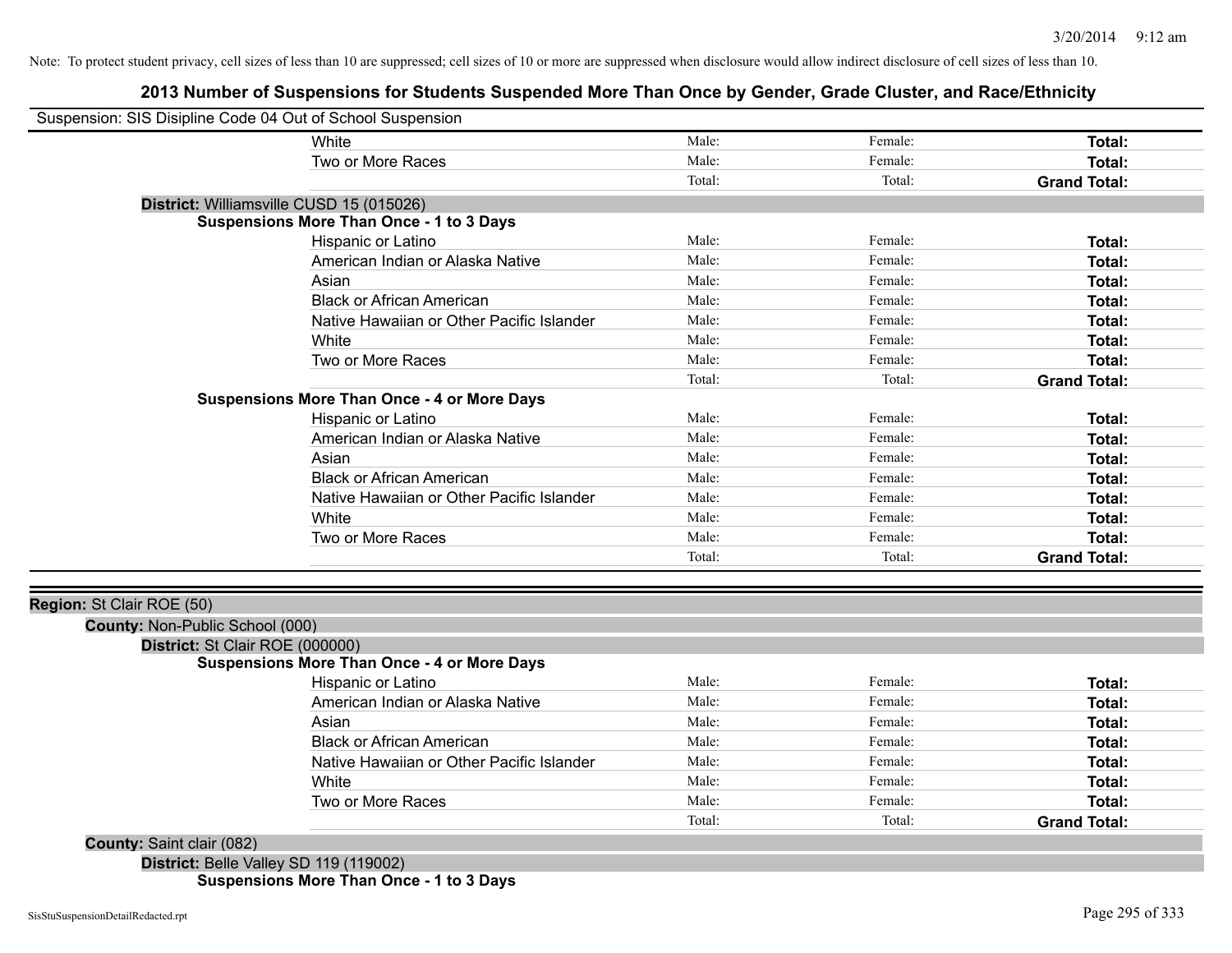| Suspension: SIS Disipline Code 04 Out of School Suspension |                                                     |        |    |         |    |                     |    |
|------------------------------------------------------------|-----------------------------------------------------|--------|----|---------|----|---------------------|----|
|                                                            | Hispanic or Latino                                  | Male:  |    | Female: |    | Total:              |    |
|                                                            | American Indian or Alaska Native                    | Male:  |    | Female: |    | Total:              |    |
|                                                            | Asian                                               | Male:  |    | Female: |    | Total:              |    |
|                                                            | <b>Black or African American</b>                    | Male:  | 27 | Female: | 12 | Total:              | 39 |
|                                                            | Native Hawaiian or Other Pacific Islander           | Male:  |    | Female: |    | Total:              |    |
|                                                            | White                                               | Male:  |    | Female: |    | <b>Total:</b>       |    |
|                                                            | Two or More Races                                   | Male:  |    | Female: |    | <b>Total:</b>       |    |
|                                                            |                                                     | Total: |    | Total:  |    | <b>Grand Total:</b> | 53 |
|                                                            | <b>Suspensions More Than Once - 4 or More Days</b>  |        |    |         |    |                     |    |
|                                                            | Hispanic or Latino                                  | Male:  |    | Female: |    | Total:              |    |
|                                                            | American Indian or Alaska Native                    | Male:  |    | Female: |    | Total:              |    |
|                                                            | Asian                                               | Male:  |    | Female: |    | Total:              |    |
|                                                            | <b>Black or African American</b>                    | Male:  |    | Female: |    | Total:              | 33 |
|                                                            | Native Hawaiian or Other Pacific Islander           | Male:  |    | Female: |    | <b>Total:</b>       |    |
|                                                            | White                                               | Male:  |    | Female: |    | Total:              |    |
|                                                            | Two or More Races                                   | Male:  |    | Female: |    | <b>Total:</b>       |    |
|                                                            |                                                     | Total: |    | Total:  |    | <b>Grand Total:</b> |    |
|                                                            | District: Belleville Area Special Services (801060) |        |    |         |    |                     |    |
|                                                            | <b>Suspensions More Than Once - 1 to 3 Days</b>     |        |    |         |    |                     |    |
|                                                            | Hispanic or Latino                                  | Male:  |    | Female: |    | Total:              |    |
|                                                            | American Indian or Alaska Native                    | Male:  |    | Female: |    | Total:              |    |
|                                                            | Asian                                               | Male:  |    | Female: |    | Total:              |    |
|                                                            | <b>Black or African American</b>                    | Male:  |    | Female: |    | Total:              |    |
|                                                            | Native Hawaiian or Other Pacific Islander           | Male:  |    | Female: |    | Total:              |    |
|                                                            | White                                               | Male:  |    | Female: |    | Total:              |    |
|                                                            | Two or More Races                                   | Male:  |    | Female: |    | Total:              |    |
|                                                            |                                                     | Total: |    | Total:  |    | <b>Grand Total:</b> |    |
|                                                            | <b>Suspensions More Than Once - 4 or More Days</b>  |        |    |         |    |                     |    |
|                                                            | Hispanic or Latino                                  | Male:  |    | Female: |    | Total:              |    |
|                                                            | American Indian or Alaska Native                    | Male:  |    | Female: |    | Total:              |    |
|                                                            | Asian                                               | Male:  |    | Female: |    | <b>Total:</b>       |    |
|                                                            | <b>Black or African American</b>                    | Male:  |    | Female: |    | Total:              |    |
|                                                            | Native Hawaiian or Other Pacific Islander           | Male:  |    | Female: |    | Total:              |    |
|                                                            | White                                               | Male:  |    | Female: |    | Total:              |    |
|                                                            | Two or More Races                                   | Male:  |    | Female: |    | Total:              |    |
|                                                            |                                                     | Total: |    | Total:  |    | <b>Grand Total:</b> |    |
|                                                            | District: Belleville SD 118 (118002)                |        |    |         |    |                     |    |
|                                                            | <b>Suspensions More Than Once - 1 to 3 Days</b>     |        |    |         |    |                     |    |
|                                                            | Hispanic or Latino                                  | Male:  |    | Female: |    | Total:              |    |
| SisStuSuspensionDetailRedacted.rpt                         |                                                     |        |    |         |    | Page 296 of 333     |    |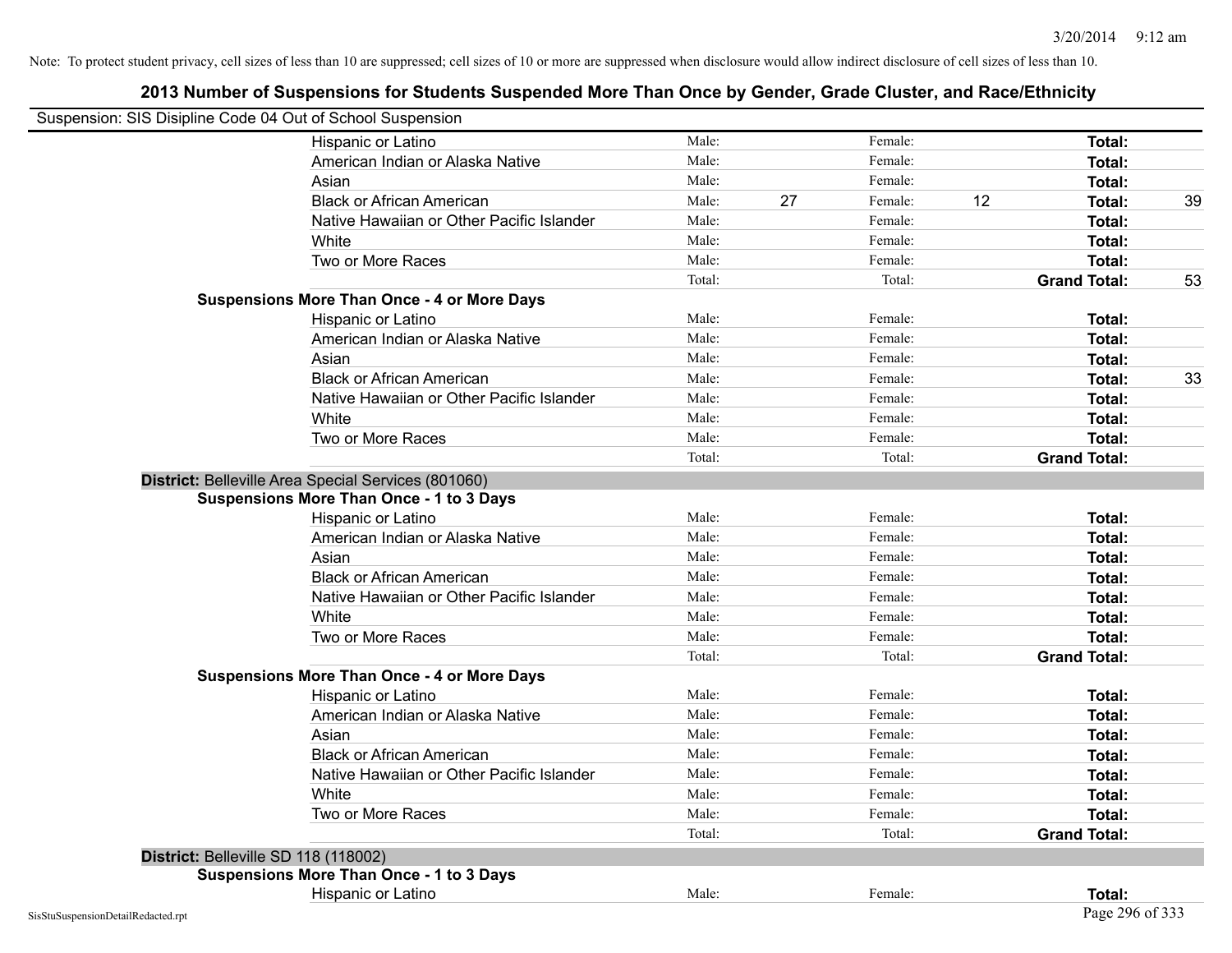| Suspension: SIS Disipline Code 04 Out of School Suspension |                                                    |        |     |         |    |                     |     |
|------------------------------------------------------------|----------------------------------------------------|--------|-----|---------|----|---------------------|-----|
|                                                            | American Indian or Alaska Native                   | Male:  |     | Female: |    | Total:              |     |
|                                                            | Asian                                              | Male:  |     | Female: |    | Total:              |     |
|                                                            | <b>Black or African American</b>                   | Male:  | 47  | Female: | 15 | Total:              | 62  |
|                                                            | Native Hawaiian or Other Pacific Islander          | Male:  |     | Female: |    | Total:              |     |
|                                                            | White                                              | Male:  |     | Female: |    | Total:              | 20  |
|                                                            | Two or More Races                                  | Male:  |     | Female: |    | <b>Total:</b>       |     |
|                                                            |                                                    | Total: |     | Total:  |    | <b>Grand Total:</b> |     |
|                                                            | <b>Suspensions More Than Once - 4 or More Days</b> |        |     |         |    |                     |     |
|                                                            | Hispanic or Latino                                 | Male:  |     | Female: |    | Total:              |     |
|                                                            | American Indian or Alaska Native                   | Male:  |     | Female: |    | <b>Total:</b>       |     |
|                                                            | Asian                                              | Male:  |     | Female: |    | Total:              |     |
|                                                            | <b>Black or African American</b>                   | Male:  |     | Female: |    | Total:              | 25  |
|                                                            | Native Hawaiian or Other Pacific Islander          | Male:  |     | Female: |    | Total:              |     |
|                                                            | White                                              | Male:  |     | Female: |    | Total:              |     |
|                                                            | Two or More Races                                  | Male:  |     | Female: |    | Total:              |     |
|                                                            |                                                    | Total: | 24  | Total:  | 12 | <b>Grand Total:</b> | 36  |
|                                                            | District: Belleville Twp HSD 201 (201017)          |        |     |         |    |                     |     |
|                                                            | <b>Suspensions More Than Once - 1 to 3 Days</b>    |        |     |         |    |                     |     |
|                                                            | Hispanic or Latino                                 | Male:  |     | Female: |    | Total:              | 10  |
|                                                            | American Indian or Alaska Native                   | Male:  |     | Female: |    | Total:              |     |
|                                                            | Asian                                              | Male:  |     | Female: |    | Total:              |     |
|                                                            | <b>Black or African American</b>                   | Male:  | 173 | Female: | 82 | Total:              | 255 |
|                                                            | Native Hawaiian or Other Pacific Islander          | Male:  |     | Female: |    | Total:              |     |
|                                                            | White                                              | Male:  | 53  | Female: | 19 | Total:              | 72  |
|                                                            | Two or More Races                                  | Male:  | 20  | Female: | 20 | <b>Total:</b>       | 40  |
|                                                            |                                                    | Total: |     | Total:  |    | <b>Grand Total:</b> |     |
|                                                            | <b>Suspensions More Than Once - 4 or More Days</b> |        |     |         |    |                     |     |
|                                                            | Hispanic or Latino                                 | Male:  |     | Female: |    | Total:              |     |
|                                                            | American Indian or Alaska Native                   | Male:  |     | Female: |    | Total:              |     |
|                                                            | Asian                                              | Male:  |     | Female: |    | Total:              |     |
|                                                            | <b>Black or African American</b>                   | Male:  | 56  | Female: | 24 | Total:              | 80  |
|                                                            | Native Hawaiian or Other Pacific Islander          | Male:  |     | Female: |    | <b>Total:</b>       |     |
|                                                            | White                                              | Male:  |     | Female: |    | <b>Total:</b>       | 15  |
|                                                            | Two or More Races                                  | Male:  |     | Female: |    | Total:              |     |
|                                                            |                                                    | Total: |     | Total:  |    | <b>Grand Total:</b> | 105 |
|                                                            | District: Brooklyn UD 188 (188022)                 |        |     |         |    |                     |     |
|                                                            | <b>Suspensions More Than Once - 1 to 3 Days</b>    |        |     |         |    |                     |     |
|                                                            | Hispanic or Latino                                 | Male:  |     | Female: |    | Total:              |     |
|                                                            | American Indian or Alaska Native                   | Male:  |     | Female: |    | Total:              |     |
| SisStuSuspensionDetailRedacted.rpt                         |                                                    |        |     |         |    | Page 297 of 333     |     |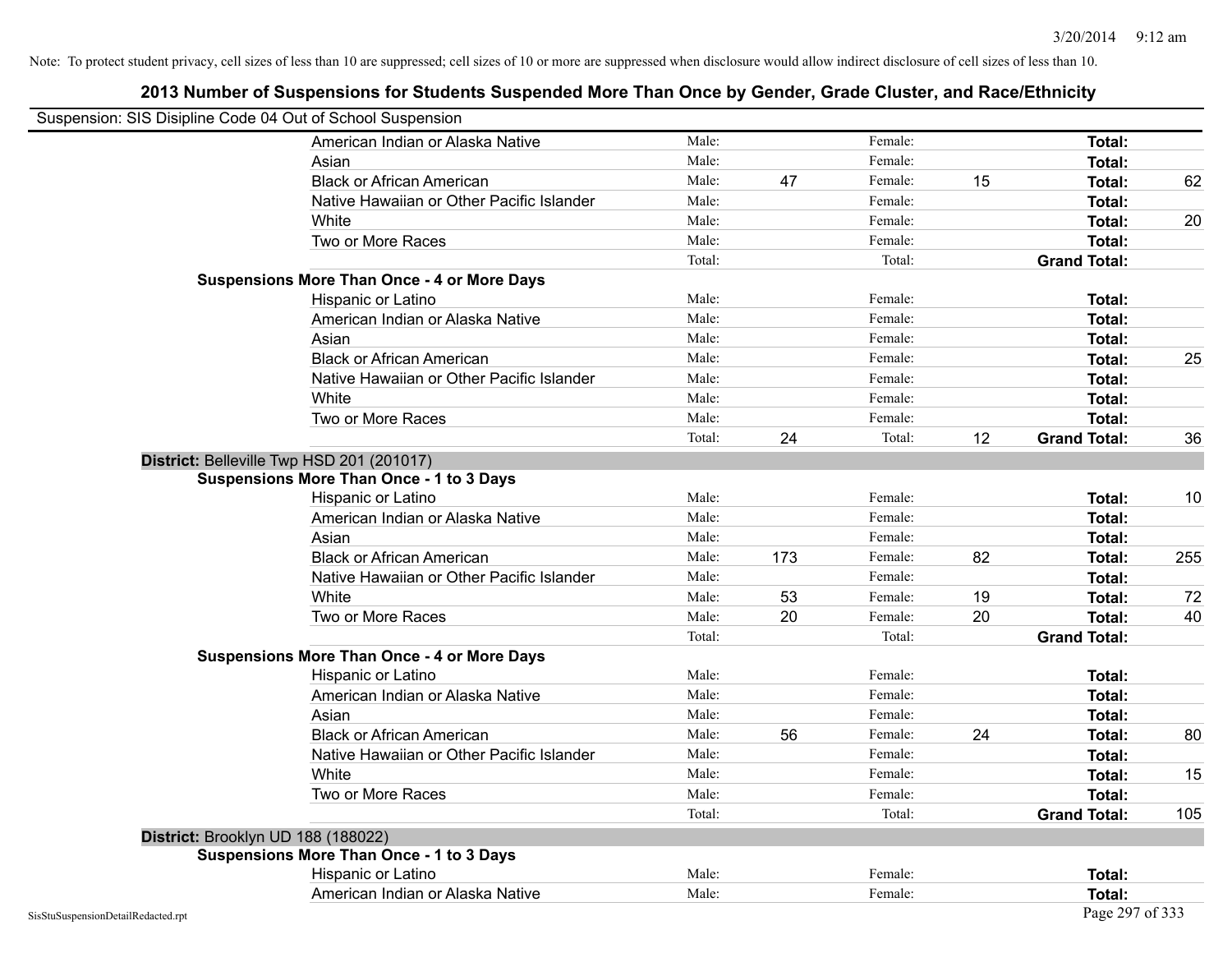|                                    | Suspension: SIS Disipline Code 04 Out of School Suspension |        |       |         |     |                     |       |
|------------------------------------|------------------------------------------------------------|--------|-------|---------|-----|---------------------|-------|
|                                    | Asian                                                      | Male:  |       | Female: |     | Total:              |       |
|                                    | <b>Black or African American</b>                           | Male:  | 23    | Female: | 10  | Total:              | 33    |
|                                    | Native Hawaiian or Other Pacific Islander                  | Male:  |       | Female: |     | Total:              |       |
|                                    | White                                                      | Male:  |       | Female: |     | Total:              |       |
|                                    | Two or More Races                                          | Male:  |       | Female: |     | Total:              |       |
|                                    |                                                            | Total: |       | Total:  |     | <b>Grand Total:</b> |       |
|                                    | <b>Suspensions More Than Once - 4 or More Days</b>         |        |       |         |     |                     |       |
|                                    | Hispanic or Latino                                         | Male:  |       | Female: |     | Total:              |       |
|                                    | American Indian or Alaska Native                           | Male:  |       | Female: |     | Total:              |       |
|                                    | Asian                                                      | Male:  |       | Female: |     | Total:              |       |
|                                    | <b>Black or African American</b>                           | Male:  |       | Female: |     | Total:              | 11    |
|                                    | Native Hawaiian or Other Pacific Islander                  | Male:  |       | Female: |     | Total:              |       |
|                                    | White                                                      | Male:  |       | Female: |     | Total:              |       |
|                                    | Two or More Races                                          | Male:  |       | Female: |     | Total:              |       |
|                                    |                                                            | Total: |       | Total:  |     | <b>Grand Total:</b> |       |
|                                    | District: Cahokia CUSD 187 (187026)                        |        |       |         |     |                     |       |
|                                    | <b>Suspensions More Than Once - 1 to 3 Days</b>            |        |       |         |     |                     |       |
|                                    | Hispanic or Latino                                         | Male:  |       | Female: |     | Total:              |       |
|                                    | American Indian or Alaska Native                           | Male:  |       | Female: |     | Total:              |       |
|                                    | Asian                                                      | Male:  |       | Female: |     | Total:              |       |
|                                    | <b>Black or African American</b>                           | Male:  | 1,765 | Female: | 912 | Total:              | 2,677 |
|                                    | Native Hawaiian or Other Pacific Islander                  | Male:  |       | Female: |     | Total:              |       |
|                                    | White                                                      | Male:  | 93    | Female: | 24  | Total:              | 117   |
|                                    | Two or More Races                                          | Male:  |       | Female: |     | <b>Total:</b>       |       |
|                                    |                                                            | Total: |       | Total:  |     | <b>Grand Total:</b> |       |
|                                    | <b>Suspensions More Than Once - 4 or More Days</b>         |        |       |         |     |                     |       |
|                                    | Hispanic or Latino                                         | Male:  |       | Female: |     | Total:              |       |
|                                    | American Indian or Alaska Native                           | Male:  |       | Female: |     | Total:              |       |
|                                    | Asian                                                      | Male:  |       | Female: |     | Total:              |       |
|                                    | <b>Black or African American</b>                           | Male:  | 307   | Female: | 215 | Total:              | 522   |
|                                    | Native Hawaiian or Other Pacific Islander                  | Male:  |       | Female: |     | Total:              |       |
|                                    | White                                                      | Male:  |       | Female: |     | Total:              | 12    |
|                                    | Two or More Races                                          | Male:  |       | Female: |     | Total:              |       |
|                                    |                                                            | Total: |       | Total:  |     | <b>Grand Total:</b> |       |
|                                    | <b>District: Central SD 104 (104002)</b>                   |        |       |         |     |                     |       |
|                                    | <b>Suspensions More Than Once - 1 to 3 Days</b>            |        |       |         |     |                     |       |
|                                    | Hispanic or Latino                                         | Male:  |       | Female: |     | Total:              |       |
|                                    | American Indian or Alaska Native                           | Male:  |       | Female: |     | Total:              |       |
|                                    | Asian                                                      | Male:  |       | Female: |     | <b>Total:</b>       |       |
| SisStuSuspensionDetailRedacted.rpt |                                                            |        |       |         |     | Page 298 of 333     |       |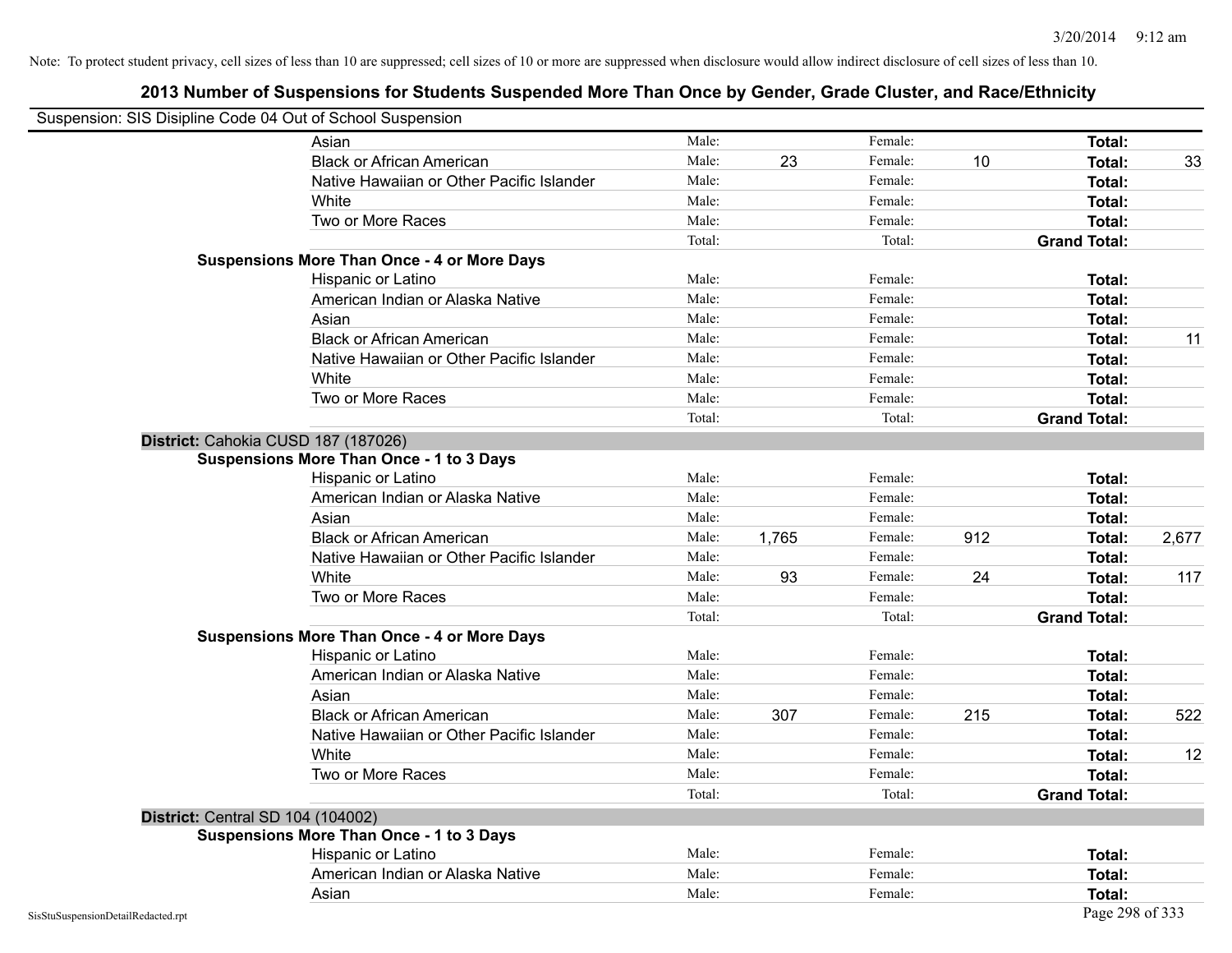| Suspension: SIS Disipline Code 04 Out of School Suspension |                                                    |        |    |         |    |                     |     |
|------------------------------------------------------------|----------------------------------------------------|--------|----|---------|----|---------------------|-----|
|                                                            | <b>Black or African American</b>                   | Male:  |    | Female: |    | Total:              |     |
|                                                            | Native Hawaiian or Other Pacific Islander          | Male:  |    | Female: |    | Total:              |     |
|                                                            | White                                              | Male:  |    | Female: |    | Total:              |     |
|                                                            | Two or More Races                                  | Male:  |    | Female: |    | Total:              |     |
|                                                            |                                                    | Total: |    | Total:  |    | <b>Grand Total:</b> |     |
|                                                            | District: Childrens Center for BD (004700)         |        |    |         |    |                     |     |
|                                                            | <b>Suspensions More Than Once - 1 to 3 Days</b>    |        |    |         |    |                     |     |
|                                                            | Hispanic or Latino                                 | Male:  |    | Female: |    | Total:              |     |
|                                                            | American Indian or Alaska Native                   | Male:  |    | Female: |    | Total:              |     |
|                                                            | Asian                                              | Male:  |    | Female: |    | Total:              |     |
|                                                            | <b>Black or African American</b>                   | Male:  |    | Female: |    | Total:              | 46  |
|                                                            | Native Hawaiian or Other Pacific Islander          | Male:  |    | Female: |    | Total:              |     |
|                                                            | White                                              | Male:  |    | Female: |    | Total:              |     |
|                                                            | Two or More Races                                  | Male:  |    | Female: |    | Total:              |     |
|                                                            |                                                    | Total: |    | Total:  |    | <b>Grand Total:</b> |     |
| District: Dupo CUSD 196 (196026)                           |                                                    |        |    |         |    |                     |     |
|                                                            | <b>Suspensions More Than Once - 1 to 3 Days</b>    |        |    |         |    |                     |     |
|                                                            | Hispanic or Latino                                 | Male:  |    | Female: |    | Total:              |     |
|                                                            | American Indian or Alaska Native                   | Male:  |    | Female: |    | Total:              |     |
|                                                            | Asian                                              | Male:  |    | Female: |    | Total:              |     |
|                                                            | <b>Black or African American</b>                   | Male:  |    | Female: |    | Total:              | 20  |
|                                                            | Native Hawaiian or Other Pacific Islander          | Male:  |    | Female: |    | Total:              |     |
|                                                            | White                                              | Male:  | 76 | Female: | 36 | <b>Total:</b>       | 112 |
|                                                            | Two or More Races                                  | Male:  |    | Female: |    | Total:              |     |
|                                                            |                                                    | Total: |    | Total:  |    | <b>Grand Total:</b> |     |
|                                                            | <b>Suspensions More Than Once - 4 or More Days</b> |        |    |         |    |                     |     |
|                                                            | Hispanic or Latino                                 | Male:  |    | Female: |    | Total:              |     |
|                                                            | American Indian or Alaska Native                   | Male:  |    | Female: |    | Total:              |     |
|                                                            | Asian                                              | Male:  |    | Female: |    | Total:              |     |
|                                                            | <b>Black or African American</b>                   | Male:  |    | Female: |    | Total:              |     |
|                                                            | Native Hawaiian or Other Pacific Islander          | Male:  |    | Female: |    | Total:              |     |
|                                                            | White                                              | Male:  |    | Female: |    | Total:              | 18  |
|                                                            | Two or More Races                                  | Male:  |    | Female: |    | Total:              |     |
|                                                            |                                                    | Total: |    | Total:  |    | <b>Grand Total:</b> |     |
|                                                            | District: East St Louis SD 189 (189022)            |        |    |         |    |                     |     |
|                                                            | <b>Suspensions More Than Once - 1 to 3 Days</b>    |        |    |         |    |                     |     |
|                                                            | Hispanic or Latino                                 | Male:  |    | Female: |    | Total:              |     |
|                                                            | American Indian or Alaska Native                   | Male:  |    | Female: |    | Total:              |     |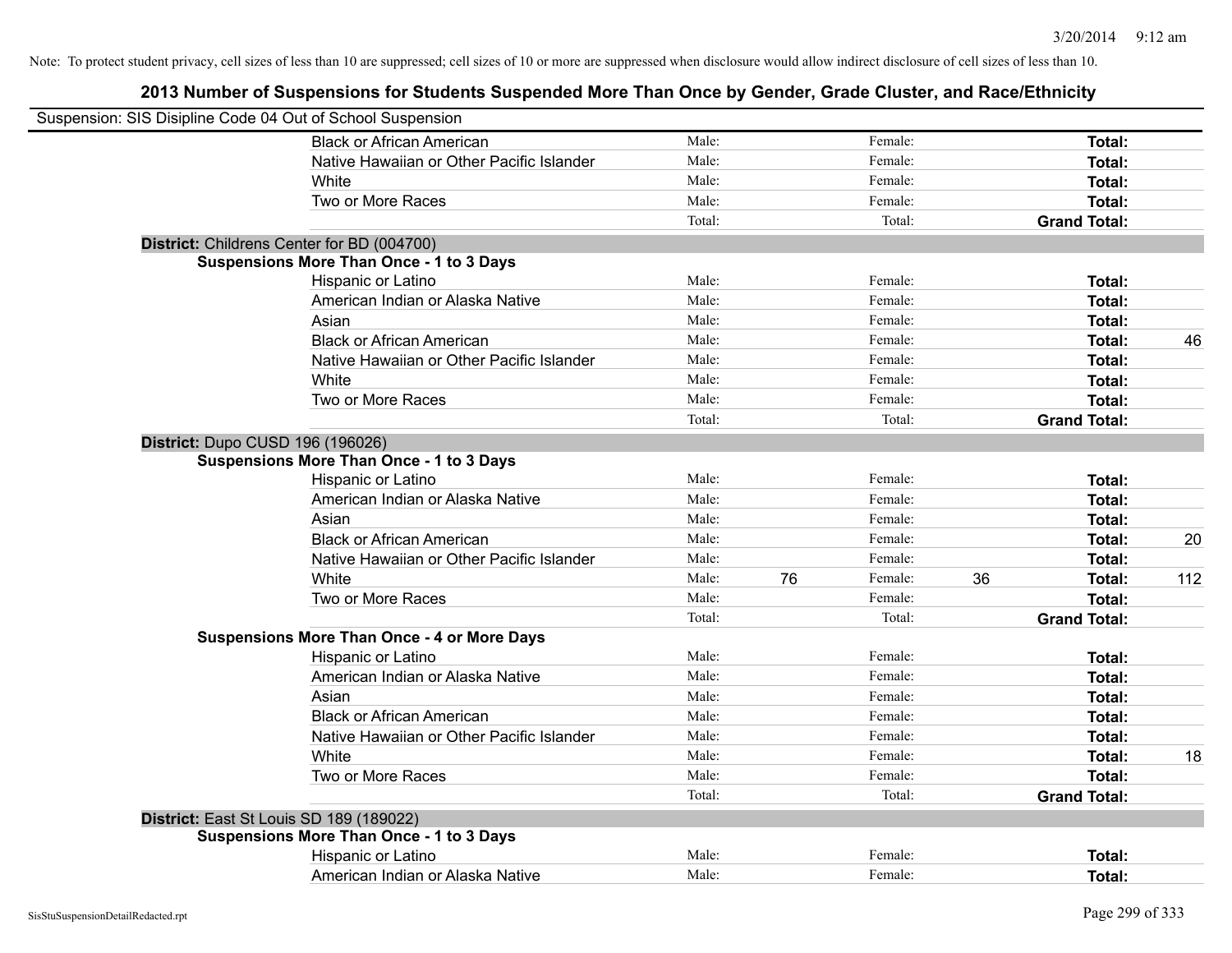| Suspension: SIS Disipline Code 04 Out of School Suspension |                                                    |        |     |         |     |                     |     |
|------------------------------------------------------------|----------------------------------------------------|--------|-----|---------|-----|---------------------|-----|
|                                                            | Asian                                              | Male:  |     | Female: |     | Total:              |     |
|                                                            | <b>Black or African American</b>                   | Male:  | 627 | Female: | 259 | Total:              | 886 |
|                                                            | Native Hawaiian or Other Pacific Islander          | Male:  |     | Female: |     | Total:              |     |
|                                                            | White                                              | Male:  |     | Female: |     | Total:              |     |
|                                                            | Two or More Races                                  | Male:  |     | Female: |     | Total:              |     |
|                                                            |                                                    | Total: |     | Total:  |     | <b>Grand Total:</b> | 904 |
|                                                            | <b>Suspensions More Than Once - 4 or More Days</b> |        |     |         |     |                     |     |
|                                                            | Hispanic or Latino                                 | Male:  |     | Female: |     | Total:              |     |
|                                                            | American Indian or Alaska Native                   | Male:  |     | Female: |     | Total:              |     |
|                                                            | Asian                                              | Male:  |     | Female: |     | Total:              |     |
|                                                            | <b>Black or African American</b>                   | Male:  | 230 | Female: | 89  | Total:              | 319 |
|                                                            | Native Hawaiian or Other Pacific Islander          | Male:  |     | Female: |     | Total:              |     |
|                                                            | White                                              | Male:  |     | Female: |     | Total:              |     |
|                                                            | Two or More Races                                  | Male:  |     | Female: |     | Total:              |     |
|                                                            |                                                    | Total: |     | Total:  |     | <b>Grand Total:</b> |     |
|                                                            | District: Freeburg CHSD 77 (077016)                |        |     |         |     |                     |     |
|                                                            | <b>Suspensions More Than Once - 1 to 3 Days</b>    |        |     |         |     |                     |     |
|                                                            | Hispanic or Latino                                 | Male:  |     | Female: |     | Total:              |     |
|                                                            | American Indian or Alaska Native                   | Male:  |     | Female: |     | Total:              |     |
|                                                            | Asian                                              | Male:  |     | Female: |     | Total:              |     |
|                                                            | <b>Black or African American</b>                   | Male:  |     | Female: |     | Total:              |     |
|                                                            | Native Hawaiian or Other Pacific Islander          | Male:  |     | Female: |     | Total:              |     |
|                                                            | White                                              | Male:  |     | Female: |     | <b>Total:</b>       |     |
|                                                            | Two or More Races                                  | Male:  |     | Female: |     | <b>Total:</b>       |     |
|                                                            |                                                    | Total: |     | Total:  |     | <b>Grand Total:</b> |     |
|                                                            | <b>Suspensions More Than Once - 4 or More Days</b> |        |     |         |     |                     |     |
|                                                            | Hispanic or Latino                                 | Male:  |     | Female: |     | Total:              |     |
|                                                            | American Indian or Alaska Native                   | Male:  |     | Female: |     | <b>Total:</b>       |     |
|                                                            | Asian                                              | Male:  |     | Female: |     | Total:              |     |
|                                                            | <b>Black or African American</b>                   | Male:  |     | Female: |     | Total:              |     |
|                                                            | Native Hawaiian or Other Pacific Islander          | Male:  |     | Female: |     | Total:              |     |
|                                                            | White                                              | Male:  |     | Female: |     | Total:              |     |
|                                                            | Two or More Races                                  | Male:  |     | Female: |     | <b>Total:</b>       |     |
|                                                            |                                                    | Total: |     | Total:  |     | <b>Grand Total:</b> |     |
|                                                            | District: Grant CCSD 110 (110004)                  |        |     |         |     |                     |     |
|                                                            | <b>Suspensions More Than Once - 1 to 3 Days</b>    |        |     |         |     |                     |     |
|                                                            | Hispanic or Latino                                 | Male:  |     | Female: |     | Total:              |     |
|                                                            | American Indian or Alaska Native                   | Male:  |     | Female: |     | Total:              |     |
|                                                            | Asian                                              | Male:  |     | Female: |     | Total:              |     |
| SisStuSuspensionDetailRedacted.rpt                         |                                                    |        |     |         |     | Page 300 of 333     |     |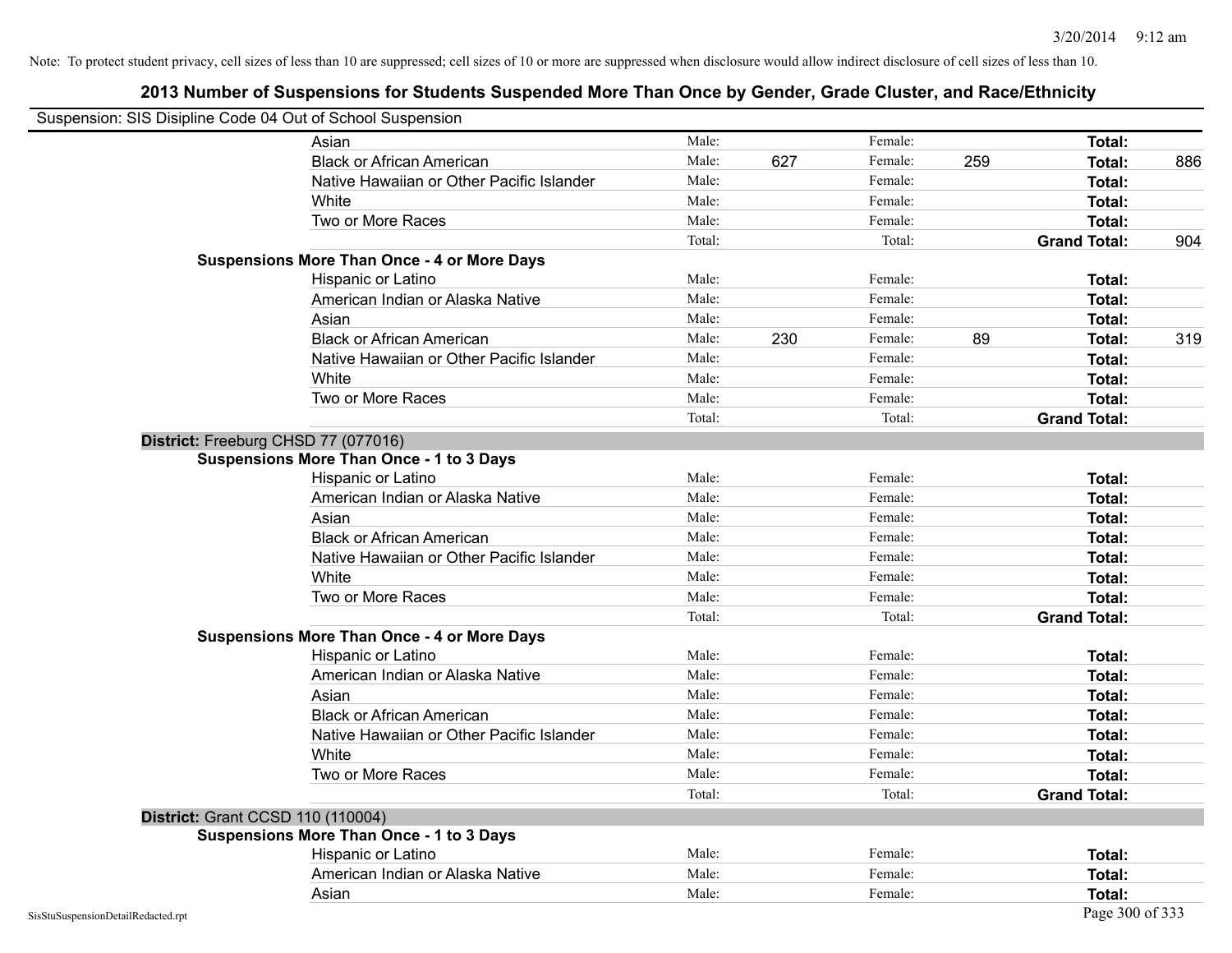| Suspension: SIS Disipline Code 04 Out of School Suspension |                                                    |        |         |                     |
|------------------------------------------------------------|----------------------------------------------------|--------|---------|---------------------|
|                                                            | <b>Black or African American</b>                   | Male:  | Female: | Total:<br>18        |
|                                                            | Native Hawaiian or Other Pacific Islander          | Male:  | Female: | Total:              |
|                                                            | White                                              | Male:  | Female: | Total:              |
|                                                            | Two or More Races                                  | Male:  | Female: | Total:              |
|                                                            |                                                    | Total: | Total:  | <b>Grand Total:</b> |
|                                                            | <b>Suspensions More Than Once - 4 or More Days</b> |        |         |                     |
|                                                            | Hispanic or Latino                                 | Male:  | Female: | Total:              |
|                                                            | American Indian or Alaska Native                   | Male:  | Female: | Total:              |
|                                                            | Asian                                              | Male:  | Female: | Total:              |
|                                                            | <b>Black or African American</b>                   | Male:  | Female: | Total:              |
|                                                            | Native Hawaiian or Other Pacific Islander          | Male:  | Female: | Total:              |
|                                                            | White                                              | Male:  | Female: | Total:              |
|                                                            | Two or More Races                                  | Male:  | Female: | Total:              |
|                                                            |                                                    | Total: | Total:  | <b>Grand Total:</b> |
|                                                            | District: Harmony Emge SD 175 (175002)             |        |         |                     |
|                                                            | <b>Suspensions More Than Once - 1 to 3 Days</b>    |        |         |                     |
|                                                            | Hispanic or Latino                                 | Male:  | Female: | Total:              |
|                                                            | American Indian or Alaska Native                   | Male:  | Female: | <b>Total:</b>       |
|                                                            | Asian                                              | Male:  | Female: | Total:              |
|                                                            | <b>Black or African American</b>                   | Male:  | Female: | 10<br>Total:        |
|                                                            | Native Hawaiian or Other Pacific Islander          | Male:  | Female: | Total:              |
|                                                            | White                                              | Male:  | Female: | Total:              |
|                                                            | Two or More Races                                  | Male:  | Female: | Total:              |
|                                                            |                                                    | Total: | Total:  | <b>Grand Total:</b> |
|                                                            | <b>Suspensions More Than Once - 4 or More Days</b> |        |         |                     |
|                                                            | Hispanic or Latino                                 | Male:  | Female: | Total:              |
|                                                            | American Indian or Alaska Native                   | Male:  | Female: | <b>Total:</b>       |
|                                                            | Asian                                              | Male:  | Female: | Total:              |
|                                                            | <b>Black or African American</b>                   | Male:  | Female: | Total:              |
|                                                            | Native Hawaiian or Other Pacific Islander          | Male:  | Female: | Total:              |
|                                                            | White                                              | Male:  | Female: | Total:              |
|                                                            | Two or More Races                                  | Male:  | Female: | Total:              |
|                                                            |                                                    | Total: | Total:  | <b>Grand Total:</b> |
|                                                            | District: High Mount SD 116 (116002)               |        |         |                     |
|                                                            | <b>Suspensions More Than Once - 1 to 3 Days</b>    |        |         |                     |
|                                                            | Hispanic or Latino                                 | Male:  | Female: | Total:              |
|                                                            | American Indian or Alaska Native                   | Male:  | Female: | Total:              |
|                                                            | Asian                                              | Male:  | Female: | Total:              |
|                                                            | <b>Black or African American</b>                   | Male:  | Female: | Total:              |
| SisStuSuspensionDetailRedacted.rpt                         |                                                    |        |         | Page 301 of 333     |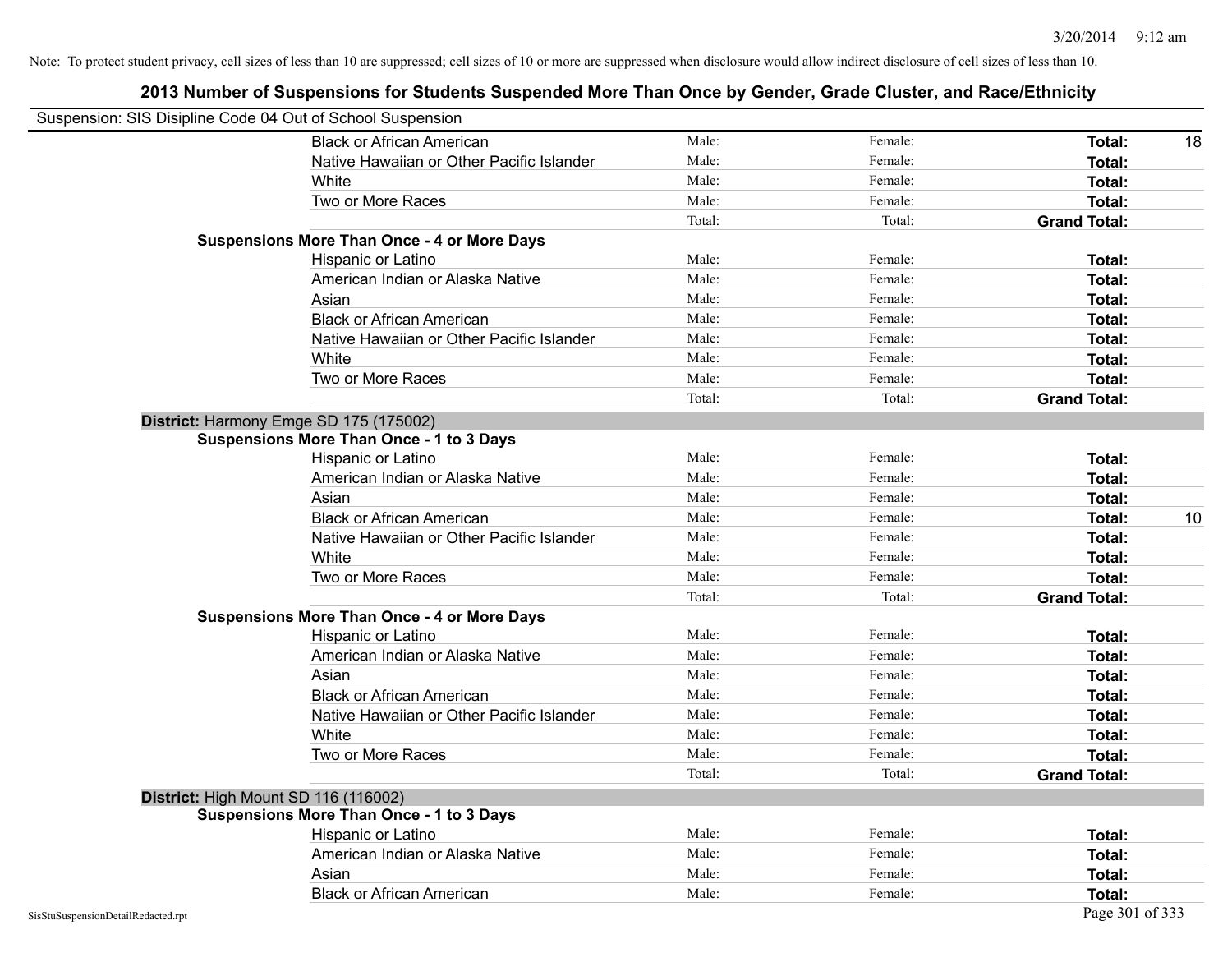| Suspension: SIS Disipline Code 04 Out of School Suspension |                                                    |        |         |                     |    |
|------------------------------------------------------------|----------------------------------------------------|--------|---------|---------------------|----|
|                                                            | Native Hawaiian or Other Pacific Islander          | Male:  | Female: | Total:              |    |
|                                                            | White                                              | Male:  | Female: | Total:              |    |
|                                                            | Two or More Races                                  | Male:  | Female: | Total:              |    |
|                                                            |                                                    | Total: | Total:  | <b>Grand Total:</b> |    |
| District: Lebanon CUSD 9 (009026)                          |                                                    |        |         |                     |    |
|                                                            | <b>Suspensions More Than Once - 1 to 3 Days</b>    |        |         |                     |    |
|                                                            | Hispanic or Latino                                 | Male:  | Female: | Total:              |    |
|                                                            | American Indian or Alaska Native                   | Male:  | Female: | Total:              |    |
|                                                            | Asian                                              | Male:  | Female: | Total:              |    |
|                                                            | <b>Black or African American</b>                   | Male:  | Female: | Total:              | 25 |
|                                                            | Native Hawaiian or Other Pacific Islander          | Male:  | Female: | Total:              |    |
|                                                            | White                                              | Male:  | Female: | Total:              |    |
|                                                            | Two or More Races                                  | Male:  | Female: | Total:              |    |
|                                                            |                                                    | Total: | Total:  | <b>Grand Total:</b> |    |
|                                                            | <b>Suspensions More Than Once - 4 or More Days</b> |        |         |                     |    |
|                                                            | Hispanic or Latino                                 | Male:  | Female: | Total:              |    |
|                                                            | American Indian or Alaska Native                   | Male:  | Female: | Total:              |    |
|                                                            | Asian                                              | Male:  | Female: | Total:              |    |
|                                                            | <b>Black or African American</b>                   | Male:  | Female: | Total:              |    |
|                                                            | Native Hawaiian or Other Pacific Islander          | Male:  | Female: | Total:              |    |
|                                                            | White                                              | Male:  | Female: | Total:              |    |
|                                                            | Two or More Races                                  | Male:  | Female: | Total:              |    |
|                                                            |                                                    | Total: | Total:  | <b>Grand Total:</b> |    |
| District: Marissa CUSD 40 (040026)                         |                                                    |        |         |                     |    |
|                                                            | <b>Suspensions More Than Once - 1 to 3 Days</b>    |        |         |                     |    |
|                                                            | Hispanic or Latino                                 | Male:  | Female: | Total:              |    |
|                                                            | American Indian or Alaska Native                   | Male:  | Female: | Total:              |    |
|                                                            | Asian                                              | Male:  | Female: | Total:              |    |
|                                                            | <b>Black or African American</b>                   | Male:  | Female: | Total:              |    |
|                                                            | Native Hawaiian or Other Pacific Islander          | Male:  | Female: | Total:              |    |
|                                                            | White                                              | Male:  | Female: | Total:              | 12 |
|                                                            | Two or More Races                                  | Male:  | Female: | Total:              |    |
|                                                            |                                                    | Total: | Total:  | <b>Grand Total:</b> |    |
|                                                            | <b>Suspensions More Than Once - 4 or More Days</b> |        |         |                     |    |
|                                                            | <b>Hispanic or Latino</b>                          | Male:  | Female: | Total:              |    |
|                                                            | American Indian or Alaska Native                   | Male:  | Female: | Total:              |    |
|                                                            | Asian                                              | Male:  | Female: | Total:              |    |
|                                                            | <b>Black or African American</b>                   | Male:  | Female: | Total:              |    |
|                                                            | Native Hawaiian or Other Pacific Islander          | Male:  | Female: | Total:              |    |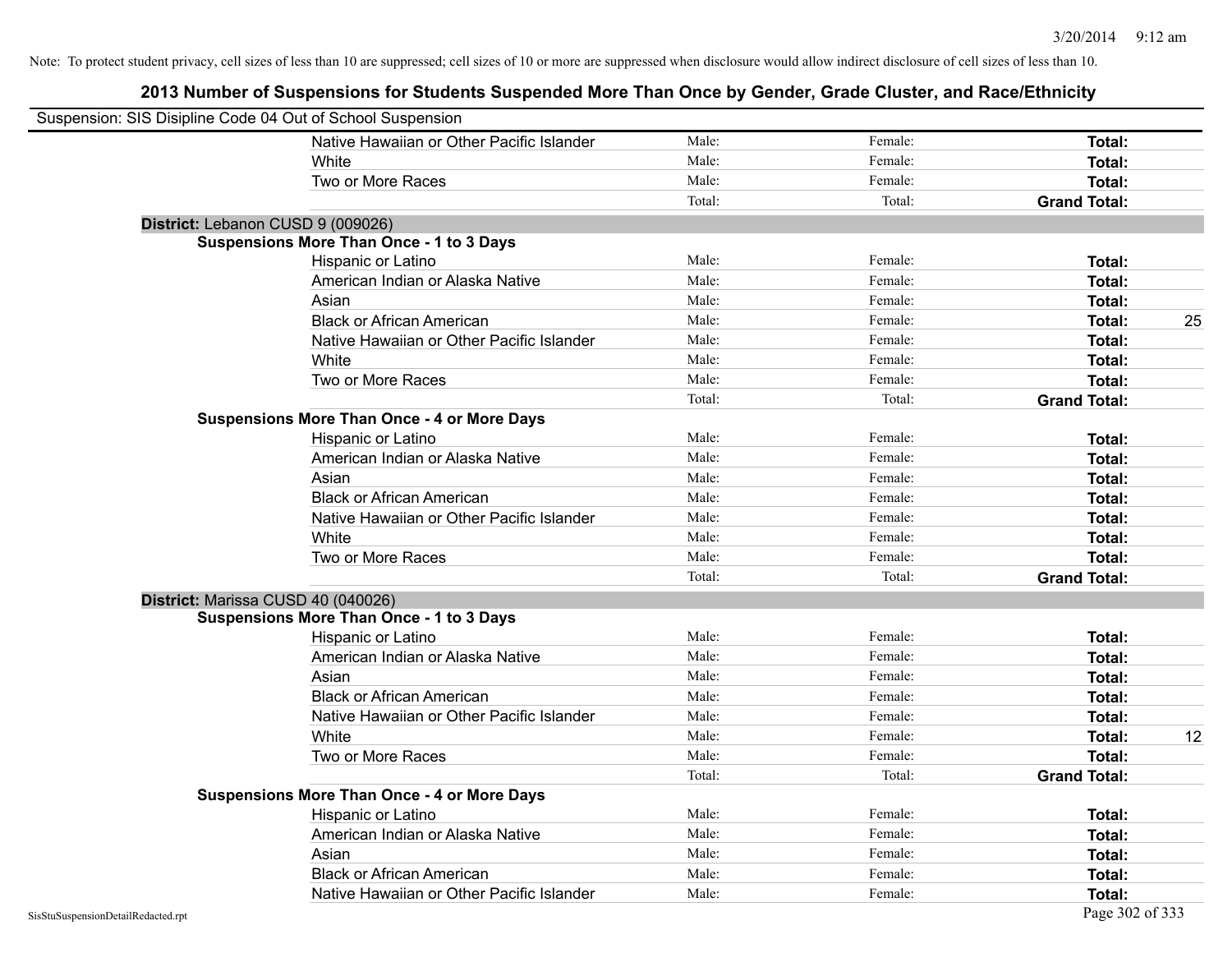| Suspension: SIS Disipline Code 04 Out of School Suspension |                                                    |        |         |                     |
|------------------------------------------------------------|----------------------------------------------------|--------|---------|---------------------|
|                                                            | White                                              | Male:  | Female: | Total:              |
|                                                            | Two or More Races                                  | Male:  | Female: | Total:              |
|                                                            |                                                    | Total: | Total:  | <b>Grand Total:</b> |
| District: Mascoutah CUD 19 (019026)                        |                                                    |        |         |                     |
|                                                            | <b>Suspensions More Than Once - 1 to 3 Days</b>    |        |         |                     |
|                                                            | Hispanic or Latino                                 | Male:  | Female: | Total:              |
|                                                            | American Indian or Alaska Native                   | Male:  | Female: | Total:              |
|                                                            | Asian                                              | Male:  | Female: | Total:              |
|                                                            | <b>Black or African American</b>                   | Male:  | Female: | Total:              |
|                                                            | Native Hawaiian or Other Pacific Islander          | Male:  | Female: | Total:              |
|                                                            | White                                              | Male:  | Female: | 16<br>Total:        |
|                                                            | Two or More Races                                  | Male:  | Female: | Total:              |
|                                                            |                                                    | Total: | Total:  | <b>Grand Total:</b> |
|                                                            | <b>Suspensions More Than Once - 4 or More Days</b> |        |         |                     |
|                                                            | Hispanic or Latino                                 | Male:  | Female: | Total:              |
|                                                            | American Indian or Alaska Native                   | Male:  | Female: | Total:              |
|                                                            | Asian                                              | Male:  | Female: | Total:              |
|                                                            | <b>Black or African American</b>                   | Male:  | Female: | Total:              |
|                                                            | Native Hawaiian or Other Pacific Islander          | Male:  | Female: | Total:              |
|                                                            | White                                              | Male:  | Female: | Total:              |
|                                                            | Two or More Races                                  | Male:  | Female: | Total:              |
|                                                            |                                                    | Total: | Total:  | <b>Grand Total:</b> |
| District: Millstadt CCSD 160 (160004)                      |                                                    |        |         |                     |
|                                                            | <b>Suspensions More Than Once - 4 or More Days</b> |        |         |                     |
|                                                            | Hispanic or Latino                                 | Male:  | Female: | Total:              |
|                                                            | American Indian or Alaska Native                   | Male:  | Female: | Total:              |
|                                                            | Asian                                              | Male:  | Female: | Total:              |
|                                                            | <b>Black or African American</b>                   | Male:  | Female: | Total:              |
|                                                            | Native Hawaiian or Other Pacific Islander          | Male:  | Female: | Total:              |
|                                                            | White                                              | Male:  | Female: | Total:              |
|                                                            | Two or More Races                                  | Male:  | Female: | Total:              |
|                                                            |                                                    | Total: | Total:  | <b>Grand Total:</b> |
| District: New Athens CUSD 60 (060026)                      |                                                    |        |         |                     |
|                                                            | <b>Suspensions More Than Once - 1 to 3 Days</b>    |        |         |                     |
|                                                            | Hispanic or Latino                                 | Male:  | Female: | Total:              |
|                                                            | American Indian or Alaska Native                   | Male:  | Female: | Total:              |
|                                                            | Asian                                              | Male:  | Female: | Total:              |
|                                                            | <b>Black or African American</b>                   | Male:  | Female: | Total:              |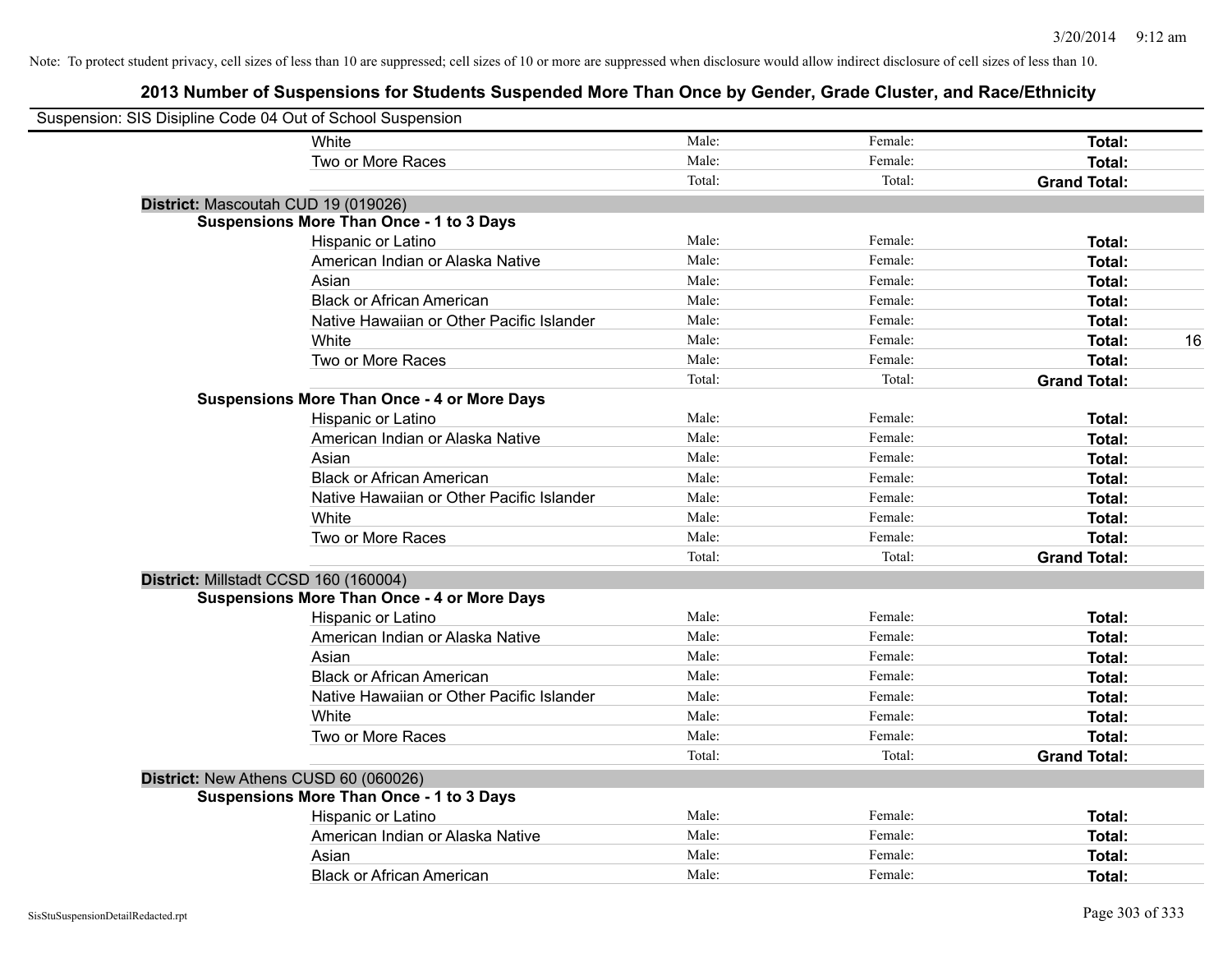| Suspension: SIS Disipline Code 04 Out of School Suspension |                                                    |        |     |         |    |                     |     |
|------------------------------------------------------------|----------------------------------------------------|--------|-----|---------|----|---------------------|-----|
|                                                            | Native Hawaiian or Other Pacific Islander          | Male:  |     | Female: |    | Total:              |     |
|                                                            | White                                              | Male:  |     | Female: |    | Total:              |     |
|                                                            | Two or More Races                                  | Male:  |     | Female: |    | Total:              |     |
|                                                            |                                                    | Total: |     | Total:  |    | <b>Grand Total:</b> |     |
|                                                            | <b>Suspensions More Than Once - 4 or More Days</b> |        |     |         |    |                     |     |
|                                                            | Hispanic or Latino                                 | Male:  |     | Female: |    | Total:              |     |
|                                                            | American Indian or Alaska Native                   | Male:  |     | Female: |    | Total:              |     |
|                                                            | Asian                                              | Male:  |     | Female: |    | Total:              |     |
|                                                            | <b>Black or African American</b>                   | Male:  |     | Female: |    | Total:              |     |
|                                                            | Native Hawaiian or Other Pacific Islander          | Male:  |     | Female: |    | Total:              |     |
|                                                            | White                                              | Male:  |     | Female: |    | Total:              |     |
|                                                            | Two or More Races                                  | Male:  |     | Female: |    | <b>Total:</b>       |     |
|                                                            |                                                    | Total: |     | Total:  |    | <b>Grand Total:</b> |     |
|                                                            | District: O Fallon CCSD 90 (090004)                |        |     |         |    |                     |     |
|                                                            | <b>Suspensions More Than Once - 1 to 3 Days</b>    |        |     |         |    |                     |     |
|                                                            | Hispanic or Latino                                 | Male:  |     | Female: |    | Total:              |     |
|                                                            | American Indian or Alaska Native                   | Male:  |     | Female: |    | Total:              |     |
|                                                            | Asian                                              | Male:  |     | Female: |    | Total:              |     |
|                                                            | <b>Black or African American</b>                   | Male:  | 27  | Female: | 15 | Total:              | 42  |
|                                                            | Native Hawaiian or Other Pacific Islander          | Male:  |     | Female: |    | Total:              |     |
|                                                            | White                                              | Male:  |     | Female: |    | Total:              | 16  |
|                                                            | Two or More Races                                  | Male:  |     | Female: |    | Total:              |     |
|                                                            |                                                    | Total: |     | Total:  |    | <b>Grand Total:</b> |     |
|                                                            | <b>Suspensions More Than Once - 4 or More Days</b> |        |     |         |    |                     |     |
|                                                            | Hispanic or Latino                                 | Male:  |     | Female: |    | Total:              |     |
|                                                            | American Indian or Alaska Native                   | Male:  |     | Female: |    | Total:              |     |
|                                                            | Asian                                              | Male:  |     | Female: |    | Total:              |     |
|                                                            | <b>Black or African American</b>                   | Male:  |     | Female: |    | Total:              |     |
|                                                            | Native Hawaiian or Other Pacific Islander          | Male:  |     | Female: |    | Total:              |     |
|                                                            | White                                              | Male:  |     | Female: |    | <b>Total:</b>       |     |
|                                                            | Two or More Races                                  | Male:  |     | Female: |    | Total:              |     |
|                                                            |                                                    | Total: |     | Total:  |    | <b>Grand Total:</b> |     |
|                                                            | District: O Fallon Twp HSD 203 (203017)            |        |     |         |    |                     |     |
|                                                            | <b>Suspensions More Than Once - 1 to 3 Days</b>    |        |     |         |    |                     |     |
|                                                            | Hispanic or Latino                                 | Male:  |     | Female: |    | Total:              |     |
|                                                            | American Indian or Alaska Native                   | Male:  |     | Female: |    | Total:              |     |
|                                                            | Asian                                              | Male:  |     | Female: |    | <b>Total:</b>       |     |
|                                                            | <b>Black or African American</b>                   | Male:  | 109 | Female: | 34 | Total:              | 143 |
|                                                            | Native Hawaiian or Other Pacific Islander          | Male:  |     | Female: |    | <b>Total:</b>       |     |
| SisStuSuspensionDetailRedacted.rpt                         |                                                    |        |     |         |    | Page 304 of 333     |     |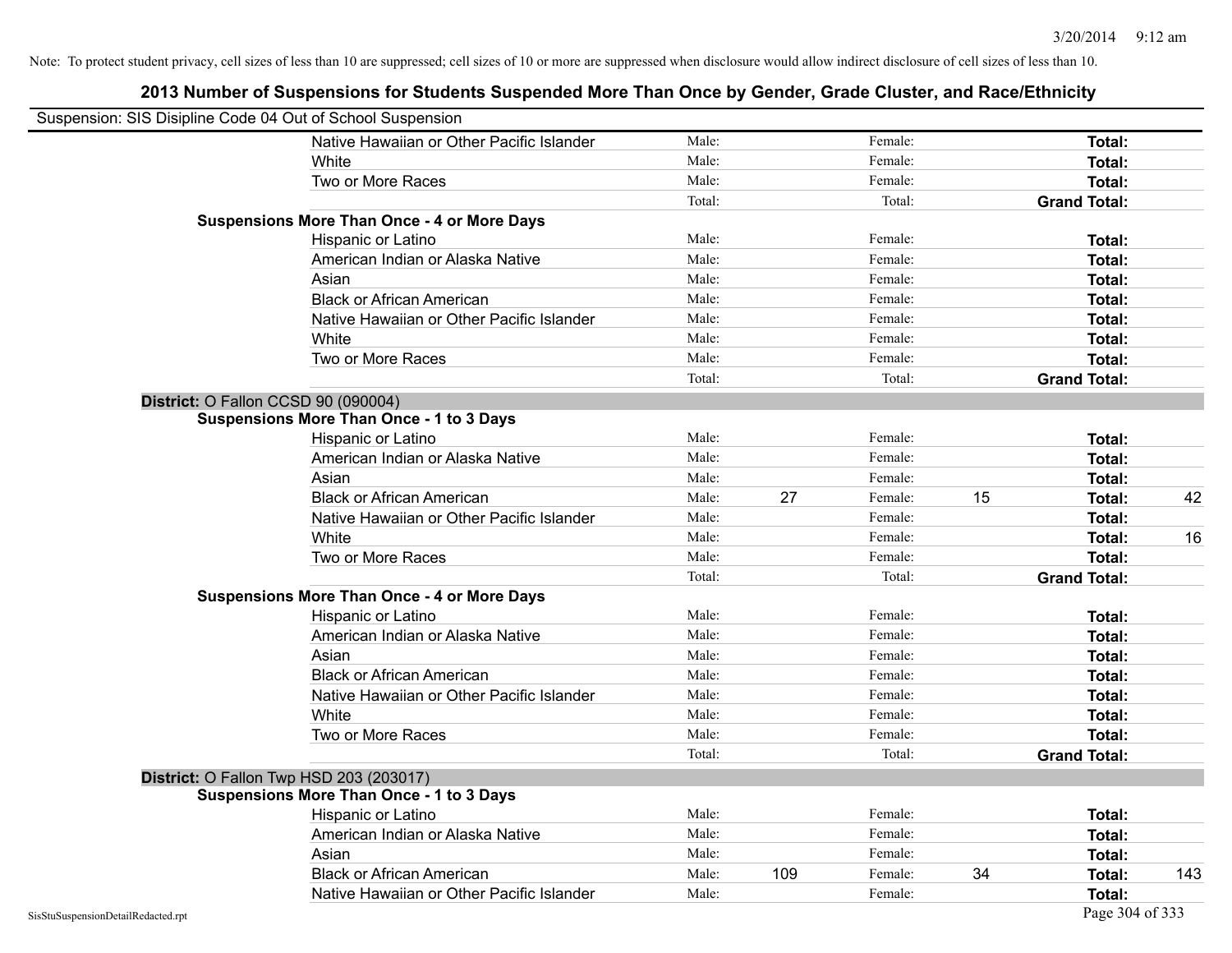| Suspension: SIS Disipline Code 04 Out of School Suspension |                                                    |        |         |                     |    |
|------------------------------------------------------------|----------------------------------------------------|--------|---------|---------------------|----|
|                                                            | White                                              | Male:  | Female: | Total:              | 89 |
|                                                            | Two or More Races                                  | Male:  | Female: | <b>Total:</b>       |    |
|                                                            |                                                    | Total: | Total:  | <b>Grand Total:</b> |    |
|                                                            | <b>Suspensions More Than Once - 4 or More Days</b> |        |         |                     |    |
|                                                            | Hispanic or Latino                                 | Male:  | Female: | Total:              |    |
|                                                            | American Indian or Alaska Native                   | Male:  | Female: | Total:              |    |
|                                                            | Asian                                              | Male:  | Female: | Total:              |    |
|                                                            | <b>Black or African American</b>                   | Male:  | Female: | <b>Total:</b>       | 16 |
|                                                            | Native Hawaiian or Other Pacific Islander          | Male:  | Female: | Total:              |    |
|                                                            | White                                              | Male:  | Female: | Total:              |    |
|                                                            | Two or More Races                                  | Male:  | Female: | Total:              |    |
|                                                            |                                                    | Total: | Total:  | <b>Grand Total:</b> |    |
|                                                            | District: Pontiac-W Holliday SD 105 (105002)       |        |         |                     |    |
|                                                            | <b>Suspensions More Than Once - 1 to 3 Days</b>    |        |         |                     |    |
|                                                            | Hispanic or Latino                                 | Male:  | Female: | <b>Total:</b>       |    |
|                                                            | American Indian or Alaska Native                   | Male:  | Female: | <b>Total:</b>       |    |
|                                                            | Asian                                              | Male:  | Female: | Total:              |    |
|                                                            | <b>Black or African American</b>                   | Male:  | Female: | <b>Total:</b>       |    |
|                                                            | Native Hawaiian or Other Pacific Islander          | Male:  | Female: | <b>Total:</b>       |    |
|                                                            | White                                              | Male:  | Female: | <b>Total:</b>       |    |
|                                                            | Two or More Races                                  | Male:  | Female: | <b>Total:</b>       |    |
|                                                            |                                                    | Total: | Total:  | <b>Grand Total:</b> | 13 |
|                                                            | <b>Suspensions More Than Once - 4 or More Days</b> |        |         |                     |    |
|                                                            | Hispanic or Latino                                 | Male:  | Female: | Total:              |    |
|                                                            | American Indian or Alaska Native                   | Male:  | Female: | <b>Total:</b>       |    |
|                                                            | Asian                                              | Male:  | Female: | Total:              |    |
|                                                            | <b>Black or African American</b>                   | Male:  | Female: | <b>Total:</b>       |    |
|                                                            | Native Hawaiian or Other Pacific Islander          | Male:  | Female: | <b>Total:</b>       |    |
|                                                            | White                                              | Male:  | Female: | <b>Total:</b>       |    |
|                                                            | Two or More Races                                  | Male:  | Female: | <b>Total:</b>       |    |
|                                                            |                                                    | Total: | Total:  | <b>Grand Total:</b> |    |
|                                                            | District: Shiloh Village SD 85 (085002)            |        |         |                     |    |
|                                                            | <b>Suspensions More Than Once - 1 to 3 Days</b>    |        |         |                     |    |
|                                                            | <b>Hispanic or Latino</b>                          | Male:  | Female: | Total:              |    |
|                                                            | American Indian or Alaska Native                   | Male:  | Female: | <b>Total:</b>       |    |
|                                                            | Asian                                              | Male:  | Female: | Total:              |    |
|                                                            | <b>Black or African American</b>                   | Male:  | Female: | Total:              | 11 |
|                                                            | Native Hawaiian or Other Pacific Islander          | Male:  | Female: | Total:              |    |
|                                                            | White                                              | Male:  | Female: | Total:              |    |
| SisStuSuspensionDetailRedacted.rpt                         |                                                    |        |         | Page 305 of 333     |    |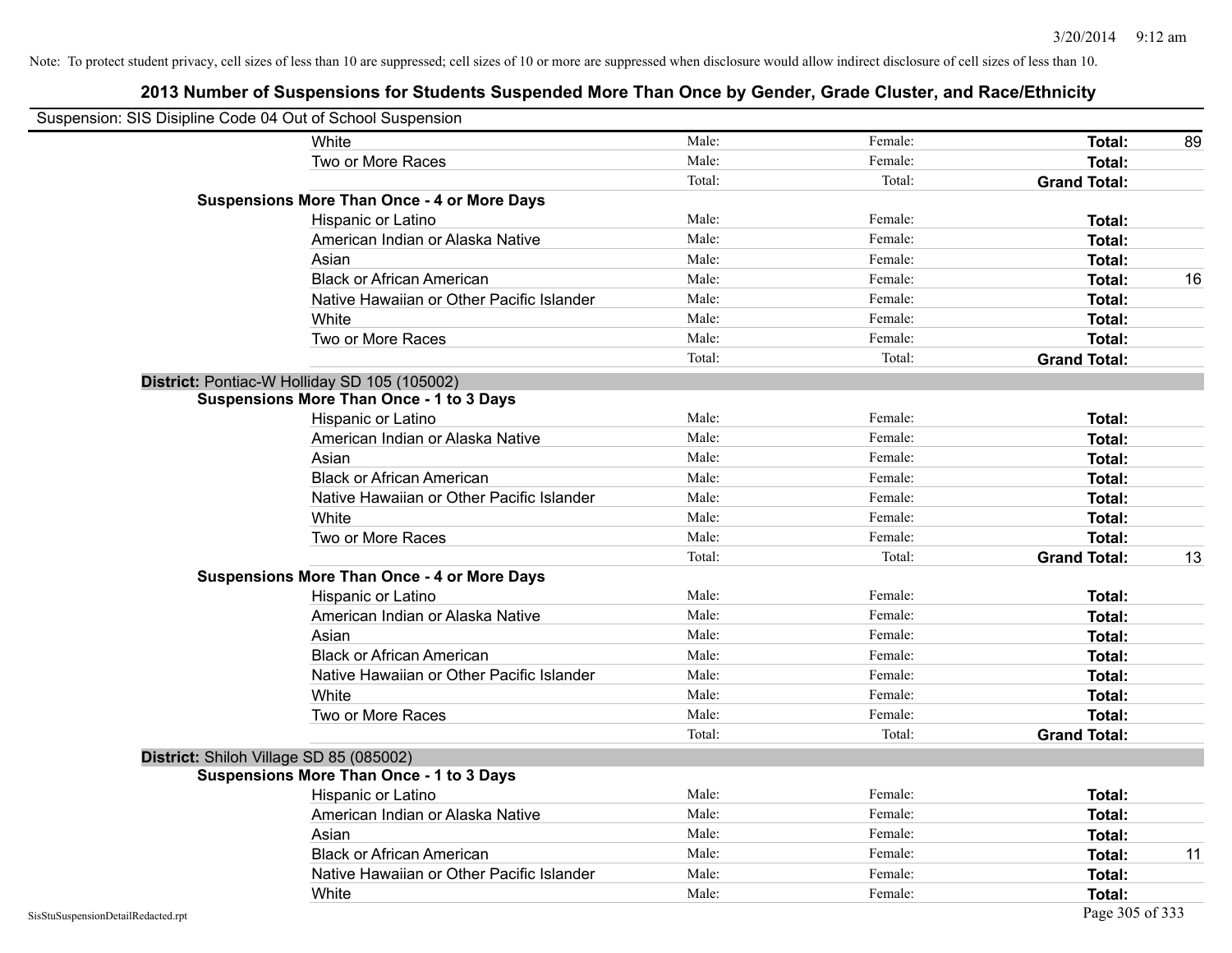| Suspension: SIS Disipline Code 04 Out of School Suspension |        |    |         |    |                     |     |
|------------------------------------------------------------|--------|----|---------|----|---------------------|-----|
| Two or More Races                                          | Male:  |    | Female: |    | Total:              |     |
|                                                            | Total: |    | Total:  |    | <b>Grand Total:</b> |     |
| District: Signal Hill SD 181 (181002)                      |        |    |         |    |                     |     |
| <b>Suspensions More Than Once - 1 to 3 Days</b>            |        |    |         |    |                     |     |
| Hispanic or Latino                                         | Male:  |    | Female: |    | Total:              |     |
| American Indian or Alaska Native                           | Male:  |    | Female: |    | Total:              |     |
| Asian                                                      | Male:  |    | Female: |    | Total:              |     |
| <b>Black or African American</b>                           | Male:  | 30 | Female: | 27 | Total:              | 57  |
| Native Hawaiian or Other Pacific Islander                  | Male:  |    | Female: |    | Total:              |     |
| White                                                      | Male:  |    | Female: |    | Total:              |     |
| Two or More Races                                          | Male:  |    | Female: |    | Total:              |     |
|                                                            | Total: |    | Total:  |    | <b>Grand Total:</b> | 67  |
| <b>Suspensions More Than Once - 4 or More Days</b>         |        |    |         |    |                     |     |
| Hispanic or Latino                                         | Male:  |    | Female: |    | Total:              |     |
| American Indian or Alaska Native                           | Male:  |    | Female: |    | Total:              |     |
| Asian                                                      | Male:  |    | Female: |    | Total:              |     |
| <b>Black or African American</b>                           | Male:  |    | Female: |    | Total:              |     |
| Native Hawaiian or Other Pacific Islander                  | Male:  |    | Female: |    | Total:              |     |
| White                                                      | Male:  |    | Female: |    | Total:              |     |
| Two or More Races                                          | Male:  |    | Female: |    | Total:              |     |
|                                                            | Total: |    | Total:  |    | <b>Grand Total:</b> |     |
| District: Whiteside SD 115 (115002)                        |        |    |         |    |                     |     |
| <b>Suspensions More Than Once - 1 to 3 Days</b>            |        |    |         |    |                     |     |
| Hispanic or Latino                                         | Male:  |    | Female: |    | Total:              |     |
| American Indian or Alaska Native                           | Male:  |    | Female: |    | Total:              |     |
| Asian                                                      | Male:  |    | Female: |    | Total:              |     |
| <b>Black or African American</b>                           | Male:  | 96 | Female: | 15 | Total:              | 111 |
| Native Hawaiian or Other Pacific Islander                  | Male:  |    | Female: |    | Total:              |     |
| White                                                      | Male:  |    | Female: |    | Total:              | 23  |
| Two or More Races                                          | Male:  |    | Female: |    | Total:              | 14  |
|                                                            | Total: |    | Total:  |    | <b>Grand Total:</b> |     |
| <b>Suspensions More Than Once - 4 or More Days</b>         |        |    |         |    |                     |     |
| Hispanic or Latino                                         | Male:  |    | Female: |    | Total:              |     |
| American Indian or Alaska Native                           | Male:  |    | Female: |    | Total:              |     |
| Asian                                                      | Male:  |    | Female: |    | Total:              |     |
| <b>Black or African American</b>                           | Male:  |    | Female: |    | Total:              | 13  |
| Native Hawaiian or Other Pacific Islander                  | Male:  |    | Female: |    | Total:              |     |
| White                                                      | Male:  |    | Female: |    | Total:              |     |
| Two or More Races                                          | Male:  |    | Female: |    | Total:              |     |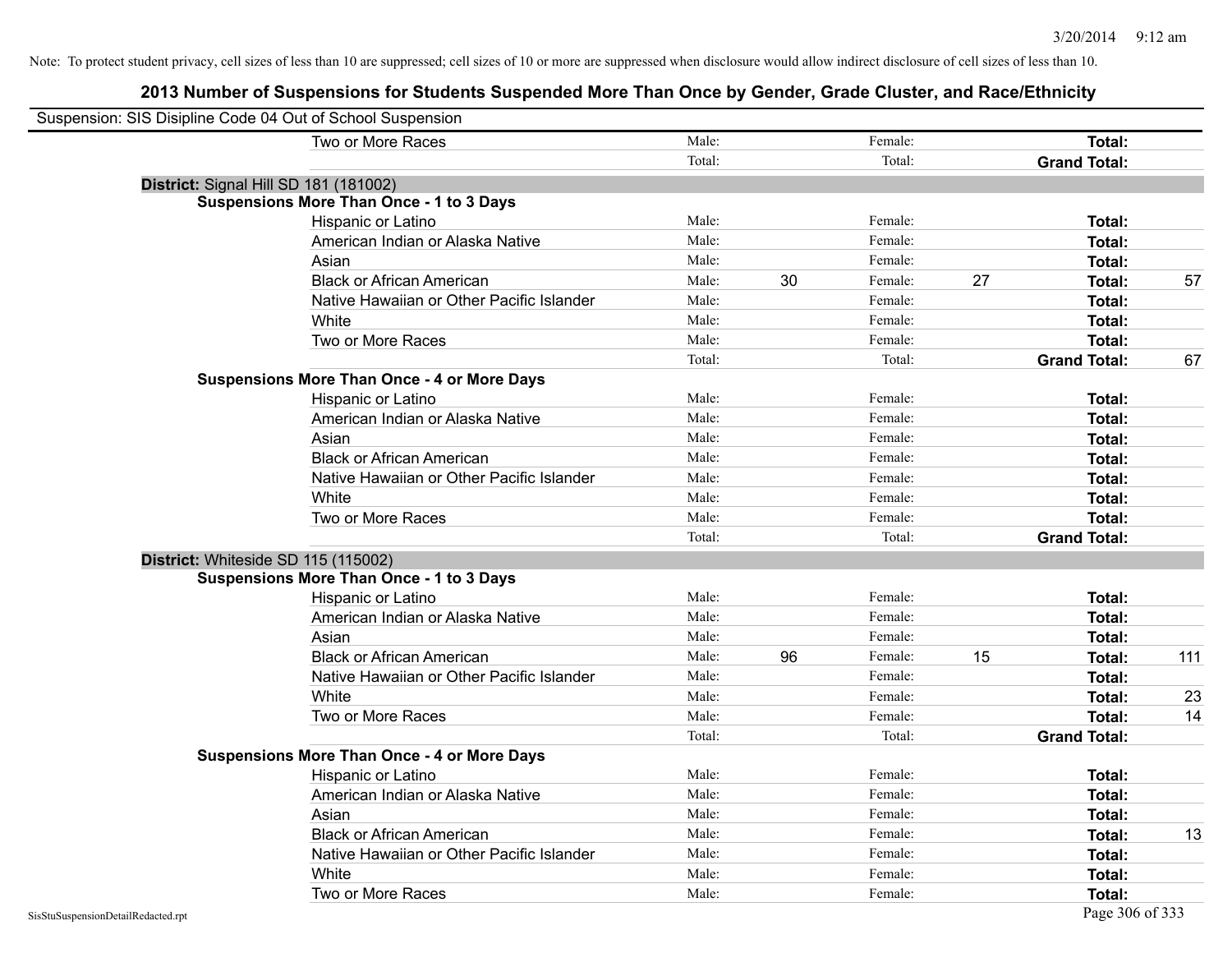| Suspension: SIS Disipline Code 04 Out of School Suspension |                                                    |        |         |                     |    |
|------------------------------------------------------------|----------------------------------------------------|--------|---------|---------------------|----|
|                                                            |                                                    | Total: | Total:  | <b>Grand Total:</b> |    |
|                                                            | District: Wolf Branch SD 113 (113002)              |        |         |                     |    |
|                                                            | <b>Suspensions More Than Once - 1 to 3 Days</b>    |        |         |                     |    |
|                                                            | Hispanic or Latino                                 | Male:  | Female: | Total:              |    |
|                                                            | American Indian or Alaska Native                   | Male:  | Female: | Total:              |    |
|                                                            | Asian                                              | Male:  | Female: | Total:              |    |
|                                                            | <b>Black or African American</b>                   | Male:  | Female: | <b>Total:</b>       | 10 |
|                                                            | Native Hawaiian or Other Pacific Islander          | Male:  | Female: | Total:              |    |
|                                                            | White                                              | Male:  | Female: | Total:              |    |
|                                                            | Two or More Races                                  | Male:  | Female: | Total:              |    |
|                                                            |                                                    | Total: | Total:  | <b>Grand Total:</b> |    |
|                                                            | <b>Suspensions More Than Once - 4 or More Days</b> |        |         |                     |    |
|                                                            | Hispanic or Latino                                 | Male:  | Female: | Total:              |    |
|                                                            | American Indian or Alaska Native                   | Male:  | Female: | Total:              |    |
|                                                            | Asian                                              | Male:  | Female: | Total:              |    |
|                                                            | <b>Black or African American</b>                   | Male:  | Female: | <b>Total:</b>       |    |
|                                                            | Native Hawaiian or Other Pacific Islander          | Male:  | Female: | <b>Total:</b>       |    |
|                                                            | White                                              | Male:  | Female: | Total:              |    |
|                                                            | Two or More Races                                  | Male:  | Female: | Total:              |    |
|                                                            |                                                    | Total: | Total:  | <b>Grand Total:</b> |    |
| Region: State of ILlinois (65)                             |                                                    |        |         |                     |    |
| County: State Of II (108)                                  |                                                    |        |         |                     |    |
|                                                            | District: Non-Public School (9030)                 |        |         |                     |    |
|                                                            | <b>Suspensions More Than Once - 1 to 3 Days</b>    |        |         |                     |    |
|                                                            | Hispanic or Latino                                 | Male:  | Female: | Total:              |    |
|                                                            | American Indian or Alaska Native                   | Male:  | Female: | Total:              |    |
|                                                            | Asian                                              | Male:  | Female: | Total:              |    |
|                                                            | <b>Black or African American</b>                   | Male:  | Female: | Total:              |    |
|                                                            | Native Hawaiian or Other Pacific Islander          | Male:  | Female: | <b>Total:</b>       |    |
|                                                            | White                                              | Male:  | Female: | Total:              |    |
|                                                            | Two or More Races                                  | Male:  | Female: | Total:              |    |
|                                                            |                                                    | Total: | Total:  | <b>Grand Total:</b> |    |
|                                                            | <b>Suspensions More Than Once - 4 or More Days</b> |        |         |                     |    |
|                                                            | Hispanic or Latino                                 | Male:  | Female: | Total:              |    |
|                                                            | American Indian or Alaska Native                   | Male:  | Female: | Total:              |    |
|                                                            | Asian                                              | Male:  | Female: | <b>Total:</b>       |    |
|                                                            | <b>Black or African American</b>                   | Male:  | Female: | Total:              |    |
|                                                            |                                                    |        |         |                     |    |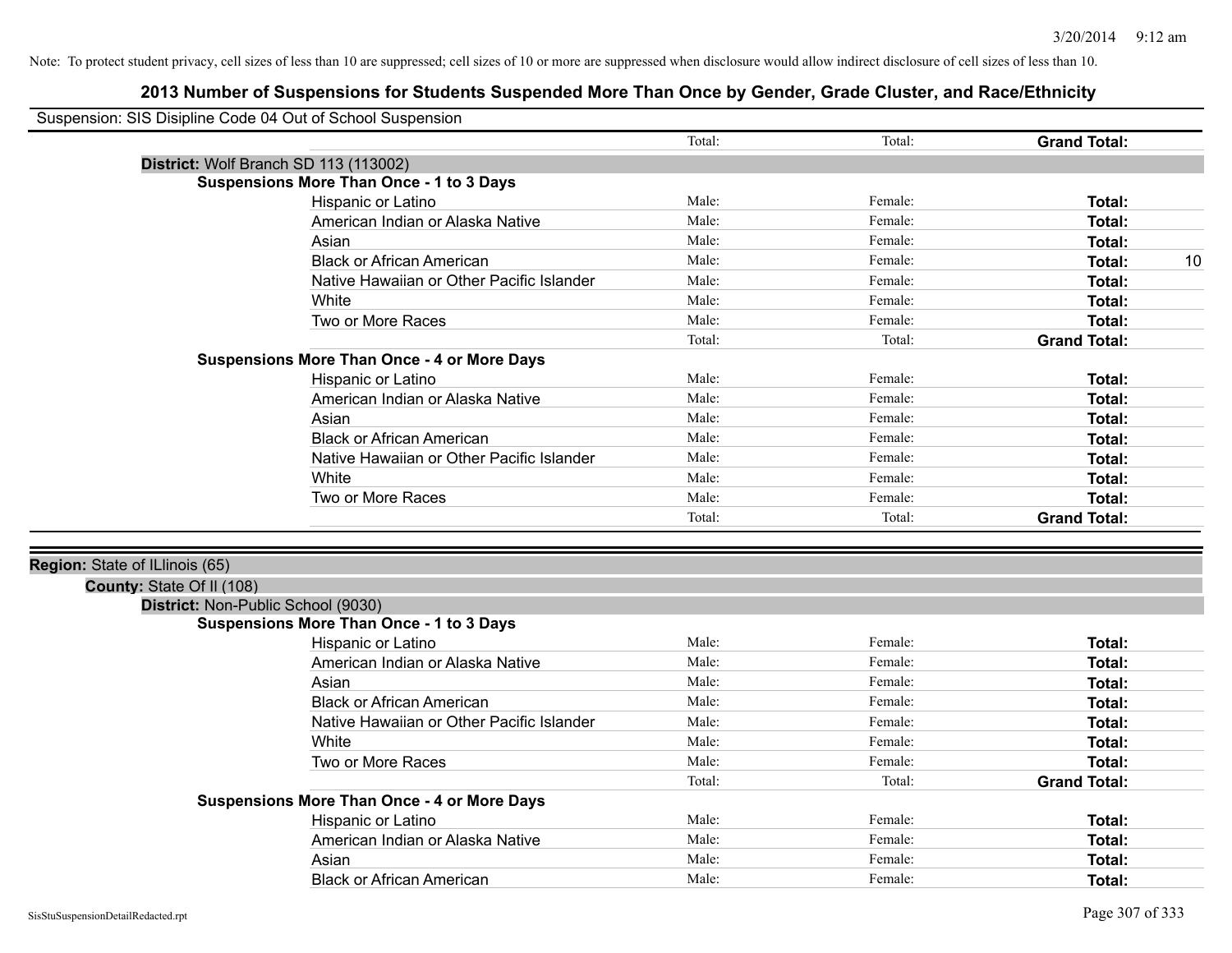# **2013 Number of Suspensions for Students Suspended More Than Once by Gender, Grade Cluster, and Race/Ethnicity**

| Suspension: SIS Disipline Code 04 Out of School Suspension |                                                    |        |         |                     |    |
|------------------------------------------------------------|----------------------------------------------------|--------|---------|---------------------|----|
|                                                            | Native Hawaiian or Other Pacific Islander          | Male:  | Female: | Total:              |    |
|                                                            | White                                              | Male:  | Female: | Total:              |    |
|                                                            | Two or More Races                                  | Male:  | Female: | Total:              |    |
|                                                            |                                                    | Total: | Total:  | <b>Grand Total:</b> |    |
|                                                            |                                                    |        |         |                     |    |
| Region: Tazewell ROE (53)                                  |                                                    |        |         |                     |    |
| County: Tazewell (090)                                     |                                                    |        |         |                     |    |
| District: Central SD 51 (051002)                           |                                                    |        |         |                     |    |
|                                                            | <b>Suspensions More Than Once - 1 to 3 Days</b>    |        |         |                     |    |
|                                                            | Hispanic or Latino                                 | Male:  | Female: | Total:              |    |
|                                                            | American Indian or Alaska Native                   | Male:  | Female: | Total:              |    |
|                                                            | Asian                                              | Male:  | Female: | Total:              |    |
|                                                            | <b>Black or African American</b>                   | Male:  | Female: | Total:              |    |
|                                                            | Native Hawaiian or Other Pacific Islander          | Male:  | Female: | Total:              |    |
|                                                            | White                                              | Male:  | Female: | Total:              |    |
|                                                            | Two or More Races                                  | Male:  | Female: | Total:              |    |
|                                                            |                                                    | Total: | Total:  | <b>Grand Total:</b> |    |
|                                                            | District: Creve Coeur SD 76 (076002)               |        |         |                     |    |
|                                                            | <b>Suspensions More Than Once - 1 to 3 Days</b>    |        |         |                     |    |
|                                                            | Hispanic or Latino                                 | Male:  | Female: | Total:              |    |
|                                                            | American Indian or Alaska Native                   | Male:  | Female: | Total:              |    |
|                                                            | Asian                                              | Male:  | Female: | Total:              |    |
|                                                            | <b>Black or African American</b>                   | Male:  | Female: | Total:              |    |
|                                                            | Native Hawaiian or Other Pacific Islander          | Male:  | Female: | Total:              |    |
|                                                            | White                                              | Male:  | Female: | Total:              | 29 |
|                                                            | Two or More Races                                  | Male:  | Female: | Total:              |    |
|                                                            |                                                    | Total: | Total:  | <b>Grand Total:</b> |    |
|                                                            | <b>Suspensions More Than Once - 4 or More Days</b> |        |         |                     |    |
|                                                            | Hispanic or Latino                                 | Male:  | Female: | Total:              |    |
|                                                            | American Indian or Alaska Native                   | Male:  | Female: | Total:              |    |
|                                                            | Asian                                              | Male:  | Female: | Total:              |    |
|                                                            | <b>Black or African American</b>                   | Male:  | Female: | Total:              |    |
|                                                            | Native Hawaiian or Other Pacific Islander          | Male:  | Female: | Total:              |    |
|                                                            | White                                              | Male:  | Female: | Total:              | 15 |
|                                                            | Two or More Races                                  | Male:  | Female: | <b>Total:</b>       |    |
|                                                            |                                                    | Total: | Total:  | <b>Grand Total:</b> |    |
|                                                            |                                                    |        |         |                     |    |

**District:** Delavan CUSD 703 (703026) **Suspensions More Than Once - 4 or More Days**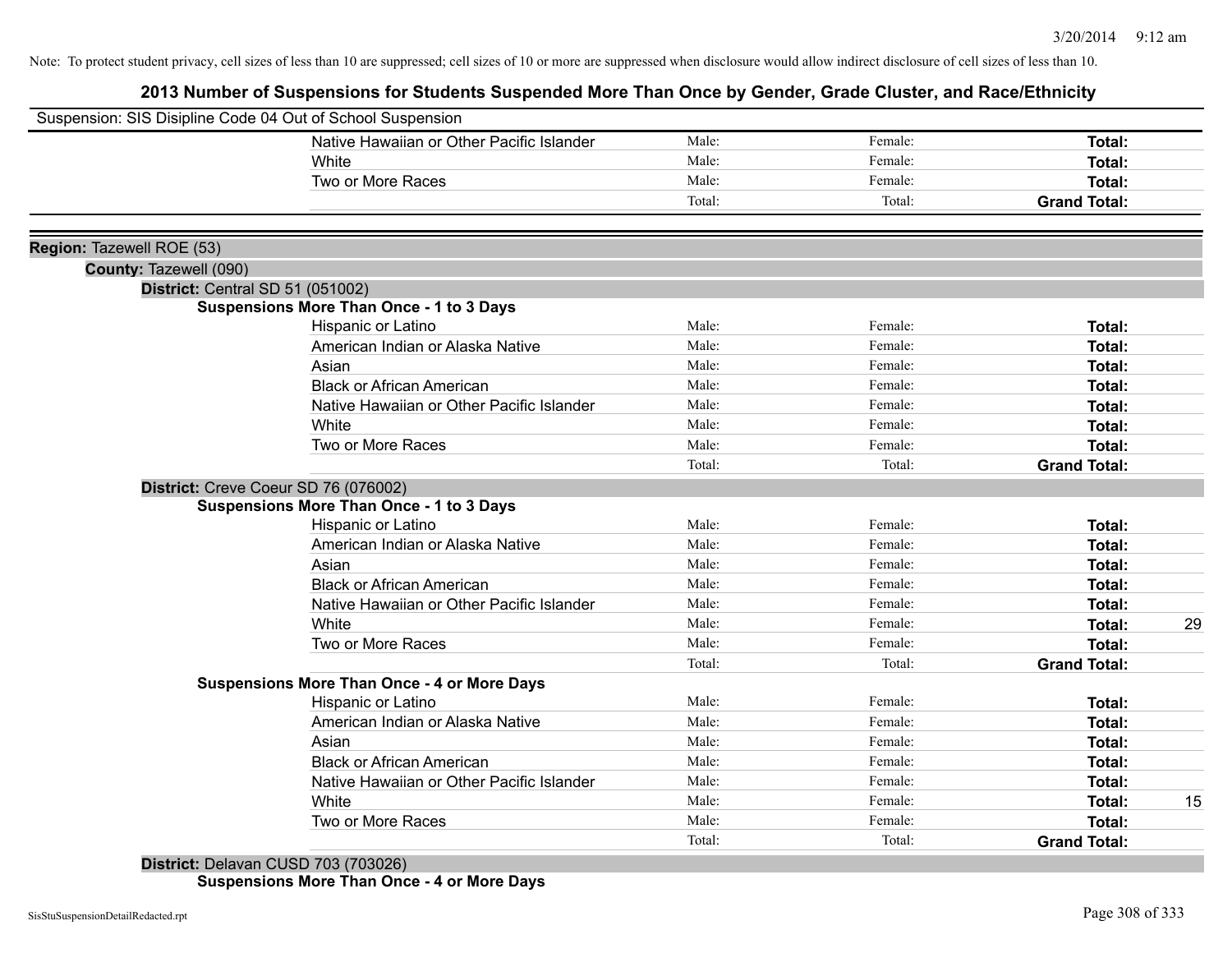| Suspension: SIS Disipline Code 04 Out of School Suspension |                                                    |        |     |         |    |                     |     |
|------------------------------------------------------------|----------------------------------------------------|--------|-----|---------|----|---------------------|-----|
|                                                            | Hispanic or Latino                                 | Male:  |     | Female: |    | Total:              |     |
|                                                            | American Indian or Alaska Native                   | Male:  |     | Female: |    | Total:              |     |
|                                                            | Asian                                              | Male:  |     | Female: |    | Total:              |     |
|                                                            | <b>Black or African American</b>                   | Male:  |     | Female: |    | Total:              |     |
|                                                            | Native Hawaiian or Other Pacific Islander          | Male:  |     | Female: |    | Total:              |     |
|                                                            | White                                              | Male:  |     | Female: |    | Total:              |     |
|                                                            | Two or More Races                                  | Male:  |     | Female: |    | Total:              |     |
|                                                            |                                                    | Total: |     | Total:  |    | <b>Grand Total:</b> |     |
| District: District 50 Schools (050002)                     |                                                    |        |     |         |    |                     |     |
|                                                            | <b>Suspensions More Than Once - 1 to 3 Days</b>    |        |     |         |    |                     |     |
|                                                            | Hispanic or Latino                                 | Male:  |     | Female: |    | Total:              |     |
|                                                            | American Indian or Alaska Native                   | Male:  |     | Female: |    | Total:              |     |
|                                                            | Asian                                              | Male:  |     | Female: |    | Total:              |     |
|                                                            | <b>Black or African American</b>                   | Male:  |     | Female: |    | Total:              |     |
|                                                            | Native Hawaiian or Other Pacific Islander          | Male:  |     | Female: |    | Total:              |     |
|                                                            | White                                              | Male:  |     | Female: |    | Total:              | 13  |
|                                                            | Two or More Races                                  | Male:  |     | Female: |    | Total:              | 10  |
|                                                            |                                                    | Total: |     | Total:  |    | <b>Grand Total:</b> |     |
|                                                            | <b>Suspensions More Than Once - 4 or More Days</b> |        |     |         |    |                     |     |
|                                                            | Hispanic or Latino                                 | Male:  |     | Female: |    | Total:              |     |
|                                                            | American Indian or Alaska Native                   | Male:  |     | Female: |    | Total:              |     |
|                                                            | Asian                                              | Male:  |     | Female: |    | Total:              |     |
|                                                            | <b>Black or African American</b>                   | Male:  |     | Female: |    | Total:              |     |
|                                                            | Native Hawaiian or Other Pacific Islander          | Male:  |     | Female: |    | Total:              |     |
|                                                            | White                                              | Male:  |     | Female: |    | Total:              |     |
|                                                            | Two or More Races                                  | Male:  |     | Female: |    | Total:              |     |
|                                                            |                                                    | Total: |     | Total:  |    | <b>Grand Total:</b> | 10  |
| District: East Peoria CHSD 309 (309016)                    |                                                    |        |     |         |    |                     |     |
|                                                            | <b>Suspensions More Than Once - 1 to 3 Days</b>    |        |     |         |    |                     |     |
|                                                            | Hispanic or Latino                                 | Male:  |     | Female: |    | Total:              |     |
|                                                            | American Indian or Alaska Native                   | Male:  |     | Female: |    | Total:              |     |
|                                                            | Asian                                              | Male:  |     | Female: |    | Total:              |     |
|                                                            | <b>Black or African American</b>                   | Male:  |     | Female: |    | Total:              |     |
|                                                            | Native Hawaiian or Other Pacific Islander          | Male:  |     | Female: |    | Total:              |     |
|                                                            | White                                              | Male:  | 106 | Female: | 50 | Total:              | 156 |
|                                                            | Two or More Races                                  | Male:  |     | Female: |    | Total:              |     |
|                                                            |                                                    | Total: |     | Total:  |    | <b>Grand Total:</b> |     |
|                                                            | <b>Suspensions More Than Once - 4 or More Days</b> |        |     |         |    |                     |     |
|                                                            | Hispanic or Latino                                 | Male:  |     | Female: |    | Total:              |     |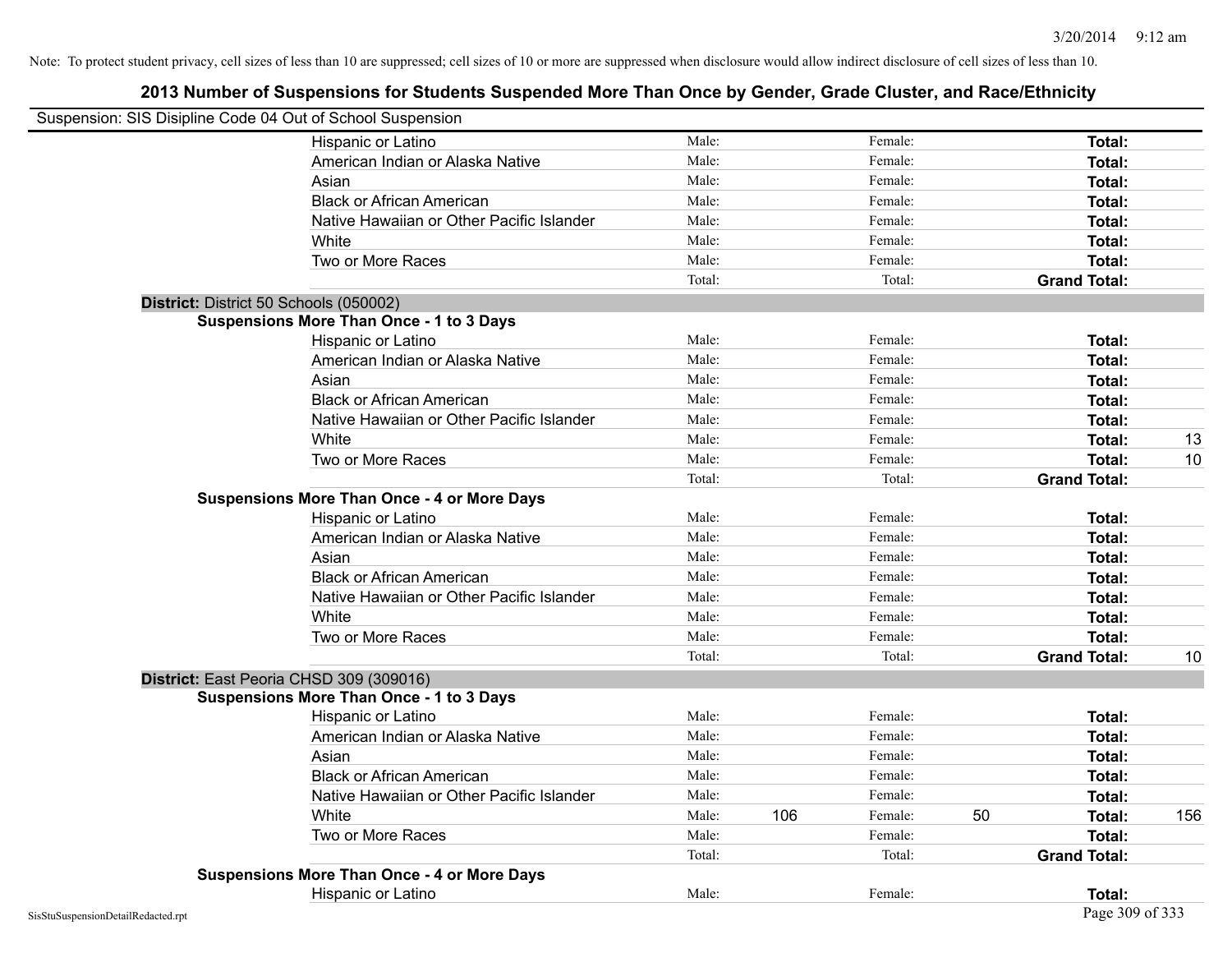| Suspension: SIS Disipline Code 04 Out of School Suspension |                                                    |        |    |         |    |                     |    |
|------------------------------------------------------------|----------------------------------------------------|--------|----|---------|----|---------------------|----|
|                                                            | American Indian or Alaska Native                   | Male:  |    | Female: |    | <b>Total:</b>       |    |
|                                                            | Asian                                              | Male:  |    | Female: |    | Total:              |    |
|                                                            | <b>Black or African American</b>                   | Male:  |    | Female: |    | Total:              |    |
|                                                            | Native Hawaiian or Other Pacific Islander          | Male:  |    | Female: |    | Total:              |    |
|                                                            | White                                              | Male:  | 32 | Female: | 11 | Total:              | 43 |
|                                                            | Two or More Races                                  | Male:  |    | Female: |    | <b>Total:</b>       |    |
|                                                            |                                                    | Total: |    | Total:  |    | <b>Grand Total:</b> |    |
|                                                            | District: East Peoria SD 86 (086002)               |        |    |         |    |                     |    |
|                                                            | <b>Suspensions More Than Once - 1 to 3 Days</b>    |        |    |         |    |                     |    |
|                                                            | Hispanic or Latino                                 | Male:  |    | Female: |    | Total:              |    |
|                                                            | American Indian or Alaska Native                   | Male:  |    | Female: |    | Total:              |    |
|                                                            | Asian                                              | Male:  |    | Female: |    | Total:              |    |
|                                                            | <b>Black or African American</b>                   | Male:  |    | Female: |    | Total:              | 15 |
|                                                            | Native Hawaiian or Other Pacific Islander          | Male:  |    | Female: |    | Total:              |    |
|                                                            | White                                              | Male:  |    | Female: |    | Total:              | 44 |
|                                                            | Two or More Races                                  | Male:  |    | Female: |    | <b>Total:</b>       | 13 |
|                                                            |                                                    | Total: |    | Total:  |    | <b>Grand Total:</b> |    |
|                                                            | <b>Suspensions More Than Once - 4 or More Days</b> |        |    |         |    |                     |    |
|                                                            | Hispanic or Latino                                 | Male:  |    | Female: |    | Total:              |    |
|                                                            | American Indian or Alaska Native                   | Male:  |    | Female: |    | Total:              |    |
|                                                            | Asian                                              | Male:  |    | Female: |    | Total:              |    |
|                                                            | <b>Black or African American</b>                   | Male:  |    | Female: |    | Total:              |    |
|                                                            | Native Hawaiian or Other Pacific Islander          | Male:  |    | Female: |    | Total:              |    |
|                                                            | White                                              | Male:  |    | Female: |    | Total:              |    |
|                                                            | Two or More Races                                  | Male:  |    | Female: |    | <b>Total:</b>       |    |
|                                                            |                                                    | Total: |    | Total:  |    | <b>Grand Total:</b> | 11 |
|                                                            | District: Morton CUSD 709 (709026)                 |        |    |         |    |                     |    |
|                                                            | <b>Suspensions More Than Once - 1 to 3 Days</b>    |        |    |         |    |                     |    |
|                                                            | Hispanic or Latino                                 | Male:  |    | Female: |    | Total:              |    |
|                                                            | American Indian or Alaska Native                   | Male:  |    | Female: |    | Total:              |    |
|                                                            | Asian                                              | Male:  |    | Female: |    | Total:              |    |
|                                                            | <b>Black or African American</b>                   | Male:  |    | Female: |    | Total:              |    |
|                                                            | Native Hawaiian or Other Pacific Islander          | Male:  |    | Female: |    | Total:              |    |
|                                                            | White                                              | Male:  |    | Female: |    | Total:              | 14 |
|                                                            | Two or More Races                                  | Male:  |    | Female: |    | Total:              |    |
|                                                            |                                                    | Total: |    | Total:  |    | <b>Grand Total:</b> |    |
|                                                            | <b>Suspensions More Than Once - 4 or More Days</b> |        |    |         |    |                     |    |
|                                                            | Hispanic or Latino                                 | Male:  |    | Female: |    | Total:              |    |
|                                                            | American Indian or Alaska Native                   | Male:  |    | Female: |    | Total:              |    |
| SisStuSuspensionDetailRedacted.rpt                         |                                                    |        |    |         |    | Page 310 of 333     |    |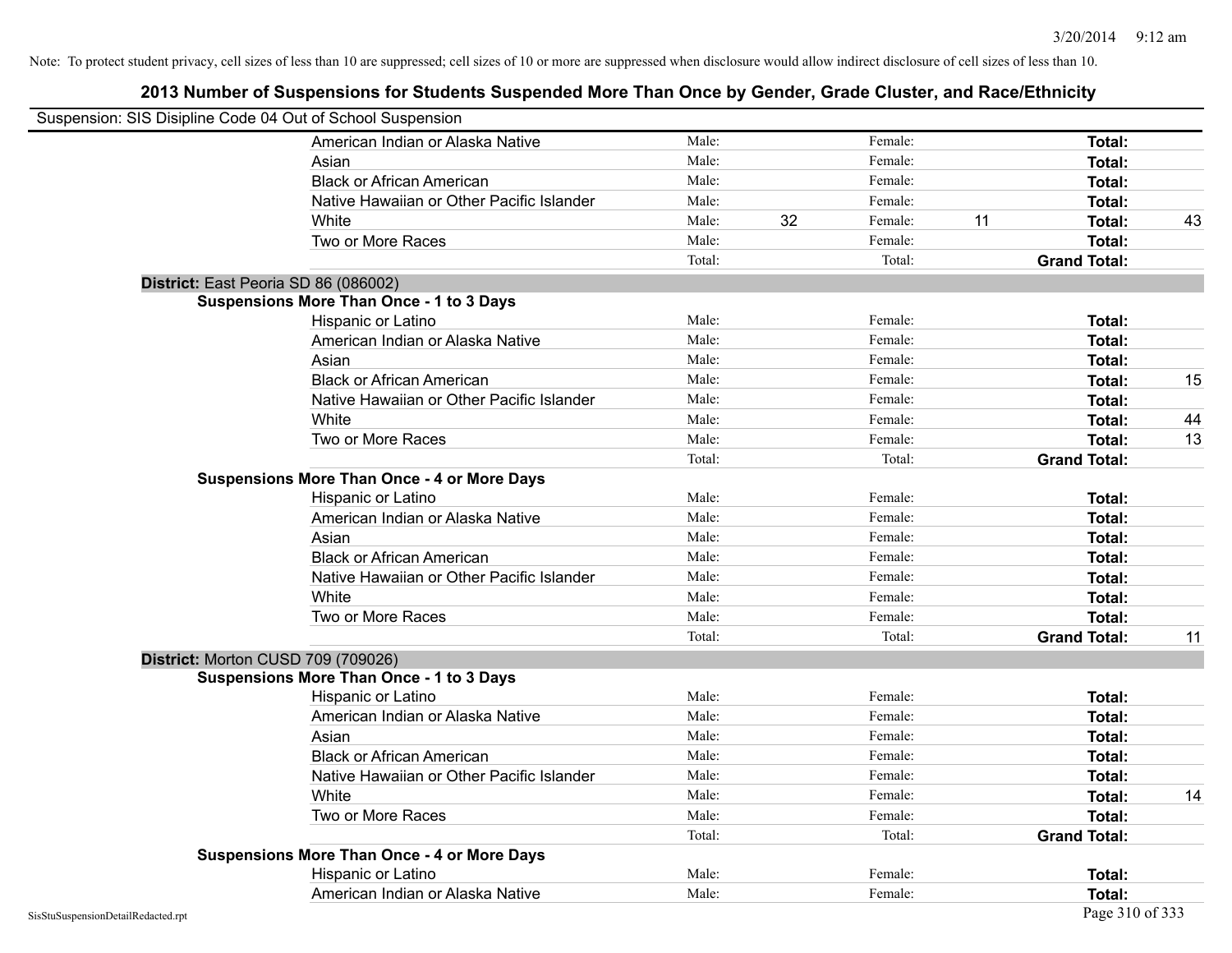|                                    | Suspension: SIS Disipline Code 04 Out of School Suspension |        |     |         |     |                     |     |
|------------------------------------|------------------------------------------------------------|--------|-----|---------|-----|---------------------|-----|
|                                    | Asian                                                      | Male:  |     | Female: |     | Total:              |     |
|                                    | <b>Black or African American</b>                           | Male:  |     | Female: |     | Total:              |     |
|                                    | Native Hawaiian or Other Pacific Islander                  | Male:  |     | Female: |     | Total:              |     |
|                                    | White                                                      | Male:  |     | Female: |     | Total:              |     |
|                                    | Two or More Races                                          | Male:  |     | Female: |     | Total:              |     |
|                                    |                                                            | Total: |     | Total:  |     | <b>Grand Total:</b> |     |
|                                    | District: Pekin CSD 303 (303016)                           |        |     |         |     |                     |     |
|                                    | <b>Suspensions More Than Once - 1 to 3 Days</b>            |        |     |         |     |                     |     |
|                                    | Hispanic or Latino                                         | Male:  | 28  | Female: | 10  | Total:              | 38  |
|                                    | American Indian or Alaska Native                           | Male:  |     | Female: |     | Total:              |     |
|                                    | Asian                                                      | Male:  |     | Female: |     | Total:              |     |
|                                    | <b>Black or African American</b>                           | Male:  |     | Female: |     | Total:              |     |
|                                    | Native Hawaiian or Other Pacific Islander                  | Male:  |     | Female: |     | Total:              |     |
|                                    | White                                                      | Male:  | 572 | Female: | 240 | <b>Total:</b>       | 812 |
|                                    | Two or More Races                                          | Male:  |     | Female: |     | Total:              |     |
|                                    |                                                            | Total: |     | Total:  |     | <b>Grand Total:</b> |     |
|                                    | <b>Suspensions More Than Once - 4 or More Days</b>         |        |     |         |     |                     |     |
|                                    | Hispanic or Latino                                         | Male:  |     | Female: |     | Total:              |     |
|                                    | American Indian or Alaska Native                           | Male:  |     | Female: |     | Total:              |     |
|                                    | Asian                                                      | Male:  |     | Female: |     | Total:              |     |
|                                    | <b>Black or African American</b>                           | Male:  |     | Female: |     | Total:              |     |
|                                    | Native Hawaiian or Other Pacific Islander                  | Male:  |     | Female: |     | Total:              |     |
|                                    | White                                                      | Male:  | 38  | Female: | 27  | Total:              | 65  |
|                                    | Two or More Races                                          | Male:  |     | Female: |     | Total:              |     |
|                                    |                                                            | Total: |     | Total:  |     | <b>Grand Total:</b> |     |
|                                    | District: Pekin PSD 108 (108002)                           |        |     |         |     |                     |     |
|                                    | <b>Suspensions More Than Once - 1 to 3 Days</b>            |        |     |         |     |                     |     |
|                                    | Hispanic or Latino                                         | Male:  |     | Female: |     | Total:              |     |
|                                    | American Indian or Alaska Native                           | Male:  |     | Female: |     | Total:              |     |
|                                    | Asian                                                      | Male:  |     | Female: |     | Total:              |     |
|                                    | <b>Black or African American</b>                           | Male:  |     | Female: |     | Total:              |     |
|                                    | Native Hawaiian or Other Pacific Islander                  | Male:  |     | Female: |     | Total:              |     |
|                                    | White                                                      | Male:  | 58  | Female: | 18  | Total:              | 76  |
|                                    | Two or More Races                                          | Male:  |     | Female: |     | Total:              |     |
|                                    |                                                            | Total: |     | Total:  |     | <b>Grand Total:</b> | 87  |
|                                    | <b>Suspensions More Than Once - 4 or More Days</b>         |        |     |         |     |                     |     |
|                                    | Hispanic or Latino                                         | Male:  |     | Female: |     | Total:              |     |
|                                    | American Indian or Alaska Native                           | Male:  |     | Female: |     | Total:              |     |
|                                    | Asian                                                      | Male:  |     | Female: |     | Total:              |     |
| SisStuSuspensionDetailRedacted.rpt |                                                            |        |     |         |     | Page 311 of 333     |     |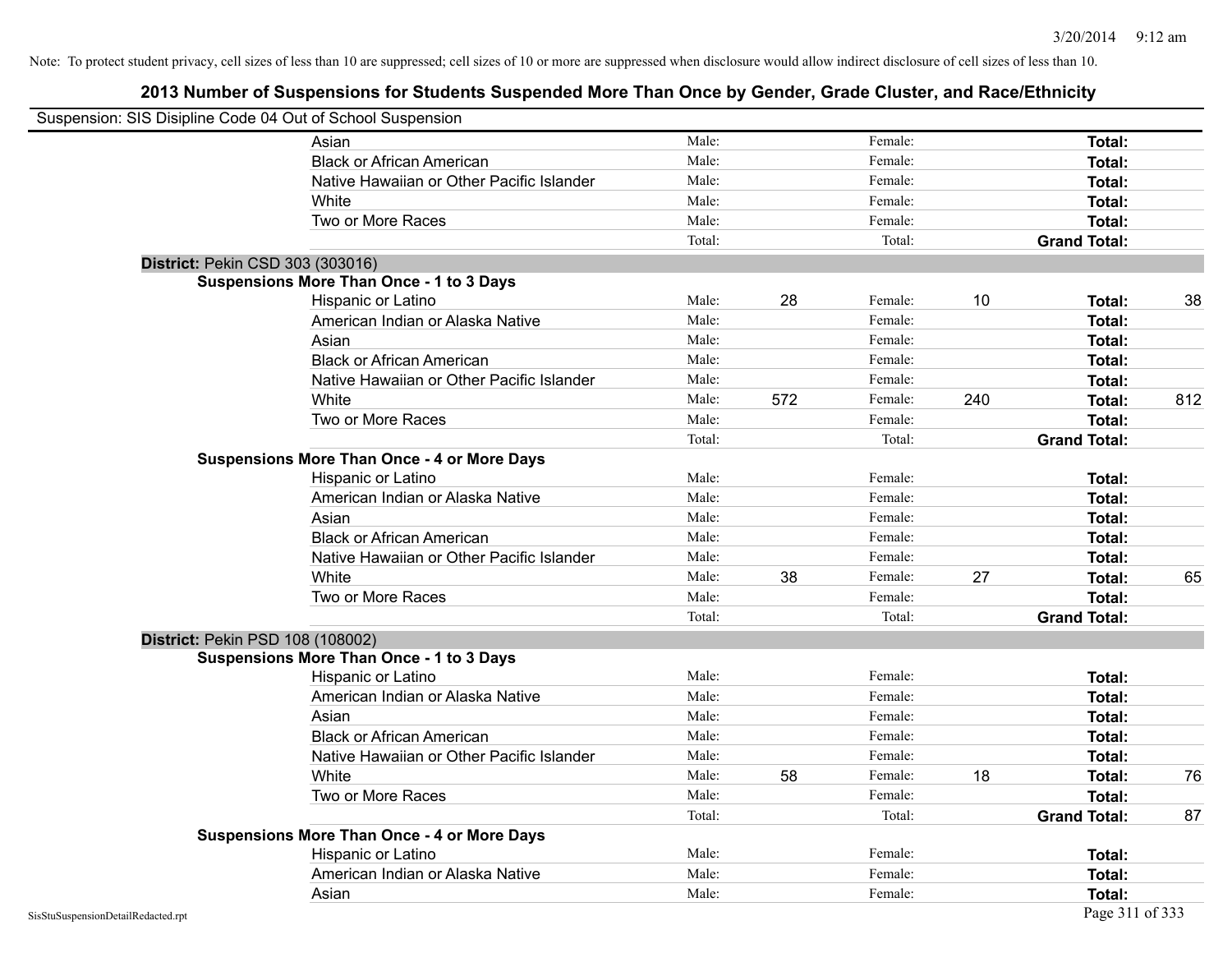| Suspension: SIS Disipline Code 04 Out of School Suspension |                                                 |        |         |                     |
|------------------------------------------------------------|-------------------------------------------------|--------|---------|---------------------|
|                                                            | <b>Black or African American</b>                | Male:  | Female: | Total:              |
|                                                            | Native Hawaiian or Other Pacific Islander       | Male:  | Female: | Total:              |
|                                                            | White                                           | Male:  | Female: | 22<br><b>Total:</b> |
|                                                            | Two or More Races                               | Male:  | Female: | Total:              |
|                                                            |                                                 | Total: | Total:  | <b>Grand Total:</b> |
|                                                            | District: Rankin CSD 98 (098002)                |        |         |                     |
|                                                            | <b>Suspensions More Than Once - 1 to 3 Days</b> |        |         |                     |
|                                                            | Hispanic or Latino                              | Male:  | Female: | <b>Total:</b>       |
|                                                            | American Indian or Alaska Native                | Male:  | Female: | <b>Total:</b>       |
|                                                            | Asian                                           | Male:  | Female: | Total:              |
|                                                            | <b>Black or African American</b>                | Male:  | Female: | Total:              |
|                                                            | Native Hawaiian or Other Pacific Islander       | Male:  | Female: | <b>Total:</b>       |
|                                                            | White                                           | Male:  | Female: | Total:              |
|                                                            | Two or More Races                               | Male:  | Female: | Total:              |
|                                                            |                                                 | Total: | Total:  | <b>Grand Total:</b> |
|                                                            | District: South Pekin SD 137 (137002)           |        |         |                     |
|                                                            | <b>Suspensions More Than Once - 1 to 3 Days</b> |        |         |                     |
|                                                            | Hispanic or Latino                              | Male:  | Female: | Total:              |
|                                                            | American Indian or Alaska Native                | Male:  | Female: | Total:              |
|                                                            | Asian                                           | Male:  | Female: | Total:              |
|                                                            | <b>Black or African American</b>                | Male:  | Female: | Total:              |
|                                                            | Native Hawaiian or Other Pacific Islander       | Male:  | Female: | <b>Total:</b>       |
|                                                            | White                                           | Male:  | Female: | Total:              |
|                                                            | Two or More Races                               | Male:  | Female: | Total:              |
|                                                            |                                                 | Total: | Total:  | <b>Grand Total:</b> |
|                                                            | District: Tremont CUSD 702 (702026)             |        |         |                     |
|                                                            | <b>Suspensions More Than Once - 1 to 3 Days</b> |        |         |                     |
|                                                            | Hispanic or Latino                              | Male:  | Female: | <b>Total:</b>       |
|                                                            | American Indian or Alaska Native                | Male:  | Female: | Total:              |
|                                                            | Asian                                           | Male:  | Female: | Total:              |
|                                                            | <b>Black or African American</b>                | Male:  | Female: | Total:              |
|                                                            | Native Hawaiian or Other Pacific Islander       | Male:  | Female: | Total:              |
|                                                            | White                                           | Male:  | Female: | <b>Total:</b>       |
|                                                            | Two or More Races                               | Male:  | Female: | Total:              |
|                                                            |                                                 | Total: | Total:  | <b>Grand Total:</b> |
|                                                            | District: Washington CHSD 308 (308016)          |        |         |                     |
|                                                            | <b>Suspensions More Than Once - 1 to 3 Days</b> |        |         |                     |
|                                                            | Hispanic or Latino                              | Male:  | Female: | Total:              |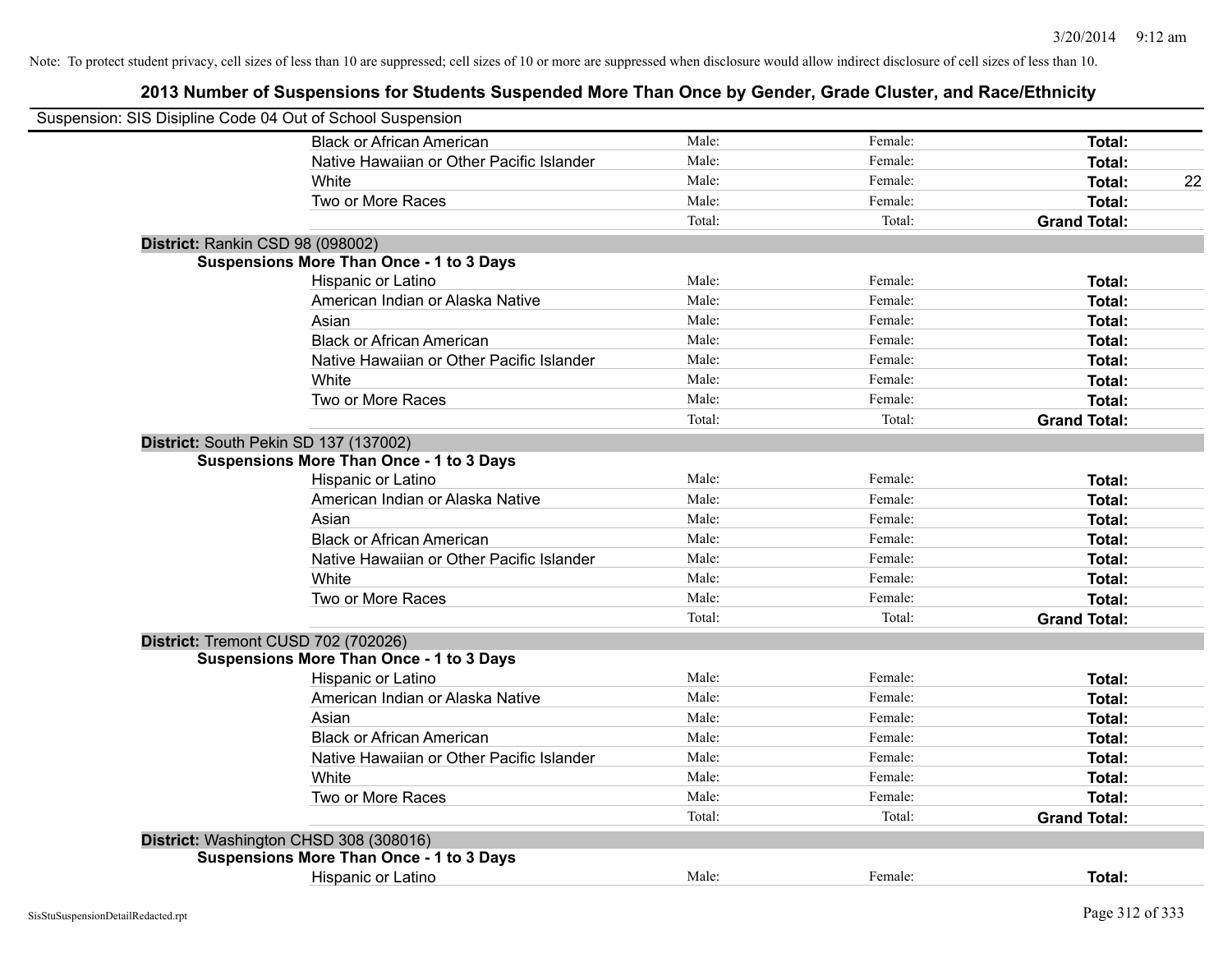| Suspension: SIS Disipline Code 04 Out of School Suspension |                |                    |                     |    |
|------------------------------------------------------------|----------------|--------------------|---------------------|----|
| American Indian or Alaska Native                           | Male:          | Female:            | Total:              |    |
| Asian                                                      | Male:          | Female:            | Total:              |    |
| <b>Black or African American</b>                           | Male:          | Female:            | Total:              |    |
| Native Hawaiian or Other Pacific Islander                  | Male:          | Female:            | Total:              |    |
| White                                                      | Male:          | Female:            | Total:              | 41 |
| Two or More Races                                          | Male:          | Female:            | <b>Total:</b>       |    |
|                                                            | Total:         | Total:             | <b>Grand Total:</b> |    |
| <b>Suspensions More Than Once - 4 or More Days</b>         |                |                    |                     |    |
| Hispanic or Latino                                         | Male:          | Female:            | Total:              |    |
| American Indian or Alaska Native                           | Male:          | Female:            | Total:              |    |
| Asian                                                      | Male:          | Female:            | Total:              |    |
| <b>Black or African American</b>                           | Male:          | Female:            | Total:              |    |
| Native Hawaiian or Other Pacific Islander                  | Male:          | Female:            | Total:              |    |
| White                                                      | Male:          | Female:            | Total:              | 10 |
| Two or More Races                                          | Male:          | Female:            | Total:              |    |
|                                                            | Total:         | Total:             | <b>Grand Total:</b> |    |
| District: Vermilion ROE (000000)                           |                |                    |                     |    |
| <b>Suspensions More Than Once - 1 to 3 Days</b>            |                |                    |                     |    |
| Hispanic or Latino                                         | Male:          | Female:            | Total:              |    |
| American Indian or Alaska Native                           | Male:          | Female:            | Total:              |    |
| Asian                                                      | Male:          | Female:            | Total:              |    |
| <b>Black or African American</b>                           | Male:          | Female:            | Total:              |    |
| Native Hawaiian or Other Pacific Islander                  | Male:          | Female:            | Total:              |    |
| White                                                      | Male:          | Female:            | Total:              |    |
| Two or More Races                                          | Male:          | Female:            | Total:              |    |
|                                                            | Total:         | Total:             | <b>Grand Total:</b> |    |
| <b>Suspensions More Than Once - 4 or More Days</b>         |                |                    |                     |    |
| Hispanic or Latino                                         | Male:          | Female:            | Total:              |    |
| American Indian or Alaska Native                           | Male:          | Female:            | Total:              |    |
| Asian                                                      | Male:          | Female:            | Total:              |    |
| <b>Black or African American</b>                           | Male:          | Female:            | Total:              |    |
| Native Hawaiian or Other Pacific Islander                  | Male:<br>Male: | Female:            | Total:              |    |
| White                                                      | Male:          | Female:<br>Female: | Total:              |    |
| Two or More Races                                          | Total:         | Total:             | <b>Total:</b>       |    |
|                                                            |                |                    | <b>Grand Total:</b> |    |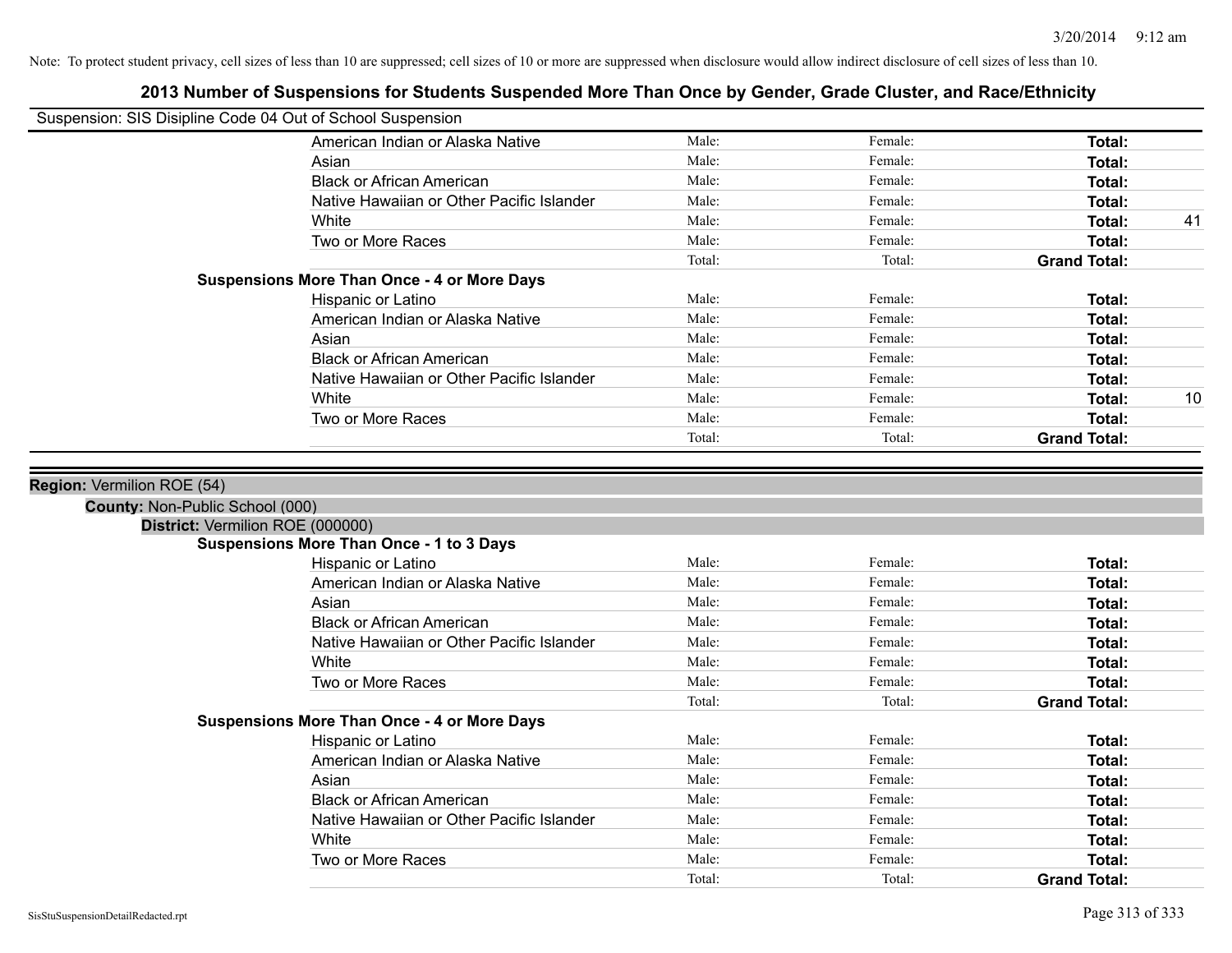| Suspension: SIS Disipline Code 04 Out of School Suspension |                                                    |        |         |                     |    |
|------------------------------------------------------------|----------------------------------------------------|--------|---------|---------------------|----|
| County: Vermilion (092)                                    |                                                    |        |         |                     |    |
| District: Armstrong Twp HSD 225 (225017)                   |                                                    |        |         |                     |    |
|                                                            | <b>Suspensions More Than Once - 1 to 3 Days</b>    |        |         |                     |    |
|                                                            | Hispanic or Latino                                 | Male:  | Female: | Total:              |    |
|                                                            | American Indian or Alaska Native                   | Male:  | Female: | Total:              |    |
|                                                            | Asian                                              | Male:  | Female: | Total:              |    |
|                                                            | <b>Black or African American</b>                   | Male:  | Female: | Total:              |    |
|                                                            | Native Hawaiian or Other Pacific Islander          | Male:  | Female: | Total:              |    |
|                                                            | White                                              | Male:  | Female: | Total:              |    |
|                                                            | Two or More Races                                  | Male:  | Female: | Total:              |    |
|                                                            |                                                    | Total: | Total:  | <b>Grand Total:</b> |    |
|                                                            | <b>Suspensions More Than Once - 4 or More Days</b> |        |         |                     |    |
|                                                            | Hispanic or Latino                                 | Male:  | Female: | Total:              |    |
|                                                            | American Indian or Alaska Native                   | Male:  | Female: | Total:              |    |
|                                                            | Asian                                              | Male:  | Female: | Total:              |    |
|                                                            | <b>Black or African American</b>                   | Male:  | Female: | Total:              |    |
|                                                            | Native Hawaiian or Other Pacific Islander          | Male:  | Female: | Total:              |    |
|                                                            | White                                              | Male:  | Female: | Total:              |    |
|                                                            | Two or More Races                                  | Male:  | Female: | Total:              |    |
|                                                            |                                                    | Total: | Total:  | <b>Grand Total:</b> |    |
| District: Bismarck Henning CUSD (001026)                   |                                                    |        |         |                     |    |
|                                                            | <b>Suspensions More Than Once - 1 to 3 Days</b>    |        |         |                     |    |
|                                                            | Hispanic or Latino                                 | Male:  | Female: | Total:              |    |
|                                                            | American Indian or Alaska Native                   | Male:  | Female: | Total:              |    |
|                                                            | Asian                                              | Male:  | Female: | Total:              |    |
|                                                            | <b>Black or African American</b>                   | Male:  | Female: | Total:              |    |
|                                                            | Native Hawaiian or Other Pacific Islander          | Male:  | Female: | Total:              |    |
|                                                            | White                                              | Male:  | Female: | Total:              | 22 |
|                                                            | Two or More Races                                  | Male:  | Female: | Total:              |    |
|                                                            |                                                    | Total: | Total:  | <b>Grand Total:</b> |    |
|                                                            | <b>Suspensions More Than Once - 4 or More Days</b> |        |         |                     |    |
|                                                            | Hispanic or Latino                                 | Male:  | Female: | Total:              |    |
|                                                            | American Indian or Alaska Native                   | Male:  | Female: | Total:              |    |
|                                                            | Asian                                              | Male:  | Female: | Total:              |    |
|                                                            | <b>Black or African American</b>                   | Male:  | Female: | Total:              |    |
|                                                            | Native Hawaiian or Other Pacific Islander          | Male:  | Female: | Total:              |    |
|                                                            | White                                              | Male:  | Female: | Total:              |    |
|                                                            | Two or More Races                                  | Male:  | Female: | Total:              |    |
|                                                            |                                                    | Total: | Total:  | <b>Grand Total:</b> |    |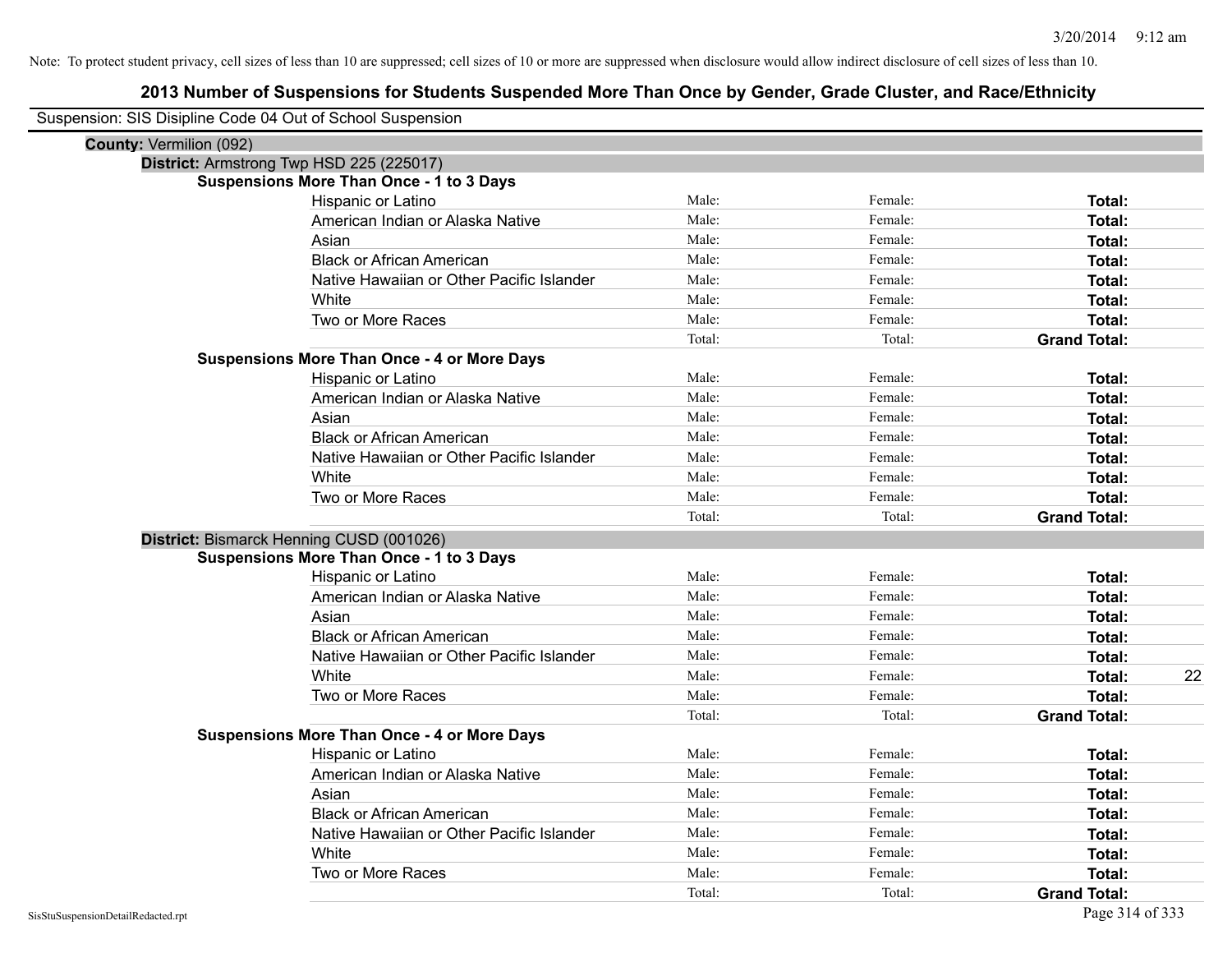| Suspension: SIS Disipline Code 04 Out of School Suspension |                                                    |        |     |         |     |                     |     |
|------------------------------------------------------------|----------------------------------------------------|--------|-----|---------|-----|---------------------|-----|
| District: Catlin CUSD 5 (005026)                           |                                                    |        |     |         |     |                     |     |
|                                                            | <b>Suspensions More Than Once - 1 to 3 Days</b>    |        |     |         |     |                     |     |
|                                                            | Hispanic or Latino                                 | Male:  |     | Female: |     | Total:              |     |
|                                                            | American Indian or Alaska Native                   | Male:  |     | Female: |     | <b>Total:</b>       |     |
|                                                            | Asian                                              | Male:  |     | Female: |     | Total:              |     |
|                                                            | <b>Black or African American</b>                   | Male:  |     | Female: |     | Total:              |     |
|                                                            | Native Hawaiian or Other Pacific Islander          | Male:  |     | Female: |     | <b>Total:</b>       |     |
|                                                            | White                                              | Male:  |     | Female: |     | <b>Total:</b>       | 10  |
|                                                            | Two or More Races                                  | Male:  |     | Female: |     | <b>Total:</b>       |     |
|                                                            |                                                    | Total: |     | Total:  |     | <b>Grand Total:</b> |     |
|                                                            | <b>Suspensions More Than Once - 4 or More Days</b> |        |     |         |     |                     |     |
|                                                            | Hispanic or Latino                                 | Male:  |     | Female: |     | Total:              |     |
|                                                            | American Indian or Alaska Native                   | Male:  |     | Female: |     | <b>Total:</b>       |     |
|                                                            | Asian                                              | Male:  |     | Female: |     | <b>Total:</b>       |     |
|                                                            | <b>Black or African American</b>                   | Male:  |     | Female: |     | Total:              |     |
|                                                            | Native Hawaiian or Other Pacific Islander          | Male:  |     | Female: |     | <b>Total:</b>       |     |
|                                                            | White                                              | Male:  |     | Female: |     | <b>Total:</b>       |     |
|                                                            | Two or More Races                                  | Male:  |     | Female: |     | <b>Total:</b>       |     |
|                                                            |                                                    | Total: |     | Total:  |     | <b>Grand Total:</b> |     |
| District: Danville CCSD 118 (118024)                       |                                                    |        |     |         |     |                     |     |
|                                                            | <b>Suspensions More Than Once - 1 to 3 Days</b>    |        |     |         |     |                     |     |
|                                                            | Hispanic or Latino                                 | Male:  | 51  | Female: | 23  | <b>Total:</b>       | 74  |
|                                                            | American Indian or Alaska Native                   | Male:  |     | Female: |     | Total:              |     |
|                                                            | Asian                                              | Male:  |     | Female: |     | <b>Total:</b>       |     |
|                                                            | <b>Black or African American</b>                   | Male:  | 503 | Female: | 344 | <b>Total:</b>       | 847 |
|                                                            | Native Hawaiian or Other Pacific Islander          | Male:  |     | Female: |     | <b>Total:</b>       |     |
|                                                            | White                                              | Male:  | 250 | Female: | 84  | <b>Total:</b>       | 334 |
|                                                            | Two or More Races                                  | Male:  | 41  | Female: | 38  | <b>Total:</b>       | 79  |
|                                                            |                                                    | Total: |     | Total:  |     | <b>Grand Total:</b> |     |
|                                                            | <b>Suspensions More Than Once - 4 or More Days</b> |        |     |         |     |                     |     |
|                                                            | Hispanic or Latino                                 | Male:  | 20  | Female: | 10  | Total:              | 30  |
|                                                            | American Indian or Alaska Native                   | Male:  |     | Female: |     | <b>Total:</b>       |     |
|                                                            | Asian                                              | Male:  |     | Female: |     | Total:              |     |
|                                                            | <b>Black or African American</b>                   | Male:  | 299 | Female: | 213 | Total:              | 512 |
|                                                            | Native Hawaiian or Other Pacific Islander          | Male:  |     | Female: |     | Total:              |     |
|                                                            | White                                              | Male:  | 121 | Female: | 69  | <b>Total:</b>       | 190 |
|                                                            | Two or More Races                                  | Male:  | 24  | Female: | 14  | <b>Total:</b>       | 38  |
|                                                            |                                                    | Total: |     | Total:  |     | <b>Grand Total:</b> |     |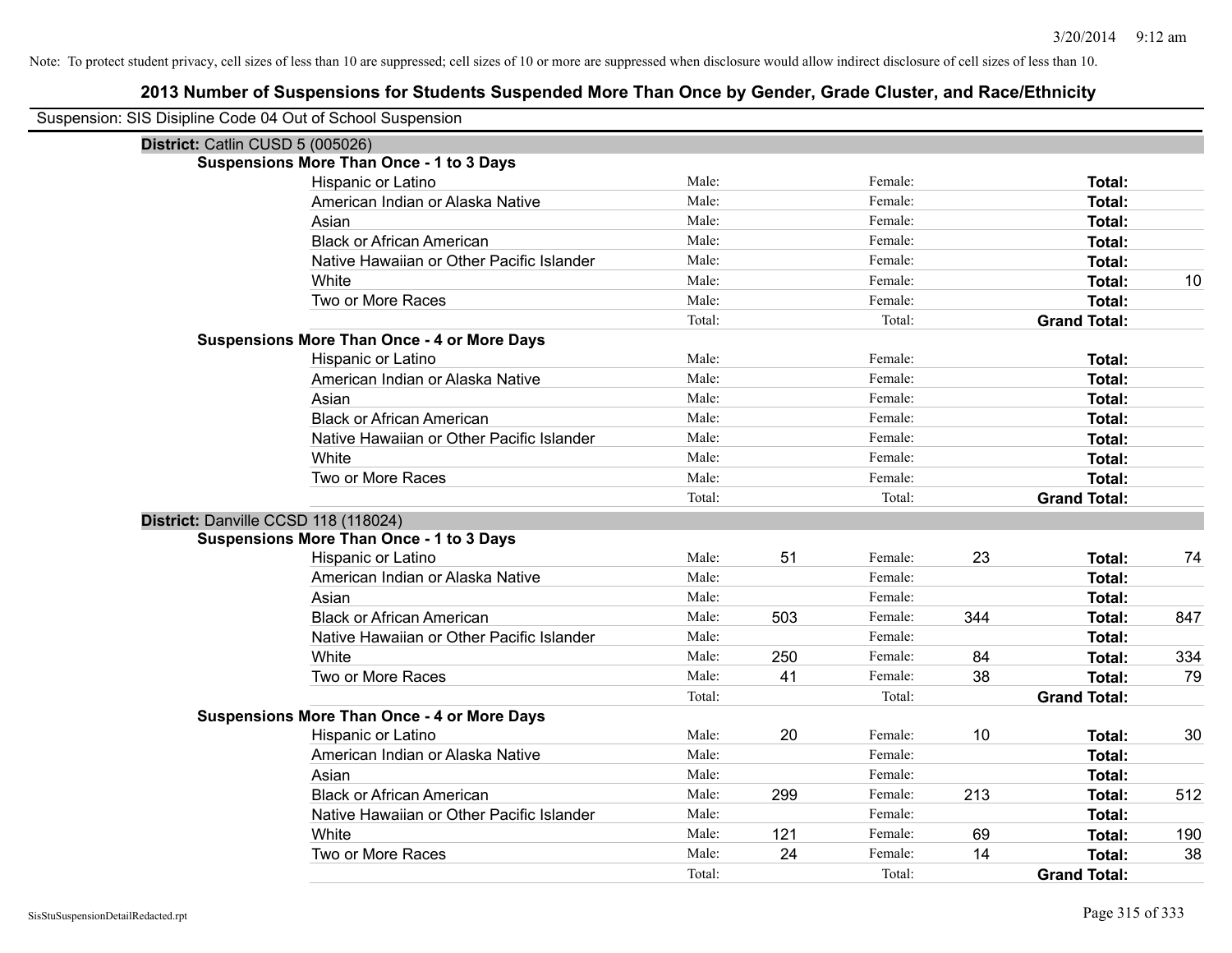| Suspension: SIS Disipline Code 04 Out of School Suspension |                                                    |        |    |         |    |                     |    |
|------------------------------------------------------------|----------------------------------------------------|--------|----|---------|----|---------------------|----|
|                                                            | District: Georgetown-Ridge Farm CUD 4 (004026)     |        |    |         |    |                     |    |
|                                                            | <b>Suspensions More Than Once - 1 to 3 Days</b>    |        |    |         |    |                     |    |
|                                                            | Hispanic or Latino                                 | Male:  |    | Female: |    | Total:              |    |
|                                                            | American Indian or Alaska Native                   | Male:  |    | Female: |    | Total:              |    |
|                                                            | Asian                                              | Male:  |    | Female: |    | Total:              |    |
|                                                            | <b>Black or African American</b>                   | Male:  |    | Female: |    | Total:              |    |
|                                                            | Native Hawaiian or Other Pacific Islander          | Male:  |    | Female: |    | Total:              |    |
|                                                            | White                                              | Male:  |    | Female: |    | Total:              | 38 |
|                                                            | Two or More Races                                  | Male:  |    | Female: |    | Total:              |    |
|                                                            |                                                    | Total: |    | Total:  |    | <b>Grand Total:</b> | 51 |
|                                                            | <b>Suspensions More Than Once - 4 or More Days</b> |        |    |         |    |                     |    |
|                                                            | Hispanic or Latino                                 | Male:  |    | Female: |    | Total:              |    |
|                                                            | American Indian or Alaska Native                   | Male:  |    | Female: |    | Total:              |    |
|                                                            | Asian                                              | Male:  |    | Female: |    | Total:              |    |
|                                                            | <b>Black or African American</b>                   | Male:  |    | Female: |    | Total:              |    |
|                                                            | Native Hawaiian or Other Pacific Islander          | Male:  |    | Female: |    | Total:              |    |
|                                                            | White                                              | Male:  |    | Female: |    | Total:              | 17 |
|                                                            | Two or More Races                                  | Male:  |    | Female: |    | Total:              |    |
|                                                            |                                                    | Total: |    | Total:  |    | <b>Grand Total:</b> |    |
|                                                            | District: Hoopeston Area CUSD 11 (011026)          |        |    |         |    |                     |    |
|                                                            | <b>Suspensions More Than Once - 1 to 3 Days</b>    |        |    |         |    |                     |    |
|                                                            | Hispanic or Latino                                 | Male:  |    | Female: |    | Total:              | 27 |
|                                                            | American Indian or Alaska Native                   | Male:  |    | Female: |    | Total:              |    |
|                                                            | Asian                                              | Male:  |    | Female: |    | Total:              |    |
|                                                            | <b>Black or African American</b>                   | Male:  |    | Female: |    | Total:              |    |
|                                                            | Native Hawaiian or Other Pacific Islander          | Male:  |    | Female: |    | Total:              |    |
|                                                            | White                                              | Male:  | 43 | Female: | 32 | Total:              | 75 |
|                                                            | Two or More Races                                  | Male:  |    | Female: |    | Total:              | 17 |
|                                                            |                                                    | Total: |    | Total:  |    | <b>Grand Total:</b> |    |
|                                                            | <b>Suspensions More Than Once - 4 or More Days</b> |        |    |         |    |                     |    |
|                                                            | Hispanic or Latino                                 | Male:  |    | Female: |    | Total:              |    |
|                                                            | American Indian or Alaska Native                   | Male:  |    | Female: |    | Total:              |    |
|                                                            | Asian                                              | Male:  |    | Female: |    | Total:              |    |
|                                                            | <b>Black or African American</b>                   | Male:  |    | Female: |    | Total:              |    |
|                                                            | Native Hawaiian or Other Pacific Islander          | Male:  |    | Female: |    | Total:              |    |
|                                                            | White                                              | Male:  | 15 | Female: | 14 | Total:              | 29 |
|                                                            | Two or More Races                                  | Male:  |    | Female: |    | Total:              |    |
|                                                            |                                                    | Total: |    | Total:  |    | <b>Grand Total:</b> | 43 |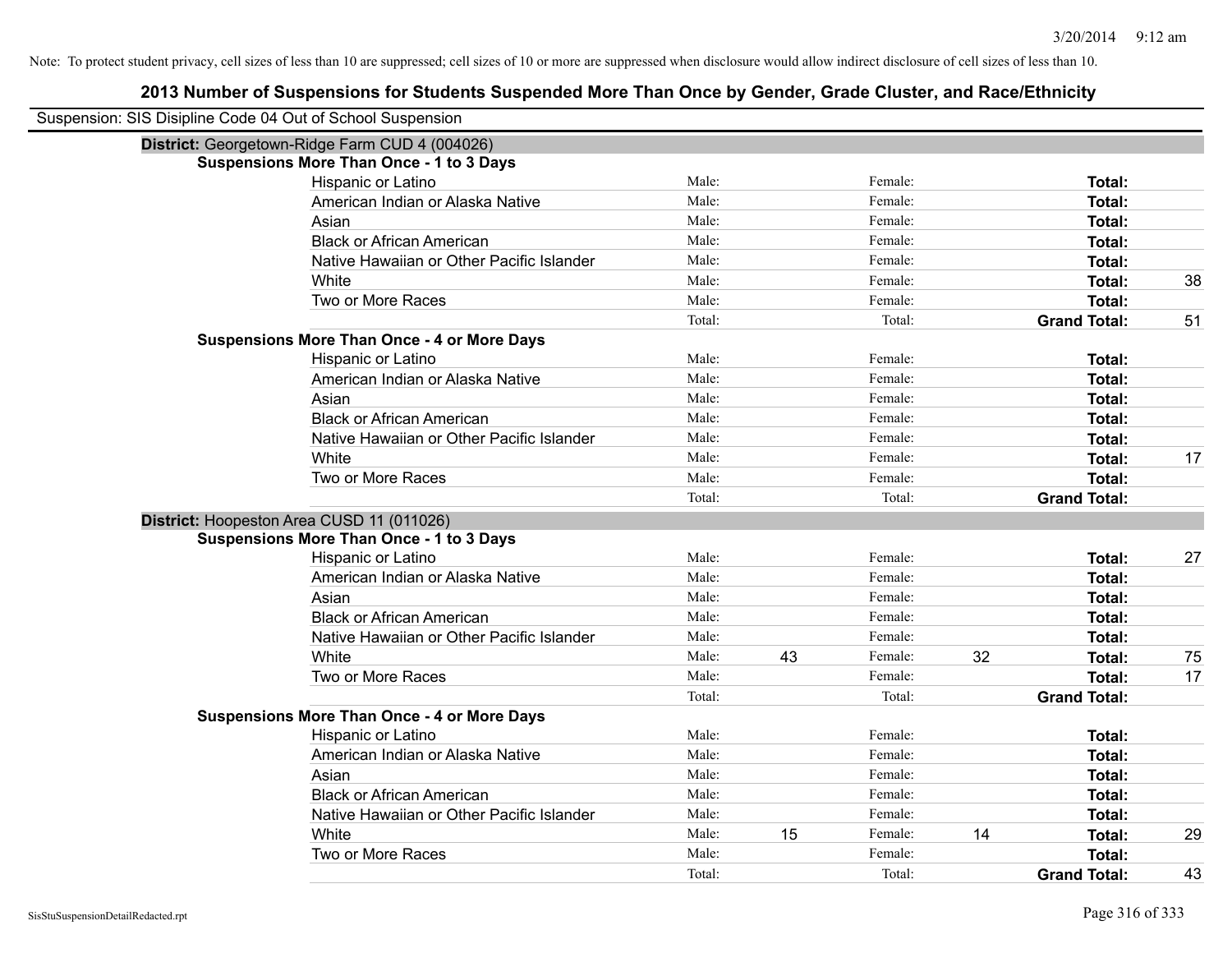| Suspension: SIS Disipline Code 04 Out of School Suspension |                                                    |        |         |                     |
|------------------------------------------------------------|----------------------------------------------------|--------|---------|---------------------|
| District: Jamaica CUSD 12 (012026)                         |                                                    |        |         |                     |
|                                                            | <b>Suspensions More Than Once - 1 to 3 Days</b>    |        |         |                     |
|                                                            | Hispanic or Latino                                 | Male:  | Female: | Total:              |
|                                                            | American Indian or Alaska Native                   | Male:  | Female: | <b>Total:</b>       |
|                                                            | Asian                                              | Male:  | Female: | <b>Total:</b>       |
|                                                            | <b>Black or African American</b>                   | Male:  | Female: | <b>Total:</b>       |
|                                                            | Native Hawaiian or Other Pacific Islander          | Male:  | Female: | <b>Total:</b>       |
|                                                            | White                                              | Male:  | Female: | Total:              |
|                                                            | Two or More Races                                  | Male:  | Female: | <b>Total:</b>       |
|                                                            |                                                    | Total: | Total:  | <b>Grand Total:</b> |
|                                                            | District: Oakwood CUSD 76 (076026)                 |        |         |                     |
|                                                            | <b>Suspensions More Than Once - 1 to 3 Days</b>    |        |         |                     |
|                                                            | Hispanic or Latino                                 | Male:  | Female: | Total:              |
|                                                            | American Indian or Alaska Native                   | Male:  | Female: | <b>Total:</b>       |
|                                                            | Asian                                              | Male:  | Female: | Total:              |
|                                                            | <b>Black or African American</b>                   | Male:  | Female: | Total:              |
|                                                            | Native Hawaiian or Other Pacific Islander          | Male:  | Female: | <b>Total:</b>       |
|                                                            | White                                              | Male:  | Female: | 22<br><b>Total:</b> |
|                                                            | Two or More Races                                  | Male:  | Female: | <b>Total:</b>       |
|                                                            |                                                    | Total: | Total:  | <b>Grand Total:</b> |
|                                                            | <b>Suspensions More Than Once - 4 or More Days</b> |        |         |                     |
|                                                            | Hispanic or Latino                                 | Male:  | Female: | Total:              |
|                                                            | American Indian or Alaska Native                   | Male:  | Female: | <b>Total:</b>       |
|                                                            | Asian                                              | Male:  | Female: | Total:              |
|                                                            | <b>Black or African American</b>                   | Male:  | Female: | <b>Total:</b>       |
|                                                            | Native Hawaiian or Other Pacific Islander          | Male:  | Female: | <b>Total:</b>       |
|                                                            | White                                              | Male:  | Female: | <b>Total:</b>       |
|                                                            | Two or More Races                                  | Male:  | Female: | <b>Total:</b>       |
|                                                            |                                                    | Total: | Total:  | <b>Grand Total:</b> |
| District: Potomac CUSD 10 (010026)                         |                                                    |        |         |                     |
|                                                            | <b>Suspensions More Than Once - 1 to 3 Days</b>    |        |         |                     |
|                                                            | Hispanic or Latino                                 | Male:  | Female: | Total:              |
|                                                            | American Indian or Alaska Native                   | Male:  | Female: | Total:              |
|                                                            | Asian                                              | Male:  | Female: | Total:              |
|                                                            | <b>Black or African American</b>                   | Male:  | Female: | <b>Total:</b>       |
|                                                            | Native Hawaiian or Other Pacific Islander          | Male:  | Female: | <b>Total:</b>       |
|                                                            | White                                              | Male:  | Female: | <b>Total:</b>       |
|                                                            | Two or More Races                                  | Male:  | Female: | Total:              |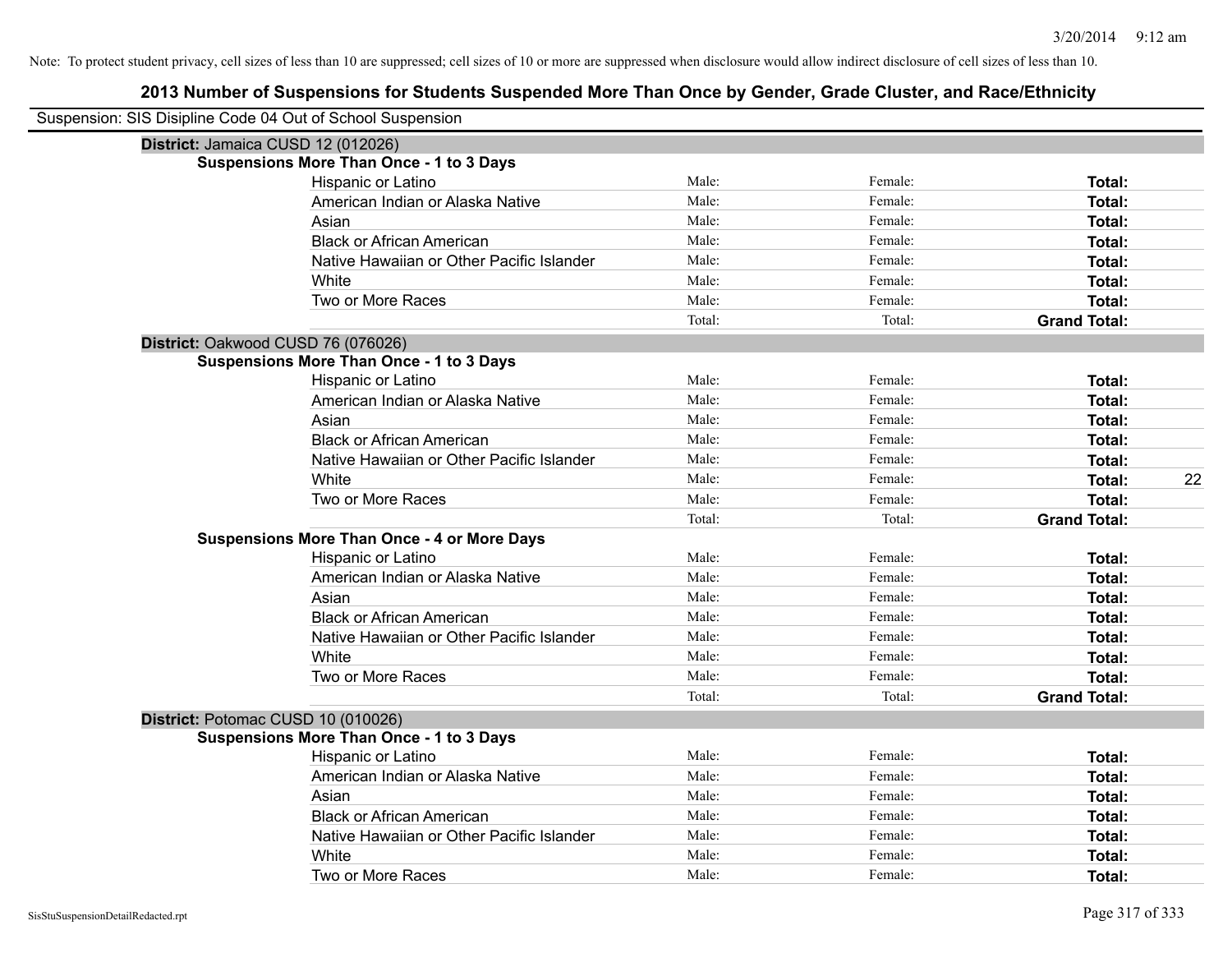| Suspension: SIS Disipline Code 04 Out of School Suspension |                                                    |                |    |         |    |                     |    |
|------------------------------------------------------------|----------------------------------------------------|----------------|----|---------|----|---------------------|----|
|                                                            |                                                    | Total:         |    | Total:  |    | <b>Grand Total:</b> |    |
|                                                            | <b>Suspensions More Than Once - 4 or More Days</b> | Male:          |    | Female: |    |                     |    |
|                                                            | Hispanic or Latino                                 | Male:          |    | Female: |    | Total:              |    |
|                                                            | American Indian or Alaska Native                   |                |    |         |    | Total:              |    |
|                                                            | Asian                                              | Male:<br>Male: |    | Female: |    | Total:              |    |
|                                                            | <b>Black or African American</b>                   |                |    | Female: |    | Total:              |    |
|                                                            | Native Hawaiian or Other Pacific Islander          | Male:          |    | Female: |    | Total:              |    |
|                                                            | White                                              | Male:          |    | Female: |    | Total:              |    |
|                                                            | Two or More Races                                  | Male:          |    | Female: |    | Total:              |    |
|                                                            |                                                    | Total:         |    | Total:  |    | <b>Grand Total:</b> |    |
|                                                            | District: Rossville-Alvin CUSD 7 (007026)          |                |    |         |    |                     |    |
|                                                            | <b>Suspensions More Than Once - 1 to 3 Days</b>    |                |    |         |    |                     |    |
|                                                            | Hispanic or Latino                                 | Male:          |    | Female: |    | Total:              |    |
|                                                            | American Indian or Alaska Native                   | Male:          |    | Female: |    | Total:              |    |
|                                                            | Asian                                              | Male:          |    | Female: |    | Total:              |    |
|                                                            | <b>Black or African American</b>                   | Male:          |    | Female: |    | Total:              |    |
|                                                            | Native Hawaiian or Other Pacific Islander          | Male:          |    | Female: |    | Total:              |    |
|                                                            | White                                              | Male:          |    | Female: |    | Total:              |    |
|                                                            | Two or More Races                                  | Male:          |    | Female: |    | Total:              |    |
|                                                            |                                                    | Total:         |    | Total:  |    | <b>Grand Total:</b> |    |
|                                                            | District: Westville CUSD 2 (002026)                |                |    |         |    |                     |    |
|                                                            | <b>Suspensions More Than Once - 1 to 3 Days</b>    |                |    |         |    |                     |    |
|                                                            | Hispanic or Latino                                 | Male:          |    | Female: |    | Total:              |    |
|                                                            | American Indian or Alaska Native                   | Male:          |    | Female: |    | Total:              |    |
|                                                            | Asian                                              | Male:          |    | Female: |    | Total:              |    |
|                                                            | <b>Black or African American</b>                   | Male:          |    | Female: |    | Total:              |    |
|                                                            | Native Hawaiian or Other Pacific Islander          | Male:          |    | Female: |    | Total:              |    |
|                                                            | White                                              | Male:          | 61 | Female: | 20 | Total:              | 81 |
|                                                            | Two or More Races                                  | Male:          |    | Female: |    | Total:              |    |
|                                                            |                                                    | Total:         |    | Total:  |    | <b>Grand Total:</b> |    |
|                                                            | <b>Suspensions More Than Once - 4 or More Days</b> |                |    |         |    |                     |    |
|                                                            | Hispanic or Latino                                 | Male:          |    | Female: |    | Total:              |    |
|                                                            | American Indian or Alaska Native                   | Male:          |    | Female: |    | Total:              |    |
|                                                            | Asian                                              | Male:          |    | Female: |    | Total:              |    |
|                                                            | <b>Black or African American</b>                   | Male:          |    | Female: |    | Total:              |    |
|                                                            | Native Hawaiian or Other Pacific Islander          | Male:          |    | Female: |    | Total:              |    |
|                                                            | White                                              | Male:          | 35 | Female: | 12 | Total:              | 47 |
|                                                            | Two or More Races                                  | Male:          |    | Female: |    | Total:              |    |
|                                                            |                                                    | Total:         |    | Total:  |    | <b>Grand Total:</b> |    |
| SisStuSuspensionDetailRedacted.rpt                         |                                                    |                |    |         |    | Page 318 of 333     |    |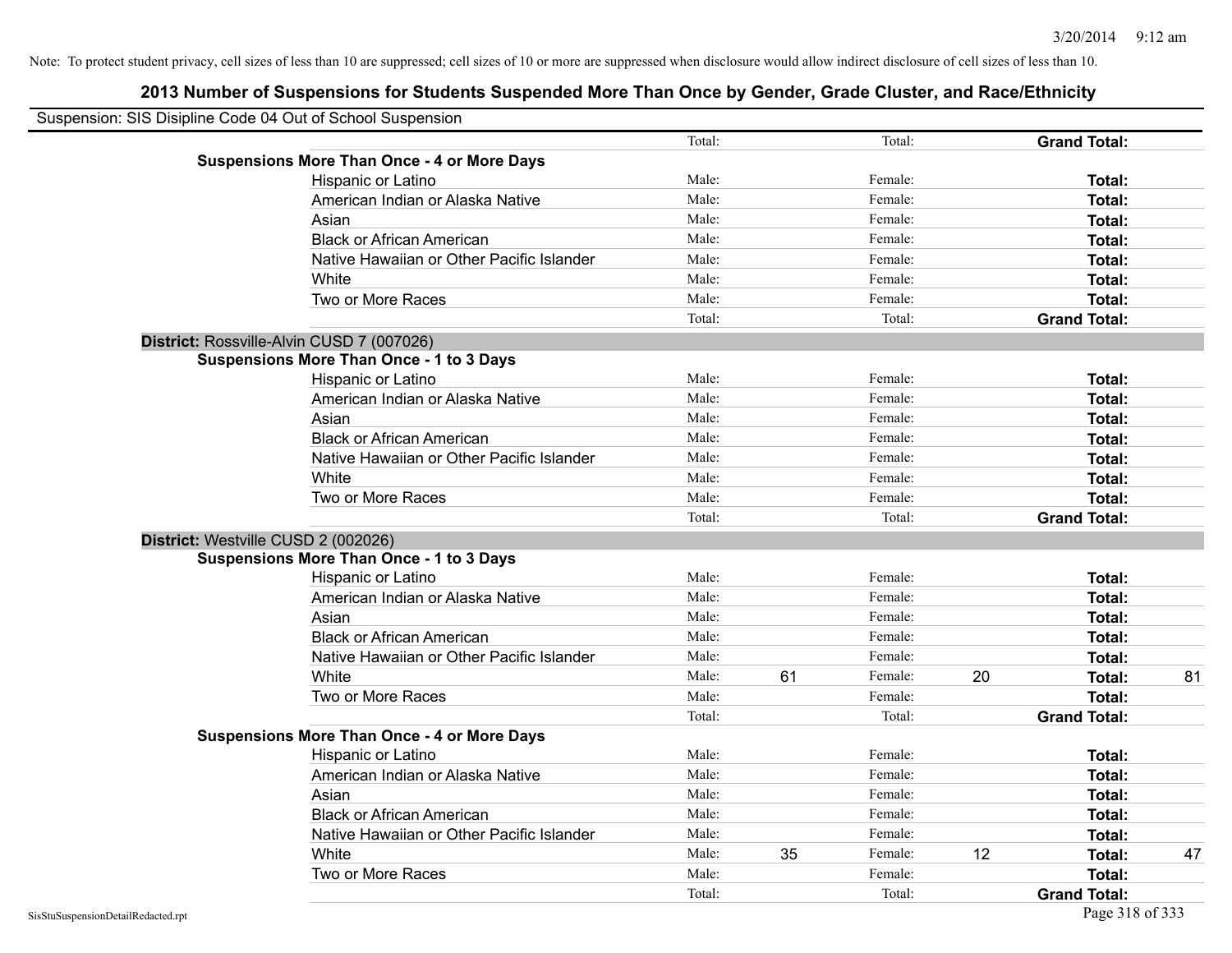# **2013 Number of Suspensions for Students Suspended More Than Once by Gender, Grade Cluster, and Race/Ethnicity**

Suspension: SIS Disipline Code 04 Out of School Suspension

| District: Morrison CUSD 6 (006026)                   |                                                                                                       |                         |                     |               |
|------------------------------------------------------|-------------------------------------------------------------------------------------------------------|-------------------------|---------------------|---------------|
|                                                      |                                                                                                       |                         |                     |               |
| Hispanic or Latino                                   |                                                                                                       | Female:                 | Total:              |               |
| American Indian or Alaska Native                     | Male:                                                                                                 | Female:                 | <b>Total:</b>       |               |
| Asian                                                | Male:                                                                                                 | Female:                 | Total:              |               |
| <b>Black or African American</b>                     | Male:                                                                                                 | Female:                 | <b>Total:</b>       |               |
| Native Hawaiian or Other Pacific Islander            | Male:                                                                                                 | Female:                 | <b>Total:</b>       |               |
| White                                                |                                                                                                       | Female:                 | Total:              | 12            |
| Two or More Races                                    | Male:                                                                                                 | Female:                 | Total:              |               |
|                                                      | Total:                                                                                                | Total:                  | <b>Grand Total:</b> |               |
| <b>Suspensions More Than Once - 4 or More Days</b>   |                                                                                                       |                         |                     |               |
| Hispanic or Latino                                   | Male:                                                                                                 | Female:                 |                     |               |
| American Indian or Alaska Native                     |                                                                                                       | Female:                 | Total:              |               |
| Asian                                                | Male:                                                                                                 | Female:                 | Total:              |               |
| <b>Black or African American</b>                     | Male:                                                                                                 | Female:                 | Total:              |               |
| Native Hawaiian or Other Pacific Islander            | Male:                                                                                                 | Female:                 | Total:              |               |
| White                                                | Male:                                                                                                 | Female:                 | Total:              |               |
| Two or More Races                                    | Male:                                                                                                 | Female:                 | Total:              |               |
|                                                      | Total:                                                                                                | Total:                  | <b>Grand Total:</b> |               |
| District: Prophetstown-Lyndon-Tampico CUSD3 (003026) |                                                                                                       |                         |                     |               |
| <b>Suspensions More Than Once - 1 to 3 Days</b>      |                                                                                                       |                         |                     |               |
| Hispanic or Latino                                   | Male:                                                                                                 | Female:                 | Total:              |               |
| American Indian or Alaska Native                     | Male:                                                                                                 | Female:                 | Total:              |               |
| Asian                                                | Male:                                                                                                 | Female:                 | Total:              |               |
| <b>Black or African American</b>                     | Male:                                                                                                 | Female:                 | Total:              |               |
| Native Hawaiian or Other Pacific Islander            | Male:                                                                                                 | Female:                 | Total:              |               |
| White                                                | Male:                                                                                                 | Female:                 | Total:              | 13            |
| Two or More Races                                    | Male:                                                                                                 | Female:                 | Total:              |               |
|                                                      | Total:                                                                                                | Total:                  | <b>Grand Total:</b> |               |
|                                                      |                                                                                                       |                         |                     |               |
| Hispanic or Latino                                   | Male:                                                                                                 | Female:                 | Total:              |               |
| American Indian or Alaska Native                     | Male:                                                                                                 | Female:                 | Total:              |               |
| Asian                                                | Male:                                                                                                 | Female:                 | Total:              |               |
| <b>Black or African American</b>                     | Male:                                                                                                 | Female:                 | Total:              |               |
| Native Hawaiian or Other Pacific Islander            | Male:                                                                                                 | Female:                 | Total:              |               |
|                                                      | <b>Suspensions More Than Once - 1 to 3 Days</b><br><b>Suspensions More Than Once - 4 or More Days</b> | Male:<br>Male:<br>Male: |                     | <b>Total:</b> |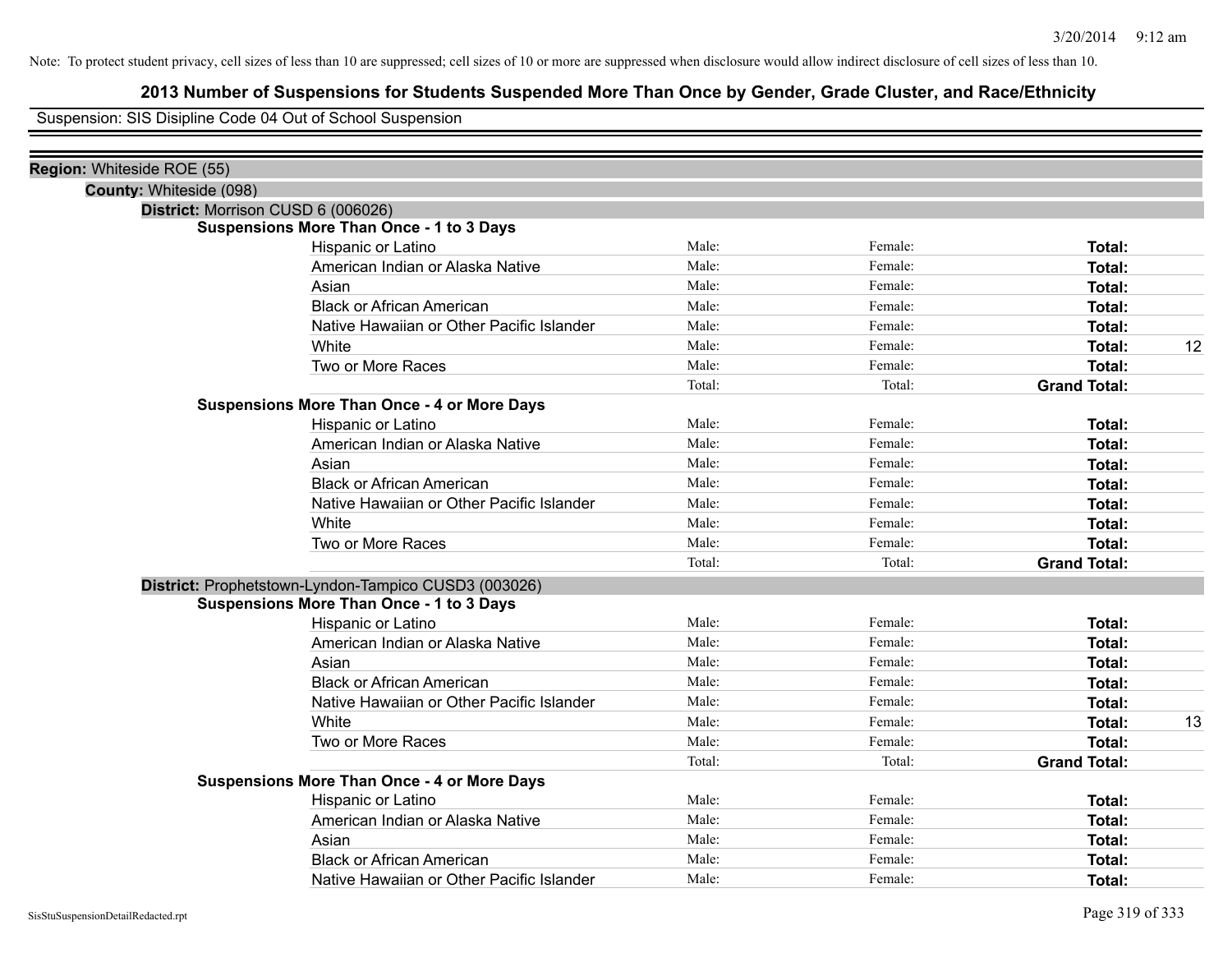| Suspension: SIS Disipline Code 04 Out of School Suspension |                                                    |        |         |                     |    |
|------------------------------------------------------------|----------------------------------------------------|--------|---------|---------------------|----|
|                                                            | White                                              | Male:  | Female: | Total:              |    |
|                                                            | Two or More Races                                  | Male:  | Female: | Total:              |    |
|                                                            |                                                    | Total: | Total:  | <b>Grand Total:</b> |    |
|                                                            | District: River Bend CUSD 2 (002026)               |        |         |                     |    |
|                                                            | <b>Suspensions More Than Once - 1 to 3 Days</b>    |        |         |                     |    |
|                                                            | Hispanic or Latino                                 | Male:  | Female: | Total:              |    |
|                                                            | American Indian or Alaska Native                   | Male:  | Female: | Total:              |    |
|                                                            | Asian                                              | Male:  | Female: | Total:              |    |
|                                                            | <b>Black or African American</b>                   | Male:  | Female: | Total:              |    |
|                                                            | Native Hawaiian or Other Pacific Islander          | Male:  | Female: | Total:              |    |
|                                                            | White                                              | Male:  | Female: | Total:              | 13 |
|                                                            | Two or More Races                                  | Male:  | Female: | Total:              |    |
|                                                            |                                                    | Total: | Total:  | <b>Grand Total:</b> |    |
|                                                            | <b>Suspensions More Than Once - 4 or More Days</b> |        |         |                     |    |
|                                                            | Hispanic or Latino                                 | Male:  | Female: | Total:              |    |
|                                                            | American Indian or Alaska Native                   | Male:  | Female: | Total:              |    |
|                                                            | Asian                                              | Male:  | Female: | Total:              |    |
|                                                            | <b>Black or African American</b>                   | Male:  | Female: | Total:              |    |
|                                                            | Native Hawaiian or Other Pacific Islander          | Male:  | Female: | Total:              |    |
|                                                            | White                                              | Male:  | Female: | Total:              | 21 |
|                                                            | Two or More Races                                  | Male:  | Female: | Total:              |    |
|                                                            |                                                    | Total: | Total:  | <b>Grand Total:</b> |    |
| District: Rock Falls ESD 13 (013002)                       |                                                    |        |         |                     |    |
|                                                            | <b>Suspensions More Than Once - 1 to 3 Days</b>    |        |         |                     |    |
|                                                            | Hispanic or Latino                                 | Male:  | Female: | Total:              |    |
|                                                            | American Indian or Alaska Native                   | Male:  | Female: | Total:              |    |
|                                                            | Asian                                              | Male:  | Female: | Total:              |    |
|                                                            | <b>Black or African American</b>                   | Male:  | Female: | Total:              |    |
|                                                            | Native Hawaiian or Other Pacific Islander          | Male:  | Female: | Total:              |    |
|                                                            | White                                              | Male:  | Female: | Total:              |    |
|                                                            | Two or More Races                                  | Male:  | Female: | Total:              |    |
|                                                            |                                                    | Total: | Total:  | <b>Grand Total:</b> |    |
|                                                            | <b>Suspensions More Than Once - 4 or More Days</b> |        |         |                     |    |
|                                                            | Hispanic or Latino                                 | Male:  | Female: | Total:              |    |
|                                                            | American Indian or Alaska Native                   | Male:  | Female: | Total:              |    |
|                                                            | Asian                                              | Male:  | Female: | Total:              |    |
|                                                            | <b>Black or African American</b>                   | Male:  | Female: | Total:              |    |
|                                                            | Native Hawaiian or Other Pacific Islander          | Male:  | Female: | Total:              |    |
|                                                            | White                                              | Male:  | Female: | Total:              |    |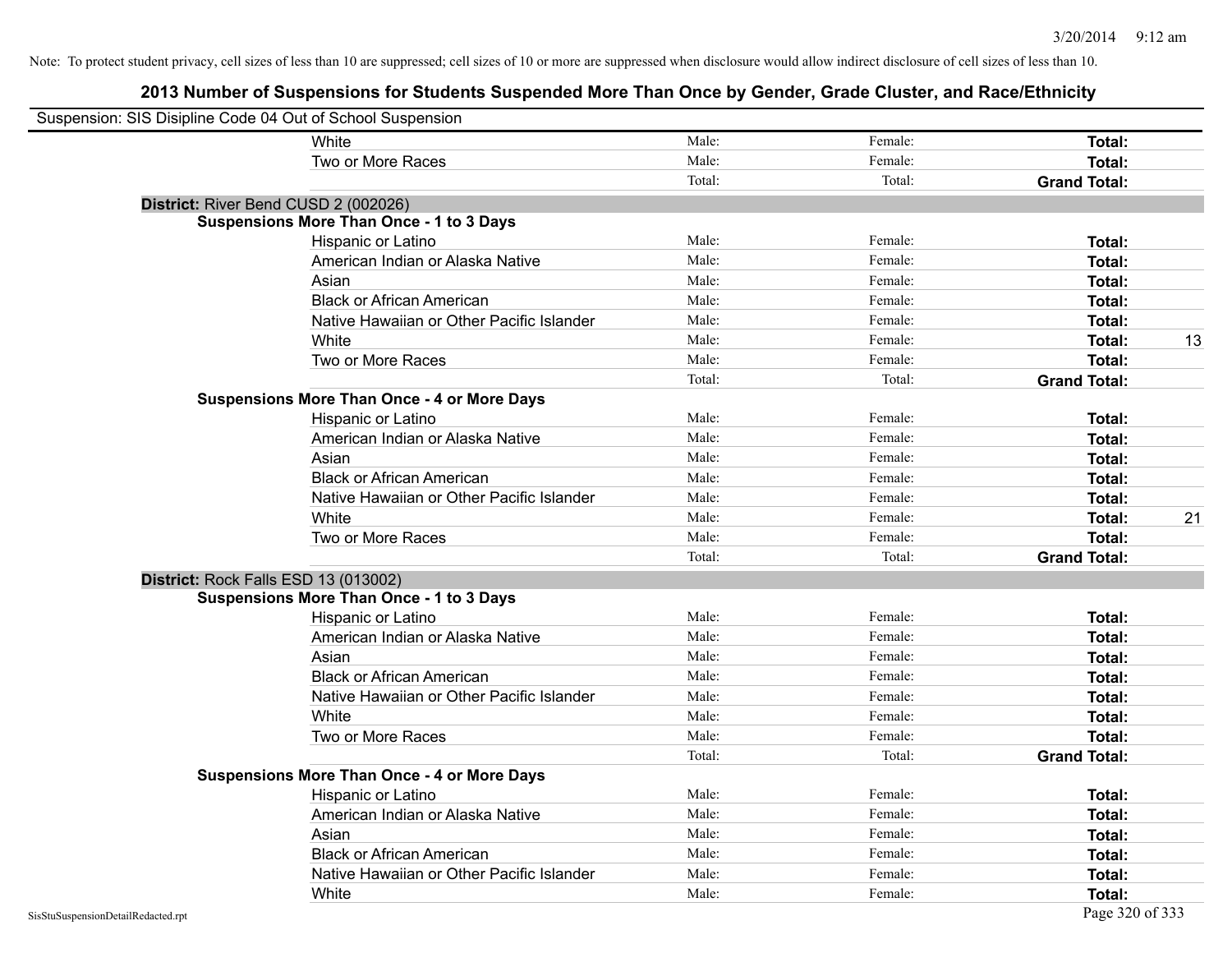| Suspension: SIS Disipline Code 04 Out of School Suspension |                                                    |        |    |         |    |                     |    |
|------------------------------------------------------------|----------------------------------------------------|--------|----|---------|----|---------------------|----|
|                                                            | Two or More Races                                  | Male:  |    | Female: |    | Total:              |    |
|                                                            |                                                    | Total: |    | Total:  |    | <b>Grand Total:</b> |    |
| District: Rock Falls Twp HSD 301 (301017)                  |                                                    |        |    |         |    |                     |    |
|                                                            | <b>Suspensions More Than Once - 1 to 3 Days</b>    |        |    |         |    |                     |    |
|                                                            | Hispanic or Latino                                 | Male:  |    | Female: |    | Total:              |    |
|                                                            | American Indian or Alaska Native                   | Male:  |    | Female: |    | Total:              |    |
|                                                            | Asian                                              | Male:  |    | Female: |    | Total:              |    |
|                                                            | <b>Black or African American</b>                   | Male:  |    | Female: |    | Total:              |    |
|                                                            | Native Hawaiian or Other Pacific Islander          | Male:  |    | Female: |    | Total:              |    |
|                                                            | White                                              | Male:  | 39 | Female: | 15 | Total:              | 54 |
|                                                            | Two or More Races                                  | Male:  |    | Female: |    | Total:              |    |
|                                                            |                                                    | Total: |    | Total:  |    | <b>Grand Total:</b> |    |
|                                                            | <b>Suspensions More Than Once - 4 or More Days</b> |        |    |         |    |                     |    |
|                                                            | Hispanic or Latino                                 | Male:  |    | Female: |    | Total:              |    |
|                                                            | American Indian or Alaska Native                   | Male:  |    | Female: |    | Total:              |    |
|                                                            | Asian                                              | Male:  |    | Female: |    | Total:              |    |
|                                                            | <b>Black or African American</b>                   | Male:  |    | Female: |    | Total:              |    |
|                                                            | Native Hawaiian or Other Pacific Islander          | Male:  |    | Female: |    | Total:              |    |
|                                                            | White                                              | Male:  |    | Female: |    | Total:              | 10 |
|                                                            | Two or More Races                                  | Male:  |    | Female: |    | Total:              |    |
|                                                            |                                                    | Total: |    | Total:  |    | <b>Grand Total:</b> |    |
| District: Sterling CUSD 5 (005026)                         |                                                    |        |    |         |    |                     |    |
|                                                            | <b>Suspensions More Than Once - 1 to 3 Days</b>    |        |    |         |    |                     |    |
|                                                            | Hispanic or Latino                                 | Male:  |    | Female: |    | Total:              | 18 |
|                                                            | American Indian or Alaska Native                   | Male:  |    | Female: |    | Total:              |    |
|                                                            | Asian                                              | Male:  |    | Female: |    | Total:              |    |
|                                                            | <b>Black or African American</b>                   | Male:  |    | Female: |    | Total:              | 16 |
|                                                            | Native Hawaiian or Other Pacific Islander          | Male:  |    | Female: |    | Total:              |    |
|                                                            | White                                              | Male:  |    | Female: |    | Total:              | 55 |
|                                                            | Two or More Races                                  | Male:  |    | Female: |    | Total:              |    |
|                                                            |                                                    | Total: |    | Total:  |    | <b>Grand Total:</b> |    |
|                                                            | <b>Suspensions More Than Once - 4 or More Days</b> |        |    |         |    |                     |    |
|                                                            | Hispanic or Latino                                 | Male:  |    | Female: |    | Total:              |    |
|                                                            | American Indian or Alaska Native                   | Male:  |    | Female: |    | Total:              |    |
|                                                            | Asian                                              | Male:  |    | Female: |    | Total:              |    |
|                                                            | <b>Black or African American</b>                   | Male:  |    | Female: |    | Total:              |    |
|                                                            | Native Hawaiian or Other Pacific Islander          | Male:  |    | Female: |    | Total:              |    |
|                                                            | White                                              | Male:  |    | Female: |    | Total:              |    |
|                                                            | Two or More Races                                  | Male:  |    | Female: |    | Total:              |    |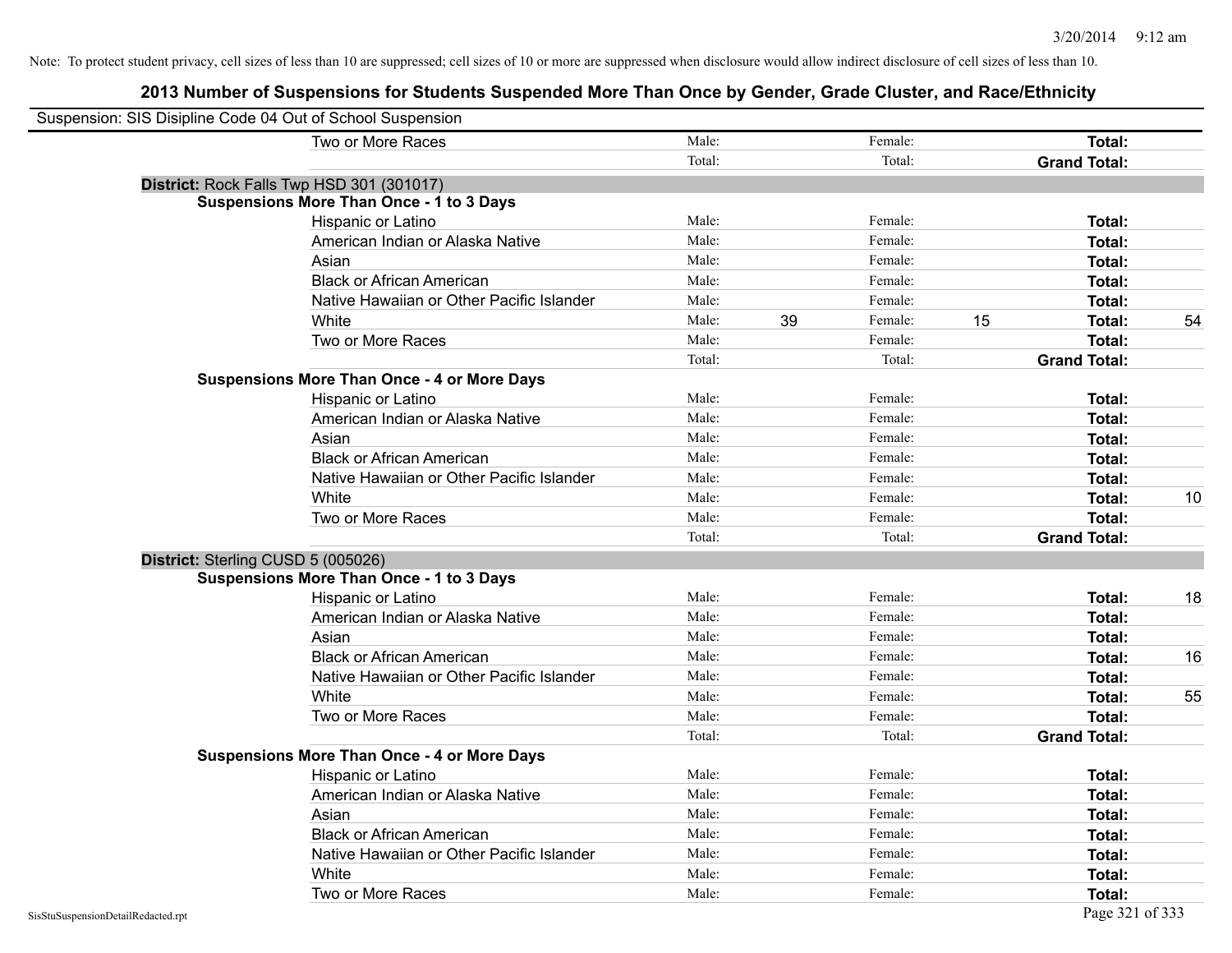| Suspension: SIS Disipline Code 04 Out of School Suspension |                                                    |        |         |                     |    |
|------------------------------------------------------------|----------------------------------------------------|--------|---------|---------------------|----|
|                                                            |                                                    | Total: | Total:  | <b>Grand Total:</b> | 18 |
| Region: Will ROE (56)                                      |                                                    |        |         |                     |    |
| County: Non-Public School (000)                            |                                                    |        |         |                     |    |
| District: Will ROE (000000)                                |                                                    |        |         |                     |    |
|                                                            | <b>Suspensions More Than Once - 1 to 3 Days</b>    |        |         |                     |    |
|                                                            | Hispanic or Latino                                 | Male:  | Female: | Total:              | 23 |
|                                                            | American Indian or Alaska Native                   | Male:  | Female: | <b>Total:</b>       |    |
|                                                            | Asian                                              | Male:  | Female: | Total:              |    |
|                                                            | <b>Black or African American</b>                   | Male:  | Female: | <b>Total:</b>       | 13 |
|                                                            | Native Hawaiian or Other Pacific Islander          | Male:  | Female: | <b>Total:</b>       |    |
|                                                            | White                                              | Male:  | Female: | <b>Total:</b>       | 12 |
|                                                            | Two or More Races                                  | Male:  | Female: | <b>Total:</b>       |    |
|                                                            |                                                    | Total: | Total:  | <b>Grand Total:</b> |    |
|                                                            | <b>Suspensions More Than Once - 4 or More Days</b> |        |         |                     |    |
|                                                            | Hispanic or Latino                                 | Male:  | Female: | Total:              | 13 |
|                                                            | American Indian or Alaska Native                   | Male:  | Female: | Total:              |    |
|                                                            | Asian                                              | Male:  | Female: | <b>Total:</b>       |    |
|                                                            | <b>Black or African American</b>                   | Male:  | Female: | <b>Total:</b>       | 16 |
|                                                            | Native Hawaiian or Other Pacific Islander          | Male:  | Female: | <b>Total:</b>       |    |
|                                                            | White                                              | Male:  | Female: | <b>Total:</b>       | 13 |
|                                                            | Two or More Races                                  | Male:  | Female: | <b>Total:</b>       |    |
|                                                            |                                                    | Total: | Total:  | <b>Grand Total:</b> |    |
| <b>County: Will (099)</b>                                  |                                                    |        |         |                     |    |
|                                                            | District: Beecher CUSD 200U (200U26)               |        |         |                     |    |
|                                                            | <b>Suspensions More Than Once - 1 to 3 Days</b>    |        |         |                     |    |
|                                                            | Hispanic or Latino                                 | Male:  | Female: | <b>Total:</b>       |    |
|                                                            | American Indian or Alaska Native                   | Male:  | Female: | Total:              |    |
|                                                            | Asian                                              | Male:  | Female: | <b>Total:</b>       |    |
|                                                            | <b>Black or African American</b>                   | Male:  | Female: | <b>Total:</b>       |    |
|                                                            | Native Hawaiian or Other Pacific Islander          | Male:  | Female: | <b>Total:</b>       |    |
|                                                            | White                                              | Male:  | Female: | Total:              |    |
|                                                            | Two or More Races                                  | Male:  | Female: | Total:              |    |
|                                                            |                                                    | Total: | Total:  | <b>Grand Total:</b> | 11 |
|                                                            | <b>Suspensions More Than Once - 4 or More Days</b> |        |         |                     |    |
|                                                            | Hispanic or Latino                                 | Male:  | Female: | <b>Total:</b>       |    |
|                                                            | American Indian or Alaska Native                   | Male:  | Female: | <b>Total:</b>       |    |
|                                                            | Asian                                              | Male:  | Female: | Total:              |    |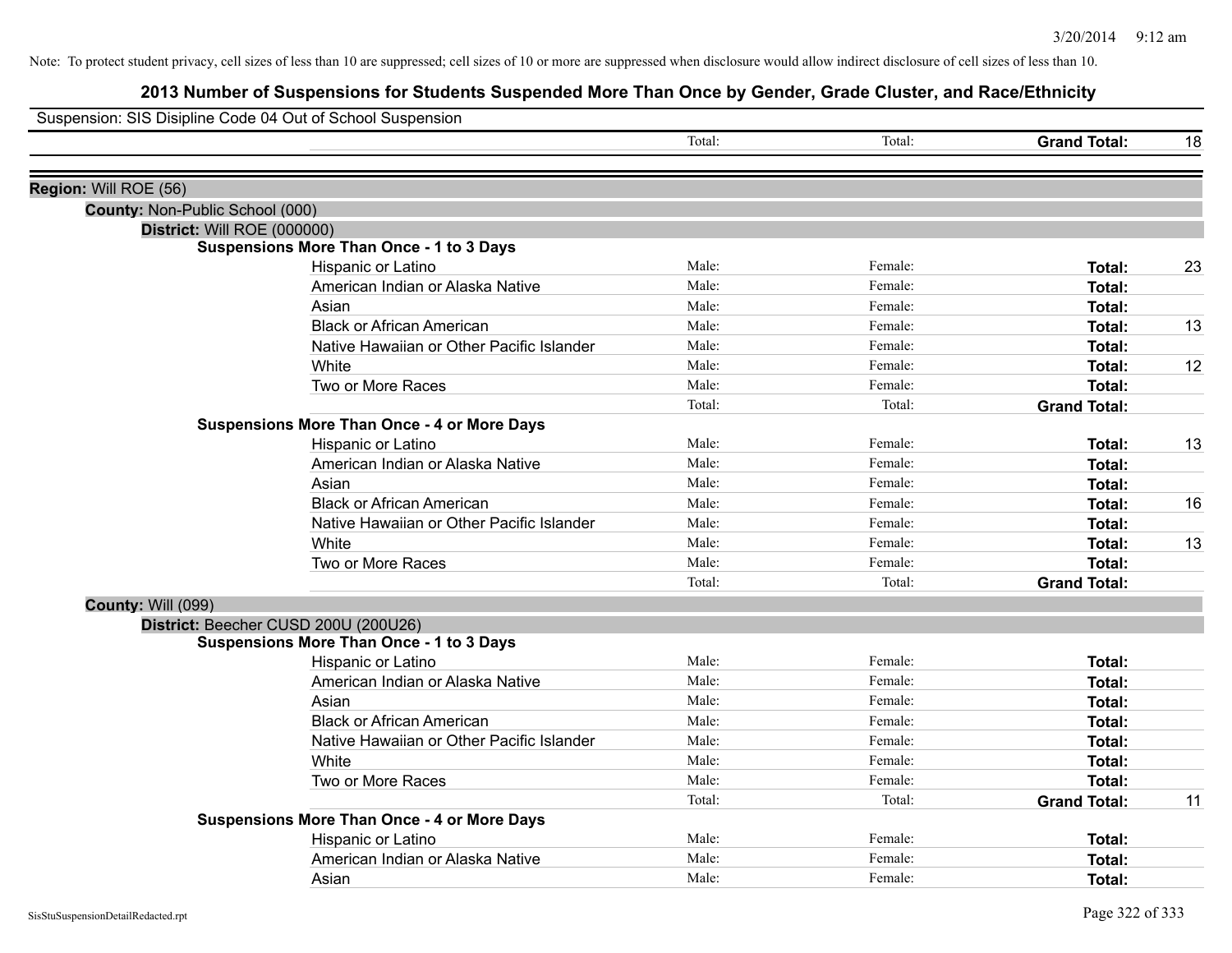| Suspension: SIS Disipline Code 04 Out of School Suspension<br><b>Black or African American</b> | Male:  |     |         |     |                     |     |
|------------------------------------------------------------------------------------------------|--------|-----|---------|-----|---------------------|-----|
|                                                                                                |        |     |         |     |                     |     |
|                                                                                                |        |     | Female: |     | Total:              |     |
| Native Hawaiian or Other Pacific Islander                                                      | Male:  |     | Female: |     | Total:              |     |
| White                                                                                          | Male:  |     | Female: |     | Total:              |     |
| Two or More Races                                                                              | Male:  |     | Female: |     | Total:              |     |
|                                                                                                | Total: |     | Total:  |     | <b>Grand Total:</b> |     |
| District: Chaney-Monge SD 88 (088002)                                                          |        |     |         |     |                     |     |
| <b>Suspensions More Than Once - 1 to 3 Days</b>                                                |        |     |         |     |                     |     |
| Hispanic or Latino                                                                             | Male:  |     | Female: |     | Total:              |     |
| American Indian or Alaska Native                                                               | Male:  |     | Female: |     | Total:              |     |
| Asian                                                                                          | Male:  |     | Female: |     | Total:              |     |
| <b>Black or African American</b>                                                               | Male:  |     | Female: |     | Total:              |     |
| Native Hawaiian or Other Pacific Islander                                                      | Male:  |     | Female: |     | Total:              |     |
| White                                                                                          | Male:  |     | Female: |     | Total:              |     |
| Two or More Races                                                                              | Male:  |     | Female: |     | Total:              |     |
|                                                                                                | Total: |     | Total:  |     | <b>Grand Total:</b> |     |
| <b>Suspensions More Than Once - 4 or More Days</b>                                             |        |     |         |     |                     |     |
| Hispanic or Latino                                                                             | Male:  |     | Female: |     | Total:              |     |
| American Indian or Alaska Native                                                               | Male:  |     | Female: |     | Total:              |     |
| Asian                                                                                          | Male:  |     | Female: |     | Total:              |     |
| <b>Black or African American</b>                                                               | Male:  |     | Female: |     | Total:              |     |
| Native Hawaiian or Other Pacific Islander                                                      | Male:  |     | Female: |     | Total:              |     |
| White                                                                                          | Male:  |     | Female: |     | Total:              |     |
| Two or More Races                                                                              | Male:  |     | Female: |     | Total:              |     |
|                                                                                                | Total: |     | Total:  |     | <b>Grand Total:</b> |     |
| District: Crete Monee CUSD 201U (201U26)                                                       |        |     |         |     |                     |     |
| <b>Suspensions More Than Once - 1 to 3 Days</b>                                                |        |     |         |     |                     |     |
| Hispanic or Latino                                                                             | Male:  |     | Female: |     | Total:              | 39  |
| American Indian or Alaska Native                                                               | Male:  |     | Female: |     | Total:              |     |
| Asian                                                                                          | Male:  |     | Female: |     | Total:              |     |
| <b>Black or African American</b>                                                               | Male:  | 333 | Female: | 170 | Total:              | 503 |
| Native Hawaiian or Other Pacific Islander                                                      | Male:  |     | Female: |     | Total:              |     |
| White                                                                                          | Male:  | 36  | Female: | 11  | Total:              | 47  |
| Two or More Races                                                                              | Male:  | 12  | Female: | 10  | Total:              | 22  |
|                                                                                                | Total: |     | Total:  |     | <b>Grand Total:</b> |     |
| <b>Suspensions More Than Once - 4 or More Days</b>                                             |        |     |         |     |                     |     |
| Hispanic or Latino                                                                             | Male:  |     | Female: |     | Total:              |     |
| American Indian or Alaska Native                                                               | Male:  |     | Female: |     | Total:              |     |
| Asian                                                                                          | Male:  |     | Female: |     | Total:              |     |
| <b>Black or African American</b>                                                               | Male:  | 68  | Female: | 43  | Total:              | 111 |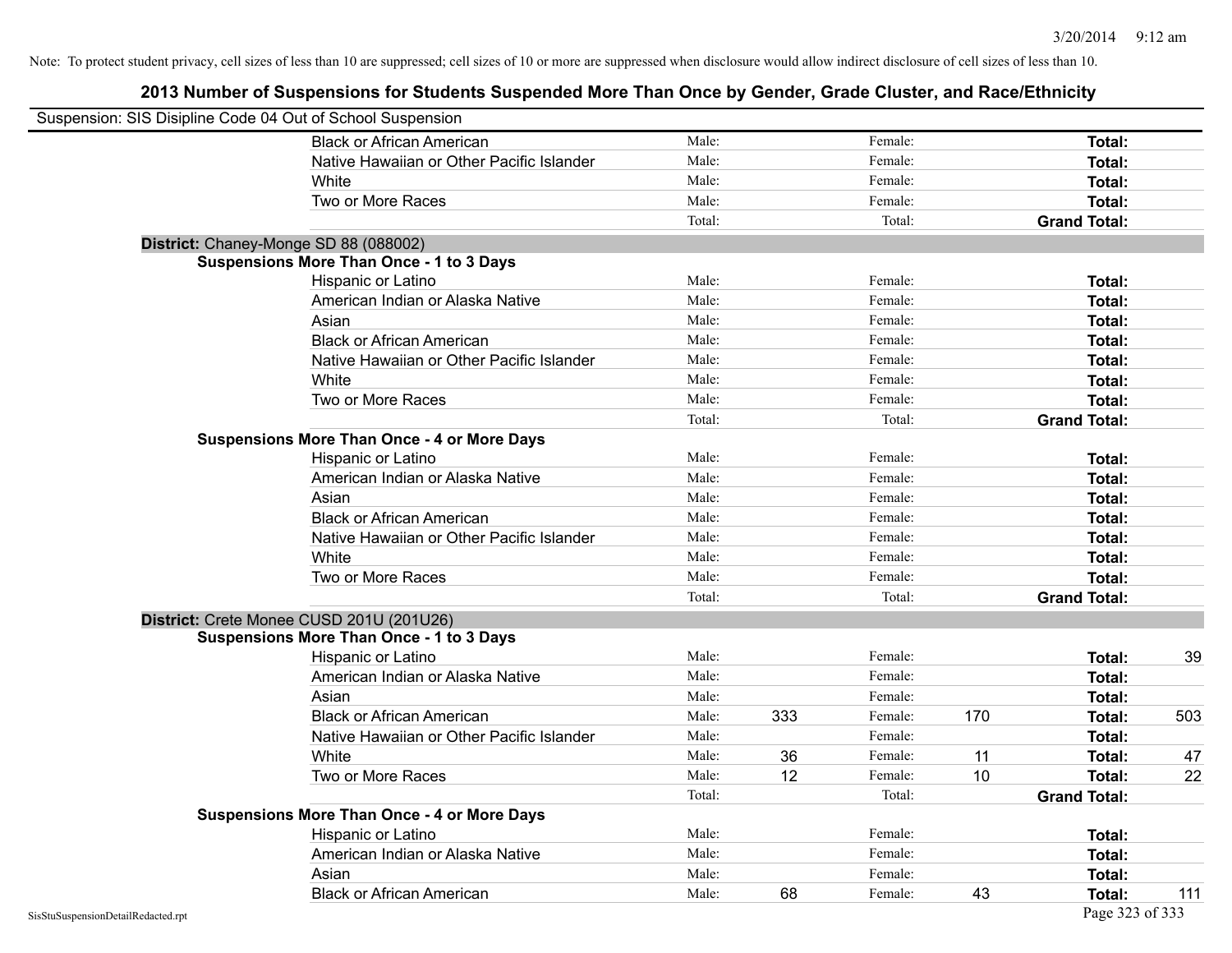| Suspension: SIS Disipline Code 04 Out of School Suspension |                                                    |        |         |                     |    |
|------------------------------------------------------------|----------------------------------------------------|--------|---------|---------------------|----|
|                                                            | Native Hawaiian or Other Pacific Islander          | Male:  | Female: | <b>Total:</b>       |    |
|                                                            | White                                              | Male:  | Female: | Total:              | 14 |
|                                                            | Two or More Races                                  | Male:  | Female: | Total:              |    |
|                                                            |                                                    | Total: | Total:  | <b>Grand Total:</b> |    |
| District: Frankfort CCSD 157C (157C04)                     |                                                    |        |         |                     |    |
|                                                            | <b>Suspensions More Than Once - 1 to 3 Days</b>    |        |         |                     |    |
|                                                            | Hispanic or Latino                                 | Male:  | Female: | Total:              |    |
|                                                            | American Indian or Alaska Native                   | Male:  | Female: | <b>Total:</b>       |    |
|                                                            | Asian                                              | Male:  | Female: | <b>Total:</b>       |    |
|                                                            | <b>Black or African American</b>                   | Male:  | Female: | Total:              |    |
|                                                            | Native Hawaiian or Other Pacific Islander          | Male:  | Female: | Total:              |    |
|                                                            | White                                              | Male:  | Female: | Total:              |    |
|                                                            | Two or More Races                                  | Male:  | Female: | Total:              |    |
|                                                            |                                                    | Total: | Total:  | <b>Grand Total:</b> |    |
|                                                            | <b>Suspensions More Than Once - 4 or More Days</b> |        |         |                     |    |
|                                                            | Hispanic or Latino                                 | Male:  | Female: | Total:              |    |
|                                                            | American Indian or Alaska Native                   | Male:  | Female: | <b>Total:</b>       |    |
|                                                            | Asian                                              | Male:  | Female: | Total:              |    |
|                                                            | <b>Black or African American</b>                   | Male:  | Female: | <b>Total:</b>       |    |
|                                                            | Native Hawaiian or Other Pacific Islander          | Male:  | Female: | <b>Total:</b>       |    |
|                                                            | White                                              | Male:  | Female: | Total:              |    |
|                                                            | Two or More Races                                  | Male:  | Female: | Total:              |    |
|                                                            |                                                    | Total: | Total:  | <b>Grand Total:</b> |    |
| District: Homer CCSD 33C (033C04)                          |                                                    |        |         |                     |    |
|                                                            | <b>Suspensions More Than Once - 1 to 3 Days</b>    |        |         |                     |    |
|                                                            | Hispanic or Latino                                 | Male:  | Female: | Total:              |    |
|                                                            | American Indian or Alaska Native                   | Male:  | Female: | <b>Total:</b>       |    |
|                                                            | Asian                                              | Male:  | Female: | Total:              |    |
|                                                            | <b>Black or African American</b>                   | Male:  | Female: | Total:              |    |
|                                                            | Native Hawaiian or Other Pacific Islander          | Male:  | Female: | <b>Total:</b>       |    |
|                                                            | White                                              | Male:  | Female: | <b>Total:</b>       | 11 |
|                                                            | Two or More Races                                  | Male:  | Female: | <b>Total:</b>       |    |
|                                                            |                                                    | Total: | Total:  | <b>Grand Total:</b> |    |
|                                                            | <b>Suspensions More Than Once - 4 or More Days</b> |        |         |                     |    |
|                                                            | Hispanic or Latino                                 | Male:  | Female: | Total:              |    |
|                                                            | American Indian or Alaska Native                   | Male:  | Female: | <b>Total:</b>       |    |
|                                                            | Asian                                              | Male:  | Female: | <b>Total:</b>       |    |
|                                                            | <b>Black or African American</b>                   | Male:  | Female: | <b>Total:</b>       |    |
|                                                            | Native Hawaiian or Other Pacific Islander          | Male:  | Female: | Total:              |    |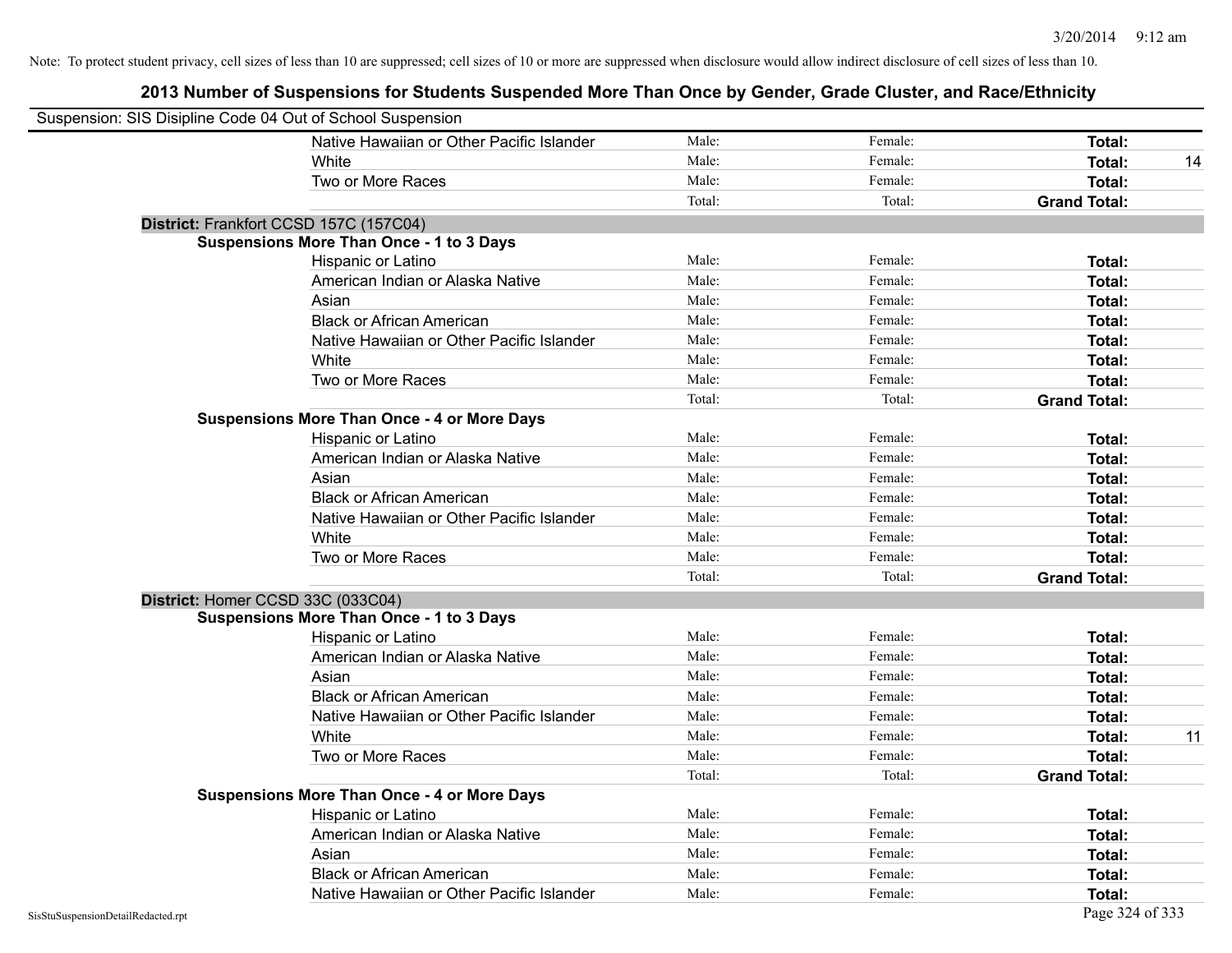| Suspension: SIS Disipline Code 04 Out of School Suspension |                                                    |        |     |         |     |                     |     |
|------------------------------------------------------------|----------------------------------------------------|--------|-----|---------|-----|---------------------|-----|
|                                                            | White                                              | Male:  |     | Female: |     | Total:              |     |
|                                                            | Two or More Races                                  | Male:  |     | Female: |     | Total:              |     |
|                                                            |                                                    | Total: |     | Total:  |     | <b>Grand Total:</b> |     |
| District: Joliet PSD 86 (086005)                           |                                                    |        |     |         |     |                     |     |
|                                                            | <b>Suspensions More Than Once - 1 to 3 Days</b>    |        |     |         |     |                     |     |
|                                                            | Hispanic or Latino                                 | Male:  |     | Female: |     | Total:              | 117 |
|                                                            | American Indian or Alaska Native                   | Male:  |     | Female: |     | <b>Total:</b>       |     |
|                                                            | Asian                                              | Male:  |     | Female: |     | Total:              |     |
|                                                            | <b>Black or African American</b>                   | Male:  | 348 | Female: | 99  | Total:              | 447 |
|                                                            | Native Hawaiian or Other Pacific Islander          | Male:  |     | Female: |     | Total:              |     |
|                                                            | White                                              | Male:  | 45  | Female: | 12  | Total:              | 57  |
|                                                            | Two or More Races                                  | Male:  |     | Female: |     | <b>Total:</b>       | 42  |
|                                                            |                                                    | Total: |     | Total:  |     | <b>Grand Total:</b> |     |
|                                                            | <b>Suspensions More Than Once - 4 or More Days</b> |        |     |         |     |                     |     |
|                                                            | Hispanic or Latino                                 | Male:  |     | Female: |     | Total:              | 38  |
|                                                            | American Indian or Alaska Native                   | Male:  |     | Female: |     | Total:              |     |
|                                                            | Asian                                              | Male:  |     | Female: |     | Total:              |     |
|                                                            | <b>Black or African American</b>                   | Male:  | 84  | Female: | 49  | <b>Total:</b>       | 133 |
|                                                            | Native Hawaiian or Other Pacific Islander          | Male:  |     | Female: |     | <b>Total:</b>       |     |
|                                                            | White                                              | Male:  |     | Female: |     | Total:              | 15  |
|                                                            | Two or More Races                                  | Male:  |     | Female: |     | Total:              | 20  |
|                                                            |                                                    | Total: |     | Total:  |     | <b>Grand Total:</b> |     |
|                                                            | District: Joliet Twp HSD 204 (204017)              |        |     |         |     |                     |     |
|                                                            | <b>Suspensions More Than Once - 1 to 3 Days</b>    |        |     |         |     |                     |     |
|                                                            | Hispanic or Latino                                 | Male:  | 136 | Female: | 55  | Total:              | 191 |
|                                                            | American Indian or Alaska Native                   | Male:  |     | Female: |     | <b>Total:</b>       |     |
|                                                            | Asian                                              | Male:  |     | Female: |     | Total:              |     |
|                                                            | <b>Black or African American</b>                   | Male:  | 254 | Female: | 111 | Total:              | 365 |
|                                                            | Native Hawaiian or Other Pacific Islander          | Male:  |     | Female: |     | Total:              |     |
|                                                            | White                                              | Male:  | 51  | Female: | 23  | Total:              | 74  |
|                                                            | Two or More Races                                  | Male:  |     | Female: |     | Total:              | 12  |
|                                                            |                                                    | Total: |     | Total:  |     | <b>Grand Total:</b> |     |
|                                                            | <b>Suspensions More Than Once - 4 or More Days</b> |        |     |         |     |                     |     |
|                                                            | Hispanic or Latino                                 | Male:  |     | Female: |     | Total:              | 38  |
|                                                            | American Indian or Alaska Native                   | Male:  |     | Female: |     | Total:              |     |
|                                                            | Asian                                              | Male:  |     | Female: |     | Total:              |     |
|                                                            | <b>Black or African American</b>                   | Male:  | 46  | Female: | 33  | <b>Total:</b>       | 79  |
|                                                            | Native Hawaiian or Other Pacific Islander          | Male:  |     | Female: |     | Total:              |     |
|                                                            | White                                              | Male:  |     | Female: |     | <b>Total:</b>       | 15  |
| SisStuSuspensionDetailRedacted.rpt                         |                                                    |        |     |         |     | Page 325 of 333     |     |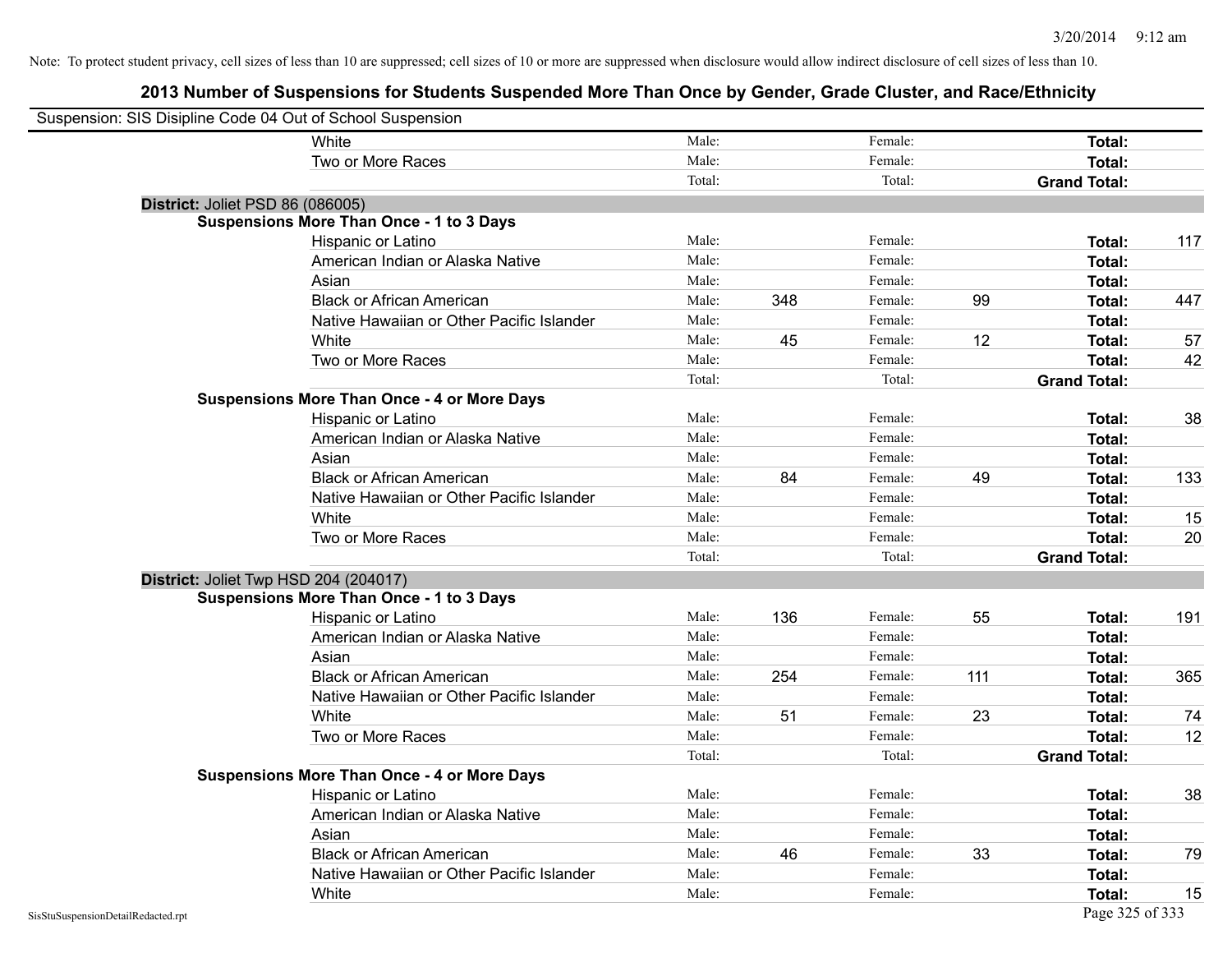| Suspension: SIS Disipline Code 04 Out of School Suspension |                                                    |        |    |         |    |                     |    |
|------------------------------------------------------------|----------------------------------------------------|--------|----|---------|----|---------------------|----|
|                                                            | Two or More Races                                  | Male:  |    | Female: |    | <b>Total:</b>       |    |
|                                                            |                                                    | Total: |    | Total:  |    | <b>Grand Total:</b> |    |
|                                                            | District: Laraway CCSD 70C (070C04)                |        |    |         |    |                     |    |
|                                                            | <b>Suspensions More Than Once - 1 to 3 Days</b>    |        |    |         |    |                     |    |
|                                                            | Hispanic or Latino                                 | Male:  |    | Female: |    | Total:              |    |
|                                                            | American Indian or Alaska Native                   | Male:  |    | Female: |    | Total:              |    |
|                                                            | Asian                                              | Male:  |    | Female: |    | Total:              |    |
|                                                            | <b>Black or African American</b>                   | Male:  |    | Female: |    | Total:              | 19 |
|                                                            | Native Hawaiian or Other Pacific Islander          | Male:  |    | Female: |    | Total:              |    |
|                                                            | White                                              | Male:  |    | Female: |    | Total:              |    |
|                                                            | Two or More Races                                  | Male:  |    | Female: |    | Total:              |    |
|                                                            |                                                    | Total: |    | Total:  |    | <b>Grand Total:</b> |    |
|                                                            | <b>Suspensions More Than Once - 4 or More Days</b> |        |    |         |    |                     |    |
|                                                            | Hispanic or Latino                                 | Male:  |    | Female: |    | Total:              |    |
|                                                            | American Indian or Alaska Native                   | Male:  |    | Female: |    | Total:              |    |
|                                                            | Asian                                              | Male:  |    | Female: |    | Total:              |    |
|                                                            | <b>Black or African American</b>                   | Male:  |    | Female: |    | Total:              |    |
|                                                            | Native Hawaiian or Other Pacific Islander          | Male:  |    | Female: |    | Total:              |    |
|                                                            | White                                              | Male:  |    | Female: |    | Total:              |    |
|                                                            | Two or More Races                                  | Male:  |    | Female: |    | Total:              |    |
|                                                            |                                                    | Total: |    | Total:  |    | <b>Grand Total:</b> |    |
|                                                            | District: Lockport SD 91 (091002)                  |        |    |         |    |                     |    |
|                                                            | <b>Suspensions More Than Once - 1 to 3 Days</b>    |        |    |         |    |                     |    |
|                                                            | Hispanic or Latino                                 | Male:  |    | Female: |    | Total:              |    |
|                                                            | American Indian or Alaska Native                   | Male:  |    | Female: |    | Total:              |    |
|                                                            | Asian                                              | Male:  |    | Female: |    | Total:              |    |
|                                                            | <b>Black or African American</b>                   | Male:  |    | Female: |    | Total:              |    |
|                                                            | Native Hawaiian or Other Pacific Islander          | Male:  |    | Female: |    | Total:              |    |
|                                                            | White                                              | Male:  |    | Female: |    | Total:              |    |
|                                                            | Two or More Races                                  | Male:  |    | Female: |    | Total:              |    |
|                                                            |                                                    | Total: |    | Total:  |    | <b>Grand Total:</b> |    |
|                                                            | District: Lockport Twp HSD 205 (205017)            |        |    |         |    |                     |    |
|                                                            | <b>Suspensions More Than Once - 1 to 3 Days</b>    |        |    |         |    |                     |    |
|                                                            | Hispanic or Latino                                 | Male:  | 34 | Female: | 12 | Total:              | 46 |
|                                                            | American Indian or Alaska Native                   | Male:  |    | Female: |    | Total:              |    |
|                                                            | Asian                                              | Male:  |    | Female: |    | Total:              |    |
|                                                            | <b>Black or African American</b>                   | Male:  | 37 | Female: | 18 | <b>Total:</b>       | 55 |
|                                                            | Native Hawaiian or Other Pacific Islander          | Male:  |    | Female: |    | Total:              |    |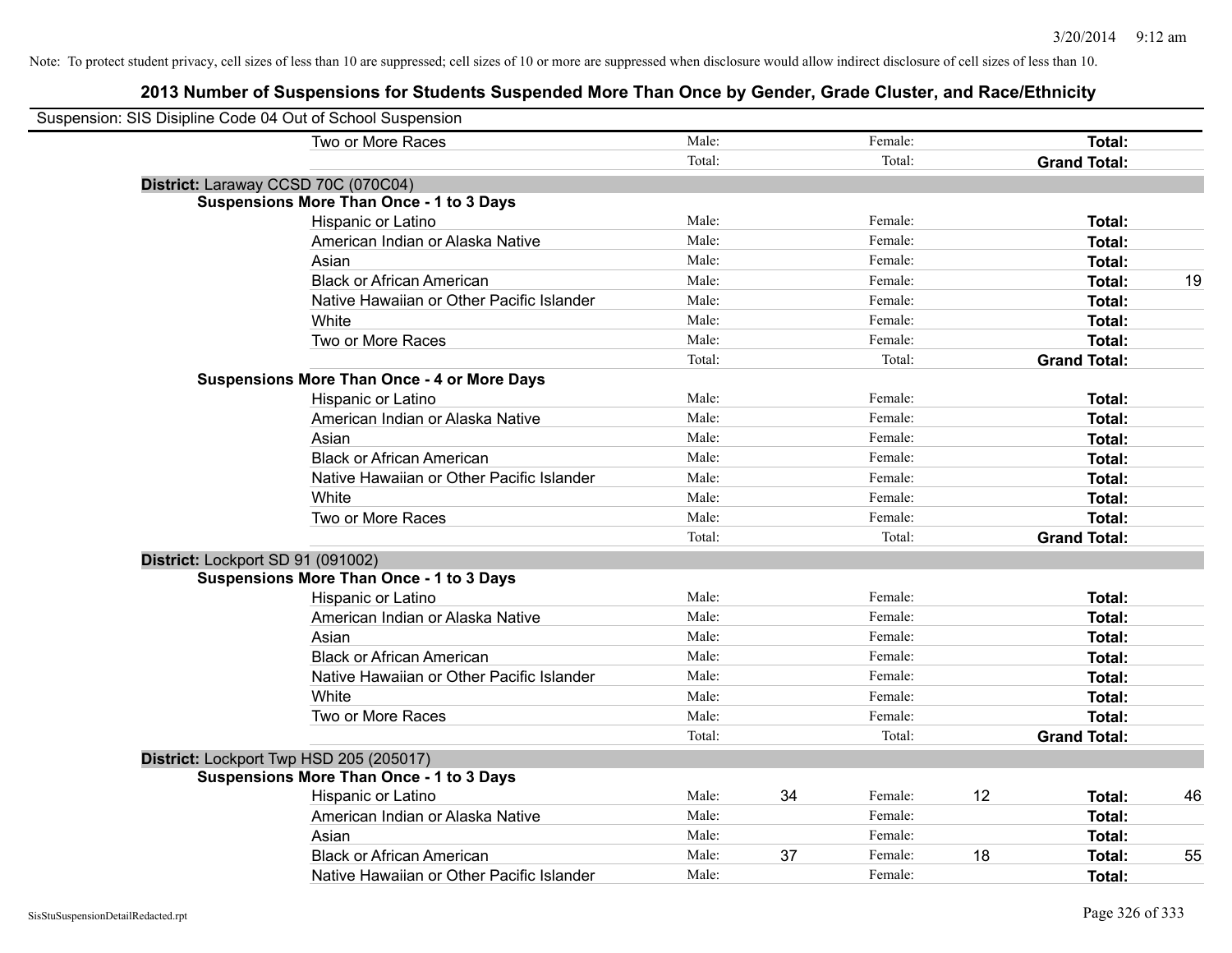| Suspension: SIS Disipline Code 04 Out of School Suspension |        |    |         |    |                     |     |
|------------------------------------------------------------|--------|----|---------|----|---------------------|-----|
| White                                                      | Male:  | 97 | Female: | 27 | Total:              | 124 |
| Two or More Races                                          | Male:  |    | Female: |    | <b>Total:</b>       |     |
|                                                            | Total: |    | Total:  |    | <b>Grand Total:</b> |     |
| <b>Suspensions More Than Once - 4 or More Days</b>         |        |    |         |    |                     |     |
| Hispanic or Latino                                         | Male:  |    | Female: |    | <b>Total:</b>       |     |
| American Indian or Alaska Native                           | Male:  |    | Female: |    | <b>Total:</b>       |     |
| Asian                                                      | Male:  |    | Female: |    | <b>Total:</b>       |     |
| <b>Black or African American</b>                           | Male:  |    | Female: |    | <b>Total:</b>       | 12  |
| Native Hawaiian or Other Pacific Islander                  | Male:  |    | Female: |    | <b>Total:</b>       |     |
| White                                                      | Male:  |    | Female: |    | <b>Total:</b>       | 22  |
| Two or More Races                                          | Male:  |    | Female: |    | <b>Total:</b>       |     |
|                                                            | Total: |    | Total:  |    | <b>Grand Total:</b> |     |
| District: Manhattan SD 114 (114002)                        |        |    |         |    |                     |     |
| <b>Suspensions More Than Once - 1 to 3 Days</b>            |        |    |         |    |                     |     |
| Hispanic or Latino                                         | Male:  |    | Female: |    | Total:              |     |
| American Indian or Alaska Native                           | Male:  |    | Female: |    | <b>Total:</b>       |     |
| Asian                                                      | Male:  |    | Female: |    | <b>Total:</b>       |     |
| <b>Black or African American</b>                           | Male:  |    | Female: |    | <b>Total:</b>       |     |
| Native Hawaiian or Other Pacific Islander                  | Male:  |    | Female: |    | Total:              |     |
| White                                                      | Male:  |    | Female: |    | Total:              |     |
| Two or More Races                                          | Male:  |    | Female: |    | <b>Total:</b>       |     |
|                                                            | Total: |    | Total:  |    | <b>Grand Total:</b> |     |
| District: Mokena SD 159 (159002)                           |        |    |         |    |                     |     |
| <b>Suspensions More Than Once - 1 to 3 Days</b>            |        |    |         |    |                     |     |
| Hispanic or Latino                                         | Male:  |    | Female: |    | <b>Total:</b>       |     |
| American Indian or Alaska Native                           | Male:  |    | Female: |    | <b>Total:</b>       |     |
| Asian                                                      | Male:  |    | Female: |    | Total:              |     |
| <b>Black or African American</b>                           | Male:  |    | Female: |    | <b>Total:</b>       |     |
| Native Hawaiian or Other Pacific Islander                  | Male:  |    | Female: |    | <b>Total:</b>       |     |
| White                                                      | Male:  |    | Female: |    | <b>Total:</b>       | 11  |
| Two or More Races                                          | Male:  |    | Female: |    | <b>Total:</b>       |     |
|                                                            | Total: |    | Total:  |    | <b>Grand Total:</b> |     |
| District: New Lenox SD 122 (122002)                        |        |    |         |    |                     |     |
| <b>Suspensions More Than Once - 1 to 3 Days</b>            |        |    |         |    |                     |     |
| Hispanic or Latino                                         | Male:  |    | Female: |    | <b>Total:</b>       |     |
| American Indian or Alaska Native                           | Male:  |    | Female: |    | <b>Total:</b>       |     |
| Asian                                                      | Male:  |    | Female: |    | <b>Total:</b>       |     |
| <b>Black or African American</b>                           | Male:  |    | Female: |    | Total:              |     |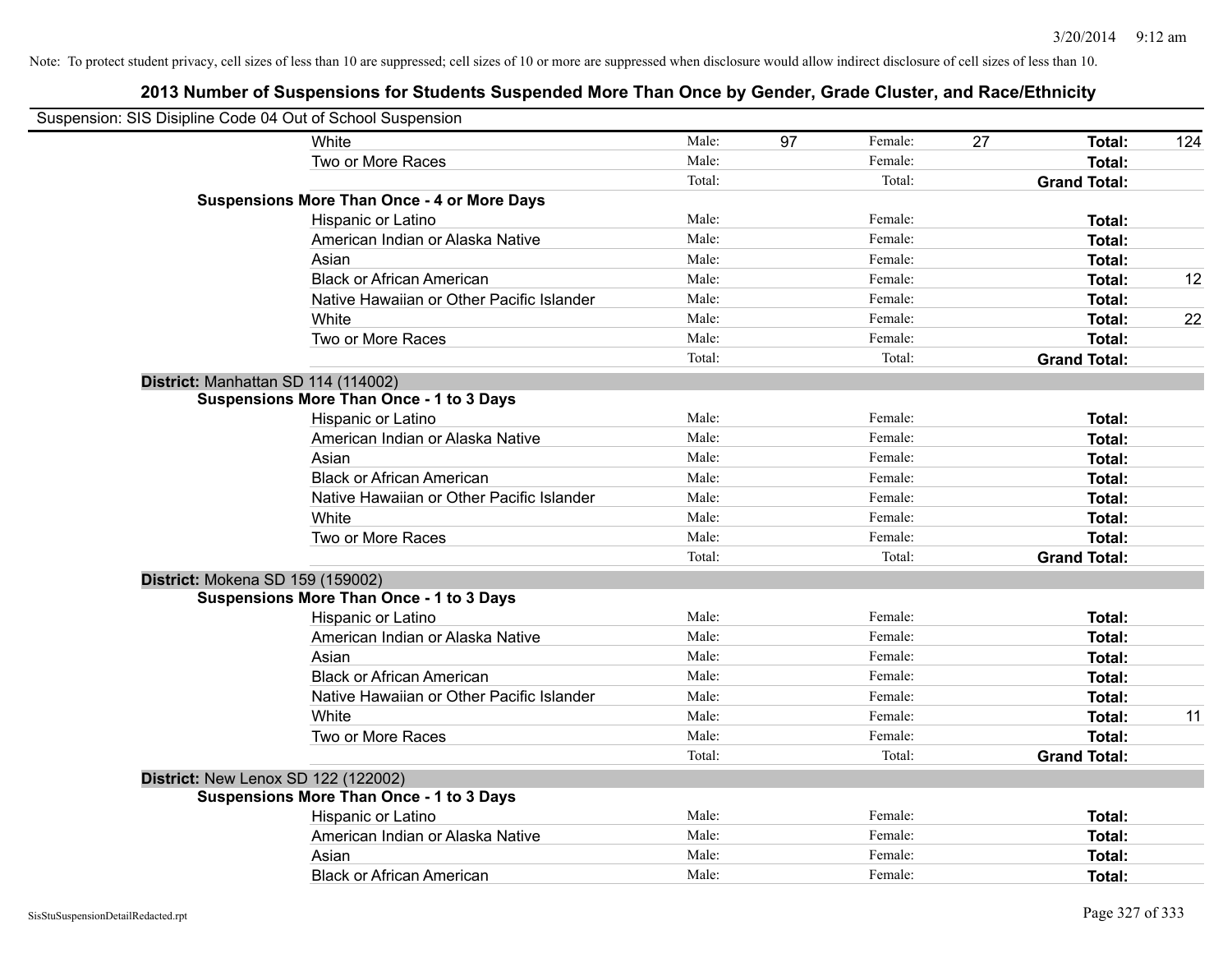| Suspension: SIS Disipline Code 04 Out of School Suspension |                                                    |        |     |         |    |                     |     |
|------------------------------------------------------------|----------------------------------------------------|--------|-----|---------|----|---------------------|-----|
|                                                            | Native Hawaiian or Other Pacific Islander          | Male:  |     | Female: |    | Total:              |     |
|                                                            | White                                              | Male:  |     | Female: |    | Total:              | 12  |
|                                                            | Two or More Races                                  | Male:  |     | Female: |    | Total:              |     |
|                                                            |                                                    | Total: |     | Total:  |    | <b>Grand Total:</b> |     |
|                                                            | <b>Suspensions More Than Once - 4 or More Days</b> |        |     |         |    |                     |     |
|                                                            | Hispanic or Latino                                 | Male:  |     | Female: |    | Total:              |     |
|                                                            | American Indian or Alaska Native                   | Male:  |     | Female: |    | Total:              |     |
|                                                            | Asian                                              | Male:  |     | Female: |    | Total:              |     |
|                                                            | <b>Black or African American</b>                   | Male:  |     | Female: |    | Total:              |     |
|                                                            | Native Hawaiian or Other Pacific Islander          | Male:  |     | Female: |    | Total:              |     |
|                                                            | White                                              | Male:  |     | Female: |    | Total:              |     |
|                                                            | Two or More Races                                  | Male:  |     | Female: |    | Total:              |     |
|                                                            |                                                    | Total: |     | Total:  |    | <b>Grand Total:</b> |     |
|                                                            | District: Peotone CUSD 207U (207U26)               |        |     |         |    |                     |     |
|                                                            | Suspensions More Than Once - 1 to 3 Days           |        |     |         |    |                     |     |
|                                                            | Hispanic or Latino                                 | Male:  |     | Female: |    | Total:              | 12  |
|                                                            | American Indian or Alaska Native                   | Male:  |     | Female: |    | Total:              |     |
|                                                            | Asian                                              | Male:  |     | Female: |    | Total:              |     |
|                                                            | <b>Black or African American</b>                   | Male:  |     | Female: |    | Total:              |     |
|                                                            | Native Hawaiian or Other Pacific Islander          | Male:  |     | Female: |    | Total:              |     |
|                                                            | White                                              | Male:  | 59  | Female: | 10 | Total:              | 69  |
|                                                            | Two or More Races                                  | Male:  |     | Female: |    | Total:              |     |
|                                                            |                                                    | Total: |     | Total:  |    | <b>Grand Total:</b> |     |
|                                                            | <b>Suspensions More Than Once - 4 or More Days</b> |        |     |         |    |                     |     |
|                                                            | Hispanic or Latino                                 | Male:  |     | Female: |    | Total:              |     |
|                                                            | American Indian or Alaska Native                   | Male:  |     | Female: |    | Total:              |     |
|                                                            | Asian                                              | Male:  |     | Female: |    | Total:              |     |
|                                                            | <b>Black or African American</b>                   | Male:  |     | Female: |    | Total:              |     |
|                                                            | Native Hawaiian or Other Pacific Islander          | Male:  |     | Female: |    | Total:              |     |
|                                                            | White                                              | Male:  |     | Female: |    | Total:              |     |
|                                                            | Two or More Races                                  | Male:  |     | Female: |    | Total:              |     |
|                                                            |                                                    | Total: |     | Total:  |    | <b>Grand Total:</b> | 11  |
|                                                            | District: Plainfield SD 202 (202022)               |        |     |         |    |                     |     |
|                                                            | <b>Suspensions More Than Once - 1 to 3 Days</b>    |        |     |         |    |                     |     |
|                                                            | Hispanic or Latino                                 | Male:  | 109 | Female: | 28 | Total:              | 137 |
|                                                            | American Indian or Alaska Native                   | Male:  |     | Female: |    | Total:              |     |
|                                                            | Asian                                              | Male:  |     | Female: |    | Total:              |     |
|                                                            | <b>Black or African American</b>                   | Male:  | 98  | Female: | 26 | Total:              | 124 |
|                                                            | Native Hawaiian or Other Pacific Islander          | Male:  |     | Female: |    | Total:              |     |
| SisStuSuspensionDetailRedacted.rpt                         |                                                    |        |     |         |    | Page 328 of 333     |     |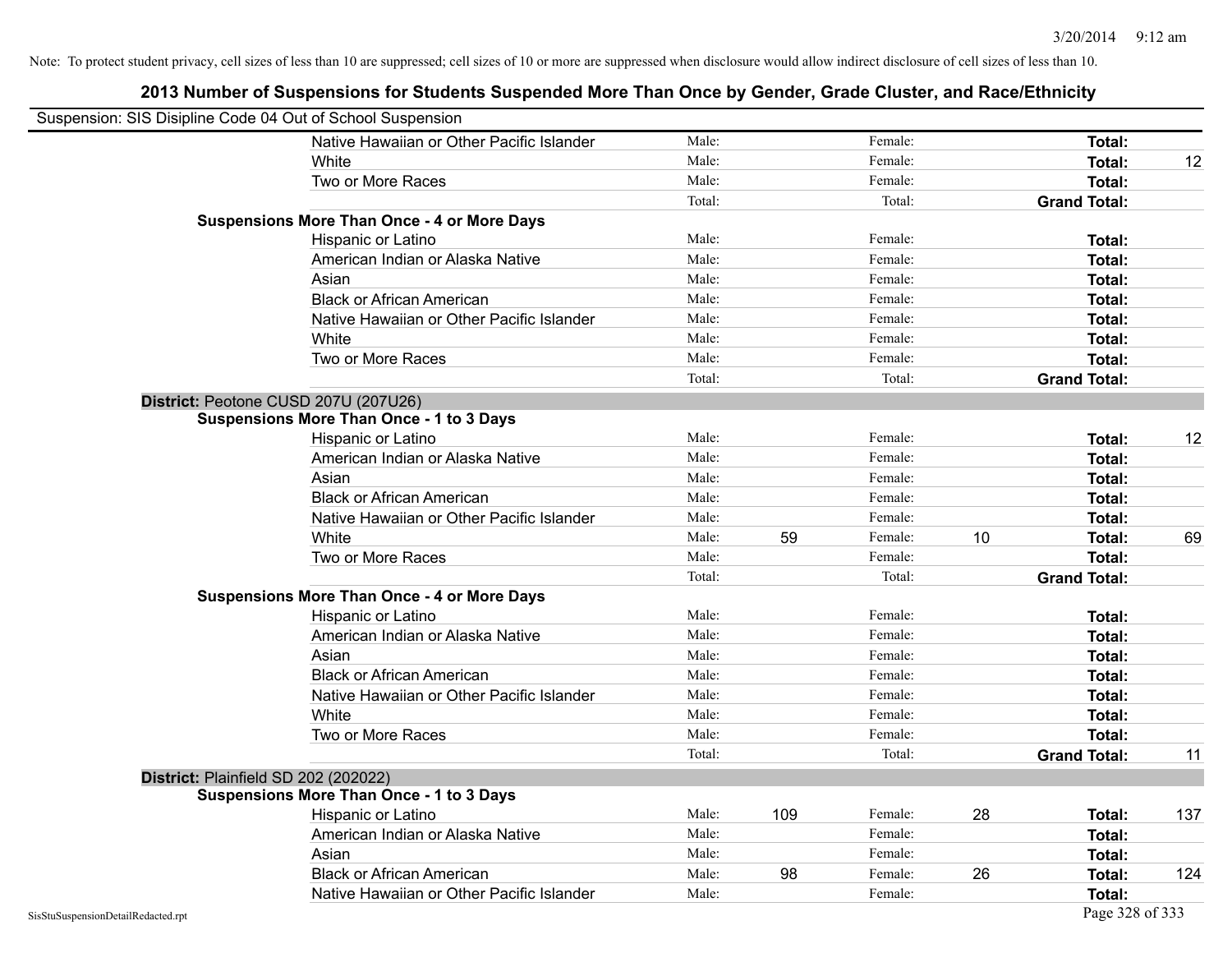| Suspension: SIS Disipline Code 04 Out of School Suspension |                                                    |        |     |         |    |                     |     |
|------------------------------------------------------------|----------------------------------------------------|--------|-----|---------|----|---------------------|-----|
|                                                            | White                                              | Male:  | 199 | Female: | 51 | Total:              | 250 |
|                                                            | Two or More Races                                  | Male:  |     | Female: |    | Total:              | 26  |
|                                                            |                                                    | Total: |     | Total:  |    | <b>Grand Total:</b> |     |
|                                                            | <b>Suspensions More Than Once - 4 or More Days</b> |        |     |         |    |                     |     |
|                                                            | Hispanic or Latino                                 | Male:  |     | Female: |    | Total:              | 20  |
|                                                            | American Indian or Alaska Native                   | Male:  |     | Female: |    | Total:              |     |
|                                                            | Asian                                              | Male:  |     | Female: |    | <b>Total:</b>       |     |
|                                                            | <b>Black or African American</b>                   | Male:  |     | Female: |    | Total:              | 19  |
|                                                            | Native Hawaiian or Other Pacific Islander          | Male:  |     | Female: |    | Total:              |     |
|                                                            | White                                              | Male:  |     | Female: |    | Total:              | 24  |
|                                                            | Two or More Races                                  | Male:  |     | Female: |    | Total:              |     |
|                                                            |                                                    | Total: |     | Total:  |    | <b>Grand Total:</b> |     |
|                                                            | District: Reed Custer CUSD 255U (255U26)           |        |     |         |    |                     |     |
|                                                            | <b>Suspensions More Than Once - 1 to 3 Days</b>    |        |     |         |    |                     |     |
|                                                            | Hispanic or Latino                                 | Male:  |     | Female: |    | Total:              |     |
|                                                            | American Indian or Alaska Native                   | Male:  |     | Female: |    | Total:              |     |
|                                                            | Asian                                              | Male:  |     | Female: |    | <b>Total:</b>       |     |
|                                                            | <b>Black or African American</b>                   | Male:  |     | Female: |    | <b>Total:</b>       |     |
|                                                            | Native Hawaiian or Other Pacific Islander          | Male:  |     | Female: |    | Total:              |     |
|                                                            | White                                              | Male:  | 35  | Female: | 13 | Total:              | 48  |
|                                                            | Two or More Races                                  | Male:  |     | Female: |    | Total:              |     |
|                                                            |                                                    | Total: |     | Total:  |    | <b>Grand Total:</b> |     |
|                                                            | <b>Suspensions More Than Once - 4 or More Days</b> |        |     |         |    |                     |     |
|                                                            | Hispanic or Latino                                 | Male:  |     | Female: |    | Total:              |     |
|                                                            | American Indian or Alaska Native                   | Male:  |     | Female: |    | Total:              |     |
|                                                            | Asian                                              | Male:  |     | Female: |    | Total:              |     |
|                                                            | <b>Black or African American</b>                   | Male:  |     | Female: |    | Total:              |     |
|                                                            | Native Hawaiian or Other Pacific Islander          | Male:  |     | Female: |    | Total:              |     |
|                                                            | White                                              | Male:  |     | Female: |    | Total:              |     |
|                                                            | Two or More Races                                  | Male:  |     | Female: |    | Total:              |     |
|                                                            |                                                    | Total: |     | Total:  |    | <b>Grand Total:</b> |     |
|                                                            | District: Richland GSD 88A (088A02)                |        |     |         |    |                     |     |
|                                                            | <b>Suspensions More Than Once - 1 to 3 Days</b>    |        |     |         |    |                     |     |
|                                                            | Hispanic or Latino                                 | Male:  |     | Female: |    | Total:              |     |
|                                                            | American Indian or Alaska Native                   | Male:  |     | Female: |    | Total:              |     |
|                                                            | Asian                                              | Male:  |     | Female: |    | Total:              |     |
|                                                            | <b>Black or African American</b>                   | Male:  |     | Female: |    | Total:              |     |
|                                                            | Native Hawaiian or Other Pacific Islander          | Male:  |     | Female: |    | Total:              |     |
|                                                            | White                                              | Male:  |     | Female: |    | Total:              | 10  |
| SisStuSuspensionDetailRedacted.rpt                         |                                                    |        |     |         |    | Page 329 of 333     |     |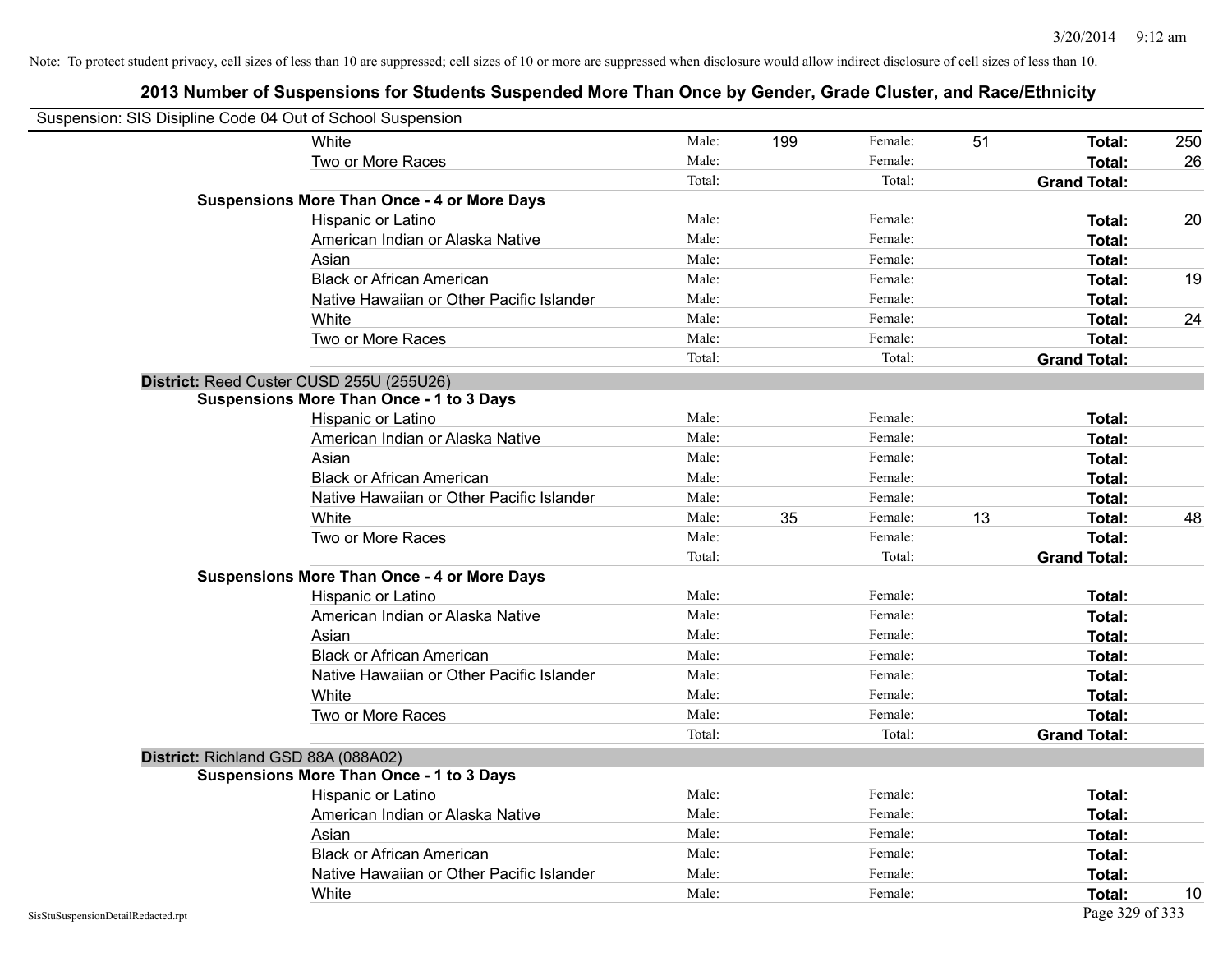| Suspension: SIS Disipline Code 04 Out of School Suspension |                                                    |        |         |                           |
|------------------------------------------------------------|----------------------------------------------------|--------|---------|---------------------------|
|                                                            | Two or More Races                                  | Male:  | Female: | Total:                    |
|                                                            |                                                    | Total: | Total:  | <b>Grand Total:</b><br>26 |
|                                                            | <b>Suspensions More Than Once - 4 or More Days</b> |        |         |                           |
|                                                            | Hispanic or Latino                                 | Male:  | Female: | Total:                    |
|                                                            | American Indian or Alaska Native                   | Male:  | Female: | Total:                    |
|                                                            | Asian                                              | Male:  | Female: | Total:                    |
|                                                            | <b>Black or African American</b>                   | Male:  | Female: | Total:                    |
|                                                            | Native Hawaiian or Other Pacific Islander          | Male:  | Female: | Total:                    |
|                                                            | White                                              | Male:  | Female: | Total:                    |
|                                                            | Two or More Races                                  | Male:  | Female: | Total:                    |
|                                                            |                                                    | Total: | Total:  | <b>Grand Total:</b>       |
|                                                            | District: S Will Co Coop for Spec Ed (255U61)      |        |         |                           |
|                                                            | <b>Suspensions More Than Once - 1 to 3 Days</b>    |        |         |                           |
|                                                            | Hispanic or Latino                                 | Male:  | Female: | Total:                    |
|                                                            | American Indian or Alaska Native                   | Male:  | Female: | <b>Total:</b>             |
|                                                            | Asian                                              | Male:  | Female: | Total:                    |
|                                                            | <b>Black or African American</b>                   | Male:  | Female: | Total:                    |
|                                                            | Native Hawaiian or Other Pacific Islander          | Male:  | Female: | Total:                    |
|                                                            | White                                              | Male:  | Female: | Total:                    |
|                                                            | Two or More Races                                  | Male:  | Female: | Total:                    |
|                                                            |                                                    | Total: | Total:  | <b>Grand Total:</b>       |
|                                                            | <b>Suspensions More Than Once - 4 or More Days</b> |        |         |                           |
|                                                            | Hispanic or Latino                                 | Male:  | Female: | Total:                    |
|                                                            | American Indian or Alaska Native                   | Male:  | Female: | Total:                    |
|                                                            | Asian                                              | Male:  | Female: | Total:                    |
|                                                            | <b>Black or African American</b>                   | Male:  | Female: | Total:                    |
|                                                            | Native Hawaiian or Other Pacific Islander          | Male:  | Female: | Total:                    |
|                                                            | White                                              | Male:  | Female: | Total:                    |
|                                                            | Two or More Races                                  | Male:  | Female: | <b>Total:</b>             |
|                                                            |                                                    | Total: | Total:  | <b>Grand Total:</b>       |
|                                                            | District: Summit Hill SD 161 (161002)              |        |         |                           |
|                                                            | <b>Suspensions More Than Once - 1 to 3 Days</b>    |        |         |                           |
|                                                            | Hispanic or Latino                                 | Male:  | Female: | Total:                    |
|                                                            | American Indian or Alaska Native                   | Male:  | Female: | Total:                    |
|                                                            | Asian                                              | Male:  | Female: | Total:                    |
|                                                            | <b>Black or African American</b>                   | Male:  | Female: | Total:                    |
|                                                            | Native Hawaiian or Other Pacific Islander          | Male:  | Female: | Total:                    |
|                                                            | White                                              | Male:  | Female: | Total:                    |
|                                                            | Two or More Races                                  | Male:  | Female: | <b>Total:</b>             |
| SisStuSuspensionDetailRedacted.rpt                         |                                                    |        |         | Page 330 of 333           |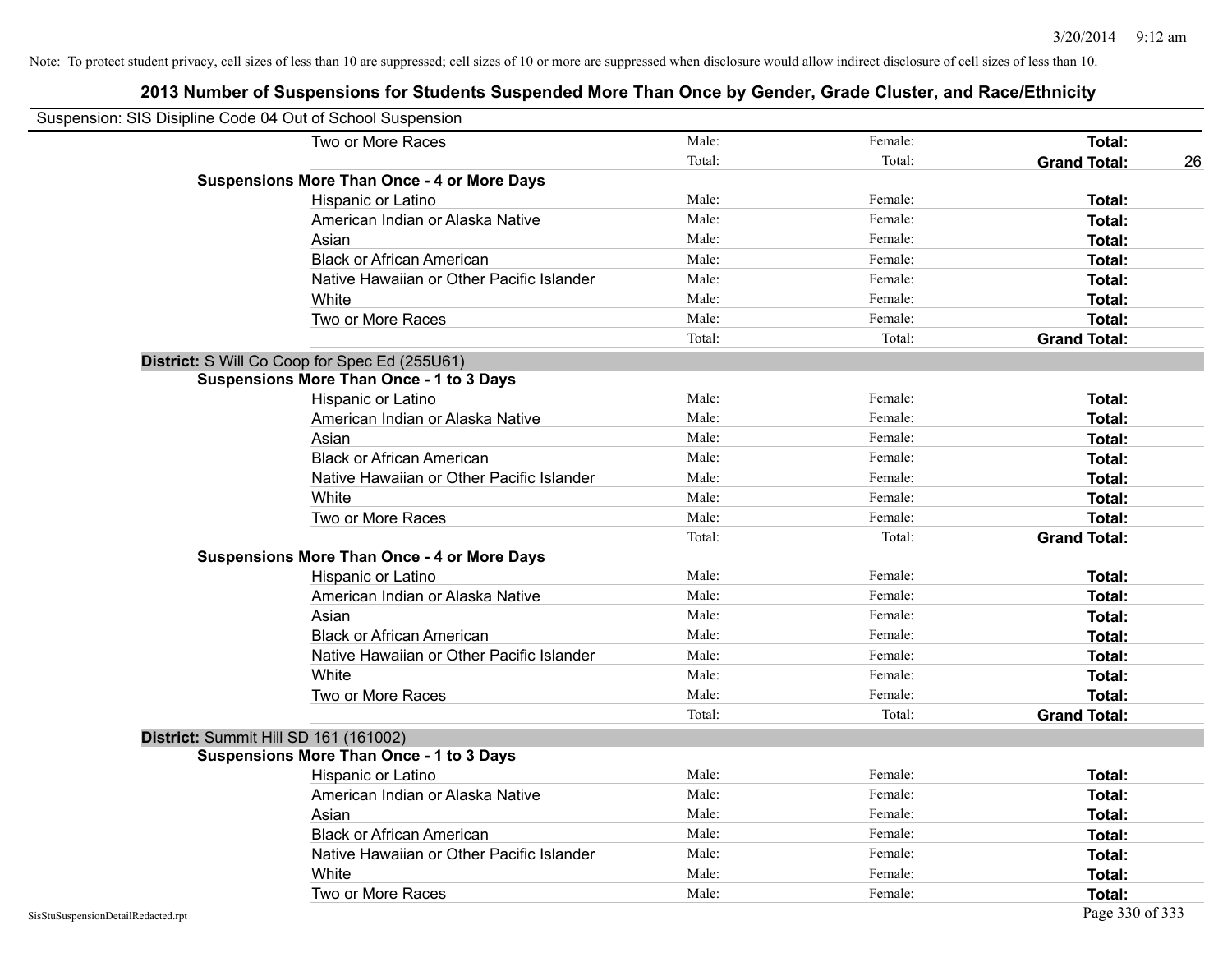| Suspension: SIS Disipline Code 04 Out of School Suspension |        |    |         |    |                     |    |
|------------------------------------------------------------|--------|----|---------|----|---------------------|----|
|                                                            | Total: |    | Total:  |    | <b>Grand Total:</b> |    |
| <b>Suspensions More Than Once - 4 or More Days</b>         |        |    |         |    |                     |    |
| Hispanic or Latino                                         | Male:  |    | Female: |    | Total:              |    |
| American Indian or Alaska Native                           | Male:  |    | Female: |    | Total:              |    |
| Asian                                                      | Male:  |    | Female: |    | Total:              |    |
| <b>Black or African American</b>                           | Male:  |    | Female: |    | Total:              |    |
| Native Hawaiian or Other Pacific Islander                  | Male:  |    | Female: |    | Total:              |    |
| White                                                      | Male:  |    | Female: |    | Total:              |    |
| Two or More Races                                          | Male:  |    | Female: |    | Total:              |    |
|                                                            | Total: |    | Total:  |    | <b>Grand Total:</b> |    |
| District: Taft SD 90 (090002)                              |        |    |         |    |                     |    |
| <b>Suspensions More Than Once - 1 to 3 Days</b>            |        |    |         |    |                     |    |
| Hispanic or Latino                                         | Male:  |    | Female: |    | Total:              |    |
| American Indian or Alaska Native                           | Male:  |    | Female: |    | Total:              |    |
| Asian                                                      | Male:  |    | Female: |    | Total:              |    |
| <b>Black or African American</b>                           | Male:  |    | Female: |    | Total:              |    |
| Native Hawaiian or Other Pacific Islander                  | Male:  |    | Female: |    | Total:              |    |
| White                                                      | Male:  | 39 | Female: | 16 | Total:              | 55 |
| Two or More Races                                          | Male:  |    | Female: |    | Total:              |    |
|                                                            | Total: |    | Total:  |    | <b>Grand Total:</b> | 70 |
| <b>Suspensions More Than Once - 4 or More Days</b>         |        |    |         |    |                     |    |
| Hispanic or Latino                                         | Male:  |    | Female: |    | Total:              |    |
| American Indian or Alaska Native                           | Male:  |    | Female: |    | Total:              |    |
| Asian                                                      | Male:  |    | Female: |    | Total:              |    |
| <b>Black or African American</b>                           | Male:  |    | Female: |    | Total:              |    |
| Native Hawaiian or Other Pacific Islander                  | Male:  |    | Female: |    | Total:              |    |
| White                                                      | Male:  |    | Female: |    | Total:              |    |
| Two or More Races                                          | Male:  |    | Female: |    | Total:              |    |
|                                                            | Total: |    | Total:  |    | <b>Grand Total:</b> |    |
| District: Troy CCSD 30C (030C04)                           |        |    |         |    |                     |    |
| <b>Suspensions More Than Once - 1 to 3 Days</b>            |        |    |         |    |                     |    |
| Hispanic or Latino                                         | Male:  |    | Female: |    | Total:              | 22 |
| American Indian or Alaska Native                           | Male:  |    | Female: |    | Total:              |    |
| Asian                                                      | Male:  |    | Female: |    | Total:              |    |
| <b>Black or African American</b>                           | Male:  |    | Female: |    | Total:              | 13 |
| Native Hawaiian or Other Pacific Islander                  | Male:  |    | Female: |    | Total:              |    |
| White                                                      | Male:  |    | Female: |    | Total:              | 39 |
| Two or More Races                                          | Male:  |    | Female: |    | Total:              |    |
|                                                            | Total: |    | Total:  |    | <b>Grand Total:</b> |    |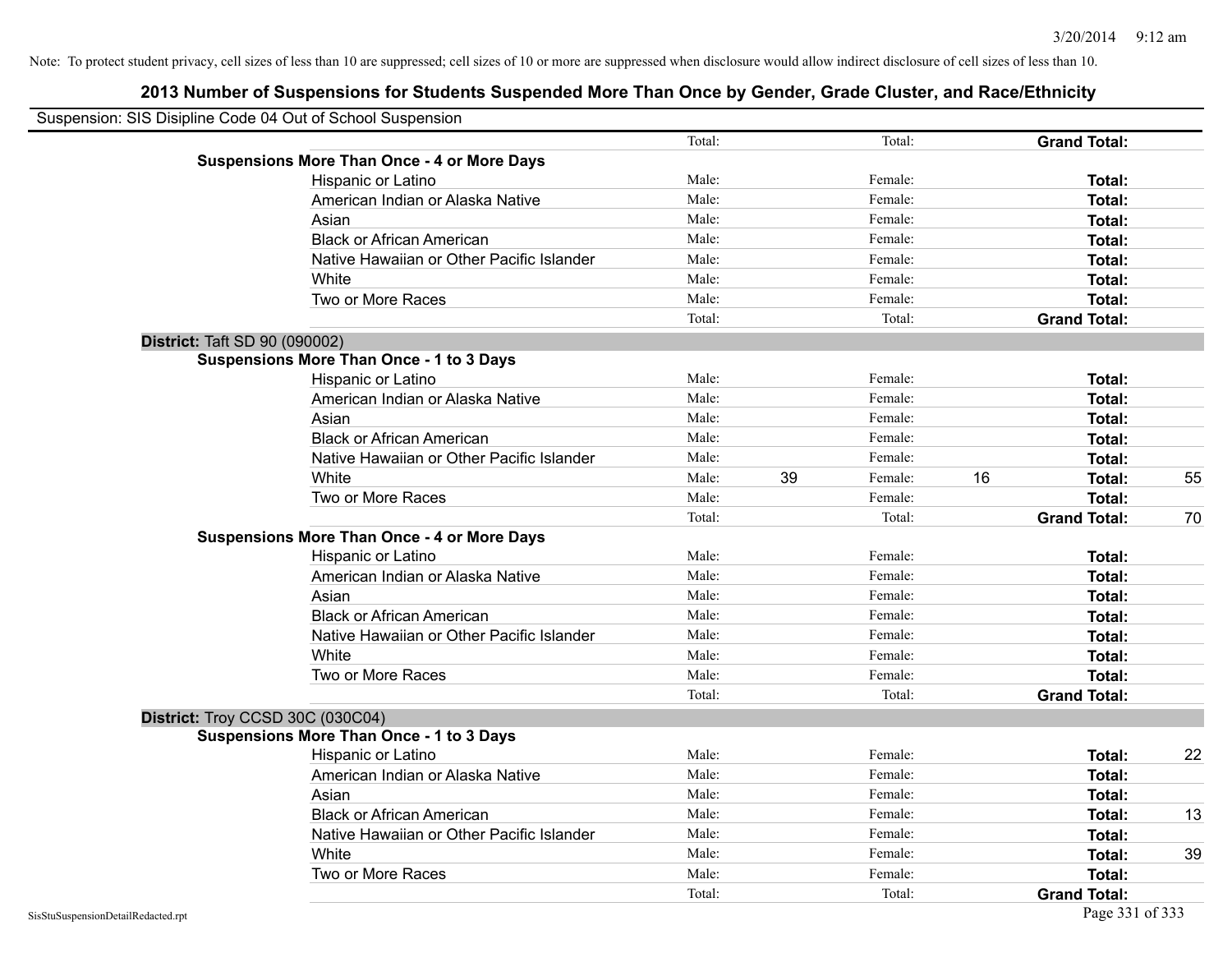| Suspension: SIS Disipline Code 04 Out of School Suspension |                                                    |        |     |         |     |                     |     |
|------------------------------------------------------------|----------------------------------------------------|--------|-----|---------|-----|---------------------|-----|
|                                                            | <b>Suspensions More Than Once - 4 or More Days</b> |        |     |         |     |                     |     |
|                                                            | Hispanic or Latino                                 | Male:  |     | Female: |     | Total:              |     |
|                                                            | American Indian or Alaska Native                   | Male:  |     | Female: |     | Total:              |     |
|                                                            | Asian                                              | Male:  |     | Female: |     | Total:              |     |
|                                                            | <b>Black or African American</b>                   | Male:  |     | Female: |     | Total:              |     |
|                                                            | Native Hawaiian or Other Pacific Islander          | Male:  |     | Female: |     | Total:              |     |
|                                                            | White                                              | Male:  |     | Female: |     | Total:              |     |
|                                                            | Two or More Races                                  | Male:  |     | Female: |     | Total:              |     |
|                                                            |                                                    | Total: |     | Total:  |     | <b>Grand Total:</b> |     |
|                                                            | District: Valley View CUSD 365U (365U26)           |        |     |         |     |                     |     |
|                                                            | <b>Suspensions More Than Once - 1 to 3 Days</b>    |        |     |         |     |                     |     |
|                                                            | Hispanic or Latino                                 | Male:  | 249 | Female: | 52  | Total:              | 301 |
|                                                            | American Indian or Alaska Native                   | Male:  |     | Female: |     | <b>Total:</b>       |     |
|                                                            | Asian                                              | Male:  |     | Female: |     | Total:              |     |
|                                                            | <b>Black or African American</b>                   | Male:  | 323 | Female: | 136 | Total:              | 459 |
|                                                            | Native Hawaiian or Other Pacific Islander          | Male:  |     | Female: |     | Total:              |     |
|                                                            | White                                              | Male:  | 156 | Female: | 27  | Total:              | 183 |
|                                                            | Two or More Races                                  | Male:  |     | Female: |     | Total:              | 31  |
|                                                            |                                                    | Total: |     | Total:  |     | <b>Grand Total:</b> |     |
|                                                            | <b>Suspensions More Than Once - 4 or More Days</b> |        |     |         |     |                     |     |
|                                                            | Hispanic or Latino                                 | Male:  |     | Female: |     | Total:              | 32  |
|                                                            | American Indian or Alaska Native                   | Male:  |     | Female: |     | Total:              |     |
|                                                            | Asian                                              | Male:  |     | Female: |     | Total:              |     |
|                                                            | <b>Black or African American</b>                   | Male:  | 52  | Female: | 27  | Total:              | 79  |
|                                                            | Native Hawaiian or Other Pacific Islander          | Male:  |     | Female: |     | Total:              |     |
|                                                            | White                                              | Male:  |     | Female: |     | Total:              | 23  |
|                                                            | Two or More Races                                  | Male:  |     | Female: |     | Total:              |     |
|                                                            |                                                    | Total: | 107 | Total:  | 38  | <b>Grand Total:</b> | 145 |
|                                                            | District: Wilmington CUSD 209U (209U26)            |        |     |         |     |                     |     |
|                                                            | <b>Suspensions More Than Once - 1 to 3 Days</b>    |        |     |         |     |                     |     |
|                                                            | Hispanic or Latino                                 | Male:  |     | Female: |     | Total:              |     |
|                                                            | American Indian or Alaska Native                   | Male:  |     | Female: |     | Total:              |     |
|                                                            | Asian                                              | Male:  |     | Female: |     | Total:              |     |
|                                                            | <b>Black or African American</b>                   | Male:  |     | Female: |     | Total:              |     |
|                                                            | Native Hawaiian or Other Pacific Islander          | Male:  |     | Female: |     | Total:              |     |
|                                                            | White                                              | Male:  |     | Female: |     | Total:              | 43  |
|                                                            | Two or More Races                                  | Male:  |     | Female: |     | Total:              |     |
|                                                            |                                                    | Total: |     | Total:  |     | <b>Grand Total:</b> |     |